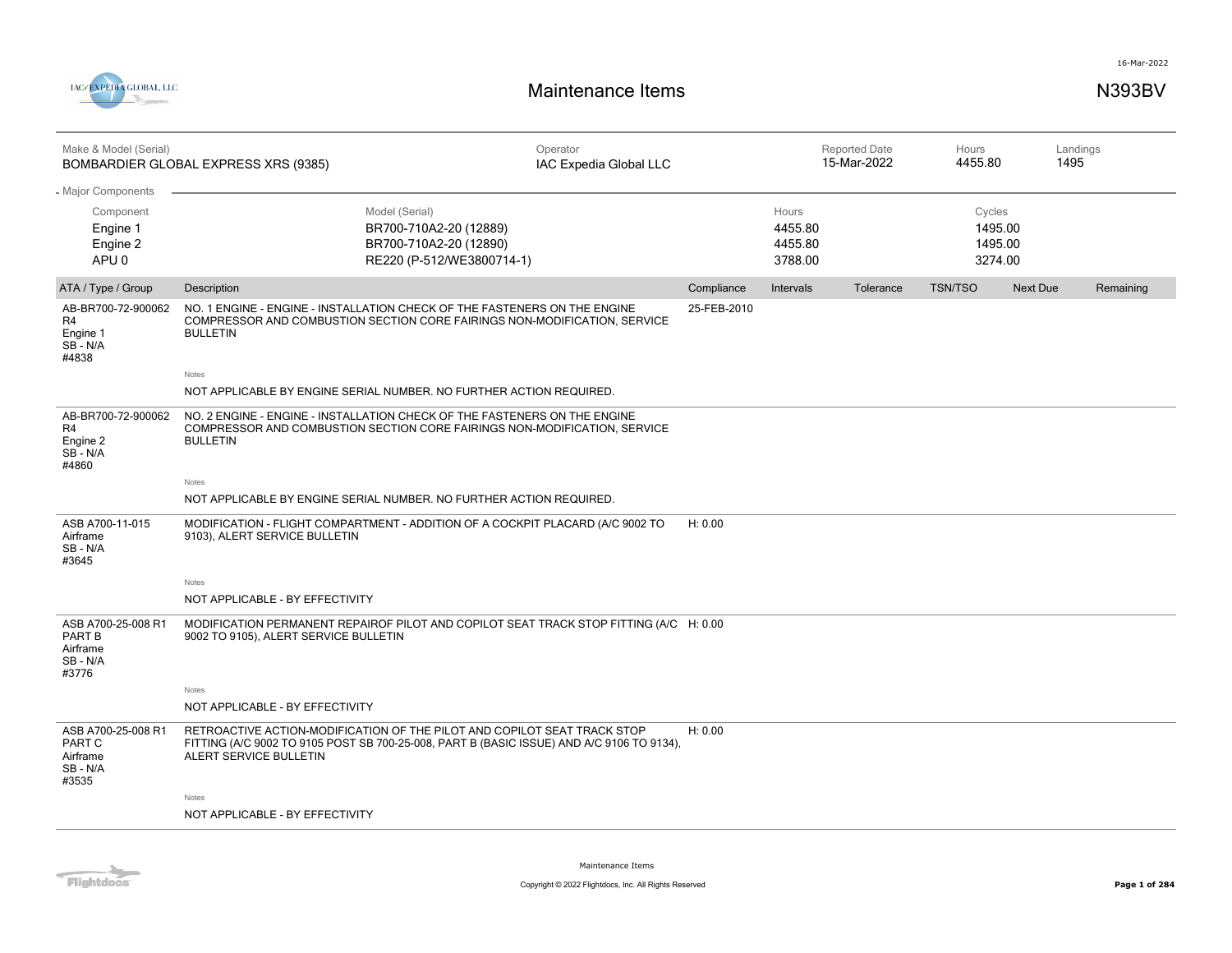

| ATA / Type / Group                                            | Description                                                                                                                                                                                                                                     | Compliance | Intervals | Tolerance | <b>TSN/TSO</b> | <b>Next Due</b> | Remaining |
|---------------------------------------------------------------|-------------------------------------------------------------------------------------------------------------------------------------------------------------------------------------------------------------------------------------------------|------------|-----------|-----------|----------------|-----------------|-----------|
| ASB A700-25-008 R1<br>PART A<br>Airframe<br>SB-N/A<br>#4437   | SPECIAL CHECK/REWORK OF PILOT AND COPILOT SEAT TRACK STOP FITTING (A/C 9002 TO<br>9073), ALERT SERVICE BULLETIN                                                                                                                                 | H: 0.00    |           |           |                |                 |           |
|                                                               | Notes                                                                                                                                                                                                                                           |            |           |           |                |                 |           |
|                                                               | NOT APPLICABLE - BY EFFECTIVITY                                                                                                                                                                                                                 |            |           |           |                |                 |           |
| ASB A700-25-008 R2<br>PART B<br>Airframe<br>SB-N/A<br>#4266   | MODIFICATION (PERMANENT REPAIR) OF THE PILOT AND CO-PILOT SEATS (A/C 9002 TO<br>9105), ALERT SERVICE BULLETIN                                                                                                                                   | H: 0.00    |           |           |                |                 |           |
|                                                               | Notes                                                                                                                                                                                                                                           |            |           |           |                |                 |           |
|                                                               | NOT APPLICABLE - BY EFFECTIVITY                                                                                                                                                                                                                 |            |           |           |                |                 |           |
| ASB A700-25-008 R2<br>PART C<br>Airframe<br>SB-N/A<br>#4585   | MODIFICATION (RETROACTIVE ACTION FORAIRCRAFT THAT COMPLY TO PART B OF THE<br>BASIC ISSUE OF THIS SB) OF THE PILOT AND CO-PILOT SEATS (A/C 9002 TO 9105 POST SB<br>A700-25-008, BASIC ISSUE PART B AND A/C 9106 TO 9134), ALERT SERVICE BULLETIN | H: 0.00    |           |           |                |                 |           |
|                                                               | <b>Notes</b>                                                                                                                                                                                                                                    |            |           |           |                |                 |           |
|                                                               | NOT APPLICABLE - BY EFFECTIVITY                                                                                                                                                                                                                 |            |           |           |                |                 |           |
| ASB A700-25-008 R2<br>PART F<br>Airframe<br>SB - N/A<br>#3687 | MODIFICATION - ADDITION OF NEW SERRATED PLATES ON THE PILOT AND CO-PILOT SEATS H: 0.00<br>(A/C 9002 TO 9165 & 9169), ALERT SERVICE BULLETIN                                                                                                     |            |           |           |                |                 |           |
|                                                               | Notes                                                                                                                                                                                                                                           |            |           |           |                |                 |           |
|                                                               | NOT APPLICABLE - BY EFFECTIVITY                                                                                                                                                                                                                 |            |           |           |                |                 |           |
| ASB A700-25-008 R2<br>PART E<br>Airframe<br>SB - N/A<br>#4260 | SPECIAL CHECK/REWORK OF SLOTTED PLATES ON THE PILOT AND CO-PILOT SEATS (A/C<br>9002 TO 9160), ALERT SERVICE BULLETIN                                                                                                                            | H: 0.00    |           |           |                |                 |           |
|                                                               | Notes                                                                                                                                                                                                                                           |            |           |           |                |                 |           |
|                                                               | NOT APPLICABLE - BY EFFECTIVITY                                                                                                                                                                                                                 |            |           |           |                |                 |           |
| ASB A700-25-008 R2<br>PART D<br>Airframe<br>SB - N/A<br>#3500 | SPECIAL CHECK/REWORK OF THE OLD BOLT ON THE PILOT AND CO-PILOT SEATS (A/C 9002<br>TO 9105 POST SB A700-25-008, PART B BASIC ISSUE ORREV 1), ALERT SERVICE BULLETIN                                                                              | H: 0.00    |           |           |                |                 |           |
|                                                               | Notes                                                                                                                                                                                                                                           |            |           |           |                |                 |           |
|                                                               | NOT APPLICABLE - BY EFFECTIVITY                                                                                                                                                                                                                 |            |           |           |                |                 |           |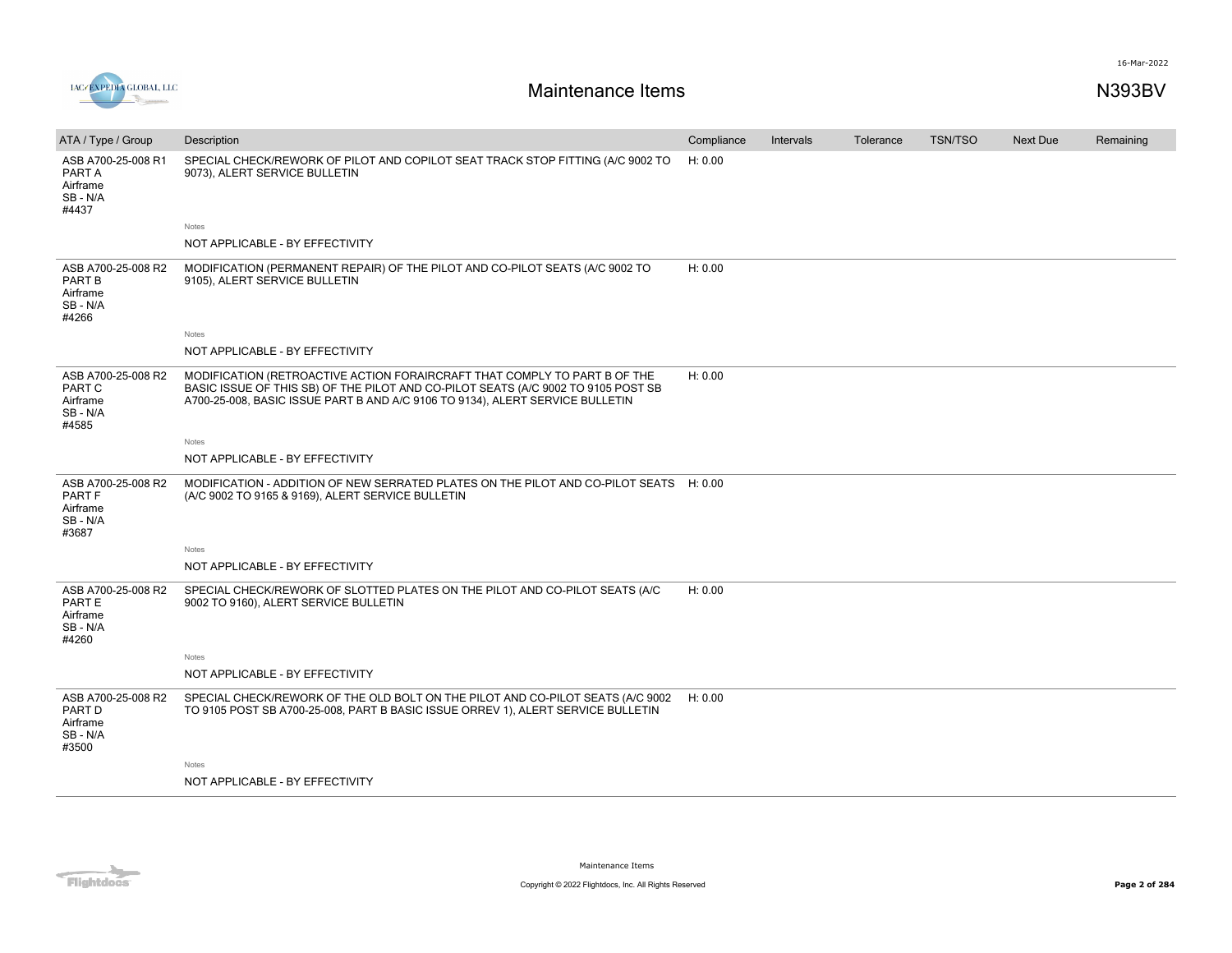

| ATA / Type / Group                                                   | Description                                                                                                                                                                                                                                                                 | Compliance | Intervals | Tolerance | <b>TSN/TSO</b> | <b>Next Due</b> | Remaining |
|----------------------------------------------------------------------|-----------------------------------------------------------------------------------------------------------------------------------------------------------------------------------------------------------------------------------------------------------------------------|------------|-----------|-----------|----------------|-----------------|-----------|
| ASB A700-25-008 R2<br>PART A<br>Airframe<br>SB-N/A<br>#3203          | SPECIAL CHECK/REWORK OF THE PILOT AND CO-PILOT SEAT-TRACK STOP-FITTINGS (A/C<br>9002 TO 9073), ALERT SERVICE BULLETIN                                                                                                                                                       | H: 0.00    |           |           |                |                 |           |
|                                                                      | Notes                                                                                                                                                                                                                                                                       |            |           |           |                |                 |           |
|                                                                      | NOT APPLICABLE - BY EFFECTIVITY                                                                                                                                                                                                                                             |            |           |           |                |                 |           |
| ASB A700-25-014<br>Airframe<br>SB - Open<br>#3907                    | SPECIAL CHECK - PASSENGERCOMPARTMENT - INSPECT SEAT BELTS ON 16G DIVAN FOR<br>PROPER INSTALLATION, ALERT SERVICE BULLETIN                                                                                                                                                   | H: 0.00    |           |           |                |                 |           |
| ASB A700-25-017<br>PART A<br>Airframe<br>SB - N/A<br>#3962           | SPECIAL CHECK/REWORK - FLIGHT CREW SEATS - CHECK THE ENGAGMENT OF THE FLIGHT H: 0.00<br>CREW SEAT FORE AND AFT TRACK LOCK PINS AND REPLACEMENT OF DEFECTIVE<br>LEVERASSEMBLIES (A/C 9002 TO 9126, 9128, 9129, 9131, TO 9139, 9141 TO 9148, 9150, 9153 TO<br>9159), ALERT S  |            |           |           |                |                 |           |
|                                                                      | Notes                                                                                                                                                                                                                                                                       |            |           |           |                |                 |           |
|                                                                      | NOT APPLICABLE - BY EFFECTIVITY                                                                                                                                                                                                                                             |            |           |           |                |                 |           |
| ASB A700-25-017<br>PART B<br>Airframe<br>SB - N/A<br>#3405           | SPECIAL CHECK/REWORK - FLIGHT CREW SEATS - CHECK THE ENGAGMENT OF THE FLIGHT H: 0.00<br>CREW SEAT FORE AND AFT TRACK LOCK PINS AND REPLACEMENT OF DEFECTIVE<br>LEVERASSEMBLIES (A/C 9002 TO 9126, 9128, 9129, 9131, TO 9139, 9141 TO 9148, 9150, 9153 TO<br>9159), ALERT S. |            |           |           |                |                 |           |
|                                                                      | Notes                                                                                                                                                                                                                                                                       |            |           |           |                |                 |           |
|                                                                      | NOT APPLICABLE - BY EFFECTIVITY                                                                                                                                                                                                                                             |            |           |           |                |                 |           |
| ASB A700-26-006<br>PART A<br>Airframe<br>SB - Open<br>#4580          | SPECIAL CHECK/MODIFICATION - FIRE EXTINGUISHING SYSTEM - HARNESS CONNECTION TO H: 0.00<br>THE FIREX BOTTLE CARTRIDGES, ALERT SERVICE BULLETIN                                                                                                                               |            |           |           |                |                 |           |
| ASB A700-26-006<br><b>PART B</b><br>Airframe<br>SB - Open<br>#4075   | SPECIAL CHECK/MODIFICATION - FIRE EXTINGUISHING SYSTEM - HARNESS CONNECTION TO H: 0.00<br>THE FIREX BOTTLE CARTRIDGES, ALERT SERVICE BULLETIN.                                                                                                                              |            |           |           |                |                 |           |
| ASB A700-26-006 R1<br>PART A<br>Airframe<br>SB - Superseded<br>#3330 | ACCOMPLISH - SPECIAL CHECK/MODIFICATION FIRE EXTINGUISHING SYSTEM - HARNESS<br>CONNECTION TO THE FIREX BOTTLE CARTRIDGES, ALERT SERVICE BULLETIN                                                                                                                            | H: 0.00    |           |           |                |                 |           |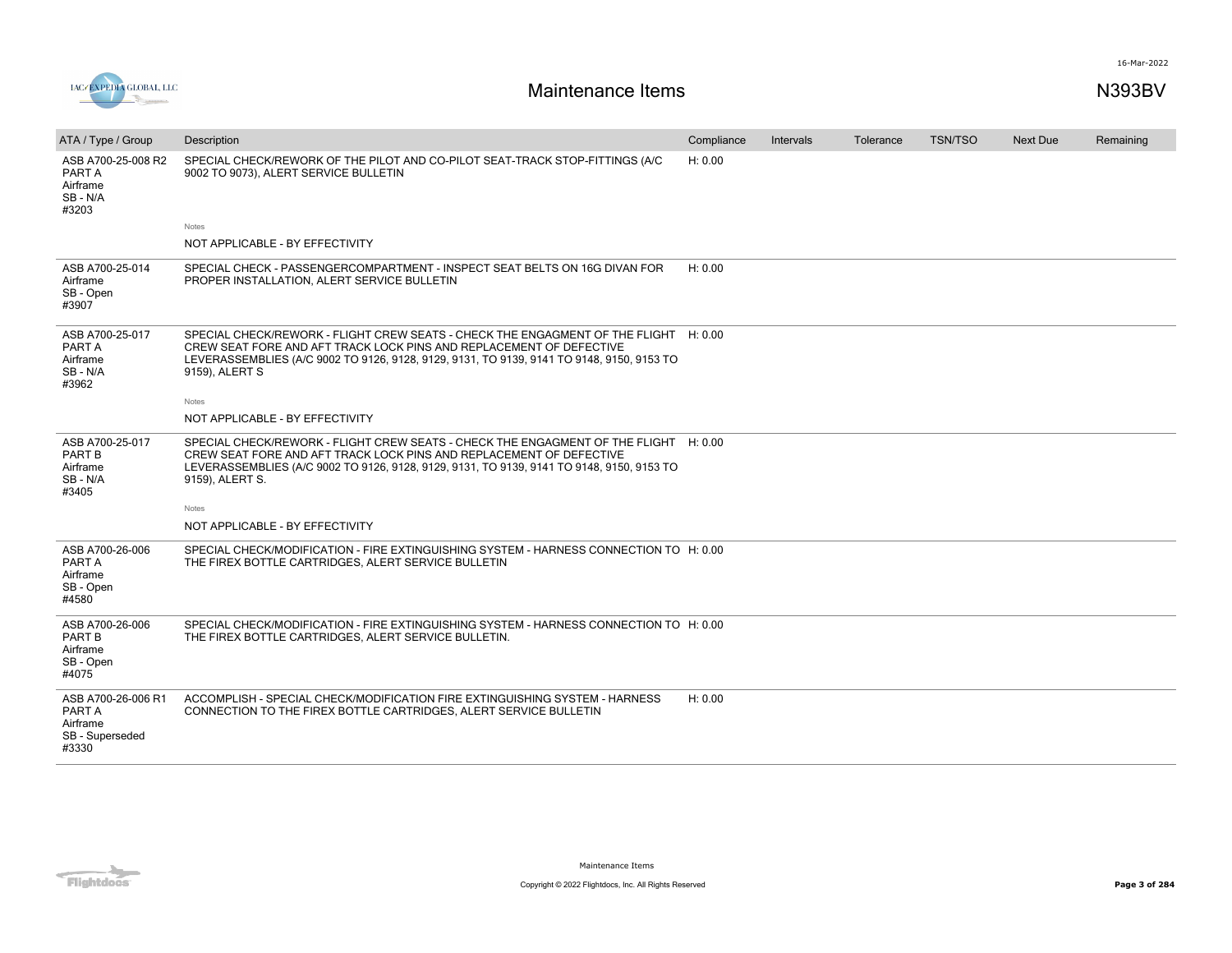

| ATA / Type / Group                                                          | Description                                                                                                                                                                   | Compliance          | Intervals | Tolerance | <b>TSN/TSO</b> | <b>Next Due</b> | Remaining |
|-----------------------------------------------------------------------------|-------------------------------------------------------------------------------------------------------------------------------------------------------------------------------|---------------------|-----------|-----------|----------------|-----------------|-----------|
| ASB A700-26-006 R1<br><b>PART B</b><br>Airframe<br>SB - Superseded<br>#3261 | ACCOMPLISH - SPECIAL CHECK/MODIFICATION FIRE EXTINGUISHING SYSTEM - HARNESS<br>CONNECTION TO THE FIREX BOTTLE CARTRIDGES, ALERT SERVICE BULLETIN.                             | H: 0.00             |           |           |                |                 |           |
| ASB A700-26-006 R1<br>Airframe<br>SB - Open<br>#3768                        | SPECIAL CHECK/MODIFICATION FIRE EXTINGUISHING SYSTEM - HARNESS CONNECTION TO<br>THE FIREX BOTTLE CARTRIDGES, ALERT SERVICE BULLETIN                                           | H: 0.00             |           |           |                |                 |           |
| ASB A700-26-006 R2<br>PART A<br>Airframe<br>SB - Superseded<br>#3245        | ACCOMPLISH - SPECIAL CHECK/MODIFICATION FIRE EXTINGUISHING SYSTEM - HARNESS<br>CONNECTION TO THE FIREX BOTTLE CARTRIDGES, ALERT SERVICE BULLETIN                              | H: 0.00             |           |           |                |                 |           |
| ASB A700-26-006 R2<br>PART B<br>Airframe<br>SB - Superseded<br>#4063        | ACCOMPLISH - SPECIAL CHECK/MODIFICATION FIRE EXTINGUISHING SYSTEM - HARNESS<br>CONNECTION TO THE FIREX BOTTLE CARTRIDGES, ALERT SERVICE BULLETIN                              | H: 0.00             |           |           |                |                 |           |
| ASB A700-26-006 R2<br>Airframe<br>SB - Open<br>#4368                        | SPECIAL CHECK/MODIFICATION FIRE EXTINGUISHING SYSTEM - HARNESS CONNECTION TO<br>THE FIREX BOTTLE CARTRIDGES, ALERT SERVICE BULLETIN.                                          | H: 0.00             |           |           |                |                 |           |
| ASB A700-26-006 R3<br>PART A<br>Airframe<br>SB - Open<br>#3871              | SPECIAL CHECK/MODIFICATION - FIRE EXTINGUISHING SYSTEM - HARNESS CONNECTION TO H: 0.00<br>THE FIREX BOTTLE CARTRIDGES, ALERT SERVICE BULLETIN                                 |                     |           |           |                |                 |           |
| ASB A700-26-006 R3<br>PART B<br>Airframe<br>SB - Open<br>#4074              | SPECIAL CHECK/MODIFICATION - FIRE EXTINGUISHING SYSTEM - HARNESS CONNECTION TO H: 0.00<br>THE FIREX BOTTLE CARTRIDGES, ALERT SERVICE BULLETIN                                 |                     |           |           |                |                 |           |
| ASB A700-26-010<br>PART B<br>Airframe<br>SB-N/A<br>#2241                    | INSPECTION - SPECIAL CHECK/REPLACEMENT - FIRE EXTINGUISHING SYSTEM - INSPECTION 04-DEC-2013<br>OF CHECK TEE, PART NO. 446651, ALERT-AND/ORREPLACEMENT OF CHECK TEE FITTING(S) | H: 561.10<br>L: 260 |           |           |                |                 |           |
|                                                                             | <b>Notes</b>                                                                                                                                                                  |                     |           |           |                |                 |           |
|                                                                             | NOT APPLICABLE - N/A PERSN: APU 3130 # 1 / 3128 # 2 / 31422                                                                                                                   |                     |           |           |                |                 |           |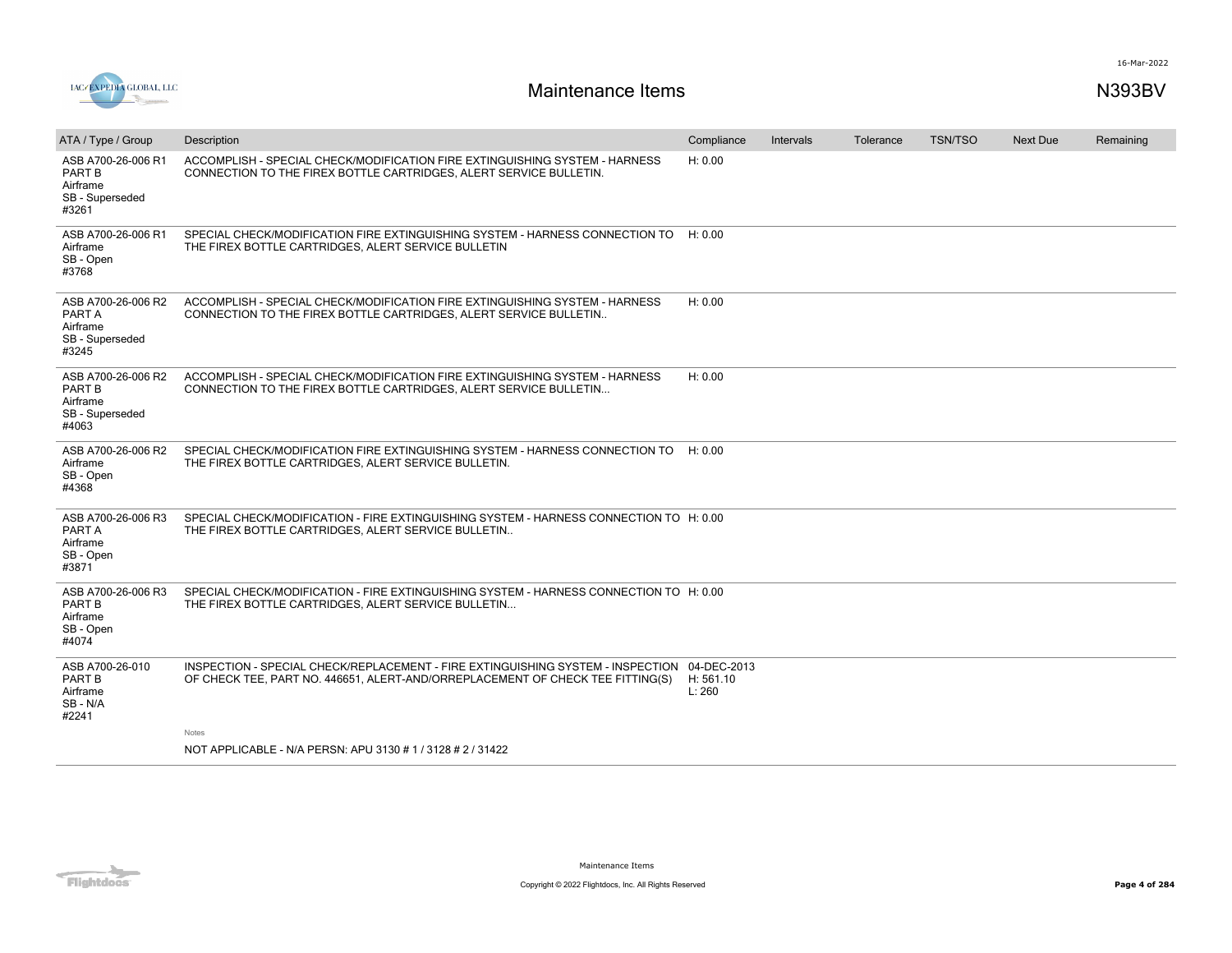

| ATA / Type / Group                                                    | Description                                                                                                                                                              | Compliance                         | <b>Intervals</b> | Tolerance | <b>TSN/TSO</b> | Next Due | Remaining |
|-----------------------------------------------------------------------|--------------------------------------------------------------------------------------------------------------------------------------------------------------------------|------------------------------------|------------------|-----------|----------------|----------|-----------|
| ASB A700-26-010<br>Airframe<br>SB - Complied With<br>#1356            | SPECIAL CHECK/REPLACEMENT - FIRE EXTINGUISHING SYSTEM - INSPECTION OF CHECK<br>TEE, PART NO. 446651, ALERT SERVICE BULLETIN                                              | 04-DEC-2013<br>H: 561.10<br>L: 260 |                  |           |                |          |           |
|                                                                       | Notes                                                                                                                                                                    |                                    |                  |           |                |          |           |
|                                                                       | <b>COMPLIED WITH</b>                                                                                                                                                     |                                    |                  |           |                |          |           |
| ASB A700-26-010<br>PART A<br>Airframe<br>SB - Complied With<br>#452   | SPECIAL CHECK/REPLACEMENT- FIRE EXTINGUISHING SYSTEM - INSPECTION OF CHECK<br>TEE, PART NO. 446651, ALERT-SERIAL NUMBER VERIFICATION                                     | 04-DEC-2013<br>H: 561.10<br>L: 260 |                  |           |                |          |           |
|                                                                       | Notes                                                                                                                                                                    |                                    |                  |           |                |          |           |
|                                                                       | <b>COMPLIED WITH</b>                                                                                                                                                     |                                    |                  |           |                |          |           |
| ASB A700-26-010 R1<br>Airframe<br>SB - Open<br>#3248                  | ICA - SPECIAL CHECK/REPLACEMENT - FIRE EXTINGUISHING SYSTEM - INSPECTION OF<br>CHECK TEE, PART NO. 446651, ALERT SERVICE BULLETIN                                        | H: 0.00                            |                  |           |                |          |           |
| ASB A700-26-010 R1<br><b>PART B</b><br>Airframe<br>SB - Open<br>#4301 | ICA - SPECIAL CHECK/REPLACEMENT - FIRE EXTINGUISHING SYSTEM - INSPECTION OF<br>CHECK TEE, PART NO. 446651, ALERT-INSPECTION AND/ORREPLACEMENT OF CHECK TEE<br>FITTING(S) | H: 0.00                            |                  |           |                |          |           |
| ASB A700-26-010 R1<br>PART A<br>Airframe<br>SB - Open<br>#4121        | ICA - SPECIAL CHECK/REPLACEMENT - FIRE EXTINGUISHING SYSTEM - INSPECTION OF<br>CHECK TEE, PART NO. 446651, ALERT-SERIAL NUMBERVERIFICATION                               | H: 0.00                            |                  |           |                |          |           |
| ASB A700-27-032<br>Airframe<br>SB - Superseded<br>#3217               | REWORK - FLAP SYSTEM - APPLICATION OF MOISTURE-PROOFING COMPOUND TO PREVENT H: 0.00<br>SEIZURE OF FLAP SKEW SENSOR, ALERT SERVICE BULLETIN                               |                                    |                  |           |                |          |           |
|                                                                       | Notes                                                                                                                                                                    |                                    |                  |           |                |          |           |
|                                                                       | <b>SUPERSEDED</b>                                                                                                                                                        |                                    |                  |           |                |          |           |
| ASB A700-27-032 R1<br>Airframe<br>SB - Superseded<br>#4559            | REWORK - FLAP SYSTEM - APPLICATION OF MOISTURE-PROOFING COMPOUND TO PREVENT H: 0.00<br>SEIZURE OF FLAP SKEW SENSOR, ALERT SERVICE BULLETIN.                              |                                    |                  |           |                |          |           |
|                                                                       | Notes                                                                                                                                                                    |                                    |                  |           |                |          |           |
|                                                                       | <b>SUPERSEDED</b>                                                                                                                                                        |                                    |                  |           |                |          |           |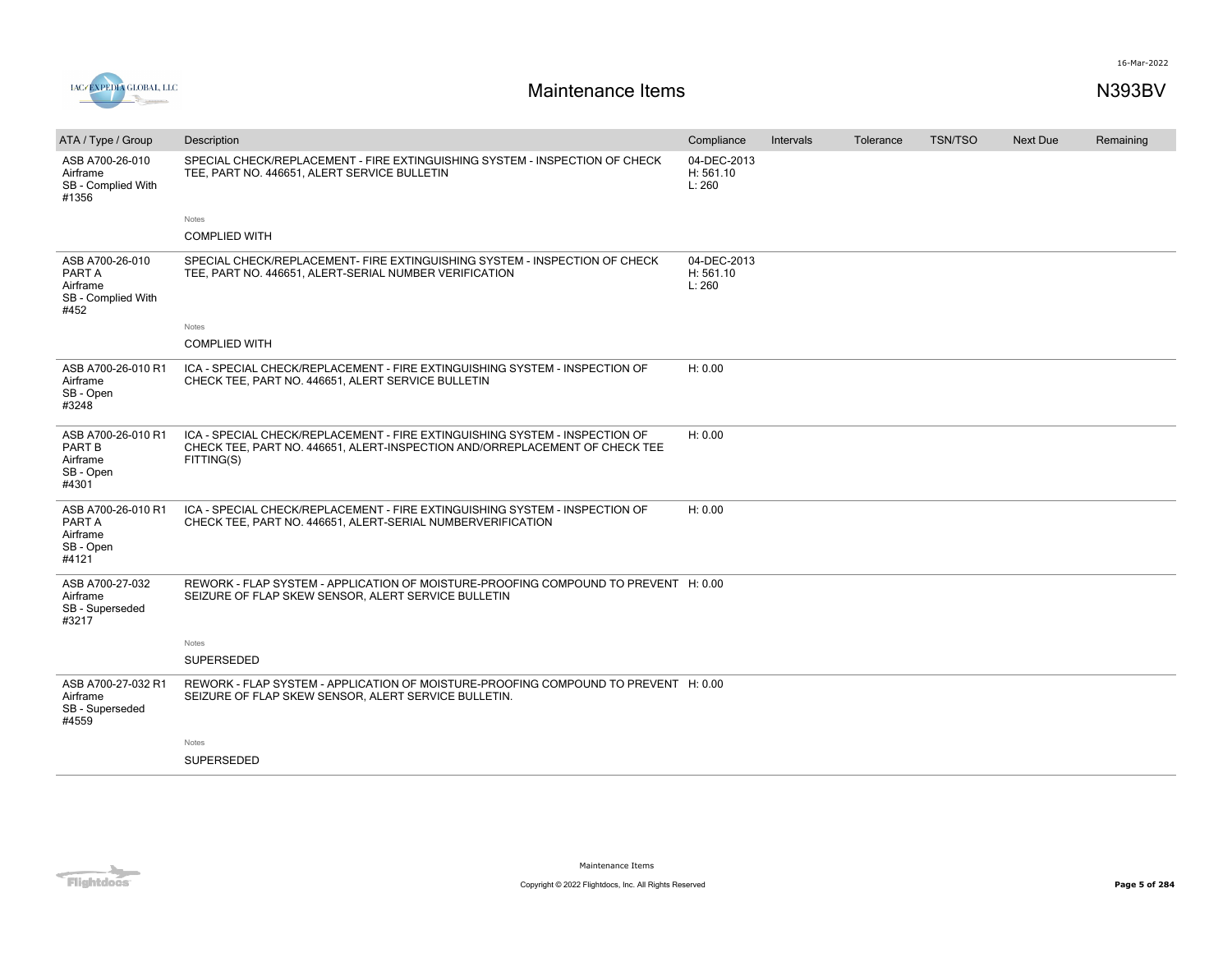

| ATA / Type / Group                                          | Description                                                                                                                                                                                                                                                         | Compliance | Intervals | Tolerance | <b>TSN/TSO</b> | Next Due | Remaining |
|-------------------------------------------------------------|---------------------------------------------------------------------------------------------------------------------------------------------------------------------------------------------------------------------------------------------------------------------|------------|-----------|-----------|----------------|----------|-----------|
| ASB A700-27-032 R2<br>Airframe<br>SB - Superseded<br>#4279  | REWORK - FLAP SYSTEM - APPLICATION OF MOISTURE-PROOFING COMPOUND TO PREVENT H: 0.00<br>SEIZURE OF FLAP SKEW SENSOR, ALERT SERVICE BULLETIN                                                                                                                          |            |           |           |                |          |           |
|                                                             | Notes                                                                                                                                                                                                                                                               |            |           |           |                |          |           |
|                                                             | <b>SUPERSEDED</b>                                                                                                                                                                                                                                                   |            |           |           |                |          |           |
| ASB A700-27-032 R3<br>Airframe<br>SB - Open<br>#4535        | REWORK FLAP-SYSTEM-APPLICATION OF MOISTURE PROOFING COMPOUND TO PREVENT<br>SEIZURE OF FLAP SKEW SENSORS, ALERT SERVICE BULLETIN                                                                                                                                     | H: 0.00    |           |           |                |          |           |
| ASB A700-27-035<br>PART A<br>Airframe<br>SB - Open<br>#3332 | SPECIAL CHECK/MODIFICATION - CONTROL AND INDICATION SYSTEMS - VISUAL CHECK OF<br>THE SLAT/FLAP CONTROL UNITS (SFCU) AND REPLACEMENT OF UNSATISFACTORY SFCU<br>WITH UNITS THAT HAVE BETTERPOWER MONITORING CIRCUITRY AND POWER MODULE<br>CONFIGURATION, ALERT SERVI  | H: 0.00    |           |           |                |          |           |
| ASB A700-27-035<br>PART B<br>Airframe<br>SB - Open<br>#4453 | SPECIAL CHECK/MODIFICATION - CONTROL AND INDICATION SYSTEMS - VISUAL CHECK OF<br>THE SLAT/FLAP CONTROL UNITS (SFCU) AND REPLACEMENT OF UNSATISFACTORY SFCU<br>WITH UNITS THAT HAVE BETTERPOWER MONITORING CIRCUITRY AND POWER MODULE<br>CONFIGURATION, ALERT SERVI. | H: 0.00    |           |           |                |          |           |
| ASB A700-27-043<br>Airframe<br>SB - Open<br>#4051           | SPECIAL CHECK - CONTROL AND INDICATION SYSTEMS - VISUALLY EXAMINE LEAD WIRE OF H: 0.00<br>RESISTORR1 ON POWER ASSEMBLY A4 INSIDE SLAT/FLAP CONTROL UNIT (SFCU), ALERT<br>SERVICE BULLETIN                                                                           |            |           |           |                |          |           |
| ASB A700-27-055<br>PART A<br>Airframe<br>SB - N/A<br>#3518  | MODIFICATION - ELEVATORCONTROL SYSTEM - REPLACE ELEVATOR LOAD LIMITERS THAT<br>HAVE LOCKING NUTS WHICH HAVE LOOSENED (A/C 9139, 9142, 9148, 9151 AND 9153), ALERT<br><b>SERVICE BULLETIN</b>                                                                        | H: 0.00    |           |           |                |          |           |
|                                                             | Notes                                                                                                                                                                                                                                                               |            |           |           |                |          |           |
|                                                             | NOT APPLICABLE - BY EFFECTIVITY                                                                                                                                                                                                                                     |            |           |           |                |          |           |
| ASB A700-27-055<br>PART B<br>Airframe<br>SB-N/A<br>#3345    | MODIFICATION - ELEVATORCONTROL SYSTEM - REPLACE ELEVATOR LOAD LIMITERS THAT<br>HAVE LOCKING NUTS WHICH HAVE LOOSENED (A/C 9143 AND 9150), ALERT SERVICE<br><b>BULLETIN</b>                                                                                          | H: 0.00    |           |           |                |          |           |
|                                                             | Notes                                                                                                                                                                                                                                                               |            |           |           |                |          |           |
|                                                             | NOT APPLICABLE - BY EFFECTIVITY                                                                                                                                                                                                                                     |            |           |           |                |          |           |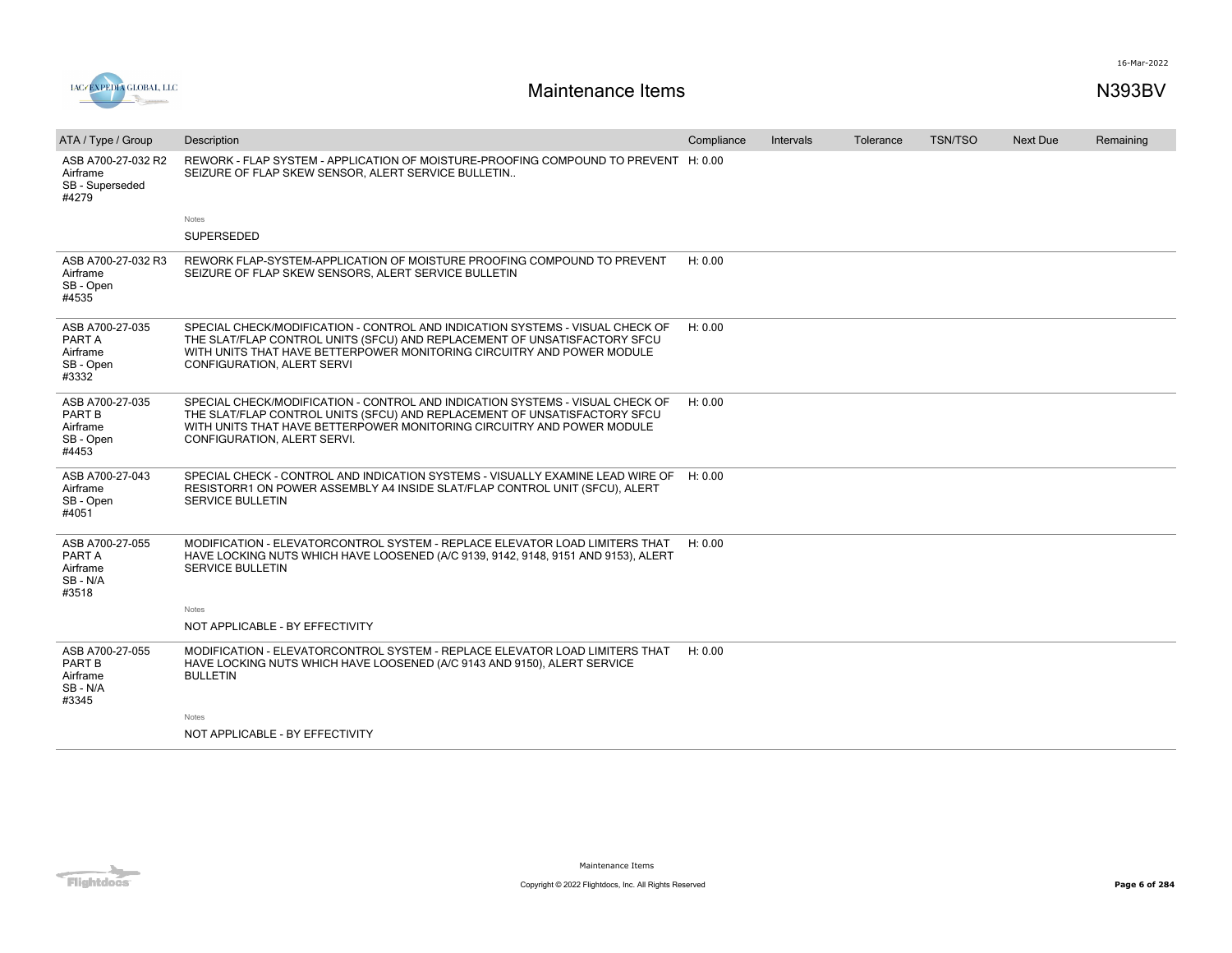

| ATA / Type / Group                                      | Description                                                                                                                                                                                                 | Compliance | Intervals | Tolerance | <b>TSN/TSO</b> | <b>Next Due</b> | Remaining |
|---------------------------------------------------------|-------------------------------------------------------------------------------------------------------------------------------------------------------------------------------------------------------------|------------|-----------|-----------|----------------|-----------------|-----------|
| ASB A700-27-056<br>Airframe<br>SB-N/A<br>#3365          | MODIFICATION - RUDDERCONTROL SYSTEM - REPLACE RUDDER LOAD LIMITERS THAT HAVE H: 0.00<br>LOCKING NUTS WHICH HAVE LOOSENED (A/C 9144, 9145, 9150, 9151, 9153, AND 9159), ALERT<br><b>SERVICE BULLETIN</b>     |            |           |           |                |                 |           |
|                                                         | Notes                                                                                                                                                                                                       |            |           |           |                |                 |           |
|                                                         | NOT APPLICABLE - BY EFFECTIVITY                                                                                                                                                                             |            |           |           |                |                 |           |
| ASB A700-27-062<br>Airframe<br>SB-N/A<br>#4105          | REWORK - FLAP SYSTEM - APPLICATION OF MOISTURE-PROOFING COMPOUND TO PREVENT H: 0.00<br>SEIZURE OF FLAP SKEW SENSORS NO.1, ALERT SERVICE BULLETIN                                                            |            |           |           |                |                 |           |
|                                                         | Notes                                                                                                                                                                                                       |            |           |           |                |                 |           |
|                                                         | NOT APPLICABLE - BY EFFECTIVITY                                                                                                                                                                             |            |           |           |                |                 |           |
| ASB A700-27-066<br>Airframe<br>SB-N/A<br>#3627          | SPECIAL CHECK/REWORK - ELEVATORCONTROL SYSTEM - INSPECTION OF ELEVATOR PCU,<br>P/N GT411-3800-7, ATTACHMENT FITTINGS AND SLOTTED ENTRY BEARINGS (A/C 9002 TO<br>9222), ALERT SERVICE BULLETIN               | H: 0.00    |           |           |                |                 |           |
|                                                         | Notes                                                                                                                                                                                                       |            |           |           |                |                 |           |
|                                                         | NOT APPLICABLE - BY EFFECTIVITY                                                                                                                                                                             |            |           |           |                |                 |           |
| ASB A700-27-066 R1<br>Airframe<br>SB-N/A<br>#3796       | SPECIAL CHECK/REWORK - ELEVATORCONTROL SYSTEM - INSPECTION OF ELEVATOR PCU, H: 0.00<br>P/N GT411-3800-5 & -7, ATTACHMENT FITTINGS AND SLOTTED ENTRY BEARINGS (A/C 9002 TO<br>9222), ALERT SERVICE BULLETIN  |            |           |           |                |                 |           |
|                                                         | Notes                                                                                                                                                                                                       |            |           |           |                |                 |           |
|                                                         | NOT APPLICABLE - BY EFFECTIVITY                                                                                                                                                                             |            |           |           |                |                 |           |
| ASB A700-27-066 R2<br>Airframe<br>SB-N/A<br>#3495       | SPECIAL CHECK/REWORK - ELEVATORCONTROL SYSTEM - INSPECTION OF ELEVATOR PCU, H: 0.00<br>P/N GT411-3800-5 & -7, ATTACHMENT FITTINGS AND SLOTTED ENTRY BEARINGS (A/C 9002 TO<br>9222), ALERT SERVICE BULLETIN. |            |           |           |                |                 |           |
|                                                         | Notes                                                                                                                                                                                                       |            |           |           |                |                 |           |
|                                                         | NOT APPLICABLE - BY EFFECTIVITY                                                                                                                                                                             |            |           |           |                |                 |           |
| ASB A700-28-031<br>Airframe<br>SB - Superseded<br>#4454 | MODIFICATION - FUEL FEED SYSTEM - REPLACEMENT OF THE EXISTING APU FUEL FEED<br>LINE FITTING WITH A SHROUDED ONE, ALERT SERVICE BULLETIN                                                                     | H: 0.00    |           |           |                |                 |           |
|                                                         | Notes                                                                                                                                                                                                       |            |           |           |                |                 |           |
|                                                         | SUPERSEDED                                                                                                                                                                                                  |            |           |           |                |                 |           |
| ASB A700-28-031 R1<br>Airframe<br>SB - Open<br>#3459    | MODIFICATION - FUEL FEED SYSTEM - REPLACEMENT OF THE EXISTING APU FUEL FEED<br>LINE FITTING WITH A SHROUDED ONE, ALERT SERVICE BULLETIN.                                                                    | H: 0.00    |           |           |                |                 |           |

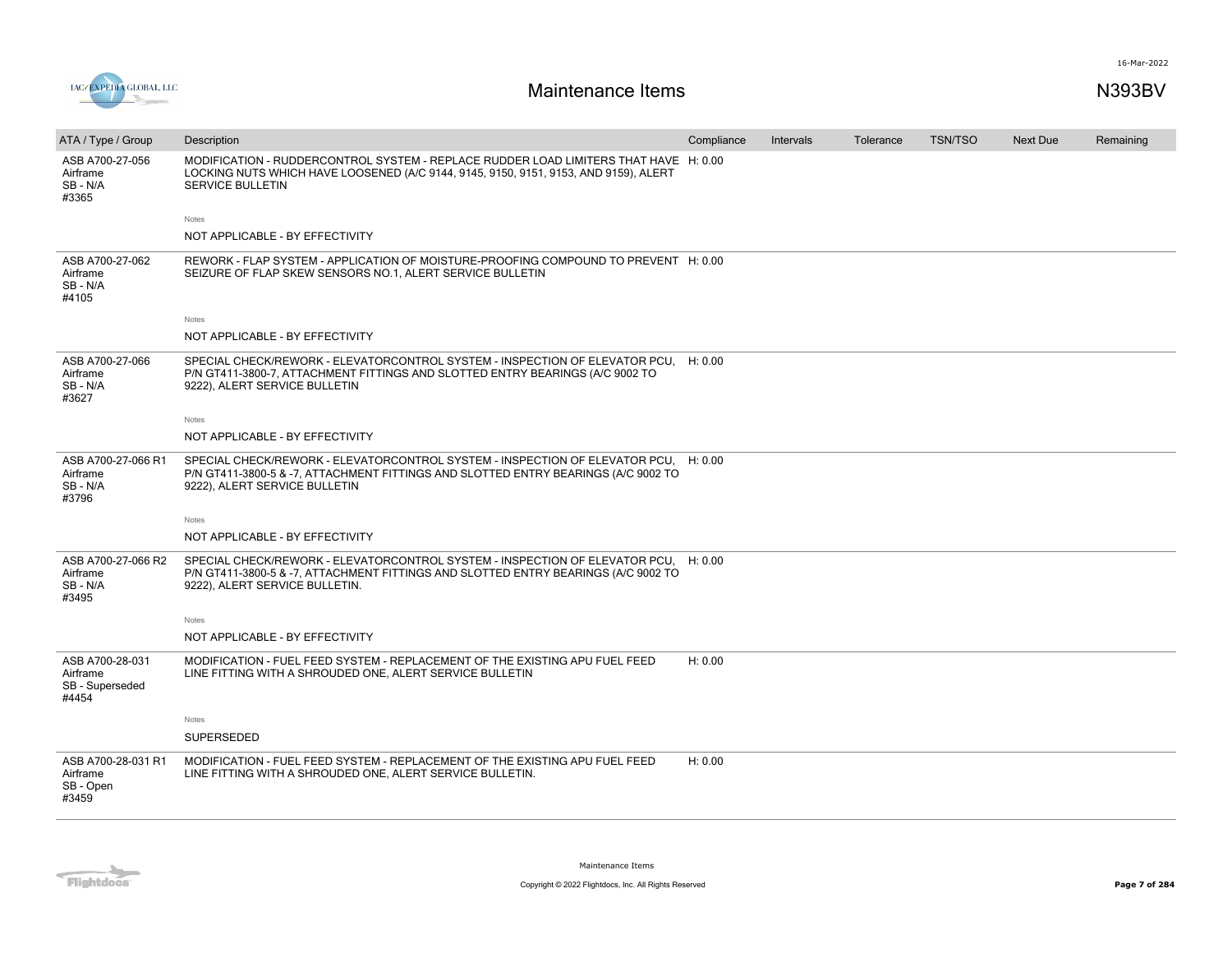



| ATA / Type / Group                                                       | Description                                                                                                                                                                                                                                           | Compliance | Intervals | Tolerance | <b>TSN/TSO</b> | Next Due | Remaining |
|--------------------------------------------------------------------------|-------------------------------------------------------------------------------------------------------------------------------------------------------------------------------------------------------------------------------------------------------|------------|-----------|-----------|----------------|----------|-----------|
| ASB A700-29-016<br>Airframe<br>SB - Open<br>#4328                        | SPECIAL CHECK/REWORK - NO. 3 HYDRAULIC SYSTEM - POSSIBLE CONTAMINATION CAUSED H: 0.00<br>BY RAM AIRTURBINE (RAT) PIVOT SHAFT, ALERT SERVICE BULLETIN                                                                                                  |            |           |           |                |          |           |
| ASB A700-31-029<br><b>PART B</b><br>Airframe<br>SB - Superseded<br>#4442 | MODIFICATION - INTEGRATED AVIONICS COMPUTER(IAC) SYSTEM - AIRBORNE DATA-LINK<br>SYSTEM DEACTIVATION OR IAC REVERSION FROM BATCH 2 TO BATCH 1 (A/C 9002 TO 9137,<br>9139 TO 9150 AND 9153 TO 9999), ALERT SERVICE BULLETIN                             | H: 0.00    |           |           |                |          |           |
|                                                                          | Notes                                                                                                                                                                                                                                                 |            |           |           |                |          |           |
|                                                                          | SUPERSEDED                                                                                                                                                                                                                                            |            |           |           |                |          |           |
| ASB A700-31-029<br>PART A<br>Airframe<br>SB - Superseded<br>#3236        | MODIFICATION - INTEGRATED AVIONICS COMPUTER(IAC) SYSTEM - AIRBORNE DATA-LINK<br>SYSTEM DEACTIVATION OR IAC REVERSION FROM BATCH 2 TO BATCH 1(A/C 9002 TO 9126,<br>9128 TO 9151 AND 9153 TO 9999), ALERT SERVICE BULLETIN                              | H: 0.00    |           |           |                |          |           |
|                                                                          | Notes                                                                                                                                                                                                                                                 |            |           |           |                |          |           |
|                                                                          | SUPERSEDED                                                                                                                                                                                                                                            |            |           |           |                |          |           |
| ASB A700-31-029 R1<br>PART A<br>Airframe<br>SB-N/A<br>#3277              | MODIFICATION - INTEGRATED AVIONICS COMPUTER(IAC) SYSTEM - AIRBORNE DATA-LINK<br>SYSTEM DEACTIVATION OR IAC REVERSION FROM BATCH 2 TO BATCH 1(9002 TO 9126, 9128<br>TO 9151 AND 9153 TO 9173), ALERT SERVICE BULLETIN                                  | H: 0.00    |           |           |                |          |           |
|                                                                          | Notes                                                                                                                                                                                                                                                 |            |           |           |                |          |           |
|                                                                          | NOT APPLICABLE - BY EFFECTIVITY                                                                                                                                                                                                                       |            |           |           |                |          |           |
| ASB A700-31-029 R1<br>PART B<br>Airframe<br>SB - N/A<br>#4192            | MODIFICATION - INTEGRATED AVIONICS COMPUTER(IAC) SYSTEM - AIRBORNE DATA-LINK<br>SYSTEM DEACTIVATION OR IAC REVERSION FROM BATCH 2 TO BATCH 1(9002 TO 9137, 9139<br>TO 9150, 9153 TO 9173), ALERT SERVICE BULLETIN                                     | H: 0.00    |           |           |                |          |           |
|                                                                          | Notes                                                                                                                                                                                                                                                 |            |           |           |                |          |           |
|                                                                          | NOT APPLICABLE - BY EFFECTIVITY                                                                                                                                                                                                                       |            |           |           |                |          |           |
| ASB A700-32-009<br>Airframe<br>SB - Open<br>#3802                        | MODIFICATION - BRAKE CONTROL SYSTEM - REPLACEMENT OF BRAKE CONTROL UNIT TO<br>PREVENT POSSIBLE UNCOMMANDED BRAKING, ALERT SERVICE BULLETIN                                                                                                            | H: 0.00    |           |           |                |          |           |
| ASB A700-32-011<br>PART A<br>Airframe<br>SB - Superseded<br>#3894        | SPECIAL CHECK/MODIFICATION/REWORK - LANDING-GEAREMERGENCY EXTENSION -<br>EXAMINE THE MAIN QUADRANT, THE NLG DOOR QUADRANT AND THE NLG UPLOCK<br>QUADRANT FOR THE PRESENCE OF CABLE GUARD PINS AND FOULING CONDITION, ALERT<br><b>SERVICE BULLETIN</b> | H: 0.00    |           |           |                |          |           |
|                                                                          | Notes                                                                                                                                                                                                                                                 |            |           |           |                |          |           |
|                                                                          | SUPERSEDED                                                                                                                                                                                                                                            |            |           |           |                |          |           |
|                                                                          |                                                                                                                                                                                                                                                       |            |           |           |                |          |           |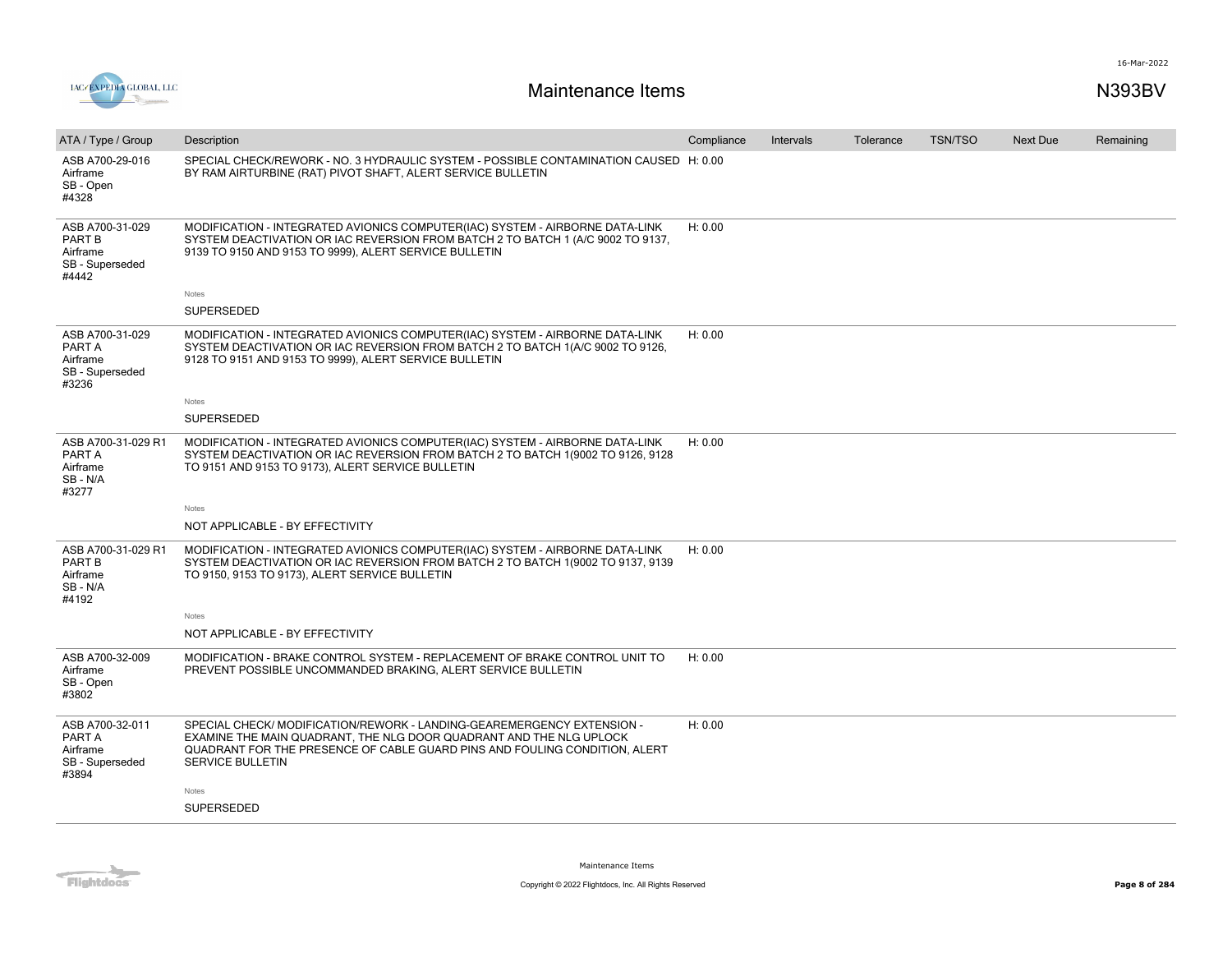

| ATA / Type / Group                                                       | Description                                                                                                                                                                                                                                            | Compliance | Intervals | Tolerance | <b>TSN/TSO</b> | <b>Next Due</b> | Remaining |
|--------------------------------------------------------------------------|--------------------------------------------------------------------------------------------------------------------------------------------------------------------------------------------------------------------------------------------------------|------------|-----------|-----------|----------------|-----------------|-----------|
| ASB A700-32-011<br>PART B<br>Airframe<br>SB - Superseded<br>#4382        | SPECIAL CHECK/MODIFICATION/REWORK - LANDING-GEAREMERGENCY EXTENSION -<br>EXAMINE THE MAIN QUADRANT. THE NLG DOOR QUADRANT AND THE NLG UPLOCK<br>QUADRANT FOR THE PRESENCE OF CABLE GUARD PINS AND FOULING CONDITION, ALERT<br><b>SERVICE BULLETIN.</b> | H: 0.00    |           |           |                |                 |           |
|                                                                          | Notes                                                                                                                                                                                                                                                  |            |           |           |                |                 |           |
|                                                                          | <b>SUPERSEDED</b>                                                                                                                                                                                                                                      |            |           |           |                |                 |           |
| ASB A700-32-011<br>PART C<br>Airframe<br>SB - Superseded<br>#3906        | SPECIAL CHECK/MODIFICATION/REWORK - LANDING-GEAREMERGENCY EXTENSION -<br>EXAMINE THE MAIN QUADRANT, THE NLG DOOR QUADRANT AND THE NLG UPLOCK<br>QUADRANT FOR THE PRESENCE OF CABLE GUARD PINS AND FOULING CONDITION, ALERT<br><b>SERVICE BULLETIN</b>  | H: 0.00    |           |           |                |                 |           |
|                                                                          | Notes                                                                                                                                                                                                                                                  |            |           |           |                |                 |           |
|                                                                          | <b>SUPERSEDED</b>                                                                                                                                                                                                                                      |            |           |           |                |                 |           |
| ASB A700-32-011 R1<br>PART A<br>Airframe<br>SB - Open<br>#3282           | SPECIAL CHECK/MODIFICATION/REWORK - LANDING-GEAREMERGENCY EXTENSION -<br>EXAMINE THE MAIN QUADRANT, THE NLG DOOR QUADRANT AND THE NLG UPLOCK<br>QUADRANT FOR THE PRESENCE OF CABLE GUARD PINS AND FOULING CONDITION, ALERT<br><b>SERVICE BULLETIN</b>  | H: 0.00    |           |           |                |                 |           |
| ASB A700-32-011 R1<br>PART B<br>Airframe<br>SB - Open<br>#3628           | SPECIAL CHECK/MODIFICATION/REWORK - LANDING-GEAREMERGENCY EXTENSION -<br>EXAMINE THE MAIN QUADRANT, THE NLG DOOR QUADRANT AND THE NLG UPLOCK<br>QUADRANT FOR THE PRESENCE OF CABLE GUARD PINS AND FOULING CONDITION. ALERT<br><b>SERVICE BULLETIN</b>  | H: 0.00    |           |           |                |                 |           |
| ASB A700-32-011 R1<br>PART C<br>Airframe<br>SB - Open<br>#4390           | SPECIAL CHECK/MODIFICATION/REWORK - LANDING-GEAREMERGENCY EXTENSION -<br>EXAMINE THE MAIN QUADRANT, THE NLG DOOR QUADRANT AND THE NLG UPLOCK<br>QUADRANT FOR THE PRESENCE OF CABLE GUARD PINS AND FOULING CONDITION. ALERT<br><b>SERVICE BULLETIN</b>  | H: 0.00    |           |           |                |                 |           |
| ASB A700-32-012<br>PART A<br>Airframe<br>SB - Superseded<br>#4096        | SPECIAL CHECK/REWORK - NOSE LANDING GEAR- EXAMINE NOSE LANDING GEAR (NLG)<br>CENTERING CAM FOR ROTATIONAL FREE PLAY, ALERT SERVICE BULLETIN                                                                                                            | H: 0.00    |           |           |                |                 |           |
|                                                                          | Notes                                                                                                                                                                                                                                                  |            |           |           |                |                 |           |
|                                                                          | <b>SUPERSEDED</b>                                                                                                                                                                                                                                      |            |           |           |                |                 |           |
| ASB A700-32-012<br><b>PART B</b><br>Airframe<br>SB - Superseded<br>#3913 | SPECIAL CHECK/REWORK - NOSE LANDING GEAR- EXAMINE NOSE LANDING GEAR (NLG)<br>CENTERING CAM FOR ROTATIONAL FREE PLAY, ALERT SERVICE BULLETIN.                                                                                                           | H: 0.00    |           |           |                |                 |           |
|                                                                          | Notes                                                                                                                                                                                                                                                  |            |           |           |                |                 |           |
|                                                                          | SUPERSEDED                                                                                                                                                                                                                                             |            |           |           |                |                 |           |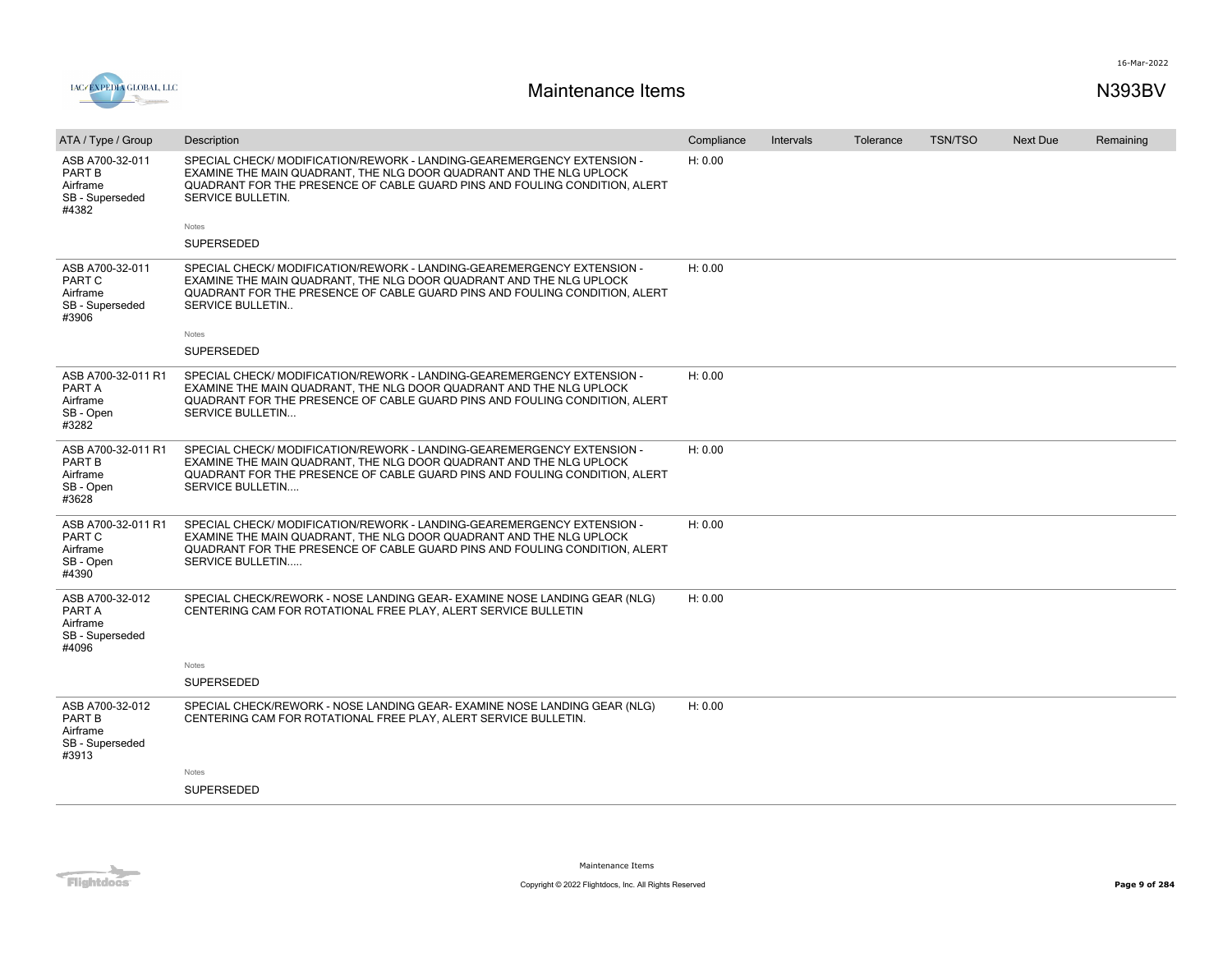



| ATA / Type / Group                                                | Description                                                                                                                                                                                           | Compliance | Intervals | Tolerance | <b>TSN/TSO</b> | Next Due | Remaining |
|-------------------------------------------------------------------|-------------------------------------------------------------------------------------------------------------------------------------------------------------------------------------------------------|------------|-----------|-----------|----------------|----------|-----------|
| ASB A700-32-012<br>PART C<br>Airframe<br>SB - Superseded<br>#3444 | SPECIAL CHECK/REWORK - NOSE LANDING GEAR- EXAMINE NOSE LANDING GEAR (NLG)<br>CENTERING CAM FOR ROTATIONAL FREE PLAY, ALERT SERVICE BULLETIN                                                           | H: 0.00    |           |           |                |          |           |
|                                                                   | Notes                                                                                                                                                                                                 |            |           |           |                |          |           |
|                                                                   | <b>SUPERSEDED</b>                                                                                                                                                                                     |            |           |           |                |          |           |
| ASB A700-32-012 R1<br>PART A<br>Airframe<br>SB - Open<br>#3241    | SPECIAL CHECK/REWORK - NOSE LANDING GEAR- EXAMINE NOSE LANDING GEAR (NLG)<br>CENTERING CAM FOR ROTATIONAL FREE PLAY, ALERT SERVICE BULLETIN                                                           | H: 0.00    |           |           |                |          |           |
| ASB A700-32-012 R1<br>PART B<br>Airframe<br>SB - Open<br>#3836    | SPECIAL CHECK/REWORK - NOSE LANDING GEAR- EXAMINE NOSE LANDING GEAR (NLG)<br>CENTERING CAM FOR ROTATIONAL FREE PLAY, ALERT SERVICE BULLETIN                                                           | H: 0.00    |           |           |                |          |           |
| ASB A700-32-012 R1<br>PART C<br>Airframe<br>SB - Open<br>#3466    | SPECIAL CHECK/REWORK - NOSE LANDING GEAR- EXAMINE NOSE LANDING GEAR (NLG)<br>CENTERING CAM FOR ROTATIONAL FREE PLAY. ALERT SERVICE BULLETIN                                                           | H: 0.00    |           |           |                |          |           |
| ASB A700-32-017<br>Airframe<br>SB-N/A<br>#4067                    | SPECIAL CHECK/REWORK - BRAKE CONTROL SYSTEM - REPLACEMENT OF BRAKE CONTROL H: 0.00<br>UNITS (BCU) WITH SPECIFIC SERIAL NUMBER(A/C 9138, 9145 TO 9147, 9150, 9151 AND 9159),<br>ALERT SERVICE BULLETIN |            |           |           |                |          |           |
|                                                                   | Notes                                                                                                                                                                                                 |            |           |           |                |          |           |
|                                                                   | NOT APPLICABLE - BY EFFECTIVITY                                                                                                                                                                       |            |           |           |                |          |           |
| ASB A700-32-019<br>PART A<br>Airframe<br>SB-N/A<br>#3231          | SPECIAL CHECK/REWORK - NOSE WHEELS AND TIRES INSPECT AND REPLACE DEFECTIVE<br>NOSE LANDING GEAR(NLG) TIRES (A/C 9002 TO 9126 AND 9128 TO 9175), ALERT SERVICE<br><b>BULLETIN</b>                      | H: 0.00    |           |           |                |          |           |
|                                                                   | Notes                                                                                                                                                                                                 |            |           |           |                |          |           |
|                                                                   | NOT APPLICABLE - BY EFFECTIVITY                                                                                                                                                                       |            |           |           |                |          |           |
| ASB A700-32-019<br>PART B<br>Airframe<br>SB-N/A<br>#3445          | SPECIAL CHECK/REWORK - NOSE WHEELS AND TIRES INSPECT AND REPLACE DEFECTIVE<br>NOSE LANDING GEAR(NLG) TIRES (A/C 9002 TO 9126 AND 9128 TO 9175), ALERT SERVICE<br><b>BULLETIN.</b>                     | H: 0.00    |           |           |                |          |           |
|                                                                   | Notes                                                                                                                                                                                                 |            |           |           |                |          |           |
|                                                                   | NOT APPLICABLE - BY EFFECTIVITY                                                                                                                                                                       |            |           |           |                |          |           |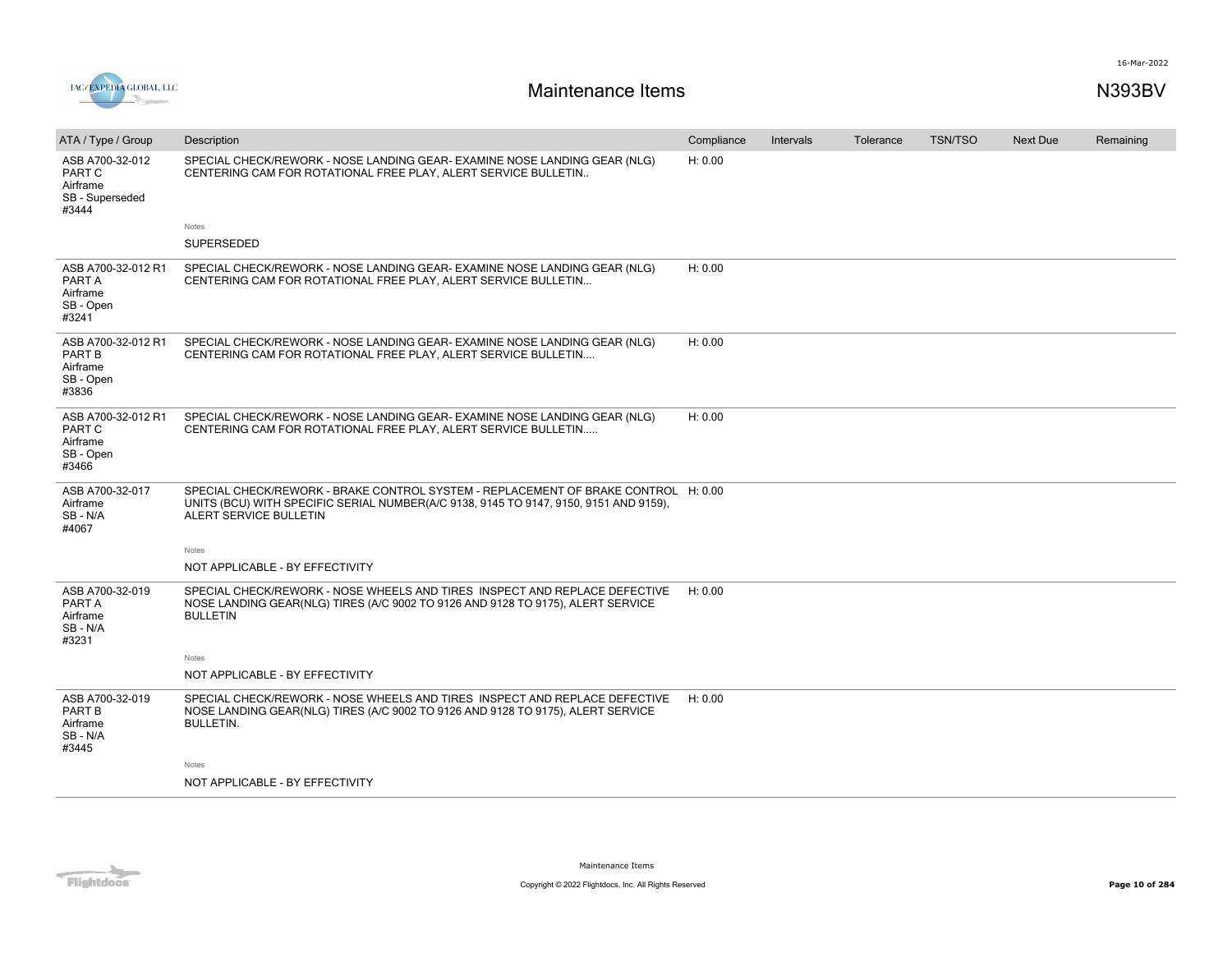

| ATA / Type / Group                                                   | Description                                                                                                                                                                                     | Compliance | Intervals | Tolerance | <b>TSN/TSO</b> | <b>Next Due</b> | Remaining |
|----------------------------------------------------------------------|-------------------------------------------------------------------------------------------------------------------------------------------------------------------------------------------------|------------|-----------|-----------|----------------|-----------------|-----------|
| ASB A700-33-022<br>Airframe<br>SB-N/A<br>#4119                       | MODIFICATION - EMERGENCY LIGHTING - CHANGE OF BOLTS ON THE<br>EXTERIOREMERGENCY LIGHTS (A/C S/N 9165 TO 9180), ALERT SERVICE BULLETIN                                                           | H: 0.00    |           |           |                |                 |           |
|                                                                      | Notes                                                                                                                                                                                           |            |           |           |                |                 |           |
|                                                                      | NOT APPLICABLE - BY EFFECTIVITY                                                                                                                                                                 |            |           |           |                |                 |           |
| ASB A700-34-001<br>Airframe<br>SB - Open<br>#3923                    | SPECIAL CHECK/MODIFICATION - ON-BOARD DATA-LOADERSYSTEM - VERIFICATION AND/OR H: 0.00<br>INSTALLATION OF LATEST AIRCRAFT DATABASE VERSION (GEX003V2 OR LATER), ALERT<br><b>SERVICE BULLETIN</b> |            |           |           |                |                 |           |
| ASB A700-34-029<br>Airframe<br>SB - Open<br>#3911                    | SPECIAL CHECK - VHF NAVIGATION SYSTEM - POTENTIAL MISLEADING GLIDE SLOPE DATA<br>FROM NV-850 NAV RECEIVERMODULE A2, ALERT SERVICE BULLETIN                                                      | H: 0.00    |           |           |                |                 |           |
| ASB A700-53-026<br>PART B<br>Airframe<br>SB - Open<br>#3257          | SPECIAL CHECK/REWORK - WINDOWS - EXAMINE INBOARD SKIN PERIPHERY AROUND CABIN H: 0.00<br>WINDOWS FORCORROSION, ALERT SERVICE BULLETIN                                                            |            |           |           |                |                 |           |
| ASB A700-53-033<br>PART A<br>Airframe<br>SB-N/A<br>#4036             | CHECK FORFLUID CONTAMINATION OF SOUNDPROOFING MATERIAL AND MODIFY AND<br>REMOVE SOUNDPROOFING MATERIAL FROM SPECIFIED AREAS (A/C 9121, 9136, 9139, 9141<br>AND 9143), ALERT SERVICE BULLETIN    | H: 0.00    |           |           |                |                 |           |
|                                                                      | Notes                                                                                                                                                                                           |            |           |           |                |                 |           |
|                                                                      | NOT APPLICABLE - BY EFFECTIVITY                                                                                                                                                                 |            |           |           |                |                 |           |
| ASB A700-53-033<br>PART B<br>Airframe<br>SB-N/A<br>#4180             | CHECK FORFLUID CONTAMINATION OF SOUNDPROOFING MATERIAL AND MODIFY AND<br>REMOVE SOUNDPROOFING MATERIAL FROM SPECIFIED AREAS (A/C 9121, 9136, 9139, 9141<br>AND 9143), ALERT SERVICE BULLETIN.   | H: 0.00    |           |           |                |                 |           |
|                                                                      | Notes                                                                                                                                                                                           |            |           |           |                |                 |           |
|                                                                      | NOT APPLICABLE - BY EFFECTIVITY                                                                                                                                                                 |            |           |           |                |                 |           |
| ASB A700-53-039<br>PART A<br>Airframe<br>SB - Complied With<br>#4371 | INSPECTION - SPECIAL CHECK/REWORK - BELLY FAIRINGS - INSPECT FASTENERS THAT<br>RETAIN BELLY FAIRINGS, ALERT SERVICE BULLETIN                                                                    | H: 0.00    |           |           |                |                 |           |
|                                                                      | Notes                                                                                                                                                                                           |            |           |           |                |                 |           |
|                                                                      | COMPLIED WITH - AT COMPLETION                                                                                                                                                                   |            |           |           |                |                 |           |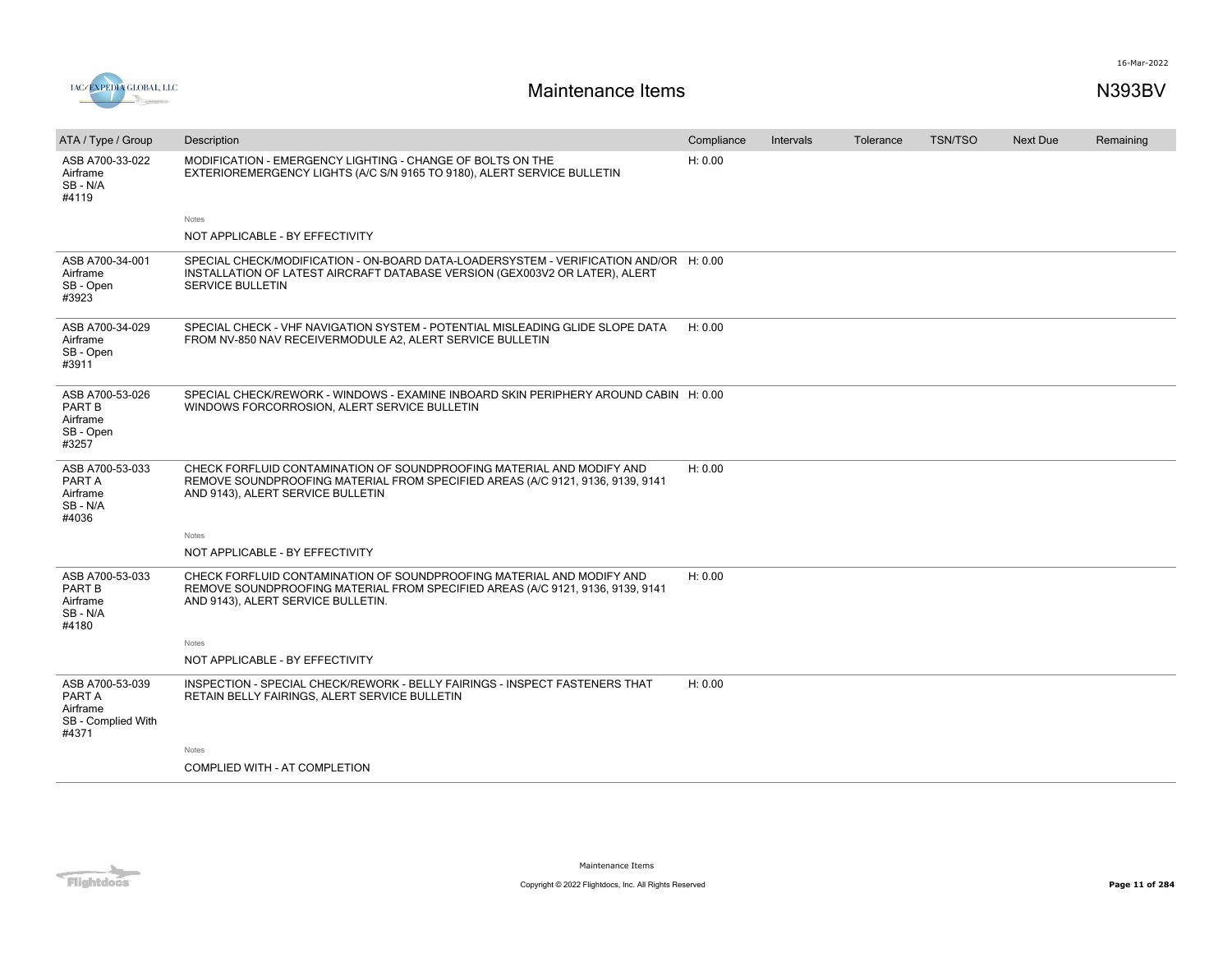

| ATA / Type / Group                                                   | Description                                                                                                                      | Compliance                          | Intervals | Tolerance | <b>TSN/TSO</b> | Next Due | Remaining |
|----------------------------------------------------------------------|----------------------------------------------------------------------------------------------------------------------------------|-------------------------------------|-----------|-----------|----------------|----------|-----------|
| ASB A700-53-039<br>PART C<br>Airframe<br>SB - Open<br>#3867          | REPLACEMENT - SPECIAL CHECK/REWORK - BELLY FAIRINGS - INSPECT FASTENERS THAT<br>RETAIN BELLY FAIRINGS, ALERT-OF FAULTY FASTENERS | H: 0.00                             |           |           |                |          |           |
| ASB A700-53-039<br>PART B<br>Airframe<br>SB - Complied With<br>#3136 | REWORK - SPECIAL CHECK/REWORK - BELLY FAIRINGS - INSPECT FASTENERS THAT RETAIN H: 0.00<br>BELLY FAIRINGS, ALERT SERVICE BULLETIN |                                     |           |           |                |          |           |
|                                                                      | <b>Notes</b>                                                                                                                     |                                     |           |           |                |          |           |
|                                                                      | COMPLIED WITH - AT COMPLETION                                                                                                    |                                     |           |           |                |          |           |
| ASB A700-53-039<br>Airframe<br>SB - Complied With<br>#2496           | SPECIAL CHECK/REWORK - BELLY FAIRINGS - INSPECT FASTENERS THAT RETAIN BELLY<br>FAIRINGS, ALERT SERVICE BULLETIN                  | 23-JAN-2011<br>H: 0.00              |           |           |                |          |           |
|                                                                      | Notes                                                                                                                            |                                     |           |           |                |          |           |
|                                                                      | COMPLIED WITH - AT COMPLETION                                                                                                    |                                     |           |           |                |          |           |
| ASB A700-53-045<br>PART A<br>Airframe<br>SB - Complied With<br>#3924 | INSPECTION - SPECIAL CHECK/REWORK - BELLY FAIRINGS - BELLY FAIRINGS FASTENERS<br>ENGAGEMENT CHECK, ALERT SERVICE BULLETIN        | 23-NOV-2016<br>H: 2064.80<br>L: 722 |           |           |                |          |           |
|                                                                      | Notes                                                                                                                            |                                     |           |           |                |          |           |
|                                                                      | <b>COMPLIED WITH</b>                                                                                                             |                                     |           |           |                |          |           |
| ASB A700-53-045<br>PART C<br>Airframe<br>SB-N/A<br>#893              | REPLACE - SPECIAL CHECK/REWORK - BELLY FAIRINGS - BELLY FAIRINGS FASTENERS<br>ENGAGEMENT CHECK, ALERT SERVICE BULLETIN           | 23-NOV-2016<br>H: 2064.80<br>L: 722 |           |           |                |          |           |
|                                                                      | Notes                                                                                                                            |                                     |           |           |                |          |           |
|                                                                      | NOT APPLICABLE                                                                                                                   |                                     |           |           |                |          |           |
| ASB A700-53-045<br>PART B<br>Airframe<br>SB-N/A<br>#3089             | REWORK - SPECIAL CHECK/REWORK - BELLY FAIRINGS - BELLY FAIRINGS FASTENERS<br>ENGAGEMENT CHECK, ALERT SERVICE BULLETIN            | 23-NOV-2016<br>H: 2064.80<br>L: 722 |           |           |                |          |           |
|                                                                      | Notes                                                                                                                            |                                     |           |           |                |          |           |
|                                                                      | <b>NOT APPLICABLE</b>                                                                                                            |                                     |           |           |                |          |           |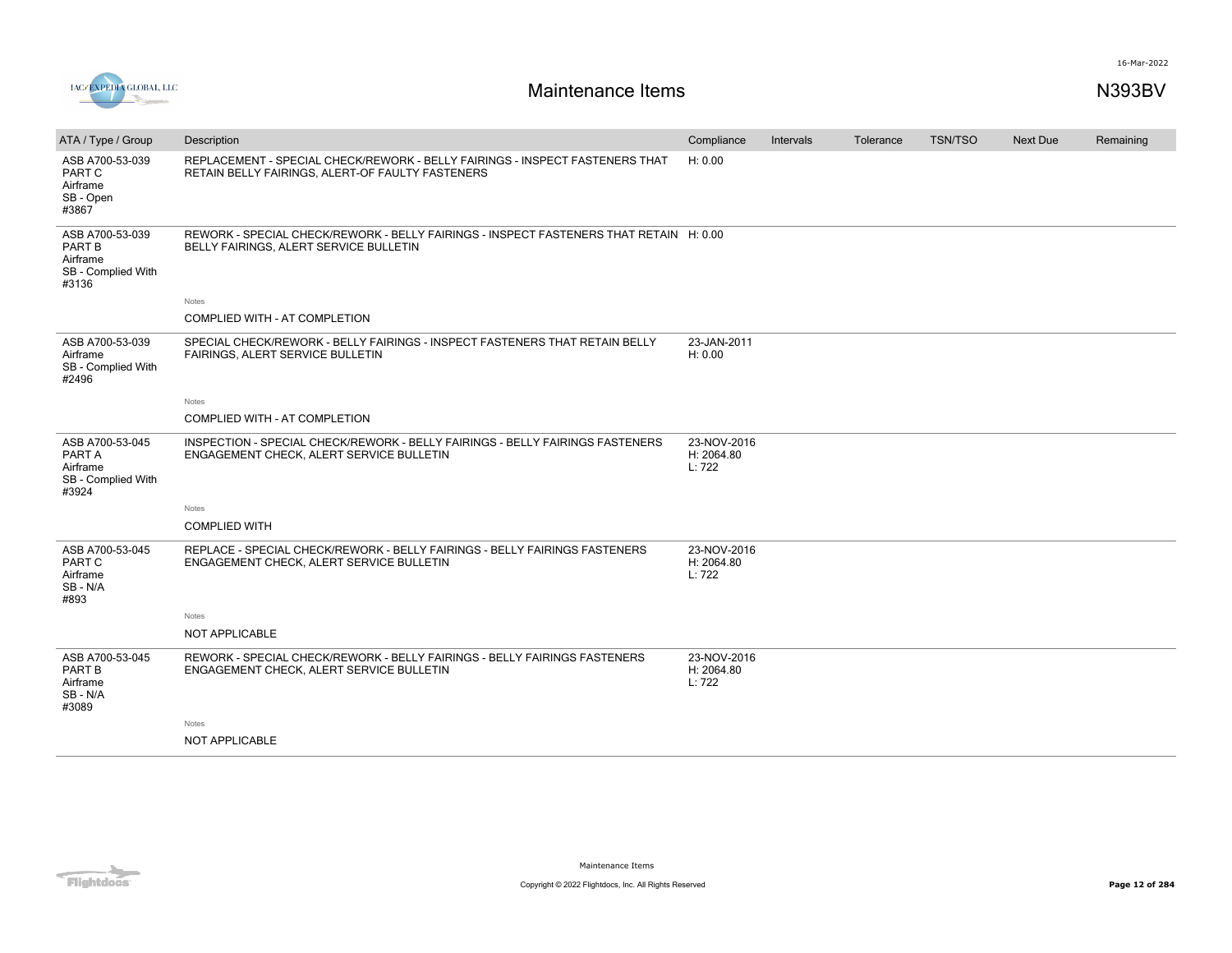

| ATA / Type / Group                                                   | Description                                                                                                                                                      | Compliance                           | Intervals | Tolerance | <b>TSN/TSO</b> | <b>Next Due</b> | Remaining |
|----------------------------------------------------------------------|------------------------------------------------------------------------------------------------------------------------------------------------------------------|--------------------------------------|-----------|-----------|----------------|-----------------|-----------|
| ASB A700-53-045<br>Airframe<br>SB - Complied With<br>#857            | SPECIAL CHECK/REWORK - BELLY FAIRINGS - BELLY FAIRINGS FASTENERS ENGAGEMENT<br>CHECK, ALERT SERVICE BULLETIN                                                     | 20-NOV-2016<br>H: 2064.80<br>L: 722  |           |           |                |                 |           |
|                                                                      | <b>Notes</b>                                                                                                                                                     |                                      |           |           |                |                 |           |
|                                                                      | <b>COMPLIED WITH</b>                                                                                                                                             |                                      |           |           |                |                 |           |
| ASB A700-57-045<br>PART A<br>Airframe<br>SB - Complied With<br>#3937 | INSPECT - SPECIAL CHECK/REWORK - AILERON CONTROL SYSTEM - ENSURE WING SEALING H: 0.00<br>DOES NOT PERMIT FREEZING OF THE AILERON CONTROL, ALERT SERVICE BULLETIN |                                      |           |           |                |                 |           |
|                                                                      | Notes                                                                                                                                                            |                                      |           |           |                |                 |           |
|                                                                      | COMPLIED WITH - AT COMPLETION                                                                                                                                    |                                      |           |           |                |                 |           |
| ASB A700-57-045<br>PART B<br>Airframe<br>SB - Complied With<br>#3939 | REWORK - SPECIAL CHECK/REWORK - AILERON CONTROL SYSTEM - ENSURE WING SEALING H: 0.00<br>DOES NOT PERMIT FREEZING OF THE AILERON CONTROL, ALERT SERVICE BULLETIN  |                                      |           |           |                |                 |           |
|                                                                      | Notes                                                                                                                                                            |                                      |           |           |                |                 |           |
|                                                                      | COMPLIED WITH - AT COMPLETION                                                                                                                                    |                                      |           |           |                |                 |           |
| ASB A700-57-045<br>Airframe<br>SB - Complied With<br>#173            | SPECIAL CHECK/REWORK - AILERON CONTROL SYSTEM - ENSURE WING SEALING DOES NOT 03-FEB-2011<br>PERMIT FREEZING OF THE AILERON CONTROL, ALERT SERVICE BULLETIN       | H: 0.00                              |           |           |                |                 |           |
|                                                                      | Notes                                                                                                                                                            |                                      |           |           |                |                 |           |
|                                                                      | COMPLIED WITH - AT COMPLETION                                                                                                                                    |                                      |           |           |                |                 |           |
| ASB A700-72-003<br>Airframe<br>SB - Superseded<br>#3736              | REWORK - ENGINE - ACCESSORY GEARBOX MODULE - REPLACEMENT OF THE FUEL-PUMP<br>SPLINED COUPLING, ALERT SERVICE BULLETIN                                            | H: 0.00                              |           |           |                |                 |           |
|                                                                      | Notes                                                                                                                                                            |                                      |           |           |                |                 |           |
|                                                                      | <b>SUPERSEDED</b>                                                                                                                                                |                                      |           |           |                |                 |           |
| ASB A700-72-003 R1<br>Airframe<br>SB - Superseded<br>#4263           | ICA - REWORK - ENGINE - ACCESSORY GEARBOX MODULE - REPLACEMENT OF THE FUEL-<br>PUMP SPLINED COUPLING, ALERT SERVICE BULLETIN                                     | 31-MAR-2020<br>H: 3741.10<br>L: 1233 |           |           |                |                 |           |
|                                                                      | Notes                                                                                                                                                            |                                      |           |           |                |                 |           |
|                                                                      | SUPERSEDED BY REV 2                                                                                                                                              |                                      |           |           |                |                 |           |

Flightdocs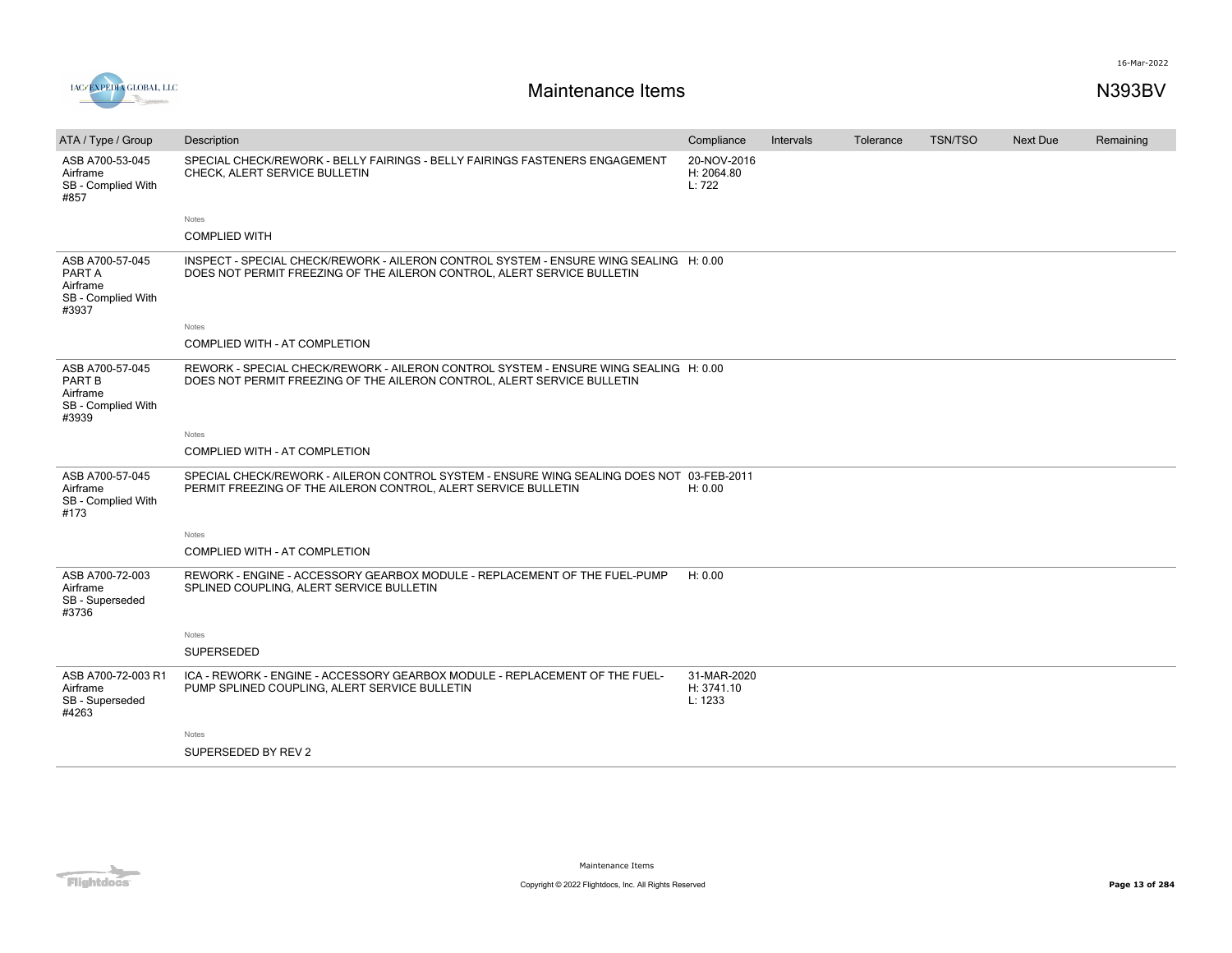

| ATA / Type / Group                                             | Description                                                                                                                                                                                                                                                                       | Compliance | Intervals | Tolerance | <b>TSN/TSO</b> | <b>Next Due</b> | Remaining |
|----------------------------------------------------------------|-----------------------------------------------------------------------------------------------------------------------------------------------------------------------------------------------------------------------------------------------------------------------------------|------------|-----------|-----------|----------------|-----------------|-----------|
| ASB A700-73-007<br>Airframe<br>SB-N/A<br>#3275                 | MODIFICATION - FULL-AUTHORITY DIGITAL ENGINE CONTROL (FADEC) - INTRODUCTION OF<br>EEC SOFTWARE UPGRADE X1.1 (A/C 9249 AND 9255 TO 9274), ALERT SERVICE BULLETIN                                                                                                                   | H: 0.00    |           |           |                |                 |           |
|                                                                | Notes                                                                                                                                                                                                                                                                             |            |           |           |                |                 |           |
|                                                                | NOT APPLICABLE - BY EFFECTIVITY                                                                                                                                                                                                                                                   |            |           |           |                |                 |           |
| ASB BR700-72-<br>A101523 R3<br>Engine 1<br>$SB - N/A$<br>#3481 | NO. 1 ENGINE - LOW PRESSURE (LP) TURBINE SHUT-OFF PAWL CARRIER - INTRODUCTION<br>OF FUEL SHUTOFF PAWL CARRIERPIVOT PINS MADE FROM A DIFFERENT MATERIAL WITH<br>IMPROVED CORROSION PROTECTION PROPERTIES, ALERT SERVICE BULLETIN                                                   | H: 0.00    |           |           |                |                 |           |
|                                                                | Notes                                                                                                                                                                                                                                                                             |            |           |           |                |                 |           |
|                                                                | <b>NOT APPLICABLE</b>                                                                                                                                                                                                                                                             |            |           |           |                |                 |           |
| ASB BR700-72-<br>A101523 R3<br>Engine 2<br>$SB - N/A$<br>#3324 | NO. 2 ENGINE - LOW PRESSURE (LP) TURBINE SHUT-OFF PAWL CARRIER - INTRODUCTION<br>OF FUEL SHUTOFF PAWL CARRIERPIVOT PINS MADE FROM A DIFFERENT MATERIAL WITH<br>IMPROVED CORROSION PROTECTION PROPERTIES, ALERT SERVICE BULLETIN.                                                  | H: 0.00    |           |           |                |                 |           |
|                                                                | <b>Notes</b>                                                                                                                                                                                                                                                                      |            |           |           |                |                 |           |
|                                                                | NOT APPLICABLE                                                                                                                                                                                                                                                                    |            |           |           |                |                 |           |
| ASB BR700-72-<br>A900297<br>Engine 1<br>SB - Open<br>#3856     | NO. 1 ENGINE - ENGINE - HIGH PRESSURE (HP) COMPRESSORFAIRINGS - INSPECTION OF<br>THE UPPER LEFT HP COMPRESSOR FAIRING FOR POTENTIAL PROFILE NON-CONFORMANCE<br>AND REPLACEMENT OF NON-CONFORMING UPPER LEFT HP COMPRESSOR FAIRING - NON-<br>MODIFICATION, ALERT SER               | H: 0.00    |           |           |                |                 |           |
| ASB BR700-72-<br>A900297<br>Engine 2<br>SB - Open<br>#4189     | NO. 2 ENGINE - ENGINE - HIGH PRESSURE (HP) COMPRESSORFAIRINGS - INSPECTION OF<br>THE UPPER LEFT HP COMPRESSOR FAIRING FOR POTENTIAL PROFILE NON-CONFORMANCE<br>AND REPLACEMENT OF NON-CONFORMING UPPER LEFT HP COMPRESSOR FAIRING - NON-<br>MODIFICATION, ALERT SER               | H: 0.00    |           |           |                |                 |           |
| ASB BR700-72-<br>A900297 R1<br>Engine 1<br>SB - Open<br>#3667  | NO. 1 ENGINE - HIGH PRESSURE (HP) COMPRESOR FAIRINGS - INSPECTION OF THE UPPER<br>LEFT FAIRING FORPOTENTIAL PROFILE NON CONFORMANCE AND REPLACEMENT OF NON-<br>CONFORMING UPPER LEFT HP COMPRESSOR FAIRING - NON MODIFICATION SERVICE<br><b>BULLETIN, ALERT SERVICE BULLETIN</b>  | H: 0.00    |           |           |                |                 |           |
| ASB BR700-72-<br>A900297 R1<br>Engine 2<br>SB - Open<br>#3076  | NO. 2 ENGINE - HIGH PRESSURE (HP) COMPRESSOR FAIRINGS - INSPECTION OF THE UPPER H: 0.00<br>LEFFAIRING FORPOTENTIAL PROFILE NON CONFORMANCE AND REPLACEMENT OF NON-<br>CONFORMING UPPER LEFT HP COMPRESSOR FAIRING - NON MODIFICATION SERVICE<br>BULLETIN, ALERT SERVICE BULLETIN. |            |           |           |                |                 |           |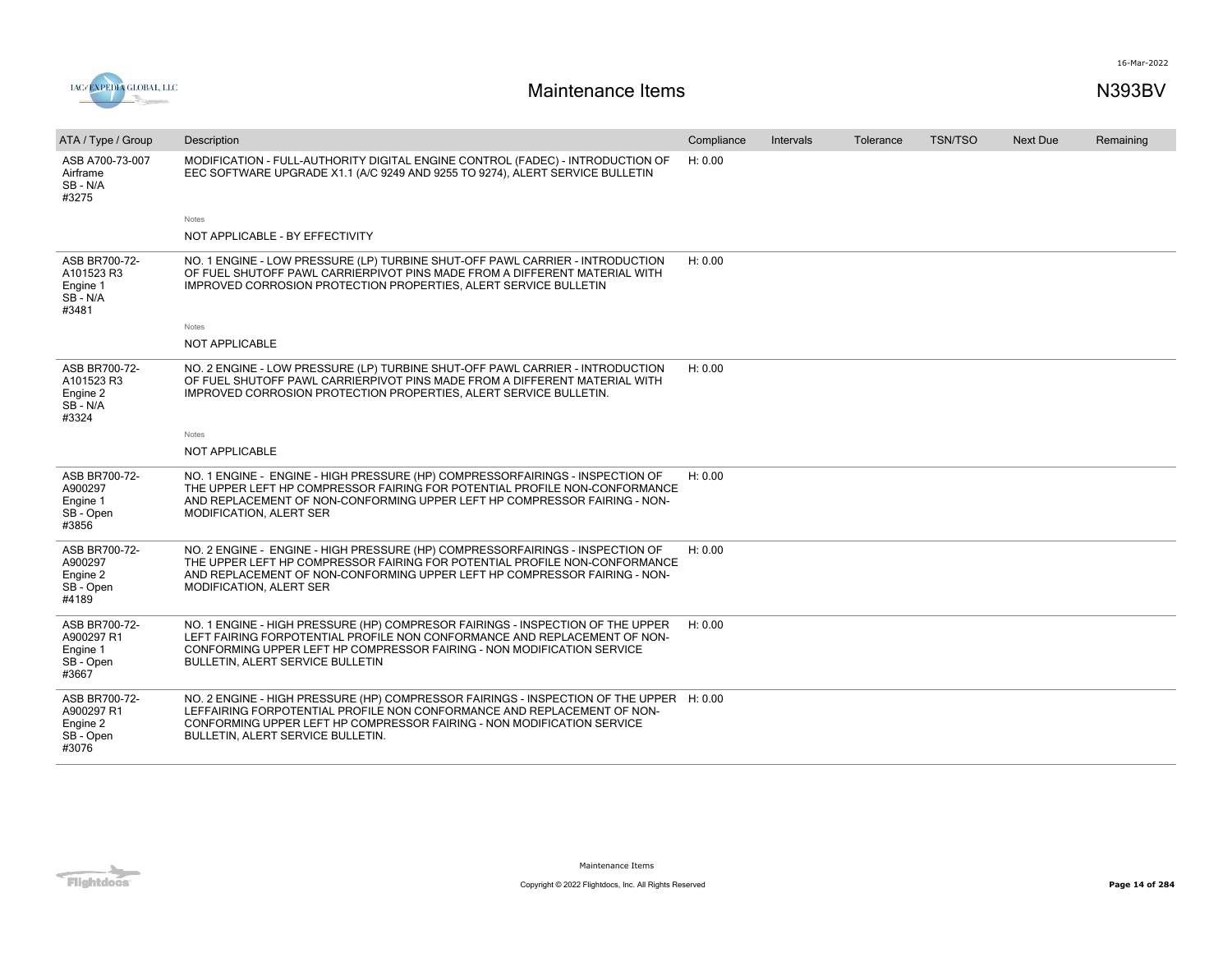

| ATA / Type / Group                                               | Description                                                                                                                                                                                                      | Compliance                      | Intervals | Tolerance | <b>TSN/TSO</b> | Next Due | Remaining |
|------------------------------------------------------------------|------------------------------------------------------------------------------------------------------------------------------------------------------------------------------------------------------------------|---------------------------------|-----------|-----------|----------------|----------|-----------|
| ASB BR700-72-<br>A900298<br>Engine 1<br>SB - Open<br>#4518       | NO. 1 ENGINE - ENGINE - ENGINE COMBUSTION FAIRINGS - REPLACEMENT OF NON-<br>CONFORMING UPPERLEFT. UPPER RIGHT AND LOWER RIGHT COMBUSTION SECTION<br>FAIRINGS - NON-MODIFICATION, ALERT RECOMMENDED               | H: 0.00                         |           |           |                |          |           |
| ASB BR700-72-<br>A900298<br>Engine 2<br>SB - Open<br>#3740       | NO. 2 ENGINE - ENGINE - ENGINE COMBUSTION FAIRINGS - REPLACEMENT OF NON-<br>CONFORMING UPPERLEFT, UPPER RIGHT AND LOWER RIGHT COMBUSTION SECTION<br>FAIRINGS - NON-MODIFICATION, ALERT RECOMMENDED               | H: 0.00                         |           |           |                |          |           |
| ASB BR700-72-<br>A900298 R1<br>Engine 1<br>SB - Open<br>#3809    | NO. 1 ENGINE - ENGINE COMBUSTION FAIRINGS - REPLACEMENT OF NON-CONFORMING<br>UPPER LEFT, UPPER RIGHT AND LOWERRIGHT COMBUSTION SECTION FAIRINGS - NON-<br>MODIFICATION SERVICE BULLETIN, ALERT SERVICE BULLETIN  | H: 0.00                         |           |           |                |          |           |
| ASB BR700-72-<br>A900298 R1<br>Engine 2<br>SB - Open<br>#4500    | NO. 2 ENGINE - ENGINE COMBUSTION FAIRINGS - REPLACEMENT OF NON-CONFORMING<br>UPPER LEFT, UPPER RIGHT AND LOWERRIGHT COMBUSTION SECTION FAIRINGS - NON-<br>MODIFICATION SERVICE BULLETIN, ALERT SERVICE BULLETIN. | H: 0.00                         |           |           |                |          |           |
| ASB BR700-72-<br>A900497<br>Engine 1<br>SB-N/A<br>#4449          | NO. 1 ENGINE - HPT ROTORDISCS - DECREASE OF TIME LIMITS MANUAL MAXIMUM<br>APPROVED LIVES OF STG 1 & 2 DISCS, ALERT SERVICE BULLETIN                                                                              | 21-JAN-2011<br>H: 11.80<br>C: 6 |           |           |                |          |           |
|                                                                  | Notes                                                                                                                                                                                                            |                                 |           |           |                |          |           |
|                                                                  | NOT APPLICABLE - NO ACTION REQUIRED DUE CYCLES WITHIN LIFE LIMITATION INCORPORATED                                                                                                                               |                                 |           |           |                |          |           |
| ASB BR700-72-<br>A900497<br>Engine 2<br>SB-N/A<br>#3849          | NO. 2 ENGINE - HPT ROTORDISCS - DECREASE OF TIME LIMITS MANUAL MAXIMUM<br>APPROVED LIVES OF STG 1 & 2 DISCS, ALERT SERVICE BULLETIN                                                                              | 21-JAN-2011<br>H: 11.80<br>C: 6 |           |           |                |          |           |
|                                                                  | Notes<br>NOT APPLICABLE - NO ACTION REQUIRED DUE CYCLES WITH IN LIFE LIMITATION INCORPORATED.                                                                                                                    |                                 |           |           |                |          |           |
|                                                                  |                                                                                                                                                                                                                  |                                 |           |           |                |          |           |
| ASB BR700-72-<br>A900504<br>Engine 1<br>SB - Superseded<br>#4104 | NO. 1 ENGINE - ENGINE - GENERAL - CHANGE OF LIFE COUNTING METHOD FORTOUCH-AND- H: 0.00<br>GO AND OVERSHOOT, ALERT SERVICE BULLETIN                                                                               |                                 |           |           |                |          |           |
| ASB BR700-72-<br>A900504<br>Engine 2<br>SB - Superseded<br>#3325 | NO. 2 ENGINE - ENGINE - GENERAL - CHANGE OF LIFE COUNTING METHOD FORTOUCH-AND- H: 0.00<br>GO AND OVERSHOOT, ALERT SERVICE BULLETIN                                                                               |                                 |           |           |                |          |           |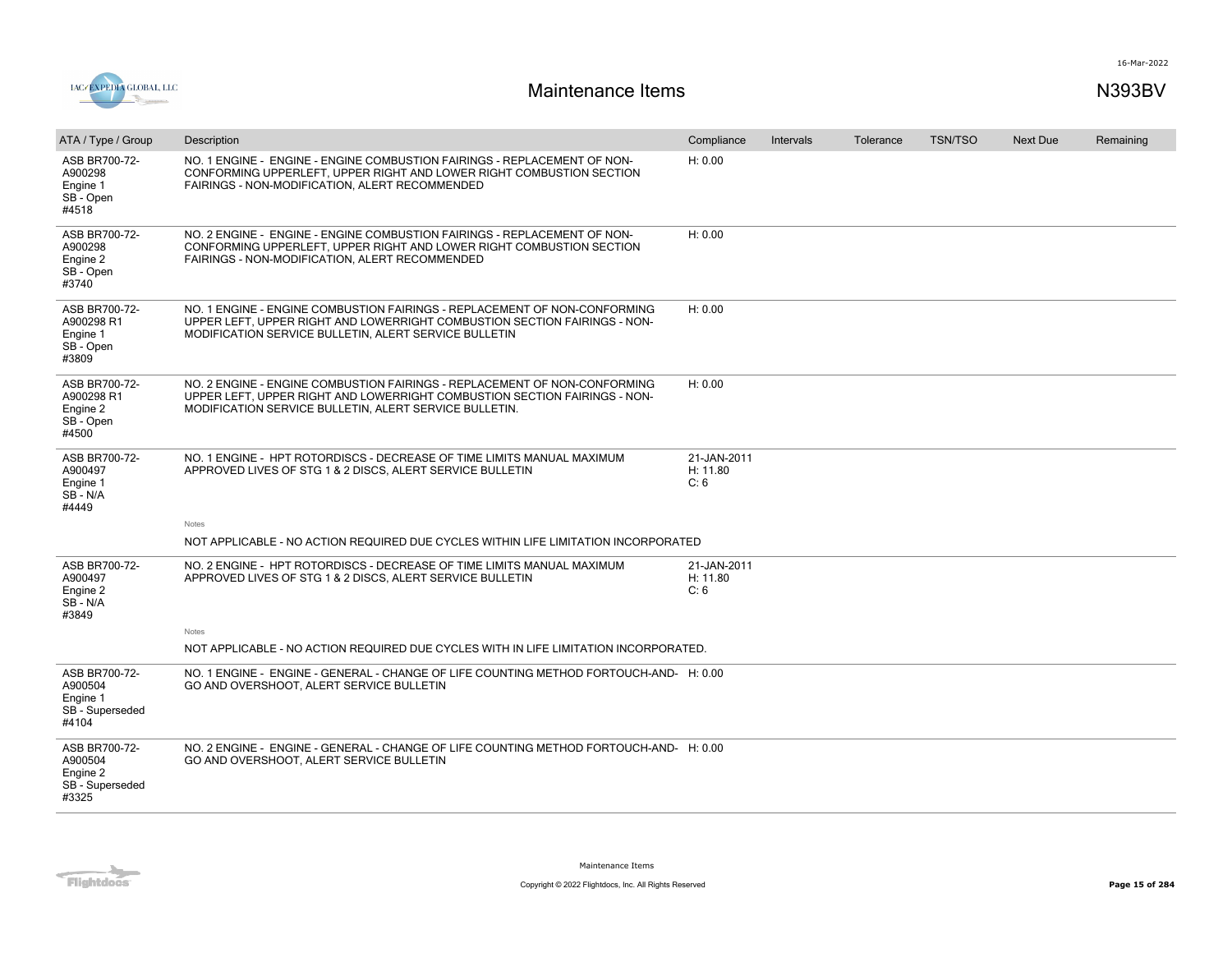

| ATA / Type / Group                                               | Description                                                                                                                                                                                                                     | Compliance       | <b>Intervals</b> | Tolerance | <b>TSN/TSO</b> | Next Due   | Remaining |
|------------------------------------------------------------------|---------------------------------------------------------------------------------------------------------------------------------------------------------------------------------------------------------------------------------|------------------|------------------|-----------|----------------|------------|-----------|
| ASB BR700-72-<br>A900504 R1<br>Engine 1<br>SB - N/A<br>#4233     | NO. 1 ENGINE - ENGINE - GENERAL - CHANGE OF LIFE COUNTING METHOD FOR TOUCH-AND- 21-JAN-2011<br>GO AND OVERSHOOT, ALERT SERVICE BULLETIN                                                                                         | H: 11.80<br>C: 6 |                  |           |                |            |           |
|                                                                  | Notes                                                                                                                                                                                                                           |                  |                  |           |                |            |           |
|                                                                  | NOT APPLICABLE - NO ACTION REQUIRED DUE TO CYCLES WITH IN LIFE LIMITATION                                                                                                                                                       |                  |                  |           |                |            |           |
| ASB BR700-72-<br>A900504 R1<br>Engine 2<br>$SB - N/A$<br>#3890   | NO. 2 ENGINE - ENGINE - GENERAL - CHANGE OF LIFE COUNTING METHOD FOR TOUCH-AND- 21-JAN-2011<br>GO AND OVERSHOOT, ALERT SERVICE BULLETIN                                                                                         | H: 11.80<br>C: 6 |                  |           |                |            |           |
|                                                                  | <b>Notes</b>                                                                                                                                                                                                                    |                  |                  |           |                |            |           |
|                                                                  | NOT APPLICABLE - NO ACTION REQUIRED DUE TO CYCLES WITHIN LIFE LIMITATION                                                                                                                                                        |                  |                  |           |                |            |           |
| ASB BR700-72-<br>A900508<br>Engine 1<br>SB - Open<br>#4194       | NO. 1 ENGINE - ENGINE - HIGH PRESSURE (HP) TURBINE ROTORDISCS - REPLACEMENT OF<br>THE HP TURBINE STAGE 1 AND 2 DISCS DUE TO POTENTIAL STEEL INCLUSION - NON-<br>MODIFICATION SERVICE BULLETIN, ALERT SERVICE BULLETIN           | H: 0.00          |                  |           |                |            |           |
| ASB BR700-72-<br>A900508<br>Engine 2<br>SB - Open<br>#3701       | NO. 2 ENGINE - ENGINE - HIGH PRESSURE (HP) TURBINE ROTORDISCS - REPLACEMENT OF<br>THE HP TURBINE STAGE 1 AND 2 DISCS DUE TO POTENTIAL STEEL INCLUSION - NON-<br>MODIFICATION SERVICE BULLETIN, ALERT SERVICE BULLETIN           | H: 0.00          |                  |           |                |            |           |
| ASB BR700-72-<br>A900508 R1<br>Engine 1<br>SB-Open<br>#3833      | NO. 1 ENGINE - ENGINE - HIGH PRESSURE (HP) TURBINE ROTOR DISCS - REPLACEMENT OF<br>THE HP TURBINE STAGE 1 AND 2 DISCS DUE TO POTENTIAL STEEL INCLUSION - NON-<br>MODIFICATION SERVICE BULLETIN, ALERT SERVICE BULLETIN          | H: 0.00          | C: 3000          |           |                | C: 3000.00 | C: 1505   |
| ASB BR700-72-<br>A900508 R1<br>Engine 2<br>SB - Open<br>#3674    | NO. 2 ENGINE - ENGINE - HIGH PRESSURE (HP) TURBINE ROTOR DISCS - REPLACEMENT OF H: 0.00<br>THE HP TURBINE STAGE 1 AND 2 DISCS DUE TO POTENTIAL STEEL INCLUSION - NON-<br>MODIFICATION SERVICE BULLETIN, ALERT SERVICE BULLETIN. |                  | C: 3000          |           |                | C: 3000.00 | C: 1505   |
| ASB BR700-72-<br>A900509<br>Engine 1<br>SB - Superseded<br>#4184 | NO. 1 ENGINE - ENGINE - ACCESSORY GEARBOX MODULE - REPLACEMENT OF THE FUEL<br>PUMP SPLINED COUPLING - NON-MODIFICATION, ALERT SERVICE BULLETIN                                                                                  | H: 0.00          |                  |           |                |            |           |
|                                                                  | Notes                                                                                                                                                                                                                           |                  |                  |           |                |            |           |
|                                                                  | SUPERSEDED BY REV 1                                                                                                                                                                                                             |                  |                  |           |                |            |           |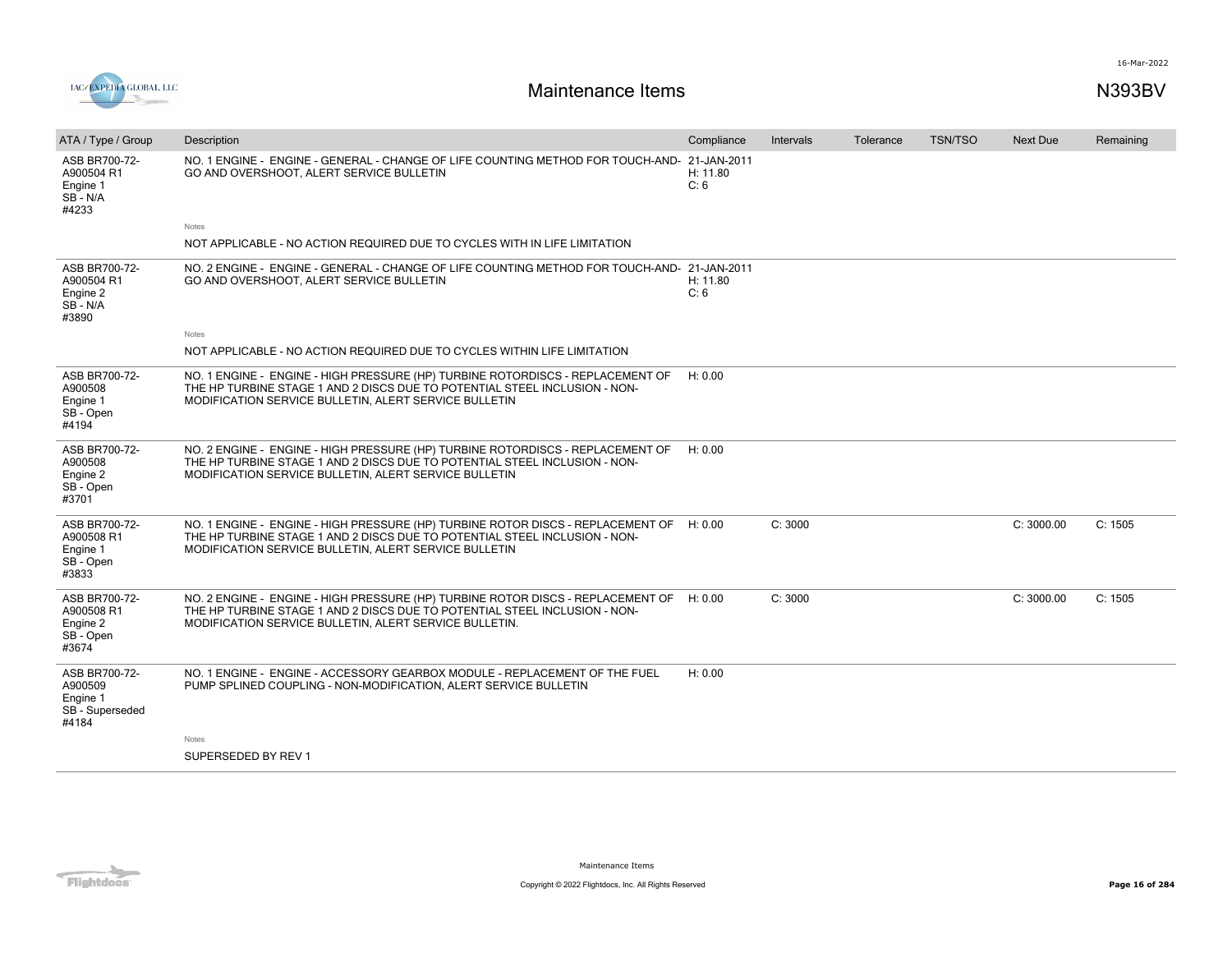



| ATA / Type / Group                                                  | Description                                                                                                                                    | Compliance | Intervals | Tolerance | <b>TSN/TSO</b> | <b>Next Due</b> | Remaining |
|---------------------------------------------------------------------|------------------------------------------------------------------------------------------------------------------------------------------------|------------|-----------|-----------|----------------|-----------------|-----------|
| ASB BR700-72-<br>A900509<br>Engine 2<br>SB - Superseded<br>#4052    | NO. 2 ENGINE - ENGINE - ACCESSORY GEARBOX MODULE - REPLACEMENT OF THE FUEL<br>PUMP SPLINED COUPLING - NON-MODIFICATION, ALERT SERVICE BULLETIN | H: 0.00    |           |           |                |                 |           |
|                                                                     | Notes                                                                                                                                          |            |           |           |                |                 |           |
|                                                                     | SUPERSEDED BY REV 1                                                                                                                            |            |           |           |                |                 |           |
| ASB BR700-72-<br>A900509 R1<br>Engine 1<br>SB - Superseded<br>#3652 | NO. 1 ENGINE - ENGINE - ACCESSORY GEARBOX MODULE - REPLACEMENT OF THE FUEL<br>PUMP SPLINED COUPLING - NON-MODIFICATION, ALERT SERVICE BULLETIN | H: 0.00    |           |           |                |                 |           |
|                                                                     | Notes                                                                                                                                          |            |           |           |                |                 |           |
|                                                                     | SUPERSEDED BY REV 2                                                                                                                            |            |           |           |                |                 |           |
| ASB BR700-72-<br>A900509 R1<br>Engine 2<br>SB - Superseded<br>#4068 | NO. 2 ENGINE - ENGINE - ACCESSORY GEARBOX MODULE - REPLACEMENT OF THE FUEL<br>PUMP SPLINED COUPLING - NON-MODIFICATION, ALERT SERVICE BULLETIN | H: 0.00    |           |           |                |                 |           |
|                                                                     | Notes                                                                                                                                          |            |           |           |                |                 |           |
|                                                                     | SUPERSEDED BY REV 2                                                                                                                            |            |           |           |                |                 |           |
| ASB BR700-72-<br>A900509 R2<br>Engine 1<br>SB - Superseded<br>#4567 | NO. 1 ENGINE - ACCESSORY GEARBOX MODULE - REPLACEMENT OF THE FUEL PUMP<br>SPLINED COUPLING - NON-MODIFICATION, ALERT SERVICE BULLETIN          | H: 0.00    |           |           |                |                 |           |
|                                                                     | Notes                                                                                                                                          |            |           |           |                |                 |           |
|                                                                     | SUPERSEDED BY REV 3                                                                                                                            |            |           |           |                |                 |           |
| ASB BR700-72-<br>A900509 R2<br>Engine 2<br>SB - Superseded<br>#3771 | NO. 2 ENGINE - ACCESSORY GEARBOX MODULE - REPLACEMENT OF THE FUEL PUMP<br>SPLINED COUPLING - NON-MODIFICATION, ALERT SERVICE BULLETIN          | H: 0.00    |           |           |                |                 |           |
|                                                                     | Notes                                                                                                                                          |            |           |           |                |                 |           |
|                                                                     | SUPERSEDED BY REV 3                                                                                                                            |            |           |           |                |                 |           |
| ASB BR700-72-<br>A900509 R3<br>Engine 1<br>SB - Superseded<br>#3227 | NO. 1 ENGINE - ACCESSORY GEARBOX MODULE - REPLACEMENT OF THE FUEL PUMP<br>SPLINED COUPLING - NON-MODIFICATION, ALERT SERVICE BULLETIN          | H: 0.00    |           |           |                |                 |           |
|                                                                     | <b>Notes</b>                                                                                                                                   |            |           |           |                |                 |           |
|                                                                     | SUPERSEDED BY REV 4                                                                                                                            |            |           |           |                |                 |           |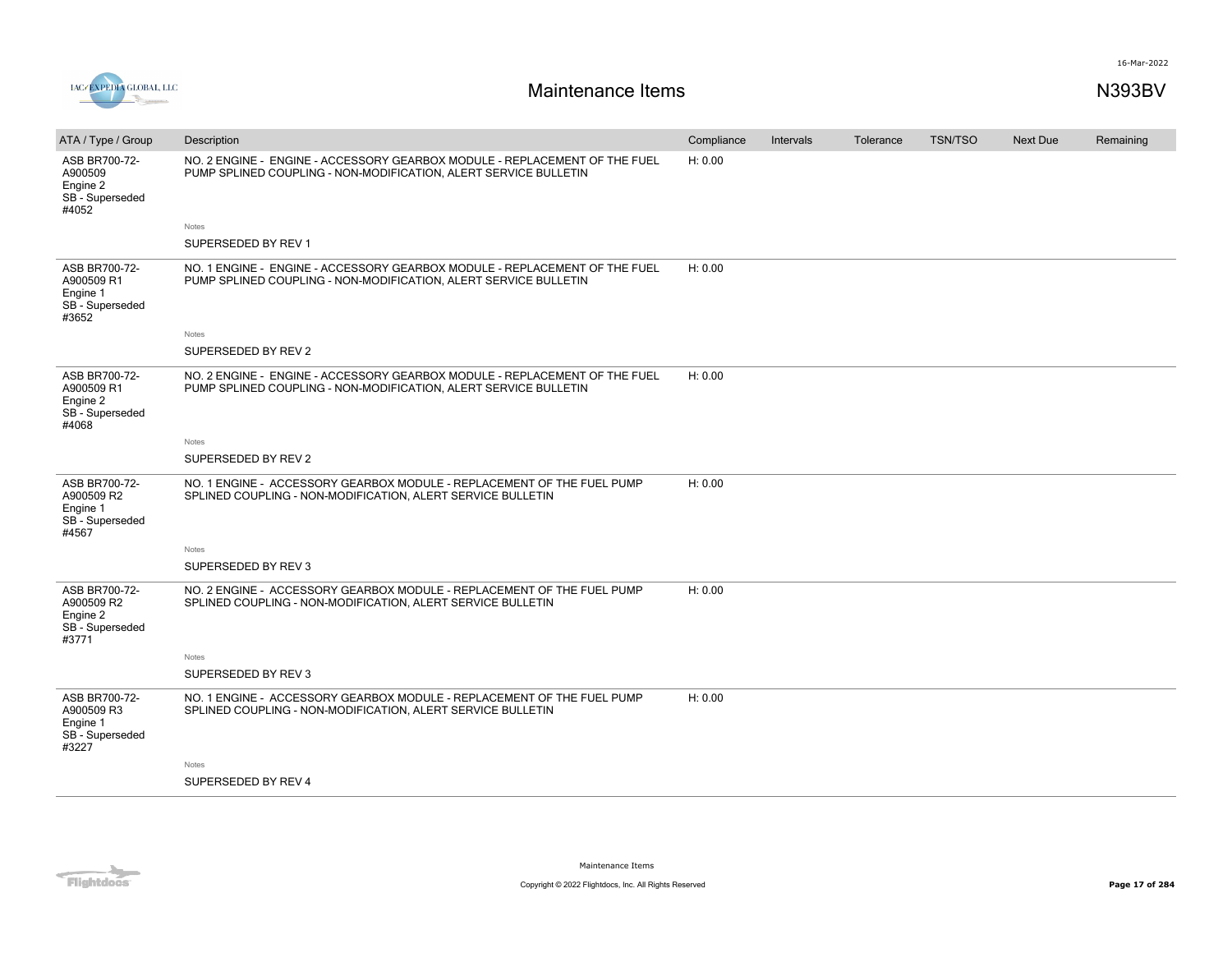



| ATA / Type / Group                                                  | Description                                                                                                                                                                                  | Compliance                           | Intervals  | Tolerance | <b>TSN/TSO</b> | <b>Next Due</b> | Remaining  |
|---------------------------------------------------------------------|----------------------------------------------------------------------------------------------------------------------------------------------------------------------------------------------|--------------------------------------|------------|-----------|----------------|-----------------|------------|
| ASB BR700-72-<br>A900509 R3<br>Engine 2<br>SB - Superseded<br>#4094 | NO. 2 ENGINE - ACCESSORY GEARBOX MODULE - REPLACEMENT OF THE FUEL PUMP<br>SPLINED COUPLING - NON-MODIFICATION, ALERT SERVICE BULLETIN                                                        | H: 0.00                              |            |           |                |                 |            |
|                                                                     | Notes                                                                                                                                                                                        |                                      |            |           |                |                 |            |
|                                                                     | SUPERSEDED BY REV 4                                                                                                                                                                          |                                      |            |           |                |                 |            |
| ASB BR700-72-<br>A900509 R4<br>Engine 1<br>SB - Recurring<br>#3137  | NO. 1 ENGINE - ACCESSORY GEARBOX MODULE - REPLACEMENT OF THE FUEL PUMP<br>SPLINED COUPLING - NON-MODIFICATION, ALERT SERVICE BULLETIN                                                        | 31-MAR-2020<br>H: 3741.10<br>C: 1233 | H: 4000.00 |           |                | H: 7741.10      | H: 3285.30 |
| ASB BR700-72-<br>A900509 R4<br>Engine 2<br>SB - Recurring<br>#4503  | NO. 2 ENGINE - ACCESSORY GEARBOX MODULE - REPLACEMENT OF THE FUEL PUMP<br>SPLINED COUPLING - NON-MODIFICATION, ALERT SERVICE BULLETIN                                                        | 31-MAR-2020<br>H: 3741.10<br>C: 1233 | H: 4000.00 |           |                | H: 7741.10      | H: 3285.30 |
| ASB BR700-72-<br>A900556 R2<br>Engine 1<br>$SB - N/A$<br>#3083      | NO. 1 ENGINE - GENERAL - CHANGE OF LIFE COUNTING METHOD FOR SPECIAL FLIGHT<br>REPFILE - NON- MODIFICATION SERVICE BULLETIN, ALERT SERVICE BULLETIN                                           | H: 0.00                              |            |           |                |                 |            |
|                                                                     | Notes                                                                                                                                                                                        |                                      |            |           |                |                 |            |
|                                                                     | NOT APPLICABLE                                                                                                                                                                               |                                      |            |           |                |                 |            |
| ASB BR700-72-<br>A900556 R2<br>Engine 2<br>SB-N/A<br>#3888          | NO. 2 ENGINE - GENERAL - CHANGE OF LIFE COUNTING METHOD FOR SPECIAL FLIGHT<br>REPFILE - NON-MODIFICATION SERVICE BULLETIN, ALERT SERVICE BULLETIN                                            | H: 0.00                              |            |           |                |                 |            |
|                                                                     | Notes                                                                                                                                                                                        |                                      |            |           |                |                 |            |
|                                                                     | NOT APPLICABLE                                                                                                                                                                               |                                      |            |           |                |                 |            |
| ASB BR700-73-<br>A900083<br>Engine 1<br>SB-N/A<br>#3523             | NO. 1 ENGINE - ENGINE FUEL AND CONTROL ENGINE ELECTRONIC CONTROLLER(EEC) -<br>REPLACEMENT OF NON-CONFORMING PARTS OF THE EEC FIREBOX ASSEMBLY - NON-<br>MODIFICATION, ALERT SERVICE BULLETIN | H: 0.00                              |            |           |                |                 |            |
|                                                                     | Notes                                                                                                                                                                                        |                                      |            |           |                |                 |            |
|                                                                     | <b>NOT APPLICABLE</b>                                                                                                                                                                        |                                      |            |           |                |                 |            |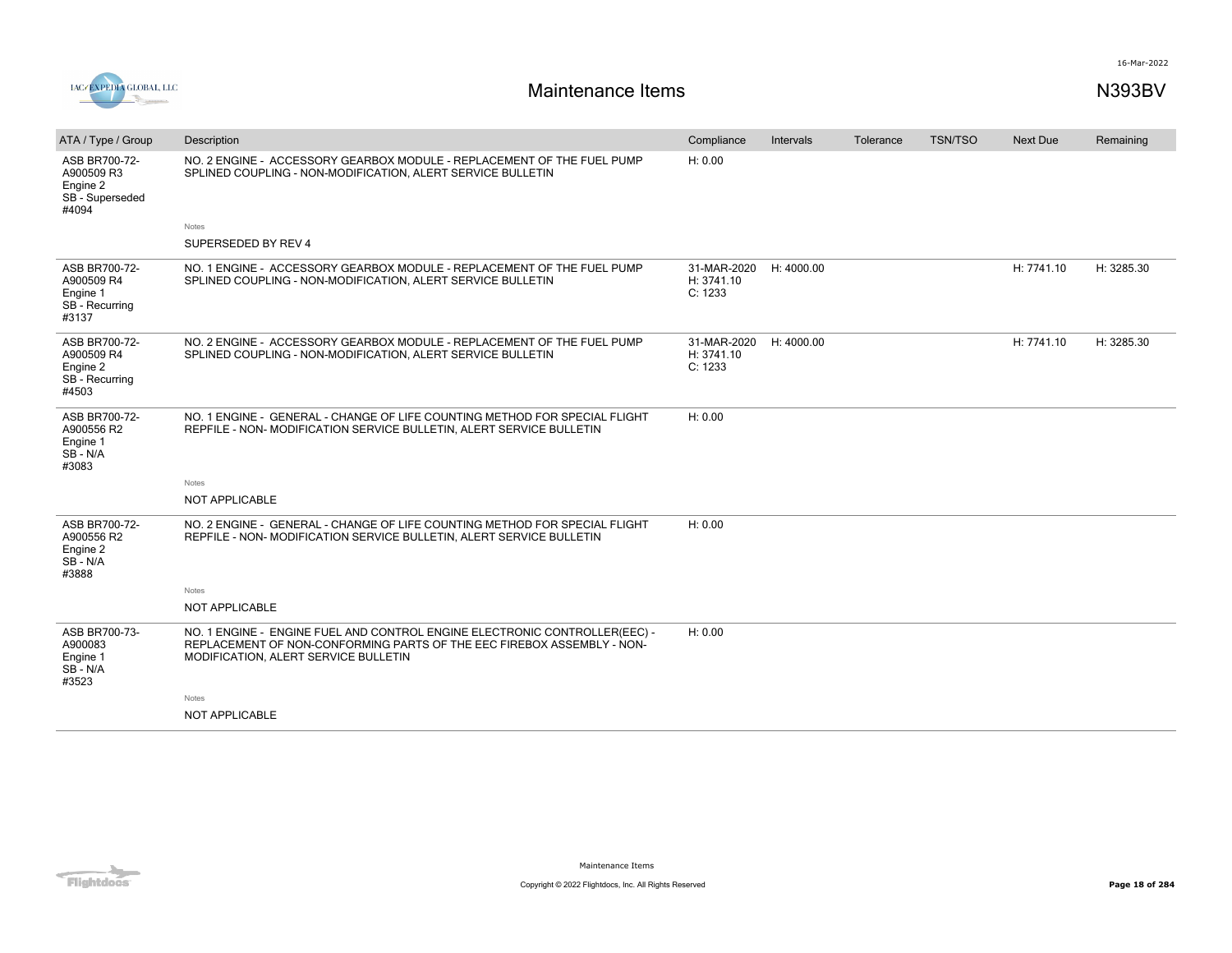

| ATA / Type / Group                                                   | Description                                                                                                                                                                                                          | Compliance             | Intervals | Tolerance | <b>TSN/TSO</b> | <b>Next Due</b> | Remaining |
|----------------------------------------------------------------------|----------------------------------------------------------------------------------------------------------------------------------------------------------------------------------------------------------------------|------------------------|-----------|-----------|----------------|-----------------|-----------|
| ASB BR700-73-<br>A900083<br>Engine 2<br>SB-N/A<br>#3608              | NO. 2 ENGINE - ENGINE FUEL AND CONTROL ENGINE ELECTRONIC CONTROLLER(EEC) -<br>REPLACEMENT OF NON-CONFORMING PARTS OF THE EEC FIREBOX ASSEMBLY - NON-<br>MODIFICATION, ALERT SERVICE BULLETIN                         | H: 0.00                |           |           |                |                 |           |
|                                                                      | Notes                                                                                                                                                                                                                |                        |           |           |                |                 |           |
|                                                                      | NOT APPLICABLE                                                                                                                                                                                                       |                        |           |           |                |                 |           |
| ASB BR700-73-<br>A900451<br>Engine 1<br>SB-N/A<br>#4483              | NO. 1 ENGINE - ENGINE FUEL AND CONTROL - FUEL METERING UNIT (FMU) - COMBINED<br>OVERSPEED SHUTOFF SOLENOID (COSS) SCREENING FORREVERSE WIRED INDEPENDENT<br>OVERSPEED PROTECTION (IOP) COILS, ALERT SERVICE BULLETIN | 25-FEB-2010<br>H: 0.00 |           |           |                |                 |           |
|                                                                      | Notes                                                                                                                                                                                                                |                        |           |           |                |                 |           |
|                                                                      | NOT APPLICABLE - BY SERIAL NUMBER                                                                                                                                                                                    |                        |           |           |                |                 |           |
| ASB BR700-73-<br>A900451<br>Engine 2<br>SB-N/A<br>#4512              | NO. 2 ENGINE - ENGINE FUEL AND CONTROL - FUEL METERING UNIT (FMU) - COMBINED<br>OVERSPEED SHUTOFF SOLENOID (COSS) SCREENING FORREVERSE WIRED INDEPENDENT<br>OVERSPEED PROTECTION (IOP) COILS, ALERT SERVICE BULLETIN | 25-FEB-2010<br>H: 0.00 |           |           |                |                 |           |
|                                                                      | Notes                                                                                                                                                                                                                |                        |           |           |                |                 |           |
|                                                                      | NOT APPLICABLE - BY SERIAL NUMBER                                                                                                                                                                                    |                        |           |           |                |                 |           |
| MODSUM IS700-23-<br>0001 RA<br>Airframe<br>SB - Open<br>#3902        | GROUND SIGNAL ADDED ON COCKPIT PRINTERCONNECTOR (A/C 9002 - 9999),<br><b>MODIFICATION SUMMARY</b>                                                                                                                    | H: 0.00                |           |           |                |                 |           |
| <b>MODSUM IS700-23-</b><br>0002 RC<br>Airframe<br>SB - Open<br>#4178 | ACP WIRING CHANGE TO PREVENT COMM AUDIO BLEEDING ON HEADPHONE OUTPUTS -<br>AUDIO INTEGRATING SYSTEM (A/C 9002 - 9269), MODIFICATION SUMMARY                                                                          | H: 0.00                |           |           |                |                 |           |
| MODSUM IS700-24-<br>0001 RB<br>Airframe<br>SB - Open<br>#3677        | EMS CDU - DISABLING UNUSED THERMAL CIRCUT BREAKER(A/C 9002 - 9184, 9186 - 9999),<br>MODIFICATION SUMMARY                                                                                                             | H: 0.00                |           |           |                |                 |           |
| <b>MODSUM IS700-24-</b><br>0002 RA<br>Airframe<br>SB - Open<br>#3474 | CRAWLWAY FLOORPANEL - ADDITION OF PROTECTIVE TAPE, MODIFICATION SUMMARY                                                                                                                                              | H: 0.00                |           |           |                |                 |           |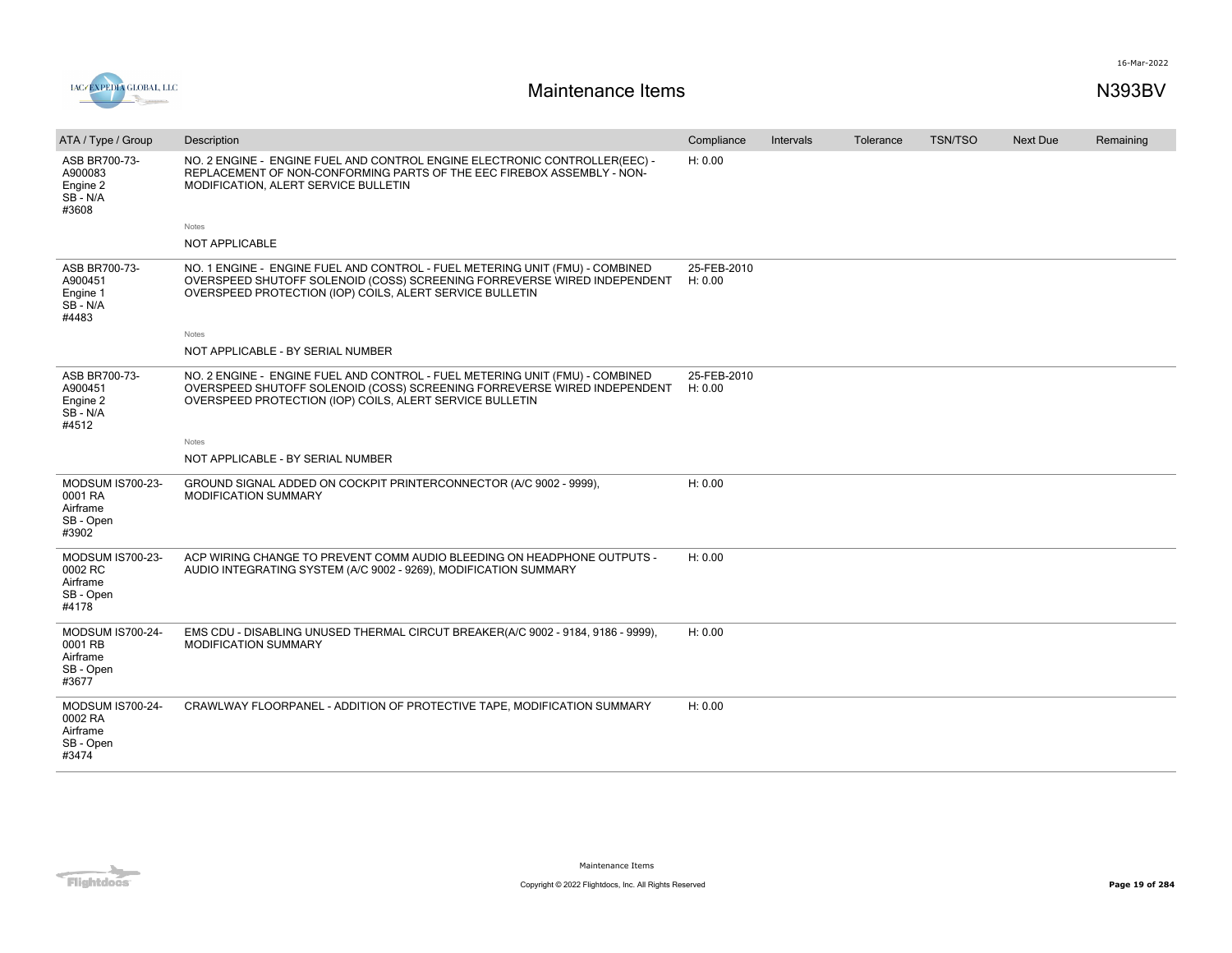



# **Maintenance Items N393BV**

| ATA / Type / Group                                                     | Description                                                                                                        | Compliance                         | Intervals | Tolerance | <b>TSN/TSO</b> | <b>Next Due</b> | Remaining |
|------------------------------------------------------------------------|--------------------------------------------------------------------------------------------------------------------|------------------------------------|-----------|-----------|----------------|-----------------|-----------|
| MODSUM IS700-32-<br>0001 RA<br>Airframe<br>SB - Complied With<br>#1902 | INSTL MLG-DOOR, OUTBOARD, HINGE PIN REPLACEMENT, MODIFICATION SUMMARY                                              | 02-AUG-2013<br>H: 432.80<br>L: 211 |           |           |                |                 |           |
|                                                                        | Notes<br><b>COMPLIED WITH</b>                                                                                      |                                    |           |           |                |                 |           |
|                                                                        |                                                                                                                    |                                    |           |           |                |                 |           |
| MODSUM IS700-32-<br>0001 RB<br>Airframe<br>SB - Open<br>#3514          | INSTALL - MLG DOOR, OUTBOARD, HINGE PIN REPLACEMENT, MODIFICATION SUMMARY                                          | H: 0.00                            |           |           |                |                 |           |
| MODSUM IS700-32-<br>0002 RA<br>Airframe<br>SB - Open<br>#3556          | KIT - INTRO OF ADDITIONAL HYDRAULIC LINE SUPPORT - MLG BAY (EFFECTIVITY 9002-9999),<br><b>MODIFICATION SUMMARY</b> | H: 0.00                            |           |           |                |                 |           |
| <b>MODSUM IS700-52-</b><br>0001 RA<br>Airframe<br>SB - Open<br>#3225   | PAX DOOR- ABUTMENT FITTING - WATER DIVERTER INSTALLTION (A/C 9002 - 9126, 9128 -<br>9999), MODIFICATION SUMMARY    | H: 0.00                            |           |           |                |                 |           |
| <b>MODSUM IS700-52-</b><br>0004 RA<br>Airframe<br>SB - Open<br>#4314   | KIT, REMOVAL OF THE PASSENGERDOOR AESTHETIC SIDE COVERS, MODIFICATION<br><b>SUMMARY</b>                            | H: 0.00                            |           |           |                |                 |           |
| <b>MODSUM IS700-52-</b><br>0005 RB<br>Airframe<br>SB - Open<br>#3775   | LUBRICATION OF PAX DOORHANDRAIL TELESCOPIC STRUTS, MODIFICATION SUMMARY                                            | H: 0.00                            |           |           |                |                 |           |
| MODSUM IS700-53-<br>0001 RC<br>Airframe<br>SB - Open<br>#3135          | INSTALATION OF EVS DRIP TRAY, MODIFICATION SUMMARY                                                                 | H: 0.00                            |           |           |                |                 |           |
| <b>MODSUM IS700-53-</b><br>0002 RA<br>Airframe<br>SB - Open<br>#3169   | FUSELAGE - AVIONICS BAY - INSTALATION OF LGECU DRIP COVER(CLASSIC GX & XRS),<br>MODIFICATION SUMMARY               | H: 0.00                            |           |           |                |                 |           |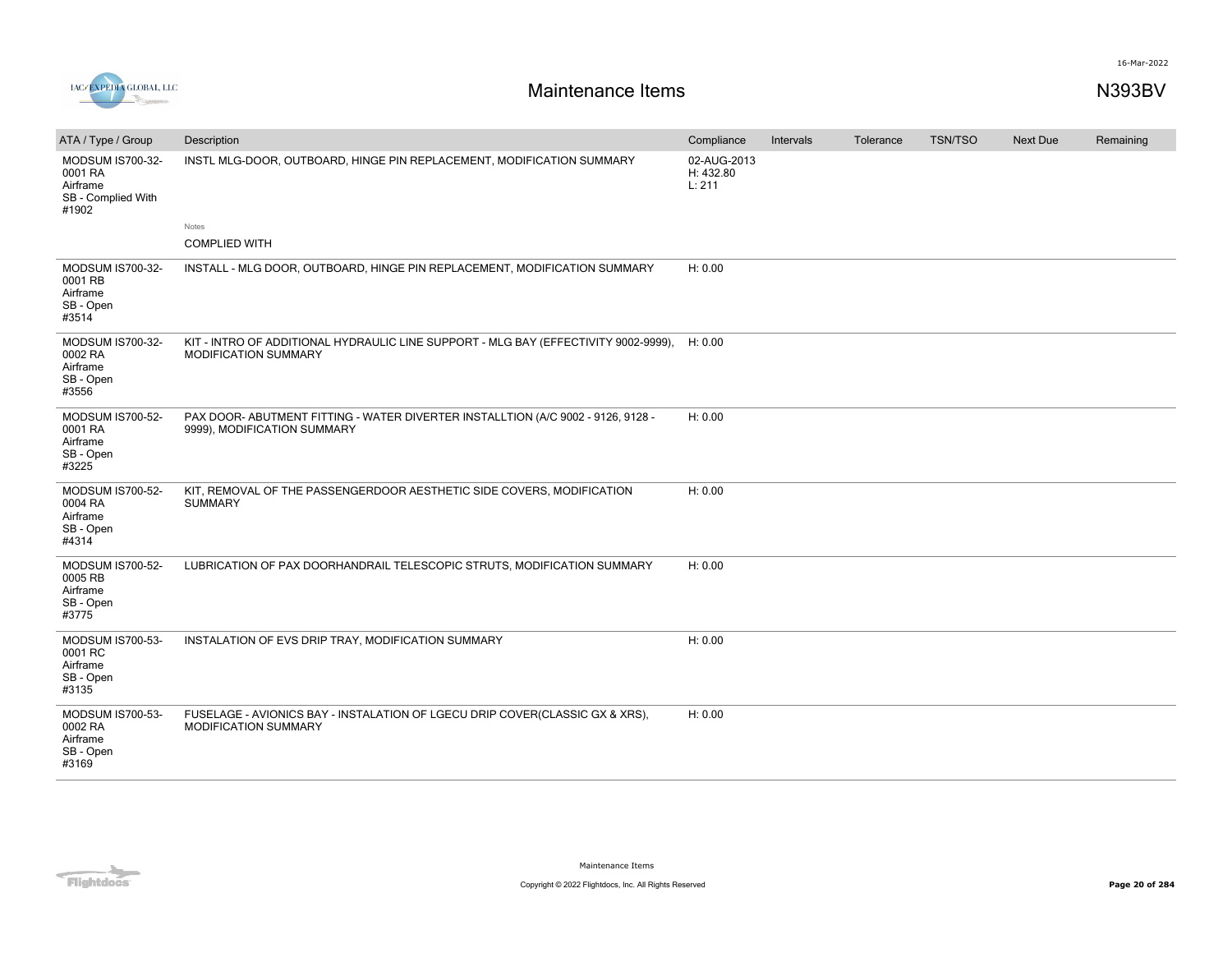



| ATA / Type / Group                                                             | Description                                                                                                                                                                                       | Compliance                          | Intervals | Tolerance | <b>TSN/TSO</b> | <b>Next Due</b> | Remaining |
|--------------------------------------------------------------------------------|---------------------------------------------------------------------------------------------------------------------------------------------------------------------------------------------------|-------------------------------------|-----------|-----------|----------------|-----------------|-----------|
| <b>MODSUM IS700-53-</b><br>0003 RA<br>Airframe<br>SB - Open<br>#3058           | FUSELAGE - AVIONICS BAY - INSTALATION OF IRU DRIP COVER(CLASSIC GLOBAL EXPRESS,<br>G500 & XRS), MODIFICATION SUMMARY                                                                              | H: 0.00                             |           |           |                |                 |           |
| MODSUM IS700-53-<br>0004 RA<br>Airframe<br>SB - Open<br>#3320                  | FUSELAGE - AVIONICS BAY - INSTALATION OF HUD COMPUTERDRIP COVER (CLASSIC GX &<br>XRS), MODIFICATION SUMMARY                                                                                       | H: 0.00                             |           |           |                |                 |           |
| MODSUM IS700-53-<br>0005 RA<br>Airframe<br>SB - Open<br>#3454                  | FUSELAGE - AVIONICS BAY - INSTALATION OF TCAS RECIEVER/TRANSMITTERDRIP COVER<br>(CLASSIC GX & XRS), MODIFICATION SUMMARY                                                                          | H: 0.00                             |           |           |                |                 |           |
| <b>MODSUM IS700-53-</b><br>0013 RA1<br>Airframe<br>SB - Complied With<br>#4665 | FUSELAGE- AFT TAILCONE- KIT- ADDITION OF DRAIN HOLES TO LHS AND RHS AFT TAILCONE 04-MAR-2016<br><b>SKINS</b>                                                                                      | H: 1753.70<br>L: 622                |           |           |                |                 |           |
| <b>MODSUM IS700-57-</b><br>0003<br>Airframe<br>SB - Complied With<br>#4666     | WINGS- FLAP CANOE WS404 FAIRING, CHAFFING PROTECTION                                                                                                                                              | 04-MAR-2016<br>H: 1753.70<br>L: 622 |           |           |                |                 |           |
| <b>SAIB NE-18-01</b><br>Airframe<br>SB-N/A<br>#4820                            | NAVIGATION- INTEGRATED FLIGHT DIRECTOR SYSTEM- ESTERLINE DU-875, DU-885 AND DU-<br>885AF DISPLAYS                                                                                                 | 03-NOV-2017<br>H: 2514.20<br>L: 881 |           |           |                |                 |           |
|                                                                                | Notes                                                                                                                                                                                             |                                     |           |           |                |                 |           |
|                                                                                | SAIB NE-18-01 IS N/A DUE DU875 DISPLAYS NOT INSTALLED                                                                                                                                             |                                     |           |           |                |                 |           |
| SB 1285A-32-06<br>Airframe<br>SB - Complied With<br>#1158                      | NLG STRUT ASY PNR22175-10X (LIEBHERR PNR 1285A0000-0X) - HARMONIZATION OF SHRINK 23-JAN-2011<br>SLEEVE DESIGN, SERVICE BULLETIN                                                                   | H: 0.00                             |           |           |                |                 |           |
|                                                                                | Notes<br>COMPLIED WITH - AT COMPLETION                                                                                                                                                            |                                     |           |           |                |                 |           |
| SB 3615880-49-8149<br>R1<br>APU<br>SB - Open<br>#4140                          | APU - AIRBORNE AUXILIARY POWER- GAS TURBINE ENGINE - BALANCE REPAIR OF THE<br>TURBINE ROTORS, PN 3615880-1, PN 3615880-002, PN 3615880-3, AND PN 3615880-4, ON<br>MULTIPLE APUS, SERVICE BULLETIN | H: 0.00                             |           |           |                |                 |           |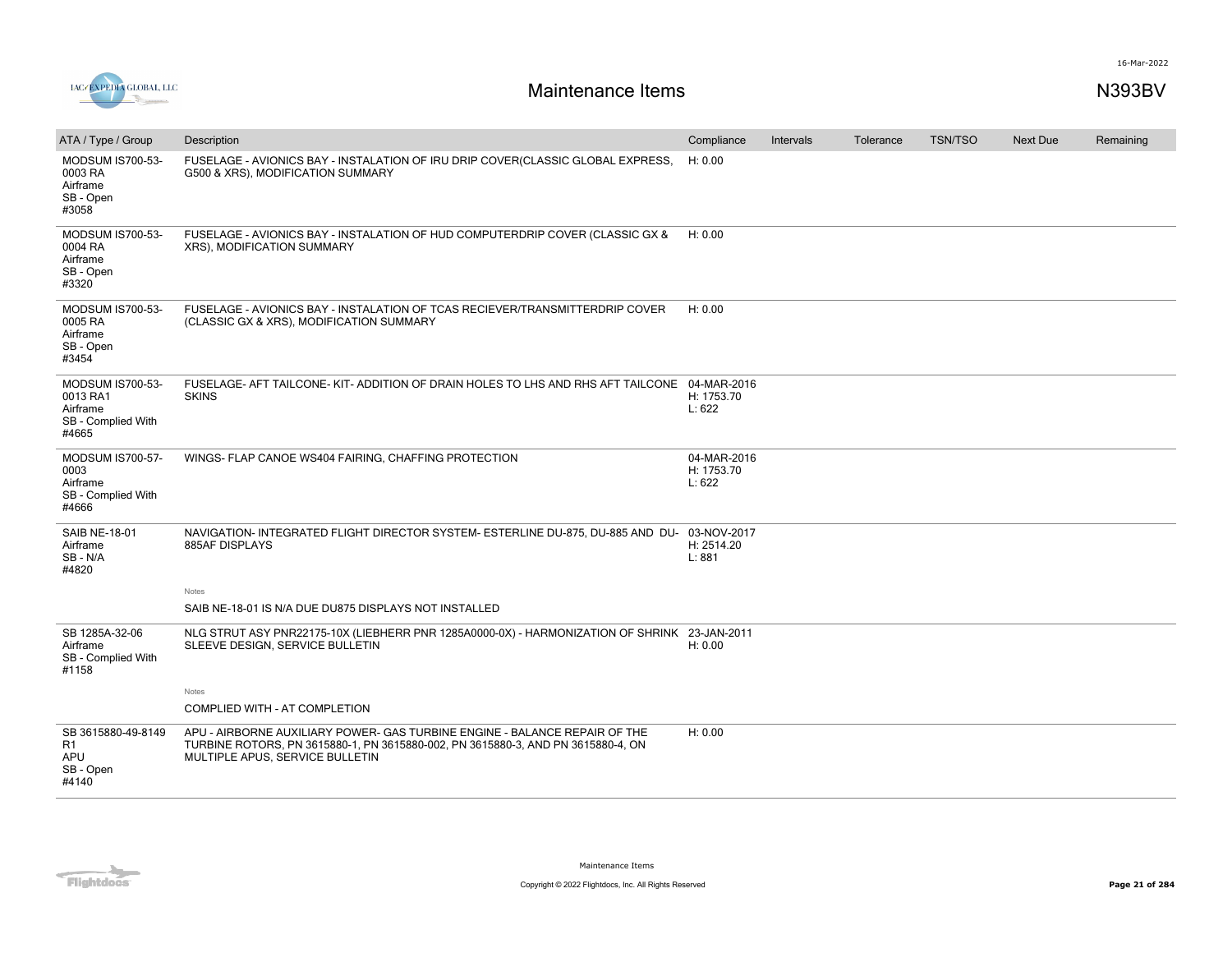

| ATA / Type / Group                                      | Description                                                                                                                                   | Compliance | Intervals | Tolerance | <b>TSN/TSO</b> | <b>Next Due</b> | Remaining |
|---------------------------------------------------------|-----------------------------------------------------------------------------------------------------------------------------------------------|------------|-----------|-----------|----------------|-----------------|-----------|
| SB 3822101-49-8148<br>R1<br>APU<br>SB - Open<br>#3658   | APU - AIRBORNE AUXILIARY POWER- GAS TURBINE ENGINE - BALANCE REPAIR OF<br>COMPRESSOR ROTORS, PN 3822101-1, ON MULTIPLE APUS, SERVICE BULLETIN | H: 0.00    |           |           |                |                 |           |
| SB 49-7933 R10<br>APU<br>SB - Open<br>#4742             | AIRBORNE AUXILIARY POWER UNIT (APU) - OIL - GENERAL - APPROVED OILS                                                                           |            |           |           |                |                 |           |
| SB 49-7933 R2<br><b>APU</b><br>SB - Superseded<br>#4557 | APU - AIRBORNE AUXILIARY POWERUNIT (APU) - OIL - GENERAL - APPROVED OILS, SERVICE H: 0.00<br><b>BULLETIN</b>                                  |            |           |           |                |                 |           |
|                                                         | Notes                                                                                                                                         |            |           |           |                |                 |           |
|                                                         | SUPERSEDED                                                                                                                                    |            |           |           |                |                 |           |
| SB 49-7933 R3<br>APU<br>SB - Superseded<br>#3086        | APU - AIRBORNE AUXILIARY POWERUNIT (APU) - OIL - GENERAL - APPROVED OILS, SERVICE H: 0.00<br><b>BULLETIN.</b>                                 |            |           |           |                |                 |           |
|                                                         | Notes                                                                                                                                         |            |           |           |                |                 |           |
|                                                         | SUPERSEDED                                                                                                                                    |            |           |           |                |                 |           |
| SB 49-7933 R4<br>APU<br>SB - Superseded<br>#3695        | APU - OIL - GENERAL - APPROVED OILS, SERVICE BULLETIN                                                                                         | H: 0.00    |           |           |                |                 |           |
|                                                         | Notes                                                                                                                                         |            |           |           |                |                 |           |
|                                                         | SUPERSEDED                                                                                                                                    |            |           |           |                |                 |           |
| SB 49-7933 R5<br>APU<br>SB - N/A<br>#3449               | APU - OIL - GENERAL - APPROVED OILS, SERVICE BULLETIN.                                                                                        | H: 0.00    |           |           |                |                 |           |
|                                                         | Notes                                                                                                                                         |            |           |           |                |                 |           |
|                                                         | NOT APPLICABLE                                                                                                                                |            |           |           |                |                 |           |
| SB 49-7997 R1<br>APU<br>SB - Superseded<br>#3636        | APU - AIRBORNE AUXILIARY POWER- GAS TURBINE ENGINE - STANDARD STORAGE AND<br>PRESERVATION GUIDELINES, SERVICE BULLETIN                        | H: 0.00    |           |           |                |                 |           |
|                                                         | Notes                                                                                                                                         |            |           |           |                |                 |           |
|                                                         | SUPERSEDED                                                                                                                                    |            |           |           |                |                 |           |
|                                                         |                                                                                                                                               |            |           |           |                |                 |           |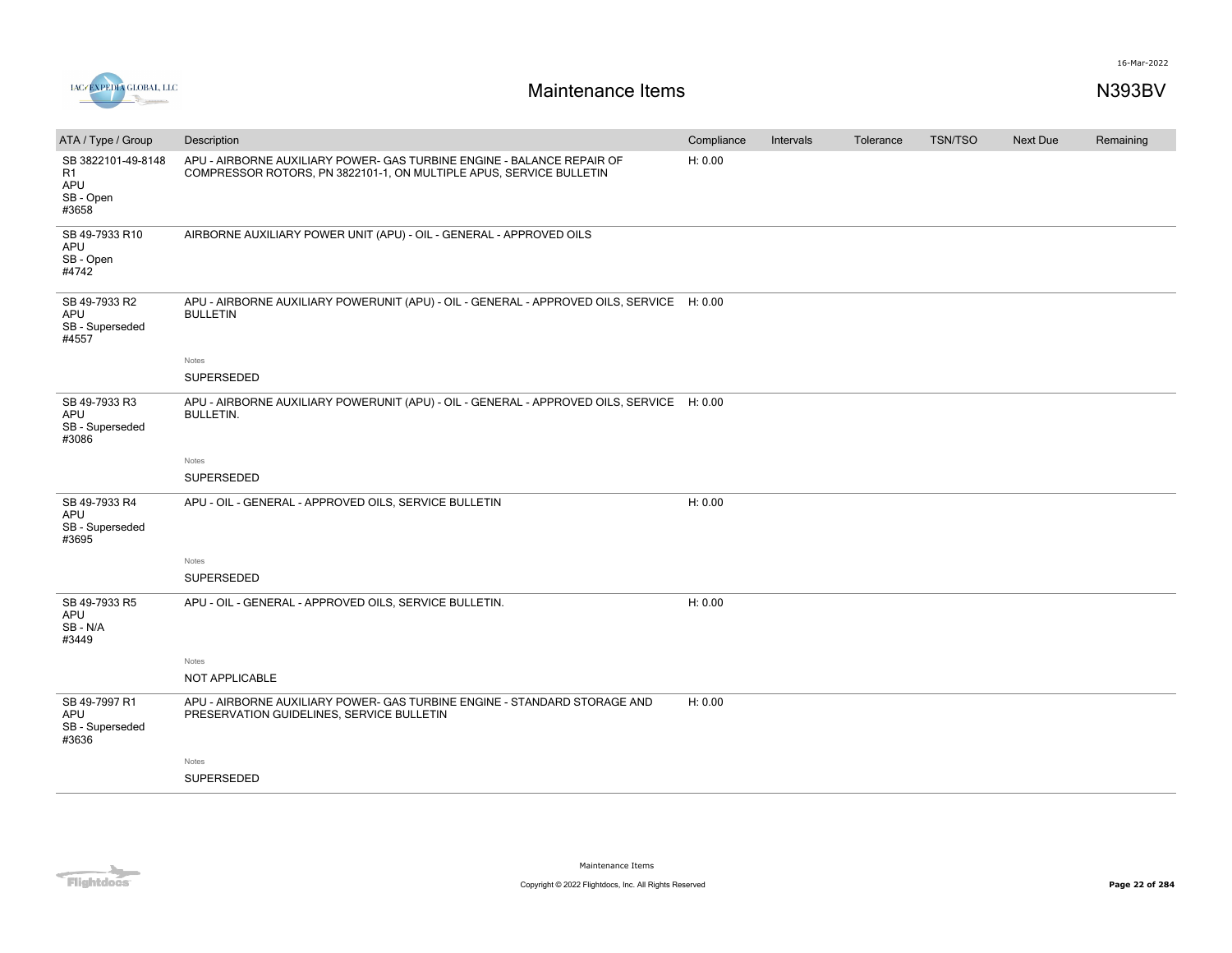



| ATA / Type / Group                                      | Description                                                                                                                          | Compliance | Intervals | Tolerance | <b>TSN/TSO</b> | <b>Next Due</b> | Remaining |
|---------------------------------------------------------|--------------------------------------------------------------------------------------------------------------------------------------|------------|-----------|-----------|----------------|-----------------|-----------|
| SB 49-7997 R2<br><b>APU</b><br>SB - Superseded<br>#4280 | APU - AIRBORNE AUXILIARY POWER- GAS TURBINE ENGINE - STANDARD STORAGE AND<br>PRESERVATION GUIDELINES, SERVICE BULLETIN.              | H: 0.00    |           |           |                |                 |           |
|                                                         | Notes                                                                                                                                |            |           |           |                |                 |           |
|                                                         | <b>SUPERSEDED</b>                                                                                                                    |            |           |           |                |                 |           |
| SB 49-7997 R3<br>APU<br>SB - Superseded<br>#4330        | APU - AIRBORNE AUXILIARY POWER- GAS TURBINE ENGINE - STANDARD STORAGE AND<br>PRESERVATION GUIDELINES, SERVICE BULLETIN               | H: 0.00    |           |           |                |                 |           |
|                                                         | Notes                                                                                                                                |            |           |           |                |                 |           |
|                                                         | SUPERSEDED                                                                                                                           |            |           |           |                |                 |           |
| SB 49-7997 R4<br>APU<br>SB - Open<br>#3082              | APU - AIRBORNE AUXILIARY POWER- GAS TURBINE ENGINE - STANDARD STORAGE AND<br>PRESERVATION GUIDELINES, SERVICE BULLETIN               | H: 0.00    |           |           |                |                 |           |
| SB 49-8039<br>APU<br>SB - Open<br>#4441                 | APU - AIRBORNE AUXILIARY POWER- GAS TURBINE ENGINE - REPLACE THE STARTER<br>MOTOR, PN 2704554-2 WITH PN 2704554-3, SERVICE BULLETIN  | H: 0.00    |           |           |                |                 |           |
| SB 49-8039 R1<br><b>APU</b><br>SB - Open<br>#4179       | APU - AIRBORNE AUXILIARY POWER- GAS TURBINE ENGINE - REPLACE THE STARTER<br>MOTOR, PN 2704554-2 WITH PN 2704554-3, SERVICE BULLETIN. | H: 0.00    |           |           |                |                 |           |
| SB 700-00-004 R1<br>Airframe<br>SB - Open<br>#4760      | CONTROLLED EFFECTIVITY - SERVICE BULLETIN PRICING (REV. 1)                                                                           |            |           |           |                |                 |           |
| SB 700-00-004 R4<br>Airframe<br>SB - Open<br>#4831      | CONTROLLED EFFECTIVITY SERVICE BULLETIN PRICING (REV. 4)                                                                             |            |           |           |                |                 |           |
| SB 700-11-007<br>Airframe<br>SB - Superseded<br>#3685   | MODIFICATION - FLIGHT COMPARTMENT PLACARDS - INCREASED MAXIMUM TAKE-OFF<br>WEIGHT (MTOW) TO 95,000 LB (43,092 KG), SERVICE BULLETIN  | H: 0.00    |           |           |                |                 |           |
|                                                         | Notes                                                                                                                                |            |           |           |                |                 |           |
|                                                         | SUPERSEDED                                                                                                                           |            |           |           |                |                 |           |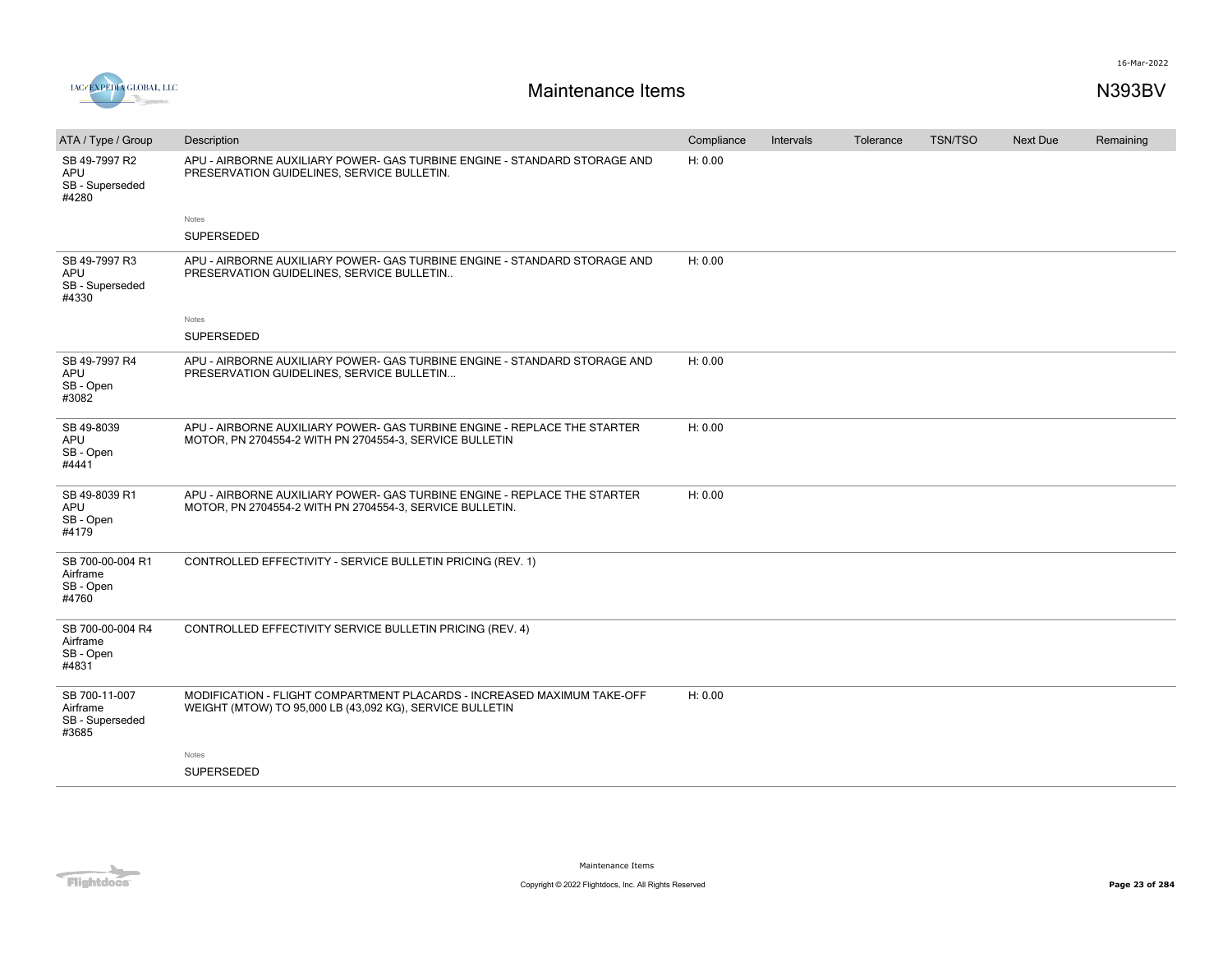

| ATA / Type / Group                              | Description                                                                                                                                                | Compliance | Intervals | Tolerance | <b>TSN/TSO</b> | Next Due | Remaining |
|-------------------------------------------------|------------------------------------------------------------------------------------------------------------------------------------------------------------|------------|-----------|-----------|----------------|----------|-----------|
| SB 700-11-007 R1<br>Airframe<br>SB-N/A<br>#3531 | MODIFICATION - FLIGHT COMPARTMENT PLACARDS - INCREASED MAXIMUM TAKE-OFF<br>WEIGHT (MTOW) TO 95,000 LB (43,092 KG) (A/C 9002 TO 9158), SERVICE BULLETIN     | H: 0.00    |           |           |                |          |           |
|                                                 | Notes                                                                                                                                                      |            |           |           |                |          |           |
|                                                 | NOT APPLICABLE - BY EFFECTIVITY                                                                                                                            |            |           |           |                |          |           |
| SB 700-11-008<br>Airframe<br>SB - N/A<br>#4132  | MODIFICATION - INTERIORPLACARDS - REPLACEMENT AND REPOSITIONING OF THE<br>HYDRAULIC SYSTEM ACCUMULATOR CHARGING DECALS, SERVICE BULLETIN                   | H: 0.00    |           |           |                |          |           |
|                                                 | Notes                                                                                                                                                      |            |           |           |                |          |           |
|                                                 | NOT APPLICABLE - BY EFFECTIVITY                                                                                                                            |            |           |           |                |          |           |
| SB 700-11-009<br>Airframe<br>SB-N/A<br>#3979    | SPECIAL CHECK/MODIFICATION OF SPECIFIED AFT EQUIPMENT - COMPARTMENT DECALS.<br>SERVICE BULLETIN                                                            | H: 0.00    |           |           |                |          |           |
|                                                 | <b>Notes</b>                                                                                                                                               |            |           |           |                |          |           |
|                                                 | NOT APPLICABLE - BY EFFECTIVITY                                                                                                                            |            |           |           |                |          |           |
| SB 700-11-011<br>Airframe<br>SB-N/A<br>#3642    | MODIFICATION - FLIGHT COMPARTMENT PLACARDS - INCREASED MAXIMUM TAKE-OFF<br>WEIGHT (MTOW) TO 96,000 LB (43,545 KG), SERVICE BULLETIN                        | H: 0.00    |           |           |                |          |           |
|                                                 | Notes                                                                                                                                                      |            |           |           |                |          |           |
|                                                 | NOT APPLICABLE - BY EFFECTIVITY                                                                                                                            |            |           |           |                |          |           |
| SB 700-11-013<br>Airframe<br>SB-N/A<br>#4264    | MODIFICATION - DOORPLACARDS - ADDITION OF "CAUTION" MAINTENANCE PLACARD ON<br>PASSENGER DOOR, SERVICE BULLETIN                                             | H: 0.00    |           |           |                |          |           |
|                                                 | Notes                                                                                                                                                      |            |           |           |                |          |           |
|                                                 | NOT APPLICABLE - BY EFFECTIVITY                                                                                                                            |            |           |           |                |          |           |
| SB 700-11-014<br>Airframe<br>SB-N/A<br>#4226    | MODIFICATION - EXTERIORPLACARDS AND MARKINGS - INTRODUCTION OF NEW PLACARD<br>PART NO. KGC991-1124-3 FOR THE REFUEL/DEFUEL CONTROL PANEL, SERVICE BULLETIN | H: 0.00    |           |           |                |          |           |
|                                                 | Notes                                                                                                                                                      |            |           |           |                |          |           |
|                                                 | NOT APPLICABLE - BY EFFECTIVITY                                                                                                                            |            |           |           |                |          |           |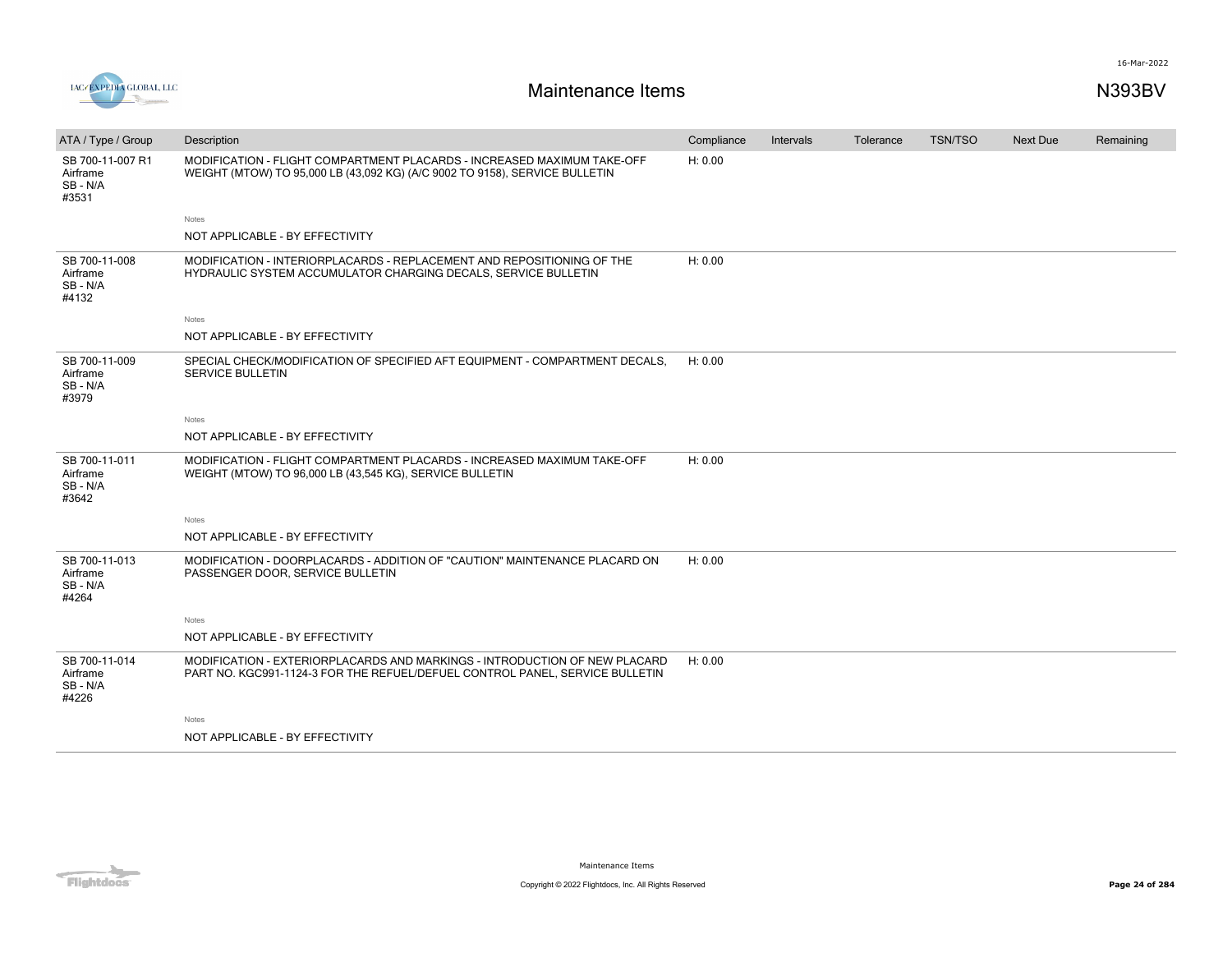

| ATA / Type / Group                                       | Description                                                                                                                      | Compliance  | Intervals | Tolerance | <b>TSN/TSO</b> | <b>Next Due</b> | Remaining |
|----------------------------------------------------------|----------------------------------------------------------------------------------------------------------------------------------|-------------|-----------|-----------|----------------|-----------------|-----------|
| SB 700-11-016<br>Airframe<br>SB - Superseded<br>#4581    | MODIFICATION - GENERAL - INCREASED MAXIMUM TAKE-OFF WEIGHT (MTOW) TO 98,000<br>LBS, SERVICE BULLETIN                             | H: 0.00     |           |           |                |                 |           |
|                                                          | Notes                                                                                                                            |             |           |           |                |                 |           |
|                                                          | SUPERSEDED                                                                                                                       |             |           |           |                |                 |           |
| SB 700-11-016 R1<br>Airframe<br>SB - Superseded<br>#3835 | MODIFICATION - GENERAL - INCREASED MAXIMUM TAKE-OFF WEIGHT (MTOW) TO 98,000<br>LBS, SERVICE BULLETIN.                            | H: 0.00     |           |           |                |                 |           |
|                                                          | Notes                                                                                                                            |             |           |           |                |                 |           |
|                                                          | SUPERSEDED                                                                                                                       |             |           |           |                |                 |           |
| SB 700-11-016 R2<br>Airframe<br>SB - Superseded<br>#3573 | MODIFICATION - GENERAL - INCREASED MAXIMUM TAKE-OFF WEIGHT (MTOW) TO 98,000 LBS H: 0.00<br>(A/C 9002 TO 9158), SERVICE BULLETIN  |             |           |           |                |                 |           |
|                                                          | Notes                                                                                                                            |             |           |           |                |                 |           |
|                                                          | SUPERSEDED                                                                                                                       |             |           |           |                |                 |           |
| SB 700-11-016 R3<br>Airframe<br>SB - Superseded<br>#3170 | MODIFICATION - GENERAL - INCREASED MAXIMUM TAKE-OFF WEIGHT (MTOW) TO 98,000 LBS H: 0.00<br>(A/C 9002 TO 9158), SERVICE BULLETIN. |             |           |           |                |                 |           |
|                                                          | Notes                                                                                                                            |             |           |           |                |                 |           |
|                                                          | SUPERSEDED                                                                                                                       |             |           |           |                |                 |           |
| SB 700-11-016 R4<br>Airframe<br>SB - Superseded<br>#3821 | MODIFICATION - GENERAL - INCREASED MAXIMUM TAKE-OFF WEIGHT (MTOW) TO 98,000 LBS H: 0.00<br>(A/C 9002 TO 9158), SERVICE BULLETIN  |             |           |           |                |                 |           |
|                                                          | Notes                                                                                                                            |             |           |           |                |                 |           |
|                                                          | SUPERSEDED                                                                                                                       |             |           |           |                |                 |           |
| SB 700-11-016 R5<br>Airframe<br>SB-N/A<br>#4569          | MODIFICATION - GENERAL - INCREASED MAXIMUM TAKE-OFF WEIGHT (MTOW) TO 98,000<br>LBS, SERVICE BULLETIN                             | H: 0.00     |           |           |                |                 |           |
|                                                          | Notes                                                                                                                            |             |           |           |                |                 |           |
|                                                          | NOT APPLICABLE - BY EFFECTIVITY                                                                                                  |             |           |           |                |                 |           |
| SB 700-11-017<br>Airframe<br>SB-N/A<br>#4572             | MODIFICATION - JAPANESE AIRWORTHINESS REQUIREMENTS, SERVICE BULLETIN                                                             | 07-NOV-2019 |           |           |                |                 |           |

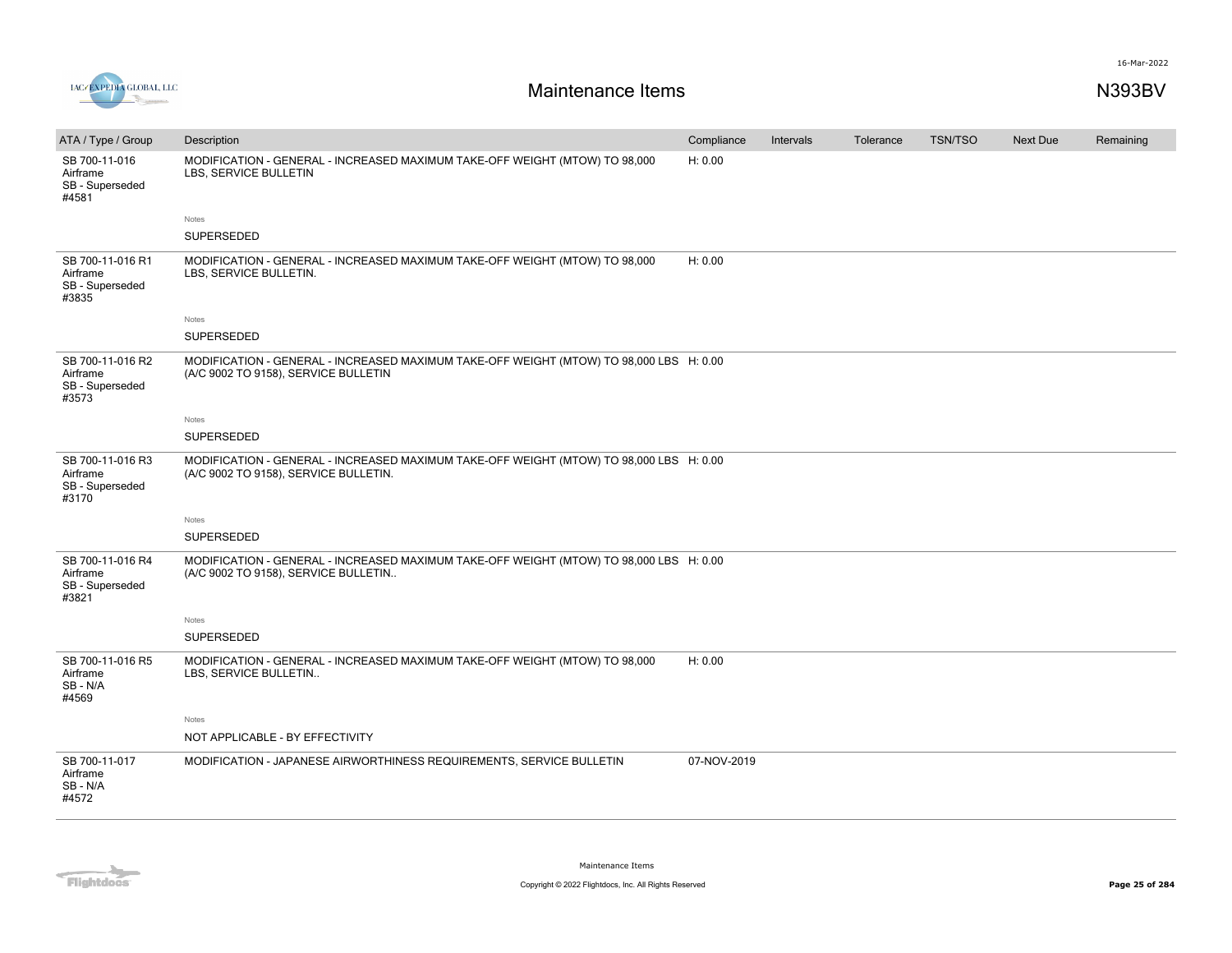

| ATA / Type / Group                                                    | Description                                                                                                                                                               | Compliance             | Intervals | Tolerance | <b>TSN/TSO</b> | <b>Next Due</b> | Remaining |
|-----------------------------------------------------------------------|---------------------------------------------------------------------------------------------------------------------------------------------------------------------------|------------------------|-----------|-----------|----------------|-----------------|-----------|
| SB 700-11-018<br>Airframe<br>SB - Superseded<br>#3156                 | OPERATIONS AT AIRPORTS WITH MAXIMUM WEIGHT RESTRICTIONS, SERVICE BULLETIN                                                                                                 | H: 0.00                |           |           |                |                 |           |
|                                                                       | Notes                                                                                                                                                                     |                        |           |           |                |                 |           |
|                                                                       | <b>SUPERSEDED</b>                                                                                                                                                         |                        |           |           |                |                 |           |
| SB 700-11-018 R1<br>Airframe<br>SB - Superseded<br>#3602              | OPERATIONS AT AIRPORTS WITH MAXIMUM WEIGHT RESTRICTIONS (A/C 9002 TO 9999),<br><b>SERVICE BULLETIN</b>                                                                    | H: 0.00                |           |           |                |                 |           |
|                                                                       | Notes                                                                                                                                                                     |                        |           |           |                |                 |           |
|                                                                       | SUPERSEDED                                                                                                                                                                |                        |           |           |                |                 |           |
| SB 700-11-018 R2<br>PART A<br>Airframe<br>SB - Complied With<br>#789  | OPERATIONS AT AIRPORTS WITH MAXIMUM WEIGHT RESTRICTIONS (A/C 9002 TO 9999),<br>SERVICE BULLETIN.                                                                          | 23-JAN-2011<br>H: 0.00 |           |           |                |                 |           |
|                                                                       | Notes                                                                                                                                                                     |                        |           |           |                |                 |           |
|                                                                       | COMPLIED WITH - AT COMPLETION                                                                                                                                             |                        |           |           |                |                 |           |
| SB 700-11-018 R3<br>PART A<br>Airframe<br>SB - Complied With<br>#3932 | ACCOMPLISH - OPERATIONS AT AIRPORTS WITH MAXIMUM WEIGHT RESTRICTIONS.-<br>AIRCRAFT OPERATING AT AIRPORTS WITH A 74,955 LB (33,999 KG) MAXIMUM WEIGHT<br><b>LIMITATION</b> |                        |           |           |                |                 |           |
| SB 700-11-018 R4<br>Airframe<br>SB - Complied With<br>#3458           | OPERATIONS AT AIRPORTS WITH MAXIMUM WEIGHT RESTRICTIONS, SERVICE BULLETIN                                                                                                 |                        |           |           |                |                 |           |
| SB 700-11-018 R5<br>Airframe<br>SB - Complied With<br>#4886           | OPERATIONS AT AIRPORTS WITH MAXIMUM WEIGHT RESTRICTIONS                                                                                                                   |                        |           |           |                |                 |           |
|                                                                       | Notes                                                                                                                                                                     |                        |           |           |                |                 |           |
|                                                                       | C/W PER REV 2                                                                                                                                                             |                        |           |           |                |                 |           |
| SB 700-11-020<br>Airframe<br>SB - Superseded<br>#3920                 | MODIFICATION - FLIGHT COMPARTMENT PLACARDS - INCREASED MAXIMUM TAKE-OFF<br>WEIGHT (MTOW) TO 99,500 LBS (CONTROLLED EFFECTIVITY), SERVICE BULLETIN                         | H: 0.00                |           |           |                |                 |           |
|                                                                       | Notes                                                                                                                                                                     |                        |           |           |                |                 |           |
|                                                                       | <b>SUPERSEDED</b>                                                                                                                                                         |                        |           |           |                |                 |           |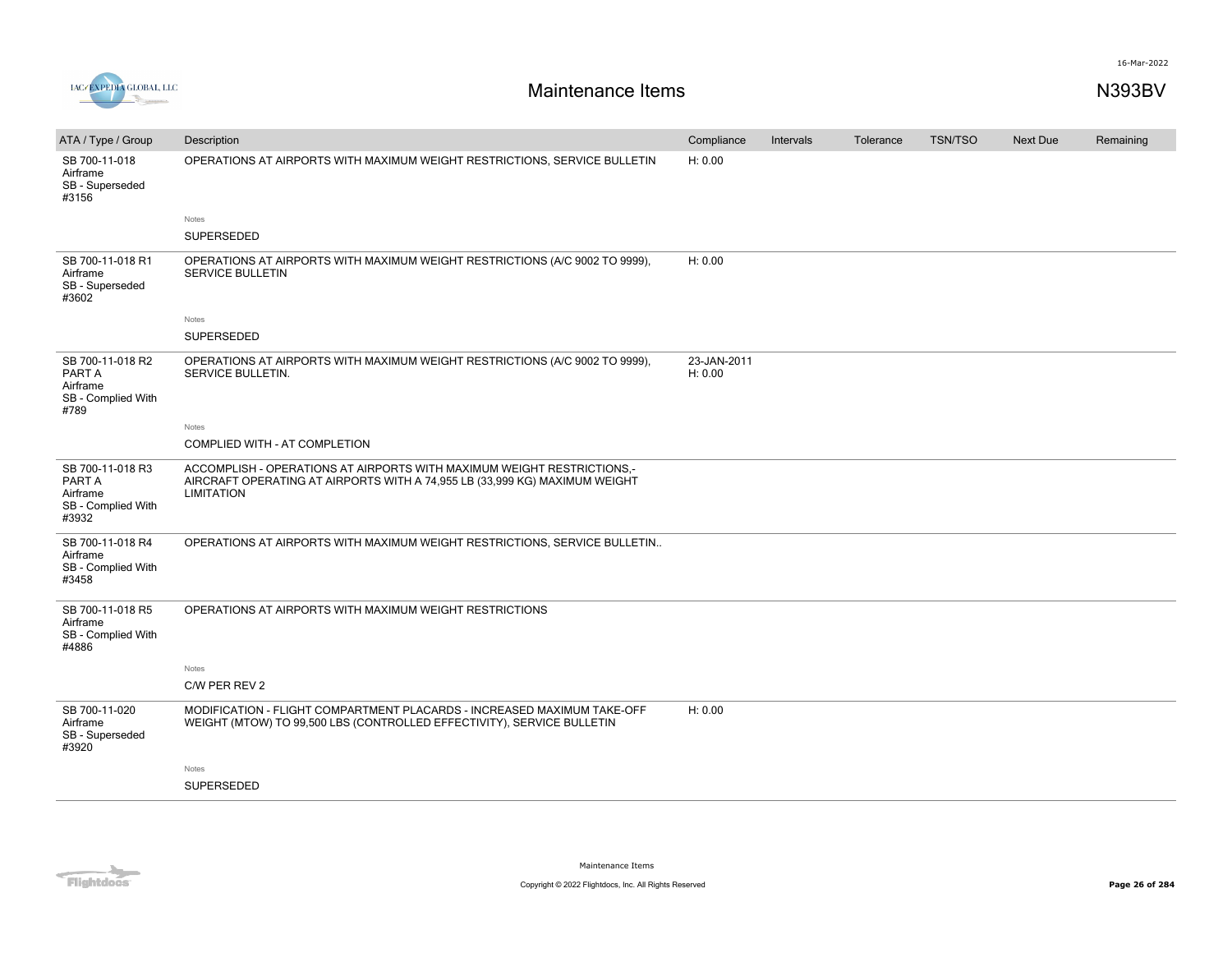



| ATA / Type / Group                                               | Description                                                                                                                                                                                                                                                                          | Compliance             | Intervals | Tolerance | <b>TSN/TSO</b> | <b>Next Due</b> | Remaining |
|------------------------------------------------------------------|--------------------------------------------------------------------------------------------------------------------------------------------------------------------------------------------------------------------------------------------------------------------------------------|------------------------|-----------|-----------|----------------|-----------------|-----------|
| SB 700-11-020 R1<br>Airframe<br>SB - Complied With<br>#688       | MODIFICATION - FLIGHT COMPARTMENT PLACARDS - INCREASED MAXIMUM TAKE-OFF<br>WEIGHT (MTOW) TO 99,500 LBS (CONTROLLED EFFECTIVITY), SERVICE BULLETIN.                                                                                                                                   | 23-JAN-2011<br>H: 0.00 |           |           |                |                 |           |
|                                                                  | Notes                                                                                                                                                                                                                                                                                |                        |           |           |                |                 |           |
|                                                                  | COMPLIED WITH - AT COMPLETION                                                                                                                                                                                                                                                        |                        |           |           |                |                 |           |
| SB 700-11-021<br>Airframe<br>SB-N/A<br>#3339                     | MODIFICATION - EXTERIORPLACARDS AND MARKINGS - REPLACEMENT OF THE PRESSURE<br>FUELING PLACARD ON THE REFUEL/DEFUEL DOOR AND THE PLACARDS AT THE WING<br>GRAVITY FILLER CAPS (A/C 9002 TO 9205), SERVICE BULLETIN                                                                     | H: 0.00                |           |           |                |                 |           |
|                                                                  | Notes                                                                                                                                                                                                                                                                                |                        |           |           |                |                 |           |
|                                                                  | NOT APPLICABLE - BY EFFECTIVITY                                                                                                                                                                                                                                                      |                        |           |           |                |                 |           |
| Airframe<br>SB - Superseded<br>#4415                             | SB 700-11-023 PART B MODIFICATION - INTERIORPLACARDS - INSTALLATION OF NEW PLACARDS TO PREVENT<br>WATER SPILLAGE (9003 TO 9009, 9012 TO 9015, 9017, 9018, 9021, 9026 TO 9030, 9032, 9033,<br>9035, 9037, 9038, 9040, 9045, 9047, 9050 TO 9053, 9055, 9057 TO 9062, 9066, 9068 TO 907 | H: 0.00                |           |           |                |                 |           |
|                                                                  | Notes                                                                                                                                                                                                                                                                                |                        |           |           |                |                 |           |
|                                                                  | <b>SUPERSEDED</b>                                                                                                                                                                                                                                                                    |                        |           |           |                |                 |           |
| Airframe<br>SB - Superseded<br>#4456                             | SB 700-11-023 PART A MODIFICATION - INTERIORPLACARDS - INSTALLATION OF NEW PLACARDS TO PREVENT<br>WATER SPILLAGE (A/C 9002 TO 9106, 9108 TO 9122, 9124 TO 9126, 9128, 9129, 9133, 9134, 9136<br>TO 9139, 9141 TO 9148, 9150, 9151, 9153, 9159, 9162, 9163, 9165, 9167, 9169, 9171, 9 | H: 0.00                |           |           |                |                 |           |
|                                                                  | Notes                                                                                                                                                                                                                                                                                |                        |           |           |                |                 |           |
|                                                                  | <b>SUPERSEDED</b>                                                                                                                                                                                                                                                                    |                        |           |           |                |                 |           |
| SB 700-11-023 R1<br>PART A<br>Airframe<br>SB-N/A<br>#3673        | MODIFICATION - INTERIORPLACARDS - INSTALLATION OF NEW PLACARDS TO PREVENT<br>WATER SPILLAGE -INSTALLATION OF THE NO STORAGE PLACARDS, SERVICE BULLETIN                                                                                                                               | H: 0.00                |           |           |                |                 |           |
|                                                                  | Notes                                                                                                                                                                                                                                                                                |                        |           |           |                |                 |           |
|                                                                  | NOT APPLICABLE - BY EFFECTIVITY                                                                                                                                                                                                                                                      |                        |           |           |                |                 |           |
| SB 700-11-023 R1<br><b>PART B</b><br>Airframe<br>SB-N/A<br>#3684 | MODIFICATION - INTERIORPLACARDS - INSTALLATION OF NEW PLACARDS TO PREVENT<br>WATER SPILLAGE -INSTALLATION OF THE OVERRIDE PLACARDS (APPLICABLE TO AIRCRAFT<br>WHICH HAVE BURKERT VALVES PART NO. 452808A INSTALLED), SERVICE BULLETIN                                                | H: 0.00                |           |           |                |                 |           |
|                                                                  | Notes                                                                                                                                                                                                                                                                                |                        |           |           |                |                 |           |
|                                                                  | NOT APPLICABLE - BY EFFECTIVITY                                                                                                                                                                                                                                                      |                        |           |           |                |                 |           |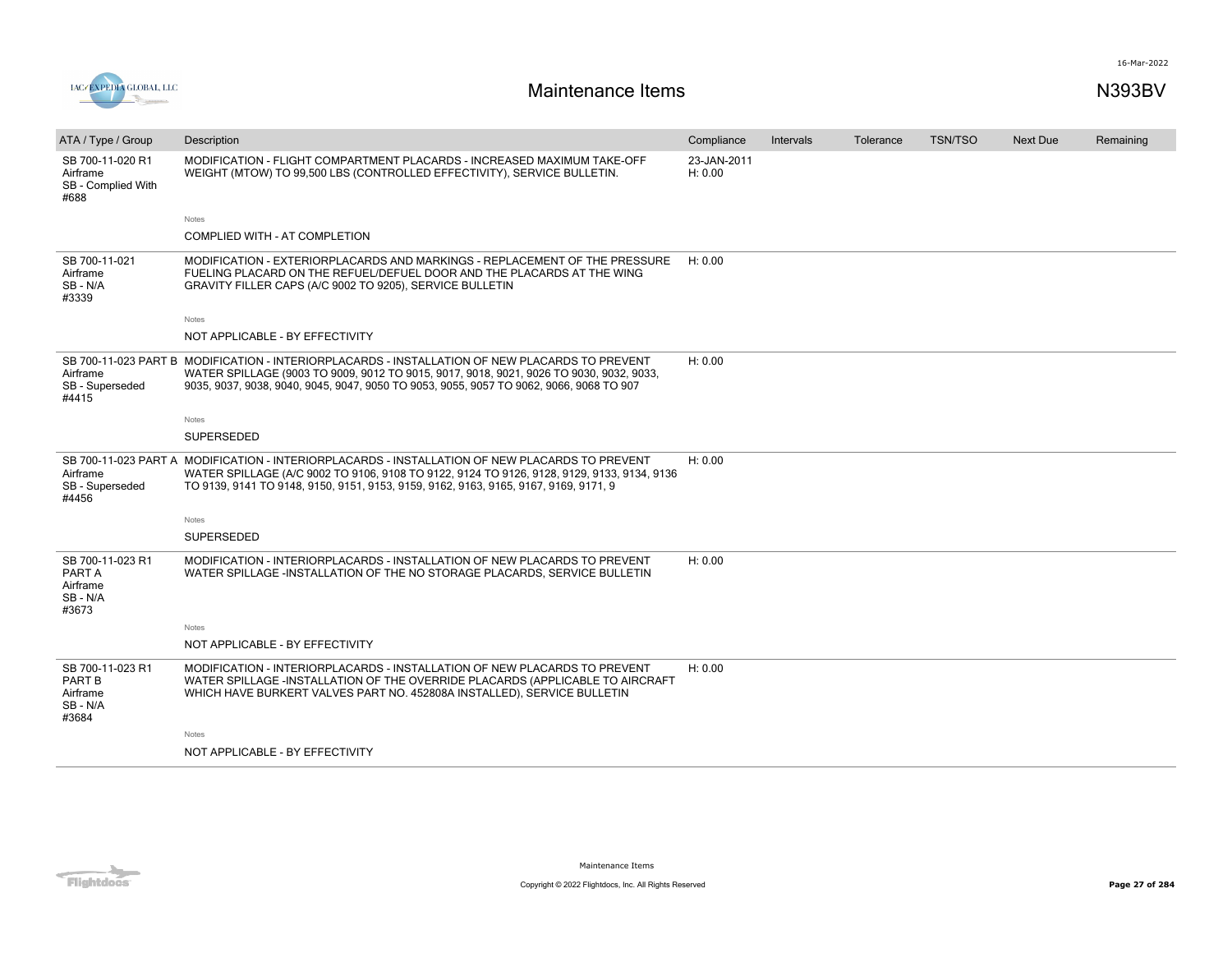



| ATA / Type / Group                                       | Description                                                                                                                               | Compliance  | Intervals | Tolerance | <b>TSN/TSO</b> | Next Due | Remaining |
|----------------------------------------------------------|-------------------------------------------------------------------------------------------------------------------------------------------|-------------|-----------|-----------|----------------|----------|-----------|
| SB 700-11-024<br>Airframe<br>SB - Superseded<br>#3489    | MODIFICATION - PLACARDS AND MARKINGS - MAXIMUM ZERO FUEL WEIGHT (MZFW)<br>INCREASE OPTION TO 58,000 LB (26,308 KG), SERVICE BULLETIN      | H: 0.00     |           |           |                |          |           |
|                                                          | Notes                                                                                                                                     |             |           |           |                |          |           |
|                                                          | <b>SUPERSEDED</b>                                                                                                                         |             |           |           |                |          |           |
| SB 700-11-024 R1<br>Airframe<br>SB - Superseded<br>#4247 | MODIFICATION - PLACARDS AND MARKINGS - MAXIMUM ZERO FUEL WEIGHT (MZFW)<br>INCREASE OPTION TO 58,000 LB (26,308 KG), SERVICE BULLETIN.     | H: 0.00     |           |           |                |          |           |
|                                                          | Notes                                                                                                                                     |             |           |           |                |          |           |
|                                                          | SUPERSEDED                                                                                                                                |             |           |           |                |          |           |
| SB 700-11-024 R2<br>Airframe<br>SB - Superseded<br>#3609 | MODIFICATION - PLACARDS AND MARKINGS - MAXIMUM ZERO FUEL WEIGHT (MZFW)<br>INCREASE OPTION TO 58,000 LB (26,308 KG), SERVICE BULLETIN      | 07-NOV-2019 |           |           |                |          |           |
| SB 700-11-024 R3<br>Airframe<br>SB - Superseded<br>#3934 | MODIFICATION - PLACARDS AND MARKINGS - MAXIMUM ZERO FUEL WEIGHT (MZFW)<br>INCREASE OPTION TO 58,000 LBS (26,308 KG), SERVICE BULLETIN     |             |           |           |                |          |           |
|                                                          | Notes                                                                                                                                     |             |           |           |                |          |           |
|                                                          | NOT APPLICABLE                                                                                                                            |             |           |           |                |          |           |
| SB 700-11-024 R4<br>Airframe<br>SB-N/A<br>#3686          | MODIFICATION - PLACARDS AND MARKINGS - MAXIMUM ZERO FUEL WEIGHT (MZFW)<br>INCREASE OPTION TO 58,000 LB (26,308 KG), SERVICE BULLETIN      | H: 0.00     |           |           |                |          |           |
|                                                          | Notes                                                                                                                                     |             |           |           |                |          |           |
|                                                          | NOT APPLICABLE                                                                                                                            |             |           |           |                |          |           |
| SB 700-11-025<br>Airframe<br>SB - Open<br>#3705          | OPERATIONS TO AND FROM AUSTRALIAN AIRPORTS WITH MAXIMUM TAKE-OFF WEIGHT<br>RESTRICTIONS IN EFFECT DURING CURFEW PERIODS, SERVICE BULLETIN | H: 0.00     |           |           |                |          |           |
| SB 700-11-026<br>Airframe<br>SB - Open<br>#3071          | OPERATION AT AIRPORTS WITH MAXIMUM WEIGHT RESTRICTIONS OF 95,000 LB (43, 091 KG), H: 0.00<br><b>SERVICE BULLETIN</b>                      |             |           |           |                |          |           |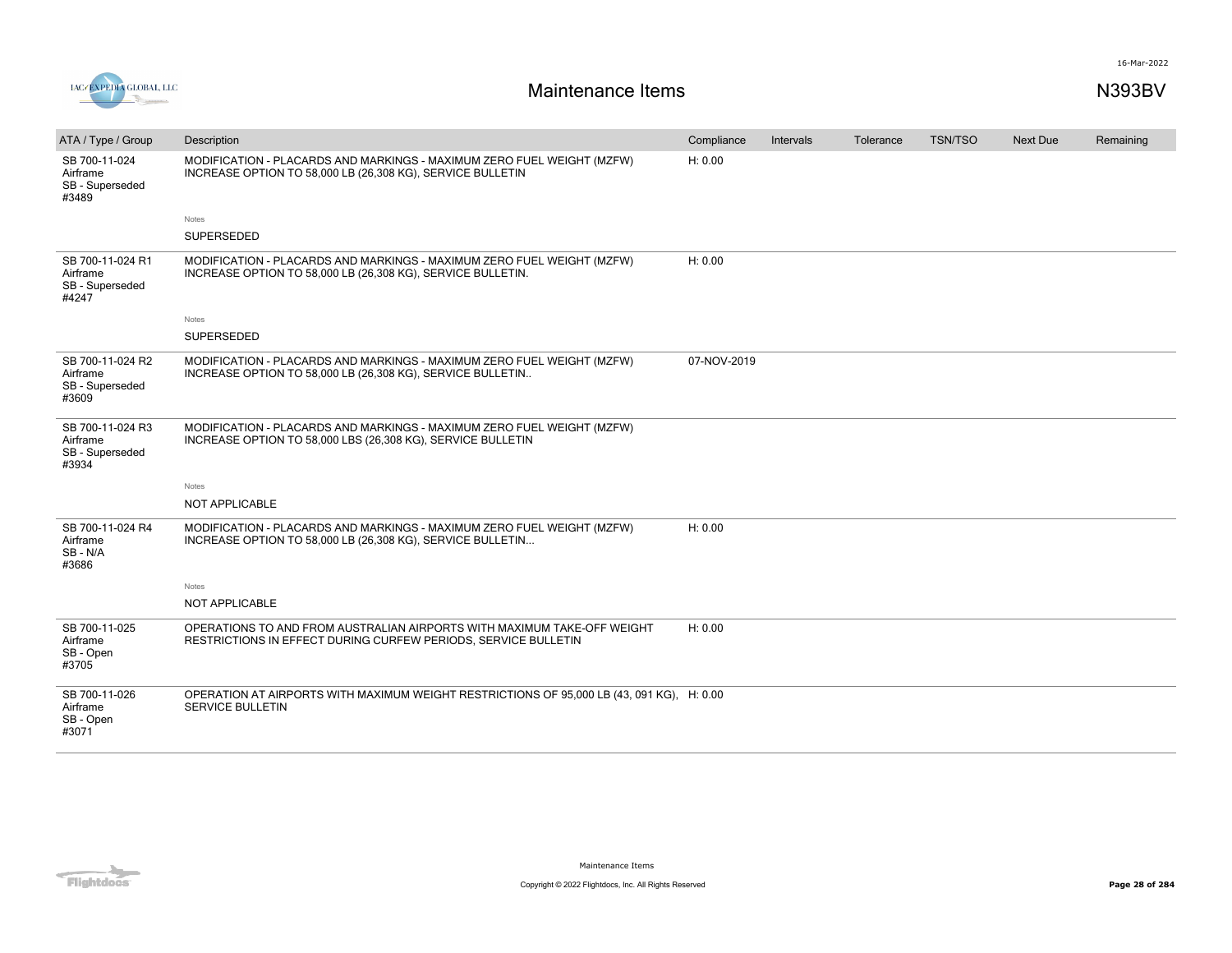

| ATA / Type / Group                               | Description                                                                                                                                                     | Compliance | Intervals | Tolerance | <b>TSN/TSO</b> | <b>Next Due</b> | Remaining |
|--------------------------------------------------|-----------------------------------------------------------------------------------------------------------------------------------------------------------------|------------|-----------|-----------|----------------|-----------------|-----------|
| SB 700-11-6002 R4<br>Airframe<br>SB-N/A<br>#4938 | MODIFICATION - FLIGHT COMPARTMENT PLACARDS -INCREASED MAXIMUM TAKE-OFF<br>WEIGHT (MTOW) TO 99,500 LBS                                                           |            |           |           |                |                 |           |
|                                                  | Notes                                                                                                                                                           |            |           |           |                |                 |           |
|                                                  | N/A PER S/N                                                                                                                                                     |            |           |           |                |                 |           |
| Airframe<br>SB-N/A<br>#4534                      | SB 700-20-002 PART A SPECIAL CHECK/REWORK/ MODIFICATION - WIRING - EXAMINE UNDERFLOORWIRE HARNESS H: 0.00<br>AT FS265 FOR DAMAGE AND REROUTE, SERVICE BULLETIN  |            |           |           |                |                 |           |
|                                                  | Notes                                                                                                                                                           |            |           |           |                |                 |           |
|                                                  | NOT APPLICABLE - BY EFFECTIVITY                                                                                                                                 |            |           |           |                |                 |           |
| Airframe<br>SB-N/A<br>#4025                      | SB 700-20-002 PART B SPECIAL CHECK/REWORK/ MODIFICATION - WIRING - EXAMINE UNDERFLOORWIRE HARNESS H: 0.00<br>AT FS265 FOR DAMAGE AND REROUTE, SERVICE BULLETIN. |            |           |           |                |                 |           |
|                                                  | Notes                                                                                                                                                           |            |           |           |                |                 |           |
|                                                  | NOT APPLICABLE - BY EFFECTIVITY                                                                                                                                 |            |           |           |                |                 |           |
| Airframe<br>SB-N/A<br>#3757                      | SB 700-20-003 PART A SPECIAL CHECK/REWORK - WIRES AND CABLES - REPLACEMENT OF TRANSITION<br>ADAPTERS, SERVICE BULLETIN                                          | H: 0.00    |           |           |                |                 |           |
|                                                  | Notes                                                                                                                                                           |            |           |           |                |                 |           |
|                                                  | NOT APPLICABLE - BY EFFECTIVITY                                                                                                                                 |            |           |           |                |                 |           |
| Airframe<br>SB-N/A<br>#3199                      | SB 700-20-003 PART B SPECIAL CHECK/REWORK - WIRES AND CABLES - REPLACEMENT OF TRANSITION<br>ADAPTERS, SERVICE BULLETIN.                                         | H: 0.00    |           |           |                |                 |           |
|                                                  | Notes                                                                                                                                                           |            |           |           |                |                 |           |
|                                                  | NOT APPLICABLE - BY EFFECTIVITY                                                                                                                                 |            |           |           |                |                 |           |
| SB 700-21-001<br>Airframe<br>SB-N/A<br>#4517     | MODIFICATION - MOISTURE CONTROL - INSTALLATION OF A CABIN HUMIDIFIERSYSTEM,<br><b>SERVICE BULLETIN</b>                                                          | H: 0.00    |           |           |                |                 |           |
|                                                  | Notes                                                                                                                                                           |            |           |           |                |                 |           |
|                                                  | NOT APPLICABLE - BY EFFECTIVITY                                                                                                                                 |            |           |           |                |                 |           |
| SB 700-21-020<br>Airframe<br>SB - Open<br>#4361  | MODIFICATION - MOISTURE CONTROL INSTALLATION OF THE CABIN HUMIDIFICATION<br>SYSTEM, SERVICE BULLETIN                                                            | H: 0.00    |           |           |                |                 |           |

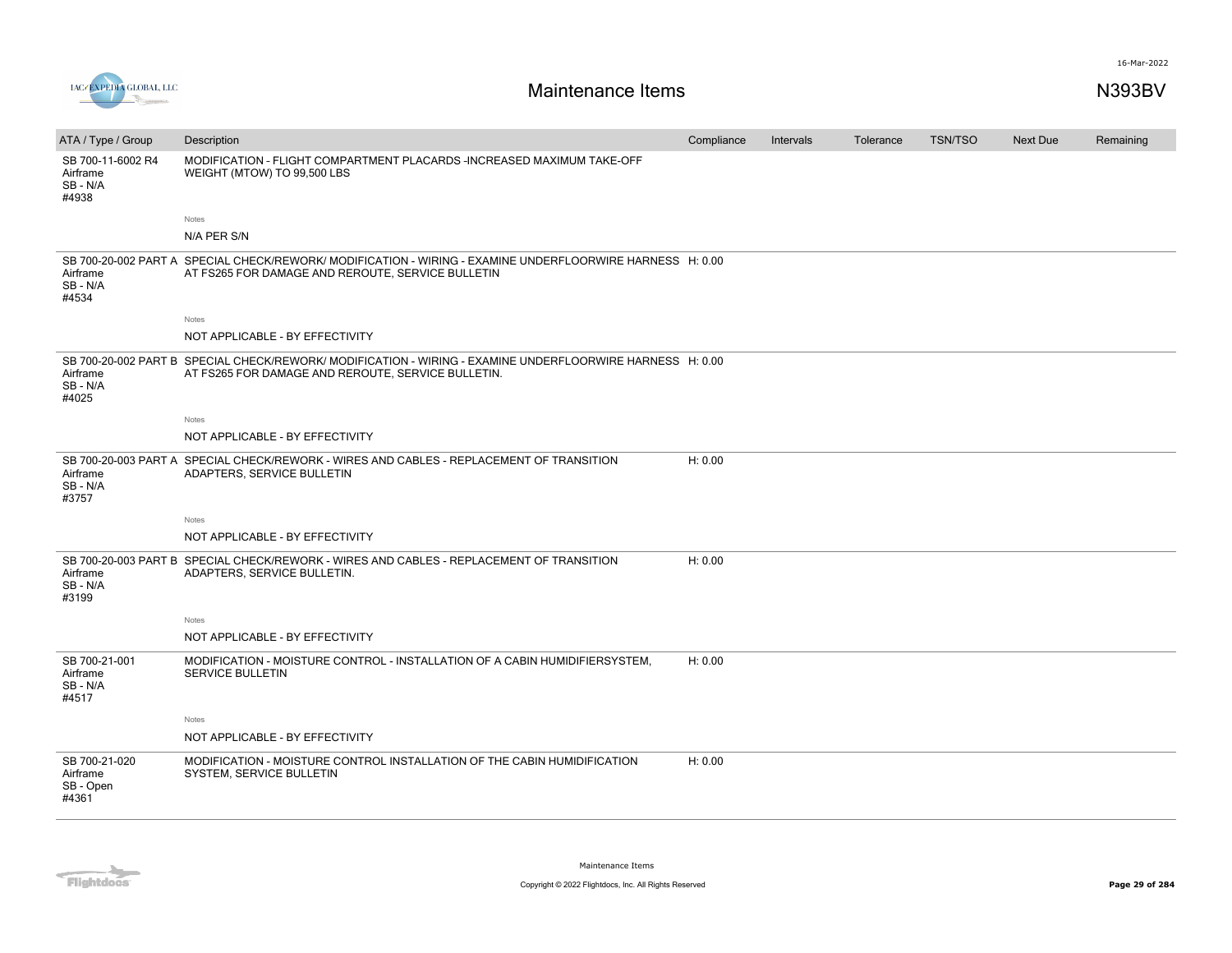



| ATA / Type / Group                             | Description                                                                                                                                                                                                        | Compliance | Intervals | Tolerance | <b>TSN/TSO</b> | <b>Next Due</b> | Remaining |
|------------------------------------------------|--------------------------------------------------------------------------------------------------------------------------------------------------------------------------------------------------------------------|------------|-----------|-----------|----------------|-----------------|-----------|
| SB 700-21-021<br>Airframe<br>SB - N/A<br>#4459 | MODIFICATION - AIRCONDITIONING - AVIONICS COOLING FAN CHANGES, SERVICE BULLETIN H: 0.00                                                                                                                            |            |           |           |                |                 |           |
|                                                | Notes                                                                                                                                                                                                              |            |           |           |                |                 |           |
|                                                | NOT APPLICABLE - BY EFFECTIVITY                                                                                                                                                                                    |            |           |           |                |                 |           |
| SB 700-21-022<br>Airframe<br>SB - N/A<br>#4206 | SPECIAL CHECK/MODIFICATION - TEMPERATURE CONTROL - INSPECT TRIM AIRCHECK<br>VALVE FOR PREFORMED PACKING AND INSTALL IF MISSING, SERVICE BULLETIN                                                                   | H: 0.00    |           |           |                |                 |           |
|                                                | <b>Notes</b>                                                                                                                                                                                                       |            |           |           |                |                 |           |
|                                                | NOT APPLICABLE - BY EFFECTIVITY                                                                                                                                                                                    |            |           |           |                |                 |           |
| SB 700-21-023<br>Airframe<br>SB - N/A<br>#3795 | MODIFICATION - AIRCONDITIONING SYSTEM - INTRODUCTION OF AIR CONDITIONING<br>SYSTEM CONTROLLER (ACSC) SOFTWARE VERSION L92131AR, SERVICE BULLETIN                                                                   | H: 0.00    |           |           |                |                 |           |
|                                                | Notes                                                                                                                                                                                                              |            |           |           |                |                 |           |
|                                                | NOT APPLICABLE - BY EFFECTIVITY                                                                                                                                                                                    |            |           |           |                |                 |           |
| SB 700-21-024<br>Airframe<br>SB - N/A<br>#3862 | MODIFICATION - CABIN-PRESSURE CONTROL SYSTEM - INTRODUCTION OF CABIN<br>PRESSURE CONTROLLER(CPC) SOFTWARE VERSION 92129BM, SERVICE BULLETIN                                                                        | H: 0.00    |           |           |                |                 |           |
|                                                | <b>Notes</b>                                                                                                                                                                                                       |            |           |           |                |                 |           |
|                                                | NOT APPLICABLE - BY EFFECTIVITY                                                                                                                                                                                    |            |           |           |                |                 |           |
| SB 700-21-026<br>Airframe<br>SB - N/A<br>#3112 | MODIFICATION - VENTILATION - REPLACE FLIGHT COMPARTMENT AIRVENT DUCTS, SERVICE H: 0.00<br><b>BULLETIN</b>                                                                                                          |            |           |           |                |                 |           |
|                                                | Notes                                                                                                                                                                                                              |            |           |           |                |                 |           |
|                                                | NOT APPLICABLE - BY EFFECTIVITY                                                                                                                                                                                    |            |           |           |                |                 |           |
| SB 700-21-027<br>Airframe<br>SB - N/A<br>#3101 | MODIFICATION - CABIN-PRESSURE CONTROL SYSTEM - ADDITION OF A SELF-ADHESIVE<br>DECAL AROUND THE EMERGENCY DEPRESSURIZATION SWITCH FORVISIBLE DISTINCTION<br>FROM OTHER SWITCHES IN CLOSE VICINITY, SERVICE BULLETIN | H: 0.00    |           |           |                |                 |           |
|                                                | <b>Notes</b>                                                                                                                                                                                                       |            |           |           |                |                 |           |
|                                                | NOT APPLICABLE - BY EFFECTIVITY                                                                                                                                                                                    |            |           |           |                |                 |           |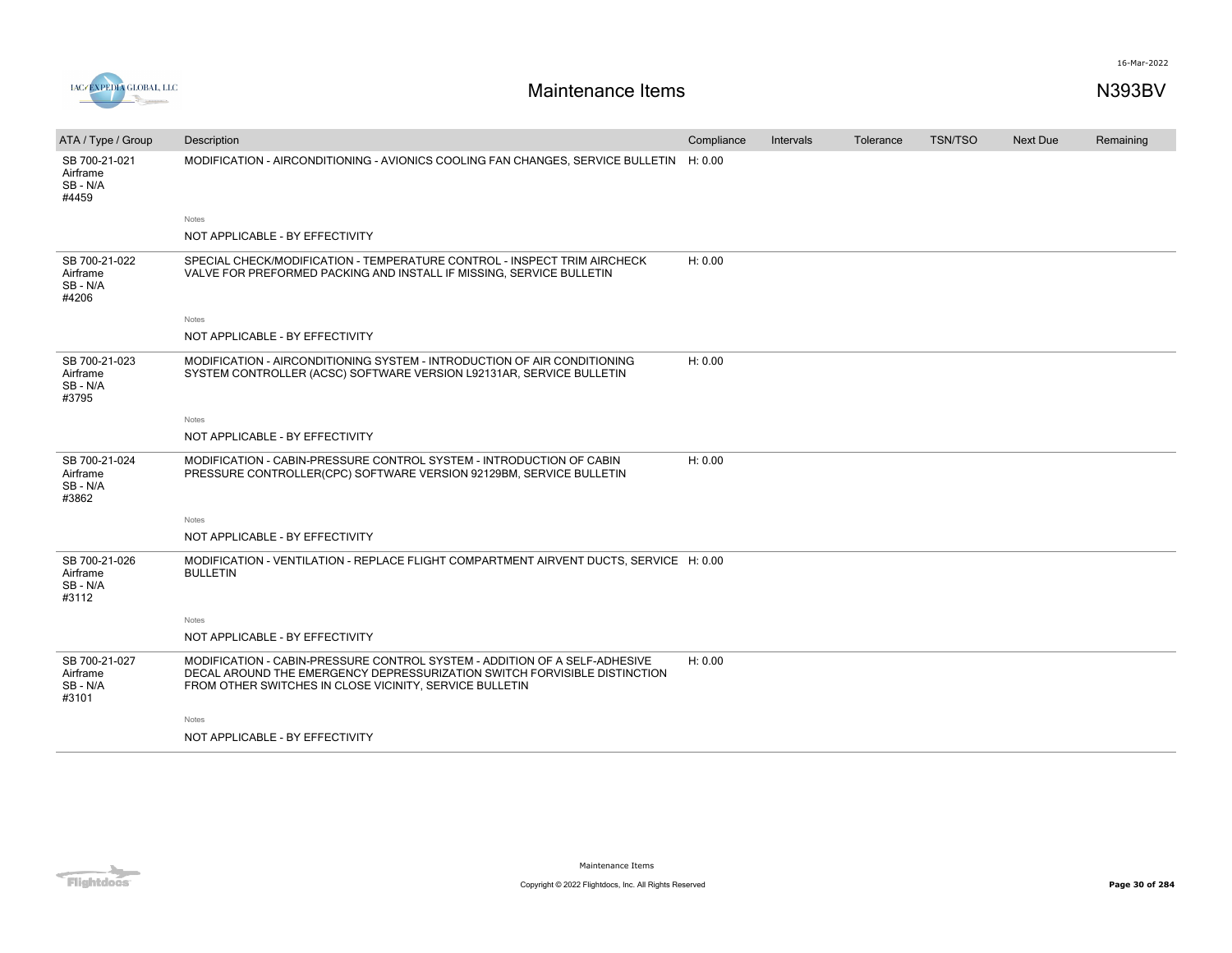

| ATA / Type / Group                                    | Description                                                                                                                                                                                                                        | Compliance | Intervals | Tolerance | <b>TSN/TSO</b> | <b>Next Due</b> | Remaining |
|-------------------------------------------------------|------------------------------------------------------------------------------------------------------------------------------------------------------------------------------------------------------------------------------------|------------|-----------|-----------|----------------|-----------------|-----------|
| Airframe<br>SB-N/A<br>#3314                           | SB 700-21-028 PART A SPECIAL CHECK/REWORK - CABIN PRESSURE CONTROL SYSTEM - INSPECT OUTFLOW<br>VALVE SERIAL NUMBERAND REPLACE UNSATISFACTORY UNITS THAT HAVE POOR<br>ELECTRICAL CONTACT ON ACTUATOR MOTHERBOARD, SERVICE BULLETIN  | H: 0.00    |           |           |                |                 |           |
|                                                       | Notes                                                                                                                                                                                                                              |            |           |           |                |                 |           |
|                                                       | NOT APPLICABLE - BY EFFECTIVITY                                                                                                                                                                                                    |            |           |           |                |                 |           |
| Airframe<br>SB-N/A<br>#4049                           | SB 700-21-028 PART B SPECIAL CHECK/REWORK - CABIN PRESSURE CONTROL SYSTEM - INSPECT OUTFLOW<br>VALVE SERIAL NUMBERAND REPLACE UNSATISFACTORY UNITS THAT HAVE POOR<br>ELECTRICAL CONTACT ON ACTUATOR MOTHERBOARD, SERVICE BULLETIN. | H: 0.00    |           |           |                |                 |           |
|                                                       | Notes                                                                                                                                                                                                                              |            |           |           |                |                 |           |
|                                                       | NOT APPLICABLE - BY EFFECTIVITY                                                                                                                                                                                                    |            |           |           |                |                 |           |
| SB 700-21-029<br>Airframe<br>SB-N/A<br>#3702          | MODIFICATION - MOISTURE CONTROL - UPGRADE OF THE HUMIDIFIERSYSTEM FOR<br>AIRCRAFT POST SB 700-21-001 OR SB 700-21-020, SERVICE BULLETIN                                                                                            | H: 0.00    |           |           |                |                 |           |
|                                                       | Notes                                                                                                                                                                                                                              |            |           |           |                |                 |           |
|                                                       | NOT APPLICABLE - BY EFFECTIVITY                                                                                                                                                                                                    |            |           |           |                |                 |           |
| SB 700-21-030<br>Airframe<br>SB-N/A<br>#4473          | MODIFICATION - MOISTURE CONTROL - INSTALLATION OF THE PROVISIONS FORTHE NEW<br>AND IMPROVED CABIN HUMIDIFIER SYSTEM, PART NO. GG432-2105-11 (A/C 9002 TO 9166),<br><b>SERVICE BULLETIN</b>                                         | H: 0.00    |           |           |                |                 |           |
|                                                       | Notes                                                                                                                                                                                                                              |            |           |           |                |                 |           |
|                                                       | NOT APPLICABLE - BY EFFECTIVITY                                                                                                                                                                                                    |            |           |           |                |                 |           |
| SB 700-21-031<br>Airframe<br>SB-N/A<br>#3637          | MODIFICATION - MOISTURE CONTROL - FINAL INSTALLATION FORTHE NEW AND IMPROVED<br>CABIN HUMIDIFIER SYSTEM, PART NO. GG432-2105-11 (A/C 9002 TO 9166), SERVICE BULLETIN                                                               | H: 0.00    |           |           |                |                 |           |
|                                                       | Notes                                                                                                                                                                                                                              |            |           |           |                |                 |           |
|                                                       | NOT APPLICABLE - BY EFFECTIVITY                                                                                                                                                                                                    |            |           |           |                |                 |           |
| SB 700-21-034<br>Airframe<br>SB - Superseded<br>#3747 | MODIFICATION - PRESSURIZATION CONTROL - CABIN ALTITUDE REDUCTION DURING FLIGHT H: 0.00<br>FORIMPROVED PASSENGER COMFORT (A/C 9002 TO 9158), SERVICE BULLETIN                                                                       |            |           |           |                |                 |           |
|                                                       | Notes                                                                                                                                                                                                                              |            |           |           |                |                 |           |
|                                                       | <b>SUPERSEDED</b>                                                                                                                                                                                                                  |            |           |           |                |                 |           |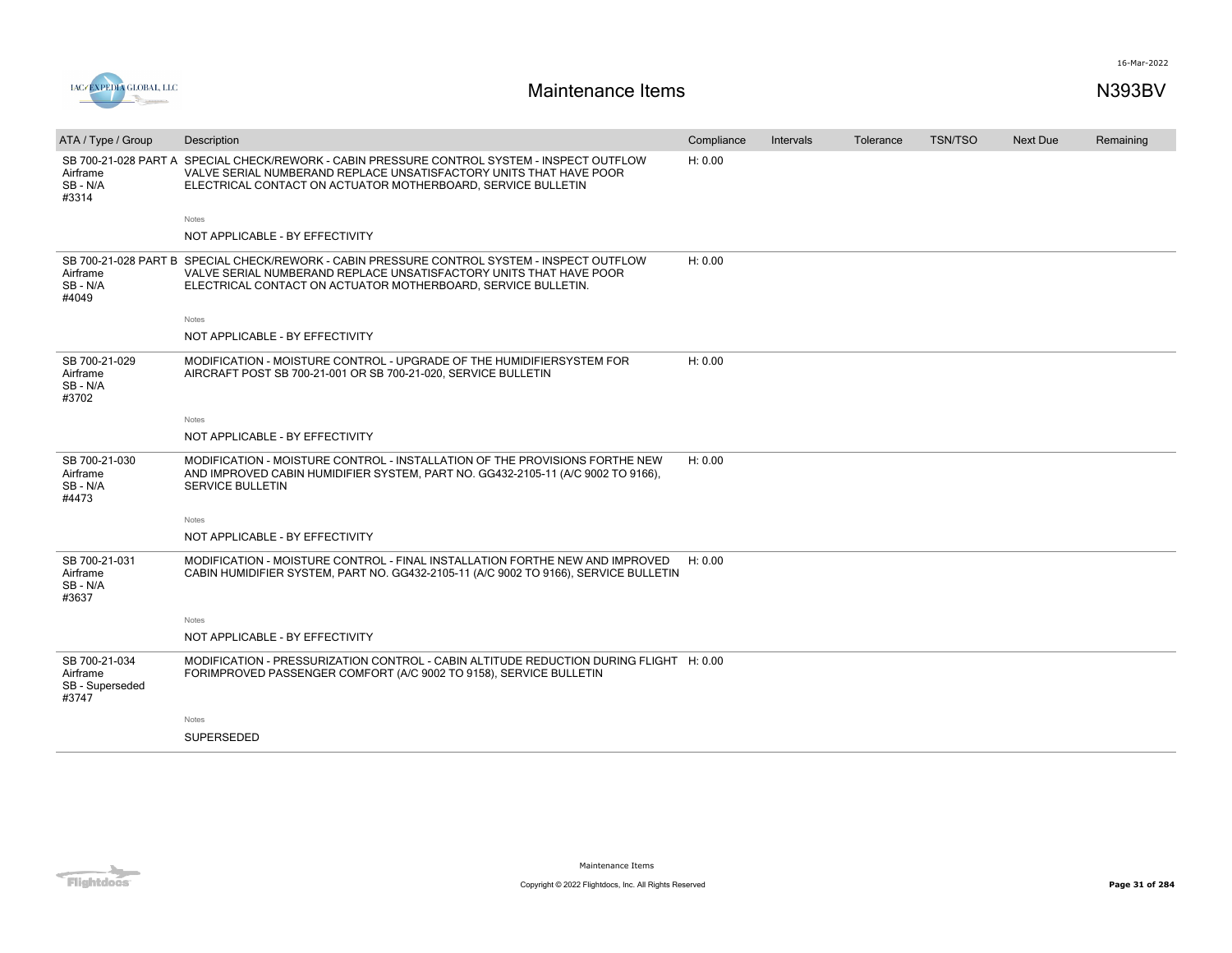

| ATA / Type / Group                                    | Description                                                                                                                                                                                               | Compliance | Intervals | Tolerance | <b>TSN/TSO</b> | <b>Next Due</b> | Remaining |
|-------------------------------------------------------|-----------------------------------------------------------------------------------------------------------------------------------------------------------------------------------------------------------|------------|-----------|-----------|----------------|-----------------|-----------|
| SB 700-21-034 R1<br>Airframe<br>SB-N/A<br>#4150       | MODIFICATION - PRESSURIZATION CONTROL - CABIN ALTITUDE REDUCTION DURING FLIGHT H: 0.00<br>FORIMPROVED PASSENGER COMFORT (A/C 9002 TO 9158), SERVICE BULLETIN.                                             |            |           |           |                |                 |           |
|                                                       | Notes                                                                                                                                                                                                     |            |           |           |                |                 |           |
|                                                       | NOT APPLICABLE - BY EFFECTIVITY                                                                                                                                                                           |            |           |           |                |                 |           |
| SB 700-21-035<br>Airframe<br>SB - Superseded<br>#3657 | MODIFICATION - INTERNAL DISTRIBUTION - ADDITION OF ICE FILTERASSEMBLIES AT THE MIX H: 0.00<br>MANIFOLD (A/C 9002 TO 9355), SERVICE BULLETIN                                                               |            |           |           |                |                 |           |
|                                                       | Notes                                                                                                                                                                                                     |            |           |           |                |                 |           |
|                                                       | SUPERSEDED                                                                                                                                                                                                |            |           |           |                |                 |           |
| SB 700-21-035 R1<br>Airframe<br>SB - N/A<br>#4309     | MODIFICATION - INTERNAL DISTRIBUTION - ADDITION OF ICE FILTERASSEMBLIES AT THE MIX H: 0.00<br>MANIFOLD, SERVICE BULLETIN                                                                                  |            |           |           |                |                 |           |
|                                                       | Notes                                                                                                                                                                                                     |            |           |           |                |                 |           |
|                                                       | NOT APPLICABLE - BY EFFECTIVITY                                                                                                                                                                           |            |           |           |                |                 |           |
| SB 700-21-036<br>Airframe<br>SB - N/A<br>#3786        | MODIFICATION - PRESSURIZATION CONTROL - CABIN ALTITUDE REDUCTION DURING FLIGHT H: 0.00<br>FORIMPROVED PASSENGER COMFORT (A/C 9159 TO 9174), SERVICE BULLETIN                                              |            |           |           |                |                 |           |
|                                                       | Notes                                                                                                                                                                                                     |            |           |           |                |                 |           |
|                                                       | NOT APPLICABLE - BY EFFECTIVITY                                                                                                                                                                           |            |           |           |                |                 |           |
| Airframe<br>SB - N/A<br>#4283                         | SB 700-21-041 PART A SPECIAL CHECK/MODIFICATION - CABIN-PRESSURE CONTROL SYSTEM - INSTALLATION OF<br>NEW ACOUSTIC SHIELD ON FORWARD OUTFLOW VALVE TO EASE ACCESS (A/C 9002 TO<br>9159), SERVICE BULLETIN  | H: 0.00    |           |           |                |                 |           |
|                                                       | Notes                                                                                                                                                                                                     |            |           |           |                |                 |           |
|                                                       | NOT APPLICABLE - BY EFFECTIVITY                                                                                                                                                                           |            |           |           |                |                 |           |
| Airframe<br>SB - N/A<br>#3881                         | SB 700-21-041 PART B SPECIAL CHECK/MODIFICATION - CABIN-PRESSURE CONTROL SYSTEM - INSTALLATION OF<br>NEW ACOUSTIC SHIELD ON FORWARD OUTFLOW VALVE TO EASE ACCESS (A/C 9002 TO<br>9159), SERVICE BULLETIN. | H: 0.00    |           |           |                |                 |           |
|                                                       | Notes                                                                                                                                                                                                     |            |           |           |                |                 |           |
|                                                       | NOT APPLICABLE - BY EFFECTIVITY                                                                                                                                                                           |            |           |           |                |                 |           |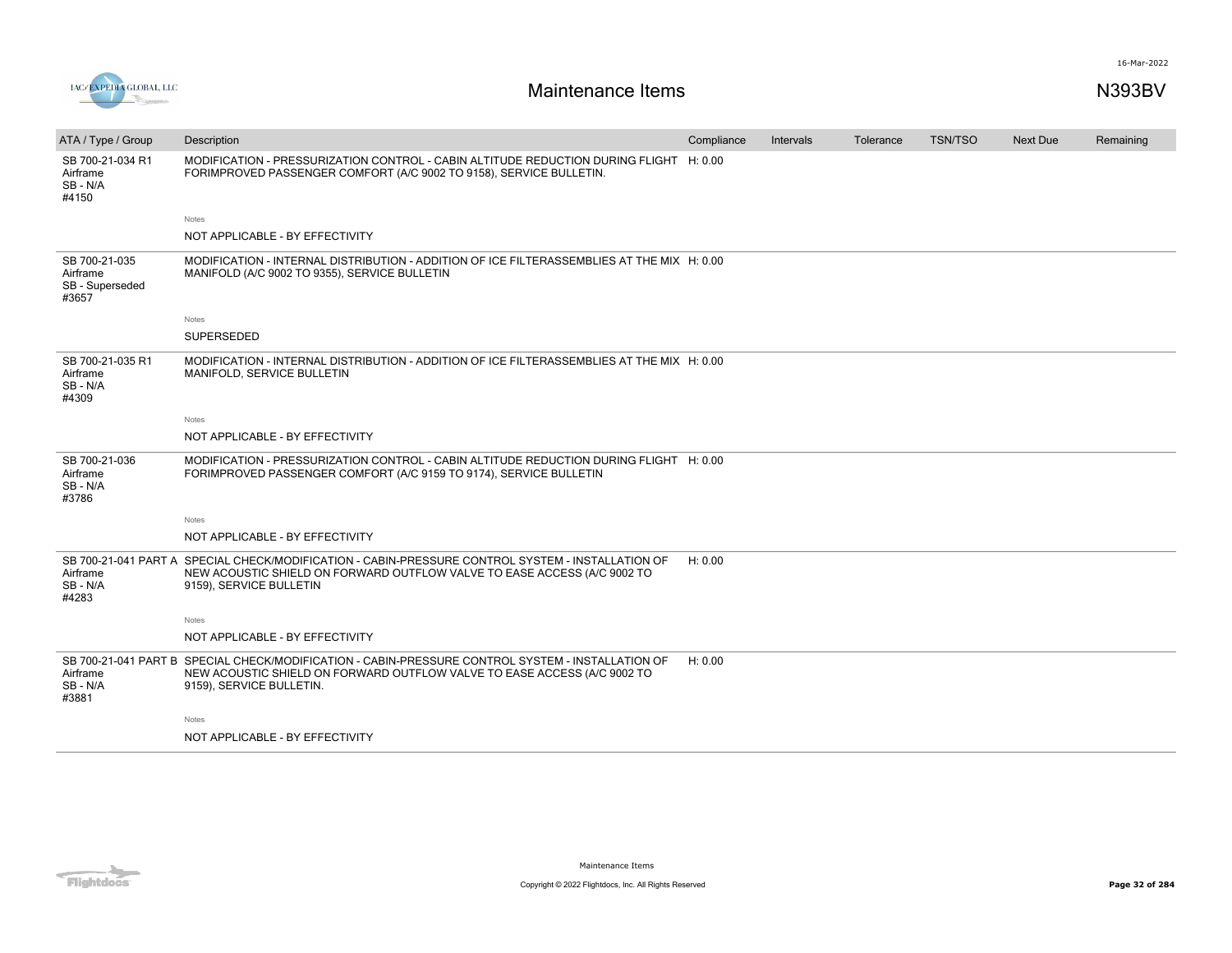

| ATA / Type / Group                                           | Description                                                                                                                                                             | Compliance | Intervals | Tolerance | <b>TSN/TSO</b> | <b>Next Due</b> | Remaining |
|--------------------------------------------------------------|-------------------------------------------------------------------------------------------------------------------------------------------------------------------------|------------|-----------|-----------|----------------|-----------------|-----------|
| Airframe<br>SB - Superseded<br>#3182                         | SB 700-21-049 PART A MODIFICATION - MOISTURE CONTROL - AUTOMATION OF THE CABIN HUMIDIFICATION<br>SYSTEM (A/C 9002 TO 9999), SERVICE BULLETIN                            | H: 0.00    |           |           |                |                 |           |
|                                                              | Notes                                                                                                                                                                   |            |           |           |                |                 |           |
|                                                              | <b>SUPERSEDED</b>                                                                                                                                                       |            |           |           |                |                 |           |
| Airframe<br>SB - Superseded<br>#4077                         | SB 700-21-049 PART B MODIFICATION - MOISTURE CONTROL - AUTOMATION OF THE CABIN HUMIDIFICATION<br>SYSTEM (A/C 9002 TO 9999), SERVICE BULLETIN.                           | H: 0.00    |           |           |                |                 |           |
|                                                              | Notes                                                                                                                                                                   |            |           |           |                |                 |           |
|                                                              | <b>SUPERSEDED</b>                                                                                                                                                       |            |           |           |                |                 |           |
| SB 700-21-049 R1<br>PART A<br>Airframe<br>SB - Open<br>#4214 | MODIFICATION - MOISTURE CONTROL - AUTOMATION OF THE CABIN HUMIDIFICATION<br>SYSTEM (A/C 9002 TO 9999), SERVICE BULLETIN                                                 | H: 0.00    |           |           |                |                 |           |
| SB 700-21-049 R1<br>PART B<br>Airframe<br>SB - Open<br>#3457 | MODIFICATION - MOISTURE CONTROL - AUTOMATION OF THE CABIN HUMIDIFICATION<br>SYSTEM (A/C 9002 TO 9999), SERVICE BULLETIN                                                 | H: 0.00    |           |           |                |                 |           |
| SB 700-21-050<br>Airframe<br>SB-N/A<br>#4248                 | MODIFICATION - HUMIDIFIERSYSTEM - INSTALLATION OF NEW AND IMPROVED CABIN<br>HUMIDIFICATION SYSTEM WITH AUTOMATED CONTROL (A/C 9159 TO 9999), SERVICE<br><b>BULLETIN</b> | H: 0.00    |           |           |                |                 |           |
|                                                              | Notes<br><b>SUPERSEDED</b>                                                                                                                                              |            |           |           |                |                 |           |
| SB 700-21-050 R1<br>Airframe<br>SB - Open<br>#3162           | MODIFICATION - HUMIDIFIERSYSTEM - INSTALLATION OF NEW AND IMPROVED CABIN<br>HUMIDIFICATION SYSTEM WITH AUTOMATED CONTROL, SERVICE BULLETIN                              | H: 0.00    |           |           |                |                 |           |
| SB 700-21-051<br>Airframe<br>SB - N/A<br>#3823               | MODIFICATION - HUMIDIFIERSYSTEM - INSTALLATION OF THE NEW CABIN HUMIDIFICATION<br>SYSTEM WITH AUTOMATED CONTROL, SERVICE BULLETIN                                       | H: 0.00    |           |           |                |                 |           |
|                                                              | Notes                                                                                                                                                                   |            |           |           |                |                 |           |
|                                                              | NOT APPLICABLE - BY EFFECTIVITY                                                                                                                                         |            |           |           |                |                 |           |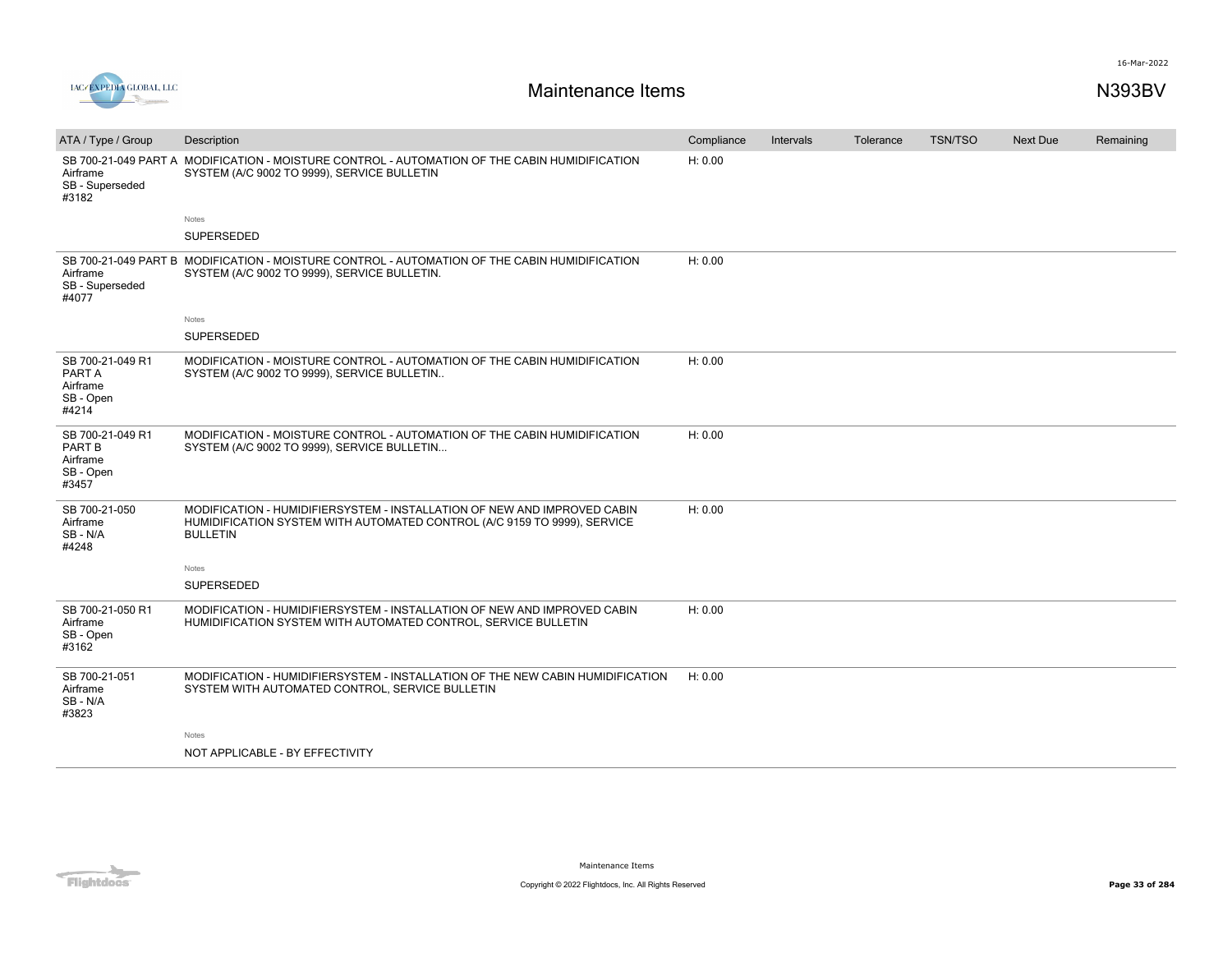

| ATA / Type / Group                                          | Description                                                                                                                                    | Compliance                           | Intervals | Tolerance | <b>TSN/TSO</b> | <b>Next Due</b> | Remaining |
|-------------------------------------------------------------|------------------------------------------------------------------------------------------------------------------------------------------------|--------------------------------------|-----------|-----------|----------------|-----------------|-----------|
| SB 700-21-052<br>Airframe<br>SB - Complied With<br>#1582    | MODIFICATION - TEMPERATURE CONTROL - REPLACE SUSPECT PACKINGS AT HOT-<br>AIRCHECK VALVE, SERVICE BULLETIN                                      | 12-SEP-2012<br>H: 388.37<br>L: 190   |           |           |                |                 |           |
|                                                             | Notes                                                                                                                                          |                                      |           |           |                |                 |           |
|                                                             | <b>COMPLIED WITH</b>                                                                                                                           |                                      |           |           |                |                 |           |
| SB 700-21-054<br>Airframe<br>SB - Open<br>#4795             | MODIFICATION - PASSENGER COMPARTMENT AND AIR DISTRIBUTION SYSTEM -<br>MODIFICATION OF AIR GASPERS FOR NOISE REDUCTION                          |                                      |           |           |                |                 |           |
| SB 700-21-055<br>Airframe<br>SB - Open<br>#4707             | MODIFICATION - TEMPERATURE CONTROL - REPLACEMENT OF TRIM AIR VALVES PART NO.<br>GG436-2038-5 WITH GG436-2038-7                                 |                                      |           |           |                |                 |           |
| SB 700-21-056<br>Airframe<br>SB - Complied With<br>#4848    | MODIFICATION - TEMPERATURE CONTROL - REPLACEMENT OF THE AIR-CONDITIONING<br>SYSTEM CONTROLLER (ACSC)                                           | 27-NOV-2019<br>H: 3575.60<br>L: 1184 |           |           |                |                 |           |
| SB 700-21-056 R1<br>Airframe<br>SB - Complied With<br>#4873 | MODIFICATION - TEMPERATURE CONTROL - REPLACEMENT OF THE AIR-CONDITIONING<br>SYSTEM CONTROLLER (ACSC) (REV. 1)                                  | 27-NOV-2019<br>H: 3575.60<br>L: 1184 |           |           |                |                 |           |
| SB 700-22-001<br>Airframe<br>SB - N/A<br>#3806              | MODIFICATION - YAW DAMPERSYSTEM - YAW DAMPER BACKDRIVE IMPROVEMENT, SERVICE H: 0.00<br><b>BULLETIN</b>                                         |                                      |           |           |                |                 |           |
|                                                             | Notes                                                                                                                                          |                                      |           |           |                |                 |           |
|                                                             | NOT APPLICABLE - BY EFFECTIVITY                                                                                                                |                                      |           |           |                |                 |           |
| SB 700-22-002<br>Airframe<br>SB - Superseded<br>#3753       | MODIFICATION - AUTOPILOT SYSTEM -ADDITION OF PROTECTIVE FOD SHIELD TO AILERON<br>AUTOPILOT SERVO, SERVICE BULLETIN                             | H: 0.00                              |           |           |                |                 |           |
|                                                             | Notes                                                                                                                                          |                                      |           |           |                |                 |           |
|                                                             | <b>SUPERSEDED</b>                                                                                                                              |                                      |           |           |                |                 |           |
| SB 700-22-002 R1<br>Airframe<br>SB - N/A<br>#3443           | MODIFICATION - AUTOPILOT SYSTEM -ADDITION OF PROTECTIVE FOD SHIELD TO AILERON<br>AUTOPILOT SERVO (A/C 9002 AND 9004 TO 9080), SERVICE BULLETIN | H: 0.00                              |           |           |                |                 |           |
|                                                             | Notes                                                                                                                                          |                                      |           |           |                |                 |           |
|                                                             | NOT APPLICABLE - BY EFFECTIVITY                                                                                                                |                                      |           |           |                |                 |           |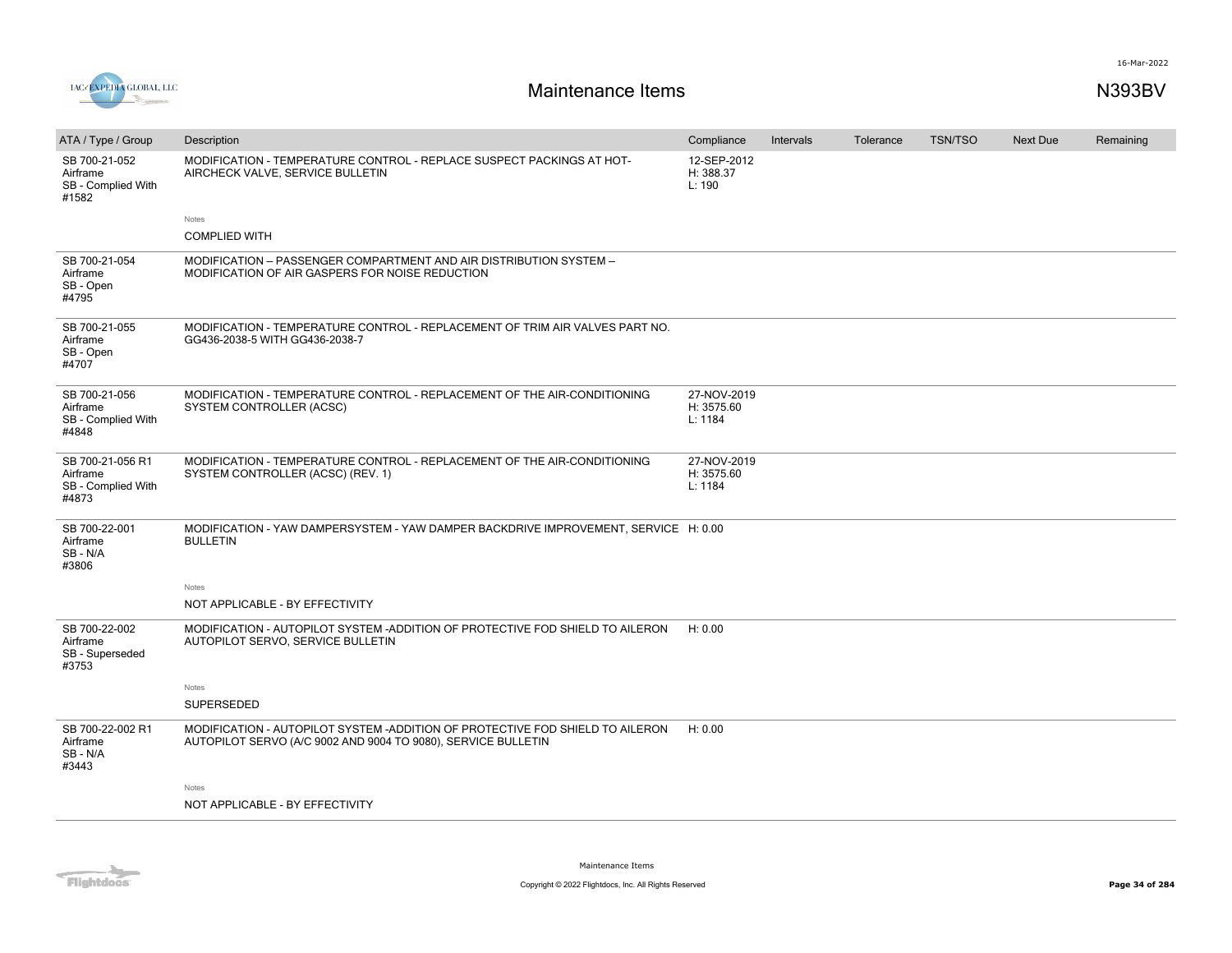

| ATA / Type / Group                                          | Description                                                                                                                                                                                                              | Compliance                          | Intervals | Tolerance | <b>TSN/TSO</b> | Next Due | Remaining |
|-------------------------------------------------------------|--------------------------------------------------------------------------------------------------------------------------------------------------------------------------------------------------------------------------|-------------------------------------|-----------|-----------|----------------|----------|-----------|
| SB 700-22-003<br>Airframe<br>SB - Superseded<br>#3499       | MODIFICATION - GENERAL - INTRODUCTION OF THE AUTOPILOT EMERGENCY DESCENT<br>MODE, SERVICE BULLETIN                                                                                                                       | H: 0.00                             |           |           |                |          |           |
|                                                             | Notes                                                                                                                                                                                                                    |                                     |           |           |                |          |           |
|                                                             | <b>SUPERSEDED</b>                                                                                                                                                                                                        |                                     |           |           |                |          |           |
| SB 700-22-003 R1<br>Airframe<br>SB - Complied With<br>#579  | MODIFICATION - AUTOMATIC FLIGHT-CONTROL SYSTEM (AFCS) -INTRODUCTION OF THE<br>AUTOPILOT EMERENCY DESCENT MODE, SERVICE BULLETIN                                                                                          | 23-JAN-2014<br>H: 649.70<br>L: 284  |           |           |                |          |           |
|                                                             | Notes                                                                                                                                                                                                                    |                                     |           |           |                |          |           |
|                                                             | <b>COMPLIED WITH</b>                                                                                                                                                                                                     |                                     |           |           |                |          |           |
| SB 700-22-005<br>Airframe<br>SB - Superseded<br>#3347       | MODIFICATION - AUTOMATIC FLIGHT CONTROL SYSTEM (AFCS) - INTRODUCTION OF<br>WINDSHEARESCAPE GUIDANCE, SERVICE BULLETIN                                                                                                    | H: 0.00                             |           |           |                |          |           |
|                                                             | Notes                                                                                                                                                                                                                    |                                     |           |           |                |          |           |
|                                                             | SUPERSEDED                                                                                                                                                                                                               |                                     |           |           |                |          |           |
| SB 700-22-005 R1<br>Airframe<br>SB - Complied With<br>#1453 | MODIFICATION - AUTOMATIC FLIGHT CONTROL SYSTEM (AFCS) - INTRODUCTION OF<br>WINDSHEARESCAPE GUIDANCE, SERVICE BULLETIN                                                                                                    | 23-JAN-2014<br>H: 649.70<br>L: 284  |           |           |                |          |           |
|                                                             | <b>Notes</b>                                                                                                                                                                                                             |                                     |           |           |                |          |           |
|                                                             | <b>COMPLIED WITH</b>                                                                                                                                                                                                     |                                     |           |           |                |          |           |
| Airframe<br>SB - Complied With<br>#4014                     | SB 700-22-006 PART A INSPECTION - SPECIAL CHECK/MODIFICATION - AUTOPILOT SYSTEM - AILERON AND<br>ELEVATORAUTOPILOT SERVO CABLE KEEPER WEAR,-OF THE CABLE KEEPERS AND<br>MODIFICATION OF THE AILERON SERVO CABLE TENSION  | 03-MAR-2016<br>H: 1753.70<br>L: 622 |           |           |                |          |           |
| Airframe<br>SB - Complied With<br>#4611                     | SB 700-22-006 PART B INSPECTION - SPECIAL CHECK/MODIFICATION - AUTOPILOT SYSTEM - AILERON AND<br>ELEVATORAUTOPILOT SERVO CABLE KEEPER WEAR, OF THE CABLE KEEPERS AND<br>MODIFICATION OF THE ELEVATOR SERVO CABLE TENSION | 03-MAR-2016<br>H: 1753.70<br>L: 622 |           |           |                |          |           |
| SB 700-22-006<br>Airframe<br>SB - Complied With<br>#4574    | SPECIAL CHECK/MODIFICATION - AUTOPILOT SYSTEM - AILERON AND ELEVATORAUTOPILOT<br>SERVO CABLE KEEPER WEAR, SERVICE BULLETIN                                                                                               | 04-MAR-2016<br>H: 1753.70<br>L: 622 |           |           |                |          |           |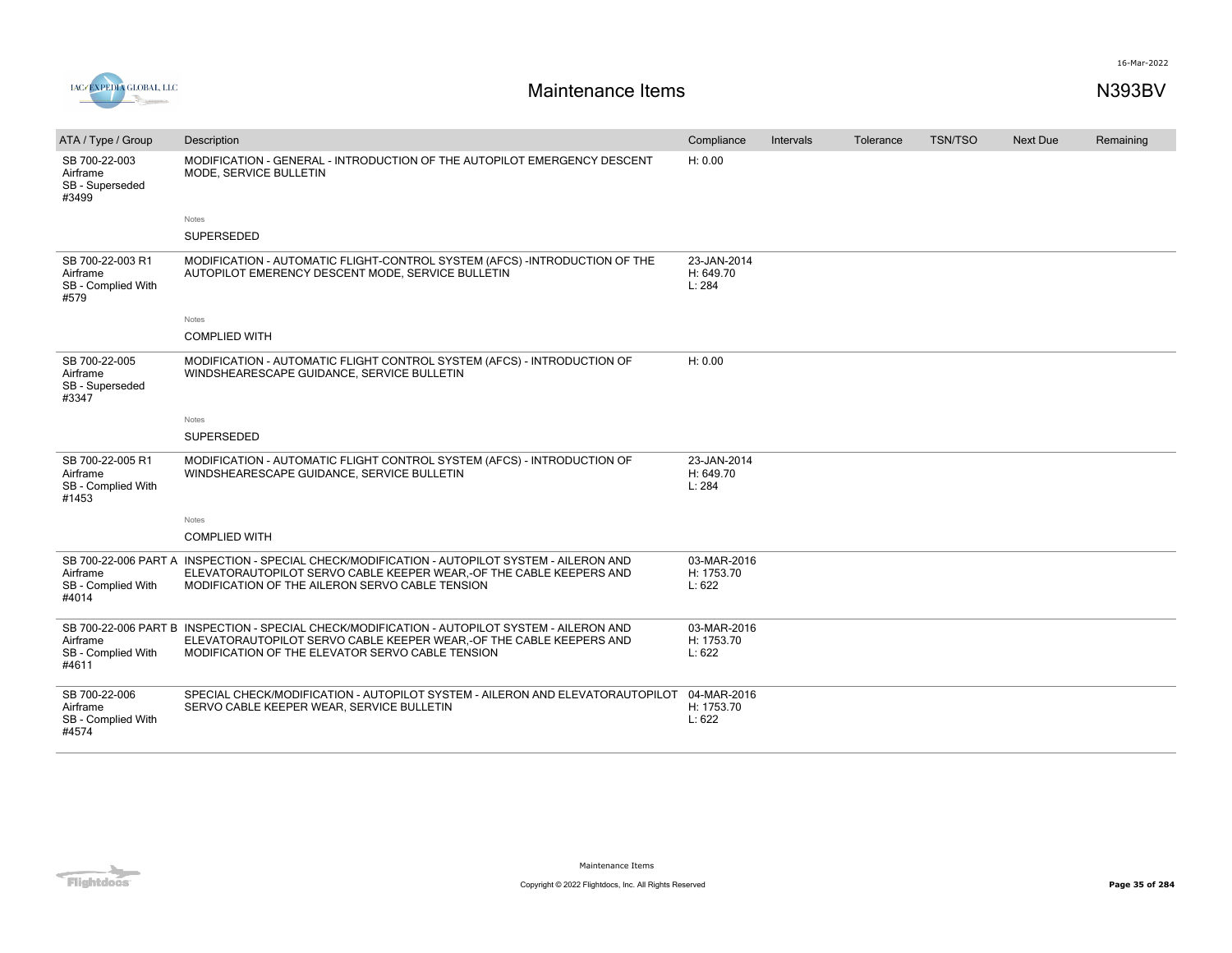

| ATA / Type / Group                                         | Description                                                                                                                  | Compliance             | Intervals | Tolerance | <b>TSN/TSO</b> | <b>Next Due</b> | Remaining |
|------------------------------------------------------------|------------------------------------------------------------------------------------------------------------------------------|------------------------|-----------|-----------|----------------|-----------------|-----------|
| SB 700-23-001<br>Airframe<br>SB-N/A<br>#4153               | MODIFICATION - SATELLITE COMMUNICATIONS (SATCOM) SYSTEM - INSTALLATION (9002 TO<br>9139), SERVICE BULLETIN                   | H: 0.00                |           |           |                |                 |           |
|                                                            | Notes                                                                                                                        |                        |           |           |                |                 |           |
|                                                            | NOT APPLICABLE - BY EFFECTIVITY                                                                                              |                        |           |           |                |                 |           |
| SB 700-23-002<br>Airframe<br>SB - Superseded<br>#4070      | MODIFICATION - THIRD VERY HIGH FREQUENCY (VHF 3) COMMUNICATION SYSTEM -<br>INSTALLATION, SERVICE BULLETIN                    | H: 0.00                |           |           |                |                 |           |
|                                                            | Notes                                                                                                                        |                        |           |           |                |                 |           |
|                                                            | SUPERSEDED                                                                                                                   |                        |           |           |                |                 |           |
| SB 700-23-002 R1<br>Airframe<br>SB - Superseded<br>#4318   | MODIFICATION - THIRD VERY HIGH FREQUENCY (VHF 3) COMMUNICATION SYSTEM -<br>INSTALLATION (A/C 9002 TO 9999), SERVICE BULLETIN | H: 0.00                |           |           |                |                 |           |
|                                                            | Notes                                                                                                                        |                        |           |           |                |                 |           |
|                                                            | SUPERSEDED                                                                                                                   |                        |           |           |                |                 |           |
| SB 700-23-002 R2<br>Airframe<br>SB - Complied With<br>#407 | MODIFICATION - THIRD VERY HIGH FREQUENCY (VHF 3) COMMUNICATION SYSTEM -<br>INSTALLATION, SERVICE BULLETIN.                   | 23-JAN-2011<br>H: 0.00 |           |           |                |                 |           |
|                                                            | Notes                                                                                                                        |                        |           |           |                |                 |           |
|                                                            | COMPLIED WITH - AT COMPLETION                                                                                                |                        |           |           |                |                 |           |
| SB 700-23-003<br>Airframe<br>SB - Superseded<br>#3295      | MODIFICATION - CABIN COMMUNICATION SYSTEM (CCS) - "OFFICE IN THE SKY"<br>INSTALLATION, SERVICE BULLETIN                      | H: 0.00                |           |           |                |                 |           |
|                                                            | Notes                                                                                                                        |                        |           |           |                |                 |           |
|                                                            | SUPERSEDED                                                                                                                   |                        |           |           |                |                 |           |
| SB 700-23-003 R1<br>Airframe<br>SB - N/A<br>#3625          | MODIFICATION - CABIN COMMUNICATION SYSTEM (CCS) - "OFFICE IN THE SKY"<br>INSTALLATION, SERVICE BULLETIN.                     | H: 0.00                |           |           |                |                 |           |
|                                                            | Notes                                                                                                                        |                        |           |           |                |                 |           |
|                                                            | NOT APPLICABLE - BY EFFECTIVITY                                                                                              |                        |           |           |                |                 |           |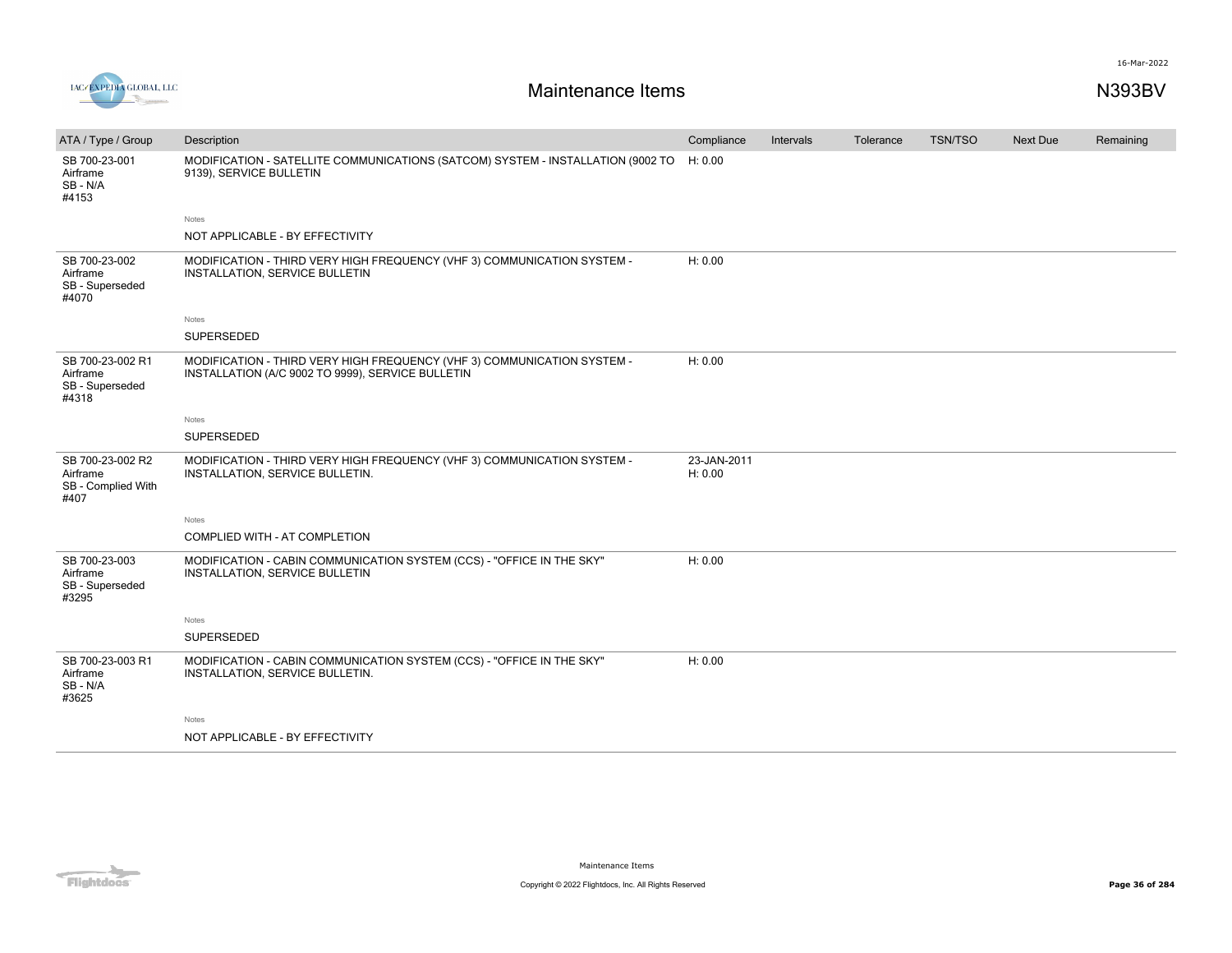

| ATA / Type / Group                                          | Description                                                                       | Compliance             | Intervals | Tolerance | <b>TSN/TSO</b> | <b>Next Due</b> | Remaining |
|-------------------------------------------------------------|-----------------------------------------------------------------------------------|------------------------|-----------|-----------|----------------|-----------------|-----------|
| SB 700-23-004<br>Airframe<br>SB - Superseded<br>#4412       | MODIFICATION - FLIGHT COMPARTMENT PRINTER- INSTALLATION, SERVICE BULLETIN         | H: 0.00                |           |           |                |                 |           |
|                                                             | Notes                                                                             |                        |           |           |                |                 |           |
|                                                             | SUPERSEDED                                                                        |                        |           |           |                |                 |           |
| SB 700-23-004 R1<br>Airframe<br>SB - Superseded<br>#3966    | MODIFICATION - FLIGHT COMPARTMENT PRINTER- INSTALLATION, SERVICE BULLETIN.        | H: 0.00                |           |           |                |                 |           |
|                                                             | <b>Notes</b>                                                                      |                        |           |           |                |                 |           |
|                                                             | SUPERSEDED                                                                        |                        |           |           |                |                 |           |
| SB 700-23-004 R2<br>Airframe<br>SB - Complied With<br>#1446 | MODIFICATION - FLIGHT COMPARTMENT PRINTER- INSTALL, SERVICE BULLETIN              | 23-JAN-2011<br>H: 0.00 |           |           |                |                 |           |
|                                                             | Notes                                                                             |                        |           |           |                |                 |           |
|                                                             | COMPLIED WITH - AT COMPLETION                                                     |                        |           |           |                |                 |           |
| SB 700-23-005<br>Airframe<br>SB - Superseded<br>#3364       | MODIFICATION - AIRBORNE DATA LINK SYSTEM (ADLS) - INSTALLATION, SERVICE BULLETIN  | H: 0.00                |           |           |                |                 |           |
|                                                             | <b>Notes</b>                                                                      |                        |           |           |                |                 |           |
|                                                             | SUPERSEDED                                                                        |                        |           |           |                |                 |           |
| SB 700-23-005 R1<br>Airframe<br>SB - Superseded<br>#3769    | MODIFICATION - AIRBORNE DATA LINK SYSTEM (ADLS) - INSTALLATION, SERVICE BULLETIN. | H: 0.00                |           |           |                |                 |           |
|                                                             | Notes                                                                             |                        |           |           |                |                 |           |
|                                                             | SUPERSEDED                                                                        |                        |           |           |                |                 |           |
| SB 700-23-005 R2<br>Airframe<br>SB - Complied With<br>#1905 | MODIFICATION - AIRBORNE DATA LINK SYSTEM (ADLS) - INSTALLATION, SERVICE BULLETIN  | 23-JAN-2011<br>H: 0.00 |           |           |                |                 |           |
|                                                             | Notes                                                                             |                        |           |           |                |                 |           |
|                                                             | COMPLIED WITH - AT COMPLETION                                                     |                        |           |           |                |                 |           |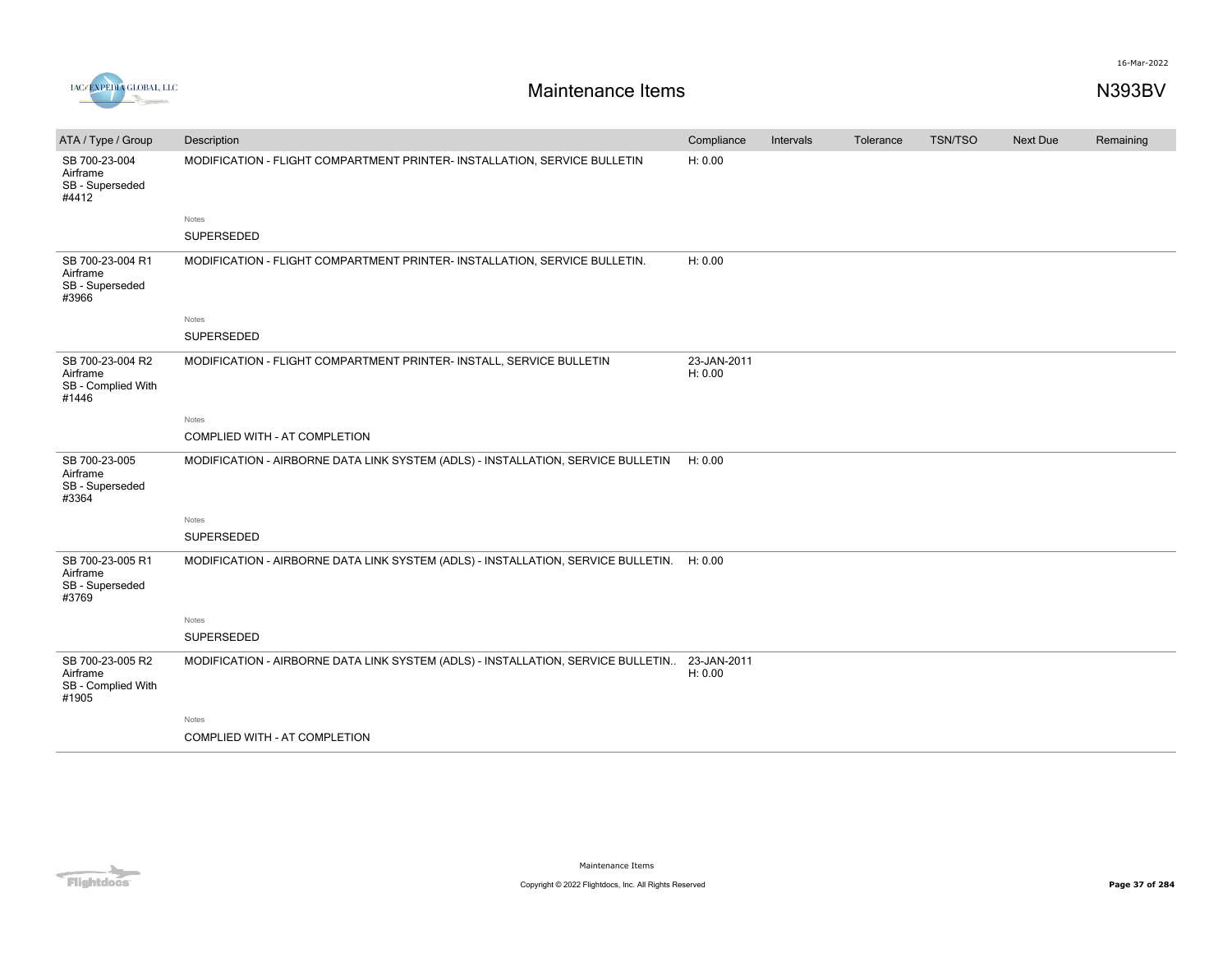

| ATA / Type / Group                                | Description                                                                                                                                                                                                                 | Compliance | <b>Intervals</b> | Tolerance | <b>TSN/TSO</b> | <b>Next Due</b> | Remaining |
|---------------------------------------------------|-----------------------------------------------------------------------------------------------------------------------------------------------------------------------------------------------------------------------------|------------|------------------|-----------|----------------|-----------------|-----------|
| SB 700-23-012<br>Airframe<br>SB - N/A<br>#4315    | MODIFICATION - AUDIO INTEGRATING SYSTEM - INTERCOM CAPABILITY ADDED TO THE<br>PILOT AND COPILOT PUSH-TO-TALK (PTT) SWITCH FORFULL FUNCTIONALITY, SERVICE<br><b>BULLETIN</b>                                                 | H: 0.00    |                  |           |                |                 |           |
|                                                   | Notes                                                                                                                                                                                                                       |            |                  |           |                |                 |           |
|                                                   | NOT APPLICABLE - BY EFFECTIVITY                                                                                                                                                                                             |            |                  |           |                |                 |           |
| SB 700-23-013<br>Airframe<br>SB-N/A<br>#4027      | MODIFICATION - HF COMMUNICATION SYSTEM - ADDITION OF WIRE HARNESS SUPPORT TO<br>PREVENT FOULING WITH ADJACENT FUEL LINE, SERVICE BULLETIN                                                                                   | H: 0.00    |                  |           |                |                 |           |
|                                                   | Notes                                                                                                                                                                                                                       |            |                  |           |                |                 |           |
|                                                   | NOT APPLICABLE - BY EFFECTIVITY                                                                                                                                                                                             |            |                  |           |                |                 |           |
| SB 700-23-014<br>Airframe<br>SB-N/A<br>#3682      | MODIFICATION - CABIN COMMUNICATION SYSTEM - ENABLE GPWS AURAL MESSAGES TO<br>THE THIRD CREW AUDIO CONTROL PANEL, SERVICE BULLETIN                                                                                           | H: 0.00    |                  |           |                |                 |           |
|                                                   | Notes                                                                                                                                                                                                                       |            |                  |           |                |                 |           |
|                                                   | NOT APPLICABLE - BY EFFECTIVITY                                                                                                                                                                                             |            |                  |           |                |                 |           |
| SB 700-23-015<br>Airframe<br>SB - Open<br>#4523   | MODIFICATION - AIRBORNE DATA LINK SYSTEM (ADLS) - SOFTWARE UPGRADE OF THE ADLU H: 0.00<br>TO PART NO. 8400021-01, SERVICE BULLETIN                                                                                          |            |                  |           |                |                 |           |
| Airframe<br>SB-N/A<br>#3661                       | SB 700-23-017 PART A AUDIO AND VIDEO MONITORING - CHECK FORMHT REMOTE UNIT APPLICABILITY, SERVICE<br><b>BULLETIN</b>                                                                                                        | H: 0.00    |                  |           |                |                 |           |
|                                                   | Notes                                                                                                                                                                                                                       |            |                  |           |                |                 |           |
|                                                   | SUPERSEDED                                                                                                                                                                                                                  |            |                  |           |                |                 |           |
| Airframe<br>SB - N/A<br>#3430                     | SB 700-23-017 PART B AUDIO AND VIDEO MONITORING - MODIFICATION - INSTALLATION OF MODIFIED MHT REMOTE H: 0.00<br>UNITS, SERVICE BULLETIN                                                                                     |            |                  |           |                |                 |           |
|                                                   | Notes                                                                                                                                                                                                                       |            |                  |           |                |                 |           |
|                                                   | <b>SUPERSEDED</b>                                                                                                                                                                                                           |            |                  |           |                |                 |           |
| SB 700-23-017 R1<br>Airframe<br>SB - N/A<br>#4444 | SPECIAL CHECK/MODIFICATION - AUDIO AND VIDEO MONITORING - CHECK FORMHT REMOTE H: 0.00<br>UNITS THAT ARE NOT MODIFIED (CAN CAUSE A SQUELCH BREAK ANOMALY) AND<br>INSTALLATION OF MODIFIED MHT REMOTE UNITS, SERVICE BULLETIN |            |                  |           |                |                 |           |
|                                                   | Notes                                                                                                                                                                                                                       |            |                  |           |                |                 |           |
|                                                   | NOT APPLICABLE - BY EFFECTIVITY                                                                                                                                                                                             |            |                  |           |                |                 |           |
|                                                   |                                                                                                                                                                                                                             |            |                  |           |                |                 |           |

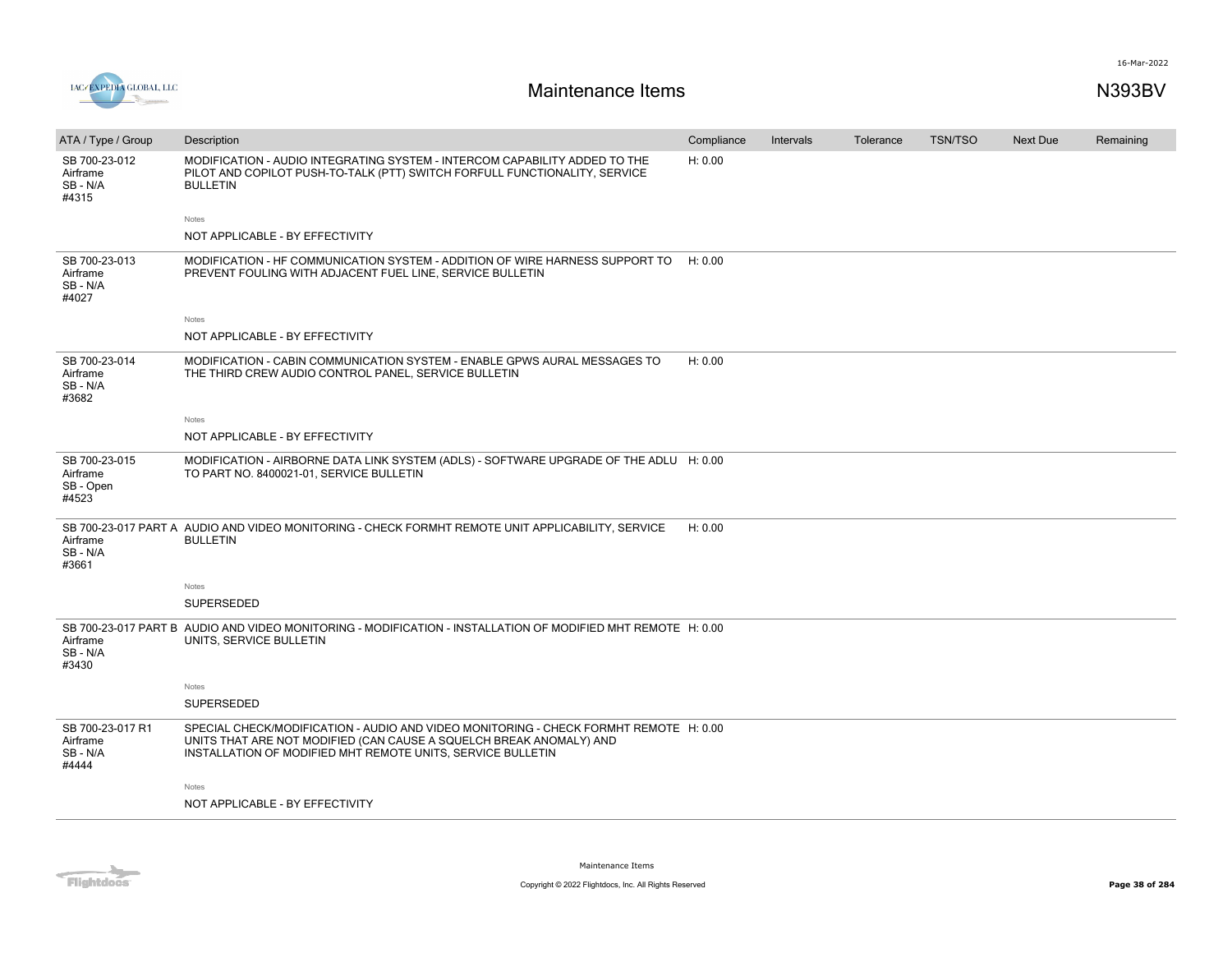



| ATA / Type / Group                                       | Description                                                                                                                                          | Compliance | Intervals | Tolerance | <b>TSN/TSO</b> | <b>Next Due</b> | Remaining |
|----------------------------------------------------------|------------------------------------------------------------------------------------------------------------------------------------------------------|------------|-----------|-----------|----------------|-----------------|-----------|
| SB 700-23-019<br>Airframe<br>SB - Open<br>#3896          | MODIFICATION - CABIN COMMUNICATION SYSTEM - "OFFICE IN THE SKY" INSTALLATION ON<br>AIRCRAFT WITH PROVISIONS, SERVICE BULLETIN                        | H: 0.00    |           |           |                |                 |           |
| SB 700-23-027<br>Airframe<br>SB-N/A<br>#4265             | MODIFICATION - CABIN COMMUNICATION SYSTEM - INSTALLATION OF NEW BACKLIT<br>TELEPHONE HANDSET, SERVICE BULLETIN                                       | H: 0.00    |           |           |                |                 |           |
|                                                          | Notes                                                                                                                                                |            |           |           |                |                 |           |
|                                                          | N/A PER S/N                                                                                                                                          |            |           |           |                |                 |           |
| SB 700-23-029<br>Airframe<br>SB - N/A<br>#4552           | MODIFICATION - SATELLITE COMMUNICATIONS SYSTEM INSTALLATION OF PROVISIONS<br>FORINMARSAT SWIFT BROADBAND HIGH SPEED SERVICE, SERVICE BULLETIN        | H: 0.00    |           |           |                |                 |           |
|                                                          | Notes                                                                                                                                                |            |           |           |                |                 |           |
|                                                          | N/A PER S/N ON SB700-23-029 CESB S/N NOT LISTED                                                                                                      |            |           |           |                |                 |           |
| SB 700-23-033<br>Airframe<br>SB - N/A<br>#3239           | MODIFICATION - VOICE RECORDERSYSTEM - INSTALLATION OF RECORDER INDEPENDENT<br>POWER SUPPLY (RIPS) FOR COCKPIT VOICE RECORDER (CVR), SERVICE BULLETIN | H: 0.00    |           |           |                |                 |           |
|                                                          | Notes                                                                                                                                                |            |           |           |                |                 |           |
|                                                          | NOT APPLICABLE - BY EFFECTIVITY                                                                                                                      |            |           |           |                |                 |           |
| SB 700-23-034<br>Airframe<br>SB - Superseded<br>#3870    | MODIFICATION - SATELLITE COMMUNICATIONS SYSTEM INSTALLATION OF INMARSAT SWIFT H: 0.00<br>BROADBAND HIGH SPEED SERVICE, SERVICE BULLETIN              |            |           |           |                |                 |           |
|                                                          | Notes                                                                                                                                                |            |           |           |                |                 |           |
|                                                          | <b>SUPERSEDED</b>                                                                                                                                    |            |           |           |                |                 |           |
| SB 700-23-034 R1<br>Airframe<br>SB - Superseded<br>#3441 | MODIFICATION - SATELLITE COMMUNICATIONS SYSTEM - INSTALLATION OF INMARSAT<br>SWIFT BROADBAND HIGH SPEED SERVICE, SERVICE BULLETIN                    | H: 0.00    |           |           |                |                 |           |
| SB 700-23-034 R2<br>Airframe<br>SB-N/A<br>#3             | MODIFICATION - SATELLITE COMMUNICATIONS SYSTEM - INSTALLATION OF INMARSAT<br>SWIFTBROADBAND HIGH SPEED SERVICE (REV. 2)                              |            |           |           |                |                 |           |
|                                                          | Notes                                                                                                                                                |            |           |           |                |                 |           |
|                                                          | N/A PER S/N AS LISTED IN SB700-23-034 CESB S/N M\NOT LISTED                                                                                          |            |           |           |                |                 |           |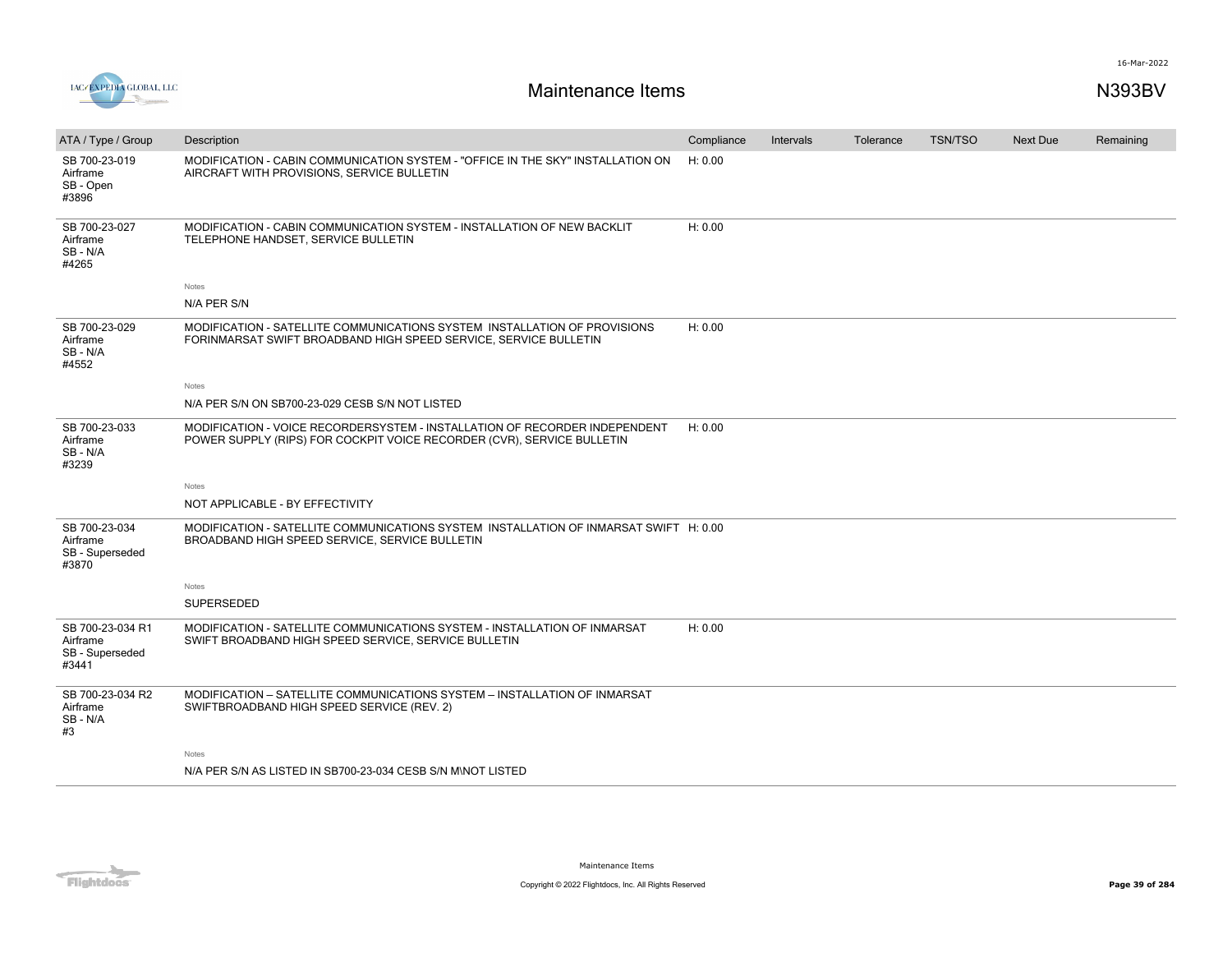

| ATA / Type / Group                                          | Description                                                                                                                                                                                       | Compliance                         | Intervals | Tolerance | <b>TSN/TSO</b> | <b>Next Due</b> | Remaining |
|-------------------------------------------------------------|---------------------------------------------------------------------------------------------------------------------------------------------------------------------------------------------------|------------------------------------|-----------|-----------|----------------|-----------------|-----------|
| SB 700-23-037<br>Airframe<br>SB - Superseded<br>#4160       | MODIFICATION - VOICE RECORDING SYSTEM - UPGRADE THE COCKPIT VOICE<br>RECORDERSYSTEM TO STORE DATALINK MESSAGES, SERVICE BULLETIN                                                                  | H: 0.00                            |           |           |                |                 |           |
|                                                             | Notes                                                                                                                                                                                             |                                    |           |           |                |                 |           |
|                                                             | <b>SUPERSEDED</b>                                                                                                                                                                                 |                                    |           |           |                |                 |           |
| SB 700-23-037 R1<br>Airframe<br>SB - Complied With<br>#1671 | MODIFICATION - VOICE RECORDERSYSTEM - UPGRADE THE COCKPIT VOICE RECORDER<br>SYSTEM TO STORE DATALINK MESSAGES, SERVICE BULLETIN                                                                   | 25-JAN-2014<br>H: 649.70<br>L: 284 |           |           |                |                 |           |
|                                                             | Notes                                                                                                                                                                                             |                                    |           |           |                |                 |           |
|                                                             | <b>COMPLIED WITH</b>                                                                                                                                                                              |                                    |           |           |                |                 |           |
| SB 700-23-037 R2<br>Airframe<br>SB-N/A<br>#4799             | MODIFICATION - VOICE RECORDER SYSTEM - UPGRADE THE COCKPIT VOICE RECORDER<br>SYSTEM TO STORE DATALINK MESSAGES (REV. 2)                                                                           |                                    |           |           |                |                 |           |
|                                                             | Notes                                                                                                                                                                                             |                                    |           |           |                |                 |           |
|                                                             | PREVIOUSLY COMPLIED WITH ON REV 1                                                                                                                                                                 |                                    |           |           |                |                 |           |
| SB 700-23-037 R3<br>Airframe<br>SB-N/A<br>#4885             | MODIFICATION - VOICE RECORDER SYSTEM - UPGRADE THE COCKPIT VOICE RECORDER<br>SYSTEM TO STORE DATALINK MESSAGES                                                                                    |                                    |           |           |                |                 |           |
|                                                             | Notes                                                                                                                                                                                             |                                    |           |           |                |                 |           |
|                                                             | PREVIOUSLY COMPLIED WITH ON REV 1                                                                                                                                                                 |                                    |           |           |                |                 |           |
| SB 700-23-039<br>Airframe<br>SB-N/A<br>#3348                | ICA - MODIFICATION - AUDIO INTEGRATING SYSTEM - INTRODUCTION OF INTERCOM<br>CAPABILITY ADDED TO THE PILOT AND COPILOT PUSH-TO-TALK (PTT) SWITCH FORFULL<br>FUNCTIONALITY, SERVICE BULLETIN        | H: 0.00                            |           |           |                |                 |           |
|                                                             | Notes                                                                                                                                                                                             |                                    |           |           |                |                 |           |
|                                                             | NOT APPLICABLE                                                                                                                                                                                    |                                    |           |           |                |                 |           |
| SB 700-23-039 R1<br>PART A<br>Airframe<br>SB-N/A<br>#4275   | AIRCRAFT - ICA - MODIFICATION - AUDIO INTEGRATING SYSTEM - INTRODUCTION OF<br>INTERCOM CAPABILITY ADDED TO THE PILOT AND COPILOT PUSH-TO-TALK (PTT) SWITCH<br>FORFULL FUNCTIONALITY, MODIFICATION | H: 0.00                            |           |           |                |                 |           |
|                                                             | Notes                                                                                                                                                                                             |                                    |           |           |                |                 |           |
|                                                             | <b>NOT APPLICABLE</b>                                                                                                                                                                             |                                    |           |           |                |                 |           |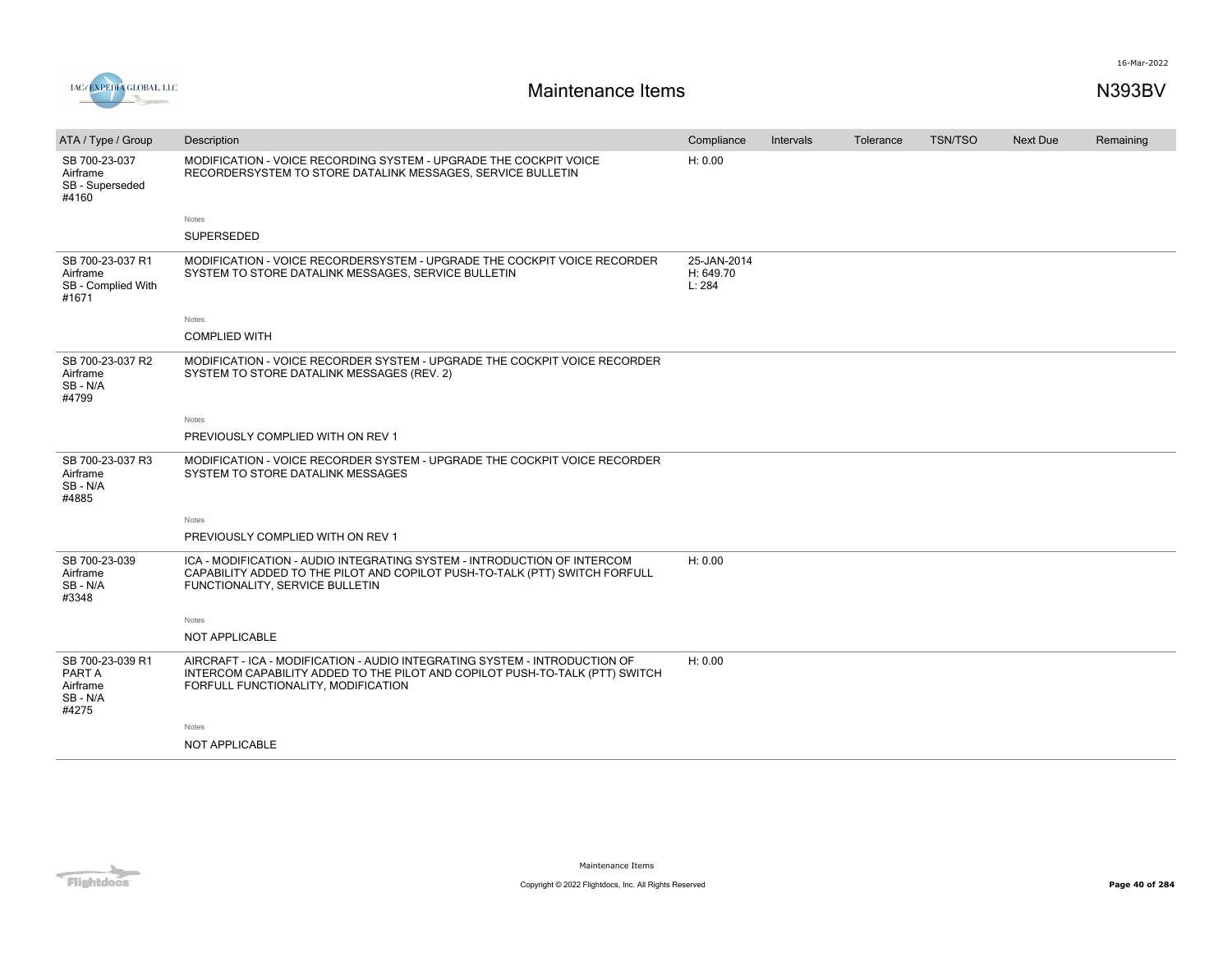

| ATA / Type / Group                                        | Description                                                                                                                                                                                 | Compliance | Intervals | Tolerance | <b>TSN/TSO</b> | <b>Next Due</b> | Remaining |
|-----------------------------------------------------------|---------------------------------------------------------------------------------------------------------------------------------------------------------------------------------------------|------------|-----------|-----------|----------------|-----------------|-----------|
| SB 700-23-039 R1<br>PART B<br>Airframe<br>SB-N/A<br>#3850 | AIRCRAFT - ICA - MODIFICATION - AUDIO INTEGRATING SYSTEM - INTRODUCTION OF<br>INTERCOM CAPABILITY ADDED TO THE PILOT AND COPILOT PUSH-TO-TALK (PTT) SWITCH<br>FORFULL FUNCTIONALITY,-SETUP  | H: 0.00    |           |           |                |                 |           |
|                                                           | Notes                                                                                                                                                                                       |            |           |           |                |                 |           |
|                                                           | NOT APPLICABLE                                                                                                                                                                              |            |           |           |                |                 |           |
| SB 700-23-039 R1<br>Airframe<br>SB-N/A<br>#3522           | ICA - MODIFICATION - AUDIO INTEGRATING SYSTEM - INTRODUCTION OF INTERCOM<br>CAPABILITY ADDED TO THE PILOT AND COPILOT PUSH-TO-TALK (PTT) SWITCH FORFULL<br>FUNCTIONALITY, SERVICE BULLETIN. | H: 0.00    |           |           |                |                 |           |
|                                                           | Notes                                                                                                                                                                                       |            |           |           |                |                 |           |
|                                                           | NOT APPLICABLE                                                                                                                                                                              |            |           |           |                |                 |           |
| SB 700-23-040<br>Airframe<br>SB - Superseded<br>#4683     | MODIFICATION - CABIN COMMUNICATION SYSTEM - REPLACEMENT OF CORDLESS HANDSET<br><b>ASSEMBLY</b>                                                                                              |            |           |           |                |                 |           |
|                                                           | Notes                                                                                                                                                                                       |            |           |           |                |                 |           |
|                                                           | SUPERSEDED BY REV 1                                                                                                                                                                         |            |           |           |                |                 |           |
| SB 700-23-040 R1<br>Airframe<br>SB - Superseded<br>#4855  | MODIFICATION - CABIN COMMUNICATION SYSTEM - REPLACEMENT OF CORDLESS HANDSET<br>ASSEMBLY (REV. 1)                                                                                            |            |           |           |                |                 |           |
|                                                           | Notes                                                                                                                                                                                       |            |           |           |                |                 |           |
|                                                           | SUPERSEDED BY REV 2                                                                                                                                                                         |            |           |           |                |                 |           |
| SB 700-23-040 R2<br>Airframe<br>SB - Open<br>#4863        | MODIFICATION - CABIN COMMUNICATION SYSTEM - REPLACEMENT OF CORDLESS HANDSET<br>ASSEMBLY (REV. 2)                                                                                            |            |           |           |                |                 |           |
| SB 700-23-041<br>Airframe<br>SB - Superseded<br>#3532     | MODIFICATION - SATELLITE COMMUNICATION SYSTEM - INTRODUCTION OF HONEYWELL<br>JETWAVE KA-BAND RADOME FAIRING, SERVICE BULLETIN                                                               | H: 0.00    |           |           |                |                 |           |
|                                                           | Notes                                                                                                                                                                                       |            |           |           |                |                 |           |
|                                                           | SUPERSEDED BY REV 1                                                                                                                                                                         |            |           |           |                |                 |           |
| SB 700-23-041 R1<br>Airframe<br>SB - Superseded<br>#4758  | MODIFICATION - SATELLITE COMMUNICATION SYSTEM - INTRODUCTION OF HONEYWELL<br>JETWAVE™ KA-BAND RADOME FAIRING (REV. 1)                                                                       |            |           |           |                |                 |           |
|                                                           | Notes                                                                                                                                                                                       |            |           |           |                |                 |           |
|                                                           | SUPERSEDED BY REV 2                                                                                                                                                                         |            |           |           |                |                 |           |
|                                                           |                                                                                                                                                                                             |            |           |           |                |                 |           |

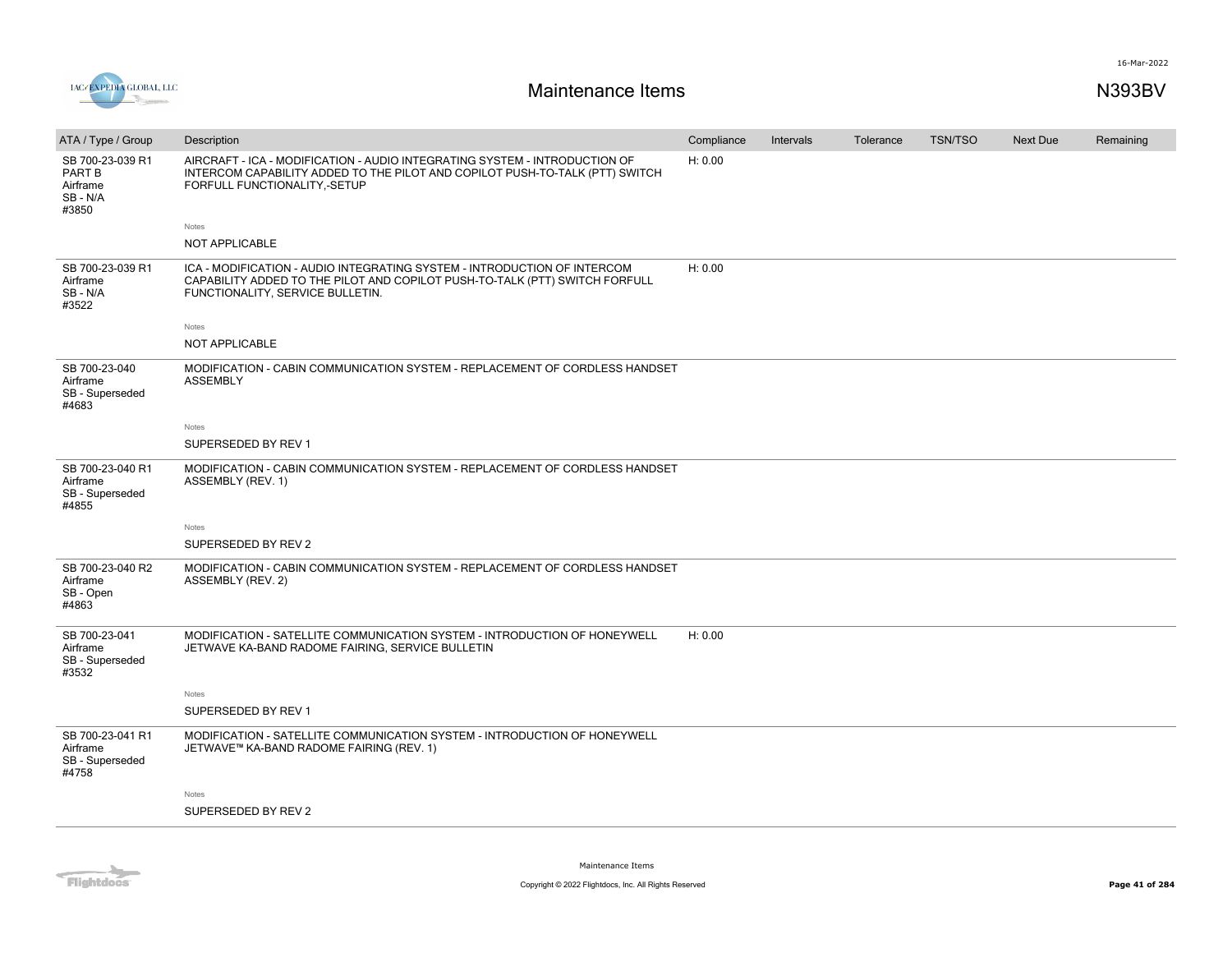

| ATA / Type / Group                                          | Description                                                                                                                                                       | Compliance                          | Intervals | Tolerance | <b>TSN/TSO</b> | Next Due | Remaining |
|-------------------------------------------------------------|-------------------------------------------------------------------------------------------------------------------------------------------------------------------|-------------------------------------|-----------|-----------|----------------|----------|-----------|
| SB 700-23-041 R2<br>Airframe<br>SB - Complied With<br>#4827 | MODIFICATION - SATELLITE COMMUNICATION SYSTEM - INTRODUCTION OF HONEYWELL<br>JETWAVE KA-BAND RADOME FAIRING (REV. 2)                                              | 29-JAN-2018<br>H: 2586.20<br>L: 898 |           |           |                |          |           |
| SB 700-23-041 R3<br>Airframe<br>SB - N/A<br>#4853           | MODIFICATION - SATELLITE COMMUNICATION SYSTEM - INTRODUCTION OF HONEYWELL<br>JETWAVE™ KA-BAND RADOME FAIRING (REV. 3)                                             |                                     |           |           |                |          |           |
|                                                             | Notes                                                                                                                                                             |                                     |           |           |                |          |           |
|                                                             | PREVIOUSLY COMPLIED WITH PER REV 2                                                                                                                                |                                     |           |           |                |          |           |
| SB 700-23-042<br>Airframe<br>SB - Open<br>#4808             | MODIFICATION - CABIN COMMUNICATION SYSTEM - REPLACEMENT OF ICS 100/200 SERIES<br><b>IRIDIUM TRANSCEIVER WITH ICS 120/220 A/AF/B/BF SERIES IRIDIUM TRANSCEIVER</b> |                                     |           |           |                |          |           |
| SB 700-23-043<br>Airframe<br>SB - Superseded<br>#4802       | MODIFICATION - SATELLITE COMMUNICATIONS SYSTEM - UPGRADE TO HONEYWELL MCS-<br>7000 SATCOM                                                                         |                                     |           |           |                |          |           |
|                                                             | Notes                                                                                                                                                             |                                     |           |           |                |          |           |
|                                                             | SUPERSEDED BY REV 2                                                                                                                                               |                                     |           |           |                |          |           |
| SB 700-23-043 R1<br>Airframe<br>SB-N/A<br>#4809             | MODIFICATION -SATELLITE COMMUNICATIONS SYSTEM -UPGRADE TO HONEYWELL MCS-<br>7000 SATCOM (REV. 1)                                                                  |                                     |           |           |                |          |           |
|                                                             | Notes                                                                                                                                                             |                                     |           |           |                |          |           |
|                                                             | N/A PER SB700-23-043 REV 1 S/N NOT LISTED IN CESB                                                                                                                 |                                     |           |           |                |          |           |
| SB 700-23-045<br>Airframe<br>SB - N/A<br>#4918              | MODIFICATION - CABIN COMMUNICATION SYSTEM - DEACTIVATION OF OFFICE IN THE SKY<br><b>UHF</b>                                                                       |                                     |           |           |                |          |           |
|                                                             | Notes                                                                                                                                                             |                                     |           |           |                |          |           |
|                                                             | N/A PER SB700-23-045 CESB S/N NOT LISTED                                                                                                                          |                                     |           |           |                |          |           |
| SB 700-23-046<br>Airframe<br>SB - Open<br>#4952             | MODIFICATION - CABIN COMMUNICATION SYSTEM - SIGMA 7 HANDSETS REPLACEMENT                                                                                          |                                     |           |           |                |          |           |
| SB 700-23-046 R01<br>Airframe<br>SB - Open<br>#5084         | MODIFICATION - CABIN COMMUNICATION SYSTEM - SIGMA 7 HANDSETS REPLACEMENT                                                                                          |                                     |           |           |                |          |           |
|                                                             |                                                                                                                                                                   |                                     |           |           |                |          |           |

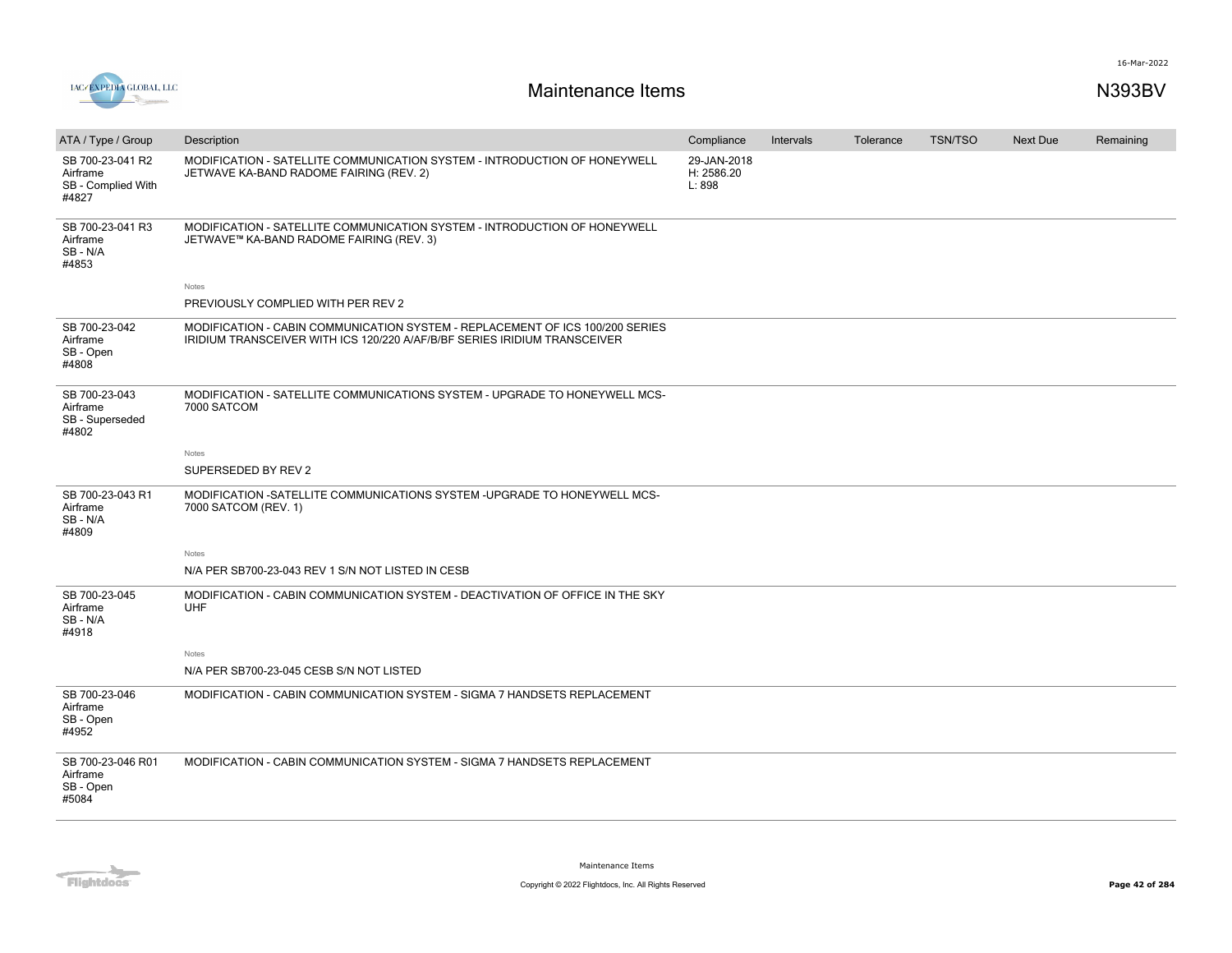

| ATA / Type / Group                             | Description                                                                                                                                       | Compliance | <b>Intervals</b> | Tolerance | <b>TSN/TSO</b> | <b>Next Due</b> | Remaining |
|------------------------------------------------|---------------------------------------------------------------------------------------------------------------------------------------------------|------------|------------------|-----------|----------------|-----------------|-----------|
| SB 700-24-029<br>Airframe<br>SB-N/A<br>#4072   | MODIFICATION - ELECTRICAL MANAGEMENT SYSTEM (EMS) - CONTROL AND DISPLAY UNIT<br>(CDU) REPLACEMENT, SERVICE BULLETIN                               | H: 0.00    |                  |           |                |                 |           |
|                                                | Notes                                                                                                                                             |            |                  |           |                |                 |           |
|                                                | NOT APPLICABLE - BY EFFECTIVITY                                                                                                                   |            |                  |           |                |                 |           |
| SB 700-24-030<br>Airframe<br>SB - N/A<br>#3148 | SPECIAL CHECK - AC POWERCENTER (ACPC) - POSSIBLE CRACKING ON ACPC CHASSIS,<br><b>SERVICE BULLETIN</b>                                             | H: 0.00    |                  |           |                |                 |           |
|                                                | <b>Notes</b>                                                                                                                                      |            |                  |           |                |                 |           |
|                                                | NOT APPLICABLE - BY EFFECTIVITY                                                                                                                   |            |                  |           |                |                 |           |
| SB 700-24-031<br>Airframe<br>SB - N/A<br>#3315 | MODIFICATION - DC POWERCENTER (DCPC) - DCPC BLOCK 1A OR 1A+ HARDWARE<br>MODIFICATION FOR BLOCK 2, SERVICE BULLETIN                                | H: 0.00    |                  |           |                |                 |           |
|                                                | Notes                                                                                                                                             |            |                  |           |                |                 |           |
|                                                | NOT APPLICABLE - BY EFFECTIVITY                                                                                                                   |            |                  |           |                |                 |           |
| SB 700-24-032<br>Airframe<br>SB-N/A<br>#3247   | MODIFICATION - SECONDARY POWERDISTRIBUTION - SECONDARY POWER DISTRIBUTION<br>ASSEMBLY (SPDA) UNIT REPLACEMENT, SERVICE BULLETIN                   | H: 0.00    |                  |           |                |                 |           |
|                                                | Notes                                                                                                                                             |            |                  |           |                |                 |           |
|                                                | NOT APPLICABLE - BY EFFECTIVITY                                                                                                                   |            |                  |           |                |                 |           |
| SB 700-24-033<br>Airframe<br>SB-N/A<br>#3915   | MODIFICATION - SECONDARY POWERDISTRIBUTION - APU STARTER CONTACTOR ASSEMBLY H: 0.00<br>(ASCA) HARDWARE MODIFICATION FOR BLOCK 2, SERVICE BULLETIN |            |                  |           |                |                 |           |
|                                                | Notes                                                                                                                                             |            |                  |           |                |                 |           |
|                                                | NOT APPLICABLE - BY EFFECTIVITY                                                                                                                   |            |                  |           |                |                 |           |
| SB 700-24-034<br>Airframe<br>SB - N/A<br>#3288 | MODIFICATION - AC-POWERCENTER (ACPC) - ACPC BLOCK 1A OR 1A+ HARDWARE<br>MODIFICATION FOR BLOCK 2, SERVICE BULLETIN                                | H: 0.00    |                  |           |                |                 |           |
|                                                | Notes                                                                                                                                             |            |                  |           |                |                 |           |
|                                                | NOT APPLICABLE - BY EFFECTIVITY                                                                                                                   |            |                  |           |                |                 |           |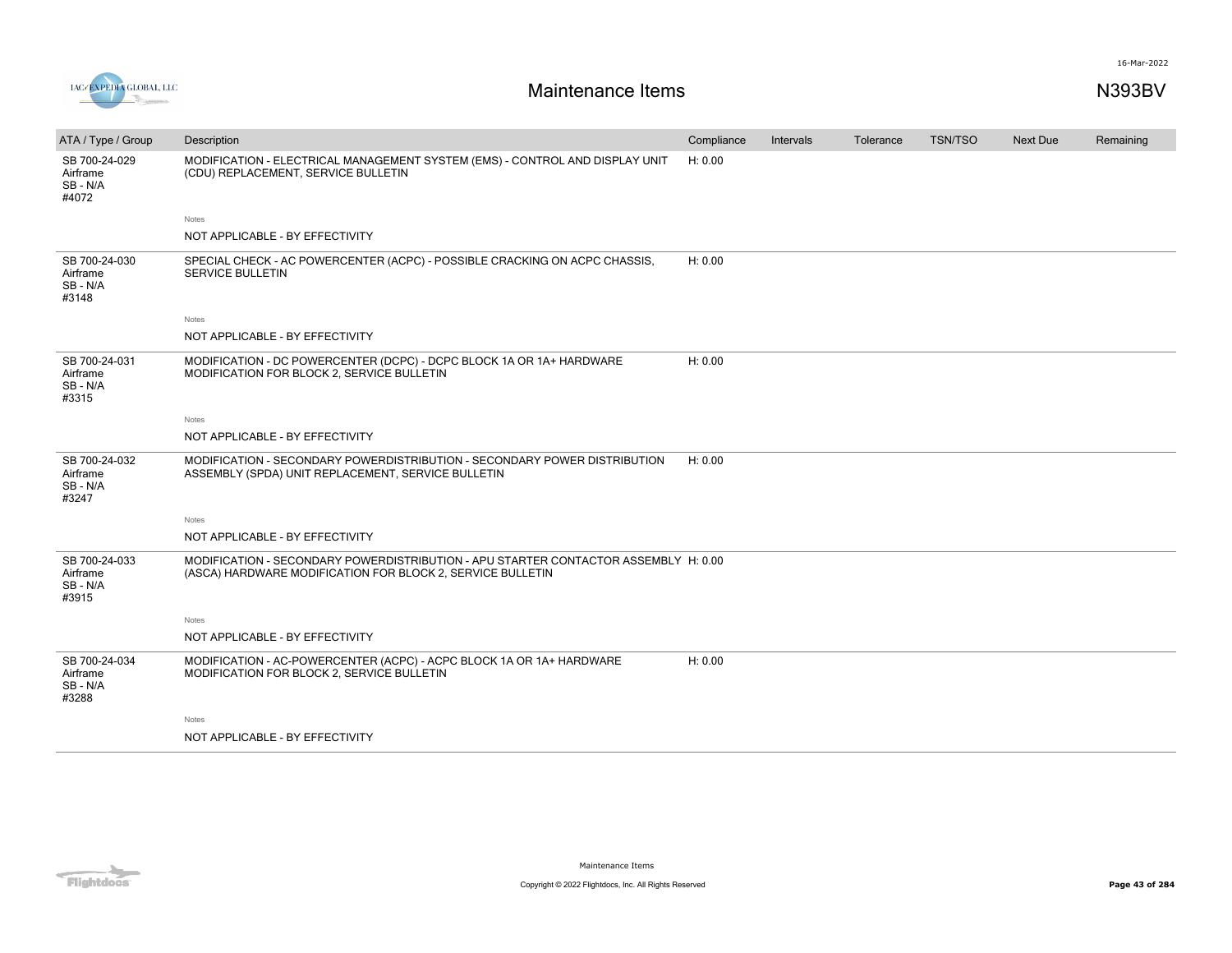

| ATA / Type / Group                           | Description                                                                                                                                                   | Compliance | Intervals | Tolerance | <b>TSN/TSO</b> | <b>Next Due</b> | Remaining |
|----------------------------------------------|---------------------------------------------------------------------------------------------------------------------------------------------------------------|------------|-----------|-----------|----------------|-----------------|-----------|
| SB 700-24-036<br>Airframe<br>SB-N/A<br>#3109 | MODIFICATION - COCKPIT CIRCUIT BREAKERPANEL - RELOCATION OF WIRING AC BUS 1 AND H: 0.00<br>AC BUS 3, SERVICE BULLETIN                                         |            |           |           |                |                 |           |
|                                              | Notes                                                                                                                                                         |            |           |           |                |                 |           |
|                                              | NOT APPLICABLE - BY EFFECTIVITY                                                                                                                               |            |           |           |                |                 |           |
| Airframe<br>SB-N/A<br>#3453                  | SB 700-24-037 PART A MODIFICATION - BATTERY SYSTEM - REMOVAL OF APU BATTERY SUMP JARAND ACCESS<br>IMPROVEMENT TO THE APU BATTERY CONNECTOR, SERVICE BULLETIN  | H: 0.00    |           |           |                |                 |           |
|                                              | <b>Notes</b>                                                                                                                                                  |            |           |           |                |                 |           |
|                                              | NOT APPLICABLE - BY EFFECTIVITY                                                                                                                               |            |           |           |                |                 |           |
| Airframe<br>SB-N/A<br>#3353                  | SB 700-24-037 PART B MODIFICATION - BATTERY SYSTEM - REMOVAL OF APU BATTERY SUMP JARAND ACCESS<br>IMPROVEMENT TO THE APU BATTERY CONNECTOR, SERVICE BULLETIN. | H: 0.00    |           |           |                |                 |           |
|                                              | Notes                                                                                                                                                         |            |           |           |                |                 |           |
|                                              | NOT APPLICABLE - BY EFFECTIVITY                                                                                                                               |            |           |           |                |                 |           |
| SB 700-24-038<br>Airframe<br>SB-N/A<br>#3253 | MODIFICATION - EXTERNAL AC POWER- ELIMINATE STRESS ON AC POWER RECEPTACLE,<br><b>SERVICE BULLETIN</b>                                                         | H: 0.00    |           |           |                |                 |           |
|                                              | Notes                                                                                                                                                         |            |           |           |                |                 |           |
|                                              | NOT APPLICABLE - BY EFFECTIVITY                                                                                                                               |            |           |           |                |                 |           |
| SB 700-24-040<br>Airframe<br>SB-N/A<br>#3212 | MODIFICATION - SECONDARY POWERDISTRIBUTION - INCREASED FUSE RATING FOR THE<br>APU START-CONTACTOR ASSEMBLY (ASCA), SERVICE BULLETIN                           | H: 0.00    |           |           |                |                 |           |
|                                              | <b>Notes</b>                                                                                                                                                  |            |           |           |                |                 |           |
|                                              | NOT APPLICABLE - BY EFFECTIVITY                                                                                                                               |            |           |           |                |                 |           |
| SB 700-24-041<br>Airframe<br>SB-N/A<br>#4054 | MODIFICATION - ELECTRICAL POWER- BUILD 4 CABIN WIRING PROVISION, SERVICE<br><b>BULLETIN</b>                                                                   | H: 0.00    |           |           |                |                 |           |
|                                              | Notes                                                                                                                                                         |            |           |           |                |                 |           |
|                                              | NOT APPLICABLE - BY EFFECTIVITY                                                                                                                               |            |           |           |                |                 |           |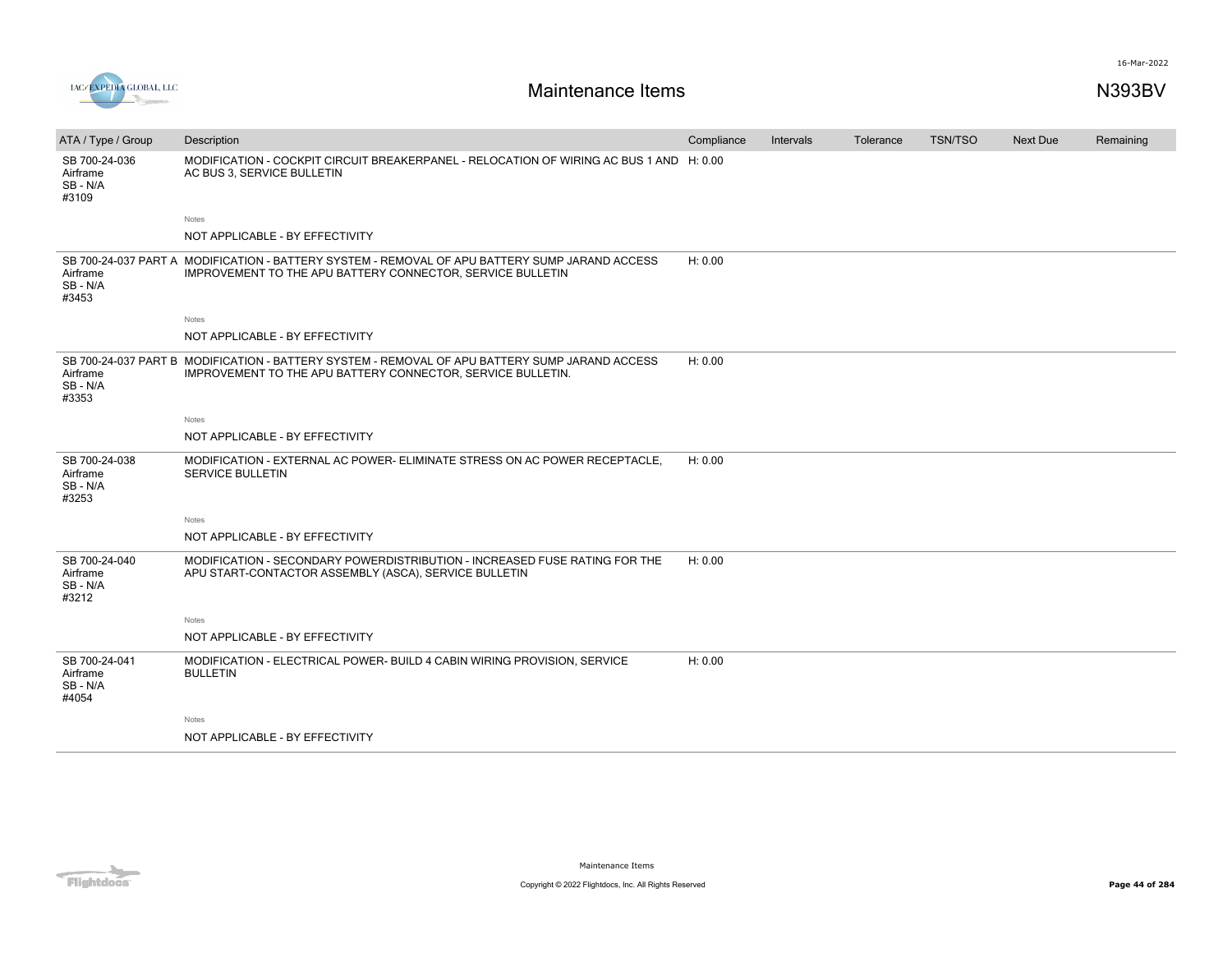

| ATA / Type / Group                                    | Description                                                                                                                                                                                                                                                              | Compliance | Intervals | Tolerance | <b>TSN/TSO</b> | <b>Next Due</b> | Remaining |
|-------------------------------------------------------|--------------------------------------------------------------------------------------------------------------------------------------------------------------------------------------------------------------------------------------------------------------------------|------------|-----------|-----------|----------------|-----------------|-----------|
| SB 700-24-042<br>Airframe<br>SB-N/A<br>#4589          | MODIFICATION - EMERGENCY AC-POWERSUPPLY - RESOLUTION OF RAT GENERATOR<br>OVERRIDE ANOMALY, SERVICE BULLETIN                                                                                                                                                              | H: 0.00    |           |           |                |                 |           |
|                                                       | Notes                                                                                                                                                                                                                                                                    |            |           |           |                |                 |           |
|                                                       | NOT APPLICABLE - BY EFFECTIVITY                                                                                                                                                                                                                                          |            |           |           |                |                 |           |
| Airframe<br>SB-N/A<br>#4488                           | SB 700-24-043 PART A SPECIAL CHECK/MODIFICATION - GENERAL - VISUAL CHECK OF THE EMS CDU, ACPC, DCPC<br>AND SPDA PART NUMBER/SERIAL NUMBERAND REPLACEMENT/MODIFICATION OF THE UNITS<br><b>IDENTIFIED TO CONTAIN DEFECTIVE TRANSCEIVER MICROCIRCUITS, SERVICE BULLETIN</b> | H: 0.00    |           |           |                |                 |           |
|                                                       | Notes                                                                                                                                                                                                                                                                    |            |           |           |                |                 |           |
|                                                       | NOT APPLICABLE - BY EFFECTIVITY                                                                                                                                                                                                                                          |            |           |           |                |                 |           |
| Airframe<br>SB-N/A<br>#4445                           | SB 700-24-043 PART B SPECIAL CHECK/MODIFICATION - GENERAL - VISUAL CHECK OF THE EMS CDU, ACPC, DCPC<br>AND SPDA PART NUMBER/SERIAL NUMBERAND REPLACEMENT/MODIFICATION OF THE UNITS<br>IDENTIFIED TO CONTAIN DEFECTIVE TRANSCEIVER MICROCIRCUITS, SERVICE BULLETIN.       | H: 0.00    |           |           |                |                 |           |
|                                                       | Notes                                                                                                                                                                                                                                                                    |            |           |           |                |                 |           |
|                                                       | NOT APPLICABLE - BY EFFECTIVITY                                                                                                                                                                                                                                          |            |           |           |                |                 |           |
| SB 700-24-044<br>Airframe<br>SB - Superseded<br>#3644 | SPECIAL CHECK - DC POWERCENTER (DCPC) - CHECK FOR FOD INSIDE THE DC POWER<br>CENTER (DCPC), SERVICE BULLETIN                                                                                                                                                             | H: 0.00    |           |           |                |                 |           |
|                                                       | <b>Notes</b>                                                                                                                                                                                                                                                             |            |           |           |                |                 |           |
|                                                       | SUPERSEDED                                                                                                                                                                                                                                                               |            |           |           |                |                 |           |
| SB 700-24-044 R1<br>Airframe<br>SB-N/A<br>#4367       | SPECIAL CHECK - DC POWERCENTER (DCPC) - CHECK FOR FOD INSIDE THE DC POWER<br>CENTER (DCPC), SERVICE BULLETIN.                                                                                                                                                            | H: 0.00    |           |           |                |                 |           |
|                                                       | Notes                                                                                                                                                                                                                                                                    |            |           |           |                |                 |           |
|                                                       | NOT APPLICABLE - BY EFFECTIVITY                                                                                                                                                                                                                                          |            |           |           |                |                 |           |
| SB 700-24-045<br>Airframe<br>SB - Superseded<br>#3860 | MODIFICATION - AC AND DC POWERDISTRIBUTION - UNIT CHANGE AND ACTIVATION OF<br>BUILD 4 ELECTRICAL SYSTEM, SERVICE BULLETIN                                                                                                                                                | H: 0.00    |           |           |                |                 |           |
|                                                       | <b>Notes</b>                                                                                                                                                                                                                                                             |            |           |           |                |                 |           |
|                                                       | <b>SUPERSEDED</b>                                                                                                                                                                                                                                                        |            |           |           |                |                 |           |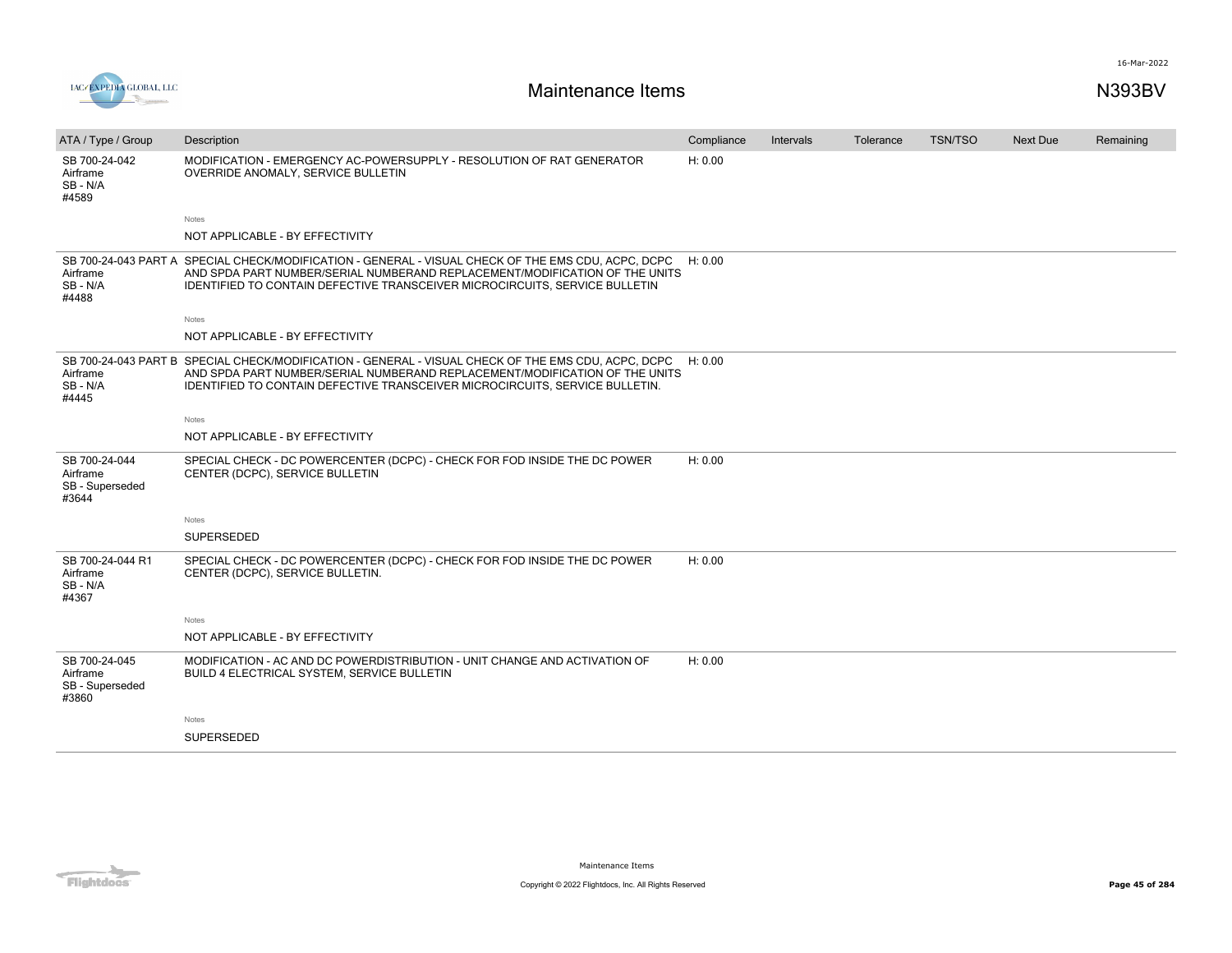



| ATA / Type / Group                                                            | Description                                                                                                                                                                         | Compliance | Intervals | Tolerance | <b>TSN/TSO</b> | <b>Next Due</b> | Remaining |
|-------------------------------------------------------------------------------|-------------------------------------------------------------------------------------------------------------------------------------------------------------------------------------|------------|-----------|-----------|----------------|-----------------|-----------|
| SB 700-24-045 R1<br>PART <sub>1</sub><br>Airframe<br>SB - Superseded<br>#4342 | MODIFICATION - AC AND DC POWERDISTRIBUTION - UNIT CHANGE AND ACTIVATION OF<br>BUILD 4 ELECTRICAL SYSTEM, SERVICE BULLETIN.                                                          | H: 0.00    |           |           |                |                 |           |
|                                                                               | Notes                                                                                                                                                                               |            |           |           |                |                 |           |
|                                                                               | SUPERSEDED                                                                                                                                                                          |            |           |           |                |                 |           |
| SB 700-24-045 R1<br>PART <sub>2</sub><br>Airframe<br>SB - Superseded<br>#3895 | MODIFICATION - AC AND DC POWERDISTRIBUTION - UNIT CHANGE AND ACTIVATION OF<br>BUILD 4 ELECTRICAL SYSTEM, SERVICE BULLETIN                                                           | H: 0.00    |           |           |                |                 |           |
|                                                                               | Notes                                                                                                                                                                               |            |           |           |                |                 |           |
|                                                                               | SUPERSEDED                                                                                                                                                                          |            |           |           |                |                 |           |
| SB 700-24-045 R2<br>PART <sub>2</sub><br>Airframe<br>SB-N/A<br>#4219          | MODIFICATION - AC AND DC POWERDISTRIBUTION - UNIT CHANGE AND ACTIVATION OF<br>BUILD 4 ELECTRICAL SYSTEM - (RETROACTIVE ACTION), SERVICE BULLETIN                                    | H: 0.00    |           |           |                |                 |           |
|                                                                               | Notes                                                                                                                                                                               |            |           |           |                |                 |           |
|                                                                               | NOT APPLICABLE - BY EFFECTIVITY                                                                                                                                                     |            |           |           |                |                 |           |
| SB 700-24-045 R2<br>PART <sub>1</sub><br>Airframe<br>SB-N/A<br>#3382          | MODIFICATION - AC AND DC POWERDISTRIBUTION - UNIT CHANGE AND ACTIVATION OF<br>BUILD 4 ELECTRICAL SYSTEM, SERVICE BULLETIN                                                           | H: 0.00    |           |           |                |                 |           |
|                                                                               | Notes                                                                                                                                                                               |            |           |           |                |                 |           |
|                                                                               | NOT APPLICABLE - BY EFFECTIVITY                                                                                                                                                     |            |           |           |                |                 |           |
| SB 700-24-046<br>Airframe<br>SB-N/A<br>#3646                                  | SPECIAL CHECK/REWORK - BATTERY SYSTEM - INSPECT AVIONICS BATTERY WIRE LUGS<br>AND REPLACE, IF NECESSARY, SERVICE BULLETIN                                                           | H: 0.00    |           |           |                |                 |           |
|                                                                               | Notes                                                                                                                                                                               |            |           |           |                |                 |           |
|                                                                               | NOT APPLICABLE - BY EFFECTIVITY                                                                                                                                                     |            |           |           |                |                 |           |
| SB 700-24-047<br>Airframe<br>SB-N/A<br>#4614                                  | MODIFICATION - ELECTRICAL CONTROL - CENTRAL AIRCRAFT-INFORMATION MAINTENANCE- H: 0.00<br>SYSTEM (CAIMS) SOFTWARE FORGENERATOR CONTROL UNIT (GL511-3103), SERVICE<br><b>BULLETIN</b> |            |           |           |                |                 |           |
|                                                                               | Notes                                                                                                                                                                               |            |           |           |                |                 |           |
|                                                                               | NOT APPLICABLE - BY EFFECTIVITY                                                                                                                                                     |            |           |           |                |                 |           |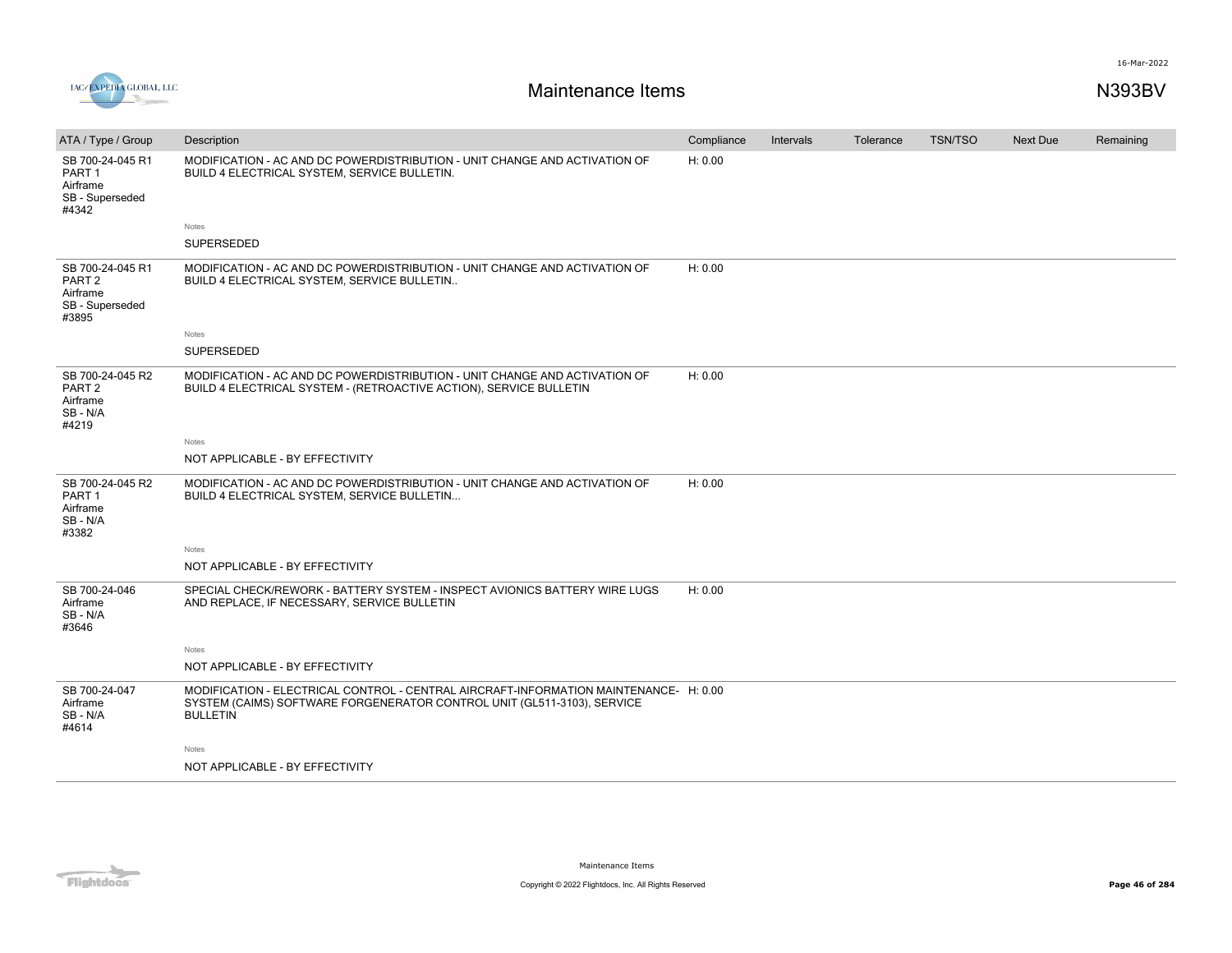

| ATA / Type / Group                                    | Description                                                                                                                                                                                                                                                    | Compliance | Intervals | Tolerance | <b>TSN/TSO</b> | <b>Next Due</b> | Remaining |
|-------------------------------------------------------|----------------------------------------------------------------------------------------------------------------------------------------------------------------------------------------------------------------------------------------------------------------|------------|-----------|-----------|----------------|-----------------|-----------|
| SB 700-24-048<br>Airframe<br>SB-N/A<br>#3749          | SPECIAL CHECK/REWORK - EMERGENCY AC-POWERSUPPLY - REPLACEMENT OF THE RAT<br>LINE CONTACTOR (RATLC), SERVICE BULLETIN                                                                                                                                           | H: 0.00    |           |           |                |                 |           |
|                                                       | Notes                                                                                                                                                                                                                                                          |            |           |           |                |                 |           |
|                                                       | NOT APPLICABLE - BY EFFECTIVITY                                                                                                                                                                                                                                |            |           |           |                |                 |           |
| SB 700-24-049<br>Airframe<br>SB - Superseded<br>#3525 | MODIFICATION - SECONDARY POWERDISTRIBUTION - APU STARTER CONTACTOR ASSEMBLY H: 0.00<br>(ASCA) ACCESS IMPROVEMENT, SERVICE BULLETIN                                                                                                                             |            |           |           |                |                 |           |
|                                                       | Notes                                                                                                                                                                                                                                                          |            |           |           |                |                 |           |
|                                                       | SUPERSEDED                                                                                                                                                                                                                                                     |            |           |           |                |                 |           |
| SB 700-24-049 R1<br>Airframe<br>SB-N/A<br>#3600       | MODIFICATION - SECONDARY POWERDISTRIBUTION - APU STARTER CONTACTOR ASSEMBLY H: 0.00<br>(ASCA) ACCESS IMPROVEMENT, SERVICE BULLETIN.                                                                                                                            |            |           |           |                |                 |           |
|                                                       | Notes                                                                                                                                                                                                                                                          |            |           |           |                |                 |           |
|                                                       | NOT APPLICABLE - BY EFFECTIVITY                                                                                                                                                                                                                                |            |           |           |                |                 |           |
| SB 700-24-050<br>Airframe<br>SB - Superseded<br>#4592 | MODIFICATION - BATTERY SYSTEM - RE-ROUTING OF THE APU BATTERY VENT TUBE TO<br>IMPROVE VENTILATION OF THE APU BATTERY GASES, SERVICE BULLETIN                                                                                                                   | H: 0.00    |           |           |                |                 |           |
|                                                       | Notes                                                                                                                                                                                                                                                          |            |           |           |                |                 |           |
|                                                       | SUPERSEDED                                                                                                                                                                                                                                                     |            |           |           |                |                 |           |
| SB 700-24-050 R1<br>Airframe<br>SB - N/A<br>#3266     | MODIFICATION - BATTERY SYSTEM - RE-ROUTING OF THE APU BATTERY VENT TUBE TO<br>IMPROVE VENTILATION OF THE APU BATTERY GASES (A/C 9002 TO 9149), SERVICE BULLETIN                                                                                                | H: 0.00    |           |           |                |                 |           |
|                                                       | Notes                                                                                                                                                                                                                                                          |            |           |           |                |                 |           |
|                                                       | NOT APPLICABLE - BY EFFECTIVITY                                                                                                                                                                                                                                |            |           |           |                |                 |           |
| Airframe<br>SB-N/A<br>#3745                           | SB 700-24-051 PART A SPECIAL CHECK/REWORK - DC POWERCONVERSION - VERIFICATION OF ELECTRICAL<br>TERMINAL LUGS INSTALLED ON THE AUXILIARY (AUX) TRANSFORMER RECTIFIER UNIT (TRU)<br>WIRES AND REWORK OF THE POWER FEEDERS TO THE CABIN TRU BUS, SERVICE BULLETIN | H: 0.00    |           |           |                |                 |           |
|                                                       | Notes                                                                                                                                                                                                                                                          |            |           |           |                |                 |           |
|                                                       | N/A BY EFFECTIVELY                                                                                                                                                                                                                                             |            |           |           |                |                 |           |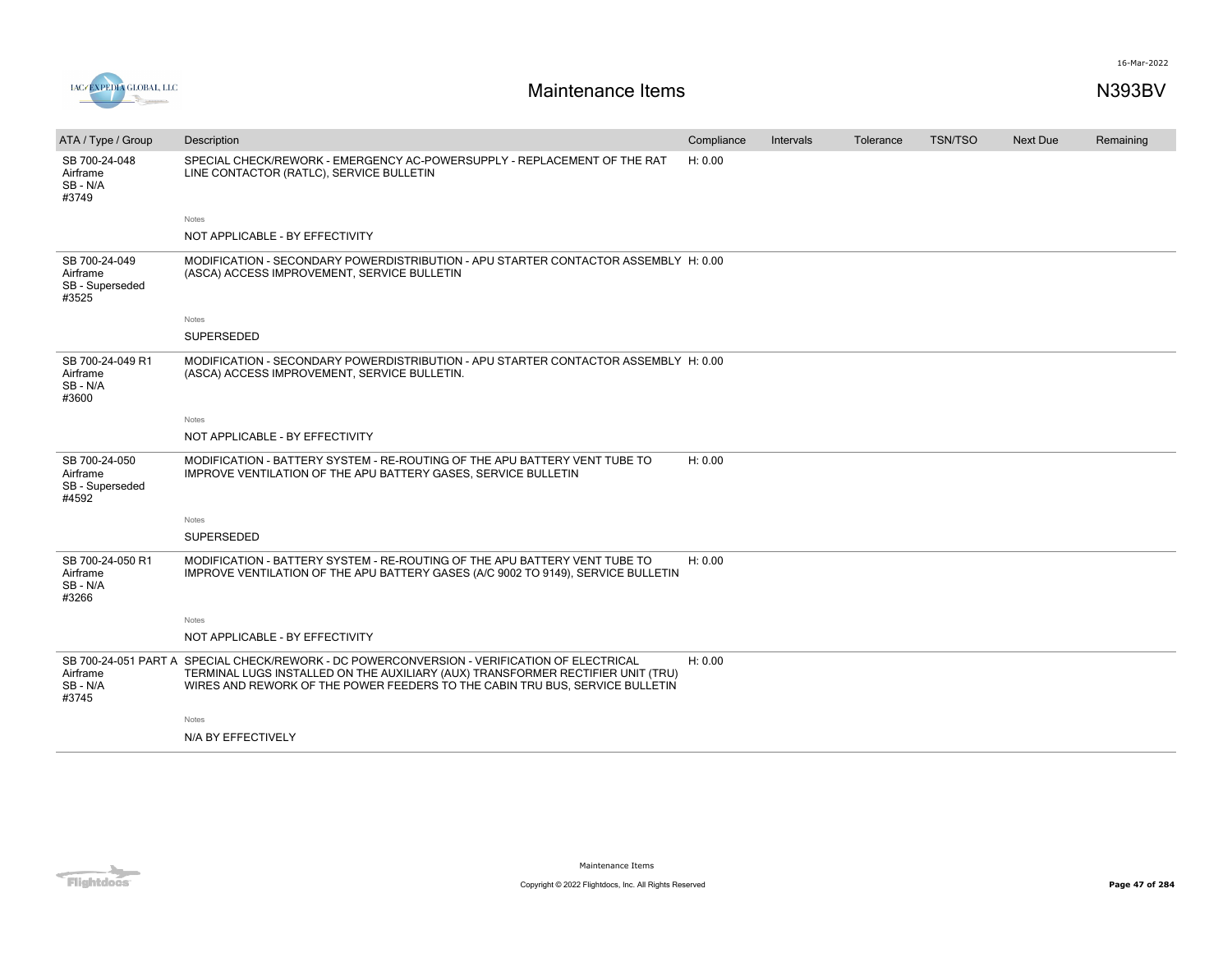

| ATA / Type / Group                                    | Description                                                                                                                                                                                                                                                       | Compliance | Intervals | Tolerance | <b>TSN/TSO</b> | Next Due | Remaining |
|-------------------------------------------------------|-------------------------------------------------------------------------------------------------------------------------------------------------------------------------------------------------------------------------------------------------------------------|------------|-----------|-----------|----------------|----------|-----------|
| Airframe<br>SB - N/A<br>#3557                         | SB 700-24-051 PART B SPECIAL CHECK/REWORK - DC POWERCONVERSION - VERIFICATION OF ELECTRICAL<br>TERMINAL LUGS INSTALLED ON THE AUXILIARY (AUX) TRANSFORMER RECTIFIER UNIT (TRU)<br>WIRES AND REWORK OF THE POWER FEEDERS TO THE CABIN TRU BUS, SERVICE BULLETIN.   | H: 0.00    |           |           |                |          |           |
|                                                       | Notes                                                                                                                                                                                                                                                             |            |           |           |                |          |           |
|                                                       | NOT APPLICABLE - BY EFFECTIVITY                                                                                                                                                                                                                                   |            |           |           |                |          |           |
| Airframe<br>SB - N/A<br>#3670                         | SB 700-24-051 PART C SPECIAL CHECK/REWORK - DC POWERCONVERSION - VERIFICATION OF ELECTRICAL<br>TERMINAL LUGS INSTALLED ON THE AUXILIARY (AUX) TRANSFORMER RECTIFIER UNIT (TRU)<br>WIRES AND REWORK OF THE POWER FEEDERS TO THE CABIN TRU BUS, SERVICE<br>BULLETIN | H: 0.00    |           |           |                |          |           |
|                                                       | Notes                                                                                                                                                                                                                                                             |            |           |           |                |          |           |
|                                                       | NOT APPLICABLE - BY EFFECTIVITY                                                                                                                                                                                                                                   |            |           |           |                |          |           |
| SB 700-24-052<br>Airframe<br>SB - N/A<br>#3501        | MODIFICATION - BATTERY SYSTEM - ADDITION OF A SPIGOT TO THE APU BATTERY VENT<br>FITTING TO PREVENT FUEL FROM ENTERING THE BATTERY CASE, SERVICE BULLETIN                                                                                                          | H: 0.00    |           |           |                |          |           |
|                                                       | Notes                                                                                                                                                                                                                                                             |            |           |           |                |          |           |
|                                                       | NOT APPLICABLE - BY EFFECTIVITY                                                                                                                                                                                                                                   |            |           |           |                |          |           |
| SB 700-24-053<br>Airframe<br>SB - N/A<br>#3159        | MODIFICATION - BATTERY SYSTEM - COOLING INSTALLATION FORTHE FORWARD<br>EQUIPMENT COMPARTMENT (A/C EFFECTIVITY : S/N 9002 TO 9164), SERVICE BULLETIN                                                                                                               | H: 0.00    |           |           |                |          |           |
|                                                       | Notes                                                                                                                                                                                                                                                             |            |           |           |                |          |           |
|                                                       | NOT APPLICABLE - BY EFFECTIVITY                                                                                                                                                                                                                                   |            |           |           |                |          |           |
| SB 700-24-054<br>Airframe<br>SB - N/A<br>#3110        | SPECIAL CHECK/REWORK/MODIFICATION - DC POWERCONVERSION - TRU 2 FEEDER WIRE<br>CHAFING (EFFECTIVITY A/C S/N 9002 TO 9070, 9126, 9128, 9129, 9131 TO 9139, 9141 TO 9148,<br>9150, 9151, 9153, 9159 AND 9162), SERVICE BULLETIN                                      | H: 0.00    |           |           |                |          |           |
|                                                       | Notes                                                                                                                                                                                                                                                             |            |           |           |                |          |           |
|                                                       | NOT APPLICABLE - BY EFFECTIVITY                                                                                                                                                                                                                                   |            |           |           |                |          |           |
| SB 700-24-056<br>Airframe<br>SB - Superseded<br>#3599 | MODIFICATION - BATTERY SYSTEM - DEACTIVATION OF THE AUXILIARY POWERUNIT (APU)<br>AND AVIONICS BATTERY HEATER BLANKETS, SERVICE BULLETIN                                                                                                                           | H: 0.00    |           |           |                |          |           |
|                                                       | Notes                                                                                                                                                                                                                                                             |            |           |           |                |          |           |
|                                                       | <b>SUPERSEDED</b>                                                                                                                                                                                                                                                 |            |           |           |                |          |           |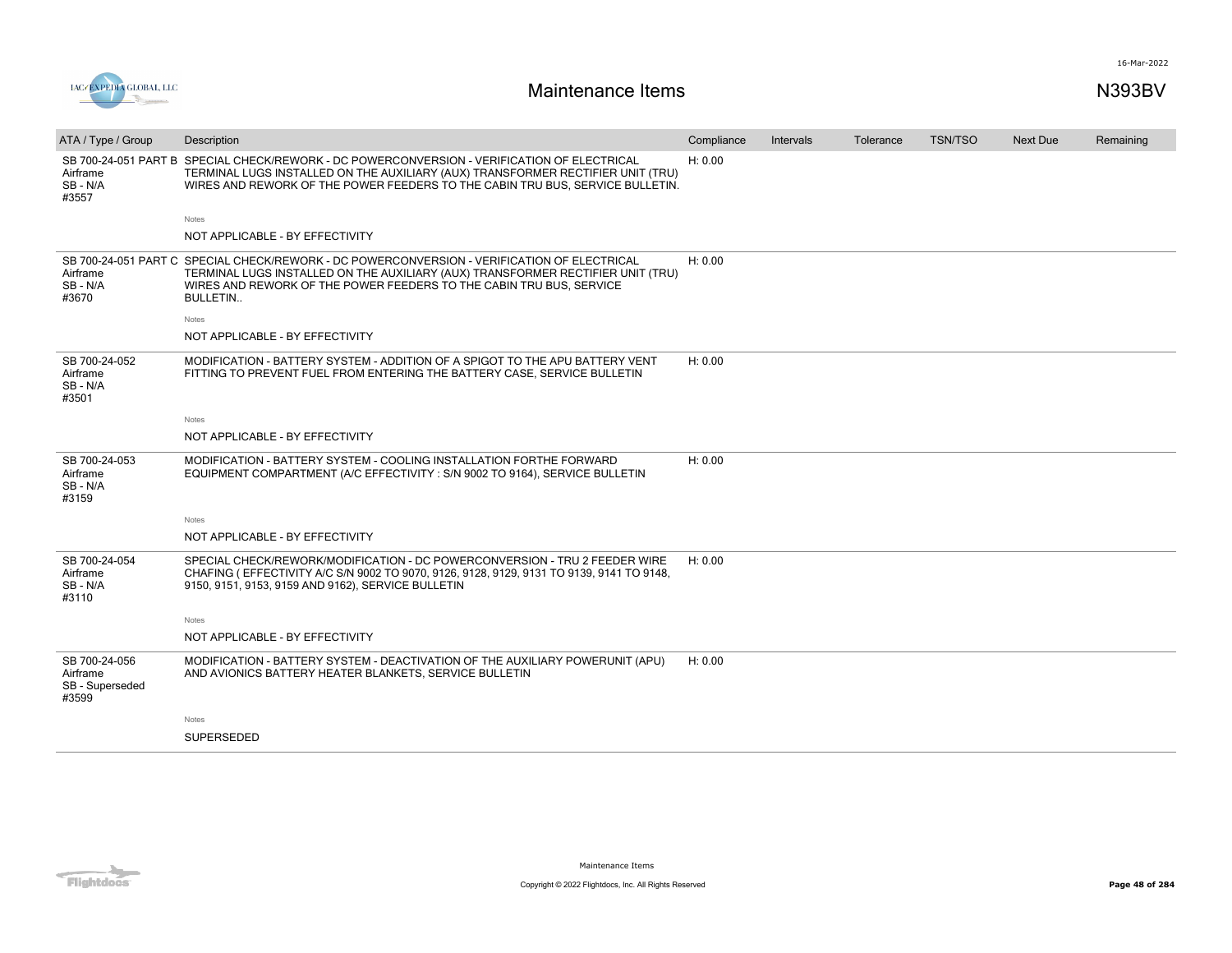



| ATA / Type / Group                                    | Description                                                                                                                                                                                                                                                             | Compliance | Intervals | Tolerance | <b>TSN/TSO</b> | Next Due | Remaining |
|-------------------------------------------------------|-------------------------------------------------------------------------------------------------------------------------------------------------------------------------------------------------------------------------------------------------------------------------|------------|-----------|-----------|----------------|----------|-----------|
| SB 700-24-056 R1<br>Airframe<br>SB-N/A<br>#3146       | MODIFICATION - BATTERY SYSTEM - DEACTIVATION OF THE AUXILIARY POWERUNIT (APU)<br>AND AVIONICS BATTERY HEATER BLANKETS (A/C 9002 TO 9126, 9128, 9129, 9131 TO 9189),<br><b>SERVICE BULLETIN</b>                                                                          | H: 0.00    |           |           |                |          |           |
|                                                       | Notes                                                                                                                                                                                                                                                                   |            |           |           |                |          |           |
|                                                       | NOT APPLICABLE - BY EFFECTIVITY                                                                                                                                                                                                                                         |            |           |           |                |          |           |
| SB 700-24-057<br>Airframe<br>SB-N/A<br>#4298          | MODIFICATION - PRIMARY AC-POWERSUPPLY - UPGRADE VARIABLE FREQUENCY<br>GENERATOR FROM PART NUMBER GL511-1103-1 TO GL511-1103-5 (A/C 9002 TO 9108),<br><b>SERVICE BULLETIN</b>                                                                                            | H: 0.00    |           |           |                |          |           |
|                                                       | Notes                                                                                                                                                                                                                                                                   |            |           |           |                |          |           |
|                                                       | NOT APPLICABLE - BY EFFECTIVITY                                                                                                                                                                                                                                         |            |           |           |                |          |           |
| SB 700-24-059<br>Airframe<br>SB-N/A<br>#4201          | SPECIAL CHECK/MODIFICATION - ELECTRICAL CONTROL - VISUAL CHECK OF THE SERIAL<br>NUMBERFOR THE GENERATOR CONTROL UNIT (GCU), P/N GL511-3104-1 AND REPLACEMENT<br>OF THE AFFECTED UNITS (EFFECTIVITY 9117, 9154, 9161 TO 9167, 9169 AND 9172), SERVICE<br><b>BULLETIN</b> | H: 0.00    |           |           |                |          |           |
|                                                       | Notes                                                                                                                                                                                                                                                                   |            |           |           |                |          |           |
|                                                       | NOT APPLICABLE - BY EFFECTIVITY                                                                                                                                                                                                                                         |            |           |           |                |          |           |
| SB 700-24-061<br>Airframe<br>SB-N/A<br>#3450          | MOD - AC AND DC POWERDISTRIBUTION - BUILD 6.0 ELECTRICAL SYSTEM UPGRADE (A/C S/N H: 0.00<br>9149 TO 9169), SERVICE BULLETIN                                                                                                                                             |            |           |           |                |          |           |
|                                                       | <b>Notes</b>                                                                                                                                                                                                                                                            |            |           |           |                |          |           |
|                                                       | NOT APPLICABLE - BY EFFECTIVITY                                                                                                                                                                                                                                         |            |           |           |                |          |           |
| SB 700-24-062<br>Airframe<br>SB - Superseded<br>#4162 | MODIFICATION - AC AND DC POWERDISTRIBUTION - REPLACEMENT OF UNITS FOR<br>ACTIVATION OF BUILD 6.0 UPGRADE, SERVICE BULLETIN                                                                                                                                              | H: 0.00    |           |           |                |          |           |
|                                                       | Notes                                                                                                                                                                                                                                                                   |            |           |           |                |          |           |
|                                                       | SUPERSEDED                                                                                                                                                                                                                                                              |            |           |           |                |          |           |
| SB 700-24-062 R1<br>Airframe<br>SB-N/A<br>#3712       | MODIFICATION - AC AND DC POWERDISTRIBUTION - REPLACEMENT OF UNITS FOR<br>ACTIVATION OF BUILD 6.0 UPGRADE (A/C 9002 TO 9148), SERVICE BULLETIN                                                                                                                           | H: 0.00    |           |           |                |          |           |
|                                                       | Notes                                                                                                                                                                                                                                                                   |            |           |           |                |          |           |
|                                                       | NOT APPLICABLE - BY EFFECTIVITY                                                                                                                                                                                                                                         |            |           |           |                |          |           |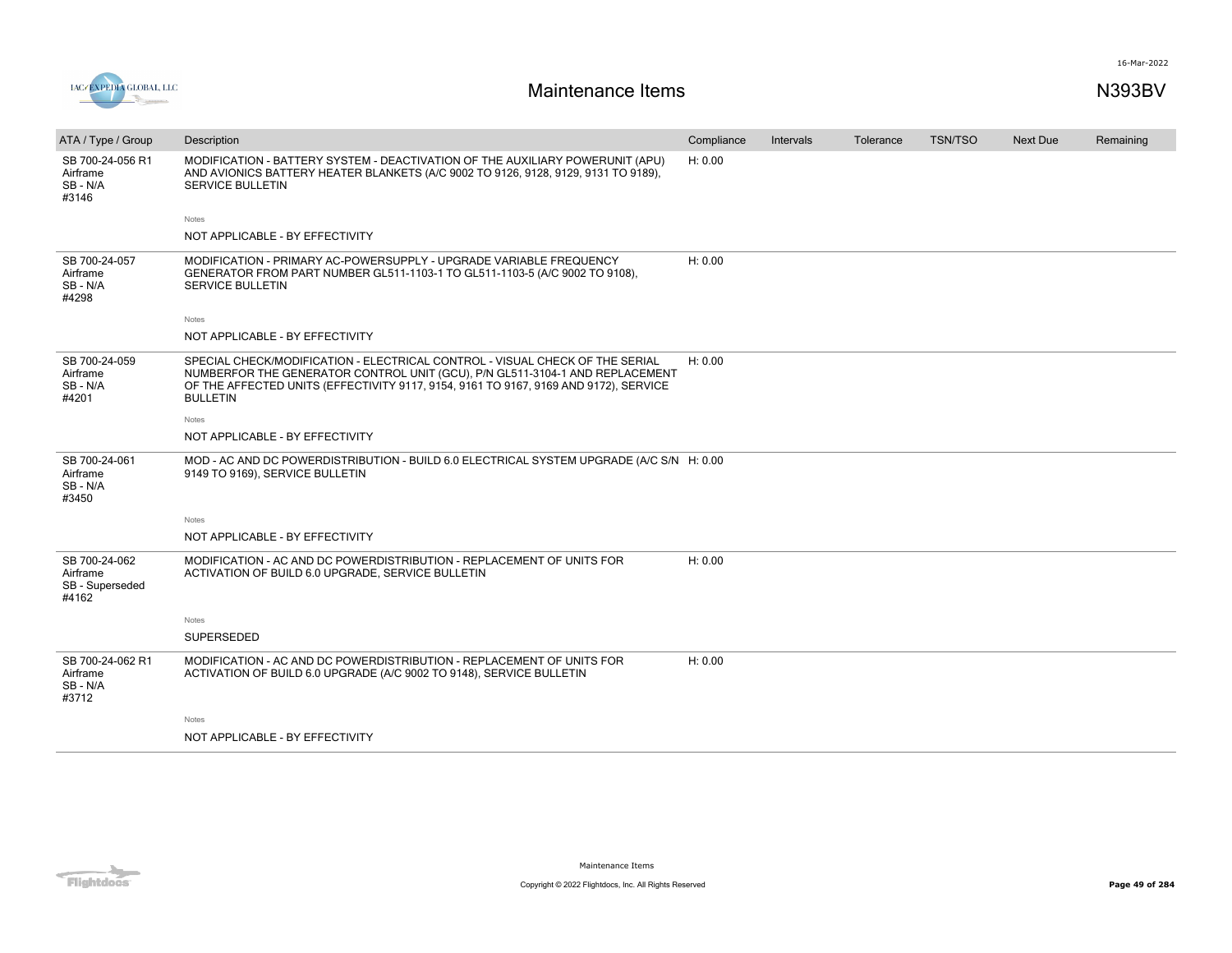

| ATA / Type / Group                                    | Description                                                                                                                                                                                                                           | Compliance | Intervals | Tolerance | TSN/TSO | <b>Next Due</b> | Remaining |
|-------------------------------------------------------|---------------------------------------------------------------------------------------------------------------------------------------------------------------------------------------------------------------------------------------|------------|-----------|-----------|---------|-----------------|-----------|
| SB 700-24-063<br>Airframe<br>$SB - N/A$<br>#3520      | MODIFICATION - AC AND DC POWERDISTRIBUTION - ACPC AND DCPC IMPROVEMENTS (A/C<br>9002 TO 9148), SERVICE BULLETIN                                                                                                                       | H: 0.00    |           |           |         |                 |           |
|                                                       | Notes                                                                                                                                                                                                                                 |            |           |           |         |                 |           |
|                                                       | <b>SUPERSEDED</b>                                                                                                                                                                                                                     |            |           |           |         |                 |           |
| SB 700-24-063 R1<br>Airframe<br>SB-N/A<br>#4487       | MODIFICATION - AC AND DC POWERDISTRIBUTION - ACPC AND DCPC IMPROVEMENTS (A/C<br>9002 TO 9148), SERVICE BULLETIN.                                                                                                                      | H: 0.00    |           |           |         |                 |           |
|                                                       | Notes                                                                                                                                                                                                                                 |            |           |           |         |                 |           |
|                                                       | NOT APPLICABLE - BY EFFECTIVITY                                                                                                                                                                                                       |            |           |           |         |                 |           |
| SB 700-24-065<br>Airframe<br>SB - N/A<br>#3423        | MODIFICATION - COCKPIT CIRCUIT-BREAKERPANEL (CCBP) AC CIRCUITS - REWORK OF THE H: 0.00<br>CCBP FOR THE ENHANCED VISION SYSTEM (EVS).-EFFECTIVITY S/N 9002 TO 9156., SERVICE<br><b>BULLETIN</b>                                        |            |           |           |         |                 |           |
|                                                       | Notes                                                                                                                                                                                                                                 |            |           |           |         |                 |           |
|                                                       | NOT APPLICABLE - BY EFFECTIVITY                                                                                                                                                                                                       |            |           |           |         |                 |           |
| SB 700-24-066<br>Airframe<br>SB - Superseded<br>#3813 | MODIFICATION - BATTERY SYSTEM - UPGRADE BATTERY CHARGERS TO PART NO. GL511-<br>2401-9 (A/C 9002 TO 9193), SERVICE BULLETIN                                                                                                            | H: 0.00    |           |           |         |                 |           |
|                                                       | Notes                                                                                                                                                                                                                                 |            |           |           |         |                 |           |
|                                                       | <b>SUPERSEDED</b>                                                                                                                                                                                                                     |            |           |           |         |                 |           |
| SB 700-24-066 R1<br>Airframe<br>SB-N/A<br>#3185       | MODIFICATION - BATTERY SYSTEM - UPGRADE BATTERY CHARGERS TO PART NO. GL511-<br>2401-9, RECOMMENDED                                                                                                                                    | H: 0.00    |           |           |         |                 |           |
|                                                       | Notes                                                                                                                                                                                                                                 |            |           |           |         |                 |           |
|                                                       | NOT APPLICABLE - BY EFFECTIVITY                                                                                                                                                                                                       |            |           |           |         |                 |           |
| SB 700-24-067<br>Airframe<br>SB-N/A<br>#4231          | MODIFICATION - AC POWERCENTER (ACPC) - REPLACE DEFECTIVE AC TO DC CONVERTER<br>ASSEMBLY (A/C 9149 TO 9169 POST SB 700-24-061 BASIC ISSUE, A/C 9002 TO 9149 POST SB<br>700-24-063 BASIC ISSUE, AND A/C 9170 TO 9218), SERVICE BULLETIN | H: 0.00    |           |           |         |                 |           |
|                                                       | Notes                                                                                                                                                                                                                                 |            |           |           |         |                 |           |
|                                                       | NOT APPLICABLE - BY EFFECTIVITY                                                                                                                                                                                                       |            |           |           |         |                 |           |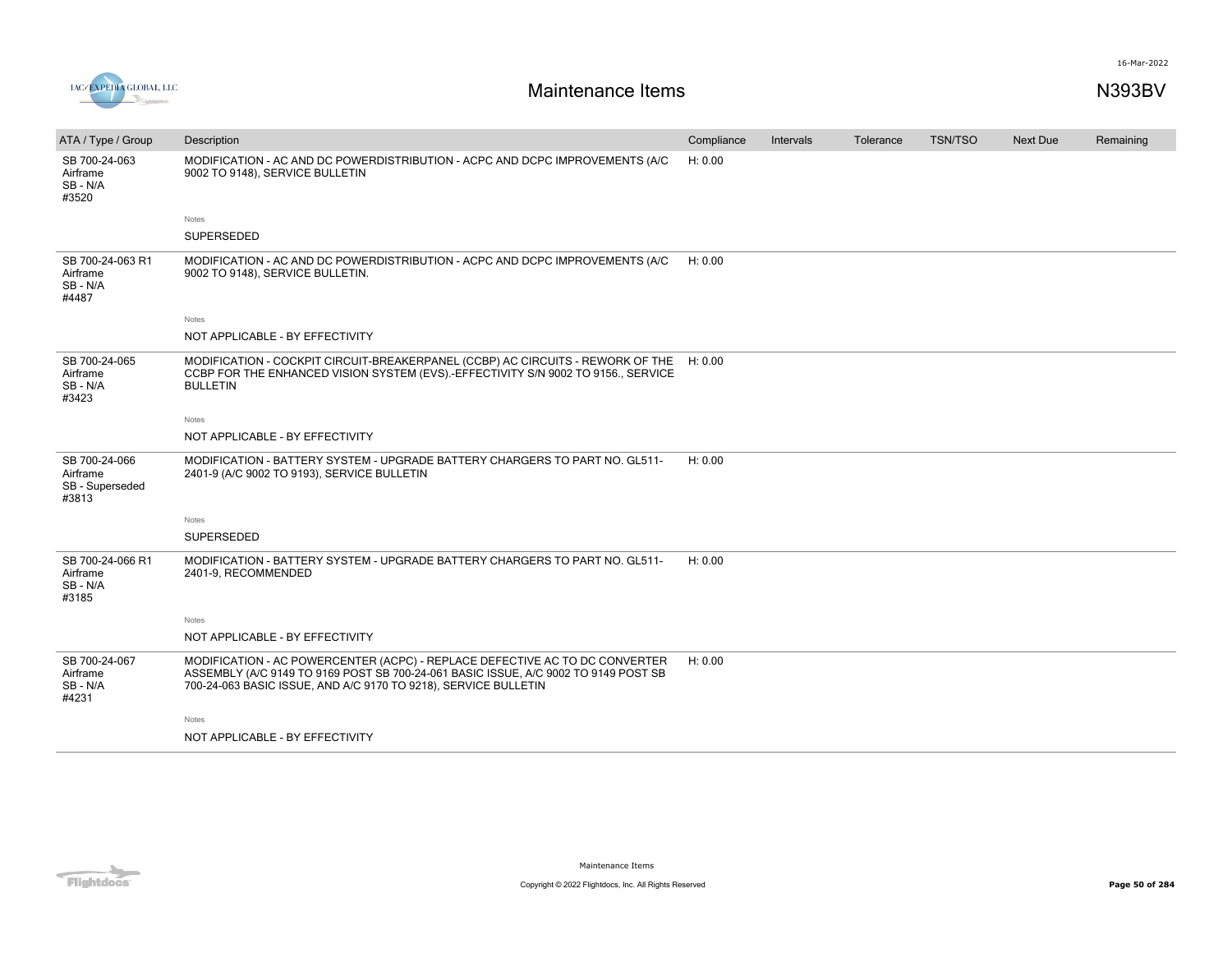

| ATA / Type / Group                                | Description                                                                                                                                                         | Compliance | Intervals | Tolerance | <b>TSN/TSO</b> | <b>Next Due</b> | Remaining |
|---------------------------------------------------|---------------------------------------------------------------------------------------------------------------------------------------------------------------------|------------|-----------|-----------|----------------|-----------------|-----------|
| Airframe<br>SB - Superseded<br>#3659              | SB 700-24-068 PART A MODIFICATION - EMERGENCY AC POWERSUPPLY - REPLACE RAM AIR TURBINE (RAT) WITH<br>DEFECTIVE BEARING SHIELD (A/C 9002 TO 9234), SERVICE BULLETIN  | H: 0.00    |           |           |                |                 |           |
|                                                   | Notes                                                                                                                                                               |            |           |           |                |                 |           |
|                                                   | SUPERSEDED                                                                                                                                                          |            |           |           |                |                 |           |
| Airframe<br>SB - Superseded<br>#3069              | SB 700-24-068 PART B MODIFICATION - EMERGENCY AC POWERSUPPLY - REPLACE RAM AIR TURBINE (RAT) WITH<br>DEFECTIVE BEARING SHIELD (A/C 9002 TO 9234), SERVICE BULLETIN. | H: 0.00    |           |           |                |                 |           |
|                                                   | <b>Notes</b>                                                                                                                                                        |            |           |           |                |                 |           |
|                                                   | SUPERSEDED                                                                                                                                                          |            |           |           |                |                 |           |
| SB 700-24-068 R1<br>Airframe<br>SB - N/A<br>#4376 | ICA - MODIFICATION - EMERGENCY AC POWERSUPPLY - REPLACE RAM AIR TURBINE (RAT)<br>WITH DEFECTIVE BEARING SHIELD, SERVICE BULLETIN                                    | H: 0.00    |           |           |                |                 |           |
|                                                   | Notes                                                                                                                                                               |            |           |           |                |                 |           |
|                                                   | NOT APPLICABLE - BY EFFECTIVITY                                                                                                                                     |            |           |           |                |                 |           |
| SB 700-24-069<br>Airframe<br>SB - N/A<br>#3209    | MODIFICATION - EMERGENCY AC POWERSUPPLY - REPLACE UPLOCK ROLLER ASSEMBLY<br>ON RAM AIR TURBINE (RAT) (A/C 9180 TO 9259), SERVICE BULLETIN                           | H: 0.00    |           |           |                |                 |           |
|                                                   | Notes                                                                                                                                                               |            |           |           |                |                 |           |
|                                                   | NOT APPLICABLE - BY EFFECTIVITY                                                                                                                                     |            |           |           |                |                 |           |
| SB 700-24-070<br>Airframe<br>SB - N/A<br>#4336    | MODIFICATION - DC ELECTRICAL LOAD DISTRIBUTION - REROUTE WIRING TO SUPPLY CABIN H: 0.00<br>POWERIN GROUND SERVICE MODE, SERVICE BULLETIN                            |            |           |           |                |                 |           |
|                                                   | Notes                                                                                                                                                               |            |           |           |                |                 |           |
|                                                   | N/A PER S/N                                                                                                                                                         |            |           |           |                |                 |           |
| Airframe<br>SB - Superseded<br>#3984              | SB 700-24-071 PART A REWORK - GENERAL - PREVENTION OF FOULING BETWEEN WIRE HARNESS FROM<br>CONNECTORJ666 AND FUEL VENT LINE, SERVICE BULLETIN                       | H: 0.00    |           |           |                |                 |           |
|                                                   | Notes                                                                                                                                                               |            |           |           |                |                 |           |
|                                                   | <b>SUPERSEDED</b>                                                                                                                                                   |            |           |           |                |                 |           |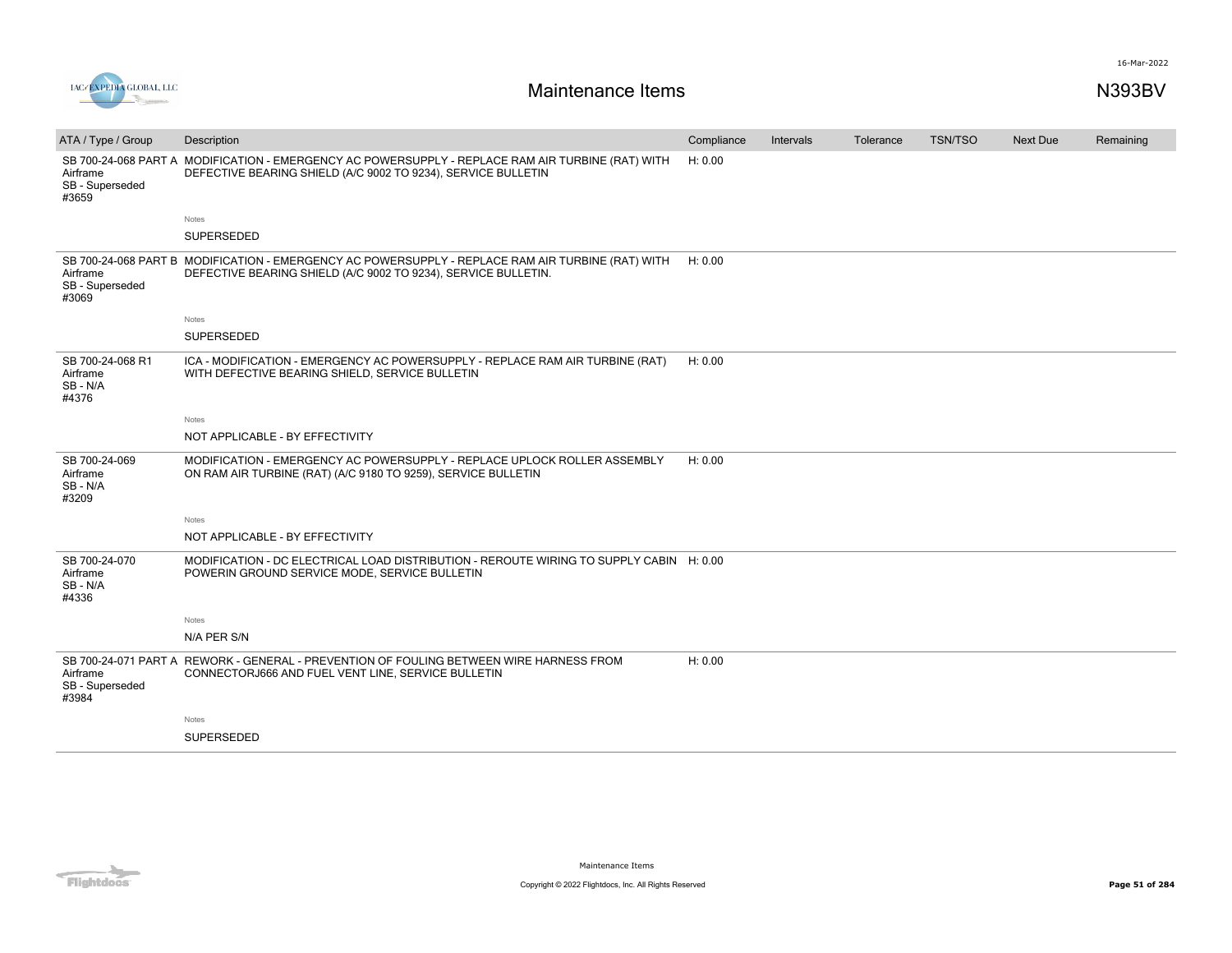

| ATA / Type / Group                                                 | Description                                                                                                                                                                                                             | Compliance | Intervals | Tolerance | TSN/TSO | Next Due | Remaining |
|--------------------------------------------------------------------|-------------------------------------------------------------------------------------------------------------------------------------------------------------------------------------------------------------------------|------------|-----------|-----------|---------|----------|-----------|
| Airframe<br>SB - Superseded<br>#3952                               | SB 700-24-071 PART B REWORK - GENERAL - PREVENTION OF FOULING BETWEEN WIRE HARNESS FROM<br>CONNECTORJ666 AND FUEL VENT LINE. SERVICE BULLETIN.                                                                          | H: 0.00    |           |           |         |          |           |
|                                                                    | Notes                                                                                                                                                                                                                   |            |           |           |         |          |           |
|                                                                    | SUPERSEDED                                                                                                                                                                                                              |            |           |           |         |          |           |
| SB 700-24-071 R1<br>Airframe<br>SB - Superseded<br>#3956           | REWORK - GENERAL - PREVENTION OF FOULING BETWEEN WIRE HARNESS FROM<br>CONNECTORJ666 AND FUEL VENT LINE, SERVICE BULLETIN                                                                                                | H: 0.00    |           |           |         |          |           |
|                                                                    | Notes                                                                                                                                                                                                                   |            |           |           |         |          |           |
|                                                                    | <b>SUPERSEDED</b>                                                                                                                                                                                                       |            |           |           |         |          |           |
| SB 700-24-071 R1<br>PART A<br>Airframe<br>SB - Superseded<br>#3648 | REWORK - REWORK - GENERAL - PREVENTION OF FOULING BETWEEN WIRE HARNESS FROM H: 0.00<br>CONNECTORJ666 AND FUEL VENT LINE,- GENERAL PREVENTION OF FOULING BETWEEN<br>WIRE HARNESS FROM CONNECTOR J666 AND FUEL VENT LINE  |            |           |           |         |          |           |
|                                                                    | Notes                                                                                                                                                                                                                   |            |           |           |         |          |           |
|                                                                    | SUPERSEDED                                                                                                                                                                                                              |            |           |           |         |          |           |
| SB 700-24-071 R1<br>PART B<br>Airframe<br>SB - Superseded<br>#4093 | REWORK - REWORK - GENERAL - PREVENTION OF FOULING BETWEEN WIRE HARNESS FROM H: 0.00<br>CONNECTORJ666 AND FUEL VENT LINE.- GENERAL PREVENTION OF FOULING BETWEEN<br>WIRE HARNESS FROM CONNECTOR J666 AND FUEL VENT LINE. |            |           |           |         |          |           |
|                                                                    | Notes                                                                                                                                                                                                                   |            |           |           |         |          |           |
|                                                                    | <b>SUPERSEDED</b>                                                                                                                                                                                                       |            |           |           |         |          |           |
| SB 700-24-071 R2<br>Airframe<br>SB-N/A<br>#4474                    | ICA - REWORK - GENERAL - PREVENTION OF FOULING BETWEEN WIRE HARNESS FROM<br>CONNECTORJ666 AND FUEL VENT LINE, SERVICE BULLETIN                                                                                          | H: 0.00    |           |           |         |          |           |
|                                                                    | Notes                                                                                                                                                                                                                   |            |           |           |         |          |           |
|                                                                    | NOT APPLICABLE - BY EFFECTIVITY                                                                                                                                                                                         |            |           |           |         |          |           |
| SB 700-24-074<br>Airframe<br>SB - N/A<br>#4223                     | MODIFICATION - POWERCONVERTER SYSTEM - INSTALLATION OF A NEW FUSE IN THE<br>FREQUENCY GENERATOR OUTPUT LINE, SERVICE BULLETIN                                                                                           | H: 0.00    |           |           |         |          |           |
|                                                                    | Notes                                                                                                                                                                                                                   |            |           |           |         |          |           |
|                                                                    | N/A PER S/N                                                                                                                                                                                                             |            |           |           |         |          |           |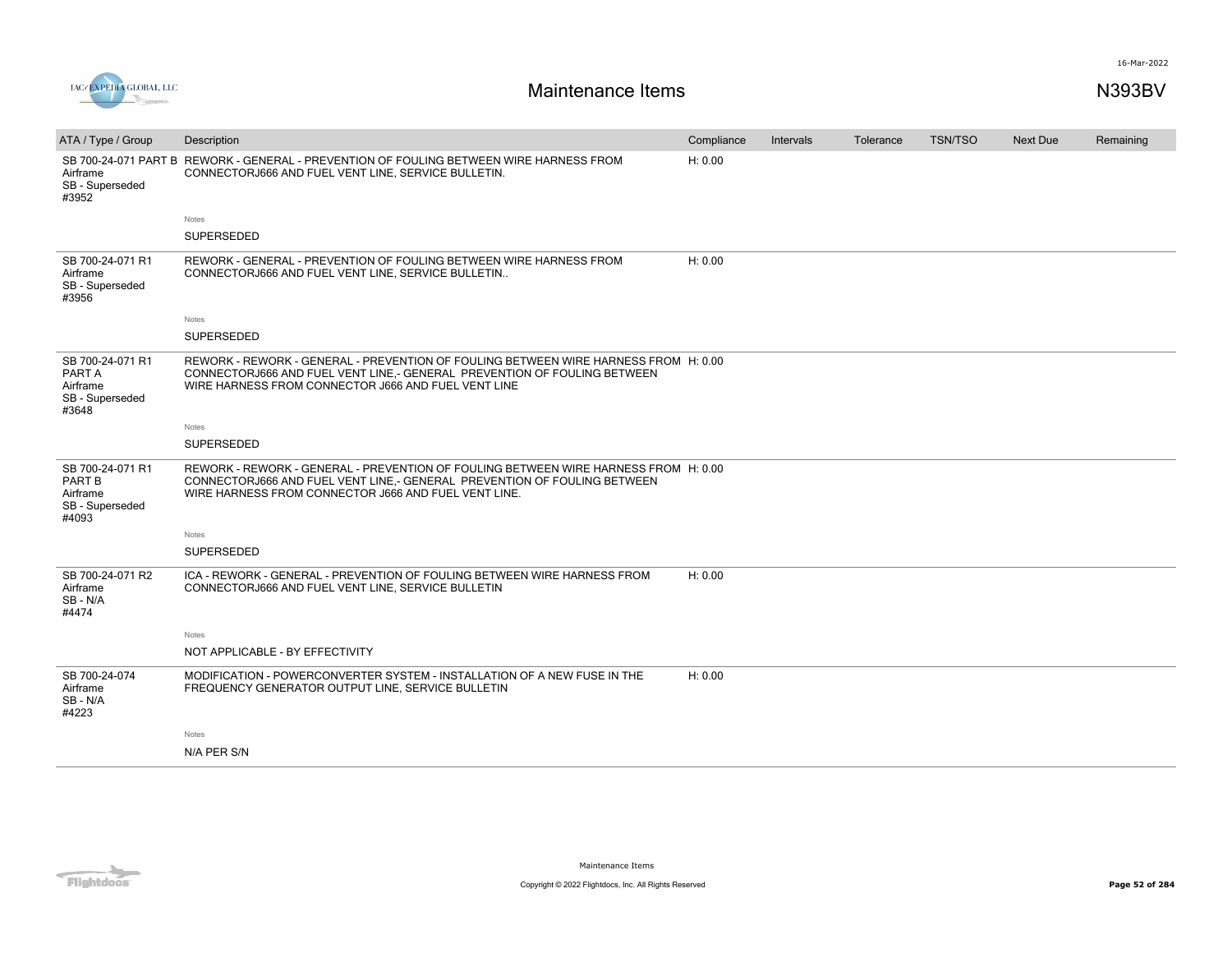

| ATA / Type / Group                                                 | Description                                                                                                                                                    | Compliance | Intervals | Tolerance | <b>TSN/TSO</b> | <b>Next Due</b> | Remaining |
|--------------------------------------------------------------------|----------------------------------------------------------------------------------------------------------------------------------------------------------------|------------|-----------|-----------|----------------|-----------------|-----------|
| Airframe<br>SB - Superseded<br>#4378                               | SB 700-24-075 PART A PERFORM - SPECIAL CHECK/REWORK - EMERGENCY AC-POWER- INSPECT AND REPLACE<br>SUSPECT BALANCE SCREWS ON RAT,- INSPECTION                    | H: 0.00    |           |           |                |                 |           |
|                                                                    | Notes                                                                                                                                                          |            |           |           |                |                 |           |
|                                                                    | SUPERSEDED                                                                                                                                                     |            |           |           |                |                 |           |
| Airframe<br>SB - Superseded<br>#4350                               | SB 700-24-075 PART B PERFORM - SPECIAL CHECK/REWORK - EMERGENCY AC-POWER- INSPECT AND REPLACE<br>SUSPECT BALANCE SCREWS ON RAT,- REPLACEMENT OF BALANCE SCREWS | H: 0.00    |           |           |                |                 |           |
|                                                                    | Notes                                                                                                                                                          |            |           |           |                |                 |           |
|                                                                    | SUPERSEDED                                                                                                                                                     |            |           |           |                |                 |           |
| SB 700-24-075<br>Airframe<br>SB - Superseded<br>#4215              | SPECIAL CHECK/REWORK - EMERGENCY AC-POWER- INSPECT AND REPLACE SUSPECT<br>BALANCE SCREWS ON RAT, SERVICE BULLETIN                                              | H: 0.00    |           |           |                |                 |           |
|                                                                    | Notes                                                                                                                                                          |            |           |           |                |                 |           |
|                                                                    | SUPERSEDED                                                                                                                                                     |            |           |           |                |                 |           |
| SB 700-24-075 R1<br>PART A<br>Airframe<br>SB - Superseded<br>#3777 | PERFORM - SPECIAL CHECK/REWORK - EMERGENCY AC-POWER- INSPECT AND REPLACE<br>SUSPECT BALANCE SCREWS ON RAT,- INSPECTION.                                        | H: 0.00    |           |           |                |                 |           |
|                                                                    | Notes                                                                                                                                                          |            |           |           |                |                 |           |
|                                                                    | SUPERSEDED                                                                                                                                                     |            |           |           |                |                 |           |
| SB 700-24-075 R1<br>PART B<br>Airframe<br>SB - Superseded<br>#3051 | PERFORM - SPECIAL CHECK/REWORK - EMERGENCY AC-POWER- INSPECT AND REPLACE<br>SUSPECT BALANCE SCREWS ON RAT,- REPLACEMENT OF ALL BALANCE SCREWS                  | H: 0.00    |           |           |                |                 |           |
|                                                                    | Notes                                                                                                                                                          |            |           |           |                |                 |           |
|                                                                    | <b>SUPERSEDED</b>                                                                                                                                              |            |           |           |                |                 |           |
| SB 700-24-075 R1<br>Airframe<br>SB - Superseded<br>#3362           | SPECIAL CHECK/REWORK - EMERGENCY AC-POWER- INSPECT AND REPLACE SUSPECT<br>BALANCE SCREWS ON RAT, SERVICE BULLETIN.                                             | H: 0.00    |           |           |                |                 |           |
|                                                                    | Notes                                                                                                                                                          |            |           |           |                |                 |           |
|                                                                    | SUPERSEDED                                                                                                                                                     |            |           |           |                |                 |           |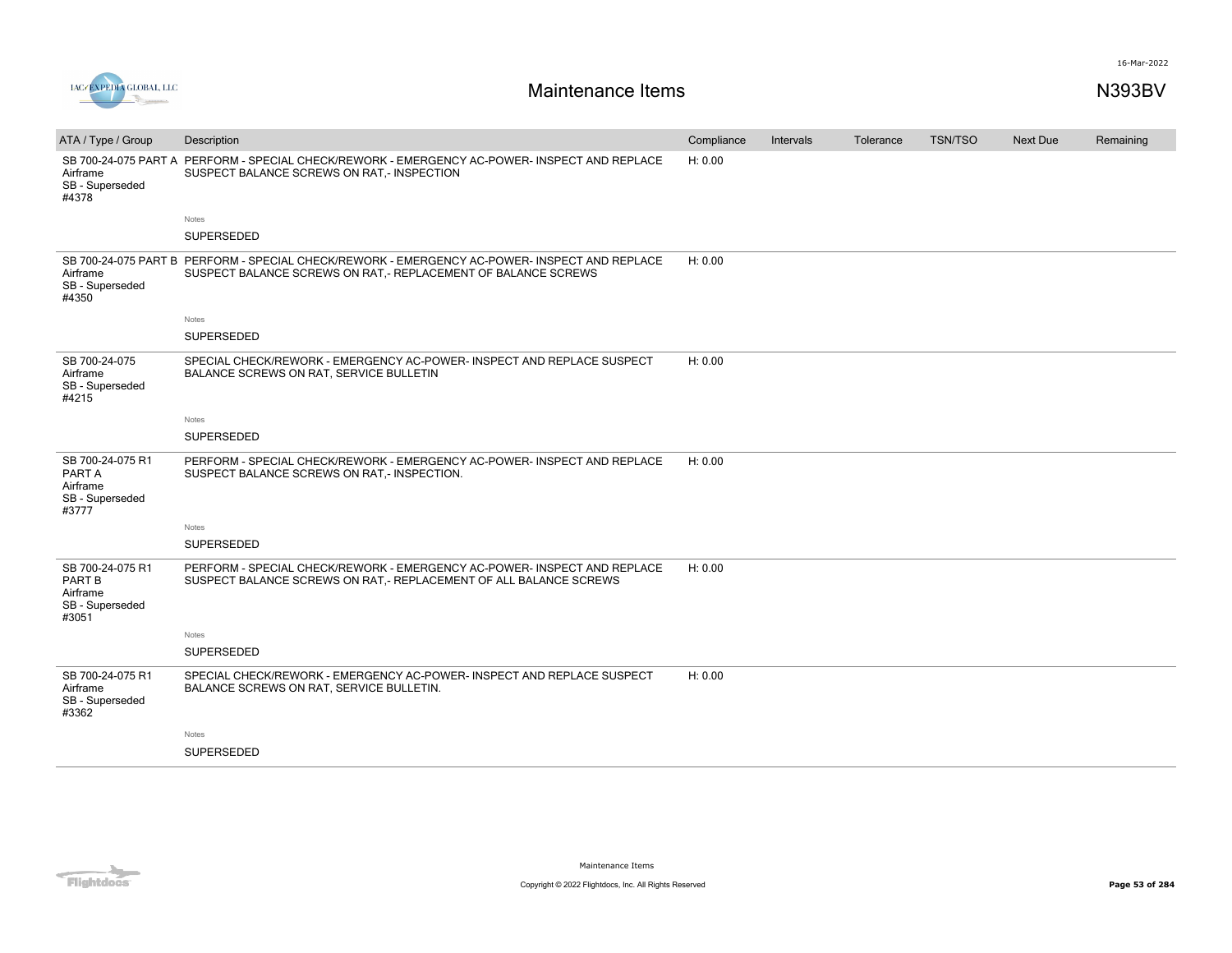



| ATA / Type / Group                                        | Description                                                                                                                                                                          | Compliance                         | Intervals | Tolerance | <b>TSN/TSO</b> | Next Due | Remaining |
|-----------------------------------------------------------|--------------------------------------------------------------------------------------------------------------------------------------------------------------------------------------|------------------------------------|-----------|-----------|----------------|----------|-----------|
| SB 700-24-075 R2<br>PART A<br>Airframe<br>SB-N/A<br>#3528 | INSPECT - SPECIAL CHECK/REWORK - EMERGENCY AC-POWER-INSPECT AND REPLACE<br>SUSPECT BALANCE SCREWS ON RAT, SUSPECT BALANCE SCREWS ON RAT                                              | H: 0.00                            |           |           |                |          |           |
|                                                           | Notes                                                                                                                                                                                |                                    |           |           |                |          |           |
|                                                           | NOT APPLICABLE - BY EFFECTIVITY                                                                                                                                                      |                                    |           |           |                |          |           |
| SB 700-24-075 R2<br>PART B<br>Airframe<br>SB-N/A<br>#2044 | REPLACEMENT - SPECIAL CHECK/REWORK - EMERGENCY AC-POWER-INSPECT AND<br>REPLACE SUSPECT BALANCE SCREWS ON RAT, OF ALL BALANCE SCREWS                                                  | 12-SEP-2012<br>H: 388.37<br>L: 190 |           |           |                |          |           |
|                                                           | Notes                                                                                                                                                                                |                                    |           |           |                |          |           |
|                                                           | NOT APPLICABLE - N/A BY AIRCRAFT S/N                                                                                                                                                 |                                    |           |           |                |          |           |
| SB 700-24-075 R2<br>Airframe<br>SB-N/A<br>#3372           | SPECIAL CHECK/REWORK - EMERGENCY AC-POWER- INSPECT AND REPLACE SUSPECT<br><b>BALANCE SCREWS ON RAT. SERVICE BULLETIN</b>                                                             | H: 0.00                            |           |           |                |          |           |
|                                                           | Notes                                                                                                                                                                                |                                    |           |           |                |          |           |
|                                                           | NOT APPLICABLE - BY EFFECTIVITY                                                                                                                                                      |                                    |           |           |                |          |           |
|                                                           |                                                                                                                                                                                      |                                    |           |           |                |          |           |
| SB 700-24-076<br>Airframe<br>SB - Terminated<br>#3664     | ICA - MODIFICATION - MAIN GENERATOROIL SYSTEM - DRAIN AND FLUSH OIL SYSTEM AND<br>REPLACE WITH LOWER VISCOSITY OIL, SERVICE BULLETIN                                                 | H: 0.00                            |           |           |                |          |           |
|                                                           | Notes                                                                                                                                                                                |                                    |           |           |                |          |           |
|                                                           | <b>SB TERMINATED</b>                                                                                                                                                                 |                                    |           |           |                |          |           |
| Airframe<br>SB - Terminated<br>#3727                      | SB 700-24-076 PART C MODIFICATION - ICA - MODIFICATION - MAIN GENERATOROIL SYSTEM - DRAIN AND FLUSH OIL H: 0.00<br>SYSTEM AND REPLACE WITH LOWER VISCOSITY OIL,-OF THE VFG OIL PLATE |                                    |           |           |                |          |           |
|                                                           | Notes                                                                                                                                                                                |                                    |           |           |                |          |           |
|                                                           | <b>SB TERMINATED</b>                                                                                                                                                                 |                                    |           |           |                |          |           |
| Airframe<br>SB - Terminated<br>#3126                      | SB 700-24-076 PART A REWORK - ICA - MODIFICATION - MAIN GENERATOROIL SYSTEM - DRAIN AND FLUSH OIL<br>SYSTEM AND REPLACE WITH LOWER VISCOSITY OIL,-ALL FOUR VFGS                      | H: 0.00                            |           |           |                |          |           |
|                                                           | Notes                                                                                                                                                                                |                                    |           |           |                |          |           |
|                                                           | <b>SB TERMINATED</b>                                                                                                                                                                 |                                    |           |           |                |          |           |
|                                                           |                                                                                                                                                                                      |                                    |           |           |                |          |           |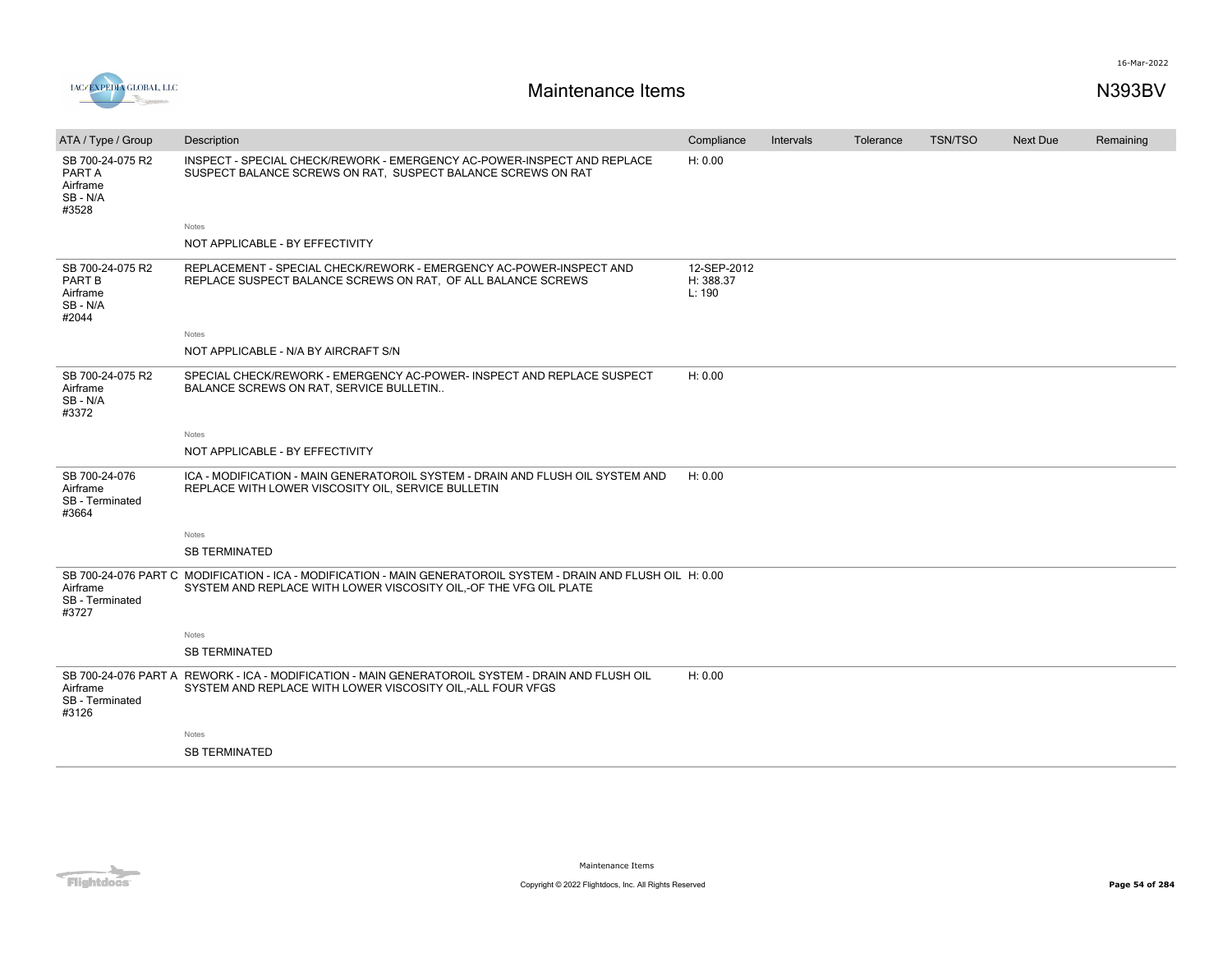

| ATA / Type / Group                                                 | Description                                                                                                                                                                   | Compliance                         | Intervals | Tolerance | <b>TSN/TSO</b> | <b>Next Due</b> | Remaining |
|--------------------------------------------------------------------|-------------------------------------------------------------------------------------------------------------------------------------------------------------------------------|------------------------------------|-----------|-----------|----------------|-----------------|-----------|
| Airframe<br>SB - Terminated<br>#3377                               | SB 700-24-076 PART B REWORK - ICA - MODIFICATION - MAIN GENERATOROIL SYSTEM - DRAIN AND FLUSH OIL<br>SYSTEM AND REPLACE WITH LOWER VISCOSITY OIL,-THREE OR LESS VFGS<br>Notes | H: 0.00                            |           |           |                |                 |           |
|                                                                    | <b>SB TERMINATED</b>                                                                                                                                                          |                                    |           |           |                |                 |           |
| SB 700-24-077<br>Airframe<br>SB - Complied With<br>#2893           | MODIFICATION - MAIN GENERATOROIL SYSTEM INTRODUCTION OF NEW VARIABLE<br>FREQUENCY GENERATOR FILTER ELEMENT, SERVICE BULLETIN                                                  | 16-FEB-2012<br>H: 292.60<br>L: 134 |           |           |                |                 |           |
|                                                                    | Notes                                                                                                                                                                         |                                    |           |           |                |                 |           |
|                                                                    | COMPLIED WITH - PART D, INTRODUCTION OF NEW VARIABLE FREQ GENERATOR                                                                                                           |                                    |           |           |                |                 |           |
| SB 700-24-077 R1<br>PART A<br>Airframe<br>SB - Superseded<br>#3732 | ACCOMPLISH - MODIFICATION - MAIN GENERATOROIL SYSTEM - INTRODUCTION OF NEW<br>VARIABLE FREQUENCY GENERATOR FILTER ELEMENT,-MODIFICATION                                       | H: 0.00                            |           |           |                |                 |           |
|                                                                    | Notes                                                                                                                                                                         |                                    |           |           |                |                 |           |
|                                                                    | SUPERSEDED                                                                                                                                                                    |                                    |           |           |                |                 |           |
| SB 700-24-077 R1<br>PART B<br>Airframe<br>SB - Superseded<br>#3204 | ACCOMPLISH - MODIFICATION - MAIN GENERATOROIL SYSTEM - INTRODUCTION OF NEW<br>VARIABLE FREQUENCY GENERATOR FILTER ELEMENT,-MODIFICATION.                                      | H: 0.00                            |           |           |                |                 |           |
|                                                                    | Notes                                                                                                                                                                         |                                    |           |           |                |                 |           |
|                                                                    | SUPERSEDED                                                                                                                                                                    |                                    |           |           |                |                 |           |
| SB 700-24-077 R1<br>Airframe<br>SB - Superseded<br>#4102           | MODIFICATION - MAIN GENERATOROIL SYSTEM - INTRODUCTION OF NEW VARIABLE<br>FREQUENCY GENERATOR FILTER ELEMENT, SERVICE BULLETIN                                                | H: 0.00                            |           |           |                |                 |           |
|                                                                    | Notes                                                                                                                                                                         |                                    |           |           |                |                 |           |
|                                                                    | SUPERSEDED                                                                                                                                                                    |                                    |           |           |                |                 |           |
| SB 700-24-077 R2<br>PART A<br>Airframe<br>SB - N/A<br>#1586        | ACCOMPLISH - MODIFICATION - MAIN GENERATOROIL SYSTEM - INTRODUCTION OF NEW<br>VARIABLE FREQUENCY GENERATOR FILTER ELEMENT,-MODIFICATION                                       | 16-FEB-2012<br>H: 292.60<br>L: 134 |           |           |                |                 |           |
|                                                                    | Notes                                                                                                                                                                         |                                    |           |           |                |                 |           |
|                                                                    | <b>NOT APPLICABLE</b>                                                                                                                                                         |                                    |           |           |                |                 |           |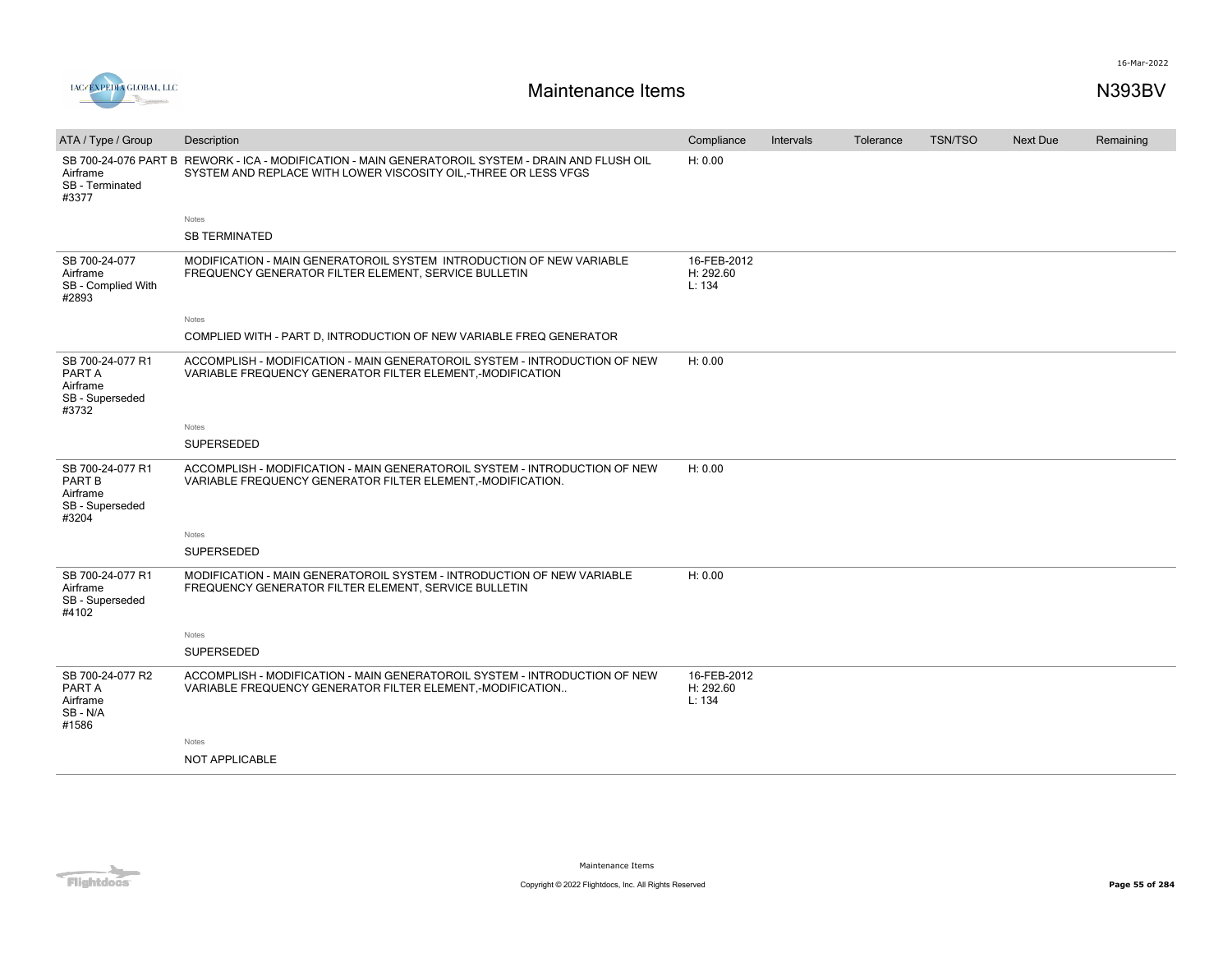

| ATA / Type / Group                                                    | Description                                                                                                                                                | Compliance                         | Intervals | Tolerance | <b>TSN/TSO</b> | Next Due | Remaining |
|-----------------------------------------------------------------------|------------------------------------------------------------------------------------------------------------------------------------------------------------|------------------------------------|-----------|-----------|----------------|----------|-----------|
| SB 700-24-077 R2<br>PART B<br>Airframe<br>SB-N/A<br>#824              | ACCOMPLISH - MODIFICATION - MAIN GENERATOROIL SYSTEM - INTRODUCTION OF NEW<br>VARIABLE FREQUENCY GENERATOR FILTER ELEMENT, MODIFICATION                    | 16-FEB-2012<br>H: 292.60<br>L: 134 |           |           |                |          |           |
|                                                                       | Notes                                                                                                                                                      |                                    |           |           |                |          |           |
|                                                                       | <b>NOT APPLICABLE</b>                                                                                                                                      |                                    |           |           |                |          |           |
| SB 700-24-077 R2<br>PART C<br>Airframe<br>SB-N/A<br>#295              | ACCOMPLISH - MODIFICATION - MAIN GENERATOROIL SYSTEM - INTRODUCTION OF NEW<br>VARIABLE FREQUENCY GENERATOR FILTER ELEMENT, MODIFICATION                    | 16-FEB-2012<br>H: 292.60<br>L: 134 |           |           |                |          |           |
|                                                                       | Notes                                                                                                                                                      |                                    |           |           |                |          |           |
|                                                                       | <b>NOT APPLICABLE</b>                                                                                                                                      |                                    |           |           |                |          |           |
| SB 700-24-077 R2<br>PART D<br>Airframe<br>SB - Complied With<br>#1377 | ACCOMPLISH - MODIFICATION - MAIN GENERATOROIL SYSTEM - INTRODUCTION OF NEW<br>VARIABLE FREQUENCY GENERATOR FILTER ELEMENT, MODIFICATION                    | 16-FEB-2012<br>H: 292.60<br>L: 134 |           |           |                |          |           |
|                                                                       | Notes                                                                                                                                                      |                                    |           |           |                |          |           |
|                                                                       | <b>COMPLIED WITH</b>                                                                                                                                       |                                    |           |           |                |          |           |
| SB 700-24-077 R2<br>Airframe<br>SB - Complied With<br>#2971           | MODIFICATION - MAIN GENERATOROIL SYSTEM - INTRODUCTION OF NEW VARIABLE<br>FREQUENCY GENERATOR FILTER ELEMENT, SERVICE BULLETIN.                            | 16-FEB-2012<br>H: 292.60<br>L: 134 |           |           |                |          |           |
|                                                                       | Notes                                                                                                                                                      |                                    |           |           |                |          |           |
|                                                                       | <b>COMPLIED WITH</b>                                                                                                                                       |                                    |           |           |                |          |           |
| SB 700-24-078<br>Airframe<br>SB - Complied With<br>#748               | MODIFICATION - MAIN GENERATOROIL SYSTEM - ADDITION OF HIGH CONDUCTIVITY OIL TO<br>DISSIPATE ELECTRO STATIC DISCHARGE, SERVICE BULLETIN                     | 16-FEB-2012<br>H: 292.60<br>L: 134 |           |           |                |          |           |
|                                                                       | Notes                                                                                                                                                      |                                    |           |           |                |          |           |
|                                                                       | <b>COMPLIED WITH</b>                                                                                                                                       |                                    |           |           |                |          |           |
| SB 700-24-079<br>Airframe<br>SB-N/A<br>#4227                          | MODIFICATION - DC POWERCENTER (DCPC) - INSTALLATION OF A BRACKET TO THE CIRCUIT H: 0.00<br>BREAKER BOX ASSEMBLY FOR THE TRU FEEDER CABLE, SERVICE BULLETIN |                                    |           |           |                |          |           |
|                                                                       | Notes                                                                                                                                                      |                                    |           |           |                |          |           |
|                                                                       | NOT APPLICABLE - BY EFFECTIVITY                                                                                                                            |                                    |           |           |                |          |           |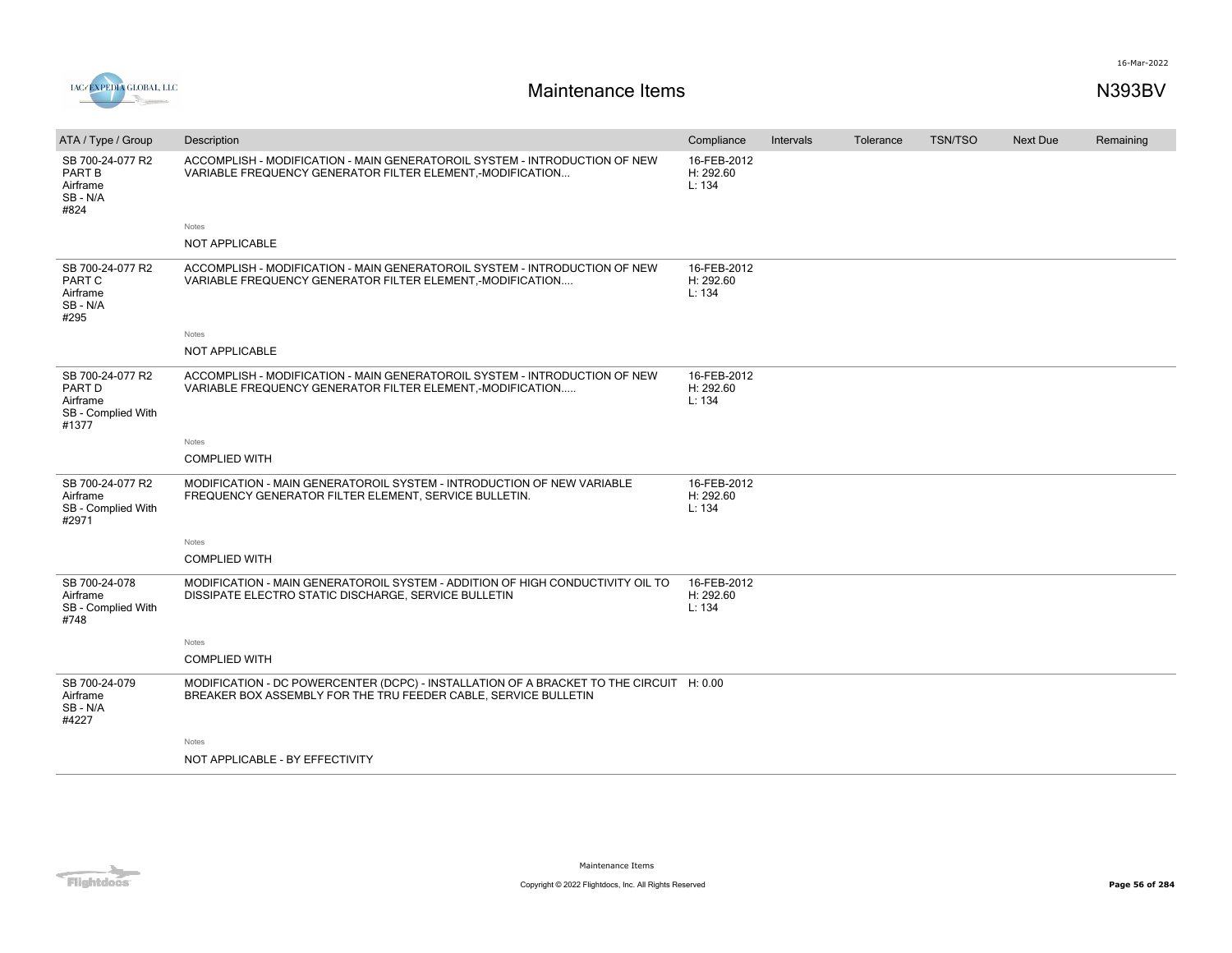

| ATA / Type / Group                                          | Description                                                                                                                                       | Compliance                           | Intervals | Tolerance | <b>TSN/TSO</b> | <b>Next Due</b> | Remaining |
|-------------------------------------------------------------|---------------------------------------------------------------------------------------------------------------------------------------------------|--------------------------------------|-----------|-----------|----------------|-----------------|-----------|
| Airframe<br>SB - Complied With<br>#2031                     | SB 700-24-080 PART A CHECK - MODIFICATION - MAIN GENERATOROIL SYSTEM - REPLACEMENT OF THE VARIABLE<br>FREQUENCY GENERATOR, SERVICE BULLETIN       | 11-FEB-2014<br>H: 673.80<br>L: 291   |           |           |                |                 |           |
|                                                             | Notes                                                                                                                                             |                                      |           |           |                |                 |           |
|                                                             | COMPLIED WITH - INSTALLED S/N #1 2360, #23092, #3 2924, #4 3081                                                                                   |                                      |           |           |                |                 |           |
| Airframe<br>SB-N/A<br>#1694                                 | SB 700-24-080 PART B INSPECTION - MODIFICATION - MAIN GENERATOROIL SYSTEM - REPLACEMENT OF THE<br>VARIABLE FREQUENCY GENERATOR, SERVICE BULLETIN  | 11-FEB-2014<br>H: 673.80<br>L: 291   |           |           |                |                 |           |
|                                                             | Notes                                                                                                                                             |                                      |           |           |                |                 |           |
|                                                             | NOT APPLICABLE - BY S/N                                                                                                                           |                                      |           |           |                |                 |           |
| SB 700-24-080<br>Airframe<br>SB - Complied With<br>#96      | MODIFICATION - MAIN GENERATOROIL SYSTEM - REPLACEMENT OF THE VARIABLE<br>FREQUENCY GENERATOR, SERVICE BULLETIN                                    | 11-FEB-2014<br>H: 673.80<br>L: 291   |           |           |                |                 |           |
|                                                             | Notes                                                                                                                                             |                                      |           |           |                |                 |           |
|                                                             | <b>COMPLIED WITH</b>                                                                                                                              |                                      |           |           |                |                 |           |
| Airframe<br>SB - N/A<br>#2343                               | SB 700-24-080 PART C REPLACEMENT - MODIFICATION - MAIN GENERATOROIL SYSTEM - REPLACEMENT OF THE<br>VARIABLE FREQUENCY GENERATOR, SERVICE BULLETIN | 11-FEB-2014<br>H: 673.80<br>L: 291   |           |           |                |                 |           |
|                                                             | Notes                                                                                                                                             |                                      |           |           |                |                 |           |
|                                                             | NOT APPLICABLE - BY S/N                                                                                                                           |                                      |           |           |                |                 |           |
| SB 700-24-081<br>Airframe<br>SB - Complied With<br>#3875    | MODIFICATION - ELECTRICAL POWER- BUS BAR HARNESS CLAMP REPLACEMENT IN THE<br>LEFT HAND SIDE CIRCUIT BREAKER PANEL, SERVICE BULLETIN               | 31-MAR-2020<br>H: 3741.10<br>L: 1233 |           |           |                |                 |           |
| SB 700-24-082<br>Airframe<br>SB - Superseded<br>#4383       | SPECIAL CHECK - PRIMARY AC-POWERSUPPLY - VFG VIBRATION GROUND TEST, SERVICE<br><b>BULLETIN</b>                                                    | H: 0.00                              |           |           |                |                 |           |
|                                                             | Notes                                                                                                                                             |                                      |           |           |                |                 |           |
|                                                             | <b>SUPERSEDED</b>                                                                                                                                 |                                      |           |           |                |                 |           |
| SB 700-24-082 R1<br>Airframe<br>SB - Complied With<br>#2855 | SPECIAL CHECK - PRIMARY AC-POWERSUPPLY - VFG VIBRATION GROUND TEST, SERVICE<br><b>BULLETIN.</b>                                                   | 24-JAN-2014<br>H: 649.70<br>L: 284   |           |           |                |                 |           |
|                                                             | Notes                                                                                                                                             |                                      |           |           |                |                 |           |
|                                                             | <b>COMPLIED WITH</b>                                                                                                                              |                                      |           |           |                |                 |           |
|                                                             |                                                                                                                                                   |                                      |           |           |                |                 |           |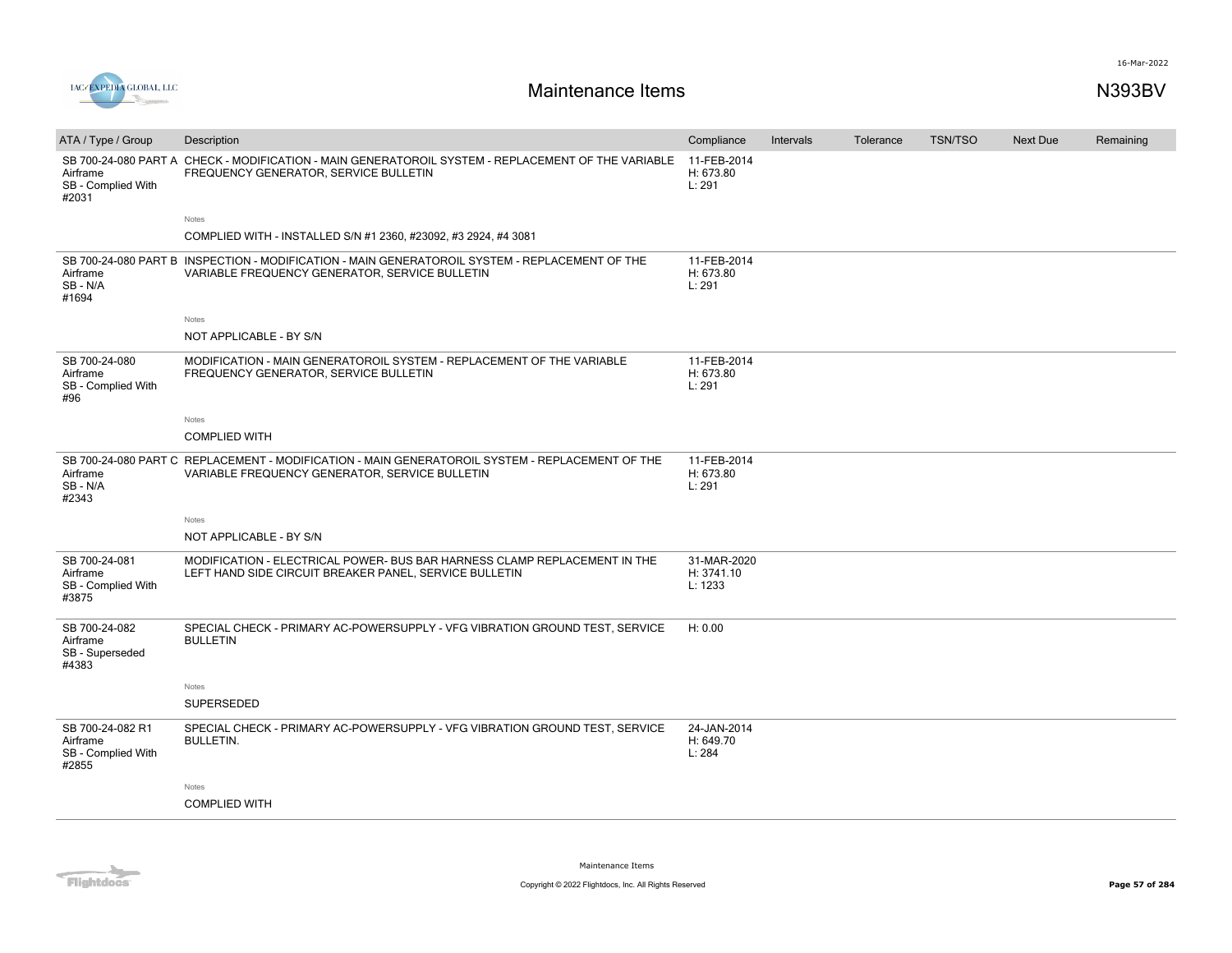

<u> De Santa Carlos de Santa Carlos de Santa Carlos de Santa Carlos de Santa Carlos de Santa Carlos de Santa Carlos de Santa Carlos de Santa Carlos de Santa Carlos de Santa Carlos de Santa Carlos de Santa Carlos de Santa Car</u>

| ATA / Type / Group                                       | Description                                                                                                                                            | Compliance                          | Intervals | Tolerance | <b>TSN/TSO</b> | Next Due | Remaining |
|----------------------------------------------------------|--------------------------------------------------------------------------------------------------------------------------------------------------------|-------------------------------------|-----------|-----------|----------------|----------|-----------|
| SB 700-24-082 R2<br>Airframe<br>SB - Superseded<br>#3127 | SPECIAL CHECK - PRIMARY AC-POWERSUPPLY - VFG VIBRATION GROUND TEST, SERVICE<br><b>BULLETIN</b>                                                         | H: 0.00                             |           |           |                |          |           |
| SB 700-24-082 R3<br>Airframe<br>SB - N/A<br>#4029        | SPECIAL CHECK - PRIMARY AC-POWERSUPPLY - VARIABLE FREQUENCY GENERATOR (VFG)<br>VIBRATION GROUND TEST, SERVICE BULLETIN                                 | H: 0.00                             |           |           |                |          |           |
|                                                          | Notes                                                                                                                                                  |                                     |           |           |                |          |           |
|                                                          | N/A PREVIOUSLY COMPLIED WITH BY REV 1                                                                                                                  |                                     |           |           |                |          |           |
| SB 700-24-083<br>Airframe<br>SB - Complied With<br>#3817 | MODIFICATION - MAIN GENERATOROIL SYSTEM - REPLACEMENT OF THE VARIABLE<br>FREQUENCY GENERATOR, SERVICE BULLETIN.                                        | 04-MAR-2016<br>H: 1753.70<br>L: 622 |           |           |                |          |           |
| SB 700-24-084<br>Airframe<br>SB - N/A<br>#3977           | SPECIAL CHECK/MODIFICATION - ELECTRICAL POWER- INSTALLATION OF BOOT COVER ON<br>THE FREQUENCY CONVERTER CIRCUIT BREAKER INSTALLATION, SERVICE BULLETIN | H: 0.00                             |           |           |                |          |           |
|                                                          | Notes                                                                                                                                                  |                                     |           |           |                |          |           |
|                                                          | N/A PER S/N                                                                                                                                            |                                     |           |           |                |          |           |
| SB 700-24-085<br>Airframe<br>SB - N/A<br>#3999           | SPECIAL CHECK - PRIMARY AC-POWERSUPPLY - REBALANCE OF VARIABLE FREQUENCY<br>GENERATOR (VFG), SERVICE BULLETIN                                          | H: 0.00                             |           |           |                |          |           |
|                                                          | Notes                                                                                                                                                  |                                     |           |           |                |          |           |
|                                                          | NOT APPLICABLE                                                                                                                                         |                                     |           |           |                |          |           |
| Airframe<br>SB-N/A<br>#4300                              | SB 700-24-085 PART B SPECIAL CHECK - PRIMARY AC-POWERSUPPLY - REBALANCE OF VARIABLE FREQUENCY<br>GENERATOR (VFG),-REPLACEMENT OF VFG(S)                | H: 0.00                             |           |           |                |          |           |
|                                                          | Notes                                                                                                                                                  |                                     |           |           |                |          |           |
|                                                          | NOT APPLICABLE                                                                                                                                         |                                     |           |           |                |          |           |
| Airframe<br>SB - N/A<br>#4177                            | SB 700-24-085 PART A SPECIAL CHECK - PRIMARY AC-POWERSUPPLY - REBALANCE OF VARIABLE FREQUENCY<br>GENERATOR (VFG),-SPECIAL CHECK                        | H: 0.00                             |           |           |                |          |           |
|                                                          | Notes                                                                                                                                                  |                                     |           |           |                |          |           |
|                                                          | NOT APPLICABLE                                                                                                                                         |                                     |           |           |                |          |           |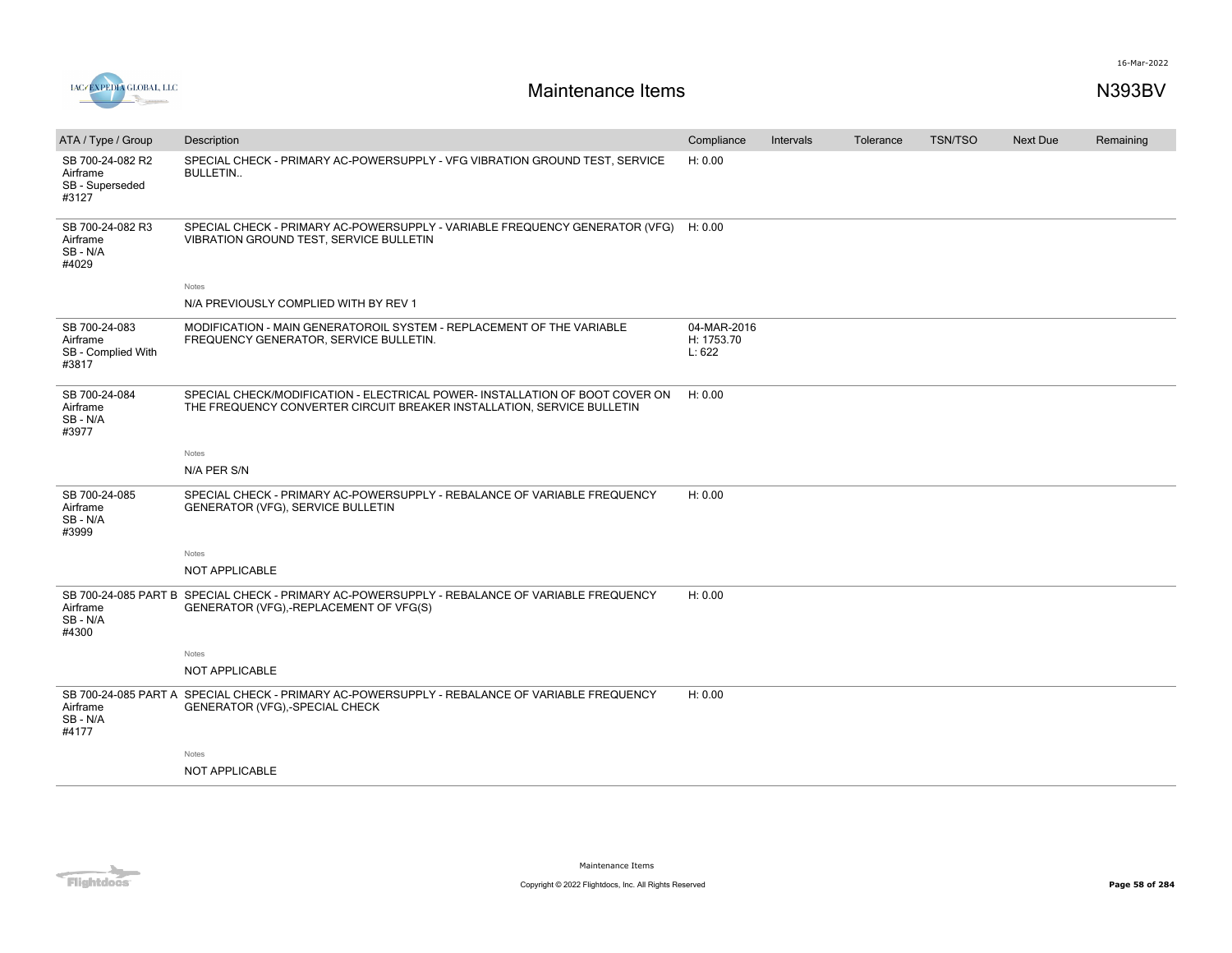

| ATA / Type / Group                                          | Description                                                                                                                                                                           | Compliance                           | Intervals | Tolerance | <b>TSN/TSO</b> | <b>Next Due</b> | Remaining |
|-------------------------------------------------------------|---------------------------------------------------------------------------------------------------------------------------------------------------------------------------------------|--------------------------------------|-----------|-----------|----------------|-----------------|-----------|
| SB 700-24-086<br>Airframe<br>SB - Superseded<br>#3064       | MODIFICATION - DC POWERCENTER (DCPC) - ADD CBC1 TERMINAL INSULATOR ON CHASSIS, H: 0.00<br>SERVICE BULLETIN                                                                            |                                      |           |           |                |                 |           |
| SB 700-24-086 R1<br>Airframe<br>SB - Complied With<br>#4755 | MODIFICATION - DC POWER CENTER (DCPC) - ADD CBC1 TERMINAL INSULATOR ON CHASSIS<br>(REV. 1)                                                                                            | 29-SEP-2017<br>H: 2431.70<br>L: 854  |           |           |                |                 |           |
| SB 700-24-087<br>Airframe<br>SB - Complied With<br>#4818    | SPECIAL CHECK/MODIFICATION - PRIMARY AC-POWER SUPPLY - INSPECTION OF THE<br>VARIABLE FREQUENCY GENERATOR (VFG) HOUSING WALL THICKNESS AND IF NECESSARY<br>REPLACEMENT OF VFG          | 29-JAN-2018<br>H: 2586.20<br>L: 898  |           |           |                |                 |           |
| SB 700-24-087 R1<br>Airframe<br>SB-N/A<br>#4847             | SPECIAL CHECK/MODIFICATION - PRIMARY AC-POWER SUPPLY - INSPECTION OF THE<br>VARIABLE FREQUENCY GENERATOR (VFG) HOUSING WALL THICKNESS AND IF NECESSARY<br>REPLACEMENT OF VFG (REV. 1) |                                      |           |           |                |                 |           |
|                                                             | Notes                                                                                                                                                                                 |                                      |           |           |                |                 |           |
|                                                             | BASIC SB C/W SO R1 IS NA                                                                                                                                                              |                                      |           |           |                |                 |           |
| SB 700-24-088<br>Airframe<br>SB - Open<br>#4888             | MODIFICATION - CIRCUIT BREAKER - CABIN FIXED FREQUENCY MAIN CIRCUIT BREAKER                                                                                                           |                                      |           |           |                |                 |           |
| SB 700-24-089<br>Airframe<br>SB - Superseded<br>#4849       | MODIFICATION - VARIABLE FREQUENCY GENERATOR (VFG) - MODIFICATION TO THE VFG<br>CABLES INSTALLATION, REAR FUSELAGE                                                                     |                                      |           |           |                |                 |           |
| SB 700-24-089 R1<br>Airframe<br>SB - Complied With<br>#4867 | MODIFICATION - VARIABLE FREQUENCY GENERATOR (VFG) - MODIFICATION TO THE VFG<br>CABLES INSTALLATION, REAR FUSELAGE (REV. 1)                                                            | 25-SEP-2018<br>H: 2870.00<br>L: 992  |           |           |                |                 |           |
|                                                             | Notes                                                                                                                                                                                 |                                      |           |           |                |                 |           |
|                                                             | PART B NOT REQUIRED DUE CLEARANCE OF .050" OR GREATER MEET WITH PART A                                                                                                                |                                      |           |           |                |                 |           |
| SB 700-24-089 R2<br>Airframe<br>SB-N/A<br>#4876             | MODIFICATION - VARIABLE FREQUENCY GENERATOR (VFG) - MODIFICATION TO THE VFG<br>CABLES INSTALLATION, REAR FUSELAGE (REV. 2)                                                            |                                      |           |           |                |                 |           |
| SB 700-24-090<br>Airframe<br>SB-N/A<br>#4908                | SPECIAL CHECK/MODIFICATION - EMERGENCY AC-POWER SUPPLY - REPLACEMENT OF THE<br>RAM AIR TURBINE (RAT) DEPLOYMENT ACTUATOR PART NO. BZ02001-01 (GL456-1301-1)                           | 19-APR-2020<br>H: 3741.10<br>L: 1233 |           |           |                |                 |           |

Flightdocs

Maintenance Items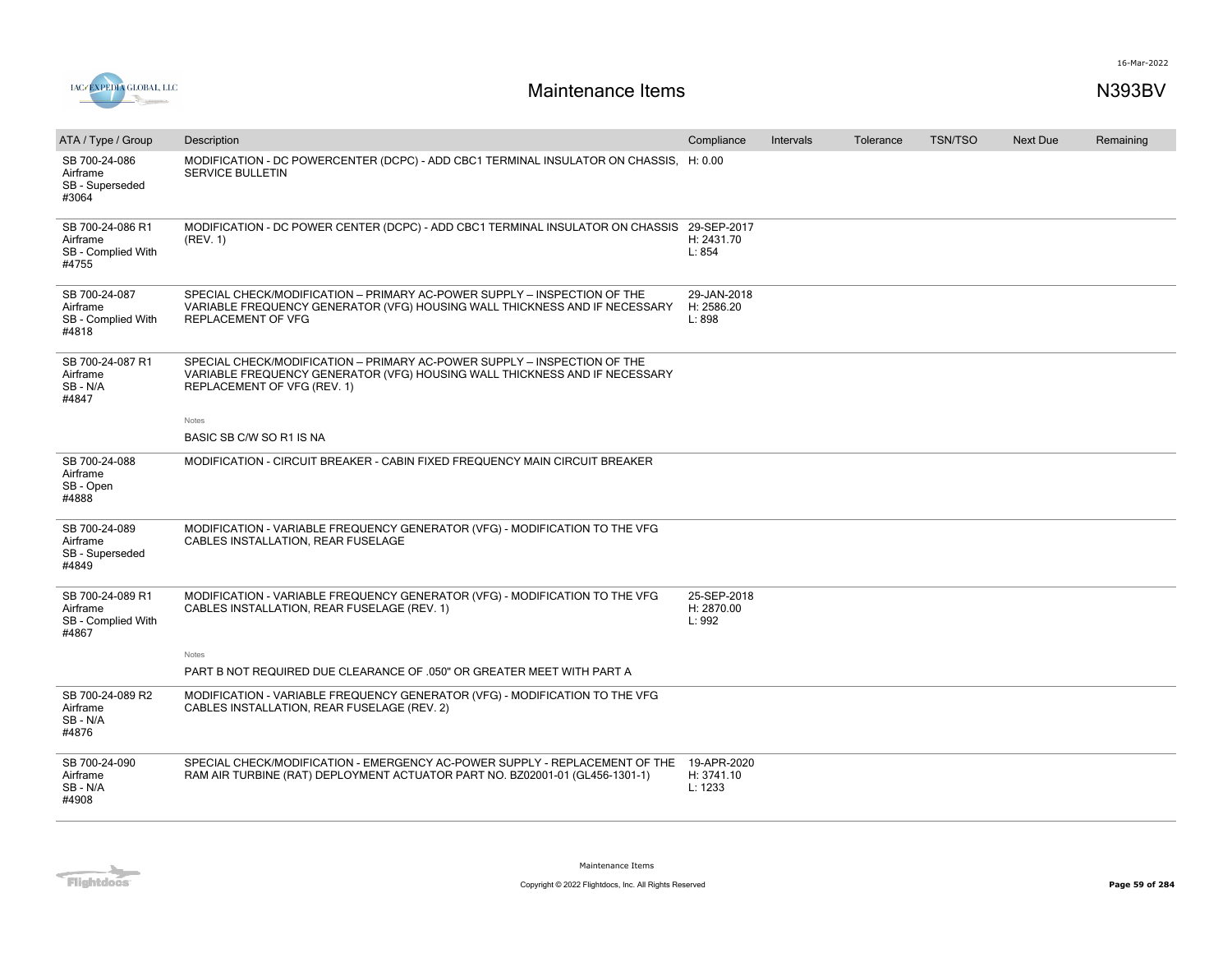



| ATA / Type / Group                                    | Description                                                                                                                               | Compliance | Intervals | Tolerance | <b>TSN/TSO</b> | Next Due | Remaining |
|-------------------------------------------------------|-------------------------------------------------------------------------------------------------------------------------------------------|------------|-----------|-----------|----------------|----------|-----------|
| SB 700-25-003<br>Airframe<br>SB - Open<br>#4216       | MODIFICATION - ADDITION OF THE EMERGENCY LOCATORSYSTEM (A/C 9002 TO 9999),<br>SERVICE BULLETIN                                            | H: 0.00    |           |           |                |          |           |
| SB 700-25-004<br>Airframe<br>SB - Superseded<br>#4087 | MODIFICATION - EMERGENCY LOCATORSYSTEM - INSTALLATION AND TRANSMITTER<br>LOCATION CHANGE, SERVICE BULLETIN                                | H: 0.00    |           |           |                |          |           |
|                                                       | Notes                                                                                                                                     |            |           |           |                |          |           |
|                                                       | SUPERSEDED                                                                                                                                |            |           |           |                |          |           |
| SB 700-25-004 R1<br>Airframe<br>SB-N/A<br>#4379       | MODIFICATION - EMERGENCY LOCATORSYSTEM - INSTALLATION AND TRANSMITTER<br>LOCATION CHANGE, SERVICE BULLETIN.                               | H: 0.00    |           |           |                |          |           |
|                                                       | Notes                                                                                                                                     |            |           |           |                |          |           |
|                                                       | NOT APPLICABLE - BY EFFECTIVITY                                                                                                           |            |           |           |                |          |           |
| Airframe<br>SB-N/A<br>#3982                           | SB 700-25-008 PART B MODIFICATION(PERMANENT REPAIR), SERVICE BULLETIN                                                                     | H: 0.00    |           |           |                |          |           |
|                                                       | Notes                                                                                                                                     |            |           |           |                |          |           |
|                                                       | N/A PER S/N                                                                                                                               |            |           |           |                |          |           |
| Airframe<br>SB - N/A<br>#4043                         | SB 700-25-008 PART A SPECIAL CHECK/REWORK OF PILOT/, SERVICE BULLETIN                                                                     | H: 0.00    |           |           |                |          |           |
|                                                       | Notes                                                                                                                                     |            |           |           |                |          |           |
|                                                       | N/A PER S/N                                                                                                                               |            |           |           |                |          |           |
| Airframe<br>SB - Superseded<br>#4618                  | SB 700-25-010 PART A MODIFICATION - INSULATION - CHANGES IN THE FLIGHT AND BAGGAGE COMPARTMENTS<br>FORMOISTURE CONTROL, SERVICE BULLETIN  | H: 0.00    |           |           |                |          |           |
|                                                       | Notes                                                                                                                                     |            |           |           |                |          |           |
|                                                       | SUPERSEDED                                                                                                                                |            |           |           |                |          |           |
| Airframe<br>SB - Superseded<br>#3916                  | SB 700-25-010 PART B MODIFICATION - INSULATION - CHANGES IN THE FLIGHT AND BAGGAGE COMPARTMENTS<br>FORMOISTURE CONTROL, SERVICE BULLETIN. | H: 0.00    |           |           |                |          |           |
|                                                       | Notes                                                                                                                                     |            |           |           |                |          |           |
|                                                       | <b>SUPERSEDED</b>                                                                                                                         |            |           |           |                |          |           |
|                                                       |                                                                                                                                           |            |           |           |                |          |           |

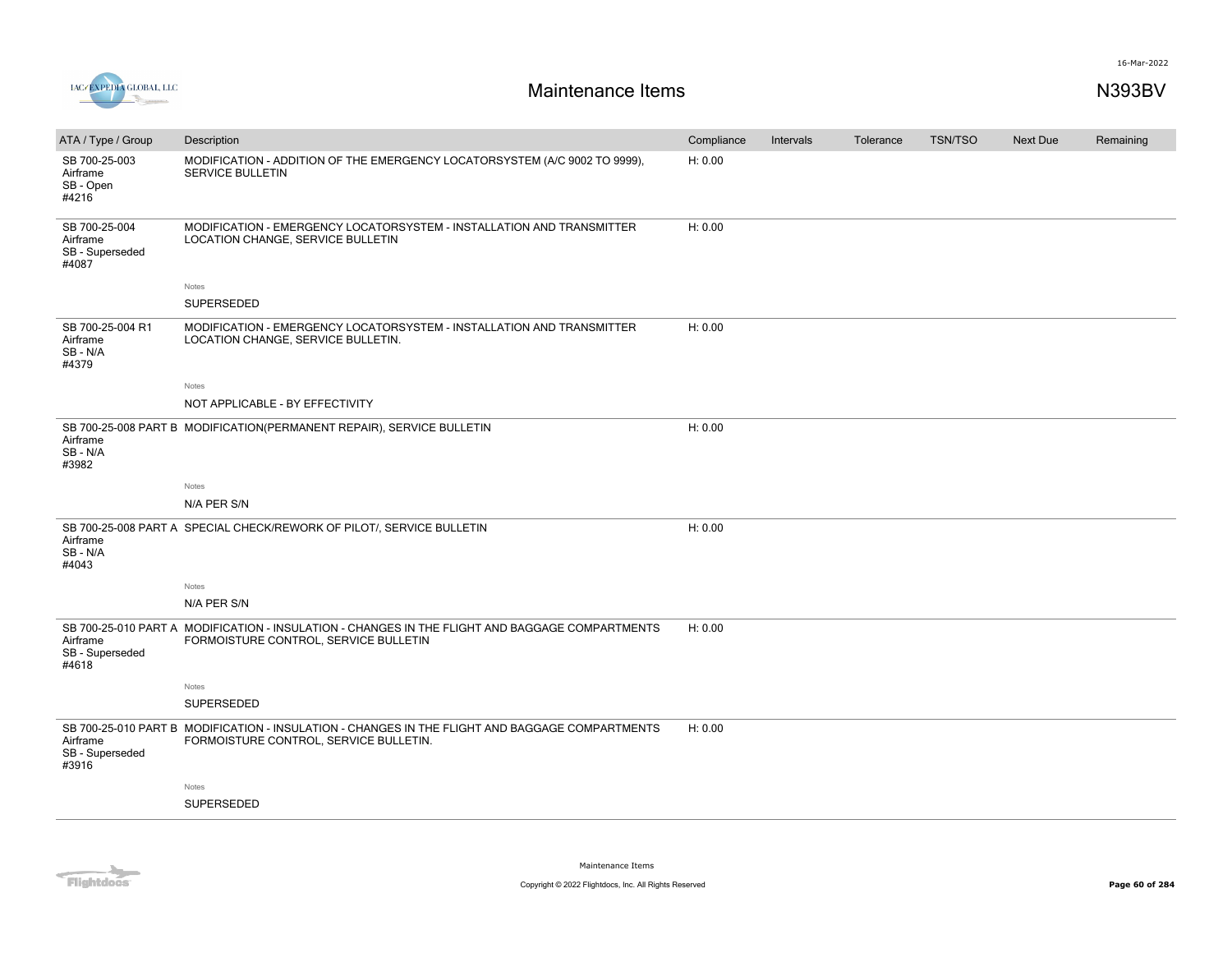

| ATA / Type / Group                                          | Description                                                                                                                                                                                                                                                     | Compliance | Intervals | Tolerance | <b>TSN/TSO</b> | <b>Next Due</b> | Remaining |
|-------------------------------------------------------------|-----------------------------------------------------------------------------------------------------------------------------------------------------------------------------------------------------------------------------------------------------------------|------------|-----------|-----------|----------------|-----------------|-----------|
| SB 700-25-010 R1<br>PART A<br>Airframe<br>SB - N/A<br>#4520 | MODIFICATION - INSULATION - CHANGES IN THE FLIGHT AND BAGGAGE COMPARTMENTS<br>FORMOISTURE CONTROL (A/C 9002 TO 9023, 9025 TO 9069, 9071 TO 9073, 9076 TO 9139),<br><b>SERVICE BULLETIN</b>                                                                      | H: 0.00    |           |           |                |                 |           |
|                                                             | Notes                                                                                                                                                                                                                                                           |            |           |           |                |                 |           |
|                                                             | NOT APPLICABLE - BY EFFECTIVITY                                                                                                                                                                                                                                 |            |           |           |                |                 |           |
| SB 700-25-010 R1<br>PART B<br>Airframe<br>SB - N/A<br>#3622 | MODIFICATION - INSULATION - CHANGES IN THE FLIGHT AND BAGGAGE COMPARTMENTS<br>FORMOISTURE CONTROL (A/C 9002 TO 9126, 9128, 9129 AND 9131 TO 9139), SERVICE<br><b>BULLETIN</b>                                                                                   | H: 0.00    |           |           |                |                 |           |
|                                                             | Notes                                                                                                                                                                                                                                                           |            |           |           |                |                 |           |
|                                                             | NOT APPLICABLE - BY EFFECTIVITY                                                                                                                                                                                                                                 |            |           |           |                |                 |           |
| SB 700-25-022<br>Airframe<br>SB - N/A<br>#4513              | MODIFICATION - BUFFET/GALLEY - SEALING OF GALLEY FLOORTO PREVENT WATER<br>SEEPAGE TO UNDERFLOOR (A/C 9002, 9011, 9016, 9020, 9022, 9024, 9034, 9036, 9041, 9042,<br>9049, 9050, 9052, 9054, 9055, 9060, 9062, 9070 TO 9072, 9074, 9075, 9077, 9078, 9080, 9082, | H: 0.00    |           |           |                |                 |           |
|                                                             | Notes                                                                                                                                                                                                                                                           |            |           |           |                |                 |           |
|                                                             | NOT APPLICABLE - BY EFFECTIVITY                                                                                                                                                                                                                                 |            |           |           |                |                 |           |
| SB 700-25-023<br>Airframe<br>SB-N/A<br>#4544                | MODIFICATION - FLIGHT CREW SEATS - INSTALLATION OF A STOP FORTHE FORE/AFT<br>ADJUSTMENT CABLE (A/C 9002 TO 9126 AND 9128 TO 9281), SERVICE BULLETIN                                                                                                             | H: 0.00    |           |           |                |                 |           |
|                                                             | Notes                                                                                                                                                                                                                                                           |            |           |           |                |                 |           |
|                                                             | NOT APPLICABLE - BY EFFECTIVITY                                                                                                                                                                                                                                 |            |           |           |                |                 |           |
| SB 700-25-024<br>Airframe<br>SB - Superseded<br>#4545       | MODIFICATION - FLIGHT CREW SEATS - INTRODUCTION OF NEW GOODRICH CREW SEATS.<br><b>SERVICE BULLETIN</b>                                                                                                                                                          | H: 0.00    |           |           |                |                 |           |
|                                                             | Notes                                                                                                                                                                                                                                                           |            |           |           |                |                 |           |
|                                                             | <b>SUPERSEDED</b>                                                                                                                                                                                                                                               |            |           |           |                |                 |           |
| SB 700-25-024 R1<br>Airframe<br>SB - Superseded<br>#4288    | MODIFICATION - FLIGHT CREW SEATS - INTRODUCTION OF NEW GOODRICH CREW SEATS.<br>SERVICE BULLETIN.                                                                                                                                                                | H: 0.00    |           |           |                |                 |           |
|                                                             | Notes                                                                                                                                                                                                                                                           |            |           |           |                |                 |           |
|                                                             | <b>SUPERSEDED</b>                                                                                                                                                                                                                                               |            |           |           |                |                 |           |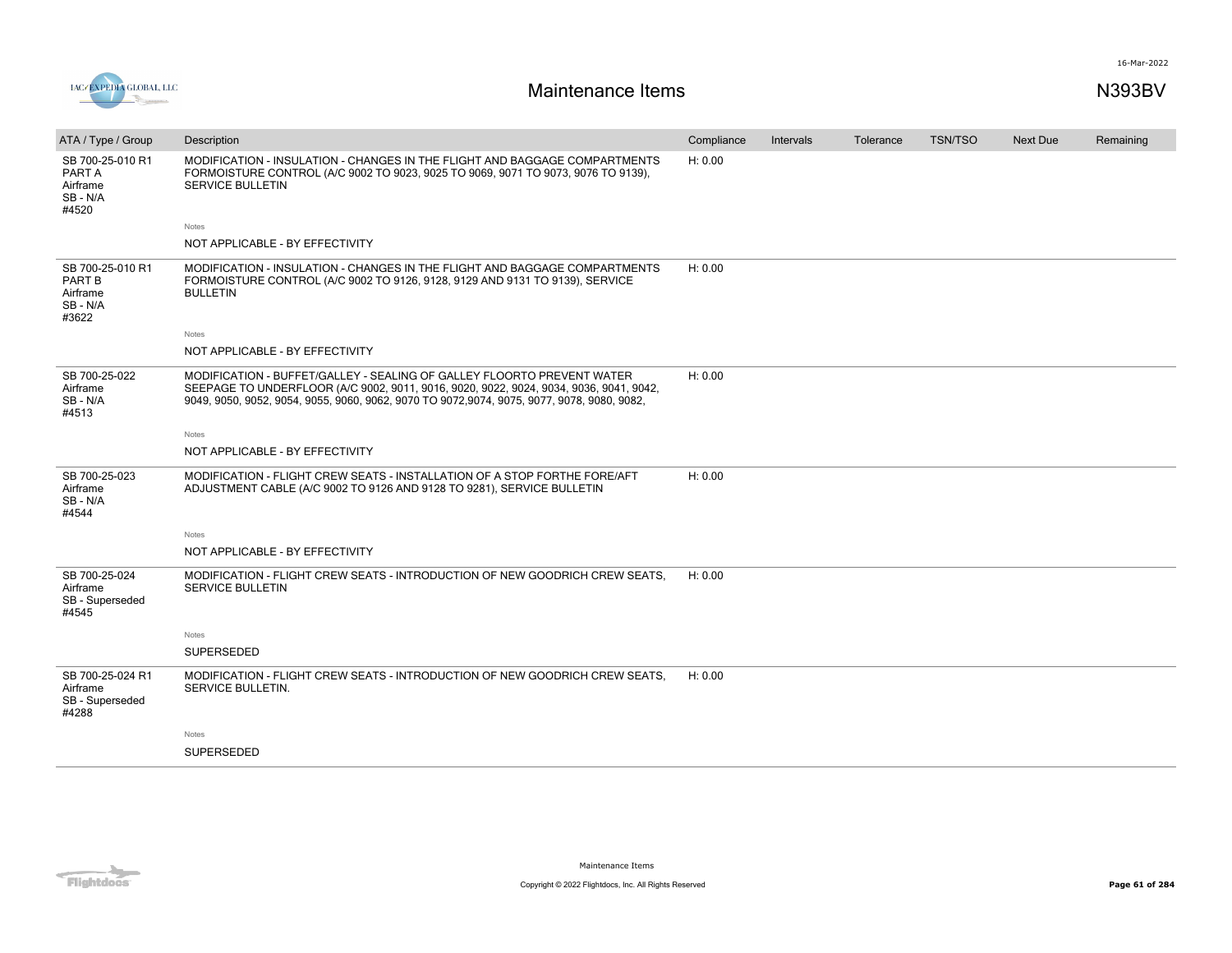

| ATA / Type / Group                                                  | Description                                                                                                                                        | Compliance | Intervals | Tolerance | <b>TSN/TSO</b> | <b>Next Due</b> | Remaining |
|---------------------------------------------------------------------|----------------------------------------------------------------------------------------------------------------------------------------------------|------------|-----------|-----------|----------------|-----------------|-----------|
| SB 700-25-024 R2<br>Airframe<br>SB - Open<br>#3812                  | MODIFICATION - FLIGHT CREW SEATS - INTRODUCTION OF NEW GOODRICH CREW SEATS.<br>SERVICE BULLETIN                                                    | H: 0.00    |           |           |                |                 |           |
| SB 700-25-024 R2<br><b>PART B</b><br>Airframe<br>SB - Open<br>#3922 | MODIFICATION - MODIFICATION - FLIGHT CREW SEATS - INTRODUCTION OF NEW GOODRICH H: 0.00<br>CREW SEATS, OF THE COPILOT SEAT                          |            |           |           |                |                 |           |
| SB 700-25-024 R2<br>PART A<br>Airframe<br>SB - Open<br>#3774        | MODIFICATION - MODIFICATION - FLIGHT CREW SEATS - INTRODUCTION OF NEW GOODRICH H: 0.00<br>CREW SEATS, - OF THE PILOT SEAT                          |            |           |           |                |                 |           |
| SB 700-25-025<br>Airframe<br>SB - Superseded<br>#3904               | MODIFICATION - FLIGHT CREW SEATS - INTRODUCTION OF THICKERFORE/AFT CABLE FOR<br>CREW SEAT (A/C 9002 TO 9314), SERVICE BULLETIN                     | H: 0.00    |           |           |                |                 |           |
|                                                                     | <b>Notes</b>                                                                                                                                       |            |           |           |                |                 |           |
|                                                                     | <b>SUPERSEDED</b>                                                                                                                                  |            |           |           |                |                 |           |
| SB 700-25-025 R1<br>Airframe<br>SB - Superseded<br>#4196            | MODIFICATION - FLIGHT CREW SEATS - INTRODUCTION OF THICKERFORE/AFT CABLE FOR<br>CREW SEAT (A/C 9002 TO 9314), SERVICE BULLETIN.                    | H: 0.00    |           |           |                |                 |           |
|                                                                     | Notes                                                                                                                                              |            |           |           |                |                 |           |
|                                                                     | <b>SUPERSEDED</b>                                                                                                                                  |            |           |           |                |                 |           |
| SB 700-25-025 R2<br>Airframe<br>SB - N/A<br>#3240                   | MODIFICATION - FLIGHT CREW SEATS - INTRODUCTION OF THICKERFORE/AFT CABLE FOR<br>CREW SEAT, SERVICE BULLETIN                                        | H: 0.00    |           |           |                |                 |           |
|                                                                     | Notes                                                                                                                                              |            |           |           |                |                 |           |
|                                                                     | NOT APPLICABLE - BY EFFECTIVITY                                                                                                                    |            |           |           |                |                 |           |
| Airframe<br>SB - Superseded<br>#4325                                | SB 700-25-026 PART D ACCESS - MODIFICATION - GENERAL - SEALING OF CABIN FLOORTO PREVENT WATER<br>SEEPAGE TO UNDERFLOOR,-THE AFT CABIN FLOOR PANELS | H: 0.00    |           |           |                |                 |           |
|                                                                     | Notes                                                                                                                                              |            |           |           |                |                 |           |
|                                                                     | <b>SUPERSEDED</b>                                                                                                                                  |            |           |           |                |                 |           |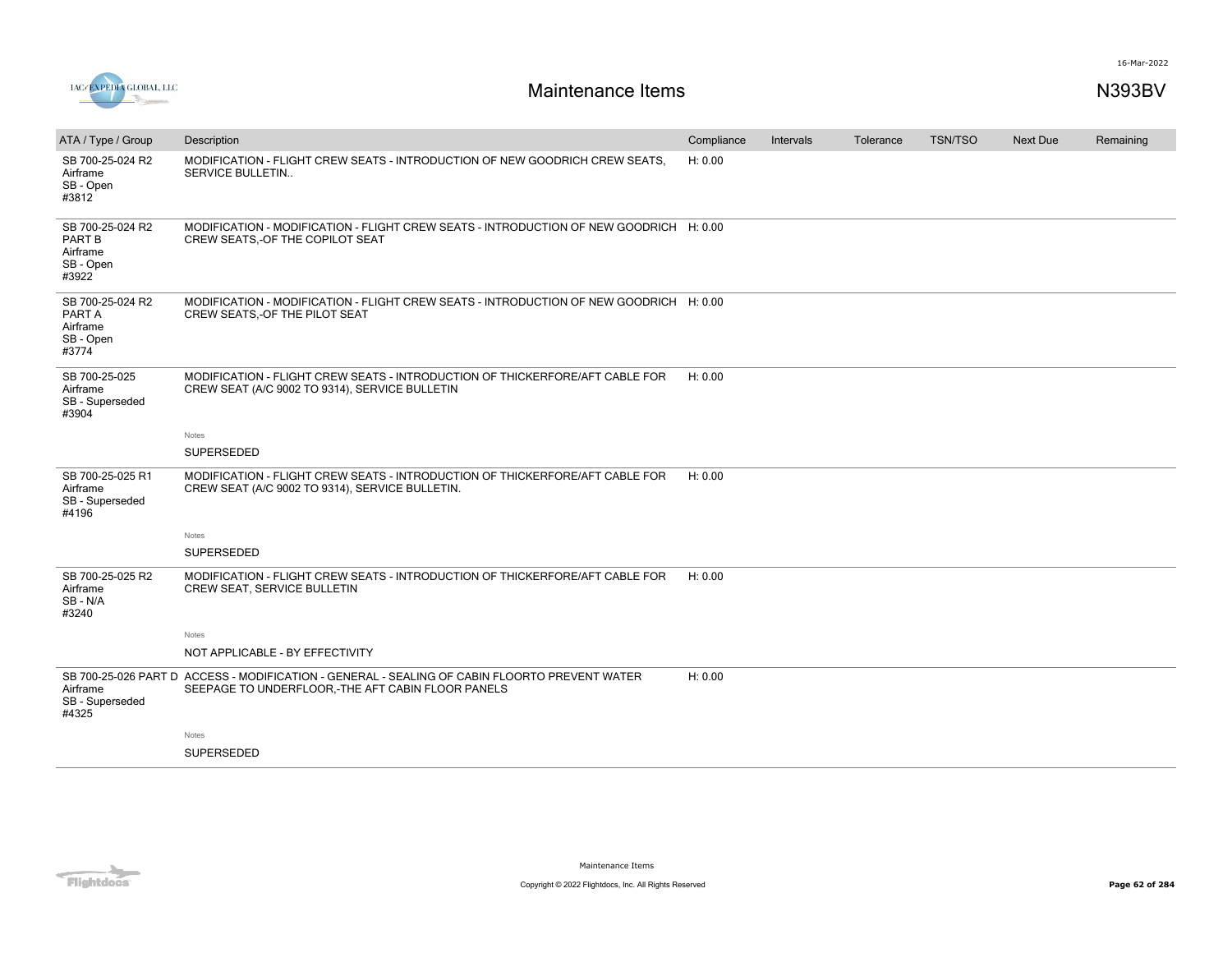

| ATA / Type / Group                                    | Description                                                                                                                                                            | Compliance | Intervals | Tolerance | <b>TSN/TSO</b> | <b>Next Due</b> | Remaining |
|-------------------------------------------------------|------------------------------------------------------------------------------------------------------------------------------------------------------------------------|------------|-----------|-----------|----------------|-----------------|-----------|
| Airframe<br>SB - Superseded<br>#3577                  | SB 700-25-026 PART E ACCESS - MODIFICATION - GENERAL - SEALING OF CABIN FLOORTO PREVENT WATER<br>SEEPAGE TO UNDERFLOOR.-THE AFT LAVATORY AND BAGGAGE AREA FLOOR PANELS | H: 0.00    |           |           |                |                 |           |
|                                                       | Notes                                                                                                                                                                  |            |           |           |                |                 |           |
|                                                       | SUPERSEDED                                                                                                                                                             |            |           |           |                |                 |           |
| Airframe<br>SB - Superseded<br>#3612                  | SB 700-25-026 PART A ACCESS - MODIFICATION - GENERAL - SEALING OF CABIN FLOORTO PREVENT WATER<br>SEEPAGE TO UNDERFLOOR, -THE ENTRANCE AREA FLOOR PANELS                | H: 0.00    |           |           |                |                 |           |
|                                                       | Notes                                                                                                                                                                  |            |           |           |                |                 |           |
|                                                       | SUPERSEDED                                                                                                                                                             |            |           |           |                |                 |           |
| Airframe<br>SB - Superseded<br>#3787                  | SB 700-25-026 PART B ACCESS - MODIFICATION - GENERAL - SEALING OF CABIN FLOORTO PREVENT WATER<br>SEEPAGE TO UNDERFLOOR, -THE FORWARD CABIN FLOOR PANELS                | H: 0.00    |           |           |                |                 |           |
|                                                       | Notes                                                                                                                                                                  |            |           |           |                |                 |           |
|                                                       | SUPERSEDED                                                                                                                                                             |            |           |           |                |                 |           |
| Airframe<br>SB - Superseded<br>#4125                  | SB 700-25-026 PART C ACCESS - MODIFICATION - GENERAL - SEALING OF CABIN FLOORTO PREVENT WATER<br>SEEPAGE TO UNDERFLOOR, THE MID CABIN FLOOR PANELS                     | H: 0.00    |           |           |                |                 |           |
|                                                       | Notes                                                                                                                                                                  |            |           |           |                |                 |           |
|                                                       | <b>SUPERSEDED</b>                                                                                                                                                      |            |           |           |                |                 |           |
| SB 700-25-026<br>Airframe<br>SB - Superseded<br>#4410 | MODIFICATION - GENERAL - SEALING OF CABIN FLOORTO PREVENT WATER SEEPAGE TO<br>UNDERFLOOR, SERVICE BULLETIN                                                             | H: 0.00    |           |           |                |                 |           |
|                                                       | Notes                                                                                                                                                                  |            |           |           |                |                 |           |
|                                                       | SUPERSEDED                                                                                                                                                             |            |           |           |                |                 |           |
| SB 700-25-026 R1<br>Airframe<br>SB-N/A<br>#3669       | MODIFICATION - GENERAL - SEALING OF CABIN FLOORTO PREVENT WATER SEEPAGE TO<br>UNDERFLOOR, SERVICE BULLETIN.                                                            | H: 0.00    |           |           |                |                 |           |
|                                                       | Notes                                                                                                                                                                  |            |           |           |                |                 |           |
|                                                       | NOT APPLICABLE - BY EFFECTIVITY                                                                                                                                        |            |           |           |                |                 |           |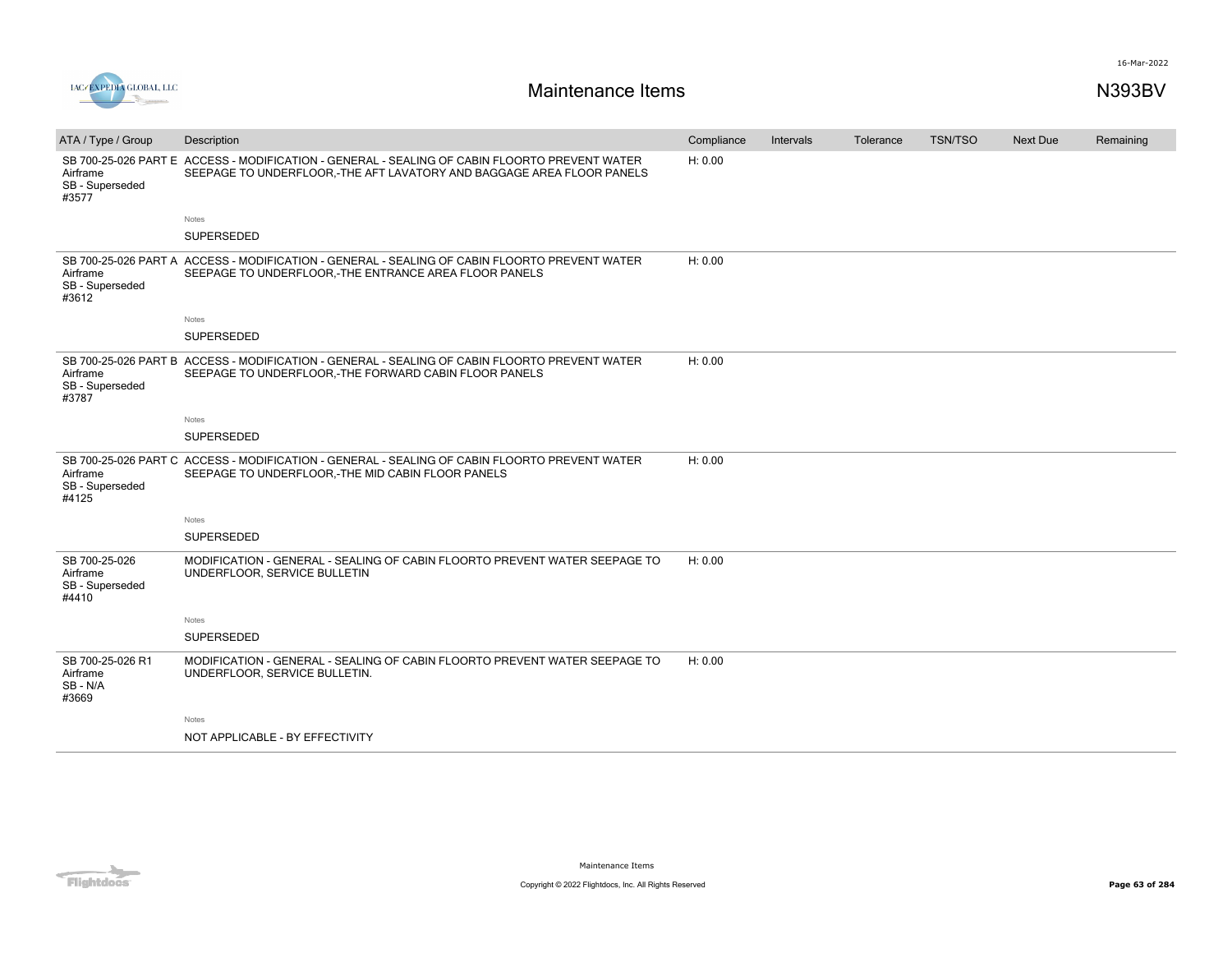



| ATA / Type / Group                                        | Description                                                                                                                                                                                          | Compliance | Intervals | Tolerance | <b>TSN/TSO</b> | Next Due | Remaining |
|-----------------------------------------------------------|------------------------------------------------------------------------------------------------------------------------------------------------------------------------------------------------------|------------|-----------|-----------|----------------|----------|-----------|
| SB 700-25-026 R1<br>PART D<br>Airframe<br>SB-N/A<br>#3889 | MODIFICATION - MODIFICATION - GENERAL - SEALING OF CABIN FLOORTO PREVENT WATER H: 0.00<br>SEEPAGE TO UNDERFLOOR, - SEALING OF THE AFT CABIN FLOOR                                                    |            |           |           |                |          |           |
|                                                           | Notes                                                                                                                                                                                                |            |           |           |                |          |           |
|                                                           | NOT APPLICABLE - BY EFFECTIVITY                                                                                                                                                                      |            |           |           |                |          |           |
| SB 700-25-026 R1<br>PART E<br>Airframe<br>SB-N/A<br>#3259 | MODIFICATION - MODIFICATION - GENERAL - SEALING OF CABIN FLOORTO PREVENT WATER H: 0.00<br>SEEPAGE TO UNDERFLOOR, - SEALING OF THE AFT LAV AND BAGGAGE AREA FLOOR                                     |            |           |           |                |          |           |
|                                                           | Notes                                                                                                                                                                                                |            |           |           |                |          |           |
|                                                           | NOT APPLICABLE - BY EFFECTIVITY                                                                                                                                                                      |            |           |           |                |          |           |
| SB 700-25-026 R1<br>PART A<br>Airframe<br>SB-N/A<br>#3516 | MODIFICATION - MODIFICATION - GENERAL - SEALING OF CABIN FLOORTO PREVENT WATER H: 0.00<br>SEEPAGE TO UNDERFLOOR .- SEALING OF THE ENTRANCE AREA FLOOR                                                |            |           |           |                |          |           |
|                                                           | Notes                                                                                                                                                                                                |            |           |           |                |          |           |
|                                                           | NOT APPLICABLE - BY EFFECTIVITY                                                                                                                                                                      |            |           |           |                |          |           |
| SB 700-25-026 R1<br>PART B<br>Airframe<br>SB-N/A<br>#3072 | MODIFICATION - MODIFICATION - GENERAL - SEALING OF CABIN FLOORTO PREVENT WATER H: 0.00<br>SEEPAGE TO UNDERFLOOR .- SEALING OF THE FORWARD CABIN FLOOR                                                |            |           |           |                |          |           |
|                                                           | Notes                                                                                                                                                                                                |            |           |           |                |          |           |
|                                                           | NOT APPLICABLE - BY EFFECTIVITY                                                                                                                                                                      |            |           |           |                |          |           |
| SB 700-25-026 R1<br>PART C<br>Airframe<br>SB-N/A<br>#4493 | MODIFICATION - MODIFICATION - GENERAL - SEALING OF CABIN FLOORTO PREVENT WATER H: 0.00<br>SEEPAGE TO UNDERFLOOR, - SEALING OF THE MID CABIN FLOOR                                                    |            |           |           |                |          |           |
|                                                           | Notes                                                                                                                                                                                                |            |           |           |                |          |           |
|                                                           | NOT APPLICABLE - BY EFFECTIVITY                                                                                                                                                                      |            |           |           |                |          |           |
| SB 700-25-026 R2<br>PART D<br>Airframe<br>SB-N/A<br>#3558 | MODIFICATION - ICA - MODIFICATION - BLEED-AIRLEAK-DETECTION SYSTEM -REROUTING OF H: 0.00<br>BLEED LEAK-DETECTION LOOPS AND RELOCATION OF A VENT HOLE,- INSTALLATION OF<br>ADDITIONAL BONDING JUMPERS |            |           |           |                |          |           |
|                                                           | Notes                                                                                                                                                                                                |            |           |           |                |          |           |
|                                                           | NOT APPLICABLE - BY EFFECTIVITY                                                                                                                                                                      |            |           |           |                |          |           |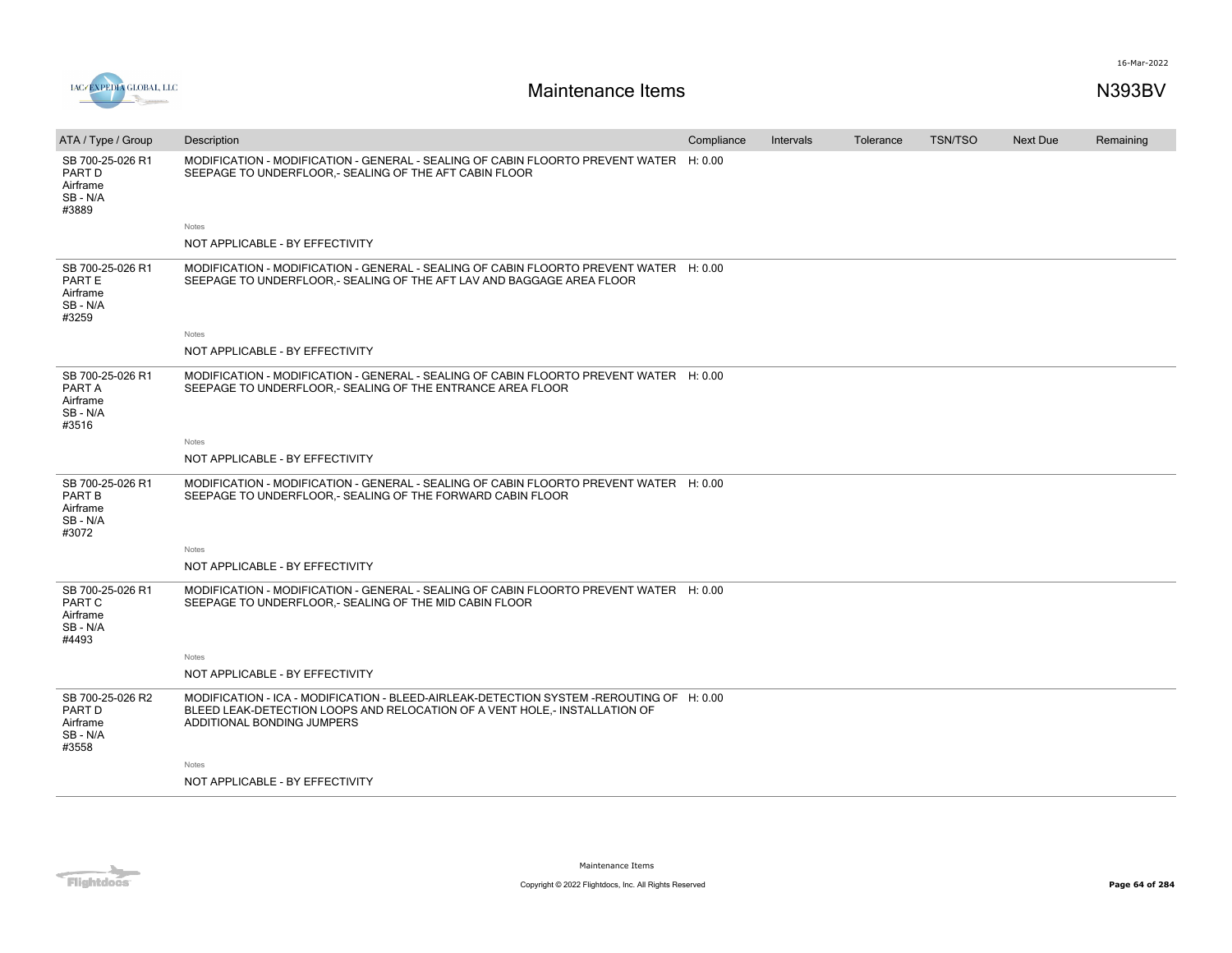

| ATA / Type / Group                                    | Description                                                                                                                     | Compliance | Intervals | Tolerance | <b>TSN/TSO</b> | <b>Next Due</b> | Remaining |
|-------------------------------------------------------|---------------------------------------------------------------------------------------------------------------------------------|------------|-----------|-----------|----------------|-----------------|-----------|
| SB 700-25-027<br>Airframe<br>SB-N/A<br>#3604          | MODIFICATION - BUFFET/GALLEY - SEALING OF GALLEY FLOORTO PREVENT WATER<br>SEEPAGE TO UNDERFLOOR, SERVICE BULLETIN               | H: 0.00    |           |           |                |                 |           |
|                                                       | Notes                                                                                                                           |            |           |           |                |                 |           |
|                                                       | N/A PER S/N                                                                                                                     |            |           |           |                |                 |           |
| SB 700-25-028<br>Airframe<br>SB - N/A<br>#3840        | MODIFICATION - CABIN INTERIOR- INTRODUCTION OF NEW DOOR LATCH FOR THE INTERIOR H: 0.00<br>DOORS, SERVICE BULLETIN               |            |           |           |                |                 |           |
|                                                       | Notes                                                                                                                           |            |           |           |                |                 |           |
|                                                       | N/A PER S/N                                                                                                                     |            |           |           |                |                 |           |
| SB 700-25-029<br>Airframe<br>SB - N/A<br>#3496        | MODIFICATION - FLIGHT CREW SEATS - INTRODUCTION OF A STOP FORTHE GOODRICH<br>COPILOT SEAT, SERVICE BULLETIN                     | H: 0.00    |           |           |                |                 |           |
|                                                       | Notes                                                                                                                           |            |           |           |                |                 |           |
|                                                       | NOT APPLICABLE - BY EFFECTIVITY                                                                                                 |            |           |           |                |                 |           |
| SB 700-25-030<br>Airframe<br>SB - Superseded<br>#3463 | MODIFICATION - PASSENGERCOMPARTMENT - REPLACE PASSENGER SERVICE UNIT (PSU)<br>LATCH WITH A MORE ROBUST LATCH, SERVICE BULLETIN  | H: 0.00    |           |           |                |                 |           |
|                                                       | Notes                                                                                                                           |            |           |           |                |                 |           |
|                                                       | SUPERSEDED                                                                                                                      |            |           |           |                |                 |           |
| SB 700-25-030 R1<br>Airframe<br>SB - N/A<br>#3327     | MODIFICATION - PASSENGERCOMPARTMENT - REPLACE PASSENGER SERVICE UNIT (PSU)<br>LATCH WITH A MORE ROBUST LATCH, SERVICE BULLETIN. | H: 0.00    |           |           |                |                 |           |
|                                                       | Notes                                                                                                                           |            |           |           |                |                 |           |
|                                                       | SUPERSEDED                                                                                                                      |            |           |           |                |                 |           |
| SB 700-25-030 R2<br>Airframe<br>SB - N/A<br>#3838     | MODIFICATION - PASSENGERCOMPARTMENT - REPLACE PASSENGER SERVICE UNIT (PSU)<br>LATCH WITH A MORE ROBUST LATCH, SERVICE BULLETIN  | H: 0.00    |           |           |                |                 |           |
|                                                       | Notes                                                                                                                           |            |           |           |                |                 |           |
|                                                       | N/A PER S/N                                                                                                                     |            |           |           |                |                 |           |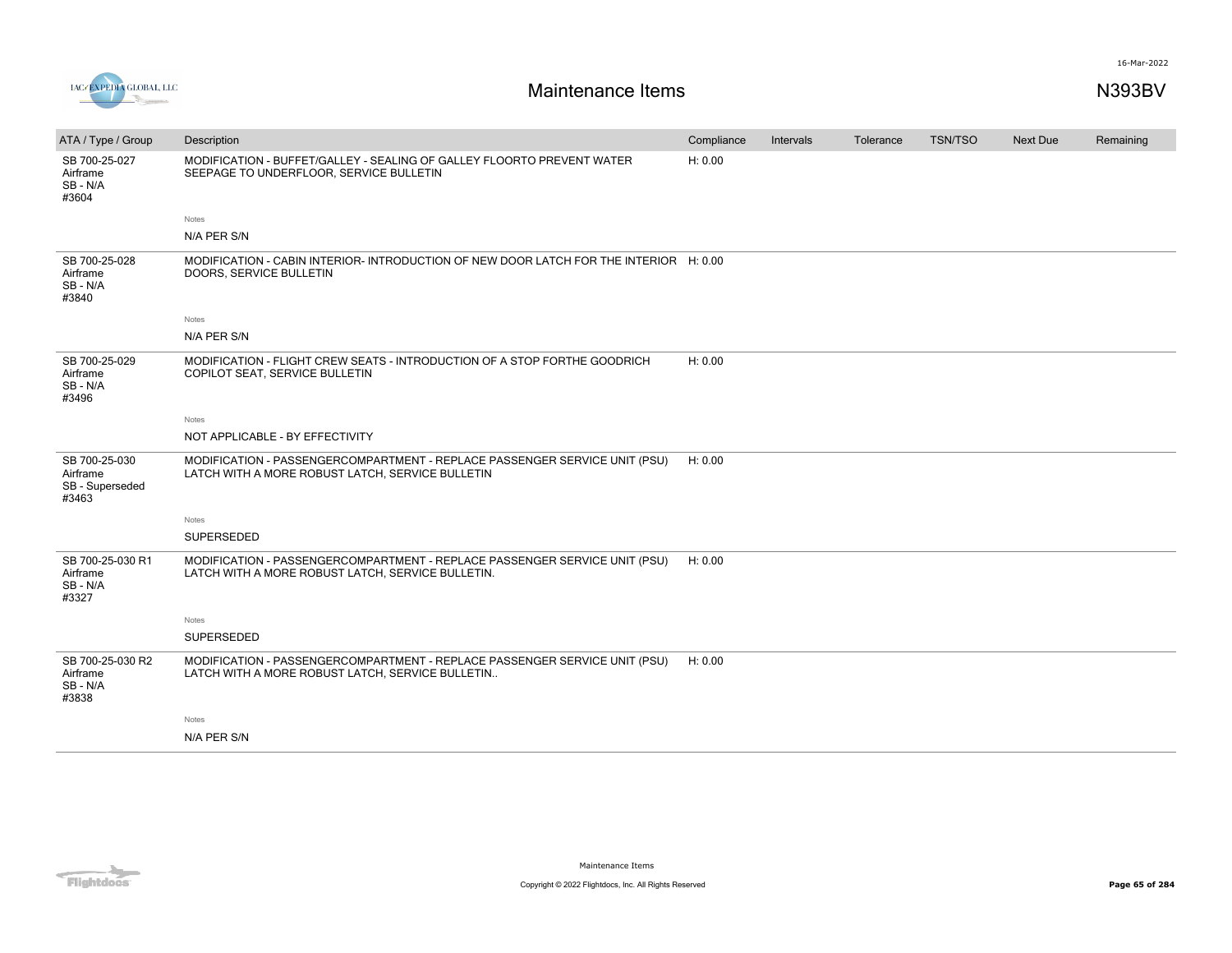

| ATA / Type / Group                                       | Description                                                                                                              | Compliance                         | Intervals | Tolerance | <b>TSN/TSO</b> | <b>Next Due</b> | Remaining |
|----------------------------------------------------------|--------------------------------------------------------------------------------------------------------------------------|------------------------------------|-----------|-----------|----------------|-----------------|-----------|
| SB 700-25-031<br>Airframe<br>SB-N/A<br>#4018             | MODIFICATION - PASSENGERCOMPARTMENT - NEW ROLLER AND GUIDE INSTALLATION FOR H: 0.00<br>THE CABIN DOORS, SERVICE BULLETIN |                                    |           |           |                |                 |           |
|                                                          | Notes                                                                                                                    |                                    |           |           |                |                 |           |
|                                                          | N/A PER S/N                                                                                                              |                                    |           |           |                |                 |           |
| SB 700-25-032<br>Airframe<br>SB - Superseded<br>#4397    | MODIFICATION - BUFFET/GALLEY - INSTALLATION OF INLET AND OUTLET GRILLS ON THE<br><b>GALLEY CHILLER, SERVICE BULLETIN</b> | H: 0.00                            |           |           |                |                 |           |
|                                                          | Notes                                                                                                                    |                                    |           |           |                |                 |           |
|                                                          | <b>SUPERSEDED</b>                                                                                                        |                                    |           |           |                |                 |           |
| SB 700-25-032 R1<br>Airframe<br>SB-N/A<br>#4447          | MODIFICATION - BUFFET/GALLEY - INSTALLATION OF INLET AND OUTLET GRILLS ON THE<br>GALLEY CHILLER, SERVICE BULLETIN.       | H: 0.00                            |           |           |                |                 |           |
|                                                          | Notes                                                                                                                    |                                    |           |           |                |                 |           |
|                                                          | N/A PER S/N                                                                                                              |                                    |           |           |                |                 |           |
| SB 700-25-033<br>Airframe<br>SB - Open<br>#4292          | MODIFICATION FLIGHT CREW SEATS - INTRODUCTION OF A STOP FORTHE GOODRICH<br>COPILOT SEAT, SERVICE BULLETIN                | H: 0.00                            |           |           |                |                 |           |
| SB 700-25-034<br>Airframe<br>SB - Complied With<br>#2292 | MODIFICATION - BUFFET/GALLEY - ADDITIONAL COOLING MODIFICATION FORMICROWAVE,<br><b>SERVICE BULLETIN</b>                  | 12-SEP-2012<br>H: 388.37<br>L: 190 |           |           |                |                 |           |
|                                                          | Notes                                                                                                                    |                                    |           |           |                |                 |           |
|                                                          | <b>COMPLIED WITH</b>                                                                                                     |                                    |           |           |                |                 |           |
| SB 700-25-035<br>Airframe<br>SB-N/A<br>#3211             | MODIFICATION - PASSENGERSEATING REPLACE SUSPECT SWIVEL ASSEMBLY ON<br>PASSENGER SEAT, SERVICE BULLETIN                   | H: 0.00                            |           |           |                |                 |           |
|                                                          | Notes                                                                                                                    |                                    |           |           |                |                 |           |
|                                                          | NOT APPLICABLE - BY EFFECTIVITY                                                                                          |                                    |           |           |                |                 |           |
| SB 700-25-036<br>Airframe<br>SB - Open<br>#4197          | MODIFICATION - FLIGHT CREW SEATS - INTRODUCTION OF NEW SEAT CUSHION, SERVICE<br><b>BULLETIN</b>                          | H: 0.00                            |           |           |                |                 |           |

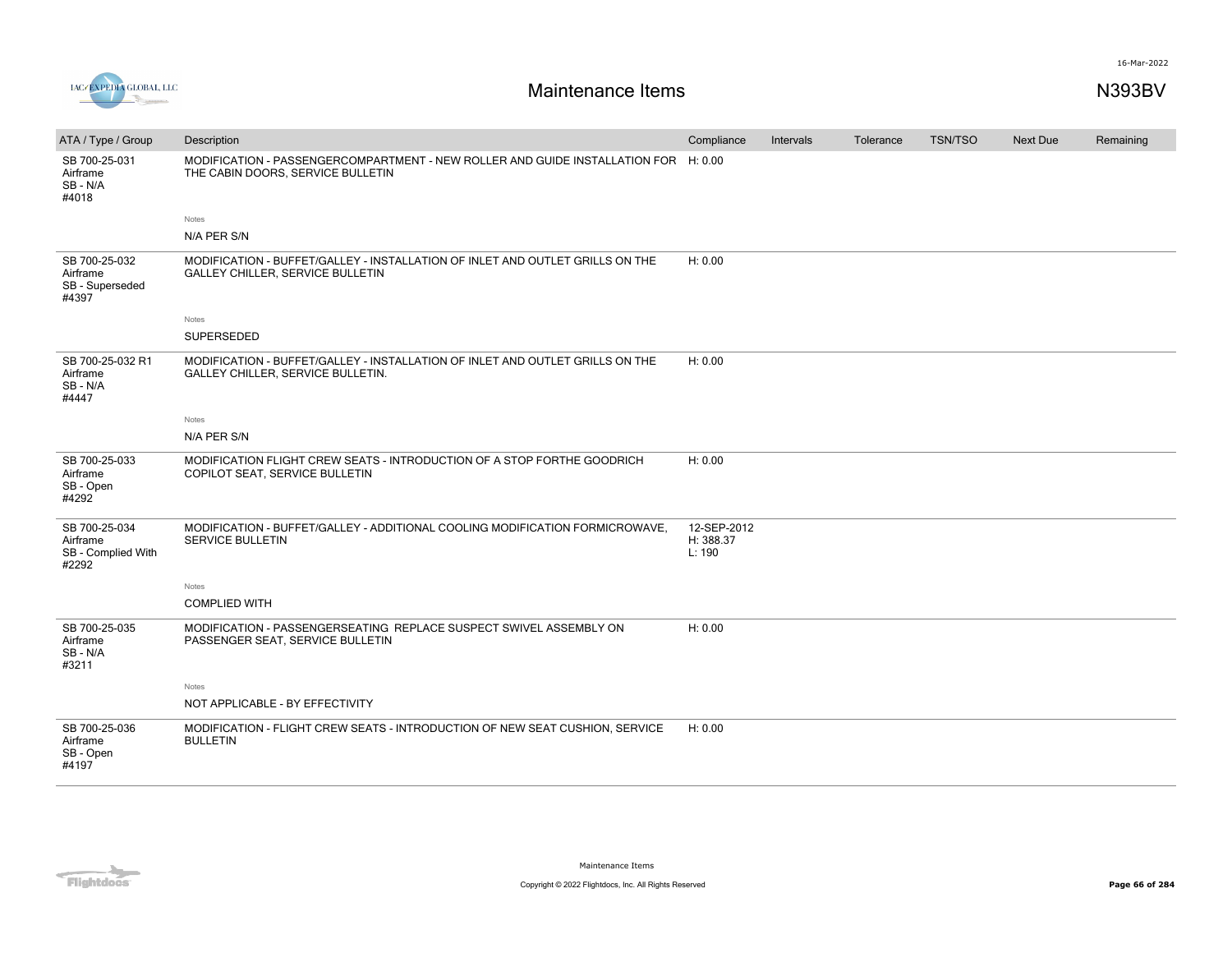

| ATA / Type / Group                                       | Description                                                                                                                                                                 | Compliance                           | Intervals | Tolerance | <b>TSN/TSO</b> | <b>Next Due</b> | Remaining |
|----------------------------------------------------------|-----------------------------------------------------------------------------------------------------------------------------------------------------------------------------|--------------------------------------|-----------|-----------|----------------|-----------------|-----------|
| Airframe<br>SB - Open<br>#3305                           | SB 700-25-036 PART B MODIFICATION - MODIFICATION - FLIGHT CREW SEATS - INTRODUCTION OF NEW SEAT<br>CUSHION, OF THE COPILOT SEAT                                             | H: 0.00                              |           |           |                |                 |           |
| Airframe<br>SB - Open<br>#4146                           | SB 700-25-036 PART A MODIFICATION - MODIFICATION - FLIGHT CREW SEATS - INTRODUCTION OF NEW SEAT<br>CUSHION, OF THE PILOT SEAT                                               | H: 0.00                              |           |           |                |                 |           |
| SB 700-25-037<br>Airframe<br>SB - Complied With<br>#3730 | SPECIAL CHECK/REWORK - GALLEY - REWORK OF THE COFFEE BREWER, SERVICE<br><b>BULLETIN</b>                                                                                     | 08-NOV-2019<br>H: 3554.60<br>L: 1177 |           |           |                |                 |           |
| SB 700-25-039<br>Airframe<br>SB - Open<br>#4436          | MODIFICATION - CABIN INTERIOR- REPLACEMENT OF STRIKER LATCH ON CABINETS.<br><b>SERVICE BULLETIN</b>                                                                         | H: 0.00                              |           |           |                |                 |           |
| SB 700-25-040<br>Airframe<br>SB - Open<br>#4564          | MODIFICATION - BUFFET/GALLEY - MODIFICATION OF MICROWAVE OVEN PART NO. 400-1409- H: 0.00<br>01-L OR400-1409-01-R, SERVICE BULLETIN                                          |                                      |           |           |                |                 |           |
| SB 700-25-041<br>Airframe<br>SB - Open<br>#4001          | MODIFICATION - WARDROBE CABINETS - REPLACEMENT OF THE MAXIMUM WEIGHT<br>LIMITATION PLACARD IN THE LEFT HAND BAGGAGE COMPARTMENT, SERVICE BULLETIN                           | H: 0.00                              |           |           |                |                 |           |
| SB 700-25-043<br>Airframe<br>SB - Superseded<br>#3959    | MODIFICATION - FORWARD AND AFT LAVATORY - IMPROVEMENT OF THE SIDE LATCHES,<br>HANDLE INSTALLATIONS AND STOPPERS ON THE DOORS DECOMPRESSION TYPE, SERVICE<br><b>BULLETIN</b> | H: 0.00                              |           |           |                |                 |           |
|                                                          | Notes<br>SUPERSEDED BY SB 700-25-053                                                                                                                                        |                                      |           |           |                |                 |           |
| SB 700-25-044<br>Airframe<br>SB - Open<br>#3432          | MODIFICATION - EMERGENCY LOCATORSYSTEM (ELT) - EMERGENCY LOCATOR<br>TRANSMITTER REMOVAL/INSTALLATION IMPROVEMENT, SERVICE BULLETIN                                          | H: 0.00                              |           |           |                |                 |           |
| SB 700-25-045<br>Airframe<br>SB - N/A<br>#4380           | MODIFICATION - GALLEY - HOT CUP PLACARD INSTALLATION, SERVICE BULLETIN                                                                                                      | H: 0.00                              |           |           |                |                 |           |
|                                                          | Notes                                                                                                                                                                       |                                      |           |           |                |                 |           |
|                                                          | N/A PER S/N                                                                                                                                                                 |                                      |           |           |                |                 |           |

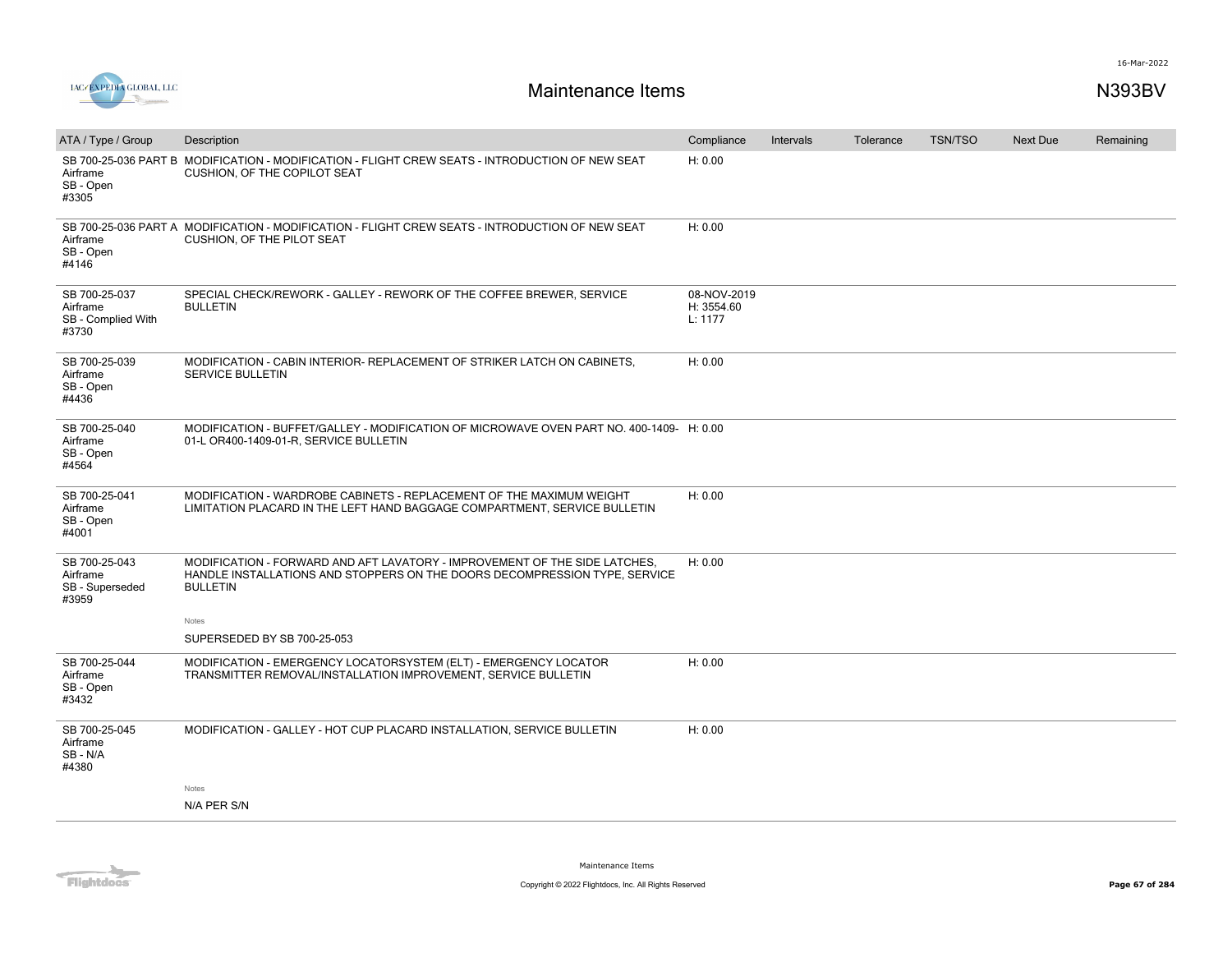

| ATA / Type / Group                                | Description                                                                                                                             | Compliance | Intervals | Tolerance | <b>TSN/TSO</b> | Next Due | Remaining |
|---------------------------------------------------|-----------------------------------------------------------------------------------------------------------------------------------------|------------|-----------|-----------|----------------|----------|-----------|
| SB 700-25-047<br>Airframe<br>SB-N/A<br>#4097      | MODIFICATION - PASSENGERCOMPARTMENT - MODIFICATION OF THE ELECTRIC RELEASE<br>POCKET-DOOR FOOTER MECHANISM (FORWARD), SERVICE BULLETIN  | H: 0.00    |           |           |                |          |           |
|                                                   | Notes                                                                                                                                   |            |           |           |                |          |           |
|                                                   | <b>NOT APPLICABLE</b>                                                                                                                   |            |           |           |                |          |           |
| SB 700-25-047 R03<br>Airframe<br>SB-N/A<br>#4926  | MODIFICATION - PASSENGER COMPARTMENT - MODIFICATION OF THE ELECTRIC RELEASE<br>POCKET - DOOR FOOTER MECHANISM (FORWARD)                 |            |           |           |                |          |           |
|                                                   | Notes                                                                                                                                   |            |           |           |                |          |           |
|                                                   | N/A PER S/N                                                                                                                             |            |           |           |                |          |           |
| SB 700-25-047 R1<br>Airframe<br>SB - N/A<br>#4020 | MODIFICATION - PASSENGERCOMPARTMENT - MODIFICATION OF THE ELECTRIC RELEASE<br>POCKET-DOOR FOOTER MECHANISM (FORWARD), SERVICE BULLETIN. | H: 0.00    |           |           |                |          |           |
|                                                   | Notes                                                                                                                                   |            |           |           |                |          |           |
|                                                   | NOT APPLICABLE                                                                                                                          |            |           |           |                |          |           |
| SB 700-25-047 R2<br>Airframe<br>SB-N/A<br>#4685   | MODIFICATION - PASSENGER COMPARTMENT - MODIFICATION OF THE ELECTRIC RELEASE<br>POCKET-DOOR FOOTER MECHANISM (FORWARD) (REV. 2)          |            |           |           |                |          |           |
|                                                   | Notes                                                                                                                                   |            |           |           |                |          |           |
|                                                   | N/A PER S/N                                                                                                                             |            |           |           |                |          |           |
| SB 700-25-048<br>Airframe<br>SB - N/A<br>#3957    | MODIFICATION - PASSENGERCOMPARTMENT - MODIFICATION OF THE ELECTRIC RELEASE<br>POCKET-DOOR FOOTER MECHANISM (MID), SERVICE BULLETIN      | H: 0.00    |           |           |                |          |           |
|                                                   | Notes                                                                                                                                   |            |           |           |                |          |           |
|                                                   | <b>NOT APPLICABLE</b>                                                                                                                   |            |           |           |                |          |           |
| SB 700-25-048 R03<br>Airframe<br>SB-N/A<br>#4911  | MODIFICATION - PASSENGER COMPARTMENT - MODIFICATION OF THE ELECTRIC RELEASE<br>POCKET-DOOR FOOTER MECHANISM (MID)                       |            |           |           |                |          |           |
|                                                   | Notes                                                                                                                                   |            |           |           |                |          |           |
|                                                   | N/A PER S/N                                                                                                                             |            |           |           |                |          |           |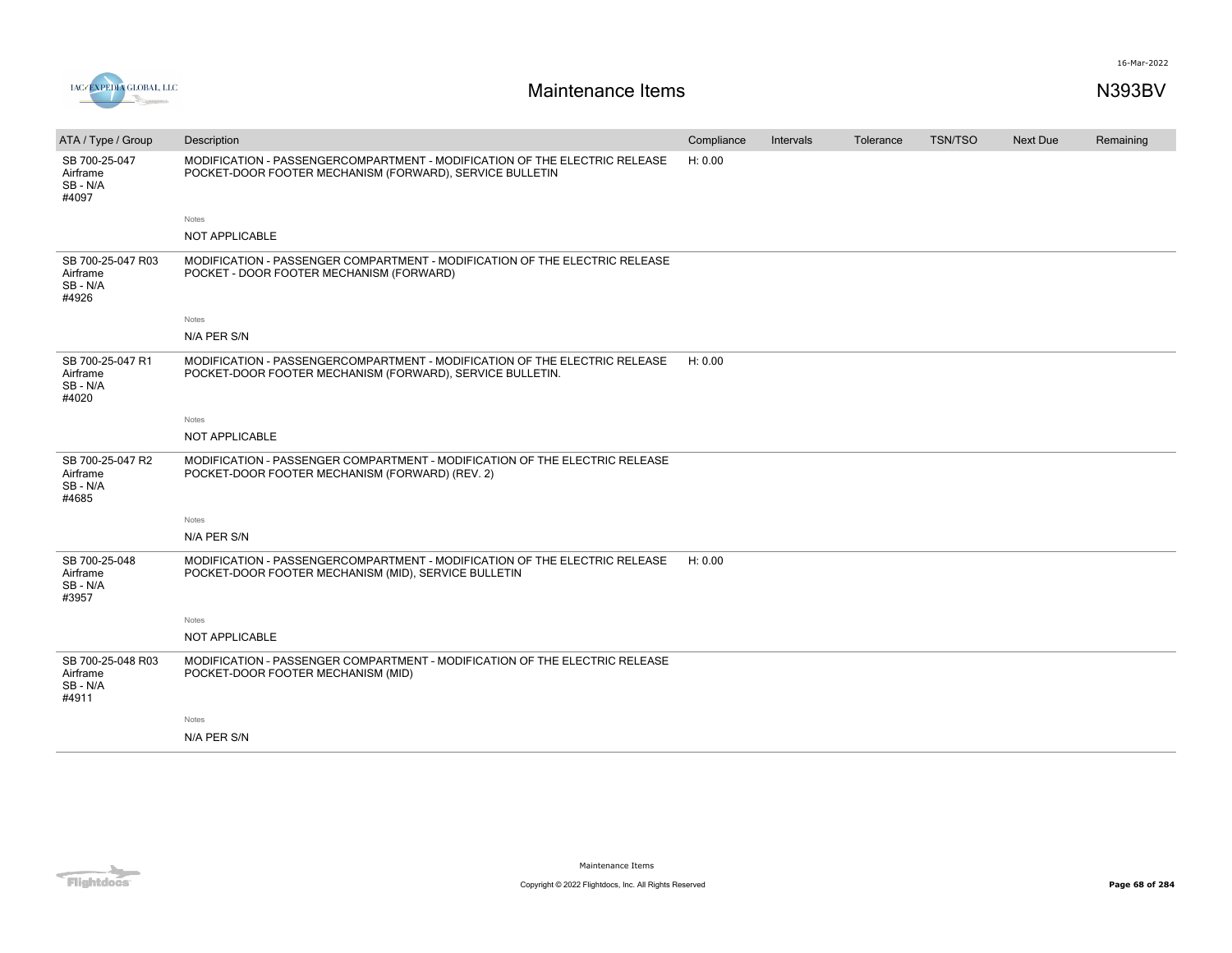



| ATA / Type / Group                                    | Description                                                                                                                           | Compliance | Intervals | Tolerance | <b>TSN/TSO</b> | Next Due | Remaining |
|-------------------------------------------------------|---------------------------------------------------------------------------------------------------------------------------------------|------------|-----------|-----------|----------------|----------|-----------|
| SB 700-25-048 R04<br>Airframe<br>SB-N/A<br>#4925      | MODIFICATION - PASSENGER COMPARTMENT - MODIFICATION OF THE ELECTRIC RELEASE<br>POCKET-DOOR FOOTER MECHANISM (MID)                     |            |           |           |                |          |           |
|                                                       | Notes                                                                                                                                 |            |           |           |                |          |           |
|                                                       | N/A PER S/N                                                                                                                           |            |           |           |                |          |           |
| SB 700-25-048 R1<br>Airframe<br>SB - N/A<br>#4504     | MODIFICATION - PASSENGERCOMPARTMENT - MODIFICATION OF THE ELECTRIC RELEASE<br>POCKET-DOOR FOOTER MECHANISM (MID), SERVICE BULLETIN.   | H: 0.00    |           |           |                |          |           |
|                                                       | Notes                                                                                                                                 |            |           |           |                |          |           |
|                                                       | NOT APPLICABLE                                                                                                                        |            |           |           |                |          |           |
| SB 700-25-048 R2<br>Airframe<br>SB - N/A<br>#4684     | MODIFICATION - PASSENGER COMPARTMENT - MODIFICATION OF THE ELECTRIC RELEASE<br>POCKET-DOOR FOOTER MECHANISM (MID) (REV. 2)            |            |           |           |                |          |           |
|                                                       | Notes                                                                                                                                 |            |           |           |                |          |           |
|                                                       | N/A PER S/N                                                                                                                           |            |           |           |                |          |           |
| SB 700-25-049<br>Airframe<br>SB - Superseded<br>#4570 | MODIFICATION - PASSENGERCOMPARTMENT - MODIFICATION OF THE MANUAL RELEASE<br>POCKET-DOOR FOOTER MECHANISM (FORWARD), SERVICE BULLETIN  | H: 0.00    |           |           |                |          |           |
|                                                       | Notes                                                                                                                                 |            |           |           |                |          |           |
|                                                       | SUPERSEDED BY R1                                                                                                                      |            |           |           |                |          |           |
| SB 700-25-049 R1<br>Airframe<br>SB - Open<br>#4428    | MODIFICATION - PASSENGERCOMPARTMENT - MODIFICATION OF THE MANUAL RELEASE<br>POCKET-DOOR FOOTER MECHANISM (FORWARD), SERVICE BULLETIN. | H: 0.00    |           |           |                |          |           |
| SB 700-25-050<br>Airframe<br>SB - Open<br>#3497       | MODIFICATION - PASSENGERCOMPARTMENT - MODIFICATION OF THE MANUAL RELEASE<br>POCKET-DOOR FOOTER MECHANISM (MID), SERVICE BULLETIN      | H: 0.00    |           |           |                |          |           |
| SB 700-25-050 R1<br>Airframe<br>SB - Open<br>#3273    | MODIFICATION - PASSENGERCOMPARTMENT - MODIFICATION OF THE MANUAL RELEASE<br>POCKET-DOOR FOOTER MECHANISM (MID), SERVICE BULLETIN.     | H: 0.00    |           |           |                |          |           |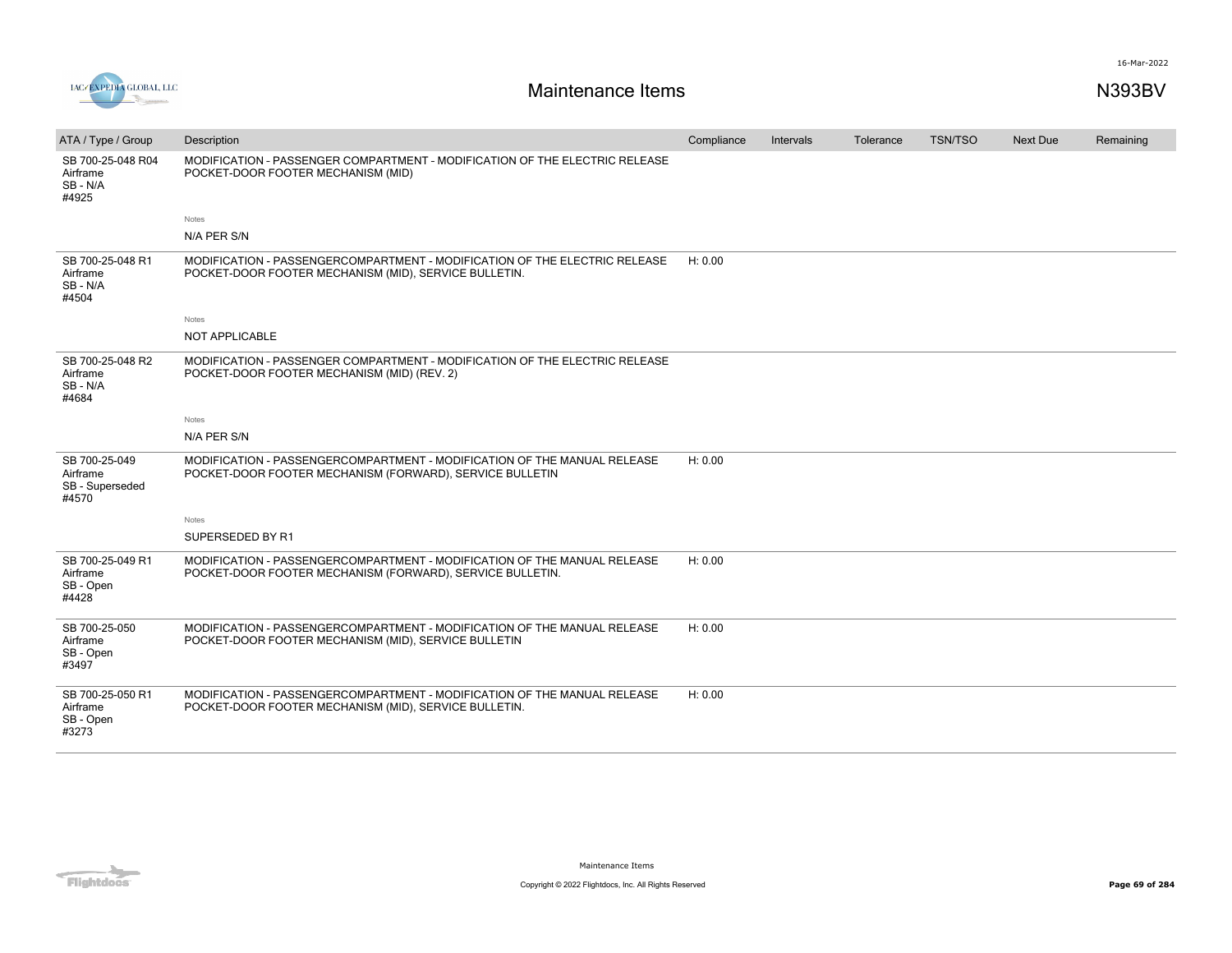



# **Maintenance Items N393BV**

| ATA / Type / Group                                          | Description                                                                                                                                                       | Compliance                           | Intervals | Tolerance | <b>TSN/TSO</b> | <b>Next Due</b> | Remaining |
|-------------------------------------------------------------|-------------------------------------------------------------------------------------------------------------------------------------------------------------------|--------------------------------------|-----------|-----------|----------------|-----------------|-----------|
| SB 700-25-051<br>Airframe<br>SB - Superseded<br>#4261       | MODIFICATION - PASSENGERCOMPARTMENT - REPLACEMENT OF MICROSWITCH IN<br>ELECTRICAL CONTROLS, SERVICE BULLETIN                                                      | H: 0.00                              |           |           |                |                 |           |
|                                                             | Notes                                                                                                                                                             |                                      |           |           |                |                 |           |
|                                                             | SUPERSEDED BY R1                                                                                                                                                  |                                      |           |           |                |                 |           |
| SB 700-25-051 R1<br>Airframe<br>SB - Complied With<br>#3479 | MODIFICATION - PASSENGERCOMPARTMENT - REPLACEMENT OF MICROSWITCH IN<br>ELECTRICAL CONTROLS, SERVICE BULLETIN.                                                     | 16-APR-2021<br>H: 3992.00<br>L: 1324 |           |           |                |                 |           |
| SB 700-25-052<br>Airframe<br>SB - N/A<br>#3073              | ICA - SPECIAL CHECK/REWORK - PASSENGERCOMPARTMENT - INSPECTION AND<br>REPLACEMENT OF EJECTOR BASE, SERVICE BULLETIN                                               | H: 0.00                              |           |           |                |                 |           |
|                                                             | Notes                                                                                                                                                             |                                      |           |           |                |                 |           |
|                                                             | NOT APPLICABLE                                                                                                                                                    |                                      |           |           |                |                 |           |
| Airframe<br>SB-N/A<br>#4597                                 | SB 700-25-052 PART B REPLACEMENT - ICA - SPECIAL CHECK/REWORK - PASSENGERCOMPARTMENT - INSPECTION H: 0.00<br>AND REPLACEMENT OF EJECTOR BASE,-OF THE EJECTOR BASE |                                      |           |           |                |                 |           |
|                                                             | Notes                                                                                                                                                             |                                      |           |           |                |                 |           |
|                                                             | NOT APPLICABLE                                                                                                                                                    |                                      |           |           |                |                 |           |
| Airframe<br>SB-N/A<br>#3407                                 | SB 700-25-052 PART A VERIFICATION - ICA - SPECIAL CHECK/REWORK - PASSENGERCOMPARTMENT - INSPECTION H: 0.00<br>AND REPLACEMENT OF EJECTOR BASE,-OF INSTALLED PARTS |                                      |           |           |                |                 |           |
|                                                             | Notes                                                                                                                                                             |                                      |           |           |                |                 |           |
|                                                             | NOT APPLICABLE                                                                                                                                                    |                                      |           |           |                |                 |           |
| SB 700-25-052 R1<br>Airframe<br>SB-N/A<br>#4622             | ICA SPECIAL CHECK/REWORK PASSENGER COMPARTMENT REPLACEMENT OF EJECTOR<br>BASE (REV. 1)                                                                            |                                      |           |           |                |                 |           |
|                                                             | Notes                                                                                                                                                             |                                      |           |           |                |                 |           |
|                                                             | N/A PER S/N                                                                                                                                                       |                                      |           |           |                |                 |           |
| SB 700-25-053<br>Airframe<br>SB - Complied With<br>#4708    | MODIFICATION - FORWARD AND AFT LAVATORY - IMPROVEMENT OF THE HANDLE<br>INSTALLATIONS, LATCH AND STOPPERS ON THE DOORS DECOMPRESSION TYPE                          | 17-JUL-2020<br>H: 3806.80<br>L: 1260 |           |           |                |                 |           |

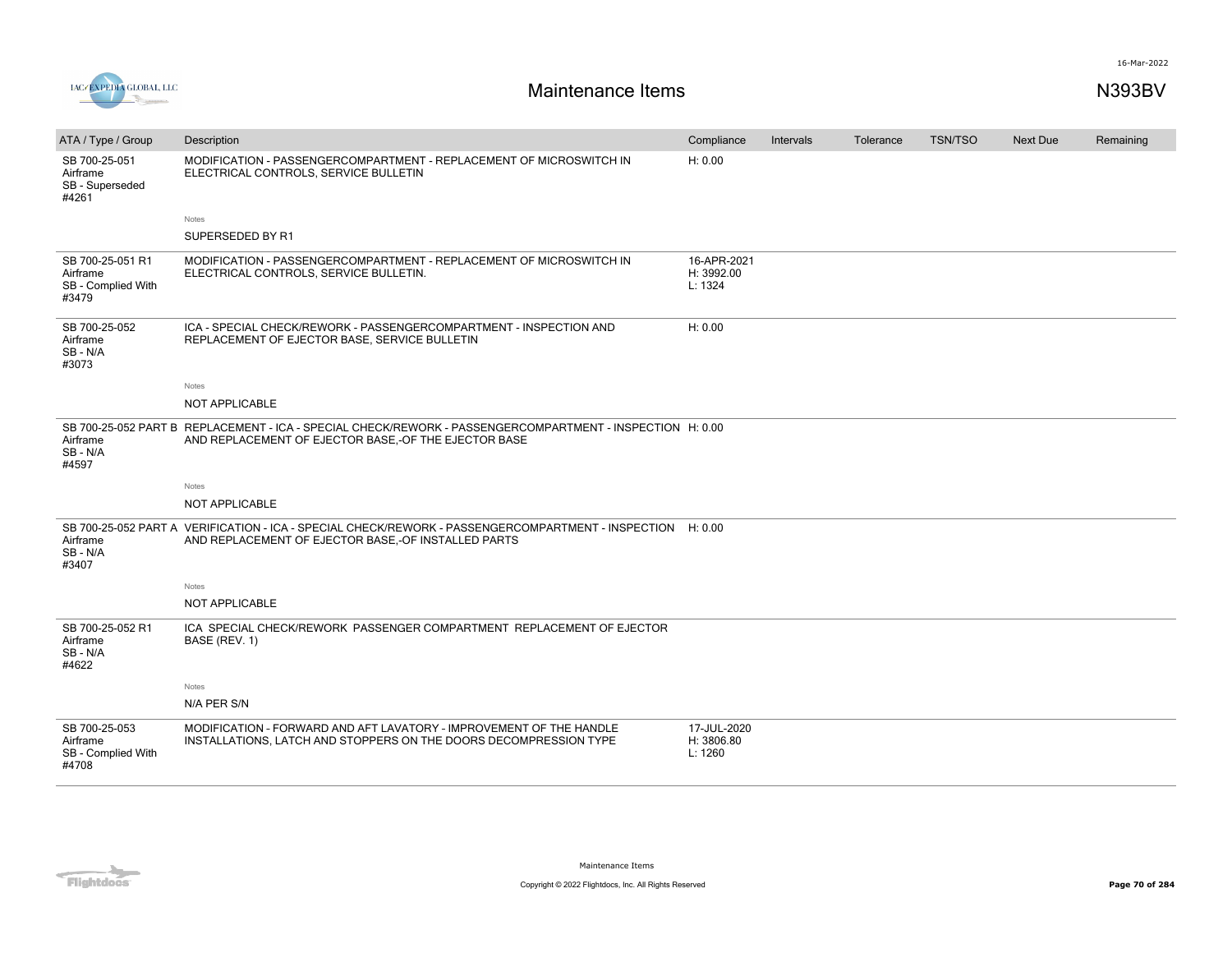



| ATA / Type / Group                                          | Description                                                                                                  | Compliance                          | Intervals | Tolerance | <b>TSN/TSO</b> | Next Due | Remaining |
|-------------------------------------------------------------|--------------------------------------------------------------------------------------------------------------|-------------------------------------|-----------|-----------|----------------|----------|-----------|
| SB 700-25-054<br>Airframe<br>SB - Open<br>#3470             | MODIFICATION - ENTRY AREA HEADLINER- IMPROVEMENT OF MAIN ENTRANCE HEADLINER<br>ATTACHMENTS, SERVICE BULLETIN | H: 0.00                             |           |           |                |          |           |
| SB 700-25-055<br>Airframe<br>SB - Complied With<br>#4763    | MODIFICATION - PASSENGER COMPARTMENT - REPLACEMENT OF DRAWER LATCH AND<br><b>WIRE STRIKER ON CABINETS</b>    | 23-NOV-2016<br>H: 2072.50<br>L: 725 |           |           |                |          |           |
| SB 700-25-055 R1<br>Airframe<br>SB - N/A<br>#4884           | MODIFICATION - PASSENGER COMPARTMENT - REPLACEMENT OF DRAWER LATCH AND<br>WIRE STRIKER ON CABINETS           |                                     |           |           |                |          |           |
|                                                             | Notes                                                                                                        |                                     |           |           |                |          |           |
|                                                             | PREVIOUSLY COMPLIED WITH                                                                                     |                                     |           |           |                |          |           |
| SB 700-25-057<br>Airframe<br>SB - Complied With<br>#4801    | MODIFICATION - PASSENGER COMPARTMENT - MODIFICATION OF THE AFT LAVATORY DOOR 29-SEP-2017<br><b>HINGES</b>    | H: 2431.70<br>L: 854                |           |           |                |          |           |
| SB 700-25-057 R1<br>Airframe<br>SB - Complied With<br>#4846 | MODIFICATION - PASSENGER COMPARTMENT - MODIFICATION OF THE AFT LAVATORY DOOR 01-DEC-2018<br>HINGES (REV. 1)  | H: 3011.20<br>L: 1025               |           |           |                |          |           |
| SB 700-25-057 R2<br>Airframe<br>SB - N/A<br>#4904           | MODIFICATION - PASSENGER COMPARTMENT - MODIFICATION OF THE AFT LAVATORY DOOR<br><b>HINGES</b>                |                                     |           |           |                |          |           |
|                                                             | Notes                                                                                                        |                                     |           |           |                |          |           |
|                                                             | PREVIOUSLY COMPLIED WITH                                                                                     |                                     |           |           |                |          |           |
| SB 700-25-058<br>Airframe<br>SB - Open<br>#4817             | MODIFICATION - PASSENGER COMPARTMENT - MODIFICATION OF THE FWD LAVATORY<br><b>DOOR HINGES</b>                |                                     |           |           |                |          |           |
| SB 700-25-059<br>Airframe<br>SB - Open<br>#4813             | MODIFICATION - MISCELLANEOUS EQUIPMENT- REPLACEMENT OF THE AIRSTAIR ANTI-SLIP<br>MAT                         |                                     |           |           |                |          |           |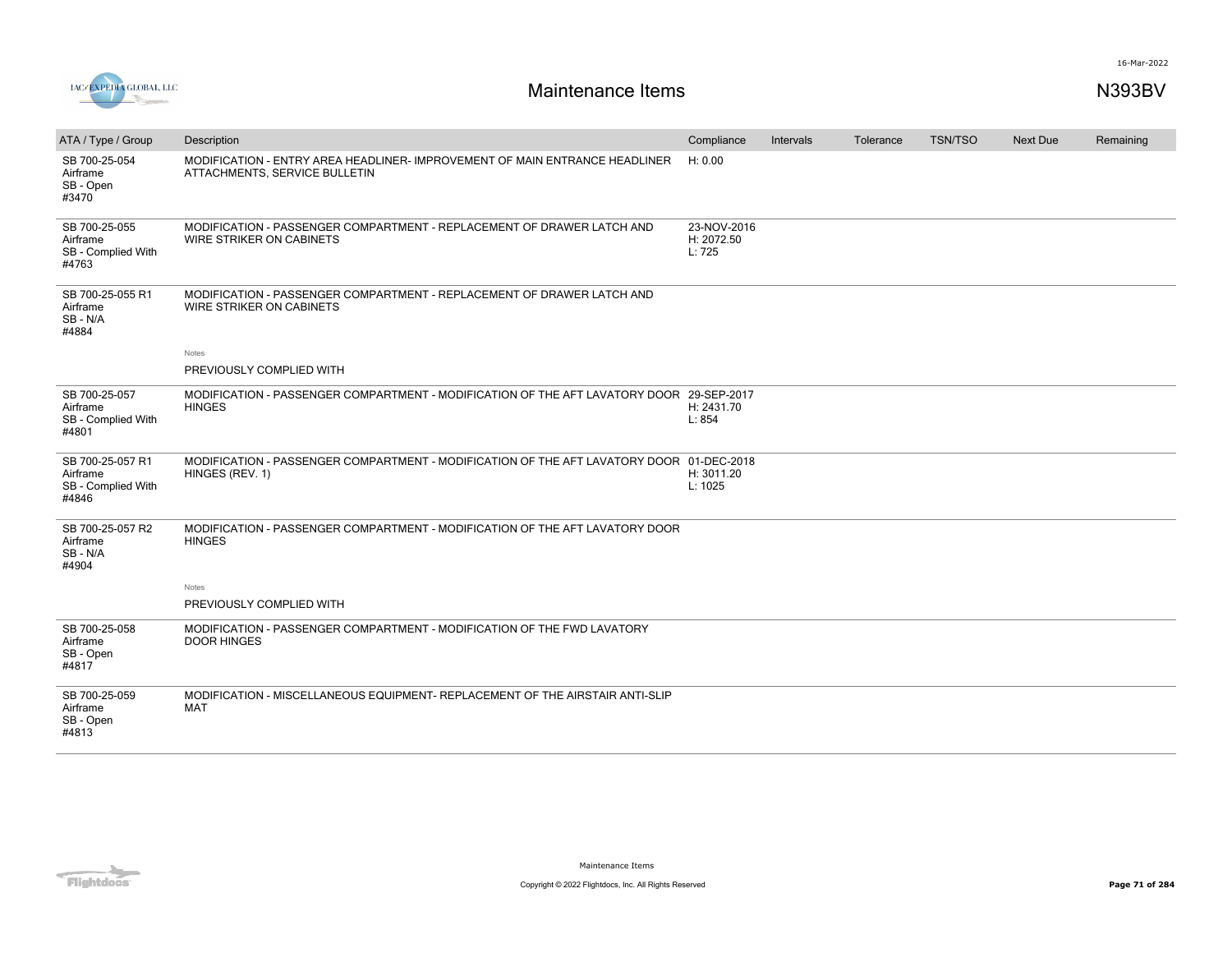

| ATA / Type / Group                                       | Description                                                                                                                                                                                                    | Compliance                          | Intervals | Tolerance | <b>TSN/TSO</b> | <b>Next Due</b> | Remaining |
|----------------------------------------------------------|----------------------------------------------------------------------------------------------------------------------------------------------------------------------------------------------------------------|-------------------------------------|-----------|-----------|----------------|-----------------|-----------|
| SB 700-25-060<br>Airframe<br>SB - Superseded<br>#4824    | MODIFICATION - EMERGENCY LOCATOR SYSTEM - INTRODUCTION OF THE DK180 LOW<br>FREQUENCY (8.8KHZ) UNDERWATER LOCATOR DEVICE                                                                                        |                                     |           |           |                |                 |           |
|                                                          | Notes                                                                                                                                                                                                          |                                     |           |           |                |                 |           |
|                                                          | SUPERSEDED BY REV 1                                                                                                                                                                                            |                                     |           |           |                |                 |           |
| SB 700-25-060 R02<br>Airframe<br>SB - Open<br>#4990      | MODIFICATION - EMERGENCY LOCATOR SYSTEM - INTRODUCTION OF THE DK180 LOW<br>FREQUENCY (8.8KHZ) UNDERWATER LOCATOR DEVICE                                                                                        |                                     |           |           |                |                 |           |
| SB 700-25-060 R1<br>Airframe<br>SB - Open<br>#4837       | MODIFICATION - EMERGENCY LOCATOR SYSTEM - INTRODUCTION OF THE DK180 LOW<br>FREQUENCY (8.8KHZ) UNDERWATER LOCATOR DEVICE (REV. 1)                                                                               |                                     |           |           |                |                 |           |
| SB 700-25-061<br>Airframe<br>SB-N/A<br>#4828             | INSPECTION - EMERGENCY EQUIPMENT - REPLACEMENT OF THE CREWMEMBER<br>PROTECTIVE BREATHING EQUIPMENT (PBE) UNITS WITH PART NO. 119003-11 OR PART NO.<br>119003-21 (WITHIN SPECIFIED SERIAL NUMBER FOR -21 ONLY). | 16-JAN-2018<br>H: 2586.20<br>L: 898 |           |           |                |                 |           |
| SB 700-25-062<br>Airframe<br>SB - Superseded<br>#4845    | MODIFICATION - BUFFET/GALLEY - MODIFICATION OF THE GALLEY MICROWAVE<br><b>COMPARTMENT</b>                                                                                                                      |                                     |           |           |                |                 |           |
|                                                          | Notes                                                                                                                                                                                                          |                                     |           |           |                |                 |           |
|                                                          | <b>SUPERSEDED</b>                                                                                                                                                                                              |                                     |           |           |                |                 |           |
| SB 700-25-062 R1<br>Airframe<br>SB - Superseded<br>#4850 | MODIFICATION - BUFFET/GALLEY - MODIFICATION OF THE GALLEY MICROWAVE<br>COMPARTMENT (REV. 1)                                                                                                                    |                                     |           |           |                |                 |           |
|                                                          | Notes                                                                                                                                                                                                          |                                     |           |           |                |                 |           |
|                                                          | <b>SUPERSEDED</b>                                                                                                                                                                                              |                                     |           |           |                |                 |           |
| SB 700-25-062 R2<br>Airframe<br>SB - Open<br>#4896       | MODIFICATION - GALLEY - MODIFICATION OF THE MICROWAVE COMPARTMENT                                                                                                                                              |                                     |           |           |                |                 |           |
| SB 700-25-063<br>Airframe<br>SB - Open<br>#4860          | MODIFICATION - PASSENGER SEATING -INSTALLATION OF ADDITIONAL GROMMETS TO<br>PREVENT INTERFERENCE BETWEEN SEAT ARMREST AND DADO MOLDING                                                                         |                                     |           |           |                |                 |           |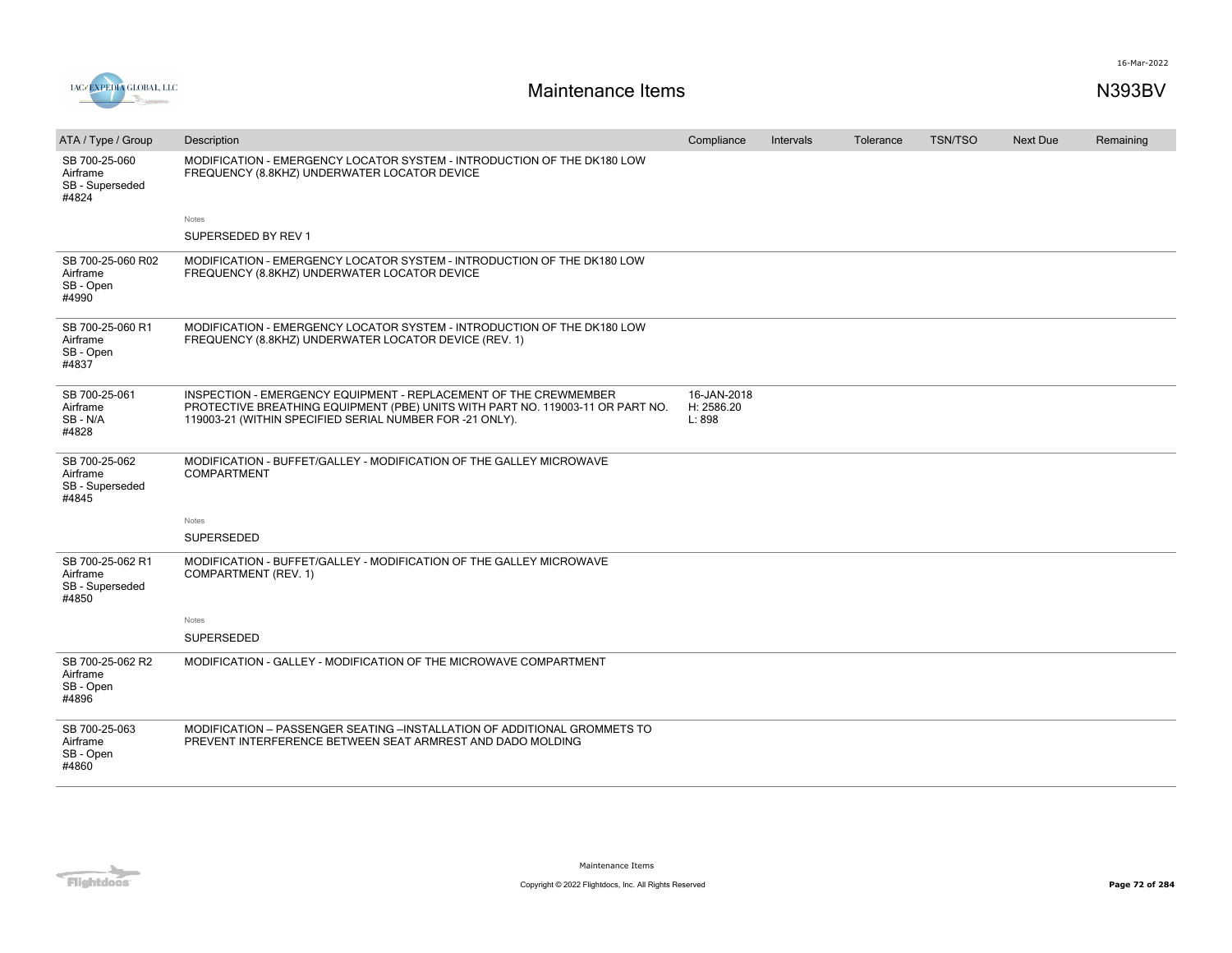



| ATA / Type / Group                                       | Description                                                                                                                                     | Compliance                         | Intervals | Tolerance | <b>TSN/TSO</b> | Next Due | Remaining |
|----------------------------------------------------------|-------------------------------------------------------------------------------------------------------------------------------------------------|------------------------------------|-----------|-----------|----------------|----------|-----------|
| SB 700-25-064<br>Airframe<br>SB-N/A<br>#4872             | MODIFICATION - DOOR STOPPER - IMPROVEMENT OF THE DOOR STOPPER AND STAY OPEN<br>FOR THE AFT LAVATORY DOOR AND THE BAGGAGE COMPARTMENT DOOR       |                                    |           |           |                |          |           |
|                                                          | Notes                                                                                                                                           |                                    |           |           |                |          |           |
|                                                          | N/A PER S/N                                                                                                                                     |                                    |           |           |                |          |           |
| SB 700-25-065 R01<br>Airframe<br>SB - Open<br>#4923      | SPECIAL CHECK/REWORK - PASSENGER COMPARTMENT - REPLACEMENT OF THE SEAT<br><b>BELT EJECTOR BASE</b>                                              |                                    |           |           |                |          |           |
| SB 700-25-069<br>Airframe<br>SB - Open<br>#5073          | SPECIAL CHECK/MODIFICATION - UNDERWATER LOCATING DEVICE - INSPECTION OF THE<br>DK180 LOW FREQUENCY (8.8KHZ) UNDERWATER LOCATING DEVICE (LF-ULD) |                                    |           |           |                |          |           |
| SB 700-26-008<br>Airframe<br>SB - Complied With<br>#2008 | MODIFICATION - FIRE EXTINGUISHING SYSTEM - REPLACEMENT OF FIRE<br>EXTINGUISHERCONTAINER PART NO. 473776-2, SERVICE BULLETIN                     | 12-SEP-2012<br>H: 388.37<br>L: 190 |           |           |                |          |           |
|                                                          | Notes                                                                                                                                           |                                    |           |           |                |          |           |
|                                                          | <b>COMPLIED WITH</b>                                                                                                                            |                                    |           |           |                |          |           |
| SB 700-26-009<br>Airframe<br>SB - Complied With<br>#357  | MODIFICATION - SMOKE DETECTION SYSTEM - MODIFICATION TO THE FIDEEX SMOKE<br>DETECTORWIRING, SERVICE BULLETIN                                    | 16-FEB-2012<br>H: 292.60<br>L: 134 |           |           |                |          |           |
|                                                          | Notes                                                                                                                                           |                                    |           |           |                |          |           |
|                                                          | <b>COMPLIED WITH</b>                                                                                                                            |                                    |           |           |                |          |           |
| SB 700-26-009 R1<br>Airframe<br>SB-N/A<br>#3448          | MODIFICATION - SMOKE DETECTION SYSTEM - MODIFICATION TO THE FIDEEX SMOKE<br>DETECTORWIRING, SERVICE BULLETIN.                                   | H: 0.00                            |           |           |                |          |           |
|                                                          | Notes                                                                                                                                           |                                    |           |           |                |          |           |
|                                                          | N/A PREVIOUSLY COMPLIED WITH                                                                                                                    |                                    |           |           |                |          |           |
| SB 700-26-011<br>Airframe<br>SB - Superseded<br>#4829    | SPECIAL CHECK/MODIFICATION - FIRE EXTINGUISHING SYSTEM - SQUIBB CONNECTORS<br>A111P2, A112P1 AND A111P3 WIRE LENGTHS                            |                                    |           |           |                |          |           |
|                                                          | Notes                                                                                                                                           |                                    |           |           |                |          |           |
|                                                          | SUPERSEDED                                                                                                                                      |                                    |           |           |                |          |           |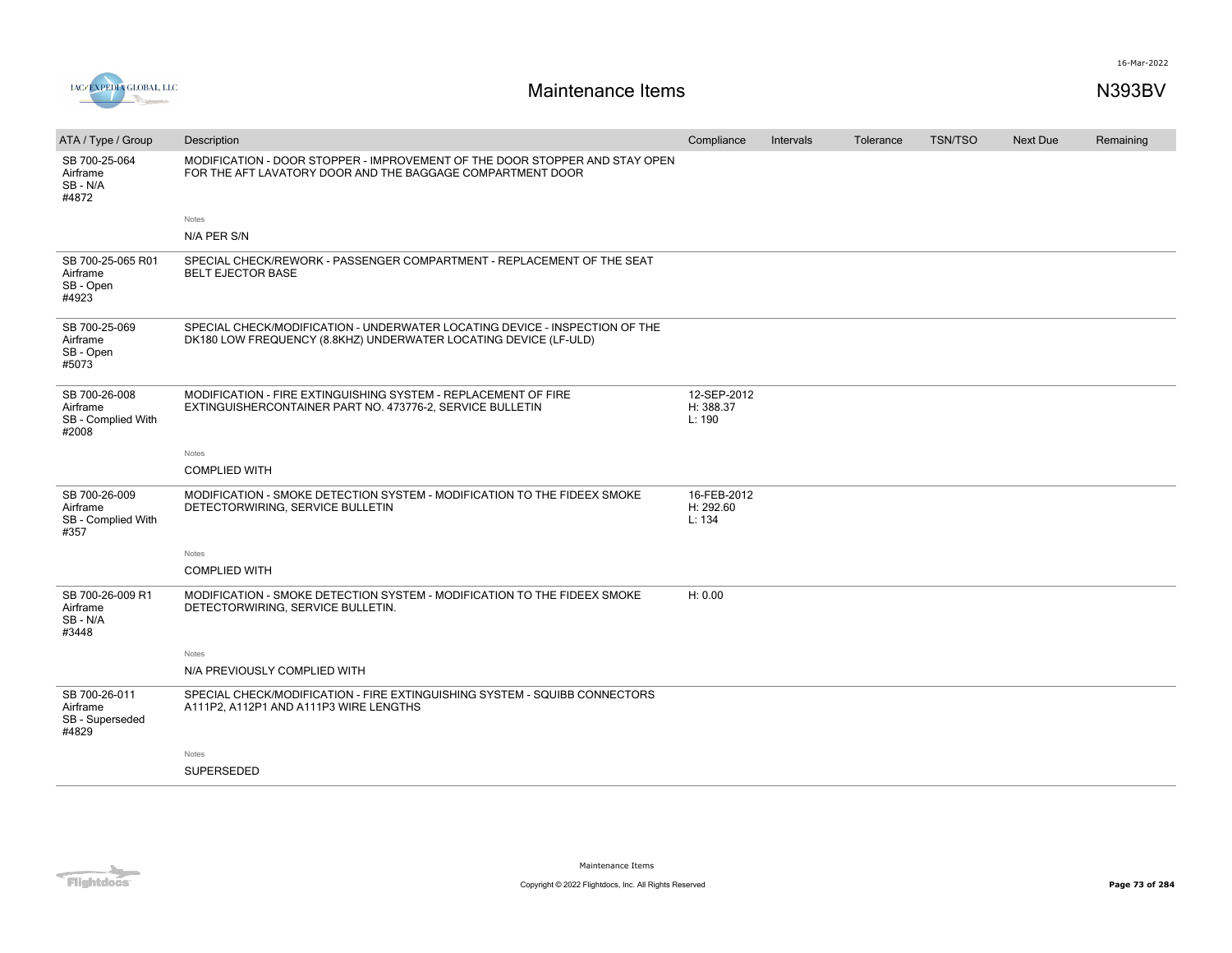

| ATA / Type / Group                                          | Description                                                                                                                                                              | Compliance                           | Intervals | Tolerance | <b>TSN/TSO</b> | <b>Next Due</b> | Remaining |
|-------------------------------------------------------------|--------------------------------------------------------------------------------------------------------------------------------------------------------------------------|--------------------------------------|-----------|-----------|----------------|-----------------|-----------|
| SB 700-26-011 R1<br>Airframe<br>SB - Complied With<br>#4844 | SPECIAL CHECK/MODIFICATION - FIRE EXTINGUISHING SYSTEM - SQUIB CONNECTORS<br>A111P2, A112P1 AND A111P3 WIRE LENGTHS (REV. 1)                                             | 24-MAY-2018<br>H: 2727.40<br>L: 933  |           |           |                |                 |           |
| SB 700-26-011 R2<br>Airframe<br>SB-N/A<br>#4865             | SPECIAL CHECK/MODIFICATION - FIRE EXTINGUISHING SYSTEM - SQUIB CONNECTORS<br>A111P2, A112P1 AND A111P3 WIRE LENGTHS (REV. 2)                                             |                                      |           |           |                |                 |           |
|                                                             | Notes                                                                                                                                                                    |                                      |           |           |                |                 |           |
|                                                             | N/A PREVIOUSLY COMPLIED WITH                                                                                                                                             |                                      |           |           |                |                 |           |
| SB 700-26-011 R3<br>Airframe<br>SB - Complied With<br>#4868 | SPECIAL CHECK/MODIFICATION - FIRE EXTINGUISHING SYSTEM - SQUIB CONNECTORS<br>A111P2, A112P1 AND A111P3 WIRE LENGTHS (REV. 3)                                             | 01-DEC-2018<br>H: 3011.20<br>L: 1025 |           |           |                |                 |           |
| SB 700-27-015<br>Airframe<br>SB-N/A<br>#3429                | MODIFICATION - STALL PROTECTION SYSTEM - INTRODUCTION OF STALL PROTECTION<br>COMPUTER(SPC), PART NO. GH582-3001-5, SERVICE BULLETIN                                      | H: 0.00                              |           |           |                |                 |           |
|                                                             | Notes                                                                                                                                                                    |                                      |           |           |                |                 |           |
|                                                             | NOT APPLICABLE - BY EFFECTIVITY                                                                                                                                          |                                      |           |           |                |                 |           |
| SB 700-27-016<br>Airframe<br>SB-N/A<br>#3502                | SPECIAL CHECK/MODIFICATION - GROUND SPOILERS - REPLACEMENT OF GROUND<br>SPOILERSELECTOR VALVE TO PREVENT POSSIBLE FAILURE OF GROUND SPOILER, SERVICE<br><b>BULLETIN</b>  | H: 0.00                              |           |           |                |                 |           |
|                                                             | Notes                                                                                                                                                                    |                                      |           |           |                |                 |           |
|                                                             | NOT APPLICABLE - BY EFFECTIVITY                                                                                                                                          |                                      |           |           |                |                 |           |
| SB 700-27-018<br>Airframe<br>SB-N/A<br>#4142                | MODIFICATION - FLAPS AND SLATS - SOFTWARE UPGRADE OF THE SLAT/FLAP CONTROL<br>UNIT TO PREVENT UNNECESSARY FLAP SYSTEM SHUTDOWN DURING FLIGHT, SERVICE<br><b>BULLETIN</b> | H: 0.00                              |           |           |                |                 |           |
|                                                             | Notes                                                                                                                                                                    |                                      |           |           |                |                 |           |
|                                                             | NOT APPLICABLE - BY EFFECTIVITY                                                                                                                                          |                                      |           |           |                |                 |           |
| SB 700-27-019<br>Airframe<br>SB - Superseded<br>#3770       | MODIFICATION - PITCH TRIM SYSTEM - INCORPORATION OF MOTORS WITH IMPROVED<br>BRAKE MATERIAL ON THE HORIZONTAL STABILIZERTRIM-ACTUATOR (HSTA), SERVICE<br><b>BULLETIN</b>  | H: 0.00                              |           |           |                |                 |           |
|                                                             | Notes                                                                                                                                                                    |                                      |           |           |                |                 |           |
|                                                             | <b>SUPERSEDED</b>                                                                                                                                                        |                                      |           |           |                |                 |           |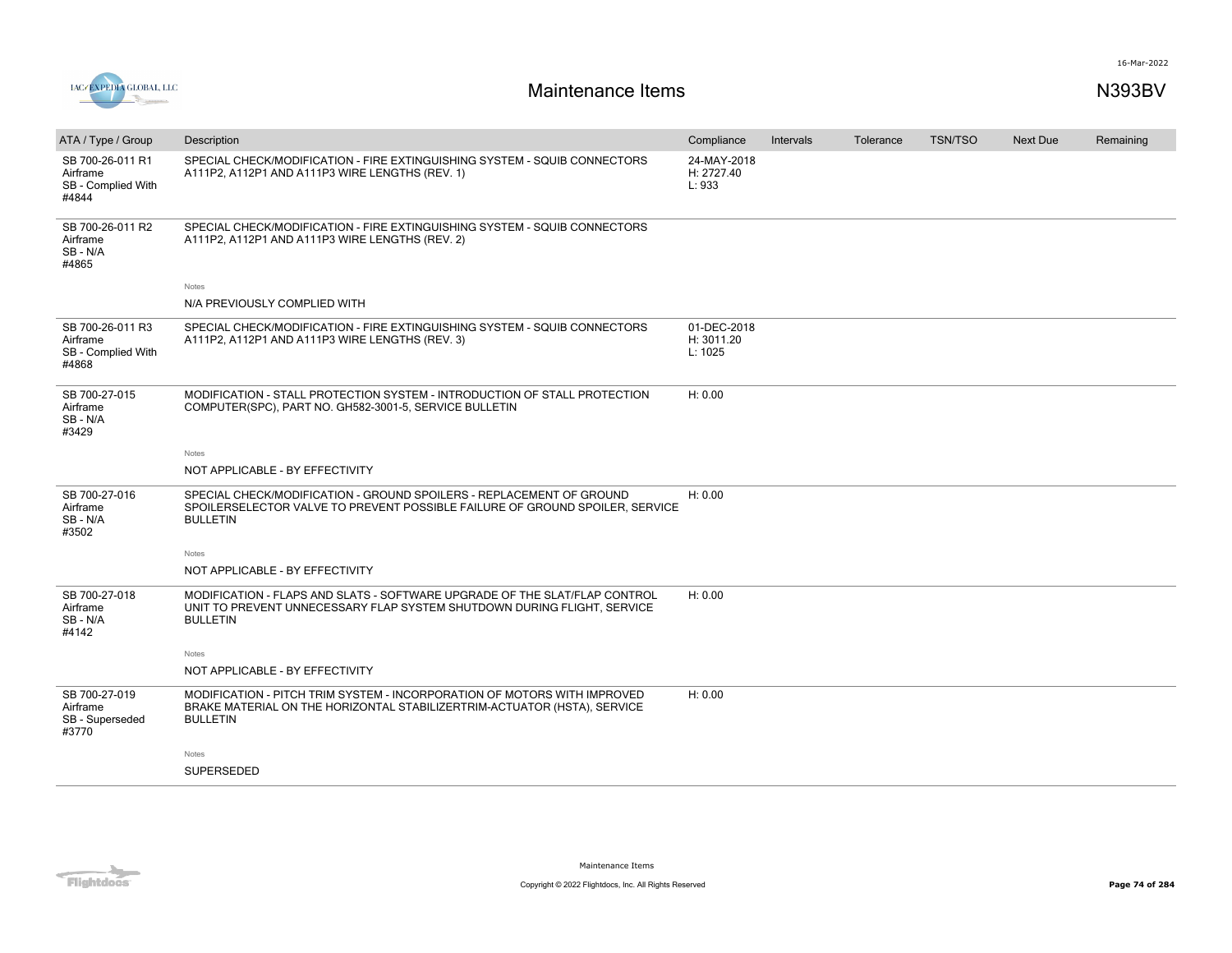



| ATA / Type / Group                                       | Description                                                                                                                                                              | Compliance | Intervals | Tolerance | <b>TSN/TSO</b> | <b>Next Due</b> | Remaining |
|----------------------------------------------------------|--------------------------------------------------------------------------------------------------------------------------------------------------------------------------|------------|-----------|-----------|----------------|-----------------|-----------|
| SB 700-27-019 R1<br>Airframe<br>SB-N/A<br>#4305          | MODIFICATION - PITCH TRIM SYSTEM - INCORPORATION OF MOTORS WITH IMPROVED<br>BRAKE MATERIAL ON THE HORIZONTAL STABILIZERTRIM-ACTUATOR (HSTA), SERVICE<br><b>BULLETIN.</b> | H: 0.00    |           |           |                |                 |           |
|                                                          | Notes                                                                                                                                                                    |            |           |           |                |                 |           |
|                                                          | NOT APPLICABLE - BY EFFECTIVITY                                                                                                                                          |            |           |           |                |                 |           |
| SB 700-27-020<br>Airframe<br>SB-N/A<br>#4524             | MODIFICATION - FLAP SYSTEM - ADDITION OF ALIGNMENT PLATES ON FLAP FAIRINGS.<br><b>SERVICE BULLETIN</b>                                                                   | H: 0.00    |           |           |                |                 |           |
|                                                          | Notes                                                                                                                                                                    |            |           |           |                |                 |           |
|                                                          | NOT APPLICABLE - BY EFFECTIVITY                                                                                                                                          |            |           |           |                |                 |           |
| SB 700-27-021<br>Airframe<br>SB - Superseded<br>#4510    | MODIFICATION - LEADING EDGE SLAT-SYSTEM - REPLACEMENT OF DOG BONE SEALS.<br>SERVICE BULLETIN                                                                             | H: 0.00    |           |           |                |                 |           |
|                                                          | Notes                                                                                                                                                                    |            |           |           |                |                 |           |
|                                                          | SUPERSEDED                                                                                                                                                               |            |           |           |                |                 |           |
| SB 700-27-021 R1<br>Airframe<br>SB - Superseded<br>#3820 | MODIFICATION - LEADING EDGE SLAT-SYSTEM - REPLACEMENT OF DOG BONE SEALS.<br>SERVICE BULLETIN.                                                                            | H: 0.00    |           |           |                |                 |           |
|                                                          | Notes                                                                                                                                                                    |            |           |           |                |                 |           |
|                                                          | SUPERSEDED                                                                                                                                                               |            |           |           |                |                 |           |
| SB 700-27-021 R2<br>Airframe<br>SB - Superseded<br>#3409 | MODIFICATION - LEADING EDGE SLAT-SYSTEM - REPLACEMENT OF DOG BONE SEALS.<br><b>SERVICE BULLETIN</b>                                                                      | H: 0.00    |           |           |                |                 |           |
|                                                          | Notes                                                                                                                                                                    |            |           |           |                |                 |           |
|                                                          | SUPERSEDED                                                                                                                                                               |            |           |           |                |                 |           |
| SB 700-27-021 R3<br>Airframe<br>SB-N/A<br>#4416          | MODIFICATION - LEADING EDGE SLAT-SYSTEM - REPLACEMENT OF DOG BONE SEALS.<br>SERVICE BULLETIN                                                                             | H: 0.00    |           |           |                |                 |           |
|                                                          | Notes                                                                                                                                                                    |            |           |           |                |                 |           |
|                                                          | NOT APPLICABLE - BY EFFECTIVITY                                                                                                                                          |            |           |           |                |                 |           |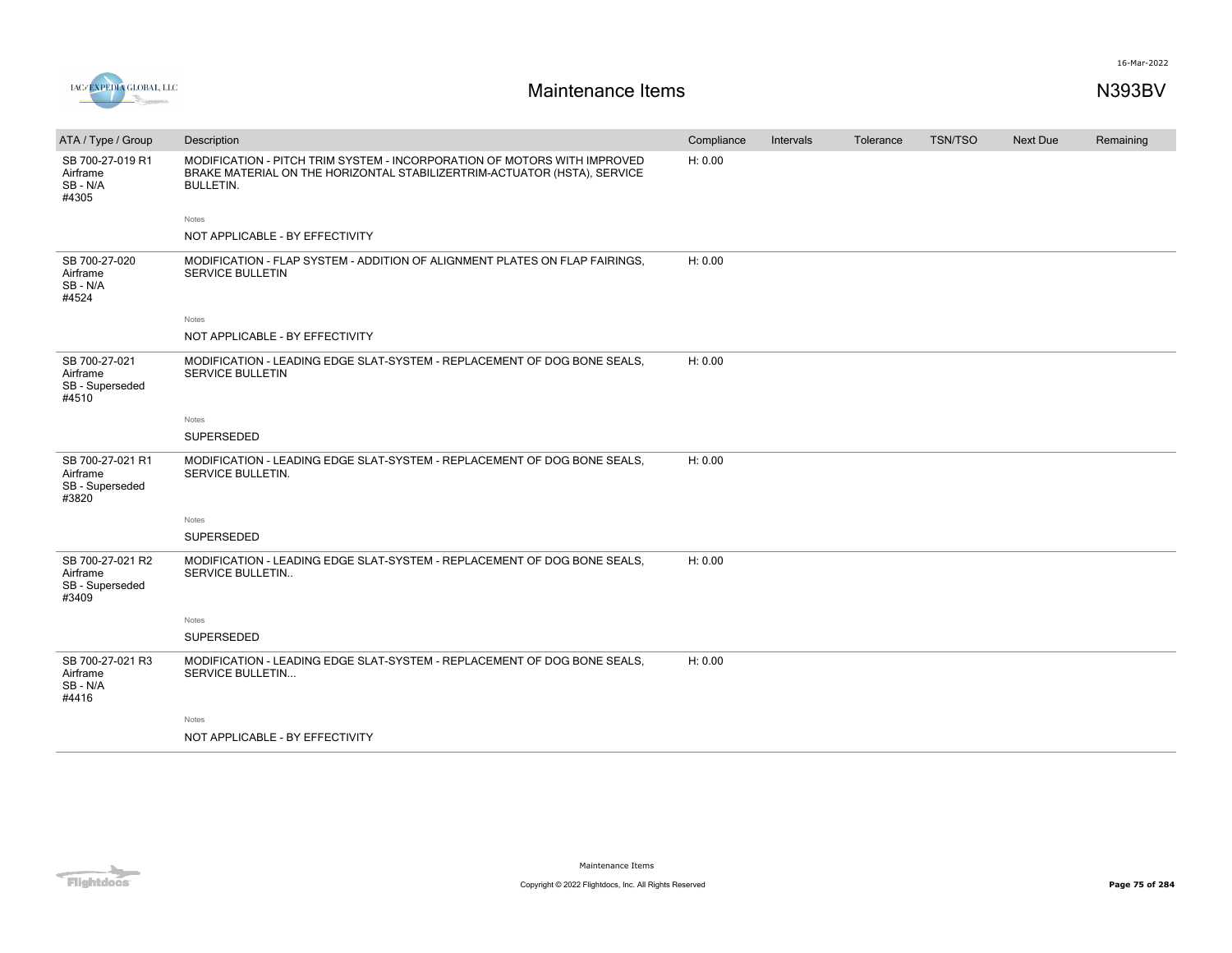

| ATA / Type / Group                                       | Description                                                                                                                                                | Compliance             | Intervals | Tolerance | <b>TSN/TSO</b> | <b>Next Due</b> | Remaining |
|----------------------------------------------------------|------------------------------------------------------------------------------------------------------------------------------------------------------------|------------------------|-----------|-----------|----------------|-----------------|-----------|
| SB 700-27-022<br>Airframe<br>SB-N/A<br>#3752             | SPECIAL CHECK/REWORK - FLAP SYSTEM - REPLACEMENT OF DEFECTIVE SKEW SENSORS.<br>SERVICE BULLETIN                                                            | H: 0.00                |           |           |                |                 |           |
|                                                          | Notes<br>NOT APPLICABLE - BY EFFECTIVITY                                                                                                                   |                        |           |           |                |                 |           |
| SB 700-27-023<br>Airframe<br>SB-N/A<br>#4173             | MODIFICATION - RUDDER- RUDDER LEADING EDGE EXTENSION TO PREVENT DAMAGE TO<br>RUDDER, SERVICE BULLETIN                                                      | H: 0.00                |           |           |                |                 |           |
|                                                          | Notes                                                                                                                                                      |                        |           |           |                |                 |           |
|                                                          | NOT APPLICABLE - BY EFFECTIVITY                                                                                                                            |                        |           |           |                |                 |           |
| SB 700-27-024<br>Airframe<br>SB - Superseded<br>#3593    | MODIFICATION - AILERON CONTROL SYSTEM - AERODYNAMIC IMPROVEMENT, SERVICE<br><b>BULLETIN</b>                                                                | H: 0.00                |           |           |                |                 |           |
|                                                          | Notes                                                                                                                                                      |                        |           |           |                |                 |           |
|                                                          | <b>SUPERSEDED</b>                                                                                                                                          |                        |           |           |                |                 |           |
| SB 700-27-024 R1<br>Airframe<br>SB-N/A<br>#4282          | MODIFICATION - AILERON CONTROL SYSTEM - AERODYNAMIC IMPROVEMENT, SERVICE<br><b>BULLETIN.</b>                                                               | H: 0.00                |           |           |                |                 |           |
|                                                          | Notes                                                                                                                                                      |                        |           |           |                |                 |           |
|                                                          | NOT APPLICABLE - BY EFFECTIVITY                                                                                                                            |                        |           |           |                |                 |           |
| SB 700-27-025<br>Airframe<br>SB - Complied With<br>#2805 | MODIFICATION - STALL PROTECTION - DISABLE STICK PUSHERCANCEL FUNCTION FROM<br>AUTOPILOT MASTER DISCONNECT SWITCH FOR JAA AIRCRAFT, SERVICE BULLETIN        | 16-FEB-2011<br>H: 0.00 |           |           |                |                 |           |
|                                                          | Notes                                                                                                                                                      |                        |           |           |                |                 |           |
|                                                          | COMPLIED WITH - AT COMPLETION                                                                                                                              |                        |           |           |                |                 |           |
| SB 700-27-025 R02<br>Airframe<br>SB - Open<br>#5004      | MODIFICATION - STALL PROTECTION SYSTEM - DISABLE STICK PUSHER CANCEL FUNCTION<br>FROM AUTOPILOT MASTER DISCONNECT SWITCH FOR JAA AIRCRAFT                  |                        |           |           |                |                 |           |
| SB 700-27-025 R1<br>Airframe<br>SB-N/A<br>#3271          | MODIFICATION - STALL PROTECTION SYSTEM - DISABLE STICK PUSHERCANCEL FUNCTION<br>FROM AUTOPILOT MASTER DISCONNECT SWITCH FOR JAA AIRCRAFT, SERVICE BULLETIN | H: 0.00                |           |           |                |                 |           |
|                                                          | Notes                                                                                                                                                      |                        |           |           |                |                 |           |
|                                                          | N/A PREVIOUSLY COMPLIED WITH                                                                                                                               |                        |           |           |                |                 |           |
|                                                          |                                                                                                                                                            |                        |           |           |                |                 |           |

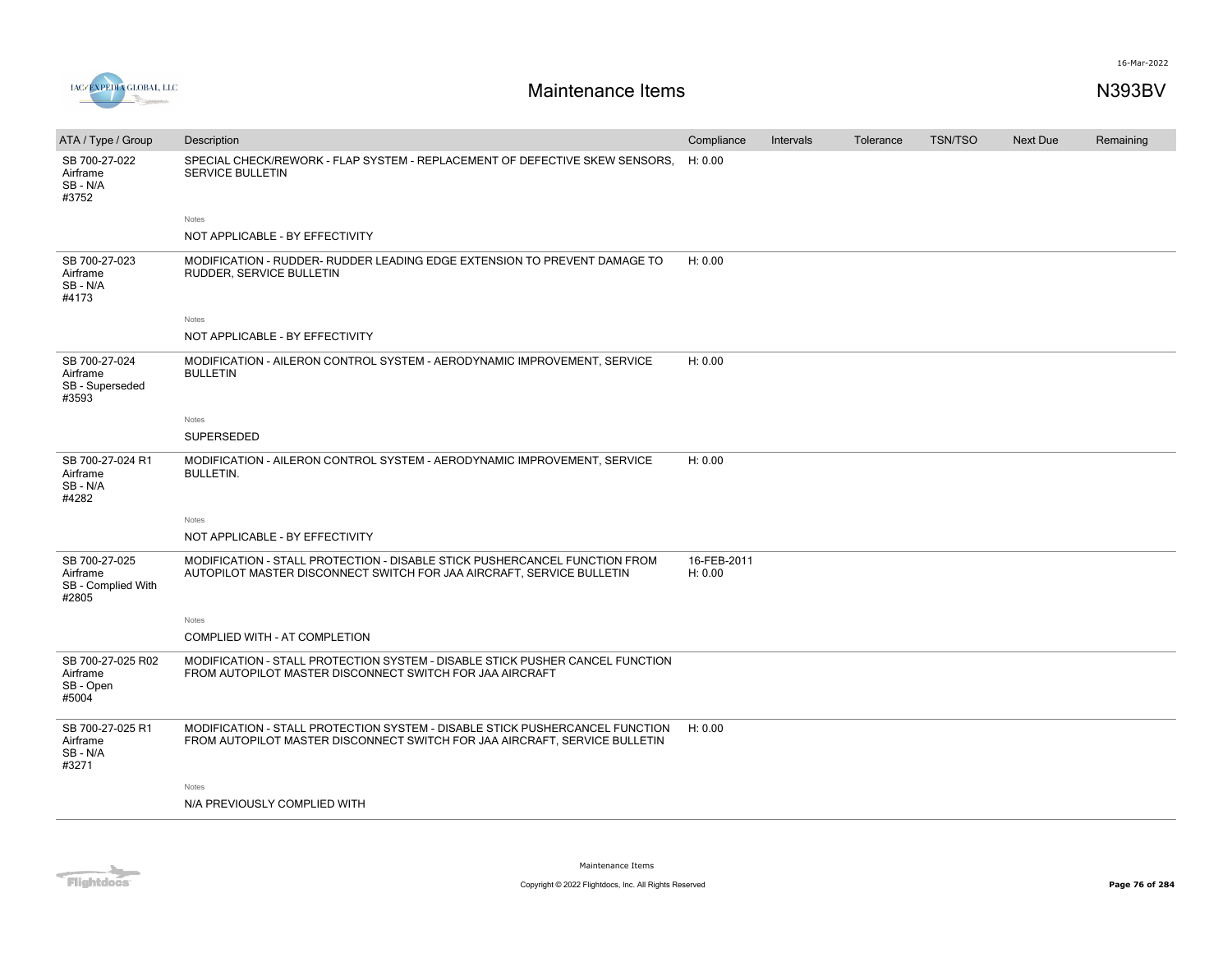

| ATA / Type / Group                                           | Description                                                                                                                                                                             | Compliance | <b>Intervals</b> | Tolerance | <b>TSN/TSO</b> | Next Due | Remaining |
|--------------------------------------------------------------|-----------------------------------------------------------------------------------------------------------------------------------------------------------------------------------------|------------|------------------|-----------|----------------|----------|-----------|
| SB 700-27-026 PART A<br>Airframe<br>SB - Superseded<br>#4151 | SPECIAL CHECK/REWORK - PITCH TRIM SYSTEM - REPLACE THE GREASE IN THE<br>HORIZONTAL STABILIZERTRIM ACTUATOR (9002 TO 9126 AND 9128 TO 9134), SERVICE<br><b>BULLETIN</b>                  | H: 0.00    |                  |           |                |          |           |
|                                                              | Notes                                                                                                                                                                                   |            |                  |           |                |          |           |
|                                                              | SUPERSEDED                                                                                                                                                                              |            |                  |           |                |          |           |
| SB 700-27-026 PART B<br>Airframe<br>SB - Superseded<br>#4446 | SPECIAL CHECK/REWORK - PITCH TRIM SYSTEM - REPLACE THE GREASE IN THE<br>HORIZONTAL STABILIZERTRIM ACTUATOR (9002 TO 9126 AND 9128 TO 9134), SERVICE<br><b>BULLETIN.</b>                 | H: 0.00    |                  |           |                |          |           |
|                                                              | Notes                                                                                                                                                                                   |            |                  |           |                |          |           |
|                                                              | SUPERSEDED                                                                                                                                                                              |            |                  |           |                |          |           |
| SB 700-27-026 PART C<br>Airframe<br>SB - Superseded<br>#3882 | SPECIAL CHECK/REWORK - PITCH TRIM SYSTEM - REPLACE THE GREASE IN THE<br>HORIZONTAL STABILIZERTRIM ACTUATOR (9002 TO 9126 AND 9128 TO 9134), SERVICE<br><b>BULLETIN</b>                  | H: 0.00    |                  |           |                |          |           |
|                                                              | Notes                                                                                                                                                                                   |            |                  |           |                |          |           |
|                                                              | <b>SUPERSEDED</b>                                                                                                                                                                       |            |                  |           |                |          |           |
| SB 700-27-026 R1<br>PART B<br>Airframe<br>SB-N/A<br>#3830    | SPECIAL CHECK/REWORK - PITCH TRIM SYSTEM - REPLACE THE GREASE IN THE<br>HORIZONTAL STABILIZERTRIM ACTUATOR (9002 TO 9126 AND 9128 TO 9134) SERVICE<br><b>BULLETIN, SERVICE BULLETIN</b> | H: 0.00    |                  |           |                |          |           |
|                                                              | Notes                                                                                                                                                                                   |            |                  |           |                |          |           |
|                                                              | NOT APPLICABLE - BY EFFECTIVITY                                                                                                                                                         |            |                  |           |                |          |           |
| SB 700-27-026 R1<br>PART C<br>Airframe<br>SB-N/A<br>#4246    | SPECIAL CHECK/REWORK - PITCH TRIM SYSTEM - REPLACE THE GREASE IN THE<br>HORIZONTAL STABILIZERTRIM ACTUATOR (9002 TO 9126 AND 9128 TO 9134) SERVICE<br>BULLETIN, SERVICE BULLETIN.       | H: 0.00    |                  |           |                |          |           |
|                                                              | Notes                                                                                                                                                                                   |            |                  |           |                |          |           |
|                                                              | NOT APPLICABLE - BY EFFECTIVITY                                                                                                                                                         |            |                  |           |                |          |           |
| SB 700-27-026 R1<br>PART A<br>Airframe<br>SB-N/A<br>#3312    | SPECIAL CHECK/REWORK - PITCH TRIM SYSTEM - REPLACE THE GREASE IN THE<br>HORIZONTAL STABILIZERTRIM ACTUATOR (9002 TO 9126 AND 9128 TO 9134), SERVICE<br>BULLETIN                         | H: 0.00    |                  |           |                |          |           |
|                                                              | Notes                                                                                                                                                                                   |            |                  |           |                |          |           |
|                                                              | NOT APPLICABLE - BY EFFECTIVITY                                                                                                                                                         |            |                  |           |                |          |           |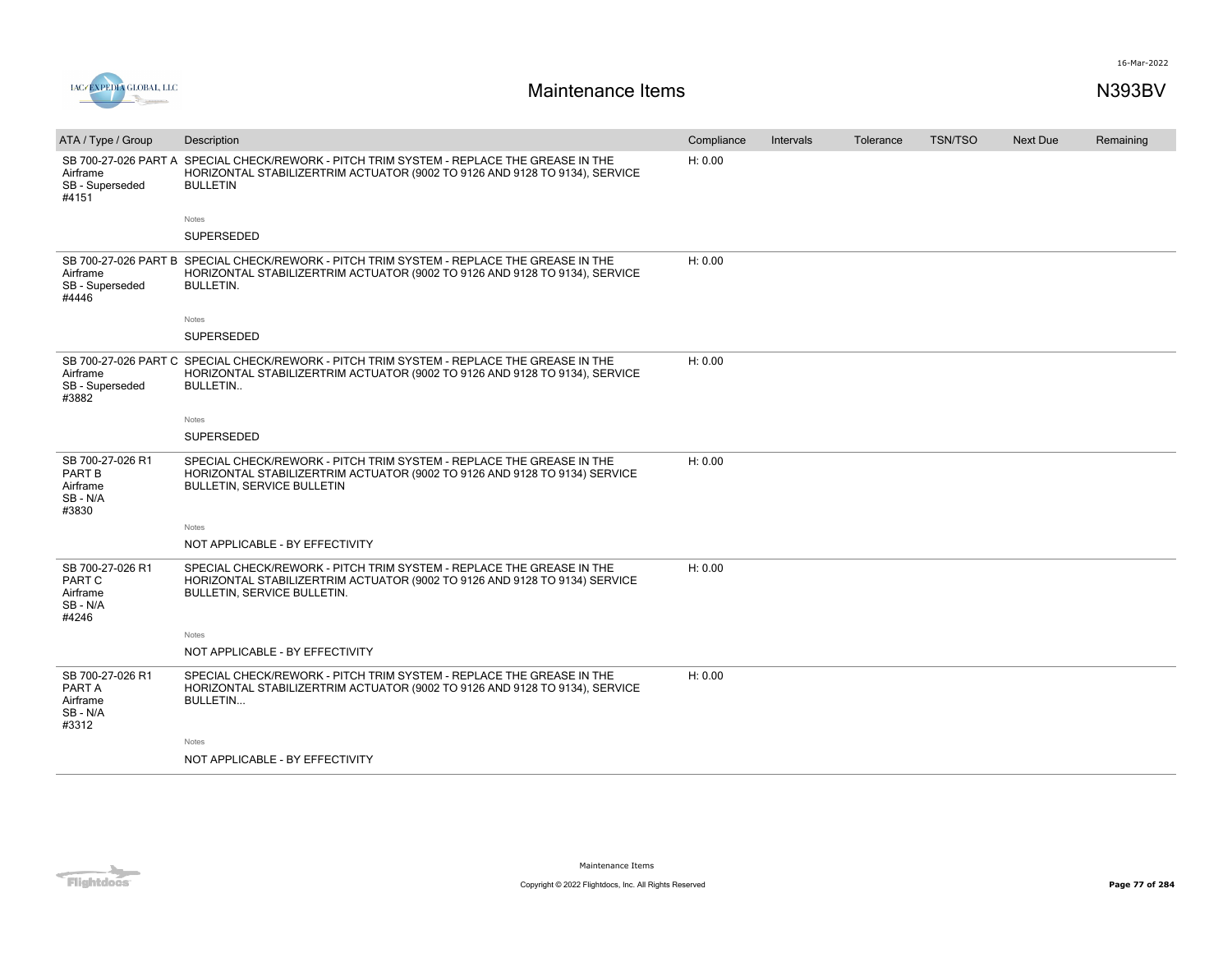



| ATA / Type / Group                                    | Description                                                                                                                                                                                                                                        | Compliance | <b>Intervals</b> | Tolerance | <b>TSN/TSO</b> | <b>Next Due</b> | Remaining |
|-------------------------------------------------------|----------------------------------------------------------------------------------------------------------------------------------------------------------------------------------------------------------------------------------------------------|------------|------------------|-----------|----------------|-----------------|-----------|
| SB 700-27-027<br>Airframe<br>SB - Superseded<br>#3538 | SPECIAL CHECK/REWORK - LEADING EDGE SLAT-SYSTEM - VERIFICATION OF THE SLAT<br>CONNECTORPINS FOR CORRECT INSTALLATION, SERVICE BULLETIN                                                                                                             | H: 0.00    |                  |           |                |                 |           |
|                                                       | Notes                                                                                                                                                                                                                                              |            |                  |           |                |                 |           |
|                                                       | SUPERSEDED                                                                                                                                                                                                                                         |            |                  |           |                |                 |           |
| SB 700-27-027 R1<br>Airframe<br>SB-N/A<br>#4494       | SPECIAL CHECK/REWORK - LEADING EDGE SLAT-SYSTEM - VERIFICATION OF THE SLAT<br>CONNECTORPINS FOR CORRECT INSTALLATION, SERVICE BULLETIN.                                                                                                            | H: 0.00    |                  |           |                |                 |           |
|                                                       | Notes                                                                                                                                                                                                                                              |            |                  |           |                |                 |           |
|                                                       | NOT APPLICABLE - BY EFFECTIVITY                                                                                                                                                                                                                    |            |                  |           |                |                 |           |
| SB 700-27-029<br>Airframe<br>SB-N/A<br>#4281          | SPECIAL CHECK/REWORK - CONTROL AND INDICATION SYSTEMS - EXAMINE SLAT/FLAP<br>SYSTEM WIRING FORDAMAGE AND SLAT/FLAP CONTROL UNIT CONNECTOR FOR CORRECT<br>INSTALLATION, SERVICE BULLETIN                                                            | H: 0.00    |                  |           |                |                 |           |
|                                                       | Notes                                                                                                                                                                                                                                              |            |                  |           |                |                 |           |
|                                                       | NOT APPLICABLE - BY EFFECTIVITY                                                                                                                                                                                                                    |            |                  |           |                |                 |           |
| SB 700-27-030<br>Airframe<br>SB-N/A<br>#3095          | SPECIAL CHECK/MODIFICATION - RUDDERCONTROL SYSTEM - RUDDER CABLE AND<br>QUADRANT GUARD PIN CLEARANCE LIMITS, SERVICE BULLETIN                                                                                                                      | H: 0.00    |                  |           |                |                 |           |
|                                                       | Notes                                                                                                                                                                                                                                              |            |                  |           |                |                 |           |
|                                                       | NOT APPLICABLE - BY EFFECTIVITY                                                                                                                                                                                                                    |            |                  |           |                |                 |           |
| Airframe<br>SB-N/A<br>#4594                           | SB 700-27-031 PART A SPECIAL CHECK/REWORK - ELEVATORCONTROL SYSTEM - CHECK FOR DEFECTIVE LOCK<br>SOLENOID AND PITCH DISCONNECT MECHANISM AND REPLACEMENT OF DEFECTIVE PITCH<br>DISCONNECT MECHANISM (A/C 9002 TO 9085 AND 9091), SERVICE BULLETIN  | H: 0.00    |                  |           |                |                 |           |
|                                                       | Notes                                                                                                                                                                                                                                              |            |                  |           |                |                 |           |
|                                                       | NOT APPLICABLE - BY EFFECTIVITY                                                                                                                                                                                                                    |            |                  |           |                |                 |           |
| Airframe<br>SB - N/A<br>#4133                         | SB 700-27-031 PART B SPECIAL CHECK/REWORK - ELEVATORCONTROL SYSTEM - CHECK FOR DEFECTIVE LOCK<br>SOLENOID AND PITCH DISCONNECT MECHANISM AND REPLACEMENT OF DEFECTIVE PITCH<br>DISCONNECT MECHANISM (A/C 9002 TO 9085 AND 9091), SERVICE BULLETIN. | H: 0.00    |                  |           |                |                 |           |
|                                                       | Notes                                                                                                                                                                                                                                              |            |                  |           |                |                 |           |
|                                                       | NOT APPLICABLE - BY EFFECTIVITY                                                                                                                                                                                                                    |            |                  |           |                |                 |           |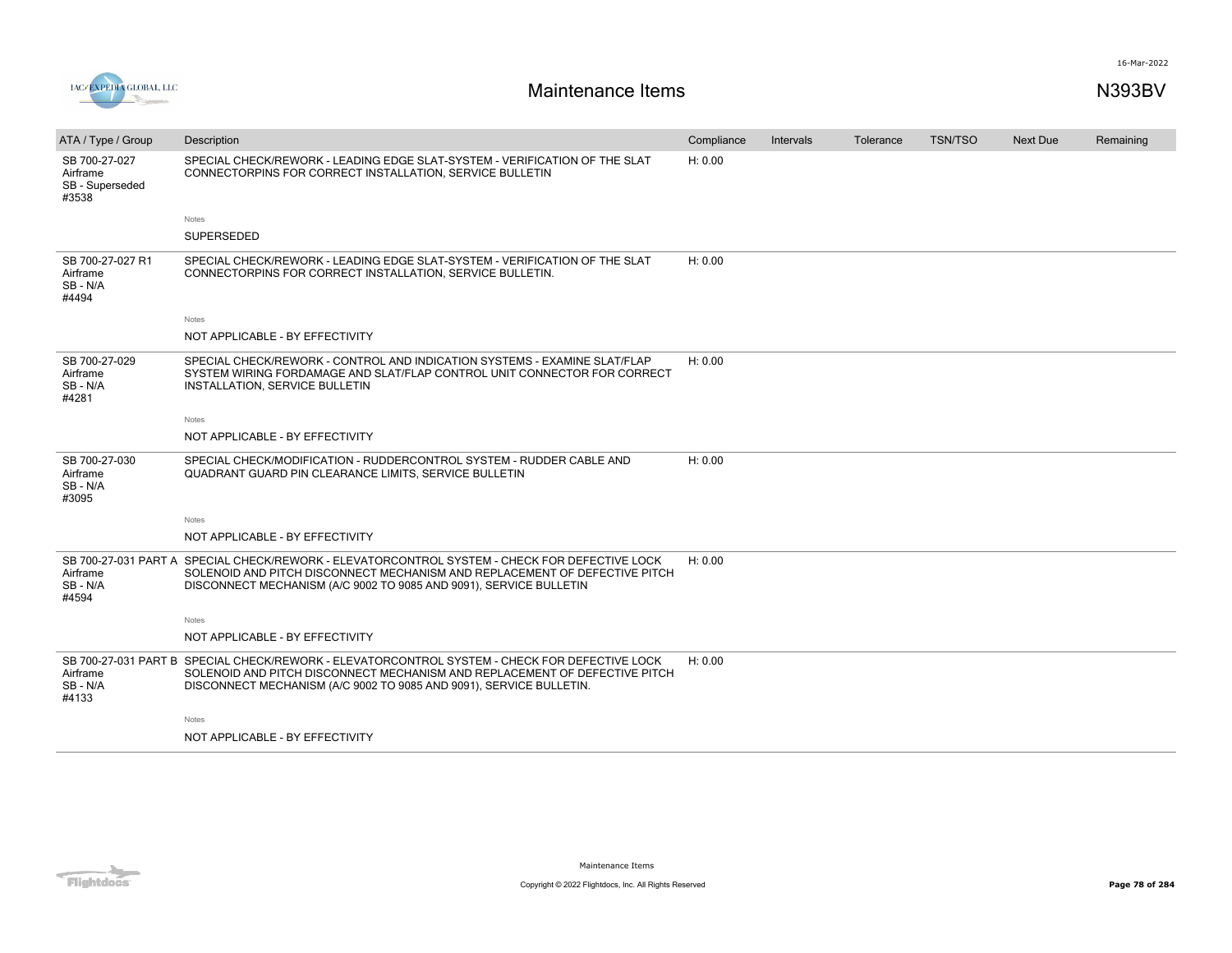

| ATA / Type / Group                                    | Description                                                                                                                                                                                                                                                                      | Compliance | Intervals | Tolerance | <b>TSN/TSO</b> | <b>Next Due</b> | Remaining |
|-------------------------------------------------------|----------------------------------------------------------------------------------------------------------------------------------------------------------------------------------------------------------------------------------------------------------------------------------|------------|-----------|-----------|----------------|-----------------|-----------|
| SB 700-27-036<br>Airframe<br>SB - Superseded<br>#4228 | MODIFICATION - CONTROL AND INDICATING SYSTEMS - UPGRADE OF THE FLIGHT CONTROL H: 0.00<br>UNIT (FCU) "SOFTWARE STANDARD 1102", SERVICE BULLETIN                                                                                                                                   |            |           |           |                |                 |           |
|                                                       | Notes                                                                                                                                                                                                                                                                            |            |           |           |                |                 |           |
|                                                       | <b>SUPERSEDED</b>                                                                                                                                                                                                                                                                |            |           |           |                |                 |           |
| SB 700-27-036 R1<br>Airframe<br>SB-N/A<br>#4011       | MODIFICATION - CONTROL AND INDICATING SYSTEMS - UPGRADE OF THE FLIGHT CONTROL H: 0.00<br>UNIT (FCU) "SOFTWARE STANDARD 1102" (A/C 9002 TO 9124), SERVICE BULLETIN                                                                                                                |            |           |           |                |                 |           |
|                                                       | <b>Notes</b>                                                                                                                                                                                                                                                                     |            |           |           |                |                 |           |
|                                                       | NOT APPLICABLE - BY EFFECTIVITY                                                                                                                                                                                                                                                  |            |           |           |                |                 |           |
| SB 700-27-039<br>Airframe<br>SB-N/A<br>#4430          | SPECIAL CHECK/MODIFICATION - FLIGHT CONTROLS - REPLACEMENT OF THE MULTI-<br>FUNCTION SPOILERPOWER CONTROL UNIT CONNECTOR AND CONDUIT.-(EFFECTIVITY: A/C<br>S/N 9002 - 9113), SERVICE BULLETIN                                                                                    | H: 0.00    |           |           |                |                 |           |
|                                                       | <b>Notes</b>                                                                                                                                                                                                                                                                     |            |           |           |                |                 |           |
|                                                       | NOT APPLICABLE - BY EFFECTIVITY                                                                                                                                                                                                                                                  |            |           |           |                |                 |           |
| SB 700-27-040<br>Airframe<br>SB-N/A<br>#4149          | SPECIAL CHECK/MODIFICATION - PITCH TRIM SYSTEM - INSPECT THE PITCH-TRIM<br>ACTUATORMOTOR DRIVE-UNIT (MDU) AND REPLACE, IF NECESSARY, SERVICE BULLETIN                                                                                                                            | H: 0.00    |           |           |                |                 |           |
|                                                       | Notes                                                                                                                                                                                                                                                                            |            |           |           |                |                 |           |
|                                                       | NOT APPLICABLE - BY EFFECTIVITY                                                                                                                                                                                                                                                  |            |           |           |                |                 |           |
| Airframe<br>SB - Superseded<br>#3766                  | SB 700-27-042 PART A SPECIAL CHECK/MODIFICATION - CONTROL AND INDICATION SYSTEMS - CHECK AND<br>REPLACE SLAT/FLAP POWERDRIVE UNIT (PDU) MOTORS IF NECESSARY AND UPGRADE THE<br>SLAT/FLAP CONTROL UNIT (SFCU) TO -11 CONFIGURATION WITH NEW SOFTWARE, SERVICE<br><b>BULLETIN</b>  | H: 0.00    |           |           |                |                 |           |
|                                                       | Notes                                                                                                                                                                                                                                                                            |            |           |           |                |                 |           |
|                                                       | SUPERSEDED                                                                                                                                                                                                                                                                       |            |           |           |                |                 |           |
| Airframe<br>SB - Superseded<br>#3401                  | SB 700-27-042 PART B SPECIAL CHECK/MODIFICATION - CONTROL AND INDICATION SYSTEMS - CHECK AND<br>REPLACE SLAT/FLAP POWERDRIVE UNIT (PDU) MOTORS IF NECESSARY AND UPGRADE THE<br>SLAT/FLAP CONTROL UNIT (SFCU) TO -11 CONFIGURATION WITH NEW SOFTWARE, SERVICE<br><b>BULLETIN.</b> | H: 0.00    |           |           |                |                 |           |
|                                                       | Notes                                                                                                                                                                                                                                                                            |            |           |           |                |                 |           |
|                                                       | <b>SUPERSEDED</b>                                                                                                                                                                                                                                                                |            |           |           |                |                 |           |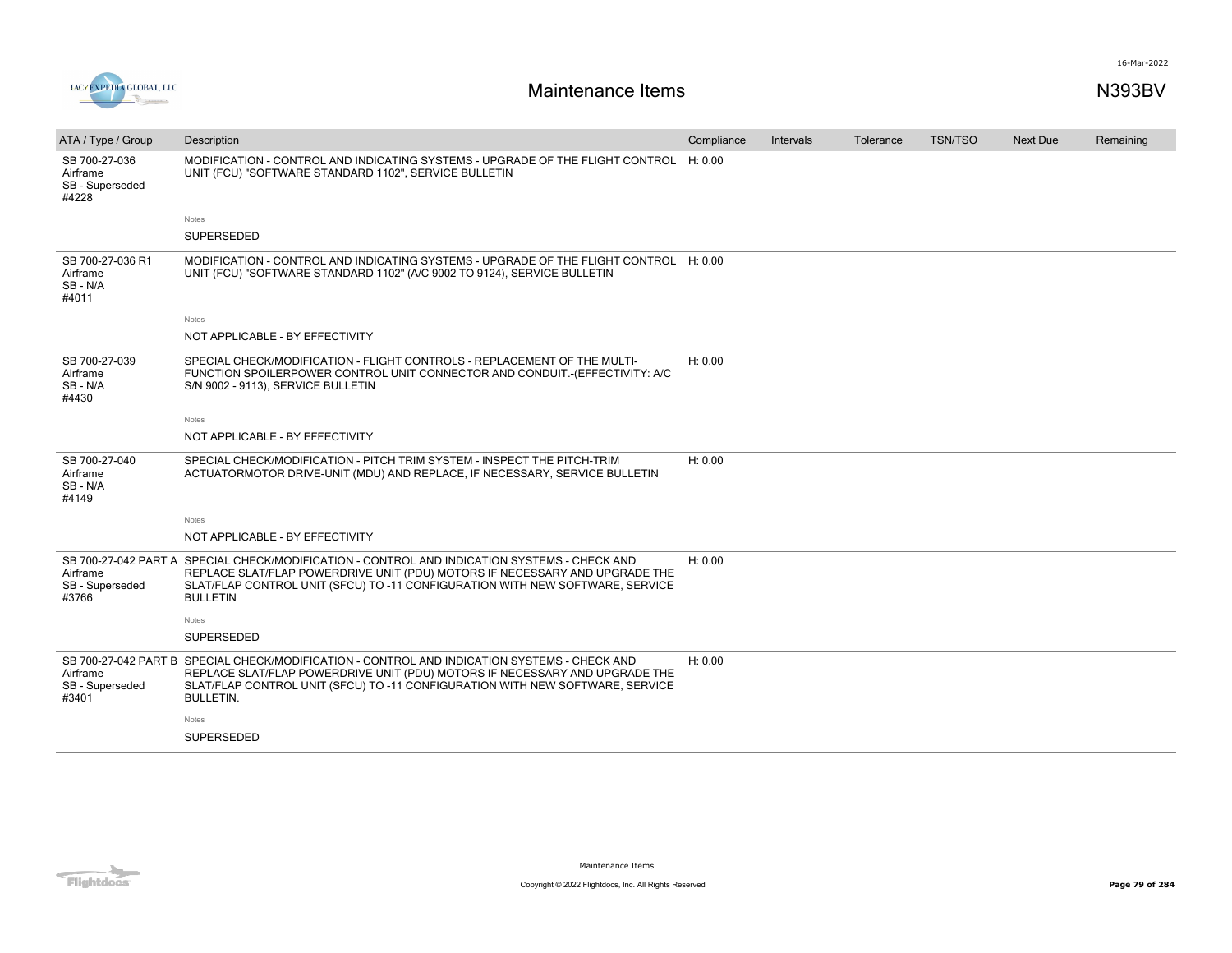



| ATA / Type / Group                                           | Description                                                                                                                                                                                                                                                | Compliance                           | Intervals | Tolerance | <b>TSN/TSO</b> | Next Due | Remaining |
|--------------------------------------------------------------|------------------------------------------------------------------------------------------------------------------------------------------------------------------------------------------------------------------------------------------------------------|--------------------------------------|-----------|-----------|----------------|----------|-----------|
| SB 700-27-042 PART C<br>Airframe<br>SB - Superseded<br>#4601 | SPECIAL CHECK/MODIFICATION - CONTROL AND INDICATION SYSTEMS - CHECK AND<br>REPLACE SLAT/FLAP POWERDRIVE UNIT (PDU) MOTORS IF NECESSARY AND UPGRADE THE<br>SLAT/FLAP CONTROL UNIT (SFCU) TO -11 CONFIGURATION WITH NEW SOFTWARE, SERVICE<br><b>BULLETIN</b> | H: 0.00                              |           |           |                |          |           |
|                                                              | Notes                                                                                                                                                                                                                                                      |                                      |           |           |                |          |           |
|                                                              | <b>SUPERSEDED</b>                                                                                                                                                                                                                                          |                                      |           |           |                |          |           |
| SB 700-27-042 R1<br>PART A<br>Airframe<br>SB-N/A<br>#3506    | SPECIAL CHECK/MODIFICATION - CONTROL AND INDICATION SYSTEMS - CHECK AND<br>REPLACE SLAT/FLAP POWERDRIVE UNIT (PDU) MOTORS IF NECESSARY AND UPGRADE THE<br>SLAT/FLAP CONTROL UNIT (SFCU) TO -11 CONFIGURATION WITH NEW SOFTWARE, SERVICE<br><b>BULLETIN</b> | H: 0.00                              |           |           |                |          |           |
|                                                              | Notes                                                                                                                                                                                                                                                      |                                      |           |           |                |          |           |
|                                                              | NOT APPLICABLE - BY EFFECTIVITY                                                                                                                                                                                                                            |                                      |           |           |                |          |           |
| SB 700-27-042 R1<br>PART B<br>Airframe<br>SB - N/A<br>#4352  | SPECIAL CHECK/MODIFICATION - CONTROL AND INDICATION SYSTEMS - CHECK AND<br>REPLACE SLAT/FLAP POWERDRIVE UNIT (PDU) MOTORS IF NECESSARY AND UPGRADE THE<br>SLAT/FLAP CONTROL UNIT (SFCU) TO -11 CONFIGURATION WITH NEW SOFTWARE, SERVICE<br>BULLETIN        | H: 0.00                              |           |           |                |          |           |
|                                                              | Notes                                                                                                                                                                                                                                                      |                                      |           |           |                |          |           |
|                                                              | NOT APPLICABLE - BY EFFECTIVITY                                                                                                                                                                                                                            |                                      |           |           |                |          |           |
| SB 700-27-044<br>Airframe<br><b>SB</b><br>#3949              | MODIFICATION - FLAP SYSTEM - IMPROVED THE RIGIDITY OF THE FLAP SEAL PLATE<br>ASSEMBLIES TO PREVENT FOULING BETWEEN THE FLAP AND FUSELAGE FAIRINGS.<br>SERVICE BULLETIN                                                                                     | 18-DEC-2019<br>H: 3605.70<br>L: 1191 |           |           |                |          |           |
|                                                              | Notes                                                                                                                                                                                                                                                      |                                      |           |           |                |          |           |
|                                                              | C/W ON LEFT HAND INBOARD FLAP SEAL PLATE IN TEB BY SL ON 12/19/19, SEE LOG BOOK THIS DATE.                                                                                                                                                                 |                                      |           |           |                |          |           |
| SB 700-27-045<br>Airframe<br>SB - Superseded<br>#3222        | SPECIAL CHECK/MODIFICATION - CONTROL AND INDICATION SYSTEMS - SLAT/FLAP<br>RESOLVERCHECK AND SLAT/FLAP CONTROL UNIT (SFCU) UPGRADE TO GT415-5900-13.<br>SERVICE BULLETIN                                                                                   | H: 0.00                              |           |           |                |          |           |
|                                                              | Notes                                                                                                                                                                                                                                                      |                                      |           |           |                |          |           |
|                                                              | <b>SUPERSEDED</b>                                                                                                                                                                                                                                          |                                      |           |           |                |          |           |
| SB 700-27-045 R1<br>Airframe<br>SB - N/A<br>#4120            | SPECIAL CHECK/MODIFICATION - CONTROL AND INDICATION SYSTEMS - SLAT/FLAP<br>RESOLVERCHECK AND SLAT/FLAP CONTROL UNIT (SFCU) UPGRADE TO GT415-5900-13,<br>SERVICE BULLETIN.                                                                                  | H: 0.00                              |           |           |                |          |           |
|                                                              | Notes                                                                                                                                                                                                                                                      |                                      |           |           |                |          |           |
|                                                              | NOT APPLICABLE - BY EFFECTIVITY                                                                                                                                                                                                                            |                                      |           |           |                |          |           |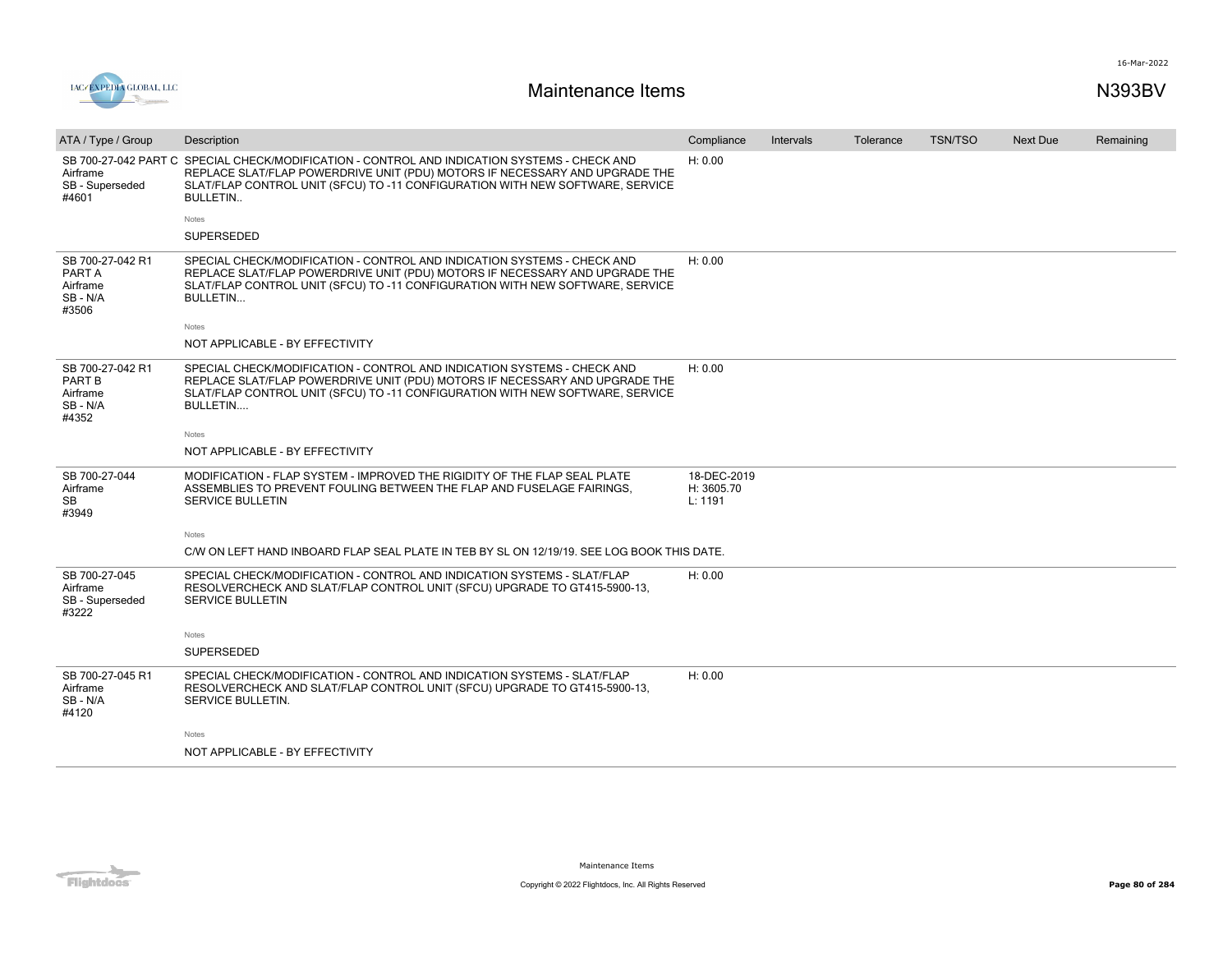



| ATA / Type / Group                                       | Description                                                                                                                                                                                               | Compliance | Intervals | Tolerance | <b>TSN/TSO</b> | <b>Next Due</b> | Remaining |
|----------------------------------------------------------|-----------------------------------------------------------------------------------------------------------------------------------------------------------------------------------------------------------|------------|-----------|-----------|----------------|-----------------|-----------|
| SB 700-27-047<br>Airframe<br>SB - Superseded<br>#3297    | SPECIAL CHECK/REWORK - AILERON CONTROL SYSTEM - INSPECT, CLEAN AND GREASE<br>AILERON TOGGLE LINK ASSEMBLY, ROD END ASSEMBLY AND BEARING ASSEMBLY (A/C 9002<br>TO 9126 AND 9128 TO 9160), SUPERSEDED       | H: 0.00    |           |           |                |                 |           |
|                                                          | Notes                                                                                                                                                                                                     |            |           |           |                |                 |           |
|                                                          | SUPERSEDED                                                                                                                                                                                                |            |           |           |                |                 |           |
| SB 700-27-047 R1<br>Airframe<br>SB - N/A<br>#4056        | SPECIAL CHECK/REWORK - AILERON CONTROL SYSTEM - INSPECT, CLEAN AND GREASE<br>AILERON TOGGLE LINK ASSEMBLY, ROD END ASSEMBLY AND BEARING ASSEMBLY (A/C 9002<br>TO 9126 AND 9128 TO 9160), SERVICE BULLETIN | H: 0.00    |           |           |                |                 |           |
|                                                          | Notes                                                                                                                                                                                                     |            |           |           |                |                 |           |
|                                                          | NOT APPLICABLE - BY EFFECTIVITY                                                                                                                                                                           |            |           |           |                |                 |           |
| SB 700-27-048<br>Airframe<br>SB-N/A<br>#3386             | MODIFICATION - STALL PROTECTION SYSTEM - SOFTWARE UPGRADE OF THE STALL<br>PROTECTION COMPUTER(A/C 9002 TO 9175), SERVICE BULLETIN                                                                         | H: 0.00    |           |           |                |                 |           |
|                                                          | Notes                                                                                                                                                                                                     |            |           |           |                |                 |           |
|                                                          | NOT APPLICABLE - BY EFFECTIVITY                                                                                                                                                                           |            |           |           |                |                 |           |
| SB 700-27-049<br>Airframe<br>SB - Superseded<br>#4053    | MODIFICATION - FLAP SYSTEM - REPLACEMENT OF SKEW SENSORS NO. 2, NO. 3 AND NO. 4<br>(A/C 9002 TO 9126 AND 9128 TO 9178), SERVICE BULLETIN                                                                  | H: 0.00    |           |           |                |                 |           |
|                                                          | Notes                                                                                                                                                                                                     |            |           |           |                |                 |           |
|                                                          | <b>SUPERSEDED</b>                                                                                                                                                                                         |            |           |           |                |                 |           |
| SB 700-27-049 R1<br>Airframe<br>SB - Superseded<br>#4593 | MODIFICATION - FLAP SYSTEM - REPLACEMENT OF SKEW SENSORS NO. 2, NO. 3 AND NO. 4<br>(A/C 9002 TO 9126 AND 9128 TO 9178), SERVICE BULLETIN.                                                                 | H: 0.00    |           |           |                |                 |           |
|                                                          | Notes                                                                                                                                                                                                     |            |           |           |                |                 |           |
|                                                          | SUPERSEDED                                                                                                                                                                                                |            |           |           |                |                 |           |
| SB 700-27-049 R2<br>Airframe<br>SB - Superseded<br>#4398 | MODIFICATION - FLAP SYSTEM - REPLACEMENT OF SKEW SENSORS NO. 2, NO. 3 AND NO. 4<br>(A/C 9002 TO 9126 AND 9128 TO 9178), SERVICE BULLETIN                                                                  | H: 0.00    |           |           |                |                 |           |
|                                                          | Notes                                                                                                                                                                                                     |            |           |           |                |                 |           |
|                                                          | SUPERSEDED                                                                                                                                                                                                |            |           |           |                |                 |           |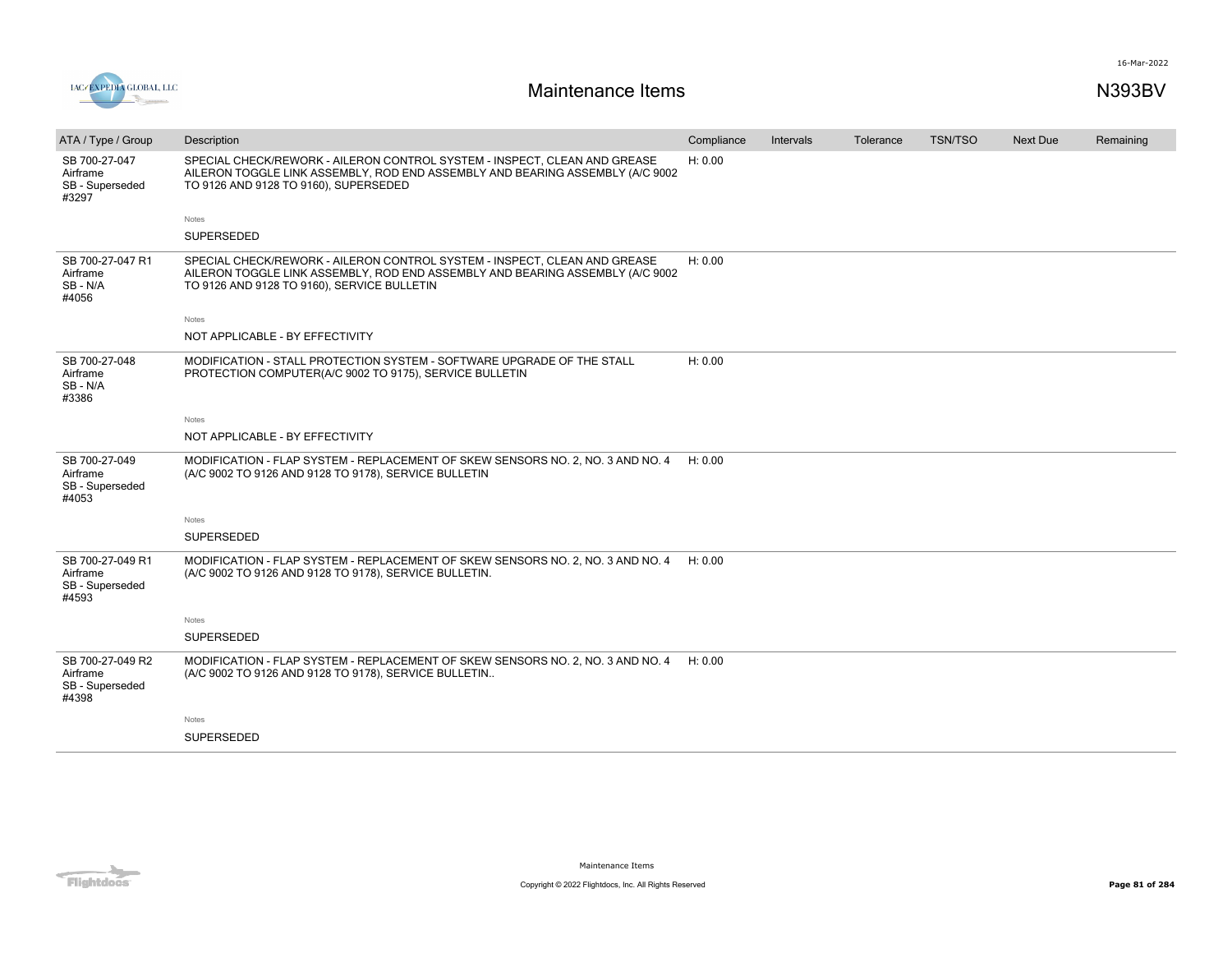



| ATA / Type / Group                                    | Description                                                                                                                                                                                  | Compliance | Intervals | Tolerance | TSN/TSO | <b>Next Due</b> | Remaining |
|-------------------------------------------------------|----------------------------------------------------------------------------------------------------------------------------------------------------------------------------------------------|------------|-----------|-----------|---------|-----------------|-----------|
| SB 700-27-049 R3<br>Airframe<br>SB - N/A<br>#3918     | MODIFICATION - FLAP SYSTEM-REPLACEMENT OF SKEW SENSORS NO. 2, NO. 3 AND NO. 4<br>(A/C 9002 TO 9126 AND 9128 TO 9178), SERVICE BULLETIN                                                       | H: 0.00    |           |           |         |                 |           |
|                                                       | Notes                                                                                                                                                                                        |            |           |           |         |                 |           |
|                                                       | NOT APPLICABLE - BY EFFECTIVITY                                                                                                                                                              |            |           |           |         |                 |           |
| SB 700-27-050<br>Airframe<br>SB - Superseded<br>#3780 | MODIFICATION - CONTROL AND INDICATION SYSTEMS - SLAT/FLAP CONTROL UNIT (SFCU)<br>UPGRADE TO PART NO. GT415-5900-15 (A/C 9002 TO 9181), SERVICE BULLETIN                                      | H: 0.00    |           |           |         |                 |           |
|                                                       | Notes                                                                                                                                                                                        |            |           |           |         |                 |           |
|                                                       | SUPERSEDED                                                                                                                                                                                   |            |           |           |         |                 |           |
| SB 700-27-050 R1<br>Airframe<br>SB - N/A<br>#3192     | MODIFICATION - CONTROL AND INDICATION SYSTEMS - SLAT/FLAP CONTROL UNIT (SFCU)<br>UPGRADE TO PART NO. GT415-5900-15 (A/C 9002 TO 9181), SERVICE BULLETIN.                                     | H: 0.00    |           |           |         |                 |           |
|                                                       | <b>Notes</b>                                                                                                                                                                                 |            |           |           |         |                 |           |
|                                                       | NOT APPLICABLE - BY EFFECTIVITY                                                                                                                                                              |            |           |           |         |                 |           |
| SB 700-27-051<br>Airframe<br>SB - N/A<br>#3376        | MODIFICATION - CONTROL AND INDICATION SYSTEMS - SLAT/FLAP CONTROL UNIT (SFCU)<br>UPGRADE TO GT415-5900-13 MOD-10. REF. HAMILTON SUNDSTRAND VSB NO. FAS02C-27-10.,<br><b>SERVICE BULLETIN</b> | H: 0.00    |           |           |         |                 |           |
|                                                       | Notes                                                                                                                                                                                        |            |           |           |         |                 |           |
|                                                       | NOT APPLICABLE - BY EFFECTIVITY                                                                                                                                                              |            |           |           |         |                 |           |
| SB 700-27-052<br>Airframe<br>SB - N/A<br>#3201        | SPECIAL CHECK - FLAPS AND SLATS - CHECK OF THE SLAT AND FLAP TORQUE TUBES<br>FORCORRECT ENGAGEMENT (A/C 9002 TO 9126 AND 9128 TO 9211), SERVICE BULLETIN                                     | H: 0.00    |           |           |         |                 |           |
|                                                       | Notes                                                                                                                                                                                        |            |           |           |         |                 |           |
|                                                       | NOT APPLICABLE - BY EFFECTIVITY                                                                                                                                                              |            |           |           |         |                 |           |
| SB 700-27-053<br>Airframe<br>SB - N/A<br>#3337        | MODIFICATION - CONTROL AND INDICATION SYSTEMS - FLIGHT CONTROL UNIT (FCU)<br>UPGRADE TO PART NO. GT415-0100-9 (A/C 9002 TO 9169), SERVICE BULLETIN                                           | H: 0.00    |           |           |         |                 |           |
|                                                       | Notes                                                                                                                                                                                        |            |           |           |         |                 |           |
|                                                       | NOT APPLICABLE - BY EFFECTIVITY                                                                                                                                                              |            |           |           |         |                 |           |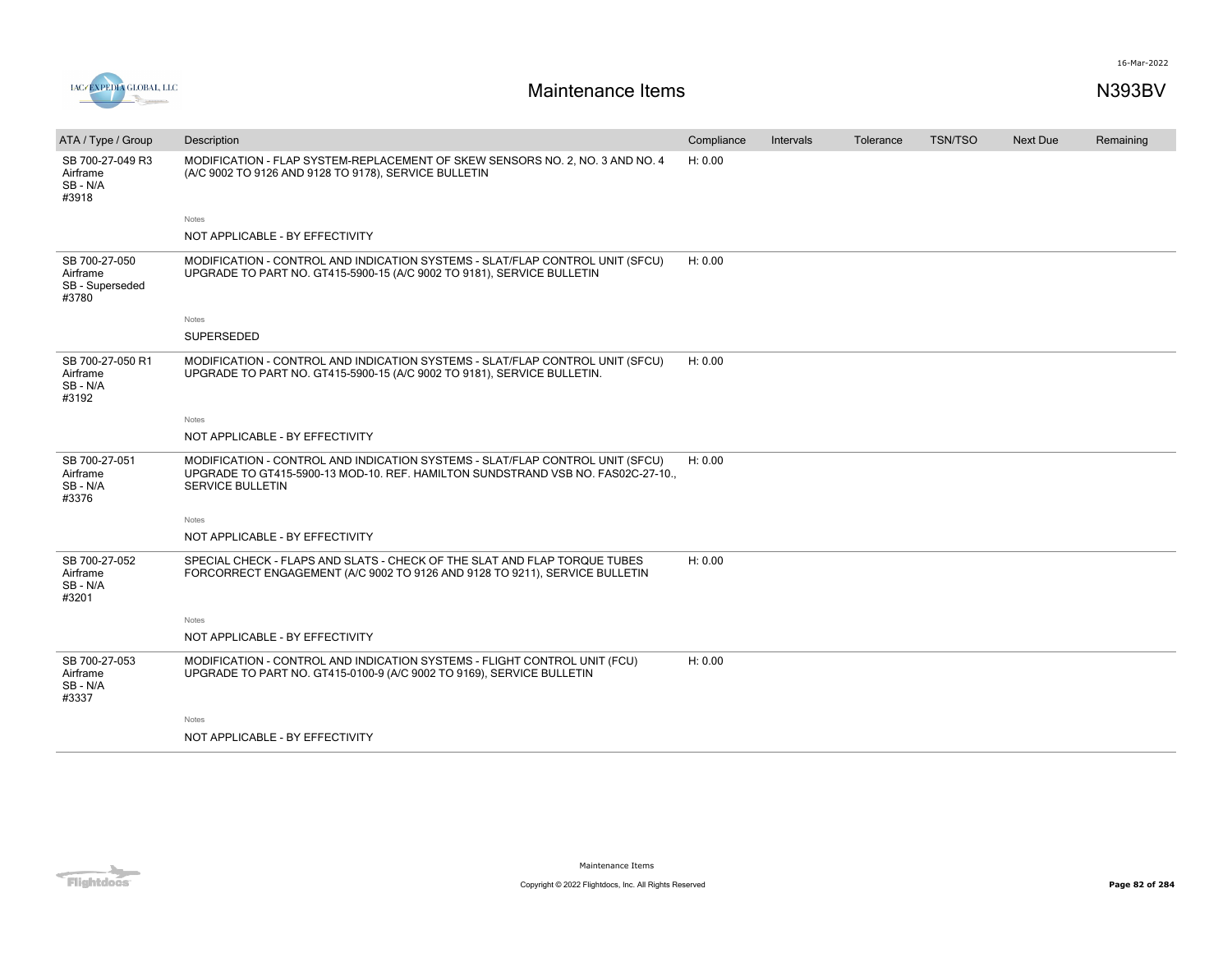



| ATA / Type / Group                                    | Description                                                                                                                                                                                         | Compliance | Intervals | Tolerance | <b>TSN/TSO</b> | <b>Next Due</b> | Remaining |
|-------------------------------------------------------|-----------------------------------------------------------------------------------------------------------------------------------------------------------------------------------------------------|------------|-----------|-----------|----------------|-----------------|-----------|
| SB 700-27-054<br>Airframe<br>SB-N/A<br>#3925          | MODIFICATION - CONTROL AND INDICATION SYSTEMS - MODIFICATIONS TO PERMIT ZERO-<br>FLAP TAKE-OFF CAPABILITY, SERVICE BULLETIN                                                                         | H: 0.00    |           |           |                |                 |           |
|                                                       | Notes                                                                                                                                                                                               |            |           |           |                |                 |           |
|                                                       | N/A PER S/N                                                                                                                                                                                         |            |           |           |                |                 |           |
| SB 700-27-057<br>Airframe<br>SB - Superseded<br>#3157 | MODIFICATION - AILERON CONTROL SYSTEM - INTRODUCTION OF NEW TOGGLE LINK PART<br>NO. 376046-103-(A/C 9002 TO 9203), SERVICE BULLETIN                                                                 | H: 0.00    |           |           |                |                 |           |
|                                                       | Notes                                                                                                                                                                                               |            |           |           |                |                 |           |
|                                                       | SUPERSEDED                                                                                                                                                                                          |            |           |           |                |                 |           |
| SB 700-27-057 R1<br>Airframe<br>SB-N/A<br>#3129       | MODIFICATION - AILERON CONTROL SYSTEM - INTRODUCTION OF NEW TOGGLE LINK PART<br>NO. 376046-103 (A/C 9002 TO 9203), SERVICE BULLETIN                                                                 | H: 0.00    |           |           |                |                 |           |
|                                                       | Notes                                                                                                                                                                                               |            |           |           |                |                 |           |
|                                                       | NOT APPLICABLE - BY EFFECTIVITY                                                                                                                                                                     |            |           |           |                |                 |           |
| SB 700-27-058<br>Airframe<br>SB - Superseded<br>#3724 | MODIFICATION - PITCH TRIM SYSTEM - INTRODUCTION OF NEW MOTORDRIVE UNIT (MDU)<br>PART NO. GT415-4002-11 TO CORRECT DUAL CHANNEL FAILURES (A/C 9002 TO 9126 AND<br>9128 TO 9192), SERVICE BULLETIN    | H: 0.00    |           |           |                |                 |           |
|                                                       | <b>Notes</b>                                                                                                                                                                                        |            |           |           |                |                 |           |
|                                                       | <b>SUPERSEDED</b>                                                                                                                                                                                   |            |           |           |                |                 |           |
| SB 700-27-058 R1<br>Airframe<br>SB-N/A<br>#3397       | MODIFICATION - PITCH TRIM SYSTEM - INTRODUCTION OF NEW MOTORDRIVE UNIT (MDU)<br>PART NO. GT415-4002-11 TO CORRECT DUAL CHANNEL FAILURES (A/C 9002 TO 9126 AND<br>9128 TO 9192), SERVICE BULLETIN.   | H: 0.00    |           |           |                |                 |           |
|                                                       | Notes                                                                                                                                                                                               |            |           |           |                |                 |           |
|                                                       | NOT APPLICABLE - BY EFFECTIVITY                                                                                                                                                                     |            |           |           |                |                 |           |
| Airframe<br>SB - Superseded<br>#3533                  | SB 700-27-059 PART A MODIFICATION - CONTROL AND INDICATION SYSTEMS - MODIFICATIONS TO PERMIT ZERO-<br>FLAP TAKE-OFF CAPABILITY WITH FULL PERFORMANCE (A/C 9159 TO 9207), SERVICE<br><b>BULLETIN</b> | H: 0.00    |           |           |                |                 |           |
|                                                       | Notes                                                                                                                                                                                               |            |           |           |                |                 |           |
|                                                       | SUPERSEDED                                                                                                                                                                                          |            |           |           |                |                 |           |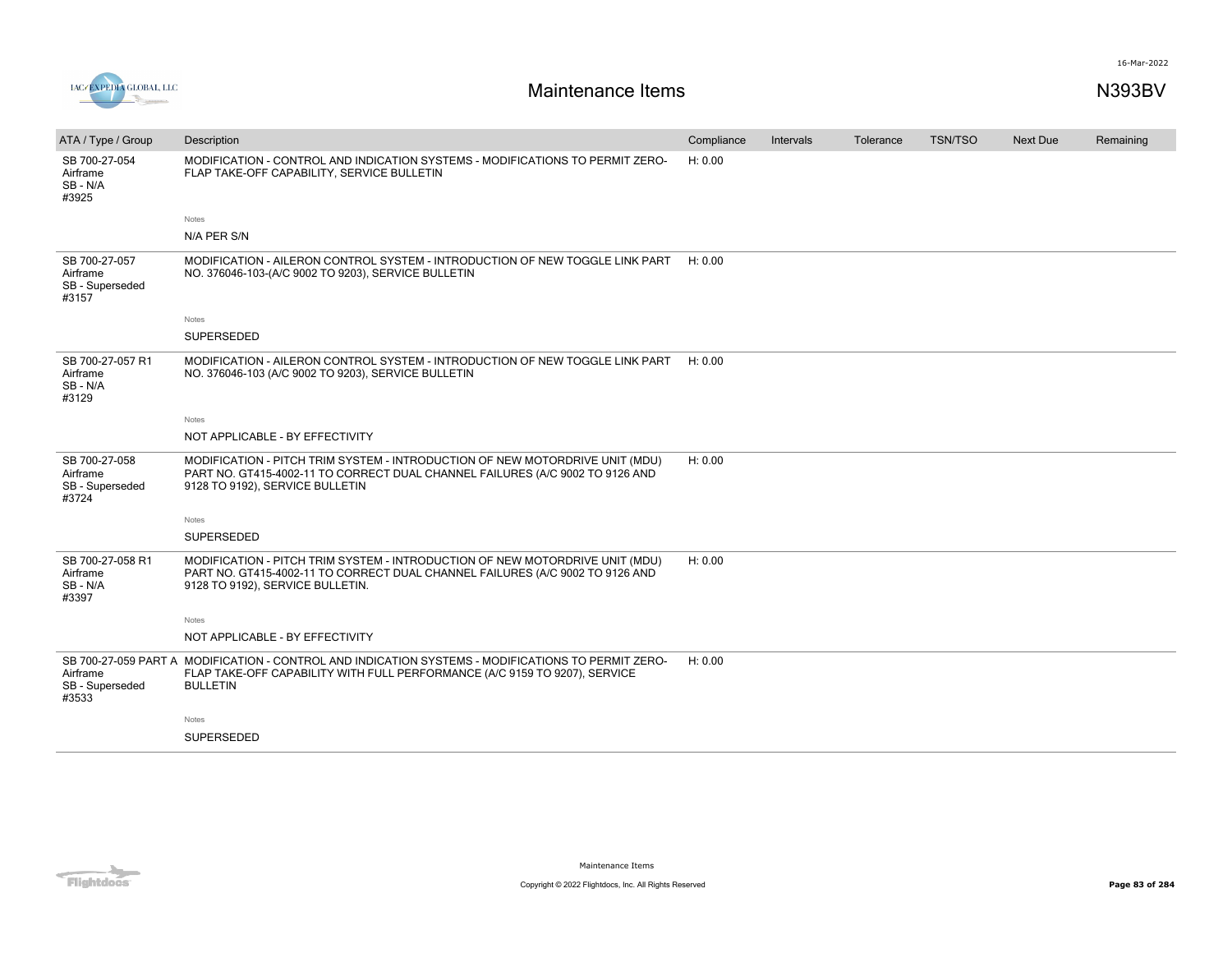



| ATA / Type / Group                                           | Description                                                                                                                                                                                                                                                                            | Compliance | Intervals | Tolerance | <b>TSN/TSO</b> | <b>Next Due</b> | Remaining |
|--------------------------------------------------------------|----------------------------------------------------------------------------------------------------------------------------------------------------------------------------------------------------------------------------------------------------------------------------------------|------------|-----------|-----------|----------------|-----------------|-----------|
| SB 700-27-059 PART B<br>Airframe<br>SB - Superseded<br>#4065 | MODIFICATION - CONTROL AND INDICATION SYSTEMS - MODIFICATIONS TO PERMIT ZERO-<br>FLAP TAKE-OFF CAPABILITY WITH FULL PERFORMANCE (A/C 9159 TO 9304), SERVICE<br><b>BULLETIN</b>                                                                                                         | H: 0.00    |           |           |                |                 |           |
|                                                              | Notes                                                                                                                                                                                                                                                                                  |            |           |           |                |                 |           |
|                                                              | SUPERSEDED                                                                                                                                                                                                                                                                             |            |           |           |                |                 |           |
| Airframe<br>SB - Superseded<br>#4017                         | SB 700-27-059 PART C MODIFICATION - CONTROL AND INDICATION SYSTEMS - MODIFICATIONS TO PERMIT ZERO-<br>FLAP TAKE-OFF CAPABILITY WITH FULL PERFORMANCE (PRE SB 700-11-020, A/C 9159, 9162,<br>9163, 9165, 9167, 9169, 9171, 9173, 9175, 9177, 9179, 9181, 9183 TO 9185, 9187, 9189, 9191 | H: 0.00    |           |           |                |                 |           |
|                                                              | Notes                                                                                                                                                                                                                                                                                  |            |           |           |                |                 |           |
|                                                              | <b>SUPERSEDED</b>                                                                                                                                                                                                                                                                      |            |           |           |                |                 |           |
| SB 700-27-059 R1<br>Airframe<br>SB-N/A<br>#4401              | MODIFICATION - CONTROL AND INDICATION SYSTEMS-MODIFICATIONS TO PERMIT ZERO<br>FLAP TAKE-OFF CAPABILITY WITH FULL PERFORMANCE, SERVICE BULLETIN                                                                                                                                         | H: 0.00    |           |           |                |                 |           |
|                                                              | Notes                                                                                                                                                                                                                                                                                  |            |           |           |                |                 |           |
|                                                              | NOT APPLICABLE - BY EFFECTIVITY                                                                                                                                                                                                                                                        |            |           |           |                |                 |           |
| SB 700-27-059 R1<br>PART C<br>Airframe<br>SB-N/A<br>#4236    | MODIFICATION - MODIFICATION CONTROL AND INDICATION SYSTEMS MODIFICATIONS TO<br>PERMIT ZERO FLAP TAKE-OFF CAPABILITY WITH FULL PERFORMANCE,- MLG TIRE<br>REPLACEMENT (AIRCRAFT, SERIAL NO. 9159 TO 9205 PRE SB 700-11-020)                                                              | H: 0.00    |           |           |                |                 |           |
|                                                              | Notes                                                                                                                                                                                                                                                                                  |            |           |           |                |                 |           |
|                                                              | NOT APPLICABLE - BY EFFECTIVITY                                                                                                                                                                                                                                                        |            |           |           |                |                 |           |
| SB 700-27-059 R1<br>PART B<br>Airframe<br>SB-N/A<br>#3294    | MODIFICATION - MODIFICATION CONTROL AND INDICATION SYSTEMS MODIFICATIONS TO<br>PERMIT ZERO FLAP TAKE-OFF CAPABILITY WITH FULL PERFORMANCE.- REPLACEMENT OF<br>WHEEL SPEED TRANSDUCERS (AIRCRAFT, SERIAL NO. 9159 TO 9304)                                                              | H: 0.00    |           |           |                |                 |           |
|                                                              | Notes                                                                                                                                                                                                                                                                                  |            |           |           |                |                 |           |
|                                                              | NOT APPLICABLE - BY EFFECTIVITY                                                                                                                                                                                                                                                        |            |           |           |                |                 |           |
| SB 700-27-059 R1<br>PART A<br>Airframe<br>SB-N/A<br>#3620    | MODIFICATION - MODIFICATION CONTROL AND INDICATION SYSTEMS MODIFICATIONS TO<br>PERMIT ZERO FLAP TAKE-OFF CAPABILITY WITH FULL PERFORMANCE,- SFCU STRAPPING<br>(AIRCRAFT, SERIAL NO. 9159 TO 9207)                                                                                      | H: 0.00    |           |           |                |                 |           |
|                                                              | Notes                                                                                                                                                                                                                                                                                  |            |           |           |                |                 |           |
|                                                              | NOT APPLICABLE - BY EFFECTIVITY                                                                                                                                                                                                                                                        |            |           |           |                |                 |           |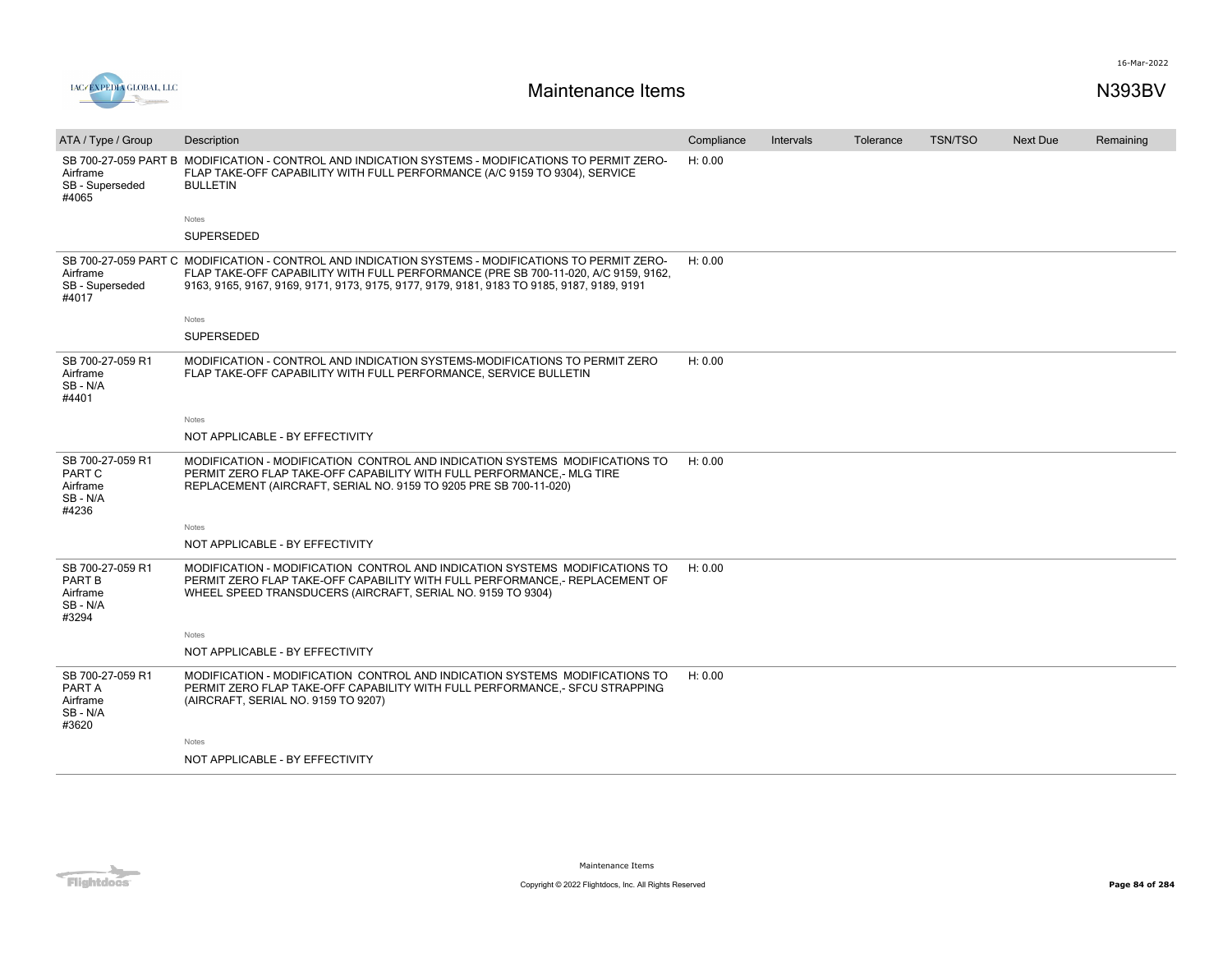

| ATA / Type / Group                                    | Description                                                                                                                                                                                                                            | Compliance | Intervals | Tolerance | <b>TSN/TSO</b> | <b>Next Due</b> | Remaining |
|-------------------------------------------------------|----------------------------------------------------------------------------------------------------------------------------------------------------------------------------------------------------------------------------------------|------------|-----------|-----------|----------------|-----------------|-----------|
| SB 700-27-061<br>Airframe<br>SB-N/A<br>#3707          | MODIFICATION - CONTROL AND INDICATION SYSTEMS - REPLACEMENT OF SFCU WITH PART H: 0.00<br>NO. GT415-5900-17 (A/C 9002 TO 9312 AND 9314 TO 9317), SERVICE BULLETIN                                                                       |            |           |           |                |                 |           |
|                                                       | <b>Notes</b>                                                                                                                                                                                                                           |            |           |           |                |                 |           |
|                                                       | NOT APPLICABLE - BY EFFECTIVITY                                                                                                                                                                                                        |            |           |           |                |                 |           |
| SB 700-27-063<br>Airframe<br>SB - N/A<br>#4137        | SPECIAL CHECK/REWORK - FLAP SYSTEM - INSPECT OUTBOARD FLAP CARRIAGE ASSEMBLY H: 0.00<br>FORINVERSE INSTALLATION OF BOLTS (A/C 9002 TO 9050 AND 9188 TO 9190), SERVICE<br><b>BULLETIN</b>                                               |            |           |           |                |                 |           |
|                                                       | Notes                                                                                                                                                                                                                                  |            |           |           |                |                 |           |
|                                                       | NOT APPLICABLE - BY EFFECTIVITY                                                                                                                                                                                                        |            |           |           |                |                 |           |
| Airframe<br>SB - N/A<br>#4490                         | SB 700-27-064 PART A SPECIAL CHECK/REWORK - PITCH TRIM SYSTEM - UPGRADE OF MDU P/N GT415-4002-11 TO<br>MOD STRIKE 1 TO PREVENT NUISANCE MESSAGES (9193 TO 9271 AND 9002 TO 9192 POST SB<br>700-27-058, BASIC ISSUE), SERVICE BULLETIN  | H: 0.00    |           |           |                |                 |           |
|                                                       | Notes                                                                                                                                                                                                                                  |            |           |           |                |                 |           |
|                                                       | NOT APPLICABLE - BY EFFECTIVITY                                                                                                                                                                                                        |            |           |           |                |                 |           |
| Airframe<br>SB - N/A<br>#3494                         | SB 700-27-064 PART B SPECIAL CHECK/REWORK - PITCH TRIM SYSTEM - UPGRADE OF MDU P/N GT415-4002-11 TO<br>MOD STRIKE 1 TO PREVENT NUISANCE MESSAGES (9193 TO 9271 AND 9002 TO 9192 POST SB<br>700-27-058, BASIC ISSUE), SERVICE BULLETIN. | H: 0.00    |           |           |                |                 |           |
|                                                       | Notes                                                                                                                                                                                                                                  |            |           |           |                |                 |           |
|                                                       | NOT APPLICABLE - BY EFFECTIVITY                                                                                                                                                                                                        |            |           |           |                |                 |           |
| SB 700-27-065<br>Airframe<br>SB-N/A<br>#4224          | SPECIAL CHECK/REWORK - FLAPS AND SLATS - CHECK FLAP AND SLAT ACTUATORS<br>FORCORRECT GREASE (A/C 9002 TO 9282), SERVICE BULLETIN                                                                                                       | H: 0.00    |           |           |                |                 |           |
|                                                       | <b>Notes</b>                                                                                                                                                                                                                           |            |           |           |                |                 |           |
|                                                       | NOT APPLICABLE - BY EFFECTIVITY                                                                                                                                                                                                        |            |           |           |                |                 |           |
| SB 700-27-067<br>Airframe<br>SB - Superseded<br>#3553 | REWORK - ELEVATORCONTROL SYSTEM - CORROSION PREVENTION OF ELEVATOR PCU, P/N H: 0.00<br>GT411-3800-5 & -7, ATTACHMENT FITTINGS AND SLOTTED ENTRY BEARINGS (A/C 9002 TO<br>9222), SERVICE BULLETIN                                       |            |           |           |                |                 |           |
|                                                       | Notes                                                                                                                                                                                                                                  |            |           |           |                |                 |           |
|                                                       | <b>SUPERSEDED</b>                                                                                                                                                                                                                      |            |           |           |                |                 |           |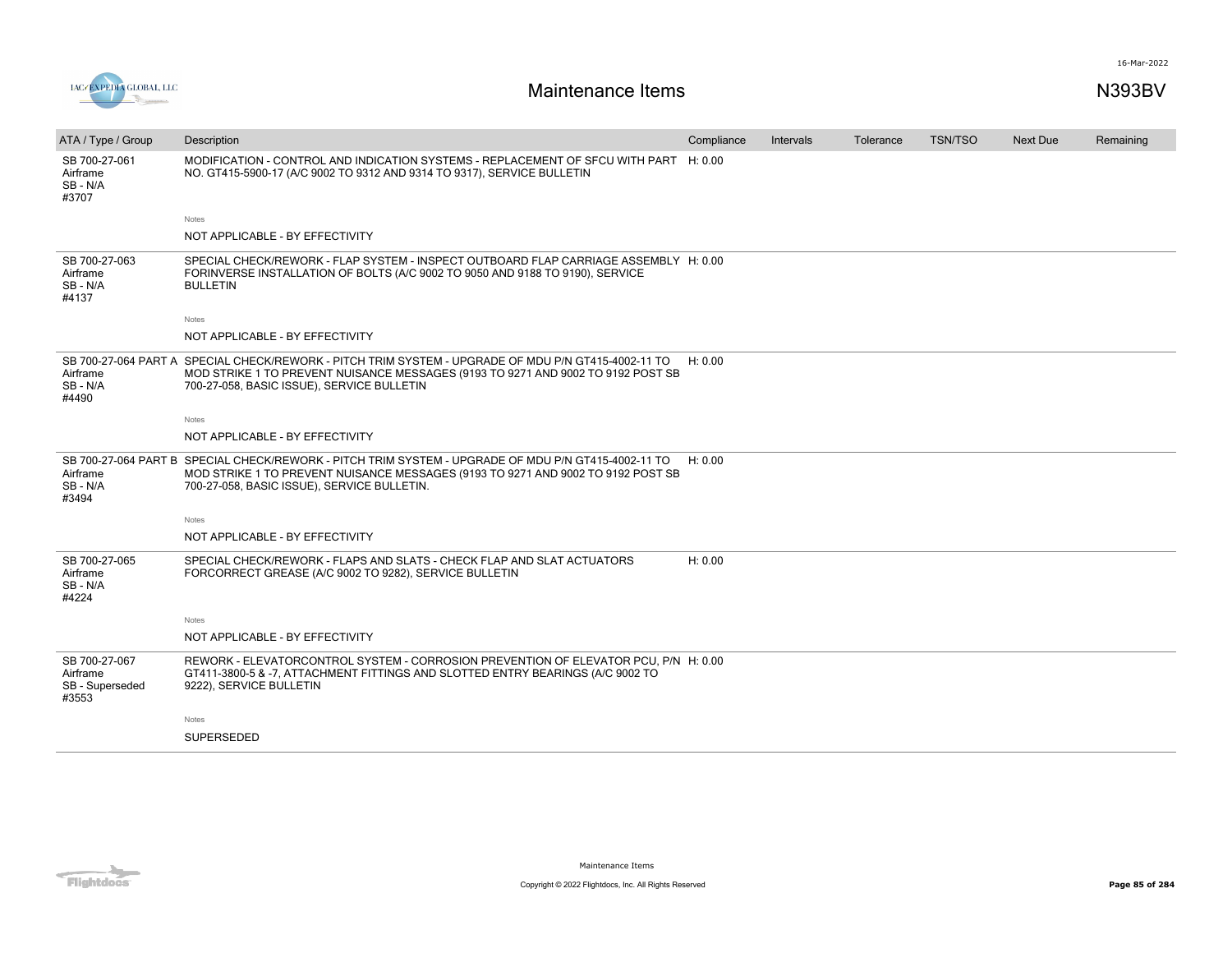

| ATA / Type / Group                                       | Description                                                                                                                                                                                                    | Compliance  | Intervals | Tolerance | <b>TSN/TSO</b> | <b>Next Due</b> | Remaining |
|----------------------------------------------------------|----------------------------------------------------------------------------------------------------------------------------------------------------------------------------------------------------------------|-------------|-----------|-----------|----------------|-----------------|-----------|
| SB 700-27-067 R1<br>Airframe<br>SB-N/A<br>#3190          | REWORK - ELEVATORCONTROL SYSTEM - CORROSION PREVENTION OF ELEVATOR PCU, P/N H: 0.00<br>GT411-3800-5 & -7, ATTACHMENT FITTINGS AND SLOTTED ENTRY BEARINGS (A/C 9002 TO<br>9222), SERVICE BULLETIN.              |             |           |           |                |                 |           |
|                                                          | Notes                                                                                                                                                                                                          |             |           |           |                |                 |           |
|                                                          | NOT APPLICABLE - BY EFFECTIVITY                                                                                                                                                                                |             |           |           |                |                 |           |
| SB 700-27-068<br>Airframe<br>SB-N/A<br>#4190             | REWORK - RUDDERCONTROL SYSTEM - INSPECTION AND CORROSION PREVENTION OF PCU H: 0.00<br>SLOTTED ENTRY BEARINGS, SERVICE BULLETIN                                                                                 |             |           |           |                |                 |           |
|                                                          | <b>Notes</b>                                                                                                                                                                                                   |             |           |           |                |                 |           |
|                                                          | NOT APPLICABLE - BY EFFECTIVITY                                                                                                                                                                                |             |           |           |                |                 |           |
| SB 700-27-069<br>Airframe<br>SB - Complied With<br>#2732 | REWORK - AILERON CONTROL SYSTEM - REPLACEMENT OF THE FLANGED BUSHINGS AND<br>HINGE BOLT ASSEMBLY ON THE INBOARD AND OUTBOARD SIDES OF THE AILERON (9002 TO H: 0.00<br>9126 AND 9128 TO 9999), SERVICE BULLETIN | 23-JAN-2011 |           |           |                |                 |           |
|                                                          | Notes                                                                                                                                                                                                          |             |           |           |                |                 |           |
|                                                          | COMPLIED WITH - AT COMPLETION                                                                                                                                                                                  |             |           |           |                |                 |           |
| SB 700-27-069 R1<br>Airframe<br>SB-N/A<br>#4549          | REWORK - AILERON CONTROL SYSTEM - REPLACEMENT OF THE FLANGED BUSHINGS AND<br>HINGE BOLT ASSEMBLY ON THE INBOARD AND OUTBOARD SIDES OF THE AILERON, SERVICE<br><b>BULLETIN</b>                                  | H: 0.00     |           |           |                |                 |           |
|                                                          | Notes                                                                                                                                                                                                          |             |           |           |                |                 |           |
|                                                          | N/A PREVIOUSLY COMPLIED WITH                                                                                                                                                                                   |             |           |           |                |                 |           |
| SB 700-27-070<br>Airframe<br>SB - Superseded<br>#3596    | SPECIAL CHECK/REWORK - RUDDERCONTROL SYSTEM - EXAMINE YAW DAMPER FOR<br>CORRECT INSTALLATION, SERVICE BULLETIN                                                                                                 | H: 0.00     |           |           |                |                 |           |
|                                                          | Notes                                                                                                                                                                                                          |             |           |           |                |                 |           |
|                                                          | SUPERSEDED                                                                                                                                                                                                     |             |           |           |                |                 |           |
| SB 700-27-070 R1<br>Airframe<br>SB-N/A<br>#4003          | SPECIAL CHECK/REWORK - RUDDERCONTROL SYSTEM EXAMINE YAW DAMPER FOR<br>CORRECT INSTALLATION, SERVICE BULLETIN                                                                                                   | H: 0.00     |           |           |                |                 |           |
|                                                          | Notes                                                                                                                                                                                                          |             |           |           |                |                 |           |
|                                                          | NOT APPLICABLE - BY EFFECTIVITY                                                                                                                                                                                |             |           |           |                |                 |           |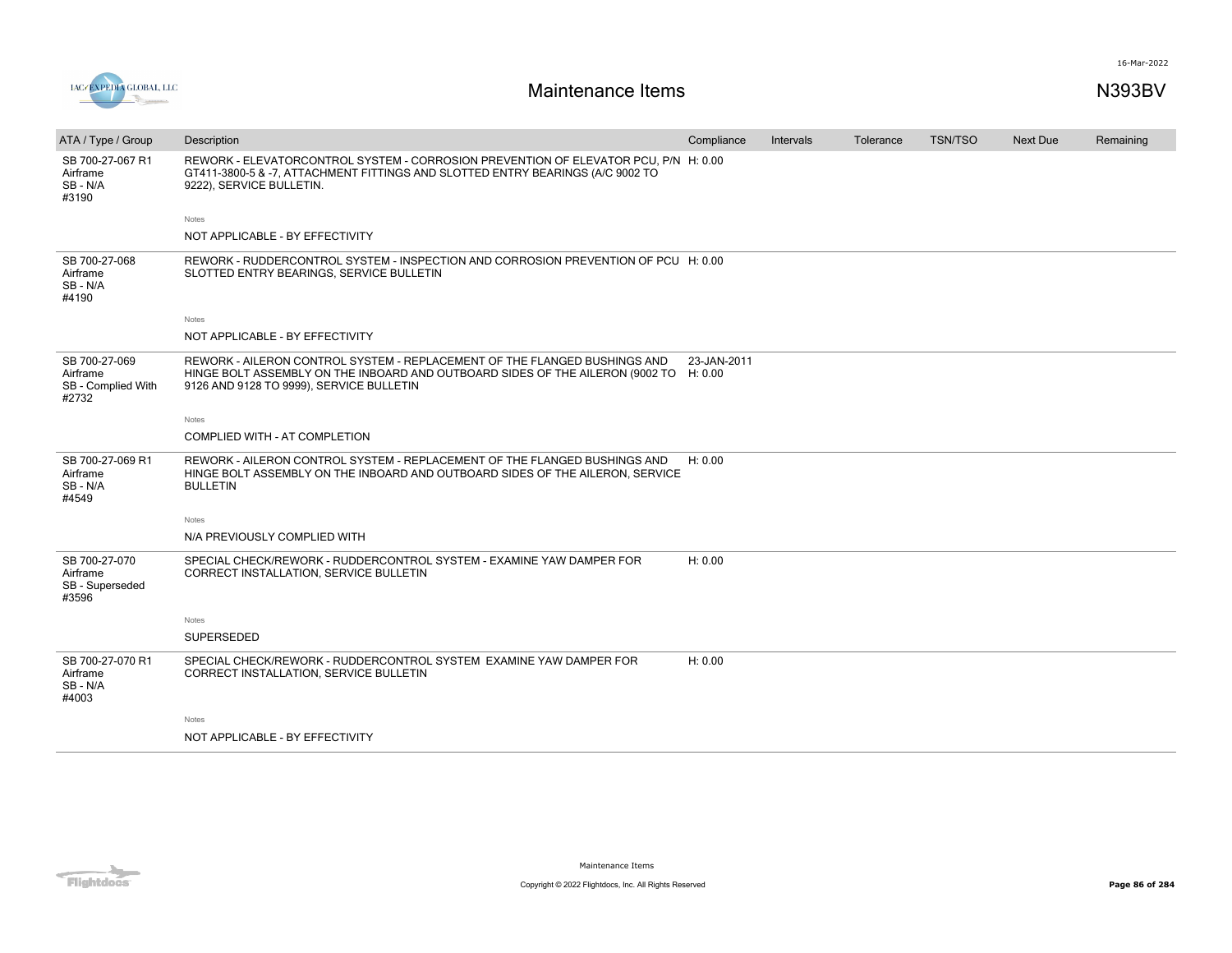



| ATA / Type / Group                                       | Description                                                                                                                                                                     | Compliance                         | Intervals | Tolerance | <b>TSN/TSO</b> | <b>Next Due</b> | Remaining |
|----------------------------------------------------------|---------------------------------------------------------------------------------------------------------------------------------------------------------------------------------|------------------------------------|-----------|-----------|----------------|-----------------|-----------|
| SB 700-27-071<br>Airframe<br>SB - Complied With<br>#992  | MODIFICATION - STALL PROTECTION SYSTEM - INTRODUCTION OF THE STALL PROTECTION<br>COMPUTERPART NO. GH582-3001-17 TO CORRECT LOOPBACK ARINC 429 ISSUE, SERVICE<br><b>BULLETIN</b> | 23-JAN-2011<br>H: 0.00             |           |           |                |                 |           |
|                                                          | Notes                                                                                                                                                                           |                                    |           |           |                |                 |           |
|                                                          | COMPLIED WITH - AT COMPLETION                                                                                                                                                   |                                    |           |           |                |                 |           |
| SB 700-27-072<br>Airframe<br>SB - N/A<br>#3184           | MODIFICATION - PITCH TRIM SYSTEM RELOCATE EVS SWITCH TO PREVENT FOULING<br>CONDITION WITH PITCH TRIM SWITCH, SERVICE BULLETIN                                                   | H: 0.00                            |           |           |                |                 |           |
|                                                          | Notes                                                                                                                                                                           |                                    |           |           |                |                 |           |
|                                                          | NOT APPLICABLE - BY EFFECTIVITY                                                                                                                                                 |                                    |           |           |                |                 |           |
| SB 700-27-073<br>Airframe<br>SB - N/A<br>#3191           | REWORK - PITCH TRIM SYSTEM - LUBRICATE HORIZONTAL-STABILIZERPIVOT-FITTINGS.<br>SERVICE BULLETIN                                                                                 | H: 0.00                            |           |           |                |                 |           |
|                                                          | Notes                                                                                                                                                                           |                                    |           |           |                |                 |           |
|                                                          | NOT APPLICABLE - BY EFFECTIVITY                                                                                                                                                 |                                    |           |           |                |                 |           |
| SB 700-27-074<br>Airframe<br>SB-N/A<br>#3714             | MODIFICATION - MULTI FUNCTION SPOILERS REPLACE UNITS WITH POSSIBLE THIN WALL<br>CONDITION, SERVICE BULLETIN                                                                     | H: 0.00                            |           |           |                |                 |           |
|                                                          | <b>Notes</b>                                                                                                                                                                    |                                    |           |           |                |                 |           |
|                                                          | NOT APPLICABLE - BY EFFECTIVITY                                                                                                                                                 |                                    |           |           |                |                 |           |
| SB 700-27-075<br>Airframe<br>SB - Complied With<br>#2616 | CHECK/MODIFICATION - FLAPS AND SLATS - CHECK SLAT/FLAP ASYMMETRY BRAKE DECAL<br>COVERFOR CORRECT INSTALLATION, SERVICE BULLETIN                                                 | 12-SEP-2012<br>H: 388.37<br>L: 190 |           |           |                |                 |           |
|                                                          | Notes                                                                                                                                                                           |                                    |           |           |                |                 |           |
|                                                          | <b>COMPLIED WITH</b>                                                                                                                                                            |                                    |           |           |                |                 |           |
| SB 700-27-076<br>Airframe<br>SB - Superseded<br>#4296    | MODIFICATION - AILERON CONTROL SYSTEM - INSTALLATION OF COVERFOR NO. 1 AILERON H: 0.00<br>PULLEY, SERVICE BULLETIN                                                              |                                    |           |           |                |                 |           |
|                                                          | Notes                                                                                                                                                                           |                                    |           |           |                |                 |           |
|                                                          | <b>SUPERSEDED</b>                                                                                                                                                               |                                    |           |           |                |                 |           |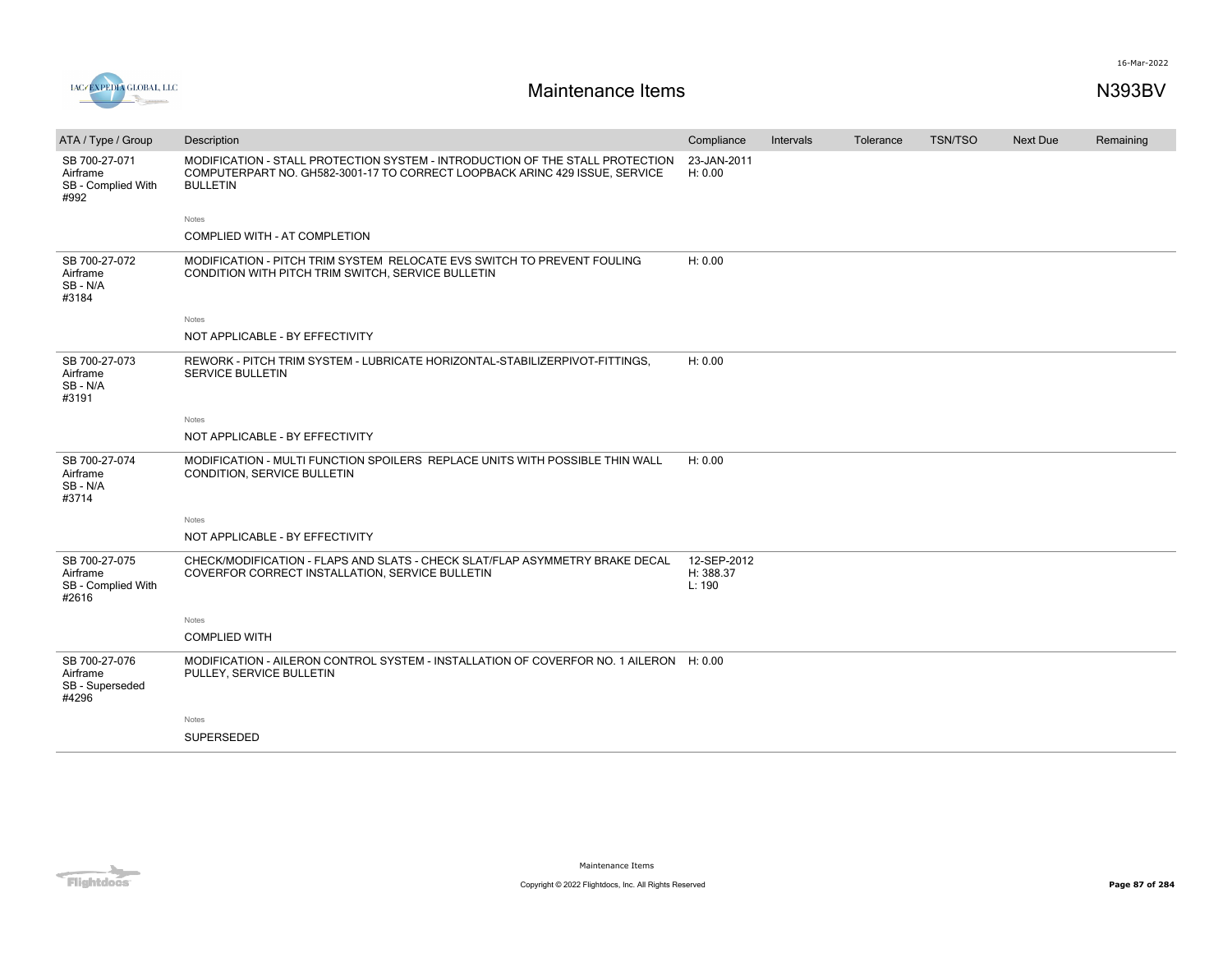

| ATA / Type / Group                                                           | Description                                                                                                                     | Compliance                         | Intervals | Tolerance | <b>TSN/TSO</b> | <b>Next Due</b> | Remaining |
|------------------------------------------------------------------------------|---------------------------------------------------------------------------------------------------------------------------------|------------------------------------|-----------|-----------|----------------|-----------------|-----------|
| SB 700-27-076 R1<br>Airframe<br>SB - Complied With<br>#2225                  | ICA - MODIFICATION - AILERON CONTROL SYSTEM - INSTALLATION OF COVERFOR NO.1<br>AILERON PULLEY, SERVICE BULLETIN                 | 07-FEB-2014<br>H: 673.80<br>L: 291 |           |           |                |                 |           |
|                                                                              | Notes                                                                                                                           |                                    |           |           |                |                 |           |
|                                                                              | <b>COMPLIED WITH</b>                                                                                                            |                                    |           |           |                |                 |           |
| SB 700-27-076 R1<br>PART A<br>Airframe<br>SB - Complied With<br>#2215        | INSPECTION - ICA - MODIFICATION - AILERON CONTROL SYSTEM - INSTALLATION OF<br>COVERFOR NO.1 AILERON PULLEY,-AND REWORK          | 04-FEB-2014<br>H: 673.80<br>L: 291 |           |           |                |                 |           |
|                                                                              | Notes                                                                                                                           |                                    |           |           |                |                 |           |
|                                                                              | <b>COMPLIED WITH</b>                                                                                                            |                                    |           |           |                |                 |           |
| SB 700-27-076 R1<br><b>PART B</b><br>Airframe<br>SB - Complied With<br>#1137 | MODIFICATION - ICA - MODIFICATION - AILERON CONTROL SYSTEM - INSTALLATION OF<br>COVERFOR NO.1 AILERON PULLEY, SERVICE BULLETIN  | 04-FEB-2014<br>H: 673.80<br>L: 291 |           |           |                |                 |           |
|                                                                              | Notes                                                                                                                           |                                    |           |           |                |                 |           |
|                                                                              | <b>COMPLIED WITH</b>                                                                                                            |                                    |           |           |                |                 |           |
| SB 700-27-076 R2<br>Airframe<br>SB-N/A<br>#3985                              | ICA - MODIFICATION - AILERON CONTROL SYSTEM - INSTALLATION OF COVERFOR NO. 1<br>AILERON PULLEY, SERVICE BULLETIN                | H: 0.00                            |           |           |                |                 |           |
|                                                                              | Notes                                                                                                                           |                                    |           |           |                |                 |           |
|                                                                              | N/A PREVIOUSLY COMPLIED WITH                                                                                                    |                                    |           |           |                |                 |           |
| SB 700-27-076 R2<br>PART A<br>Airframe<br>SB-N/A<br>#3054                    | INSPECTION - ICA - MODIFICATION - AILERON CONTROL SYSTEM - INSTALLATION OF<br>COVERFOR NO. 1 AILERON PULLEY, - AND REWORK       | H: 0.00                            |           |           |                |                 |           |
|                                                                              | Notes                                                                                                                           |                                    |           |           |                |                 |           |
|                                                                              | N/A PREVIOUSLY COMPLIED WITH                                                                                                    |                                    |           |           |                |                 |           |
| SB 700-27-076 R2<br><b>PART B</b><br>Airframe<br>SB - N/A<br>#3855           | MODIFICATION - ICA - MODIFICATION - AILERON CONTROL SYSTEM - INSTALLATION OF<br>COVERFOR NO. 1 AILERON PULLEY, SERVICE BULLETIN | H: 0.00                            |           |           |                |                 |           |
|                                                                              | Notes                                                                                                                           |                                    |           |           |                |                 |           |
|                                                                              | N/A PREVIOUSLY COMPLIED WITH                                                                                                    |                                    |           |           |                |                 |           |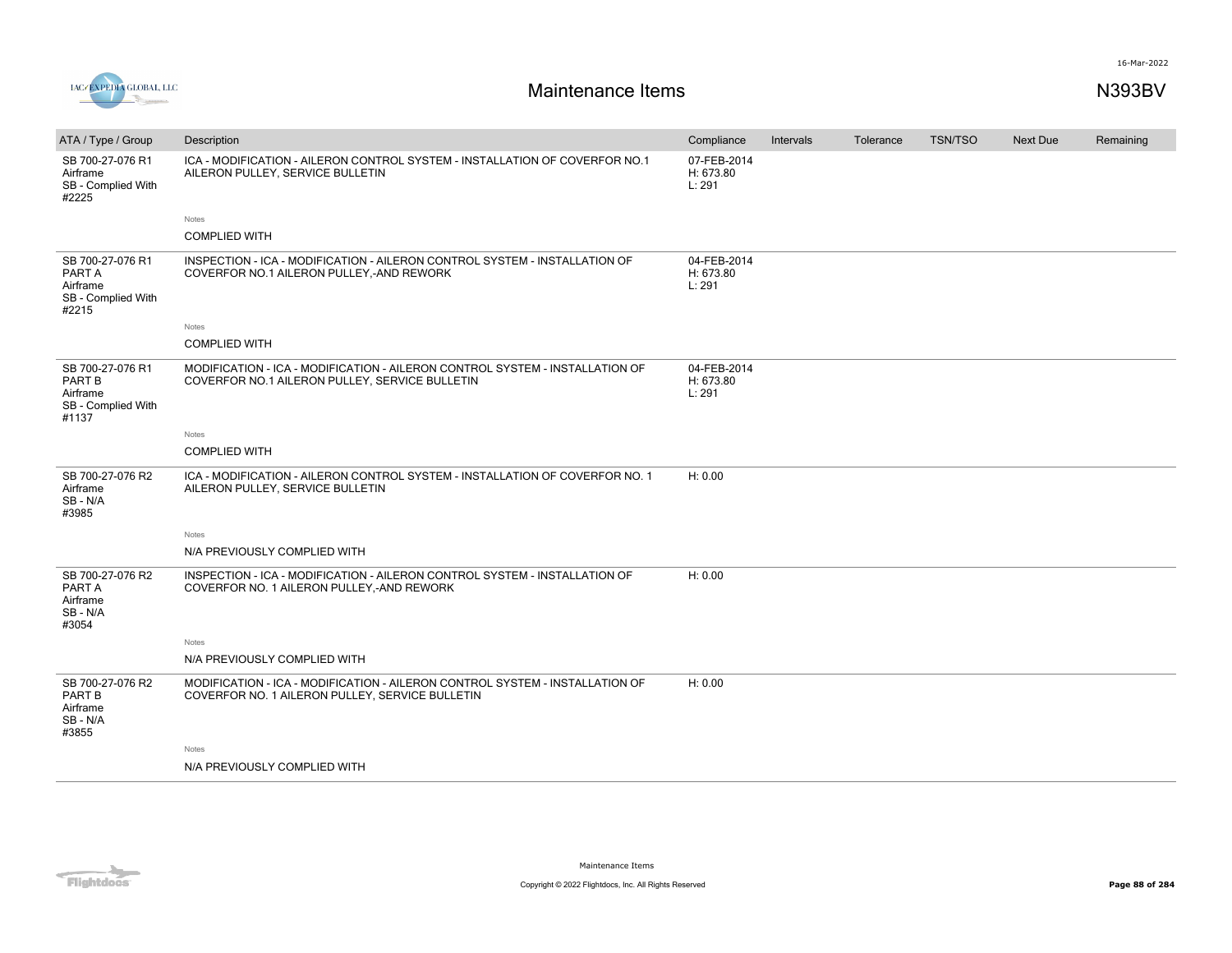



| ATA / Type / Group                                          | Description                                                                                                                      | Compliance | Intervals | Tolerance | TSN/TSO | Next Due | Remaining |
|-------------------------------------------------------------|----------------------------------------------------------------------------------------------------------------------------------|------------|-----------|-----------|---------|----------|-----------|
| SB 700-27-076 R3<br>Airframe<br>SB-N/A<br>#3699             | ICA - MODIFICATION - AILERON CONTROL SYSTEM - INSTALLATION OF COVERFOR NO.1<br>AILERON PULLEY, SERVICE BULLETIN.                 | H: 0.00    |           |           |         |          |           |
|                                                             | Notes                                                                                                                            |            |           |           |         |          |           |
|                                                             | N/A PREVIOUSLY COMPLIED WITH                                                                                                     |            |           |           |         |          |           |
| SB 700-27-076 R3<br>PART A<br>Airframe<br>SB-N/A<br>#3114   | INSPECTION - ICA - MODIFICATION - AILERON CONTROL SYSTEM - INSTALLATION OF<br>COVERFOR NO.1 AILERON PULLEY, AND REWORK.          | H: 0.00    |           |           |         |          |           |
|                                                             | Notes                                                                                                                            |            |           |           |         |          |           |
|                                                             | N/A PREVIOUSLY COMPLIED WITH                                                                                                     |            |           |           |         |          |           |
| SB 700-27-076 R3<br>PART B<br>Airframe<br>SB-N/A<br>#3662   | MODIFICATION - ICA - MODIFICATION - AILERON CONTROL SYSTEM - INSTALLATION OF<br>COVERFOR NO.1 AILERON PULLEY, SERVICE BULLETIN.  | H: 0.00    |           |           |         |          |           |
|                                                             | Notes                                                                                                                            |            |           |           |         |          |           |
|                                                             | N/A PREVIOUSLY COMPLIED WITH                                                                                                     |            |           |           |         |          |           |
| SB 700-27-076 R4<br>Airframe<br>SB-N/A<br>#4418             | ICA - MODIFICATION - AILERON CONTROL SYSTEM - INSTALLATION OF COVERFOR NO. 1<br>AILERON PULLEY, SERVICE BULLETIN.                | H: 0.00    |           |           |         |          |           |
|                                                             | Notes                                                                                                                            |            |           |           |         |          |           |
|                                                             | N/A PREVIOUSLY COMPLIED WITH                                                                                                     |            |           |           |         |          |           |
| SB 700-27-076 R4<br>PART A<br>Airframe<br>SB-N/A<br>#3632   | INSPECTION - ICA - MODIFICATION - AILERON CONTROL SYSTEM - INSTALLATION OF<br>COVERFOR NO. 1 AILERON PULLEY,-AND REWORK.         | H: 0.00    |           |           |         |          |           |
|                                                             | Notes                                                                                                                            |            |           |           |         |          |           |
|                                                             | N/A PREVIOUSLY COMPLIED WITH                                                                                                     |            |           |           |         |          |           |
| SB 700-27-076 R4<br>PART B<br>Airframe<br>SB - N/A<br>#3093 | MODIFICATION - ICA - MODIFICATION - AILERON CONTROL SYSTEM - INSTALLATION OF<br>COVERFOR NO. 1 AILERON PULLEY, SERVICE BULLETIN. | H: 0.00    |           |           |         |          |           |
|                                                             | Notes                                                                                                                            |            |           |           |         |          |           |
|                                                             | N/A PREVIOUSLY COMPLIED WITH                                                                                                     |            |           |           |         |          |           |

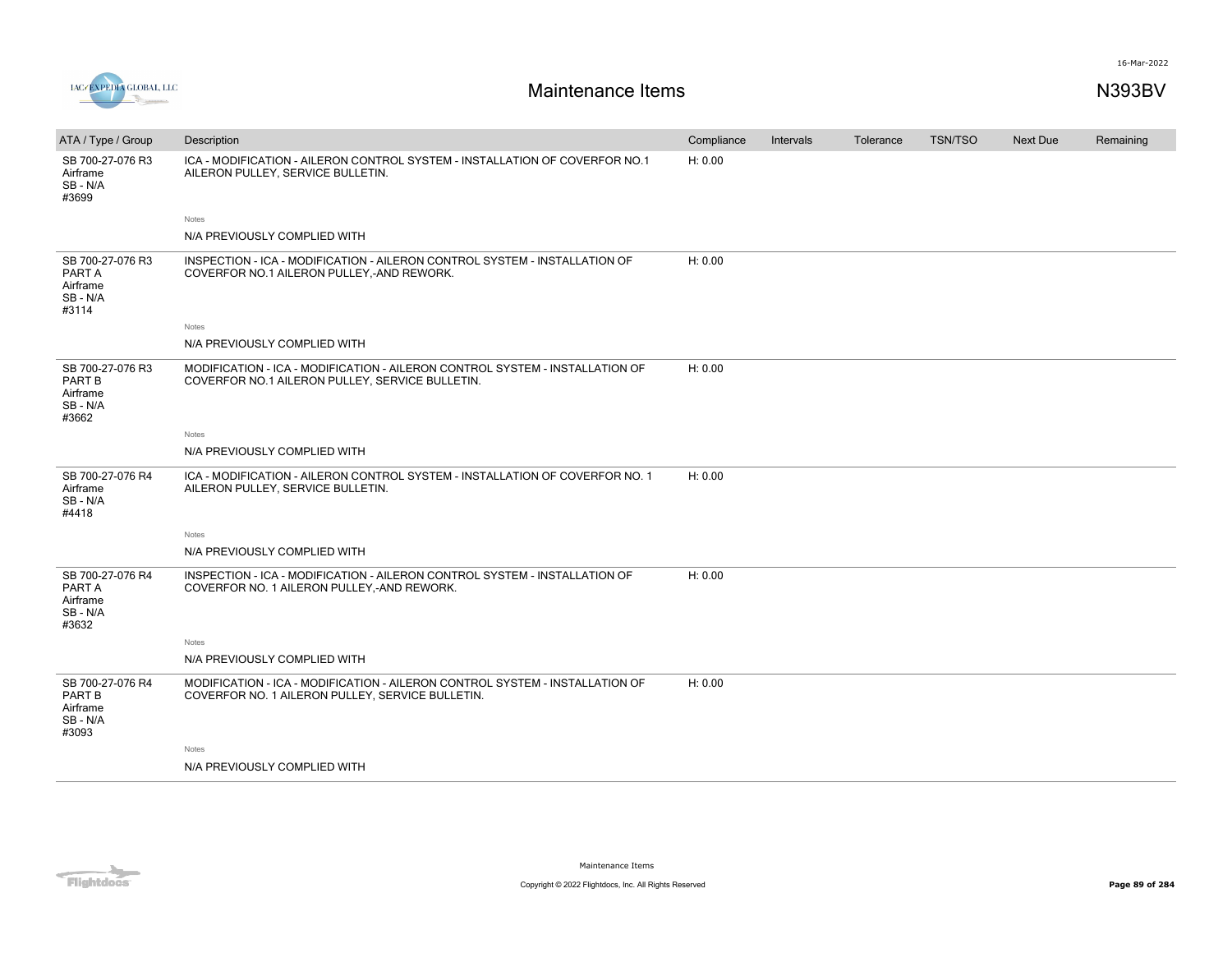

| ATA / Type / Group                                           | Description                                                                                                                                                                                                 | Compliance                           | Intervals | Tolerance | <b>TSN/TSO</b> | <b>Next Due</b> | Remaining |
|--------------------------------------------------------------|-------------------------------------------------------------------------------------------------------------------------------------------------------------------------------------------------------------|--------------------------------------|-----------|-----------|----------------|-----------------|-----------|
| SB 700-27-077<br>Airframe<br>SB-N/A<br>#3689                 | SPECIAL CHECK / MODIFICATION - RUDDERTRAVEL LIMITING SYSTEM REPLACEMENT OF<br>RUDDER-LIMITER POSITION TRANSDUCER (RLPT), SERVICE BULLETIN                                                                   | H: 0.00                              |           |           |                |                 |           |
|                                                              | Notes                                                                                                                                                                                                       |                                      |           |           |                |                 |           |
|                                                              | N/A PER S/N                                                                                                                                                                                                 |                                      |           |           |                |                 |           |
| Airframe<br>SB-N/A<br>#3815                                  | SB 700-27-079 PART A SPECIAL CHECK/REWORK - ELEVATORCONTROL -INSPECTION OF ELEVATOR AND<br>APPLICATION OF SEALANT, IF NECESSARY, - INSPECTION OF THE INBOARD AND OUTBOARD<br>TRAILING-EDGE TAPERED FITTINGS | H: 0.00                              |           |           |                |                 |           |
|                                                              | Notes                                                                                                                                                                                                       |                                      |           |           |                |                 |           |
|                                                              | NOT APPLICABLE - BY EFFECTIVITY                                                                                                                                                                             |                                      |           |           |                |                 |           |
| Airframe<br>SB-N/A<br>#4533                                  | SB 700-27-079 PART B SPECIAL CHECK/REWORK - ELEVATORCONTROL -INSPECTION OF ELEVATOR AND<br>APPLICATION OF SEALANT, IF NECESSARY, - SEALING OF THE INBOARD AND OUTBOARD<br>TRAILING-EDGE TAPERED FITTINGS    | H: 0.00                              |           |           |                |                 |           |
|                                                              | Notes                                                                                                                                                                                                       |                                      |           |           |                |                 |           |
|                                                              | NOT APPLICABLE - BY EFFECTIVITY                                                                                                                                                                             |                                      |           |           |                |                 |           |
| SB 700-27-079<br>Airframe<br>SB - N/A<br>#3213               | SPECIAL CHECK/REWORK - ELEVATORCONTROL -INSPECTION OF ELEVATOR AND<br>APPLICATION OF SEALANT, IF NECESSARY, SERVICE BULLETIN                                                                                | H: 0.00                              |           |           |                |                 |           |
|                                                              | Notes                                                                                                                                                                                                       |                                      |           |           |                |                 |           |
|                                                              | NOT APPLICABLE - BY EFFECTIVITY                                                                                                                                                                             |                                      |           |           |                |                 |           |
| SB 700-27-083<br>Airframe<br>SB - Open<br>#5044              | SPECIAL CHECK - ELEVATOR CONTROL SYSTEM - INSPECTION OF TORQUE TUBE<br><b>BEARINGS</b>                                                                                                                      |                                      |           |           |                |                 |           |
| SB 700-27-083 R01<br>Airframe<br>SB - Complied With<br>#5079 | SPECIAL CHECK - ELEVATOR CONTROL SYSTEM - INSPECTION OF TORQUE TUBE<br><b>BEARINGS</b>                                                                                                                      | 04-MAR-2021<br>H: 3992.00<br>L: 1324 |           |           |                |                 |           |
| SB 700-27-086<br>Airframe<br>SB - Open<br>#5095              | MODIFICATION - AILERON CONTROL SYSTEM - INTRODUCTION OF ZINC-ONLY COATED<br><b>CONTROL CABLES</b>                                                                                                           |                                      |           |           |                |                 |           |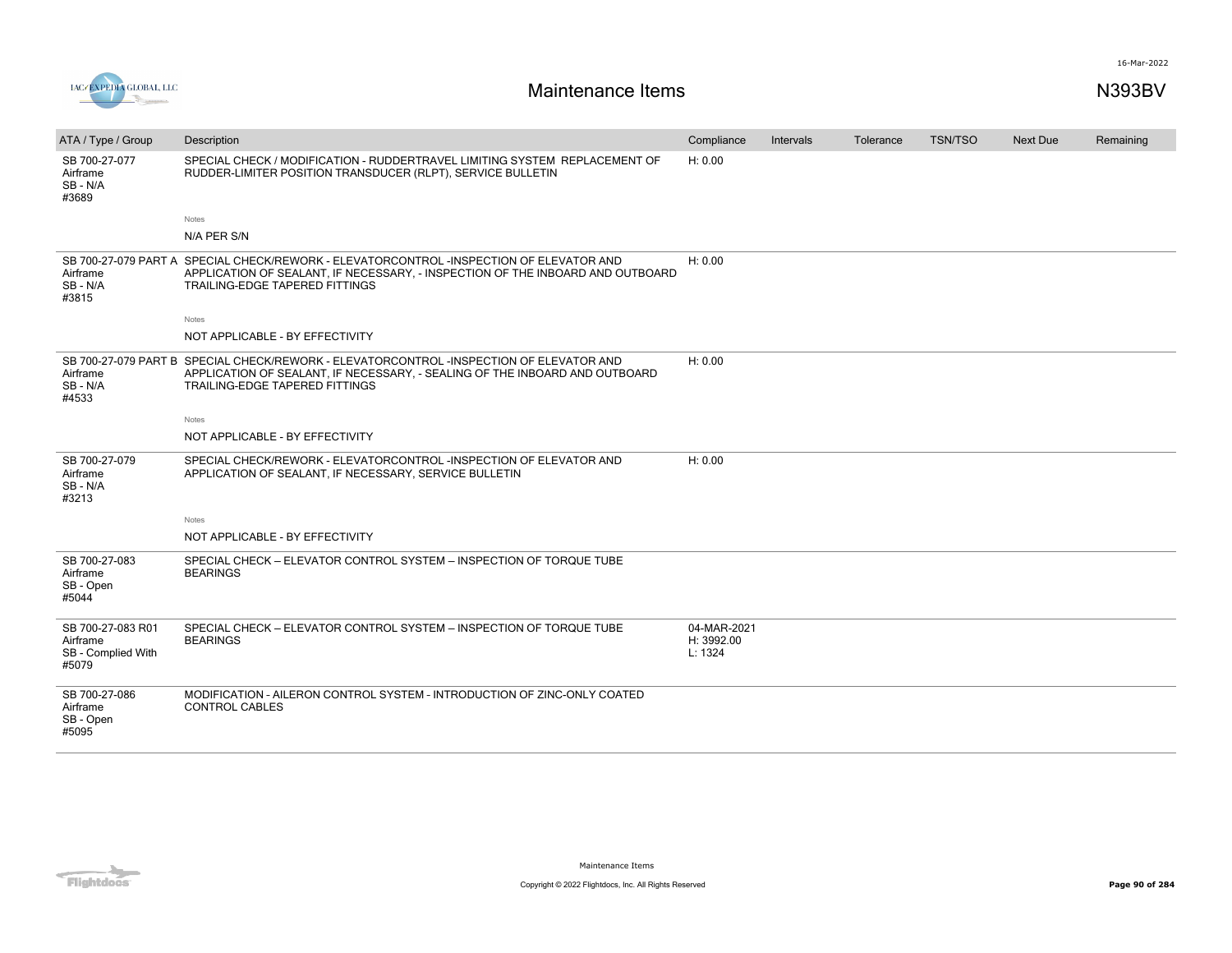

| ATA / Type / Group                                          | Description                                                                                                                                          | Compliance             | Intervals | Tolerance | <b>TSN/TSO</b> | <b>Next Due</b> | Remaining |
|-------------------------------------------------------------|------------------------------------------------------------------------------------------------------------------------------------------------------|------------------------|-----------|-----------|----------------|-----------------|-----------|
| SB 700-28-001<br>Airframe<br>SB - Superseded<br>#4229       | MODIFICATION - DISTRIBUTION - PIPING PROVISION INSTALLATION FORTHE FUEL RE-<br>CIRCULATION SYSTEM, SERVICE BULLETIN                                  | H: 0.00                |           |           |                |                 |           |
|                                                             | Notes                                                                                                                                                |                        |           |           |                |                 |           |
|                                                             | SUPERSEDED                                                                                                                                           |                        |           |           |                |                 |           |
| SB 700-28-001 R1<br>PART A<br>Airframe<br>SB - N/A<br>#3735 | MODIFICATION - DISTRIBUTION - PIPING PROVISION INSTALLATION FORTHE FUEL RE-<br>CIRCULATION SYSTEM, SERVICE BULLETIN.                                 | H: 0.00                |           |           |                |                 |           |
|                                                             | <b>Notes</b>                                                                                                                                         |                        |           |           |                |                 |           |
|                                                             | NOT APPLICABLE - BY EFFECTIVITY                                                                                                                      |                        |           |           |                |                 |           |
| SB 700-28-001 R1<br>PART B<br>Airframe<br>SB - N/A<br>#4462 | MODIFICATION - DISTRIBUTION - PIPING PROVISION INSTALLATION FORTHE FUEL RE-<br>CIRCULATION SYSTEM, SERVICE BULLETIN                                  | H: 0.00                |           |           |                |                 |           |
|                                                             | Notes                                                                                                                                                |                        |           |           |                |                 |           |
|                                                             | NOT APPLICABLE - BY EFFECTIVITY                                                                                                                      |                        |           |           |                |                 |           |
| SB 700-28-002<br>Airframe<br>SB - Superseded<br>#3251       | MODIFICATION - REFUEL/DEFUEL SYSTEM - ADDITION OF REFUEL/DEFUEL CONTROL PANEL H: 0.00<br>IN FLIGHT COMPARTMENT, SERVICE BULLETIN                     |                        |           |           |                |                 |           |
|                                                             | Notes                                                                                                                                                |                        |           |           |                |                 |           |
|                                                             | <b>SUPERSEDED</b>                                                                                                                                    |                        |           |           |                |                 |           |
| SB 700-28-002 R1<br>Airframe<br>SB - Superseded<br>#3841    | MODIFICATION - REFUEL/DEFUEL SYSTEM - ADDITION OF REFUEL/DEFUEL CONTROL PANEL H: 0.00<br>IN FLIGHT COMPARTMENT. (A/C 9002 TO 9999), SERVICE BULLETIN |                        |           |           |                |                 |           |
|                                                             | Notes                                                                                                                                                |                        |           |           |                |                 |           |
|                                                             | <b>SUPERSEDED</b>                                                                                                                                    |                        |           |           |                |                 |           |
| SB 700-28-002 R2<br>Airframe<br>SB - Complied With<br>#1444 | MODIFICATION - REFUEL/DEFUEL SYSTEM - ADDITION OF REFUEL/DEFUEL CONTROL PANEL<br>IN FLIGHT COMPARTMENT, SERVICE BULLETIN.                            | 23-JAN-2011<br>H: 0.00 |           |           |                |                 |           |
|                                                             | Notes                                                                                                                                                |                        |           |           |                |                 |           |
|                                                             | COMPLIED WITH - AT COMPLETION                                                                                                                        |                        |           |           |                |                 |           |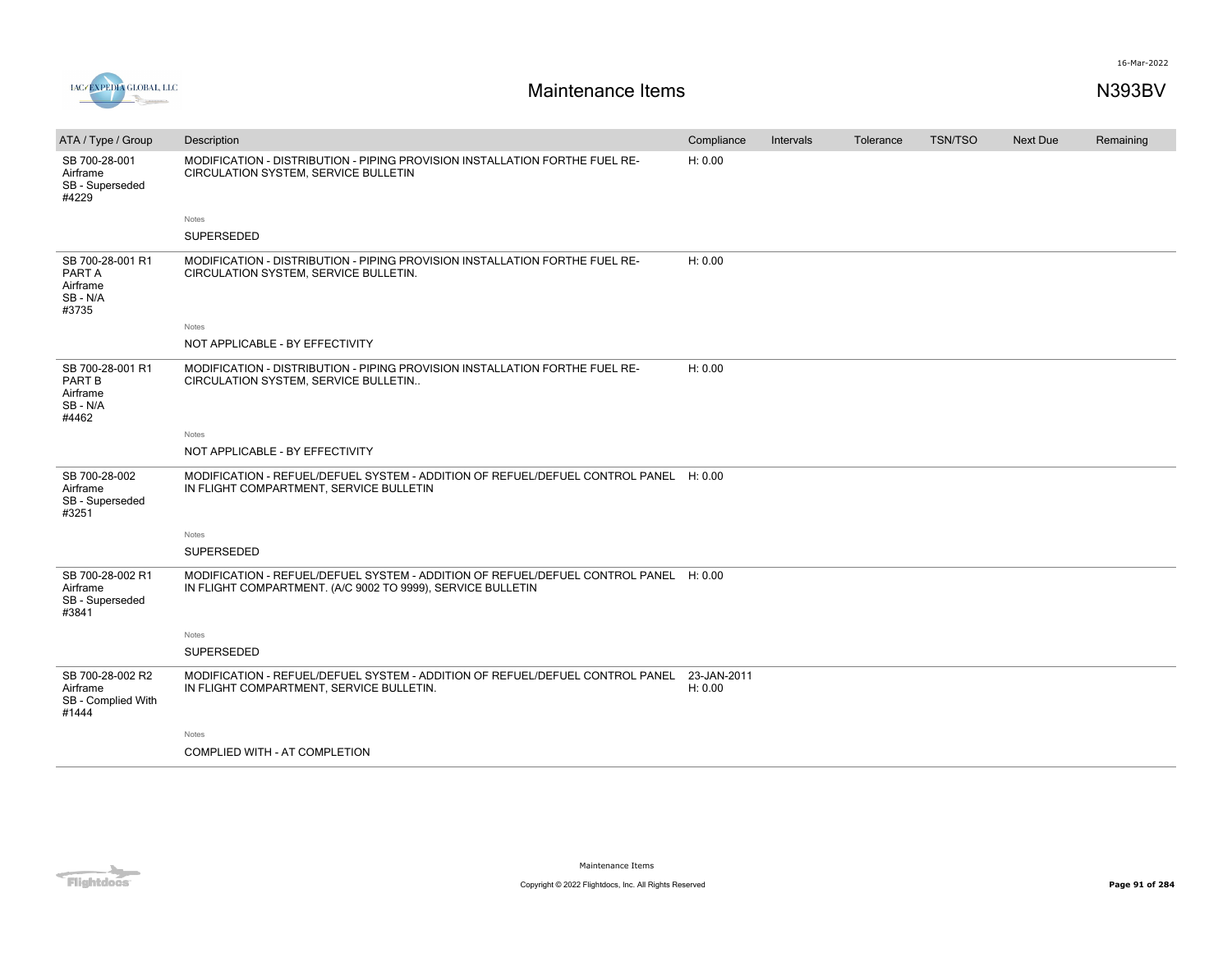

| ATA / Type / Group                                       | Description                                                                                               | Compliance | Intervals | Tolerance | TSN/TSO | Next Due | Remaining |
|----------------------------------------------------------|-----------------------------------------------------------------------------------------------------------|------------|-----------|-----------|---------|----------|-----------|
| SB 700-28-020<br>Airframe<br>SB - Superseded<br>#3491    | MODIFICATION - VENT SYSTEM - INSTALLATION OF COVERS OVERFUEL VENT LINES.<br>SERVICE BULLETIN              | H: 0.00    |           |           |         |          |           |
|                                                          | Notes                                                                                                     |            |           |           |         |          |           |
|                                                          | SUPERSEDED                                                                                                |            |           |           |         |          |           |
| SB 700-28-020 R1<br>Airframe<br>SB-N/A<br>#4377          | MODIFICATION - VENT SYSTEM - INSTALLATION OF COVERS OVERFUEL VENT LINES.<br>SERVICE BULLETIN.             | H: 0.00    |           |           |         |          |           |
|                                                          | Notes                                                                                                     |            |           |           |         |          |           |
|                                                          | NOT APPLICABLE - BY EFFECTIVITY                                                                           |            |           |           |         |          |           |
| SB 700-28-021<br>Airframe<br>SB - Superseded<br>#4448    | MODIFICATION - VENT SYSTEM - CABIN CROSSOVERLINES REWORKED FOR SUFFICIENT<br>CLEARANCE, SERVICE BULLETIN  | H: 0.00    |           |           |         |          |           |
|                                                          | Notes                                                                                                     |            |           |           |         |          |           |
|                                                          | SUPERSEDED                                                                                                |            |           |           |         |          |           |
| SB 700-28-021 R1<br>Airframe<br>SB - Superseded<br>#3402 | MODIFICATION - VENT SYSTEM - CABIN CROSSOVERLINES REWORKED FOR SUFFICIENT<br>CLEARANCE, SERVICE BULLETIN. | H: 0.00    |           |           |         |          |           |
|                                                          | Notes                                                                                                     |            |           |           |         |          |           |
|                                                          | SUPERSEDED                                                                                                |            |           |           |         |          |           |
| SB 700-28-021 R2<br>Airframe<br>SB - N/A<br>#4536        | REWORK - VENT SYSTEM - CABIN CROSSOVERLINES REWORKED FOR SUFFICIENT<br>CLEARANCE, RECOMMENDED             | H: 0.00    |           |           |         |          |           |
|                                                          | Notes                                                                                                     |            |           |           |         |          |           |
|                                                          | SUPERSEDED                                                                                                |            |           |           |         |          |           |
| SB 700-28-021 R3<br>Airframe<br>SB-N/A<br>#4461          | REWORK - VENT SYSTEM - CABIN CROSSOVERLINES REWORKED FOR SUFFICIENT<br>CLEARANCE, RECOMMENDED.            | H: 0.00    |           |           |         |          |           |
|                                                          | Notes                                                                                                     |            |           |           |         |          |           |
|                                                          | NOT APPLICABLE - BY EFFECTIVITY                                                                           |            |           |           |         |          |           |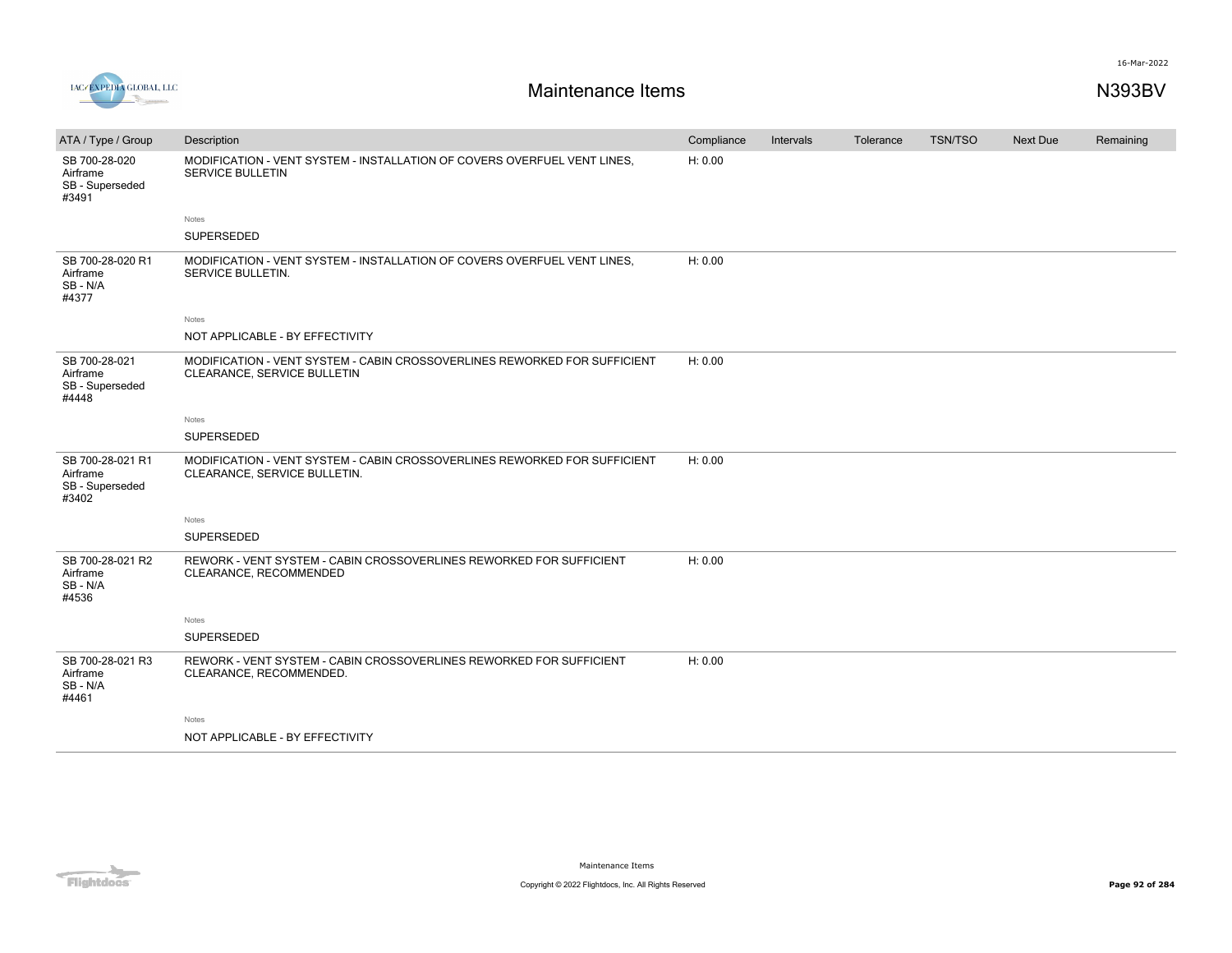



| ATA / Type / Group                                       | Description                                                                                                                                     | Compliance | Intervals | Tolerance | <b>TSN/TSO</b> | <b>Next Due</b> | Remaining |
|----------------------------------------------------------|-------------------------------------------------------------------------------------------------------------------------------------------------|------------|-----------|-----------|----------------|-----------------|-----------|
| SB 700-28-026<br>Airframe<br>SB - Superseded<br>#4022    | MODIFICATION - REFUEL/DEFUEL SYSTEM - REPLACEMENT OF THE REFUEL/DEFUEL TUBE<br>WITH A SHORTERONE TO ELIMINATE STRESS PROBLEM, SERVICE BULLETIN  | H: 0.00    |           |           |                |                 |           |
|                                                          | <b>Notes</b>                                                                                                                                    |            |           |           |                |                 |           |
|                                                          | SUPERSEDED                                                                                                                                      |            |           |           |                |                 |           |
| SB 700-28-026 R1<br>Airframe<br>SB - Superseded<br>#3088 | MODIFICATION - REFUEL/DEFUEL SYSTEM - REPLACEMENT OF THE REFUEL/DEFUEL TUBE<br>WITH A SHORTERONE TO ELIMINATE STRESS PROBLEM, SERVICE BULLETIN. | H: 0.00    |           |           |                |                 |           |
|                                                          | Notes                                                                                                                                           |            |           |           |                |                 |           |
|                                                          | SUPERSEDED                                                                                                                                      |            |           |           |                |                 |           |
| SB 700-28-026 R2<br>Airframe<br>SB-N/A<br>#3517          | MODIFICATION - REFUEL/DEFUEL SYSTEM - REPLACEMENT OF THE REFUEL/DEFUEL TUBE<br>WITH A SHORTERONE TO ELIMINATE STRESS PROBLEM, SERVICE BULLETIN  | H: 0.00    |           |           |                |                 |           |
|                                                          | Notes                                                                                                                                           |            |           |           |                |                 |           |
|                                                          | NOT APPLICABLE - BY EFFECTIVITY                                                                                                                 |            |           |           |                |                 |           |
| SB 700-28-027<br>Airframe<br>SB - N/A<br>#3633           | SPECIAL CHECK/REWORK - FUEL FEED AND TRANSFERSYSTEMS - POSSIBLE DAMAGE OF<br>FUEL PUMP WIRING IN CONDUITS, SERVICE BULLETIN                     | H: 0.00    |           |           |                |                 |           |
|                                                          | Notes                                                                                                                                           |            |           |           |                |                 |           |
|                                                          | NOT APPLICABLE - BY EFFECTIVITY                                                                                                                 |            |           |           |                |                 |           |
| SB 700-28-028<br>Airframe<br>SB-N/A<br>#3151             | MODIFICATION - FUEL MANAGEMENT AND QUANTITY GAUGING SYSTEM (FMQGS) -<br>INTRODUCTION OF NEW COMPUTERPART NUMBER-GP546-1501-3, SERVICE BULLETIN  | H: 0.00    |           |           |                |                 |           |
|                                                          | Notes                                                                                                                                           |            |           |           |                |                 |           |
|                                                          | NOT APPLICABLE - BY EFFECTIVITY                                                                                                                 |            |           |           |                |                 |           |
| SB 700-28-029<br>Airframe<br>SB - Superseded<br>#3220    | MODIFICATION - FUEL FEED SYSTEM - SCAVENGE SYSTEM INSTALLATION TO REDUCE<br>UNUSABLE FUEL QUANTITY, SERVICE BULLETIN                            | H: 0.00    |           |           |                |                 |           |
|                                                          | Notes                                                                                                                                           |            |           |           |                |                 |           |
|                                                          | SUPERSEDED                                                                                                                                      |            |           |           |                |                 |           |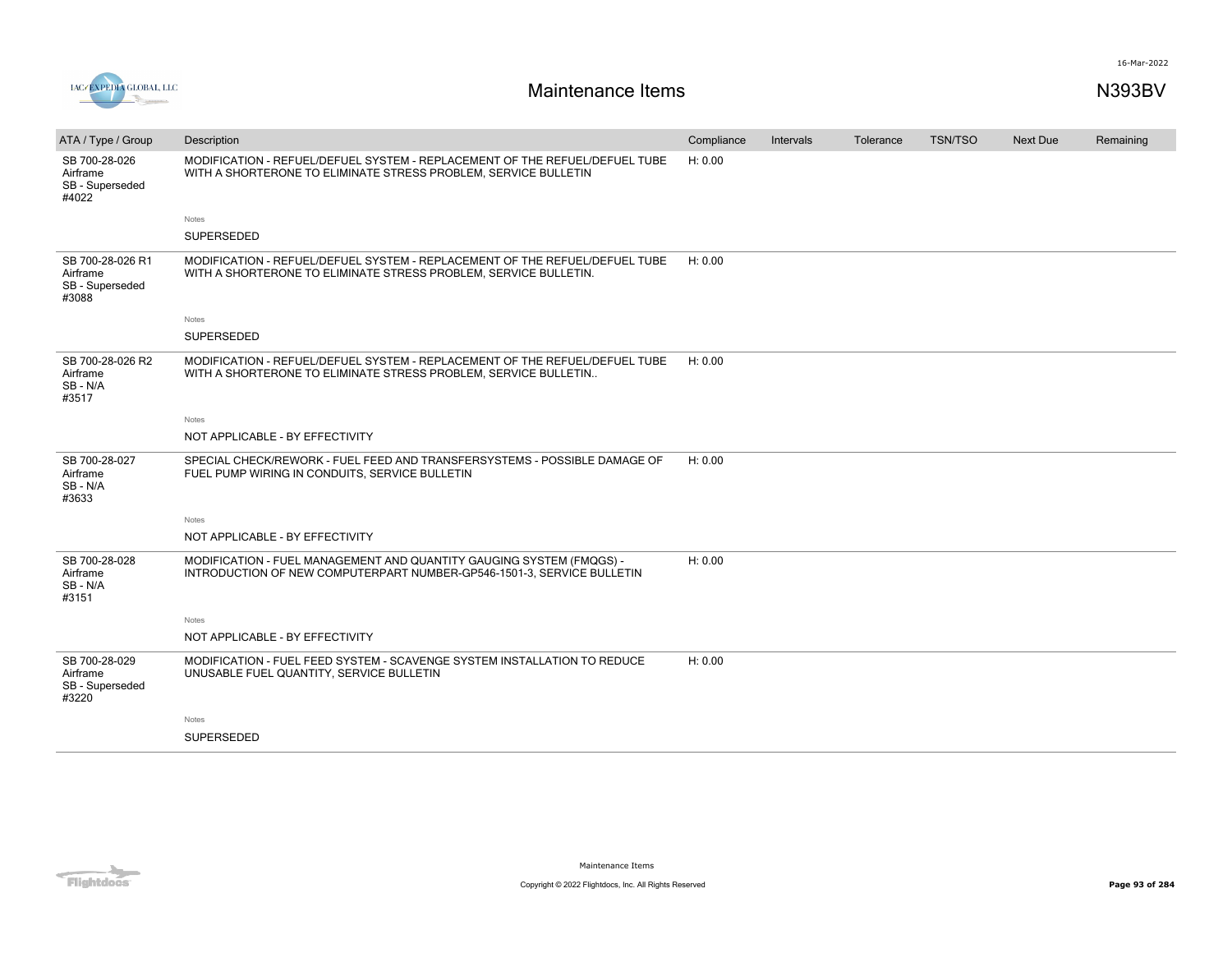



| ATA / Type / Group                                       | Description                                                                                                                             | Compliance | Intervals | Tolerance | <b>TSN/TSO</b> | <b>Next Due</b> | Remaining |
|----------------------------------------------------------|-----------------------------------------------------------------------------------------------------------------------------------------|------------|-----------|-----------|----------------|-----------------|-----------|
| SB 700-28-029 R1<br>Airframe<br>SB-N/A<br>#3946          | MODIFICATION - FUEL FEED SYSTEM - SCAVENGE SYSTEM INSTALLATION TO REDUCE<br>UNUSABLE FUEL QUANTITY, SERVICE BULLETIN.                   | H: 0.00    |           |           |                |                 |           |
|                                                          | <b>Notes</b>                                                                                                                            |            |           |           |                |                 |           |
|                                                          | NOT APPLICABLE - BY EFFECTIVITY                                                                                                         |            |           |           |                |                 |           |
| SB 700-28-032<br>Airframe<br>SB - Superseded<br>#3161    | MODIFICATION - DISTRIBUTION - WIRING PROVISION INSTALLATION FORTHE FUEL RE-<br>CIRCULATION SYSTEM, SERVICE BULLETIN                     | H: 0.00    |           |           |                |                 |           |
|                                                          | Notes                                                                                                                                   |            |           |           |                |                 |           |
|                                                          | SUPERSEDED                                                                                                                              |            |           |           |                |                 |           |
| SB 700-28-032 R1<br>Airframe<br>SB - Superseded<br>#4600 | MODIFICATION - DISTRIBUTION - WIRING PROVISION INSTALLATION FORTHE FUEL RE-<br>CIRCULATION SYSTEM, SERVICE BULLETIN.                    | H: 0.00    |           |           |                |                 |           |
|                                                          | Notes                                                                                                                                   |            |           |           |                |                 |           |
|                                                          | SUPERSEDED                                                                                                                              |            |           |           |                |                 |           |
| SB 700-28-032 R2<br>Airframe<br>SB-N/A<br>#3413          | MODIFICATION - DISTRIBUTION - WIRING PROVISION INSTALLATION FORTHE FUEL RE-<br>CIRCULATION SYSTEM, SERVICE BULLETIN                     | H: 0.00    |           |           |                |                 |           |
|                                                          | <b>Notes</b>                                                                                                                            |            |           |           |                |                 |           |
|                                                          | NOT APPLICABLE - BY EFFECTIVITY                                                                                                         |            |           |           |                |                 |           |
| SB 700-28-033<br>Airframe<br>SB-N/A<br>#3237             | MODIFICATION - FUEL MANAGEMENT AND QUANTITY GAUGING SYSTEM (FMQGS) - FMQGS<br>COMPUTERCHANGE TO PART NO. GP546-1501-5, SERVICE BULLETIN | H: 0.00    |           |           |                |                 |           |
|                                                          | Notes                                                                                                                                   |            |           |           |                |                 |           |
|                                                          | NOT APPLICABLE - BY EFFECTIVITY                                                                                                         |            |           |           |                |                 |           |
| SB 700-28-034<br>Airframe<br>SB-N/A<br>#3289             | MODIFICATION - DISTRIBUTION - REPLACEMENT OF THE FUEL CONTROL PANEL /<br>ACTIVATION OF THE FUEL RE-CIRCULATION SYSTEM, SERVICE BULLETIN | H: 0.00    |           |           |                |                 |           |
|                                                          | Notes                                                                                                                                   |            |           |           |                |                 |           |
|                                                          | NOT APPLICABLE - BY EFFECTIVITY                                                                                                         |            |           |           |                |                 |           |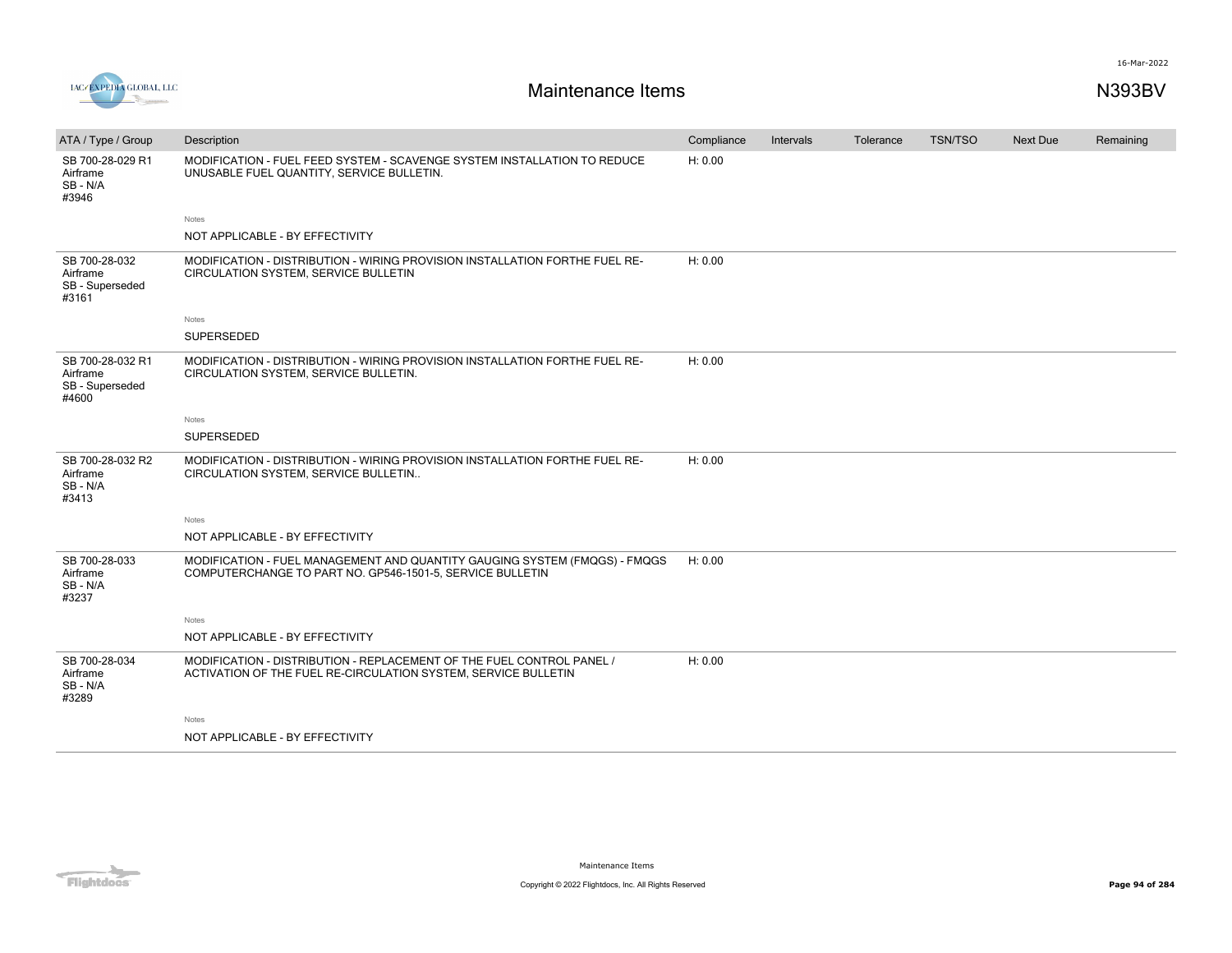

| ATA / Type / Group                                        | Description                                                                                                                                        | Compliance | Intervals | Tolerance | <b>TSN/TSO</b> | Next Due | Remaining |
|-----------------------------------------------------------|----------------------------------------------------------------------------------------------------------------------------------------------------|------------|-----------|-----------|----------------|----------|-----------|
| SB 700-28-035<br>Airframe<br>SB-N/A<br>#3560              | MODIFICATION - DISTRIBUTION - INSTALLATION OF FUEL RE-CIRCULATION AND SCAVENGE<br>SYSTEMS FORAIRCRAFT '9003' ONLY, SERVICE BULLETIN                | H: 0.00    |           |           |                |          |           |
|                                                           | Notes                                                                                                                                              |            |           |           |                |          |           |
|                                                           | NOT APPLICABLE - BY EFFECTIVITY                                                                                                                    |            |           |           |                |          |           |
| SB 700-28-039<br>Airframe<br>SB - N/A<br>#3872            | MODIFICATION - DISTRIBUTION - PERMANENT WIRING CONFIGURATION FORTHE FUEL RE-<br>CIRCULATION SYSTEM FOLLOWING POWER SOURCE CHANGE, SERVICE BULLETIN | H: 0.00    |           |           |                |          |           |
|                                                           | Notes                                                                                                                                              |            |           |           |                |          |           |
|                                                           | NOT APPLICABLE - BY EFFECTIVITY                                                                                                                    |            |           |           |                |          |           |
| SB 700-28-041<br>Airframe<br>SB - N/A<br>#3062            | MODIFICATION - FUEL FEED SYSTEM - TEMPORARY DE-ACTIVATION OF THE FUEL<br>SCAVENGE SYSTEM, SERVICE BULLETIN                                         | H: 0.00    |           |           |                |          |           |
|                                                           | Notes                                                                                                                                              |            |           |           |                |          |           |
|                                                           | NOT APPLICABLE - BY EFFECTIVITY                                                                                                                    |            |           |           |                |          |           |
| SB 700-28-042<br>Airframe<br>SB - Superseded<br>#3152     | MODIFICATION/REWORK - FUEL FEED SYSTEM - DESIGN IMPROVEMENTS TO THE FUEL<br>SCAVENGE SYSTEM INSTALLATION, SERVICE BULLETIN                         | H: 0.00    |           |           |                |          |           |
|                                                           | Notes                                                                                                                                              |            |           |           |                |          |           |
|                                                           | <b>SUPERSEDED</b>                                                                                                                                  |            |           |           |                |          |           |
| SB 700-28-042 R1<br>Airframe<br>SB - Superseded<br>#4242  | MODIFICATION/REWORK - FUEL FEED SYSTEM - DESIGN IMPROVEMENTS TO THE FUEL<br>SCAVENGE SYSTEM INSTALLATION, SERVICE BULLETIN.                        | H: 0.00    |           |           |                |          |           |
|                                                           | Notes                                                                                                                                              |            |           |           |                |          |           |
|                                                           | <b>SUPERSEDED</b>                                                                                                                                  |            |           |           |                |          |           |
| SB 700-28-042 R2<br>PART A<br>Airframe<br>SB-N/A<br>#3176 | MODIFICATION/REWORK - FUEL FEED SYSTEM - DESIGN IMPROVEMENTS TO THE FUEL<br>SCAVENGE SYSTEM INSTALLATION, SERVICE BULLETIN                         | H: 0.00    |           |           |                |          |           |
|                                                           | Notes                                                                                                                                              |            |           |           |                |          |           |
|                                                           | NOT APPLICABLE - BY EFFECTIVITY                                                                                                                    |            |           |           |                |          |           |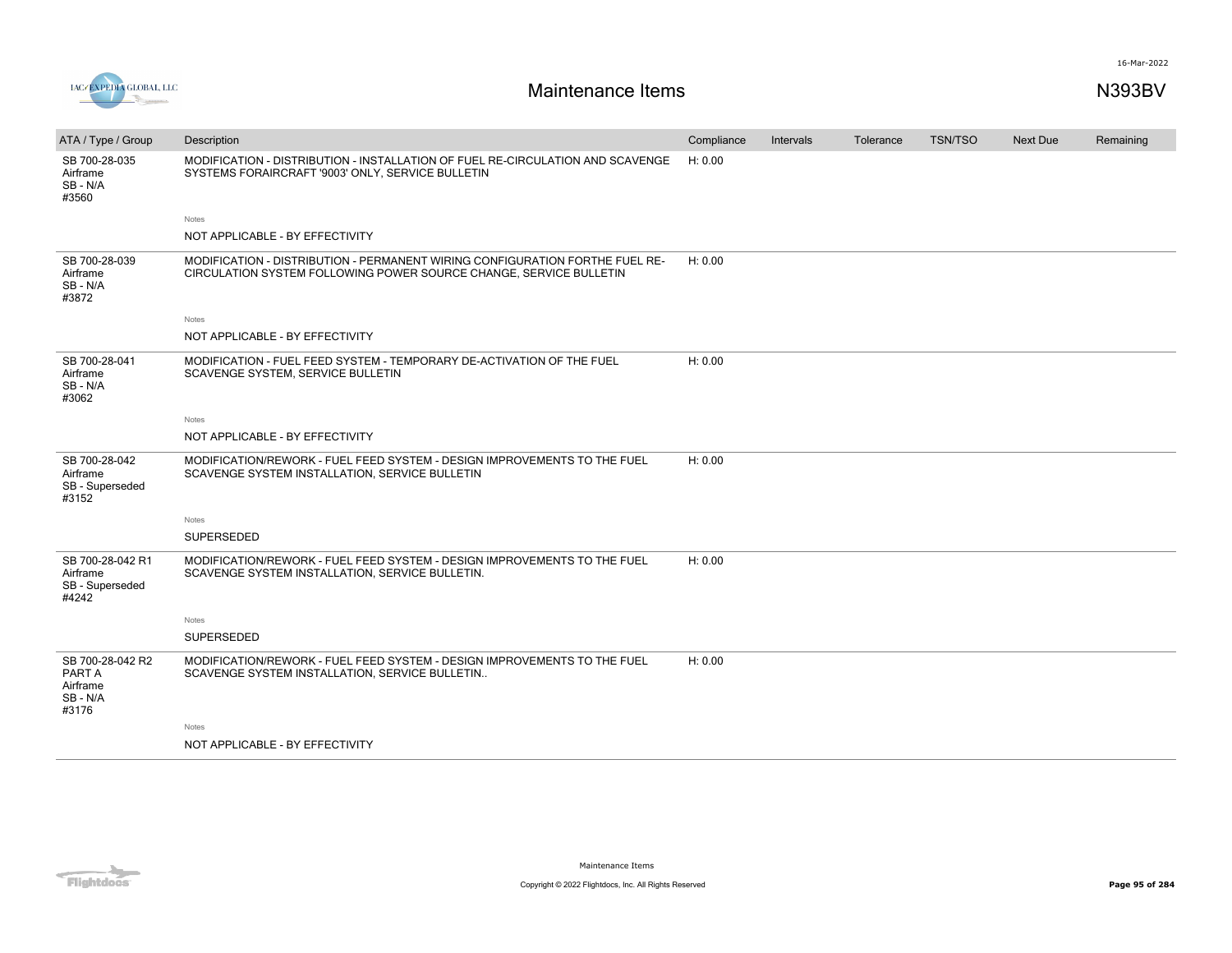

|                                                             |                                                                                                                                                                                                  |            |           |           | <b>TSN/TSO</b> | Next Due |           |
|-------------------------------------------------------------|--------------------------------------------------------------------------------------------------------------------------------------------------------------------------------------------------|------------|-----------|-----------|----------------|----------|-----------|
| ATA / Type / Group                                          | Description                                                                                                                                                                                      | Compliance | Intervals | Tolerance |                |          | Remaining |
| SB 700-28-042 R2<br>PART B<br>Airframe<br>SB - N/A<br>#4208 | MODIFICATION/REWORK - FUEL FEED SYSTEM - DESIGN IMPROVEMENTS TO THE FUEL<br>SCAVENGE SYSTEM INSTALLATION, SERVICE BULLETIN                                                                       | H: 0.00    |           |           |                |          |           |
|                                                             | Notes                                                                                                                                                                                            |            |           |           |                |          |           |
|                                                             | NOT APPLICABLE - BY EFFECTIVITY                                                                                                                                                                  |            |           |           |                |          |           |
| SB 700-28-042 R2<br>PART C<br>Airframe<br>SB-N/A<br>#3716   | MODIFICATION/REWORK - FUEL FEED SYSTEM - DESIGN IMPROVEMENTS TO THE FUEL<br>SCAVENGE SYSTEM INSTALLATION, SERVICE BULLETIN                                                                       | H: 0.00    |           |           |                |          |           |
|                                                             | Notes                                                                                                                                                                                            |            |           |           |                |          |           |
|                                                             | NOT APPLICABLE - BY EFFECTIVITY                                                                                                                                                                  |            |           |           |                |          |           |
| SB 700-28-043<br>Airframe<br>SB - Superseded<br>#3133       | MODIFICATION - FUEL FEED SYSTEM - INTRODUCTION OF INTEGRAL FUEL TANK COATING<br>BETWEEN THE DC FUEL PUMP AND MATING FLANGE (A/C 9002 TO 9124), SERVICE BULLETIN                                  | H: 0.00    |           |           |                |          |           |
|                                                             | Notes                                                                                                                                                                                            |            |           |           |                |          |           |
|                                                             | <b>SUPERSEDED</b>                                                                                                                                                                                |            |           |           |                |          |           |
| SB 700-28-043 R1<br>Airframe<br>SB-N/A<br>#4270             | MODIFICATION - FUEL FEED SYSTEM - INTRODUCTION OF INTEGRAL FUEL TANK COATING<br>BETWEEN THE DC FUEL PUMP AND MATING FLANGE, SERVICE BULLETIN                                                     | H: 0.00    |           |           |                |          |           |
|                                                             | Notes                                                                                                                                                                                            |            |           |           |                |          |           |
|                                                             | NOT APPLICABLE - BY EFFECTIVITY                                                                                                                                                                  |            |           |           |                |          |           |
| SB 700-28-044<br>Airframe<br>SB - N/A<br>#3228              | MODIFICATION - FUEL MANAGEMENT AND QUANTITY GAUGING SYSTEM (FMQGS) - UPGRADE H: 0.00<br>OF THE FMQGS COMPUTERTO PART NO. GP546-1501-8, SERVICE BULLETIN                                          |            |           |           |                |          |           |
|                                                             | Notes                                                                                                                                                                                            |            |           |           |                |          |           |
|                                                             | NOT APPLICABLE - BY EFFECTIVITY                                                                                                                                                                  |            |           |           |                |          |           |
| SB 700-28-045<br>Airframe<br>SB - N/A<br>#3671              | MODIFICATION - FUEL MANAGEMENT AND QUANTITY GAUGING SYSTEM (FMQGS) - UPGRADE H: 0.00<br>OF THE FMQGS COMPUTERTO PART NO. GP546-1501-9 (A/C 9003, 9096, 9115 TO 9132),<br><b>SERVICE BULLETIN</b> |            |           |           |                |          |           |
|                                                             | Notes                                                                                                                                                                                            |            |           |           |                |          |           |
|                                                             | NOT APPLICABLE - BY EFFECTIVITY                                                                                                                                                                  |            |           |           |                |          |           |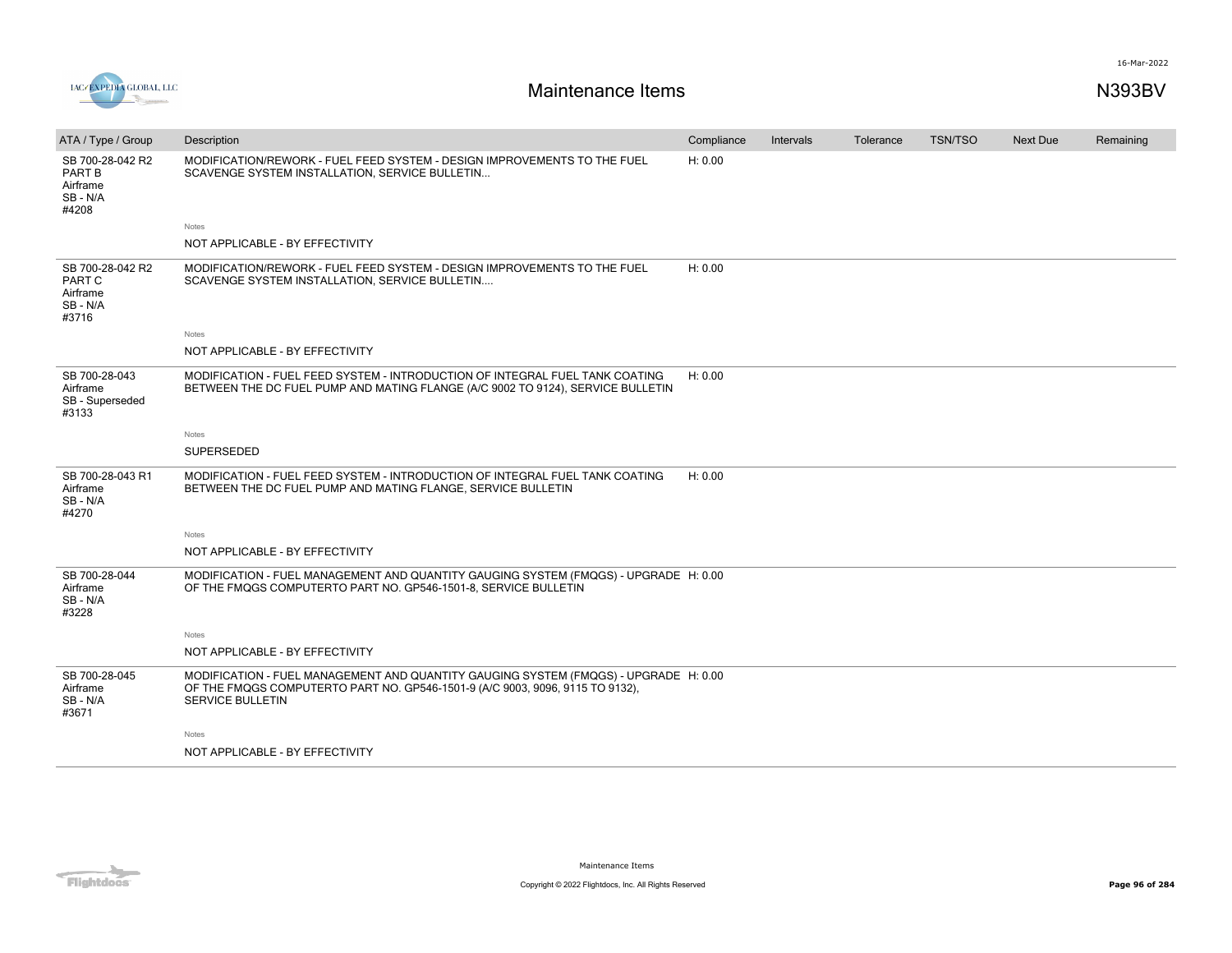



| ATA / Type / Group                                       | Description                                                                                                                                                                                                     | Compliance | Intervals | Tolerance | <b>TSN/TSO</b> | Next Due | Remaining |
|----------------------------------------------------------|-----------------------------------------------------------------------------------------------------------------------------------------------------------------------------------------------------------------|------------|-----------|-----------|----------------|----------|-----------|
| SB 700-28-046<br>Airframe<br>SB - Superseded<br>#3761    | MODIFICATION - FUEL MANAGEMENT AND QUANTITY GAUGING SYSTEM (FMQGS) -<br>SEGREGATION OF PINS AT LTP1 TO PREVENT EXCESS EICAS ERRORMESSAGES (A/C 9002<br>TO 9126, 9128, 9129 AND 9131 TO 9139), SERVICE BULLETIN  | H: 0.00    |           |           |                |          |           |
|                                                          | Notes                                                                                                                                                                                                           |            |           |           |                |          |           |
|                                                          | SUPERSEDED                                                                                                                                                                                                      |            |           |           |                |          |           |
| SB 700-28-046 R1<br>Airframe<br>SB - Superseded<br>#3134 | MODIFICATION - FUEL MANAGEMENT AND QUANTITY GAUGING SYSTEM (FMQGS) -<br>SEGREGATION OF PINS AT LTP1 TO PREVENT EXCESS EICAS ERRORMESSAGES (A/C 9002<br>TO 9126, 9128, 9129 AND 9131 TO 9139), SERVICE BULLETIN. | H: 0.00    |           |           |                |          |           |
|                                                          | Notes                                                                                                                                                                                                           |            |           |           |                |          |           |
|                                                          | <b>SUPERSEDED</b>                                                                                                                                                                                               |            |           |           |                |          |           |
| SB 700-28-046 R2<br>Airframe<br>SB-N/A<br>#3456          | MODIFICATION - FUEL MANAGEMENT AND QUANTITY GAUGING SYSTEM (FMQGS) -<br>SEGREGATION OF PINS AT LTP1 TO PREVENT EXCESS EICAS ERRORMESSAGES (A/C 9002<br>TO 9126, 9128, 9129 AND 9131 TO 9139), SERVICE BULLETIN  | H: 0.00    |           |           |                |          |           |
|                                                          | Notes                                                                                                                                                                                                           |            |           |           |                |          |           |
|                                                          | NOT APPLICABLE - BY EFFECTIVITY                                                                                                                                                                                 |            |           |           |                |          |           |
| SB 700-28-047<br>Airframe<br>SB - Superseded<br>#3663    | MODIFICATION - REFUEL/DEFUEL SYSTEM - NEW TUBE INSTALLATION TO REDUCE<br>REFUELING TIME (A/C 9002, 9004 TO 9095, 9097 TO 9158), SERVICE BULLETIN                                                                | H: 0.00    |           |           |                |          |           |
|                                                          | Notes                                                                                                                                                                                                           |            |           |           |                |          |           |
|                                                          | <b>SUPERSEDED</b>                                                                                                                                                                                               |            |           |           |                |          |           |
| SB 700-28-047 R1<br>Airframe<br>SB-N/A<br>#3224          | MODIFICATION - REFUEL/DEFUEL SYSTEM - NEW TUBE INSTALLATION TO REDUCE<br>REFUELING TIME, SERVICE BULLETIN                                                                                                       | H: 0.00    |           |           |                |          |           |
|                                                          | Notes                                                                                                                                                                                                           |            |           |           |                |          |           |
|                                                          | NOT APPLICABLE - BY EFFECTIVITY                                                                                                                                                                                 |            |           |           |                |          |           |
| SB 700-28-048<br>Airframe<br>SB-N/A<br>#3996             | MODIFICATION - DISTRIBUTION - CHANGE OF PLACARDS ON THE FUEL CONTROL PANEL<br>FORAUTOMATIC FUEL RE-CIRCULATION SYSTEM (A/C 9159 TO 9219), SERVICE BULLETIN                                                      | H: 0.00    |           |           |                |          |           |
|                                                          | Notes                                                                                                                                                                                                           |            |           |           |                |          |           |
|                                                          | NOT APPLICABLE - BY EFFECTIVITY                                                                                                                                                                                 |            |           |           |                |          |           |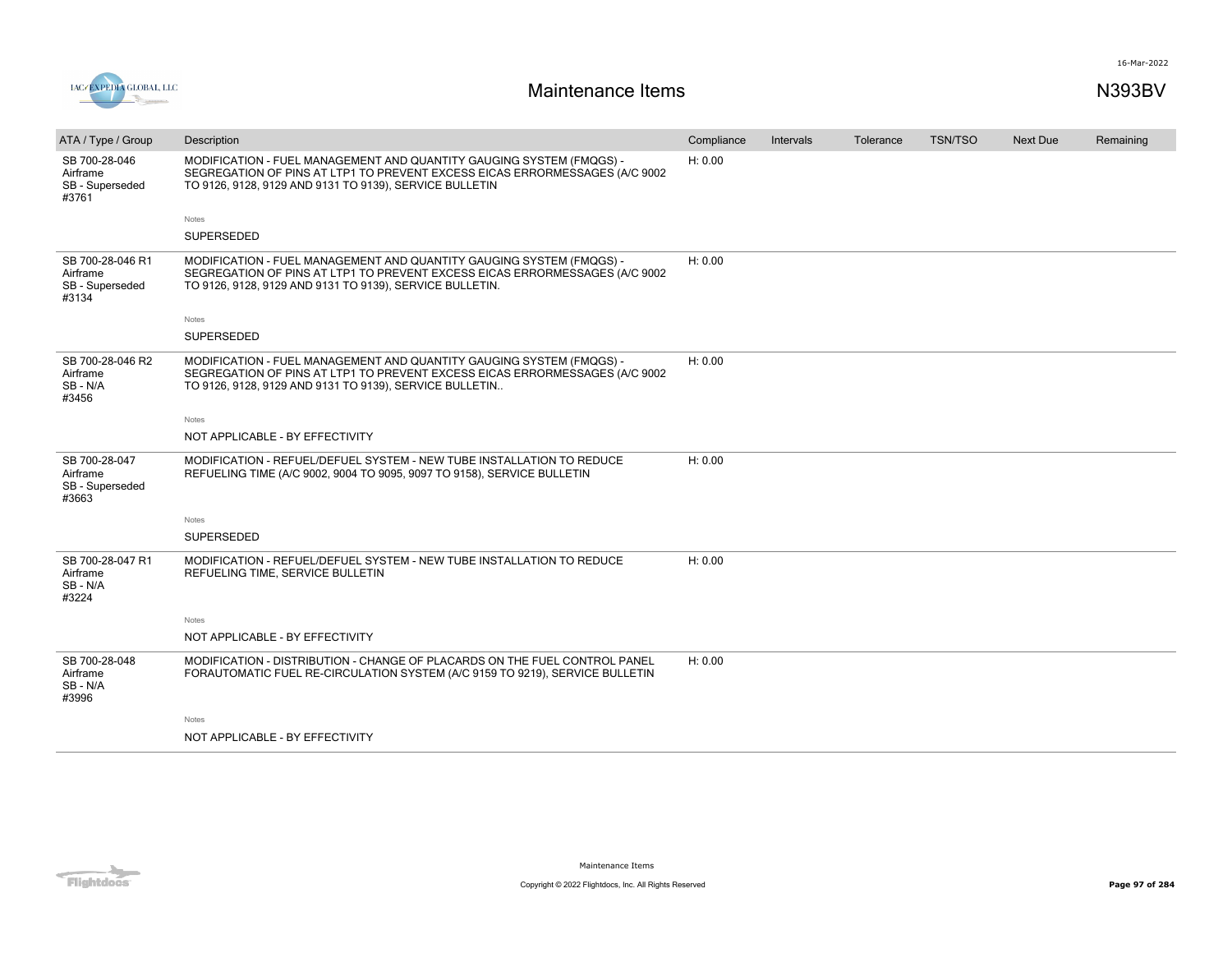

| ATA / Type / Group                              | Description                                                                                                                                                                                                                                                                       | Compliance                           | Intervals | Tolerance | <b>TSN/TSO</b> | <b>Next Due</b> | Remaining |
|-------------------------------------------------|-----------------------------------------------------------------------------------------------------------------------------------------------------------------------------------------------------------------------------------------------------------------------------------|--------------------------------------|-----------|-----------|----------------|-----------------|-----------|
| SB 700-28-049<br>Airframe<br>SB-N/A<br>#3826    | MODIFICATION - FUEL MANAGEMENT AND QUANTITY GAUGING SYSTEM (FMQGS) - UPGRADE H: 0.00<br>OF THE FMQGS COMPUTERTO PART NO. GP546-1501-11 (A/C 9003, 9096, 9115 TO 9126, AND<br>9128 TO 9301, AND A/C 9002, 9004 TO 9095 AND 9097 TO 9114 WITH A FMQGC -9 INSTALLED),<br><b>SERV</b> |                                      |           |           |                |                 |           |
|                                                 | Notes                                                                                                                                                                                                                                                                             |                                      |           |           |                |                 |           |
|                                                 | <b>SUPERSEDED</b>                                                                                                                                                                                                                                                                 |                                      |           |           |                |                 |           |
| SB 700-28-049 R1<br>Airframe<br>SB-N/A<br>#4092 | MODIFICATION - FUEL MANAGEMENT AND QUANTITY GAUGING SYSTEM (FMQGS) - UPGRADE H: 0.00<br>OF THE FMQGS COMPUTERTO PART NO. GP546-1501-11 OR GP546-1501-13, SERVICE<br><b>BULLETIN</b>                                                                                               |                                      |           |           |                |                 |           |
|                                                 | Notes                                                                                                                                                                                                                                                                             |                                      |           |           |                |                 |           |
|                                                 | NOT APPLICABLE - BY EFFECTIVITY                                                                                                                                                                                                                                                   |                                      |           |           |                |                 |           |
| SB 700-28-050<br>Airframe<br>SB-N/A<br>#3585    | MODIFICATION - FUEL MANAGEMENT AND QUANTITY GAUGING SYSTEM (FMQGS) - UPGRADE H: 0.00<br>OF THE FMQGS COMPUTERTO PART NO. GP546-1501-10 (A/C 9002, 9004 TO 9095 AND 9097 TO<br>9114), SERVICE BULLETIN                                                                             |                                      |           |           |                |                 |           |
|                                                 | Notes                                                                                                                                                                                                                                                                             |                                      |           |           |                |                 |           |
|                                                 | NOT APPLICABLE - BY EFFECTIVITY                                                                                                                                                                                                                                                   |                                      |           |           |                |                 |           |
| Airframe<br>SB-N/A<br>#4271                     | SB 700-28-051 PART A SPECIAL CHECK/MODIFICATION/REWORK - FUEL FEED SYSTEM - INSPECT FUEL TUBE, PART H: 0.00<br>NO. GD428-1003 FORFOULING ON BRACKET AND TRIM BRACKET TO PROVIDE LARGER<br>CLEARANCE (A/C 9002 TO 9266), SERVICE BULLETIN                                          |                                      |           |           |                |                 |           |
|                                                 | Notes                                                                                                                                                                                                                                                                             |                                      |           |           |                |                 |           |
|                                                 | NOT APPLICABLE - BY EFFECTIVITY                                                                                                                                                                                                                                                   |                                      |           |           |                |                 |           |
| Airframe<br>SB-N/A<br>#3219                     | SB 700-28-051 PART B SPECIAL CHECK/MODIFICATION/REWORK - FUEL FEED SYSTEM - INSPECT FUEL TUBE, PART H: 0.00<br>NO. GD428-1003 FORFOULING ON BRACKET AND TRIM BRACKET TO PROVIDE LARGER<br>CLEARANCE (A/C 9002 TO 9266), SERVICE BULLETIN.                                         |                                      |           |           |                |                 |           |
|                                                 | Notes                                                                                                                                                                                                                                                                             |                                      |           |           |                |                 |           |
|                                                 | NOT APPLICABLE - BY EFFECTIVITY                                                                                                                                                                                                                                                   |                                      |           |           |                |                 |           |
| Airframe<br>SB-N/A<br>#4339                     | SB 700-28-051 PART C SPECIAL CHECK/MODIFICATION/REWORK - FUEL FEED SYSTEM - INSPECT FUEL TUBE, PART H: 0.00<br>NO. GD428-1003 FORFOULING ON BRACKET AND TRIM BRACKET TO PROVIDE LARGER<br>CLEARANCE (A/C 9002 TO 9266), SERVICE BULLETIN                                          |                                      |           |           |                |                 |           |
|                                                 | Notes                                                                                                                                                                                                                                                                             |                                      |           |           |                |                 |           |
|                                                 | NOT APPLICABLE - BY EFFECTIVITY                                                                                                                                                                                                                                                   |                                      |           |           |                |                 |           |
| SB 700-28-052<br>Airframe<br>SB<br>#3784        | MODIFICATION - AFT FUEL TANK - TRIM PULL TAB NEXT TO RELIEF VALVE, SERVICE<br><b>BULLETIN</b>                                                                                                                                                                                     | 16-FEB-2021<br>H: 3992.00<br>L: 1324 |           |           |                |                 |           |

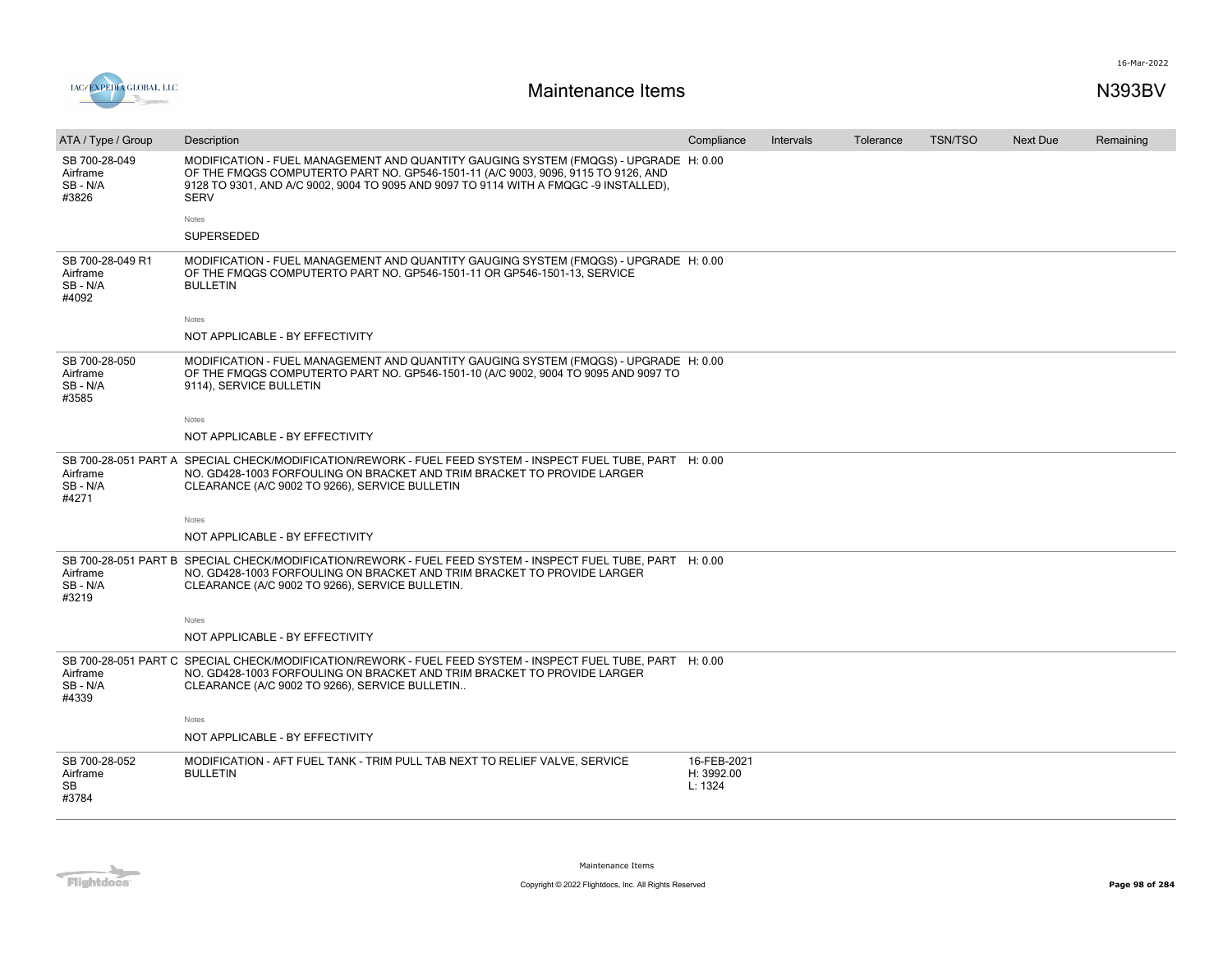

|                                                         |                                                                                                                                                                                |                                    |           | Tolerance | <b>TSN/TSO</b> | Next Due |           |
|---------------------------------------------------------|--------------------------------------------------------------------------------------------------------------------------------------------------------------------------------|------------------------------------|-----------|-----------|----------------|----------|-----------|
| ATA / Type / Group                                      | Description                                                                                                                                                                    | Compliance                         | Intervals |           |                |          | Remaining |
| SB 700-28-053<br>Airframe<br>SB - Open<br>#4485         | MODIFICATION - FUEL TRANSFERSYSTEM - DESIGN IMPROVEMENT TO THE CENTER<br>TRANSFER PUMP, SERVICE BULLETIN                                                                       | H: 0.00                            |           |           |                |          |           |
| Airframe<br>SB - Complied With<br>#924                  | SB 700-28-054 PART A INSPECTION - SPECIAL CHECK/MODIFICATION - FUEL FEED SYSTEM - CHECK THE FUEL FEED 04-DEC-2013<br>LINE OF THE LEFT-HAND ENGINE FORCHAFING, SERVICE BULLETIN | H: 561.10<br>L: 260                |           |           |                |          |           |
|                                                         | Notes                                                                                                                                                                          |                                    |           |           |                |          |           |
|                                                         | COMPLIED WITH - PCW BY JET AVIATION REF, LOG BOOK ENTRY WO: GVBRL008.                                                                                                          |                                    |           |           |                |          |           |
| Airframe<br>SB-N/A<br>#368                              | SB 700-28-054 PART B REPLACEMENT - SPECIAL CHECK/MODIFICATION - FUEL FEED SYSTEM - CHECK THE FUEL<br>FEED LINE OF THE LEFT-HAND ENGINE FORCHAFING, OF THE FUEL FEED LINE       | 04-DEC-2013<br>H: 561.10<br>L: 260 |           |           |                |          |           |
|                                                         | Notes                                                                                                                                                                          |                                    |           |           |                |          |           |
|                                                         | <b>NOT APPLICABLE</b>                                                                                                                                                          |                                    |           |           |                |          |           |
| SB 700-28-054<br>Airframe<br>SB - Complied With<br>#352 | SPECIAL CHECK/MODIFICATION - FUEL FEED SYSTEM - CHECK THE FUEL FEED LINE OF THE<br>LEFT-HAND ENGINE FORCHAFING, SERVICE BULLETIN                                               | 04-DEC-2013<br>H: 561.10<br>L: 260 |           |           |                |          |           |
|                                                         | Notes                                                                                                                                                                          |                                    |           |           |                |          |           |
|                                                         | COMPLIED WITH - PCW BY JET AVIATION REF, LOG BOOK ENTRY WO: GVBRL008.                                                                                                          |                                    |           |           |                |          |           |
| SB 700-28-082<br>Airframe<br>SB - Open<br>#4920         | MODIFICATION - FLAP SYSTEM - MLG FLAP TORQUE TUBE FLAP CONTAINMENT<br><b>IMPROVEMENT</b>                                                                                       |                                    |           |           |                |          |           |
| SB 700-29-013<br>Airframe<br>SB-N/A<br>#3307            | MODIFICATION - NO. 3 HYDRAULIC SYSTEM - HYDRAULIC TUBE GM478-1442-9<br>REPLACEMENT, SERVICE BULLETIN                                                                           | H: 0.00                            |           |           |                |          |           |
|                                                         | Notes                                                                                                                                                                          |                                    |           |           |                |          |           |
|                                                         | NOT APPLICABLE - BY EFFECTIVITY                                                                                                                                                |                                    |           |           |                |          |           |
| SB 700-29-014<br>Airframe<br>SB - N/A<br>#4422          | MODIFICATION - QUICK DISCONNECTS - ADD P-CLAMPS TO HYDRAULIC TUBES GM478-4300<br>AND GM478-4330 (CENTERWING AT FS573.70), SERVICE BULLETIN                                     | H: 0.00                            |           |           |                |          |           |
|                                                         | Notes                                                                                                                                                                          |                                    |           |           |                |          |           |
|                                                         | NOT APPLICABLE - BY EFFECTIVITY                                                                                                                                                |                                    |           |           |                |          |           |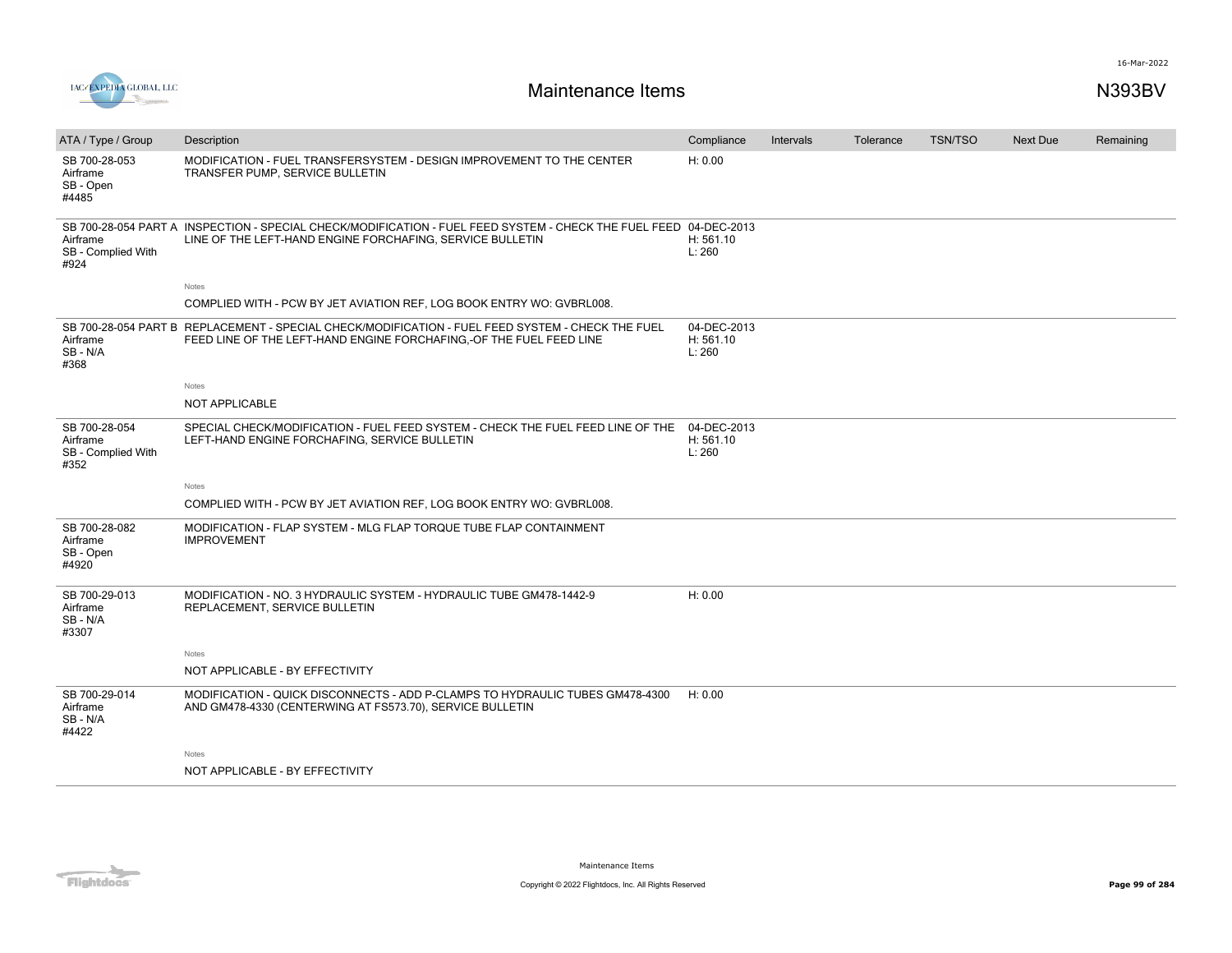

| ATA / Type / Group                             | Description                                                                                                                                                                                                                    | Compliance | Intervals | Tolerance | <b>TSN/TSO</b> | <b>Next Due</b> | Remaining |
|------------------------------------------------|--------------------------------------------------------------------------------------------------------------------------------------------------------------------------------------------------------------------------------|------------|-----------|-----------|----------------|-----------------|-----------|
| SB 700-29-015<br>Airframe<br>SB - N/A<br>#3066 | MODIFICATION - HYDRAULIC SYSTEMS NO. 1 AND NO. 3 - REPLACE FLOW-DIRECTION<br>IDENTIFICATION TAPE ON HYDRAULIC LINES (A/C 9022, 9039, 9044 AND 9057), SERVICE<br><b>BULLETIN</b>                                                | H: 0.00    |           |           |                |                 |           |
|                                                | Notes                                                                                                                                                                                                                          |            |           |           |                |                 |           |
|                                                | NOT APPLICABLE - BY EFFECTIVITY                                                                                                                                                                                                |            |           |           |                |                 |           |
| SB 700-29-017<br>Airframe<br>SB - N/A<br>#3530 | SPECIAL CHECK/REWORK - NO. 1, NO. 2 AND NO. 3 HYDRAULIC SYSTEMS - INSPECTION OF<br>ALL HYDRAULIC FILTERELEMENT PART NUMBERS, SERVICE BULLETIN                                                                                  | H: 0.00    |           |           |                |                 |           |
|                                                | Notes                                                                                                                                                                                                                          |            |           |           |                |                 |           |
|                                                | NOT APPLICABLE - BY EFFECTIVITY                                                                                                                                                                                                |            |           |           |                |                 |           |
| Airframe<br>SB - N/A<br>#3765                  | SB 700-29-018 PART A SPECIAL CHECK/MODIFICATION - NO. 1 HYDRAULIC SYSTEM TUBES - INTERFERENCE<br>BETWEEN TWO HYDRAULIC TUBES (A/C 9002 TO 9126 AND 9128 TO 9171), SERVICE BULLETIN                                             | H: 0.00    |           |           |                |                 |           |
|                                                | <b>Notes</b>                                                                                                                                                                                                                   |            |           |           |                |                 |           |
|                                                | NOT APPLICABLE - BY EFFECTIVITY                                                                                                                                                                                                |            |           |           |                |                 |           |
| Airframe<br>SB-N/A<br>#3543                    | SB 700-29-018 PART B SPECIAL CHECK/MODIFICATION - NO. 1 HYDRAULIC SYSTEM TUBES - INTERFERENCE<br>BETWEEN TWO HYDRAULIC TUBES (A/C 9002 TO 9126 AND 9128 TO 9171), SERVICE BULLETIN.                                            | H: 0.00    |           |           |                |                 |           |
|                                                | Notes                                                                                                                                                                                                                          |            |           |           |                |                 |           |
|                                                | NOT APPLICABLE - BY EFFECTIVITY                                                                                                                                                                                                |            |           |           |                |                 |           |
| SB 700-29-019<br>Airframe<br>SB - N/A<br>#3866 | MODIFICATION - NO. 2 AND 3 HYDRAULIC SYSTEMS - REPLACE FAULTY PRIORITY VALVE<br>PART NO. GX473-0060-1 (A/C 9145 TO 9148, 9150, 9151, 9153, 9162, 9163 AND 9165), SERVICE<br><b>BULLETIN</b>                                    | H: 0.00    |           |           |                |                 |           |
|                                                | Notes                                                                                                                                                                                                                          |            |           |           |                |                 |           |
|                                                | NOT APPLICABLE - BY EFFECTIVITY                                                                                                                                                                                                |            |           |           |                |                 |           |
| Airframe<br>SB - N/A<br>#4016                  | SB 700-29-020 PART A SPECIAL CHECK/REWORK - NO. 3 HYDRAULIC SYSTEM - CHECK FAILREAD SUPPORT<br>BRACKETS FORCORRECT INSTALLATION AND REWORK HYDRAULIC TUBES IF DAMAGED (A/C<br>9002 TO 9126 AND 9128 TO 9215), SERVICE BULLETIN | H: 0.00    |           |           |                |                 |           |
|                                                | Notes                                                                                                                                                                                                                          |            |           |           |                |                 |           |
|                                                | NOT APPLICABLE - BY EFFECTIVITY                                                                                                                                                                                                |            |           |           |                |                 |           |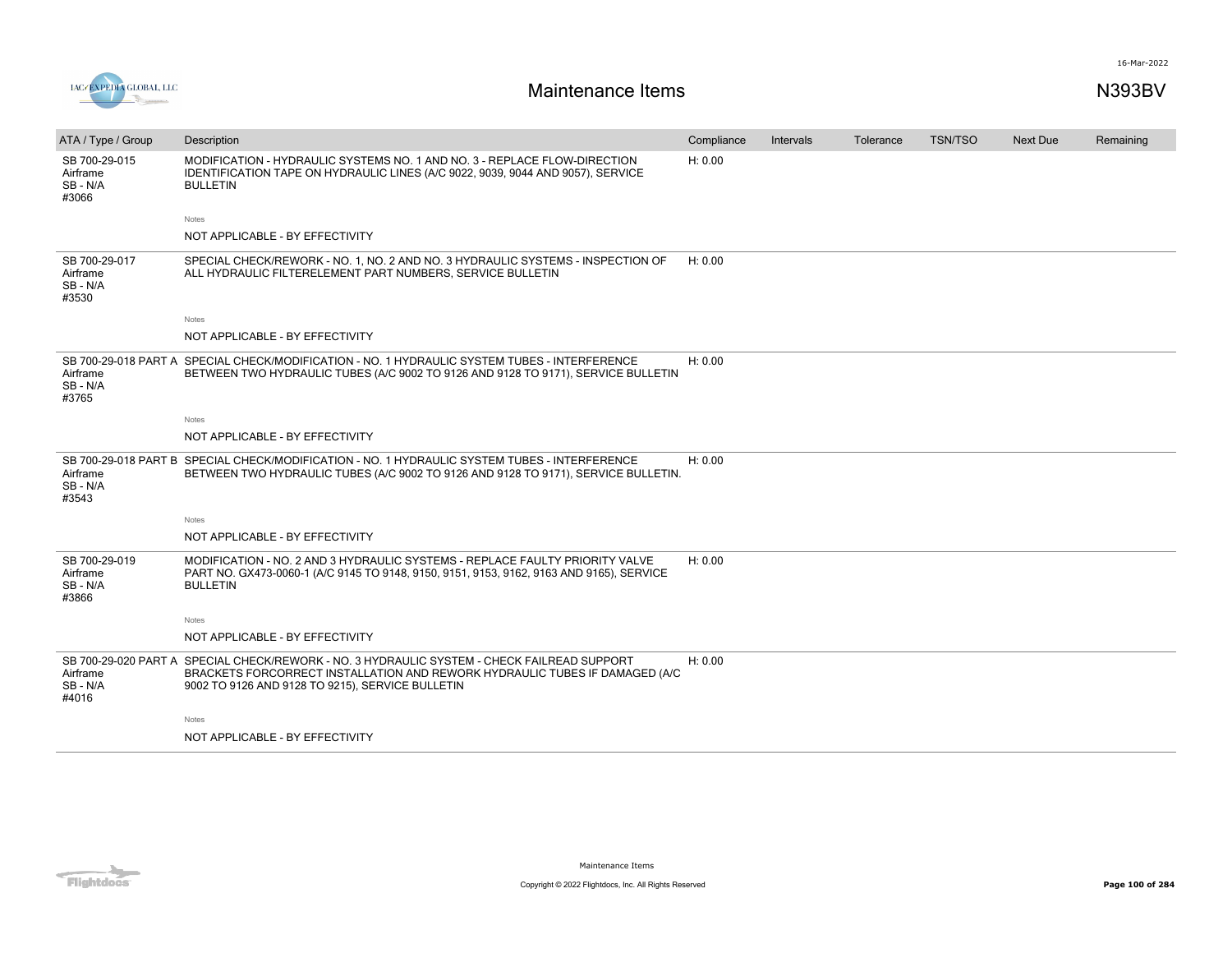



| ATA / Type / Group                                          | Description                                                                                                                                                                                                | Compliance                         | Intervals | Tolerance | <b>TSN/TSO</b> | Next Due | Remaining |
|-------------------------------------------------------------|------------------------------------------------------------------------------------------------------------------------------------------------------------------------------------------------------------|------------------------------------|-----------|-----------|----------------|----------|-----------|
| SB 700-29-020 PART B<br>Airframe<br>SB-N/A<br>#3424         | SPECIAL CHECK/REWORK - NO. 3 HYDRAULIC SYSTEM - CHECK FAILREAD SUPPORT<br>BRACKETS FORCORRECT INSTALLATION AND REWORK HYDRAULIC TUBES IF DAMAGED (A/C<br>9002 TO 9126 AND 9128 TO 9215), SERVICE BULLETIN. | H: 0.00                            |           |           |                |          |           |
|                                                             | <b>Notes</b>                                                                                                                                                                                               |                                    |           |           |                |          |           |
|                                                             | NOT APPLICABLE - BY EFFECTIVITY                                                                                                                                                                            |                                    |           |           |                |          |           |
| SB 700-29-021<br>Airframe<br>SB - Superseded<br>#3759       | MODIFICATION - NO. 2 & NO. 3 HYDRAULIC SYSTEMS - RELOCATION OF HYDRAULIC LINES IN H: 0.00<br>THE WING AUXILIARY SPAR, SERVICE BULLETIN                                                                     |                                    |           |           |                |          |           |
|                                                             | Notes                                                                                                                                                                                                      |                                    |           |           |                |          |           |
|                                                             | SUPERSEDED                                                                                                                                                                                                 |                                    |           |           |                |          |           |
| SB 700-29-021 R1<br>Airframe<br>SB - Complied With<br>#2306 | MODIFICATION - NO. 2 & NO. 3 HYDRAULIC SYSTEMS - RELOCATION OF HYDRAULIC LINES IN<br>THE WING AUXILIARY SPAR, SERVICE BULLETIN.                                                                            | 23-JAN-2011<br>H: 0.00             |           |           |                |          |           |
|                                                             | Notes                                                                                                                                                                                                      |                                    |           |           |                |          |           |
|                                                             | COMPLIED WITH - AT COMPLETION                                                                                                                                                                              |                                    |           |           |                |          |           |
| SB 700-29-022<br>Airframe<br>SB-N/A<br>#3046                | MODIFICATION - NO. 1, NO. 2 AND NO. 3 HYDRAULIC SYSTEMS - REPLACEMENT OF HEAT-<br>EXCHANGERBYPASS-VALVES WITH NON EPDM RUBBER, SERVICE BULLETIN                                                            | H: 0.00                            |           |           |                |          |           |
|                                                             | <b>Notes</b>                                                                                                                                                                                               |                                    |           |           |                |          |           |
|                                                             | NOT APPLICABLE - BY EFFECTIVITY                                                                                                                                                                            |                                    |           |           |                |          |           |
| SB 700-29-023<br>Airframe<br>SB-N/A<br>#3562                | MODIFICATION - QUICK DISCONNECTS - RELOCATE AND REPLACE HYDRAULIC HOSE IN<br>BOTH PYLONS, SERVICE BULLETIN                                                                                                 | H: 0.00                            |           |           |                |          |           |
|                                                             | Notes                                                                                                                                                                                                      |                                    |           |           |                |          |           |
|                                                             | NOT APPLICABLE - BY EFFECTIVITY                                                                                                                                                                            |                                    |           |           |                |          |           |
| SB 700-29-024<br>Airframe<br>SB - Complied With<br>#1552    | MODIFICATION - NO. 1 AND NO. 2 HYDRAULIC SYSTEMS NEW PRESSURE LINE BRACKET IN<br>AFT EQUIPMENT BAY, SERVICE BULLETIN                                                                                       | 12-SEP-2012<br>H: 388.37<br>L: 190 |           |           |                |          |           |
|                                                             | Notes                                                                                                                                                                                                      |                                    |           |           |                |          |           |
|                                                             | <b>COMPLIED WITH</b>                                                                                                                                                                                       |                                    |           |           |                |          |           |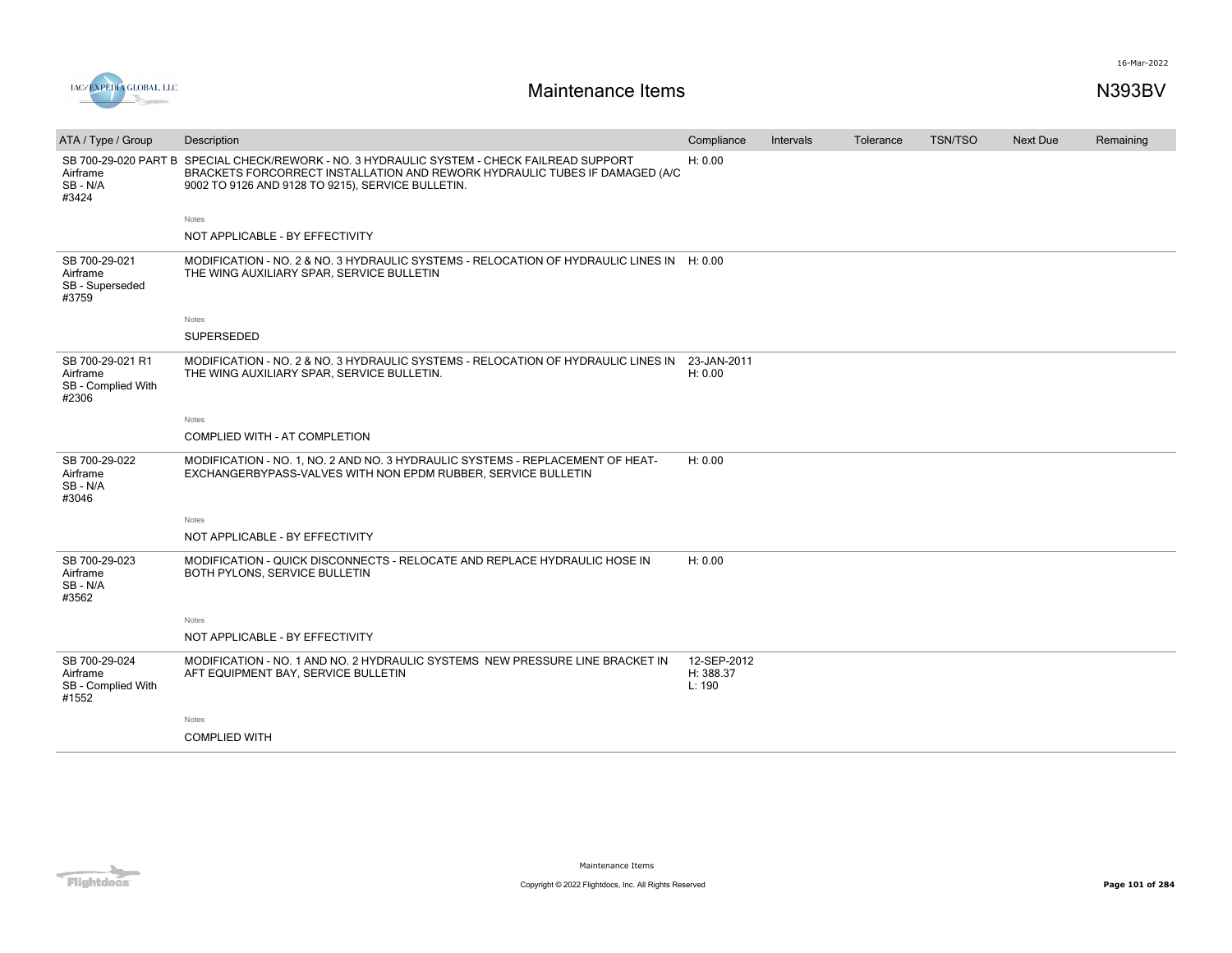

| ATA / Type / Group                                       | Description                                                                                                                                                                                                                                                                           | Compliance                         | Intervals | Tolerance | <b>TSN/TSO</b> | <b>Next Due</b> | Remaining |
|----------------------------------------------------------|---------------------------------------------------------------------------------------------------------------------------------------------------------------------------------------------------------------------------------------------------------------------------------------|------------------------------------|-----------|-----------|----------------|-----------------|-----------|
| SB 700-29-025<br>Airframe<br>SB - Complied With<br>#545  | SPECIAL CHECK/REWORK - NO. 1, NO. 2 AND NO. 3 HYDRAULIC SYSTEM ADDITION OF<br>CLAMPS TO HYDRAULIC TUBES IN MLG BAY AND UNDERACCESS PANEL 185BL. SERVICE<br><b>BULLETIN</b>                                                                                                            | 12-SEP-2012<br>H: 388.37<br>L: 190 |           |           |                |                 |           |
|                                                          | <b>Notes</b>                                                                                                                                                                                                                                                                          |                                    |           |           |                |                 |           |
|                                                          | <b>COMPLIED WITH</b>                                                                                                                                                                                                                                                                  |                                    |           |           |                |                 |           |
| Airframe<br>SB - Complied With<br>#732                   | SB 700-29-026 PART B ACCOMPLISH - MODIFICATION - NO. 1 AND NO. 2 HYDRAULIC SYSTEMS - REPLACEMENT OF<br>EDP V-BAND COUPLING CLAMP,-EDP V-BAND COUPLING CLAMP REPLACEMENT                                                                                                               | 16-FEB-2012<br>H: 292.60<br>L: 134 |           |           |                |                 |           |
|                                                          | <b>Notes</b>                                                                                                                                                                                                                                                                          |                                    |           |           |                |                 |           |
|                                                          | COMPLIED WITH - PART B ON #2 ENGINE ONLY                                                                                                                                                                                                                                              |                                    |           |           |                |                 |           |
| Airframe<br>SB - Complied With<br>#2501                  | SB 700-29-026 PART A ACCOMPLISH - MODIFICATION - NO. 1 AND NO. 2 HYDRAULIC SYSTEMS - REPLACEMENT OF<br>EDP V-BAND COUPLING CLAMP,-INSPECTION                                                                                                                                          | 16-FEB-2012<br>H: 292.60<br>L: 134 |           |           |                |                 |           |
|                                                          | <b>Notes</b>                                                                                                                                                                                                                                                                          |                                    |           |           |                |                 |           |
|                                                          | COMPLIED WITH - PART A ON BOTH ENGINES                                                                                                                                                                                                                                                |                                    |           |           |                |                 |           |
| SB 700-29-026<br>Airframe<br>SB - Complied With<br>#2352 | MODIFICATION - NO. 1 AND NO. 2 HYDRAULIC SYSTEMS - REPLACEMENT OF EDP V-BAND<br>COUPLING CLAMP, SERVICE BULLETIN                                                                                                                                                                      | 16-FEB-2012<br>H: 292.60<br>L: 134 |           |           |                |                 |           |
|                                                          | <b>Notes</b>                                                                                                                                                                                                                                                                          |                                    |           |           |                |                 |           |
|                                                          | <b>COMPLIED WITH</b>                                                                                                                                                                                                                                                                  |                                    |           |           |                |                 |           |
| SB 700-29-027<br>Airframe<br>SB - Complied With<br>#2651 | MODIFICATION - NO. 1 AND NO. 2 HYDRAULIC SYSTEMS - HYDRAULIC FIREWALL SHUT-OFF<br>VALVES (HFSOV) INTRODUCTION OF IMPROVED ACTUATORAS A SEPARATE LRU PART NO.<br>975237-501 (GX473-0126-1), SERVICE BULLETIN                                                                           | 18-MAR-2015<br>H: 1339.30<br>L:480 |           |           |                |                 |           |
|                                                          | Notes                                                                                                                                                                                                                                                                                 |                                    |           |           |                |                 |           |
|                                                          | <b>COMPLIED WITH</b>                                                                                                                                                                                                                                                                  |                                    |           |           |                |                 |           |
| Airframe<br>SB - Open<br>#3371                           | SB 700-29-028 PART A MODIFICATION - MODIFICATION - NO. 3 HYDRAULIC SYSTEM - INSPECTION OF RAT<br>ACCUMULATOREND CAPS, PART NO. 900094-5 (GX473-0100-5),- MARKING OF SUFFIX "E" AT<br>THE END OF ACCUMULATOR SERIAL NO.                                                                | H: 0.00                            | L: 3500   |           |                | L: 3859         | L: 2364   |
| Airframe<br>SB - Open<br>#3460                           | SB 700-29-028 PART B MODIFICATION - MODIFICATION - NO. 3 HYDRAULIC SYSTEM - INSPECTION OF RAT<br>ACCUMULATOREND CAPS, PART NO. 900094-5 (GX473-0100-5),- REMOVAL - INSTALLATION<br>OF NEW ACCUMULATOR (FOR ALL ACCUMULATORS, PART NO. 900094-5 NOT LISTED IN PART<br>A AND WITHOUT "E | H: 0.00                            | L: 3500   |           |                | L: 3859         | L: 2364   |

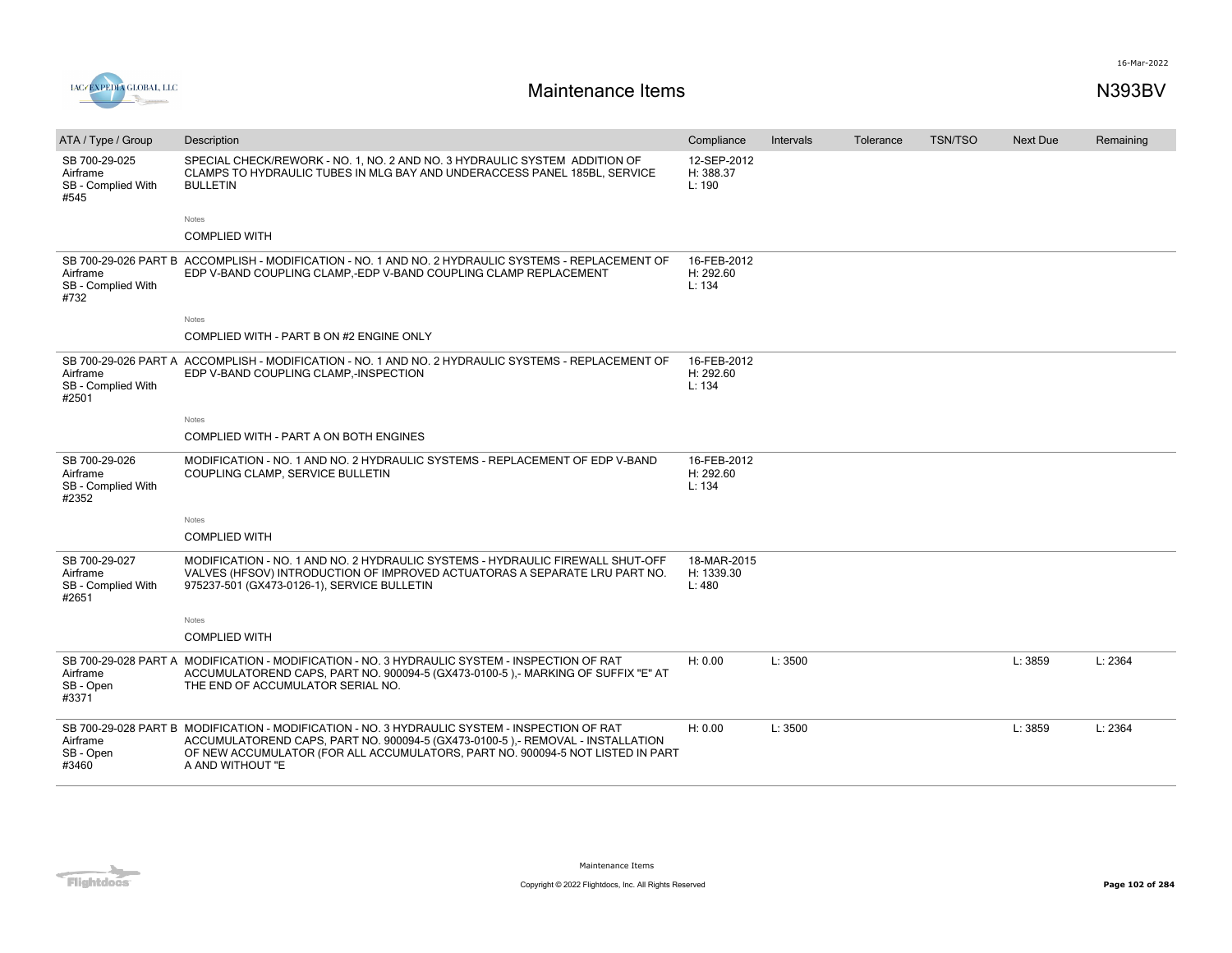



| ATA / Type / Group                                           | Description                                                                                                                                                    | Compliance                           | <b>Intervals</b> | Tolerance | <b>TSN/TSO</b> | Next Due | Remaining |
|--------------------------------------------------------------|----------------------------------------------------------------------------------------------------------------------------------------------------------------|--------------------------------------|------------------|-----------|----------------|----------|-----------|
| SB 700-29-028<br>Airframe<br>SB - Open<br>#3451              | MODIFICATION - NO. 3 HYDRAULIC SYSTEM - INSPECTION OF RAT ACCUMULATOREND CAPS, H: 0.00<br>PART NO. 900094-5 (GX473-0100-5), SERVICE BULLETIN                   |                                      |                  |           |                |          |           |
| SB 700-29-030<br>Airframe<br>SB - Complied With<br>#3656     | MODIFICATION - NO. 3 HYDRAULIC SYSTEM - REPLACEMENT OF RAT ACCUMULATOR, PART<br>NO. GX473-0100-5 WITH RAT ACCUMULATOR, PART NO. GX473-0100-7, SERVICE BULLETIN | 23-NOV-2016<br>H: 2064.80<br>L: 722  |                  |           |                |          |           |
| SB 700-29-031<br>Airframe<br>SB - Complied With<br>#4730     | MODIFICATION - NO. 1 AND NO. 2 HYDRAULIC SYSTEMS - NEW PRESSURE LINE AND<br>BRACKET IN AFT EQUIPMENT BAY HYDRAULIC SYSTEM NO. 1                                | 23-NOV-2016<br>H: 2064.80<br>L: 722  |                  |           |                |          |           |
| SB 700-29-031 R01<br>Airframe<br>SB - Open<br>#4949          | MODIFICATION - NO. 1 AND NO. 2 HYDRAULIC SYSTEMS - NEW PRESSURE LINE AND<br>BRACKET IN AFT EQUIPMENT BAY HYDRAULIC SYSTEM NO. 1                                |                                      |                  |           |                |          |           |
| SB 700-29-031 R02<br>Airframe<br>SB - Open<br>#5032          | MODIFICATION - NO. 1 AND NO. 2 HYDRAULIC SYSTEMS - NEW PRESSURE LINE AND<br>BRACKET IN AFT EQUIPMENT BAY HYDRAULIC SYSTEM NO. 1                                |                                      |                  |           |                |          |           |
| SB 700-29-031 R03<br>Airframe<br>SB - Complied With<br>#5070 | MODIFICATION - NO. 1 AND NO. 2 HYDRAULIC SYSTEMS - NEW PRESSURE LINE AND<br>BRACKET IN AFT EQUIPMENT BAY HYDRAULIC SYSTEM NO. 1                                | 13-APR-2021<br>H: 3992.00<br>L: 1324 |                  |           |                |          |           |
| SB 700-29-031 R4<br>Airframe<br>SB - Open<br>#5138           | MODIFICATION - NO. 1 AND NO. 2 HYDRAULIC SYSTEMS - NEW PRESSURE LINE AND<br>BRACKET IN AFT EQUIPMENT BAY HYDRAULIC SYSTEM NO. 1                                |                                      |                  |           |                |          |           |
| SB 700-29-032<br>Airframe<br>SB - Superseded<br>#4869        | Modification No. 1 and No. 2 Hydraulic Systems Addition of Support Bracket on the Case Drain Line                                                              |                                      |                  |           |                |          |           |
|                                                              | Notes                                                                                                                                                          |                                      |                  |           |                |          |           |
|                                                              | SUPERSEDED                                                                                                                                                     |                                      |                  |           |                |          |           |
| SB 700-29-032 R1<br>Airframe<br>SB - Superseded<br>#4882     | MODIFICATION NO. 1 AND NO. 2 HYDRAULIC SYSTEMS ADDITION OF SUPPORT BRACKET ON<br>THE CASE DRAIN LINE                                                           |                                      |                  |           |                |          |           |
|                                                              | Notes                                                                                                                                                          |                                      |                  |           |                |          |           |
|                                                              | <b>SUPERSEDED</b>                                                                                                                                              |                                      |                  |           |                |          |           |
|                                                              |                                                                                                                                                                |                                      |                  |           |                |          |           |

Flightdocs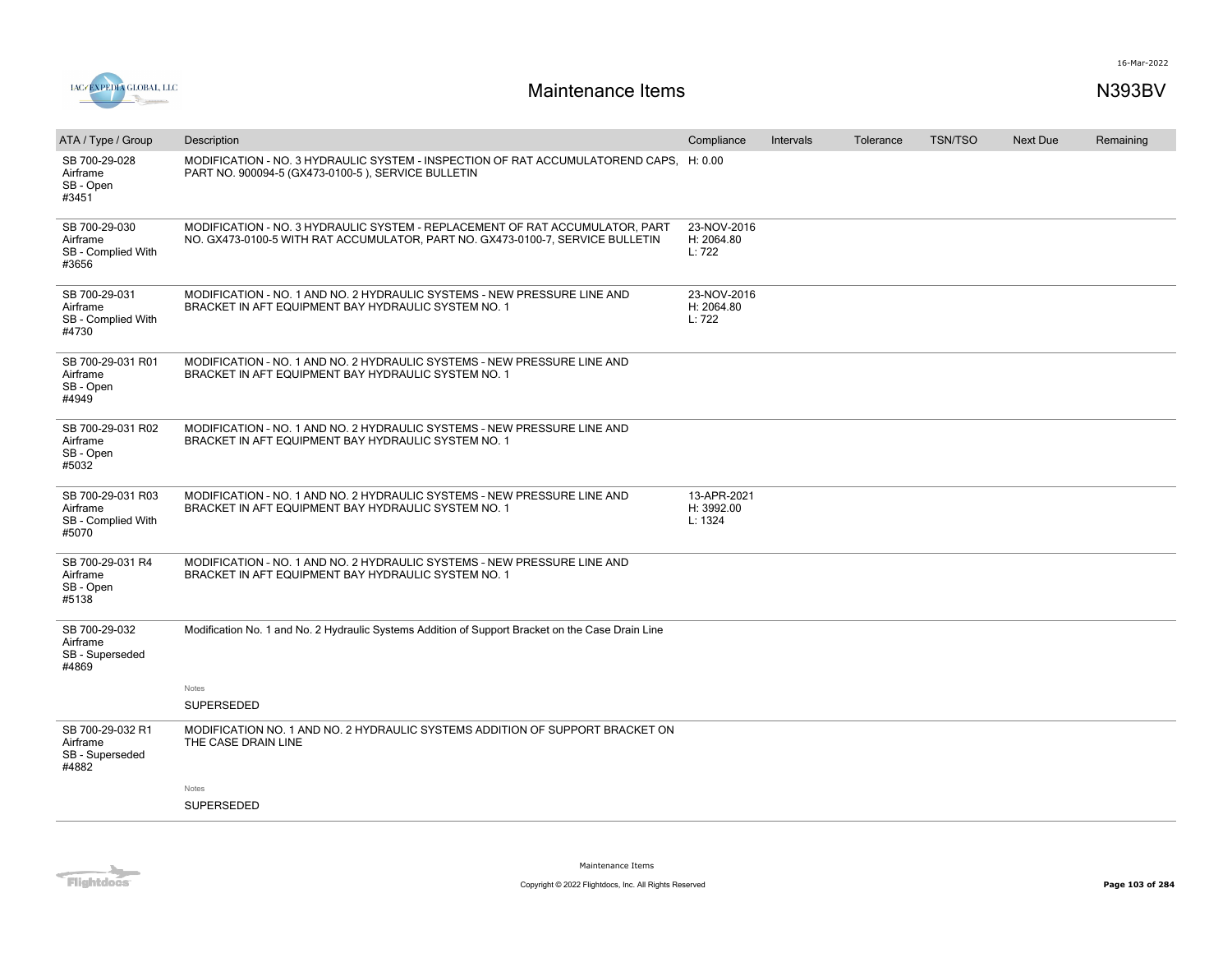

| ATA / Type / Group                                       | Description                                                                                                                                                                                            | Compliance                           | Intervals | Tolerance | <b>TSN/TSO</b> | <b>Next Due</b> | Remaining |
|----------------------------------------------------------|--------------------------------------------------------------------------------------------------------------------------------------------------------------------------------------------------------|--------------------------------------|-----------|-----------|----------------|-----------------|-----------|
| SB 700-29-032 R2<br>Airframe<br>SB - Superseded<br>#4897 | MODIFICATION NO. 1 AND NO. 2 HYDRAULIC SYSTEMS ADDITION OF SUPPORT BRACKET ON<br>THE CASE DRAIN LINE                                                                                                   |                                      |           |           |                |                 |           |
|                                                          | Notes<br><b>SUPERSEDED</b>                                                                                                                                                                             |                                      |           |           |                |                 |           |
| SB 700-29-032 R3<br>Airframe<br>SB<br>#4940              | MODIFICATION - NO. 2 HYDRAULIC SYSTEM - ADDITION OF SUPPORT BRACKET ON THE<br><b>CASE DRAIN LINE</b>                                                                                                   | 29-JAN-2021<br>H: 3992.00<br>L: 1324 |           |           |                |                 |           |
| SB 700-30-015<br>Airframe<br>SB-N/A<br>#3694             | MODIFICATION - ANTI-ICING SYSTEM - DUCT SUPPORTS AT FS708.00 TO GIVE ADDED<br>CLEARANCE TO THE BELLY FAIRING, SERVICE BULLETIN                                                                         | H: 0.00                              |           |           |                |                 |           |
|                                                          | Notes                                                                                                                                                                                                  |                                      |           |           |                |                 |           |
|                                                          | NOT APPLICABLE - BY EFFECTIVITY                                                                                                                                                                        |                                      |           |           |                |                 |           |
| SB 700-30-016<br>Airframe<br>SB-N/A<br>#4163             | MODIFICATION - AIRDATA PROBES AND SENSORS - HEATER/BRAKE TEMPERATURE<br>MONITORING UNITS (HBMU) SOFTWARE UPGRADE (A/C 9005 TO 9024 AND 9026 TO 9045),<br><b>SERVICE BULLETIN</b>                       | H: 0.00                              |           |           |                |                 |           |
|                                                          | Notes                                                                                                                                                                                                  |                                      |           |           |                |                 |           |
|                                                          | NOT APPLICABLE - BY EFFECTIVITY                                                                                                                                                                        |                                      |           |           |                |                 |           |
| SB 700-30-018<br>Airframe<br>SB - Superseded<br>#3468    | SPECIAL CHECK/MODIFICATION - WING ANTI-ICING SYSTEM - BOROSCOPIC INSPECTION OF<br>LEADING EDGE SLAT TELESCOPIC WIRING ASSEMBLIES FORPOSSIBLE DAMAGE<br>(SUPERSEDED BY SB 700-30-020), SERVICE BULLETIN | H: 0.00                              |           |           |                |                 |           |
|                                                          | Notes                                                                                                                                                                                                  |                                      |           |           |                |                 |           |
|                                                          | SUPERSEDED BY SB 700-30-020                                                                                                                                                                            |                                      |           |           |                |                 |           |
| SB 700-30-020<br>Airframe<br>SB-N/A<br>#4540             | MODIFICATION - WING ANTI-ICING SYSTEM - INTRODUCTION OF IMPROVED TELESCOPIC<br>WIRING FORTHE LEADING EDGE AND SLAT (A/C 9002, 9004, TO 9126, AND 9128 TO 9160),<br><b>SERVICE BULLETIN</b>             | H: 0.00                              |           |           |                |                 |           |
|                                                          | Notes                                                                                                                                                                                                  |                                      |           |           |                |                 |           |
|                                                          | NOT APPLICABLE - BY EFFECTIVITY                                                                                                                                                                        |                                      |           |           |                |                 |           |
| SB 700-30-021<br>Airframe<br>SB - Superseded<br>#3782    | MODIFICATION - AIRDATA PROBES AND SENSORS-RECONFIGURATION OF RELAY TO HMBU<br>TO REMOVE NUMBER 2 PITOT HEAT NUISANCE, SERVICE BULLETIN                                                                 | H: 0.00                              |           |           |                |                 |           |
|                                                          | Notes                                                                                                                                                                                                  |                                      |           |           |                |                 |           |
|                                                          | SUPERSEDED                                                                                                                                                                                             |                                      |           |           |                |                 |           |

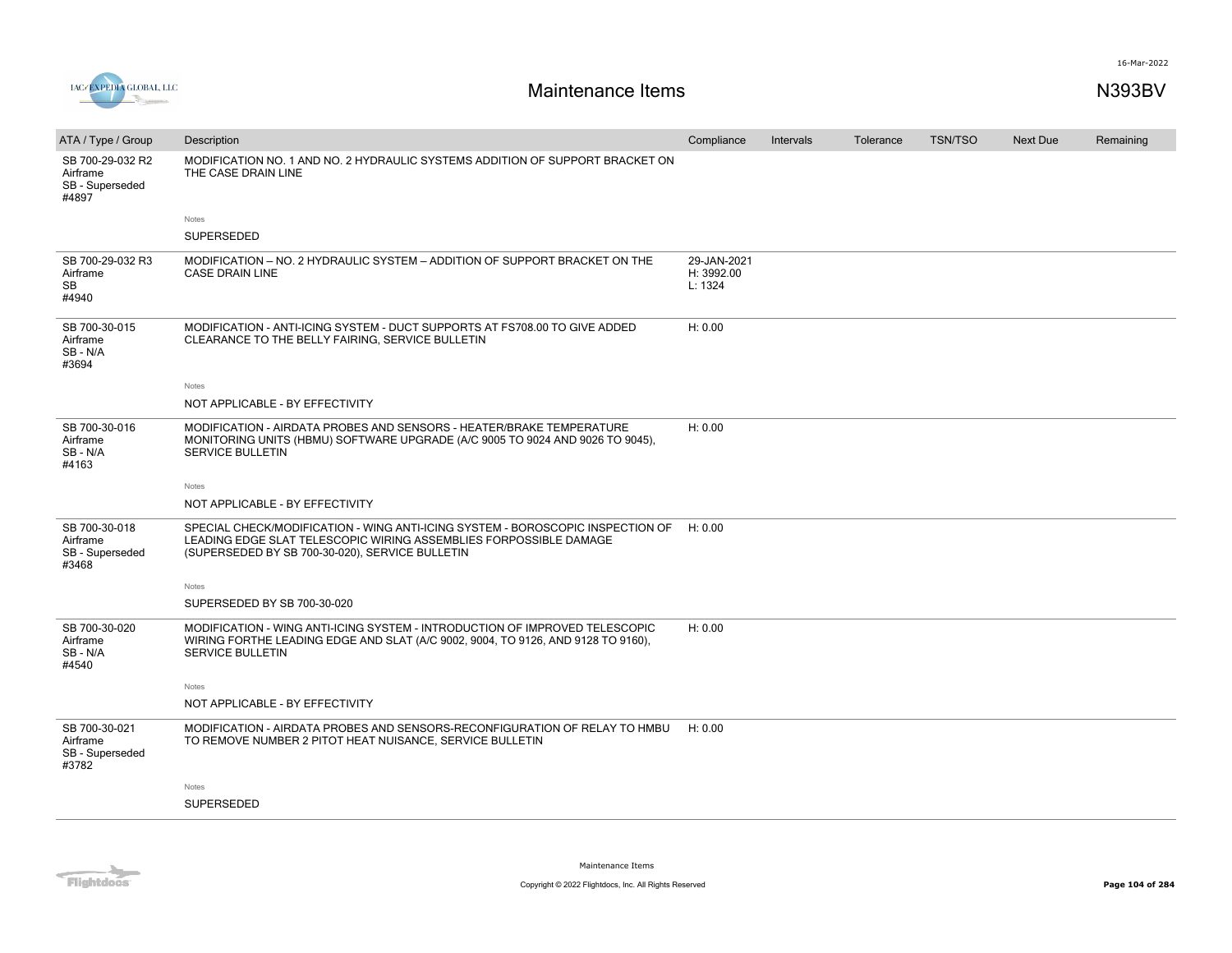

| ATA / Type / Group                              | Description                                                                                                                                                              | Compliance | Intervals | Tolerance | TSN/TSO | Next Due | Remaining |
|-------------------------------------------------|--------------------------------------------------------------------------------------------------------------------------------------------------------------------------|------------|-----------|-----------|---------|----------|-----------|
| SB 700-30-021 R1<br>Airframe<br>SB-N/A<br>#3375 | MODIFICATION - AIRDATA PROBES AND SENSORS - RECONFIGURATION OF RELAY TO HMBU H: 0.00<br>TO REMOVE NUMBER 2 PITOT HEAT NUISANCE, SERVICE BULLETIN                         |            |           |           |         |          |           |
|                                                 | Notes                                                                                                                                                                    |            |           |           |         |          |           |
|                                                 | N/A PER S/N                                                                                                                                                              |            |           |           |         |          |           |
| SB 700-30-022<br>Airframe<br>SB - N/A<br>#4555  | SPECIAL CHECK/REWORK - WING ANTI-ICE (WAI) SYSTEM - CHECK SLAT-TO-SLAT DISTANCE H: 0.00<br>AND SHIMS AT WAI FLEXIBLE JOINTS (EFFECTIVITY-9169 TO 9194), SERVICE BULLETIN |            |           |           |         |          |           |
|                                                 | Notes                                                                                                                                                                    |            |           |           |         |          |           |
|                                                 | NOT APPLICABLE - BY EFFECTIVITY                                                                                                                                          |            |           |           |         |          |           |
| Airframe<br>SB - N/A<br>#4395                   | SB 700-30-023 PART A MODIFICATION - MODIFICATION WING ANTI-ICING SYSTEM INSTALLATION OF A<br>CONNECTORON THE INBOARD SENSOR,- LEFT WING                                  | H: 0.00    |           |           |         |          |           |
|                                                 | Notes                                                                                                                                                                    |            |           |           |         |          |           |
|                                                 | NOT APPLICABLE - BY EFFECTIVITY                                                                                                                                          |            |           |           |         |          |           |
| Airframe<br>SB - N/A<br>#3869                   | SB 700-30-023 PART B MODIFICATION - MODIFICATION WING ANTI-ICING SYSTEM INSTALLATION OF A<br>CONNECTORON THE INBOARD SENSOR, - RIGHT WING                                | H: 0.00    |           |           |         |          |           |
|                                                 | Notes                                                                                                                                                                    |            |           |           |         |          |           |
|                                                 | NOT APPLICABLE - BY EFFECTIVITY                                                                                                                                          |            |           |           |         |          |           |
| SB 700-30-023<br>Airframe<br>SB-N/A<br>#3230    | MODIFICATION - WING ANTI-ICING SYSTEM INSTALLATION OF A CONNECTORON THE<br>INBOARD SENSOR, SERVICE BULLETIN                                                              | H: 0.00    |           |           |         |          |           |
|                                                 | Notes                                                                                                                                                                    |            |           |           |         |          |           |
|                                                 | NOT APPLICABLE - BY EFFECTIVITY                                                                                                                                          |            |           |           |         |          |           |
| SB 700-30-023 R1<br>Airframe<br>SB-N/A<br>#4796 | MODIFICATION - ANTI-ICING SYSTEM - INSTALLATION OF A CONNECTOR ON THE INBOARD<br>SENSOR (REV. 1)                                                                         |            |           |           |         |          |           |
|                                                 | Notes                                                                                                                                                                    |            |           |           |         |          |           |
|                                                 | NOT APPLICABLE - BY EFFECTIVITY                                                                                                                                          |            |           |           |         |          |           |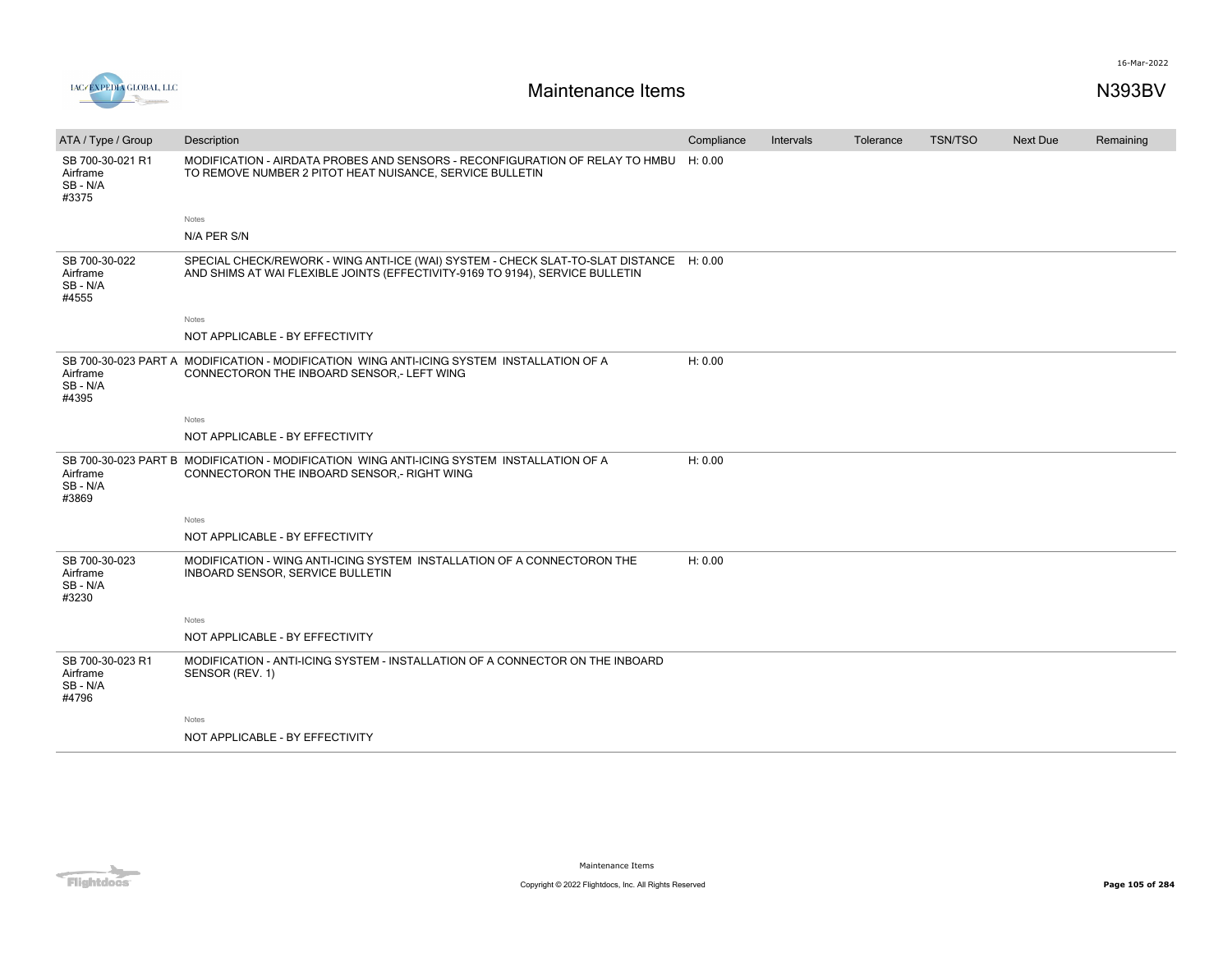

| ATA / Type / Group                                       | Description                                                                                                                                                                                    | Compliance                          | Intervals | Tolerance | <b>TSN/TSO</b> | <b>Next Due</b> | Remaining |
|----------------------------------------------------------|------------------------------------------------------------------------------------------------------------------------------------------------------------------------------------------------|-------------------------------------|-----------|-----------|----------------|-----------------|-----------|
| SB 700-30-024<br>Airframe<br>SB-N/A<br>#4460             | SPECIAL CHECK/MODIFICATION - WINDSHIELD AND SIDE WINDOW ANTI-ICING SYSTEM -<br>CHECK THE HEATERBRAIDED WIRE CONNECTION OF THE WINDSHIELD (A/C 9002 TO 9257),<br><b>SERVICE BULLETIN</b>        | H: 0.00                             |           |           |                |                 |           |
|                                                          | Notes                                                                                                                                                                                          |                                     |           |           |                |                 |           |
|                                                          | NOT APPLICABLE - BY EFFECTIVITY                                                                                                                                                                |                                     |           |           |                |                 |           |
| SB 700-30-025<br>Airframe<br>SB - N/A<br>#3873           | SPECIAL CHECK/REWORK - WING ANTI-ICING (WAI) SYSTEM - INSPECT WAI DUCT BELLOWS<br>FORCHAFING WITH ELEVATOR CABLE (A/C 9002 TO 9126, 9128 TO 9235 AND 9237 TO 9244),<br><b>SERVICE BULLETIN</b> | H: 0.00                             |           |           |                |                 |           |
|                                                          | Notes                                                                                                                                                                                          |                                     |           |           |                |                 |           |
|                                                          | NOT APPLICABLE - BY EFFECTIVITY                                                                                                                                                                |                                     |           |           |                |                 |           |
| SB 700-30-026<br>Airframe<br>SB - Complied With<br>#4222 | MODIFICATION - ANTI-ICING SYSTEM - PART NO. CHANGE OF THE WING ANTI-ICE VALVE<br>(WAIV) TO GG436-4001-13, SERVICE BULLETIN                                                                     | 02-MAY-2016<br>H: 1810.40<br>L: 647 |           |           |                |                 |           |
|                                                          | Notes                                                                                                                                                                                          |                                     |           |           |                |                 |           |
|                                                          | COMPLIED WITH SB 700-30-026                                                                                                                                                                    |                                     |           |           |                |                 |           |
| SB 700-31-009<br>Airframe<br>SB - N/A<br>#4252           | MODIFICATION - INTEGRATED AVIONICS COMPUTER(IAC) SYSTEM - INTRODUCTION OF NEW H: 0.00<br>UNITS FOR FULL FUNCTIONALITY CERTIFICATION, SERVICE BULLETIN                                          |                                     |           |           |                |                 |           |
|                                                          | Notes                                                                                                                                                                                          |                                     |           |           |                |                 |           |
|                                                          | NOT APPLICABLE - BY EFFECTIVITY                                                                                                                                                                |                                     |           |           |                |                 |           |
| SB 700-31-010<br>Airframe<br>SB-N/A<br>#3763             | MODIFICATION - INDICATING/RECORDING SYSTEM - DATA ACQUISITION UNITS (DAU) -<br>REPLACEMENT FORFULL FUNCTIONALITY CERTIFICATION, SERVICE BULLETIN                                               | H: 0.00                             |           |           |                |                 |           |
|                                                          | Notes                                                                                                                                                                                          |                                     |           |           |                |                 |           |
|                                                          | NOT APPLICABLE - BY EFFECTIVITY                                                                                                                                                                |                                     |           |           |                |                 |           |
| SB 700-31-012<br>Airframe<br>SB - Superseded<br>#4156    | MODIFICATION - CLOCK SYSTEM - INTRODUCTION OF TWO DIGITAL CLOCKS USING GPS<br>INPUT FORTIME SETTING, SERVICE BULLETIN                                                                          | H: 0.00                             |           |           |                |                 |           |
|                                                          | Notes                                                                                                                                                                                          |                                     |           |           |                |                 |           |
|                                                          | SUPERSEDED                                                                                                                                                                                     |                                     |           |           |                |                 |           |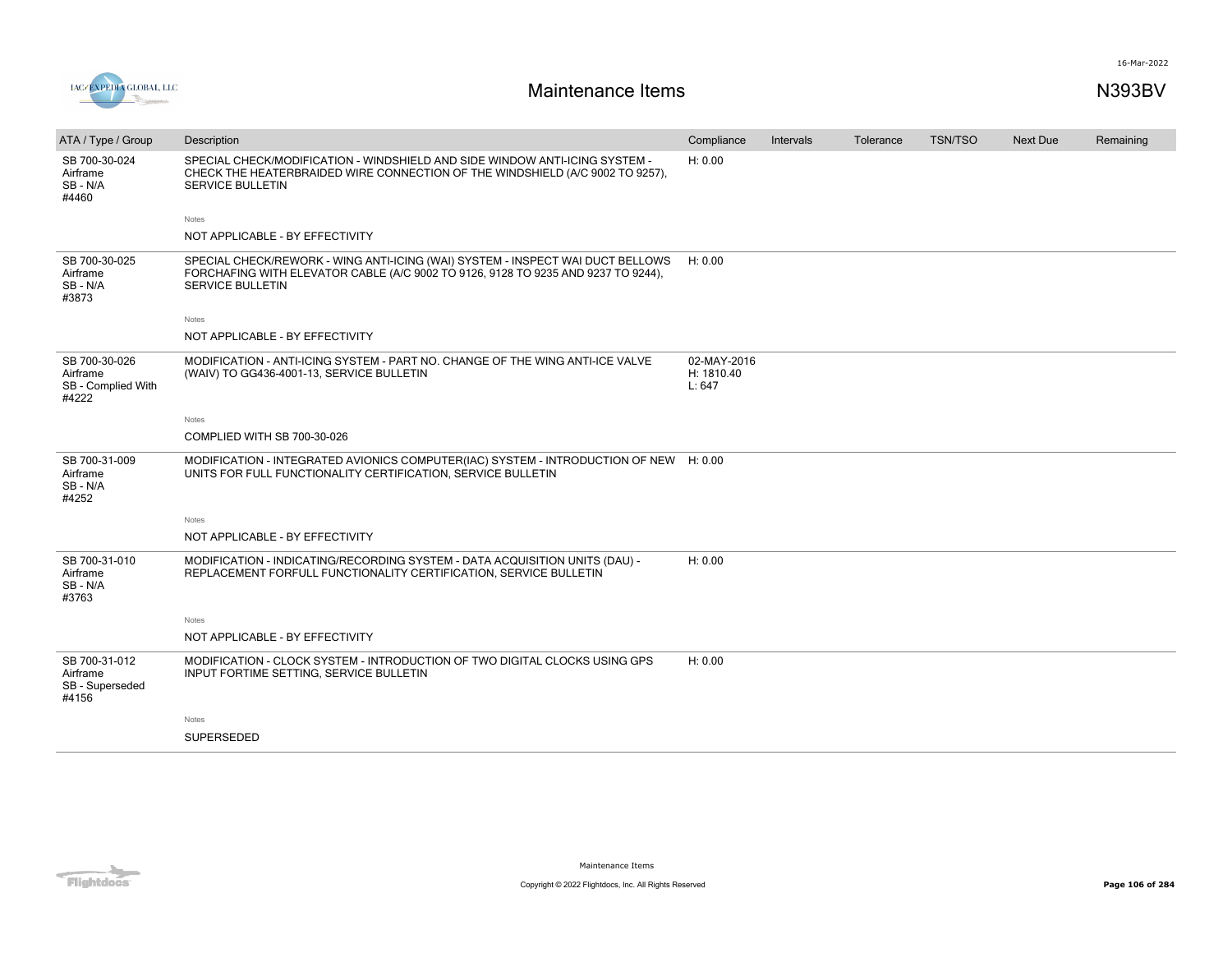

| ATA / Type / Group                                    | Description                                                                                                                                                                                                                           | Compliance | Intervals | Tolerance | TSN/TSO | <b>Next Due</b> | Remaining |
|-------------------------------------------------------|---------------------------------------------------------------------------------------------------------------------------------------------------------------------------------------------------------------------------------------|------------|-----------|-----------|---------|-----------------|-----------|
| SB 700-31-012 R1<br>Airframe<br>SB-N/A<br>#3198       | MODIFICATION - CLOCK SYSTEM - INTRODUCTION OF TWO DIGITAL CLOCKS USING GPS<br>INPUT FORTIME SETTING, SERVICE BULLETIN.                                                                                                                | H: 0.00    |           |           |         |                 |           |
|                                                       | Notes                                                                                                                                                                                                                                 |            |           |           |         |                 |           |
|                                                       | NOT APPLICABLE - BY EFFECTIVITY                                                                                                                                                                                                       |            |           |           |         |                 |           |
| SB 700-31-013<br>Airframe<br>SB-N/A<br>#4344          | MODIFICATION - IAC/DAU - SOFTWARE UPDATE FORPOST FULL FUNCTIONALITY<br>CERTIFICATION, RECOMMENDED                                                                                                                                     | H: 0.00    |           |           |         |                 |           |
|                                                       | Notes                                                                                                                                                                                                                                 |            |           |           |         |                 |           |
|                                                       | NOT APPLICABLE - BY EFFECTIVITY                                                                                                                                                                                                       |            |           |           |         |                 |           |
| SB 700-31-014<br>Airframe<br>SB - Superseded<br>#3865 | MODIFICATION ) FLIGHT DATA RECORDING-SYSTEM ) INSTALLATION OF ROTARY VARIABLE<br>DIFFERENTIAL TRANSFORMERS (RVDT) TO RECORD THE CONTROL COLUMNS AND<br>RUDDERPEDALS POSITIONS, SERVICE BULLETIN                                       | H: 0.00    |           |           |         |                 |           |
|                                                       | Notes                                                                                                                                                                                                                                 |            |           |           |         |                 |           |
|                                                       | SUPERSEDED                                                                                                                                                                                                                            |            |           |           |         |                 |           |
| SB 700-31-014 R1<br>Airframe<br>SB-N/A<br>#3590       | MODIFICATION ) FLIGHT DATA RECORDING-SYSTEM ) INSTALLATION OF ROTARY VARIABLE<br>DIFFERENTIAL TRANSFORMERS (RVDT) TO RECORD THE CONTROL COLUMNS AND<br>RUDDERPEDALS POSITIONS (SERIAL NO. 9002, 9025, 9066 TO 9089), SERVICE BULLETIN | H: 0.00    |           |           |         |                 |           |
|                                                       | Notes                                                                                                                                                                                                                                 |            |           |           |         |                 |           |
|                                                       | NOT APPLICABLE - BY EFFECTIVITY                                                                                                                                                                                                       |            |           |           |         |                 |           |
| SB 700-31-015<br>Airframe<br>SB-N/A<br>#3799          | SPECIAL CHECK/MODIFICATION - INTEGRATED AVIONICS COMPUTER(IAC) - POSSIBLE<br>CRACKS ON MOUNTING TRAY, MODEL NO. MT-854, SERVICE BULLETIN                                                                                              | H: 0.00    |           |           |         |                 |           |
|                                                       | Notes                                                                                                                                                                                                                                 |            |           |           |         |                 |           |
|                                                       | NOT APPLICABLE - BY EFFECTIVITY                                                                                                                                                                                                       |            |           |           |         |                 |           |
| SB 700-31-016<br>Airframe<br>SB-N/A<br>#3919          | MODIFICATION - DATA ACQUISITION SYSTEM - DATA ACQUISITION UNIT (DAU) SOFTWARE<br>UPGRADE TO P/N 10604B03M09 (EFFECTIVITY 9002 TO 9106 AND 9108 TO 9117), SERVICE<br><b>BULLETIN</b>                                                   | H: 0.00    |           |           |         |                 |           |
|                                                       | Notes                                                                                                                                                                                                                                 |            |           |           |         |                 |           |
|                                                       | NOT APPLICABLE - BY EFFECTIVITY                                                                                                                                                                                                       |            |           |           |         |                 |           |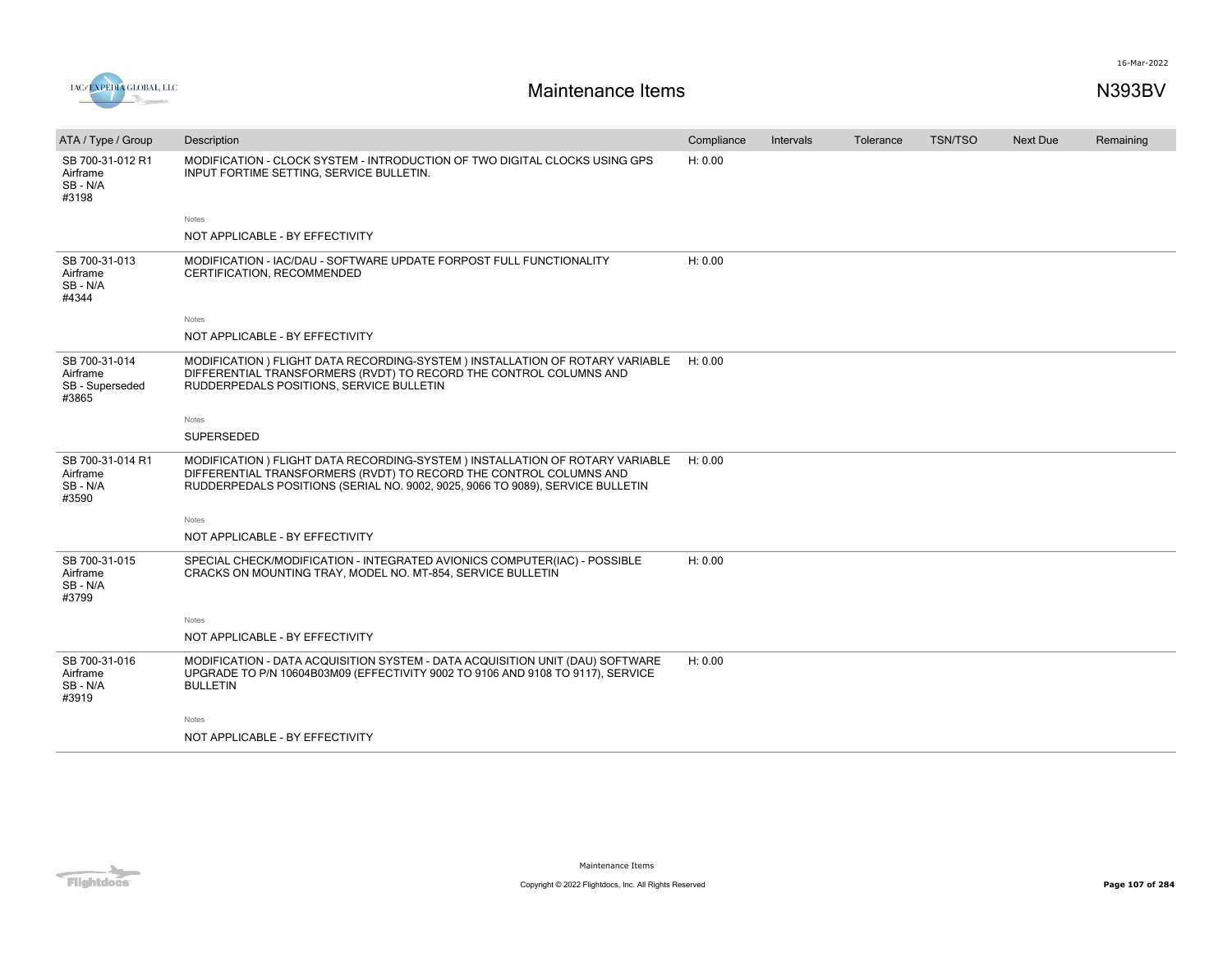



| ATA / Type / Group                                    | Description                                                                                                                                                                                                                                | Compliance | Intervals | Tolerance | <b>TSN/TSO</b> | <b>Next Due</b> | Remaining |
|-------------------------------------------------------|--------------------------------------------------------------------------------------------------------------------------------------------------------------------------------------------------------------------------------------------|------------|-----------|-----------|----------------|-----------------|-----------|
| SB 700-31-017<br>Airframe<br>SB-N/A<br>#4086          | MODIFICATION - CENTRAL WARNING SYSTEM - INSTALLATION OF AUDIO PANELS WITH<br>LOWERAURAL WARNING AUDIO SETTINGS, SERVICE BULLETIN                                                                                                           | H: 0.00    |           |           |                |                 |           |
|                                                       | Notes                                                                                                                                                                                                                                      |            |           |           |                |                 |           |
|                                                       | NOT APPLICABLE - BY EFFECTIVITY                                                                                                                                                                                                            |            |           |           |                |                 |           |
| SB 700-31-018<br>Airframe<br>SB - Superseded<br>#3942 | MODIFICATION - INTEGRATED AVIONICS COMPUTERS (IAC) - AVIONICS 2001 BATCH 1 IAC<br>UPGRADE, SERVICE BULLETIN                                                                                                                                | H: 0.00    |           |           |                |                 |           |
|                                                       | Notes                                                                                                                                                                                                                                      |            |           |           |                |                 |           |
|                                                       | SUPERSEDED                                                                                                                                                                                                                                 |            |           |           |                |                 |           |
| SB 700-31-018 R1<br>Airframe<br>SB-N/A<br>#3469       | MODIFICATION - INTEGRATED AVIONICS COMPUTERS (IAC) - AVIONICS 2001 BATCH 1 IAC<br>UPGRADE, SERVICE BULLETIN.                                                                                                                               | H: 0.00    |           |           |                |                 |           |
|                                                       | Notes                                                                                                                                                                                                                                      |            |           |           |                |                 |           |
|                                                       | NOT APPLICABLE - BY EFFECTIVITY                                                                                                                                                                                                            |            |           |           |                |                 |           |
| Airframe<br>SB - N/A<br>#3582                         | SB 700-31-019 PART A MODIFICATION - FLIGHT DATA RECORDING (FDR) SYSTEM - PROVISIONS FORTHE CREW<br>FORCE MEASURING SYSTEM (CFMS) 2002, SERVICE BULLETIN                                                                                    | H: 0.00    |           |           |                |                 |           |
|                                                       | Notes                                                                                                                                                                                                                                      |            |           |           |                |                 |           |
|                                                       | NOT APPLICABLE - BY EFFECTIVITY                                                                                                                                                                                                            |            |           |           |                |                 |           |
| Airframe<br>SB - N/A<br>#3354                         | SB 700-31-019 PART B MODIFICATION - FLIGHT DATA RECORDING (FDR) SYSTEM - PROVISIONS FORTHE CREW<br>FORCE MEASURING SYSTEM (CFMS) 2002, SERVICE BULLETIN.                                                                                   | H: 0.00    |           |           |                |                 |           |
|                                                       | Notes                                                                                                                                                                                                                                      |            |           |           |                |                 |           |
|                                                       | NOT APPLICABLE - BY EFFECTIVITY                                                                                                                                                                                                            |            |           |           |                |                 |           |
| Airframe<br>SB - Superseded<br>#3415                  | SB 700-31-020 PART A MODIFICATION - FLIGHT DATA RECORDING (FDR) SYSTEM - INSTALLATION OF THE FORCE<br>TRANSDUCERUNITS (FTU) AND ACTIVATION OF THE CREW FORCE MEASURING SYSTEM<br>(CFMS) 2002 (A/C 9107 AND 9119 TO 9147), SERVICE BULLETIN | H: 0.00    |           |           |                |                 |           |
|                                                       | Notes                                                                                                                                                                                                                                      |            |           |           |                |                 |           |
|                                                       | SUPERSEDED                                                                                                                                                                                                                                 |            |           |           |                |                 |           |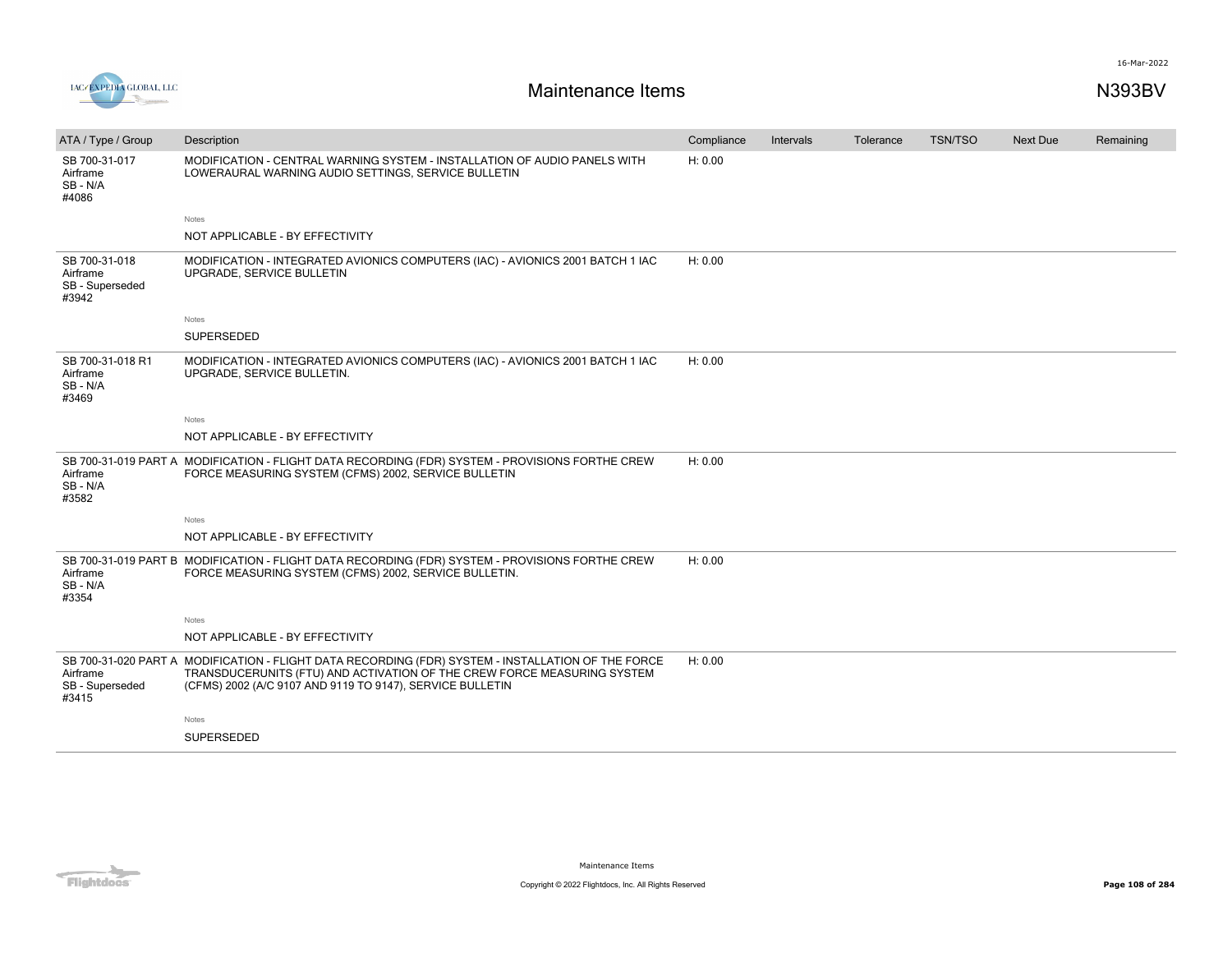

| ATA / Type / Group                                                 | Description                                                                                                                                                                                                                                            | Compliance | Intervals | Tolerance | <b>TSN/TSO</b> | Next Due | Remaining |
|--------------------------------------------------------------------|--------------------------------------------------------------------------------------------------------------------------------------------------------------------------------------------------------------------------------------------------------|------------|-----------|-----------|----------------|----------|-----------|
| Airframe<br>SB - Superseded<br>#3103                               | SB 700-31-020 PART B MODIFICATION - FLIGHT DATA RECORDING (FDR) SYSTEM - INSTALLATION OF THE FORCE<br>TRANSDUCERUNITS (FTU) AND ACTIVATION OF THE CREW FORCE MEASURING SYSTEM<br>(CFMS) 2002 (A/C 9119 TO 9999), SERVICE BULLETIN                      | H: 0.00    |           |           |                |          |           |
|                                                                    | <b>Notes</b>                                                                                                                                                                                                                                           |            |           |           |                |          |           |
|                                                                    | <b>SUPERSEDED</b>                                                                                                                                                                                                                                      |            |           |           |                |          |           |
| SB 700-31-020 R1<br>PART A<br>Airframe<br>SB - Superseded<br>#3991 | MODIFICATION - FLIGHT DATA RECORDING (FDR) SYSTEM - INSTALLATION OF THE FORCE<br>TRANSDUCERUNITS (FTU) AND ACTIVATION OF THE CREW FORCE MEASURING SYSTEM<br>(CFMS) 2002 (A/C 9107 AND 9119 TO 9147), SERVICE BULLETIN.                                 | H: 0.00    |           |           |                |          |           |
|                                                                    | Notes                                                                                                                                                                                                                                                  |            |           |           |                |          |           |
|                                                                    | <b>SUPERSEDED</b>                                                                                                                                                                                                                                      |            |           |           |                |          |           |
| SB 700-31-020 R1<br>PART B<br>Airframe<br>SB - Superseded<br>#3690 | MODIFICATION - FLIGHT DATA RECORDING (FDR) SYSTEM - INSTALLATION OF THE FORCE<br>TRANSDUCERUNITS (FTU) AND ACTIVATION OF THE CREW FORCE MEASURING SYSTEM<br>(CFMS) 2002 (A/C 9119 TO 9999), SERVICE BULLETIN.                                          | H: 0.00    |           |           |                |          |           |
|                                                                    | Notes                                                                                                                                                                                                                                                  |            |           |           |                |          |           |
|                                                                    | SUPERSEDED                                                                                                                                                                                                                                             |            |           |           |                |          |           |
| SB 700-31-020 R2<br>Airframe<br>SB - Open<br>#3381                 | MODIFICATION - FLIGHT DATA RECORDING (FDR) SYSTEM - INSTALLATION OF THE FORCE<br>TRANSDUCERUNITS (FTU) AND ACTIVATION OF THE CREW FORCE MEASURING SYSTEM<br>(CFMS) 2002, SERVICE BULLETIN                                                              | H: 0.00    |           |           |                |          |           |
| SB 700-31-020 R2<br>PART B<br>Airframe<br>SB - Open<br>#3287       | MODIFICATION - MODIFICATION - FLIGHT DATA RECORDING (FDR) SYSTEM - INSTALLATION<br>OF THE FORCE TRANSDUCERUNITS (FTU) AND ACTIVATION OF THE CREW FORCE<br>MEASURING SYSTEM (CFMS) 2002,- INSTALLATION OF THE FTUS AND ACTIVATION OF THE<br><b>CFMS</b> | H: 0.00    |           |           |                |          |           |
| SB 700-31-020 R2<br>PART A<br>Airframe<br>SB - Open<br>#4221       | MODIFICATION - MODIFICATION - FLIGHT DATA RECORDING (FDR) SYSTEM - INSTALLATION<br>OF THE FORCE TRANSDUCERUNITS (FTU) AND ACTIVATION OF THE CREW FORCE<br>MEASURING SYSTEM (CFMS) 2002,- REPLACEMENT OF THE FDR AND THE DAU 1, 2, 3 AND 4              | H: 0.00    |           |           |                |          |           |
| SB 700-31-020 R3<br>Airframe<br>SB - Open<br>#5156                 | MODIFICATION - FLIGHT DATA RECORDING (FDR) SYSTEM -INSTALLATION OF THE FORCE<br>TRANSDUCER UNITS (FTU) AND ACTIVATIONOF THE CREW FORCE MEASURING SYSTEM<br>(CFMS) 2002                                                                                 |            |           |           |                |          |           |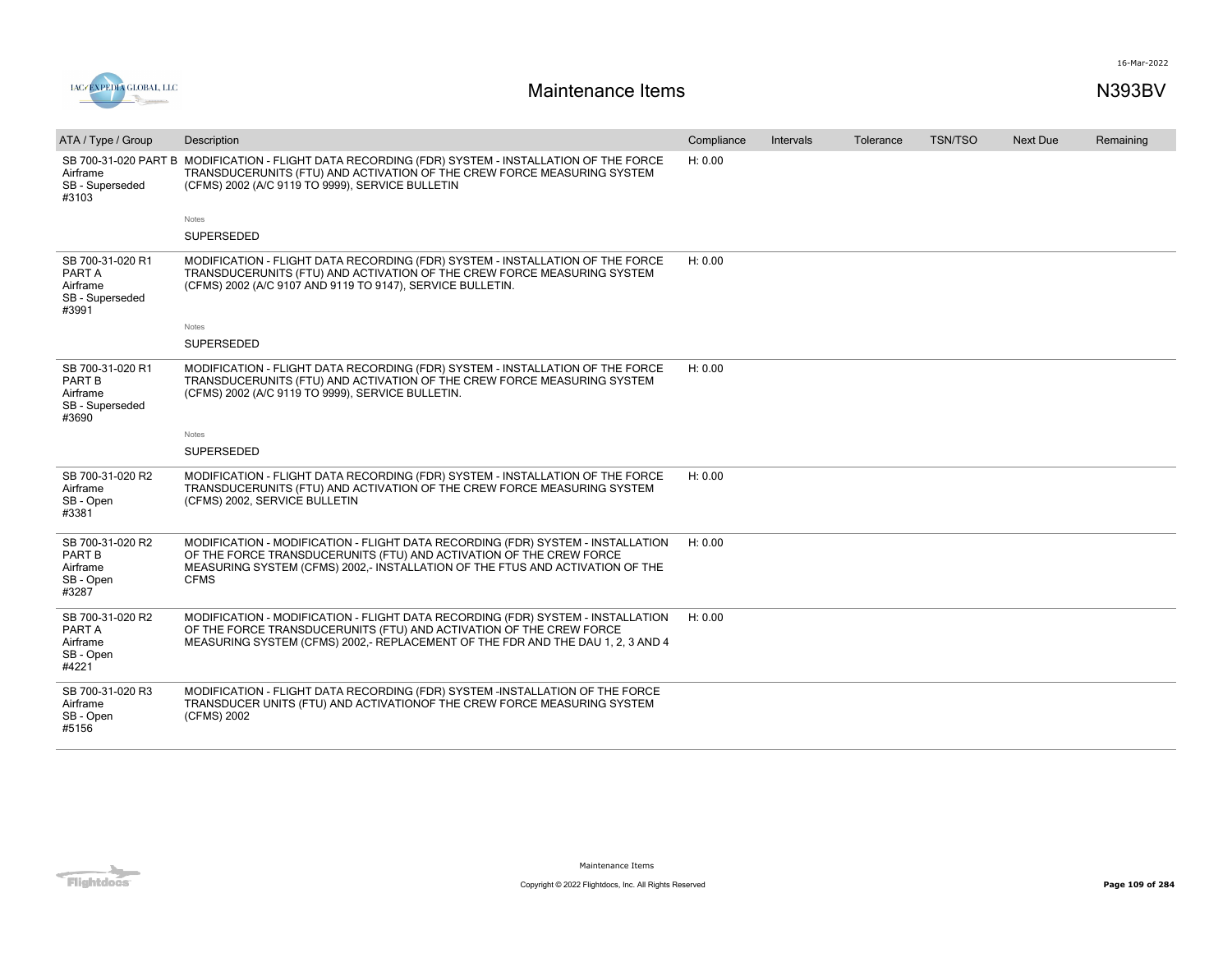

| ATA / Type / Group                                    | Description                                                                                                                                                                        | Compliance | Intervals | Tolerance | TSN/TSO | <b>Next Due</b> | Remaining |
|-------------------------------------------------------|------------------------------------------------------------------------------------------------------------------------------------------------------------------------------------|------------|-----------|-----------|---------|-----------------|-----------|
| SB 700-31-021<br>Airframe<br>SB - Superseded<br>#4556 | MODIFICATION - INTEGRATED AVIONICS COMPUTER(IAC) SYSTEM - BATCH 2 IAC UPGRADE<br>(A/C 9002 TO 9153), SERVICE BULLETIN                                                              | H: 0.00    |           |           |         |                 |           |
|                                                       | Notes                                                                                                                                                                              |            |           |           |         |                 |           |
|                                                       | SUPERSEDED                                                                                                                                                                         |            |           |           |         |                 |           |
| SB 700-31-021 R1<br>Airframe<br>SB-N/A<br>#3447       | MODIFICATION - INTEGRATED AVIONICS COMPUTER(IAC) SYSTEM - BATCH 2 IAC UPGRADE<br>(A/C 9002 TO 9153), SERVICE BULLETIN.                                                             | H: 0.00    |           |           |         |                 |           |
|                                                       | Notes                                                                                                                                                                              |            |           |           |         |                 |           |
|                                                       | NOT APPLICABLE - BY EFFECTIVITY                                                                                                                                                    |            |           |           |         |                 |           |
| SB 700-31-022<br>Airframe<br>SB - N/A<br>#3864        | MODIFICATION - DATA ACQUISITION SYSTEM - DATA ACQUISITION UNIT (DAU) UPGRADE TO<br>PART NO. 10604B03M09. EFFECTIVITY S/N 9118 TO 9126 AND 9128 TO 9158, SERVICE<br><b>BULLETIN</b> | H: 0.00    |           |           |         |                 |           |
|                                                       | Notes                                                                                                                                                                              |            |           |           |         |                 |           |
|                                                       | NOT APPLICABLE - BY EFFECTIVITY                                                                                                                                                    |            |           |           |         |                 |           |
| SB 700-31-023<br>Airframe<br>SB - N/A<br>#3567        | MODIFICATION - WARNING/CAUTION CONTROL SYSTEM - REDUCTION OF AURAL WARINING<br>OUTPUTS (9002 TO 9208), SERVICE BULLETIN                                                            | H: 0.00    |           |           |         |                 |           |
|                                                       | Notes                                                                                                                                                                              |            |           |           |         |                 |           |
|                                                       | NOT APPLICABLE - BY EFFECTIVITY                                                                                                                                                    |            |           |           |         |                 |           |
| SB 700-31-024<br>Airframe<br>SB-N/A<br>#3568          | MODIFICATION - INTEGRATED AVIONICS COMPUTER(IAC) SYSTEM - RETERMINATE EGPWS<br>STRAPPING TO GIVE PRIORITY TO IACS "MINIMUMS, MINIMUMS" AURAL CALLOUT, SERVICE<br><b>BULLETIN</b>   | H: 0.00    |           |           |         |                 |           |
|                                                       | Notes                                                                                                                                                                              |            |           |           |         |                 |           |
|                                                       | NOT APPLICABLE - BY EFFECTIVITY                                                                                                                                                    |            |           |           |         |                 |           |
| SB 700-31-025<br>Airframe<br>SB - Superseded<br>#3250 | MODIFICATION - INTEGRATED AVIONICS COMPUTER(IAC) SYSTEM - BATCH 2+ IAC UPGRADE H: 0.00<br>(A/C 9002 TO 9174), SERVICE BULLETIN                                                     |            |           |           |         |                 |           |
|                                                       | Notes                                                                                                                                                                              |            |           |           |         |                 |           |
|                                                       | SUPERSEDED                                                                                                                                                                         |            |           |           |         |                 |           |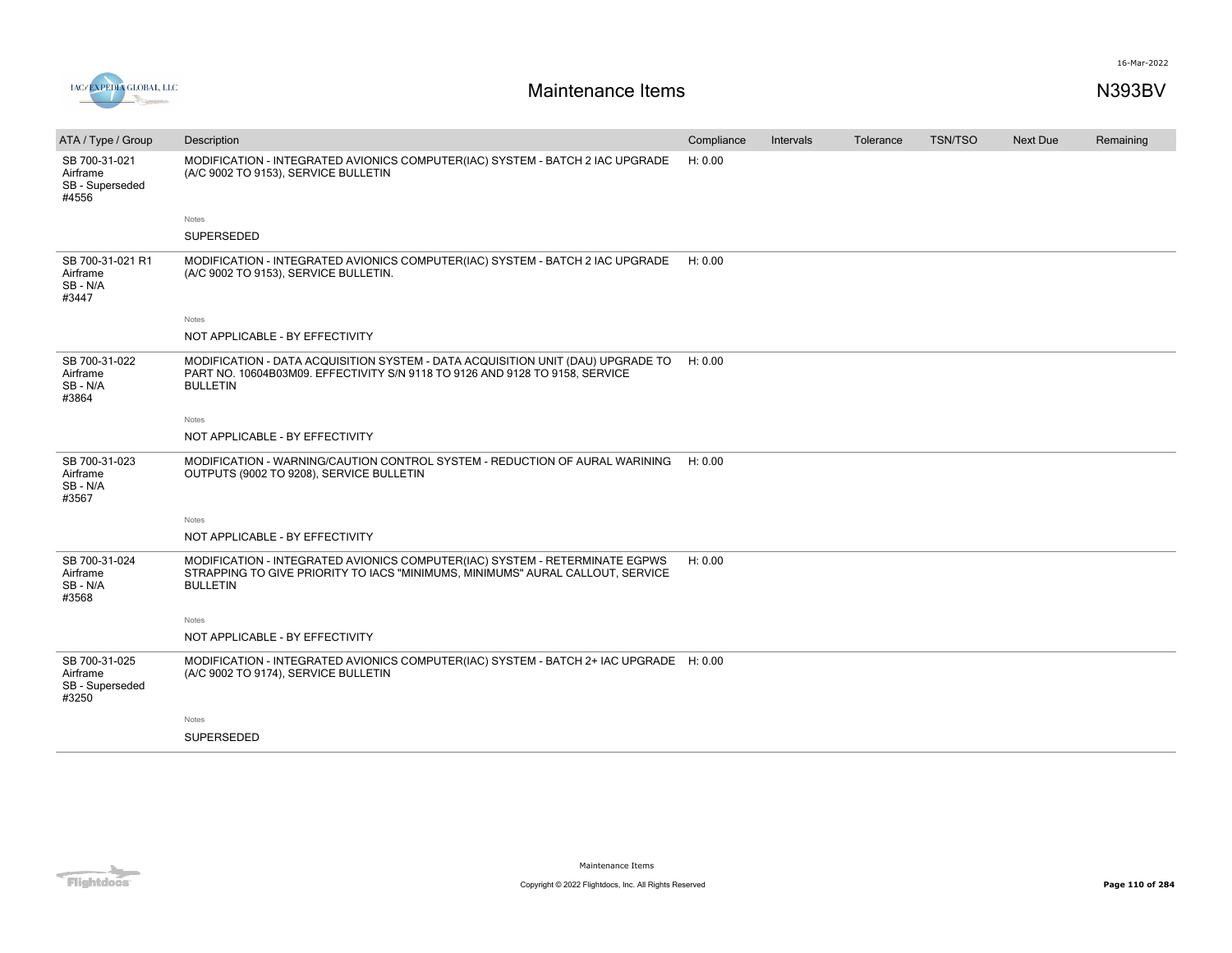

| ATA / Type / Group                                          | Description                                                                                                                       | Compliance             | Intervals | Tolerance | <b>TSN/TSO</b> | Next Due | Remaining |
|-------------------------------------------------------------|-----------------------------------------------------------------------------------------------------------------------------------|------------------------|-----------|-----------|----------------|----------|-----------|
| SB 700-31-025 R1<br>Airframe<br>SB-N/A<br>#3726             | MODIFICATION - INTEGRATED AVIONICS COMPUTER(IAC) SYSTEM - BATCH 2+ IAC UPGRADE H: 0.00<br>(A/C 9002 TO 9174), SERVICE BULLETIN.   |                        |           |           |                |          |           |
|                                                             | Notes                                                                                                                             |                        |           |           |                |          |           |
|                                                             | NOT APPLICABLE - BY EFFECTIVITY                                                                                                   |                        |           |           |                |          |           |
| SB 700-31-026<br>Airframe<br>SB - Superseded<br>#4059       | MODIFICATION - FLIGHT DATA RECORDING-SYSTEM - INTRODUCTION OF A QUICK ACCESS<br>RECORDER(A/C S/N 9002 TO 9999), SERVICE BULLETIN  | H: 0.00                |           |           |                |          |           |
|                                                             | Notes                                                                                                                             |                        |           |           |                |          |           |
|                                                             | <b>SUPERSEDED</b>                                                                                                                 |                        |           |           |                |          |           |
| SB 700-31-026 R1<br>Airframe<br>SB - Superseded<br>#3649    | MODIFICATION - FLIGHT DATA RECORDING-SYSTEM - INTRODUCTION OF A QUICK ACCESS<br>RECORDER(A/C S/N 9002 TO 9999), SERVICE BULLETIN. | H: 0.00                |           |           |                |          |           |
|                                                             | Notes                                                                                                                             |                        |           |           |                |          |           |
|                                                             | SUPERSEDED                                                                                                                        |                        |           |           |                |          |           |
| SB 700-31-026 R2<br>Airframe<br>SB - Complied With<br>#1340 | MODIFICATION - FLIGHT DATA RECORDING-SYSTEM - INTRODUCTION OF A QUICK ACCESS<br>RECORDER, SERVICE BULLETIN                        | 23-JAN-2011<br>H: 0.00 |           |           |                |          |           |
|                                                             | Notes                                                                                                                             |                        |           |           |                |          |           |
|                                                             | COMPLIED WITH - AT COMPLETION                                                                                                     |                        |           |           |                |          |           |
| SB 700-31-027<br>Airframe<br>SB-N/A<br>#3102                | MODIFICATION - INTEGRATED AVIONICS COMPUTER(IAC) SYSTEM - DISPLAY OF METRIC<br>UNITS INSTEAD OF IMPERIAL UNITS, SERVICE BULLETIN  | H: 0.00                |           |           |                |          |           |
|                                                             | Notes                                                                                                                             |                        |           |           |                |          |           |
|                                                             | <b>SUPERSEDED</b>                                                                                                                 |                        |           |           |                |          |           |
| SB 700-31-027 R1<br>Airframe<br>SB - Open<br>#3595          | MODIFICATION - INTEGRATED AVIONICS COMPUTER(IAC) SYSTEM - DISPLAY OF METRIC<br>UNITS INSTEAD OF IMPERIAL UNITS, SERVICE BULLETIN. | H: 0.00                |           |           |                |          |           |
| SB 700-31-028<br>Airframe<br>SB-N/A<br>#4364                | MODIFICATION - INTEGRATED AVIONIC COMPUTER(IAC) SYSTEM - EXAMINE IACS FOR<br>POSSIBLE DEFECTIVE SRAM DEVICES, SERVICE BULLETIN    | H: 0.00                |           |           |                |          |           |
|                                                             | Notes                                                                                                                             |                        |           |           |                |          |           |
|                                                             | NOT APPLICABLE - BY EFFECTIVITY                                                                                                   |                        |           |           |                |          |           |
|                                                             |                                                                                                                                   |                        |           |           |                |          |           |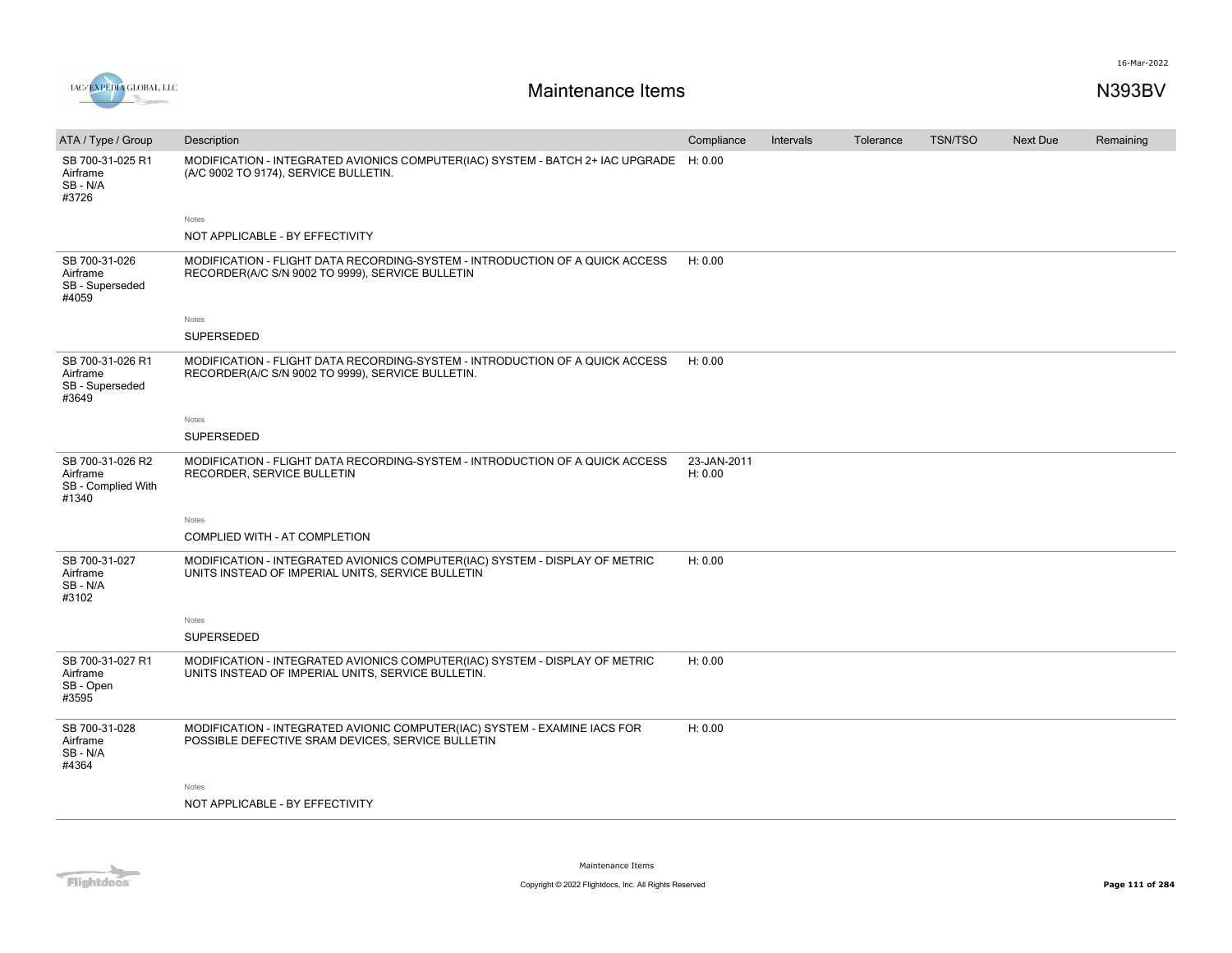

| ATA / Type / Group                                         | Description                                                                                                                                                     | Compliance                         | Intervals | Tolerance | <b>TSN/TSO</b> | Next Due | Remaining |
|------------------------------------------------------------|-----------------------------------------------------------------------------------------------------------------------------------------------------------------|------------------------------------|-----------|-----------|----------------|----------|-----------|
| SB 700-31-030<br>Airframe<br>SB - Superseded<br>#4514      | MODIFICATION - INTEGRATED AVIONICS COMPUTER(IAC) SYSTEM - BATCH 3 SOFTWARE<br>UPGRADE, SERVICE BULLETIN                                                         | H: 0.00                            |           |           |                |          |           |
|                                                            | Notes                                                                                                                                                           |                                    |           |           |                |          |           |
|                                                            | SUPERSEDED                                                                                                                                                      |                                    |           |           |                |          |           |
| SB 700-31-030 R1<br>Airframe<br>SB - Superseded<br>#3471   | MODIFICATION - INTEGRATED AVIONICS COMPUTER(IAC) SYSTEM - BATCH 3 SOFTWARE<br>UPGRADE, SERVICE BULLETIN.                                                        | H: 0.00                            |           |           |                |          |           |
|                                                            | Notes                                                                                                                                                           |                                    |           |           |                |          |           |
|                                                            | SUPERSEDED                                                                                                                                                      |                                    |           |           |                |          |           |
| SB 700-31-030 R2<br>Airframe<br>SB - Complied With<br>#939 | MODIFICATION - INTEGRATED AVIONICS COMPUTER(IAC) SYSTEM - BATCH 3 SOFTWARE<br>UPGRADE, SERVICE BULLETIN                                                         | 25-JAN-2014<br>H: 649.70<br>L: 284 |           |           |                |          |           |
|                                                            | Notes                                                                                                                                                           |                                    |           |           |                |          |           |
|                                                            | <b>COMPLIED WITH</b>                                                                                                                                            |                                    |           |           |                |          |           |
| SB 700-31-030 R3<br>Airframe<br>SB-N/A<br>#2               | MODIFICATION - INTEGRATED AVIONICS COMPUTER (IAC) SYSTEM - BATCH 3 SOFTWARE<br>UPGRADE (REV. 3)                                                                 |                                    |           |           |                |          |           |
|                                                            | Notes                                                                                                                                                           |                                    |           |           |                |          |           |
|                                                            | PREVIOUSLY COMPLIED WITH                                                                                                                                        |                                    |           |           |                |          |           |
| SB 700-31-030 R4<br>Airframe<br>SB-N/A<br>#4766            | MODIFICATION - INTEGRATED AVIONICS COMPUTER (IAC) SYSTEM - BATCH 3 SOFTWARE<br>UPGRADE (REV. 4)                                                                 |                                    |           |           |                |          |           |
|                                                            | Notes                                                                                                                                                           |                                    |           |           |                |          |           |
|                                                            | PREVIOUSLY COMPLIED WITH                                                                                                                                        |                                    |           |           |                |          |           |
| SB 700-31-031<br>Airframe<br>SB-N/A<br>#3993               | MODIFICATION - INTEGRATED AVIONICS COMPUTER(IAC) SYSTEM - IAC -009 SOFTWARE<br>UPGRADE (A/C 9128 TO 9174 POST SB 700-31-025 AND 9175 TO 9244), SERVICE BULLETIN | H: 0.00                            |           |           |                |          |           |
|                                                            | Notes                                                                                                                                                           |                                    |           |           |                |          |           |
|                                                            | NOT APPLICABLE - BY EFFECTIVITY                                                                                                                                 |                                    |           |           |                |          |           |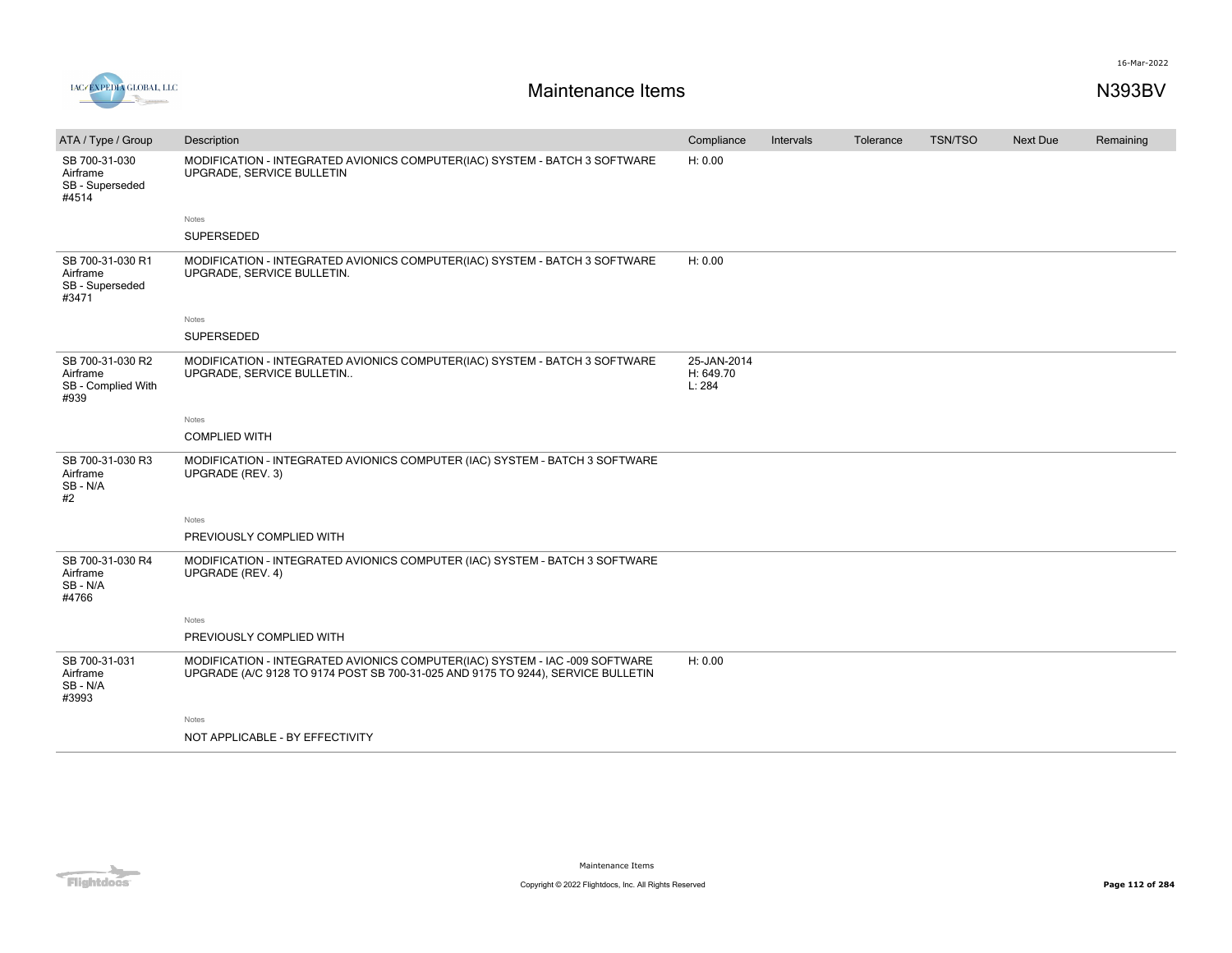

| ATA / Type / Group                                           | Description                                                                                                                    | Compliance                           | Intervals | Tolerance | <b>TSN/TSO</b> | <b>Next Due</b> | Remaining |
|--------------------------------------------------------------|--------------------------------------------------------------------------------------------------------------------------------|--------------------------------------|-----------|-----------|----------------|-----------------|-----------|
| SB 700-31-034<br>Airframe<br>SB - Superseded<br>#4732        | MODIFICATION - CENTRAL PROCESSING SYSTEM - BATCH 3.3 SOFTWARE UPGRADE                                                          |                                      |           |           |                |                 |           |
|                                                              | Notes                                                                                                                          |                                      |           |           |                |                 |           |
|                                                              | SUPERSEDED                                                                                                                     |                                      |           |           |                |                 |           |
| SB 700-31-034 R1<br>Airframe<br>SB - Complied With<br>#4757  | MODIFICATION - CENTRAL PROCESSING SYSTEM - BATCH 3.3 SOFTWARE UPGRADE (REV. 1)                                                 | 23-NOV-2016<br>H: 2064.80<br>L: 722  |           |           |                |                 |           |
| SB 700-31-034 R2<br>Airframe<br>SB - N/A<br>#4794            | MODIFICATION - INTEGRATED AVIONICS COMPUTER (IAC) SYSTEM - BATCH 3 SOFTWARE<br>UPGRADE (REV. 2)                                |                                      |           |           |                |                 |           |
|                                                              | Notes                                                                                                                          |                                      |           |           |                |                 |           |
|                                                              | PREVIOUSLY COMPLIED WITH REV 1                                                                                                 |                                      |           |           |                |                 |           |
| SB 700-31-038 R01<br>Airframe<br>SB - Open<br>#4928          | MODIFICATION - ELECTRONIC FLIGHT-INSTRUMENT SYSTEM (EFIS) - INSTALLATION OF<br>SYNTHETIC VISION WITH THE PRIMUS ELITE DU-875AF |                                      |           |           |                |                 |           |
| SB 700-31-038 R02<br>Airframe<br>SB - Open<br>#5072          | MODIFICATION - ELECTRONIC FLIGHT-INSTRUMENT SYSTEM (EFIS) - INSTALLATION OF<br>SYNTHETIC VISION WITH THE PRIMUS ELITE DU-875AF |                                      |           |           |                |                 |           |
| SB 700-31-039<br>Airframe<br>SB - Open<br>#4927              | MODIFICATION - INTEGRATED AVIONICS COMPUTER (IAC) SYSTEM - BATCH 3.4 SOFTWARE<br><b>UPGRADE</b>                                |                                      |           |           |                |                 |           |
| SB 700-31-039 R01<br>Airframe<br>SB - Open<br>#4932          | MODIFICATION - INTEGRATED AVIONICS COMPUTER (IAC) SYSTEM - BATCH 3.4 SOFTWARE<br><b>UPGRADE</b>                                |                                      |           |           |                |                 |           |
| SB 700-31-039 R02<br>Airframe<br>SB - Complied With<br>#4991 | MODIFICATION - INTEGRATED AVIONICS COMPUTER (IAC) SYSTEM - BATCH 3.4 SOFTWARE<br><b>UPGRADE</b>                                | 18-APR-2020<br>H: 3741.10<br>L: 1233 |           |           |                |                 |           |
| SB 700-31-040<br>Airframe<br>SB - Open<br>#5034              | MODIFICATION - FLIGHT DATA RECORDING SYSTEM - INTRODUCTION OF A QUICK ACCESS<br><b>RECORDER</b>                                |                                      |           |           |                |                 |           |

Flightdocs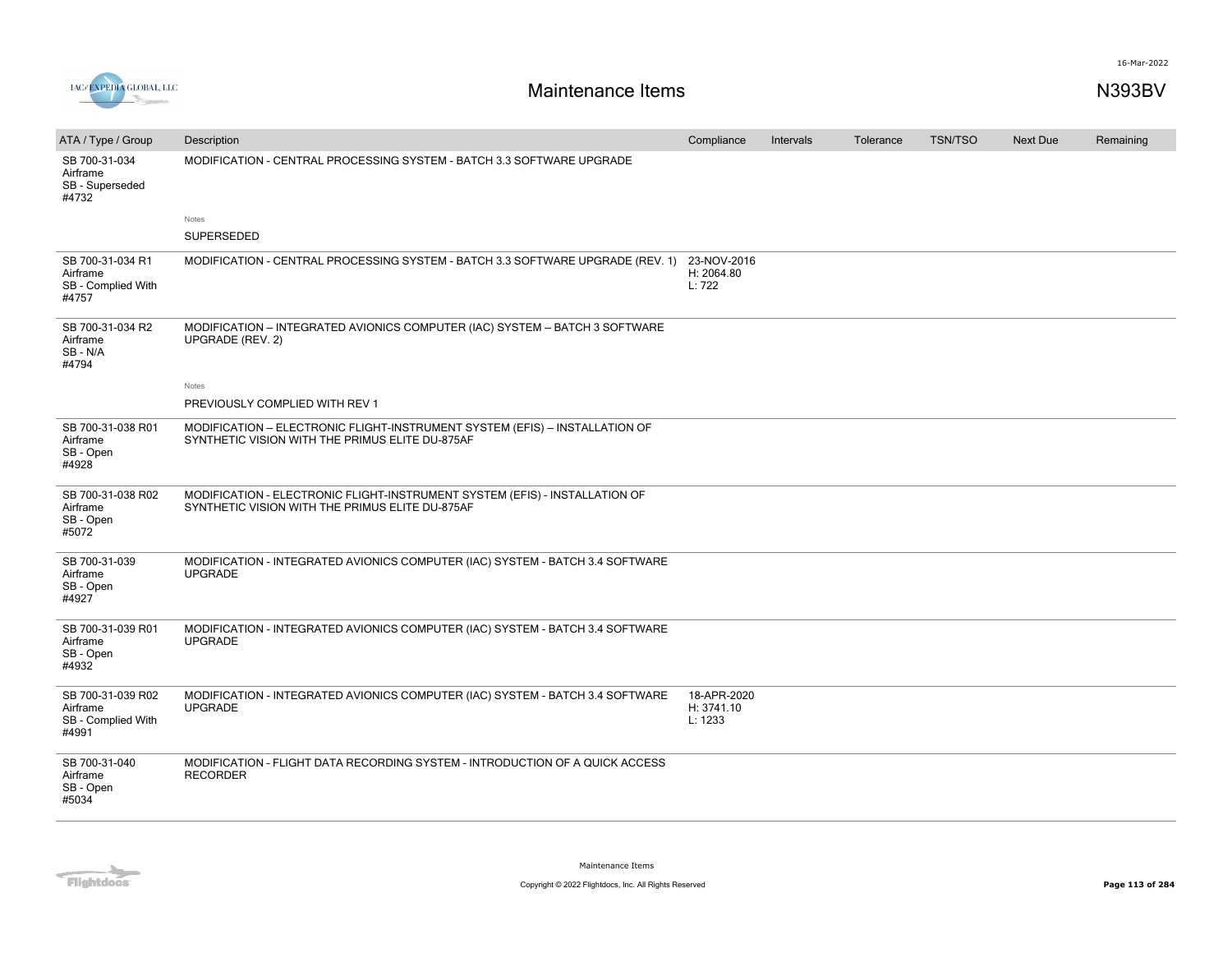

| ATA / Type / Group                                    | Description                                                                                                                                                              | Compliance | Intervals | Tolerance | <b>TSN/TSO</b> | Next Due | Remaining |
|-------------------------------------------------------|--------------------------------------------------------------------------------------------------------------------------------------------------------------------------|------------|-----------|-----------|----------------|----------|-----------|
| SB 700-31-6002 R1<br>Airframe<br>SB - Open<br>#4939   | MODIFICATION FLIGHT DATA - RECORDING (FDR) SYSTEM - INSTALLATION OF THE FORCE<br>TRANSDUCER UNITS (FTU) AND ACTIVATION OF THE CREW FORCE MEASURING SYSTEM<br>(CFMS) 2002 |            |           |           |                |          |           |
| SB 700-31-6004 R03<br>Airframe<br>SB - Open<br>#4917  | MODIFICATION - FLIGHT DATA RECORDING SYSTEM-IMPLEMENTATION OF GVFD AVIONICS<br>SOFTWARE VERSION 5.2 FDR PARAMETER UPDATE                                                 |            |           |           |                |          |           |
| SB 700-32-006<br>Airframe<br>SB-N/A<br>#4218          | MODIFICATION - LANDING GEAREMERGENCY EXTENSION - INSTALLATION OF A NEW<br>SUPPORT PLATE ON THE SHUTOFF AND DUMP VALVE ASSEMBLY, SERVICE BULLETIN                         | H: 0.00    |           |           |                |          |           |
|                                                       | Notes                                                                                                                                                                    |            |           |           |                |          |           |
|                                                       | NOT APPLICABLE - BY EFFECTIVITY                                                                                                                                          |            |           |           |                |          |           |
| SB 700-32-007<br>Airframe<br>SB - Superseded<br>#3357 | MODIFICATION - NOSE GEAREXTENSION AND RETRACTION - DOOR UPLOCK FITTING<br>REPLACEMENT (A/C 9002 TO 9085, 9091 TO 9093), SERVICE BULLETIN                                 | H: 0.00    |           |           |                |          |           |
|                                                       | Notes                                                                                                                                                                    |            |           |           |                |          |           |
|                                                       | SUPERSEDED                                                                                                                                                               |            |           |           |                |          |           |
| SB 700-32-007 R1<br>Airframe<br>SB-N/A<br>#3100       | MODIFICATION - NOSE GEAREXTENSION AND RETRACTION - DOOR UPLOCK FITTING<br>REPLACEMENT (A/C 9002 TO 9085, 9091 TO 9093), SERVICE BULLETIN.                                | H: 0.00    |           |           |                |          |           |
|                                                       | Notes                                                                                                                                                                    |            |           |           |                |          |           |
|                                                       | SUPERSEDED                                                                                                                                                               |            |           |           |                |          |           |
| SB 700-32-007 R2<br>Airframe<br>SB-N/A<br>#4573       | MODIFICATION - NOSE GEAREXTENSION AND RETRACTION - DOOR UPLOCK FITTING<br>REPLACEMENT, SERVICE BULLETIN                                                                  | H: 0.00    |           |           |                |          |           |
|                                                       | <b>Notes</b>                                                                                                                                                             |            |           |           |                |          |           |
|                                                       | NOT APPLICABLE - BY EFFECTIVITY                                                                                                                                          |            |           |           |                |          |           |
| SB 700-32-008<br>Airframe<br>SB-N/A<br>#3356          | SPECIAL CHECK/MODIFICATION - NOSE-GEARDOOR SYSTEM - FORWARD DOOR SPRING,<br><b>SERVICE BULLETIN</b>                                                                      | H: 0.00    |           |           |                |          |           |
|                                                       | Notes                                                                                                                                                                    |            |           |           |                |          |           |
|                                                       | NOT APPLICABLE - BY EFFECTIVITY                                                                                                                                          |            |           |           |                |          |           |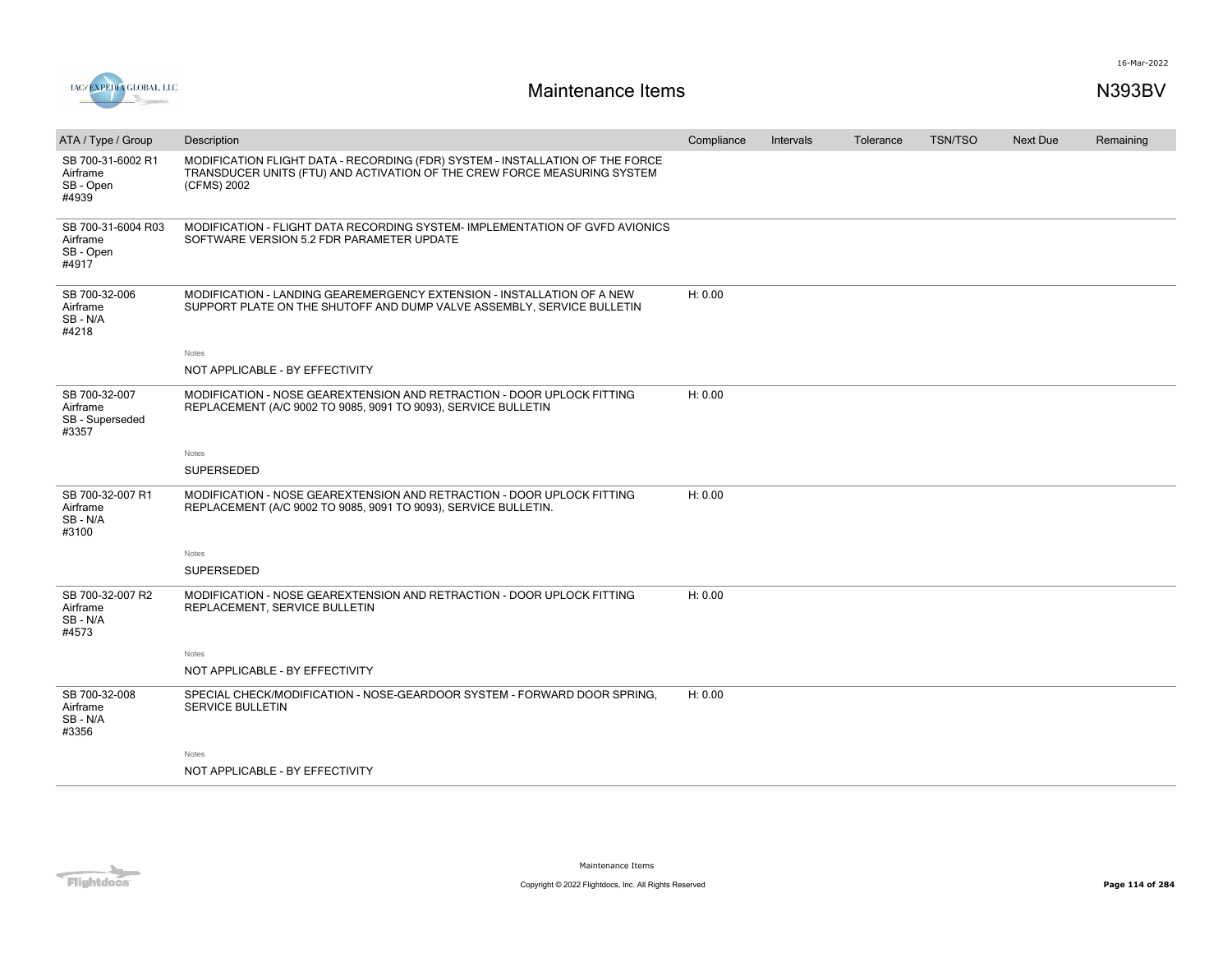

| ATA / Type / Group                                    | Description                                                                                                                                        | Compliance | Intervals | Tolerance | <b>TSN/TSO</b> | <b>Next Due</b> | Remaining |
|-------------------------------------------------------|----------------------------------------------------------------------------------------------------------------------------------------------------|------------|-----------|-----------|----------------|-----------------|-----------|
| SB 700-32-010<br>Airframe<br>SB - Superseded<br>#3249 | REWORK - MAIN LANDING GEAR(MLG) - SERIALIZATION OF MLG SIDE STAY PIN (A/C 9002 TO<br>9173), SERVICE BULLETIN                                       | H: 0.00    |           |           |                |                 |           |
|                                                       | Notes                                                                                                                                              |            |           |           |                |                 |           |
|                                                       | SUPERSEDED                                                                                                                                         |            |           |           |                |                 |           |
| SB 700-32-010 R1<br>Airframe<br>SB-N/A<br>#3940       | REWORK - MAIN LANDING GEAR(MLG) - SERIALIZATION OF MLG SIDE STAY PIN (A/C 9002 TO<br>9173), SERVICE BULLETIN.                                      | H: 0.00    |           |           |                |                 |           |
|                                                       | Notes                                                                                                                                              |            |           |           |                |                 |           |
|                                                       | NOT APPLICABLE - BY EFFECTIVITY                                                                                                                    |            |           |           |                |                 |           |
| SB 700-32-013<br>Airframe<br>SB-N/A<br>#4164          | SPECIAL CHECK/MODIFICATION - NOSE LANDING GEAR- INSTALLATION OF NINE-PIECE<br>RETAINING RING ON NOSE LANDING GEAR SHOCK STRUT, SERVICE BULLETIN    | H: 0.00    |           |           |                |                 |           |
|                                                       | <b>Notes</b>                                                                                                                                       |            |           |           |                |                 |           |
|                                                       | NOT APPLICABLE - BY EFFECTIVITY                                                                                                                    |            |           |           |                |                 |           |
| SB 700-32-014<br>Airframe<br>SB-N/A<br>#4047          | MODIFICATION/REWORK - MAIN LANDING GEAR(MLG) - TO PREVENT INGRESS OF MOISTURE H: 0.00<br>TO THE MLG SIDE BRACE INDICATOR HOUSING, SERVICE BULLETIN |            |           |           |                |                 |           |
|                                                       | Notes                                                                                                                                              |            |           |           |                |                 |           |
|                                                       | NOT APPLICABLE - BY EFFECTIVITY                                                                                                                    |            |           |           |                |                 |           |
| SB 700-32-015<br>Airframe<br>SB - Superseded<br>#3908 | SPECIAL CHECK/REWORK - BRAKE CONTROL SYSTEM - CHECK TORQUE AND SAFETY<br>HYDRAULIC LINES WITH SUPPORT HARDWARE, SERVICE BULLETIN                   | H: 0.00    |           |           |                |                 |           |
|                                                       | <b>Notes</b>                                                                                                                                       |            |           |           |                |                 |           |
|                                                       | <b>SUPERSEDED</b>                                                                                                                                  |            |           |           |                |                 |           |
| SB 700-32-015 R1<br>Airframe<br>SB-N/A<br>#3965       | SPECIAL CHECK/REWORK - BRAKE CONTROL SYSTEM - CHECK TORQUE AND SAFETY<br>HYDRAULIC LINES WITH SUPPORT HARDWARE, SERVICE BULLETIN.                  | H: 0.00    |           |           |                |                 |           |
|                                                       | <b>Notes</b>                                                                                                                                       |            |           |           |                |                 |           |
|                                                       | NOT APPLICABLE - BY EFFECTIVITY                                                                                                                    |            |           |           |                |                 |           |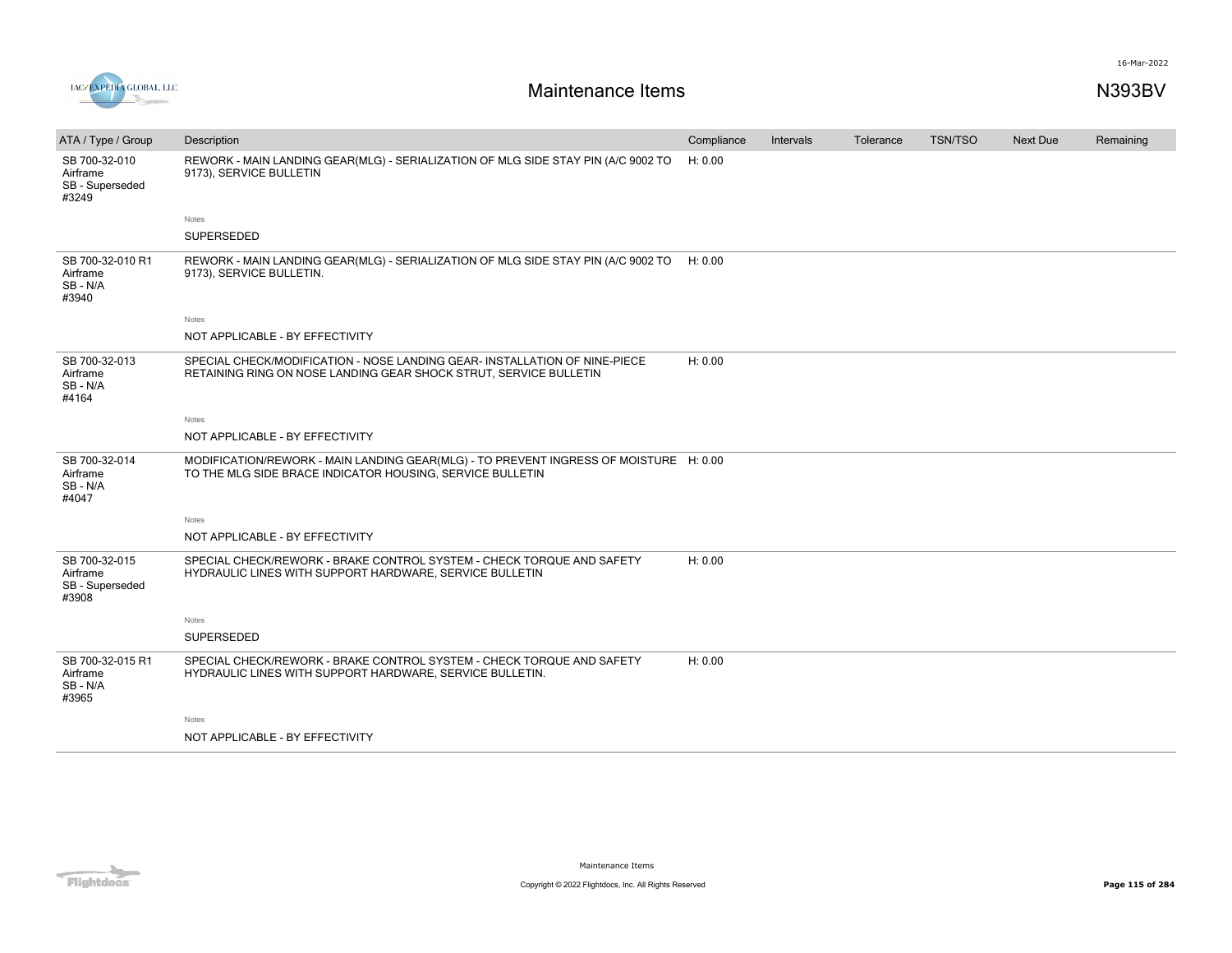



| ATA / Type / Group                                       | Description                                                                                                                                                                                                                                                        | Compliance | Intervals | Tolerance | <b>TSN/TSO</b> | <b>Next Due</b> | Remaining |
|----------------------------------------------------------|--------------------------------------------------------------------------------------------------------------------------------------------------------------------------------------------------------------------------------------------------------------------|------------|-----------|-----------|----------------|-----------------|-----------|
| SB 700-32-016<br>Airframe<br>SB-N/A<br>#3117             | MODIFICATION - BRAKE CONTROL SYSTEM - PART NO. CHANGE OF THE BRAKE CONTROL<br>UNIT TO GW415-7125-5, SERVICE BULLETIN                                                                                                                                               | H: 0.00    |           |           |                |                 |           |
|                                                          | Notes                                                                                                                                                                                                                                                              |            |           |           |                |                 |           |
|                                                          | NOT APPLICABLE - BY EFFECTIVITY                                                                                                                                                                                                                                    |            |           |           |                |                 |           |
| SB 700-32-018<br>Airframe<br>SB - Open<br>#3267          | MODIFICATION - GENERAL - PREVENT INGRESS OF FOREIGN OBJECT DAMAGE (FOD) IN THE H: 0.00<br>MAIN LANDING GEAR(MLG) WHEEL WELL (9002 TO 9126 AND 9128 TO 9999)., SERVICE<br><b>BULLETIN</b>                                                                           |            |           |           |                |                 |           |
| SB 700-32-021<br>Airframe<br>SB - Superseded<br>#3084    | SPECIAL CHECK/MODIFICATION - WHEELS AND BRAKES SYSTEM - INSPECT BRAKES<br>FORIMPROPER OXIDATION INHIBITOR AND REPLACE WHERE FOUND (A/C 9173, 9175, 9177,<br>9179, 9181, 9183, 9184, 9185, 9193, 9194, 9199, 9220, 9230, 9234, 9235, 9236, 9238, 9240, 9242,<br>924 | H: 0.00    |           |           |                |                 |           |
|                                                          | Notes                                                                                                                                                                                                                                                              |            |           |           |                |                 |           |
|                                                          | SUPERSEDED                                                                                                                                                                                                                                                         |            |           |           |                |                 |           |
| SB 700-32-021 R1<br>Airframe<br>SB - Superseded<br>#4532 | SPECIAL CHECK/MODIFICATION - WHEELS AND BRAKES SYSTEM - INSPECT BRAKES<br>FORIMPROPER OXIDATION INHIBITOR AND REPLACE WHERE FOUND (A/C 9002 TO 9302),<br><b>SERVICE BULLETIN</b>                                                                                   | H: 0.00    |           |           |                |                 |           |
|                                                          | Notes                                                                                                                                                                                                                                                              |            |           |           |                |                 |           |
|                                                          | SUPERSEDED                                                                                                                                                                                                                                                         |            |           |           |                |                 |           |
| SB 700-32-021 R2<br>Airframe<br>SB - Superseded<br>#3756 | SPECIAL CHECK/MODIFICATION - WHEELS AND BRAKES - INSPECT BRAKES FORIMPROPER<br>OXIDATION INHIBITOR AND REPLACE WHERE FOUND, SERVICE BULLETIN                                                                                                                       | H: 0.00    |           |           |                |                 |           |
|                                                          | Notes                                                                                                                                                                                                                                                              |            |           |           |                |                 |           |
|                                                          | SUPERSEDED                                                                                                                                                                                                                                                         |            |           |           |                |                 |           |
| SB 700-32-021 R3<br>Airframe<br>SB-N/A<br>#3056          | ICA - SPECIAL CHECK/MODIFICATION - WHEELS AND BRAKES - INSPECT BRAKES<br>FORIMPROPER OXIDATION INHIBITOR AND REPLACE WHERE FOUND, SERVICE BULLETIN                                                                                                                 | H: 0.00    |           |           |                |                 |           |
|                                                          | Notes                                                                                                                                                                                                                                                              |            |           |           |                |                 |           |
|                                                          | NOT APPLICABLE - BY EFFECTIVITY                                                                                                                                                                                                                                    |            |           |           |                |                 |           |
| SB 700-32-022<br>Airframe<br>SB-N/A<br>#3594             | MODIFICATION - MAIN GEARDOOR SYSTEM - INSTALLATION OF IMPROVED MLG DOOR<br>SURROUND FAIRING CLIP (EFFECTIVITY 9002 TO 9272), SERVICE BULLETIN                                                                                                                      | H: 0.00    |           |           |                |                 |           |
|                                                          | Notes                                                                                                                                                                                                                                                              |            |           |           |                |                 |           |
|                                                          | NOT APPLICABLE - BY EFFECTIVITY                                                                                                                                                                                                                                    |            |           |           |                |                 |           |

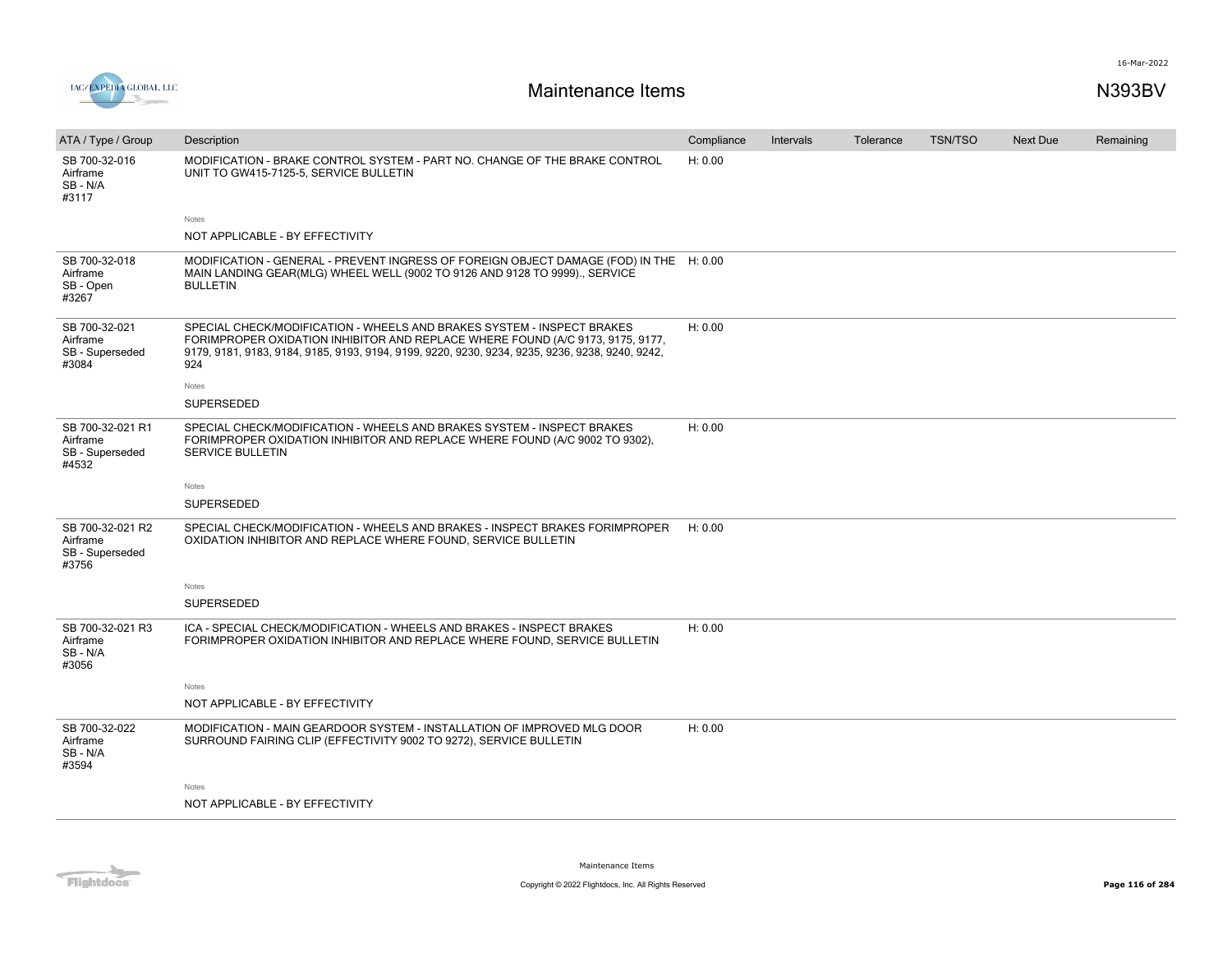



| ATA / Type / Group                                         | Description                                                                                                                                                                         | Compliance                          | Intervals | Tolerance | <b>TSN/TSO</b> | Next Due | Remaining |
|------------------------------------------------------------|-------------------------------------------------------------------------------------------------------------------------------------------------------------------------------------|-------------------------------------|-----------|-----------|----------------|----------|-----------|
| SB 700-32-023<br>Airframe<br>SB - Complied With<br>#2303   | MODIFICATION - NOSE-GEARDOOR SYSTEM - IMPROVED INSTALLATION OF THE NLG DOOR<br>PROXIMITY SWITCH TARGET, SERVICE BULLETIN                                                            | 23-JAN-2011<br>H: 0.00              |           |           |                |          |           |
|                                                            | Notes                                                                                                                                                                               |                                     |           |           |                |          |           |
|                                                            | COMPLIED WITH - AT COMPLETION                                                                                                                                                       |                                     |           |           |                |          |           |
| Airframe<br>SB-N/A<br>#4272                                | SB 700-32-024 PART A MODIFICATION - MAIN LANDING GEAR(MLG) - REPLACE SUSPECT SHOCK STRUT PINS (A/C<br>9002 TO 9009, 9016, 9019, 9020, 9024, 9060, 9062 AND 9104), SERVICE BULLETIN  | H: 0.00                             |           |           |                |          |           |
|                                                            | Notes                                                                                                                                                                               |                                     |           |           |                |          |           |
|                                                            | NOT APPLICABLE - BY EFFECTIVITY                                                                                                                                                     |                                     |           |           |                |          |           |
| Airframe<br>SB-N/A<br>#4143                                | SB 700-32-024 PART B MODIFICATION - MAIN LANDING GEAR(MLG) - REPLACE SUSPECT SHOCK STRUT PINS (A/C<br>9002 TO 9009, 9016, 9019, 9020, 9024, 9060, 9062 AND 9104), SERVICE BULLETIN. | H: 0.00                             |           |           |                |          |           |
|                                                            | Notes                                                                                                                                                                               |                                     |           |           |                |          |           |
|                                                            | NOT APPLICABLE - BY EFFECTIVITY                                                                                                                                                     |                                     |           |           |                |          |           |
| SB 700-32-027<br>Airframe<br>SB-N/A<br>#3336               | SPECIAL CHECK/MODIFICATION - LANDING-GEARCONTROL SYSTEM - REPLACEMENT OF<br>LANDING-GEAR SELECTOR-VALVE, SERVICE BULLETIN                                                           | H: 0.00                             |           |           |                |          |           |
|                                                            | Notes                                                                                                                                                                               |                                     |           |           |                |          |           |
|                                                            | NOT APPLICABLE - BY EFFECTIVITY                                                                                                                                                     |                                     |           |           |                |          |           |
| SB 700-32-028<br>Airframe<br>SB-N/A<br>#2050               | REWORK - BRAKE CONTROL SYSTEM APPLICATION OF SEALANT AT THE AXLE TRAILING ARM 12-SEP-2012<br>AND WHEEL SPEED TRANSDUCER-HARNESS, SERVICE BULLETIN                                   | H: 388.37<br>L: 190                 |           |           |                |          |           |
|                                                            | Notes                                                                                                                                                                               |                                     |           |           |                |          |           |
|                                                            | NOT APPLICABLE - N/A BY EFFECTIVITY                                                                                                                                                 |                                     |           |           |                |          |           |
| SB 700-32-028 R1<br>Airframe<br>SB - Complied With<br>#739 | REWORK - BRAKE CONTROL SYSTEM - APPLICATION OF SEALANT AT THE AXLE TRAILING<br>ARM AND WHEEL SPEED TRANSDUCER-HARNESS, SERVICE BULLETIN                                             | 20-JUN-2015<br>H: 1493.00<br>L: 523 |           |           |                |          |           |
|                                                            | Notes                                                                                                                                                                               |                                     |           |           |                |          |           |
|                                                            | <b>COMPLIED WITH</b>                                                                                                                                                                |                                     |           |           |                |          |           |
| SB 700-32-028 R2<br>Airframe<br>SB - Open<br>#3697         | REWORK - BRAKE CONTROL SYSTEM - APPLICATION OF SEALANT AT THE AXLE TRAILING<br>ARM AND WHEEL SPEED TRANSDUCER-HARNESS, SERVICE BULLETIN.                                            | H: 0.00                             |           |           |                |          |           |

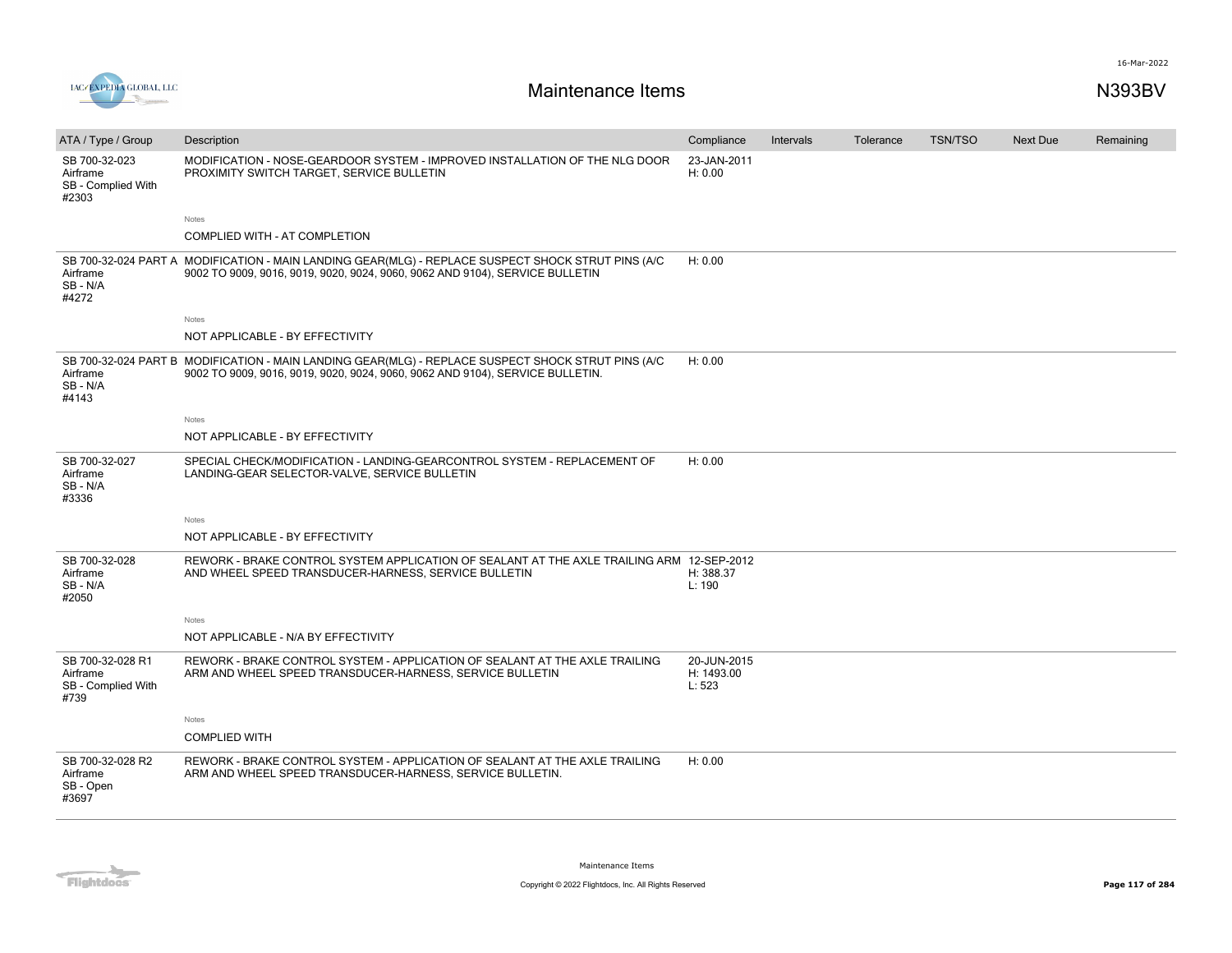

| ATA / Type / Group                              | Description                                                                                                                                                                                                                                  | Compliance                          | Intervals | Tolerance | <b>TSN/TSO</b> | <b>Next Due</b> | Remaining |
|-------------------------------------------------|----------------------------------------------------------------------------------------------------------------------------------------------------------------------------------------------------------------------------------------------|-------------------------------------|-----------|-----------|----------------|-----------------|-----------|
| Airframe<br>SB - Open<br>#4341                  | SB 700-32-029 PART A INSPECTION - MODIFICATION - BRAKE CONTROL SYSTEM - INSPECTION OF HYDRAULIC<br>SYSTEM NO. 2 OUTBOARD BRAKE ACCUMULATOR, PART NO. GW415-1250-1 (24550-101),<br><b>SERVICE BULLETIN</b>                                    | H: 0.00                             | L: 3500   |           |                | L: 3892         | L: 2397   |
| SB 700-32-029<br>Airframe<br>SB - Open<br>#4293 | MODIFICATION - BRAKE CONTROL SYSTEM - INSPECTION OF HYDRAULIC SYSTEM NO. 2<br>OUTBOARD BRAKE ACCUMULATOR, PART NO. GW415-1250-1 (24550-101), SERVICE BULLETIN                                                                                | H: 0.00                             |           |           |                |                 |           |
| Airframe<br>SB - Open<br>#4465                  | SB 700-32-029 PART B MODIFICATION - BRAKE CONTROL SYSTEM - INSPECTION OF HYDRAULIC SYSTEM NO. 2<br>OUTBOARD BRAKE ACCUMULATOR, PART NO. GW415-1250-1 (24550-101),-MODIFICATION                                                               | H: 0.00                             | L: 3500   |           |                | L: 3892         | L: 2397   |
| SB 700-32-030<br>Airframe<br>SB - Open<br>#3764 | MODIFICATION - BRAKE CONTROL SYSTEM - INSPECTION OF HYDRAULIC SYSTEM NO. 3<br>INBOARD BRAKE ACCUMULATOR, PART NO. GW415-1200-1 (33-119500), SERVICE BULLETIN                                                                                 | H: 0.00                             |           |           |                |                 |           |
| Airframe<br>SB - Open<br>#3318                  | SB 700-32-030 PART A MODIFICATION - BRAKE CONTROL SYSTEM - INSPECTION OF HYDRAULIC SYSTEM NO. 3<br>INBOARD BRAKE ACCUMULATOR, PART NO. GW415-1200-1 (33-119500),-MODIFICATION -<br>MARKING OF SUFFIX "E" AT THE END OF ACCUMULATORSERIAL NO. | H: 0.00                             | L: 3500   |           |                | L: 3892         | L: 2397   |
| Airframe<br>SB - Open<br>#4217                  | SB 700-32-030 PART B MODIFICATION - BRAKE CONTROL SYSTEM - INSPECTION OF HYDRAULIC SYSTEM NO. 3<br>INBOARD BRAKE ACCUMULATOR, PART NO. GW415-1200-1 (33-119500),-MODIFICATION -<br>REMOVAL - INSTALLATION OF NEW ACCUMULATOR                 | H: 0.00                             | L: 3500   |           |                | L: 3892         | L: 2397   |
| Airframe<br>SB - Complied With<br>#2998         | SB 700-32-031 PART A INSPECTION - SPECIAL CHECK/MODIFICATION - BRAKE CONTROL SYSTEM -POSSIBILITY OF<br>UNEXPECTED BRAKE RELEASING AT LOW TAXI SPEED, OF THE WHEEL SPEED<br><b>TRANSDUCERS</b>                                                | 10-DEC-2014<br>H: 1111.80<br>L: 414 |           |           |                |                 |           |
|                                                 | Notes                                                                                                                                                                                                                                        |                                     |           |           |                |                 |           |
|                                                 | <b>COMPLIED WITH</b>                                                                                                                                                                                                                         |                                     |           |           |                |                 |           |
| Airframe<br>SB - Complied With<br>#1160         | SB 700-32-031 PART B REPLACEMENT - SPECIAL CHECK/MODIFICATION - BRAKE CONTROL SYSTEM -POSSIBILITY<br>OF UNEXPECTED BRAKE RELEASING AT LOW TAXI SPEED. OF THE WHEEL SPEED<br><b>TRANSDUCERS</b>                                               | 10-DEC-2014<br>H: 1111.80<br>L: 414 |           |           |                |                 |           |
|                                                 | <b>Notes</b>                                                                                                                                                                                                                                 |                                     |           |           |                |                 |           |
|                                                 | <b>COMPLIED WITH</b>                                                                                                                                                                                                                         |                                     |           |           |                |                 |           |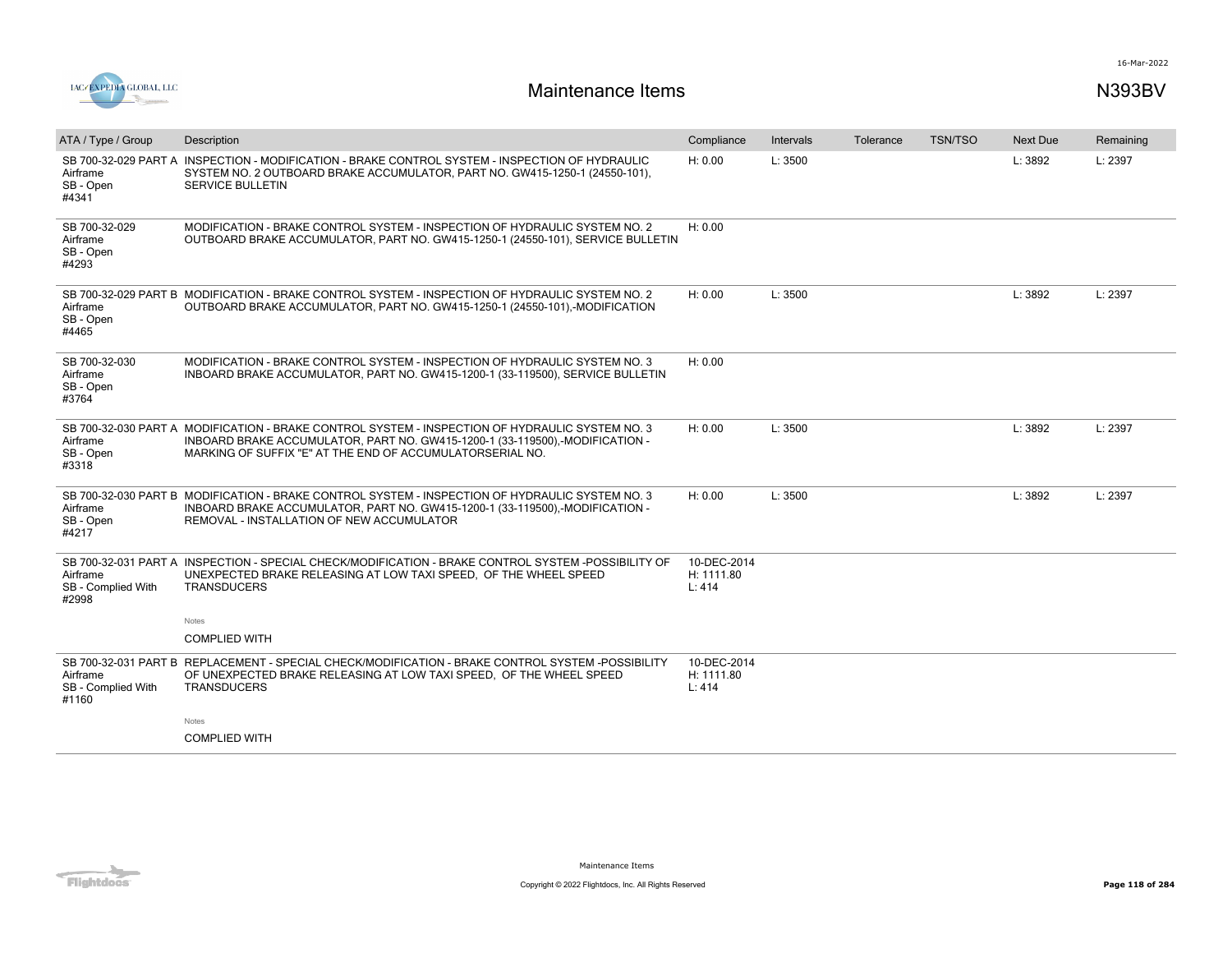

| ATA / Type / Group                                           | Description                                                                                                                                                                                                            | Compliance                          | Intervals | Tolerance | <b>TSN/TSO</b> | Next Due | Remaining |
|--------------------------------------------------------------|------------------------------------------------------------------------------------------------------------------------------------------------------------------------------------------------------------------------|-------------------------------------|-----------|-----------|----------------|----------|-----------|
| SB 700-32-031<br>Airframe<br>SB - Complied With<br>#1108     | SPECIAL CHECK/MODIFICATION - BRAKE CONTROL SYSTEM -POSSIBILITY OF UNEXPECTED<br>BRAKE RELEASING AT LOW TAXI SPEED, SERVICE BULLETIN                                                                                    | 10-DEC-2014<br>H: 1111.80<br>L: 414 |           |           |                |          |           |
|                                                              | Notes<br><b>COMPLIED WITH</b>                                                                                                                                                                                          |                                     |           |           |                |          |           |
| SB 700-32-032<br>Airframe<br>SB - Open<br>#3395              | ICA - SPECIAL CHECK/MODIFICATION - BRAKE CONTROL UNIT (BCU) - INSPECTION AND<br>REPLACEMENT OF PART NUMBER42-965-2 WITH INCORRECT ZENER DIODES INSTALLED.<br><b>SERVICE BULLETIN</b>                                   | H: 0.00                             |           |           |                |          |           |
| Airframe<br>SB - Open<br>#3246                               | SB 700-32-032 PART A INSPECTION - ICA - SPECIAL CHECK/MODIFICATION - BRAKE CONTROL UNIT (BCU) -<br>INSPECTION AND REPLACEMENT OF PART NUMBER42-965-2 WITH INCORRECT ZENER<br>DIODES INSTALLED, SERVICE BULLETIN        | H: 0.00                             |           |           |                |          |           |
| Airframe<br>SB - Open<br>#4066                               | SB 700-32-032 PART B REMOVE - ICA - SPECIAL CHECK/MODIFICATION - BRAKE CONTROL UNIT (BCU) - INSPECTION H: 0.00<br>AND REPLACEMENT OF PART NUMBER42-965-2 WITH INCORRECT ZENER DIODES<br>INSTALLED.-AND REPLACE THE BCU |                                     |           |           |                |          |           |
| SB 700-32-033<br>Airframe<br>SB - Complied With<br>#7        | MODIFICATION - BRAKE CONTROL SYSTEM - REPLACEMENT OF NO. 3 BRAKE<br>ACCUMULATOR, PART NO. GW415-1200-1 WITH NO. 3 BRAKE ACCUMULATOR, PART NO.<br>GW415-1200-3, SERVICE BULLETIN                                        | 09-SEP-2015<br>H: 1566.00<br>L: 552 |           |           |                |          |           |
|                                                              | Notes                                                                                                                                                                                                                  |                                     |           |           |                |          |           |
|                                                              | COMPLIED WITH - LEAKING END CAP                                                                                                                                                                                        |                                     |           |           |                |          |           |
| SB 700-32-034<br>Airframe<br>SB - Open<br>#4257              | MODIFICATION - BRAKE CONTROL SYSTEM - INTRODUCTION OF WHEEL SPEED<br>TRANSDUCERPART NO 140-209-4 (GW415-1050-9), SERVICE BULLETIN                                                                                      | 10-DEC-2014<br>H: 1111.80<br>L: 414 |           |           |                |          |           |
| SB 700-32-034 R1<br>PART A<br>Airframe<br>SB - Open<br>#4521 | INSPECTION - SPECIAL CHECK/MODIFICATION - BRAKE CONTROL SYSTEM - INTRODUCTION<br>OF IMPROVED WHEEL SPEED TRANSDUCERS, SERVICE BULLETIN                                                                                 | H: 0.00                             |           |           |                |          |           |
| SB 700-32-034 R1<br>PART B<br>Airframe<br>SB - Open<br>#3783 | MODIFICATION - SPECIAL CHECK/MODIFICATION - BRAKE CONTROL SYSTEM -<br>INTRODUCTION OF IMPROVED WHEEL SPEED TRANSDUCERS. SERVICE BULLETIN                                                                               | H: 0.00                             |           |           |                |          |           |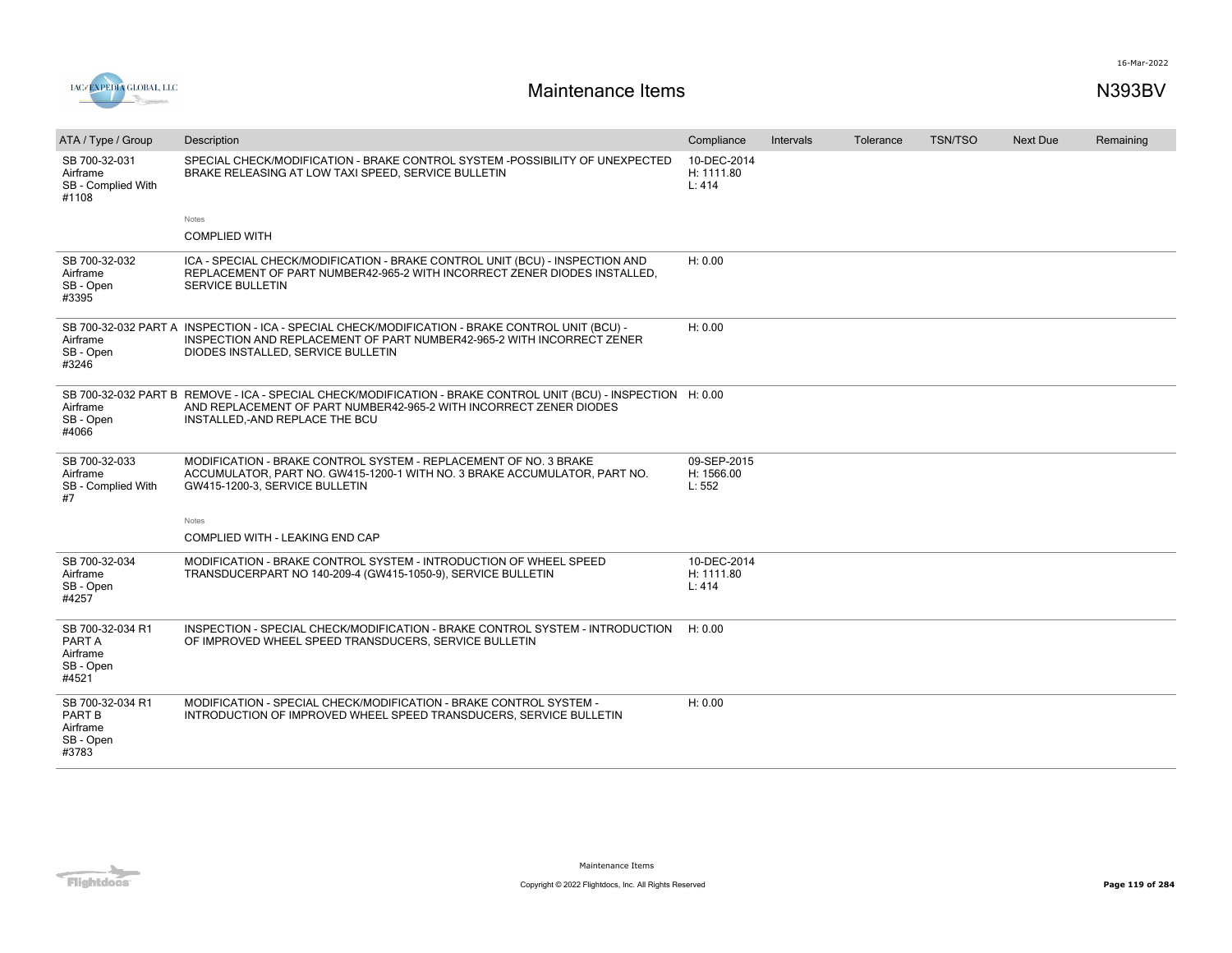



| ATA / Type / Group                                           | Description                                                                                                                                                                                                                                                 | Compliance                          | Intervals | Tolerance | <b>TSN/TSO</b> | <b>Next Due</b> | Remaining |
|--------------------------------------------------------------|-------------------------------------------------------------------------------------------------------------------------------------------------------------------------------------------------------------------------------------------------------------|-------------------------------------|-----------|-----------|----------------|-----------------|-----------|
| SB 700-32-034 R1<br>Airframe<br>SB - Open<br>#3187           | SPECIAL CHECK/MODIFICATION - BRAKE CONTROL SYSTEM - INTRODUCTION OF IMPROVED<br>WHEEL SPEED TRANSDUCERS, SERVICE BULLETIN                                                                                                                                   | H: 0.00                             |           |           |                |                 |           |
| SB 700-32-034 R2<br>Airframe<br>SB - Open<br>#1              | MODIFICATION - BRAKE CONTROL SYSTEM - INTRODUCTION OF WHEEL SPEED<br>TRANSDUCER PART NO 140-209-4 (GW415-1050-9) (REV. 2)                                                                                                                                   |                                     |           |           |                |                 |           |
| Airframe<br>SB - Complied With<br>#1576                      | SB 700-32-035 PART B ICA - SPECIAL CHECK/MODIFICATION - NOSE LANDING GEAR(NLG) - SAFETY DEVICE<br>MODIFICATION AT RETRACTION ACTUATOR TO MAIN-FITTING JOINT, NLG STRUT<br><b>IDENTIFICATION PLATE MODIFICATION NUMBER CHECK</b>                             | 18-JUN-2015<br>H: 1493.00<br>L: 523 |           |           |                |                 |           |
|                                                              | Notes                                                                                                                                                                                                                                                       |                                     |           |           |                |                 |           |
|                                                              | <b>COMPLIED WITH</b>                                                                                                                                                                                                                                        |                                     |           |           |                |                 |           |
| SB 700-32-035<br>Airframe<br>SB - Complied With<br>#1411     | ICA - SPECIAL CHECK/MODIFICATION - NOSE LANDING GEAR(NLG) - SAFETY DEVICE<br>MODIFICATION AT RETRACTION ACTUATOR TO MAIN-FITTING JOINT, SERVICE BULLETIN                                                                                                    | 18-JUN-2015<br>H: 1493.00<br>L: 523 |           |           |                |                 |           |
|                                                              | Notes                                                                                                                                                                                                                                                       |                                     |           |           |                |                 |           |
|                                                              | <b>COMPLIED WITH</b>                                                                                                                                                                                                                                        |                                     |           |           |                |                 |           |
| Airframe<br>SB-N/A<br>#2384                                  | SB 700-32-035 PART C INSTALLATION - ICA - SPECIAL CHECK/MODIFICATION - NOSE LANDING GEAR(NLG) - SAFETY<br>DEVICE MODIFICATION AT RETRACTION ACTUATOR TO MAIN-FITTING JOINT. OF THE NEW<br>ATTACHMENT HARDWARE SECURING THE RETRACTION ACTUATOR TO NLG STRUT | 18-JUN-2015<br>H: 1493.00<br>L: 523 |           |           |                |                 |           |
|                                                              | Notes                                                                                                                                                                                                                                                       |                                     |           |           |                |                 |           |
|                                                              | <b>NOT APPLICABLE</b>                                                                                                                                                                                                                                       |                                     |           |           |                |                 |           |
| Airframe<br>SB - Complied With<br>#114                       | SB 700-32-035 PART A VISUAL INSPECTION-ICA - SPECIAL CHECK/MODIFICATION - NOSE LANDING GEAR(NLG) -<br>SAFETY DEVICE MODIFICATION AT RETRACTION ACTUATOR TO MAIN - FITTING JOINT, OF<br>THE BOLT THAT SECURES THE RETRACTION ACTUATOR TO THE NLG STRUT       | 18-JUN-2015<br>H: 1493.00<br>L: 523 |           |           |                |                 |           |
|                                                              | Notes                                                                                                                                                                                                                                                       |                                     |           |           |                |                 |           |
|                                                              | <b>COMPLIED WITH</b>                                                                                                                                                                                                                                        |                                     |           |           |                |                 |           |
| SB 700-32-035 R1<br>Airframe<br>SB - Open<br>#3998           | ICA - SPECIAL CHECK/MODIFICATION - NOSE LANDING GEAR(NLG) - SAFETY DEVICE<br>MODIFICATION AT RETRACTION ACTUATOR TO MAIN FITTING JOINT, SERVICE BULLETIN                                                                                                    | H: 0.00                             |           |           |                |                 |           |
| SB 700-32-035 R1<br>PART B<br>Airframe<br>SB - Open<br>#4144 | ICA - SPECIAL CHECK/MODIFICATION - NOSE LANDING GEAR(NLG) - SAFETY DEVICE<br>MODIFICATION AT RETRACTION ACTUATOR TO MAIN FITTING JOINT,-NLG STRUT<br><b>IDENTIFICATION PLATE MODIFICATION NUMBER CHECK</b>                                                  | H: 0.00                             |           |           |                |                 |           |

**Flightdocs**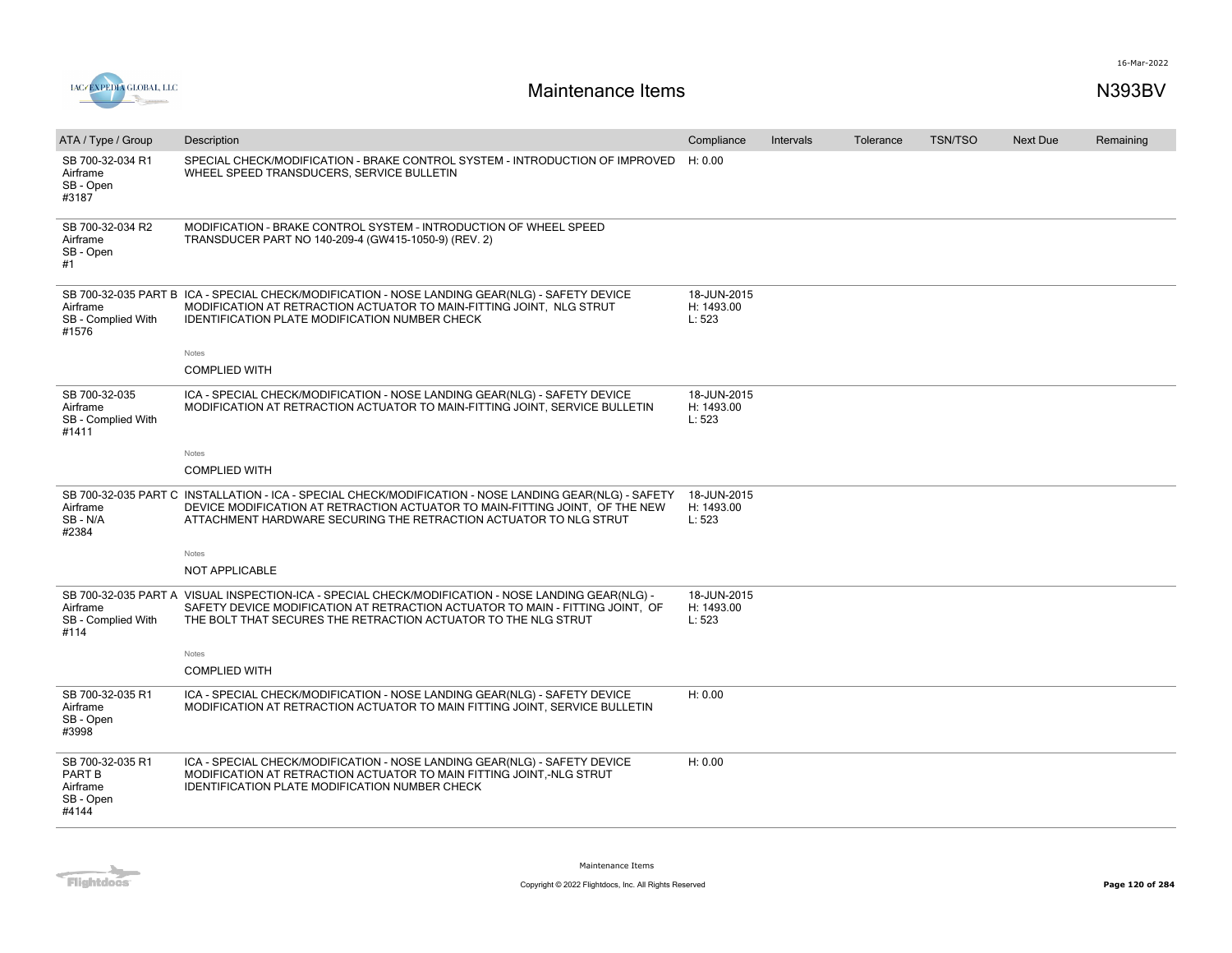

| ATA / Type / Group                                           | Description                                                                                                                                                                                                                            | Compliance                           | Intervals | Tolerance | <b>TSN/TSO</b> | <b>Next Due</b> | Remaining |
|--------------------------------------------------------------|----------------------------------------------------------------------------------------------------------------------------------------------------------------------------------------------------------------------------------------|--------------------------------------|-----------|-----------|----------------|-----------------|-----------|
| SB 700-32-035 R1<br>PART C<br>Airframe<br>SB - Open<br>#3909 | INSTALLATION - ICA - SPECIAL CHECK/MODIFICATION - NOSE LANDING GEAR(NLG) - SAFETY<br>DEVICE MODIFICATION AT RETRACTION ACTUATOR TO MAIN FITTING JOINT.-OF THE NEW<br>ATTACHMENT HARDWARE SECURING THE RETRACTION ACTUATOR TO NLG STRUT | H: 0.00                              |           |           |                |                 |           |
| SB 700-32-035 R1<br>PART A<br>Airframe<br>SB - Open<br>#4181 | VISUAL INSPECTION-ICA - SPECIAL CHECK/MODIFICATION - NOSE LANDING GEAR(NLG) -<br>SAFETY DEVICE MODIFICATION AT RETRACTION ACTUATOR TO MAIN FITTING JOINT, - OF<br>THE BOLT THAT SECURES THE RETRACTION ACTUATOR TO THE NLG STRUT       | H: 0.00                              |           |           |                |                 |           |
| SB 700-32-035 R2<br>Airframe<br>SB - Complied With<br>#4823  | SPECIAL CHECK/MODIFICATION - NOSE LANDING GEAR (NLG) - SAFETY DEVICE<br>MODIFICATION AT RETRACTION ACTUATOR TO MAIN FITTING JOINT (REV. 2)                                                                                             | 14-APR-2021<br>H: 3992.00<br>L: 1324 |           |           |                |                 |           |
| Airframe<br>SB - Complied With<br>#3243                      | SB 700-32-037 PART A ACCOMPLISH - MODIFICATION - PARKING BRAKE SYSTEM - REPLACEMENT OF THE PARK<br>BRAKE HANDLE ASSEMBLY,-VISUAL INSPECTION OF THE EMERGENCY/PARKING BRAKE<br><b>HANDLE ASSEMBLY</b>                                   | 04-MAR-2016<br>H: 1753.70<br>L: 622  |           |           |                |                 |           |
| SB 700-32-037<br>Airframe<br>SB - Complied With<br>#3704     | MODIFICATION - PARKING BRAKE SYSTEM - REPLACEMENT OF THE PARK BRAKE HANDLE<br>ASSEMBLY, SERVICE BULLETIN                                                                                                                               | 04-MAR-2016<br>H: 1753.70<br>L: 622  |           |           |                |                 |           |
| Airframe<br>SB - Complied With<br>#3639                      | SB 700-32-037 PART B REPLACEMENT - MODIFICATION - PARKING BRAKE SYSTEM - REPLACEMENT OF THE PARK<br>BRAKE HANDLE ASSEMBLY,-OF THE EMERGENCY/PARKING BREAK HANDLE ASSEMBLY                                                              | 04-MAR-2016<br>H: 1753.70<br>L: 622  |           |           |                |                 |           |
| SB 700-32-038<br>Airframe<br>SB - Open<br>#4686              | REPAIR - NOSE WHEEL STEERING CONTROL SYSTEM - NOSEWHEEL-STEERING CONTROL<br>SYSTEM - REPAIR OF STEERING CYLINDER LVDT CONDUIT. PART NO. 9070A0036-01                                                                                   |                                      |           |           |                |                 |           |
| SB 700-32-038 R1<br>Airframe<br>SB - Complied With<br>#4728  | REPAIR - NOSE WHEEL STEERING CONTROL SYSTEM - NOSEWHEEL-STEERING CONTROL<br>SYSTEM - REPAIR OF STEERING CYLINDER LVDT CONDUIT, PART NO. 9070A0036-01 (REV. 1)                                                                          | 23-NOV-2016<br>H: 2064.80<br>L: 722  |           |           |                |                 |           |
| SB 700-32-039<br>Airframe<br>SB - Superseded<br>#4921        | SPECIAL CHECK- MAIN LANDING GEAR- TRAILING ARM ASSEMBLY INSPECTION OF THE<br>PAINT IN THE AXLE BORE                                                                                                                                    |                                      |           |           |                |                 |           |
|                                                              | Notes<br>SUPERSEDED BY R01                                                                                                                                                                                                             |                                      |           |           |                |                 |           |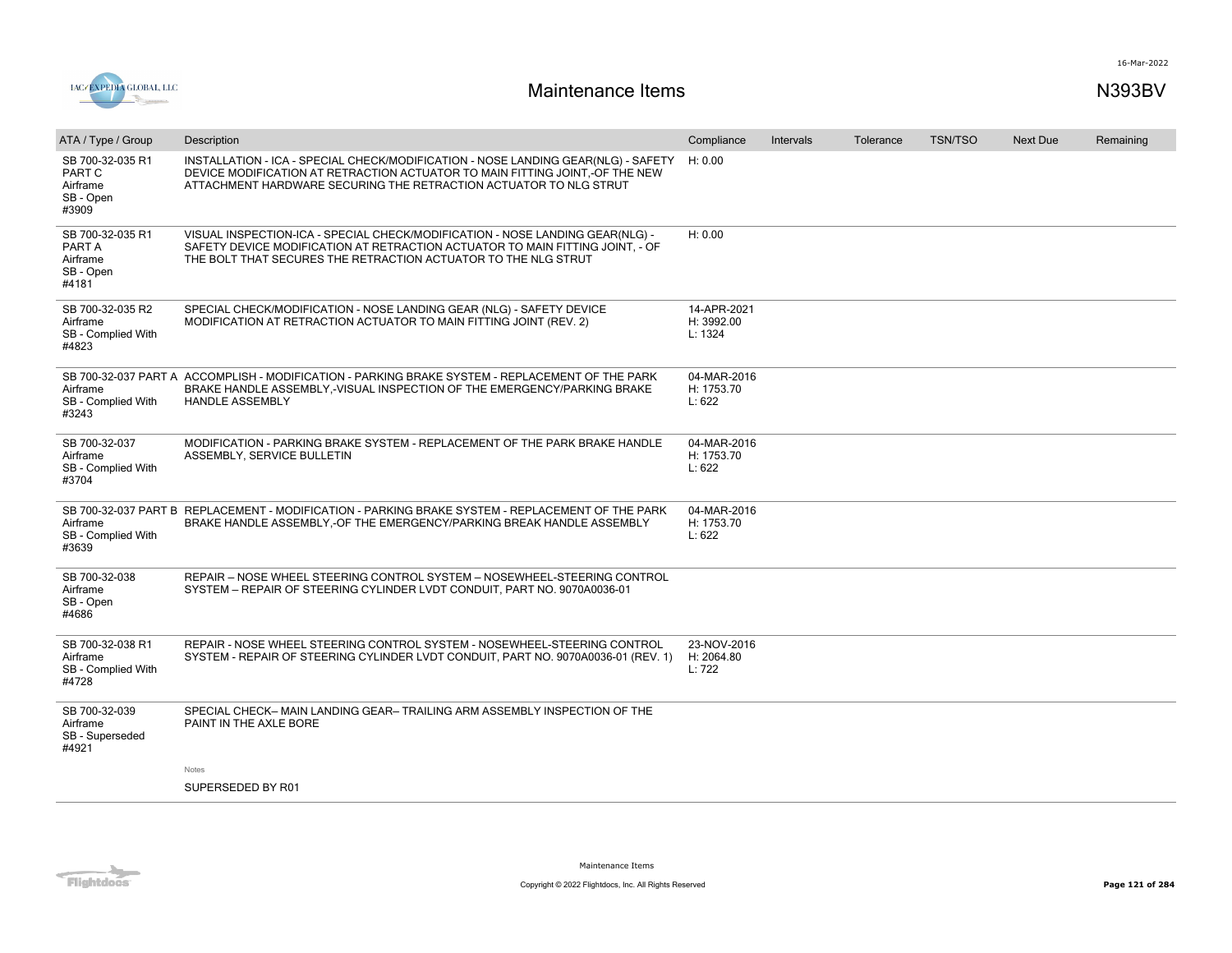

| ATA / Type / Group                                       | Description                                                                                                                                       | Compliance                           | Intervals | Tolerance | <b>TSN/TSO</b> | Next Due | Remaining |
|----------------------------------------------------------|---------------------------------------------------------------------------------------------------------------------------------------------------|--------------------------------------|-----------|-----------|----------------|----------|-----------|
| SB 700-32-039 R01<br>Airframe<br>SB - N/A<br>#4948       | SPECIAL CHECK - MAIN LANDING GEAR - TRAILING ARM ASSEMBLY INSPECTION OF THE<br>PAINT IN THE AXLE BORE                                             | 27-FEB-2020<br>H: 3695.30<br>L: 1216 |           |           |                |          |           |
| SB 700-32-040<br>Airframe<br>SB-N/A<br>#4903             | MODIFICATION - BRAKE CONTROL SYSTEM - LH AND RH ASSEMBLY REPLACEMENT OF THE<br>SWIVEL JOINT ASSEMBLIES                                            | 22-FEB-2021                          |           |           |                |          |           |
|                                                          | Notes                                                                                                                                             |                                      |           |           |                |          |           |
|                                                          | NA - PER SAFRAN SB CHECKLIST                                                                                                                      |                                      |           |           |                |          |           |
| SB 700-32-042<br>Airframe<br>SB<br>#5082                 | MODIFICATION - MLG - MAIN LANDING GEAR ASSEMBLY IMPROVED RESISTANCE TO WATER<br><b>INGRESS</b>                                                    | 22-FEB-2021<br>H: 3992.00<br>L: 1324 |           |           |                |          |           |
| SB 700-32-042 R1<br>Airframe<br>SB - Open<br>#5086       | MODIFICATION - MLG - MAIN LANDING GEAR ASSEMBLY IMPROVED RESISTANCE TO WATER<br><b>INGRESS</b>                                                    |                                      |           |           |                |          |           |
| SB 700-32-043<br>Airframe<br>SB - Open<br>#5153          | SPECIAL CHECK-BRAKE CONTROL SYSTEM-DETERMINATION OF HYDRAULICSYSTEM NO.2<br>AND NO.3 BRAKE ACCUMULATOR CYCLES(PARTNO.GW415-1250 AND GW415-1200)   |                                      |           |           |                |          |           |
| SB 700-32-043 R1<br>Airframe<br>SB - Open<br>#5173       | SPECIAL CHECK-BRAKE CONTROL SYSTEM-DETERMINATION OF HYDRAULIC SYSTEM NO.2<br>AND NO.3 BRAKE ACCUMULATOR CYCLES (PARTNO.GW415-1250 AND GW415-1200) |                                      |           |           |                |          |           |
| SB 700-33-001<br>Airframe<br>SB - Superseded<br>#3688    | MODIFICATION - LOGO LIGHTING - ADDITION OF LOGO LIGHTS, SERVICE BULLETIN                                                                          | H: 0.00                              |           |           |                |          |           |
|                                                          | <b>Notes</b>                                                                                                                                      |                                      |           |           |                |          |           |
|                                                          | <b>SUPERSEDED</b>                                                                                                                                 |                                      |           |           |                |          |           |
| SB 700-33-001 R1<br>Airframe<br>SB - Superseded<br>#3853 | MODIFICATION - LOGO LIGHTING - ADDITION OF LOGO LIGHTS, SERVICE BULLETIN.                                                                         | H: 0.00                              |           |           |                |          |           |
|                                                          | Notes                                                                                                                                             |                                      |           |           |                |          |           |
|                                                          | SUPERSEDED                                                                                                                                        |                                      |           |           |                |          |           |

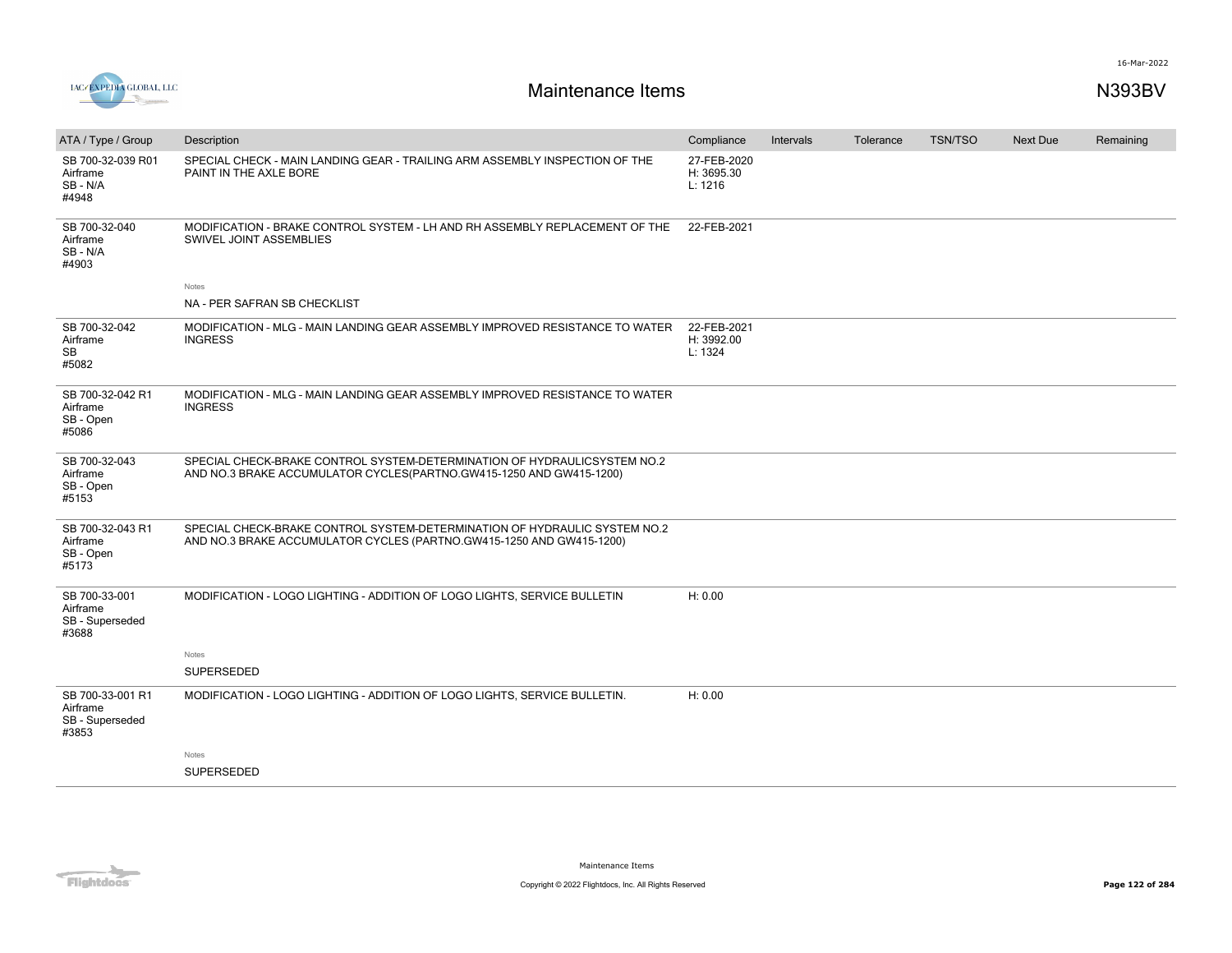

| ATA / Type / Group                                         | Description                                                                                                                                 | Compliance             | Intervals | Tolerance | <b>TSN/TSO</b> | Next Due | Remaining |
|------------------------------------------------------------|---------------------------------------------------------------------------------------------------------------------------------------------|------------------------|-----------|-----------|----------------|----------|-----------|
| SB 700-33-001 R2<br>Airframe<br>SB - Superseded<br>#3551   | MODIFICATION - LOGO LIGHTING - ADDITION OF LOGO LIGHTS (A/C 9002 TO 9999), SERVICE<br><b>BULLETIN</b>                                       | H: 0.00                |           |           |                |          |           |
|                                                            | Notes                                                                                                                                       |                        |           |           |                |          |           |
|                                                            | SUPERSEDED                                                                                                                                  |                        |           |           |                |          |           |
| SB 700-33-001 R3<br>Airframe<br>SB - Complied With<br>#985 | MODIFICATION - LOGO LIGHTING - ADDITION OF LOGO LIGHTS (A/C 9002 TO 9398), SERVICE<br><b>BULLETIN</b>                                       | 23-JAN-2011<br>H: 0.00 |           |           |                |          |           |
|                                                            | Notes                                                                                                                                       |                        |           |           |                |          |           |
|                                                            | COMPLIED WITH - AT COMPLETION                                                                                                               |                        |           |           |                |          |           |
| SB 700-33-010<br>Airframe<br>SB-N/A<br>#4619               | MODIFICATION - SERVICE COMPARTMENT LIGHTING - RELOCATION OF AVIONICS BAY LIGHT<br>SWITCHES TO ELIMINATE FOULING CONDITION, SERVICE BULLETIN | H: 0.00                |           |           |                |          |           |
|                                                            | Notes                                                                                                                                       |                        |           |           |                |          |           |
|                                                            | NOT APPLICABLE - BY EFFECTIVITY                                                                                                             |                        |           |           |                |          |           |
| SB 700-33-011<br>Airframe<br>SB - Superseded<br>#3760      | MODIFICATION - LANDING AND TAXI LIGHTING - REPLACEMENT OF LANDING/TAXI LIGHT<br>LENS RETAINERS ON EXISTING FRAME, SERVICE BULLETIN          | H: 0.00                |           |           |                |          |           |
|                                                            | Notes                                                                                                                                       |                        |           |           |                |          |           |
|                                                            | SUPERSEDED                                                                                                                                  |                        |           |           |                |          |           |
| SB 700-33-011 R1<br>Airframe<br>SB-N/A<br>#4458            | MODIFICATION - LANDING AND TAXI LIGHTING - REPLACEMENT OF LANDING/TAXI LIGHT<br>LENS RETAINERS ON EXISTING FRAME, SERVICE BULLETIN.         | H: 0.00                |           |           |                |          |           |
|                                                            | Notes                                                                                                                                       |                        |           |           |                |          |           |
|                                                            | NOT APPLICABLE - BY EFFECTIVITY                                                                                                             |                        |           |           |                |          |           |
| SB 700-33-014<br>Airframe<br>SB-N/A<br>#3989               | MODIFICATION - LANDING AND TAXI LIGHTING - ADDITION OF MISSING BACKSHELLS AT<br>CONNECTORS DS30P1 AND DS31P1, SERVICE BULLETIN              | H: 0.00                |           |           |                |          |           |
|                                                            | Notes                                                                                                                                       |                        |           |           |                |          |           |
|                                                            | NOT APPLICABLE - BY EFFECTIVITY                                                                                                             |                        |           |           |                |          |           |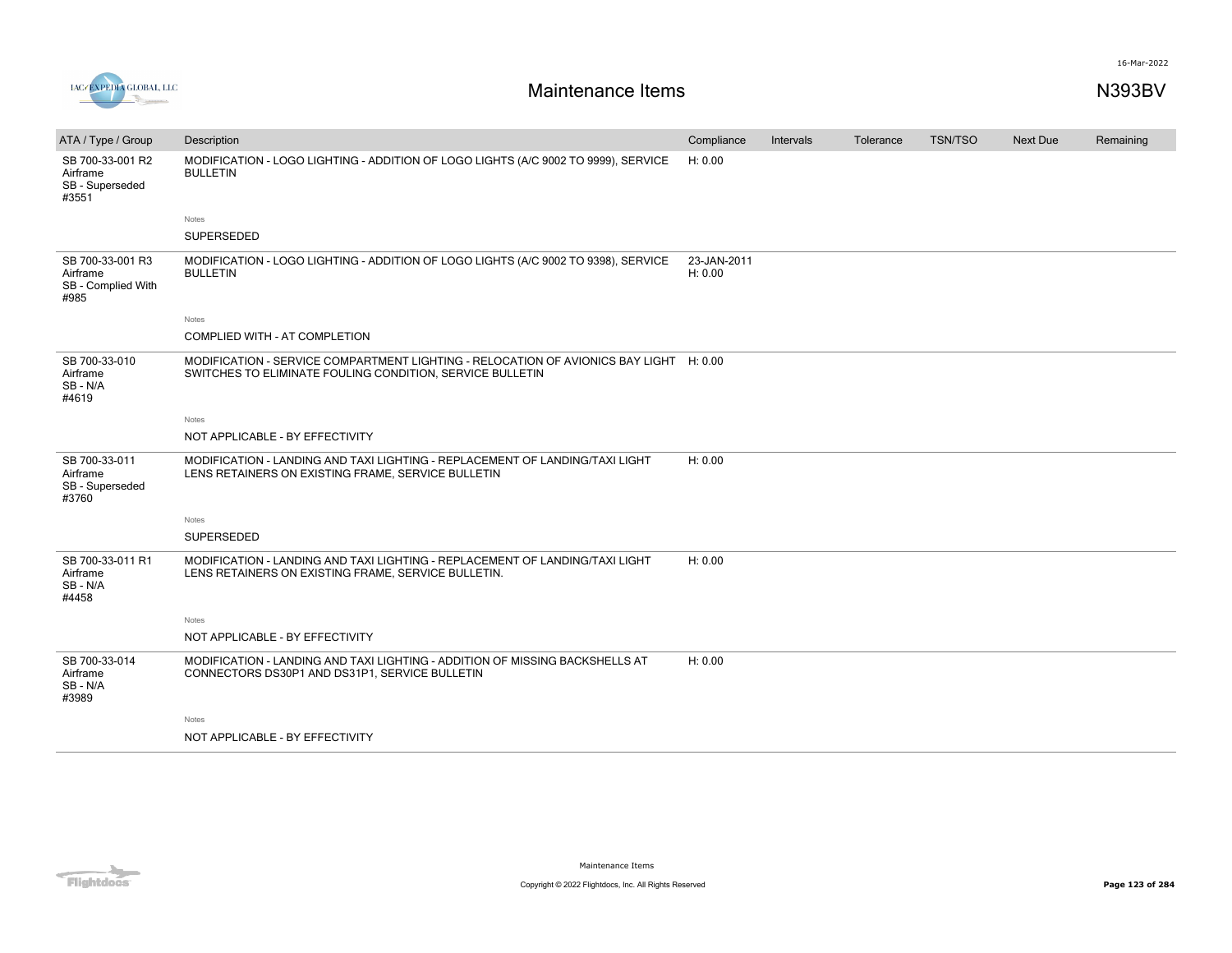

| ATA / Type / Group                                       | Description                                                                                                                        | Compliance                           | Intervals | Tolerance | <b>TSN/TSO</b> | Next Due | Remaining |
|----------------------------------------------------------|------------------------------------------------------------------------------------------------------------------------------------|--------------------------------------|-----------|-----------|----------------|----------|-----------|
| SB 700-33-019<br>Airframe<br>SB-N/A<br>#3650             | MODIFICATION - LOGO LIGHTING - WIRING CHANGES AND SHIELDING PROVISIONS FORBUILD H: 0.00<br>4.0 ELECTRICAL SYSTEM, SERVICE BULLETIN |                                      |           |           |                |          |           |
|                                                          | Notes                                                                                                                              |                                      |           |           |                |          |           |
|                                                          | NOT APPLICABLE - BY EFFECTIVITY                                                                                                    |                                      |           |           |                |          |           |
| SB 700-33-023<br>Airframe<br>SB - Open<br>#3323          | MODIFICATION - NAVIGATION LIGHTING - REPLACEMENT OF THE HALOGEN NAVIGATION<br>LIGHTS WITH LED UNITS, SERVICE BULLETIN              | H: 0.00                              |           |           |                |          |           |
| SB 700-33-024<br>Airframe<br>SB-N/A<br>#4924             | SPECIAL CHECK/MODIFICATION - INTERNAL AND EXTERNAL EMERGENCY LIGHTING - STLMC<br><b>DISCARD TASK</b>                               | 20-MAY-2019<br>H: 3301.70<br>L: 1108 |           |           |                |          |           |
| SB 700-34-002<br>Airframe<br>SB - Superseded<br>#4098    | MODIFICATION - HEAD-UP DISPLAY (HUD) SYSTEM - INSTALLATION, SERVICE BULLETIN                                                       | H: 0.00                              |           |           |                |          |           |
|                                                          | Notes                                                                                                                              |                                      |           |           |                |          |           |
|                                                          | SUPERSEDED                                                                                                                         |                                      |           |           |                |          |           |
| SB 700-34-002 R1<br>Airframe<br>SB - Superseded<br>#4343 | MODIFICATION - HEAD-UP DISPLAY (HUD) SYSTEM - INSTALLATION, SERVICE BULLETIN.                                                      | H: 0.00                              |           |           |                |          |           |
|                                                          | Notes                                                                                                                              |                                      |           |           |                |          |           |
|                                                          | SUPERSEDED                                                                                                                         |                                      |           |           |                |          |           |
| SB 700-34-002 R2<br>Airframe<br>SB - Superseded<br>#4130 | MODIFICATION - HEAD-UP DISPLAY (HUD) SYSTEM - INSTALLATION, SERVICE BULLETIN                                                       | H: 0.00                              |           |           |                |          |           |
|                                                          | Notes                                                                                                                              |                                      |           |           |                |          |           |
|                                                          | SUPERSEDED                                                                                                                         |                                      |           |           |                |          |           |
| SB 700-34-002 R3<br>Airframe<br>SB - Superseded<br>#3877 | MODIFICATION - HEAD-UP DISPLAY (HUD) SYSTEM - INSTALLATION (A/C EFFECTIVITY : S/N<br>9002 TO 9139), SERVICE BULLETIN               | H: 0.00                              |           |           |                |          |           |
|                                                          | Notes                                                                                                                              |                                      |           |           |                |          |           |
|                                                          | <b>SUPERSEDED</b>                                                                                                                  |                                      |           |           |                |          |           |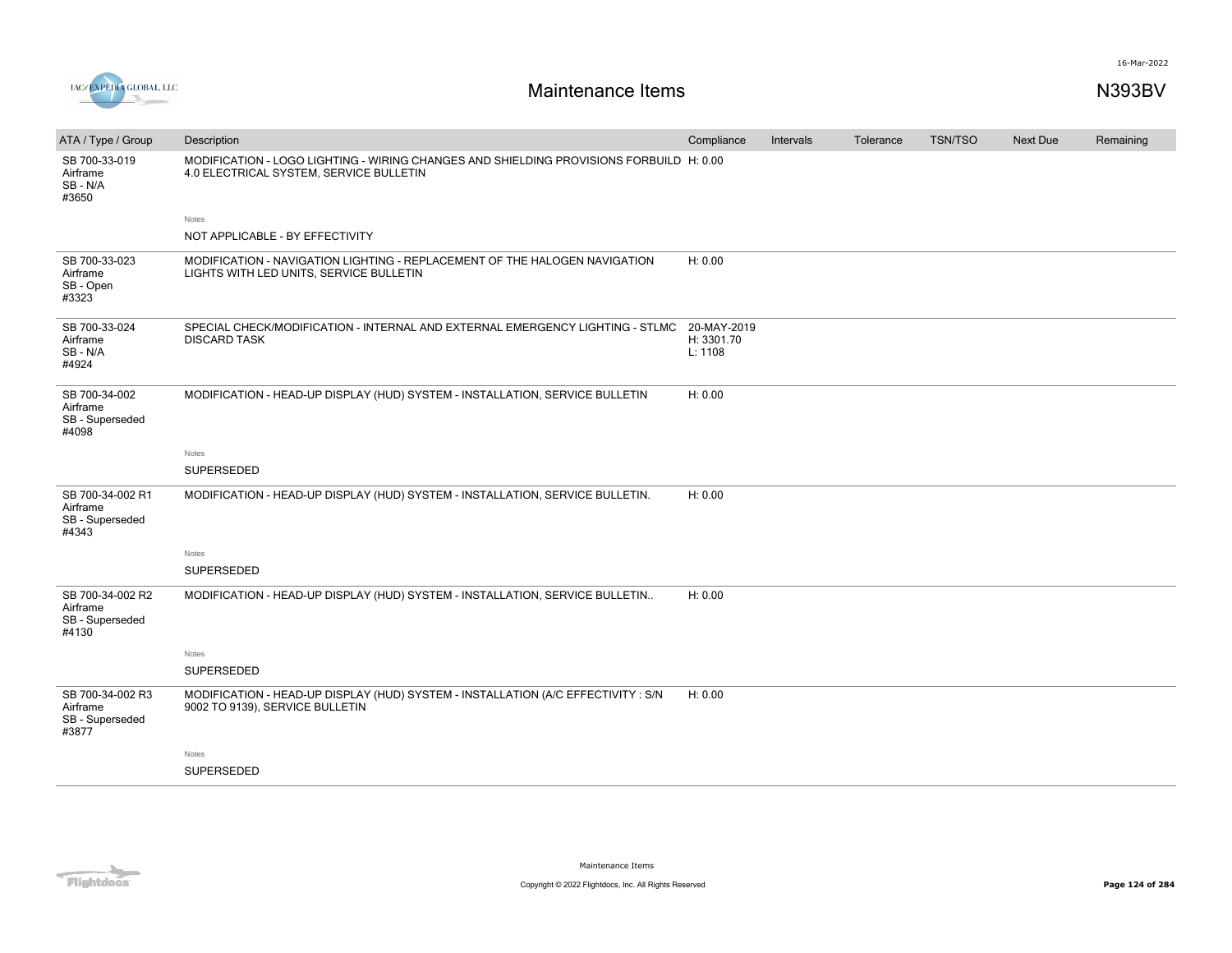



| ATA / Type / Group                                       | Description                                                                                               | Compliance | Intervals | Tolerance | <b>TSN/TSO</b> | Next Due | Remaining |
|----------------------------------------------------------|-----------------------------------------------------------------------------------------------------------|------------|-----------|-----------|----------------|----------|-----------|
| SB 700-34-002 R4<br>Airframe<br>SB - Superseded<br>#3647 | MODIFICATION - HEAD-UP DISPLAY (HUD) SYSTEM - INSTALLATION (A/C 9002 TO 9139),<br><b>SERVICE BULLETIN</b> | H: 0.00    |           |           |                |          |           |
|                                                          | Notes                                                                                                     |            |           |           |                |          |           |
|                                                          | SUPERSEDED                                                                                                |            |           |           |                |          |           |
| SB 700-34-002 R5<br>Airframe<br>SB-N/A<br>#3713          | MODIFICATION - HEAD-UP DISPLAY (HUD) SYSTEM - INSTALLATION (A/C 9002 TO 9139),<br>SERVICE BULLETIN.       | H: 0.00    |           |           |                |          |           |
|                                                          | <b>Notes</b>                                                                                              |            |           |           |                |          |           |
|                                                          | NOT APPLICABLE - BY EFFECTIVITY                                                                           |            |           |           |                |          |           |
| SB 700-34-003<br>Airframe<br>SB-N/A<br>#3578             | MODIFICATION - LIGHTNING SENSORSYSTEM (LSS) - INSTALLATION, SERVICE BULLETIN                              | H: 0.00    |           |           |                |          |           |
|                                                          | Notes                                                                                                     |            |           |           |                |          |           |
|                                                          | NOT APPLICABLE - BY EFFECTIVITY                                                                           |            |           |           |                |          |           |
| SB 700-34-004<br>Airframe<br>SB - Superseded<br>#3874    | MODIFICATION - FLIGHT MANAGEMENT SYSTEM (FMS) - ADDITION OF A THIRD FMS (FMS 3),<br>SERVICE BULLETIN      | H: 0.00    |           |           |                |          |           |
|                                                          | <b>Notes</b>                                                                                              |            |           |           |                |          |           |
|                                                          | SUPERSEDED                                                                                                |            |           |           |                |          |           |
| SB 700-34-004 R1<br>Airframe<br>SB - Superseded<br>#3477 | MODIFICATION - FLIGHT MANAGEMENT SYSTEM (FMS) - ADDITION OF A THIRD FMS (FMS 3),<br>SERVICE BULLETIN.     | H: 0.00    |           |           |                |          |           |
|                                                          | Notes                                                                                                     |            |           |           |                |          |           |
|                                                          | SUPERSEDED                                                                                                |            |           |           |                |          |           |
| SB 700-34-004 R2<br>Airframe<br>SB - Superseded<br>#3789 | MODIFICATION - FLIGHT MANAGEMENT SYSTEM (FMS) - ADDITION OF A THIRD FMS (FMS 3),<br>SERVICE BULLETIN      | H: 0.00    |           |           |                |          |           |
|                                                          | Notes                                                                                                     |            |           |           |                |          |           |
|                                                          | SUPERSEDED                                                                                                |            |           |           |                |          |           |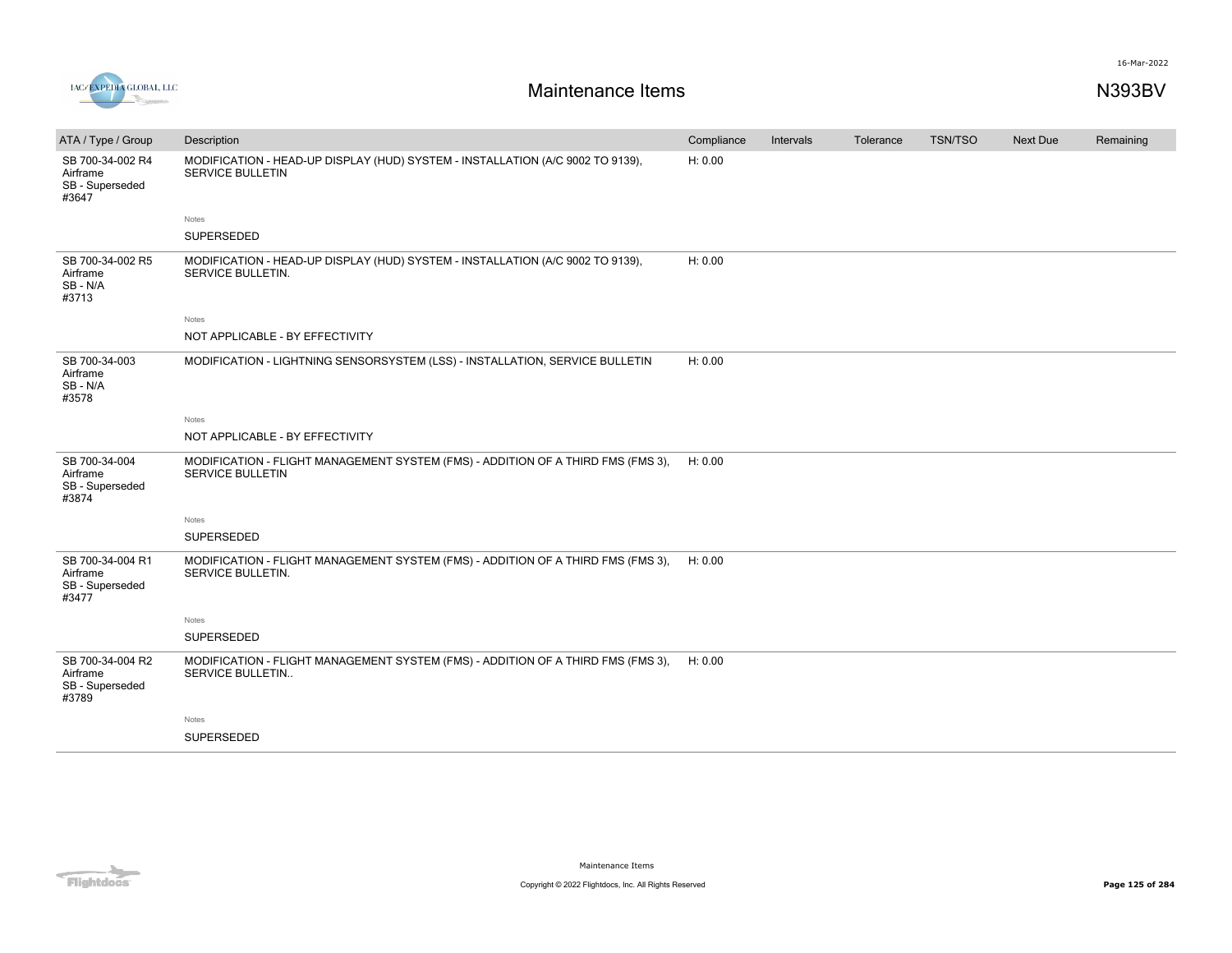

| ATA / Type / Group                                                       | Description                                                                                                                                  | Compliance | Intervals | Tolerance | <b>TSN/TSO</b> | Next Due | Remaining |
|--------------------------------------------------------------------------|----------------------------------------------------------------------------------------------------------------------------------------------|------------|-----------|-----------|----------------|----------|-----------|
| SB 700-34-004 R3<br>Airframe<br>SB - Superseded<br>#3825                 | MODIFICATION - FLIGHT MANAGEMENT SYSTEM (FMS) - ADDITION OF A THIRD FMS (FMS 3),<br><b>SERVICE BULLETIN</b>                                  | H: 0.00    |           |           |                |          |           |
|                                                                          | Notes                                                                                                                                        |            |           |           |                |          |           |
|                                                                          | SUPERSEDED                                                                                                                                   |            |           |           |                |          |           |
| SB 700-34-004 R4<br>Airframe<br>SB - Superseded<br>#4413                 | MODIFICATION - FLIGHT MANAGEMENT SYSTEM (FMS) - ADDITION OF A THIRD FMS (FMS 3),<br><b>SERVICE BULLETIN</b>                                  | H: 0.00    |           |           |                |          |           |
|                                                                          | Notes                                                                                                                                        |            |           |           |                |          |           |
|                                                                          | SUPERSEDED                                                                                                                                   |            |           |           |                |          |           |
| SB 700-34-004 R5<br><b>RETRO</b><br>Airframe<br>SB - Superseded<br>#3486 | MODIFICATION - FLIGHT MANAGEMENT SYSTEM (FMS) - ADDITION OF A THIRD FMS (FMS 3)<br>(A/C 9002 TO 9999) - RETROACTIVE ACTION, SERVICE BULLETIN | H: 0.00    |           |           |                |          |           |
|                                                                          | Notes                                                                                                                                        |            |           |           |                |          |           |
|                                                                          | SUPERSEDED                                                                                                                                   |            |           |           |                |          |           |
| SB 700-34-004 R5<br>Airframe<br>SB - Superseded<br>#3892                 | MODIFICATION - FLIGHT MANAGEMENT SYSTEM (FMS) - ADDITION OF A THIRD FMS (FMS 3)<br>(A/C 9002 TO 9999), SERVICE BULLETIN                      | H: 0.00    |           |           |                |          |           |
|                                                                          | Notes                                                                                                                                        |            |           |           |                |          |           |
|                                                                          | SUPERSEDED                                                                                                                                   |            |           |           |                |          |           |
| SB 700-34-004 R6<br>Airframe<br>SB-N/A<br>#3744                          | MODIFICATION - FLIGHT MANAGEMENT SYSTEM (FMS) - ADDITION OF A THIRD FMS (FMS 3)<br>(A/C 9002 TO 9269), SERVICE BULLETIN                      | H: 0.00    |           |           |                |          |           |
|                                                                          | Notes                                                                                                                                        |            |           |           |                |          |           |
|                                                                          | NOT APPLICABLE - BY EFFECTIVITY                                                                                                              |            |           |           |                |          |           |
| SB 700-34-005<br>Airframe<br>SB - Superseded<br>#4575                    | MODIFICATION - GLOBAL POSITIONING SYSTEM (GPS) - ADDITION OF A SECOND GPS,<br><b>SERVICE BULLETIN</b>                                        | H: 0.00    |           |           |                |          |           |
|                                                                          | Notes                                                                                                                                        |            |           |           |                |          |           |
|                                                                          | <b>SUPERSEDED</b>                                                                                                                            |            |           |           |                |          |           |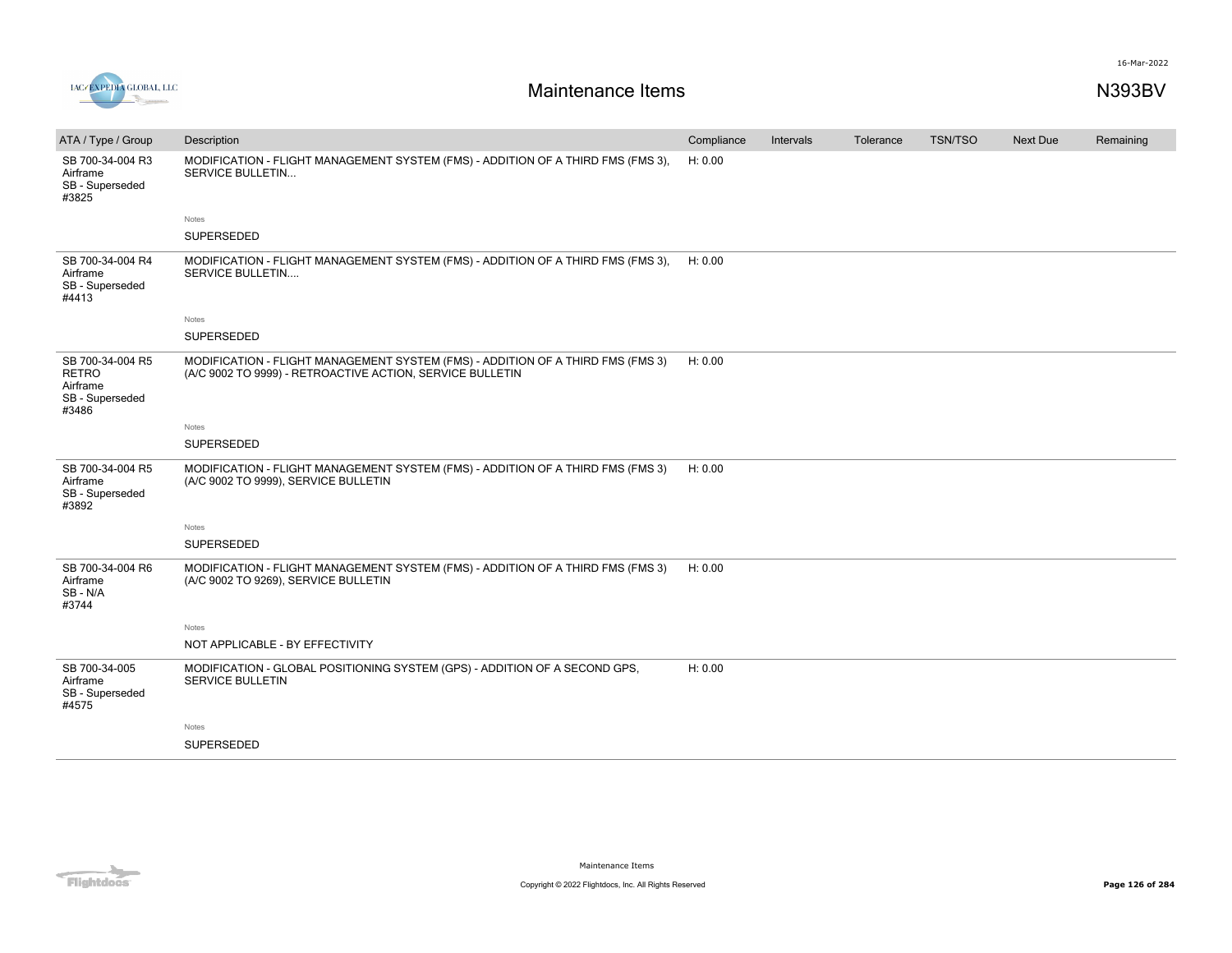

| ATA / Type / Group                                    | Description                                                                                                                                    | Compliance | Intervals | Tolerance | <b>TSN/TSO</b> | Next Due | Remaining |
|-------------------------------------------------------|------------------------------------------------------------------------------------------------------------------------------------------------|------------|-----------|-----------|----------------|----------|-----------|
| SB 700-34-005 R1<br>Airframe<br>SB-N/A<br>#4259       | MODIFICATION - GLOBAL POSITIONING SYSTEM (GPS) - ADDITION OF A SECOND GPS (A/C<br>9002 TO 9139), SERVICE BULLETIN                              | H: 0.00    |           |           |                |          |           |
|                                                       | Notes                                                                                                                                          |            |           |           |                |          |           |
|                                                       | NOT APPLICABLE - BY EFFECTIVITY                                                                                                                |            |           |           |                |          |           |
| SB 700-34-013<br>Airframe<br>SB - Superseded<br>#3492 | MODIFICATION - TRAFFIC ALERT AND COLLISION AVOIDANCE SYSTEM - CHANGE 7<br>SOFTWARE UPGRADE, SERVICE BULLETIN                                   | H: 0.00    |           |           |                |          |           |
|                                                       | Notes                                                                                                                                          |            |           |           |                |          |           |
|                                                       | SUPERSEDED                                                                                                                                     |            |           |           |                |          |           |
| SB 700-34-013 R1<br>Airframe<br>SB-N/A<br>#3328       | MODIFICATION - TRAFFIC ALERT AND COLLISION AVOIDANCE SYSTEM - CHANGE 7<br>SOFTWARE UPGRADE, SERVICE BULLETIN.                                  | H: 0.00    |           |           |                |          |           |
|                                                       | Notes                                                                                                                                          |            |           |           |                |          |           |
|                                                       | NOT APPLICABLE - BY EFFECTIVITY                                                                                                                |            |           |           |                |          |           |
| Airframe<br>SB - Superseded<br>#3762                  | SB 700-34-014 PART A REDUCED VERTICAL SEPARATION MINIMUM (RVSM) TO 1000 FEET - AIRCRAFT<br><b>QUALIFICATION REQUIREMENTS, SERVICE BULLETIN</b> | H: 0.00    |           |           |                |          |           |
|                                                       | Notes                                                                                                                                          |            |           |           |                |          |           |
|                                                       | SUPERSEDED                                                                                                                                     |            |           |           |                |          |           |
| Airframe<br>SB - Superseded<br>#4239                  | SB 700-34-014 PART B REDUCED VERTICAL SEPARATION MINIMUM (RVSM) TO 1000 FEET - AIRCRAFT<br>QUALIFICATION REQUIREMENTS, SERVICE BULLETIN.       | H: 0.00    |           |           |                |          |           |
|                                                       | Notes                                                                                                                                          |            |           |           |                |          |           |
|                                                       | SUPERSEDED                                                                                                                                     |            |           |           |                |          |           |
| Airframe<br>SB - Superseded<br>#3829                  | SB 700-34-014 PART C REDUCED VERTICAL SEPARATION MINIMUM (RVSM) TO 1000 FEET - AIRCRAFT<br>QUALIFICATION REQUIREMENTS, SERVICE BULLETIN        | H: 0.00    |           |           |                |          |           |
|                                                       | Notes                                                                                                                                          |            |           |           |                |          |           |
|                                                       | SUPERSEDED                                                                                                                                     |            |           |           |                |          |           |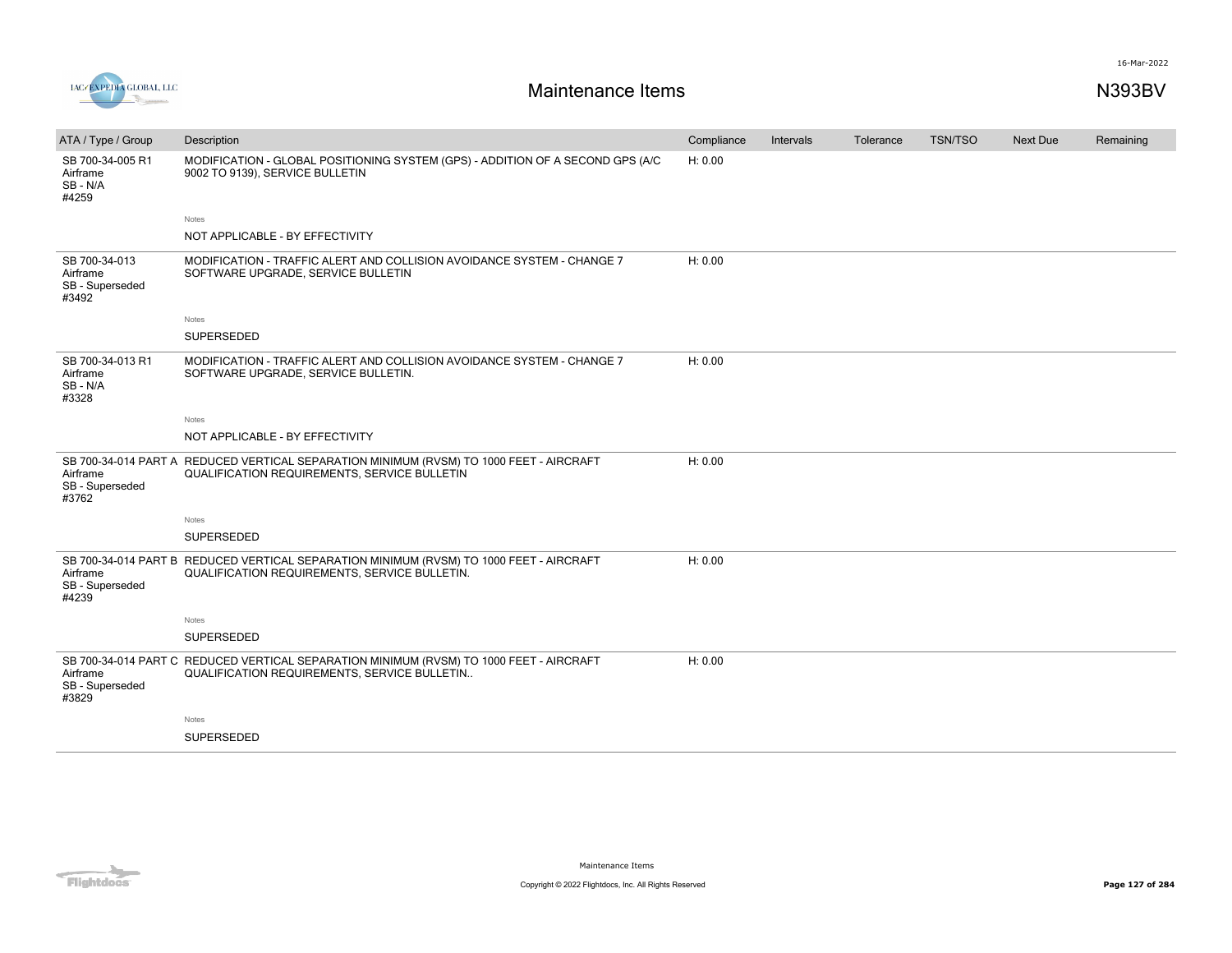

| ATA / Type / Group                                        | Description                                                                                                                           | Compliance | Intervals | Tolerance | <b>TSN/TSO</b> | Next Due | Remaining |
|-----------------------------------------------------------|---------------------------------------------------------------------------------------------------------------------------------------|------------|-----------|-----------|----------------|----------|-----------|
| SB 700-34-014 R1<br>PART A<br>Airframe<br>SB-N/A<br>#4225 | REDUCED VERTICAL SEPARATION MINIMUM (RVSM) TO 1000 FEET - AIRCRAFT<br>QUALIFICATION REQUIREMENTS, SERVICE BULLETIN                    | H: 0.00    |           |           |                |          |           |
|                                                           | Notes                                                                                                                                 |            |           |           |                |          |           |
|                                                           | NOT APPLICABLE - BY EFFECTIVITY                                                                                                       |            |           |           |                |          |           |
| SB 700-34-014 R1<br>PART B<br>Airframe<br>SB-N/A<br>#3155 | REDUCED VERTICAL SEPARATION MINIMUM (RVSM) TO 1000 FEET - AIRCRAFT<br>QUALIFICATION REQUIREMENTS, SERVICE BULLETIN                    | H: 0.00    |           |           |                |          |           |
|                                                           | Notes                                                                                                                                 |            |           |           |                |          |           |
|                                                           | NOT APPLICABLE - BY EFFECTIVITY                                                                                                       |            |           |           |                |          |           |
| SB 700-34-014 R1<br>PART C<br>Airframe<br>SB-N/A<br>#3311 | REDUCED VERTICAL SEPARATION MINIMUM (RVSM) TO 1000 FEET - AIRCRAFT<br>QUALIFICATION REQUIREMENTS, SERVICE BULLETIN                    | H: 0.00    |           |           |                |          |           |
|                                                           | Notes                                                                                                                                 |            |           |           |                |          |           |
|                                                           | NOT APPLICABLE - BY EFFECTIVITY                                                                                                       |            |           |           |                |          |           |
| SB 700-34-015<br>Airframe<br>SB-N/A<br>#3238              | MODIFICATION - NAVIGATION - TRAFFIC/COLLISION AVOIDANCE SYSTEM (TCAS) UNIT<br>WIRING CHANGES, SERVICE BULLETIN                        | H: 0.00    |           |           |                |          |           |
|                                                           | Notes                                                                                                                                 |            |           |           |                |          |           |
|                                                           | NOT APPLICABLE - BY EFFECTIVITY                                                                                                       |            |           |           |                |          |           |
| SB 700-34-016<br>Airframe<br>SB - Superseded<br>#4528     | MODIFICATION - NAVIGATION - FLIGHT MANAGEMENT SYSTEM CONTROL AND DISPLAY<br>UNITS (FMS CDU) DIMMING WIRING CHANGES, SERVICE BULLETIN  | H: 0.00    |           |           |                |          |           |
|                                                           | Notes                                                                                                                                 |            |           |           |                |          |           |
|                                                           | SUPERSEDED                                                                                                                            |            |           |           |                |          |           |
| SB 700-34-016 R1<br>Airframe<br>SB-N/A<br>#3681           | MODIFICATION - NAVIGATION - FLIGHT MANAGEMENT SYSTEM CONTROL AND DISPLAY<br>UNITS (FMS CDU) DIMMING WIRING CHANGES, SERVICE BULLETIN. | H: 0.00    |           |           |                |          |           |
|                                                           | Notes                                                                                                                                 |            |           |           |                |          |           |
|                                                           | NOT APPLICABLE - BY EFFECTIVITY                                                                                                       |            |           |           |                |          |           |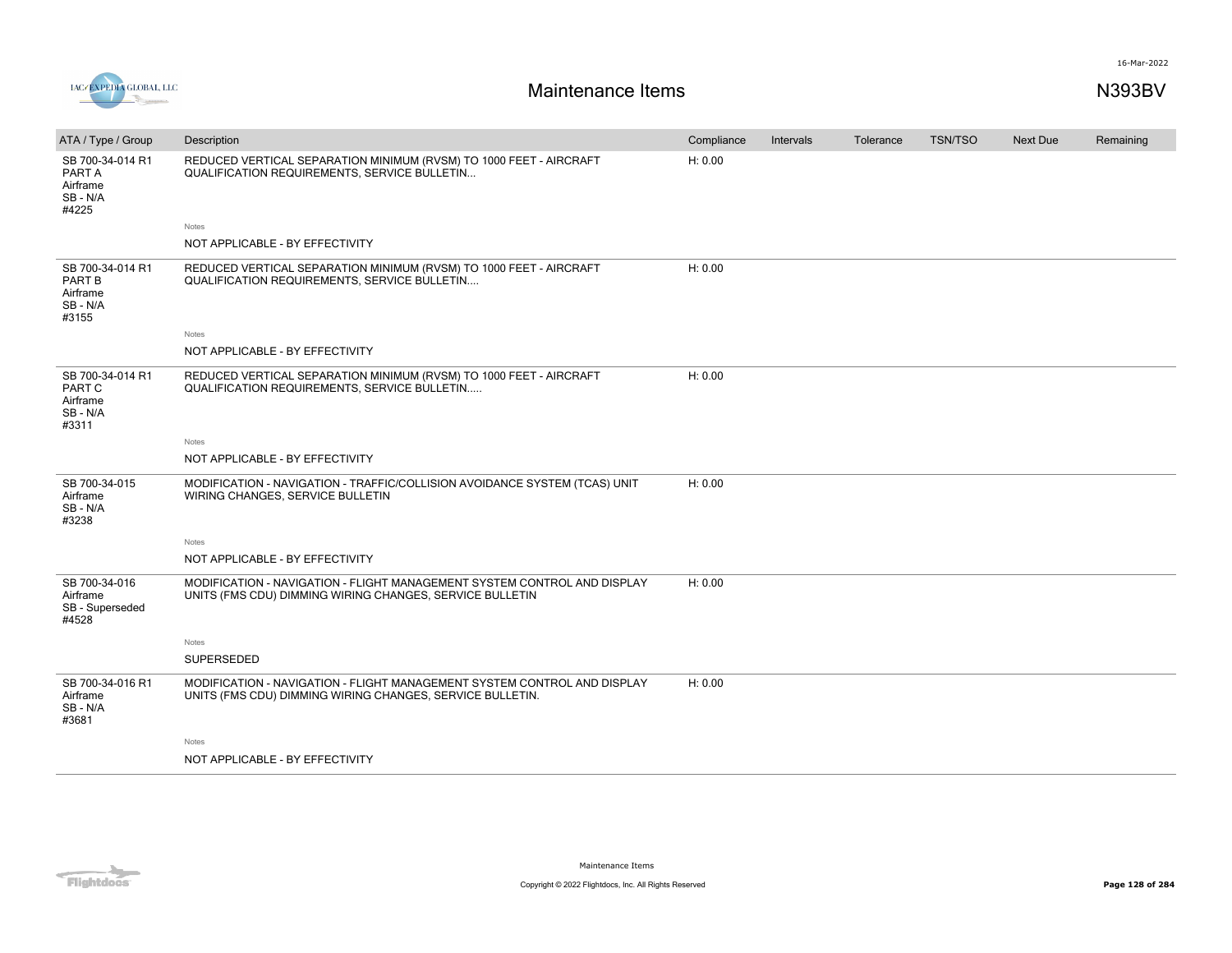



| ATA / Type / Group                                       | Description                                                                                                | Compliance | Intervals | Tolerance | <b>TSN/TSO</b> | <b>Next Due</b> | Remaining |
|----------------------------------------------------------|------------------------------------------------------------------------------------------------------------|------------|-----------|-----------|----------------|-----------------|-----------|
| SB 700-34-017<br>Airframe<br>SB-N/A<br>#4015             | MODIFICATION - INERTIAL REFERENCE SYSTEM (IRS) - INTRODUCTION OF "LASERREF IV",<br><b>SERVICE BULLETIN</b> | H: 0.00    |           |           |                |                 |           |
|                                                          | Notes                                                                                                      |            |           |           |                |                 |           |
|                                                          | NOT APPLICABLE - BY EFFECTIVITY                                                                            |            |           |           |                |                 |           |
| SB 700-34-019<br>Airframe<br>SB - Superseded<br>#3653    | SPECIAL CHECK/REWORK - AIRDATA SYSTEM - PITOT-STATIC PROBES ALIGNMENT, SERVICE H: 0.00<br><b>BULLETIN</b>  |            |           |           |                |                 |           |
|                                                          | Notes                                                                                                      |            |           |           |                |                 |           |
|                                                          | SUPERSEDED                                                                                                 |            |           |           |                |                 |           |
| SB 700-34-019 R1<br>Airframe<br>SB - Superseded<br>#3569 | SPECIAL CHECK/REWORK - AIRDATA SYSTEM - PITOT-STATIC PROBES ALIGNMENT, SERVICE H: 0.00<br><b>BULLETIN.</b> |            |           |           |                |                 |           |
|                                                          | Notes                                                                                                      |            |           |           |                |                 |           |
|                                                          | SUPERSEDED                                                                                                 |            |           |           |                |                 |           |
| SB 700-34-019 R2<br>Airframe<br>SB - Superseded<br>#3234 | SPECIAL CHECK/REWORK - AIRDATA SYSTEM - PITOT-STATIC PROBES ALIGNMENT, SERVICE H: 0.00<br><b>BULLETIN</b>  |            |           |           |                |                 |           |
|                                                          | Notes                                                                                                      |            |           |           |                |                 |           |
|                                                          | SUPERSEDED                                                                                                 |            |           |           |                |                 |           |
| SB 700-34-019 R3<br>Airframe<br>SB - N/A<br>#3541        | SPECIAL CHECK/REWORK - AIRDATA SYSTEM - PITOT-STATIC PROBES ALIGNMENT, SERVICE H: 0.00<br><b>BULLETIN</b>  |            |           |           |                |                 |           |
|                                                          | Notes                                                                                                      |            |           |           |                |                 |           |
|                                                          | NOT APPLICABLE - BY EFFECTIVITY                                                                            |            |           |           |                |                 |           |
| SB 700-34-020<br>Airframe<br>SB - Superseded<br>#3418    | MODIFICATION - AIRDATA SYSTEM - REPLACEMENT OF MICRO AIR-DATA COMPUTER,<br><b>SERVICE BULLETIN</b>         | H: 0.00    |           |           |                |                 |           |
|                                                          | Notes                                                                                                      |            |           |           |                |                 |           |
|                                                          | SUPERSEDED                                                                                                 |            |           |           |                |                 |           |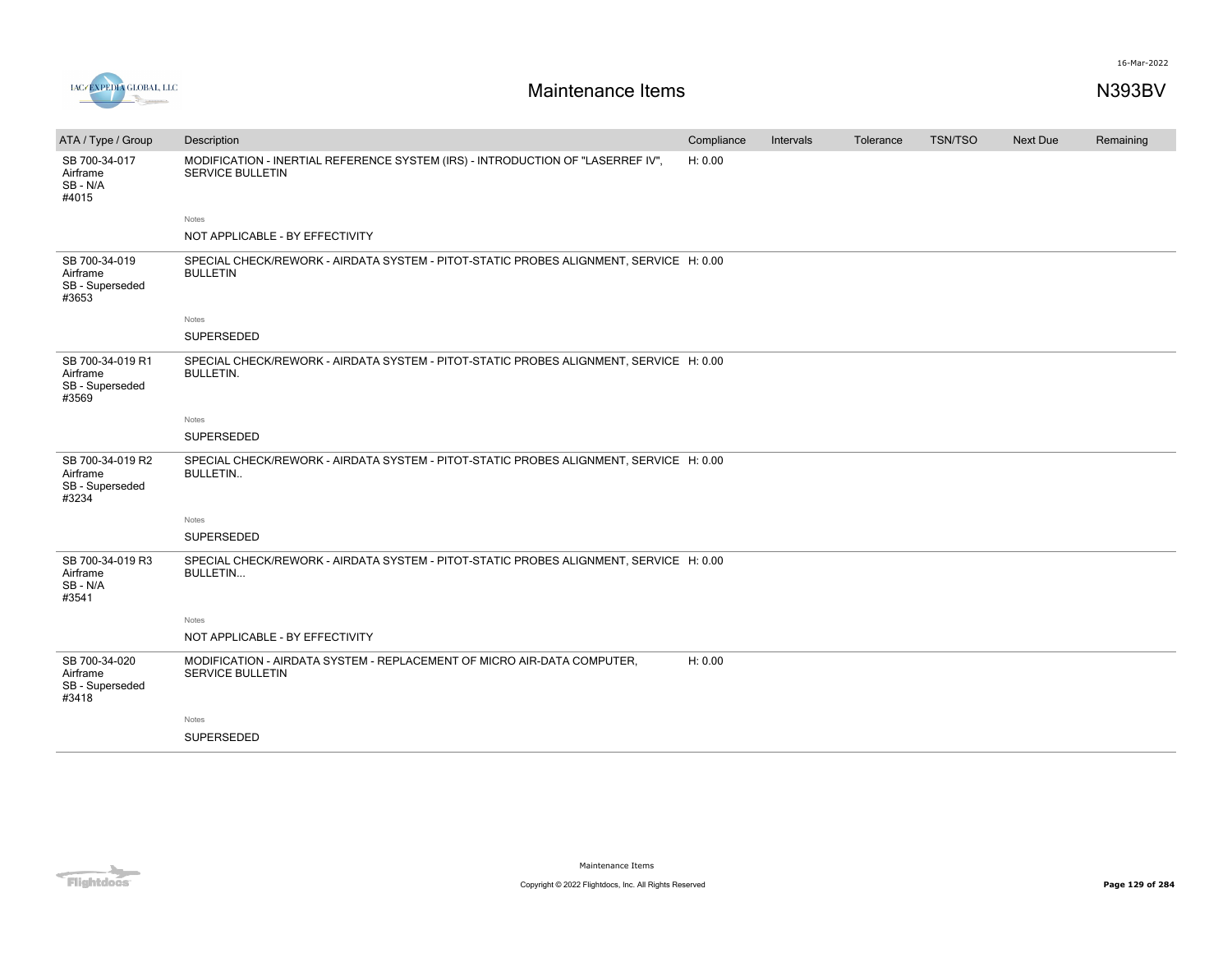

| ATA / Type / Group                                       | Description                                                                                                                                                | Compliance | Intervals | Tolerance | TSN/TSO | <b>Next Due</b> | Remaining |
|----------------------------------------------------------|------------------------------------------------------------------------------------------------------------------------------------------------------------|------------|-----------|-----------|---------|-----------------|-----------|
| SB 700-34-020 R1<br>Airframe<br>SB-N/A<br>#3819          | MODIFICATION - AIRDATA SYSTEM - REPLACEMENT OF MICRO AIR-DATA COMPUTER,<br>SERVICE BULLETIN.                                                               | H: 0.00    |           |           |         |                 |           |
|                                                          | <b>Notes</b>                                                                                                                                               |            |           |           |         |                 |           |
|                                                          | NOT APPLICABLE - BY EFFECTIVITY                                                                                                                            |            |           |           |         |                 |           |
| SB 700-34-021<br>Airframe<br>SB - N/A<br>#3343           | MODIFICATION - GENERAL - REPLACEMENT OF SOME 90 DEGREE ANTENNA CONNECTORS<br>TO MAKE TEH SERVICING OF EXTERNAL ANTENNAS EASIERAND FASTER, SERVICE BULLETIN | H: 0.00    |           |           |         |                 |           |
|                                                          | Notes                                                                                                                                                      |            |           |           |         |                 |           |
|                                                          | NOT APPLICABLE - BY EFFECTIVITY                                                                                                                            |            |           |           |         |                 |           |
| SB 700-34-022<br>Airframe<br>SB-N/A<br>#3739             | MODIFICATION - STANDBY ARTIFICIAL-HORIZON SYSTEM - CHANGE POWERSOURCE TO 28 V H: 0.00<br>DC DIRECT FROM AVIONICS BATTERY BUS, SERVICE BULLETIN             |            |           |           |         |                 |           |
|                                                          | Notes                                                                                                                                                      |            |           |           |         |                 |           |
|                                                          | NOT APPLICABLE - BY EFFECTIVITY                                                                                                                            |            |           |           |         |                 |           |
| SB 700-34-023<br>Airframe<br>SB-N/A<br>#4058             | MODIFICATION - RADIO ALTIMETERSYSTEM - RADIO ALTIMETER ANTENNA CORROSION<br>PROTECTION, SERVICE BULLETIN                                                   | H: 0.00    |           |           |         |                 |           |
|                                                          | <b>Notes</b>                                                                                                                                               |            |           |           |         |                 |           |
|                                                          | NOT APPLICABLE - BY EFFECTIVITY                                                                                                                            |            |           |           |         |                 |           |
| SB 700-34-025<br>Airframe<br>SB - Superseded<br>#4028    | MODIFICATION - NAVIGATION - INTRODUCTION OF FLIGHT MANAGEMENT SYSTEM (FMS)<br>CONTROL DISPLAY UNIT (CDU) -820 (PART NO. 2888-03-1), SERVICE BULLETIN       | H: 0.00    |           |           |         |                 |           |
|                                                          | Notes                                                                                                                                                      |            |           |           |         |                 |           |
|                                                          | <b>SUPERSEDED</b>                                                                                                                                          |            |           |           |         |                 |           |
| SB 700-34-025 R1<br>Airframe<br>SB - Superseded<br>#3309 | MODIFICATION - NAVIGATION - INTRODUCTION OF FLIGHT MANAGEMENT SYSTEM (FMS)<br>CONTROL DISPLAY UNIT (CDU) -820 (PART NO. 2888-03-1), SERVICE BULLETIN.      | H: 0.00    |           |           |         |                 |           |
|                                                          | Notes                                                                                                                                                      |            |           |           |         |                 |           |
|                                                          | <b>SUPERSEDED</b>                                                                                                                                          |            |           |           |         |                 |           |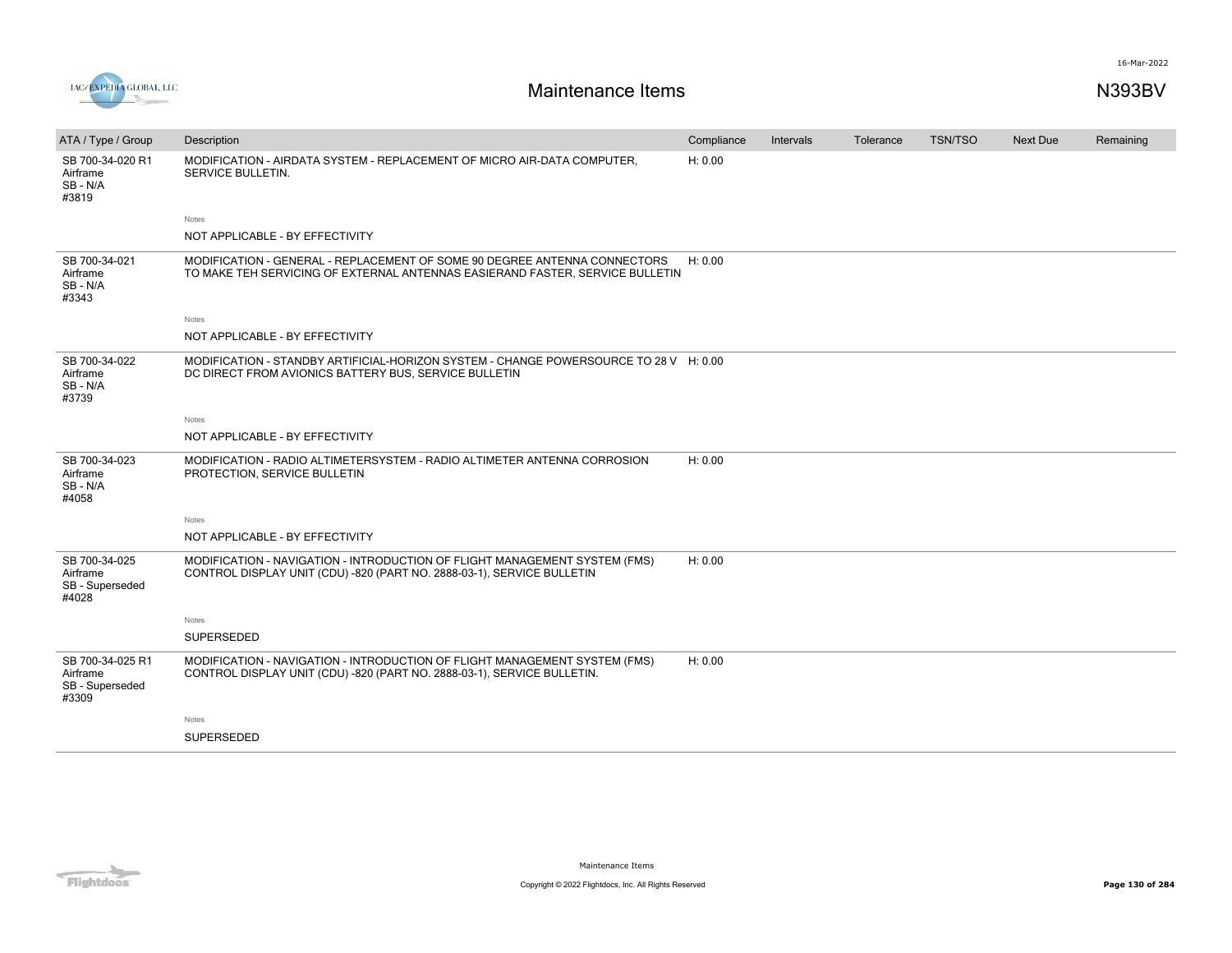



| ATA / Type / Group                                       | Description                                                                                                                                                                                                 | Compliance | Intervals | Tolerance | <b>TSN/TSO</b> | Next Due | Remaining |
|----------------------------------------------------------|-------------------------------------------------------------------------------------------------------------------------------------------------------------------------------------------------------------|------------|-----------|-----------|----------------|----------|-----------|
| SB 700-34-025 R2<br>Airframe<br>SB-N/A<br>#3104          | MODIFICATION - NAVIGATION - INTRODUCTION OF FLIGHT MANAGEMENT SYSTEM (FMS)<br>CONTROL DISPLAY UNIT (CDU) -820 (PART NO. 2888-03-1 OR2888-09-1) (A/C 9002, 9004 TO<br>9124), SERVICE BULLETIN                | H: 0.00    |           |           |                |          |           |
|                                                          | Notes                                                                                                                                                                                                       |            |           |           |                |          |           |
|                                                          | NOT APPLICABLE - BY EFFECTIVITY                                                                                                                                                                             |            |           |           |                |          |           |
| SB 700-34-027<br>Airframe<br>SB - Superseded<br>#4186    | MODIFICATION - AIRTRAFFIC CONTROL (ATC) TRANSPONDER SYSTEM - NEW MODE 'S'<br>TRANSPONDER TO MEET EUROCONTROL ELEMENTARY SURVEILLANCE REQUIREMENTS.<br><b>SERVICE BULLETIN</b>                               | H: 0.00    |           |           |                |          |           |
|                                                          | Notes                                                                                                                                                                                                       |            |           |           |                |          |           |
|                                                          | SUPERSEDED                                                                                                                                                                                                  |            |           |           |                |          |           |
| SB 700-34-027 R1<br>Airframe<br>SB - Superseded<br>#4235 | MODIFICATION - AIRTRAFFIC CONTROL (ATC) TRANSPONDER SYSTEM - NEW MODE 'S'<br>TRANSPONDER TO MEET EUROCONTROL ELEMENTARY SURVEILLANCE REQUIREMENTS<br>(A/C 9002 TO 9126 AND 9128 TO 9139), SERVICE BULLETIN  | H: 0.00    |           |           |                |          |           |
|                                                          | Notes                                                                                                                                                                                                       |            |           |           |                |          |           |
|                                                          | SUPERSEDED                                                                                                                                                                                                  |            |           |           |                |          |           |
| SB 700-34-027 R2<br>Airframe<br>SB-N/A<br>#3319          | MODIFICATION - AIRTRAFFIC CONTROL (ATC) TRANSPONDER SYSTEM - NEW MODE 'S'<br>TRANSPONDER TO MEET EUROCONTROL ELEMENTARY SURVEILLANCE REQUIREMENTS<br>(A/C 9002 TO 9126 AND 9128 TO 9139), SERVICE BULLETIN. | H: 0.00    |           |           |                |          |           |
|                                                          | Notes                                                                                                                                                                                                       |            |           |           |                |          |           |
|                                                          | NOT APPLICABLE - BY EFFECTIVITY                                                                                                                                                                             |            |           |           |                |          |           |
| SB 700-34-028<br>Airframe<br>SB-N/A<br>#3120             | SPECIAL CHECK/REWORK - STANDBY ARTIFICIAL-HORIZON SYSTEM - IDENTIFY AND<br>REPLACE DEFECTIVE STBY ADI (CB-18) CIRCUIT BREAKERON THE STBY ADI CB/RELAY<br>PANEL. SERVICE BULLETIN                            | H: 0.00    |           |           |                |          |           |
|                                                          | Notes                                                                                                                                                                                                       |            |           |           |                |          |           |
|                                                          | NOT APPLICABLE - BY EFFECTIVITY                                                                                                                                                                             |            |           |           |                |          |           |
| SB 700-34-030<br>Airframe<br>SB - Superseded<br>#3994    | MODIFICATION - LIGHTNING SENSORSYSTEM (LSS) - INSTALLATION ON AIRCRAFT WITH<br>PROVISIONS FOR LSS (A/C 9140 TO 9999), SERVICE BULLETIN                                                                      | H: 0.00    |           |           |                |          |           |
|                                                          | Notes                                                                                                                                                                                                       |            |           |           |                |          |           |
|                                                          | SUPERSEDED                                                                                                                                                                                                  |            |           |           |                |          |           |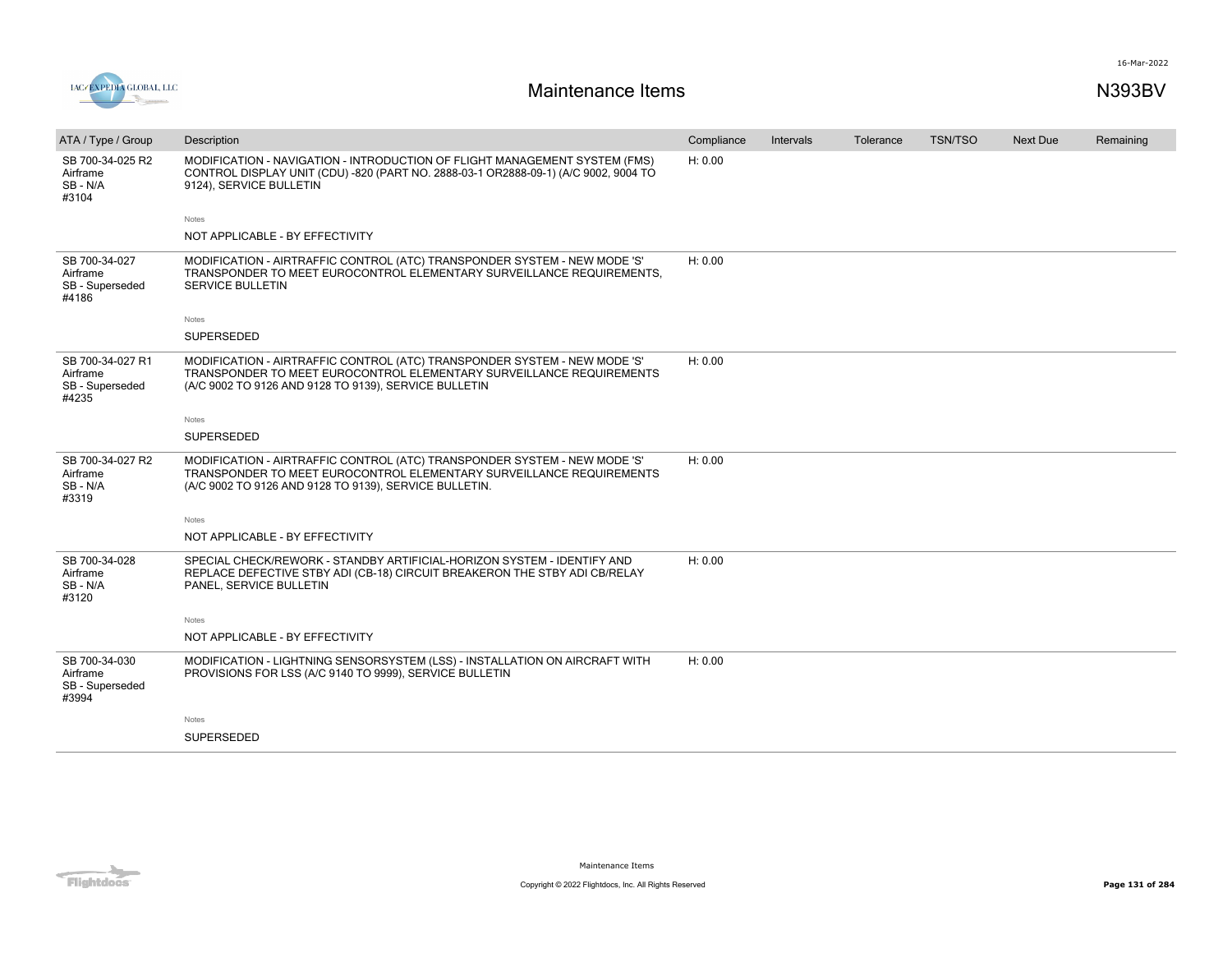



| ATA / Type / Group                                         | Description                                                                                                                                                                                                   | Compliance             | Intervals | Tolerance | <b>TSN/TSO</b> | <b>Next Due</b> | Remaining |
|------------------------------------------------------------|---------------------------------------------------------------------------------------------------------------------------------------------------------------------------------------------------------------|------------------------|-----------|-----------|----------------|-----------------|-----------|
| SB 700-34-030 R1<br>Airframe<br>SB - Complied With<br>#622 | MODIFICATION - LIGHTNING SENSORSYSTEM (LSS) - INSTALLATION ON AIRCRAFT WITH<br>PROVISIONS FOR LSS, SERVICE BULLETIN                                                                                           | 23-JAN-2011<br>H: 0.00 |           |           |                |                 |           |
|                                                            | Notes                                                                                                                                                                                                         |                        |           |           |                |                 |           |
|                                                            | COMPLIED WITH - AT COMPLETION                                                                                                                                                                                 |                        |           |           |                |                 |           |
| SB 700-34-031<br>Airframe<br>SB-N/A<br>#4099               | MODIFICATION - VHF NAVIGATION SYSTEM - REPLACEMENT OF THE-RNZ-851 NAVIGATION<br>RECEIVER UNITS TO ELIMINATE ERRONEOUS GLIDE SLOPE INDICATION ON INSTRUMENT<br>LANDING SYSTEM (ILS) APPROACH, SERVICE BULLETIN | H: 0.00                |           |           |                |                 |           |
|                                                            | Notes                                                                                                                                                                                                         |                        |           |           |                |                 |           |
|                                                            | NOT APPLICABLE - BY EFFECTIVITY                                                                                                                                                                               |                        |           |           |                |                 |           |
| SB 700-34-032<br>Airframe<br>SB - Superseded<br>#3683      | MODIFICATION - HEAD UP DISPLAY (HUD) SYSTEM - INSTALLATION ON AIRCRAFT WITH<br>PROVISION FORHUD (A/C 9141 TO 9148), SERVICE BULLETIN                                                                          | H: 0.00                |           |           |                |                 |           |
|                                                            | Notes                                                                                                                                                                                                         |                        |           |           |                |                 |           |
|                                                            | SUPERSEDED                                                                                                                                                                                                    |                        |           |           |                |                 |           |
| SB 700-34-032 R2<br>Airframe<br>SB - Complied With<br>#982 | MODIFICATION - PROVISIONS - HEAD UP DISPLAY (HUD) SYSTEM - INSTALLATION ON<br>AIRCRAFT WITH PROVISIONS FORHUD. SERVICE BULLETIN                                                                               | 23-JAN-2011<br>H: 0.00 |           |           |                |                 |           |
|                                                            | Notes                                                                                                                                                                                                         |                        |           |           |                |                 |           |
|                                                            | COMPLIED WITH - AT COMPLETION                                                                                                                                                                                 |                        |           |           |                |                 |           |
| SB 700-34-033<br>Airframe<br>SB - Superseded<br>#3351      | MODIFICATION - ENHANCED VISION SYSTEM - INSTALLATION OF THE ENHANCED VISION<br>SYSTEM (EVS), SERVICE BULLETIN                                                                                                 | H: 0.00                |           |           |                |                 |           |
|                                                            | Notes                                                                                                                                                                                                         |                        |           |           |                |                 |           |
|                                                            | SUPERSEDED                                                                                                                                                                                                    |                        |           |           |                |                 |           |
| SB 700-34-033 R1<br>Airframe<br>SB - Superseded<br>#3967   | MODIFICATION - ENHANCED VISION SYSTEM (EVS) - INSTALLATION OF THE ENHANCED<br>VISION SYSTEM (A/C 9159 TO 9999), SERVICE BULLETIN                                                                              | H: 0.00                |           |           |                |                 |           |
|                                                            | Notes                                                                                                                                                                                                         |                        |           |           |                |                 |           |
|                                                            | SUPERSEDED                                                                                                                                                                                                    |                        |           |           |                |                 |           |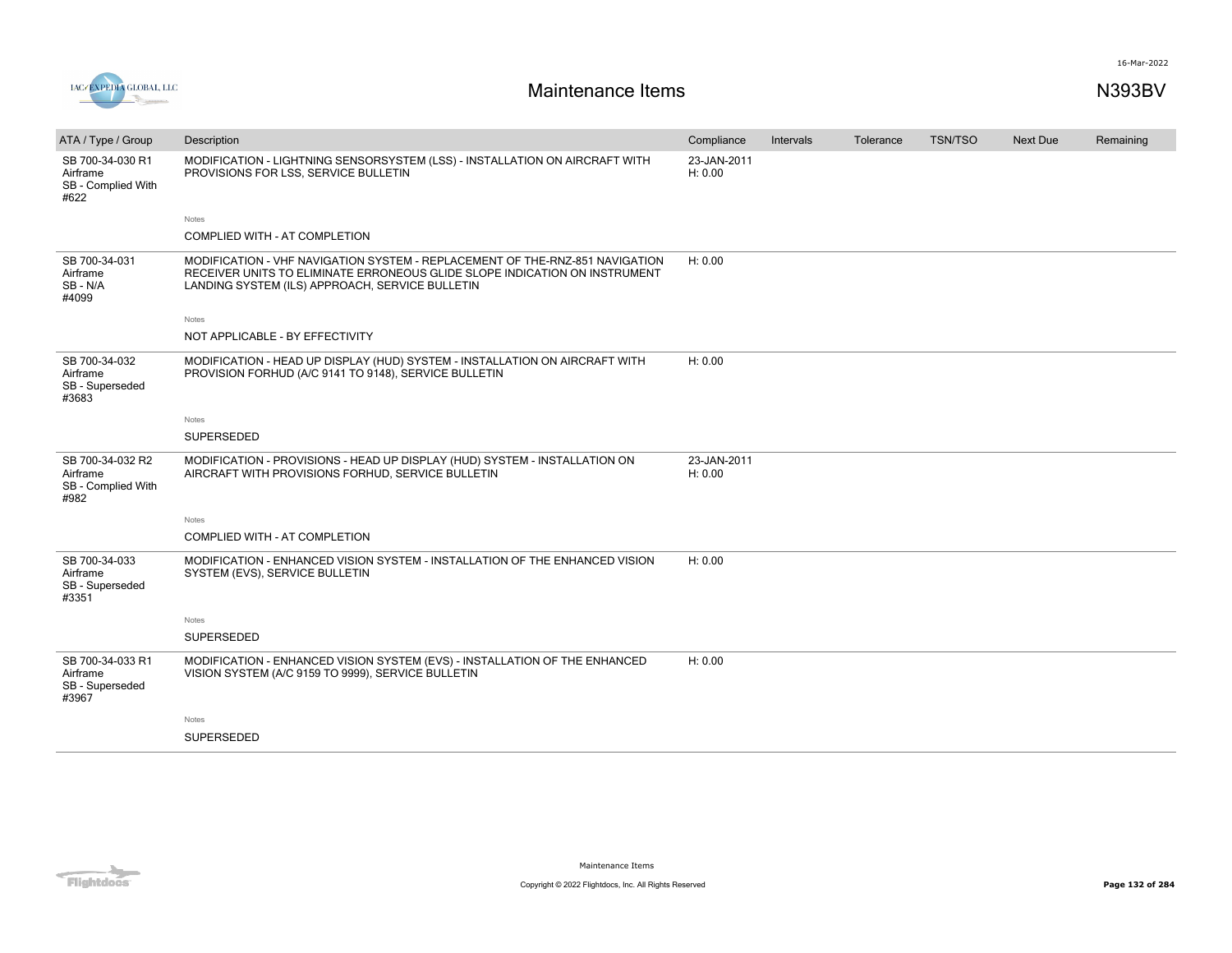

| ATA / Type / Group                                         | Description                                                                                                                                                       | Compliance             | Intervals | Tolerance | <b>TSN/TSO</b> | <b>Next Due</b> | Remaining |
|------------------------------------------------------------|-------------------------------------------------------------------------------------------------------------------------------------------------------------------|------------------------|-----------|-----------|----------------|-----------------|-----------|
| SB 700-34-033 R2<br>Airframe<br>SB - Complied With<br>#705 | MODIFICATION - ENHANCED VISION SYSTEM - INSTALLATION OF THE ENHANCED VISION<br>SYSTEM (EVS)., SERVICE BULLETIN                                                    | 23-JAN-2011<br>H: 0.00 |           |           |                |                 |           |
|                                                            | Notes                                                                                                                                                             |                        |           |           |                |                 |           |
|                                                            | COMPLIED WITH - AT COMPLETION                                                                                                                                     |                        |           |           |                |                 |           |
| SB 700-34-035<br>Airframe<br>SB - N/A<br>#4050             | MODIFICATION - TRAFFIC COLLISION AVOIDANCE SYSTEM (TCAS) - CHANGE TCAS CLIMB<br>INHIBIT ALTITUDE TO OPTIMUM ALTITUDE - EFFECTIVITY 9002 TO 9158, SERVICE BULLETIN | H: 0.00                |           |           |                |                 |           |
|                                                            | Notes                                                                                                                                                             |                        |           |           |                |                 |           |
|                                                            | NOT APPLICABLE - BY EFFECTIVITY                                                                                                                                   |                        |           |           |                |                 |           |
| SB 700-34-036<br>Airframe<br>SB - N/A<br>#3498             | MODIFICATION - HEAD-UP DISPLAY (HUD) SYSTEM - REPLACEMENT OF SUNVISORSTOWAGE H: 0.00<br>BRACKET (A/C 9002 TO 9139 AND 9141 TO 9165), SERVICE BULLETIN             |                        |           |           |                |                 |           |
|                                                            | Notes                                                                                                                                                             |                        |           |           |                |                 |           |
|                                                            | NOT APPLICABLE - BY EFFECTIVITY                                                                                                                                   |                        |           |           |                |                 |           |
| SB 700-34-037<br>Airframe<br>SB - Superseded<br>#4073      | MODIFICATION - ENHANCED VISION SYSTEM - INSTALLATION OF THE ENHANCED VISION<br>SYSTEM (EVS) - EFFECTIVITY 9002 TO 9158, SERVICE BULLETIN                          | H: 0.00                |           |           |                |                 |           |
|                                                            | Notes                                                                                                                                                             |                        |           |           |                |                 |           |
|                                                            | <b>SUPERSEDED</b>                                                                                                                                                 |                        |           |           |                |                 |           |
| SB 700-34-037 R1<br>Airframe<br>SB - Superseded<br>#3778   | MODIFICATION - ENHANCED VISION SYSTEM - INSTALLATION OF THE ENHANCED VISION<br>SYSTEM (EVS) - EFFECTIVITY 9002 TO 9158, SERVICE BULLETIN.                         | H: 0.00                |           |           |                |                 |           |
|                                                            | Notes                                                                                                                                                             |                        |           |           |                |                 |           |
|                                                            | <b>SUPERSEDED</b>                                                                                                                                                 |                        |           |           |                |                 |           |
| SB 700-34-037 R2<br>Airframe<br>SB - N/A<br>#3385          | MODIFICATION - ENHANCED VISION SYSTEM - INSTALLATION OF THE ENHANCED VISION<br>SYSTEM (EVS), SERVICE BULLETIN.                                                    | H: 0.00                |           |           |                |                 |           |
|                                                            | Notes                                                                                                                                                             |                        |           |           |                |                 |           |
|                                                            | NOT APPLICABLE - BY EFFECTIVITY                                                                                                                                   |                        |           |           |                |                 |           |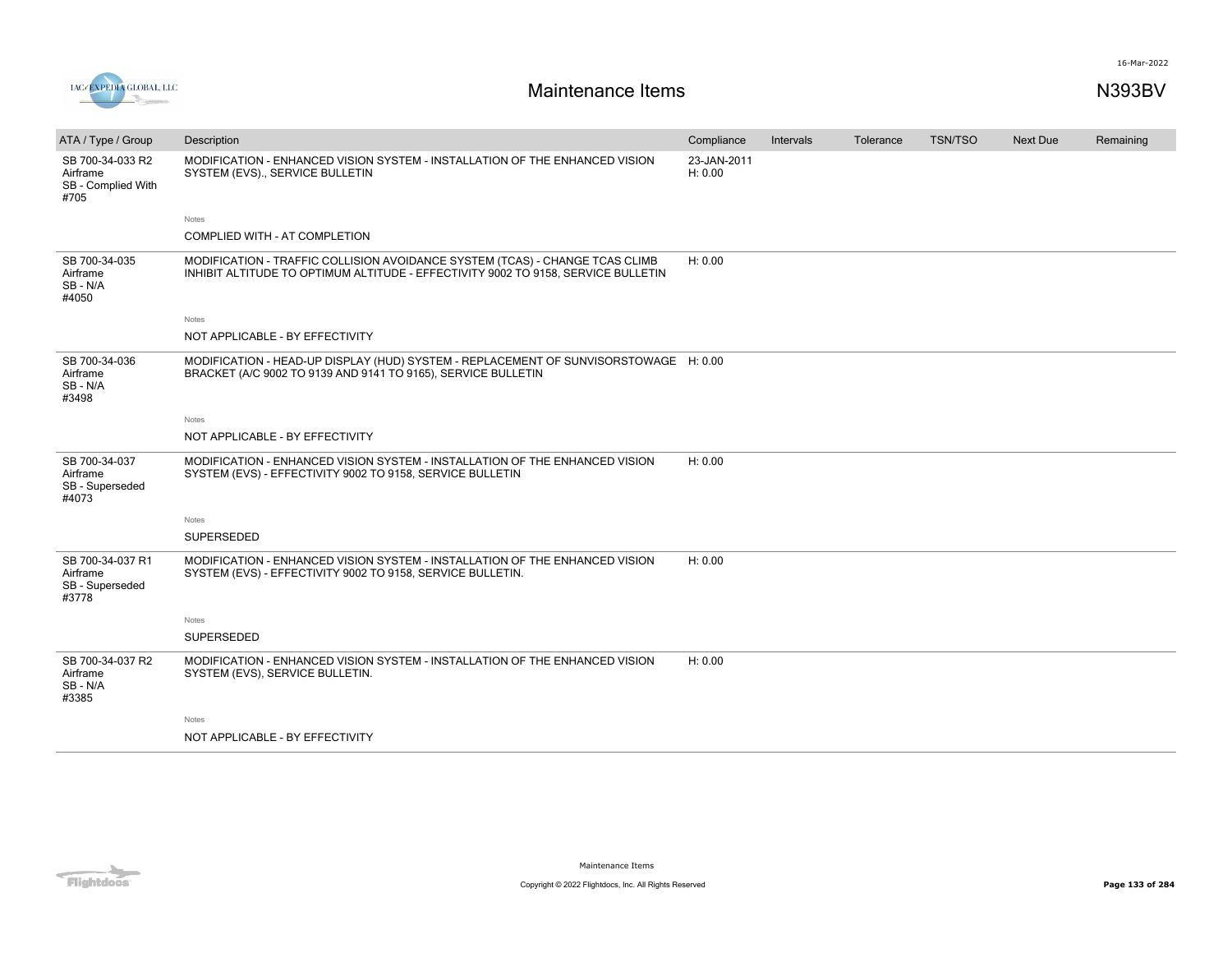

| ATA / Type / Group                                    | Description                                                                                                                                                                                                        | Compliance | Intervals | Tolerance | <b>TSN/TSO</b> | Next Due | Remaining |
|-------------------------------------------------------|--------------------------------------------------------------------------------------------------------------------------------------------------------------------------------------------------------------------|------------|-----------|-----------|----------------|----------|-----------|
| SB 700-34-038<br>Airframe<br>SB-N/A<br>#3526          | MODIFICATION - ENHANCED VISION SYSTEM (EVS) - INSTALLATION OF THE EVS PROVISIONS H: 0.00<br>- EFFECTIVITY 9002 TO 9148, SERVICE BULLETIN                                                                           |            |           |           |                |          |           |
|                                                       | Notes                                                                                                                                                                                                              |            |           |           |                |          |           |
|                                                       | NOT APPLICABLE - BY EFFECTIVITY                                                                                                                                                                                    |            |           |           |                |          |           |
| SB 700-34-039<br>Airframe<br>SB - Superseded<br>#4124 | MODIFICATION - ATC TRANSPONDERSYSTEM - MODE "S" TRANSPONDER TO MEET<br>EUROCONTROL ENHANCED SURVEILLANCE REQUIREMENTS, SERVICE BULLETIN                                                                            | H: 0.00    |           |           |                |          |           |
|                                                       | Notes                                                                                                                                                                                                              |            |           |           |                |          |           |
|                                                       | SUPERSEDED                                                                                                                                                                                                         |            |           |           |                |          |           |
| SB 700-34-039 R1<br>Airframe<br>SB-N/A<br>#4587       | MODIFICATION - AIRTRAFFIC CONTROL (ATC) TRANSPONDER SYSTEM - MODE "S"<br>TRANSPONDER TO MEET EUROCONTROL ENHANCED SURVEILLANCE REQUIREMENTS (A/C<br>9002 TO 9189), SERVICE BULLETIN                                | H: 0.00    |           |           |                |          |           |
|                                                       | Notes                                                                                                                                                                                                              |            |           |           |                |          |           |
|                                                       | NOT APPLICABLE - BY EFFECTIVITY                                                                                                                                                                                    |            |           |           |                |          |           |
| SB 700-34-041<br>Airframe<br>SB - Open<br>#4127       | MODFICATION - GENERAL - ELECTRONIC FLIGHT BAG (EFB) AND COCKPIT TOUCH SCREENS H: 0.00<br>PROVISION INSTALLATION, SERVICE BULLETIN                                                                                  |            |           |           |                |          |           |
| SB 700-34-042<br>Airframe<br>SB - Open<br>#3428       | MODIFICATION - PROVISIONS - GENERAL - INSTALLATION OF THE DIGITAL TAPPING<br>EQUIPMENT (DTE), THE RIGHT HAND SIDE USB PORT AND CONNECTORASSEMBLY FOR<br>ELECTRONIC FLIGHT BAG (EFB) INSTALLATION, SERVICE BULLETIN | H: 0.00    |           |           |                |          |           |
| SB 700-34-043<br>Airframe<br>SB - Open<br>#3623       | MODIFICATION - PROVISIONS - GENERAL - INSTALLATION OF THE DIGGITAL TAPPING<br>EQUIPMENT (DTE), THE LEFT HAND SIDE USB PORT AND CONNECTORASSEMBLY, SERVICE<br><b>BULLETIN</b>                                       | H: 0.00    |           |           |                |          |           |
| SB 700-34-044<br>Airframe<br>SB - N/A<br>#3181        | SPECIAL CHECK/REWORK - FLIGHT MANAGEMENT SYSTEM - ENSURE THE CORRECT<br>AIRCRAFT DATABASE IS INSTALLED ON THE FMS (A/C 9002 TO 9126, 9128 TO 9180), SERVICE<br><b>BULLETIN</b>                                     | H: 0.00    |           |           |                |          |           |
|                                                       | Notes                                                                                                                                                                                                              |            |           |           |                |          |           |
|                                                       | NOT APPLICABLE - BY EFFECTIVITY                                                                                                                                                                                    |            |           |           |                |          |           |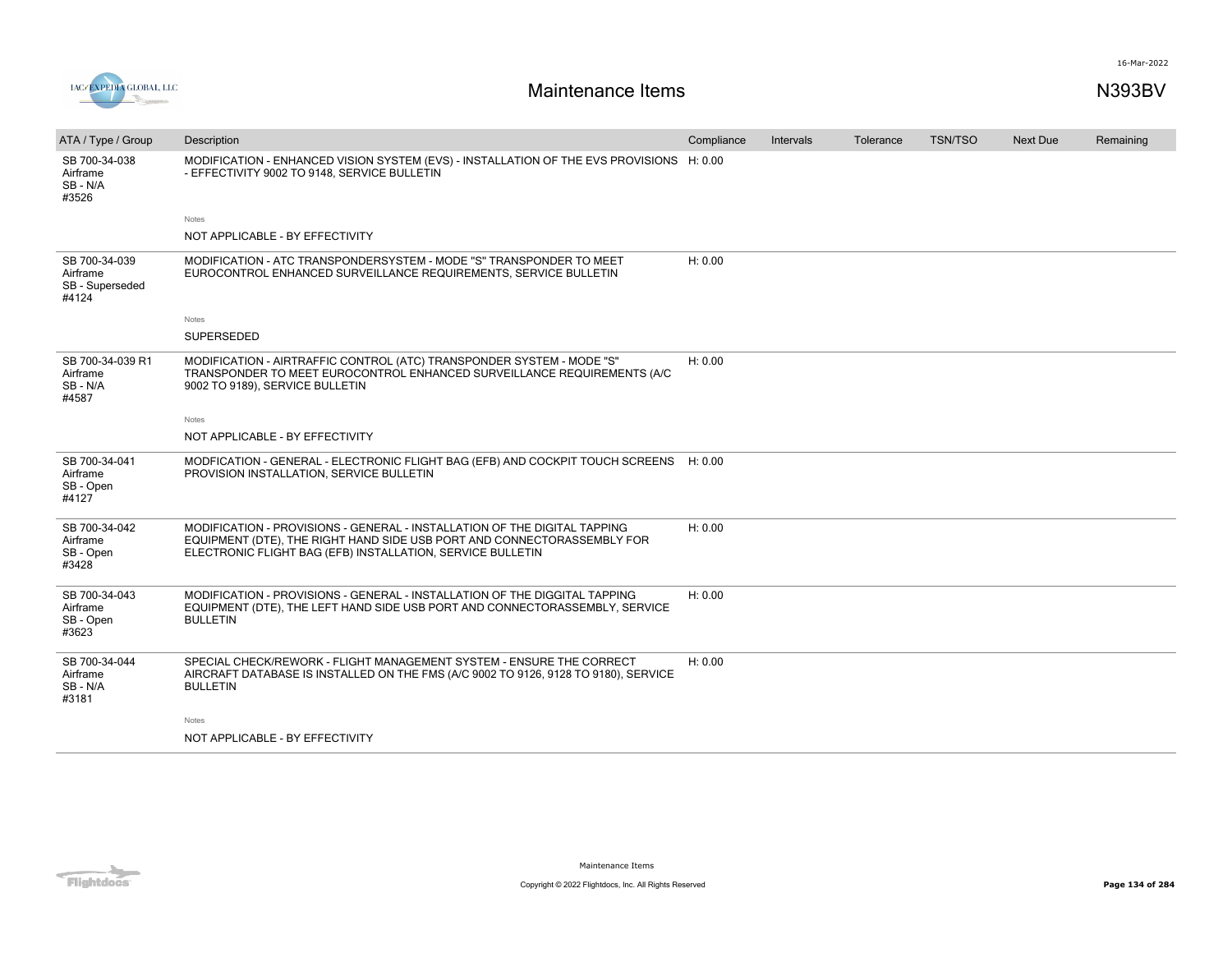

| ATA / Type / Group                                         | Description                                                                                                                                                                   | Compliance                         | Intervals | Tolerance | <b>TSN/TSO</b> | Next Due | Remaining |
|------------------------------------------------------------|-------------------------------------------------------------------------------------------------------------------------------------------------------------------------------|------------------------------------|-----------|-----------|----------------|----------|-----------|
| SB 700-34-046<br>Airframe<br>SB - Superseded<br>#3986      | MODIFICATION - AIR-DATA COMPUTERSYSTEM - INTRODUCTION OF NEW AMADC FOR TAT<br>SPLIT (A/C 9002 TO 9205), SERVICE BULLETIN                                                      | H: 0.00                            |           |           |                |          |           |
|                                                            | Notes                                                                                                                                                                         |                                    |           |           |                |          |           |
|                                                            | SUPERSEDED                                                                                                                                                                    |                                    |           |           |                |          |           |
| SB 700-34-046 R1<br>Airframe<br>SB-N/A<br>#3818            | MODIFICATION - AIR-DATA COMPUTERSYSTEM - INTRODUCTION OF NEW AMADC FOR TAT<br>SPLIT (A/C 9002 TO 9204), SERVICE BULLETIN                                                      | H: 0.00                            |           |           |                |          |           |
|                                                            | Notes                                                                                                                                                                         |                                    |           |           |                |          |           |
|                                                            | NOT APPLICABLE - BY EFFECTIVITY                                                                                                                                               |                                    |           |           |                |          |           |
| SB 700-34-047<br>Airframe<br>SB-N/A<br>#3863               | MODIFICATION - FLIGHT MANAGEMENT SYSTEM - INTRODUCTION OF FLIGHT MANAGEMENT<br>SYSTEM (FMS) CONTROL DISPLAY UNIT (CDU) -820 (PART NO. 2888-09-1), SERVICE BULLETIN            | H: 0.00                            |           |           |                |          |           |
|                                                            | Notes                                                                                                                                                                         |                                    |           |           |                |          |           |
|                                                            | NOT APPLICABLE - BY EFFECTIVITY                                                                                                                                               |                                    |           |           |                |          |           |
| SB 700-34-048<br>Airframe<br>SB - Superseded<br>#3693      | MODIFICATION - WEATHERRADAR SYSTEM - CAP AND STOW TWO CAIMS WIRES TO<br>PREVENT GROUND CLUTTER ON MULTI-FUNCTION DISPLAY (MFD) (A/C 9002 TO 9999),<br><b>SERVICE BULLETIN</b> | H: 0.00                            |           |           |                |          |           |
|                                                            | Notes                                                                                                                                                                         |                                    |           |           |                |          |           |
|                                                            | SUPERSEDED                                                                                                                                                                    |                                    |           |           |                |          |           |
| SB 700-34-048 R1<br>Airframe<br>SB - Open<br>#3195         | MODIFICATION - WEATHERRADAR SYSTEM - CAP AND STOW TWO CAIMS WIRES TO<br>PREVENT GROUND CLUTTER ON MULTI-FUNCTION DISPLAY (MFD), SERVICE BULLETIN                              | H: 0.00                            |           |           |                |          |           |
| SB 700-34-050<br>Airframe<br>SB - Superseded<br>#3634      | MODIFICATION - HEAD-UP-DISPLAY SYSTEM - INTRODUCTION OF NEW HEAD-UP FLIGHT-<br>DISPLAY COMPUTER(HFDC) TO SUPPORT BATCH 3, SERVICE BULLETIN                                    | H: 0.00                            |           |           |                |          |           |
|                                                            | Notes                                                                                                                                                                         |                                    |           |           |                |          |           |
|                                                            | SUPERSEDED                                                                                                                                                                    |                                    |           |           |                |          |           |
| SB 700-34-050 R1<br>Airframe<br>SB - Complied With<br>#147 | MODIFICATION - HEAD-UP-DISPLAY SYSTEM - INTRODUCTION OF NEW HEAD-UP FLIGHT-<br>DISPLAY COMPUTER(HFDC) TO SUPPORT BATCH 3, SERVICE BULLETIN.                                   | 20-JAN-2014<br>H: 649.70<br>L: 284 |           |           |                |          |           |
|                                                            | Notes                                                                                                                                                                         |                                    |           |           |                |          |           |
|                                                            | <b>COMPLIED WITH</b>                                                                                                                                                          |                                    |           |           |                |          |           |
|                                                            |                                                                                                                                                                               |                                    |           |           |                |          |           |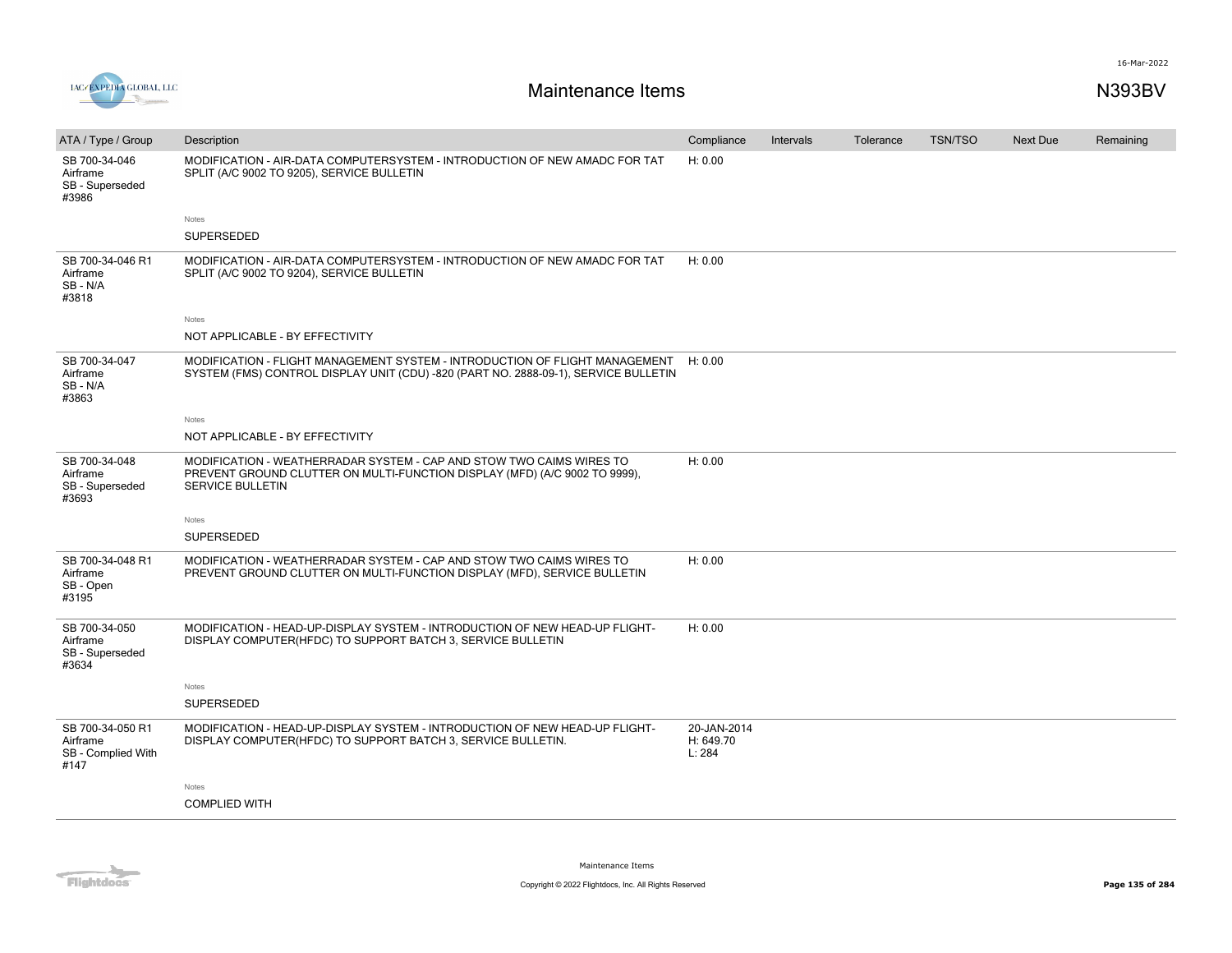

| ATA / Type / Group                                          | Description                                                                                                                                                                                                                                                      | Compliance                         | <b>Intervals</b> | Tolerance | <b>TSN/TSO</b> | <b>Next Due</b> | Remaining |
|-------------------------------------------------------------|------------------------------------------------------------------------------------------------------------------------------------------------------------------------------------------------------------------------------------------------------------------|------------------------------------|------------------|-----------|----------------|-----------------|-----------|
| SB 700-34-051<br>Airframe<br>SB-N/A<br>#4333                | MODIFICATION - GENERAL - INSTALLATION OF NEW PILOTVIEWTM CLASS 2 ELECTRONIC<br>FLIGHT BAG (EFB) (A/C 9167, 9171, 9173, 9175, 9177, 9181, 9183, 9193, 9194, 9196, 9197, 9200,<br>9202, 9208, 9210, 9213, 9215, 9223, AND 9225 POST SB'S 700-34-041, 700-34-042, A | H: 0.00                            |                  |           |                |                 |           |
|                                                             | Notes                                                                                                                                                                                                                                                            |                                    |                  |           |                |                 |           |
|                                                             | NOT APPLICABLE - BY EFFECTIVITY                                                                                                                                                                                                                                  |                                    |                  |           |                |                 |           |
| SB 700-34-052<br>Airframe<br>SB-N/A<br>#3696                | MODIFICATION - FLIGHT MANAGEMENT SYSTEM (FMS) - REMOVAL OF ATTENUATORWHEN<br>FMS CDU -820 PART NO. 2888-03-1 IS REPLACED WITH PART NO. 2888-09-1 IN THE NO. 2<br>POSITION AND EVS IS INSTALLED (A/C 9002 TO 9199), SERVICE BULLETIN                              | H: 0.00                            |                  |           |                |                 |           |
|                                                             | Notes                                                                                                                                                                                                                                                            |                                    |                  |           |                |                 |           |
|                                                             | NOT APPLICABLE - BY EFFECTIVITY                                                                                                                                                                                                                                  |                                    |                  |           |                |                 |           |
| SB 700-34-053<br>Airframe<br>SB - Superseded<br>#4426       | MODIFICATION - FLIGHT MANAGEMENT SYSTEM - INTRODUCTION OF FANS 1/A+ AND RNP 4<br>30/30 FUNCTIONALITY, SERVICE BULLETIN                                                                                                                                           | H: 0.00                            |                  |           |                |                 |           |
|                                                             | Notes                                                                                                                                                                                                                                                            |                                    |                  |           |                |                 |           |
|                                                             | SUPERSEDED                                                                                                                                                                                                                                                       |                                    |                  |           |                |                 |           |
| SB 700-34-053 R1<br>Airframe<br>SB - Complied With<br>#1940 | MODIFICATION - FLIGHT MANAGEMENT SYSTEM - INTRODUCTION OF FANS 1/A+ AND RNP 4<br>30/30 FUNCTIONALITY, SERVICE BULLETIN.                                                                                                                                          | 25-JAN-2014<br>H: 649.70<br>L: 284 |                  |           |                |                 |           |
|                                                             | Notes                                                                                                                                                                                                                                                            |                                    |                  |           |                |                 |           |
|                                                             | <b>COMPLIED WITH</b>                                                                                                                                                                                                                                             |                                    |                  |           |                |                 |           |
| SB 700-34-053 R2<br>Airframe<br>SB - Open<br>#4440          | MODIFICATION - FLIGHT MANAGEMENT SYSTEM - INTRODUCTION OF FANS 1/A+ AND RNP 4<br>30/30 FUNCTIONALITY, SERVICE BULLETIN                                                                                                                                           | H: 0.00                            |                  |           |                |                 |           |
| SB 700-34-053 R3<br>Airframe<br>SB - Open<br>#4812          | MODIFICATION - FLIGHT MANAGEMENT SYSTEM - INTRODUCTION OF FANS 1/A+ AND RNP 4<br>30/30 FUNCTIONALITY (REV. 3)                                                                                                                                                    |                                    |                  |           |                |                 |           |
| SB 700-34-054<br>Airframe<br>SB - Superseded<br>#4290       | MODIFICATION - GLOBAL POSITIONING SYSTEM (GPS) - INTRODUCTION OF SBAS WITH LPV<br>APPROACH CAPABILITY, SERVICE BULLETIN                                                                                                                                          | H: 0.00                            |                  |           |                |                 |           |
|                                                             | Notes                                                                                                                                                                                                                                                            |                                    |                  |           |                |                 |           |
|                                                             | <b>SUPERSEDED</b>                                                                                                                                                                                                                                                |                                    |                  |           |                |                 |           |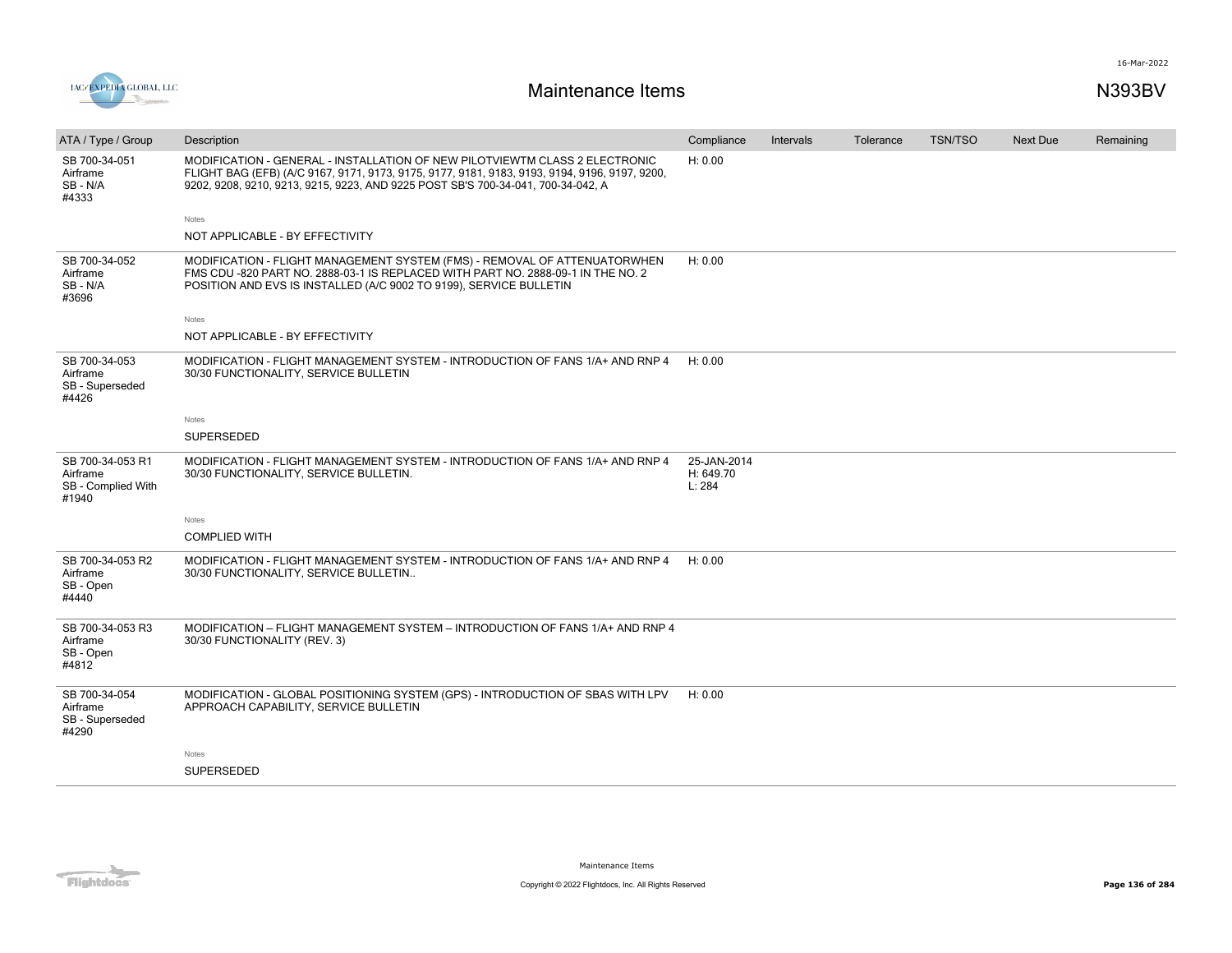

| ATA / Type / Group                                          | Description                                                                                                                                                            | Compliance                         | Intervals | Tolerance | <b>TSN/TSO</b> | <b>Next Due</b> | Remaining |
|-------------------------------------------------------------|------------------------------------------------------------------------------------------------------------------------------------------------------------------------|------------------------------------|-----------|-----------|----------------|-----------------|-----------|
| SB 700-34-054 R1<br>Airframe<br>SB - Complied With<br>#1410 | MODIFICATION - GLOBAL POSITIONING SYSTEM (GPS) - INTRODUCTION OF SBAS WITH LPV<br>APPROACH CAPABILITY, SERVICE BULLETIN.                                               | 25-JAN-2014<br>H: 649.70<br>L: 284 |           |           |                |                 |           |
|                                                             | Notes                                                                                                                                                                  |                                    |           |           |                |                 |           |
|                                                             | <b>COMPLIED WITH</b>                                                                                                                                                   |                                    |           |           |                |                 |           |
| SB 700-34-054 R2<br>Airframe<br>SB - Open<br>#4770          | MODIFICATION - GLOBAL POSITIONING SYSTEM (GPS) - INTRODUCTION OF SBAS WITH LPV<br>APPROACH CAPABILITY (REV. 2)                                                         |                                    |           |           |                |                 |           |
| SB 700-34-058<br>Airframe<br>SB-N/A<br>#3283                | MODIFICATION - HEAD-UP-DISPLAY (HUD) SYSTEM - REPLACEMENT OF FAN ON HFDC TRAY, H: 0.00<br>SERVICE BULLETIN                                                             |                                    |           |           |                |                 |           |
|                                                             | Notes                                                                                                                                                                  |                                    |           |           |                |                 |           |
|                                                             | NOT APPLICABLE - BY EFFECTIVITY                                                                                                                                        |                                    |           |           |                |                 |           |
| SB 700-34-059<br>Airframe<br>SB - Open<br>#3404             | MODIFICATION - WEATHERRADAR SYSTEM - CONNECT TWO CAIMS WIRES AND PERFORM<br>SOFTWARE UPLOAD TO PREVENT WEATHER RADAR TILT DROOPING, SERVICE BULLETIN                   | H: 0.00                            |           |           |                |                 |           |
|                                                             | Notes                                                                                                                                                                  |                                    |           |           |                |                 |           |
|                                                             | SUPERSEDED                                                                                                                                                             |                                    |           |           |                |                 |           |
| SB 700-34-059 R1<br>Airframe<br>SB - Open<br>#3487          | MODIFICATION - WEATHERRADAR SYSTEM - CONNECT TWO CAIMS WIRES AND PERFORM<br>SOFTWARE UPLOAD TO PREVENT WEATHER RADAR TILT DROOPING, SERVICE BULLETIN.                  | H: 0.00                            |           |           |                |                 |           |
| SB 700-34-061<br>Airframe<br>SB - Complied With<br>#2237    | MODIFICATION - HEAD-UP DISPLAY (HUD) SYSTEM - INSTALLATION OF LABELS ON THE HUD<br>OPTICAL COMBINERUNIT (COU), SERVICE BULLETIN                                        | 12-SEP-2012<br>H: 388.37<br>L: 190 |           |           |                |                 |           |
|                                                             | Notes                                                                                                                                                                  |                                    |           |           |                |                 |           |
|                                                             | <b>COMPLIED WITH</b>                                                                                                                                                   |                                    |           |           |                |                 |           |
| SB 700-34-062<br>Airframe<br>SB - Superseded<br>#3887       | MODIFICATION - DEPENDENT POSITION DETERMINING - INTRODUCTION OF AUTOMATIC<br>DEPENDENT SURVEILLANCE - BROADCAST OUT CAPABILITY (ADS-B OUT), SERVICE<br><b>BULLETIN</b> | H: 0.00                            |           |           |                |                 |           |
|                                                             | Notes                                                                                                                                                                  |                                    |           |           |                |                 |           |
|                                                             | <b>SUPERSEDED</b>                                                                                                                                                      |                                    |           |           |                |                 |           |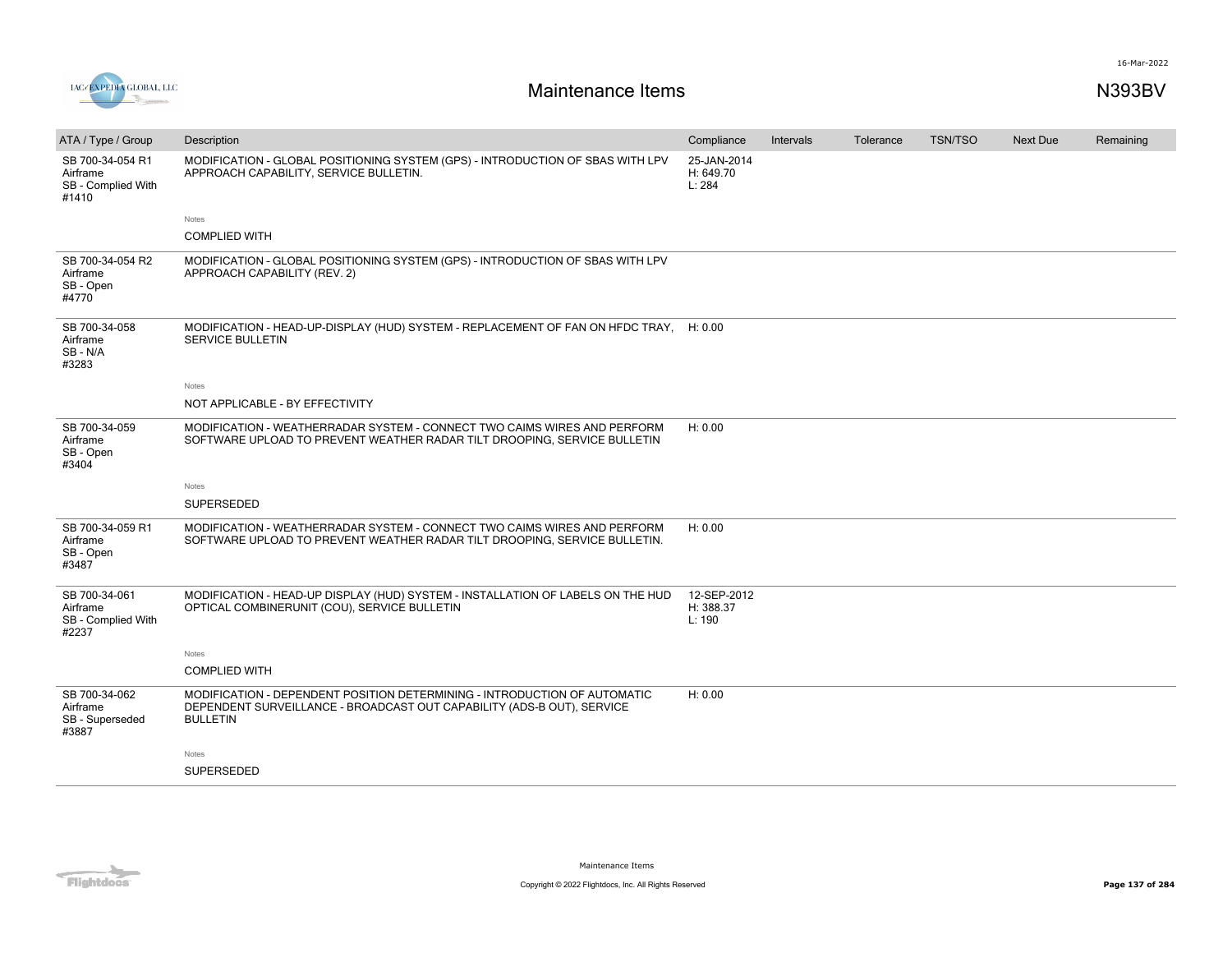

| ATA / Type / Group                                          | Description                                                                                                                                                              | Compliance                          | Intervals | Tolerance | <b>TSN/TSO</b> | <b>Next Due</b> | Remaining |
|-------------------------------------------------------------|--------------------------------------------------------------------------------------------------------------------------------------------------------------------------|-------------------------------------|-----------|-----------|----------------|-----------------|-----------|
| SB 700-34-062 R04<br>Airframe<br>SB - Open<br>#4955         | MODIFICATION - DEPENDENT POSITION DETERMINING - INTRODUCTION OF AUTOMATIC<br>DEPENDENT SURVEILLANCE - BROADCAST OUT CAPABILITY (ADS-B OUT)                               |                                     |           |           |                |                 |           |
| SB 700-34-062 R05<br>Airframe<br>SB - Open<br>#5071         | MODIFICATION - DEPENDENT POSITION DETERMINING - INTRODUCTION OF AUTOMATIC<br>DEPENDENT SURVEILLANCE - BROADCAST OUT CAPABILITY (ADS-B OUT)                               |                                     |           |           |                |                 |           |
| SB 700-34-062 R1<br>Airframe<br>SB - Superseded<br>#4385    | MODIFICATION - DEPENDENT POSITION DETERMINING - INTRODUCTION OF AUTOMATIC<br>DEPENDENT SURVEILLANCE - BROADCAST OUT CAPABILITY (ADS-B OUT), SERVICE<br><b>BULLETIN.</b>  | H: 0.00                             |           |           |                |                 |           |
|                                                             | Notes                                                                                                                                                                    |                                     |           |           |                |                 |           |
|                                                             | <b>SUPERSEDED</b>                                                                                                                                                        |                                     |           |           |                |                 |           |
| SB 700-34-062 R2<br>Airframe<br>SB - Open<br>#3493          | MODIFICATION - DEPENDENT POSITION DETERMINING - INTRODUCTION OF AUTOMATIC<br>DEPENDENT SURVEILLANCE - BROADCAST OUT CAPABILITY (ADS-B OUT), SERVICE<br><b>BULLETIN</b>   | H: 0.00                             |           |           |                |                 |           |
| SB 700-34-062 R3<br>Airframe<br>SB - Complied With<br>#1218 | MODIFICATION - DEPENDENT POSITION DETERMINING - INTRODUCTION OF AUTOMATIC<br>DEPENDENT SURVEILLANCE - BROADCAST OUT CAPABILITY (ADS-B OUT), SERVICE<br>BULLETIN          | 09-OCT-2014<br>H: 1015.50<br>L: 386 |           |           |                |                 |           |
|                                                             | Notes                                                                                                                                                                    |                                     |           |           |                |                 |           |
|                                                             | COMPLIED WITH - REV 3 DATED 7-21-2014                                                                                                                                    |                                     |           |           |                |                 |           |
| SB 700-34-063<br>Airframe<br>SB - Open<br>#4617             | MODIFICATION - TRAFFIC COLLISION AVOIDANCE SYSTEM (TCAS) - INSTALLATION OF NEW<br>RECEIVER/TRANSMITTERUNIT WITH SOFTWARE VERSION 7.0 UPGRADE. SERVICE BULLETIN           | H: 0.00                             |           |           |                |                 |           |
| SB 700-34-064<br>Airframe<br>SB - Complied With<br>#469     | MODIFICATION - TRAFFIC COLLISION AVOIDANCE SYSTEM (TCAS) - INSTALLATION OF NEW<br>RECEIVER/TRANSMITTERUNIT WITH SOFTWARE VERSION 7.1 UPGRADE, SERVICE BULLETIN H: 430.70 | 04-MAR-2013<br>L: 211               |           |           |                |                 |           |
|                                                             | <b>Notes</b>                                                                                                                                                             |                                     |           |           |                |                 |           |
|                                                             | <b>COMPLIED WITH - PCW</b>                                                                                                                                               |                                     |           |           |                |                 |           |
| SB 700-34-066<br>Airframe<br>SB - Complied With<br>#4724    | SPECIAL CHECK/MODIFICATION - STANDBY COMPASS SYSTEM - INSPECTION AND<br>REPLACEMENT OF ELECTRICAL LEAD ASSEMBLY FOR STANDBY COMPASS PART NO.<br><b>WL1001KCA1</b>        | 29-SEP-2017<br>H: 2431.70<br>L: 854 |           |           |                |                 |           |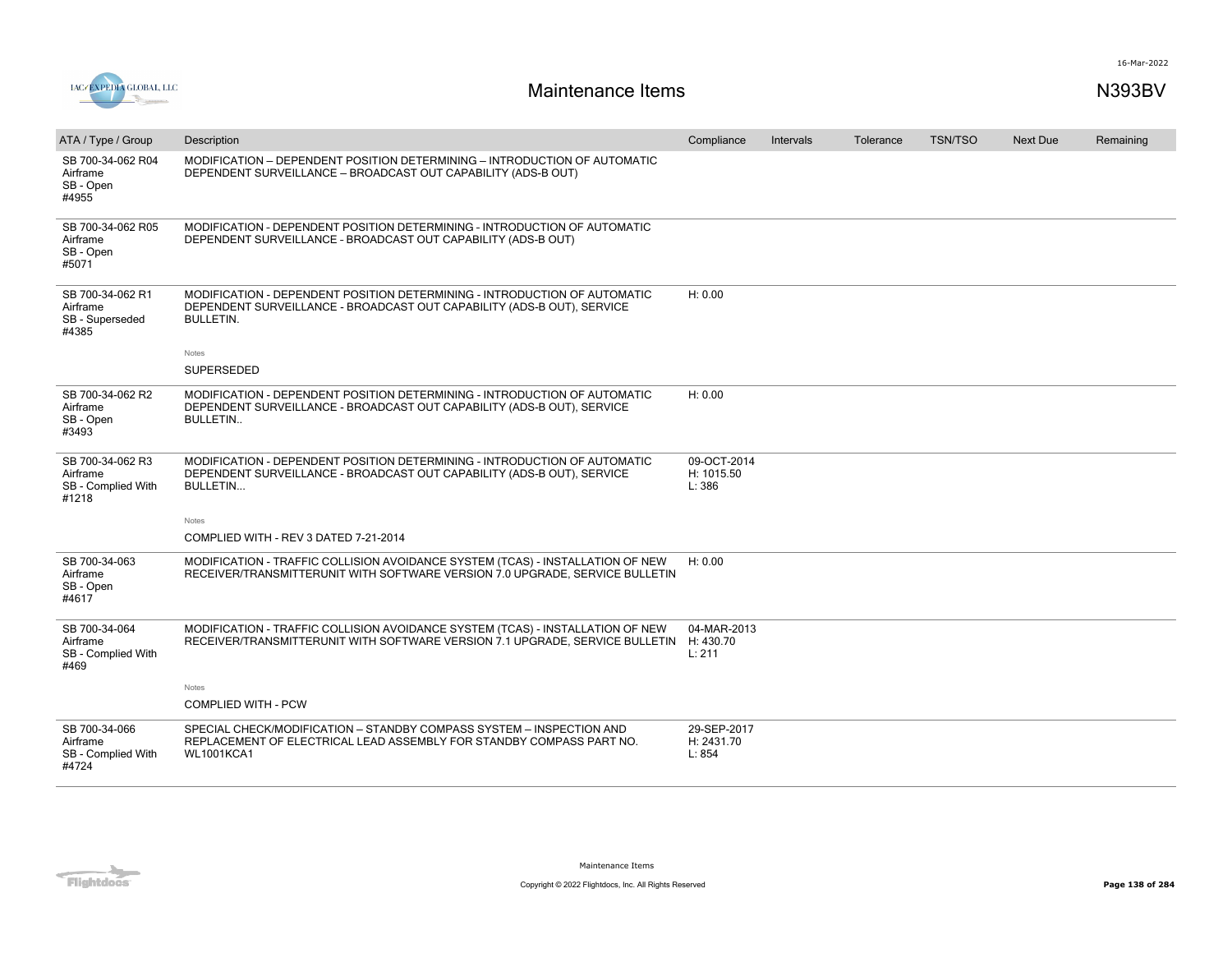

| ATA / Type / Group                                               | Description                                                                                                                                                                                                                                                  | Compliance | Intervals | Tolerance | <b>TSN/TSO</b> | Next Due | Remaining |
|------------------------------------------------------------------|--------------------------------------------------------------------------------------------------------------------------------------------------------------------------------------------------------------------------------------------------------------|------------|-----------|-----------|----------------|----------|-----------|
| SB 700-35-004<br>Airframe<br>SB-N/A<br>#3549                     | SPECIAL CHECK/MODIFICATION - LOW PRESSURE/HIGH PRESSURE DISCHARGE SYSTEM -<br>REPLACEMENT OF FLEXIBLE HOSE INSTALLED ON RIGHT-OUTBOARD OXYGEN CYLINDERTO<br>PREVENT POSSIBLE RUPTURE, SERVICE BULLETIN                                                       | H: 0.00    |           |           |                |          |           |
|                                                                  | Notes                                                                                                                                                                                                                                                        |            |           |           |                |          |           |
|                                                                  | NOT APPLICABLE - BY EFFECTIVITY                                                                                                                                                                                                                              |            |           |           |                |          |           |
| Airframe<br>SB - Open<br>#4037                                   | SB 700-35-005 PART A SPECIAL CHECK/MODIFICATION - OXYGEN CONTENTS INDICATION-SYSTEM - INSPECT THE<br>OXYGEN SYSTEM PRESSURE TRANSDUCERS KNOWN TO HAVE INCOMPATIBLE POTTING<br>COMPOUND AND REPLACE, IF NECESSARY, SERVICE BULLETIN                           | H: 0.00    |           |           |                |          |           |
|                                                                  | Notes                                                                                                                                                                                                                                                        |            |           |           |                |          |           |
|                                                                  | SUPERSEDED                                                                                                                                                                                                                                                   |            |           |           |                |          |           |
| Airframe<br>SB - Open<br>#4590                                   | SB 700-35-005 PART B SPECIAL CHECK/MODIFICATION - OXYGEN CONTENTS INDICATION-SYSTEM - INSPECT THE<br>OXYGEN SYSTEM PRESSURE TRANSDUCERS KNOWN TO HAVE INCOMPATIBLE POTTING<br>COMPOUND AND REPLACE, IF NECESSARY, SERVICE BULLETIN.                          | H: 0.00    |           |           |                |          |           |
|                                                                  | Notes                                                                                                                                                                                                                                                        |            |           |           |                |          |           |
|                                                                  | <b>SUPERSEDED</b>                                                                                                                                                                                                                                            |            |           |           |                |          |           |
| SB 700-35-005 R1<br>PART A<br>Airframe<br>SB-N/A<br>#3358        | SPECIAL CHECK/MODIFICATION - OXYGEN CONTENTS INDICATION-SYSTEM - INSPECT THE<br>OXYGEN SYSTEM PRESSURE TRANSDUCERS KNOWN TO HAVE INCOMPATIBLE POTTING<br>COMPOUND AND REPLACE, IF NECESSARY (A/C 9002 TO 9100 AND 9102 TO 9105), SERVICE<br><b>BULLETIN</b>  | H: 0.00    |           |           |                |          |           |
|                                                                  | Notes                                                                                                                                                                                                                                                        |            |           |           |                |          |           |
|                                                                  | NOT APPLICABLE - BY EFFECTIVITY                                                                                                                                                                                                                              |            |           |           |                |          |           |
| SB 700-35-005 R1<br><b>PART B</b><br>Airframe<br>SB-N/A<br>#3108 | SPECIAL CHECK/MODIFICATION - OXYGEN CONTENTS INDICATION-SYSTEM - INSPECT THE<br>OXYGEN SYSTEM PRESSURE TRANSDUCERS KNOWN TO HAVE INCOMPATIBLE POTTING<br>COMPOUND AND REPLACE, IF NECESSARY (A/C 9002 TO 9100 AND 9102 TO 9105), SERVICE<br><b>BULLETIN.</b> | H: 0.00    |           |           |                |          |           |
|                                                                  | Notes                                                                                                                                                                                                                                                        |            |           |           |                |          |           |
|                                                                  | NOT APPLICABLE - BY EFFECTIVITY                                                                                                                                                                                                                              |            |           |           |                |          |           |
| Airframe<br>SB-N/A<br>#3194                                      | SB 700-35-006 PART B POSSIBLE DEGRADED CONNECTIONS AT SWAGE JOINTS OF THE CREW OXYGEN SYSTEM<br>HOSES - MODIFICATION - REPLACEMENT OF AFFECTED HOSES, SERVICE BULLETIN                                                                                       | H: 0.00    |           |           |                |          |           |
|                                                                  | Notes                                                                                                                                                                                                                                                        |            |           |           |                |          |           |
|                                                                  | NOT APPLICABLE - BY EFFECTIVITY                                                                                                                                                                                                                              |            |           |           |                |          |           |

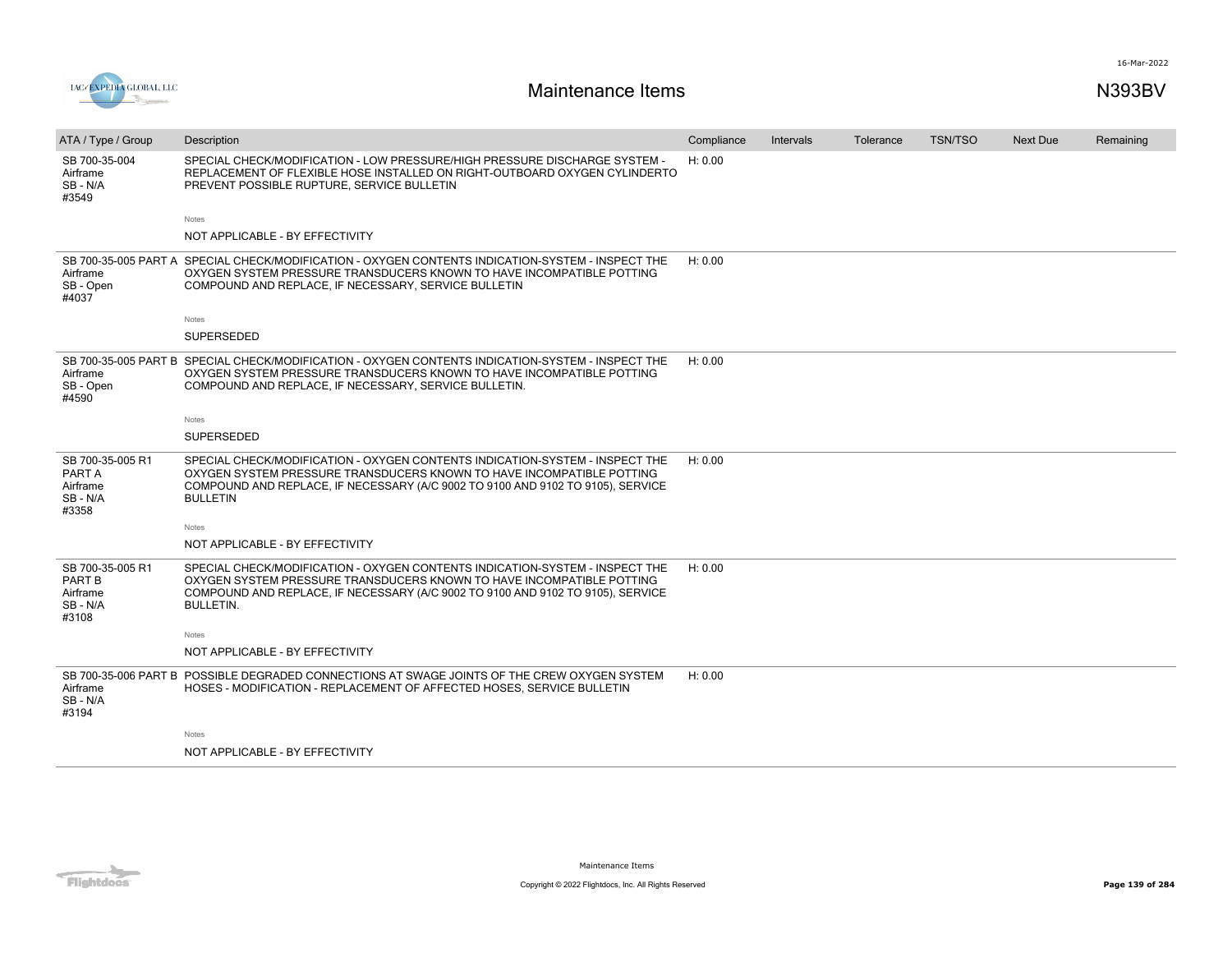



| ATA / Type / Group                                    | Description                                                                                                                                                                                                                                                     | Compliance | Intervals | Tolerance | <b>TSN/TSO</b> | Next Due | Remaining |
|-------------------------------------------------------|-----------------------------------------------------------------------------------------------------------------------------------------------------------------------------------------------------------------------------------------------------------------|------------|-----------|-----------|----------------|----------|-----------|
| Airframe<br>SB-N/A<br>#3917                           | SB 700-35-006 PART A POSSIBLE DEGRADED CONNECTIONS AT SWAGE JOINTS OF THE CREW OXYGEN SYSTEM<br>HOSES - SPECIAL CHECK - VISUAL INSPECTION OF SUSPECT HOSES, SERVICE BULLETIN                                                                                    | H: 0.00    |           |           |                |          |           |
|                                                       | Notes                                                                                                                                                                                                                                                           |            |           |           |                |          |           |
|                                                       | NOT APPLICABLE - BY EFFECTIVITY                                                                                                                                                                                                                                 |            |           |           |                |          |           |
| Airframe<br>SB-N/A<br>#4508                           | SB 700-35-007 PART B MODIFICATION - REPLACEMENT OF AFFECTED HOSES -OXYGEN SYSTEM - POSSIBLE<br>DEGRADED CONNECTIONS AT SWAGE JOINTS OF STC INSTALLED OXYGEN SYSTEM HOSES -<br>FORA/C S/N 9002 TO 9126, 9128, 9129, 9133, 9134, SERVICE BULLETIN                 | H: 0.00    |           |           |                |          |           |
|                                                       | Notes                                                                                                                                                                                                                                                           |            |           |           |                |          |           |
|                                                       | NOT APPLICABLE - BY EFFECTIVITY                                                                                                                                                                                                                                 |            |           |           |                |          |           |
| Airframe<br>SB-N/A<br>#4302                           | SB 700-35-007 PART A SPECIAL CHECK - VISUAL INSPECTION OF SUSPECTED HOSES -OXYGEN SYSTEM - POSSIBLE H: 0.00<br>DEGRADED CONNECTIONS AT SWAGE JOINTS OF STC INSTALLED OXYGEN SYSTEM HOSES -<br>FORA/C S/N 9002 TO 9126, 9128, 9129, 9133, 9134, SERVICE BULLETIN |            |           |           |                |          |           |
|                                                       | Notes                                                                                                                                                                                                                                                           |            |           |           |                |          |           |
|                                                       | NOT APPLICABLE - BY EFFECTIVITY                                                                                                                                                                                                                                 |            |           |           |                |          |           |
| SB 700-35-009<br>Airframe<br>SB - Superseded<br>#3284 | MODIFICATION - OXYGEN SUPPLY SYSTEM - INTRODUCTION OF NEW OXYGEN<br>CYLINDERAND REGULATOR ASSEMBLY WITH AN IMPROVED HIGH-PRESSURE RELIEF<br>DEVICE (EFFECTIVITY A/C 9002 TO 9174), SERVICE BULLETIN                                                             | H: 0.00    |           |           |                |          |           |
|                                                       | <b>Notes</b>                                                                                                                                                                                                                                                    |            |           |           |                |          |           |
|                                                       | <b>SUPERSEDED</b>                                                                                                                                                                                                                                               |            |           |           |                |          |           |
| SB 700-35-009 R1<br>Airframe<br>SB-N/A<br>#4039       | MODIFICATION - OXYGEN SUPPLY SYSTEM - INTRODUCTION OF NEW OXYGEN<br>CYLINDERAND REGULATOR ASSEMBLY WITH AN IMPROVED HIGH-PRESSURE RELIEF<br>DEVICE (EFFECTIVITY A/C 9002 TO 9174), SERVICE BULLETIN.                                                            | H: 0.00    |           |           |                |          |           |
|                                                       | <b>Notes</b>                                                                                                                                                                                                                                                    |            |           |           |                |          |           |
|                                                       | NOT APPLICABLE - BY EFFECTIVITY                                                                                                                                                                                                                                 |            |           |           |                |          |           |
| Airframe<br>SB - Open<br>#4579                        | SB 700-35-011 PART A INSPECTION - SPECIAL CHECK/REWORK - OXYGEN SUPPLY SYSTEM - INSPECT SERIAL NO.<br>OF OXYGEN CYLINDERAND REGULATOR ASSY (CRA) AND REGULATOR ASSY AND REPLACE<br>IF FOUND IN LIST OF AFFECTED UNITS, OF SERIAL NUMBERS.                       | H: 0.00    |           |           |                |          |           |
|                                                       | <b>Notes</b>                                                                                                                                                                                                                                                    |            |           |           |                |          |           |
|                                                       | <b>SUPERSEDED</b>                                                                                                                                                                                                                                               |            |           |           |                |          |           |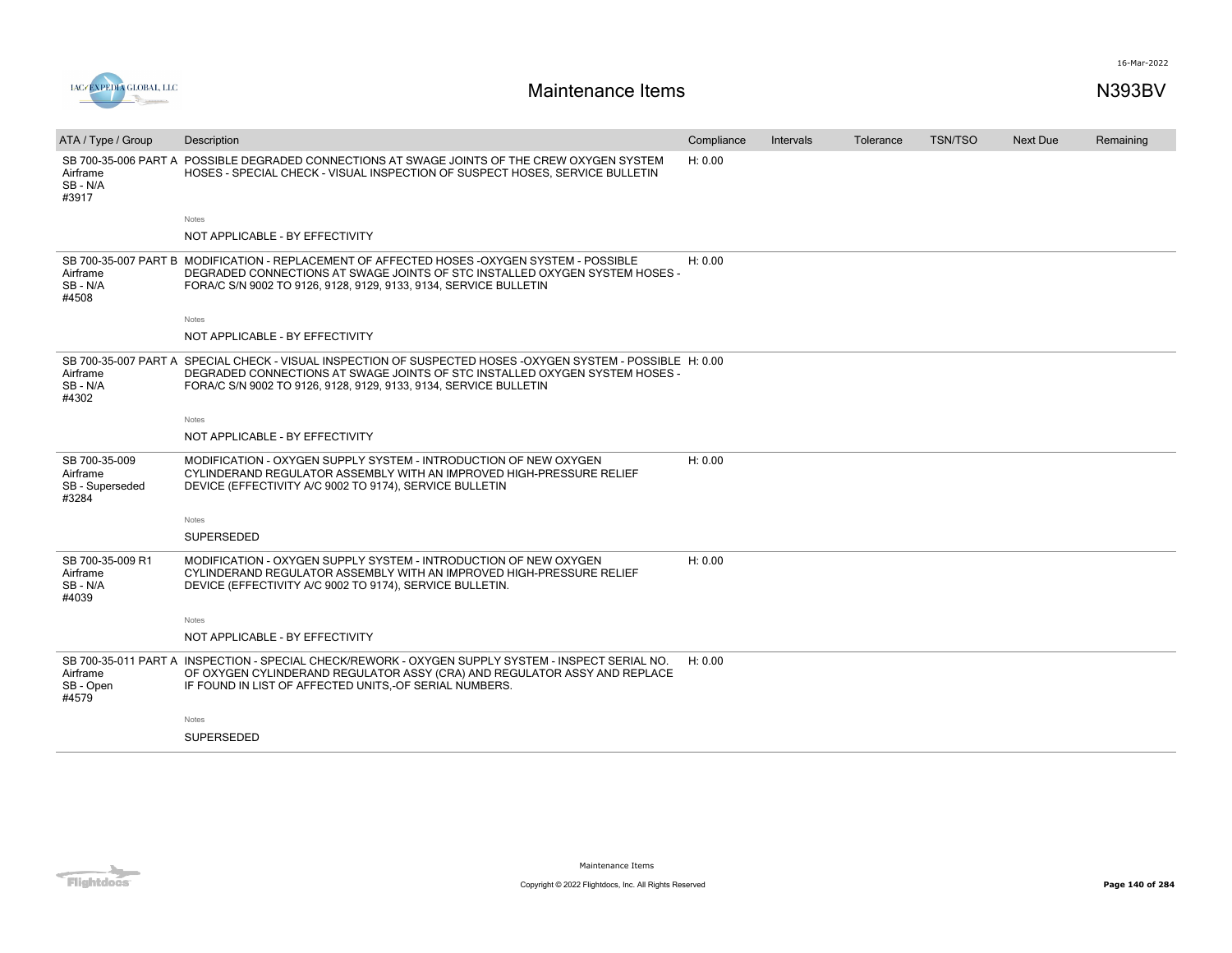



| ATA / Type / Group                                        | Description                                                                                                                                                                                                                                                                    | Compliance                         | Intervals | Tolerance | <b>TSN/TSO</b> | Next Due | Remaining |
|-----------------------------------------------------------|--------------------------------------------------------------------------------------------------------------------------------------------------------------------------------------------------------------------------------------------------------------------------------|------------------------------------|-----------|-----------|----------------|----------|-----------|
| Airframe<br>SB - Open<br>#4577                            | SB 700-35-011 PART B REPLACEMENT - SPECIAL CHECK/REWORK OXYGEN SUPPLY SYSTEM INSPECT SERIAL NO.<br>OF OXYGEN CYLINDERAND REGULATOR ASSY (CRA) AND REGULATOR ASSY AND REPLACE<br>IF FOUND IN LIST OF AFFECTED UNITS,-OF THE OXYGEN STORAGE CYLINDER AND THE<br><b>REGULATOR</b> | H: 0.00                            |           |           |                |          |           |
|                                                           | Notes                                                                                                                                                                                                                                                                          |                                    |           |           |                |          |           |
|                                                           | SUPERSEDED                                                                                                                                                                                                                                                                     |                                    |           |           |                |          |           |
| SB 700-35-011<br>Airframe<br>SB - Superseded<br>#3105     | SPECIAL CHECK/REWORK - OXYGEN SUPPLY SYSTEM INSPECT SERIAL NO. OF OXYGEN<br>CYLINDERAND REGULATOR ASSY (CRA) AND REGULATOR ASSY AND REPLACE IF FOUND IN<br>LIST OF AFFECTED UNITS, SERVICE BULLETIN                                                                            | H: 0.00                            |           |           |                |          |           |
|                                                           | Notes                                                                                                                                                                                                                                                                          |                                    |           |           |                |          |           |
|                                                           | <b>SUPERSEDED</b>                                                                                                                                                                                                                                                              |                                    |           |           |                |          |           |
| SB 700-35-011 R1<br>PART A<br>Airframe<br>SB-N/A<br>#3607 | INSPECTION - SPECIAL CHECK/REWORK - OXYGEN SUPPLY SYSTEM - INSPECT SERIAL NO.<br>OF OXYGEN CYLINDERAND REGULATOR ASSY (CRA) AND REGULATOR ASSY AND REPLACE<br>IF FOUND IN LIST OF AFFECTED UNITS, OF SERIAL NUMBERS                                                            | H: 292.60<br>L: 134                |           |           |                |          |           |
|                                                           | <b>Notes</b>                                                                                                                                                                                                                                                                   |                                    |           |           |                |          |           |
|                                                           | NOT APPLICABLE - N/A BY A/C S/N                                                                                                                                                                                                                                                |                                    |           |           |                |          |           |
| SB 700-35-011 R1<br>PART B<br>Airframe<br>SB-N/A<br>#3440 | REPLACEMENT - SPECIAL CHECK/REWORK - OXYGEN SUPPLY SYSTEM - INSPECT SERIAL<br>NO. OF OXYGEN CYLINDERAND REGULATOR ASSY (CRA) AND REGULATOR ASSY AND<br>REPLACE IF FOUND IN LIST OF AFFECTED UNITS,-OF THE OXYGEN STORAGE CYLINDER AND<br>THE REGULATOR                         | H: 292.60<br>L: 134                |           |           |                |          |           |
|                                                           | Notes                                                                                                                                                                                                                                                                          |                                    |           |           |                |          |           |
|                                                           | NOT APPLICABLE - N/A BY A/C S/N                                                                                                                                                                                                                                                |                                    |           |           |                |          |           |
| SB 700-35-011 R1<br>Airframe<br>SB-N/A<br>#1610           | SPECIAL CHECK/REWORK - OXYGEN SUPPLY SYSTEM - INSPECT SERIAL NO. OF OXYGEN<br>CYLINDERAND REGULATOR ASSY (CRA) AND REGULATOR ASSY AND REPLACE IF FOUND IN<br>LIST OF AFFECTED UNITS, SERVICE BULLETIN                                                                          | 16-FEB-2012<br>H: 292.60<br>L: 134 |           |           |                |          |           |
|                                                           | Notes                                                                                                                                                                                                                                                                          |                                    |           |           |                |          |           |
|                                                           | NOT APPLICABLE - N/A BY A/C S/N                                                                                                                                                                                                                                                |                                    |           |           |                |          |           |
| SB 700-35-012<br>Airframe<br>SB-N/A<br>#1534              | SPECIAL CHECK/MODIFICATION - OXYGEN SUPPLY SYSTEM - INSPECTION FORPOTENTIAL<br>DEFECTIVE COMPONENT ON THE INFLATABLE HARNESS OF THE CREW OXYGEN MASK.<br><b>SERVICE BULLETIN</b>                                                                                               | 16-FEB-2012<br>H: 292.60<br>L: 134 |           |           |                |          |           |
|                                                           | Notes                                                                                                                                                                                                                                                                          |                                    |           |           |                |          |           |
|                                                           | NOT APPLICABLE - BY A/C S/N                                                                                                                                                                                                                                                    |                                    |           |           |                |          |           |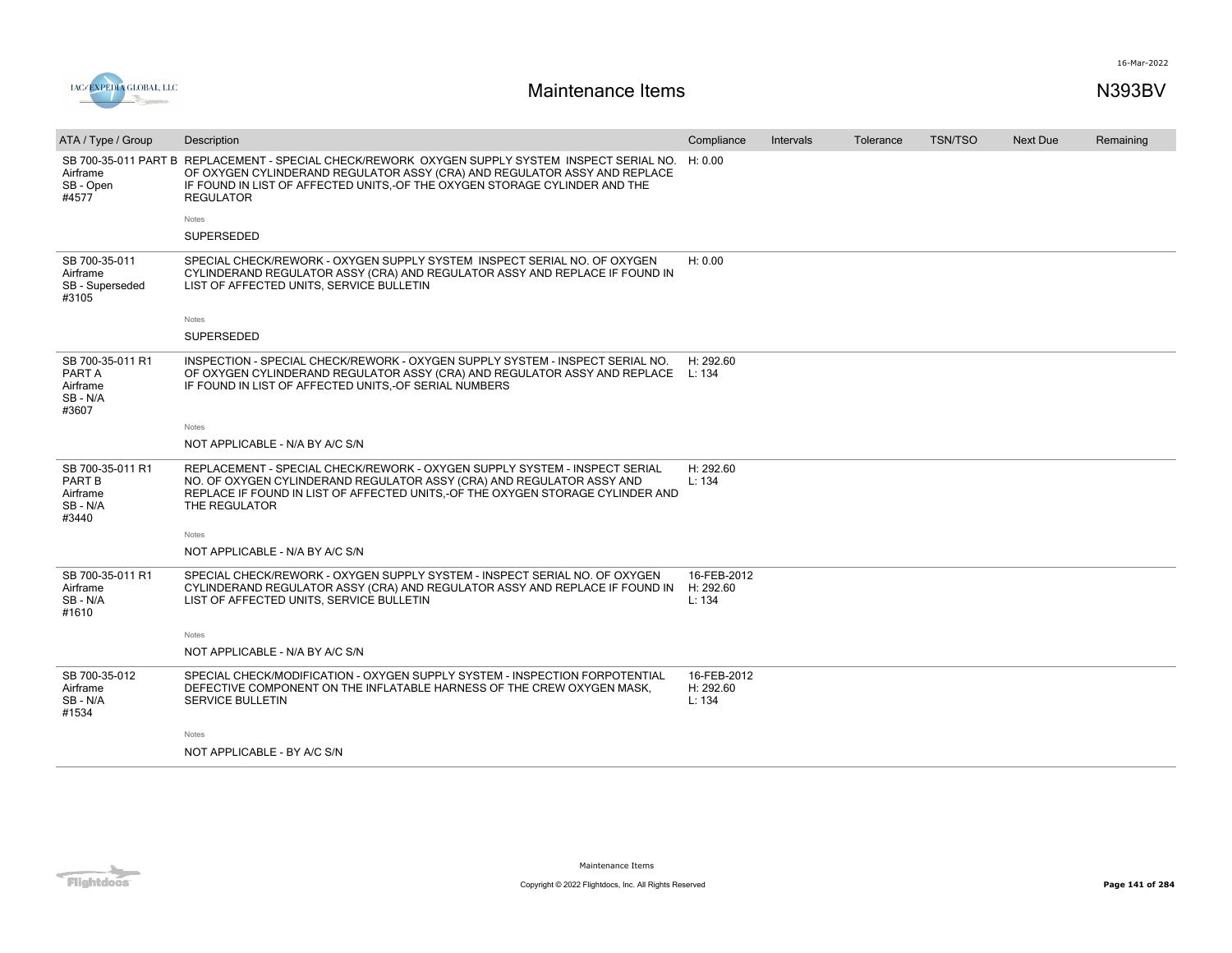

| ATA / Type / Group                                          | Description                                                                                                                                                                | Compliance                           | Intervals | Tolerance | <b>TSN/TSO</b> | <b>Next Due</b> | Remaining |
|-------------------------------------------------------------|----------------------------------------------------------------------------------------------------------------------------------------------------------------------------|--------------------------------------|-----------|-----------|----------------|-----------------|-----------|
| SB 700-35-012 R1<br>Airframe<br>SB-N/A<br>#3410             | SPECIAL CHECK/MODIFICATION - OXYGEN SUPPLY SYSTEM - INSPECTION FORPOTENTIAL<br>DEFECTIVE COMPONENT ON THE INFLATABLE HARNESS OF THE CREW OXYGEN MASK.<br>SERVICE BULLETIN. | H: 0.00                              |           |           |                |                 |           |
|                                                             | Notes                                                                                                                                                                      |                                      |           |           |                |                 |           |
|                                                             | <b>NOT APPLICABLE</b>                                                                                                                                                      |                                      |           |           |                |                 |           |
| SB 700-35-013<br>Airframe<br>SB - Complied With<br>#1374    | ICA - MODIFICATION - OXYGEN CREW - REPLACEMENT OF FLEXIBLE RELIEF HOSES, SERVICE 19-MAR-2015<br><b>BULLETIN</b>                                                            | H: 1339.30<br>L: 480                 |           |           |                |                 |           |
|                                                             | Notes                                                                                                                                                                      |                                      |           |           |                |                 |           |
|                                                             | <b>COMPLIED WITH</b>                                                                                                                                                       |                                      |           |           |                |                 |           |
| SB 700-35-013 R1<br>Airframe<br>SB - Complied With<br>#3437 | ICA - MODIFICATION - OXYGEN CREW - REPLACEMENT OF FLEXIBLE RELIEF HOSES, SERVICE H: 0.00<br><b>BULLETIN.</b>                                                               |                                      |           |           |                |                 |           |
| SB 700-35-014<br>Airframe<br>SB-N/A<br>#4858                | MODIFICATION - PORTABLE OXYGEN PROVISION - REPLACEMENT OF THE BRACKET OF THE<br><b>OXYGEN BOTTLE BRACKET</b>                                                               | 06-FEB-2020<br>H: 3664.80<br>L: 1207 |           |           |                |                 |           |
| SB 700-36-016<br>Airframe<br>SB - Superseded<br>#4466       | MODIFICATION - DISTRIBUTION - UROSEAL INSTALLATION BETWEEN DUCT ASSEMBLY AND<br>PRECOOLERDOES NOT MATCH GAP REQUIREMENTS, SERVICE BULLETIN                                 | H: 0.00                              |           |           |                |                 |           |
|                                                             | Notes                                                                                                                                                                      |                                      |           |           |                |                 |           |
|                                                             | <b>SUPERSEDED</b>                                                                                                                                                          |                                      |           |           |                |                 |           |
| SB 700-36-016 R1<br>Airframe<br>SB-N/A<br>#4042             | MODIFICATION - DISTRIBUTION - UROSEAL INSTALLATION BETWEEN DUCT ASSEMBLY AND<br>PRECOOLERDOES NOT MATCH GAP REQUIREMENTS, SERVICE BULLETIN.                                | H: 0.00                              |           |           |                |                 |           |
|                                                             | Notes                                                                                                                                                                      |                                      |           |           |                |                 |           |
|                                                             | NOT APPLICABLE - BY EFFECTIVITY                                                                                                                                            |                                      |           |           |                |                 |           |
| SB 700-36-017<br>Airframe<br>SB-N/A<br>#4249                | MODIFICATION - BLEED AIRSYSTEM - INTRODUCTION OF NEW BLEED MANAGEMENT<br>CONTROLLERS, PART NO. GG546-1017-11, SERVICE BULLETIN                                             | H: 0.00                              |           |           |                |                 |           |
|                                                             | Notes                                                                                                                                                                      |                                      |           |           |                |                 |           |
|                                                             | NOT APPLICABLE - BY EFFECTIVITY                                                                                                                                            |                                      |           |           |                |                 |           |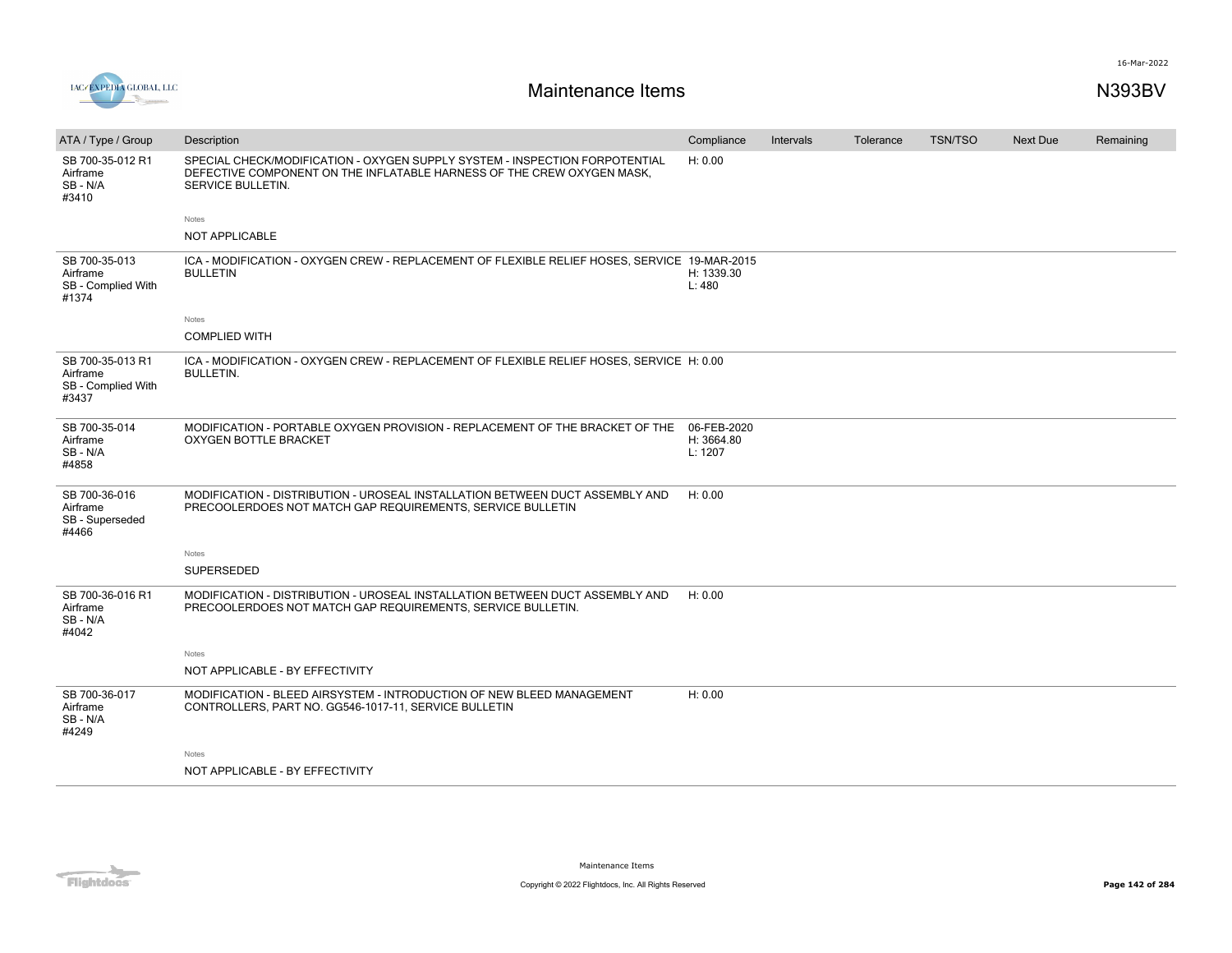



| ATA / Type / Group                                        | Description                                                                                                                                                                                                               | Compliance | Intervals | Tolerance | <b>TSN/TSO</b> | Next Due | Remaining |
|-----------------------------------------------------------|---------------------------------------------------------------------------------------------------------------------------------------------------------------------------------------------------------------------------|------------|-----------|-----------|----------------|----------|-----------|
| SB 700-36-018<br>Airframe<br>SB - N/A<br>#3737            | MODIFICATION - BLEED-AIRLEAK DETECTION SYSTEM - REPLACEMENT OF SUPPORT<br>BRACKET FOR THE THERMAL ANTI-ICE (TAI) BLEED DETECTION WIRE, SERVICE BULLETIN                                                                   | H: 0.00    |           |           |                |          |           |
|                                                           | Notes                                                                                                                                                                                                                     |            |           |           |                |          |           |
|                                                           | NOT APPLICABLE - BY EFFECTIVITY                                                                                                                                                                                           |            |           |           |                |          |           |
| SB 700-36-021 R1<br>Airframe<br>SB - Superseded<br>#3505  | MODIFICATION - BLEED-AIRLEAK-DETECTION SYSTEM - REROUTING OF BLEED LEAK-<br>DETECTION LOOPS AND RELOCATION OF A VENT HOLE, SERVICE BULLETIN                                                                               | H: 0.00    |           |           |                |          |           |
|                                                           | Notes                                                                                                                                                                                                                     |            |           |           |                |          |           |
|                                                           | SUPERSEDED                                                                                                                                                                                                                |            |           |           |                |          |           |
| SB 700-36-021 R2<br>Airframe<br>SB - N/A<br>#4108         | ICA - MODIFICATION - BLEED-AIRLEAK-DETECTION SYSTEM -REROUTING OF BLEED LEAK-<br>DETECTION LOOPS AND RELOCATION OF A VENT HOLE, SERVICE BULLETIN                                                                          | H: 0.00    |           |           |                |          |           |
|                                                           | Notes                                                                                                                                                                                                                     |            |           |           |                |          |           |
|                                                           | NOT APPLICABLE - BY EFFECTIVITY                                                                                                                                                                                           |            |           |           |                |          |           |
| SB 700-36-021 R2<br>PART A<br>Airframe<br>SB-N/A<br>#3436 | MODIFICATION - ICA - MODIFICATION - BLEED-AIRLEAK-DETECTION SYSTEM -REROUTING OF H: 0.00<br>BLEED LEAK-DETECTION LOOPS AND RELOCATION OF A VENT HOLE,- TRIM AIR DUCT BLEED<br>LEAK-DETECTION ELEMENTS RELOCATION          |            |           |           |                |          |           |
|                                                           | Notes                                                                                                                                                                                                                     |            |           |           |                |          |           |
|                                                           | NOT APPLICABLE - BY EFFECTIVITY                                                                                                                                                                                           |            |           |           |                |          |           |
| SB 700-36-021 R2<br>PART B<br>Airframe<br>SB-N/A<br>#4199 | MODIFICATION - ICA - MODIFICATION - BLEED-AIRLEAK-DETECTION SYSTEM -REROUTING OF H: 0.00<br>BLEED LEAK-DETECTION LOOPS AND RELOCATION OF A VENT HOLE,-BLEED AIR DUCT<br>BLEED LEAK-DETECTION ELEMENTS RELOCATION          |            |           |           |                |          |           |
|                                                           | Notes                                                                                                                                                                                                                     |            |           |           |                |          |           |
|                                                           | NOT APPLICABLE - BY EFFECTIVITY                                                                                                                                                                                           |            |           |           |                |          |           |
| SB 700-36-021 R2<br>PART C<br>Airframe<br>SB-N/A<br>#3483 | MODIFICATION - ICA - MODIFICATION - BLEED-AIRLEAK-DETECTION SYSTEM -REROUTING OF H: 0.00<br>BLEED LEAK-DETECTION LOOPS AND RELOCATION OF A VENT HOLE,-THREE-BRANCH DUCT<br>(LEFT SIDE) RELOCATION OF INSULATION VENT HOLE |            |           |           |                |          |           |
|                                                           | Notes                                                                                                                                                                                                                     |            |           |           |                |          |           |
|                                                           | NOT APPLICABLE - BY EFFECTIVITY                                                                                                                                                                                           |            |           |           |                |          |           |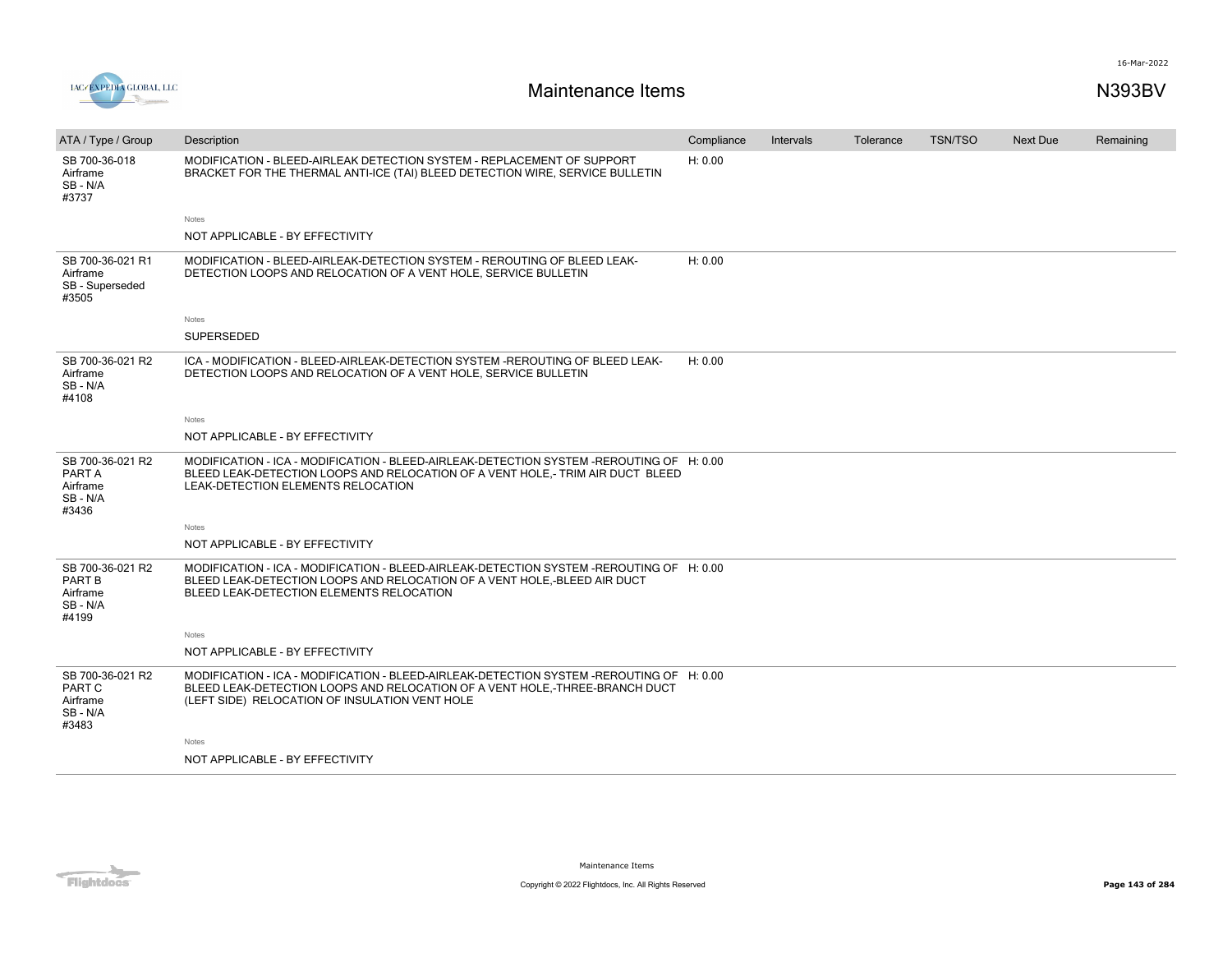



| ATA / Type / Group                                           | Description                                                                                                                                              | Compliance | Intervals | Tolerance | <b>TSN/TSO</b> | <b>Next Due</b> | Remaining |
|--------------------------------------------------------------|----------------------------------------------------------------------------------------------------------------------------------------------------------|------------|-----------|-----------|----------------|-----------------|-----------|
| SB 700-36-023 PART B<br>Airframe<br>SB - Superseded<br>#3847 | SPECIAL CHECK/MODIFICATION - BLEED AIRSYSTEM - EXAMINE THE APU UROSEAL AND<br>REPLACE IF NECESSARY (A/C 9002 TO 9126 AND 9128 TO 9220), SERVICE BULLETIN | H: 0.00    |           |           |                |                 |           |
|                                                              | Notes                                                                                                                                                    |            |           |           |                |                 |           |
|                                                              | <b>SUPERSEDED</b>                                                                                                                                        |            |           |           |                |                 |           |
| SB 700-36-023 PART A<br>Airframe<br>SB - Superseded<br>#3426 | SPECIAL CHECK/MODIFICATION - BLEED AIRSYSTEM - EXAMINE THE APU UROSEAL AND<br>REPLACE IF NECESSARY (A/C 9002 TO 9126 AND 9128 TO 9234), SERVICE BULLETIN | H: 0.00    |           |           |                |                 |           |
|                                                              | Notes                                                                                                                                                    |            |           |           |                |                 |           |
|                                                              | SUPERSEDED                                                                                                                                               |            |           |           |                |                 |           |
| SB 700-36-023 R1<br>Airframe<br>SB - N/A<br>#4138            | ICA - SPECIAL CHECK/MODIFICATION - BLEED AIRSYSTEM - EXAMINE THE APU UROSEAL AND H: 0.00<br>REPLACE IF NECESSARY, SERVICE BULLETIN                       |            |           |           |                |                 |           |
|                                                              | Notes                                                                                                                                                    |            |           |           |                |                 |           |
|                                                              | NOT APPLICABLE - BY EFFECTIVITY                                                                                                                          |            |           |           |                |                 |           |
| SB 700-36-023 R1<br>PART B<br>Airframe<br>SB-N/A<br>#4463    | MODIFICATION - ICA - SPECIAL CHECK/MODIFICATION - BLEED AIRSYSTEM - EXAMINE THE<br>APU UROSEAL AND REPLACE IF NECESSARY, SERVICE BULLETIN                | H: 0.00    |           |           |                |                 |           |
|                                                              | Notes                                                                                                                                                    |            |           |           |                |                 |           |
|                                                              | NOT APPLICABLE - BY EFFECTIVITY                                                                                                                          |            |           |           |                |                 |           |
| SB 700-36-023 R1<br>PART A<br>Airframe<br>SB - N/A<br>#4198  | SPECIAL CHECK-ICA - SPECIAL CHECK/MODIFICATION - BLEED AIRSYSTEM - EXAMINE THE<br>APU UROSEAL AND REPLACE IF NECESSARY, SERVICE BULLETIN                 | H: 0.00    |           |           |                |                 |           |
|                                                              | Notes                                                                                                                                                    |            |           |           |                |                 |           |
|                                                              | NOT APPLICABLE - BY EFFECTIVITY                                                                                                                          |            |           |           |                |                 |           |
| SB 700-36-024<br>Airframe<br>SB - Superseded<br>#4525        | MODIFICATION - BLEED AIRSYSTEM - UPGRADE BLEED MANAGEMENT CONTROLLERS (BMC) H: 0.00<br>TO PART NO. GG546-1017-13, SERVICE BULLETIN                       |            |           |           |                |                 |           |
|                                                              | <b>Notes</b>                                                                                                                                             |            |           |           |                |                 |           |
|                                                              | <b>SUPERSEDED</b>                                                                                                                                        |            |           |           |                |                 |           |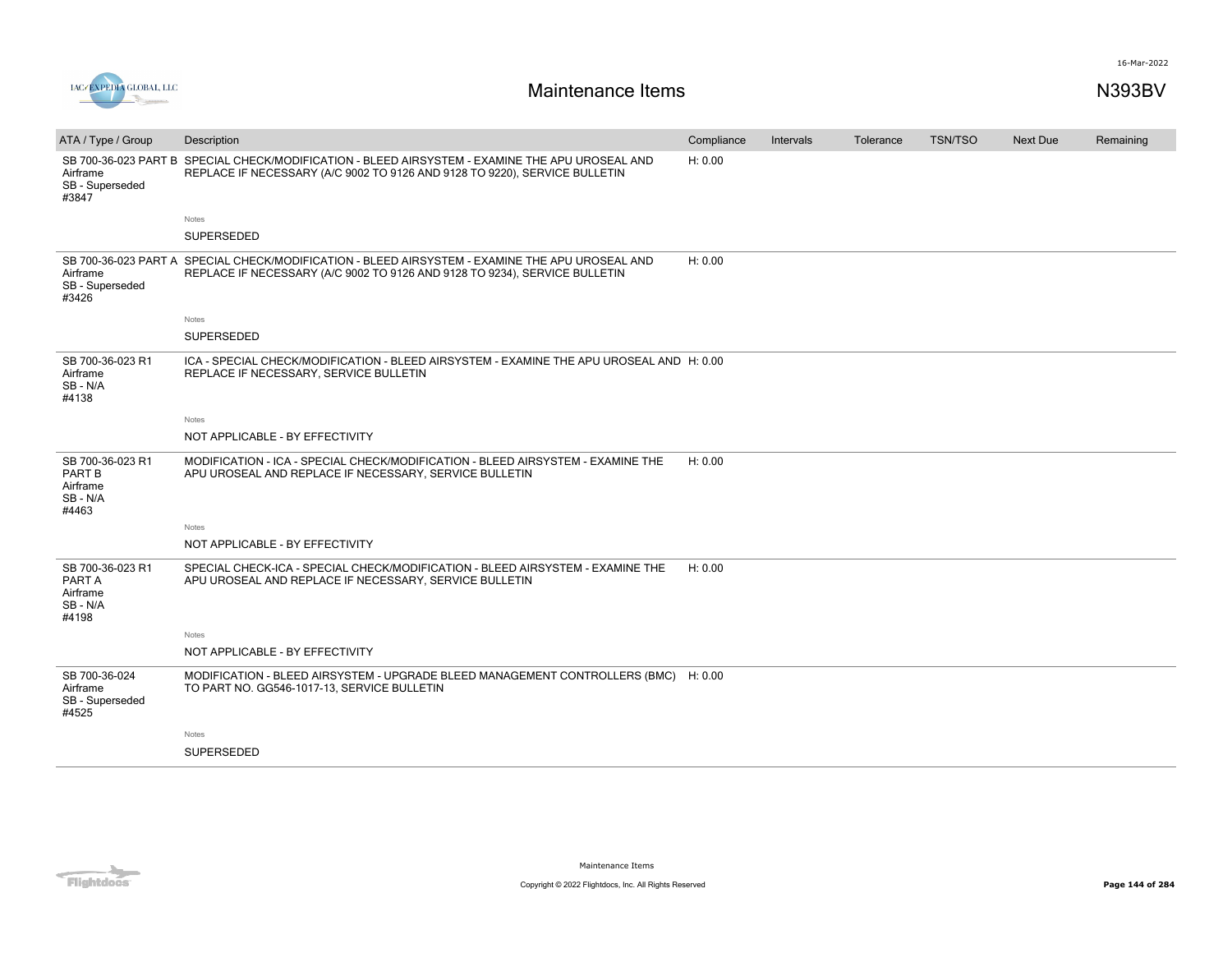

| ATA / Type / Group                                       | Description                                                                                                                                                                                     | Compliance                           | Intervals | Tolerance | <b>TSN/TSO</b> | <b>Next Due</b> | Remaining |
|----------------------------------------------------------|-------------------------------------------------------------------------------------------------------------------------------------------------------------------------------------------------|--------------------------------------|-----------|-----------|----------------|-----------------|-----------|
| SB 700-36-024 R1<br>Airframe<br>SB-N/A<br>#4571          | MODIFICATION - BLEED AIRSYSTEM - UPGRADE BLEED MANAGEMENT CONTROLLERS (BMC)<br>TO PART NO. GG546-1017-13, SERVICE BULLETIN.                                                                     | H: 0.00                              |           |           |                |                 |           |
|                                                          | Notes                                                                                                                                                                                           |                                      |           |           |                |                 |           |
|                                                          | NOT APPLICABLE - BY EFFECTIVITY                                                                                                                                                                 |                                      |           |           |                |                 |           |
| SB 700-36-025<br>Airframe<br>SB - Complied With<br>#4859 | MODIFICATION - BLEED AIR SYSTEM - REPLACEMENT OF THE BLEED-PRESSURE<br>REGULATING-AND-SHUTOFF VALVE (PRSOV)                                                                                     | 31-MAR-2020<br>H: 3741.10<br>L: 1233 |           |           |                |                 |           |
| SB 700-38-002<br>Airframe<br>SB - N/A<br>#3773           | SPECIAL CHECK/REWORK - MAGAIRVACUUM TOILET, SERVICE BULLETIN                                                                                                                                    | H: 0.00                              |           |           |                |                 |           |
|                                                          | Notes                                                                                                                                                                                           |                                      |           |           |                |                 |           |
|                                                          | NOT APPLICABLE - BY EFFECTIVITY                                                                                                                                                                 |                                      |           |           |                |                 |           |
| SB 700-38-003<br>Airframe<br>SB-N/A<br>#3342             | SPECIAL CHECK/REWORK - POTABLE WATERSYSTEM OPERATION (AIR PRESSURIZED),<br><b>SERVICE BULLETIN</b>                                                                                              | H: 0.00                              |           |           |                |                 |           |
|                                                          | Notes                                                                                                                                                                                           |                                      |           |           |                |                 |           |
|                                                          | NOT APPLICABLE - BY EFFECTIVITY                                                                                                                                                                 |                                      |           |           |                |                 |           |
| Airframe<br>SB - N/A<br>#4159                            | SB 700-38-004 PART A SPECIAL CHECK/REWORK - POTABLE WATERSYSTEM - CHECK FOR CORROSION IN<br>FORWARD AND/OR AFT WATER TANKS AND REPLACEMENT OF UNSERVICEABLE WATER<br>TANK(S), SERVICE BULLETIN  | H: 0.00                              |           |           |                |                 |           |
|                                                          | Notes                                                                                                                                                                                           |                                      |           |           |                |                 |           |
|                                                          | NOT APPLICABLE - BY EFFECTIVITY                                                                                                                                                                 |                                      |           |           |                |                 |           |
| Airframe<br>SB - N/A<br>#3884                            | SB 700-38-004 PART B SPECIAL CHECK/REWORK - POTABLE WATERSYSTEM - CHECK FOR CORROSION IN<br>FORWARD AND/OR AFT WATER TANKS AND REPLACEMENT OF UNSERVICEABLE WATER<br>TANK(S), SERVICE BULLETIN. | H: 0.00                              |           |           |                |                 |           |
|                                                          | Notes                                                                                                                                                                                           |                                      |           |           |                |                 |           |
|                                                          | NOT APPLICABLE - BY EFFECTIVITY                                                                                                                                                                 |                                      |           |           |                |                 |           |
| Airframe<br>SB-N/A<br>#4482                              | SB 700-38-004 PART C SPECIAL CHECK/REWORK - POTABLE WATERSYSTEM - CHECK FOR CORROSION IN<br>FORWARD AND/OR AFT WATER TANKS AND REPLACEMENT OF UNSERVICEABLE WATER<br>TANK(S), SERVICE BULLETIN  | H: 0.00                              |           |           |                |                 |           |
|                                                          | Notes                                                                                                                                                                                           |                                      |           |           |                |                 |           |
|                                                          | NOT APPLICABLE - BY EFFECTIVITY                                                                                                                                                                 |                                      |           |           |                |                 |           |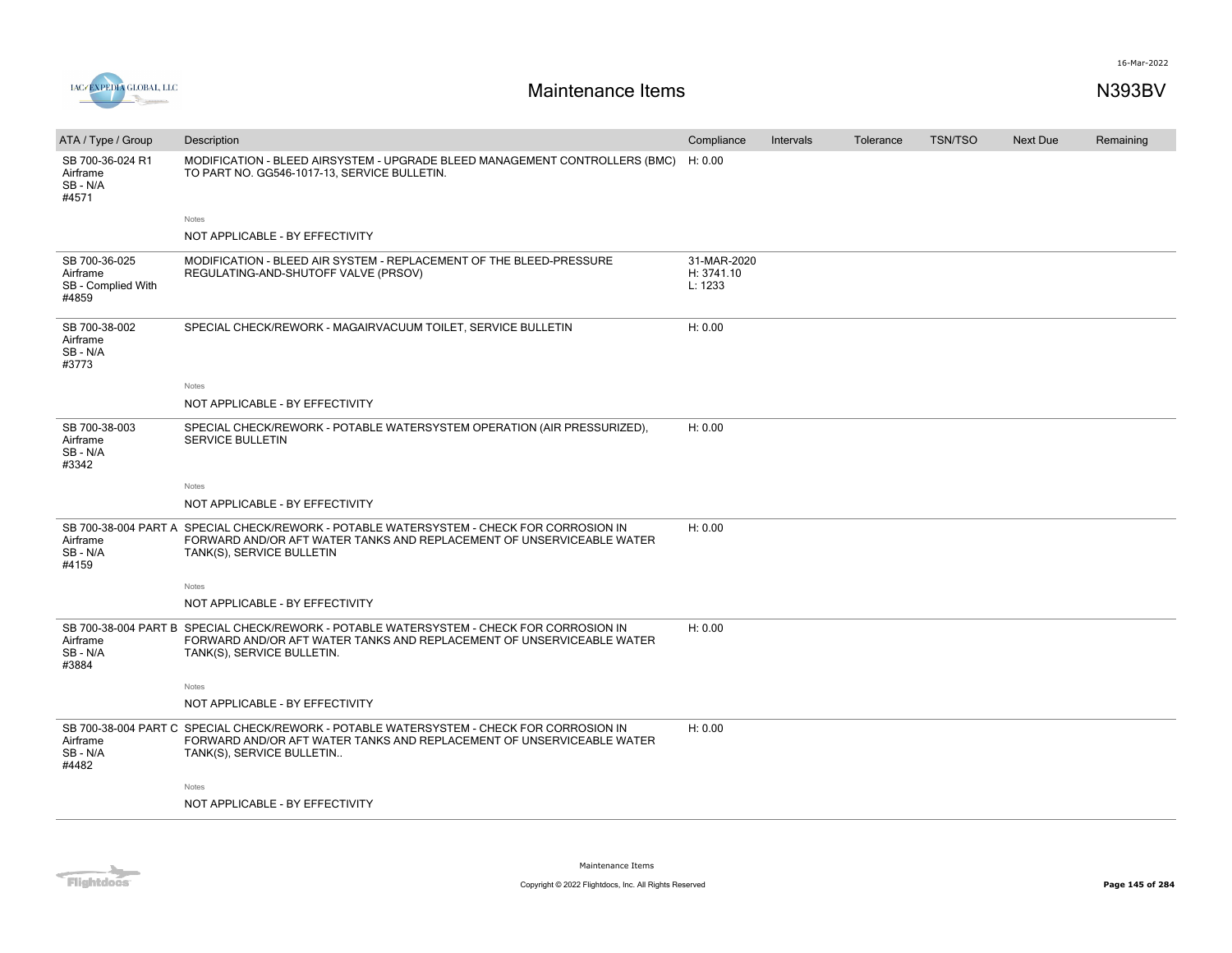



| ATA / Type / Group            | Description                                                                                                                                                                                           | Compliance | <b>Intervals</b> | Tolerance | <b>TSN/TSO</b> | <b>Next Due</b> | Remaining |
|-------------------------------|-------------------------------------------------------------------------------------------------------------------------------------------------------------------------------------------------------|------------|------------------|-----------|----------------|-----------------|-----------|
| Airframe<br>SB-N/A<br>#4048   | SB 700-38-005 PART A MODIFICATION - WASTE DISPOSAL - REPLACEMENT OF AFT LIQUID LEVEL SENSORAND<br>MODIFICATION OF AFT HEATED WASTE LINE AND AFT WASTE TANK VENTING SYSTEM.<br><b>SERVICE BULLETIN</b> | H: 0.00    |                  |           |                |                 |           |
|                               | Notes                                                                                                                                                                                                 |            |                  |           |                |                 |           |
|                               | NOT APPLICABLE - BY EFFECTIVITY                                                                                                                                                                       |            |                  |           |                |                 |           |
| Airframe<br>SB - N/A<br>#3779 | SB 700-38-005 PART B MODIFICATION - WASTE DISPOSAL - REPLACEMENT OF AFT LIQUID LEVEL SENSORAND<br>MODIFICATION OF AFT HEATED WASTE LINE AND AFT WASTE TANK VENTING SYSTEM.<br>SERVICE BULLETIN.       | H: 0.00    |                  |           |                |                 |           |
|                               | Notes                                                                                                                                                                                                 |            |                  |           |                |                 |           |
|                               | NOT APPLICABLE - BY EFFECTIVITY                                                                                                                                                                       |            |                  |           |                |                 |           |
| Airframe<br>SB-N/A<br>#3879   | SB 700-38-005 PART C MODIFICATION - WASTE DISPOSAL - REPLACEMENT OF AFT LIQUID LEVEL SENSORAND<br>MODIFICATION OF AFT HEATED WASTE LINE AND AFT WASTE TANK VENTING SYSTEM.<br><b>SERVICE BULLETIN</b> | H: 0.00    |                  |           |                |                 |           |
|                               | Notes                                                                                                                                                                                                 |            |                  |           |                |                 |           |
|                               | NOT APPLICABLE - BY EFFECTIVITY                                                                                                                                                                       |            |                  |           |                |                 |           |
| Airframe<br>SB - N/A<br>#4537 | SB 700-38-006 PART B MODIFICATION - INSTALLATION OF UPGRADED MAGAIRTOILET ASSEMBLY(S), SERVICE<br><b>BULLETIN</b>                                                                                     | H: 0.00    |                  |           |                |                 |           |
|                               | Notes                                                                                                                                                                                                 |            |                  |           |                |                 |           |
|                               | NOT APPLICABLE - BY EFFECTIVITY                                                                                                                                                                       |            |                  |           |                |                 |           |
| Airframe<br>SB - N/A<br>#3226 | SB 700-38-006 PART C MODIFICATION - INSTALLATION ORREPLACEMENT OF HYDRAFLOW HOSE(S), SERVICE<br><b>BULLETIN</b>                                                                                       | H: 0.00    |                  |           |                |                 |           |
|                               | Notes                                                                                                                                                                                                 |            |                  |           |                |                 |           |
|                               | NOT APPLICABLE - BY EFFECTIVITY                                                                                                                                                                       |            |                  |           |                |                 |           |
| Airframe<br>SB-N/A<br>#4324   | SB 700-38-006 PART A SPECIAL CHECK - CHECK FORUNSERVICEABLE HYDRAFLOW HOSES., SERVICE BULLETIN                                                                                                        | H: 0.00    |                  |           |                |                 |           |
|                               | Notes                                                                                                                                                                                                 |            |                  |           |                |                 |           |
|                               | NOT APPLICABLE - BY EFFECTIVITY                                                                                                                                                                       |            |                  |           |                |                 |           |

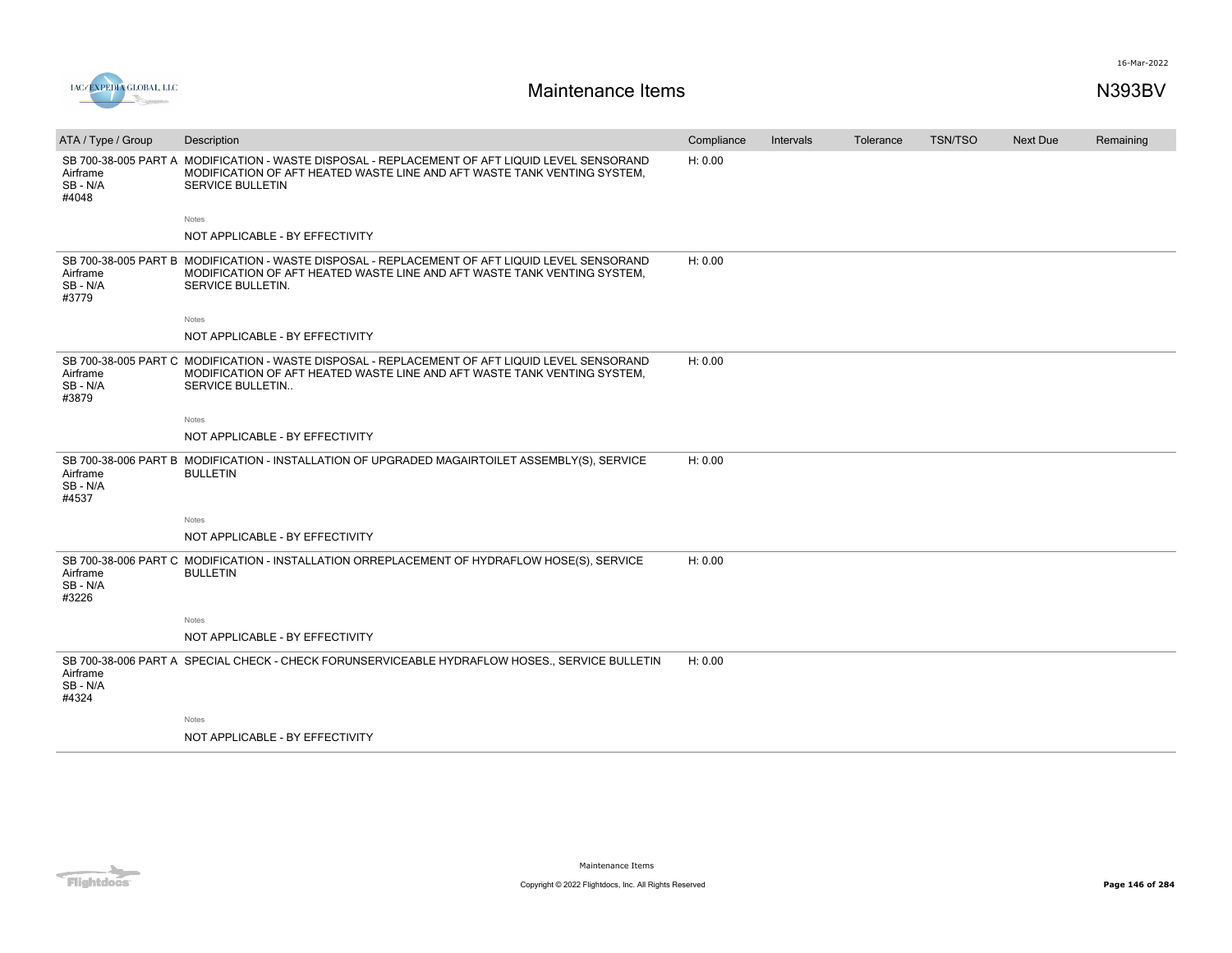



| ATA / Type / Group                                       | Description                                                                                                                                                                                                                                                        | Compliance | Intervals | Tolerance | <b>TSN/TSO</b> | <b>Next Due</b> | Remaining |
|----------------------------------------------------------|--------------------------------------------------------------------------------------------------------------------------------------------------------------------------------------------------------------------------------------------------------------------|------------|-----------|-----------|----------------|-----------------|-----------|
| SB 700-38-007<br>Airframe<br>SB - N/A<br>#3772           | MODIFICATION - WASTE DISPOSAL - REPLACEMENT OF INLET FITTING, FORWARD LIQUID<br>LEVEL SENSOR(LLS) AND ADDITION OF WATER SEPARATOR TO THE VENT LINE ON THE<br>FORWARD WASTE HOLDING TANK AND REACTIVATION OF FORWARD LLS (AS NECESSARY).<br><b>SERVICE BULLETIN</b> | H: 0.00    |           |           |                |                 |           |
|                                                          | <b>Notes</b>                                                                                                                                                                                                                                                       |            |           |           |                |                 |           |
|                                                          | NOT APPLICABLE - BY EFFECTIVITY                                                                                                                                                                                                                                    |            |           |           |                |                 |           |
| SB 700-38-008<br>Airframe<br>SB - Superseded<br>#3729    | MODIFICATION - FORWARD CANTED DRAIN MAST (A/C 9002, 9004 TO 9095, AND 9097 TO 9153), H: 0.00<br>SERVICE BULLETIN                                                                                                                                                   |            |           |           |                |                 |           |
|                                                          | Notes                                                                                                                                                                                                                                                              |            |           |           |                |                 |           |
|                                                          | SUPERSEDED                                                                                                                                                                                                                                                         |            |           |           |                |                 |           |
| SB 700-38-008 R1<br>Airframe<br>SB - Superseded<br>#3816 | MODIFICATION - WASTE DISPOSAL - INSTALLATION OF CANTED DRAIN MAST (A/C 9002, 9004<br>TO 9095, AND 9097 TO 9153), SERVICE BULLETIN                                                                                                                                  | H: 0.00    |           |           |                |                 |           |
|                                                          | <b>Notes</b>                                                                                                                                                                                                                                                       |            |           |           |                |                 |           |
|                                                          | SUPERSEDED                                                                                                                                                                                                                                                         |            |           |           |                |                 |           |
| SB 700-38-008 R2<br>Airframe<br>SB-N/A<br>#3435          | MODIFICATION - WASTE DISPOSAL INSTALLATION OF CANTED DRAIN MAST, SERVICE<br><b>BULLETIN</b>                                                                                                                                                                        | H: 0.00    |           |           |                |                 |           |
|                                                          | Notes                                                                                                                                                                                                                                                              |            |           |           |                |                 |           |
|                                                          | NOT APPLICABLE - BY EFFECTIVITY                                                                                                                                                                                                                                    |            |           |           |                |                 |           |
| SB 700-38-013<br>Airframe<br>SB-N/A<br>#3333             | MODIFICATION - POTABLE WATERSYSTEM - IMPROVEMENT OF THE WATER TANKS PURGE<br>PERFORMANCE.- (SEE SB OR NOTE ON WORKCARD FOR EFFECTIVITY)., SERVICE BULLETIN                                                                                                         | H: 0.00    |           |           |                |                 |           |
|                                                          | Notes                                                                                                                                                                                                                                                              |            |           |           |                |                 |           |
|                                                          | NOT APPLICABLE - BY EFFECTIVITY                                                                                                                                                                                                                                    |            |           |           |                |                 |           |
| SB 700-38-013 R1<br>Airframe<br>SB - N/A<br>#4083        | MODIFICATION - POTABLE WATERSYSTEM - IMPROVEMENT OF THE WATER TANKS PURGE<br>PERFORMANCE, SERVICE BULLETIN                                                                                                                                                         | H: 0.00    |           |           |                |                 |           |
|                                                          | Notes                                                                                                                                                                                                                                                              |            |           |           |                |                 |           |
|                                                          | NOT APPLICABLE                                                                                                                                                                                                                                                     |            |           |           |                |                 |           |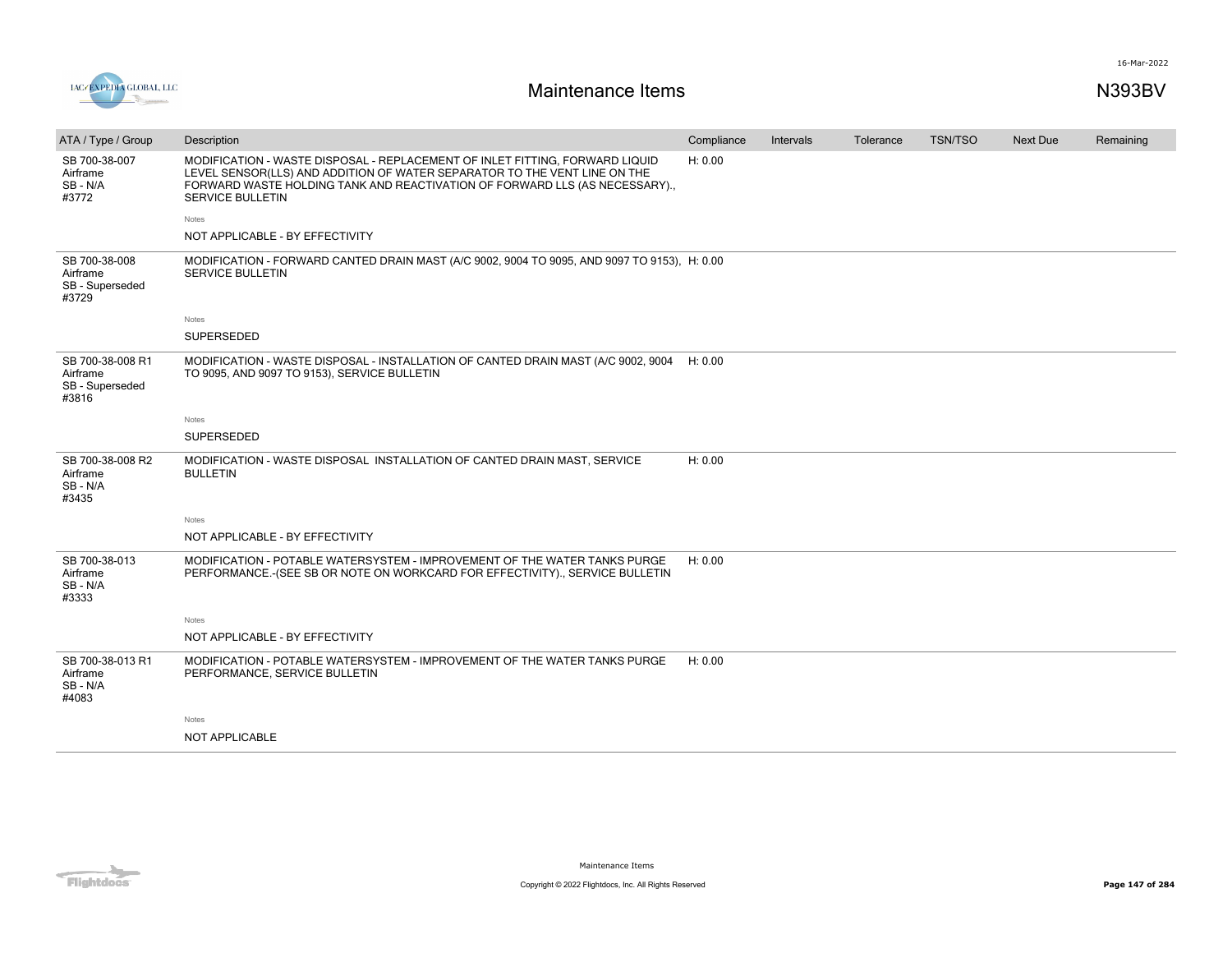

| ATA / Type / Group                                           | Description                                                                                                                                                                                                                                                | Compliance | Intervals | Tolerance | <b>TSN/TSO</b> | Next Due | Remaining |
|--------------------------------------------------------------|------------------------------------------------------------------------------------------------------------------------------------------------------------------------------------------------------------------------------------------------------------|------------|-----------|-----------|----------------|----------|-----------|
| SB 700-38-014<br>Airframe<br>SB-N/A<br>#4606                 | MODIFICATION - GENERAL - REWIRE TEMPERATURE SENSORTO PREVENT FREEZING IN THE H: 0.00<br>AFT WATER SYSTEM, SERVICE BULLETIN                                                                                                                                 |            |           |           |                |          |           |
|                                                              | <b>Notes</b>                                                                                                                                                                                                                                               |            |           |           |                |          |           |
|                                                              | NOT APPLICABLE - BY EFFECTIVITY                                                                                                                                                                                                                            |            |           |           |                |          |           |
| Airframe<br>SB - Superseded<br>#4046                         | SB 700-38-015 PART B INSTALL - MODIFICATION - POTABLE WATERSYSTEM - INTRODUCTION OF NEW 13 GALLON<br>WATER TANK FOR AIR PRESSURIZED SYSTEM,-NEW AFT 13 GALLON PARKER AIR/FUEL<br>WATER TANK, PART NO. 330-0039-02 (BOMBARDIER PART NO. BAS67038442-3)      | H: 0.00    |           |           |                |          |           |
|                                                              | Notes                                                                                                                                                                                                                                                      |            |           |           |                |          |           |
|                                                              | SUPERSEDED                                                                                                                                                                                                                                                 |            |           |           |                |          |           |
| Airframe<br>SB - Superseded<br>#4327                         | SB 700-38-015 PART A INSTALL - MODIFICATION - POTABLE WATERSYSTEM - INTRODUCTION OF NEW 13 GALLON<br>WATER TANK FOR AIR PRESSURIZED SYSTEM,-NEW FORWARD 13 GALLON PARKER<br>AIR/FUEL WATER TANK, PART NO. 330-0039-02 (BOMBARDIER PART NO. BAS67038442-3), | H: 0.00    |           |           |                |          |           |
|                                                              | Notes                                                                                                                                                                                                                                                      |            |           |           |                |          |           |
|                                                              | <b>SUPERSEDED</b>                                                                                                                                                                                                                                          |            |           |           |                |          |           |
| SB 700-38-015<br>Airframe<br>SB - Superseded<br>#4457        | MODIFICATION - POTABLE WATERSYSTEM - INTRODUCTION OF NEW 13 GALLON WATER<br>TANK FOR AIR PRESSURIZED SYSTEM, SERVICE BULLETIN                                                                                                                              | H: 0.00    |           |           |                |          |           |
|                                                              | Notes                                                                                                                                                                                                                                                      |            |           |           |                |          |           |
|                                                              | <b>SUPERSEDED</b>                                                                                                                                                                                                                                          |            |           |           |                |          |           |
| SB 700-38-015 R1<br>Airframe<br>SB - Open<br>#3930           | MODIFICATION - POTABLE WATERSYSTEM INTRODUCTION OF NEW 13 GALLON WATER<br>TANK FOR AIR PRESSURIZED SYSTEM, SERVICE BULLETIN                                                                                                                                | H: 0.00    |           |           |                |          |           |
| SB 700-38-015 R1<br>PART B<br>Airframe<br>SB - Open<br>#4543 | REPLACEMENT - MODIFICATION POTABLE WATERSYSTEM INTRODUCTION OF NEW 13<br>GALLON WATER TANK FOR AIR PRESSURIZED SYSTEM, OF THE AFT WATER TANK(S)                                                                                                            | H: 0.00    |           |           |                |          |           |
| SB 700-38-015 R1<br>PART A<br>Airframe<br>SB - Open<br>#4200 | REPLACEMENT - MODIFICATION POTABLE WATERSYSTEM INTRODUCTION OF NEW 13<br>GALLON WATER TANK FOR AIR PRESSURIZED SYSTEM,-OF THE FORWARD WATER TANK                                                                                                           | H: 0.00    |           |           |                |          |           |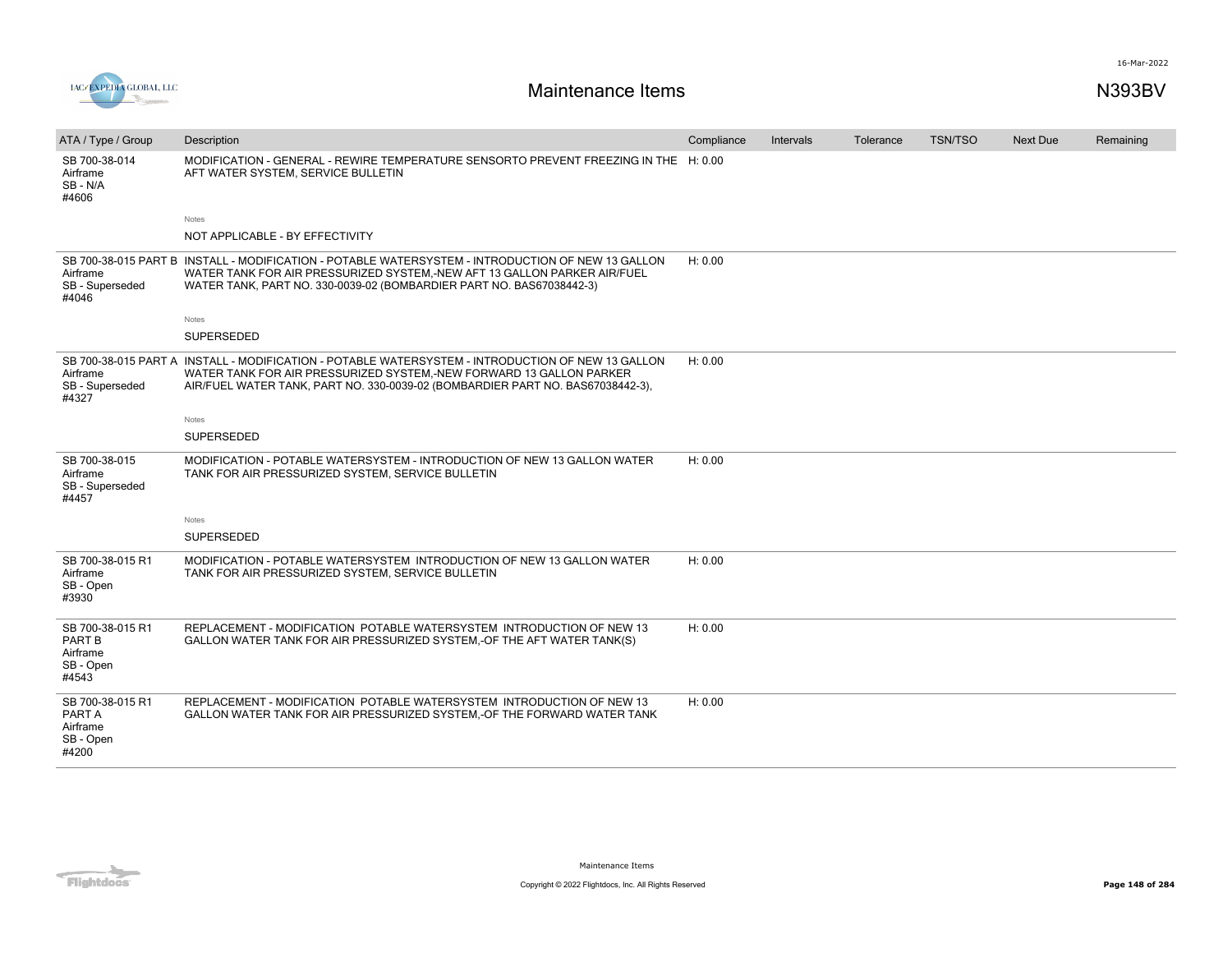

| ATA / Type / Group                             | Description                                                                                                                                                               | Compliance | Intervals | Tolerance | <b>TSN/TSO</b> | <b>Next Due</b> | Remaining |
|------------------------------------------------|---------------------------------------------------------------------------------------------------------------------------------------------------------------------------|------------|-----------|-----------|----------------|-----------------|-----------|
| SB 700-38-016<br>Airframe<br>SB - N/A<br>#3300 | MODIFICATION - POTABLE WATERSYSTEM - INTRODUCTION OF NEW 26 GALLON WATER<br>TANK FOR AIR PRESSURIZED SYSTEM, SERVICE BULLETIN                                             | H: 0.00    |           |           |                |                 |           |
|                                                | <b>Notes</b>                                                                                                                                                              |            |           |           |                |                 |           |
|                                                | NOT APPLICABLE - BY EFFECTIVITY                                                                                                                                           |            |           |           |                |                 |           |
| Airframe<br>SB - N/A<br>#3728                  | SB 700-38-016 PART B REPLACEMENT - MODIFICATION - POTABLE WATERSYSTEM - INTRODUCTION OF NEW 26<br>GALLON WATER TANK FOR AIR PRESSURIZED SYSTEM,-OF THE AFT WATER TANK     | H: 0.00    |           |           |                |                 |           |
|                                                | <b>Notes</b>                                                                                                                                                              |            |           |           |                |                 |           |
|                                                | NOT APPLICABLE - BY EFFECTIVITY                                                                                                                                           |            |           |           |                |                 |           |
| Airframe<br>SB - N/A<br>#4603                  | SB 700-38-016 PART A REPLACEMENT - MODIFICATION - POTABLE WATERSYSTEM - INTRODUCTION OF NEW 26<br>GALLON WATER TANK FOR AIR PRESSURIZED SYSTEM, OF THE FORWARD WATER TANK | H: 0.00    |           |           |                |                 |           |
|                                                | Notes                                                                                                                                                                     |            |           |           |                |                 |           |
|                                                | NOT APPLICABLE - BY EFFECTIVITY                                                                                                                                           |            |           |           |                |                 |           |
| SB 700-38-018<br>Airframe<br>SB - N/A<br>#3488 | WATERTANK PRESSURIZATION SYSTEM - RELOCATION OF THE PRESSURE SENSOR,<br>SERVICE BULLETIN                                                                                  | H: 0.00    |           |           |                |                 |           |
|                                                | Notes                                                                                                                                                                     |            |           |           |                |                 |           |
|                                                | NOT APPLICABLE - BY EFFECTIVITY                                                                                                                                           |            |           |           |                |                 |           |
| SB 700-38-019<br>Airframe<br>SB - N/A<br>#3138 | MODIFICATION - WASTE DISPOSAL - REPLACE VACUUM HOSE WITH RIGID PIPE, SERVICE<br><b>BULLETIN</b>                                                                           | H: 0.00    |           |           |                |                 |           |
|                                                | Notes                                                                                                                                                                     |            |           |           |                |                 |           |
|                                                | NOT APPLICABLE - BY EFFECTIVITY                                                                                                                                           |            |           |           |                |                 |           |
| SB 700-38-020<br>Airframe<br>SB - N/A<br>#4010 | REWORK - POTABLE WATERSYSTEM (PWS) - TERMINATE CES WIRING TO EIB (EFFECTIVITY: H: 0.00<br>A/C 9167, 9171, 9181, 9185, 9187, 9193), SERVICE BULLETIN                       |            |           |           |                |                 |           |
|                                                | Notes                                                                                                                                                                     |            |           |           |                |                 |           |
|                                                | NOT APPLICABLE - BY EFFECTIVITY                                                                                                                                           |            |           |           |                |                 |           |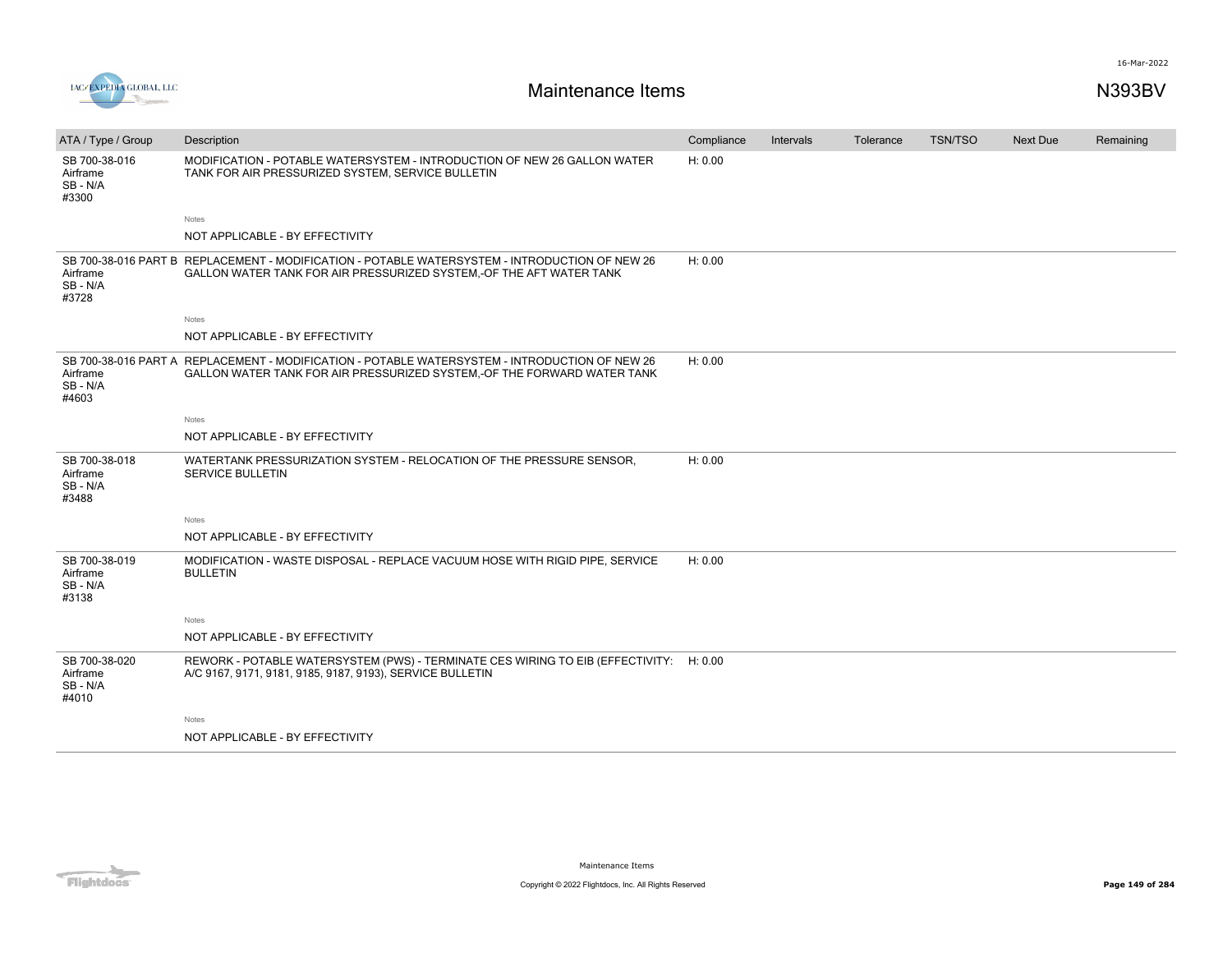



| ATA / Type / Group                             | Description                                                                                                                                                                                             | Compliance | Intervals | Tolerance | <b>TSN/TSO</b> | Next Due | Remaining |
|------------------------------------------------|---------------------------------------------------------------------------------------------------------------------------------------------------------------------------------------------------------|------------|-----------|-----------|----------------|----------|-----------|
| SB 700-38-022<br>Airframe<br>SB-N/A<br>#3255   | MODIFICATION - POTABLE WATERSYSTEM (PWS) - REPLACE VENT VALVES THAT MAY CAUSE H: 0.00<br>WATER LEAKS (A/C 9167, 9171 TO 9194 AND 9196 TO 9205), SERVICE BULLETIN                                        |            |           |           |                |          |           |
|                                                | Notes                                                                                                                                                                                                   |            |           |           |                |          |           |
|                                                | NOT APPLICABLE - BY EFFECTIVITY                                                                                                                                                                         |            |           |           |                |          |           |
| SB 700-38-023<br>Airframe<br>SB - N/A<br>#3279 | MODIFICATION - POTABLE WATERSYSTEM (PWS) - REPLACE WATER TANK VENT VALVES<br>THAT MAY CAUSE WATER LEAKS (A/C 9167, 9171 TO 9264), SERVICE BULLETIN                                                      | H: 0.00    |           |           |                |          |           |
|                                                | Notes                                                                                                                                                                                                   |            |           |           |                |          |           |
|                                                | NOT APPLICABLE - BY EFFECTIVITY                                                                                                                                                                         |            |           |           |                |          |           |
| Airframe<br>SB - N/A<br>#3941                  | SB 700-38-024 PART B ACCESS - MODIFICATION - POTABLE WATERSYSTEM - REPLACEMENT OF THE 13 GALLON<br>SHAW WATER TANK WITH A NEWLY DESIGNED TANK,-THE AFT 13 GALLON SHAW AERO<br><b>DEVICES WATER TANK</b> | H: 0.00    |           |           |                |          |           |
|                                                | Notes                                                                                                                                                                                                   |            |           |           |                |          |           |
|                                                | NOT APPLICABLE - BY EFFECTIVITY                                                                                                                                                                         |            |           |           |                |          |           |
| Airframe<br>SB - N/A<br>#4431                  | SB 700-38-024 PART A ACCESS - MODIFICATION - POTABLE WATERSYSTEM - REPLACEMENT OF THE 13 GALLON<br>SHAW WATER TANK WITH A NEWLY DESIGNED TANK,-THE FORWARD 13 GALLON SHAW<br>AERO DEVICES WATER TANK(S) | H: 0.00    |           |           |                |          |           |
|                                                | Notes                                                                                                                                                                                                   |            |           |           |                |          |           |
|                                                | NOT APPLICABLE - BY EFFECTIVITY                                                                                                                                                                         |            |           |           |                |          |           |
| SB 700-38-024<br>Airframe<br>SB - N/A<br>#3733 | MODIFICATION - POTABLE WATERSYSTEM - REPLACEMENT OF THE 13 GALLON SHAW<br>WATER TANK WITH A NEWLY DESIGNED TANK, SERVICE BULLETIN                                                                       | H: 0.00    |           |           |                |          |           |
|                                                | Notes                                                                                                                                                                                                   |            |           |           |                |          |           |
|                                                | NOT APPLICABLE - BY EFFECTIVITY                                                                                                                                                                         |            |           |           |                |          |           |
| Airframe<br>SB - Superseded<br>#3793           | SB 700-38-025 PART A MODIFICATION - POTABLE WATERSYSTEM - INTRODUCTION OF NEW 13 GALLON WATER<br>TANK FOR PUMP SYSTEM, SERVICE BULLETIN                                                                 | H: 0.00    |           |           |                |          |           |
|                                                | Notes                                                                                                                                                                                                   |            |           |           |                |          |           |
|                                                | <b>SUPERSEDED</b>                                                                                                                                                                                       |            |           |           |                |          |           |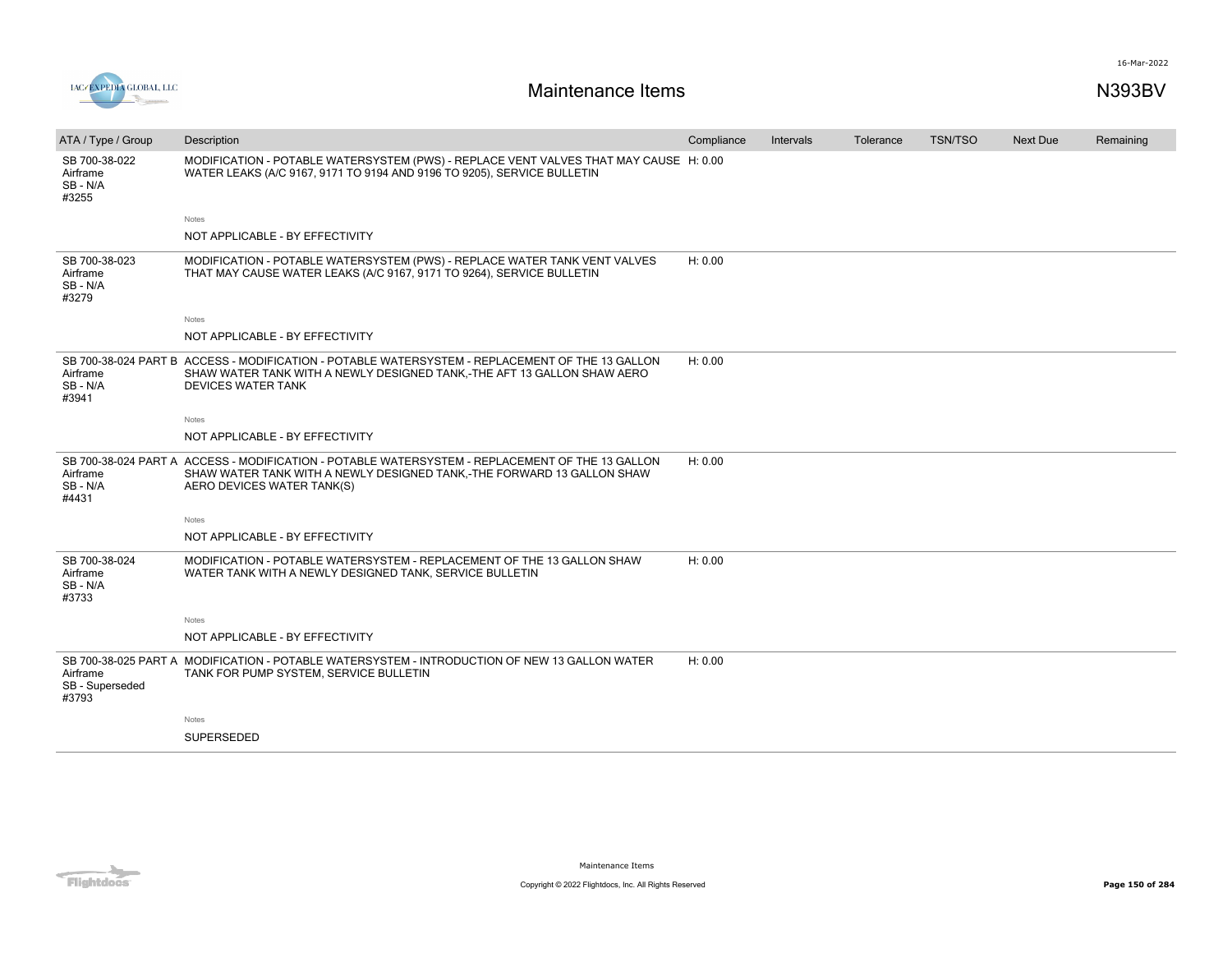

| ATA / Type / Group<br>Airframe<br>SB - Superseded<br>#3584   | Description<br>SB 700-38-025 PART B MODIFICATION - POTABLE WATERSYSTEM - INTRODUCTION OF NEW 13 GALLON WATER<br>TANK FOR PUMP SYSTEM, SERVICE BULLETIN. | Compliance<br>H: 0.00 | Intervals | Tolerance | <b>TSN/TSO</b> | Next Due | Remaining |
|--------------------------------------------------------------|---------------------------------------------------------------------------------------------------------------------------------------------------------|-----------------------|-----------|-----------|----------------|----------|-----------|
|                                                              | Notes<br>SUPERSEDED                                                                                                                                     |                       |           |           |                |          |           |
| SB 700-38-025 R1<br>Airframe<br>SB - Open<br>#4321           | MODIFICATION - POTABLE WATERSYSTEM INTRODUCTION OF NEW 13 GALLON WATER<br>TANK FOR PUMP SYSTEM, SERVICE BULLETIN                                        | H: 0.00               |           |           |                |          |           |
| SB 700-38-025 R1<br>PART A<br>Airframe<br>SB - Open<br>#3215 | REPLACEMENT - MODIFICATION POTABLE WATERSYSTEM INTRODUCTION OF NEW 13<br>GALLON WATER TANK FOR PUMP SYSTEM, OF THE FORWARD WATER TANK                   | H: 0.00               |           |           |                |          |           |
| SB 700-38-025 R1<br>PART B<br>Airframe<br>SB - Open<br>#4191 | REPLACEMENT - MODIFICATION POTABLE WATERSYSTEM INTRODUCTION OF NEW 13<br>GALLON WATER TANK FOR PUMP SYSTEM, OF THE AFT WATER TANK                       | H: 0.00               |           |           |                |          |           |
| Airframe<br>SB - Superseded<br>#3672                         | SB 700-38-026 PART A MODIFICATION - POTABLE WATERSYSTEM - INTRODUCTION OF NEW 26 GALLON WATER<br>TANK FOR PUMP SYSTEM, SERVICE BULLETIN                 | H: 0.00               |           |           |                |          |           |
|                                                              | Notes                                                                                                                                                   |                       |           |           |                |          |           |
|                                                              | SUPERSEDED                                                                                                                                              |                       |           |           |                |          |           |
| Airframe<br>SB - Superseded<br>#4004                         | SB 700-38-026 PART B MODIFICATION - POTABLE WATERSYSTEM - INTRODUCTION OF NEW 26 GALLON WATER<br>TANK FOR PUMP SYSTEM, SERVICE BULLETIN.                | H: 0.00               |           |           |                |          |           |
|                                                              | Notes                                                                                                                                                   |                       |           |           |                |          |           |
|                                                              | SUPERSEDED                                                                                                                                              |                       |           |           |                |          |           |
| SB 700-38-026 R1<br>Airframe<br>SB - Open<br>#4062           | MODIFICATION - POTABLE WATERSYSTEM INTRODUCTION OF NEW 26 GALLON WATER<br>TANK FOR PUMP SYSTEM, SERVICE BULLETIN                                        | H: 0.00               |           |           |                |          |           |
| SB 700-38-026 R1<br>PART B<br>Airframe<br>SB - Open<br>#4103 | REPLACEMENT - MODIFICATION POTABLE WATERSYSTEM INTRODUCTION OF NEW 26<br>GALLON WATER TANK FOR PUMP SYSTEM, OF THE AFT WATER TANK                       | H: 0.00               |           |           |                |          |           |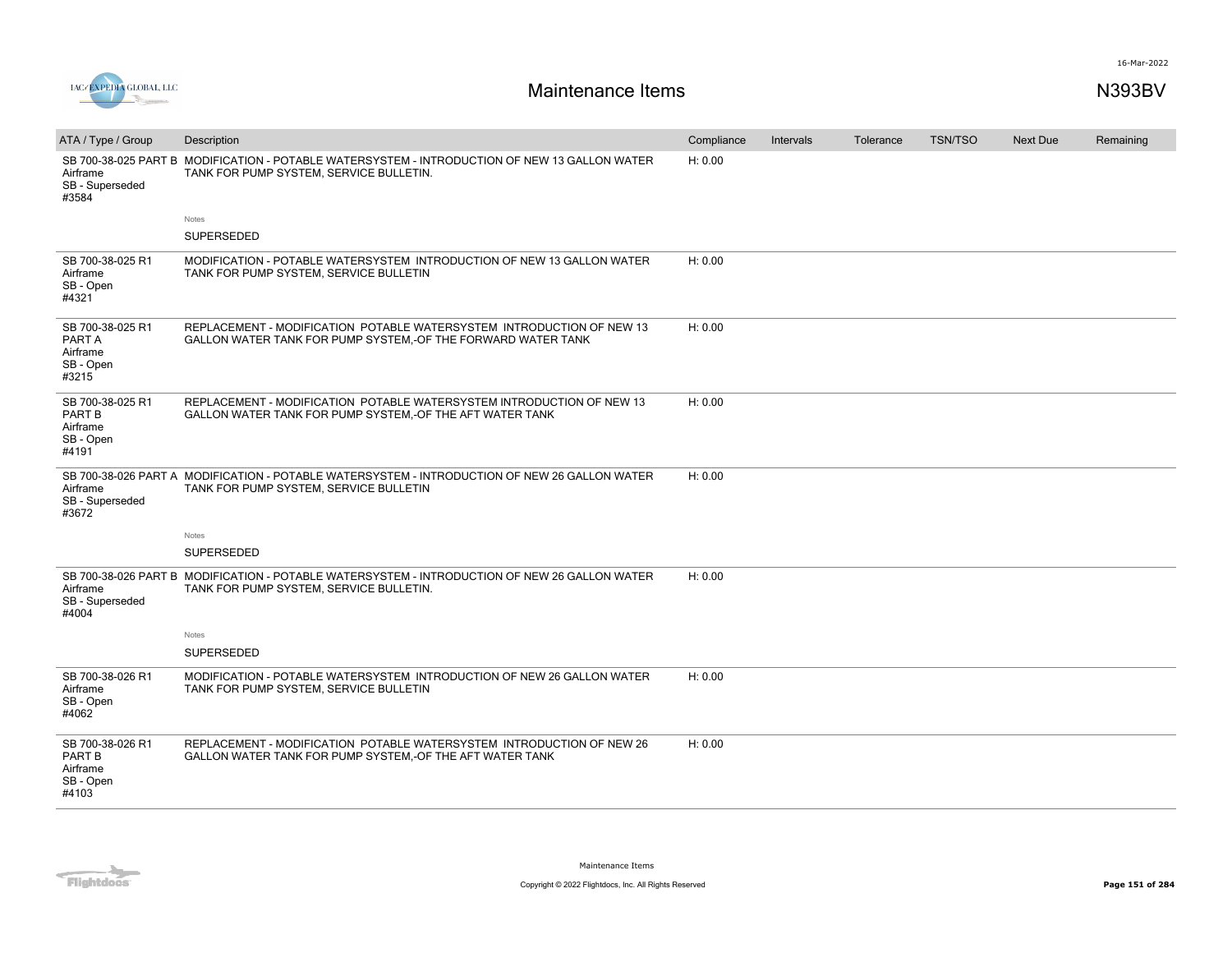

| ATA / Type / Group                                           | Description                                                                                                                            | Compliance                          | Intervals | Tolerance | <b>TSN/TSO</b> | <b>Next Due</b> | Remaining |
|--------------------------------------------------------------|----------------------------------------------------------------------------------------------------------------------------------------|-------------------------------------|-----------|-----------|----------------|-----------------|-----------|
| SB 700-38-026 R1<br>PART A<br>Airframe<br>SB - Open<br>#4478 | REPLACEMENT - MODIFICATION POTABLE WATERSYSTEM INTRODUCTION OF NEW 26<br>GALLON WATER TANK FOR PUMP SYSTEM,-OF THE FORWARD WATER TANK  | H: 0.00                             |           |           |                |                 |           |
| SB 700-38-027<br>Airframe<br>SB - Open<br>#3145              | MODIFICATION - WASTE DISPOSAL - SEALING THE MAGAIRTOILET BASE TO PREVENT<br>STRUCTURAL DAMAGE, SERVICE BULLETIN                        | H: 0.00                             |           |           |                |                 |           |
| SB 700-38-029<br>Airframe<br>SB - Open<br>#4145              | MODIFICATION - WASTE DISPOSAL - ADDITION OF A GALLEY DRAIN, SERVICE BULLETIN                                                           | H: 0.00                             |           |           |                |                 |           |
| SB 700-38-030<br>Airframe<br>SB-N/A<br>#4486                 | MODIFICATION - WASTE DISPOSAL - RELOCATION OF CHILLERDRAIN LINES TO PREVENT<br>FREEZING AND SUBSEQUENT WATER SPILLS, SERVICE BULLETIN  | H: 0.00                             |           |           |                |                 |           |
|                                                              | Notes                                                                                                                                  |                                     |           |           |                |                 |           |
|                                                              | NOT APPLICABLE - BY EFFECTIVITY                                                                                                        |                                     |           |           |                |                 |           |
| SB 700-38-031<br>Airframe<br>SB - Open<br>#3467              | MODIFICATION - POTABLE WATERSYSTEM - QUICK DISCONNECT INSTALLATION AT POTABLE H: 0.00<br>WATER TREATMENT UNIT (PWTU), SERVICE BULLETIN |                                     |           |           |                |                 |           |
| SB 700-38-032<br>Airframe<br>SB-N/A<br>#4469                 | MODIFICATION - POTABLE WATERSYSTEM SECURE BLANKET HEATER TO WASTE WATER<br>TEE-FITTING BELOW FLOOR, SERVICE BULLETIN                   | H: 0.00                             |           |           |                |                 |           |
|                                                              | Notes                                                                                                                                  |                                     |           |           |                |                 |           |
|                                                              | NOT APPLICABLE - BY EFFECTIVITY                                                                                                        |                                     |           |           |                |                 |           |
| SB 700-38-033<br>Airframe<br>SB - Superseded<br>#4311        | MODIFICATION - WASTE DISPOSAL - INTRODUCTION OF IMPROVED RINSE VALVE TO<br>PREVENT RINSE VALVE LEAKAGE, SERVICE BULLETIN               | H: 0.00                             |           |           |                |                 |           |
|                                                              | Notes                                                                                                                                  |                                     |           |           |                |                 |           |
|                                                              | SUPERSEDED                                                                                                                             |                                     |           |           |                |                 |           |
| SB 700-38-033 R1<br>Airframe<br>SB - Complied With<br>#4307  | MODIFICATION - WASTE DISPOSAL - INTRODUCTION OF IMPROVED RINSE VALVE TO<br>PREVENT RINSE VALVE LEAKAGE, SERVICE BULLETIN.              | 04-MAR-2016<br>H: 1753.70<br>L: 622 |           |           |                |                 |           |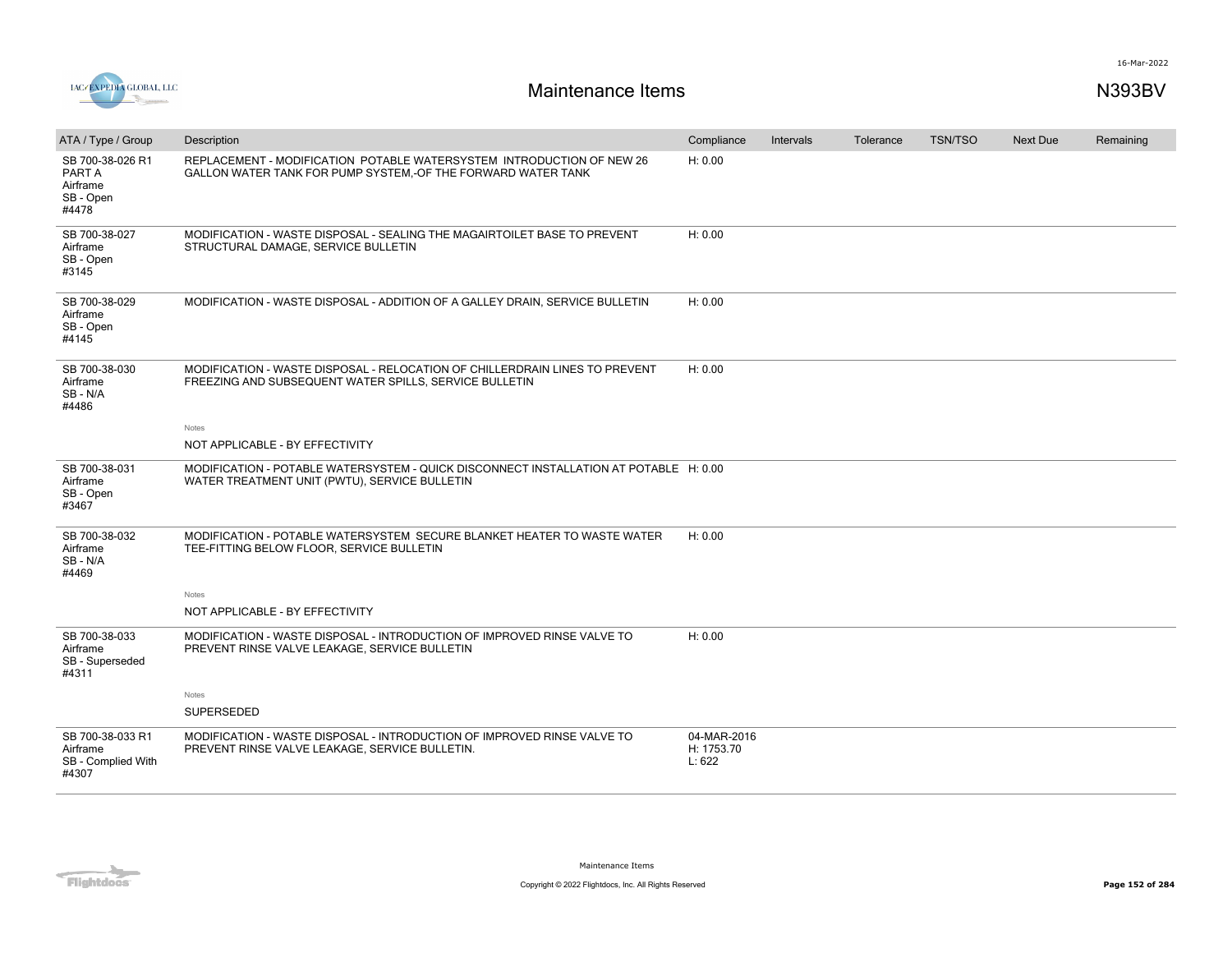



| ATA / Type / Group                                       | Description                                                                                                                                                | Compliance                         | Intervals | Tolerance | <b>TSN/TSO</b> | <b>Next Due</b> | Remaining |
|----------------------------------------------------------|------------------------------------------------------------------------------------------------------------------------------------------------------------|------------------------------------|-----------|-----------|----------------|-----------------|-----------|
| Airframe<br>SB - Complied With<br>#1168                  | SB 700-38-034 PART A INSPECTION - MODIFICATION - POTABLE WATERSYSTEM - FWD LAV CLAMP RELOCATION.<br><b>SERVICE BULLETIN</b>                                | 12-SEP-2012<br>H: 388.37<br>L: 190 |           |           |                |                 |           |
|                                                          | Notes                                                                                                                                                      |                                    |           |           |                |                 |           |
|                                                          | <b>COMPLIED WITH</b>                                                                                                                                       |                                    |           |           |                |                 |           |
| Airframe<br>SB - Complied With<br>#2051                  | SB 700-38-034 PART B MODIFICATION - MODIFICATION - POTABLE WATERSYSTEM - FWD LAV CLAMP RELOCATION.<br><b>SERVICE BULLETIN</b>                              | 12-SEP-2012<br>H: 388.37<br>L: 190 |           |           |                |                 |           |
|                                                          | <b>Notes</b>                                                                                                                                               |                                    |           |           |                |                 |           |
|                                                          | <b>COMPLIED WITH</b>                                                                                                                                       |                                    |           |           |                |                 |           |
| SB 700-38-034<br>Airframe<br>SB - Complied With<br>#1950 | MODIFICATION - POTABLE WATERSYSTEM - FWD LAV CLAMP RELOCATION, SERVICE<br><b>BULLETIN</b>                                                                  | 12-SEP-2012<br>H: 388.37<br>L: 190 |           |           |                |                 |           |
|                                                          | <b>Notes</b>                                                                                                                                               |                                    |           |           |                |                 |           |
|                                                          | <b>COMPLIED WITH</b>                                                                                                                                       |                                    |           |           |                |                 |           |
| SB 700-38-035<br>Airframe<br>SB - Open<br>#3433          | MODIFICATION - WASTE DISPOSAL - ADDITION OF HEATERAND INSULATION BLANKET TO<br>THE DELTA PRESSURE (DP) SENSOR OF THE WATER TANK ASSEMBLY, SERVICE BULLETIN | H: 0.00                            |           |           |                |                 |           |
| SB 700-38-036<br>Airframe<br>SB - Open<br>#3581          | MODIFICATION - POTABLE WATERSYSTEM - INSTALLATION OF WATER TREATMENT UNIT<br>BYPASS SWITCH, SERVICE BULLETIN                                               | H: 0.00                            |           |           |                |                 |           |
| SB 700-38-036 R1<br>Airframe<br>SB - Open<br>#3997       | MODIFICATION - POTABLE WATERSYSTEM - INSTALLATION OF WATER TREATMENT UNIT<br>BYPASS SWITCH, SERVICE BULLETIN.                                              | H: 0.00                            |           |           |                |                 |           |
| SB 700-38-037<br>Airframe<br>SB-N/A<br>#4157             | MODIFICATION - POTABLE WATERSYSTEM - REPLACEMENT OF THE 13 GALLON SHAW OR<br>PARKER WATER TANK WITH A NEWLY-DESIGNED TANK, SERVICE BULLETIN                | H: 0.00                            |           |           |                |                 |           |
|                                                          | Notes                                                                                                                                                      |                                    |           |           |                |                 |           |
|                                                          | NOT APPLICABLE                                                                                                                                             |                                    |           |           |                |                 |           |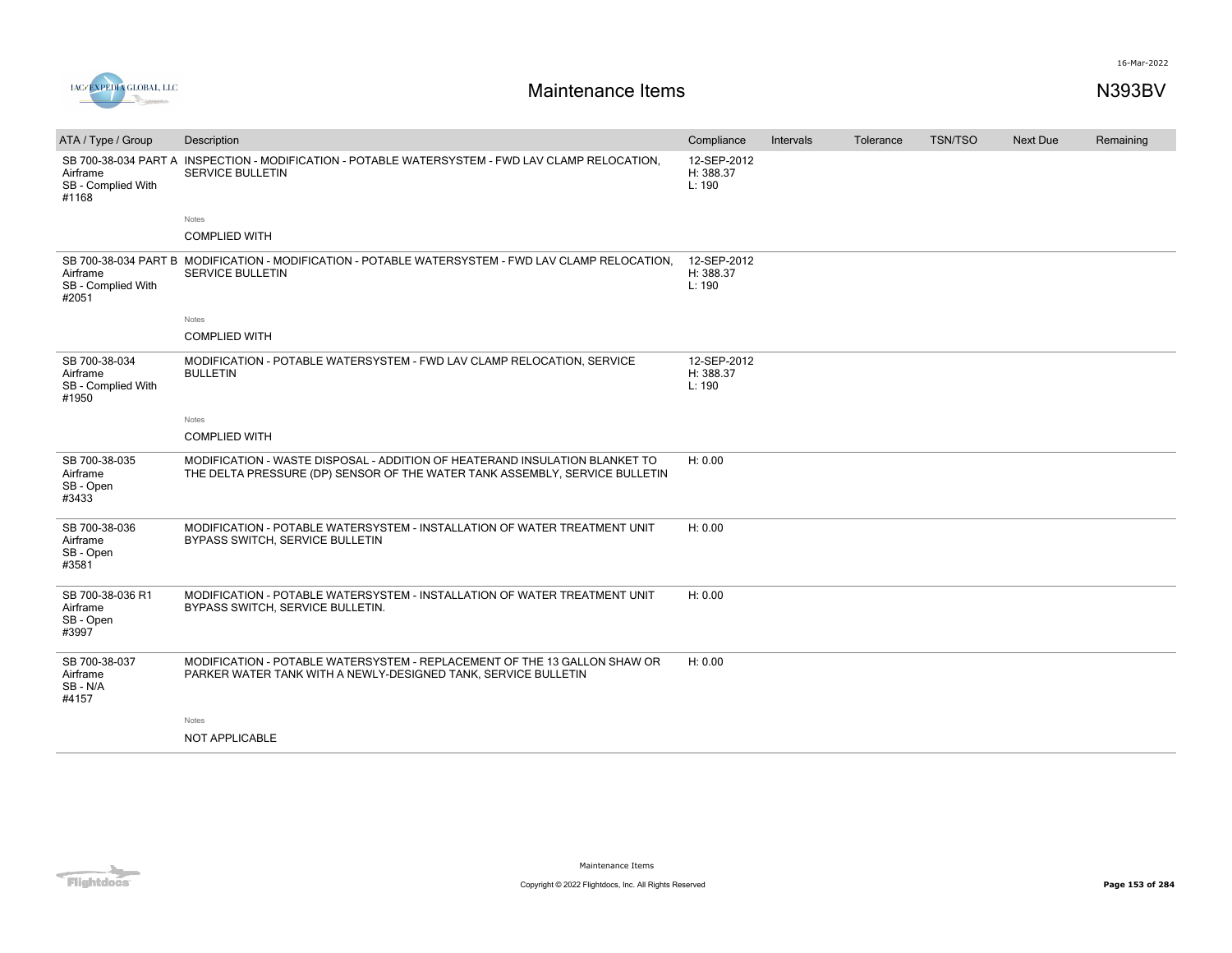

| ATA / Type / Group                                          | Description                                                                                                                                                                                    | Compliance | Intervals | Tolerance | <b>TSN/TSO</b> | Next Due | Remaining |
|-------------------------------------------------------------|------------------------------------------------------------------------------------------------------------------------------------------------------------------------------------------------|------------|-----------|-----------|----------------|----------|-----------|
| Airframe<br>SB-N/A<br>#3611                                 | SB 700-38-037 PART B REPLACEMENT - MODIFICATION - POTABLE WATERSYSTEM - REPLACEMENT OF THE 13<br>GALLON SHAW OR PARKER WATER TANK WITH A NEWLY-DESIGNED TANK, OF THE AFT<br><b>WATER TANK</b>  | H: 0.00    |           |           |                |          |           |
|                                                             | Notes                                                                                                                                                                                          |            |           |           |                |          |           |
|                                                             | NOT APPLICABLE                                                                                                                                                                                 |            |           |           |                |          |           |
| Airframe<br>SB-N/A<br>#4195                                 | SB 700-38-037 PART A REPLACEMENT -MODIFICATION - POTABLE WATERSYSTEM - REPLACEMENT OF THE 13<br>GALLON SHAW OR PARKER WATER TANK WITH A NEWLY - DESIGNED TANK, OF THE<br>FORWARD WATER TANK(S) | H: 0.00    |           |           |                |          |           |
|                                                             | Notes                                                                                                                                                                                          |            |           |           |                |          |           |
|                                                             | NOT APPLICABLE                                                                                                                                                                                 |            |           |           |                |          |           |
| SB 700-38-037 R1<br>Airframe<br>SB-N/A<br>#3900             | MODIFICATION - POTABLE WATERSYSTEM - REPLACEMENT OF THE 13 GALLON SHAW OR<br>PARKER WATER TANK WITH A NEWLY DESIGNED TANK, SERVICE BULLETIN                                                    | H: 0.00    |           |           |                |          |           |
|                                                             | <b>Notes</b>                                                                                                                                                                                   |            |           |           |                |          |           |
|                                                             | NOT APPLICABLE                                                                                                                                                                                 |            |           |           |                |          |           |
| SB 700-38-037 R1<br>PART B<br>Airframe<br>SB-N/A<br>#3507   | REPLACEMENT - MODIFICATION - POTABLE WATERSYSTEM - REPLACEMENT OF THE 13<br>GALLON SHAW OR PARKER WATER TANK WITH A NEWLY DESIGNED TANK,-OF AFT WATER<br><b>TANK</b>                           | H: 0.00    |           |           |                |          |           |
|                                                             | Notes                                                                                                                                                                                          |            |           |           |                |          |           |
|                                                             | NOT APPLICABLE                                                                                                                                                                                 |            |           |           |                |          |           |
| SB 700-38-037 R1<br>PART A<br>Airframe<br>SB - N/A<br>#4175 | REPLACEMENT - MODIFICATION - POTABLE WATERSYSTEM - REPLACEMENT OF THE 13<br>GALLON SHAW OR PARKER WATER TANK WITH A NEWLY DESIGNED TANK,-OF FORWARD<br><b>WATER TANK(S)</b>                    | H: 0.00    |           |           |                |          |           |
|                                                             | <b>Notes</b>                                                                                                                                                                                   |            |           |           |                |          |           |
|                                                             | <b>NOT APPLICABLE</b>                                                                                                                                                                          |            |           |           |                |          |           |
| SB 700-44-003<br>Airframe<br>SB - Complied With<br>#4386    | MODIFICATION - CABIN SYSTEMS - WIRELESS PASSENGERCONTROL UNIT (WPCU) SMART<br>DOCK INSTALLATION, SERVICE BULLETIN                                                                              | H: 0.00    |           |           |                |          |           |
|                                                             | Notes                                                                                                                                                                                          |            |           |           |                |          |           |
|                                                             | SUPERSEDED                                                                                                                                                                                     |            |           |           |                |          |           |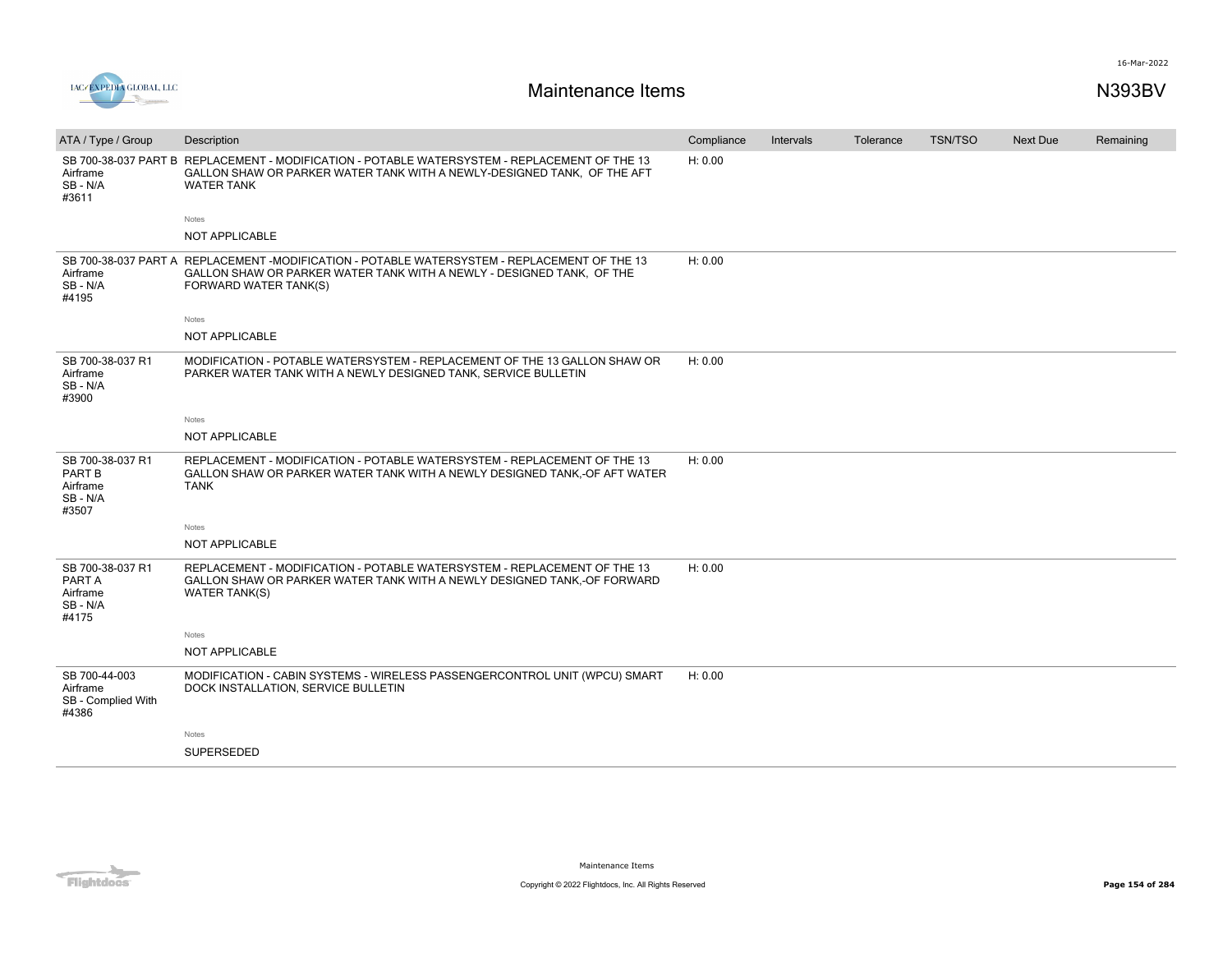

| ATA / Type / Group                                  | Description                                                                                                                                                                         | Compliance | <b>Intervals</b> | Tolerance | <b>TSN/TSO</b> | <b>Next Due</b> | Remaining |
|-----------------------------------------------------|-------------------------------------------------------------------------------------------------------------------------------------------------------------------------------------|------------|------------------|-----------|----------------|-----------------|-----------|
| SB 700-44-003 R1<br>Airframe<br>SB - Open<br>#3366  | MODIFICATION - CABIN SYSTEMS - WIRELESS PASSENGERCONTROL UNIT (WPCU) SMART<br>DOCK INSTALLATION, SERVICE BULLETIN.                                                                  | H: 0.00    |                  |           |                |                 |           |
| SB 700-44-004<br>Airframe<br>SB - Open<br>#3205     | MODIFICATION - CABIN ELECTRONICS SYSTEM - WIRELESS PASSENGERCONTROL UNIT<br>(WPCU) NEW IPOD TOUCH(5) INSTALLATION WITH THE POST SMART DOCK INSTALLATION,<br><b>SERVICE BULLETIN</b> | H: 0.00    |                  |           |                |                 |           |
| SB 700-44-004 R1<br>Airframe<br>SB - Open<br>#3316  | MODIFICATION - CABIN ELECTRONICS SYSTEM - WIRELESS PASSENGERCONTROL UNIT<br>(WPCU) NEW IPOD TOUCH(5) INSTALLATION WITH THE POST SMART DOCK INSTALLATION,<br>SERVICE BULLETIN.       | H: 0.00    |                  |           |                |                 |           |
| SB 700-44-004 R2<br>Airframe<br>SB - Open<br>#4122  | MODIFICATION - CABIN ELECTRONICS SYSTEM - WIRELESS PASSENGERCONTROL UNIT<br>(WPCU) NEW IPOD TOUCH(5) INSTALLATION WITH THE POST SMART DOCK INSTALLATION,<br>SERVICE BULLETIN        | H: 0.00    |                  |           |                |                 |           |
| SB 700-44-006<br>Airframe<br>SB - Open<br>#3570     | INSPECTION - CABIN ELECTRONICS SYSTEM - VARIABLE FREQUENCY CABLES, SAC<br>HARNESSES, CMS EMI CONNECTORS, GFI OUTLETS AND QUADRAX CONNECTORS, SERVICE<br><b>BULLETIN</b>             | H: 0.00    |                  |           |                |                 |           |
| SB 700-44-007<br>Airframe<br>SB-N/A<br>#4230        | MODIFICATION - CABIN ELECTRONICS SYSTEM - WIRELESS PASSENGERCONTROL UNIT<br>(WPCU) NEW IPOD TOUCH (5) INSTALLATION, SERVICE BULLETIN                                                | H: 0.00    |                  |           |                |                 |           |
|                                                     | Notes                                                                                                                                                                               |            |                  |           |                |                 |           |
|                                                     | NOT APPLICABLE                                                                                                                                                                      |            |                  |           |                |                 |           |
| SB 700-44-007 R1<br>Airframe<br>SB-N/A<br>#4402     | MODIFICATION - CABIN ELECTRONICS SYSTEM - WIRELESS PASSENGERCONTROL UNIT<br>(WPCU) NEW IPOD TOUCH(5) INSTALLATION, SERVICE BULLETIN                                                 | H: 0.00    |                  |           |                |                 |           |
|                                                     | Notes                                                                                                                                                                               |            |                  |           |                |                 |           |
|                                                     | <b>NOT APPLICABLE</b>                                                                                                                                                               |            |                  |           |                |                 |           |
| SB 700-44-011<br>Airframe<br>SB - Open<br>#4806     | MODIFICATION - SATELLITE COMMUNICATION SYSTEM - INSTALLATION OF A HONEYWELL<br>JETWAVE™ KA BAND SATELLITE DATA SYSTEM                                                               |            |                  |           |                |                 |           |
| SB 700-44-011 R03<br>Airframe<br>SB - Open<br>#4937 | MODIFICATION - SATELLITE COMMUNICATION SYSTEM - INSTALLATION OF A HONEYWELL<br>JETWAVE™ KA-BAND SATELLITE DATA SYSTEM                                                               |            |                  |           |                |                 |           |
|                                                     |                                                                                                                                                                                     |            |                  |           |                |                 |           |

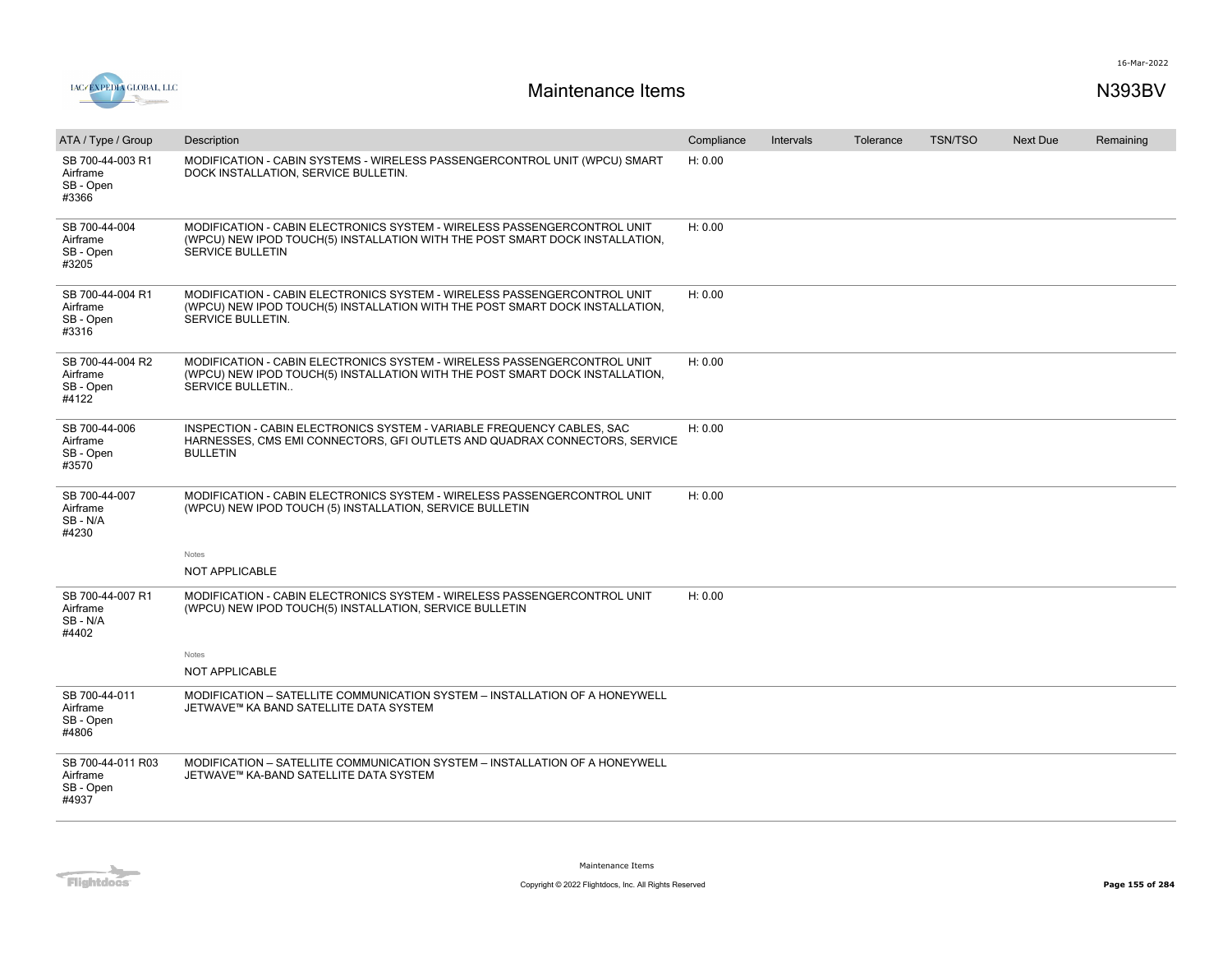

| ATA / Type / Group                                          | Description                                                                                                                                                                  | Compliance                           | <b>Intervals</b> | Tolerance | <b>TSN/TSO</b> | <b>Next Due</b> | Remaining |
|-------------------------------------------------------------|------------------------------------------------------------------------------------------------------------------------------------------------------------------------------|--------------------------------------|------------------|-----------|----------------|-----------------|-----------|
| SB 700-44-011 R1<br>Airframe<br>SB - Complied With<br>#4810 | MODIFICATION - SATELLITE COMMUNICATION SYSTEM - INSTALLATION OF A HONEYWELL<br>JETWAVE KA BAND SATELLITE DATA SYSTEM (REV. 1)                                                | 29-JAN-2018<br>H: 2586.20<br>L: 898  |                  |           |                |                 |           |
| SB 700-44-011 R2<br>Airframe<br>SB - Complied With<br>#4839 | MODIFICATION - SATELLITE COMMUNICATION SYSTEM - INSTALLATION OF A HONEYWELL<br>JETWAVE KA BAND SATELLITE DATA SYSTEM (REV. 2)                                                | 29-JAN-2018<br>H: 2586.20<br>L: 9385 |                  |           |                |                 |           |
| SB 700-44-011 R2<br>Airframe<br>SB - Open<br>#4879          | MODIFICATION - SATELLITE COMMUNICATION SYSTEM - INSTALLATION OF A HONEYWELL<br>JETWAVE KA BAND SATELLITE DATA SYSTEM                                                         |                                      |                  |           |                |                 |           |
| SB 700-44-012 R1<br>Airframe<br>SB - Open<br>#4883          | MODIFICATION SATELLITE COMMUNICATION SYSTEM HONEYWELL JETWAVE KA-BAND<br>RADIO FREQUENCY UNIT (KRFU) REPLACEMENT                                                             |                                      |                  |           |                |                 |           |
| SB 700-44-012 R2<br>Airframe<br>SB - Open<br>#4895          | MODIFICATION SATELLITE COMMUNICATION SYSTEM HONEYWELL JETWAVE KA-BAND<br>RADIO FREQUENCY UNIT (KRFU) REPLACEMENT                                                             |                                      |                  |           |                |                 |           |
| SB 700-45-001<br>Airframe<br>SB - Superseded<br>#4602       | MODIFICATION - CENTRAL AIRCRAFT-INFORMATION MAINTENANCE-SYSTEM (CAIMS) -<br>INSTALLATION OF THE CAIMS REPORT-TO-PRINTERSWITCH, SERVICE BULLETIN                              | H: 0.00                              |                  |           |                |                 |           |
|                                                             | Notes                                                                                                                                                                        |                                      |                  |           |                |                 |           |
|                                                             | SUPERSEDED                                                                                                                                                                   |                                      |                  |           |                |                 |           |
| SB 700-45-001 R1<br>Airframe<br>SB-N/A<br>#3613             | MODIFICATION - CENTRAL AIRCRAFT-INFORMATION MAINTENANCE-SYSTEM (CAIMS) -<br>INSTALLATION OF THE CAIMS REPORT-TO-PRINTERSWITCH (A/C 9002 TO 9139), SERVICE<br><b>BULLETIN</b> | H: 0.00                              |                  |           |                |                 |           |
|                                                             | Notes                                                                                                                                                                        |                                      |                  |           |                |                 |           |
|                                                             | NOT APPLICABLE - BY EFFECTIVITY                                                                                                                                              |                                      |                  |           |                |                 |           |
| SB 700-45-004<br>Airframe<br>SB-N/A<br>#3824                | MODIFICATION - CENTRAL MAINTENANCE SYSTEM - PORTABLE MAINTENANCE ACCESS<br>TERMINAL (PMAT) (AM-200) PART NUMBERCHANGE, SERVICE BULLETIN                                      | H: 0.00                              |                  |           |                |                 |           |
|                                                             | Notes                                                                                                                                                                        |                                      |                  |           |                |                 |           |
|                                                             | NOT APPLICABLE - BY EFFECTIVITY                                                                                                                                              |                                      |                  |           |                |                 |           |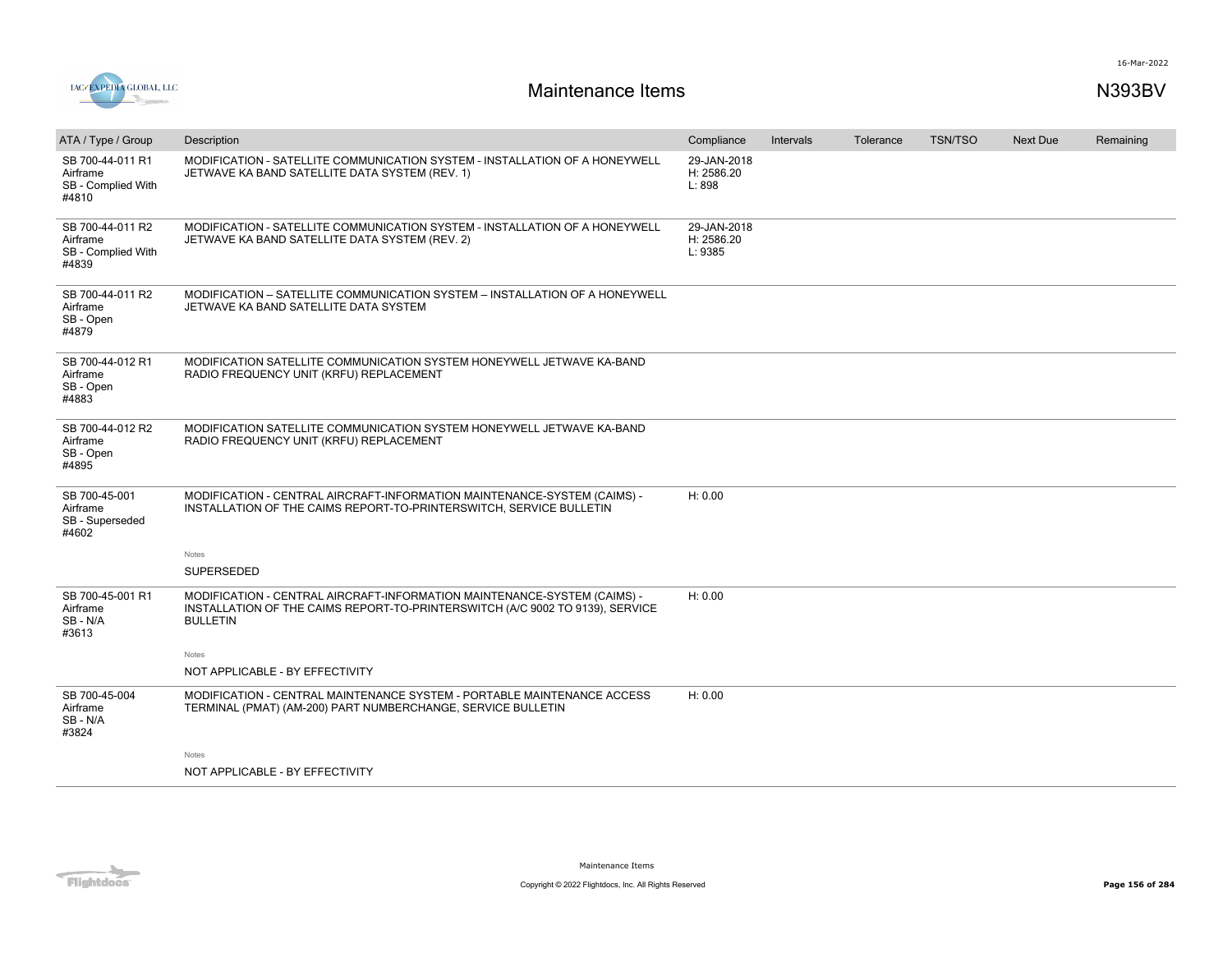



| ATA / Type / Group                                 | Description                                                                                                                                                                                                 | Compliance | Intervals | Tolerance | <b>TSN/TSO</b> | <b>Next Due</b> | Remaining |
|----------------------------------------------------|-------------------------------------------------------------------------------------------------------------------------------------------------------------------------------------------------------------|------------|-----------|-----------|----------------|-----------------|-----------|
| SB 700-45-006<br>Airframe<br>SB-N/A<br>#4116       | MODIFICATION - CENTRAL AIRCRAFT-INFORMATION MAINTENANCE SYSTEM (CAIMS) -<br>INSTALL PORTABLE MAINTENANCE-ACCESS TERMINAL (PMAT) AND CABLE ASSEMBLY ON<br><b>GREEN AIRCRAFT, SERVICE BULLETIN</b>            | H: 0.00    |           |           |                |                 |           |
|                                                    | Notes                                                                                                                                                                                                       |            |           |           |                |                 |           |
|                                                    | NOT APPLICABLE - BY EFFECTIVITY                                                                                                                                                                             |            |           |           |                |                 |           |
| SB 700-45-008<br>Airframe<br>SB-N/A<br>#3842       | MODIFICATION - CENTRAL AIRCRAFT INFORMATION MAINTENACE SYSTEM (CAIMS) -<br>INTRODUCTION OF CAIMS VERSION 7.1 TO SUPPORT POST FULL FUNCTIONALITY<br>CERTIFICATION (PFF), SERVICE BULLETIN                    | H: 0.00    |           |           |                |                 |           |
|                                                    | <b>Notes</b>                                                                                                                                                                                                |            |           |           |                |                 |           |
|                                                    | NOT APPLICABLE - BY EFFECTIVITY                                                                                                                                                                             |            |           |           |                |                 |           |
| SB 700-45-009<br>Airframe<br>SB-N/A<br>#4616       | MODIFICATION - CENTRAL AIRCRAFT INFORMATION MAINTENANCE SYSTEM (CAIMS) -<br>INTRODUCTION OF PORTABLE MAINTENANCE ACCESS TERMINAL (PMAT) SOFTWARE<br>VERSION 7.3 - FORA/C S/N 9002 TO 9165, SERVICE BULLETIN | H: 0.00    |           |           |                |                 |           |
|                                                    | Notes                                                                                                                                                                                                       |            |           |           |                |                 |           |
|                                                    | NOT APPLICABLE - BY EFFECTIVITY                                                                                                                                                                             |            |           |           |                |                 |           |
| SB 700-45-010<br>Airframe<br>SB-N/A<br>#3303       | MODIFICATION - CENTRAL AIRCRAFT INFORMATION MAINTENANCE SYSTEM (CAIMS) -<br>INTRODUCTION OF PMAT -801 (A/C 9002 TO 9205), SERVICE BULLETIN                                                                  | H: 0.00    |           |           |                |                 |           |
|                                                    | Notes                                                                                                                                                                                                       |            |           |           |                |                 |           |
|                                                    | SUPERSEDED                                                                                                                                                                                                  |            |           |           |                |                 |           |
| SB 700-45-010 R1<br>Airframe<br>SB-N/A<br>#3903    | MODIFICATION - CENTRAL AIRCRAFT-INFORMATION MAINTENANCE-SYSTEM (CAIMS)-<br>INTRODUCTION OF PMAT -801, SERVICE BULLETIN                                                                                      | H: 0.00    |           |           |                |                 |           |
|                                                    | Notes                                                                                                                                                                                                       |            |           |           |                |                 |           |
|                                                    | NOT APPLICABLE - BY EFFECTIVITY                                                                                                                                                                             |            |           |           |                |                 |           |
| SB 700-46-001<br>Airframe<br>SB - Open<br>#4679    | MODIFICATION - ELECTRONIC FLIGHT BAG (EFB) SYSTEM - CMC ELECTRONIC FLIGHT BAG<br>(EFB) UPGRADE                                                                                                              |            |           |           |                |                 |           |
| SB 700-46-001 R1<br>Airframe<br>SB - Open<br>#4759 | MODIFICATION - ELECTRONIC FLIGHT BAG (EFB) SYSTEM - CMC ELECTRONIC FLIGHT BAG<br>(EFB) UPGRADE (REV. 1)                                                                                                     |            |           |           |                |                 |           |

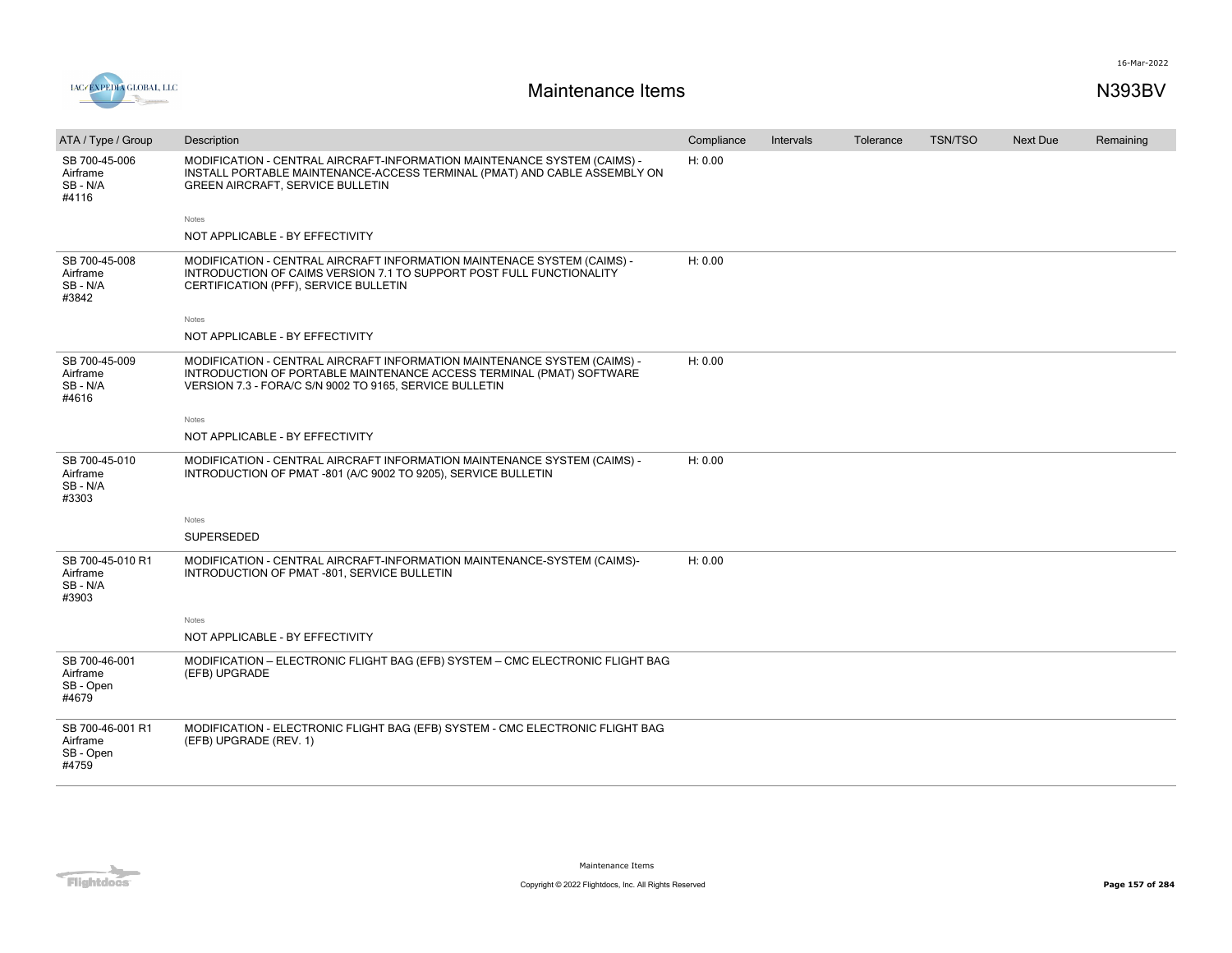

| ATA / Type / Group                                       | Description                                                                                                                                                                  | Compliance | Intervals | Tolerance | <b>TSN/TSO</b> | <b>Next Due</b> | Remaining |
|----------------------------------------------------------|------------------------------------------------------------------------------------------------------------------------------------------------------------------------------|------------|-----------|-----------|----------------|-----------------|-----------|
| SB 700-46-001 R2<br>Airframe<br>SB - Open<br>#4842       | MODIFICATION - ELECTRONIC FLIGHT BAG (EFB) SYSTEM - CMC ELECTRONIC FLIGHT BAG<br>(EFB) UPGRADE (REV. 2)                                                                      |            |           |           |                |                 |           |
| SB 700-49-001<br>Airframe<br>SB - Superseded<br>#4374    | MODIFICATION - AUTOMATIC CONTROL SYSTEM - REPLACEMENT OF THE AUXILIARY<br>POWERUNIT (APU) FULL-AUTHORITY DIGITAL ENGINE-CONTROLLER (FADEC) UNIT, SERVICE<br><b>BULLETIN</b>  | H: 0.00    |           |           |                |                 |           |
|                                                          | Notes                                                                                                                                                                        |            |           |           |                |                 |           |
|                                                          | SUPERSEDED                                                                                                                                                                   |            |           |           |                |                 |           |
| SB 700-49-001 R1<br>Airframe<br>SB-N/A<br>#4582          | MODIFICATION - AUTOMATIC CONTROL SYSTEM - REPLACEMENT OF THE AUXILIARY<br>POWERUNIT (APU) FULL-AUTHORITY DIGITAL ENGINE-CONTROLLER (FADEC) UNIT, SERVICE<br><b>BULLETIN.</b> | H: 0.00    |           |           |                |                 |           |
|                                                          | Notes                                                                                                                                                                        |            |           |           |                |                 |           |
|                                                          | NOT APPLICABLE - BY EFFECTIVITY                                                                                                                                              |            |           |           |                |                 |           |
| SB 700-49-002<br>Airframe<br>SB - Superseded<br>#3630    | MODIFICATION - EXHAUST - AUXILIARY POWERUNIT (APU) EXHAUST DUCT REPLACEMENT,<br><b>SERVICE BULLETIN</b>                                                                      | H: 0.00    |           |           |                |                 |           |
|                                                          | Notes                                                                                                                                                                        |            |           |           |                |                 |           |
|                                                          | SUPERSEDED                                                                                                                                                                   |            |           |           |                |                 |           |
| SB 700-49-002 R1<br>Airframe<br>SB-N/A<br>#4443          | MODIFICATION - EXHAUST - AUXILIARY POWERUNIT (APU) EXHAUST DUCT REPLACEMENT,<br>SERVICE BULLETIN.                                                                            | H: 0.00    |           |           |                |                 |           |
|                                                          | Notes                                                                                                                                                                        |            |           |           |                |                 |           |
|                                                          | NOT APPLICABLE - BY EFFECTIVITY                                                                                                                                              |            |           |           |                |                 |           |
| SB 700-49-006<br>Airframe<br>SB - Superseded<br>#3614    | MODIFICATION - AIR-INLET DOORSYSTEM - REPLACEMENT OF RIGHT HINGE ARM FOR<br>CORRECT RIGGING, SERVICE BULLETIN                                                                | H: 0.00    |           |           |                |                 |           |
|                                                          | Notes                                                                                                                                                                        |            |           |           |                |                 |           |
|                                                          | SUPERSEDED                                                                                                                                                                   |            |           |           |                |                 |           |
| SB 700-49-006 R1<br>Airframe<br>SB - Superseded<br>#3124 | MODIFICATION - AIR-INLET DOORSYSTEM - REPLACEMENT OF RIGHT HINGE ARM FOR<br>CORRECT RIGGING, SERVICE BULLETIN.                                                               | H: 0.00    |           |           |                |                 |           |
|                                                          | Notes                                                                                                                                                                        |            |           |           |                |                 |           |
|                                                          | <b>SUPERSEDED</b>                                                                                                                                                            |            |           |           |                |                 |           |
|                                                          |                                                                                                                                                                              |            |           |           |                |                 |           |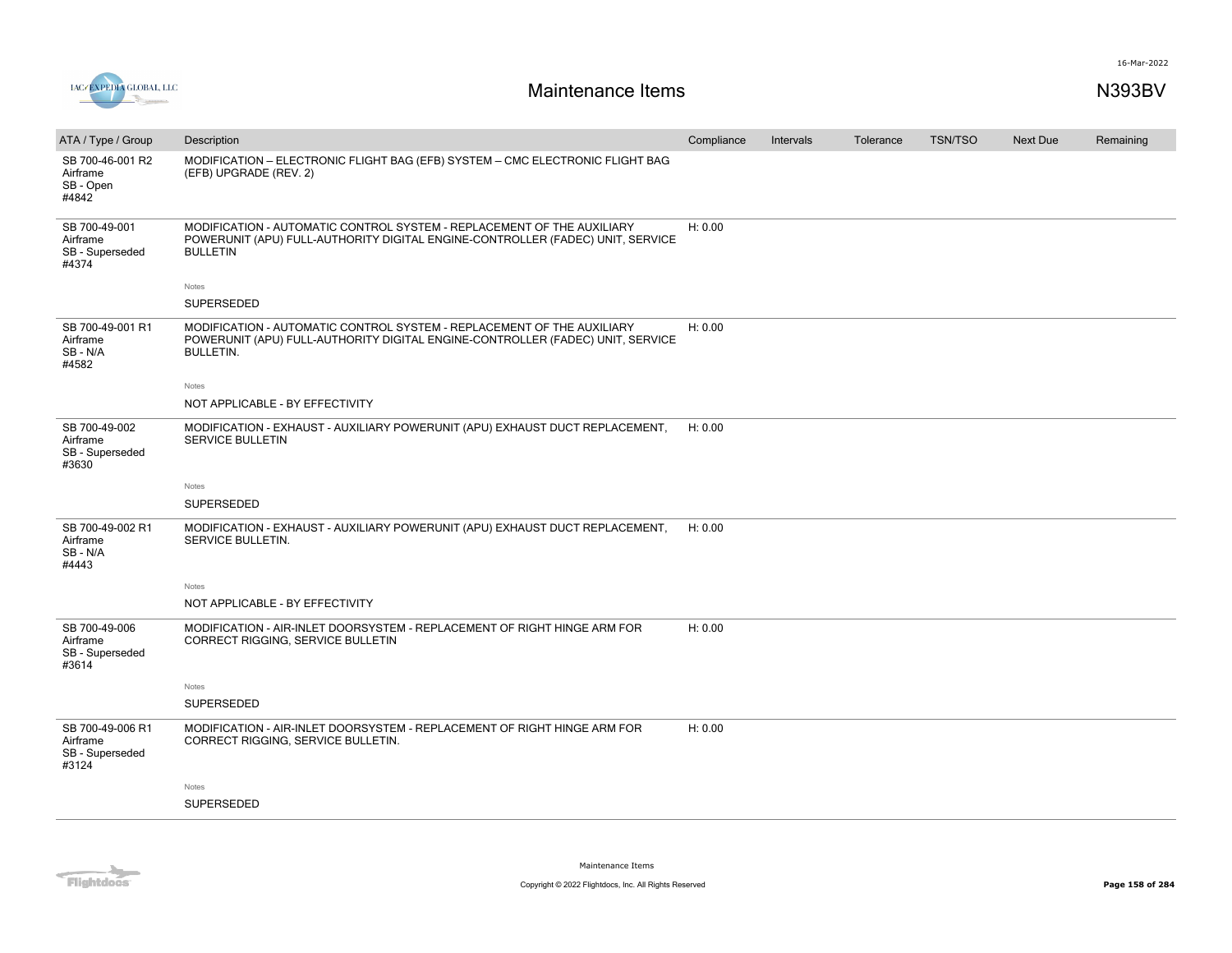

| ATA / Type / Group                                       | Description                                                                                                                                  | Compliance | Intervals | Tolerance | TSN/TSO | <b>Next Due</b> | Remaining |
|----------------------------------------------------------|----------------------------------------------------------------------------------------------------------------------------------------------|------------|-----------|-----------|---------|-----------------|-----------|
| SB 700-49-006 R2<br>Airframe<br>SB - Superseded<br>#3832 | MODIFICATION - AIR-INLET DOORSYSTEM - REPLACEMENT OF RIGHT HINGE ARM FOR<br>CORRECT RIGGING, SERVICE BULLETIN                                | H: 0.00    |           |           |         |                 |           |
|                                                          | Notes                                                                                                                                        |            |           |           |         |                 |           |
|                                                          | <b>SUPERSEDED</b>                                                                                                                            |            |           |           |         |                 |           |
| SB 700-49-006 R3<br>Airframe<br>SB-N/A<br>#3953          | MODIFICATION - AIR-INLET DOORSYSTEM - REPLACEMENT OF RIGHT HINGE ARM FOR<br>CORRECT RIGGING, SERVICE BULLETIN                                | H: 0.00    |           |           |         |                 |           |
|                                                          | Notes                                                                                                                                        |            |           |           |         |                 |           |
|                                                          | NOT APPLICABLE - BY EFFECTIVITY                                                                                                              |            |           |           |         |                 |           |
| SB 700-49-007<br>Airframe<br>SB - N/A<br>#3180           | MODIFICATION - BLEED AIRDUCTING - REPLACEMENT OF THE APU BLEED AIR SHROUD<br>ASSEMBLY, SERVICE BULLETIN                                      | H: 0.00    |           |           |         |                 |           |
|                                                          | Notes                                                                                                                                        |            |           |           |         |                 |           |
|                                                          | NOT APPLICABLE - BY EFFECTIVITY                                                                                                              |            |           |           |         |                 |           |
| SB 700-49-010<br>Airframe<br>SB - N/A<br>#4000           | MODIFICATION - INLET DOOR- LINEAR ACTUATOR, ACTUATOR ARM AND TAIL-CONE AFT<br>FITTING REPLACEMENT (A/C 9002 TO 9085), SERVICE BULLETIN       | H: 0.00    |           |           |         |                 |           |
|                                                          | Notes                                                                                                                                        |            |           |           |         |                 |           |
|                                                          | SUPERSEDED                                                                                                                                   |            |           |           |         |                 |           |
| SB 700-49-010 R1<br>Airframe<br>SB - N/A<br>#4451        | MODIFICATION - INLET DOOR- LINEAR ACTUATOR, ACTUATOR ARM AND TAIL-CONE AFT<br>FITTING REPLACEMENT (A/C 9002 TO 9085), SERVICE BULLETIN.      | H: 0.00    |           |           |         |                 |           |
|                                                          | Notes                                                                                                                                        |            |           |           |         |                 |           |
|                                                          | NOT APPLICABLE - BY EFFECTIVITY                                                                                                              |            |           |           |         |                 |           |
| SB 700-49-011<br>Airframe<br>SB-N/A<br>#4082             | MODIFICATION - AIR-INLET DOORSYSTEM - INTRODUCTION OF A NEW AIR-INLET DOOR AND<br>SURROUNDING STRUCTURE (A/C 9001 TO 9085), SERVICE BULLETIN | H: 0.00    |           |           |         |                 |           |
|                                                          | Notes                                                                                                                                        |            |           |           |         |                 |           |
|                                                          | NOT APPLICABLE - BY EFFECTIVITY                                                                                                              |            |           |           |         |                 |           |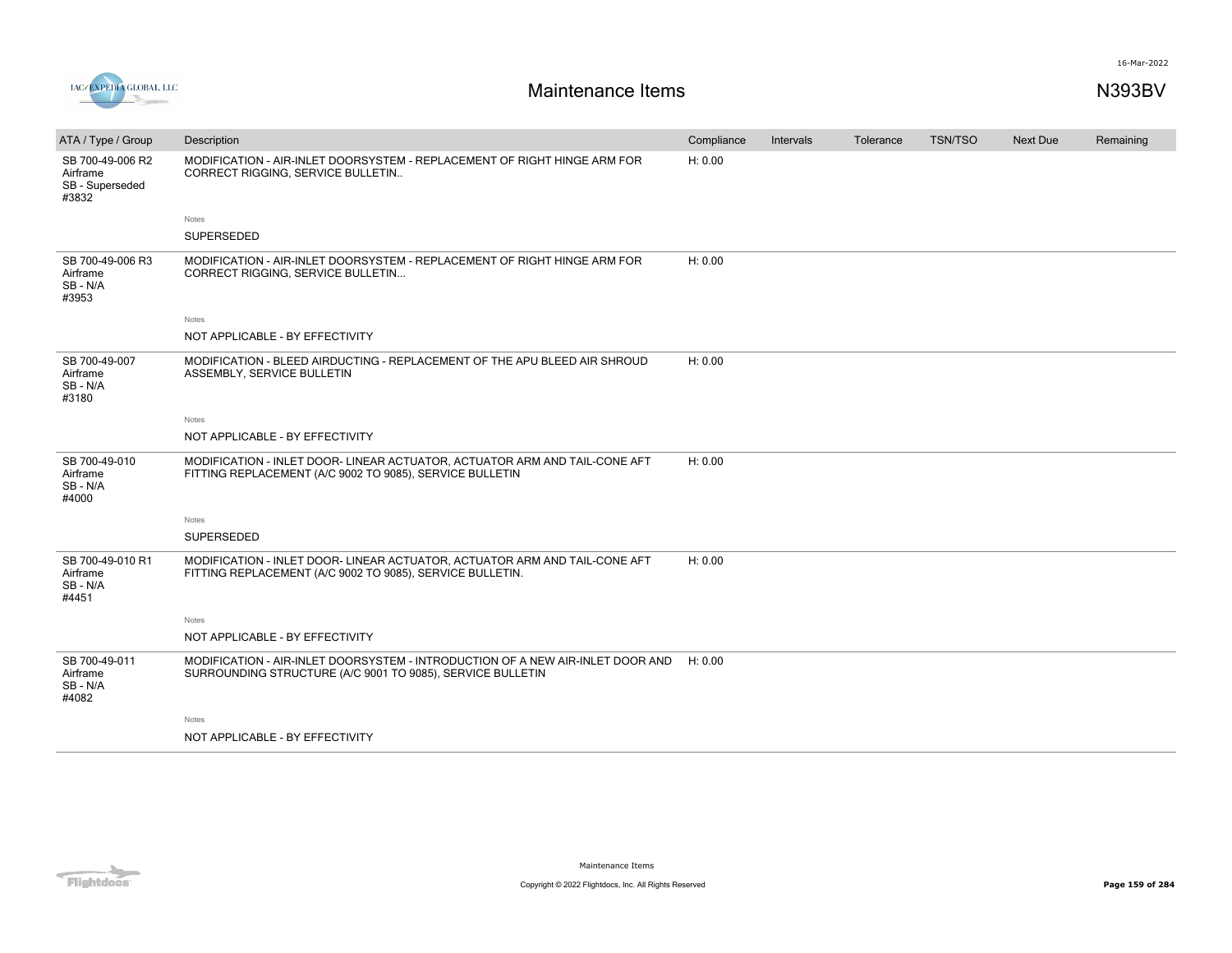

| ATA / Type / Group                                       | Description                                                                                                                                                                                                      | Compliance            | Intervals | Tolerance | <b>TSN/TSO</b> | <b>Next Due</b> | Remaining |
|----------------------------------------------------------|------------------------------------------------------------------------------------------------------------------------------------------------------------------------------------------------------------------|-----------------------|-----------|-----------|----------------|-----------------|-----------|
| SB 700-49-012<br>Airframe<br>SB - N/A<br>#3521           | REWORK - POWERPLANT - REPAIR OF APU COMPRESSOR SHROUD, SERVICE BULLETIN                                                                                                                                          | H: 0.00               |           |           |                |                 |           |
|                                                          | Notes                                                                                                                                                                                                            |                       |           |           |                |                 |           |
|                                                          | NOT APPLICABLE - BY EFFECTIVITY                                                                                                                                                                                  |                       |           |           |                |                 |           |
| SB 700-49-013<br>Airframe<br>SB-N/A<br>#4241             | MODIFICATION - AUTOMATIC CONTROL SYSTEM - REPLACEMENT OF THE SECONDARY<br>POWERWIRE FOR THE AUXILIARY POWER UNIT (APU) FULL-AUTHORITY DIGITAL ENGINE-<br>CONTROLLER (FADAC) (A/C 9002 TO 9129), SERVICE BULLETIN | H: 0.00               |           |           |                |                 |           |
|                                                          | Notes                                                                                                                                                                                                            |                       |           |           |                |                 |           |
|                                                          | NOT APPLICABLE - BY EFFECTIVITY                                                                                                                                                                                  |                       |           |           |                |                 |           |
| SB 700-49-014<br>Airframe<br>SB - Complied With<br>#1345 | MODIFICATION - AIRINLET DOOR SYSTEM-RELOCATION OF THE BONDING JUMPER, SERVICE 23-JAN-2011<br><b>BULLETIN</b>                                                                                                     | H: 0.00               |           |           |                |                 |           |
|                                                          | Notes                                                                                                                                                                                                            |                       |           |           |                |                 |           |
|                                                          | COMPLIED WITH - AT COMPLETION                                                                                                                                                                                    |                       |           |           |                |                 |           |
| SB 700-49-015<br>Airframe<br>SB - Complied With<br>#2399 | MODIFICATION - INDICATING - AUXILIARY POWERUNIT (APU) EXHAUST-GAS TEMPERATURE<br>SENSOR UPGRADE TO PART NUMBER WE3876352-2 WITH SERIAL NUMBER 50413-1000204 OR H: 388.37<br>ABOVE, SERVICE BULLETIN              | 12-SEP-2012<br>L: 190 |           |           |                |                 |           |
|                                                          | Notes                                                                                                                                                                                                            |                       |           |           |                |                 |           |
|                                                          | <b>COMPLIED WITH</b>                                                                                                                                                                                             |                       |           |           |                |                 |           |
| SB 700-49-016<br>Airframe<br>SB - Open<br>#4807          | SPECIAL CHECK/MODIFICATION - AUTOMATIC CONTROL SYSTEM - VISUAL INSPECTION AND<br>SEALANT APPLICATION METHOD FOR THE EXHAUST GAS TEMPERATURE (EGT) SENSOR,<br>PART NUMBER WE3876352-1 AND WE3876352-2             |                       |           |           |                |                 |           |
| SB 700-52-005<br>Airframe<br>SB-N/A<br>#3391             | MODIFICATION - PASSENGERDOOR - REPLACEMENT OF EXTERNAL HANDLE ATTACHMENT<br><b>BOLTS, SERVICE BULLETIN</b>                                                                                                       | H: 0.00               |           |           |                |                 |           |
|                                                          | Notes                                                                                                                                                                                                            |                       |           |           |                |                 |           |
|                                                          | NOT APPLICABLE - BY EFFECTIVITY                                                                                                                                                                                  |                       |           |           |                |                 |           |
| SB 700-52-006<br>Airframe<br>SB-N/A<br>#3080             | MODIFICATION - PASSENGERDOOR - BOTTOM STEP LIGHT REPLACEMENT, SERVICE<br><b>BULLETIN</b>                                                                                                                         | H: 0.00               |           |           |                |                 |           |
|                                                          | Notes                                                                                                                                                                                                            |                       |           |           |                |                 |           |
|                                                          | NOT APPLICABLE - BY EFFECTIVITY                                                                                                                                                                                  |                       |           |           |                |                 |           |
|                                                          |                                                                                                                                                                                                                  |                       |           |           |                |                 |           |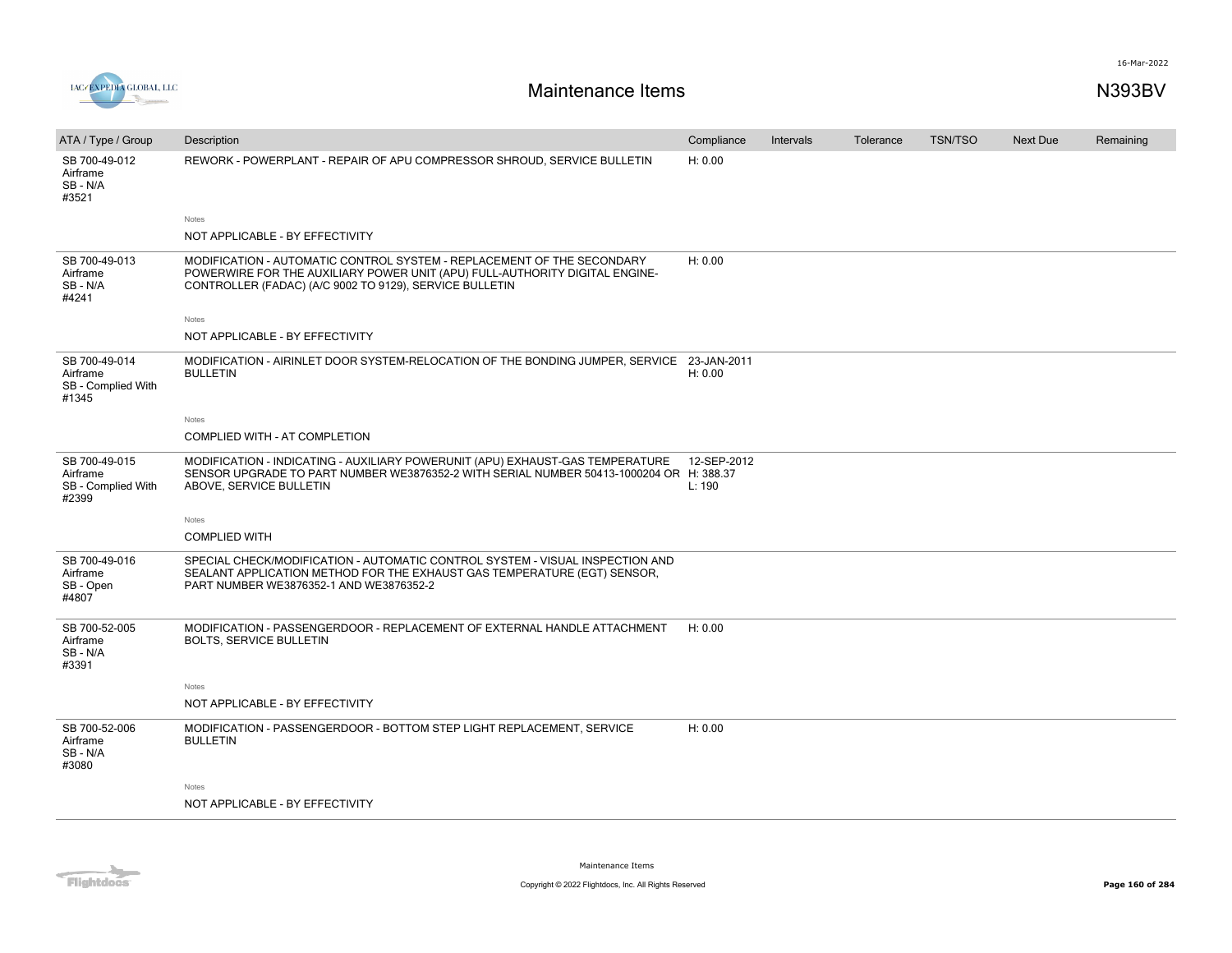

| ATA / Type / Group                                    | Description                                                                                                                               | Compliance | Intervals | Tolerance | <b>TSN/TSO</b> | <b>Next Due</b> | Remaining |
|-------------------------------------------------------|-------------------------------------------------------------------------------------------------------------------------------------------|------------|-----------|-----------|----------------|-----------------|-----------|
| SB 700-52-007<br>Airframe<br>SB - Superseded<br>#4019 | MODIFICATION - PASSENGERDOOR - INTERNAL-HANDLE COVER IMPROVEMENT, SERVICE<br><b>BULLETIN</b>                                              | H: 0.00    |           |           |                |                 |           |
|                                                       | Notes                                                                                                                                     |            |           |           |                |                 |           |
|                                                       | SUPERSEDED                                                                                                                                |            |           |           |                |                 |           |
| SB 700-52-007 R1<br>Airframe<br>SB-N/A<br>#4209       | MODIFICATION - PASSENGERDOOR - INTERNAL-HANDLE COVER IMPROVEMENT, SERVICE<br><b>BULLETIN.</b>                                             | H: 0.00    |           |           |                |                 |           |
|                                                       | Notes                                                                                                                                     |            |           |           |                |                 |           |
|                                                       | NOT APPLICABLE - BY EFFECTIVITY                                                                                                           |            |           |           |                |                 |           |
| SB 700-52-008<br>Airframe<br>SB - Superseded<br>#3154 | MODIFICATION - SERVICE DOORS - REPLACEMENT OF NO. 3 HYDRAULIC-SYSTEM SERVICING H: 0.00<br>DOORSEALS, SERVICE BULLETIN                     |            |           |           |                |                 |           |
|                                                       | Notes                                                                                                                                     |            |           |           |                |                 |           |
|                                                       | SUPERSEDED                                                                                                                                |            |           |           |                |                 |           |
| SB 700-52-008 R1<br>Airframe<br>SB - N/A<br>#3706     | MODIFICATION - SERVICE DOORS - REPLACEMENT OF NO. 3 HYDRAULIC-SYSTEM SERVICING H: 0.00<br>DOORSEALS, SERVICE BULLETIN.                    |            |           |           |                |                 |           |
|                                                       | Notes                                                                                                                                     |            |           |           |                |                 |           |
|                                                       | NOT APPLICABLE - BY EFFECTIVITY                                                                                                           |            |           |           |                |                 |           |
| SB 700-52-009<br>Airframe<br>SB - N/A<br>#4331        | MODIFICATION - PASSENGERDOOR - BOTTOM STEP STOP BRACKETS AND RUBBER STOP TO H: 0.00<br>STAINLESS STEEL STOP REPLACEMENT, SERVICE BULLETIN |            |           |           |                |                 |           |
|                                                       | Notes                                                                                                                                     |            |           |           |                |                 |           |
|                                                       | NOT APPLICABLE - BY EFFECTIVITY                                                                                                           |            |           |           |                |                 |           |
| SB 700-52-010<br>Airframe<br>SB - N/A<br>#4134        | MODIFICATION - EMERGENCY EXIT - ADDITION OF DRAINAGE FOROVER WING EMERGENCY H: 0.00<br>EXIT DOOR, SERVICE BULLETIN                        |            |           |           |                |                 |           |
|                                                       | Notes                                                                                                                                     |            |           |           |                |                 |           |
|                                                       | NOT APPLICABLE - BY EFFECTIVITY                                                                                                           |            |           |           |                |                 |           |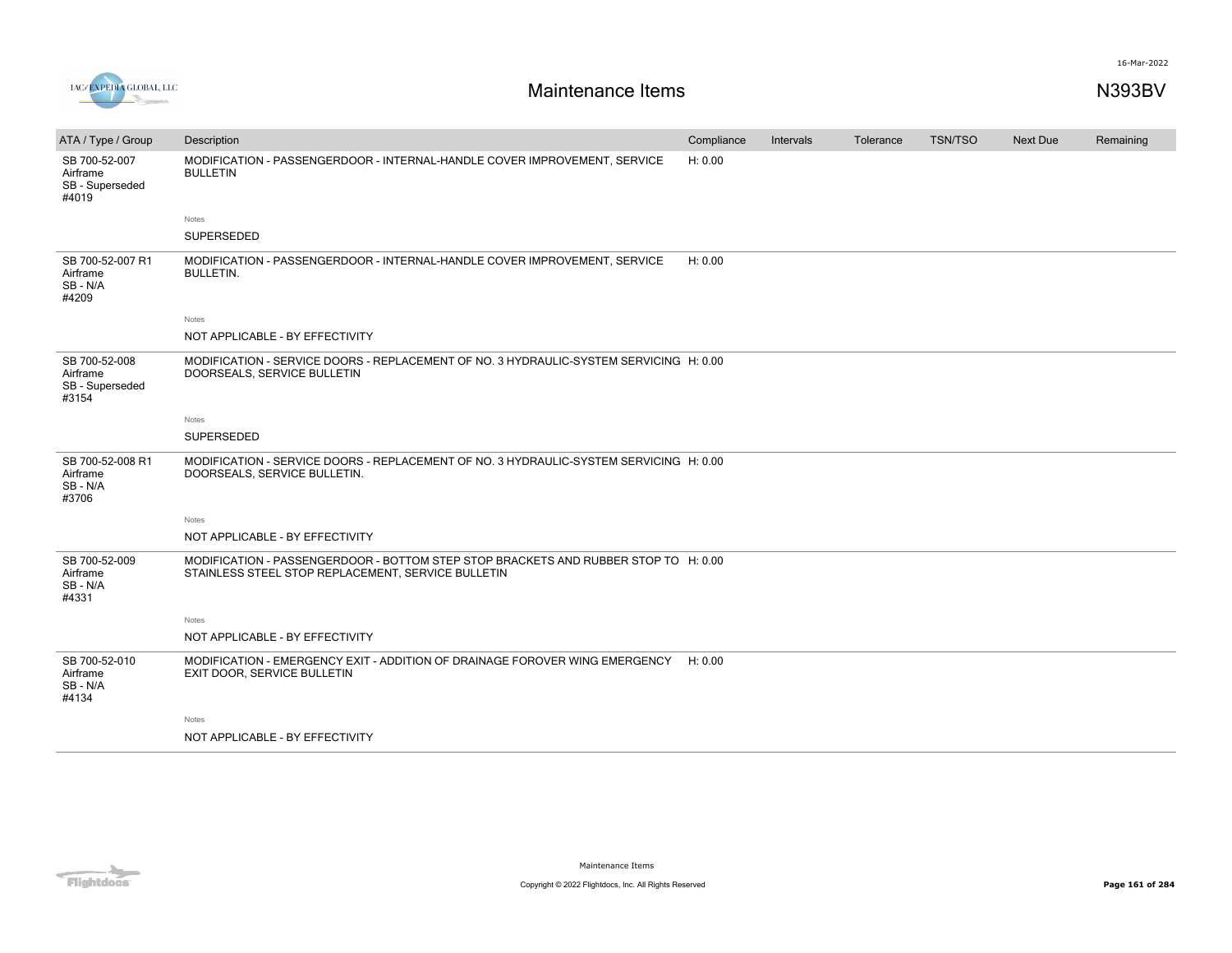

| ATA / Type / Group                                    | Description                                                                                                                                                                                 | Compliance | Intervals | Tolerance | <b>TSN/TSO</b> | <b>Next Due</b> | Remaining |
|-------------------------------------------------------|---------------------------------------------------------------------------------------------------------------------------------------------------------------------------------------------|------------|-----------|-----------|----------------|-----------------|-----------|
| SB 700-52-011<br>Airframe<br>SB-N/A<br>#4316          | MODIFICATION - PASSENGERDOOR UPGRADE OF THE PASSENGER DOOR ACTUATOR WITH<br>A HIGH-TORQUE ACTUATOR, SERVICE BULLETIN                                                                        | H: 0.00    |           |           |                |                 |           |
|                                                       | <b>Notes</b>                                                                                                                                                                                |            |           |           |                |                 |           |
|                                                       | NOT APPLICABLE - BY EFFECTIVITY                                                                                                                                                             |            |           |           |                |                 |           |
| SB 700-52-014<br>Airframe<br>SB - Superseded<br>#3719 | MODIFICATION - PASSENGERDOOR - REPLACEMENT OF TOP-STEP SUPPORT STRUCTURE<br>AND REPLACEMENT OF TOP-STEP HINGE PINS AND NYLON COVER, SERVICE BULLETIN                                        | H: 0.00    |           |           |                |                 |           |
|                                                       | Notes                                                                                                                                                                                       |            |           |           |                |                 |           |
|                                                       | SUPERSEDED                                                                                                                                                                                  |            |           |           |                |                 |           |
| SB 700-52-014 R1<br>Airframe<br>SB-N/A<br>#3723       | MODIFICATION - PASSENGERDOOR - REINFORCEMENT OF TOP-STEP SUPPORT STRUCTURE H: 0.00<br>AND REPLACEMENT OF TOP-STEP HINGE PINS AND NYLON COVER (A/C 9002 TO 9095),<br><b>SERVICE BULLETIN</b> |            |           |           |                |                 |           |
|                                                       | Notes                                                                                                                                                                                       |            |           |           |                |                 |           |
|                                                       | NOT APPLICABLE - BY EFFECTIVITY                                                                                                                                                             |            |           |           |                |                 |           |
| SB 700-52-015<br>Airframe<br>SB-N/A<br>#3189          | MODIFICATION - AFT EQUIPMENT-COMPARTMENT DOOR- DOOR LANYARD ATTACHMENT<br>POINT MODIFICATION TO PREVENT PREMATURE BUSHING FAILURE, SERVICE BULLETIN                                         | H: 0.00    |           |           |                |                 |           |
|                                                       | <b>Notes</b>                                                                                                                                                                                |            |           |           |                |                 |           |
|                                                       | NOT APPLICABLE - BY EFFECTIVITY                                                                                                                                                             |            |           |           |                |                 |           |
| SB 700-52-017<br>Airframe<br>SB-N/A<br>#3299          | MODIFICATION - SERVICE DOOR- PREVENT FOULING CONDITION BETWEEN FOWARD TOILET H: 0.00<br>WASTE SERVICE DOOR AND FUSELAGE SKIN, SERVICE BULLETIN                                              |            |           |           |                |                 |           |
|                                                       | <b>Notes</b>                                                                                                                                                                                |            |           |           |                |                 |           |
|                                                       | NOT APPLICABLE - BY EFFECTIVITY                                                                                                                                                             |            |           |           |                |                 |           |
| SB 700-52-018<br>Airframe<br>SB-N/A<br>#4355          | MODIFICATION - PASSENGERDOOR - ADDITION OF A HANDHOLD FEATURE TO ASSIST DOOR H: 0.00<br>CLOSURE, SERVICE BULLETIN                                                                           |            |           |           |                |                 |           |
|                                                       | Notes                                                                                                                                                                                       |            |           |           |                |                 |           |
|                                                       | NOT APPLICABLE - BY EFFECTIVITY                                                                                                                                                             |            |           |           |                |                 |           |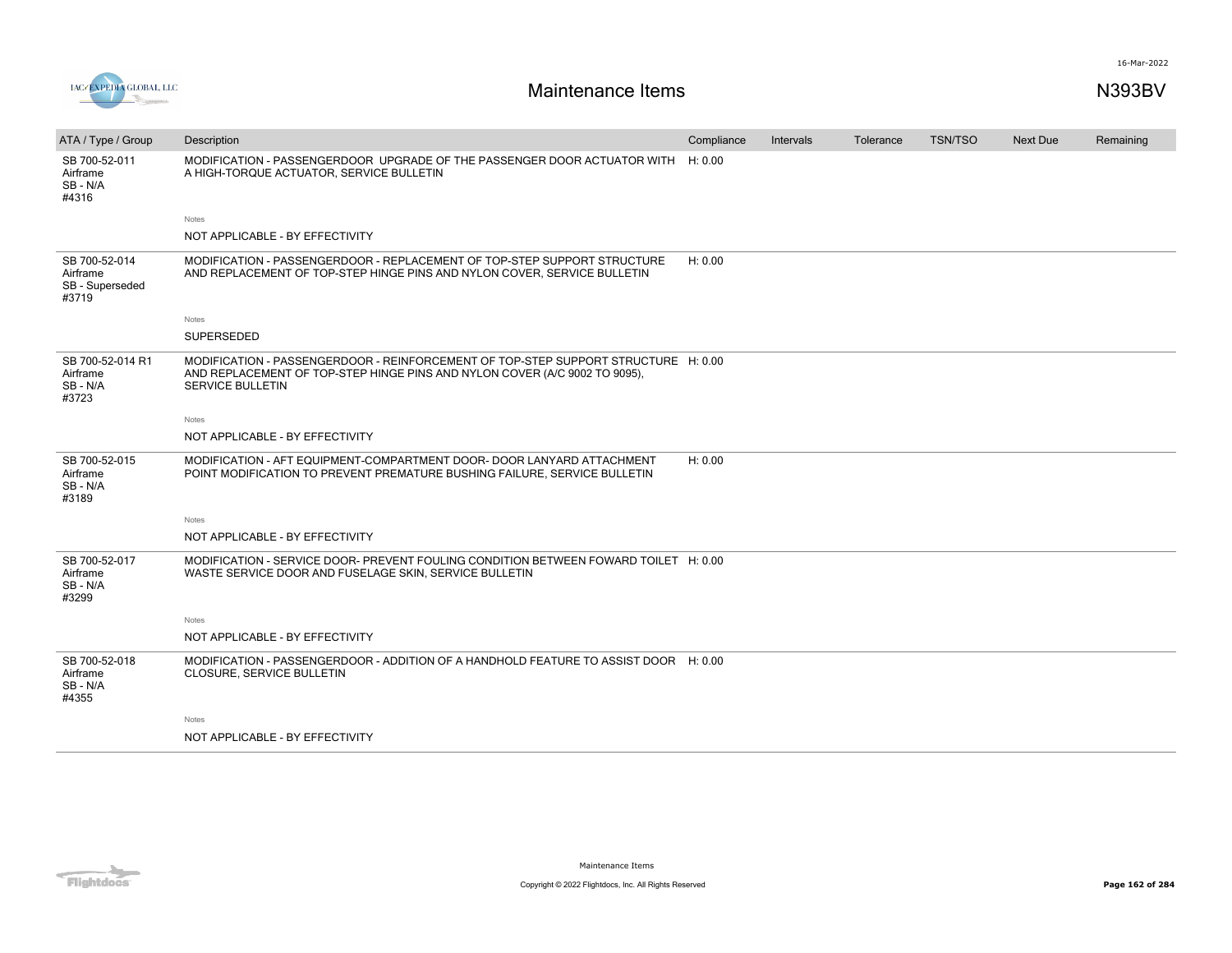



| ATA / Type / Group                                       | Description                                                                                                                                                                               | Compliance | Intervals | Tolerance | <b>TSN/TSO</b> | <b>Next Due</b> | Remaining |
|----------------------------------------------------------|-------------------------------------------------------------------------------------------------------------------------------------------------------------------------------------------|------------|-----------|-----------|----------------|-----------------|-----------|
| SB 700-52-019<br>Airframe<br>SB-N/A<br>#3822             | MODIFICATION - PASSENGERDOOR - INTRODUCTION OF PAX DOOR DAMPER MECHANISM<br>FOR LOWER FOLDING-STEP (A/C EFFECTIVITY : S/N 9002 TO 9126, 9128, 9129 AND 9131 TO<br>9138), SERVICE BULLETIN | H: 0.00    |           |           |                |                 |           |
|                                                          | Notes                                                                                                                                                                                     |            |           |           |                |                 |           |
|                                                          | NOT APPLICABLE - BY EFFECTIVITY                                                                                                                                                           |            |           |           |                |                 |           |
| SB 700-52-020<br>Airframe<br>SB-N/A<br>#4467             | MODIFICATION - PASSENGERDOOR - INSTALLATION OF ADJUSTABLE BOTTOM-STEP STOPS, H: 0.00<br>SERVICE BULLETIN                                                                                  |            |           |           |                |                 |           |
|                                                          | Notes                                                                                                                                                                                     |            |           |           |                |                 |           |
|                                                          | NOT APPLICABLE - BY EFFECTIVITY                                                                                                                                                           |            |           |           |                |                 |           |
| SB 700-52-021<br>Airframe<br>SB - Superseded<br>#3605    | MODIFICATION - PASSENGERDOOR - INSTALLATION OF AESTHETIC SIDE COVERS, SERVICE<br><b>BULLETIN</b>                                                                                          | H: 0.00    |           |           |                |                 |           |
|                                                          | Notes                                                                                                                                                                                     |            |           |           |                |                 |           |
|                                                          | SUPERSEDED                                                                                                                                                                                |            |           |           |                |                 |           |
| SB 700-52-021 R1<br>Airframe<br>SB - Superseded<br>#3992 | MODIFICATION - PASSENGERDOOR - INSTALLATION OF AESTHETIC SIDE COVERS<br>(EFFECTIVITY A/C 9002 TO 9999), SERVICE BULLETIN                                                                  | H: 0.00    |           |           |                |                 |           |
|                                                          | Notes                                                                                                                                                                                     |            |           |           |                |                 |           |
|                                                          | <b>SUPERSEDED</b>                                                                                                                                                                         |            |           |           |                |                 |           |
| SB 700-52-021 R2<br>Airframe<br>SB - Superseded<br>#3163 | MODIFICATION - PASSENGERDOOR - INSTALLATION OF AESTHETIC SIDE COVERS (A/C 9002<br>TO 9999), SERVICE BULLETIN                                                                              | H: 0.00    |           |           |                |                 |           |
|                                                          | Notes                                                                                                                                                                                     |            |           |           |                |                 |           |
|                                                          | SUPERSEDED                                                                                                                                                                                |            |           |           |                |                 |           |
| SB 700-52-021 R3<br>Airframe<br>SB - Superseded<br>#4599 | MODIFICATION - PASSENGERDOOR - INSTALLATION OF AESTHETIC SIDE COVERS, SERVICE<br><b>BULLETIN.</b>                                                                                         | H: 0.00    |           |           |                |                 |           |
|                                                          | Notes                                                                                                                                                                                     |            |           |           |                |                 |           |
|                                                          | SUPERSEDED                                                                                                                                                                                |            |           |           |                |                 |           |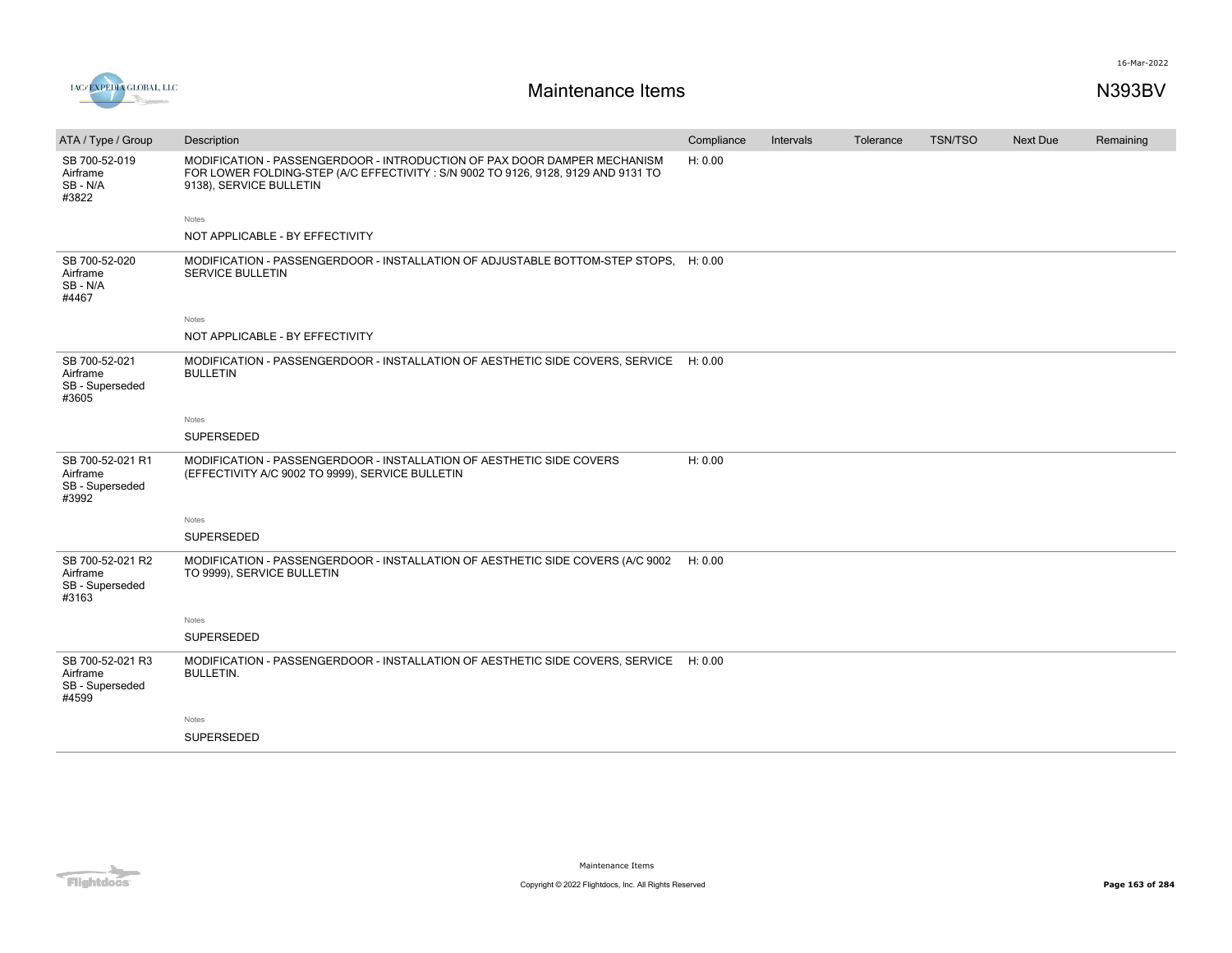

| ATA / Type / Group                                          | Description                                                                                                          | Compliance                          | Intervals | Tolerance | <b>TSN/TSO</b> | <b>Next Due</b> | Remaining |
|-------------------------------------------------------------|----------------------------------------------------------------------------------------------------------------------|-------------------------------------|-----------|-----------|----------------|-----------------|-----------|
| SB 700-52-021 R4<br>Airframe<br>SB - Complied With<br>#1081 | MODIFICATION - PASSENGERDOOR - INSTALLATION OF AESTHETIC SIDE COVERS, SERVICE<br><b>BULLETIN</b>                     | 22-JUN-2015<br>H: 1493.00<br>L: 523 |           |           |                |                 |           |
|                                                             | Notes                                                                                                                |                                     |           |           |                |                 |           |
|                                                             | <b>COMPLIED WITH</b>                                                                                                 |                                     |           |           |                |                 |           |
| SB 700-52-022<br>Airframe<br>SB-N/A<br>#3434                | MODIFICATION - PASSENGERDOOR - INTERNAL HANDLE INDICATION IMPROVEMENT (A/C<br>9002 TO 9095), SERVICE BULLETIN        | H: 0.00                             |           |           |                |                 |           |
|                                                             | Notes                                                                                                                |                                     |           |           |                |                 |           |
|                                                             | NOT APPLICABLE - BY EFFECTIVITY                                                                                      |                                     |           |           |                |                 |           |
| SB 700-52-024<br>Airframe<br>SB-N/A<br>#3859                | SPECIAL CHECK/REWORK - AFT EQUIPMENT COMPARTEMENT DOOR- POSSIBLE GAPS<br>BETWEEN APERTURE P-SEALS, SERVICE BULLETIN  | H: 0.00                             |           |           |                |                 |           |
|                                                             | Notes                                                                                                                |                                     |           |           |                |                 |           |
|                                                             | NOT APPLICABLE - BY EFFECTIVITY                                                                                      |                                     |           |           |                |                 |           |
| SB 700-52-025<br>Airframe<br>SB - Superseded<br>#3461       | MODIFICATION - PASSENGERDOOR - HANDRAIL RETAINER MECHANISM (A/C 9096 TO 9999),<br><b>SERVICE BULLETIN</b>            | H: 0.00                             |           |           |                |                 |           |
|                                                             | Notes                                                                                                                |                                     |           |           |                |                 |           |
|                                                             | SUPERSEDED                                                                                                           |                                     |           |           |                |                 |           |
| SB 700-52-025 R1<br>Airframe<br>SB - Superseded<br>#3074    | MODIFICATION - PASSENGERDOOR - HANDRAIL RETAINER MECHANISM, SERVICE BULLETIN H: 0.00                                 |                                     |           |           |                |                 |           |
|                                                             | Notes                                                                                                                |                                     |           |           |                |                 |           |
|                                                             | <b>SUPERSEDED</b>                                                                                                    |                                     |           |           |                |                 |           |
| SB 700-52-025 R2<br>Airframe<br>SB-N/A<br>#4396             | MODIFICATION - PASSENGERDOOR - HANDRAIL RETAINER MECHANISM (A/C 9096 TO 9183,<br>AND 9002 TO 9095), SERVICE BULLETIN | H: 0.00                             |           |           |                |                 |           |
|                                                             | Notes                                                                                                                |                                     |           |           |                |                 |           |
|                                                             | NOT APPLICABLE - BY EFFECTIVITY                                                                                      |                                     |           |           |                |                 |           |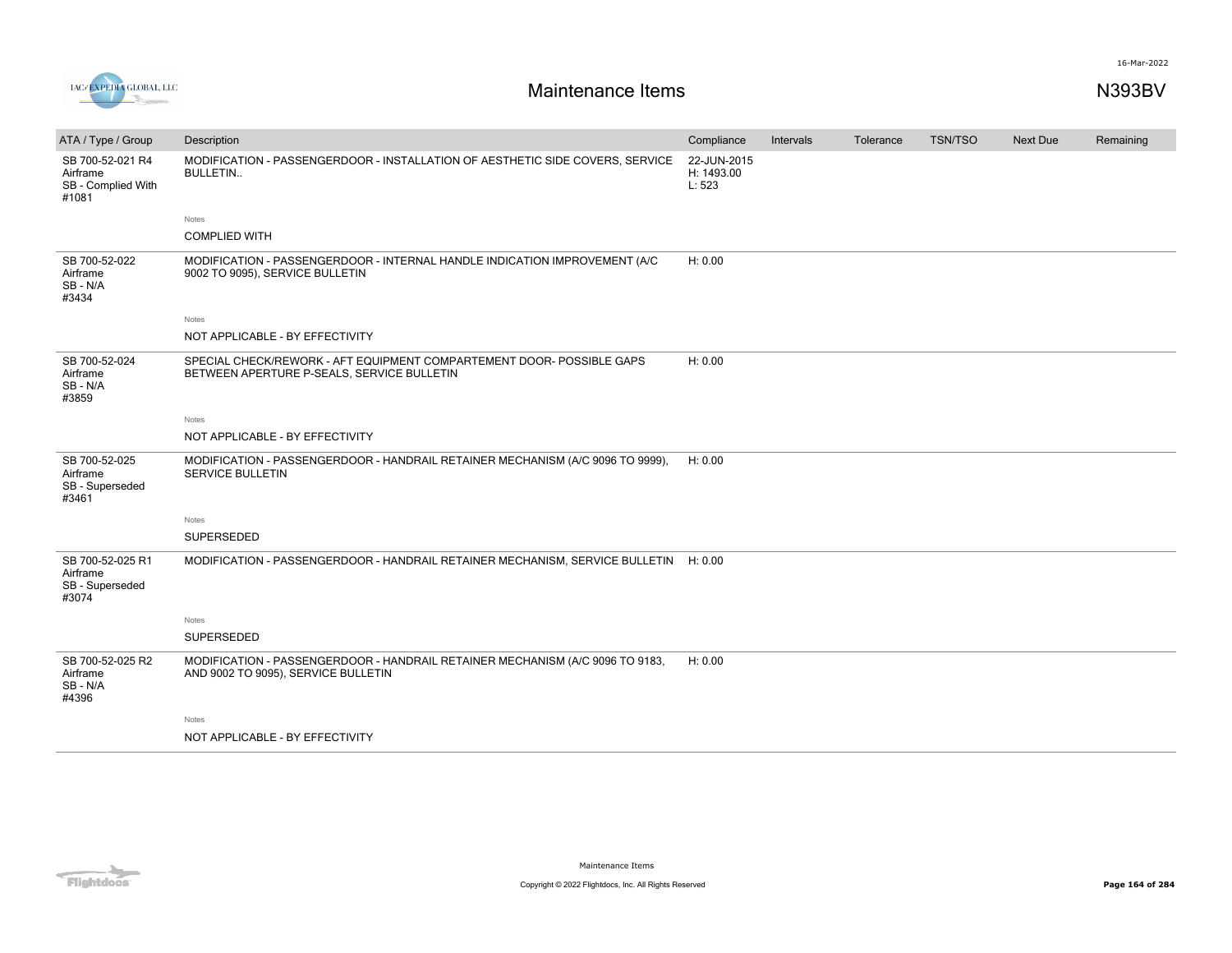

| ATA / Type / Group                                       | Description                                                                                                                                                                                  | Compliance | Intervals | Tolerance | <b>TSN/TSO</b> | <b>Next Due</b> | Remaining |
|----------------------------------------------------------|----------------------------------------------------------------------------------------------------------------------------------------------------------------------------------------------|------------|-----------|-----------|----------------|-----------------|-----------|
| SB 700-52-026<br>Airframe<br>SB-N/A<br>#4323             | MODIFICATION - PASSENGERDOOR - INSTALLATION OF RETENTION STOPS ON AIRCRAFT<br>WITH SUPPLEMENTAL TYPE CERTIFICATE (STC)-INSTALLED HANDRAIL ASSEMBLIES (A/C<br>9002 TO 9095), SERVICE BULLETIN | H: 0.00    |           |           |                |                 |           |
|                                                          | Notes                                                                                                                                                                                        |            |           |           |                |                 |           |
|                                                          | NOT APPLICABLE - BY EFFECTIVITY                                                                                                                                                              |            |           |           |                |                 |           |
| SB 700-52-027<br>Airframe<br>SB - Superseded<br>#3178    | MODIFICATION - PASSENGERDOOR - INTRODUCTION OF NEW INSTALLATION OF PAX DOOR<br>KEYLOCK (A/C 9002 TO 9999), SERVICE BULLETIN                                                                  | H: 0.00    |           |           |                |                 |           |
|                                                          | <b>Notes</b>                                                                                                                                                                                 |            |           |           |                |                 |           |
|                                                          | SUPERSEDED                                                                                                                                                                                   |            |           |           |                |                 |           |
| SB 700-52-027 R1<br>Airframe<br>SB - Superseded<br>#3554 | MODIFICATION - PASSENGERDOOR - INTRODUCTION OF NEW INSTALLATION OF PAX DOOR<br>KEYLOCK (A/C 9002 TO 9303), SERVICE BULLETIN                                                                  | H: 0.00    |           |           |                |                 |           |
|                                                          | <b>Notes</b>                                                                                                                                                                                 |            |           |           |                |                 |           |
|                                                          | <b>SUPERSEDED</b>                                                                                                                                                                            |            |           |           |                |                 |           |
| SB 700-52-027 R2<br>Airframe<br>SB-N/A<br>#4338          | MODIFICATION - PASSENGERDOOR - INTRODUCTION OF NEW INSTALLATION OF PAX DOOR H: 0.00<br>KEYLOCK (A/C 9002 TO 9303), SERVICE BULLETIN.                                                         |            |           |           |                |                 |           |
|                                                          | <b>Notes</b>                                                                                                                                                                                 |            |           |           |                |                 |           |
|                                                          | NOT APPLICABLE - BY EFFECTIVITY                                                                                                                                                              |            |           |           |                |                 |           |
| SB 700-52-029<br>Airframe<br>SB-N/A<br>#3144             | MODIFICATION - PASSENGERDOOR - VENT FLAP IMPROVEMENTS TO PASSENGER DOOR<br>(A/C 9002 TO 9204), SERVICE BULLETIN                                                                              | H: 0.00    |           |           |                |                 |           |
|                                                          | Notes                                                                                                                                                                                        |            |           |           |                |                 |           |
|                                                          | NOT APPLICABLE - BY EFFECTIVITY                                                                                                                                                              |            |           |           |                |                 |           |
| SB 700-52-030<br>Airframe<br>SB-N/A<br>#3561             | MODIFICATION - PASSENGERDOOR - ADDITION OF A PAD FOR THE PASSENGER DOOR<br>EXTERNAL HANDLE DETENT (A/C 9002 TO 9126 AND 9128 TO 9187), SERVICE BULLETIN                                      | H: 0.00    |           |           |                |                 |           |
|                                                          | Notes                                                                                                                                                                                        |            |           |           |                |                 |           |
|                                                          | NOT APPLICABLE - BY EFFECTIVITY                                                                                                                                                              |            |           |           |                |                 |           |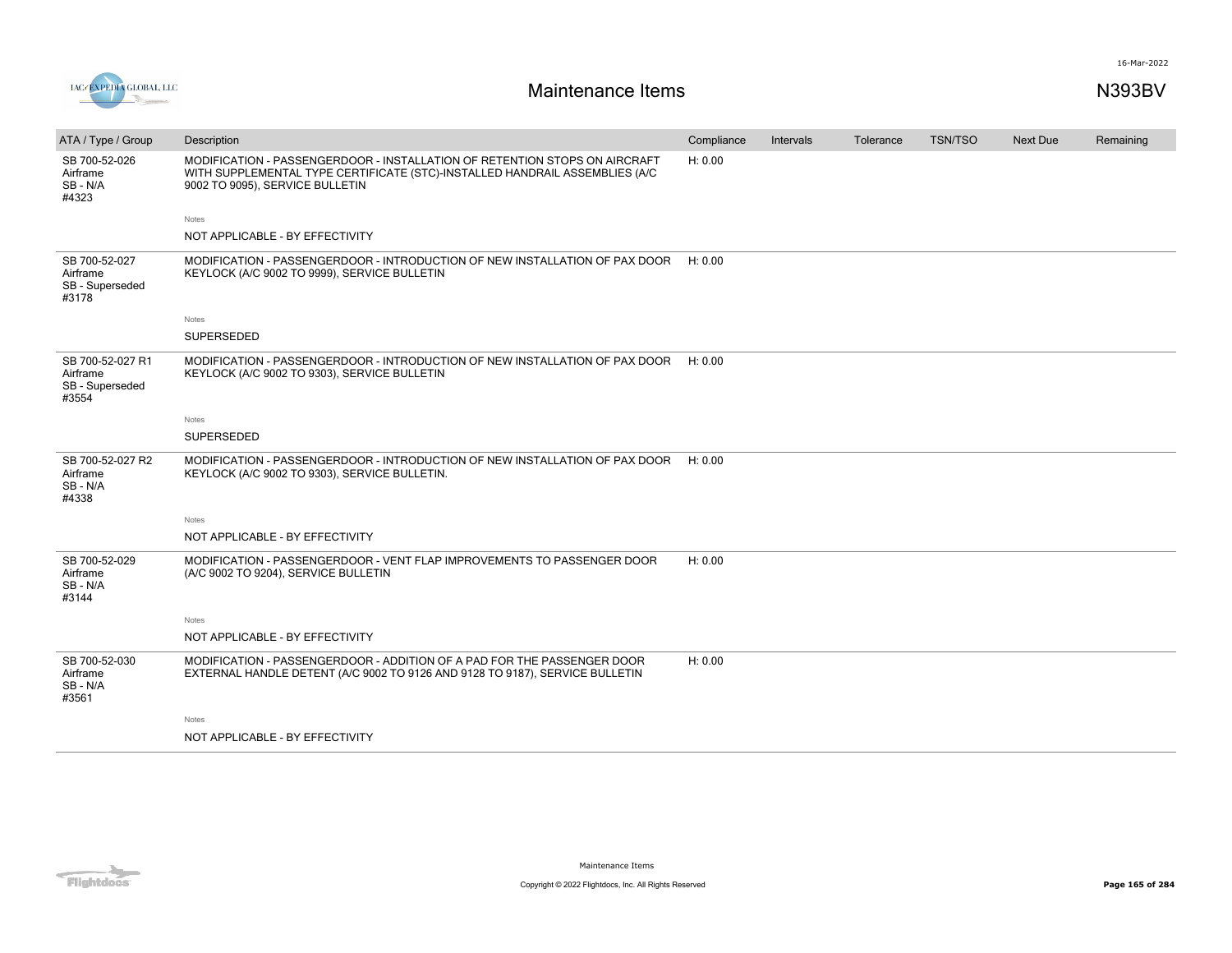

| ATA / Type / Group                                      | Description                                                                                                                                                           | Compliance                         | Intervals | Tolerance | <b>TSN/TSO</b> | Next Due | Remaining |
|---------------------------------------------------------|-----------------------------------------------------------------------------------------------------------------------------------------------------------------------|------------------------------------|-----------|-----------|----------------|----------|-----------|
| Airframe<br>SB-N/A<br>#115                              | SB 700-52-031 PART A MODIFICATION - PASSENGERDOOR - MIGRATION PREVENTION OF THE FORWARD AND AFT<br>HANDRAIL SUPPORT-PIN BUSHINGS (A/C 9001 TO 9170), SERVICE BULLETIN | 02-AUG-2013<br>H: 432.80<br>L: 211 |           |           |                |          |           |
|                                                         | Notes                                                                                                                                                                 |                                    |           |           |                |          |           |
|                                                         | NOT APPLICABLE - PERAIRCRAFT SERIAL NUMBER                                                                                                                            |                                    |           |           |                |          |           |
| Airframe<br>SB - N/A<br>#2377                           | SB 700-52-031 PART B MODIFICATION - PASSENGERDOOR - MIGRATION PREVENTION OF THE FORWARD AND AFT<br>HANDRAIL SUPPORT-PIN BUSHINGS (A/C 9171 TO 9207), SERVICE BULLETIN | 02-AUG-2013<br>H: 432.80<br>L: 211 |           |           |                |          |           |
|                                                         | Notes                                                                                                                                                                 |                                    |           |           |                |          |           |
|                                                         | NOT APPLICABLE - PERA/C SERIAL NUMBER EFFECTIVITY                                                                                                                     |                                    |           |           |                |          |           |
| SB 700-52-032<br>Airframe<br>SB-N/A<br>#3807            | MODIFICATION - BAGGAGE DOOR- ADDITION OF A NYLON BLOCK TO THE BAGGAGE DOOR<br>TO PREVENT AN UNWANTED EICAS MESSAGE (A/C 9002 TO 9298), SERVICE BULLETIN               | H: 0.00                            |           |           |                |          |           |
|                                                         | Notes                                                                                                                                                                 |                                    |           |           |                |          |           |
|                                                         | NOT APPLICABLE - BY EFFECTIVITY                                                                                                                                       |                                    |           |           |                |          |           |
| SB 700-52-033<br>Airframe<br>SB - Superseded<br>#4578   | MODIFICATION - BAGGAGE DOOR- REPLACE BAGGAGE DOOR TRACK ROLLERS TO IMPROVE H: 0.00<br>OPERATION (A/C 9002 TO 9314), SERVICE BULLETIN                                  |                                    |           |           |                |          |           |
|                                                         | Notes                                                                                                                                                                 |                                    |           |           |                |          |           |
|                                                         | SUPERSEDED                                                                                                                                                            |                                    |           |           |                |          |           |
| SB 700-52-033 R1<br>Airframe<br>SB-N/A<br>#3223         | MODIFICATION - BAGGAGE DOOR- REPLACE BAGGAGE DOOR TRACK ROLLERS TO IMPROVE H: 0.00<br>OPERATION, SERVICE BULLETIN                                                     |                                    |           |           |                |          |           |
|                                                         | Notes                                                                                                                                                                 |                                    |           |           |                |          |           |
|                                                         | NOT APPLICABLE - BY EFFECTIVITY                                                                                                                                       |                                    |           |           |                |          |           |
| SB 700-52-034<br>Airframe<br>SB - Complied With<br>#277 | MODIFICATION - BAGGAGE DOOR- INTRODUCTION OF NEW INTERNAL DOOR "T" HANDLE,<br><b>SERVICE BULLETIN</b>                                                                 | 23-JAN-2011<br>H: 0.00             |           |           |                |          |           |
|                                                         | Notes                                                                                                                                                                 |                                    |           |           |                |          |           |
|                                                         | COMPLIED WITH - AT COMPLETION                                                                                                                                         |                                    |           |           |                |          |           |
| SB 700-52-034 R1<br>Airframe<br>SB - Open<br>#4530      | MODIFICATION - BAGGAGE DOOR INTRODUCTION OF NEW INTERNAL DOOR "T" HANDLE,<br><b>SERVICE BULLETIN</b>                                                                  | H: 0.00                            |           |           |                |          |           |

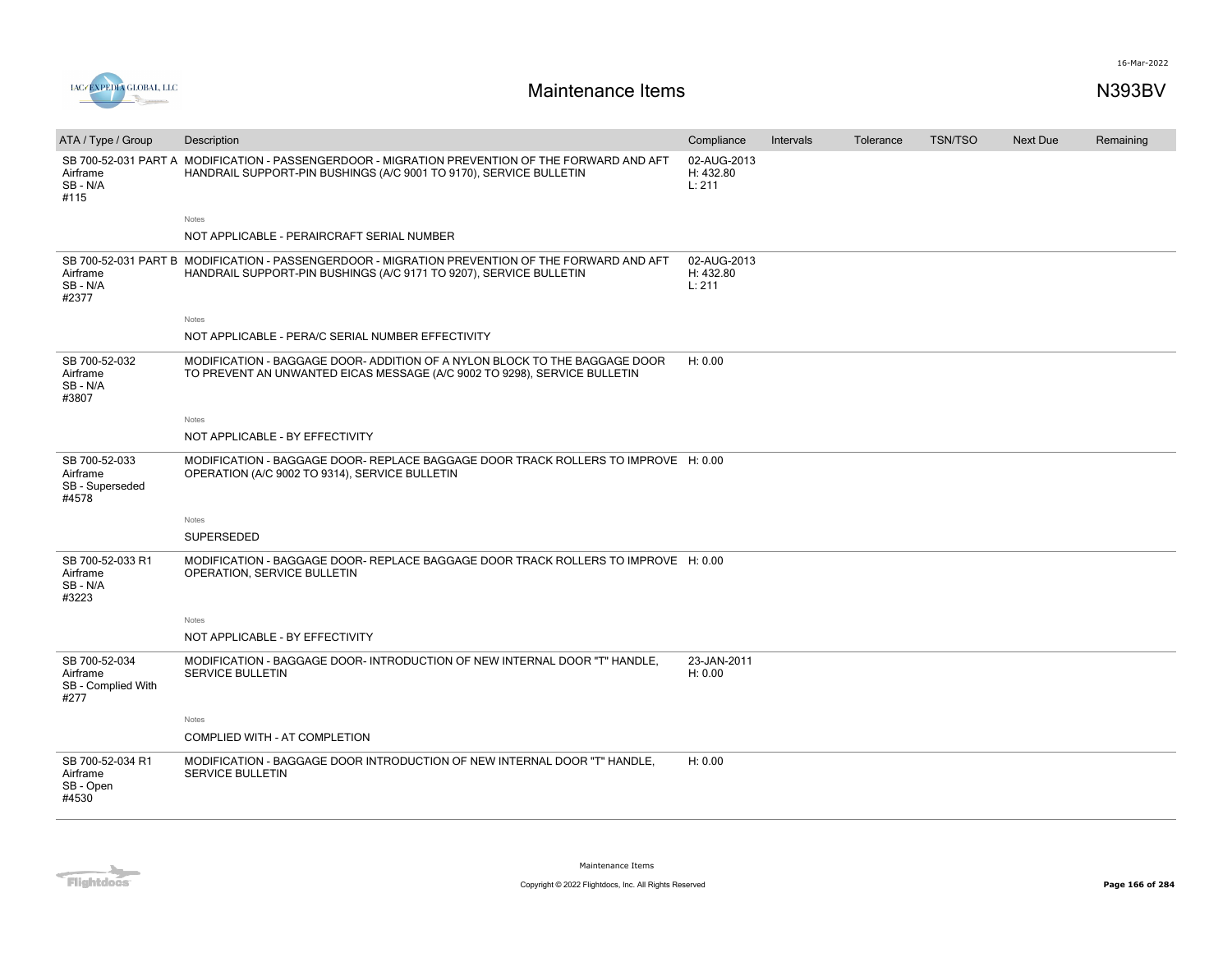

| ATA / Type / Group                                         | Description                                                                                                                  | Compliance             | Intervals | Tolerance | <b>TSN/TSO</b> | <b>Next Due</b> | Remaining |
|------------------------------------------------------------|------------------------------------------------------------------------------------------------------------------------------|------------------------|-----------|-----------|----------------|-----------------|-----------|
| SB 700-52-035<br>Airframe<br>SB - Superseded<br>#4425      | MODIFICATION - BAGGAGE BAY DOOR- MODIFICATION TO DOOR LOCKING MECHANISM TO<br>PREVENT LOCK ROTATION, SERVICE BULLETIN        | H: 0.00                |           |           |                |                 |           |
|                                                            | Notes                                                                                                                        |                        |           |           |                |                 |           |
|                                                            | SUPERSEDED                                                                                                                   |                        |           |           |                |                 |           |
| SB 700-52-035 R1<br>Airframe<br>SB - Open<br>#3158         | MODIFICATION - BAGGAGE BAY DOOR- MODIFICATION TO DOOR LOCKING MECHANISM TO<br>PREVENT LOCK ROTATION, SERVICE BULLETIN.       | H: 0.00                |           |           |                |                 |           |
| SB 700-52-036<br>Airframe<br>SB - Superseded<br>#3263      | MODIFICATION - BAGGAGE DOOR- INSTALLATION OF A MECHANICAL STOP ON THE DOOR<br>HANDLE, SERVICE BULLETIN                       | H: 0.00                |           |           |                |                 |           |
|                                                            | Notes                                                                                                                        |                        |           |           |                |                 |           |
|                                                            | SUPERSEDED                                                                                                                   |                        |           |           |                |                 |           |
| SB 700-52-036 R1<br>Airframe<br>SB - Complied With<br>#104 | MODIFICATION - BAGGAGE DOOR- INSTALLATION OF A MECHANICAL STOP ON THE DOOR<br>HANDLE, SERVICE BULLETIN.                      | 23-JAN-2011<br>H: 0.00 |           |           |                |                 |           |
|                                                            | Notes                                                                                                                        |                        |           |           |                |                 |           |
|                                                            | COMPLIED WITH - AT COMPLETION                                                                                                |                        |           |           |                |                 |           |
| SB 700-52-037<br>Airframe<br>SB - Superseded<br>#4546      | MODIFICATION - PASSENGERDOOR - INTRODUCTION OF VARIABLE RADIUS PULLEY AND<br>NEW ACTUATOR, SERVICE BULLETIN                  | H: 0.00                |           |           |                |                 |           |
|                                                            | Notes                                                                                                                        |                        |           |           |                |                 |           |
|                                                            | <b>SUPERSEDED</b>                                                                                                            |                        |           |           |                |                 |           |
| SB 700-52-037 R1<br>Airframe<br>SB - Superseded<br>#4185   | MODIFICATION - PASSENGERDOOR - INTRODUCTION OF VARIABLE RADIUS PULLEY AND<br>NEW ACTUATOR, SERVICE BULLETIN.                 | H: 0.00                |           |           |                |                 |           |
|                                                            | Notes                                                                                                                        |                        |           |           |                |                 |           |
|                                                            | SUPERSEDED                                                                                                                   |                        |           |           |                |                 |           |
| SB 700-52-037 R2<br>Airframe<br>SB - N/A<br>#2338          | MODIFICATION - PASSENGERDOOR INTRODUCTION OF VARIABLE RADIUS PULLEY AND NEW 16-FEB-2012<br><b>ACTUATOR, SERVICE BULLETIN</b> | H: 292.60<br>L: 134    |           |           |                |                 |           |
|                                                            | Notes                                                                                                                        |                        |           |           |                |                 |           |
|                                                            | NOT APPLICABLE - N/A BY A/C S/N                                                                                              |                        |           |           |                |                 |           |
|                                                            |                                                                                                                              |                        |           |           |                |                 |           |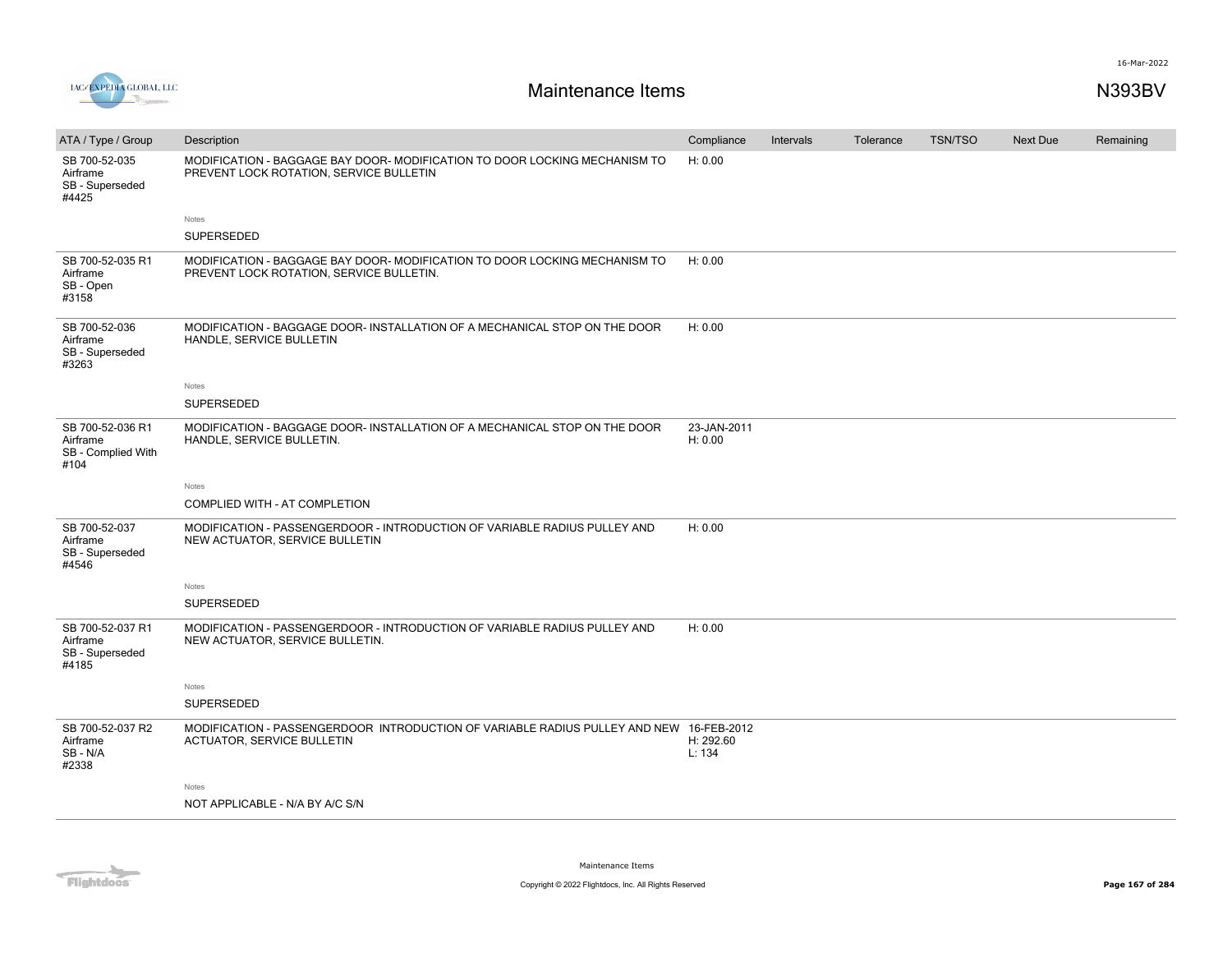



| ATA / Type / Group                                         | Description                                                                                                                               | Compliance                         | Intervals | Tolerance | <b>TSN/TSO</b> | <b>Next Due</b> | Remaining |
|------------------------------------------------------------|-------------------------------------------------------------------------------------------------------------------------------------------|------------------------------------|-----------|-----------|----------------|-----------------|-----------|
| SB 700-52-038<br>Airframe<br>SB - Superseded<br>#4476      | SPECIAL CHECK/REWORK - PASSENGERDOOR - REPLACEMENT OF PAX DOOR TENSATOR<br>SPRINGS, SERVICE BULLETIN                                      | H: 0.00                            |           |           |                |                 |           |
|                                                            | Notes                                                                                                                                     |                                    |           |           |                |                 |           |
|                                                            | SUPERSEDED                                                                                                                                |                                    |           |           |                |                 |           |
| SB 700-52-038 R1<br>Airframe<br>SB - Open<br>#3068         | SPECIAL CHECK/REWORK - PASSENGERDOOR - REPLACEMENT OF PAX DOOR TENSATOR<br>SPRINGS, SERVICE BULLETIN.                                     | H: 0.00                            |           |           |                |                 |           |
| SB 700-52-039<br>Airframe<br>SB - Open<br>#4586            | REWORK - PASSENGERDOOR - REWORK PAX DOOR AESTHETIC COVERS TO FIT NEW DOOR H: 0.00<br>PULLEY, SERVICE BULLETIN                             |                                    |           |           |                |                 |           |
| SB 700-52-040<br>Airframe<br>SB - Superseded<br>#3092      | MODIFICATION - PASSENGERDOOR - INTRODUCTION OF PAX DOOR BOTTOM STEP MOTOR<br>WITH IMPROVED PERFORMANCE AND FILTER, SERVICE BULLETIN       | H: 0.00                            |           |           |                |                 |           |
|                                                            | Notes                                                                                                                                     |                                    |           |           |                |                 |           |
|                                                            | SUPERSEDED                                                                                                                                |                                    |           |           |                |                 |           |
| SB 700-52-040 R1<br>Airframe<br>SB - Complied With<br>#851 | MODIFICATION - PASSENGERDOOR - INTRODUCTION OF PAX DOOR BOTTOM STEP MOTOR<br>WITH IMPROVED PERFORMANCE AND FILTER, SERVICE BULLETIN.      | 12-SEP-2012<br>H: 388.37<br>L: 190 |           |           |                |                 |           |
|                                                            | Notes                                                                                                                                     |                                    |           |           |                |                 |           |
|                                                            | <b>COMPLIED WITH</b>                                                                                                                      |                                    |           |           |                |                 |           |
| SB 700-52-041<br>Airframe<br>SB - Open<br>#3692            | MODIFICATION - PASSENGERDOOR - INSTALLATION OF ECCENTRIC BUSHINGS IN TOP STEP<br>FOR IMPROVED ALIGNMENT, SERVICE BULLETIN                 | H: 0.00                            |           |           |                |                 |           |
| SB 700-52-042<br>Airframe<br>SB - Complied With<br>#2299   | ICA - MODIFICATION - AFT EQUIPMENT-COMPARTMENT DOOR- MODIFICATION TO PREVENT<br>FUEL INGRESS INTO THE AFT EQUIPMENT BAY, SERVICE BULLETIN | 12-SEP-2012<br>H: 388.37<br>L: 190 |           |           |                |                 |           |
|                                                            | Notes                                                                                                                                     |                                    |           |           |                |                 |           |
|                                                            | <b>COMPLIED WITH</b>                                                                                                                      |                                    |           |           |                |                 |           |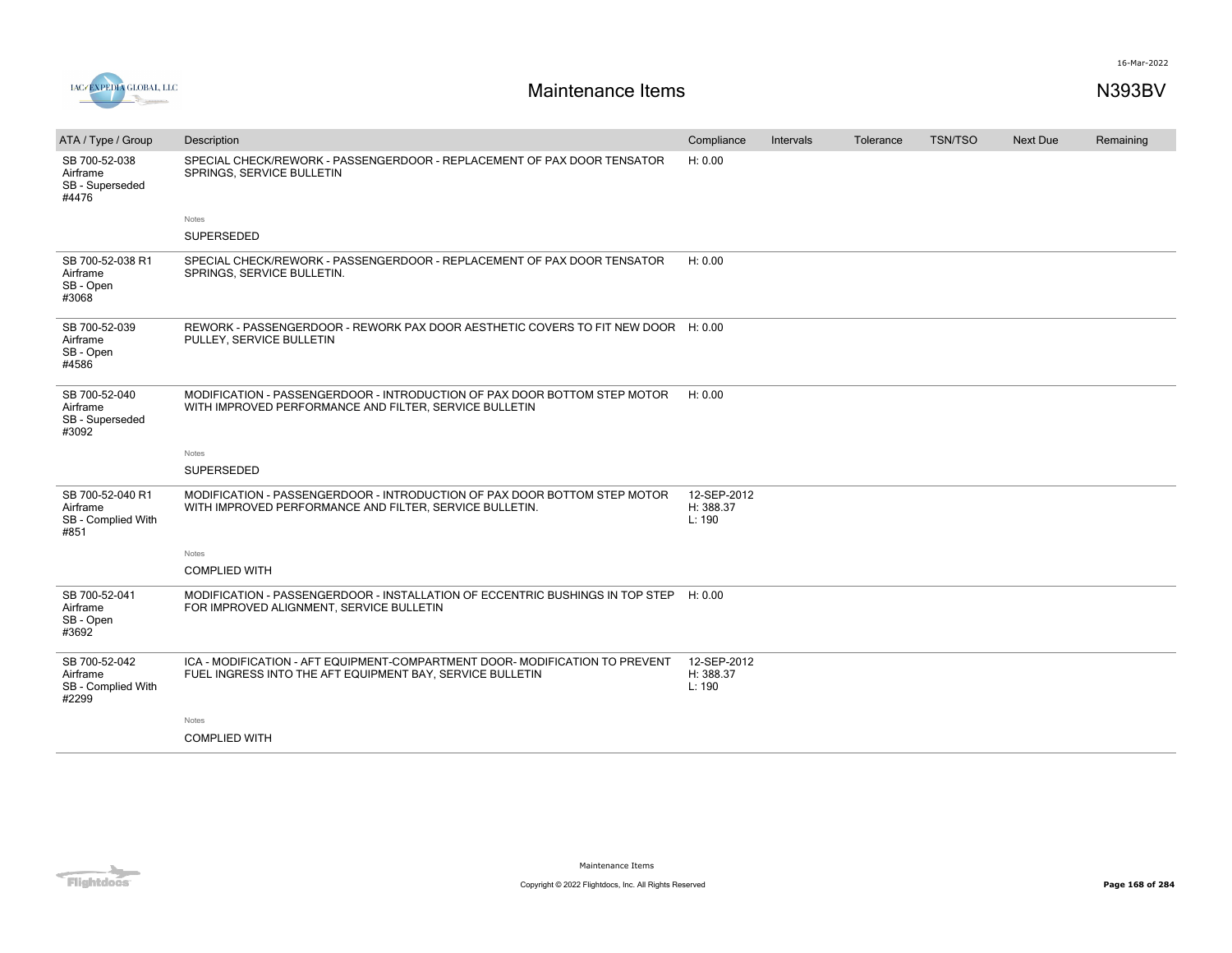

| ATA / Type / Group                                       | Description                                                                                                       | Compliance                          | Intervals | Tolerance | <b>TSN/TSO</b> | Next Due | Remaining |
|----------------------------------------------------------|-------------------------------------------------------------------------------------------------------------------|-------------------------------------|-----------|-----------|----------------|----------|-----------|
| SB 700-52-043<br>Airframe<br>SB - Complied With<br>#822  | MODIFICATION - PASSENGERDOOR - REPLACEMENT OF NYLON SCREW ON HANDRAIL<br><b>EXTENSION, SERVICE BULLETIN</b>       | 22-DEC-2011<br>H: 253.80<br>L: 116  |           |           |                |          |           |
|                                                          | Notes                                                                                                             |                                     |           |           |                |          |           |
|                                                          | <b>COMPLIED WITH</b>                                                                                              |                                     |           |           |                |          |           |
| SB 700-52-044<br>Airframe<br>SB - Complied With<br>#2950 | MODIFICATION - PASSENGERDOOR - RECONFIGURATION OF THE PASSENGER DOOR<br>EXTERNAL HANDLE DETENT, SERVICE BULLETIN  | 08-OCT-2014<br>H: 1015.50<br>L: 386 |           |           |                |          |           |
|                                                          | Notes                                                                                                             |                                     |           |           |                |          |           |
|                                                          | COMPLIED WITH - INCORPORATED SB700-52-044 (BASIC) ON ACFT 9385                                                    |                                     |           |           |                |          |           |
| SB 700-52-044 R1<br>Airframe<br>SB - Open<br>#4491       | MODIFICATION - PASSENGERDOOR - RECONFIGURATION OF THE PASSENGER DOOR<br>EXTERNAL HANDLE DETENT, SERVICE BULLETIN. | H: 0.00                             |           |           |                |          |           |
| SB 700-52-044 R2<br>Airframe<br>SB - Open<br>#4680       | ICA - MODIFICATION - PASSENGER DOOR -RECONFIGURATION OF THE PASSENGER DOOR<br>EXTERNAL HANDLE DETENT (REV. 2)     |                                     |           |           |                |          |           |
| SB 700-52-046<br>Airframe<br>SB - Open<br>#3070          | REWORK - PASSENGERDOOR - REPLACEMENT OF PAX DOOR TENSATOR SPRINGS, SERVICE H: 0.00<br><b>BULLETIN</b>             |                                     |           |           |                |          |           |
| SB 700-53-013<br>Airframe<br>SB-N/A<br>#4522             | REWORK - BELLY FAIRINGS - ADDITION OF DRAIN HOLE NEARREFUEL/DEFUEL<br>COMPARTMENT, SERVICE BULLETIN               | H: 0.00                             |           |           |                |          |           |
|                                                          | Notes                                                                                                             |                                     |           |           |                |          |           |
|                                                          | NOT APPLICABLE - BY EFFECTIVITY                                                                                   |                                     |           |           |                |          |           |
| SB 700-53-016<br>Airframe<br>SB - Superseded<br>#4135    | MODIFICATION - BELLY FAIRINGS - ADDITION OF DRAIN HOLES TO BELLY FAIRING PANELS.<br><b>SERVICE BULLETIN</b>       | H: 0.00                             |           |           |                |          |           |
|                                                          | Notes                                                                                                             |                                     |           |           |                |          |           |
|                                                          | SUPERSEDED                                                                                                        |                                     |           |           |                |          |           |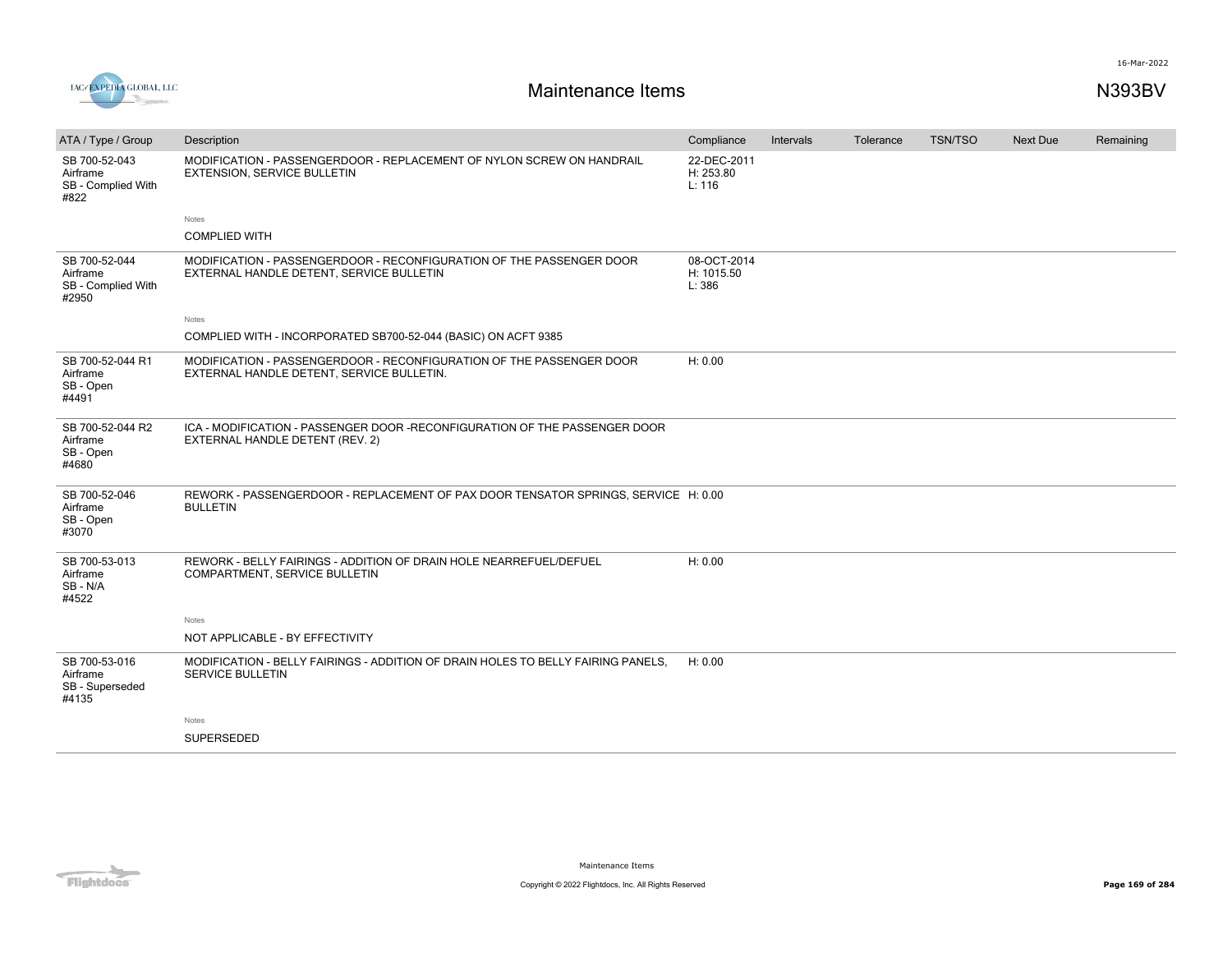

| ATA / Type / Group                                       | Description                                                                                                                                                                                         | Compliance | Intervals | Tolerance | <b>TSN/TSO</b> | Next Due | Remaining |
|----------------------------------------------------------|-----------------------------------------------------------------------------------------------------------------------------------------------------------------------------------------------------|------------|-----------|-----------|----------------|----------|-----------|
| SB 700-53-016 R1<br>Airframe<br>SB - Superseded<br>#3098 | MODIFICATION - BELLY FAIRINGS - ADDITION OF DRAIN HOLES TO BELLY FAIRING PANELS,<br>SERVICE BULLETIN.                                                                                               | H: 0.00    |           |           |                |          |           |
|                                                          | <b>Notes</b>                                                                                                                                                                                        |            |           |           |                |          |           |
|                                                          | <b>SUPERSEDED</b>                                                                                                                                                                                   |            |           |           |                |          |           |
| SB 700-53-016 R2<br>Airframe<br>SB-N/A<br>#3317          | MODIFICATION - BELLY FAIRINGS - ADDITION OF DRAIN HOLES TO BELLY FAIRING PANELS.<br>SERVICE BULLETIN                                                                                                | H: 0.00    |           |           |                |          |           |
|                                                          | Notes                                                                                                                                                                                               |            |           |           |                |          |           |
|                                                          | NOT APPLICABLE - BY EFFECTIVITY                                                                                                                                                                     |            |           |           |                |          |           |
| SB 700-53-018<br>Airframe<br>SB - N/A<br>#3439           | MODIFICATION - FUSELAGE - INSTALLATION OF LOUVERS TO RAM AIROUTLET DUCT.<br><b>SERVICE BULLETIN</b>                                                                                                 | H: 0.00    |           |           |                |          |           |
|                                                          | Notes                                                                                                                                                                                               |            |           |           |                |          |           |
|                                                          | NOT APPLICABLE - BY EFFECTIVITY                                                                                                                                                                     |            |           |           |                |          |           |
| SB 700-53-019<br>Airframe<br>SB - Superseded<br>#3306    | MODIFICATION - FORWARD FUSELAGE FLOOR- ALLOW REMOVAL OF STRUCTURAL FLOOR<br>PANEL FOR INSPECTION AND EASE OF REPLACEMENT, SERVICE BULLETIN                                                          | H: 0.00    |           |           |                |          |           |
|                                                          | Notes                                                                                                                                                                                               |            |           |           |                |          |           |
|                                                          | SUPERSEDED                                                                                                                                                                                          |            |           |           |                |          |           |
| SB 700-53-019 R1<br>Airframe<br>SB - N/A<br>#4472        | MODIFICATION - FORWARD FUSELAGE FLOOR- ALLOW REMOVAL OF STRUCTURAL FLOOR<br>PANEL FOR INSPECTION AND EASE OF REPLACEMENT, SERVICE BULLETIN.                                                         | H: 0.00    |           |           |                |          |           |
|                                                          | Notes                                                                                                                                                                                               |            |           |           |                |          |           |
|                                                          | NOT APPLICABLE - BY EFFECTIVITY                                                                                                                                                                     |            |           |           |                |          |           |
| SB 700-53-021<br>Airframe<br>SB-N/A<br>#3208             | MODIFICATION - FORWARD WING-TO-FUSELAGE FAIRING - ADDITION OF SEALANT IN THE<br>LAVATORY SERVICE BAY TO PREVENT WASTE SPILLAGE FROM ENTERING FORWARD WING-<br>TO-FUSELAGE FAIRING, SERVICE BULLETIN | H: 0.00    |           |           |                |          |           |
|                                                          | Notes                                                                                                                                                                                               |            |           |           |                |          |           |
|                                                          | NOT APPLICABLE - BY EFFECTIVITY                                                                                                                                                                     |            |           |           |                |          |           |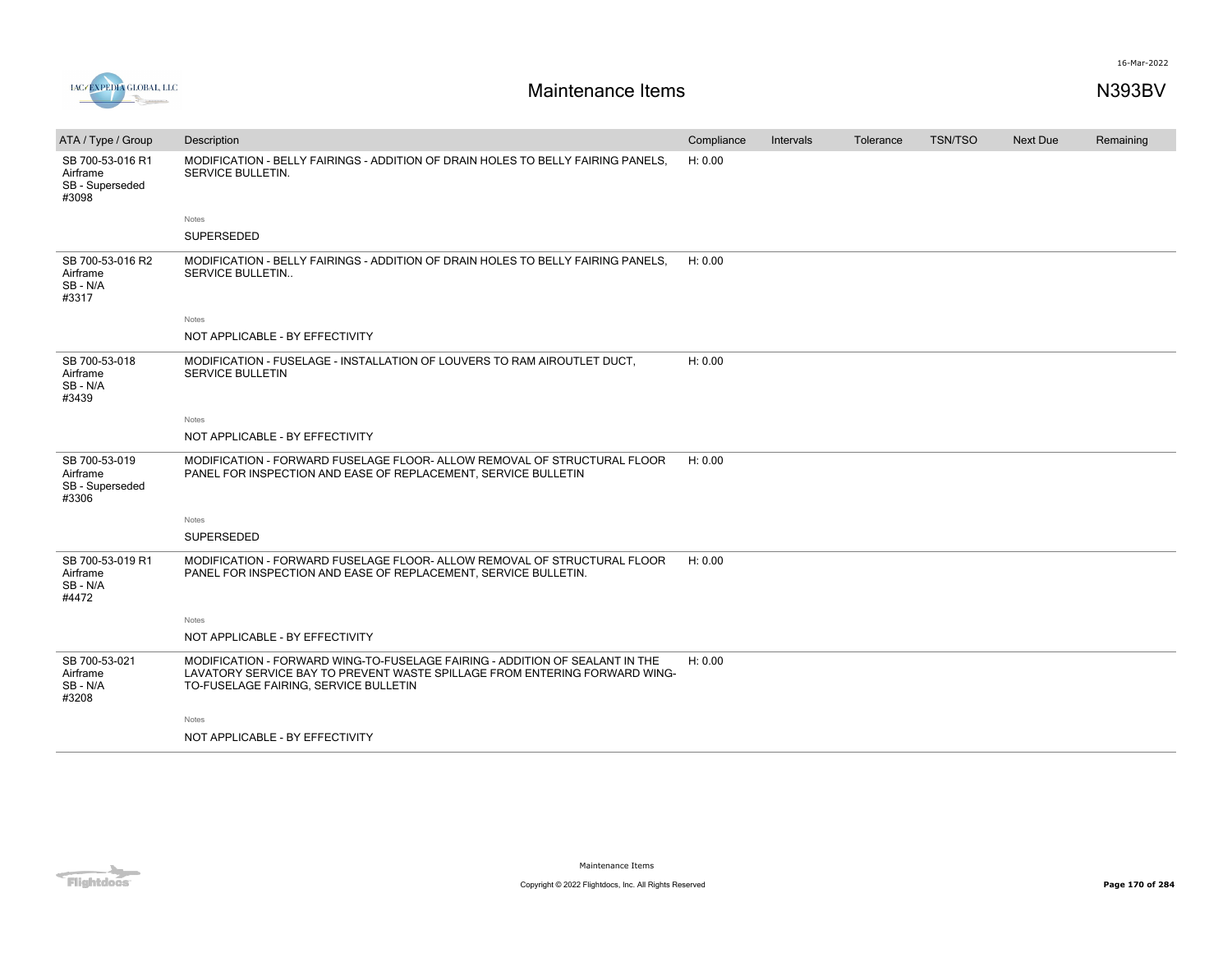

| ATA / Type / Group                                       | Description                                                                                                                                                                                              | Compliance                         | Intervals | Tolerance | <b>TSN/TSO</b> | Next Due | Remaining |
|----------------------------------------------------------|----------------------------------------------------------------------------------------------------------------------------------------------------------------------------------------------------------|------------------------------------|-----------|-----------|----------------|----------|-----------|
| SB 700-53-022<br>Airframe<br>SB-N/A<br>#3290             | SPECIAL CHECK/REWORK - AFT FUSELAGE - CENTER-TO-AFT FUSELAGE JOINT<br>CONFIGURATION (FS785.00), SERVICE BULLETIN                                                                                         | H: 0.00                            |           |           |                |          |           |
|                                                          | Notes                                                                                                                                                                                                    |                                    |           |           |                |          |           |
|                                                          | NOT APPLICABLE - BY EFFECTIVITY                                                                                                                                                                          |                                    |           |           |                |          |           |
| SB 700-53-024<br>Airframe<br>SB - N/A<br>#4008           | MODIFICATION - CENTERFUSELAGE - REMOVAL OF WHEEL BIN SOUND - DAMPING BLANKETS H: 0.00<br>TO REDUCE WEIGHT, SERVICE BULLETIN                                                                              |                                    |           |           |                |          |           |
|                                                          | Notes                                                                                                                                                                                                    |                                    |           |           |                |          |           |
|                                                          | NOT APPLICABLE - BY EFFECTIVITY                                                                                                                                                                          |                                    |           |           |                |          |           |
| SB 700-53-025<br>Airframe<br>SB - N/A<br>#3141           | MODIFICATION - WING-TO-FUSELAGE FAIRINGS - REPLACEMENT OF TEFLON SHEET ON<br>VISORPANEL TO PREVENT DAMAGE TO AFT OVER-WING FAIRING PAINT FINISH, SERVICE<br><b>BULLETIN</b>                              | H: 0.00                            |           |           |                |          |           |
|                                                          | Notes                                                                                                                                                                                                    |                                    |           |           |                |          |           |
|                                                          | SUPERSEDED                                                                                                                                                                                               |                                    |           |           |                |          |           |
| SB 700-53-025 R1<br>Airframe<br>SB - N/A<br>#3512        | MODIFICATION - WING-TO-FUSELAGE FAIRINGS - REPLACEMENT OF TEFLON SHEET ON<br>VISORPANEL TO PREVENT DAMAGE TO AFT OVER-WING FAIRING PAINT FINISH (A/C 9002 TO<br>9043 AND 9045 TO 9163), SERVICE BULLETIN | H: 0.00                            |           |           |                |          |           |
| SB 700-53-027<br>Airframe<br>SB - Superseded<br>#3485    | MODIFICATION - AFT FUSELAGE - ADDITION OF DRAINAGE PROVISIONS AT THE BAGGAGE<br>DOORSILL, SERVICE BULLETIN                                                                                               | H: 0.00                            |           |           |                |          |           |
|                                                          | Notes                                                                                                                                                                                                    |                                    |           |           |                |          |           |
|                                                          | SUPERSEDED                                                                                                                                                                                               |                                    |           |           |                |          |           |
| SB 700-53-027 R1<br>Airframe<br>SB-N/A<br>#4131          | MODIFICATION - AFT FUSELAGE - ADDITION OF DRAINAGE PROVISIONS AT THE BAGGAGE<br>DOORSILL, SERVICE BULLETIN.                                                                                              | H: 0.00                            |           |           |                |          |           |
|                                                          | Notes                                                                                                                                                                                                    |                                    |           |           |                |          |           |
|                                                          | NOT APPLICABLE - BY EFFECTIVITY                                                                                                                                                                          |                                    |           |           |                |          |           |
| SB 700-53-028<br>Airframe<br>SB - Complied With<br>#2544 | MODIFICATION - AFT EQUIPMENT COMPARTMENT - DRIP TRAY INSTALLATION TO PROTECT<br>RADIO ALTIMETERAND HF TRANSCEIVER NO. 2, SERVICE BULLETIN                                                                | 12-SEP-2012<br>H: 388.37<br>L: 190 |           |           |                |          |           |
|                                                          | Notes                                                                                                                                                                                                    |                                    |           |           |                |          |           |
|                                                          | <b>COMPLIED WITH</b>                                                                                                                                                                                     |                                    |           |           |                |          |           |
|                                                          |                                                                                                                                                                                                          |                                    |           |           |                |          |           |

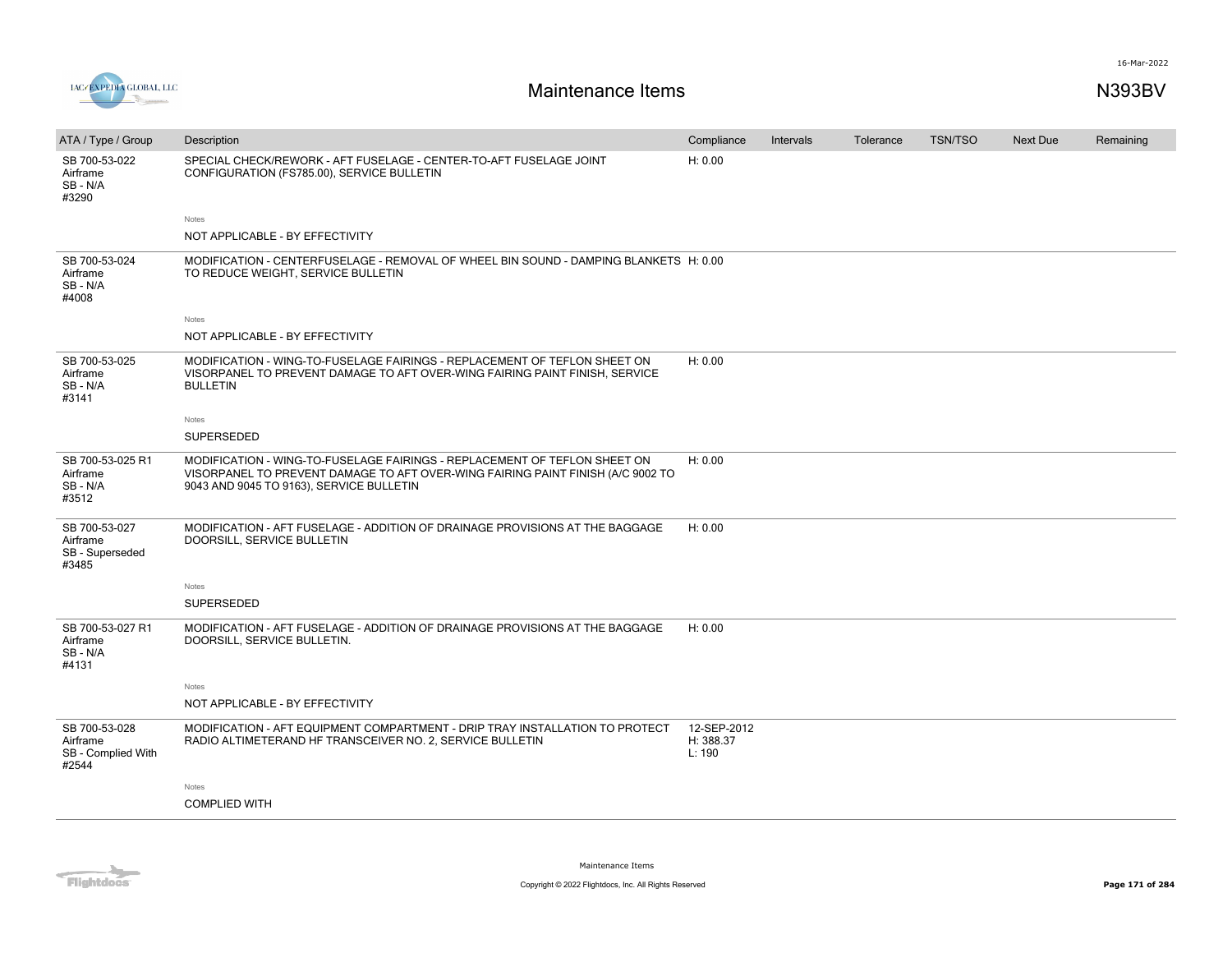

| ATA / Type / Group                                        | Description                                                                                                                                                                                                      | Compliance | Intervals | Tolerance | <b>TSN/TSO</b> | <b>Next Due</b> | Remaining |
|-----------------------------------------------------------|------------------------------------------------------------------------------------------------------------------------------------------------------------------------------------------------------------------|------------|-----------|-----------|----------------|-----------------|-----------|
| SB 700-53-029<br>Airframe<br>SB - Superseded<br>#4403     | SPECIAL CHECK/MODIFICATION - GENERAL - ADDITION OF HARNESS SUPPORT TO PREVENT H: 0.00<br>CONTACT BETWEEN WIRE HARNESS AND FUEL LINES, SERVICE BULLETIN                                                           |            |           |           |                |                 |           |
|                                                           | Notes                                                                                                                                                                                                            |            |           |           |                |                 |           |
|                                                           | SUPERSEDED                                                                                                                                                                                                       |            |           |           |                |                 |           |
| SB 700-53-029 R1<br>Airframe<br>SB - Superseded<br>#4035  | SPECIAL CHECK/MODIFICATION - GENERAL - ADDITION OF HARNESS SUPPORT TO PREVENT H: 0.00<br>CONTACT BETWEEN WIRE HARNESS AND FUEL LINES, SERVICE BULLETIN.                                                          |            |           |           |                |                 |           |
|                                                           | Notes                                                                                                                                                                                                            |            |           |           |                |                 |           |
|                                                           | SUPERSEDED                                                                                                                                                                                                       |            |           |           |                |                 |           |
| SB 700-53-029 R2<br>PART B<br>Airframe<br>SB-N/A<br>#4356 | SPECIAL CHECK/REWORK/MODIFICATION - GENERAL - ADDITION OF HARNESS SUPPORT TO H: 0.00<br>PREVENT CONTACT BETWEEN WIRE HARNESS AND FUEL LINES (A/C 9002 TO 9126, 9128 TO<br>9201), SERVICE BULLETIN                |            |           |           |                |                 |           |
|                                                           | Notes                                                                                                                                                                                                            |            |           |           |                |                 |           |
|                                                           | NOT APPLICABLE - BY EFFECTIVITY                                                                                                                                                                                  |            |           |           |                |                 |           |
| SB 700-53-029 R2<br>PART A<br>Airframe<br>SB-N/A<br>#4262 | SPECIAL CHECK/REWORK/MODIFICATION - GENERAL - ADDITION OF HARNESS SUPPORT TO H: 0.00<br>PREVENT CONTACT BETWEEN WIRE HARNESS AND FUEL LINES (A/C 9002 TO 9126, 9128,<br>9129 AND 9131 TO 9134), SERVICE BULLETIN |            |           |           |                |                 |           |
|                                                           | Notes                                                                                                                                                                                                            |            |           |           |                |                 |           |
|                                                           | NOT APPLICABLE - BY EFFECTIVITY                                                                                                                                                                                  |            |           |           |                |                 |           |
| SB 700-53-031<br>Airframe<br>SB - N/A<br>#3301            | SPECIAL CHECK/REWORK - BELLY FAIRINGS - REMOVAL OF REDUNDANT AERODYNAMIC<br>SEALANT TO ALLOW DRAINAGE OF FLUIDS, SERVICE BULLETIN                                                                                | H: 0.00    |           |           |                |                 |           |
|                                                           | Notes                                                                                                                                                                                                            |            |           |           |                |                 |           |
|                                                           | NOT APPLICABLE - BY EFFECTIVITY                                                                                                                                                                                  |            |           |           |                |                 |           |
| SB 700-53-034<br>Airframe<br>SB-N/A<br>#3264              | MODIFICATION - FORWARD-FUSELAGE FLOOR- ADDITION OF DRAIN HOLES AT FRAME<br>FS328.50 AND STRINGER 24LH (A/C 9002 TO 9126 AND 9128 TO 9328), SERVICE BULLETIN                                                      | H: 0.00    |           |           |                |                 |           |
|                                                           | Notes                                                                                                                                                                                                            |            |           |           |                |                 |           |
|                                                           | NOT APPLICABLE - BY EFFECTIVITY                                                                                                                                                                                  |            |           |           |                |                 |           |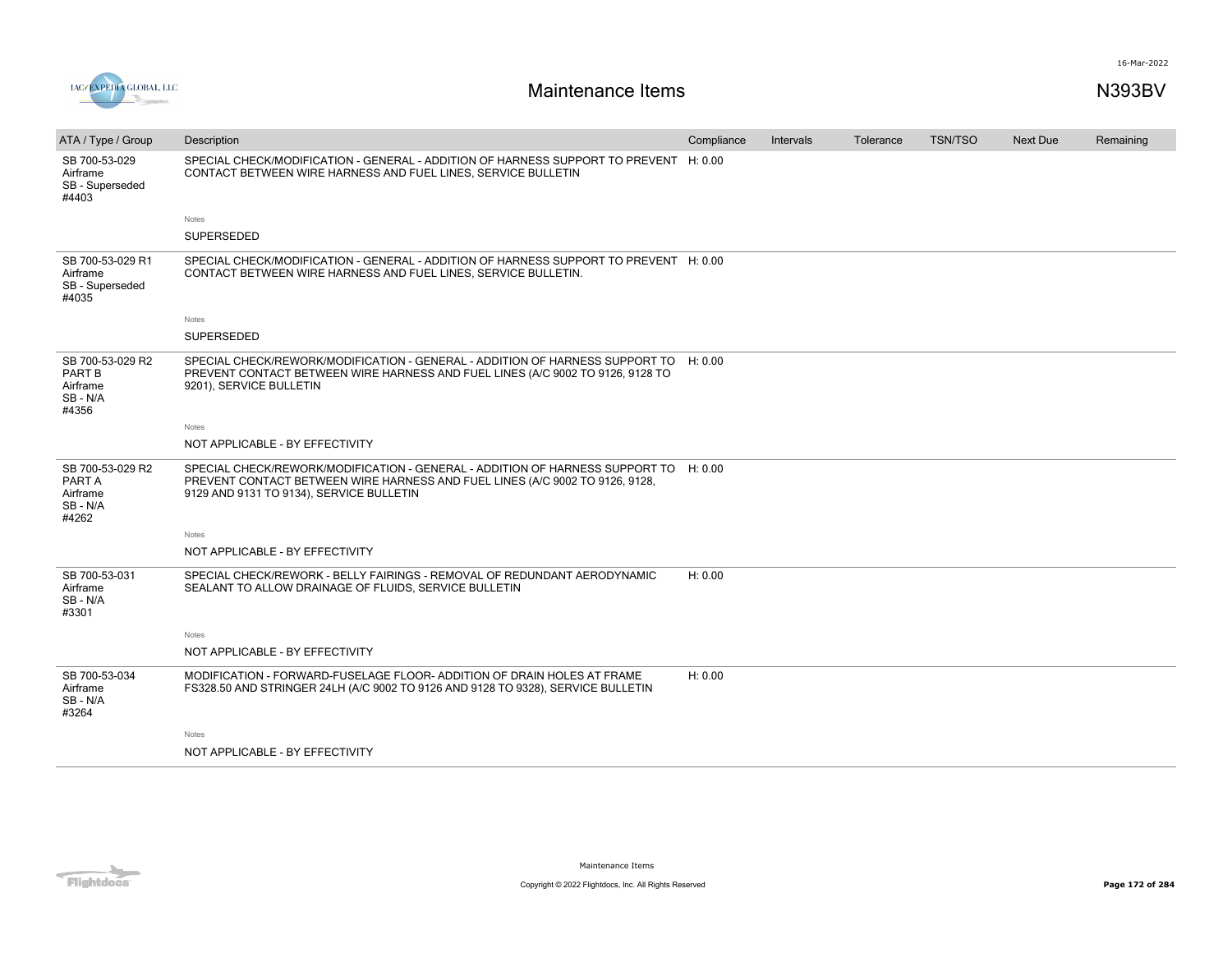

| ATA / Type / Group                                       | Description                                                                                                                                    | Compliance             | Intervals | Tolerance | <b>TSN/TSO</b> | <b>Next Due</b> | Remaining |
|----------------------------------------------------------|------------------------------------------------------------------------------------------------------------------------------------------------|------------------------|-----------|-----------|----------------|-----------------|-----------|
| SB 700-53-035<br>Airframe<br>SB - Superseded<br>#4211    | MODIFICATION - EMPENNAGE/TAIL - ADDITION OF DRAIN HOLE ON RIB NO. 7 OF RUDDER,<br><b>SERVICE BULLETIN</b>                                      | H: 0.00                |           |           |                |                 |           |
|                                                          | Notes                                                                                                                                          |                        |           |           |                |                 |           |
|                                                          | <b>SUPERSEDED</b>                                                                                                                              |                        |           |           |                |                 |           |
| SB 700-53-035 R1<br>Airframe<br>SB - N/A<br>#4095        | MODIFICATION - EMPENNAGE/TAIL - ADDITION OF DRAIN HOLE ON RIB NO. 7 OF RUDDER-(A/C H: 0.00<br>9002 TO 9126 AND 9128 TO 9294), SERVICE BULLETIN |                        |           |           |                |                 |           |
|                                                          | Notes                                                                                                                                          |                        |           |           |                |                 |           |
|                                                          | NOT APPLICABLE - BY EFFECTIVITY                                                                                                                |                        |           |           |                |                 |           |
| SB 700-53-037<br>Airframe<br>SB-N/A<br>#3852             | MODIFICATION - NOSE FUSELAGE - REPLACE CLIP-NUTS WITH NUT-PLATES FORTRIM<br>PANELS AT FS280.00, SERVICE BULLETIN                               | H: 0.00                |           |           |                |                 |           |
|                                                          | <b>Notes</b>                                                                                                                                   |                        |           |           |                |                 |           |
|                                                          | NOT APPLICABLE - BY EFFECTIVITY                                                                                                                |                        |           |           |                |                 |           |
| SB 700-53-038<br>Airframe<br>SB - N/A<br>#3641           | MODIFICATION - BELLY FAIRING - ADDITION OF DRAIN HOLES TO PREVENT<br>WATERACCUMULATION (A/C 9002 TO 9126 AND 9128 TO 9229), SERVICE BULLETIN   | H: 0.00                |           |           |                |                 |           |
|                                                          | Notes                                                                                                                                          |                        |           |           |                |                 |           |
|                                                          | NOT APPLICABLE - BY EFFECTIVITY                                                                                                                |                        |           |           |                |                 |           |
| SB 700-53-040<br>Airframe<br>SB - Complied With<br>#2795 | MODIFICATION - AVIONICS BAY - INSTALLATION OF PROTECTIVE COVERS OVERTHE FCU<br>AND SFCU UNITS, SERVICE BULLETIN                                | 23-JAN-2011<br>H: 0.00 |           |           |                |                 |           |
|                                                          | Notes                                                                                                                                          |                        |           |           |                |                 |           |
|                                                          | COMPLIED WITH - AT COMPLETION                                                                                                                  |                        |           |           |                |                 |           |
| SB 700-53-040 R1<br>Airframe<br>SB - Open<br>#4553       | MODIFICATION - AVIONICS BAY - INSTALLATION OF PROTECTIVE COVERS OVERTHE FCU<br>AND SFCU UNITS, SERVICE BULLETIN.                               | H: 0.00                |           |           |                |                 |           |
| SB 700-53-040 R2<br>Airframe<br>SB - Open<br>#3286       | MODIFICATION - AVIONICS BAY - INSTALLATION OF PROTECTIVE COVERS OVERTHE FCU<br>AND SFCU UNITS, SERVICE BULLETIN                                | H: 0.00                |           |           |                |                 |           |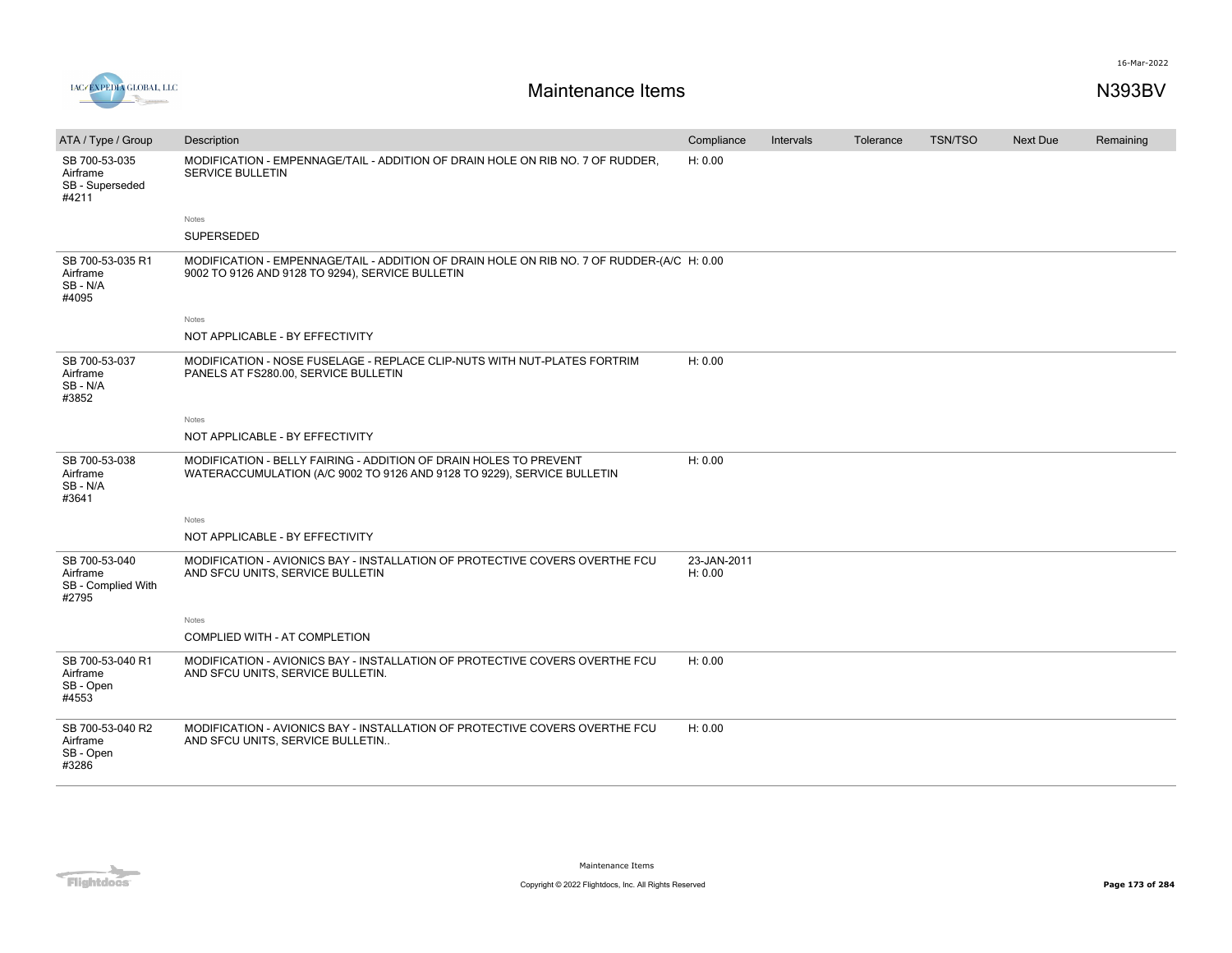

| ATA / Type / Group                                          | Description                                                                                                                     | Compliance                          | Intervals | Tolerance | <b>TSN/TSO</b> | Next Due | Remaining |
|-------------------------------------------------------------|---------------------------------------------------------------------------------------------------------------------------------|-------------------------------------|-----------|-----------|----------------|----------|-----------|
| SB 700-53-041<br>Airframe<br>SB-N/A<br>#3168                | REWORK - CENTERFUSELAGE - REWORK SURFACE FINISH AT FITTING ASSEMBLY ON THE<br>EMERGENCY EXIT DOOR, SERVICE BULLETIN             | H: 0.00                             |           |           |                |          |           |
|                                                             | Notes                                                                                                                           |                                     |           |           |                |          |           |
|                                                             | NOT APPLICABLE - BY EFFECTIVITY                                                                                                 |                                     |           |           |                |          |           |
| SB 700-53-042<br>Airframe<br>SB - Superseded<br>#3308       | SPECIAL CHECK/REWORK - AFT FUSELAGE - INSPECTION OF BOLTS ON BAGGAGE<br>DOORSTOPS AND REPLACE IF LOOSE, SERVICE BULLETIN        | H: 0.00                             |           |           |                |          |           |
|                                                             | Notes                                                                                                                           |                                     |           |           |                |          |           |
|                                                             | <b>SUPERSEDED</b>                                                                                                               |                                     |           |           |                |          |           |
| SB 700-53-042 R1<br>Airframe<br>SB - Complied With<br>#2028 | ICA - SPECIAL CHECK/REWORK - AFT FUSELAGE - INSPECTION OF BOLTS ON BAGGAGE<br>DOORSTOPS AND REPLACE IF LOOSE, SERVICE BULLETIN  | 16-FEB-2012<br>H: 292.60<br>L: 134  |           |           |                |          |           |
|                                                             | Notes                                                                                                                           |                                     |           |           |                |          |           |
|                                                             | COMPLIED WITH - C/W PART A & PART B N/A                                                                                         |                                     |           |           |                |          |           |
| SB 700-53-043<br>Airframe<br>SB - Superseded<br>#3396       | MODIFICATION - AFT EQUIPMENT COMPARTMENT - INSTALLATION OF STORAGE PROVISION<br>FORGROUND AIR SUPPLY ADAPTOR, SERVICE BULLETIN  | H: 0.00                             |           |           |                |          |           |
|                                                             | Notes                                                                                                                           |                                     |           |           |                |          |           |
|                                                             | SUPERSEDED                                                                                                                      |                                     |           |           |                |          |           |
| SB 700-53-043 R1<br>Airframe<br>SB - Superseded<br>#4155    | MODIFICATION - AFT EQUIPMENT COMPARTMENT - INSTALLATION OF STORAGE PROVISION<br>FORGROUND AIR SUPPLY ADAPTOR, SERVICE BULLETIN. | H: 0.00                             |           |           |                |          |           |
|                                                             | Notes                                                                                                                           |                                     |           |           |                |          |           |
|                                                             | SUPERSEDED                                                                                                                      |                                     |           |           |                |          |           |
| SB 700-53-043 R2<br>Airframe<br>SB - Complied With<br>#3703 | MODIFICATION - AFT EQUIPMENT COMPARTMENT - INSTALLATION OF STORAGE PROVISION<br>FORGROUND AIR SUPPLY ADAPTOR, SERVICE BULLETIN  | 04-MAR-2016<br>H: 1753.70<br>L: 622 |           |           |                |          |           |
| SB 700-53-044<br>Airframe<br>SB - Complied With<br>#2675    | MODIFICATION - FORWARD FUSELAGE FLOOR- INSTALLATION OF A PROTECTIVE COVER<br>OVER THE EGPWS, SERVICE BULLETIN                   | 12-SEP-2012<br>H: 388.37<br>L: 190  |           |           |                |          |           |
|                                                             | Notes                                                                                                                           |                                     |           |           |                |          |           |
|                                                             | <b>COMPLIED WITH</b>                                                                                                            |                                     |           |           |                |          |           |
|                                                             |                                                                                                                                 |                                     |           |           |                |          |           |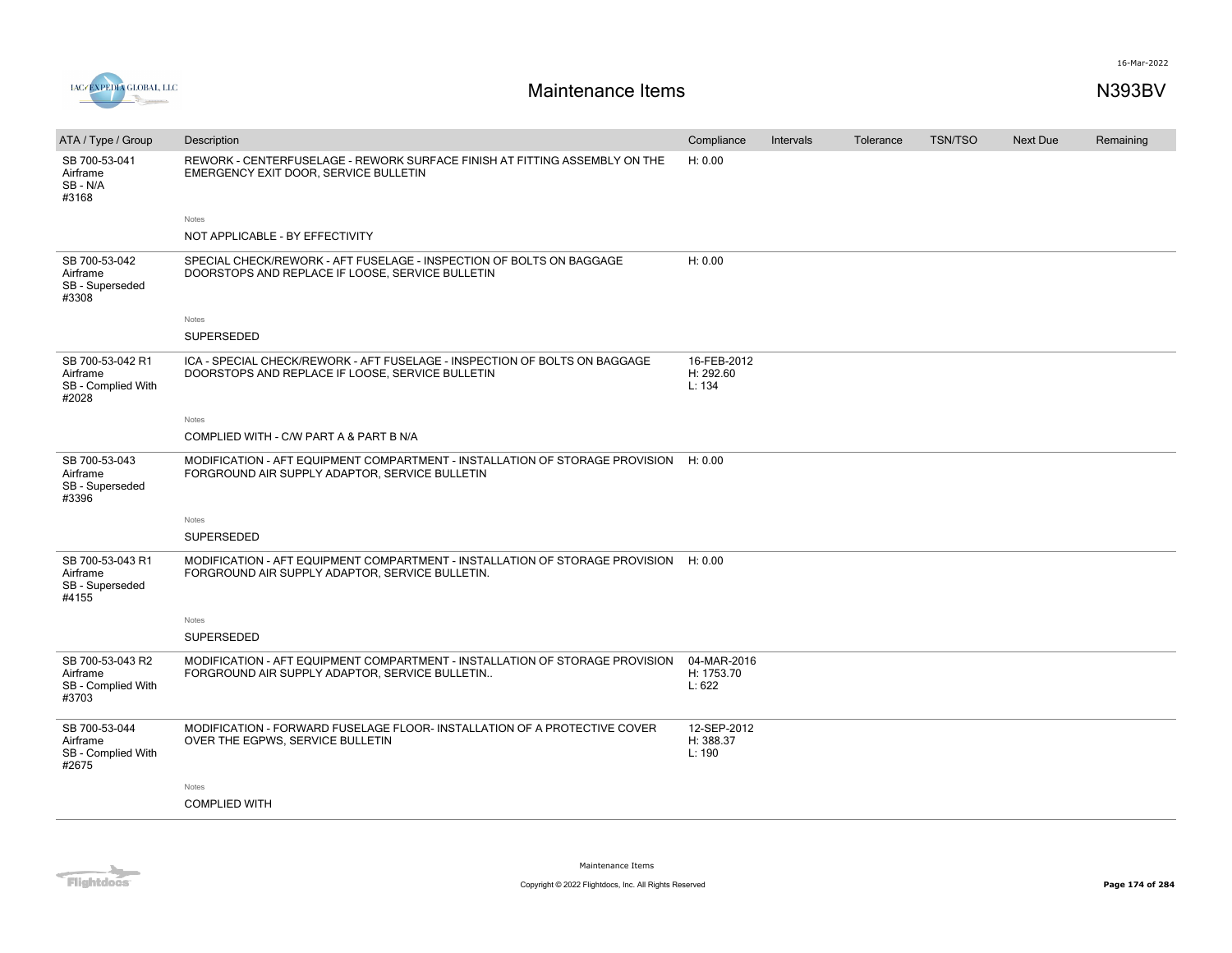



| ATA / Type / Group                              | Description                                                                                                                                                                                      | Compliance | Intervals | Tolerance | <b>TSN/TSO</b> | Next Due | Remaining |
|-------------------------------------------------|--------------------------------------------------------------------------------------------------------------------------------------------------------------------------------------------------|------------|-----------|-----------|----------------|----------|-----------|
| SB 700-53-047<br>Airframe<br>SB - Open<br>#3974 | SPECIAL CHECK/REWORK - AFT FUSELAGE - REWORK WING/FUSELAGE FAIRING SILL TO<br>PREVENT CORROSION, SERVICE BULLETIN                                                                                | H: 0.00    |           |           |                |          |           |
| SB 700-53-048<br>Airframe<br>SB - N/A<br>#4423  | SPECIAL CHECK/REWORK - EMPENNAGE/TAIL - INSPECTION OF TAILCONE ASSEMBLY<br>FORCORROSION, SERVICE BULLETIN                                                                                        | H: 0.00    |           |           |                |          |           |
|                                                 | Notes                                                                                                                                                                                            |            |           |           |                |          |           |
|                                                 | NOT APPLICABLE                                                                                                                                                                                   |            |           |           |                |          |           |
| Airframe<br>SB-N/A<br>#3119                     | SB 700-53-049 PART A DETAILED VISUAL INSPECTION-SPECIAL CHECK/REWORK - EMPENNAGE/TAIL - INSPECTION<br>OF TAILCONE ASSEMBLYAND APU DOORS FORCORROSION, - (DVI) OF THE TAILCONE<br><b>ASSEMBLY</b> | H: 0.00    |           |           |                |          |           |
|                                                 | Notes                                                                                                                                                                                            |            |           |           |                |          |           |
|                                                 | NOT APPLICABLE                                                                                                                                                                                   |            |           |           |                |          |           |
| SB 700-53-049<br>Airframe<br>SB - N/A<br>#3160  | SPECIAL CHECK/REWORK - EMPENNAGE/TAIL - INSPECTION OF TAILCONE ASSEMBLYAND<br>APU DOORS FORCORROSION, SERVICE BULLETIN                                                                           | H: 0.00    |           |           |                |          |           |
|                                                 | Notes                                                                                                                                                                                            |            |           |           |                |          |           |
|                                                 | NOT APPLICABLE                                                                                                                                                                                   |            |           |           |                |          |           |
| Airframe<br>SB-N/A<br>#3794                     | SB 700-53-049 PART B SPECIAL CHECK/REWORK - EMPENNAGE/TAIL - INSPECTION OF TAILCONE ASSEMBLYAND<br>APU DOORS FORCORROSION, LOCAL REWORK OF THE TAILCONE ASSEMBLY                                 | H: 0.00    |           |           |                |          |           |
|                                                 | Notes                                                                                                                                                                                            |            |           |           |                |          |           |
|                                                 | NOT APPLICABLE                                                                                                                                                                                   |            |           |           |                |          |           |
| Airframe<br>SB-N/A<br>#3048                     | SB 700-53-049 PART D SPECIAL CHECK/REWORK - EMPENNAGE/TAIL - INSPECTION OF TAILCONE ASSEMBLYAND<br>APU DOORS FORCORROSION,-MAJOR REWORK OF THE APU DOOR SKINS                                    | H: 0.00    |           |           |                |          |           |
|                                                 | Notes                                                                                                                                                                                            |            |           |           |                |          |           |
|                                                 | NOT APPLICABLE                                                                                                                                                                                   |            |           |           |                |          |           |
| Airframe<br>SB-N/A<br>#4183                     | SB 700-53-049 PART C SPECIAL CHECK/REWORK - EMPENNAGE/TAIL - INSPECTION OF TAILCONE ASSEMBLYAND<br>APU DOORS FORCORROSION,-MAJOR REWORK OF THE FORWARD/AFT TAILCONE AND END<br><b>CAP SKINS</b>  | H: 0.00    |           |           |                |          |           |
|                                                 | Notes                                                                                                                                                                                            |            |           |           |                |          |           |
|                                                 | NOT APPLICABLE                                                                                                                                                                                   |            |           |           |                |          |           |
|                                                 |                                                                                                                                                                                                  |            |           |           |                |          |           |

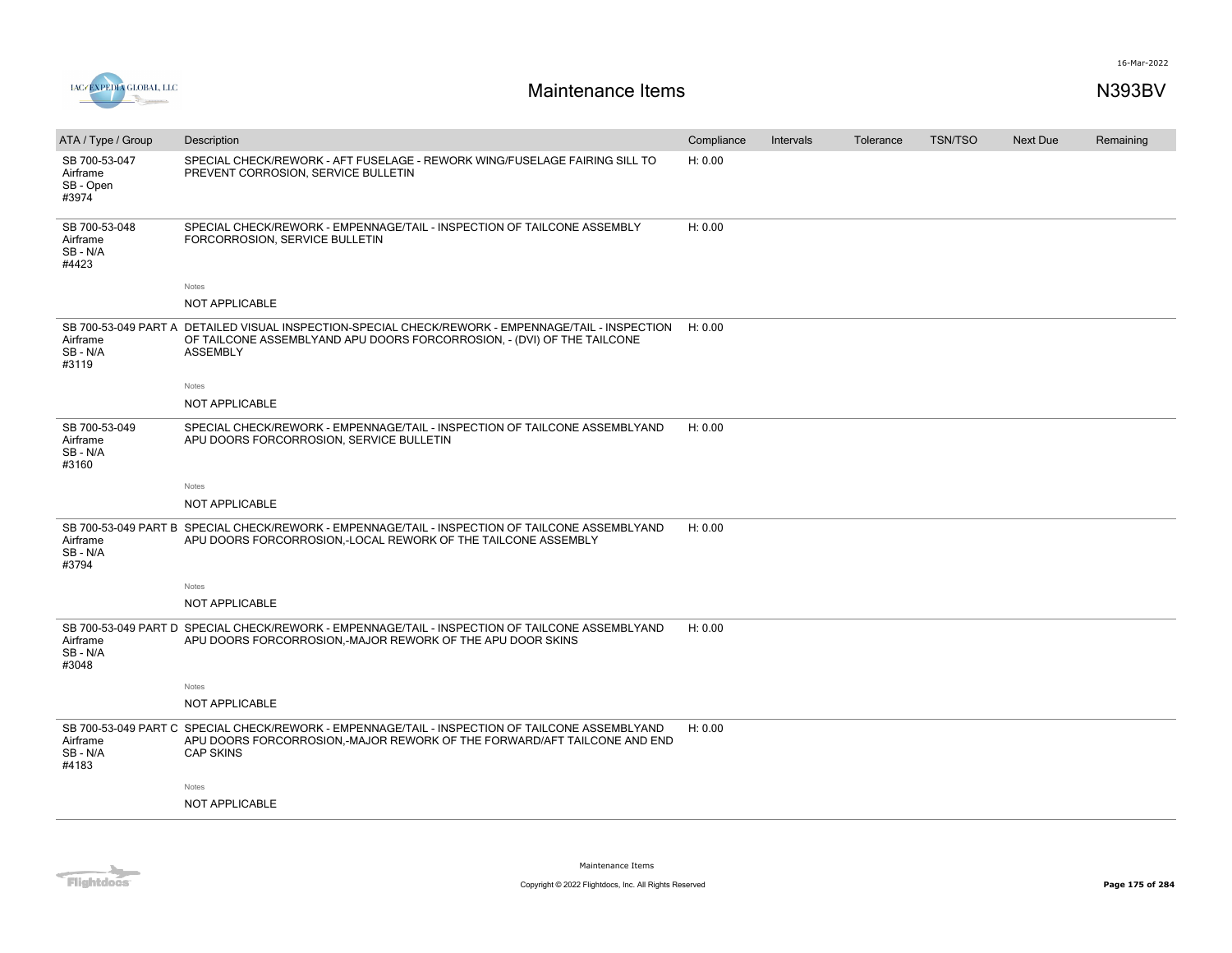



| ATA / Type / Group                                       | Description                                                                                                                                                               | Compliance                           | Intervals | Tolerance | <b>TSN/TSO</b> | Next Due | Remaining |
|----------------------------------------------------------|---------------------------------------------------------------------------------------------------------------------------------------------------------------------------|--------------------------------------|-----------|-----------|----------------|----------|-----------|
| SB 700-53-049 R1<br>Airframe<br>SB - Open<br>#4792       | SPECIAL CHECK/REWORK - EMPENNAGE/TAIL - INSPECTION OF TAILCONE ASSEMBLY AND<br>APU DOORS FOR CORROSION (REV. 1)                                                           |                                      |           |           |                |          |           |
| SB 700-53-050<br>Airframe<br>SB - Complied With<br>#4729 | MODIFICATION - BELLY FAIRINGS - REPLACEMENT OF ATTACHMENTS FOR THE ACCESS<br><b>PANELS</b>                                                                                | 23-NOV-2016<br>H: 2064.80<br>L: 722  |           |           |                |          |           |
| SB 700-53-050 R1<br>Airframe<br>SB-N/A<br>#4789          | MODIFICATION - BELLY FAIRINGS - REPLACEMENT OF ATTACHMENTS FOR THE ACCESS<br>PANEL (REV. 1)                                                                               |                                      |           |           |                |          |           |
|                                                          | Notes                                                                                                                                                                     |                                      |           |           |                |          |           |
|                                                          | NA PER SB DUE SB700-53-050 HAS BEEN PREVIOUSLY COMPLIED WITH                                                                                                              |                                      |           |           |                |          |           |
| SB 700-53-051<br>Airframe<br>SB - Complied With<br>#4804 | SPECIAL CHECK/REWORK - BELLY FAIRINGS - INSPECT FORWARD AND MIDDLE ACCESS<br>PANEL (181BB) AND (183BB) FOR DRAINAGE HOLE BLOCKAGE, AND IF NECESSARY REMOVE<br>SEALANT     | 29-SEP-2017<br>H: 2431.70<br>L: 854  |           |           |                |          |           |
| SB 700-53-052<br>Airframe<br>SB - Complied With<br>#4874 | MODIFICATION - AFT FUSELAGE - REPLACEMENT AND REINFORCEMENT OF THE RUDDER<br><b>QUADRANT BOX ASSEMBLY HALF RIBS</b>                                                       | 18-APR-2020<br>H: 3741.10<br>L: 1233 |           |           |                |          |           |
| SB 700-53-053<br>Airframe<br>SB - Open<br>#4819          | SPECIAL CHECK - BELLY FAIRING ACCESS PANELS - RE-TORQUE OF THE BELLY FAIRING<br>FASTENERS ON 185CL AND 186CR                                                              |                                      |           |           |                |          |           |
| SB 700-53-054<br>Airframe<br>SB - Complied With<br>#4875 | SPECIAL CHECK - AFT FUSELAGE - INSPECTION OF THE RUDDER QUADRANT BOX ASSEMBLY 31-MAR-2020                                                                                 | H: 3741.10<br>L: 1233                |           |           |                |          |           |
|                                                          | Notes                                                                                                                                                                     |                                      |           |           |                |          |           |
|                                                          | COMPLIANCE DUE AT 2000 cycles                                                                                                                                             |                                      |           |           |                |          |           |
| SB 700-53-055<br>Airframe<br>SB - Complied With<br>#4887 | MODIFICATION - AUXILIARY POWER UNIT (APU) ACCESS DOORS - MODIFICATION OF APU<br>ACCESS DOORS AND FORWARD/AFT TAILCONE TO IMPROVE DRAINAGE AND PREVENT<br><b>CORROSION</b> | 01-DEC-2018<br>H: 3011.20<br>L: 1025 |           |           |                |          |           |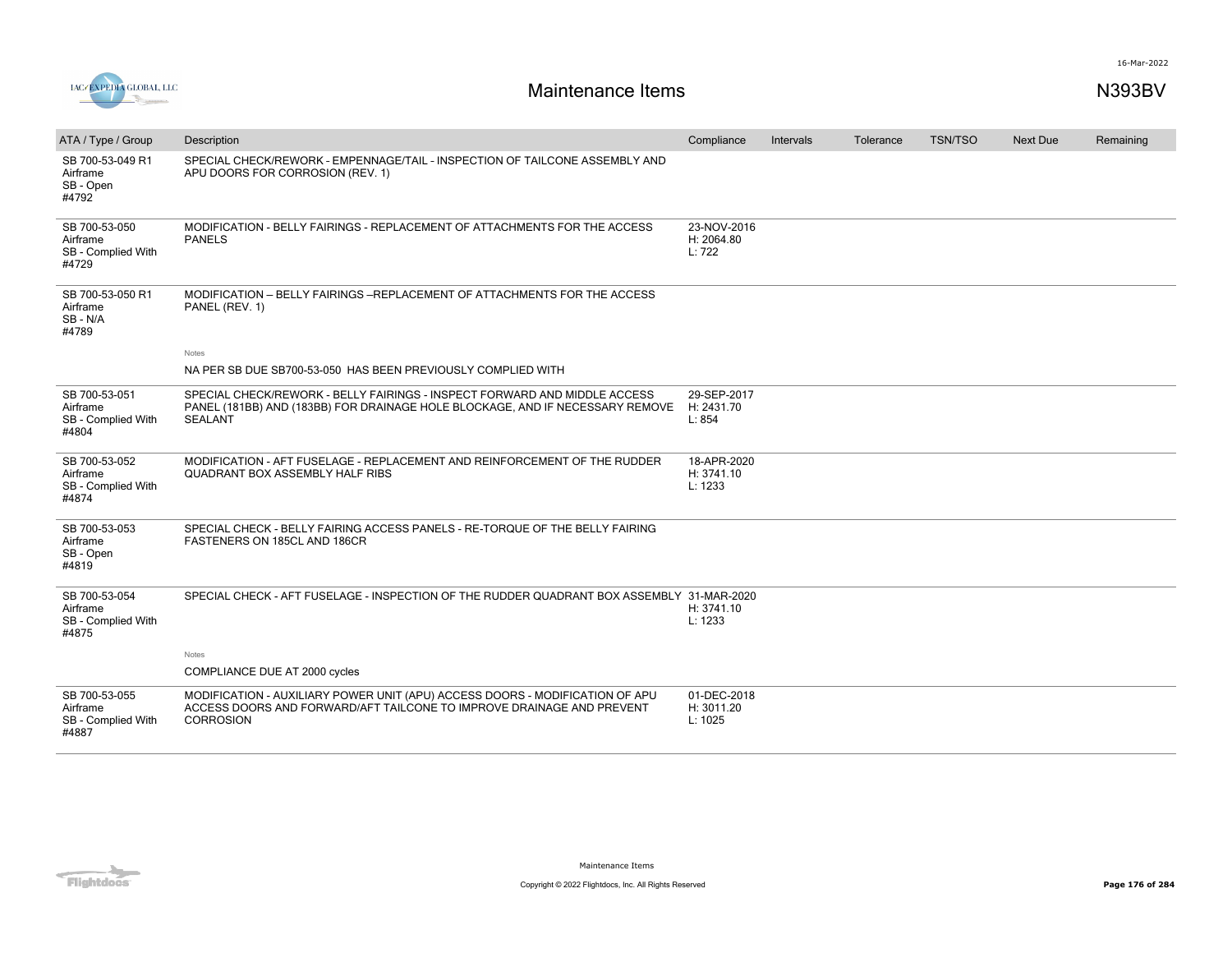

| ATA / Type / Group                                       | Description                                                                                                                                                                                                    | Compliance                          | Intervals | Tolerance | <b>TSN/TSO</b> | Next Due | Remaining |
|----------------------------------------------------------|----------------------------------------------------------------------------------------------------------------------------------------------------------------------------------------------------------------|-------------------------------------|-----------|-----------|----------------|----------|-----------|
| SB 700-55-002<br>Airframe<br>SB - Superseded<br>#3592    | MODIFICATION/REWORK - ELEVATORCONTROL SURFACES - ELIMINATE GAP BETWEEN<br>ELEVATOR AND BULLET FAIRING, SERVICE BULLETIN                                                                                        | H: 0.00                             |           |           |                |          |           |
|                                                          | Notes                                                                                                                                                                                                          |                                     |           |           |                |          |           |
|                                                          | SUPERSEDED                                                                                                                                                                                                     |                                     |           |           |                |          |           |
| SB 700-55-002 R1<br>Airframe<br>SB-N/A<br>#3797          | MODIFICATION/REWORK - ELEVATORCONTROL SURFACES - ELIMINATE GAP BETWEEN<br>ELEVATOR AND BULLET FAIRING, SERVICE BULLETIN.                                                                                       | H: 0.00                             |           |           |                |          |           |
|                                                          | <b>Notes</b>                                                                                                                                                                                                   |                                     |           |           |                |          |           |
|                                                          | NOT APPLICABLE - BY EFFECTIVITY                                                                                                                                                                                |                                     |           |           |                |          |           |
| Airframe<br>SB-N/A<br>#4609                              | SB 700-55-004 PART A MODIFICATION - HORIZONTAL STABILIZER- ADDITION OF DRAINAGE HOLES TO ELIMINATE<br>WATER ACCUMULATION AND ADDITION OF RIVETS ON THE ACCESS PANELS NUTPLATE<br>ASSEMBLIES, SERVICE BULLETIN  | H: 0.00                             |           |           |                |          |           |
|                                                          | Notes                                                                                                                                                                                                          |                                     |           |           |                |          |           |
|                                                          | NOT APPLICABLE - BY EFFECTIVITY                                                                                                                                                                                |                                     |           |           |                |          |           |
| Airframe<br>SB-N/A<br>#4505                              | SB 700-55-004 PART B MODIFICATION - HORIZONTAL STABILIZER- ADDITION OF DRAINAGE HOLES TO ELIMINATE<br>WATER ACCUMULATION AND ADDITION OF RIVETS ON THE ACCESS PANELS NUTPLATE<br>ASSEMBLIES, SERVICE BULLETIN. | H: 0.00                             |           |           |                |          |           |
|                                                          | Notes                                                                                                                                                                                                          |                                     |           |           |                |          |           |
|                                                          | NOT APPLICABLE - BY EFFECTIVITY                                                                                                                                                                                |                                     |           |           |                |          |           |
| SB 700-55-005<br>Airframe<br>SB-N/A<br>#4439             | SPECIAL CHECK/REWORK - HORIZONTAL STABILIZER- INSPECT THE L/H AND R/H INBOARD<br>LEADING EDGES AND REPLACE, IF NECESSARY, SERVICE BULLETIN                                                                     | H: 0.00                             |           |           |                |          |           |
|                                                          | Notes                                                                                                                                                                                                          |                                     |           |           |                |          |           |
|                                                          | NOT APPLICABLE - BY EFFECTIVITY                                                                                                                                                                                |                                     |           |           |                |          |           |
| SB 700-55-006<br>Airframe<br>SB - Complied With<br>#4076 | MODIFICATION - HORIZONTAL STABILIZER- ADDITION OF DRAINAGE HOLES TO ELIMINATE<br>WATER ACCUMULATION, SERVICE BULLETIN                                                                                          | 04-MAR-2016<br>H: 1753.70<br>L: 622 |           |           |                |          |           |
| SB 700-55-007<br>Airframe<br>SB - Open<br>#4797          | MODIFICATION - VERTICAL STABILIZER - MODIFICATION OF BULLET AND DORSAL FAIRINGS<br>TO IMPROVE DRAINAGE AND PREVENT CORROSION                                                                                   |                                     |           |           |                |          |           |

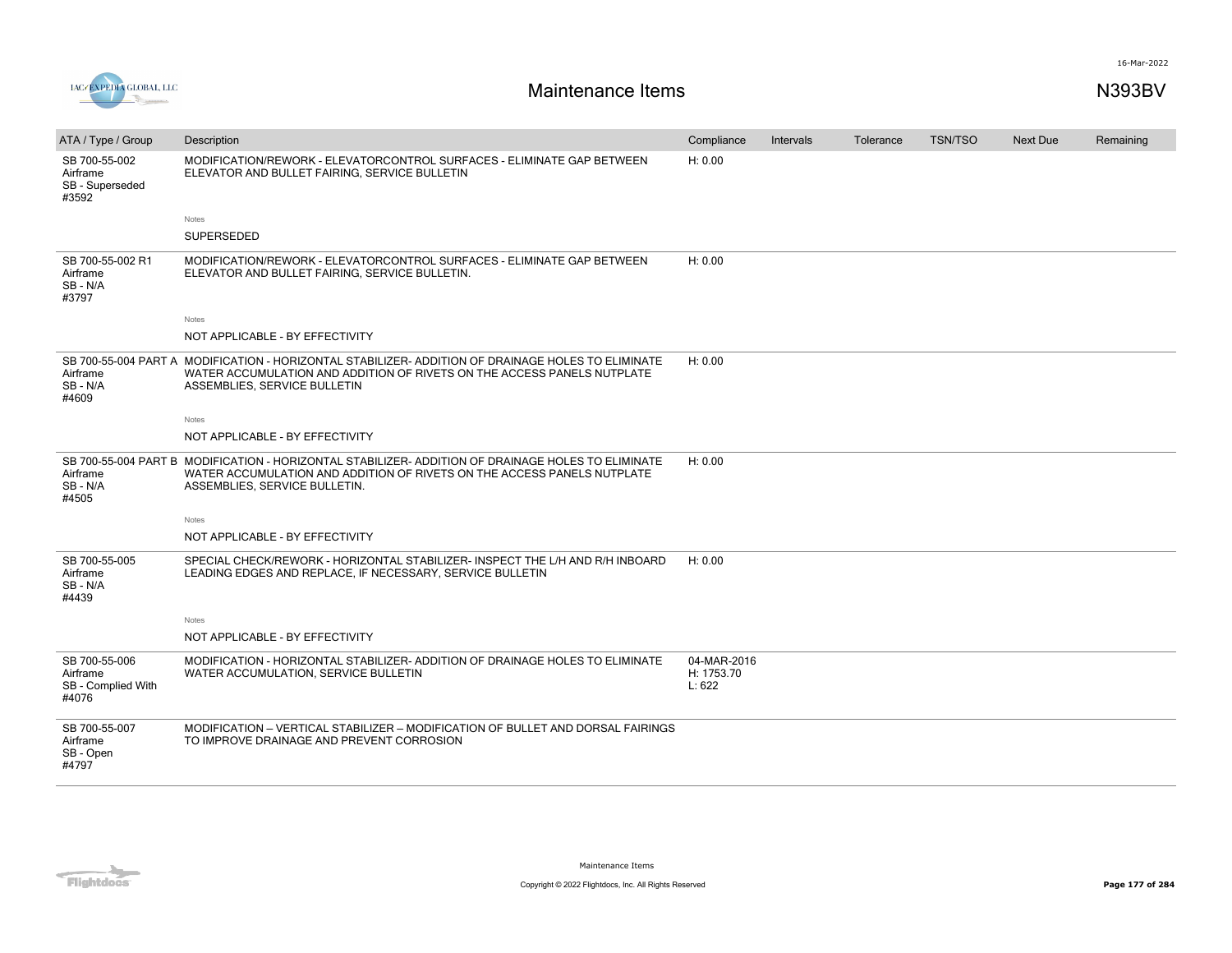



| ATA / Type / Group                                          | Description                                                                                                                           | Compliance                           | Intervals | Tolerance | <b>TSN/TSO</b> | Next Due | Remaining |
|-------------------------------------------------------------|---------------------------------------------------------------------------------------------------------------------------------------|--------------------------------------|-----------|-----------|----------------|----------|-----------|
| SB 700-55-007 R1<br>Airframe<br>SB - Open<br>#4803          | MODIFICATION - VERTICAL STABILIZER - MODIFICATION OF BULLET AND DORSAL FAIRINGS<br>TO IMPROVE DRAINAGE AND PREVENT CORROSION (REV. 1) |                                      |           |           |                |          |           |
| SB 700-55-007 R2<br>Airframe<br>SB - Complied With<br>#4852 | MODIFICATION - VERTICAL STABILIZER - MODIFICATION OF BULLET AND DORSAL FAIRINGS<br>TO IMPROVE DRAINAGE AND PREVENT CORROSION (REV. 2) | 31-MAR-2021<br>H: 3992.00<br>L: 1324 |           |           |                |          |           |
| SB 700-56-001<br>Airframe<br>SB-N/A<br>#3111                | MODIFICATION - PASSENGERCOMPARTMENT - OPTIONAL CABIN WINDOW(S), SERVICE<br><b>BULLETIN</b>                                            | H: 0.00                              |           |           |                |          |           |
|                                                             | Notes                                                                                                                                 |                                      |           |           |                |          |           |
|                                                             | NOT APPLICABLE - BY EFFECTIVITY                                                                                                       |                                      |           |           |                |          |           |
| SB 700-56-006<br>Airframe<br>SB-N/A<br>#3359                | MODIFICATION - ELECTRIC WINDOW SHADE ASSEMBLY - REMOVAL OF SHEARSHADE FROM<br>WINDOW, SERVICE BULLETIN                                | H: 0.00                              |           |           |                |          |           |
|                                                             | Notes                                                                                                                                 |                                      |           |           |                |          |           |
|                                                             | NOT APPLICABLE - BY EFFECTIVITY                                                                                                       |                                      |           |           |                |          |           |
| SB 700-56-007<br>Airframe<br>SB - Complied With<br>#4389    | SPECIAL CHECK/REWORK - FLIGHT COMPARTMENT - INSPECT THE WINDSHIELD/SIDE<br>WINDOW AND IF NECESSARY REPAIRSEAL, SERVICE BULLETIN       | 17-FEB-2021<br>H: 3992.00<br>L: 1324 |           |           |                |          |           |
| SB 700-57-021<br>Airframe<br>SB - Superseded<br>#3624       | REWORK - LEADING EDGE SLATS - AERODYNAMIC CLEAN-UP - (A/C 9006), SERVICE BULLETIN H: 0.00                                             |                                      |           |           |                |          |           |
|                                                             | Notes                                                                                                                                 |                                      |           |           |                |          |           |
|                                                             | <b>SUPERSEDED</b>                                                                                                                     |                                      |           |           |                |          |           |
| SB 700-57-021 R1<br>Airframe<br>SB - Superseded<br>#3188    | REWORK - LEADING EDGE SLATS - AERODYNAMIC CLEAN-UP - (A/C 9006), SERVICE<br><b>BULLETIN.</b>                                          | H: 0.00                              |           |           |                |          |           |
|                                                             | Notes                                                                                                                                 |                                      |           |           |                |          |           |
|                                                             | <b>SUPERSEDED</b>                                                                                                                     |                                      |           |           |                |          |           |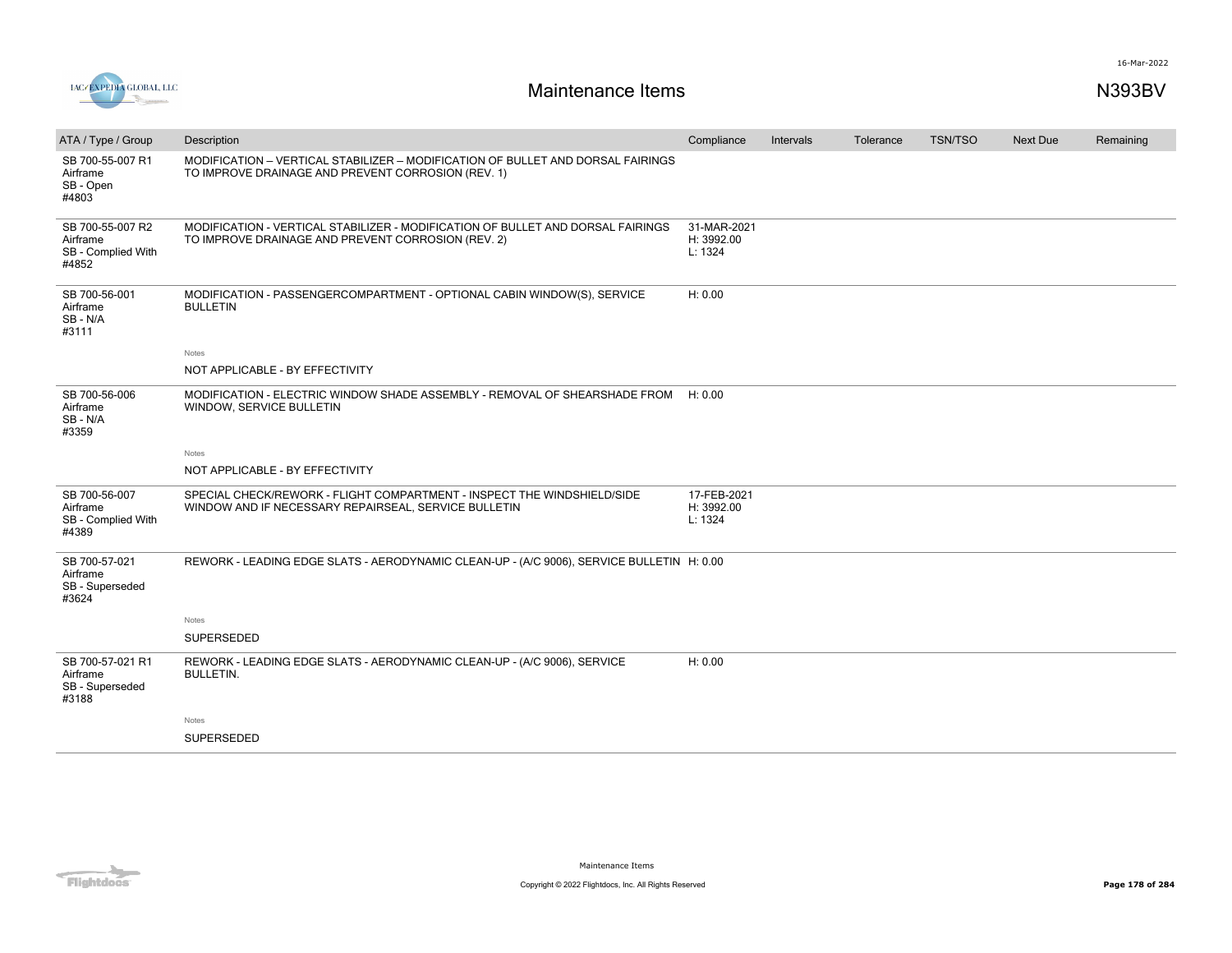



| ATA / Type / Group                                    | Description                                                                                                           | Compliance | Intervals | Tolerance | <b>TSN/TSO</b> | Next Due | Remaining |
|-------------------------------------------------------|-----------------------------------------------------------------------------------------------------------------------|------------|-----------|-----------|----------------|----------|-----------|
| SB 700-57-021 R2<br>Airframe<br>SB - N/A<br>#3122     | REWORK - LEADING EDGE SLATS - AERODYNAMIC CLEAN-UP (A/C 9006), SERVICE BULLETIN H: 0.00                               |            |           |           |                |          |           |
|                                                       | Notes                                                                                                                 |            |           |           |                |          |           |
|                                                       | NOT APPLICABLE - BY EFFECTIVITY                                                                                       |            |           |           |                |          |           |
| SB 700-57-022<br>Airframe<br>SB - N/A<br>#3944        | MODIFICATION - CENTERWING - OVER-WING FAIRINGS AND UNDER-WING FAIRINGS SEALS<br>REPLACEMENT, SERVICE BULLETIN         | H: 0.00    |           |           |                |          |           |
|                                                       | Notes                                                                                                                 |            |           |           |                |          |           |
|                                                       | NOT APPLICABLE - BY EFFECTIVITY                                                                                       |            |           |           |                |          |           |
| SB 700-57-023<br>Airframe<br>SB-N/A<br>#4308          | MODIFICATION - OUTERWING - REVISE SEAL OF WING LOWER TRAILING EDGE TO INBOARD<br>FLAP, SERVICE BULLETIN               | H: 0.00    |           |           |                |          |           |
|                                                       | Notes                                                                                                                 |            |           |           |                |          |           |
|                                                       | NOT APPLICABLE - BY EFFECTIVITY                                                                                       |            |           |           |                |          |           |
| SB 700-57-024<br>Airframe<br>SB - Superseded<br>#3503 | MODIFICATION - LEADING EDGE SLATS - SLAT ACTUATORNO. 8 AERODYNAMIC SEAL<br>IMPROVEMENT, SERVICE BULLETIN              | H: 0.00    |           |           |                |          |           |
|                                                       | Notes                                                                                                                 |            |           |           |                |          |           |
|                                                       | SUPERSEDED                                                                                                            |            |           |           |                |          |           |
| SB 700-57-024 R1<br>Airframe<br>SB-N/A<br>#3242       | MODIFICATION - LEADING EDGE SLATS - SLAT ACTUATORNO. 8 AERODYNAMIC SEAL<br>IMPROVEMENT, SERVICE BULLETIN.             | H: 0.00    |           |           |                |          |           |
|                                                       | <b>Notes</b>                                                                                                          |            |           |           |                |          |           |
|                                                       | NOT APPLICABLE - BY EFFECTIVITY                                                                                       |            |           |           |                |          |           |
| SB 700-57-025<br>Airframe<br>SB-N/A<br>#3631          | MODIFICATION - FLAP FAIRINGS - ADDITION OF DRAIN HOLES IN FLAP FAIRING ASSEMBLIES, H: 0.00<br><b>SERVICE BULLETIN</b> |            |           |           |                |          |           |
|                                                       | Notes                                                                                                                 |            |           |           |                |          |           |
|                                                       | NOT APPLICABLE - BY EFFECTIVITY                                                                                       |            |           |           |                |          |           |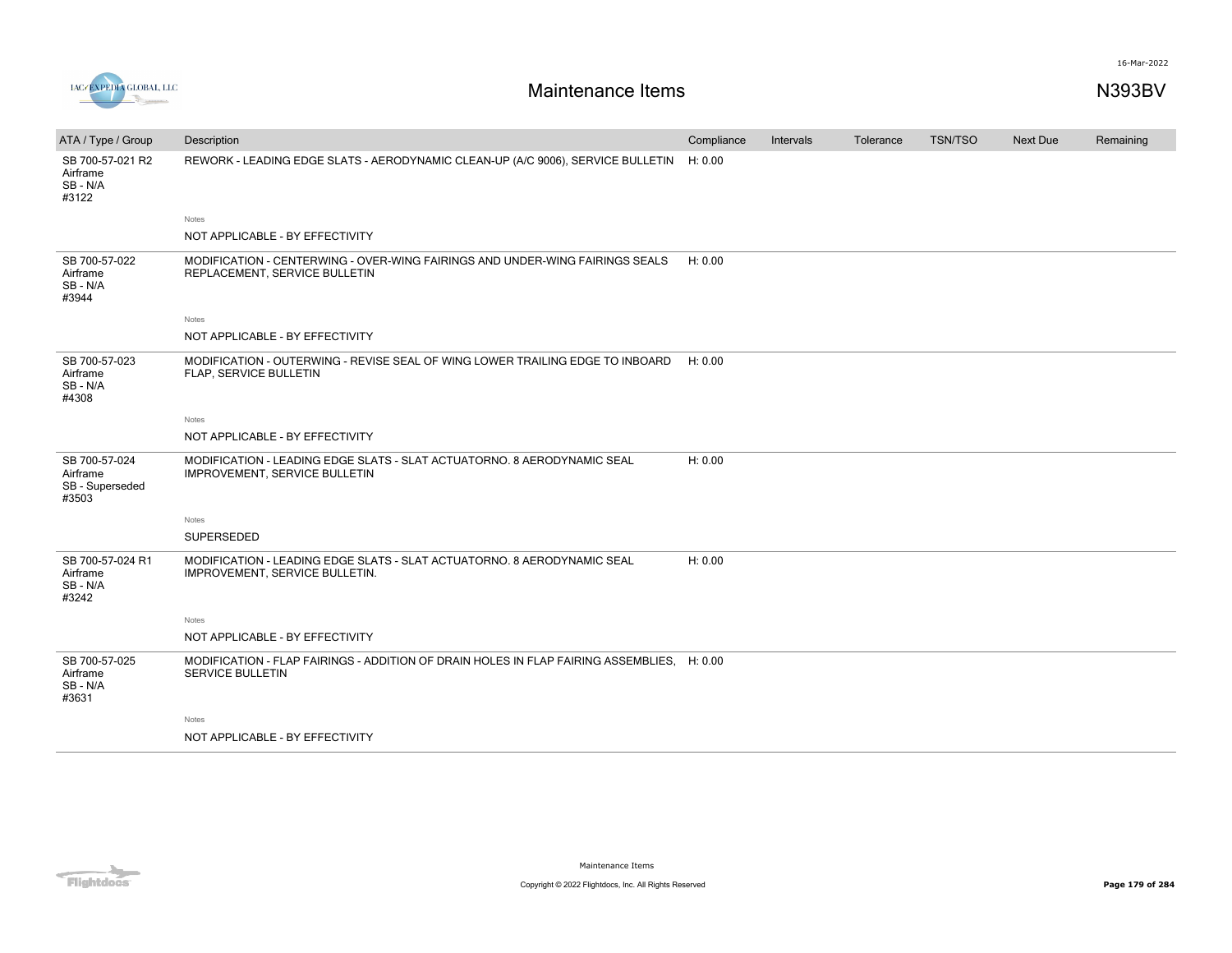



| ATA / Type / Group                                          | Description                                                                                                                                                                                                                                    | Compliance | Intervals | Tolerance | <b>TSN/TSO</b> | <b>Next Due</b> | Remaining |
|-------------------------------------------------------------|------------------------------------------------------------------------------------------------------------------------------------------------------------------------------------------------------------------------------------------------|------------|-----------|-----------|----------------|-----------------|-----------|
| SB 700-57-027<br>Airframe<br>SB - Superseded<br>#4294       | MODIFICATION - LEADING EDGE AND LEADING EDGE DEVICES - REPLACEMENT OF<br>FASTENERS ON THE FIXED LEADING EDGES, SERVICE BULLETIN                                                                                                                | H: 0.00    |           |           |                |                 |           |
|                                                             | Notes                                                                                                                                                                                                                                          |            |           |           |                |                 |           |
|                                                             | <b>SUPERSEDED</b>                                                                                                                                                                                                                              |            |           |           |                |                 |           |
| SB 700-57-027 R1<br>PART A<br>Airframe<br>SB-N/A<br>#4450   | MODIFICATION - LEADING EDGE AND LEADING EDGE DEVICES - REPLACEMENT OF<br>FASTENERS ON THE FIXED LEADING EDGES (A/C 9002 AND 9004 TO 9064), SERVICE<br><b>BULLETIN</b>                                                                          | H: 0.00    |           |           |                |                 |           |
|                                                             | Notes                                                                                                                                                                                                                                          |            |           |           |                |                 |           |
|                                                             | NOT APPLICABLE - BY EFFECTIVITY                                                                                                                                                                                                                |            |           |           |                |                 |           |
| SB 700-57-027 R1<br>PART B<br>Airframe<br>SB-N/A<br>#3256   | MODIFICATION - LEADING EDGE AND LEADING EDGE DEVICES - REPLACEMENT OF<br>FASTENERS ON THE FIXED LEADING EDGES (A/C 9002 AND 9004 TO 9064), SERVICE<br><b>BULLETIN.</b>                                                                         | H: 0.00    |           |           |                |                 |           |
|                                                             | Notes                                                                                                                                                                                                                                          |            |           |           |                |                 |           |
|                                                             | NOT APPLICABLE - BY EFFECTIVITY                                                                                                                                                                                                                |            |           |           |                |                 |           |
| Airframe<br>SB - Superseded<br>#3970                        | SB 700-57-028 PART B MODIFICATION - LEADING EDGE SLATS - REPLACEMENT OF SLAT SPACERON SLAT NO.1<br>INBOARD, MID AND OUTBOARD TRACKS, SLAT NO. 2 INBOARD AND OUTBOARD TRACKS AND<br>SLAT NO.3 AND NO.4 INBOARD TRACKS, SERVICE BULLETIN         | H: 0.00    |           |           |                |                 |           |
|                                                             | Notes                                                                                                                                                                                                                                          |            |           |           |                |                 |           |
|                                                             | SUPERSEDED                                                                                                                                                                                                                                     |            |           |           |                |                 |           |
| Airframe<br>SB - Superseded<br>#4480                        | SB 700-57-028 PART A SPECIAL CHECK/REWORK - LEADING EDGE SLATS - REPLACEMENT OF SLAT SPACERON<br>SLAT NO.1 INBOARD, MID AND OUTBOARD TRACKS, SLAT NO. 2 INBOARD AND OUTBOARD<br>TRACKS AND SLAT NO.3 AND NO.4 INBOARD TRACKS, SERVICE BULLETIN | H: 0.00    |           |           |                |                 |           |
|                                                             | Notes                                                                                                                                                                                                                                          |            |           |           |                |                 |           |
|                                                             | SUPERSEDED                                                                                                                                                                                                                                     |            |           |           |                |                 |           |
| SB 700-57-028 R1<br>PART B<br>Airframe<br>SB - N/A<br>#4492 | MODIFICATION - LEADING EDGE SLATS - REPLACEMENT OF SLAT SPACERON SLAT NO.1<br>INBOARD, MID AND OUTBOARD TRACKS, SLAT NO. 2 INBOARD AND OUTBOARD TRACKS AND<br>SLAT NO.3 AND NO.4 INBOARD TRACKS, SERVICE BULLETIN.                             | H: 0.00    |           |           |                |                 |           |
|                                                             | Notes                                                                                                                                                                                                                                          |            |           |           |                |                 |           |
|                                                             | NOT APPLICABLE - BY EFFECTIVITY                                                                                                                                                                                                                |            |           |           |                |                 |           |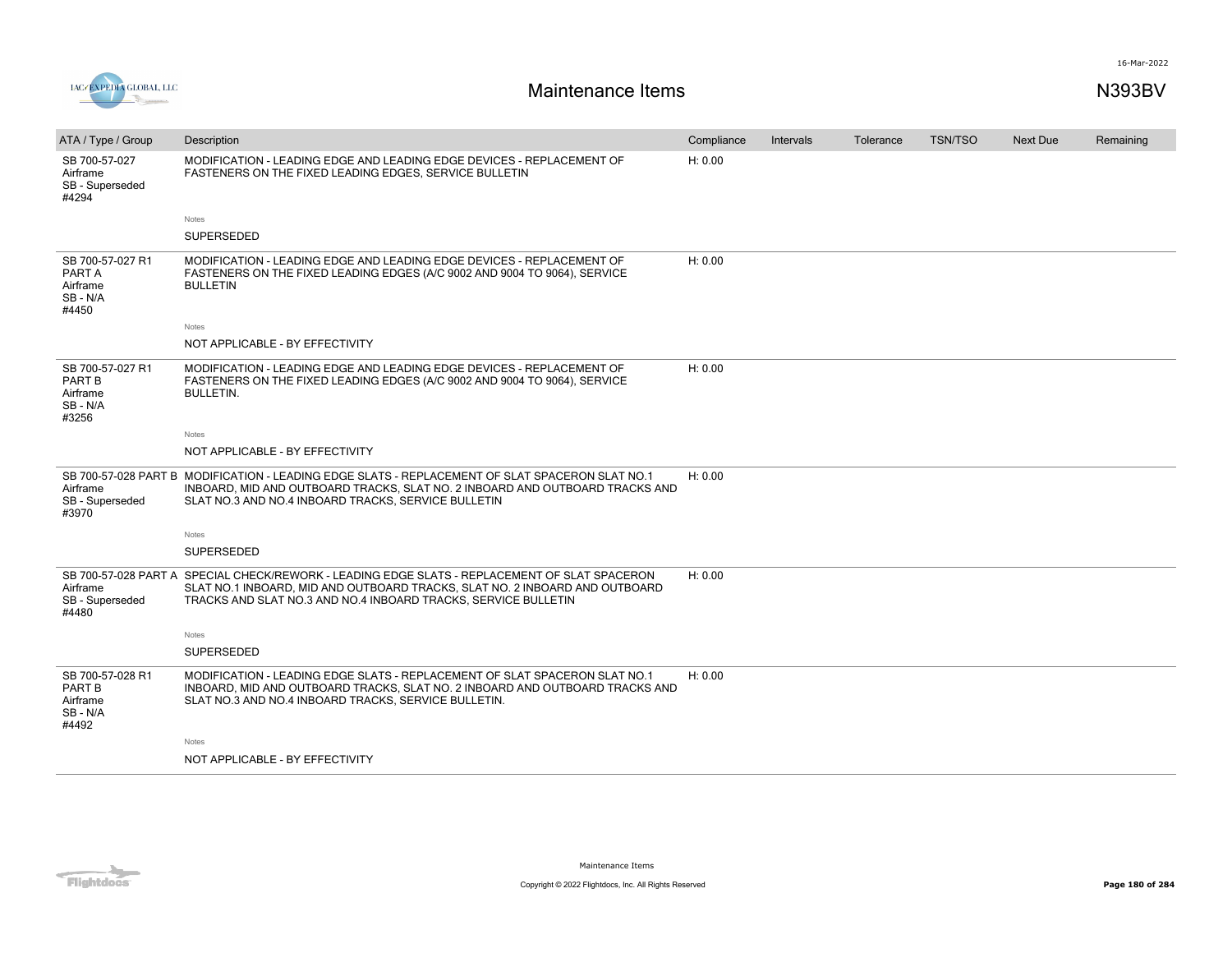

| ATA / Type / Group                                          | Description                                                                                                                                                                                                                | Compliance | Intervals | Tolerance | TSN/TSO | Next Due | Remaining |
|-------------------------------------------------------------|----------------------------------------------------------------------------------------------------------------------------------------------------------------------------------------------------------------------------|------------|-----------|-----------|---------|----------|-----------|
| SB 700-57-028 R1<br>PART A<br>Airframe<br>SB - N/A<br>#3262 | SPECIAL CHECK/REWORK - LEADING EDGE SLATS - REPLACEMENT OF SLAT SPACERON<br>SLAT NO.1 INBOARD, MID AND OUTBOARD TRACKS, SLAT NO. 2 INBOARD AND OUTBOARD<br>TRACKS AND SLAT NO.3 AND NO.4 INBOARD TRACKS, SERVICE BULLETIN. | H: 0.00    |           |           |         |          |           |
|                                                             | Notes                                                                                                                                                                                                                      |            |           |           |         |          |           |
|                                                             | NOT APPLICABLE - BY EFFECTIVITY                                                                                                                                                                                            |            |           |           |         |          |           |
| SB 700-57-029<br>Airframe<br>SB-N/A<br>#3958                | MODIFICATION - LEADING EDGE SLAT SYSTEM - REPLACEMENT OF THE SLAT NO. 4<br>OUTBOARD END SEAL RETAINERFOR BETTER SUPPORT, SERVICE BULLETIN                                                                                  | H: 0.00    |           |           |         |          |           |
|                                                             | Notes                                                                                                                                                                                                                      |            |           |           |         |          |           |
|                                                             | NOT APPLICABLE - BY EFFECTIVITY                                                                                                                                                                                            |            |           |           |         |          |           |
| SB 700-57-030<br>Airframe<br>SB - Superseded<br>#3452       | MODIFICATION - OUTERWING - ADDITION OF A DRAINAGE HOLE AT THE LOWEST POINT OF<br>THE WING LOWER SURFACE AFT OF THE REAR SPAR TO PREVENT CORROSION, SERVICE<br><b>BULLETIN</b>                                              | H: 0.00    |           |           |         |          |           |
|                                                             | Notes                                                                                                                                                                                                                      |            |           |           |         |          |           |
|                                                             | <b>SUPERSEDED</b>                                                                                                                                                                                                          |            |           |           |         |          |           |
| SB 700-57-030 R1<br>Airframe<br>SB - N/A<br>#3513           | MODIFICATION - OUTERWING - ADDITION OF A DRAINAGE HOLE AT THE LOWEST POINT OF<br>THE WING LOWER SURFACE AFT OF THE REAR SPAR TO PREVENT CORROSION, SERVICE<br><b>BULLETIN.</b>                                             | H: 0.00    |           |           |         |          |           |
|                                                             | Notes                                                                                                                                                                                                                      |            |           |           |         |          |           |
|                                                             | NOT APPLICABLE - BY EFFECTIVITY                                                                                                                                                                                            |            |           |           |         |          |           |
| SB 700-57-031<br>Airframe<br>SB - Superseded<br>#3196       | MODIFICATION - OUTERWING - INTRODUCTION OF SCREEN ASSEMBLY AT THE AUXILIARY<br>SPAR VENT HOLE COVER TO PREVENT F.O.D., SERVICE BULLETIN                                                                                    | H: 0.00    |           |           |         |          |           |
|                                                             | Notes                                                                                                                                                                                                                      |            |           |           |         |          |           |
|                                                             | <b>SUPERSEDED</b>                                                                                                                                                                                                          |            |           |           |         |          |           |
| SB 700-57-031 R1<br>Airframe<br>SB-N/A<br>#3484             | MODIFICATION - OUTERWING - INTRODUCTION OF SCREEN ASSEMBLY AT THE AUXILIARY<br>SPAR VENT HOLE COVER TO PREVENT F.O.D. (A/C 9002 TO 9153), SERVICE BULLETIN                                                                 | H: 0.00    |           |           |         |          |           |
|                                                             | Notes                                                                                                                                                                                                                      |            |           |           |         |          |           |
|                                                             | NOT APPLICABLE - BY EFFECTIVITY                                                                                                                                                                                            |            |           |           |         |          |           |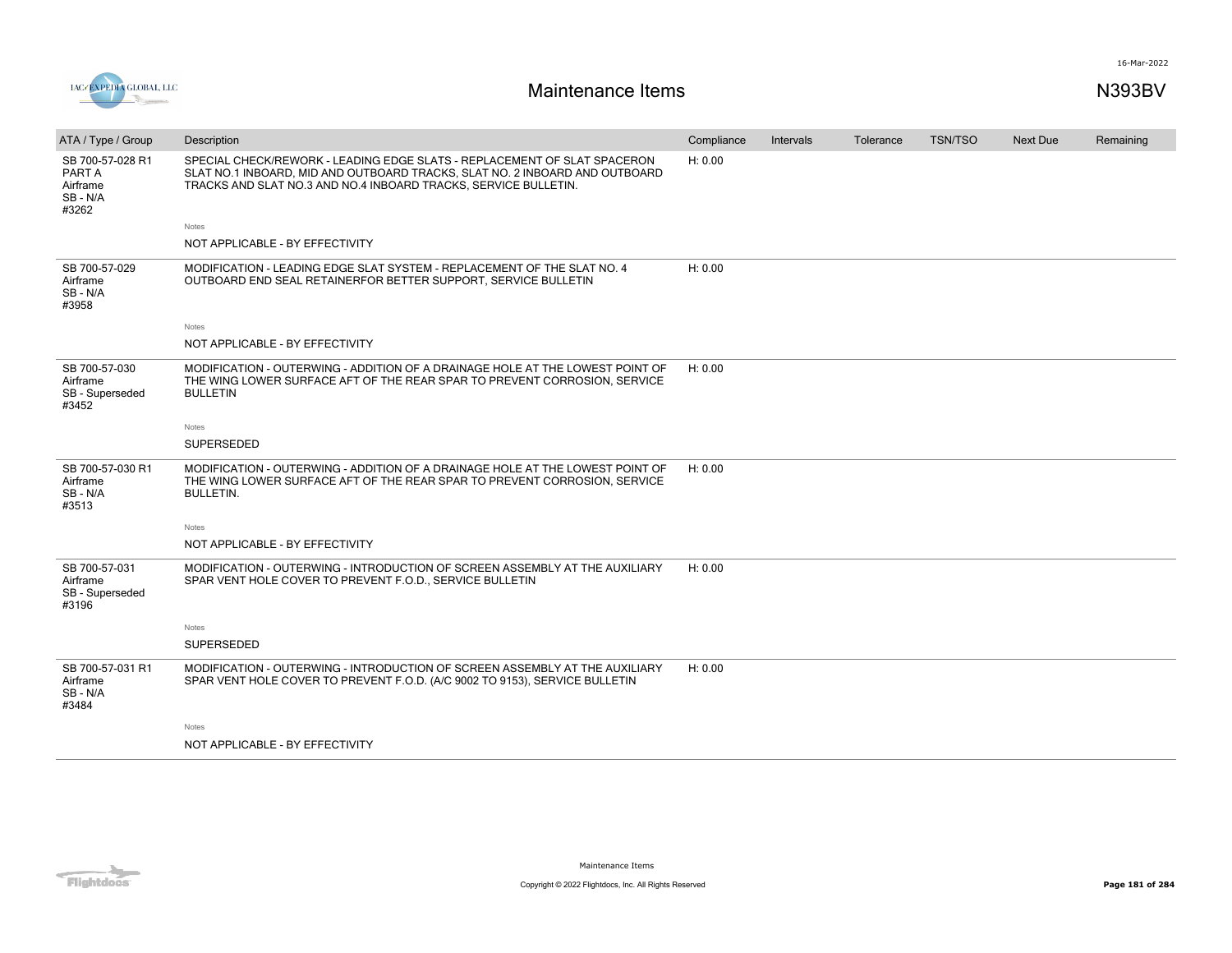

| ATA / Type / Group                                                 | Description                                                                                                                                                                      | Compliance | Intervals | Tolerance | <b>TSN/TSO</b> | <b>Next Due</b> | Remaining |
|--------------------------------------------------------------------|----------------------------------------------------------------------------------------------------------------------------------------------------------------------------------|------------|-----------|-----------|----------------|-----------------|-----------|
| SB 700-57-032 PART A<br>Airframe<br>SB - Superseded<br>#4369       | MODIFICATION - WINGLET AND REARSPAR BUSHING (APPLICABLE TO AIRCRAFT 9002 TO<br>9068), SERVICE BULLETIN                                                                           | H: 0.00    |           |           |                |                 |           |
|                                                                    | Notes                                                                                                                                                                            |            |           |           |                |                 |           |
|                                                                    | SUPERSEDED                                                                                                                                                                       |            |           |           |                |                 |           |
| Airframe<br>SB - Superseded<br>#3490                               | SB 700-57-032 PART B SPECIAL CHECK/MODIFICATION - BUSHINGS AND WASHERS (APPLICABLE TO AIRCRAFT 9002 H: 0.00<br>TO 9113), SERVICE BULLETIN                                        |            |           |           |                |                 |           |
|                                                                    | Notes                                                                                                                                                                            |            |           |           |                |                 |           |
|                                                                    | SUPERSEDED                                                                                                                                                                       |            |           |           |                |                 |           |
| SB 700-57-032 R1<br>PART A<br>Airframe<br>SB - Superseded<br>#3552 | MODIFICATION - WINGLET AND REARSPAR BUSHING (APPLICABLE TO AIRCRAFT 9002, AND<br>9004 TO 9068), SERVICE BULLETIN                                                                 | H: 0.00    |           |           |                |                 |           |
|                                                                    | Notes                                                                                                                                                                            |            |           |           |                |                 |           |
|                                                                    | <b>SUPERSEDED</b>                                                                                                                                                                |            |           |           |                |                 |           |
| SB 700-57-032 R1<br>PART B<br>Airframe<br>SB - Superseded<br>#4171 | SPECIAL CHECK/MODIFICATION - BUSHINGS AND WASHERS (APPLICABLE TO AIRCRAFT 9002 H: 0.00<br>TO 9113), SERVICE BULLETIN.                                                            |            |           |           |                |                 |           |
|                                                                    | Notes                                                                                                                                                                            |            |           |           |                |                 |           |
|                                                                    | SUPERSEDED                                                                                                                                                                       |            |           |           |                |                 |           |
| SB 700-57-032 R2<br>PART A<br>Airframe<br>SB - Superseded<br>#4071 | SPECIAL CHECK/MODIFICATION - WINGTIP - REPLACEMENT OF WINGLET-TO-WING<br>ATTACHMENT BUSHINGS AND HARDWARE (PART A EFFECTIVITY 9002 AND 9004 TO 9068),<br><b>SERVICE BULLETIN</b> | H: 0.00    |           |           |                |                 |           |
|                                                                    | Notes                                                                                                                                                                            |            |           |           |                |                 |           |
|                                                                    | SUPERSEDED                                                                                                                                                                       |            |           |           |                |                 |           |
| SB 700-57-032 R2<br>PART B<br>Airframe<br>SB - Superseded<br>#3616 | SPECIAL CHECK/MODIFICATION - WINGTIP - REPLACEMENT OF WINGLET-TO-WING<br>ATTACHMENT BUSHINGS AND HARDWARE (PART B EFFECTIVITY 9002 TO 9113), SERVICE<br><b>BULLETIN</b>          | H: 0.00    |           |           |                |                 |           |
|                                                                    | Notes                                                                                                                                                                            |            |           |           |                |                 |           |
|                                                                    | SUPERSEDED                                                                                                                                                                       |            |           |           |                |                 |           |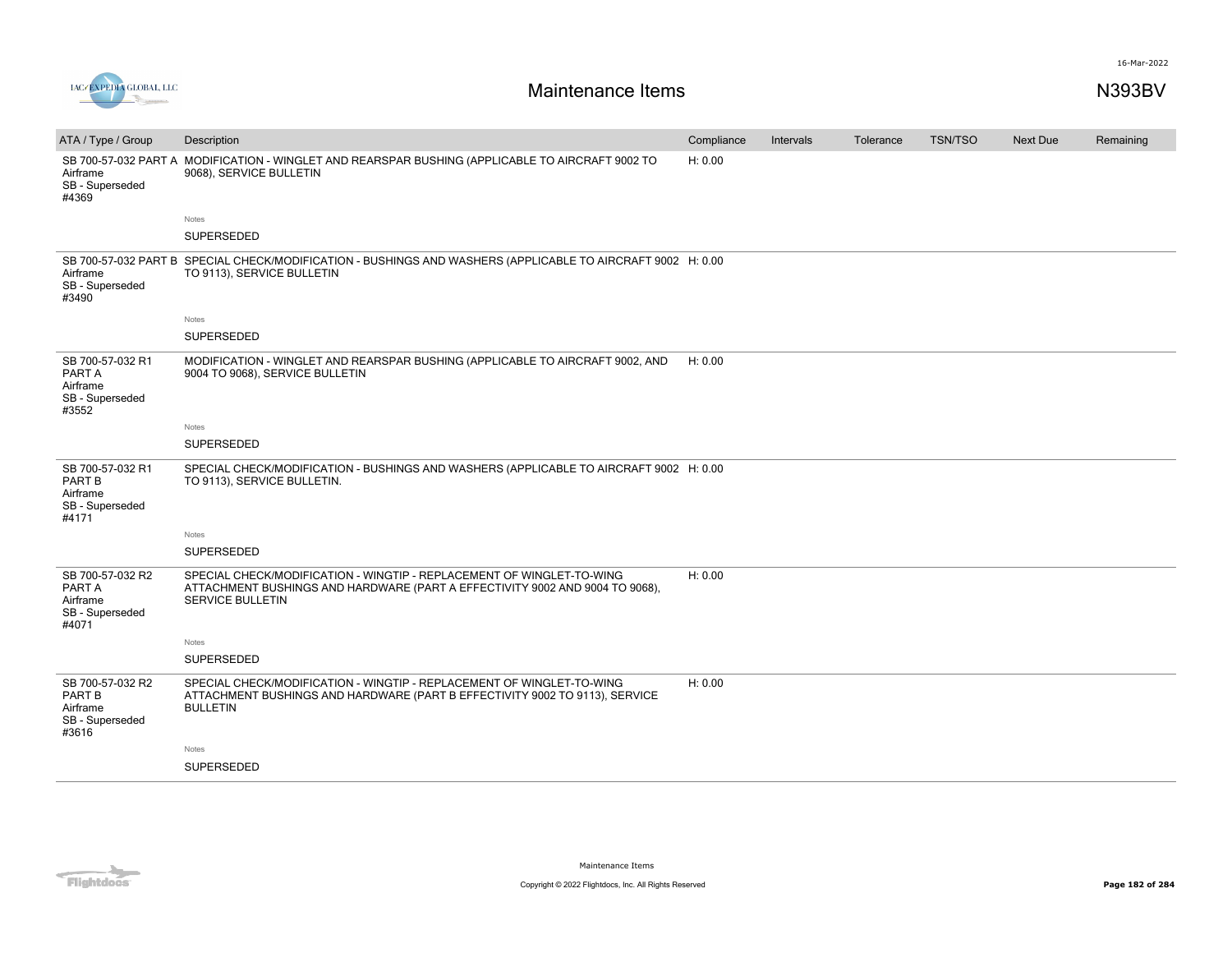

| ATA / Type / Group                                                          | Description                                                                                                                                                                                        | Compliance | Intervals | Tolerance | <b>TSN/TSO</b> | <b>Next Due</b> | Remaining |
|-----------------------------------------------------------------------------|----------------------------------------------------------------------------------------------------------------------------------------------------------------------------------------------------|------------|-----------|-----------|----------------|-----------------|-----------|
| SB 700-57-032 R2 PC<br><b>RETRO</b><br>Airframe<br>SB - Superseded<br>#4060 | SPECIAL CHECK/MODIFICATION - WINGTIP - REPLACEMENT OF WINGLET-TO-WING<br>ATTACHMENT BUSHINGS AND HARDWARE (PART C EFFECTIVITY 9002 TO 9134) -<br>RETROACTIVE ACTION, SERVICE BULLETIN              | H: 0.00    |           |           |                |                 |           |
|                                                                             | Notes                                                                                                                                                                                              |            |           |           |                |                 |           |
|                                                                             | SUPERSEDED                                                                                                                                                                                         |            |           |           |                |                 |           |
| SB 700-57-032 R3<br>PART A<br>Airframe<br>SB-N/A<br>#4291                   | SPECIAL CHECK/MODIFICATION - WINGTIP - REPLACEMENT OF WINGLET-TO-WING<br>ATTACHMENT BUSHINGS AND HARDWARE (PART A EFFECTIVITY 9002 AND 9004 TO 9068),<br>SERVICE BULLETIN.                         | H: 0.00    |           |           |                |                 |           |
|                                                                             | Notes                                                                                                                                                                                              |            |           |           |                |                 |           |
|                                                                             | NOT APPLICABLE - BY EFFECTIVITY                                                                                                                                                                    |            |           |           |                |                 |           |
| SB 700-57-032 R3<br>PART B<br>Airframe<br>SB - N/A<br>#3540                 | SPECIAL CHECK/MODIFICATION - WINGTIP - REPLACEMENT OF WINGLET-TO-WING<br>ATTACHMENT BUSHINGS AND HARDWARE (PART B EFFECTIVITY 9002 TO 9113), SERVICE<br><b>BULLETIN.</b>                           | H: 0.00    |           |           |                |                 |           |
|                                                                             | Notes                                                                                                                                                                                              |            |           |           |                |                 |           |
|                                                                             | NOT APPLICABLE - BY EFFECTIVITY                                                                                                                                                                    |            |           |           |                |                 |           |
| SB 700-57-032 R3 PC<br><b>RETRO</b><br>Airframe<br>SB - N/A<br>#3629        | SPECIAL CHECK/MODIFICATION - WINGTIP - REPLACEMENT OF WINGLET-TO-WING<br>ATTACHMENT BUSHINGS AND HARDWARE (PART C EFFECTIVITY 9114 TO 9134) -<br>RETROACTIVE ACTION, SERVICE BULLETIN              | H: 0.00    |           |           |                |                 |           |
|                                                                             | Notes                                                                                                                                                                                              |            |           |           |                |                 |           |
|                                                                             | NOT APPLICABLE - BY EFFECTIVITY                                                                                                                                                                    |            |           |           |                |                 |           |
| Airframe<br>SB - N/A<br>#3563                                               | SB 700-57-033 PART A SPECIAL CHECK/REWORK - GENERAL - CORROSION PREVENTION ON THE EDGE OF THE<br>WING-TANK ACCESS PANELS AND THE FUEL ACCESS OPENINGS AT THE LOWERWING<br>PLANK, SERVICE BULLETIN  | H: 0.00    |           |           |                |                 |           |
|                                                                             | Notes                                                                                                                                                                                              |            |           |           |                |                 |           |
|                                                                             | NOT APPLICABLE - BY EFFECTIVITY                                                                                                                                                                    |            |           |           |                |                 |           |
| Airframe<br>SB-N/A<br>#4568                                                 | SB 700-57-033 PART B SPECIAL CHECK/REWORK - GENERAL - CORROSION PREVENTION ON THE EDGE OF THE<br>WING-TANK ACCESS PANELS AND THE FUEL ACCESS OPENINGS AT THE LOWERWING<br>PLANK, SERVICE BULLETIN. | H: 0.00    |           |           |                |                 |           |
|                                                                             | Notes                                                                                                                                                                                              |            |           |           |                |                 |           |
|                                                                             | NOT APPLICABLE - BY EFFECTIVITY                                                                                                                                                                    |            |           |           |                |                 |           |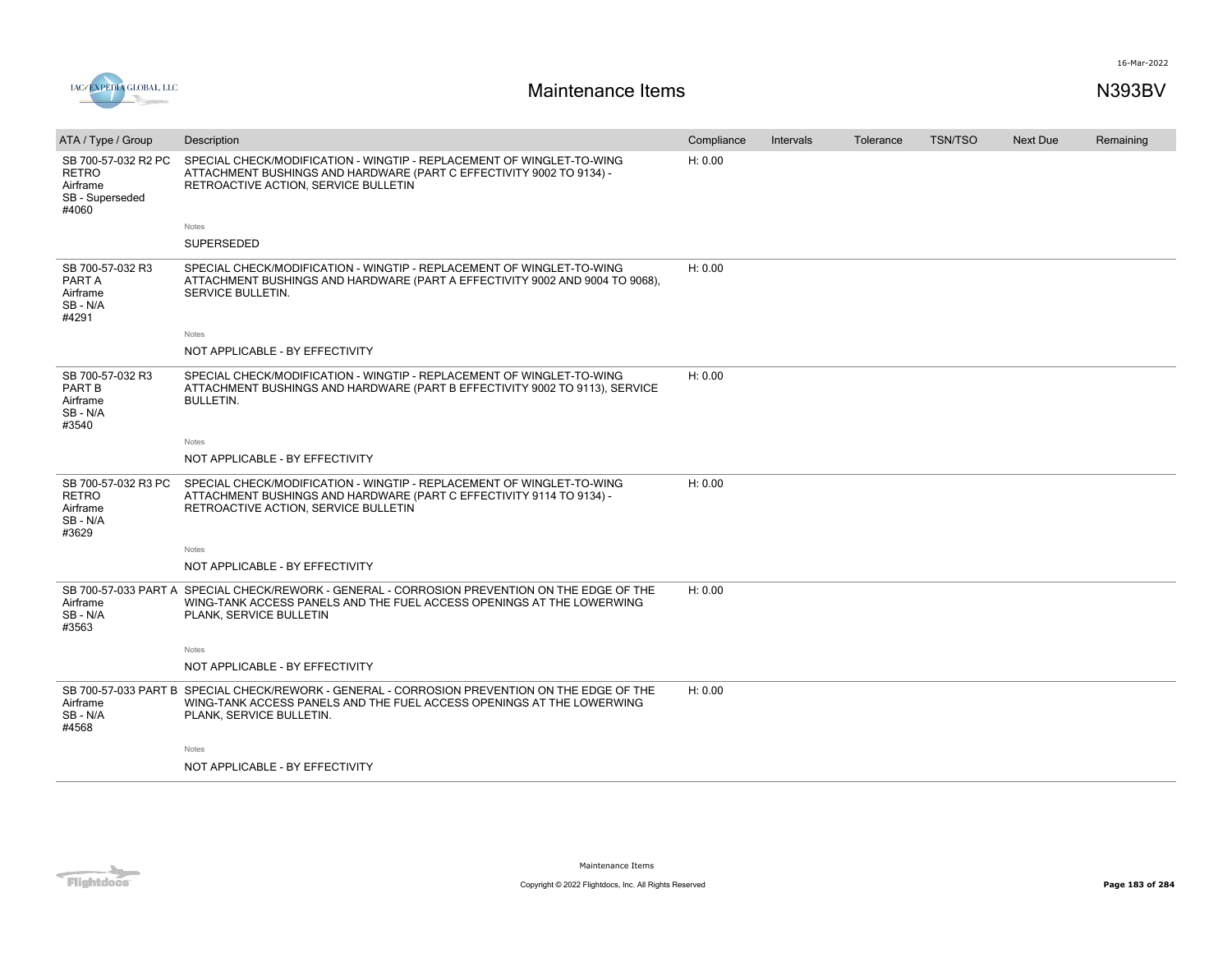



| ATA / Type / Group                                           | Description                                                                                                                                                                                                                                                                             | Compliance | Intervals | Tolerance | <b>TSN/TSO</b> | <b>Next Due</b> | Remaining |
|--------------------------------------------------------------|-----------------------------------------------------------------------------------------------------------------------------------------------------------------------------------------------------------------------------------------------------------------------------------------|------------|-----------|-----------|----------------|-----------------|-----------|
| SB 700-57-034<br>Airframe<br>SB-N/A<br>#4115                 | SPECIAL CHECK/REWORK - CENTERWING - UPPER SKIN/STRINGER FASTENER HOLES.<br><b>SERVICE BULLETIN</b>                                                                                                                                                                                      | H: 0.00    |           |           |                |                 |           |
|                                                              | <b>Notes</b>                                                                                                                                                                                                                                                                            |            |           |           |                |                 |           |
|                                                              | NOT APPLICABLE - BY EFFECTIVITY                                                                                                                                                                                                                                                         |            |           |           |                |                 |           |
| SB 700-57-035<br>Airframe<br>SB-N/A<br>#3597                 | SPECIAL CHECK/REWORK - OUTERWING - ADDITION OF DRAIN HOLES IN OUTBOARD LOWER H: 0.00<br>WING PLANK, SERVICE BULLETIN                                                                                                                                                                    |            |           |           |                |                 |           |
|                                                              | <b>Notes</b>                                                                                                                                                                                                                                                                            |            |           |           |                |                 |           |
|                                                              | NOT APPLICABLE - BY EFFECTIVITY                                                                                                                                                                                                                                                         |            |           |           |                |                 |           |
| SB 700-57-036<br>Airframe<br>SB-N/A<br>#3431                 | MODIFICATION - FLAP SYSTEM - INBOARD FLAP COTTERPINS REPLACEMENT, SERVICE<br><b>BULLETIN</b>                                                                                                                                                                                            | H: 0.00    |           |           |                |                 |           |
|                                                              | Notes                                                                                                                                                                                                                                                                                   |            |           |           |                |                 |           |
|                                                              | NOT APPLICABLE - BY EFFECTIVITY                                                                                                                                                                                                                                                         |            |           |           |                |                 |           |
| Airframe<br>SB - Superseded<br>#4237                         | SB 700-57-037 PART A SPECIAL CHECK/REWORK WING AFT-LOWERSKIN ) CHECK AND REWORK WING AFT-LOWER<br>SKIN THICKNESS AT WS404.00, REWORK PRESSURE RELIEF VALVE BRACKET AT WS199.00<br>TO WS221.00 STRINGER NO. 8 AND REPLACEMENT OF HI-LITE BETWEEN WING LOWER SKIN<br>AND FRONT SPAR, SERV | H: 0.00    |           |           |                |                 |           |
|                                                              | Notes                                                                                                                                                                                                                                                                                   |            |           |           |                |                 |           |
|                                                              | SUPERSEDED                                                                                                                                                                                                                                                                              |            |           |           |                |                 |           |
| SB 700-57-037 PART B<br>Airframe<br>SB - Superseded<br>#4244 | SPECIAL CHECK/REWORK WING AFT-LOWERSKIN ) CHECK AND REWORK WING AFT-LOWER<br>SKIN THICKNESS AT WS404.00. REWORK PRESSURE RELIEF VALVE BRACKET AT WS199.00<br>TO WS221.00 STRINGER NO. 8 AND REPLACEMENT OF HI-LITE BETWEEN WING LOWER SKIN<br>AND FRONT SPAR, SERV.                     | H: 0.00    |           |           |                |                 |           |
|                                                              | <b>Notes</b>                                                                                                                                                                                                                                                                            |            |           |           |                |                 |           |
|                                                              | <b>SUPERSEDED</b>                                                                                                                                                                                                                                                                       |            |           |           |                |                 |           |
| SB 700-57-037 PART C<br>Airframe<br>SB - Superseded<br>#4495 | SPECIAL CHECK/REWORK WING AFT-LOWERSKIN ) CHECK AND REWORK WING AFT-LOWER<br>SKIN THICKNESS AT WS404.00. REWORK PRESSURE RELIEF VALVE BRACKET AT WS199.00<br>TO WS221.00 STRINGER NO. 8 AND REPLACEMENT OF HI-LITE BETWEEN WING LOWER SKIN<br>AND FRONT SPAR, SERV                      | H: 0.00    |           |           |                |                 |           |
|                                                              | Notes                                                                                                                                                                                                                                                                                   |            |           |           |                |                 |           |
|                                                              | SUPERSEDED                                                                                                                                                                                                                                                                              |            |           |           |                |                 |           |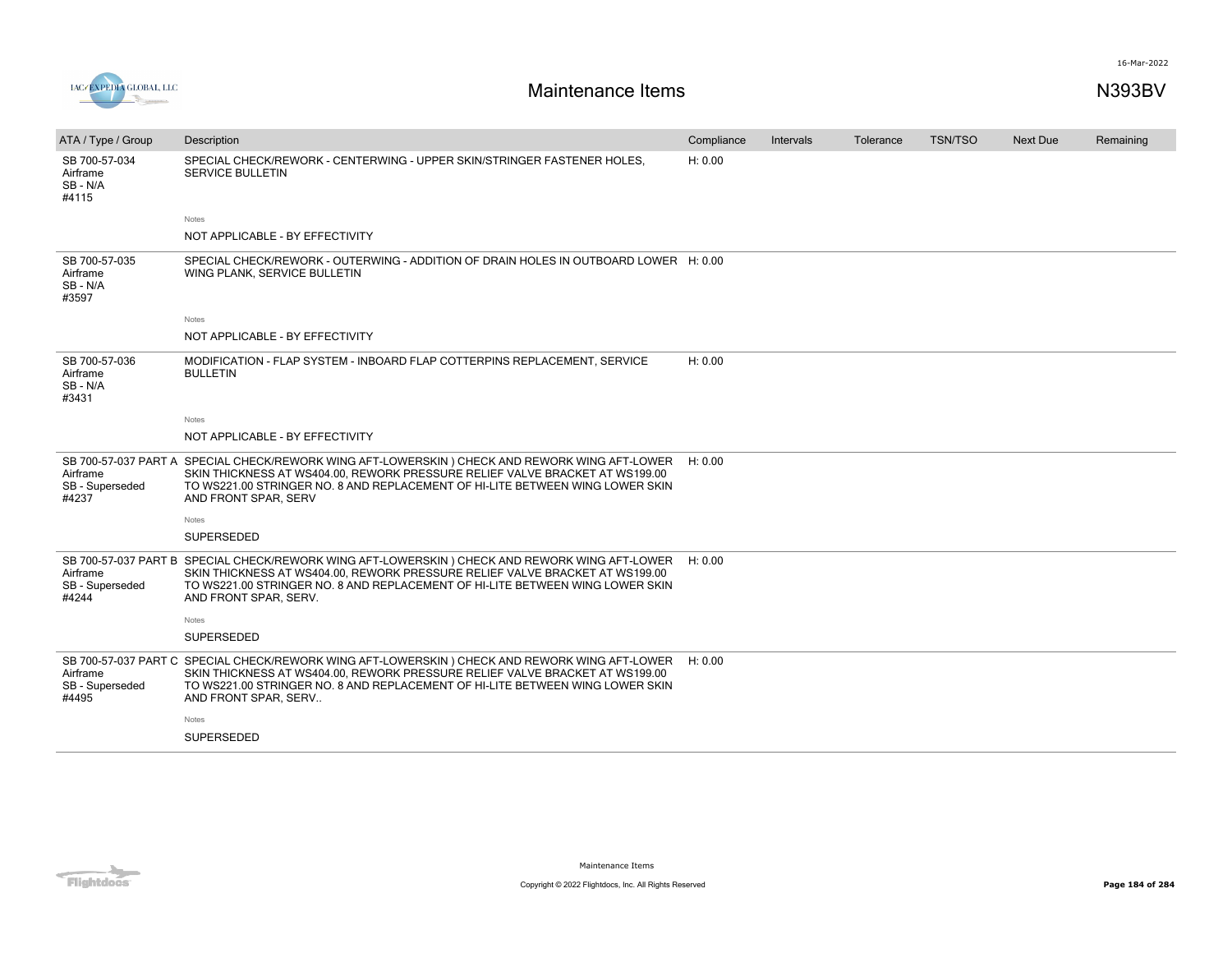

| ATA / Type / Group                                          | Description                                                                                                                                                                                                                                                                 | Compliance | Intervals | Tolerance | <b>TSN/TSO</b> | <b>Next Due</b> | Remaining |
|-------------------------------------------------------------|-----------------------------------------------------------------------------------------------------------------------------------------------------------------------------------------------------------------------------------------------------------------------------|------------|-----------|-----------|----------------|-----------------|-----------|
| SB 700-57-037 R1<br>PART C<br>Airframe<br>SB-N/A<br>#4354   | SPECIAL CHECK/REWORK - WING AFT-LOWERSKIN - CHECK AND REWORK WING AFT-LOWER H: 0.00<br>SKIN THICKNESS AT WS404.00, REWORK PRESSURE RELIEF VALVE BRACKET AT WS199.00<br>TO WS221.00 STRINGER NO. 8 AND REPLACEMENT OF HI-LITE (BETWEEN WING LOWER SKIN<br>AND FRONT SPAR (A  |            |           |           |                |                 |           |
|                                                             | Notes                                                                                                                                                                                                                                                                       |            |           |           |                |                 |           |
|                                                             | NOT APPLICABLE - BY EFFECTIVITY                                                                                                                                                                                                                                             |            |           |           |                |                 |           |
| SB 700-57-037 R1<br>PART A<br>Airframe<br>SB - N/A<br>#4273 | SPECIAL CHECK/REWORK - WING AFT-LOWERSKIN - CHECK AND REWORK WING AFT-LOWER H: 0.00<br>SKIN THICKNESS AT WS404.00, REWORK PRESSURE RELIEF VALVE BRACKET AT WS199.00<br>TO WS221.00 STRINGER NO. 8 AND REPLACEMENT OF HI-LITE BETWEEN WING LOWER SKIN<br>AND FRONT SPAR (A/  |            |           |           |                |                 |           |
|                                                             | Notes                                                                                                                                                                                                                                                                       |            |           |           |                |                 |           |
|                                                             | NOT APPLICABLE - BY EFFECTIVITY                                                                                                                                                                                                                                             |            |           |           |                |                 |           |
| SB 700-57-037 R1<br>PART B<br>Airframe<br>SB-N/A<br>#3175   | SPECIAL CHECK/REWORK - WING AFT-LOWERSKIN - CHECK AND REWORK WING AFT-LOWER H: 0.00<br>SKIN THICKNESS AT WS404.00, REWORK PRESSURE RELIEF VALVE BRACKET AT WS199.00<br>TO WS221.00 STRINGER NO. 8 AND REPLACEMENT OF HI-LITE BETWEEN WING LOWER SKIN<br>AND FRONT SPAR (A/. |            |           |           |                |                 |           |
|                                                             | Notes                                                                                                                                                                                                                                                                       |            |           |           |                |                 |           |
|                                                             | NOT APPLICABLE - BY EFFECTIVITY                                                                                                                                                                                                                                             |            |           |           |                |                 |           |
| Airframe<br>SB-N/A<br>#4251                                 | SB 700-57-039 PART B ADDITION OF DRAINAGE HOLES AT THE PYLON TRAILING EDGES (A/C 9002 TO 9099),<br><b>SERVICE BULLETIN</b>                                                                                                                                                  | H: 0.00    |           |           |                |                 |           |
|                                                             | Notes                                                                                                                                                                                                                                                                       |            |           |           |                |                 |           |
|                                                             | NOT APPLICABLE - BY EFFECTIVITY                                                                                                                                                                                                                                             |            |           |           |                |                 |           |
| Airframe<br>SB - N/A<br>#4174                               | SB 700-57-039 PART A ADDITION OF DRAINAGE HOLES AT THE WING FIXED TRAILING EDGES (A/C 9002 TO 9223),<br><b>SERVICE BULLETIN</b>                                                                                                                                             | H: 0.00    |           |           |                |                 |           |
|                                                             | Notes                                                                                                                                                                                                                                                                       |            |           |           |                |                 |           |
|                                                             | NOT APPLICABLE - BY EFFECTIVITY                                                                                                                                                                                                                                             |            |           |           |                |                 |           |
| SB 700-57-040<br>Airframe<br>SB-N/A<br>#3326                | SPECIAL CHECK/MODIFICATION - LEADING EDGES - CHECK FORCRACKED SHROUDS AND<br>REPLACE OR MODIFY AS NECESSARY, SERVICE BULLETIN                                                                                                                                               | H: 0.00    |           |           |                |                 |           |
|                                                             | Notes                                                                                                                                                                                                                                                                       |            |           |           |                |                 |           |
|                                                             | NOT APPLICABLE - BY EFFECTIVITY                                                                                                                                                                                                                                             |            |           |           |                |                 |           |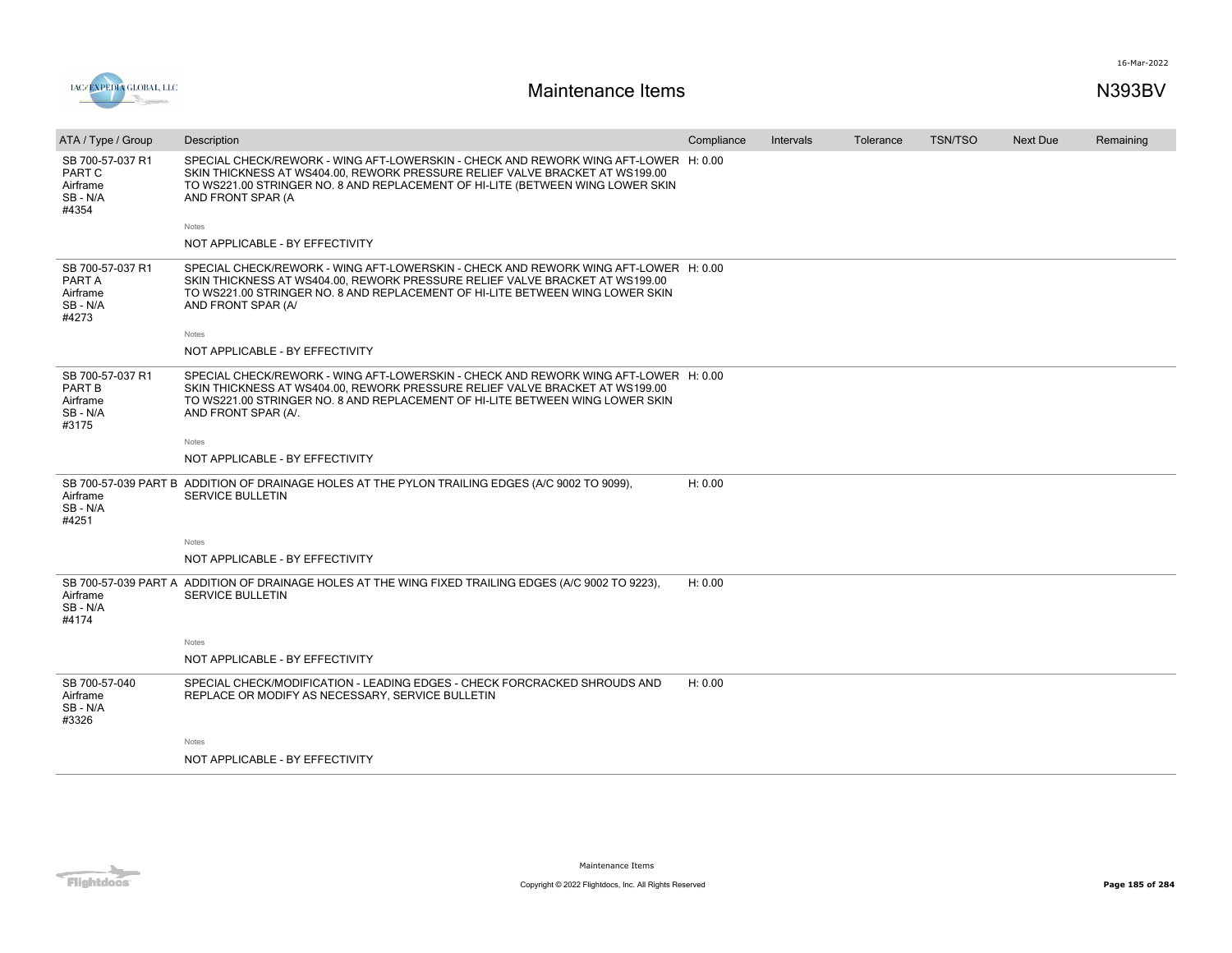

| ATA / Type / Group                                       | Description                                                                                                                                                                   | Compliance                           | Intervals | Tolerance | <b>TSN/TSO</b> | <b>Next Due</b> | Remaining   |
|----------------------------------------------------------|-------------------------------------------------------------------------------------------------------------------------------------------------------------------------------|--------------------------------------|-----------|-----------|----------------|-----------------|-------------|
| SB 700-57-041<br>Airframe<br>SB - Superseded<br>#4329    | MODIFICATION - OUTERWING - ADDITION OF SEALANT BETWEEN THE VISOR PANEL AND THE H: 0.00<br>UPPER WING SURFACE (EFFECTIVITY 9002 TO 9299), SERVICE BULLETIN                     |                                      |           |           |                |                 |             |
|                                                          | Notes                                                                                                                                                                         |                                      |           |           |                |                 |             |
|                                                          | SUPERSEDED                                                                                                                                                                    |                                      |           |           |                |                 |             |
| SB 700-57-041 R1<br>Airframe<br>SB - Superseded<br>#3065 | MODIFICATION - OUTERWING - ADDITION OF SEALANT BETWEEN THE VISOR PANEL AND THE H: 0.00<br>UPPER WING SURFACE, SERVICE BULLETIN                                                |                                      |           |           |                |                 |             |
|                                                          | Notes                                                                                                                                                                         |                                      |           |           |                |                 |             |
|                                                          | SUPERSEDED                                                                                                                                                                    |                                      |           |           |                |                 |             |
| SB 700-57-041 R2<br>Airframe<br>SB - N/A<br>#3587        | ICA - MODIFICATION - OUTERWING - ADDITION OF SEALANT BETWEEN THE VISOR PANEL<br>AND THE UPPER WING SURFACE, SERVICE BULLETIN                                                  | H: 0.00                              |           |           |                |                 |             |
|                                                          | Notes                                                                                                                                                                         |                                      |           |           |                |                 |             |
|                                                          | NOT APPLICABLE - BY EFFECTIVITY                                                                                                                                               |                                      |           |           |                |                 |             |
| SB 700-57-043<br>Airframe<br>SB-N/A<br>#3462             | REWORK - OUTERWING - SEAL DRAIN HOLE AND AROUND SUPPORT FITTING, SERVICE<br><b>BULLETIN</b>                                                                                   | H: 0.00                              |           |           |                |                 |             |
|                                                          | Notes                                                                                                                                                                         |                                      |           |           |                |                 |             |
|                                                          | NOT APPLICABLE - BY EFFECTIVITY                                                                                                                                               |                                      |           |           |                |                 |             |
| SB 700-57-044<br>Airframe<br>SB - Complied With<br>#3785 | MODIFICATION - GENERAL-APPLICATION OF ADDITIONAL SEALANT AND ADD<br>WATERDRAINAGE IN THE COLLECTOR BOX, SERVICE BULLETIN                                                      | 31-MAR-2020<br>H: 3741.10<br>L: 1233 | M: 120    |           |                | 31-MAR-2030     | M: 96 D: 15 |
| SB 700-57-046<br>Airframe<br>SB - N/A<br>#3615           | SPECIAL CHECK/REWORK - GENERAL - APPLICATION OF AERODYNAMIC SEALANT ON<br>INBOARD AND OUTBOARD WINGLETS AND FORWARD WING TO BODY FAIRINGS/BELLY<br>FAIRINGS, SERVICE BULLETIN | H: 0.00                              |           |           |                |                 |             |
|                                                          | Notes                                                                                                                                                                         |                                      |           |           |                |                 |             |
|                                                          | NOT APPLICABLE - BY EFFECTIVITY                                                                                                                                               |                                      |           |           |                |                 |             |
| SB 700-57-047<br>Airframe<br>SB - Complied With<br>#3473 | SPECIAL CHECK/MODIFICATION - LEADING EDGES - REPLACEMENT OF THE ATTACHMENT<br>ANGLES AND MODIFICATION OF SHROUD PANEL MOUNTING HOLES, SERVICE BULLETIN                        | 04-MAR-2016<br>H: 1753.70<br>L: 622  |           |           |                |                 |             |
|                                                          | Notes                                                                                                                                                                         |                                      |           |           |                |                 |             |
|                                                          | <b>SCHEDULED</b>                                                                                                                                                              |                                      |           |           |                |                 |             |
|                                                          |                                                                                                                                                                               |                                      |           |           |                |                 |             |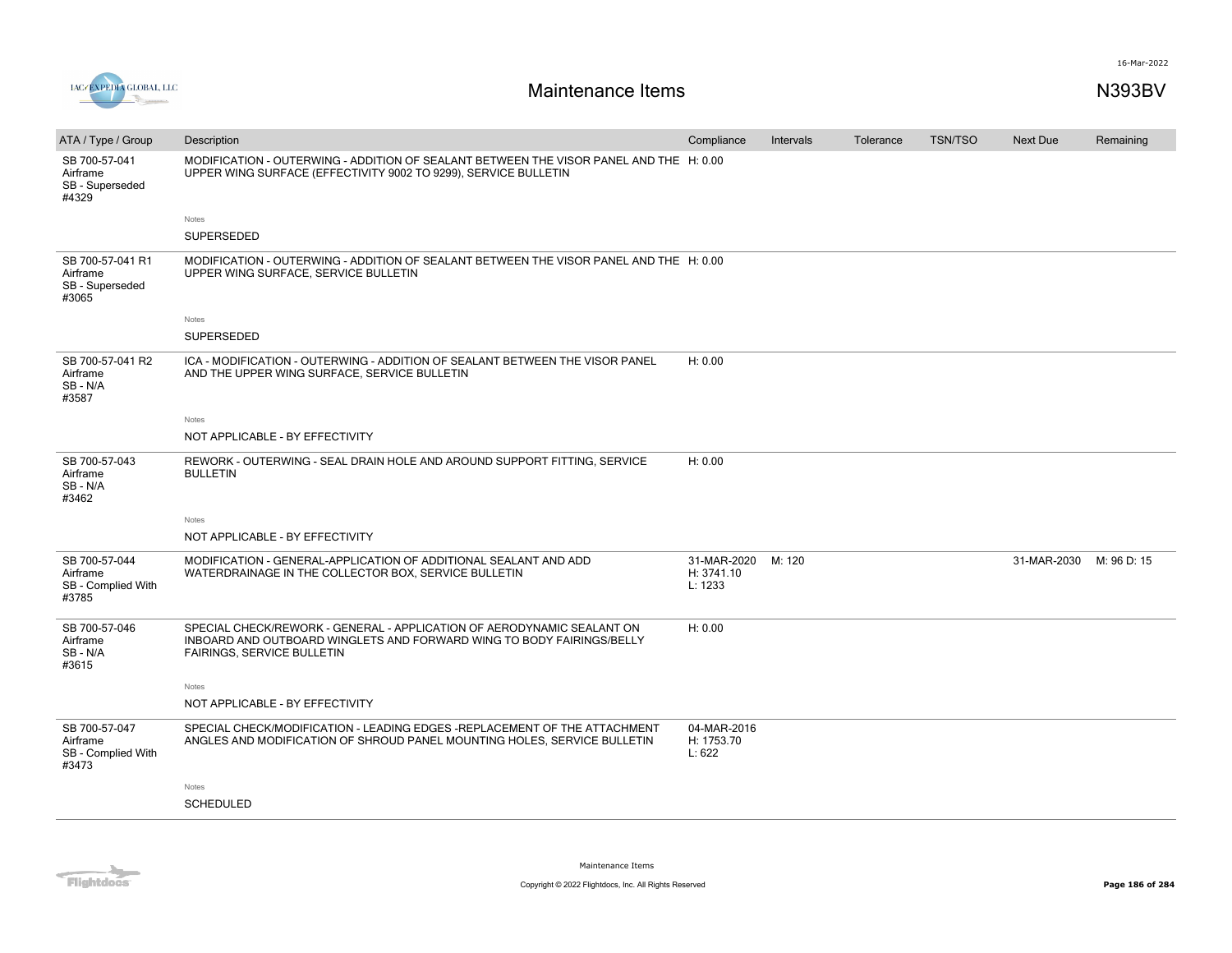

| ATA / Type / Group                                          | Description                                                                                                                | Compliance                           | Intervals | Tolerance | <b>TSN/TSO</b> | Next Due | Remaining |
|-------------------------------------------------------------|----------------------------------------------------------------------------------------------------------------------------|--------------------------------------|-----------|-----------|----------------|----------|-----------|
| SB 700-57-048<br>Airframe<br>SB - Open<br>#4706             | MODIFICATION - FLAPS - INSPECTION AND REPLACEMENT OF THE INNER FLAPS AUXILIARY-<br><b>RIB BUSHING</b>                      |                                      |           |           |                |          |           |
| SB 700-57-048 R2<br>Airframe<br>SB - Complied With<br>#4861 | MODIFICATION - FLAPS - INSPECTION AND REPLACEMENT OF THE INNER FLAPS AUXILIARY-<br>RIB BUSHING (REV. 2)                    | 09-APR-2021<br>H: 3992.00<br>L: 1324 |           |           |                |          |           |
| SB 700-57-050<br>Airframe<br>SB - Open<br>#4838             | SPECIAL CHECK/MODIFICATION - FLAPS - CORROSION PROTECTION AND DRAINAGE<br><b>IMPROVEMENT FOR THE FLAPS - INNER FLAPS</b>   |                                      |           |           |                |          |           |
| SB 700-57-050 R02<br>Airframe<br>SB - Open<br>#5037         | SPECIAL CHECK/MODIFICATION - FLAPS - CORROSION PROTECTION AND DRAINAGE<br><b>IMPROVEMENT FOR THE FLAPS - INBOARD FLAPS</b> |                                      |           |           |                |          |           |
| SB 700-57-050 R1<br>Airframe<br>SB - Open<br>#4851          | SPECIAL CHECK/MODIFICATION - FLAPS - CORROSION PROTECTION AND DRAINAGE<br>IMPROVEMENT FOR THE FLAPS - INNER FLAPS (REV. 1) |                                      |           |           |                |          |           |
| SB 700-57-050 R3<br>Airframe<br>SB - Complied With<br>#5077 | SPECIAL CHECK/MODIFICATION - FLAPS - CORROSION PROTECTION AND DRAINAGE<br>IMPROVEMENT FOR THE FLAPS - INBOARD FLAPS        | 31-MAR-2021<br>H: 3992.00<br>L: 1324 |           |           |                |          |           |
|                                                             | Notes<br>C/W PARTS A & D. PARTS B, C & E N/A.                                                                              |                                      |           |           |                |          |           |
| SB 700-57-051<br>Airframe<br>SB - Open<br>#4830             | SPECIAL CHECK/REWORK - FLAP - CHAFING PROTECTION AT FLAP CANOE FAIRING (W.S.<br>404.00)                                    |                                      |           |           |                |          |           |
| SB 700-57-051 R01<br>Airframe<br>SB - Open<br>#5033         | SPECIAL CHECK/REWORK - FLAP - CHAFING PROTECTION AT FLAP CANOE FAIRING (W.S.<br>404.00)                                    |                                      |           |           |                |          |           |
| SB 700-57-052<br>Airframe<br>SB - Complied With<br>#4989    | MODIFICATION - GENERAL - WING-TANK ACCESS PANEL AND WING-PLANK FRETTING<br><b>CORROSION PREVENTION</b>                     | 19-FEB-2021<br>H: 3992.00<br>L: 1324 |           |           |                |          |           |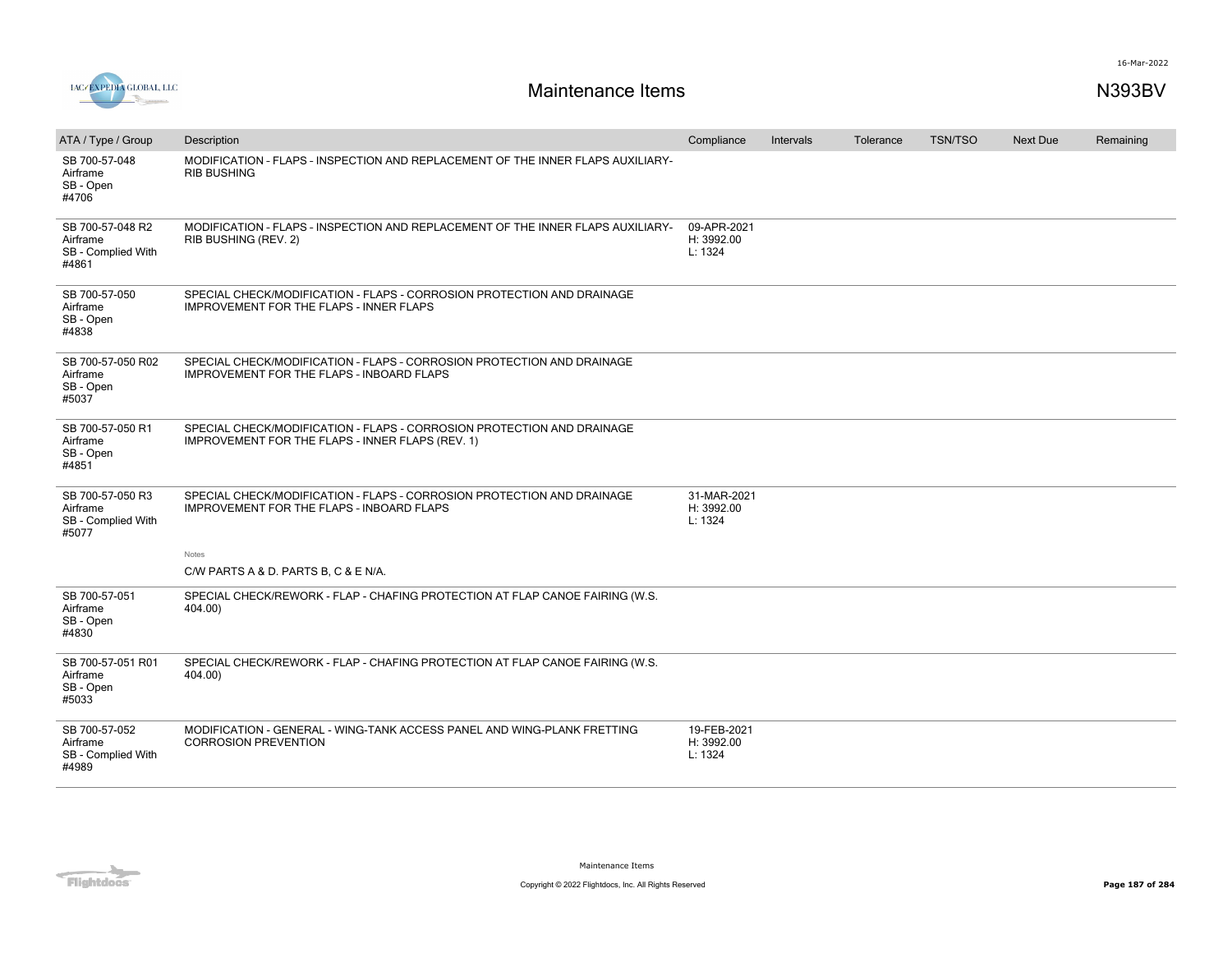

| ATA / Type / Group                                           | Description                                                                                                                                                                      | Compliance                           | Intervals | Tolerance | <b>TSN/TSO</b> | <b>Next Due</b> | Remaining |
|--------------------------------------------------------------|----------------------------------------------------------------------------------------------------------------------------------------------------------------------------------|--------------------------------------|-----------|-----------|----------------|-----------------|-----------|
| SB 700-57-053<br>Airframe<br>SB - Complied With<br>#5080     | SPECIAL CHECK/MODIFICATION - FLAPS - CORROSION PROTECTION AND DRAINAGE<br>IMPROVEMENT FOR THE FLAPS - MIDDLE FLAP                                                                | 08-APR-2021<br>H: 3992.00<br>L: 1324 |           |           |                |                 |           |
|                                                              | Notes                                                                                                                                                                            |                                      |           |           |                |                 |           |
|                                                              | C/W PARTS A, B, & D. PART C IS N/A DUE TO CORROSION.                                                                                                                             |                                      |           |           |                |                 |           |
| SB 700-57-053 R1<br>Airframe<br>SB - Open<br>#5151           | SPECIAL CHECK/MODIFICATION-FLAPS-CORROSION PROTECTIONANDDRAINAGE<br>IMPROVEMENT FOR THE FLAPS-MIDDLE FLAP                                                                        |                                      |           |           |                |                 |           |
| SB 700-57-054<br>Airframe<br>SB - Complied With<br>#5081     | SPECIAL CHECK/MODIFICATION - FLAPS - CORROSION PROTECTION AND DRAINAGE<br><b>IMPROVEMENT FOR THE FLAPS - OUTER FLAPS</b>                                                         | 08-APR-2021<br>H: 3992.00<br>L: 1324 |           |           |                |                 |           |
| SB 700-57-054 R1<br>Airframe<br>SB - Open<br>#5150           | SPECIAL CHECK/MODIFICATION-FLAPS-CORROSION PROTECTIONANDDRAINAGE<br><b>IMPROVEMENT FOR THE FLAPS-OUTER FLAPS</b>                                                                 |                                      |           |           |                |                 |           |
| SB 700-57-055<br>Airframe<br>SB - Open<br>#5154              | MODIFICATION - OUTER WING -INSTALLATIONOFDRAINHOLECOVERSONMIDDLE AND OUTER<br><b>FLAPS</b>                                                                                       |                                      |           |           |                |                 |           |
| SB 700-57-5005 R3<br>Airframe<br>SB - Open<br>#5078          | SPECIAL CHECK/MODIFICATION - FLAPS - CORROSION PROTECTION AND DRAINAGE<br><b>IMPROVEMENT FOR THE FLAPS - INBOARD FLAPS</b>                                                       |                                      |           |           |                |                 |           |
| SB 700-71-001<br>Airframe<br>SB - Complied With<br>#164      | MODIFICATION - FIXED COWLS - INTRODUCTION OF A DRAINAGE HOLE IN THE FRONT<br>MOUNT ACCESS PANEL ON THE FIXED COWL, SERVICE BULLETIN                                              | 02-AUG-2013<br>H: 432.80<br>L: 211   |           |           |                |                 |           |
|                                                              | Notes                                                                                                                                                                            |                                      |           |           |                |                 |           |
|                                                              | <b>COMPLIED WITH</b>                                                                                                                                                             |                                      |           |           |                |                 |           |
| SB 700-71-001 R1<br>Airframe<br>SB - Open<br>#3963           | MODIFICATION - FIXED COWLS - INTRODUCTION OF A DRAINAGE HOLE IN THE FRONT<br>MOUNT ACCESS PANEL ON THE FIXED COWL, SERVICE BULLETIN.                                             | H: 0.00                              |           |           |                |                 |           |
| SB 700-71-001 R1<br>PART B<br>Airframe<br>SB - Open<br>#3715 | REIDENTIFY - MODIFICATION - FIXED COWLS - INTRODUCTION OF A DRAINAGE HOLE IN THE<br>FRONT MOUNT ACCESS PANEL ON THE FIXED COWL,-THE FIXED COWL ACCESS PANEL ON<br>THE RH NACELLE | H: 0.00                              |           |           |                |                 |           |

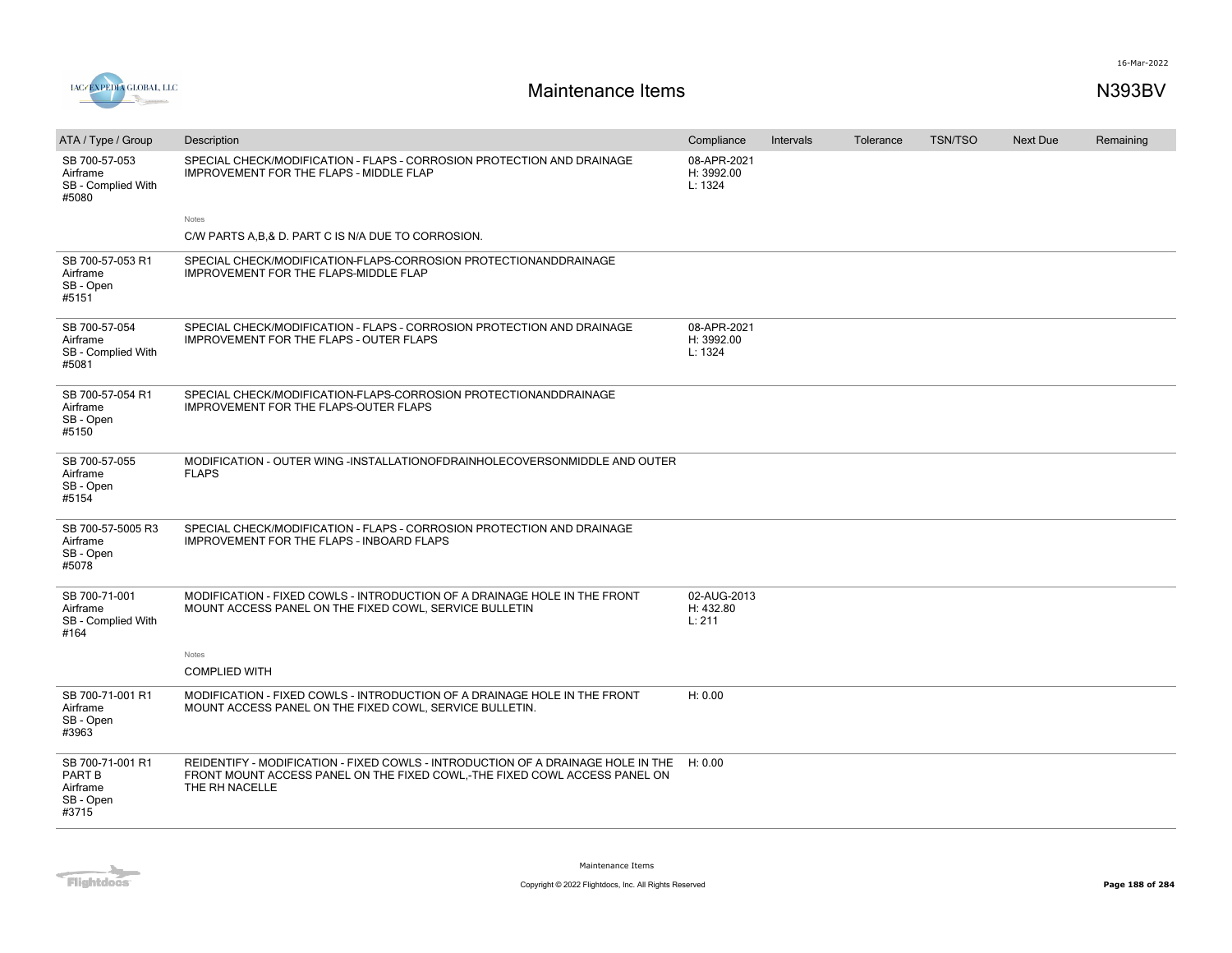

| ATA / Type / Group                                           | Description                                                                                                                                                                                                                                                         | Compliance                           | Intervals | Tolerance | <b>TSN/TSO</b> | Next Due | Remaining |
|--------------------------------------------------------------|---------------------------------------------------------------------------------------------------------------------------------------------------------------------------------------------------------------------------------------------------------------------|--------------------------------------|-----------|-----------|----------------|----------|-----------|
| SB 700-71-001 R1<br>PART A<br>Airframe<br>SB - Open<br>#4421 | REMOVE - MODIFICATION - FIXED COWLS - INTRODUCTION OF A DRAINAGE HOLE IN THE<br>FRONT MOUNT ACCESS PANEL ON THE FIXED COWL.-THE ACCESS PANEL - DRILL A DRAIN<br>HOLE IN THE ACCESS PANEL AND FIXED COWL ON THE AIRCRAFT - IDENTIFY THE ACCESS<br>PANEL AND FIXED CO | H: 0.00                              |           |           |                |          |           |
| SB 700-71-002<br>Airframe<br>SB - Open<br>#4716              | SPECIAL CHECK/REWORK - REAR MOUNT - INSPECT THE RETAINING BOLT AND NUT ON THE<br>LOWER/UPPER ENGINE REAR MOUNT ASSEMBLY                                                                                                                                             |                                      |           |           |                |          |           |
| SB 700-71-002 R1<br>Airframe<br>SB - Complied With<br>#4727  | SPECIAL CHECK/REWORK - REAR MOUNT - INSPECT THE RETAINING BOLT AND NUT ON THE<br>LOWER/UPPER ENGINE REAR MOUNT ASSEMBLY (REV. 1)                                                                                                                                    | 19-JUL-2016<br>H: 1924.80<br>L: 674  |           |           |                |          |           |
| SB 700-71-003<br>Airframe<br>SB - Complied With<br>#4787     | MODIFICATION - REAR MOUNT - REPLACEMENT OF RETAINING BOLT AND NUT ON THE<br>LOWER/UPPER ENGINE REAR MOUNT ASSEMBLY                                                                                                                                                  | 16-JAN-2017<br>H: 2112.40<br>L: 746  |           |           |                |          |           |
| SB 700-71-005<br>Airframe<br>SB - Complied With<br>#5076     | SPECIAL CHECK - FRONT AND REAR ENGINE MOUNT ASSEMBLIES - INSPECTION OF<br><b>BUSHINGS ON THE ENGINE MOUNT SYSTEM</b>                                                                                                                                                | 23-FEB-2021<br>H: 3992.00<br>L: 1324 |           |           |                |          |           |
| SB 700-71-005 R1<br>Airframe<br>SB - Complied With<br>#5132  | SPECIAL CHECK - FRONT AND REAR ENGINE MOUNT ASSEMBLIES - INSPECTION OF<br><b>BUSHINGS ON THE ENGINE MOUNT SYSTEM</b>                                                                                                                                                | 20-DEC-2021<br>H: 4399.80<br>L: 1478 |           |           |                |          |           |
| SB 700-73-006<br>Airframe<br>SB - Superseded<br>#4497        | MODIFICATION - DISTRIBUTION - ENGINE PROVISION INSTALLATION FORTHE FUEL RE-<br>CIRCULATION SYSTEM, SERVICE BULLETIN                                                                                                                                                 | H: 0.00                              |           |           |                |          |           |
|                                                              | Notes                                                                                                                                                                                                                                                               |                                      |           |           |                |          |           |
|                                                              | SUPERSEDED                                                                                                                                                                                                                                                          |                                      |           |           |                |          |           |
| SB 700-73-006 R1<br>Airframe<br>SB - N/A<br>#3171            | MODIFICATION - DISTRIBUTION - ENGINE PROVISION INSTALLATION FORTHE FUEL RE-<br>CIRCULATION SYSTEM, SERVICE BULLETIN.                                                                                                                                                | H: 0.00                              |           |           |                |          |           |
|                                                              | Notes                                                                                                                                                                                                                                                               |                                      |           |           |                |          |           |
|                                                              | NOT APPLICABLE - BY EFFECTIVITY                                                                                                                                                                                                                                     |                                      |           |           |                |          |           |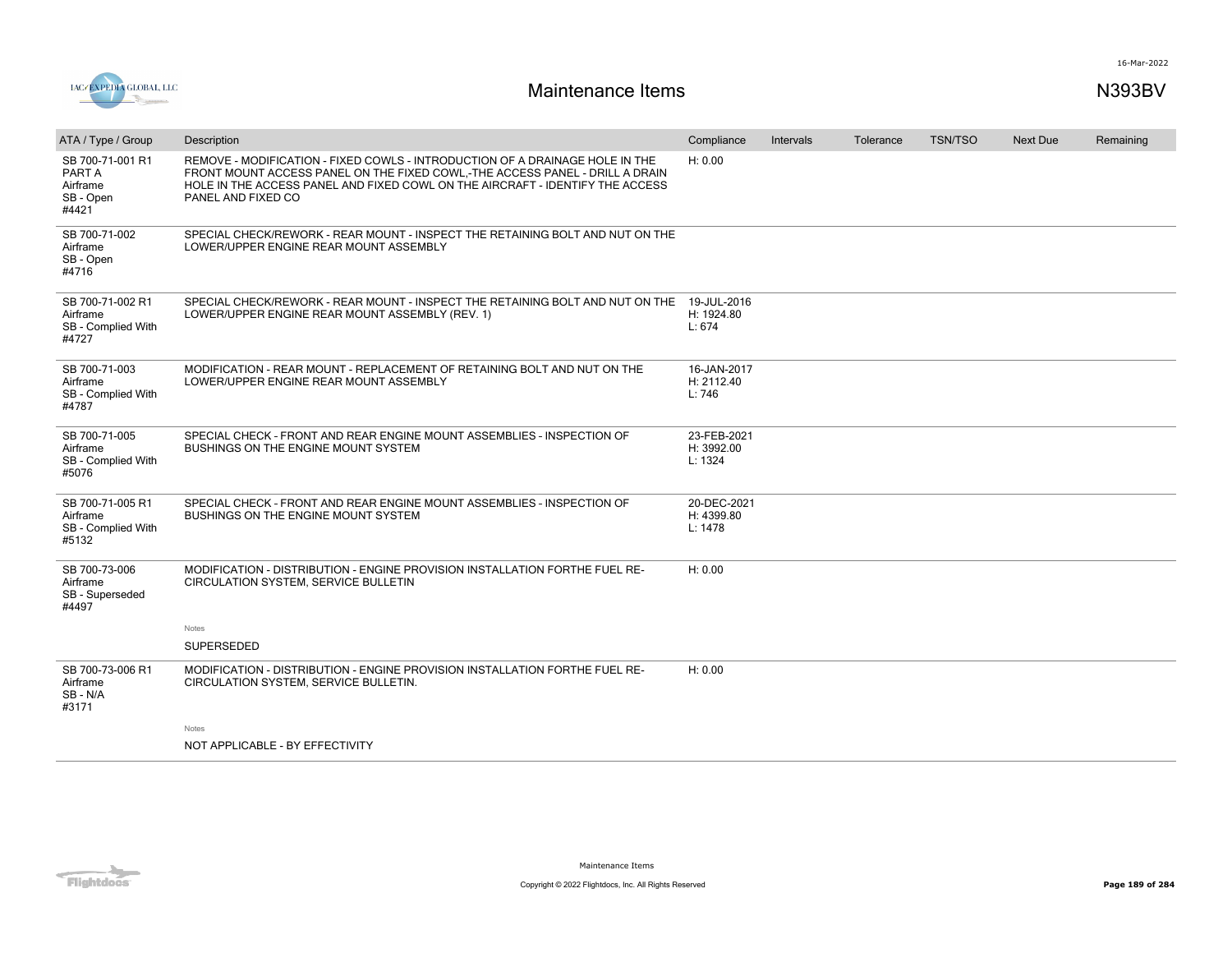

| ATA / Type / Group                                       | Description                                                                                                                                                                                                     | Compliance                          | Intervals | Tolerance | <b>TSN/TSO</b> | <b>Next Due</b> | Remaining |
|----------------------------------------------------------|-----------------------------------------------------------------------------------------------------------------------------------------------------------------------------------------------------------------|-------------------------------------|-----------|-----------|----------------|-----------------|-----------|
| SB 700-73-008<br>Airframe<br>SB-N/A<br>#3293             | MODIFICATION - FULL AUTHORITY DIGITAL ENGINE-CONTROL (FADEC) SYSTEM -<br>INTRODUCTION OF THE NEW EEC SOFTWARE STANDARD C.8.0, SERVICE BULLETIN                                                                  | H: 0.00                             |           |           |                |                 |           |
|                                                          | Notes                                                                                                                                                                                                           |                                     |           |           |                |                 |           |
|                                                          | NOT APPLICABLE - BY EFFECTIVITY                                                                                                                                                                                 |                                     |           |           |                |                 |           |
| SB 700-73-009<br>Airframe<br>SB - Complied With<br>#4767 | MODIFICATION - FULL-AUTHORITY DIGITAL ENGINE-CONTROL (FADEC) SYSTEM - EEC<br>SOFTWARE UPGRADE OF VERSION X2.0                                                                                                   | 23-NOV-2016<br>H: 2064.80<br>L: 722 |           |           |                |                 |           |
| SB 700-76-002<br>Airframe<br>SB - N/A<br>#3097           | MODIFICATION - POWERCONTROL - INSTALLATION OF PROTECTIVE GUARDS FOR ENGINE<br>RUN SWITCHES (EFFECTIVITY: 9002 TO 9182), SERVICE BULLETIN                                                                        | H: 0.00                             |           |           |                |                 |           |
|                                                          | Notes                                                                                                                                                                                                           |                                     |           |           |                |                 |           |
|                                                          | NOT APPLICABLE - BY EFFECTIVITY                                                                                                                                                                                 |                                     |           |           |                |                 |           |
| SB 700-76-003<br>Airframe<br>SB-N/A<br>#3988             | MODIFICATION - THROTTLE QUADRANT - INSTALLATION OF THROTTLE QUADRANT<br>ASSEMBLY WITH IMPROVED ENGINE RUN SWITCHES (EFFECTIVITY 9002 TO 9126 AND 9128<br>TO 9222), SERVICE BULLETIN                             | H: 0.00                             |           |           |                |                 |           |
|                                                          | Notes                                                                                                                                                                                                           |                                     |           |           |                |                 |           |
|                                                          | NOT APPLICABLE - BY EFFECTIVITY                                                                                                                                                                                 |                                     |           |           |                |                 |           |
| SB 700-78-002<br>Airframe<br>SB-N/A<br>#3961             | SPECIAL CHECK/REWORK - THRUST REVERSERACTUATING SYSTEM - INSPECTION AND<br>CLEANING OF THE SPHERICAL BEARING ON THE PRIMARY DOOR LOCK ACTUATOR (9002 TO<br>9126, 9128 TO 9179, 9181 AND 9182), SERVICE BULLETIN | H: 0.00                             |           |           |                |                 |           |
|                                                          | Notes                                                                                                                                                                                                           |                                     |           |           |                |                 |           |
|                                                          | NOT APPLICABLE - BY EFFECTIVITY                                                                                                                                                                                 |                                     |           |           |                |                 |           |
| SB 700-79-005<br>Airframe<br>SB - Superseded<br>#3379    | MODIFICATION - OIL REPLENISHMENT SYSTEM - POWERSOURCE CHANGE-TO BATTERY<br>POWER ON AIRCRAFT POST BUILD 4, SERVICE BULLETIN                                                                                     | H: 0.00                             |           |           |                |                 |           |
|                                                          | Notes                                                                                                                                                                                                           |                                     |           |           |                |                 |           |
|                                                          | SUPERSEDED                                                                                                                                                                                                      |                                     |           |           |                |                 |           |
| SB 700-79-005 R1<br>Airframe<br>SB-N/A<br>#4287          | MODIFICATION - OIL REPLENISHMENT SYSTEM - POWERSOURCE CHANGE-TO BATTERY<br>POWER ON AIRCRAFT POST BUILD 4, SERVICE BULLETIN.                                                                                    | H: 0.00                             |           |           |                |                 |           |
|                                                          | Notes                                                                                                                                                                                                           |                                     |           |           |                |                 |           |
|                                                          | NOT APPLICABLE - BY EFFECTIVITY                                                                                                                                                                                 |                                     |           |           |                |                 |           |

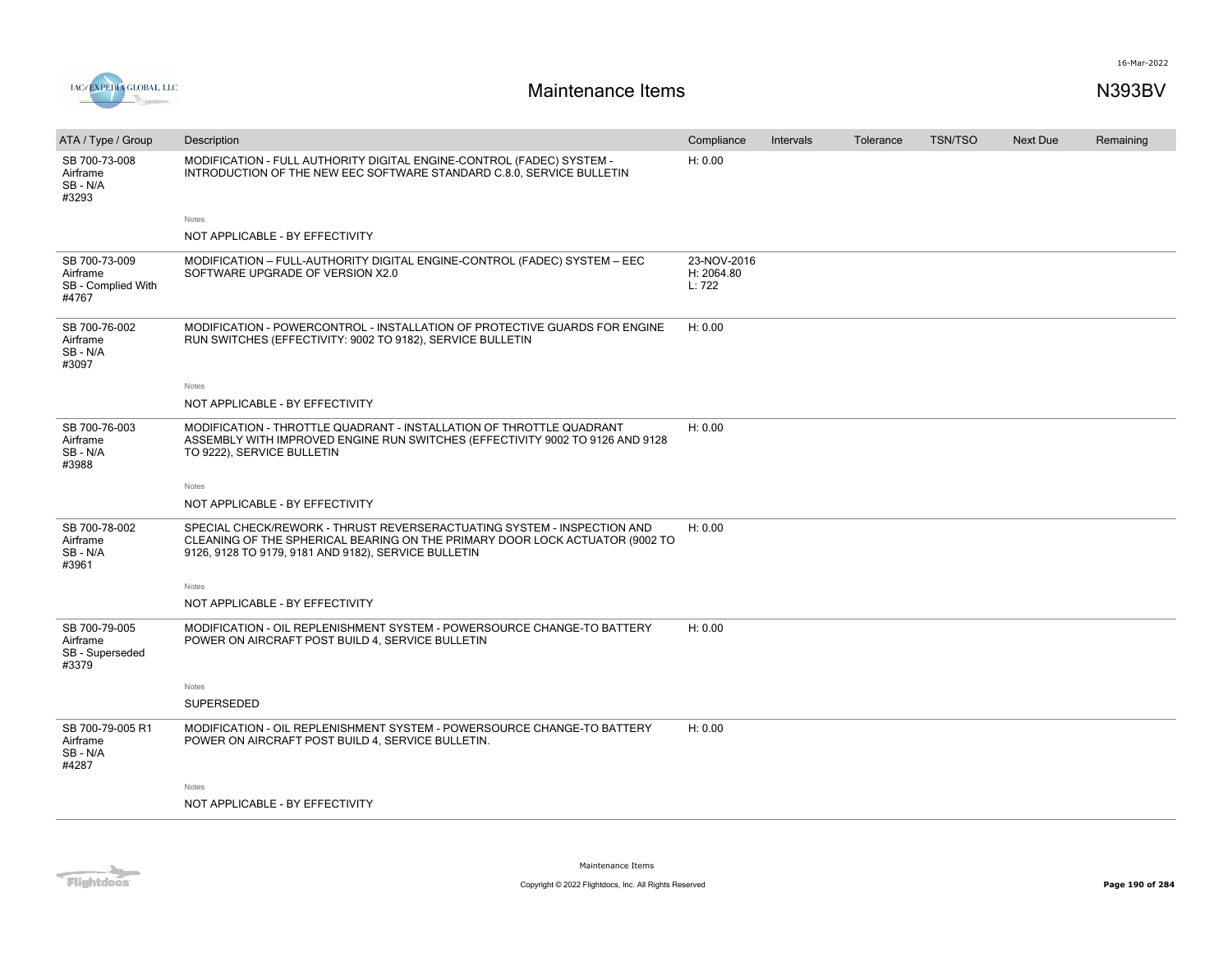

| ATA / Type / Group                                          | Description                                                                                                                   | Compliance             | Intervals | Tolerance | TSN/TSO | <b>Next Due</b> | Remaining |
|-------------------------------------------------------------|-------------------------------------------------------------------------------------------------------------------------------|------------------------|-----------|-----------|---------|-----------------|-----------|
| SB 700D23-024 R2<br>Airframe<br>SB - Complied With<br>#2711 | MODIFICATION - CABIN COMMUNICATION SYSTEM - ICS-100 TELEPHONE SYSTEM<br>PROVISIONS, SERVICE BULLETIN                          | 23-JAN-2011<br>H: 0.00 |           |           |         |                 |           |
|                                                             | Notes                                                                                                                         |                        |           |           |         |                 |           |
|                                                             | <b>COMPLIED WITH - AT COMPLETION</b>                                                                                          |                        |           |           |         |                 |           |
| SB 700D25-015 R1<br>Airframe<br>SB - Open<br>#4346          | MODIFICATION - MISCELLANEOUS EQUIPMENT - INSTALLATION OF SPARE NOSE WHEEL<br>STOWAGE PROVISIONS, SERVICE BULLETIN             | H: 0.00                |           |           |         |                 |           |
| SB 700D25-015 R2<br>Airframe<br>SB - Open<br>#3398          | MODIFICATION - MISCELLANEOUS EQUIPMENT - INSTALLATION OF SPARE NOSE WHEEL<br>STOWAGE PROVISIONS, SERVICE BULLETIN.            | H: 0.00                |           |           |         |                 |           |
| SB 700D25-018 R4<br>Airframe<br>SB - Complied With<br>#205  | MODIFICATION - CARGO COMPARTMENT - MODIFICATION TO ALLOW INSTALLATION OF<br>BAGGAGE COMPARTMENT, SERVICE BULLETIN             | 23-JAN-2011<br>H: 0.00 |           |           |         |                 |           |
|                                                             | Notes                                                                                                                         |                        |           |           |         |                 |           |
|                                                             | COMPLIED WITH - AT COMPLETION                                                                                                 |                        |           |           |         |                 |           |
| SB 700D25-019 R2<br>Airframe<br>SB - Complied With<br>#1079 | MODIFICATION - PROVISIONS - AVIONICS COMPARTMENT - CES UNDERFLOORLRU<br>RELOCATION, SERVICE BULLETIN                          | 23-JAN-2011<br>H: 0.00 |           |           |         |                 |           |
|                                                             | Notes                                                                                                                         |                        |           |           |         |                 |           |
|                                                             | COMPLIED WITH - AT COMPLETION                                                                                                 |                        |           |           |         |                 |           |
| SB 700D25-021<br>Airframe<br>SB - Complied With<br>#1787    | MODIFICATION - PROVISIONS - CARGO COMPARTMENT - INSTALLATION OF NET AND SHELF<br>IN THE BAGGAGE COMPARTMENT, SERVICE BULLETIN | 23-JAN-2011<br>H: 0.00 |           |           |         |                 |           |
|                                                             | <b>Notes</b>                                                                                                                  |                        |           |           |         |                 |           |
|                                                             | COMPLIED WITH - AT COMPLETION                                                                                                 |                        |           |           |         |                 |           |
| SB 700D34-040 R1<br>Airframe<br>SB - Complied With<br>#167  | MODIFICATION - HEAD-UP DISPLAY (HUD) SYSTEM - INSTALL THE HUD TRAY AND PERFORM<br>BORESIGHTING, SERVICE BULLETIN              | 23-JAN-2011<br>H: 0.00 |           |           |         |                 |           |
|                                                             | Notes                                                                                                                         |                        |           |           |         |                 |           |
|                                                             | COMPLIED WITH - AT COMPLETION                                                                                                 |                        |           |           |         |                 |           |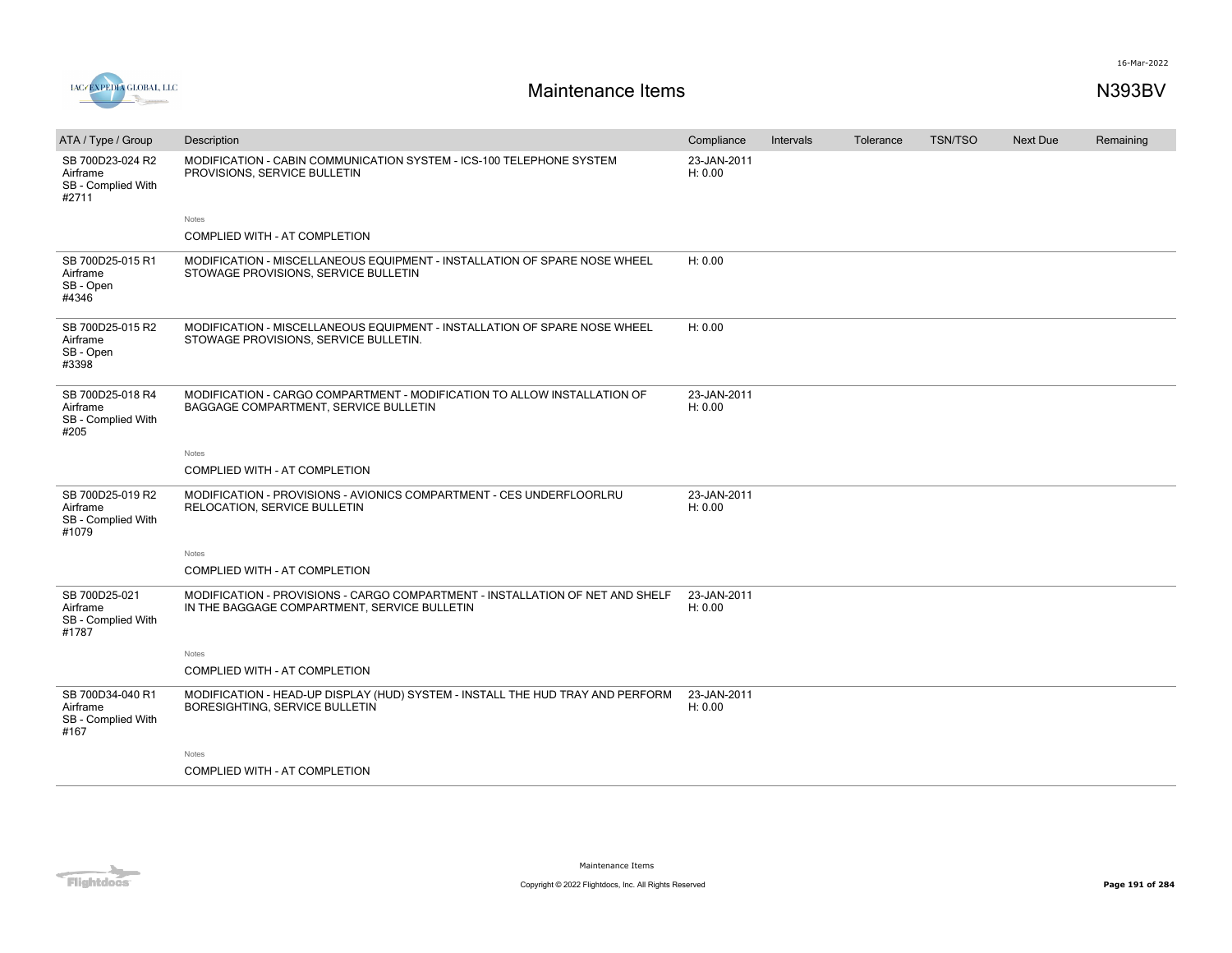



| ATA / Type / Group                                                        | Description                                                                                                                                                                                                           | Compliance                           | <b>Intervals</b> | Tolerance | <b>TSN/TSO</b> | <b>Next Due</b> | Remaining |
|---------------------------------------------------------------------------|-----------------------------------------------------------------------------------------------------------------------------------------------------------------------------------------------------------------------|--------------------------------------|------------------|-----------|----------------|-----------------|-----------|
| SB 700D38-009 R3<br>Airframe<br>SB - Open<br>#3626                        | MODIFICATION - PROVISIONS - GENERAL - ENVIROVAC WASTE SYSTEM KIT INSTALLATION,<br><b>SERVICE BULLETIN</b>                                                                                                             | H: 0.00                              |                  |           |                |                 |           |
| SB 700D38-011 R2<br>Airframe<br>SB - Complied With<br>#1390               | REWORK - PROVISIONS - GENERAL - REWORK INTERIORFURNISHINGS AND STRUCTURAL<br>PROVISIONS FOR THE WATER SYSTEM - KIT INSTALLATION, SERVICE BULLETIN                                                                     | 23-JAN-2011<br>H: 0.00               |                  |           |                |                 |           |
|                                                                           | Notes<br>COMPLIED WITH - AT COMPLETION                                                                                                                                                                                |                                      |                  |           |                |                 |           |
| SB 70721598-49-8168<br>R1<br>APU<br>SB - Open<br>#3668                    | APU - AIRBORNE AUXILIARY POWER- GAS TURBINE ENGINE - BALANCE REPAIR OF<br>COMPRESSOR ROTOR, PN 70721598-1, ON MULTIPLE APUS, SERVICE BULLETIN                                                                         | H: 0.00                              |                  |           |                |                 |           |
| SB 70721725-49-8152<br>R <sub>1</sub><br><b>APU</b><br>SB - Open<br>#3854 | APU - AIRBORNE AUXILIARY POWER- GAS TURBINE ENGINE - BALANCE REPAIR OF THE DUAL H: 0.00<br>PILOT TURBINE ROTORS, PN 70721725-2 AND PN 70721725-5, ON MULTIPLE APUS, SERVICE<br><b>BULLETIN</b>                        |                                      |                  |           |                |                 |           |
| SB A700-72-003 R2<br>Airframe<br>SB - Complied With<br>#4800              | ICA - REWORK - ENGINE - ACCESSORY GEARBOX MODULE - REPLACEMENT OF THE FUEL-<br>PUMP SPLINED COUPLING (REV. 2)                                                                                                         | 31-MAR-2020<br>H: 3741.10<br>L: 1233 |                  |           |                |                 |           |
| SB AV637155A<br>Engine 1<br>SB - Complied With<br>#4804                   | UPGRADE OF DU-875 DISPLAYS                                                                                                                                                                                            | 29-JAN-2018<br>H: 2586.20<br>C: 898  |                  |           |                |                 |           |
| SB AV637155A<br>Engine 2<br>SB - Complied With<br>#4826                   | UPGRADE OF DU-875 DISPLAYS                                                                                                                                                                                            | 29-JAN-2018<br>H: 2586.20<br>C: 898  |                  |           |                |                 |           |
| Engine 1<br>SB - Open<br>#4808                                            | SB BR-700-71-101976 NO. 1 POWER PLANT - FRONT SUSPENSION-ENGINE/AIRCRAFT ATTACH PARTS AND LEFT<br>AND RIGHT ENGINE FRONT SUSPENSION-AIRCRAFT MOUNTED - INTRODUCTION OF REVISED<br>RETAINING BOLTS AND ASSOCIATED NUTS |                                      |                  |           |                |                 |           |
| SB BR-700-71-101976<br>Engine 2<br>SB - Open<br>#4830                     | NO. 2 POWER PLANT - FRONT SUSPENSION-ENGINE/AIRCRAFT ATTACH PARTS AND LEFT<br>AND RIGHT ENGINE FRONT SUSPENSION-AIRCRAFT MOUNTED - INTRODUCTION OF REVISED<br>RETAINING BOLTS AND ASSOCIATED NUTS                     |                                      |                  |           |                |                 |           |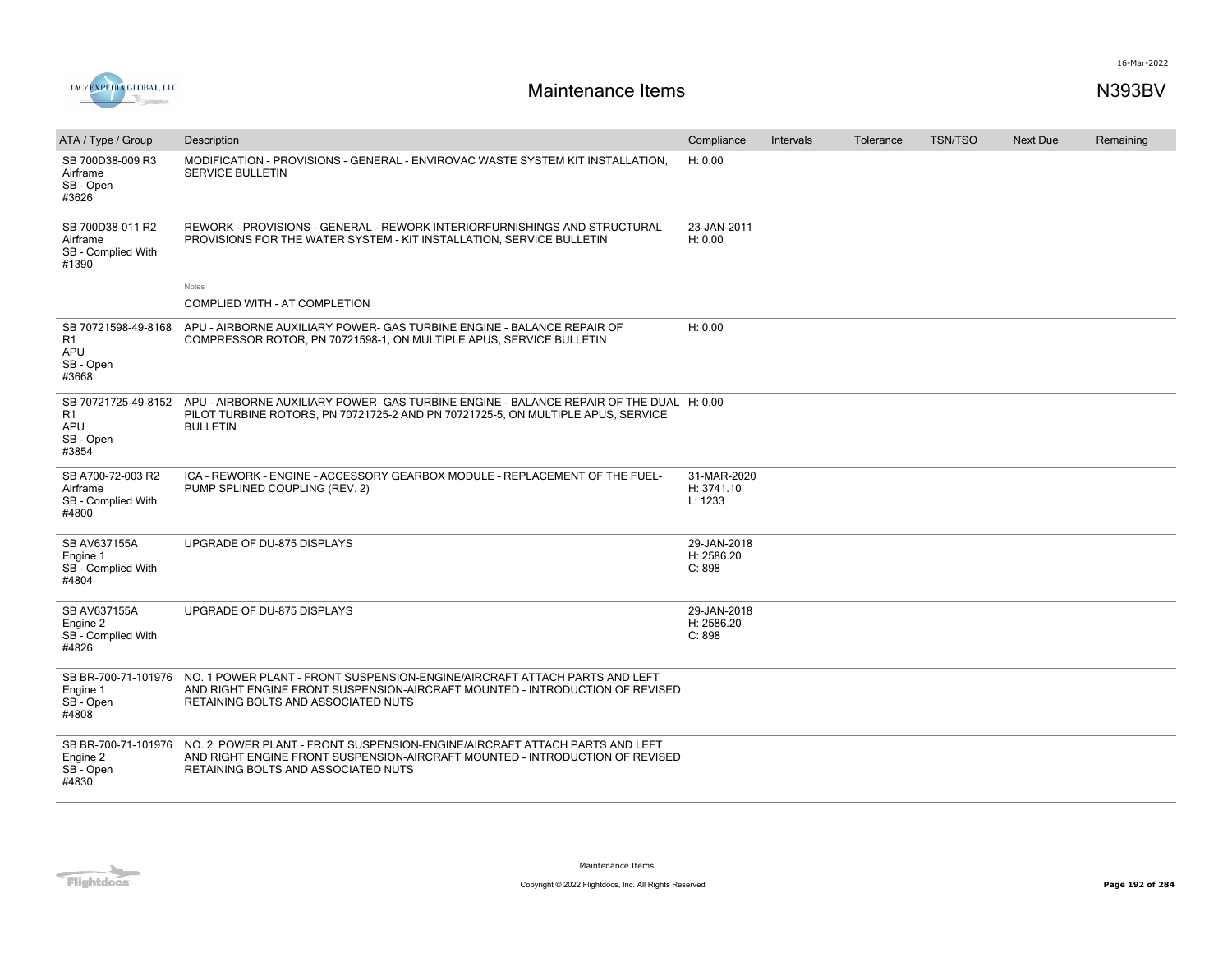

| ATA / Type / Group                                                     | Description                                                                                                                                                                                                                   | Compliance | Intervals | Tolerance | <b>TSN/TSO</b> | <b>Next Due</b> | Remaining |
|------------------------------------------------------------------------|-------------------------------------------------------------------------------------------------------------------------------------------------------------------------------------------------------------------------------|------------|-----------|-----------|----------------|-----------------|-----------|
| SB BR700-24-100384<br>R1<br>Engine 1<br>SB - N/A<br>#3883              | NO. 1 ENGINE - ELECTRICAL POWER- ENGINE GENERATOR SURFACE AIR COOLED OIL<br>COOLER (SACOC) TRANSFER TUBES AND FITTINGS - INTRODUCTION OF A MODIFIED SACOC<br>TO VARIABLE FREQUENCY GENERATOR (VFG) OIL TUBE, SERVICE BULLETIN | H: 0.00    |           |           |                |                 |           |
|                                                                        | Notes                                                                                                                                                                                                                         |            |           |           |                |                 |           |
|                                                                        | <b>NOT APPLICABLE</b>                                                                                                                                                                                                         |            |           |           |                |                 |           |
| SB BR700-24-100384<br>R1<br>Engine 2<br>SB-N/A<br>#3995                | NO. 2 ENGINE - ELECTRICAL POWER- ENGINE GENERATOR SURFACE AIR COOLED OIL<br>COOLER (SACOC) TRANSFER TUBES AND FITTINGS - INTRODUCTION OF A MODIFIED SACOC<br>TO VARIABLE FREQUENCY GENERATOR (VFG) OIL TUBE, SERVICE BULLETIN | H: 0.00    |           |           |                |                 |           |
|                                                                        | Notes                                                                                                                                                                                                                         |            |           |           |                |                 |           |
|                                                                        | <b>NOT APPLICABLE</b>                                                                                                                                                                                                         |            |           |           |                |                 |           |
| SB BR700-24-102120<br>Engine 1<br>SB - Open<br>#4831                   | ELECTRICAL POWER - ENGINE GENERATOR - INTRODUCTION OF TWO ALTERNATIVE<br>SPAREABLE NUTS FOR THE V-CLAMP ASSEMBLY OF THE VARIABLE FREQUENCY<br><b>GENERATOR (VFG)</b>                                                          |            |           |           |                |                 |           |
| SB BR700-24-102120<br>Engine 2<br>SB - Open<br>#4853                   | ELECTRICAL POWER - ENGINE GENERATOR - INTRODUCTION OF TWO ALTERNATIVE<br>SPAREABLE NUTS FOR THE V-CLAMP ASSEMBLY OF THE VARIABLE FREQUENCY<br><b>GENERATOR (VFG)</b>                                                          |            |           |           |                |                 |           |
| SB BR700-29-101877<br>Engine 1<br>SB - Open<br>#4722                   | NO. 1 ENGINE - HYDRAULIC POWER - RIGHT ENGINE HYDRAULIC TUBES AND FITTINGS<br>ENGINE BUILD UNIT (EBU) - INTRODUCTION OF PART NUMBER CORRECTIONS                                                                               |            |           |           |                |                 |           |
| SB BR700-29-101877<br>Engine 2<br>SB - Open<br>#4723                   | NO. 2 ENGINE - HYDRAULIC POWER - RIGHT ENGINE HYDRAULIC TUBES AND FITTINGS<br>ENGINE BUILD UNIT (EBU) - INTRODUCTION OF PART NUMBER CORRECTIONS                                                                               |            |           |           |                |                 |           |
| SB BR700-29-900511<br>R1<br>Engine 1<br>SB - Open<br>#4659             | NO. 1 ENGINE - HYDRAULIC POWER - LEFT ENGINE HYDRAULIC TUBES AND FITTINGS<br>(ENGINE BUILD UNIT (EBU)) - INSPECTION REPLACEMENT OF PIPE ASSEMBLY - NON-<br><b>MODIFICATION SERVICE BULLETIN (REV. 1)</b>                      |            |           |           |                |                 |           |
| SB BR700-29-900511<br>R <sub>1</sub><br>Engine 2<br>SB - Open<br>#4660 | NO. 2 ENGINE - HYDRAULIC POWER - LEFT ENGINE HYDRAULIC TUBES AND FITTINGS<br>(ENGINE BUILD UNIT (EBU)) - INSPECTION REPLACEMENT OF PIPE ASSEMBLY - NON-<br>MODIFICATION SERVICE BULLETIN (REV. 1)                             |            |           |           |                |                 |           |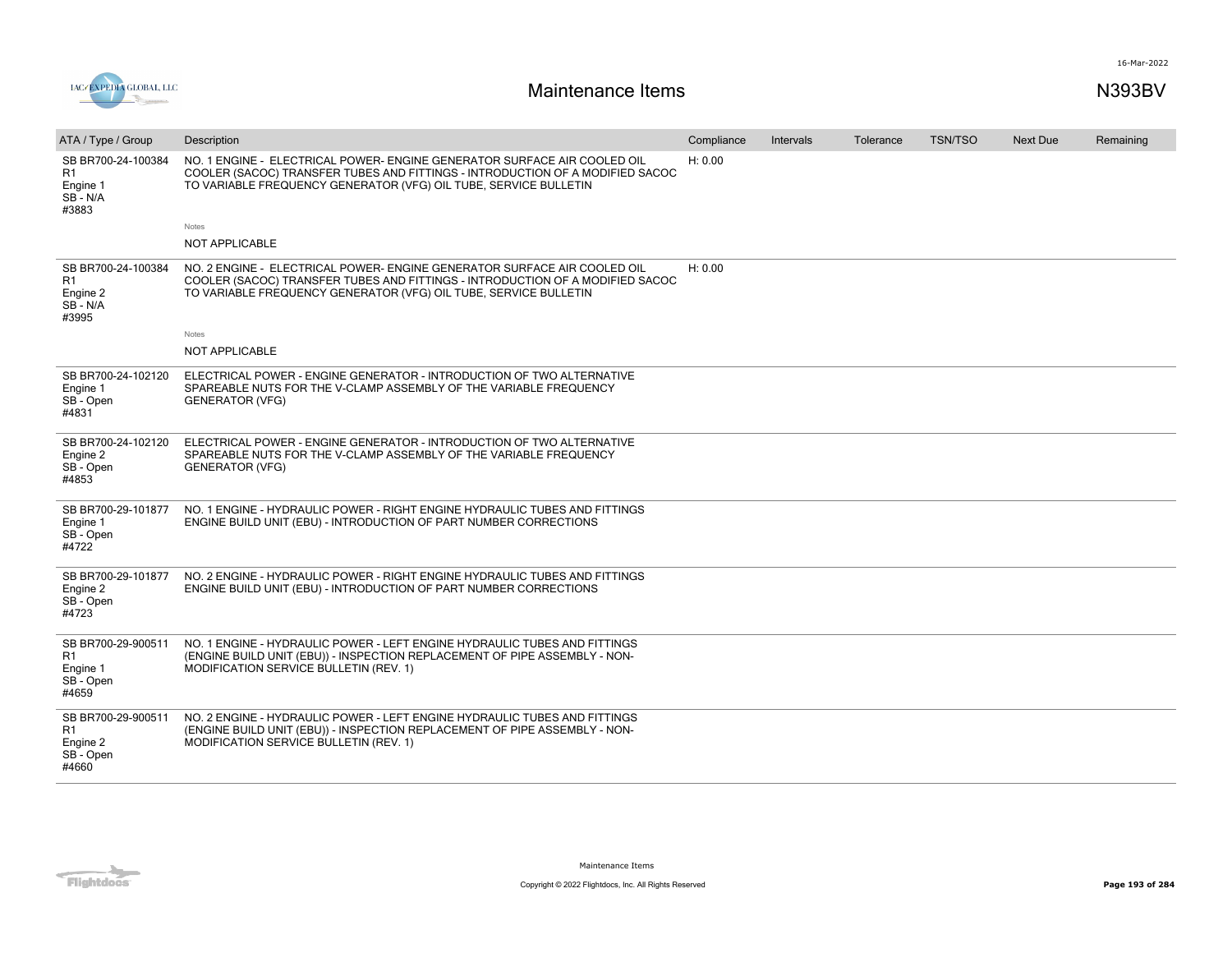

| ATA / Type / Group                                                     | Description                                                                                                                                                                                                                                                         | Compliance             | Intervals | Tolerance | <b>TSN/TSO</b> | <b>Next Due</b> | Remaining |
|------------------------------------------------------------------------|---------------------------------------------------------------------------------------------------------------------------------------------------------------------------------------------------------------------------------------------------------------------|------------------------|-----------|-----------|----------------|-----------------|-----------|
| SB BR700-29-900512<br>Engine 1<br>SB - Complied With<br>#1755          | NO. 1 ENGINE - HYDRAULIC POWER- LEFT AND RIGHT ENGINE HYDRAULIC TUBES AND<br>FITTINGS (ENGINE BUILD UNIT (EBU)) - INSPECTION/REPLACEMENT OF QUICK DISCONNECT<br>COUPLING, SERVICE BULLETIN                                                                          | 23-JAN-2011<br>H: 0.00 |           |           |                |                 |           |
|                                                                        | Notes                                                                                                                                                                                                                                                               |                        |           |           |                |                 |           |
|                                                                        | COMPLIED WITH - AT COMPLETION                                                                                                                                                                                                                                       |                        |           |           |                |                 |           |
| SB BR700-29-900512<br>Engine 2<br>SB - Complied With<br>#82            | NO. 2 ENGINE - HYDRAULIC POWER- LEFT AND RIGHT ENGINE HYDRAULIC TUBES AND<br>FITTINGS (ENGINE BUILD UNIT (EBU)) - INSPECTION/REPLACEMENT OF QUICK DISCONNECT<br>COUPLING, SERVICE BULLETIN                                                                          | 23-JAN-2011<br>H: 0.00 |           |           |                |                 |           |
|                                                                        | Notes                                                                                                                                                                                                                                                               |                        |           |           |                |                 |           |
|                                                                        | COMPLIED WITH - AT COMPLETION                                                                                                                                                                                                                                       |                        |           |           |                |                 |           |
| SB BR700-29-900512<br>R <sub>1</sub><br>Engine 1<br>SB - Open<br>#3708 | NO. 1 ENGINE - HYDRAULIC POWER- LEFT AND RIGHT ENGINE HYDRAULIC TUBES AND<br>FITTINGS (ENGINE BUILD UNIT (EBU)) - INSPECTION/REPLACEMENT OF QUICK DISCONNECT<br>COUPLING - NON-MODIFICATION, SERVICE BULLETIN                                                       | H: 0.00                |           |           |                |                 |           |
| SB BR700-29-900512<br>R <sub>1</sub><br>Engine 2<br>SB - Open<br>#4141 | NO. 2 ENGINE - HYDRAULIC POWER- LEFT AND RIGHT ENGINE HYDRAULIC TUBES AND<br>FITTINGS (ENGINE BUILD UNIT (EBU)) - INSPECTION/REPLACEMENT OF QUICK DISCONNECT<br>COUPLING - NON-MODIFICATION, SERVICE BULLETIN                                                       | H: 0.00                |           |           |                |                 |           |
| SB BR700-30-101826<br>Engine 1<br>SB - Open<br>#4375                   | NO. 1 ENGINE - ICE AND RAIN PROTECTION - COWL THERMAL ANTI-ICING (TAI) DUCTS AND<br>TUBES (ENGINE BUILD UNIT) - INTRODUCTION OF A NEW TAI VALVE WHICH CONTAINS A<br>MORE CORROSION RESISTANT BEARING AND AN ADDITIONAL VENT HOLE (EFF. EBU S/N<br>E005 TO E560), SE | H: 0.00                |           |           |                |                 |           |
| SB BR700-30-101826<br>Engine 2<br>SB - Open<br>#3140                   | NO. 2 ENGINE - ICE AND RAIN PROTECTION - COWL THERMAL ANTI-ICING (TAI) DUCTS AND<br>TUBES (ENGINE BUILD UNIT) - INTRODUCTION OF A NEW TAI VALVE WHICH CONTAINS A<br>MORE CORROSION RESISTANT BEARING AND AN ADDITIONAL VENT HOLE (EFF. EBU S/N<br>E005 TO E560), SE | H: 0.00                |           |           |                |                 |           |
| SB BR700-30-101826<br>R <sub>1</sub><br>Engine 1<br>SB - Open<br>#3790 | NO. 1 ENGINE - ICE AND RAIN PROTECTION - COWL THERMAL ANTI-ICING (TAI) DUCTS AND<br>TUBES (ENGINE BUILD UNIT (EBU)) - INTRODUCTION OF A NEW TAI VALVE WHICH CONTAINS<br>A MORE CORROSION RESISTANT BEARING AND AN ADDITIONAL VENT HOLE, SERVICE<br><b>BULLETIN</b>  | H: 0.00                |           |           |                |                 |           |
| SB BR700-30-101826<br>R <sub>1</sub><br>Engine 2<br>SB - Open<br>#3721 | NO. 2 ENGINE - ICE AND RAIN PROTECTION - COWL THERMAL ANTI-ICING (TAI) DUCTS AND<br>TUBES (ENGINE BUILD UNIT (EBU)) - INTRODUCTION OF A NEW TAI VALVE WHICH CONTAINS<br>A MORE CORROSION RESISTANT BEARING AND AN ADDITIONAL VENT HOLE, SERVICE<br><b>BULLETIN</b>  | H: 0.00                |           |           |                |                 |           |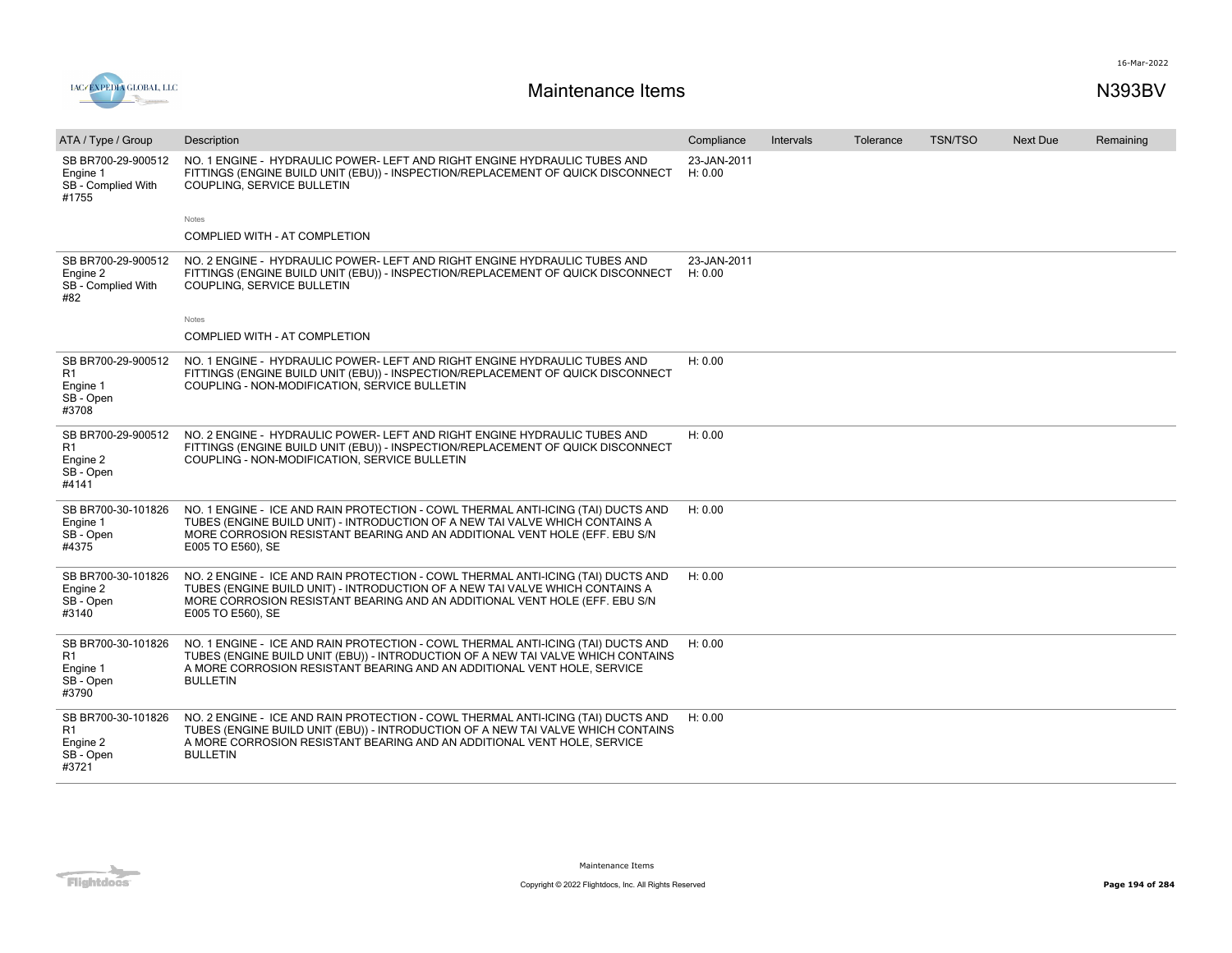

| ATA / Type / Group                                                      | Description                                                                                                                                                                                                                                                         | Compliance | Intervals | Tolerance | <b>TSN/TSO</b> | <b>Next Due</b> | Remaining |
|-------------------------------------------------------------------------|---------------------------------------------------------------------------------------------------------------------------------------------------------------------------------------------------------------------------------------------------------------------|------------|-----------|-----------|----------------|-----------------|-----------|
| SB BR700-30-101826<br>R <sub>2</sub><br>Engine 1<br>SB - Open<br>#3193  | NO. 1 ENGINE - ICE AND RAIN PROTECTION - COWL THERMAL ANTI-ICING (TAI) DUCTS AND<br>TUBES (ENGINE BUILD UNIT (EBU)) - INTRODUCTION OF A NEW TAI VALVE WHICH CONTAINS<br>A MORE CORROSION RESISTANT BEARING AND AN ADDITIONAL VENT HOLE, SERVICE<br><b>BULLETIN.</b> | H: 0.00    |           |           |                |                 |           |
| SB BR700-30-101826<br>R <sub>2</sub><br>Engine 2<br>SB - Open<br>#3280  | NO. 2 ENGINE - ICE AND RAIN PROTECTION - COWL THERMAL ANTI-ICING (TAI) DUCTS AND<br>TUBES (ENGINE BUILD UNIT (EBU)) - INTRODUCTION OF A NEW TAI VALVE WHICH CONTAINS<br>A MORE CORROSION RESISTANT BEARING AND AN ADDITIONAL VENT HOLE, SERVICE<br><b>BULLETIN.</b> | H: 0.00    |           |           |                |                 |           |
| SB BR700-30-101889<br>Engine 1<br>SB - Open<br>#4720                    | NO. 1 ENGINE - ICE AND RAIN PROTECTION - COWL THERMAL ANTI-ICING (TAI) DUCTS AND<br>TUBES ENGINE BUILD UNIT (EBU) - INTRODUCTION OF PART NUMBER CORRECTIONS                                                                                                         |            |           |           |                |                 |           |
| SB BR700-30-101889<br>Engine 2<br>SB - Open<br>#4721                    | NO. 2 ENGINE - ICE AND RAIN PROTECTION - COWL THERMAL ANTI-ICING (TAI) DUCTS AND<br>TUBES ENGINE BUILD UNIT (EBU) - INTRODUCTION OF PART NUMBER CORRECTIONS                                                                                                         |            |           |           |                |                 |           |
| SB BR700-7-100783<br>R7<br>Engine 1<br>SB - Open<br>#4811               | NO. 1 ENGINE - EXHAUST - LEFT AND RIGHT ENGINE THRUST REVERSER - MATERIAL<br>CHANGE OF THE PIVOTING DOOR SEAL DEPRESSOR AND CARRIER SEGMENTS (REV. 7)                                                                                                               |            |           |           |                |                 |           |
| SB BR700-7-100783<br>R <sub>7</sub><br>Engine 2<br>SB - Open<br>#4833   | NO. 2 ENGINE - EXHAUST - LEFT AND RIGHT ENGINE THRUST REVERSER - MATERIAL<br>CHANGE OF THE PIVOTING DOOR SEAL DEPRESSOR AND CARRIER SEGMENTS (REV. 7)                                                                                                               |            |           |           |                |                 |           |
| SB BR700-70-900040<br>R <sub>10</sub><br>Engine 1<br>SB - Open<br>#4253 | NO. 1 ENGINE - ENGINE LIFE MANAGEMENT - FIXED INTERVAL REWORK ENGINES - NON-<br>MODIFICATION, SERVICE BULLETIN                                                                                                                                                      | H: 0.00    |           |           |                |                 |           |
| SB BR700-70-900040<br>R <sub>10</sub><br>Engine 2<br>SB - Open<br>#3115 | NO. 2 ENGINE - ENGINE LIFE MANAGEMENT - FIXED INTERVAL REWORK ENGINES - NON-<br>MODIFICATION, SERVICE BULLETIN                                                                                                                                                      | H: 0.00    |           |           |                |                 |           |
| SB BR700-70-900040<br>R11<br>Engine 1<br>SB - Open<br>#3947             | NO. 1 ENGINE - ENGINE LIFE MANAGEMENT - FIXED INTERVAL REWORK ENGINES, SERVICE H: 0.00<br><b>BULLETIN</b>                                                                                                                                                           |            |           |           |                |                 |           |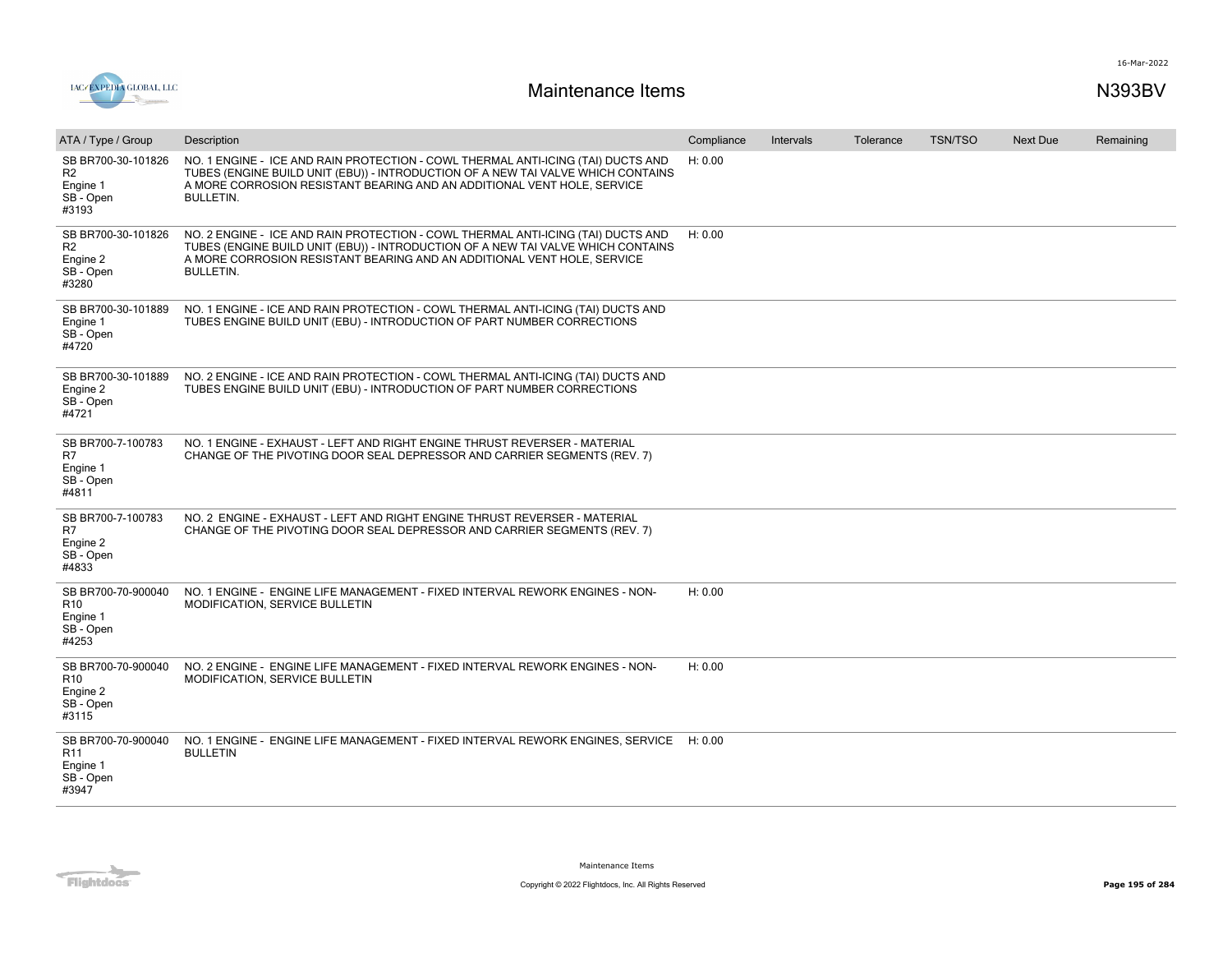



| ATA / Type / Group                                                      | Description                                                                                                                             | Compliance | Intervals | Tolerance | <b>TSN/TSO</b> | <b>Next Due</b> | Remaining |
|-------------------------------------------------------------------------|-----------------------------------------------------------------------------------------------------------------------------------------|------------|-----------|-----------|----------------|-----------------|-----------|
| SB BR700-70-900040<br>R <sub>11</sub><br>Engine 2<br>SB - Open<br>#3843 | NO. 2 ENGINE - ENGINE LIFE MANAGEMENT - FIXED INTERVAL REWORK ENGINES, SERVICE<br><b>BULLETIN</b>                                       | H: 0.00    |           |           |                |                 |           |
| SB BR700-70-900040<br>R <sub>12</sub><br>Engine 1<br>SB - Open<br>#3335 | NO. 1 ENGINE - ENGINE LIFE MANAGEMENT - FIXED INTERVAL REWORK ENGINES - NON-<br>MODIFICATION, SERVICE BULLETIN                          | H: 0.00    |           |           |                |                 |           |
| SB BR700-70-900040<br>R <sub>12</sub><br>Engine 2<br>SB - Open<br>#4384 | NO. 2 ENGINE - ENGINE LIFE MANAGEMENT - FIXED INTERVAL REWORK ENGINES -NON-<br>MODIFICATION, SERVICE BULLETIN                           | H: 0.00    |           |           |                |                 |           |
| SB BR700-70-900040<br>R13<br>Engine 1<br>SB - Open<br>#3075             | NO. 1 ENGINE - ENGINE LIFE MANAGEMENT - FIXED INTERVAL REWORK ENGINES - NON-<br>MODIFICATION, SERVICE BULLETIN                          | H: 0.00    |           |           |                |                 |           |
| SB BR700-70-900040<br>R13<br>Engine 2<br>SB - Open<br>#3987             | NO. 2 ENGINE - ENGINE LIFE MANAGEMENT - FIXED INTERVAL REWORK ENGINES -NON-<br>MODIFICATION, SERVICE BULLETIN                           | H: 0.00    |           |           |                |                 |           |
| SB BR700-70-900040<br>R <sub>14</sub><br>Engine 1<br>SB - Open<br>#3165 | NO. 1 ENGINE - ENGINE LIFE MANAGEMENT - FIXED INTERVAL REWORK ENGINES -NON-<br>MODIFICATION, SERVICE BULLETIN.                          | H: 0.00    |           |           |                |                 |           |
| SB BR700-70-900040<br>R <sub>14</sub><br>Engine 2<br>SB - Open<br>#3128 | NO. 2 ENGINE - ENGINE LIFE MANAGEMENT - FIXED INTERVAL REWORK ENGINES -NON-<br>MODIFICATION, SERVICE BULLETIN.                          | H: 0.00    |           |           |                |                 |           |
| SB BR700-70-900295<br>R <sub>2</sub><br>Engine 1<br>SB - Open<br>#4187  | NO. 1 ENGINE - ENGINE LIFE MANAGEMENT - ON CONDITION OPERATION ENGINES - IN-SHOP H: 0.00<br>REWORK - NON-MODIFICATION, SERVICE BULLETIN |            |           |           |                |                 |           |
| SB BR700-70-900295<br>R <sub>2</sub><br>Engine 2<br>SB - Open<br>#3268  | NO. 2 ENGINE - ENGINE LIFE MANAGEMENT - ON CONDITION OPERATION ENGINES - IN-SHOP H: 0.00<br>REWORK - NON-MODIFICATION, SERVICE BULLETIN |            |           |           |                |                 |           |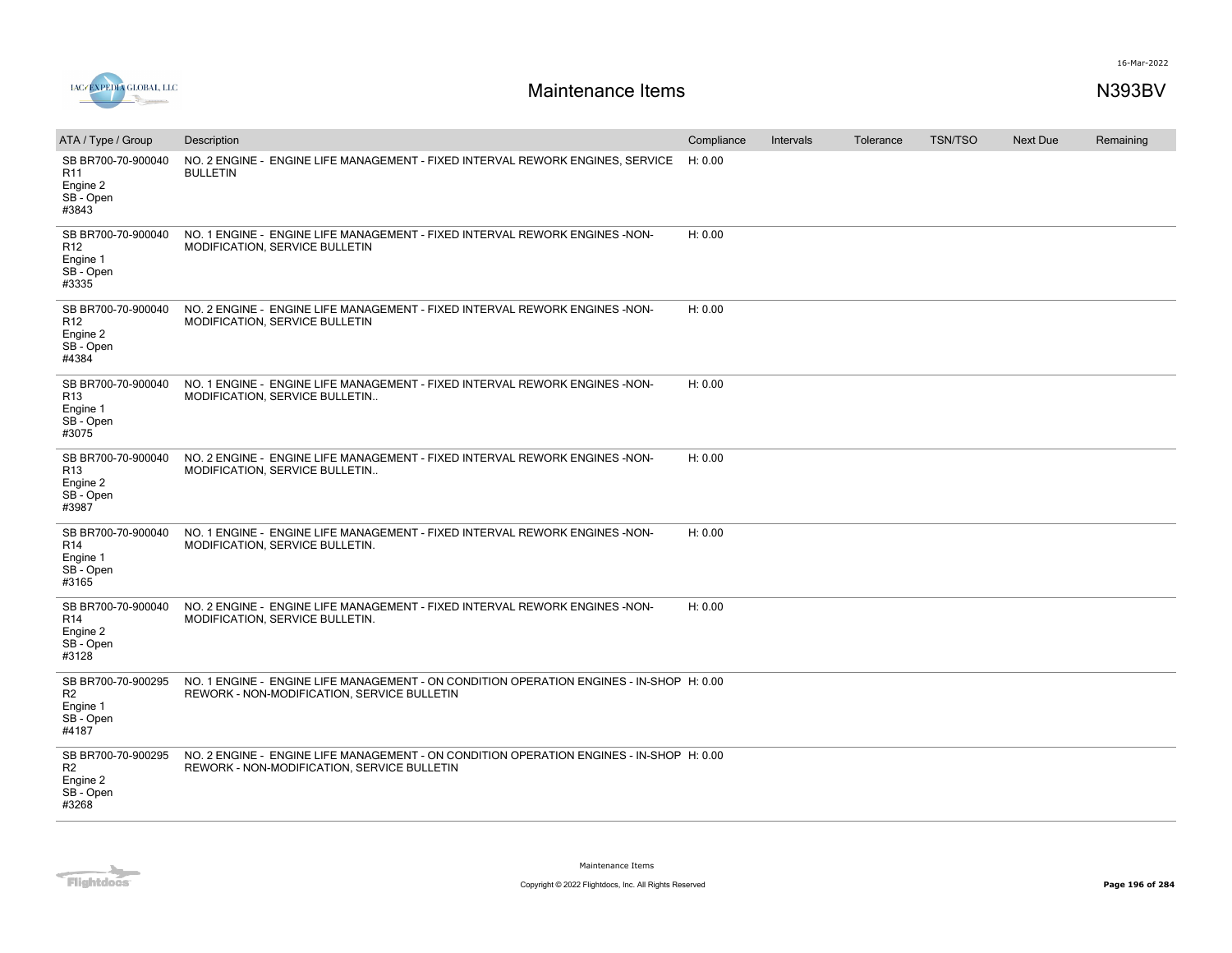

| ATA / Type / Group                                                     | Description                                                                                                                              | Compliance | Intervals | Tolerance | <b>TSN/TSO</b> | <b>Next Due</b> | Remaining |
|------------------------------------------------------------------------|------------------------------------------------------------------------------------------------------------------------------------------|------------|-----------|-----------|----------------|-----------------|-----------|
| SB BR700-70-900295<br>R <sub>3</sub><br>Engine 1<br>SB - Open<br>#3116 | NO. 1 ENGINE - ENGINE LIFE MANAGEMENT - ON CONDITION OPERATION ENGINES - IN-SHOP H: 0.00<br>REWORK - NON-MODIFICATION, SERVICE BULLETIN. |            |           |           |                |                 |           |
| SB BR700-70-900295<br>R <sub>3</sub><br>Engine 2<br>SB - Open<br>#4424 | NO. 2 ENGINE - ENGINE LIFE MANAGEMENT - ON CONDITION OPERATION ENGINES - IN-SHOP H: 0.00<br>REWORK - NON-MODIFICATION, SERVICE BULLETIN. |            |           |           |                |                 |           |
| SB BR700-70-900295<br>R4<br>Engine 1<br>SB - Open<br>#4126             | NO. 1 ENGINE - ENGINE LIFE MANAGEMENT - ON CONDITION OPERATION ENGINES - IN-SHOP H: 0.00<br>REWORK - NON-MODIFICATION, SERVICE BULLETIN  |            |           |           |                |                 |           |
| SB BR700-70-900295<br>R4<br>Engine 2<br>SB - Open<br>#3983             | NO. 2 ENGINE - ENGINE LIFE MANAGEMENT - ON CONDITION OPERATION ENGINES - IN-SHOP H: 0.00<br>REWORK - NON-MODIFICATION, SERVICE BULLETIN  |            |           |           |                |                 |           |
| SB BR700-70-900295<br>R <sub>5</sub><br>Engine 1<br>SB - Open<br>#3583 | NO. 1 ENGINE - ENGINE LIFE MANAGEMENT - ON CONDITION OPERATION ENGINES - IN-SHOP H: 0.00<br>REWORK - NON-MODIFICATION, SERVICE BULLETIN  |            |           |           |                |                 |           |
| SB BR700-70-900295<br>R <sub>5</sub><br>Engine 2<br>SB - Open<br>#4169 | NO. 2 ENGINE - ENGINE LIFE MANAGEMENT - ON CONDITION OPERATION ENGINES - IN-SHOP H: 0.00<br>REWORK - NON-MODIFICATION, SERVICE BULLETIN  |            |           |           |                |                 |           |
| SB BR700-70-900295<br>R7<br>Engine 1<br>SB - Open<br>#4829             | ENGINE LIFE MANAGEMENT - ON CONDITION OPERATION ENGINES - IN-SHOP REWORK - NON<br>-MODIFICATION SERVICE BULLETIN                         |            |           |           |                |                 |           |
| SB BR700-70-900295<br>R7<br>Engine 2<br>SB - Open<br>#4851             | ENGINE LIFE MANAGEMENT - ON CONDITION OPERATION ENGINES - IN-SHOP REWORK - NON<br>-MODIFICATION SERVICE BULLETIN                         |            |           |           |                |                 |           |
| SB BR700-70-900387<br>R1<br>Engine 1<br>SB - Open<br>#4269             | NO. 1 ENGINE - WORKSCOPE FORSAMPLING PROGRAM, SERVICE BULLETIN                                                                           | H: 0.00    |           |           |                |                 |           |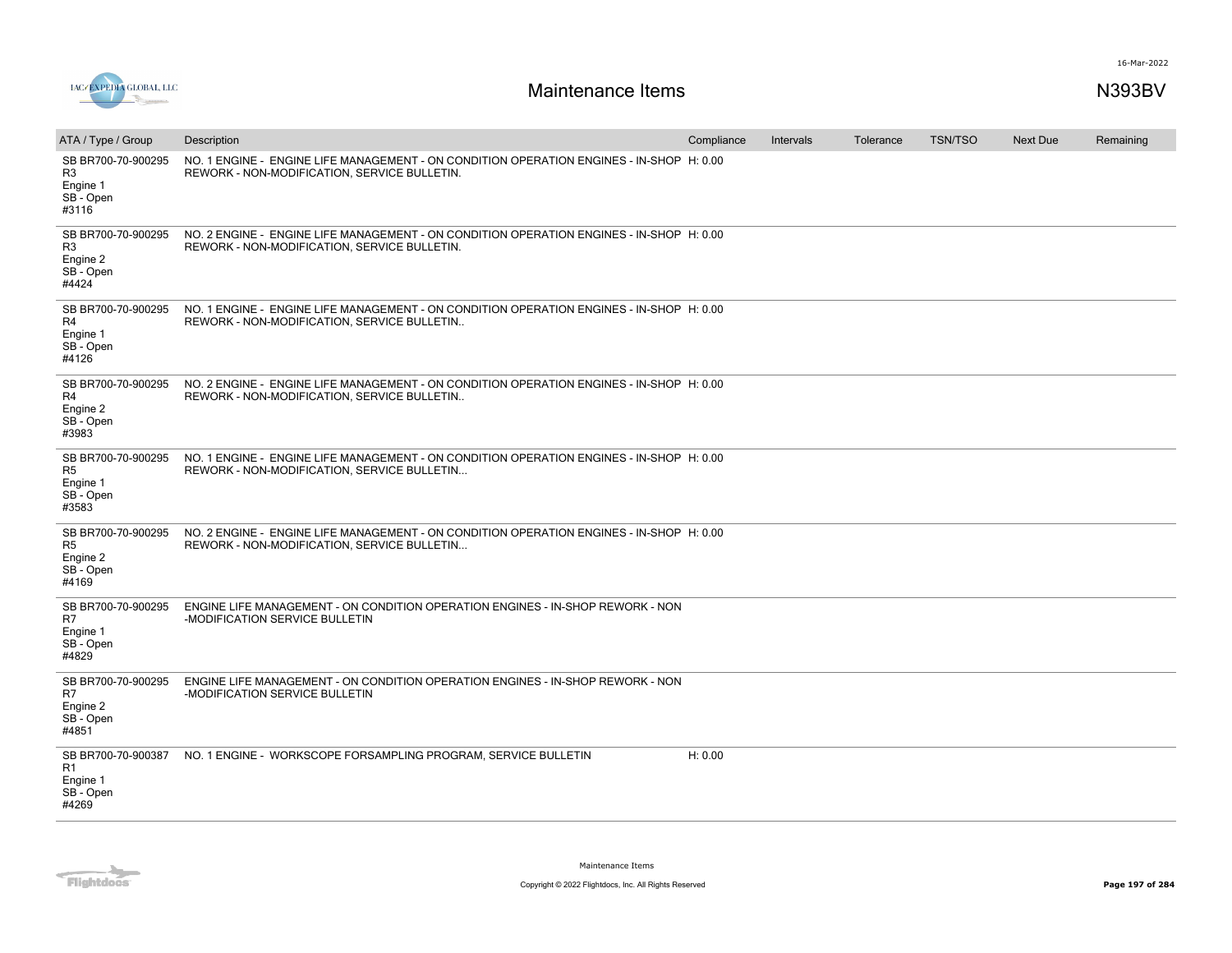

| ATA / Type / Group                                         | Description                                                                                                                                                                                                           | Compliance | <b>Intervals</b> | Tolerance | <b>TSN/TSO</b> | Next Due | Remaining |
|------------------------------------------------------------|-----------------------------------------------------------------------------------------------------------------------------------------------------------------------------------------------------------------------|------------|------------------|-----------|----------------|----------|-----------|
| SB BR700-70-900387<br>R1<br>Engine 2<br>SB - Open<br>#4507 | NO. 2 ENGINE - WORKSCOPE FORSAMPLING PROGRAM, SERVICE BULLETIN                                                                                                                                                        | H: 0.00    |                  |           |                |          |           |
| SB BR700-71-100602<br>Engine 1<br>SB - Open<br>#4734       | NO. 1 ENGINE - POWER PLANT - FRONT SUSPENSION-ENGINE MOUNTED - INTRODUCTION OF<br>THRUST TRUNNION FLANGE BOLTS WITH A THINNER HEAD                                                                                    |            |                  |           |                |          |           |
| SB BR700-71-100602<br>Engine 2<br>SB - Open<br>#4735       | NO. 2 ENGINE - POWER PLANT - FRONT SUSPENSION-ENGINE MOUNTED - INTRODUCTION OF<br>THRUST TRUNNION FLANGE BOLTS WITH A THINNER HEAD                                                                                    |            |                  |           |                |          |           |
| SB BR700-71-100830<br>Airframe<br>SB - Open<br>#4736       | NO. 1 ENGINE - POWER PLANT - FRONT SUSPENSION-ENGINE MOUNTED - INTRODUCTION OF<br>A WEIGHT DECREASED THRUST TRUNNION WITH REVISED DRY FILM LUBRICANT (DFL)                                                            |            |                  |           |                |          |           |
| SB BR700-71-100830<br>Engine 2<br>SB - Open<br>#4737       | NO. 2 ENGINE - POWER PLANT - FRONT SUSPENSION-ENGINE MOUNTED - INTRODUCTION OF<br>A WEIGHT DECREASED THRUST TRUNNION WITH REVISED DRY FILM LUBRICANT (DFL)                                                            |            |                  |           |                |          |           |
| SB BR700-71-101279<br>Engine 1<br>SB - Open<br>#4429       | NO. 1 ENGINE - LEFT AND RIGHT UPPERCOWL - INTRODUCTION OF CHANGES TO THE VENT<br>INLET DUCT ASSEMBLIES, SERVICE BULLETIN                                                                                              | H: 0.00    |                  |           |                |          |           |
| SB BR700-71-101279<br>Engine 2<br>SB - Open<br>#4561       | NO. 2 ENGINE - LEFT AND RIGHT UPPERCOWL - INTRODUCTION OF CHANGES TO THE VENT<br>INLET DUCT ASSEMBLIES, SERVICE BULLETIN                                                                                              | H: 0.00    |                  |           |                |          |           |
| SB BR700-71-101357<br>Engine 1<br>SB - Open<br>#4295       | NO. 1 ENGINE - POWERPLANT - BREATHER OUTLET TUBES AND FITTINGS - INTRODUCTION<br>OF CHANGES RELATED TO A NEW OIL TUBE ROUTING BETWEEN THE GEARBOX OIL PUMP<br>AND THE FUEL COOLED OIL COOLER (FCOC), SERVICE BULLETIN | H: 0.00    |                  |           |                |          |           |
| SB BR700-71-101357<br>Engine 2<br>SB - Open<br>#4360       | NO. 2 ENGINE - POWERPLANT - BREATHER OUTLET TUBES AND FITTINGS - INTRODUCTION<br>OF CHANGES RELATED TO A NEW OIL TUBE ROUTING BETWEEN THE GEARBOX OIL PUMP<br>AND THE FUEL COOLED OIL COOLER (FCOC), SERVICE BULLETIN | H: 0.00    |                  |           |                |          |           |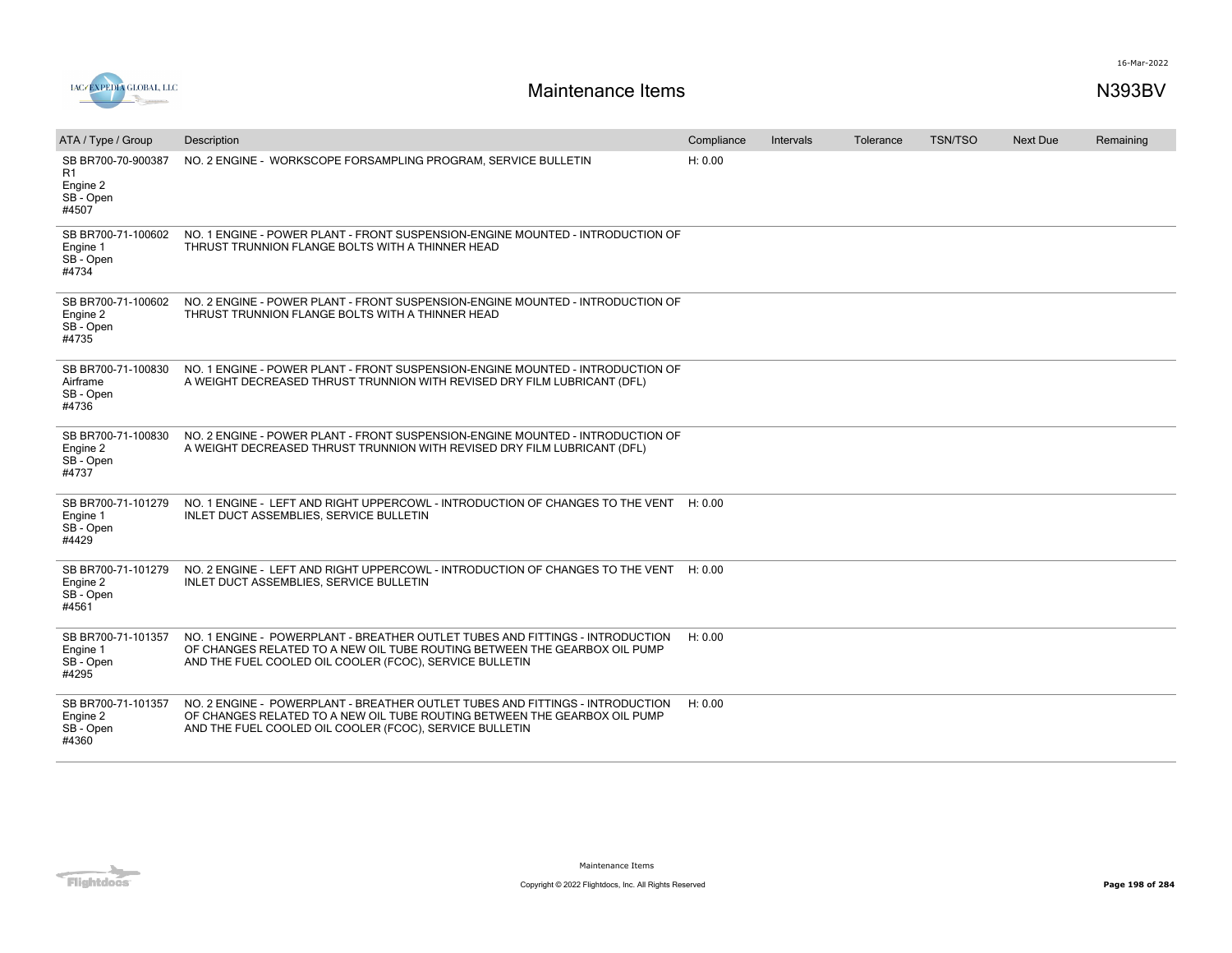

| ATA / Type / Group                                                     | Description                                                                                                                          | Compliance | Intervals | Tolerance | <b>TSN/TSO</b> | <b>Next Due</b> | Remaining |
|------------------------------------------------------------------------|--------------------------------------------------------------------------------------------------------------------------------------|------------|-----------|-----------|----------------|-----------------|-----------|
| SB BR700-71-101569<br>R1<br>Engine 1<br>SB - Open<br>#3617             | NO. 1 ENGINE - POWERPLANT - LEFT UPPER COWL - INTRODUCTION OF A NEW MONOLITHIC H: 0.00<br>UPPER COWL DOOR ASSEMBLY, SERVICE BULLETIN |            |           |           |                |                 |           |
| SB BR700-71-101569<br>R1<br>Engine 2<br>SB - Open<br>#3846             | NO. 2 ENGINE - POWERPLANT - LEFT UPPER COWL - INTRODUCTION OF A NEW MONOLITHIC H: 0.00<br>UPPER COWL DOOR ASSEMBLY, SERVICE BULLETIN |            |           |           |                |                 |           |
| SB BR700-71-101570<br>R1<br>Engine 1<br>SB - Open<br>#4274             | NO. 1 ENGINE - POWERPLANT - RIGHT UPPER COWL - INTRODUCTION OF A NEW<br>MONOLITHIC UPPER COWL DOOR ASSEMBLY, SERVICE BULLETIN        | H: 0.00    |           |           |                |                 |           |
| SB BR700-71-101570<br>R <sub>1</sub><br>Engine 2<br>SB - Open<br>#3149 | NO. 2 ENGINE - POWERPLANT - RIGHT UPPER COWL - INTRODUCTION OF A NEW<br>MONOLITHIC UPPER COWL DOOR ASSEMBLY, SERVICE BULLETIN        | H: 0.00    |           |           |                |                 |           |
| SB BR700-71-101571<br>R <sub>1</sub><br>Engine 1<br>SB - Open<br>#3202 | NO. 1 ENGINE - POWERPLANT - LEFT LOWER COWL - INTRODUCTION OF A NEW MONOLITHIC H: 0.00<br>LOWER COWL DOOR ASSEMBLY, SERVICE BULLETIN |            |           |           |                |                 |           |
| SB BR700-71-101571<br>R <sub>1</sub><br>Engine 2<br>SB - Open<br>#4207 | NO. 2 ENGINE - POWERPLANT - LEFT LOWER COWL - INTRODUCTION OF A NEW MONOLITHIC H: 0.00<br>LOWER COWL DOOR ASSEMBLY, SERVICE BULLETIN |            |           |           |                |                 |           |
| SB BR700-71-101572<br>R <sub>1</sub><br>Engine 1<br>SB - Open<br>#3606 | NO. 1 ENGINE - POWERPLANT - RIGHT LOWER COWL - INTRODUCTION OF A NEW<br>MONOLITHIC LOWER COWL DOOR ASSEMBLY, SERVICE BULLETIN        | H: 0.00    |           |           |                |                 |           |
| SB BR700-71-101572<br>R1<br>Engine 2<br>SB - Open<br>#4359             | NO. 2 ENGINE - POWERPLANT - RIGHT LOWER COWL - INTRODUCTION OF A NEW<br>MONOLITHIC LOWER COWL DOOR ASSEMBLY, SERVICE BULLETIN        | H: 0.00    |           |           |                |                 |           |
| SB BR700-71-101581<br>Engine 1<br>SB - Open<br>#4475                   | NO. 1 ENGINE - INTRODUCTION OF AN OIL DRAIN TUBE SUPPORT BRACKET WITH A<br>SLOTTED HOLE, SERVICE BULLETIN                            | H: 0.00    |           |           |                |                 |           |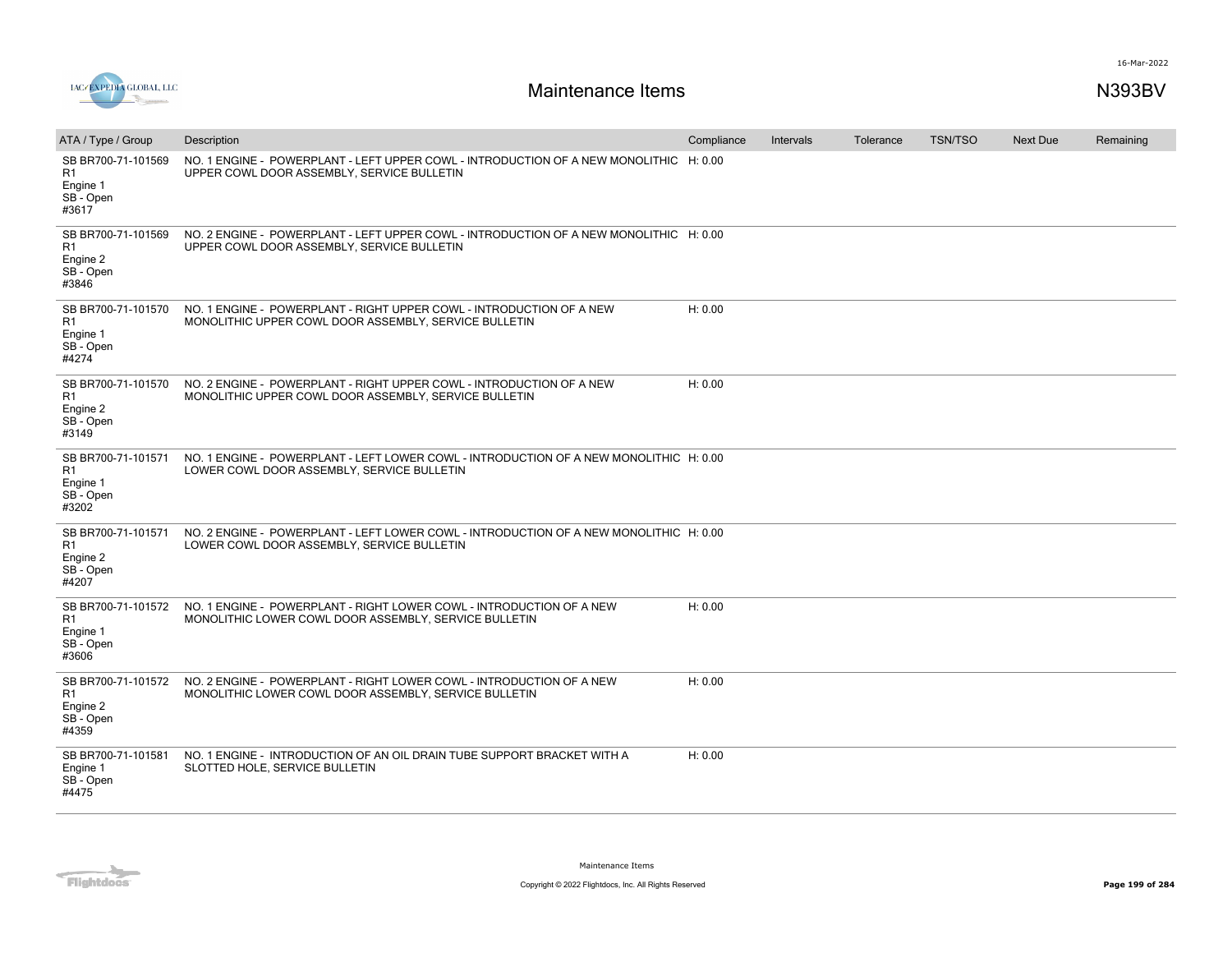

| ATA / Type / Group                                                     | Description                                                                                                                                                                                                                                          | Compliance | Intervals | Tolerance | <b>TSN/TSO</b> | <b>Next Due</b> | Remaining |
|------------------------------------------------------------------------|------------------------------------------------------------------------------------------------------------------------------------------------------------------------------------------------------------------------------------------------------|------------|-----------|-----------|----------------|-----------------|-----------|
| SB BR700-71-101581<br>Engine 2<br>SB - Open<br>#4526                   | NO. 2 ENGINE - INTRODUCTION OF AN OIL DRAIN TUBE SUPPORT BRACKET WITH A<br>SLOTTED HOLE, SERVICE BULLETIN                                                                                                                                            | H: 0.00    |           |           |                |                 |           |
| SB BR700-71-101675<br>Engine 1<br>SB - Open<br>#4714                   | NO. 1 ENGINE - POWER PLANT - VARIOUS NACELLE AND ENGINE BUILD UNIT (EBU) SYSTEMS<br>- INTRODUCTION OF AMENDMENTS AND CORRECTIONS TO THE BASELINE DEFINITION OF<br>THE SPAREABLE PARTS FOR THE NACELLE AND EBU FOR SPARES ORDERING PURPOSES           |            |           |           |                |                 |           |
| SB BR700-71-101675<br>Engine 2<br>SB - Open<br>#4715                   | NO. 2 ENGINE - POWER PLANT - VARIOUS NACELLE AND ENGINE BUILD UNIT (EBU) SYSTEMS<br>- INTRODUCTION OF AMENDMENTS AND CORRECTIONS TO THE BASELINE DEFINITION OF<br>THE SPAREABLE PARTS FOR THE NACELLE AND EBU FOR SPARES ORDERING PURPOSES           |            |           |           |                |                 |           |
| SB BR700-71-101830<br>Engine 1<br>SB - Open<br>#4114                   | NO. 1 ENGINE - POWERPLANT - LEFT AND RIGHT FIXED COWL - INTRODUCTION OF A<br>DRAINAGE HOLE WITHIN THE FRONT MOUNT ACCESS PANEL AND THE FIXED COWL<br>ASSEMBLIES TO PREVENT CORROSION OF THE ENGINE FRONT MOUNT ASSEMBLY, SERVICE<br><b>BULLETIN</b>  | H: 0.00    |           |           |                |                 |           |
| SB BR700-71-101830<br>Engine 2<br>SB - Open<br>#4347                   | NO. 2 ENGINE - POWERPLANT - LEFT AND RIGHT FIXED COWL - INTRODUCTION OF A<br>DRAINAGE HOLE WITHIN THE FRONT MOUNT ACCESS PANEL AND THE FIXED COWL<br>ASSEMBLIES TO PREVENT CORROSION OF THE ENGINE FRONT MOUNT ASSEMBLY, SERVICE<br><b>BULLETIN</b>  | H: 0.00    |           |           |                |                 |           |
| SB BR700-71-101830<br>R <sub>1</sub><br>Engine 1<br>SB - Open<br>#3057 | NO. 1 ENGINE - POWERPLANT - LEFT AND RIGHT FIXED COWL - INTRODUCTION OF A<br>DRAINAGE HOLE WITHIN THE FRONT MOUNT ACCESS PANEL AND THE FIXED COWL<br>ASSEMBLIES TO PREVENT CORROSION OF THE ENGINE FRONT MOUNT ASSEMBLY. SERVICE<br><b>BULLETIN.</b> | H: 0.00    |           |           |                |                 |           |
| SB BR700-71-101830<br>R1<br>Engine 2<br>SB - Open<br>#3281             | NO. 2 ENGINE - POWERPLANT - LEFT AND RIGHT FIXED COWL - INTRODUCTION OF A<br>DRAINAGE HOLE WITHIN THE FRONT MOUNT ACCESS PANEL AND THE FIXED COWL<br>ASSEMBLIES TO PREVENT CORROSION OF THE ENGINE FRONT MOUNT ASSEMBLY. SERVICE<br><b>BULLETIN.</b> | H: 0.00    |           |           |                |                 |           |
| SB BR700-71-101883<br>Engine 1<br>SB - Open<br>#3085                   | NO. 1 ENGINE - POWERPLANT - LEFT AND RIGHT FIXED COWL - INTRODUCTION OF NEW<br>UPPER AND LOWER FIXED COWL HOOKS WITH A SLIGHTLY MODIFIED CONTOUR. SERVICE<br><b>BULLETIN</b>                                                                         | H: 0.00    |           |           |                |                 |           |
| SB BR700-71-101883<br>Engine 2<br>SB - Open<br>#3408                   | NO. 2 ENGINE - POWERPLANT - LEFT AND RIGHT FIXED COWL - INTRODUCTION OF NEW<br>UPPER AND LOWER FIXED COWL HOOKS WITH A SLIGHTLY MODIFIED CONTOUR, SERVICE<br><b>BULLETIN</b>                                                                         | H: 0.00    |           |           |                |                 |           |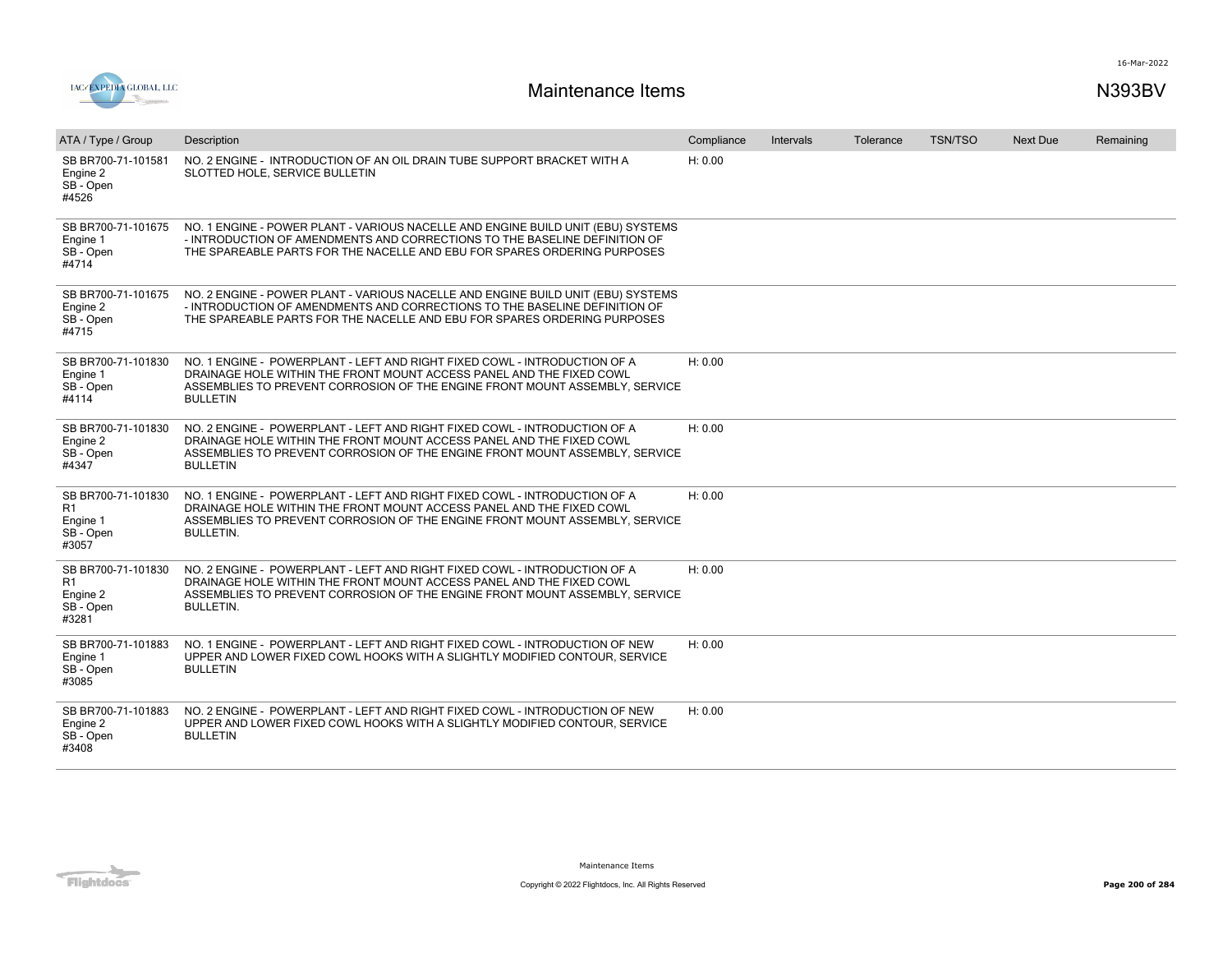



| ATA / Type / Group                                                  | Description                                                                                                                                                                                             | Compliance                          | Intervals | Tolerance | <b>TSN/TSO</b> | <b>Next Due</b> | Remaining |
|---------------------------------------------------------------------|---------------------------------------------------------------------------------------------------------------------------------------------------------------------------------------------------------|-------------------------------------|-----------|-----------|----------------|-----------------|-----------|
| SB BR700-71-101974<br>Engine 1<br>SB - Open<br>#4764                | NO. 1 ENGINE - POWER PLANT - LEFT AND RIGHT FIXED COWL - INTRODUCTION OF A<br>MODIFIED FIRE BOX CENTRE PIECE                                                                                            |                                     |           |           |                |                 |           |
| SB BR700-71-101974<br>Engine 2<br>SB - Open<br>#4765                | NO. 2 ENGINE - POWER PLANT - LEFT AND RIGHT FIXED COWL - INTRODUCTION OF A<br>MODIFIED FIRE BOX CENTRE PIECE                                                                                            |                                     |           |           |                |                 |           |
| SB BR700-71-101975<br>R1<br>Engine 1<br>SB - Complied With<br>#4781 | NO. 1 ENGINE - POWER PLANT - REAR SUSPENSION-ENGINE MOUNTS REAR LINKS AND<br>ATTACHING PARTS AND ENGINE/AIRCRAFT ATTACH PARTS - INTRODUCTION OF REVISED<br>RETAINING BOLTS AND ASSOCIATED NUTS (REV. 1) | 16-JAN-2017<br>H: 2112.40<br>C: 746 |           |           |                |                 |           |
| SB BR700-71-101975<br>R1<br>Engine 2<br>SB - Open<br>#4782          | NO. 2 ENGINE - POWER PLANT - REAR SUSPENSION-ENGINE MOUNTS REAR LINKS AND<br>ATTACHING PARTS AND ENGINE/AIRCRAFT ATTACH PARTS - INTRODUCTION OF REVISED<br>RETAINING BOLTS AND ASSOCIATED NUTS (REV. 1) |                                     |           |           |                |                 |           |
| SB BR700-71-102013<br>Engine 1<br>SB - Open<br>#4802                | NO. 1 ENGINE - POWER PLANT - LEFT AND RIGHT ENGINE-ENGINE ELECTRONIC<br>CONTROLLER (EEC) LANE A HARNESS 1C AND LANE B HARNESS 1F - INTRODUCTION OF AN<br><b>ALTERNATIVE HARNESS TAPE</b>                |                                     |           |           |                |                 |           |
| SB BR700-71-102013<br>Engine 2<br>SB - Open<br>#4824                | NO. 2 ENGINE - POWER PLANT - LEFT AND RIGHT ENGINE-ENGINE ELECTRONIC<br>CONTROLLER (EEC) LANE A HARNESS 1C AND LANE B HARNESS 1F - INTRODUCTION OF AN<br>ALTERNATIVE HARNESS TAPE                       |                                     |           |           |                |                 |           |
| SB BR700-71-102026<br>Engine 1<br>SB - Open<br>#4807                | NO. 1 POWER PLANT - LEFT AND RIGHT QUICK ENGINE CHANGE UNIT (QECU) -<br>INTRODUCTION OF A NEW PRESSURE REGULATING VALVE                                                                                 |                                     |           |           |                |                 |           |
| SB BR700-71-102026<br>Engine 2<br>SB - Open<br>#4829                | NO. 2 POWER PLANT - LEFT AND RIGHT QUICK ENGINE CHANGE UNIT (QECU) -<br>INTRODUCTION OF A NEW PRESSURE REGULATING VALVE                                                                                 |                                     |           |           |                |                 |           |
| SB BR700-71-102085<br>Engine 1<br>SB - Open<br>#4841                | POWER PLANT - LEFT AND RIGHT FIXED COWL - INTRODUCTION OF NEW UPPER MIDDLE<br>FIXED COWL HOOKS                                                                                                          |                                     |           |           |                |                 |           |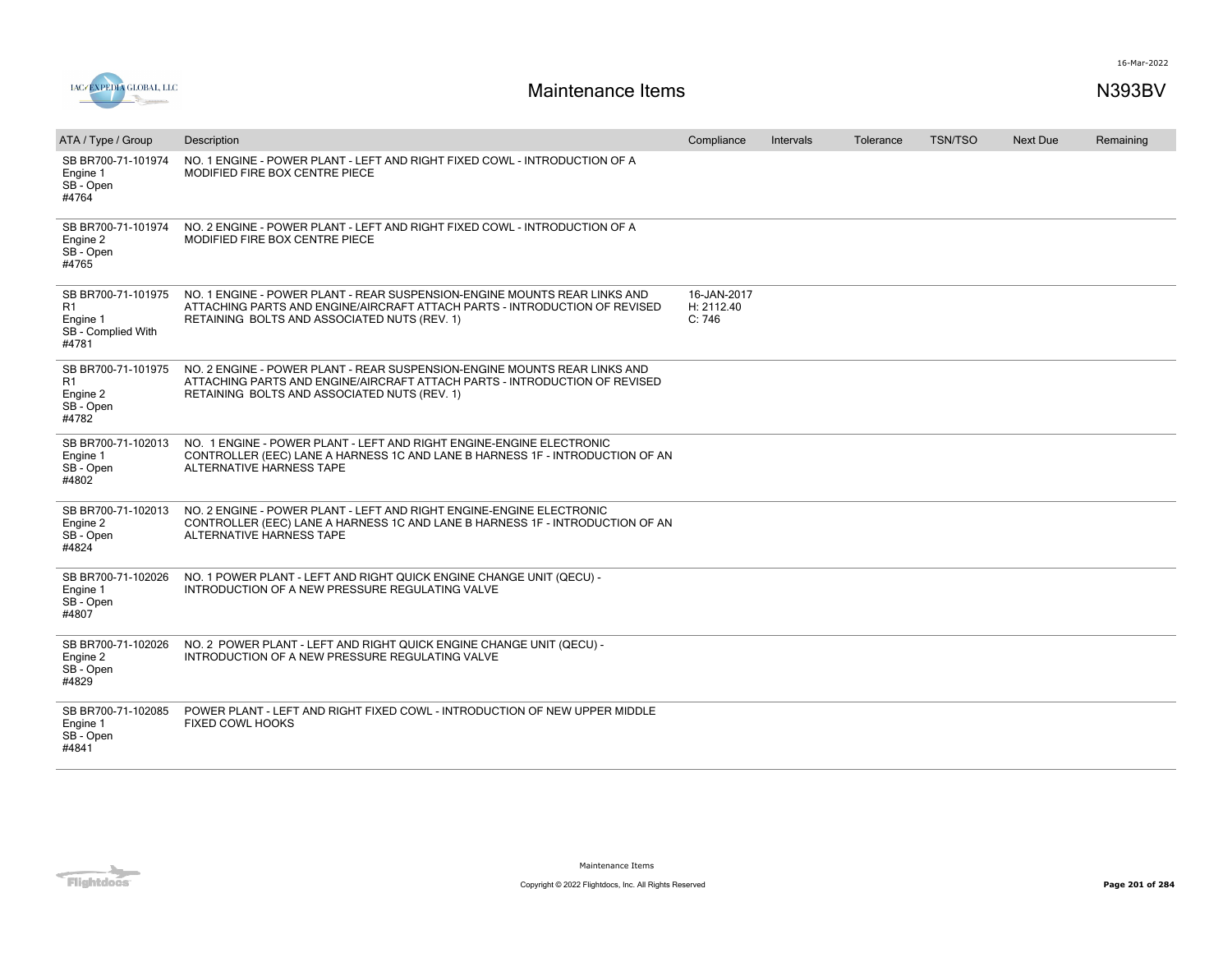

| ATA / Type / Group                                                     | Description                                                                                                                                                                                                                                                        | Compliance                           | Intervals | Tolerance | <b>TSN/TSO</b> | <b>Next Due</b> | Remaining |
|------------------------------------------------------------------------|--------------------------------------------------------------------------------------------------------------------------------------------------------------------------------------------------------------------------------------------------------------------|--------------------------------------|-----------|-----------|----------------|-----------------|-----------|
| SB BR700-71-102085<br>Engine 2<br>SB - Open<br>#4863                   | POWER PLANT - LEFT AND RIGHT FIXED COWL - INTRODUCTION OF NEW UPPER MIDDLE<br><b>FIXED COWL HOOKS</b>                                                                                                                                                              |                                      |           |           |                |                 |           |
| SB BR700-71-102124<br>Engine 1<br>SB - Complied With<br>#4842          | POWER PLANT - LEFT AND RIGHT QUICK ENGINE CHANGE UNIT (QECU) - INTRODUCTION OF<br>A NEW RIGID V-CLAMP FOR THE INSTALLATION OF THE HYDRAULIC PUMP UNIT                                                                                                              | 01-APR-2021<br>H: 3992.00<br>C: 1324 |           |           |                |                 |           |
| SB BR700-71-102124<br>Engine 2<br>SB - Complied With<br>#4864          | POWER PLANT - LEFT AND RIGHT QUICK ENGINE CHANGE UNIT (QECU) - INTRODUCTION OF<br>A NEW RIGID V-CLAMP FOR THE INSTALLATION OF THE HYDRAULIC PUMP UNIT                                                                                                              | 01-APR-2021<br>H: 3992.00<br>C: 1324 |           |           |                |                 |           |
| SB BR700-71-900282<br>Engine 1<br>SB - Open<br>#3123                   | NO. 1 ENGINE - INSPECTION OF FIRE WALL CABLE FORWEAR, SERVICE BULLETIN                                                                                                                                                                                             | H: 0.00                              |           |           |                |                 |           |
| SB BR700-71-900282<br>Engine 2<br>SB - Open<br>#3680                   | NO. 2 ENGINE - INSPECTION OF FIRE WALL CABLE FORWEAR, SERVICE BULLETIN                                                                                                                                                                                             | H: 0.00                              |           |           |                |                 |           |
| SB BR700-71-900377<br>Engine 1<br>SB - Open<br>#4365                   | NO. 1 ENGINE - ENGINE - ENGINE ELECTRONIC CONTROLLER(EEC) LANE A HARNESSES 1A<br>AND 1B - INSPECTION AND CORRECTION OF TIGHT CLEARENCE BETWEEN THE ELECTRICAL<br>CONNECTOR BRR1066 OR P1066 AT THE STARTER AIR VALVE (SAV) AND THE ADJACENT EEC<br>LANE A, SERVICE | H: 0.00                              |           |           |                |                 |           |
| SB BR700-71-900377<br>Engine 2<br>SB - Open<br>#3933                   | NO. 2 ENGINE - ENGINE - ENGINE ELECTRONIC CONTROLLER(EEC) LANE A HARNESSES 1A<br>AND 1B - INSPECTION AND CORRECTION OF TIGHT CLEARENCE BETWEEN THE ELECTRICAL<br>CONNECTOR BRR1066 OR P1066 AT THE STARTER AIR VALVE (SAV) AND THE ADJACENT EEC<br>LANE A, SERVICE | H: 0.00                              |           |           |                |                 |           |
| SB BR700-71-900675<br>Engine 1<br>SB - Open<br>#4836                   | POWER PLANT - GENERAL - ENGINE CONVERSION FROM A FLIGHT-TEST STANDARD ENGINE<br>TO A PRODUCTION STANDARD ENGINE - NON-MODIFICATION SERVICE BULLETIN                                                                                                                |                                      |           |           |                |                 |           |
| SB BR700-71-900675<br>Engine 2<br>SB - Open<br>#4858                   | POWER PLANT - GENERAL - ENGINE CONVERSION FROM A FLIGHT-TEST STANDARD ENGINE<br>TO A PRODUCTION STANDARD ENGINE - NON-MODIFICATION SERVICE BULLETIN                                                                                                                |                                      |           |           |                |                 |           |
| SB BR700-72-100044<br>R <sub>3</sub><br>Engine 1<br>SB - Open<br>#4031 | NO. 1 ENGINE - ENGINE - HP COMPRESSOR(HPC) - INTRODUCTION OF VARIABLE STATOR<br>VANES SOLID TIE RODS, SERVICE BULLETIN                                                                                                                                             | H: 0.00                              |           |           |                |                 |           |

Flightdocs<sup>®</sup>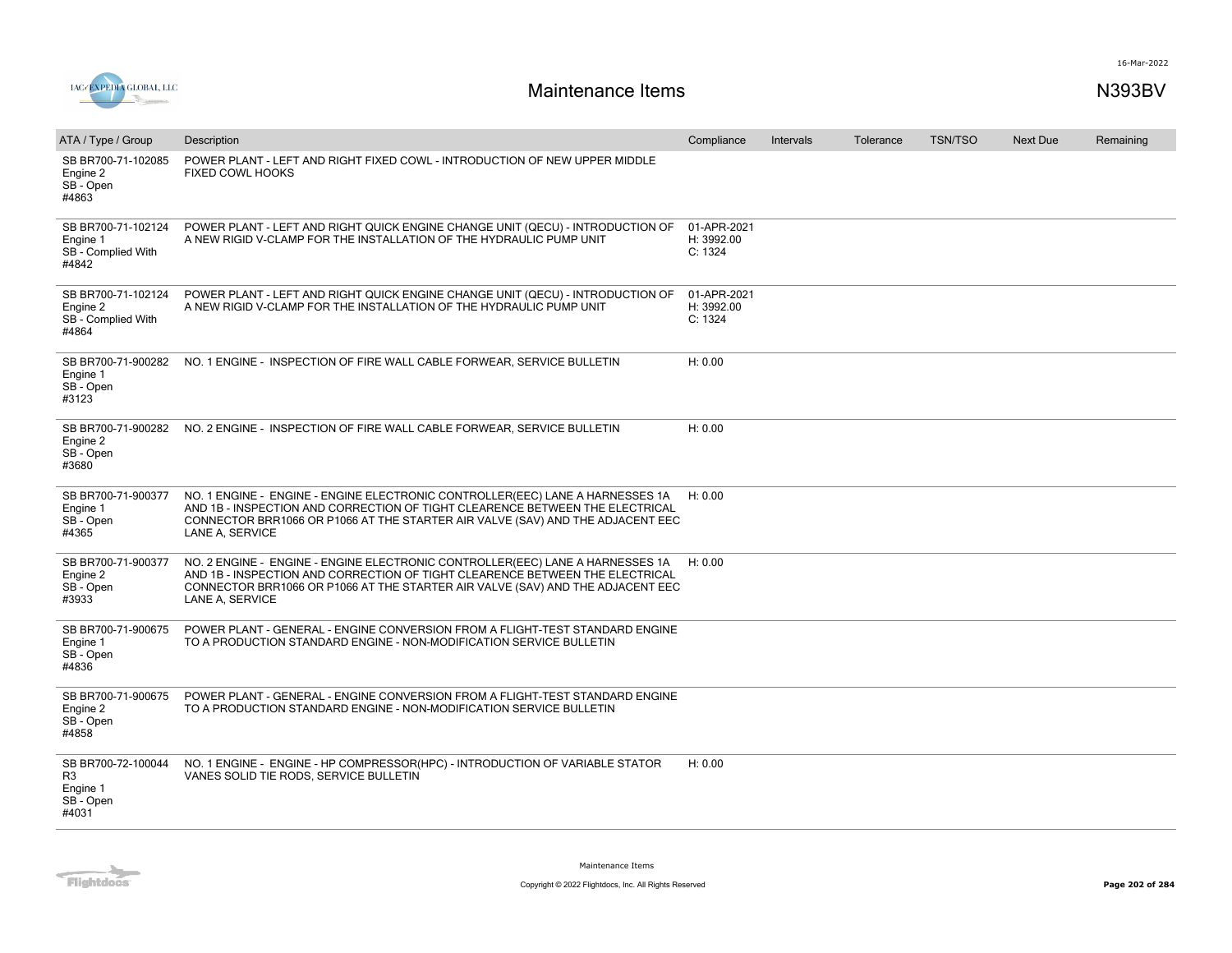

| ATA / Type / Group                                                     | Description                                                                                                                                                               | Compliance | Intervals | Tolerance | <b>TSN/TSO</b> | <b>Next Due</b> | Remaining |
|------------------------------------------------------------------------|---------------------------------------------------------------------------------------------------------------------------------------------------------------------------|------------|-----------|-----------|----------------|-----------------|-----------|
| SB BR700-72-100044<br>R3<br>Engine 2<br>SB - Open<br>#3403             | NO. 2 ENGINE - ENGINE - HP COMPRESSOR(HPC) - INTRODUCTION OF VARIABLE STATOR<br>VANES SOLID TIE RODS, SERVICE BULLETIN                                                    | H: 0.00    |           |           |                |                 |           |
| SB BR700-72-100207<br>R <sub>3</sub><br>Engine 1<br>SB-N/A<br>#4608    | NO. 1 ENGINE - HP COMPRESSOR- INTRODUCTION OF A TUBED VORTEX REDUCER AND A<br>MODIFIED STAGE 7 TO 10 ROTOR ASSEMBLY, SERVICE BULLETIN                                     | H: 0.00    |           |           |                |                 |           |
|                                                                        | Notes                                                                                                                                                                     |            |           |           |                |                 |           |
|                                                                        | <b>NOT APPLICABLE</b>                                                                                                                                                     |            |           |           |                |                 |           |
| SB BR700-72-100207<br>R3<br>Engine 2<br>SB - N/A<br>#4484              | NO. 2 ENGINE - HP COMPRESSOR- INTRODUCTION OF A TUBED VORTEX REDUCER AND A<br>MODIFIED STAGE 7 TO 10 ROTOR ASSEMBLY, SERVICE BULLETIN                                     | H: 0.00    |           |           |                |                 |           |
|                                                                        | Notes                                                                                                                                                                     |            |           |           |                |                 |           |
|                                                                        | NOT APPLICABLE                                                                                                                                                            |            |           |           |                |                 |           |
| SB BR700-72-100262<br>R <sub>2</sub><br>Engine 1<br>SB - Open<br>#4657 | NO. 1 ENGINE - ACCESSORY GEARBOX - INTRODUCTION OF A SLEEVE IN THE PRESSURE<br>RELIEF VALVE (PRV) HOUSING BORE OF THE ACCESSORY GEARBOX MAIN HOUSING<br>ASSEMBLY (REV. 2) |            |           |           |                |                 |           |
| SB BR700-72-100262<br>R2<br>Engine 2<br>SB - Open<br>#4658             | NO. 2 ENGINE - ACCESSORY GEARBOX - INTRODUCTION OF A SLEEVE IN THE PRESSURE<br>RELIEF VALVE (PRV) HOUSING BORE OF THE ACCESSORY GEARBOX MAIN HOUSING<br>ASSEMBLY (REV. 2) |            |           |           |                |                 |           |
| SB BR700-72-100263<br>R <sub>1</sub><br>Engine 1<br>SB - Open<br>#4626 | NO. 1 ENGINE - ACCESSORY GEARBOX - INTRODUCTION OF A SLEEVE IN THE PRESSURE<br>RELIEF VALVE (PRV) HOUSING BORE OF THE ACCESSORY GEARBOX MAIN HOUSING<br>ASSEMBLY (REV. 1) |            |           |           |                |                 |           |
| SB BR700-72-100263<br>R1<br>Engine 2<br>SB - Open<br>#4625             | NO. 2 ENGINE - ACCESSORY GEARBOX - INTRODUCTION OF A SLEEVE IN THE PRESSURE<br>RELIEF VALVE (PRV) HOUSING BORE OF THE ACCESSORY GEARBOX MAIN HOUSING<br>ASSEMBLY (REV. 1) |            |           |           |                |                 |           |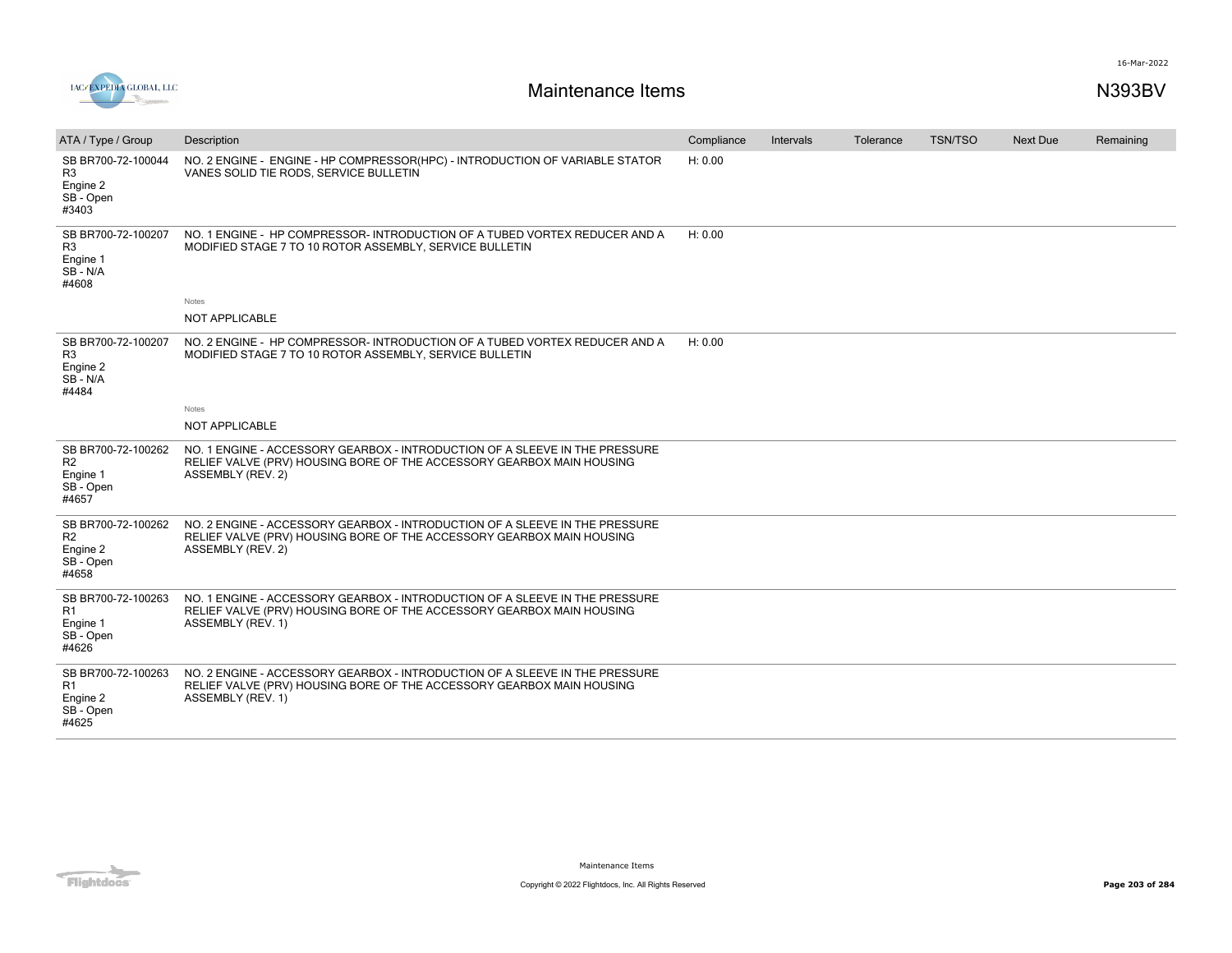

| ATA / Type / Group                                                     | Description                                                                                                                                                                                                                                          | Compliance | Intervals | Tolerance | <b>TSN/TSO</b> | <b>Next Due</b> | Remaining |
|------------------------------------------------------------------------|------------------------------------------------------------------------------------------------------------------------------------------------------------------------------------------------------------------------------------------------------|------------|-----------|-----------|----------------|-----------------|-----------|
| SB BR700-72-100266<br>R1<br>Engine 1<br>SB - N/A<br>#3344              | NO. 1 ENGINE - TURBINE AND REARSUPPORT - INTRODUCTION OF REVISED LOW PRESSURE H: 0.00<br>(LP) TURBINE EXHAUST CASE FUEL SHUT-OFF EXIT RADIUS, SERVICE BULLETIN<br><b>Notes</b>                                                                       |            |           |           |                |                 |           |
|                                                                        | <b>NOT APPLICABLE</b>                                                                                                                                                                                                                                |            |           |           |                |                 |           |
| SB BR700-72-100266<br>R <sub>1</sub><br>Engine 2<br>SB-N/A<br>#3878    | NO. 2 ENGINE - TURBINE AND REARSUPPORT - INTRODUCTION OF REVISED LOW PRESSURE H: 0.00<br>(LP) TURBINE EXHAUST CASE FUEL SHUT-OFF EXIT RADIUS, SERVICE BULLETIN                                                                                       |            |           |           |                |                 |           |
|                                                                        | Notes<br><b>NOT APPLICABLE</b>                                                                                                                                                                                                                       |            |           |           |                |                 |           |
| SB BR700-72-100296<br>R1<br>Engine 1<br>SB - Open<br>#4434             | NO. 1 ENGINE - ENGINE - SUPPORT, BEARING FRONT - LOW PRESSURE (LP)<br>COMPRESSOR/DRIVEN ASSEMBLY - INTERNAL GEARBOX DRIVE - INTRODUCTION OF<br>REVISED NO.1 AND NO. 2 BEARING SUPPORT HOUSINGS AND ASSOCIATED COMPONENTS.<br><b>SERVICE BULLETIN</b> | H: 0.00    |           |           |                |                 |           |
| SB BR700-72-100296<br>R1<br>Engine 2<br>SB - Open<br>#3980             | NO. 2 ENGINE - ENGINE - SUPPORT, BEARING FRONT - LOW PRESSURE (LP)<br>COMPRESSOR/DRIVEN ASSEMBLY - INTERNAL GEARBOX DRIVE - INTRODUCTION OF<br>REVISED NO.1 AND NO. 2 BEARING SUPPORT HOUSINGS AND ASSOCIATED COMPONENTS.<br><b>SERVICE BULLETIN</b> | H: 0.00    |           |           |                |                 |           |
| SB BR700-72-100561<br>R <sub>1</sub><br>Engine 1<br>SB - Open<br>#4697 | NO. 1 ENGINE - COMPRESSOR INTERMEDIATE CASE AND FITTINGS - INTRODUCTION OF<br>TRANSPORTATION PARTS FOR THE INTERMEDIATE CASE MODULE (REV. 1)                                                                                                         |            |           |           |                |                 |           |
| SB BR700-72-100561<br>R1<br>Engine 2<br>SB - Open<br>#4698             | NO. 2 ENGINE - COMPRESSOR INTERMEDIATE CASE AND FITTINGS - INTRODUCTION OF<br>TRANSPORTATION PARTS FOR THE INTERMEDIATE CASE MODULE (REV. 1)                                                                                                         |            |           |           |                |                 |           |
| SB BR700-72-100563<br>R <sub>1</sub><br>Engine 1<br>SB - Open<br>#3455 | NO. 1 ENGINE - LP/HP TURBINE SUPPORT AND OUTERBEARINGS - INTRODUCTION OF STAGE H: 0.00<br>4 AIR TUBES AND REAR BEARING SUPPORT STRUCTURE (RBSS) WITH INCREASED CONTACT<br>AREA, SERVICE BULLETIN                                                     |            |           |           |                |                 |           |
| SB BR700-72-100563<br>R1<br>Engine 2<br>SB - Open<br>#4118             | NO. 2 ENGINE - LP/HP TURBINE SUPPORT AND OUTERBEARINGS - INTRODUCTION OF STAGE H: 0.00<br>4 AIR TUBES AND REAR BEARING SUPPORT STRUCTURE (RBSS) WITH INCREASED CONTACT<br>AREA, SERVICE BULLETIN                                                     |            |           |           |                |                 |           |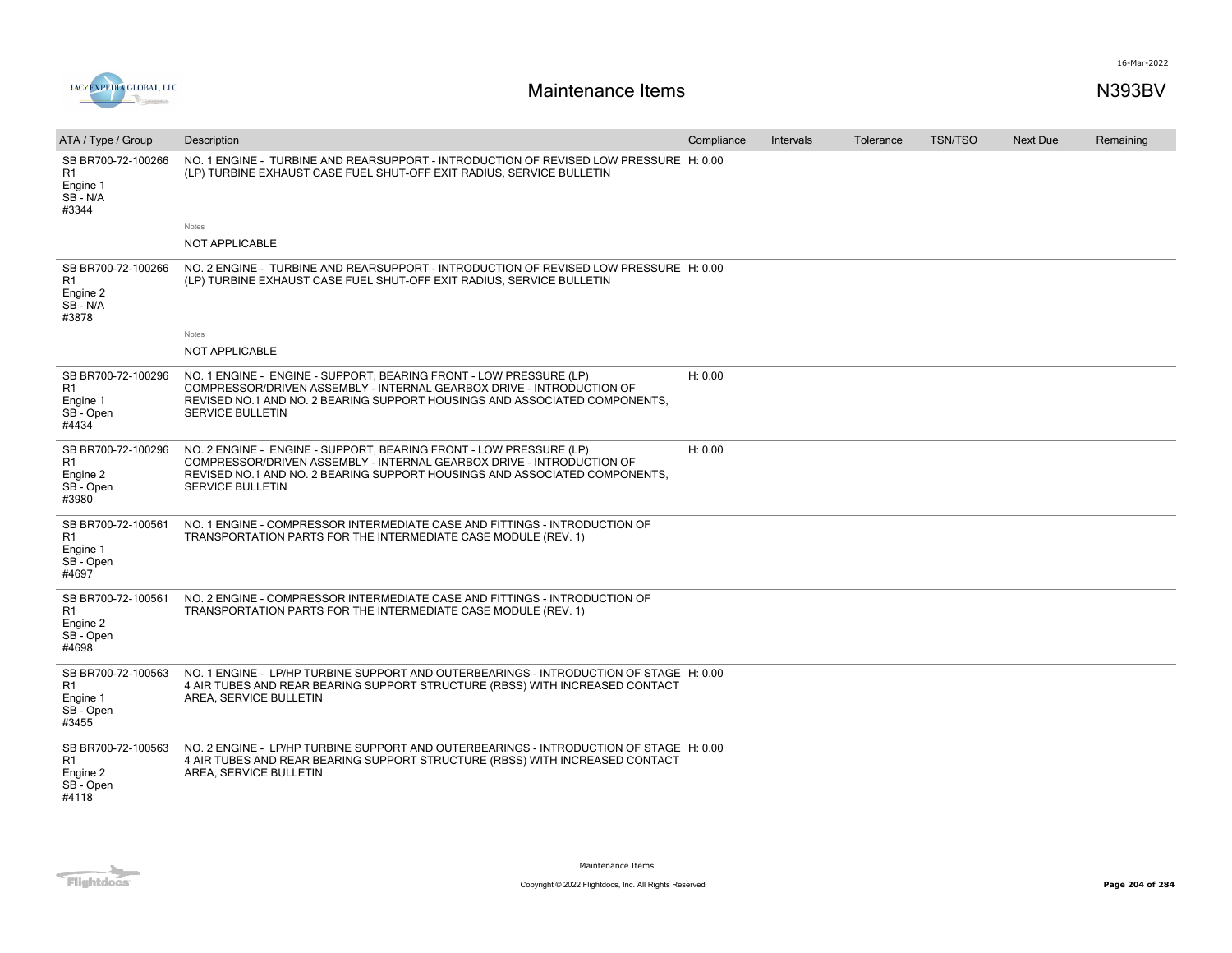

| ATA / Type / Group                                                     | Description                                                                                                                                             | Compliance | Intervals | Tolerance | <b>TSN/TSO</b> | <b>Next Due</b> | Remaining |
|------------------------------------------------------------------------|---------------------------------------------------------------------------------------------------------------------------------------------------------|------------|-----------|-----------|----------------|-----------------|-----------|
| SB BR700-72-100740<br>R <sub>2</sub><br>Engine 1<br>SB - Open<br>#4701 | NO. 1 ENGINE - ACCESSORY GEARBOX - INTRODUCTION OF PART NUMBERS OF SPAREABLE<br>ITEMS OF THE APT GEARBOX THAT MAY BE REPLACED ON AIRCRAFT (REV. 2)      |            |           |           |                |                 |           |
| SB BR700-72-100740<br>R <sub>2</sub><br>Engine 2<br>SB - Open<br>#4702 | NO. 2 ENGINE - ACCESSORY GEARBOX - INTRODUCTION OF PART NUMBERS OF SPAREABLE<br>ITEMS OF THE APT GEARBOX THAT MAY BE REPLACED ON AIRCRAFT (REV. 2)      |            |           |           |                |                 |           |
| SB BR700-72-100741<br>R <sub>2</sub><br>Engine 1<br>SB - Open<br>#4695 | NO. 1 ENGINE - ACCESSORY GEARBOX - INTRODUCTION OF PART NUMBERS OF SPAREABLE<br>ITEMS OF THE APT GEARBOX THAT MAY BE REPLACED ON AIRCRAFT (REV. 2)      |            |           |           |                |                 |           |
| SB BR700-72-100741<br>R2<br>Engine 2<br>SB - Open<br>#4696             | NO. 2 ENGINE - ACCESSORY GEARBOX - INTRODUCTION OF PART NUMBERS OF SPAREABLE<br>ITEMS OF THE APT GEARBOX THAT MAY BE REPLACED ON AIRCRAFT (REV. 2)      |            |           |           |                |                 |           |
| SB BR700-72-100746<br>R <sub>1</sub><br>Engine 1<br>SB - Open<br>#4693 | NO. 1 ENGINE - ACCESSORY GEARBOX - RE-ITEMIZATION OF THE ACCESSORY GEARBOX<br>(REV. 1)                                                                  |            |           |           |                |                 |           |
| SB BR700-72-100746<br>R <sub>1</sub><br>Engine 2<br>SB - Open<br>#4694 | NO. 2 ENGINE - ACCESSORY GEARBOX - RE-ITEMIZATION OF THE ACCESSORY GEARBOX<br>(REV. 1)                                                                  |            |           |           |                |                 |           |
| SB BR700-72-100767<br>R <sub>1</sub><br>Engine 1<br>SB - Open<br>#4699 | NO. 1 ENGINE - ACCESSORY GEARBOX - RE-ITEMIZATION OF THE ACCESSORY GEARBOX<br>(REV. 1)                                                                  |            |           |           |                |                 |           |
| SB BR700-72-100767<br>R1<br>Engine 2<br>SB - Open<br>#4700             | NO. 2 ENGINE - ACCESSORY GEARBOX - RE-ITEMIZATION OF THE ACCESSORY GEARBOX<br>(REV. 1)                                                                  |            |           |           |                |                 |           |
| SB BR700-72-100879<br>R1<br>Engine 1<br>SB - Open<br>#3244             | NO. 1 ENGINE - LP/HP TURBINE STATORRETAINERS/SEALS - INTRODUCTION OF ABRADABLE H: 0.00<br>LININGS WITH INCREASED CORROSION RESISTANCE, SERVICE BULLETIN |            |           |           |                |                 |           |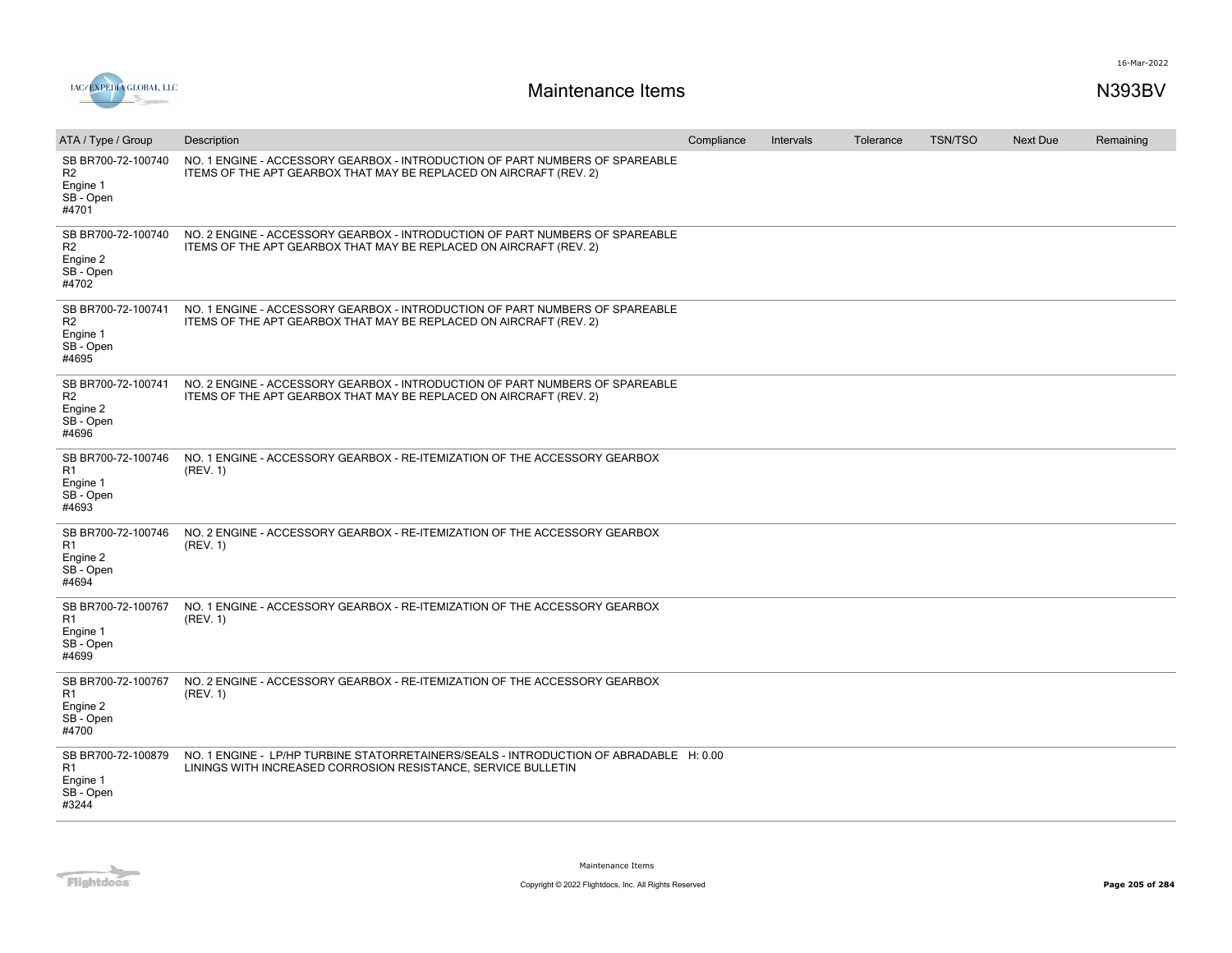



| ATA / Type / Group                                                              | Description                                                                                                                                                                           | Compliance             | Intervals | Tolerance | <b>TSN/TSO</b> | Next Due | Remaining |
|---------------------------------------------------------------------------------|---------------------------------------------------------------------------------------------------------------------------------------------------------------------------------------|------------------------|-----------|-----------|----------------|----------|-----------|
| SB BR700-72-100879<br>R <sub>1</sub><br>Engine 2<br>SB - Open<br>#3216          | NO. 2 ENGINE - LP/HP TURBINE STATORRETAINERS/SEALS - INTRODUCTION OF ABRADABLE H: 0.00<br>LININGS WITH INCREASED CORROSION RESISTANCE, SERVICE BULLETIN                               |                        |           |           |                |          |           |
| SB BR700-72-100900<br>R <sub>1</sub><br>Engine 1<br>SB-N/A<br>#179              | NO. 1 ENGINE - HP COMPRESSORAND COMBUSTION FAIRINGS-INTRODUCTION OF NEW<br>FAIRINGS WITH NEW ATTACHMENT FEATURES, SERVICE BULLETIN                                                    | 25-FEB-2010<br>H: 0.00 |           |           |                |          |           |
|                                                                                 | Notes                                                                                                                                                                                 |                        |           |           |                |          |           |
|                                                                                 | NOT APPLICABLE - TERMINATED CANCELS 1998-467 ISSSUE 03.INSPECTION REQUIREMENT TERMINATED BY MOD 72-100900.NO FURTHERACTION REQUIRED                                                   |                        |           |           |                |          |           |
| SB BR700-72-100900<br>R <sub>1</sub><br>Engine 2<br>SB-N/A<br>#1238             | NO. 2 ENGINE - HP COMPRESSORAND COMBUSTION FAIRINGS-INTRODUCTION OF NEW<br>FAIRINGS WITH NEW ATTACHMENT FEATURES, SERVICE BULLETIN                                                    | 25-FEB-2010<br>H: 0.00 |           |           |                |          |           |
|                                                                                 | Notes                                                                                                                                                                                 |                        |           |           |                |          |           |
|                                                                                 | NOT APPLICABLE - TERMINATED TERMINATED BY MOD 72-100900.                                                                                                                              |                        |           |           |                |          |           |
| SB BR700-72-100914<br>R1<br>Engine 1<br>SB-Open<br>#3047                        | NO. 1 ENGINE - ENGINE - HIGH PRESSURE (HP) TURBINE BLADES - INTRODUCTION OF A<br>NEW PROCEDURE FORMANUFACTURE OF THE HP TURBINE STAGE 2 BLADES, SERVICE<br><b>BULLETIN</b>            | H: 0.00                |           |           |                |          |           |
| SB BR700-72-100914<br>R1<br>Engine 2<br>SB - Open<br>#4040                      | NO. 2 ENGINE - ENGINE - HIGH PRESSURE (HP) TURBINE BLADES - INTRODUCTION OF A<br>NEW PROCEDURE FORMANUFACTURE OF THE HP TURBINE STAGE 2 BLADES, SERVICE<br><b>BULLETIN</b>            | H: 0.00                |           |           |                |          |           |
| SB BR700-72-101139<br>R <sub>1</sub><br>Engine 1<br>SB - Complied With<br>#3020 | NO. 1 ENGINE - HPC ROTORSHAFT-INTRODUCTION OF A NEW FITTING INSTRUCTION FOR<br>THE HP COMPRESSOR STUB SHAFT TO ALIGN WITH THE HP COMPRESSOR ROTOR, SERVICE H: 0.00<br><b>BULLETIN</b> | 15-JAN-2010            |           |           |                |          |           |
|                                                                                 | Notes                                                                                                                                                                                 |                        |           |           |                |          |           |
|                                                                                 | COMPLIED WITH - AT MANUFACTURE                                                                                                                                                        |                        |           |           |                |          |           |
| SB BR700-72-101139<br>R1<br>Engine 2<br>SB - Complied With<br>#636              | NO. 2 ENGINE - HPC ROTORSHAFT-INTRODUCTION OF A NEW FITTING INSTRUCTION FOR<br>THE HP COMPRESSOR STUB SHAFT TO ALIGN WITH THE HP COMPRESSOR ROTOR, SERVICE H: 0.00<br><b>BULLETIN</b> | 15-JAN-2010            |           |           |                |          |           |
|                                                                                 | Notes                                                                                                                                                                                 |                        |           |           |                |          |           |
|                                                                                 | COMPLIED WITH - AT MANUFACTURE                                                                                                                                                        |                        |           |           |                |          |           |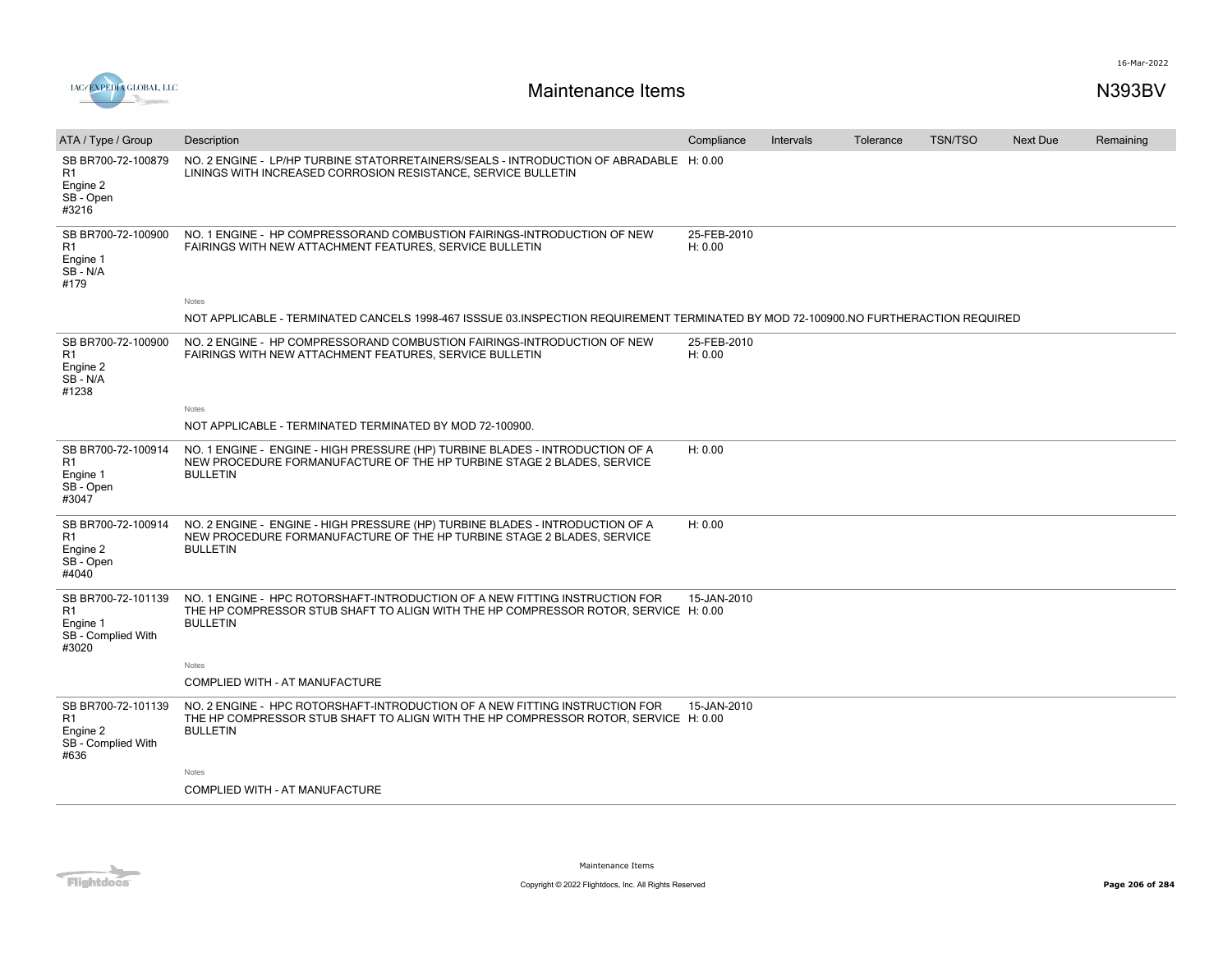

| ATA / Type / Group                                                     | Description                                                                                                                                                                       | Compliance | Intervals | Tolerance | <b>TSN/TSO</b> | <b>Next Due</b> | Remaining |
|------------------------------------------------------------------------|-----------------------------------------------------------------------------------------------------------------------------------------------------------------------------------|------------|-----------|-----------|----------------|-----------------|-----------|
| SB BR700-72-10117<br>R1<br>Engine 1<br>SB - Open<br>#4815              | NO. 1 ENGINE - HIGH PRESSURE (HP) TURBINE BLADES - INTRODUCTION OF HP TURBINE<br>STAGE 1 BLADES WITH A NEW FILM COOLING HOLE CONFIGURATION (REV. 1)                               |            |           |           |                |                 |           |
| SB BR700-72-10117<br>R <sub>1</sub><br>Engine 2<br>SB - Open<br>#4837  | NO. 2 ENGINE - HIGH PRESSURE (HP) TURBINE BLADES - INTRODUCTION OF HP TURBINE<br>STAGE 1 BLADES WITH A NEW FILM COOLING HOLE CONFIGURATION (REV. 1)                               |            |           |           |                |                 |           |
| SB BR700-72-101195<br>R <sub>1</sub><br>Engine 1<br>SB - Open<br>#3113 | NO. 1 ENGINE - INTRODUCTION OF AN INTERMEDIATE CASE MANUFACTURED FROM A NEW<br>CASTING, SERVICE BULLETIN                                                                          | H: 0.00    |           |           |                |                 |           |
| SB BR700-72-101195<br>R <sub>1</sub><br>Engine 2<br>SB - Open<br>#3751 | NO. 2 ENGINE - INTRODUCTION OF AN INTERMEDIATE CASE MANUFACTURED FROM A NEW<br>CASTING, SERVICE BULLETIN                                                                          | H: 0.00    |           |           |                |                 |           |
| SB BR700-72-101197<br>R1<br>Engine 1<br>SB-N/A<br>#3709                | NO. 1 ENGINE - ACCESSORY GEARBOX MODULE - DELETION OF THE FIRE SHIELD<br>ASSEMBLY, SERVICE BULLETIN<br>Notes                                                                      | H: 0.00    |           |           |                |                 |           |
|                                                                        | NOT APPLICABLE                                                                                                                                                                    |            |           |           |                |                 |           |
| SB BR700-72-101197<br>R <sub>1</sub><br>Engine 2<br>SB-N/A<br>#3755    | NO. 2 ENGINE - ACCESSORY GEARBOX MODULE - DELETION OF THE FIRE SHIELD<br>ASSEMBLY, SERVICE BULLETIN<br>Notes                                                                      | H: 0.00    |           |           |                |                 |           |
|                                                                        | <b>NOT APPLICABLE</b>                                                                                                                                                             |            |           |           |                |                 |           |
| SB BR700-72-101222<br>Engine 1<br>SB - Open<br>#4161                   | NO. 1 ENGINE - ENGINE - COMPRESSORINTERMEDIATE CASE AND FITTINGS -<br>INTRODUCTION OF NEW BUILD INSTRUCTIONS TO DECREASE HIGH PRESSURE (HP)<br>VIBRATION LEVELS, SERVICE BULLETIN | H: 0.00    |           |           |                |                 |           |
| SB BR700-72-101222<br>Engine 2<br>SB - Open<br>#3588                   | NO. 2 ENGINE - ENGINE - COMPRESSORINTERMEDIATE CASE AND FITTINGS -<br>INTRODUCTION OF NEW BUILD INSTRUCTIONS TO DECREASE HIGH PRESSURE (HP)<br>VIBRATION LEVELS, SERVICE BULLETIN | H: 0.00    |           |           |                |                 |           |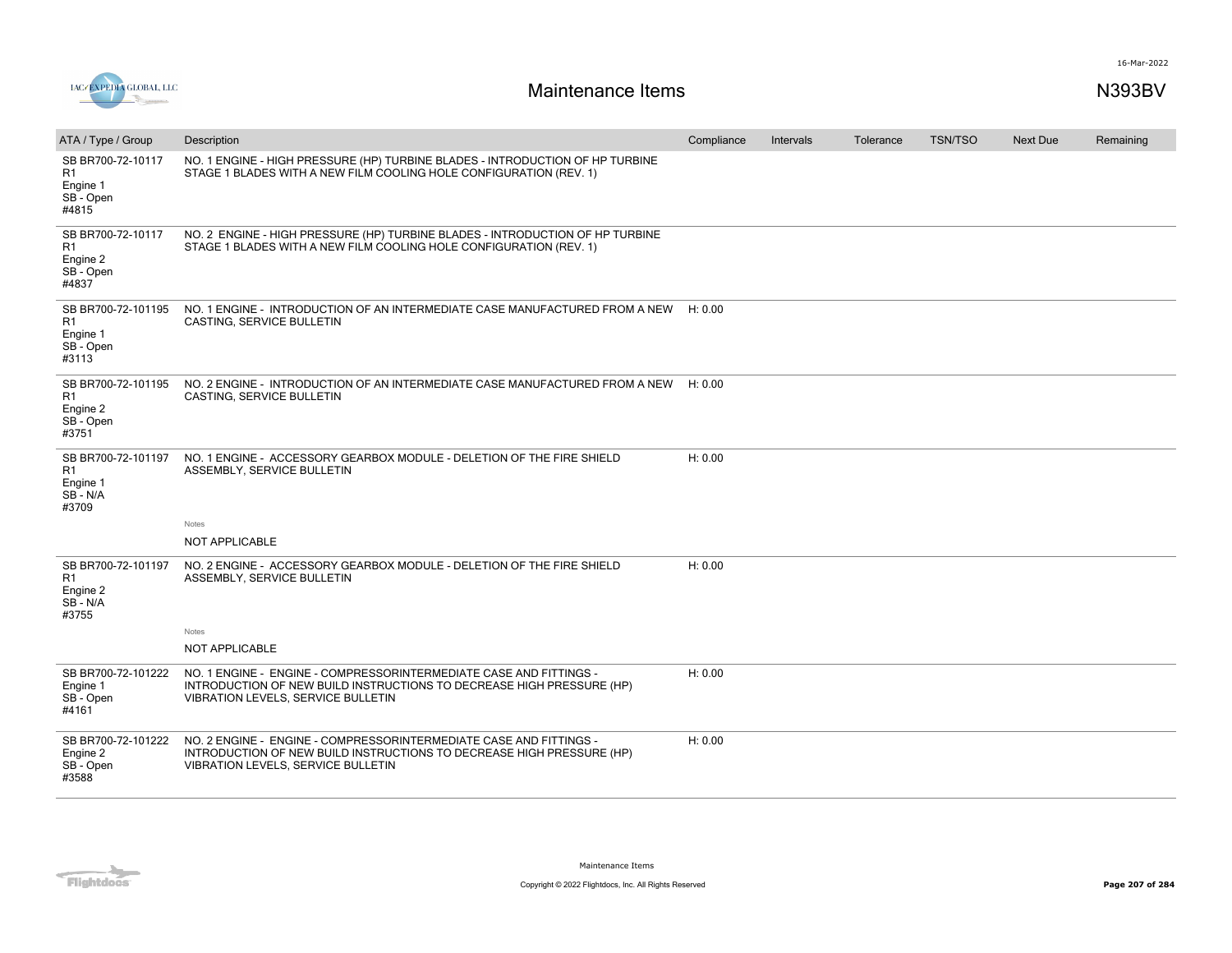

| ATA / Type / Group                                         | Description                                                                                                                                                                                                                                                        | Compliance | Intervals | Tolerance | <b>TSN/TSO</b> | <b>Next Due</b> | Remaining |
|------------------------------------------------------------|--------------------------------------------------------------------------------------------------------------------------------------------------------------------------------------------------------------------------------------------------------------------|------------|-----------|-----------|----------------|-----------------|-----------|
| SB BR700-72-101234<br>R2<br>Engine 1<br>SB - Open<br>#4498 | NO. 1 ENGINE - LOW PRESSURE/HIGH PRESSURE (LP/HP) TURBINE SUPPORT AND<br>OUTERBEARINGS - INTRODUCTION OF REWORKED REAR BEARING SUPPORT STRUCTURES<br>(RBSS) OF EARLIER STANDARDS, REWORKED HP AND LP TURBINE BEARING RETAINERS<br>AND NEW STAGE 4 AIR TUBES, SERVI | H: 0.00    |           |           |                |                 |           |
| SB BR700-72-101234<br>R2<br>Engine 2<br>SB - Open<br>#4353 | NO. 2 ENGINE - LOW PRESSURE/HIGH PRESSURE (LP/HP) TURBINE SUPPORT AND<br>OUTERBEARINGS - INTRODUCTION OF REWORKED REAR BEARING SUPPORT STRUCTURES<br>(RBSS) OF EARLIER STANDARDS, REWORKED HP AND LP TURBINE BEARING RETAINERS<br>AND NEW STAGE 4 AIR TUBES, SERVI | H: 0.00    |           |           |                |                 |           |
| SB BR700-72-101246<br>R1<br>Engine 1<br>SB - Open<br>#4774 | NO. 1 ENGINE - LOW PRESSURE (LP) COMPRESSOR DISC - INTRODUCTION OF A NEW FAN<br>DISC DESIGN FOR LIFE ENHANCEMENT(REV. 1)                                                                                                                                           |            |           |           |                |                 |           |
| SB BR700-72-101246<br>R1<br>Engine 2<br>SB - Open<br>#4775 | NO. 2 ENGINE - LOW PRESSURE (LP) COMPRESSOR DISC - INTRODUCTION OF A NEW FAN<br>DISC DESIGN FOR LIFE ENHANCEMENT(REV. 1)                                                                                                                                           |            |           |           |                |                 |           |
| SB BR700-72-101258<br>R1<br>Engine 1<br>SB - Open<br>#4479 | NO. 1 ENGINE - ENGINE - LP COMPRESSORCASE - INTRODUCTION OF A LP COMPRESSOR<br>CASE WHICH IS MADE FROM A FORGING, SERVICE BULLETIN                                                                                                                                 | H: 0.00    |           |           |                |                 |           |
| SB BR700-72-101258<br>R1<br>Engine 2<br>SB - Open<br>#4452 | NO. 2 ENGINE - ENGINE - LP COMPRESSORCASE - INTRODUCTION OF A LP COMPRESSOR<br>CASE WHICH IS MADE FROM A FORGING, SERVICE BULLETIN                                                                                                                                 | H: 0.00    |           |           |                |                 |           |
| SB BR700-72-101260<br>R1<br>Engine 1<br>SB - N/A<br>#4417  | NO. 1 ENGINE - HIGH PRESSURE (HP) TURBINE ROTORSHAFT AND (NO. 4) BEARING -<br>INTRODUCTION OF AN HP TURBINE STUB SHAFT WHICH IS DECREASED IN WEIGHT. SERVICE<br><b>BULLETIN</b>                                                                                    | H: 0.00    |           |           |                |                 |           |
|                                                            | Notes<br>NOT APPLICABLE                                                                                                                                                                                                                                            |            |           |           |                |                 |           |
| SB BR700-72-101260<br>R1<br>Engine 2<br>SB-N/A<br>#3416    | NO. 2 ENGINE - HIGH PRESSURE (HP) TURBINE ROTORSHAFT AND (NO. 4) BEARING -<br>INTRODUCTION OF AN HP TURBINE STUB SHAFT WHICH IS DECREASED IN WEIGHT, SERVICE<br><b>BULLETIN</b>                                                                                    | H: 0.00    |           |           |                |                 |           |
|                                                            | Notes                                                                                                                                                                                                                                                              |            |           |           |                |                 |           |
|                                                            | NOT APPLICABLE                                                                                                                                                                                                                                                     |            |           |           |                |                 |           |

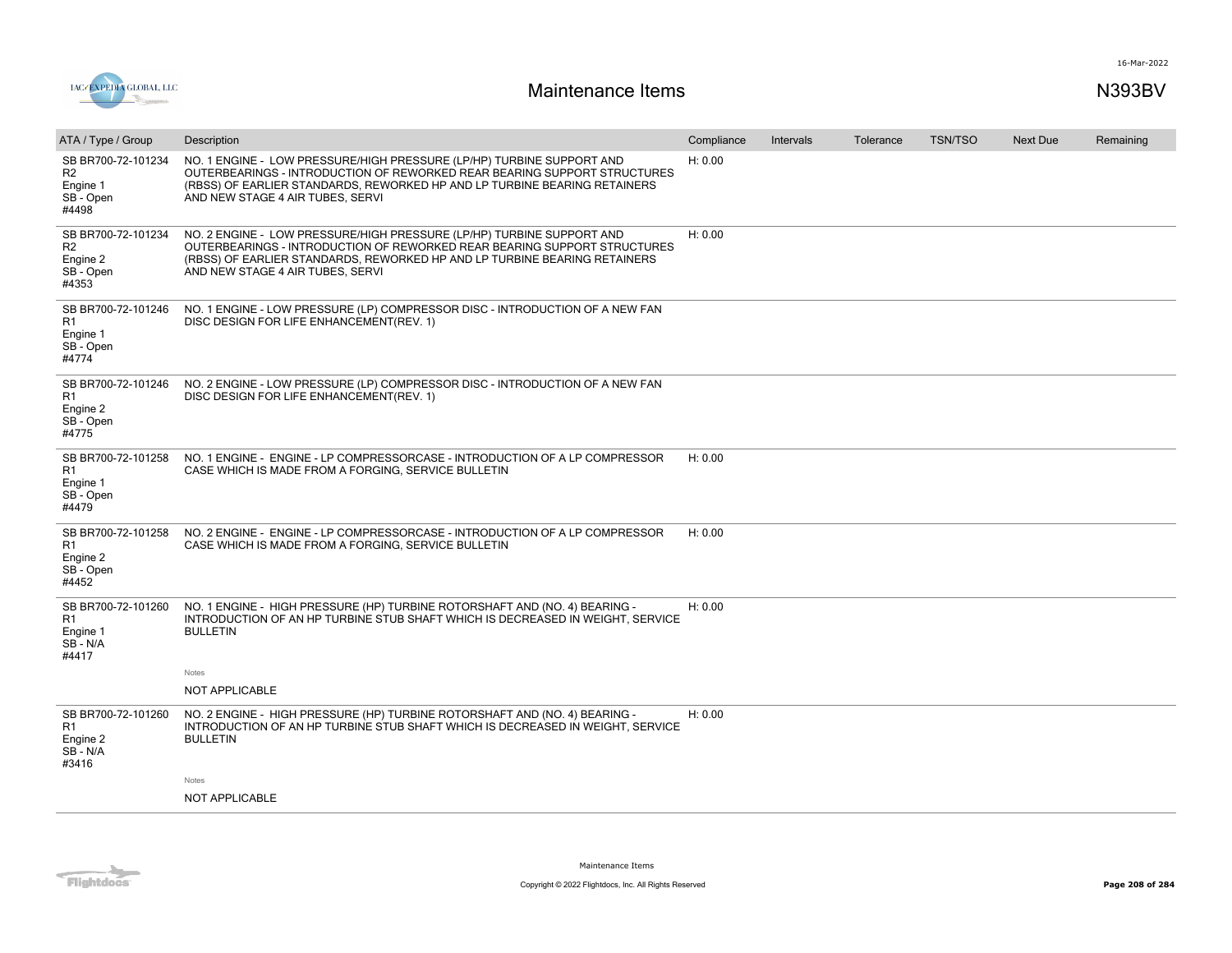

| ATA / Type / Group                                                     | Description                                                                                                                                                                                                                 | Compliance  | Intervals | Tolerance | <b>TSN/TSO</b> | Next Due | Remaining |
|------------------------------------------------------------------------|-----------------------------------------------------------------------------------------------------------------------------------------------------------------------------------------------------------------------------|-------------|-----------|-----------|----------------|----------|-----------|
| SB BR700-72-101326<br>Engine 1<br>SB - Open<br>#4255                   | NO. 1 ENGINE - ENGINE - ACCESSORY GEARBOX MODULE - INTRODUCTION OF A NEW SELF<br>LOCKING NUT FORTHE ACCESSORY GEARBOX LINE NUMBER 9 BREATHER SHAFT, SERVICE<br><b>BULLETIN</b>                                              | H: 0.00     |           |           |                |          |           |
| SB BR700-72-101326<br>Engine 2<br>SB - Open<br>#3801                   | NO. 2 ENGINE - ENGINE - ACCESSORY GEARBOX MODULE - INTRODUCTION OF A NEW SELF<br>LOCKING NUT FORTHE ACCESSORY GEARBOX LINE NUMBER 9 BREATHER SHAFT, SERVICE<br><b>BULLETIN</b>                                              | H: 0.00     |           |           |                |          |           |
| SB BR700-72-101326<br>R1<br>Engine 1<br>SB - Open<br>#4598             | NO. 1 ENGINE - ENGINE - ACCESSORY GEARBOX MODULE - INTRODUCTION OF A NEW SELF<br>LOCKING NUT FORTHE ACCESSORY GEARBOX LINE NUMBER 9 BREATHER SHAFT, SERVICE<br><b>BULLETIN.</b>                                             | H: 0.00     |           |           |                |          |           |
| SB BR700-72-101326<br>R1<br>Engine 2<br>SB - Open<br>#3831             | NO. 2 ENGINE - ENGINE - ACCESSORY GEARBOX MODULE - INTRODUCTION OF A NEW SELF<br>LOCKING NUT FORTHE ACCESSORY GEARBOX LINE NUMBER 9 BREATHER SHAFT. SERVICE<br><b>BULLETIN.</b>                                             | H: 0.00     |           |           |                |          |           |
| SB BR700-72-101419<br>R1<br>Engine 1<br>SB - Complied With<br>#387     | NO. 1 ENGINE - ENGINE - HIGH PRESSURE (HP) VARIABLE INLET GUIDE VANE (VIGV)<br>ACTUATING MECHANISM - INTRODUCTION OF A NEW BUILD INSTRUCTION TO INCREASE END H: 0.00<br>FLOAT AND CENTRALISERGAP, SERVICE BULLETIN<br>Notes | 15-JAN-2010 |           |           |                |          |           |
|                                                                        | COMPLIED WITH - AT MANUFACTURE                                                                                                                                                                                              |             |           |           |                |          |           |
| SB BR700-72-101419<br>R1<br>Engine 2<br>SB - Complied With<br>#1731    | NO. 2 ENGINE - ENGINE - HIGH PRESSURE (HP) VARIABLE INLET GUIDE VANE (VIGV)<br>ACTUATING MECHANISM - INTRODUCTION OF A NEW BUILD INSTRUCTION TO INCREASE END H: 0.00<br>FLOAT AND CENTRALISERGAP, SERVICE BULLETIN          | 15-JAN-2010 |           |           |                |          |           |
|                                                                        | Notes<br>COMPLIED WITH - AT MANUFACTURE                                                                                                                                                                                     |             |           |           |                |          |           |
|                                                                        |                                                                                                                                                                                                                             |             |           |           |                |          |           |
| SB BR700-72-101419<br>R <sub>2</sub><br>Engine 1<br>SB - Open<br>#4106 | NO. 1 ENGINE - ENGINE - HIGH PRESSURE (HP) VARIABLE INLET GUIDE VANE (VIGV)<br>ACTUATING MECHANISM - INTRODUCTION OF A NEW BUILD INSTRUCTION TO INCREASE END<br>FLOAT AND CENTRALISERGAP, SERVICE BULLETIN.                 | H: 0.00     |           |           |                |          |           |
| SB BR700-72-101419<br>R <sub>2</sub><br>Engine 2<br>SB - Open<br>#4566 | NO. 2 ENGINE - ENGINE - HIGH PRESSURE (HP) VARIABLE INLET GUIDE VANE (VIGV)<br>ACTUATING MECHANISM - INTRODUCTION OF A NEW BUILD INSTRUCTION TO INCREASE END<br>FLOAT AND CENTRALISERGAP, SERVICE BULLETIN.                 | H: 0.00     |           |           |                |          |           |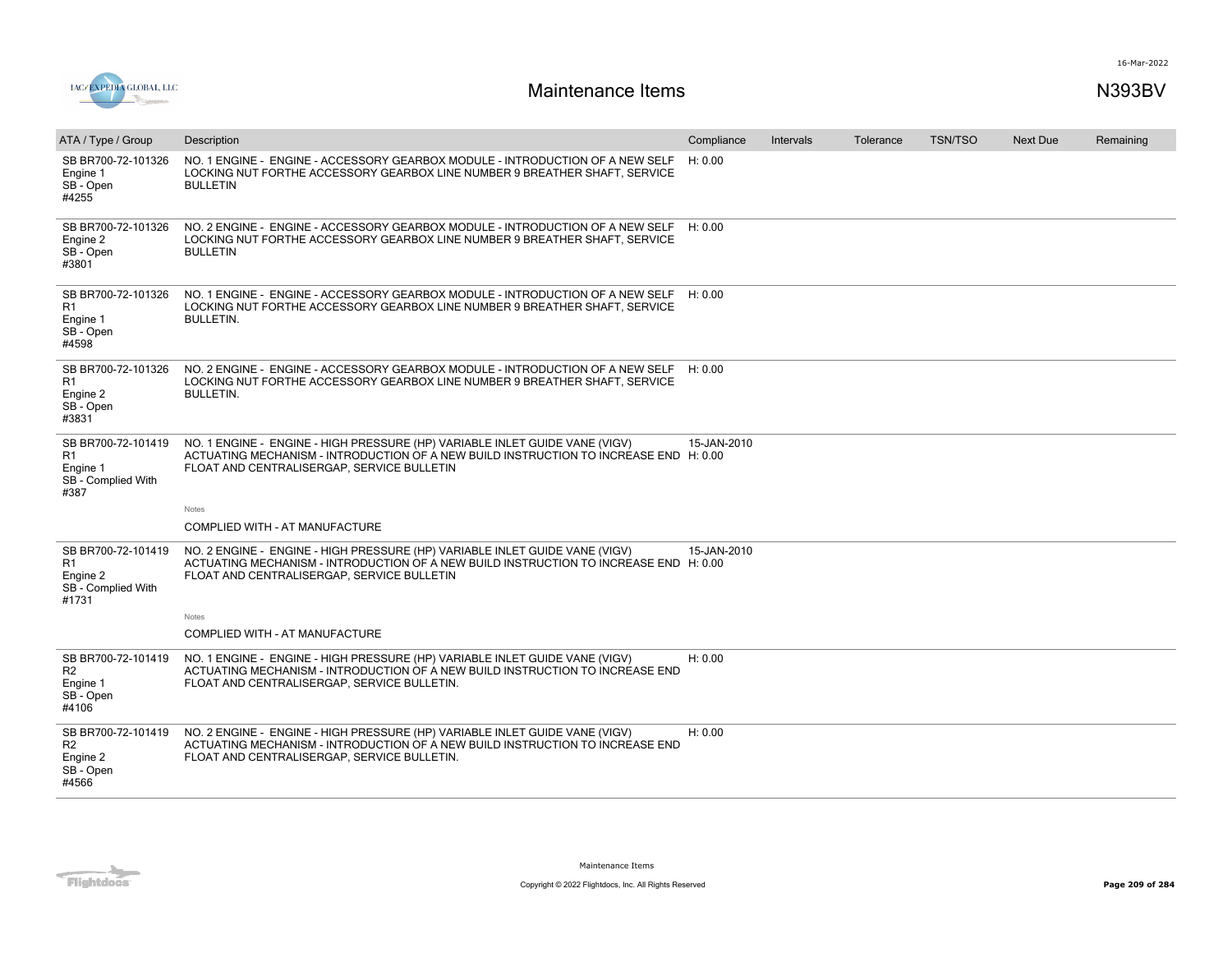



| ATA / Type / Group                                                     | Description                                                                                                                                                                           | Compliance | Intervals | Tolerance | <b>TSN/TSO</b> | <b>Next Due</b> | Remaining |
|------------------------------------------------------------------------|---------------------------------------------------------------------------------------------------------------------------------------------------------------------------------------|------------|-----------|-----------|----------------|-----------------|-----------|
| SB BR700-72-101436<br>R <sub>2</sub><br>Engine 1<br>SB - N/A<br>#3950  | NO. 1 ENGINE - RE-SOURCING LOW PRESSURE (LP) EXIT GUIDE STATORVANES - FAN<br>OUTLET GUIDE VANE (OGV), SERVICE BULLETIN                                                                | H: 0.00    |           |           |                |                 |           |
|                                                                        | Notes                                                                                                                                                                                 |            |           |           |                |                 |           |
|                                                                        | <b>NOT APPLICABLE</b>                                                                                                                                                                 |            |           |           |                |                 |           |
| SB BR700-72-101436<br>R <sub>2</sub><br>Engine 2<br>SB - N/A<br>#3665  | NO. 2 ENGINE - RE-SOURCING LOW PRESSURE (LP) EXIT GUIDE STATORVANES - FAN<br>OUTLET GUIDE VANE (OGV), SERVICE BULLETIN                                                                | H: 0.00    |           |           |                |                 |           |
|                                                                        | Notes                                                                                                                                                                                 |            |           |           |                |                 |           |
|                                                                        | <b>NOT APPLICABLE</b>                                                                                                                                                                 |            |           |           |                |                 |           |
| SB BR700-72-101440<br>Engine 1<br>SB-Open<br>#4527                     | NO. 1 ENGINE - ENGINE - ACCESSORY GEARBOX MODULE AND GEARBOX RADIAL DRIVE -<br>INTRODUCTION OF REVISED INSTALLATION PROCEDURE, SERVICE BULLETIN                                       | H: 0.00    |           |           |                |                 |           |
| SB BR700-72-101440<br>Engine 2<br>SB - Open<br>#4006                   | NO. 2 ENGINE - ENGINE - ACCESSORY GEARBOX MODULE AND GEARBOX RADIAL DRIVE -<br>INTRODUCTION OF REVISED INSTALLATION PROCEDURE, SERVICE BULLETIN                                       | H: 0.00    |           |           |                |                 |           |
| SB BR700-72-101453<br>R <sub>1</sub><br>Engine 1<br>SB - Open<br>#3542 | NO. 1 ENGINE - ENGINE - LOW PRESSURE (LP) COMPRESSORSTATOR VANES -<br>INTRODUCTION OF A FULLY MACHINED ENGINE SECTION STATOR (ESS) BLADE INTEGRATED<br>RING (BLING), SERVICE BULLETIN | H: 0.00    |           |           |                |                 |           |
| SB BR700-72-101453<br>R1<br>Engine 2<br>SB - Open<br>#3363             | NO. 2 ENGINE - ENGINE - LOW PRESSURE (LP) COMPRESSORSTATOR VANES -<br>INTRODUCTION OF A FULLY MACHINED ENGINE SECTION STATOR (ESS) BLADE INTEGRATED<br>RING (BLING), SERVICE BULLETIN | H: 0.00    |           |           |                |                 |           |
| SB BR700-72-101469<br>R1<br>Engine 1<br>SB-N/A<br>#4170                | NO. 1 ENGINE - HIGH PRESSURE (HP) COMPRESSORVORTEX REDUCER - INTRODUCTION OF H: 0.00<br>A NEW FORGING MATERIAL FOR THE HP COMPRESSOR VORTEX REDUCER RING, SERVICE<br><b>BULLETIN</b>  |            |           |           |                |                 |           |
|                                                                        | Notes                                                                                                                                                                                 |            |           |           |                |                 |           |
|                                                                        | <b>NOT APPLICABLE</b>                                                                                                                                                                 |            |           |           |                |                 |           |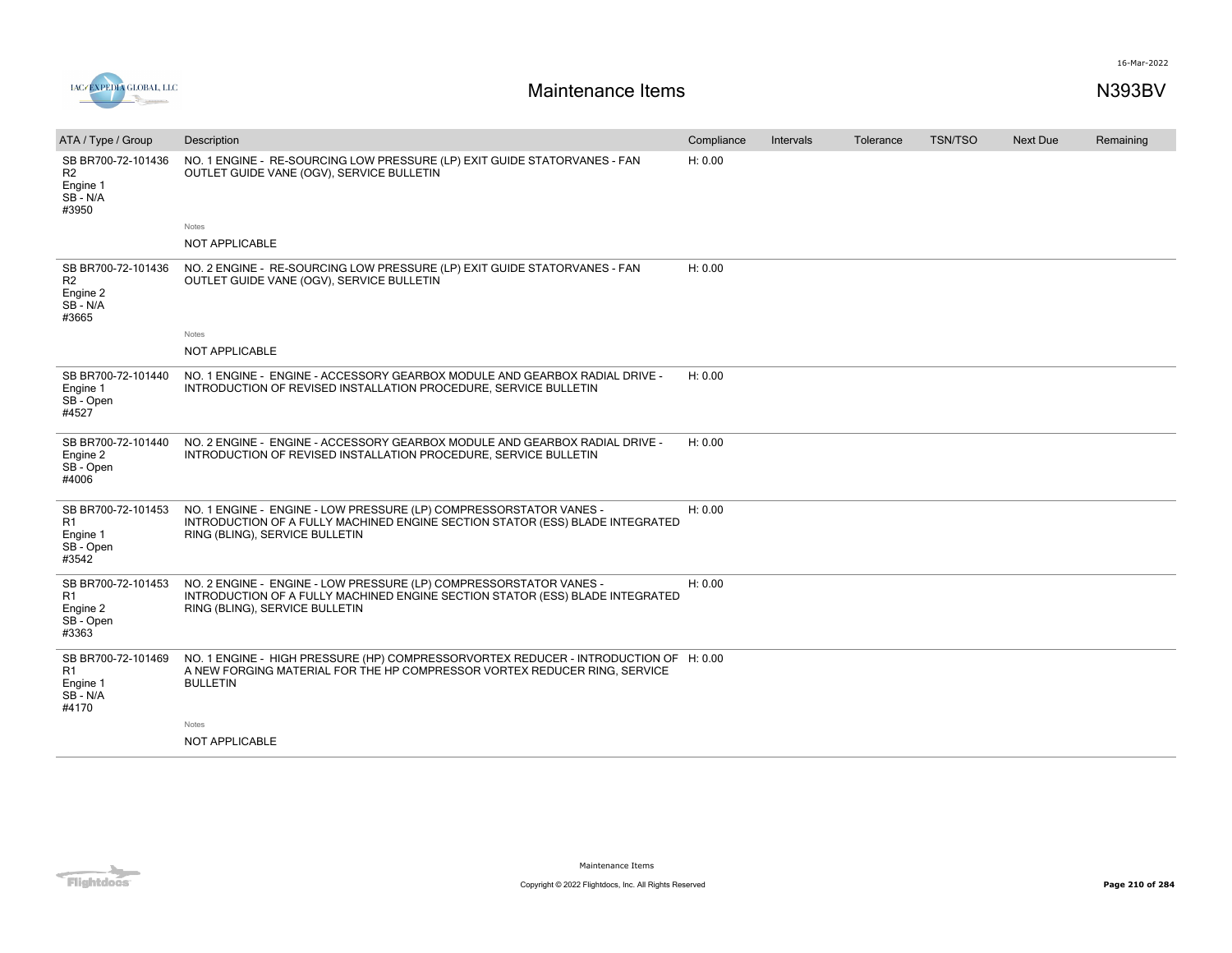

| ATA / Type / Group                                                            | Description                                                                                                                                                                          | Compliance             | Intervals | Tolerance | <b>TSN/TSO</b> | <b>Next Due</b> | Remaining |
|-------------------------------------------------------------------------------|--------------------------------------------------------------------------------------------------------------------------------------------------------------------------------------|------------------------|-----------|-----------|----------------|-----------------|-----------|
| SB BR700-72-101469<br>R1<br>Engine 2<br>SB-N/A<br>#4064                       | NO. 2 ENGINE - HIGH PRESSURE (HP) COMPRESSORVORTEX REDUCER - INTRODUCTION OF H: 0.00<br>A NEW FORGING MATERIAL FOR THE HP COMPRESSOR VORTEX REDUCER RING, SERVICE<br><b>BULLETIN</b> |                        |           |           |                |                 |           |
|                                                                               | Notes                                                                                                                                                                                |                        |           |           |                |                 |           |
|                                                                               | <b>NOT APPLICABLE</b>                                                                                                                                                                |                        |           |           |                |                 |           |
| SB BR700-72-101471<br>Engine 1<br>SB - Superseded<br>#3679                    | NO. 1 ENGINE - INTRODUCTION OF METCO 58 COATED LP COMPRESSORBLADES WITH A<br>TRANSITION STRIP, SERVICE BULLETIN                                                                      | H: 0.00                |           |           |                |                 |           |
| SB BR700-72-101471<br>Engine 2<br>SB - Superseded<br>#4596                    | NO. 2 ENGINE - INTRODUCTION OF METCO 58 COATED LP COMPRESSORBLADES WITH A<br>TRANSITION STRIP, SERVICE BULLETIN                                                                      | H: 0.00                |           |           |                |                 |           |
| SB BR700-72-101471<br>R1<br>Engine 1<br>SB - Complied With<br>#1026           | NO. 1 ENGINE - ENGINE - LOW PRESSURE (LP) COMPRESSORBLADES - INTRODUCTION OF<br>METCO 58 COATED LP COMPRESSOR BLADES WITH A TRANSITION STRIP, SERVICE<br><b>BULLETIN</b>             | 15-JAN-2010<br>H: 0.00 |           |           |                |                 |           |
|                                                                               | Notes                                                                                                                                                                                |                        |           |           |                |                 |           |
|                                                                               | COMPLIED WITH - AT MANUFACTURE                                                                                                                                                       |                        |           |           |                |                 |           |
| SB BR700-72-101471<br>R <sub>1</sub><br>Engine 2<br>SB - Complied With<br>#25 | NO. 2 ENGINE - ENGINE - LOW PRESSURE (LP) COMPRESSORBLADES - INTRODUCTION OF<br>METCO 58 COATED LP COMPRESSOR BLADES WITH A TRANSITION STRIP, SERVICE<br><b>BULLETIN</b>             | 15-JAN-2010<br>H: 0.00 |           |           |                |                 |           |
|                                                                               | Notes                                                                                                                                                                                |                        |           |           |                |                 |           |
|                                                                               | COMPLIED WITH - AT MANUFACTURE                                                                                                                                                       |                        |           |           |                |                 |           |
| SB BR700-72-101471<br>R <sub>2</sub><br>Engine 1<br>SB - Open<br>#3276        | NO. 1 ENGINE - ENGINE - LOW PRESSURE (LP) COMPRESSORBLADES - INTRODUCTION OF<br>METCO 58 COATED LP COMPRESSOR BLADES WITH A TRANSITION STRIP, SERVICE<br><b>BULLETIN.</b>            | H: 0.00                |           |           |                |                 |           |
| SB BR700-72-101471<br>R2<br>Engine 2<br>SB - Open<br>#3482                    | NO. 2 ENGINE - ENGINE - LOW PRESSURE (LP) COMPRESSORBLADES - INTRODUCTION OF<br>METCO 58 COATED LP COMPRESSOR BLADES WITH A TRANSITION STRIP, SERVICE<br><b>BULLETIN.</b>            | H: 0.00                |           |           |                |                 |           |
| SB BR700-72-101473<br>Engine 1<br>SB - Superseded<br>#3559                    | NO. 1 ENGINE - INTRODUCTION OF DRY FILM LUBRICANT (DFL) COATED LP<br>COMPRESSORBLADES WITH A TRANSITION STRIP, SERVICE BULLETIN                                                      | H: 0.00                |           |           |                |                 |           |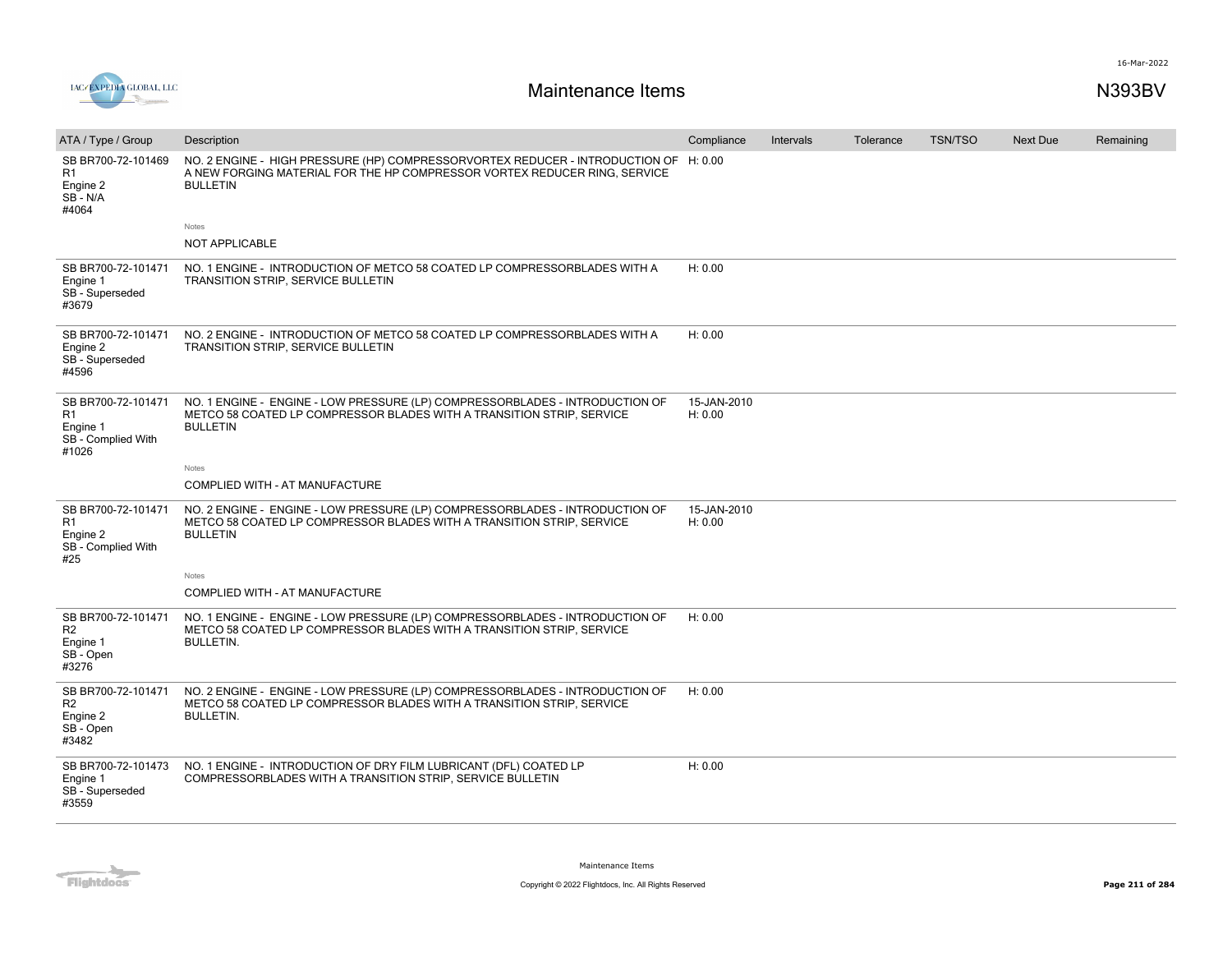

| ATA / Type / Group                                                           | Description                                                                                                                                                                              | Compliance | Intervals | Tolerance | TSN/TSO | <b>Next Due</b> | Remaining |
|------------------------------------------------------------------------------|------------------------------------------------------------------------------------------------------------------------------------------------------------------------------------------|------------|-----------|-----------|---------|-----------------|-----------|
| SB BR700-72-101473<br>Engine 2<br>SB - Superseded<br>#4306                   | NO. 2 ENGINE - INTRODUCTION OF DRY FILM LUBRICANT (DFL) COATED LP<br>COMPRESSORBLADES WITH A TRANSITION STRIP, SERVICE BULLETIN                                                          | H: 0.00    |           |           |         |                 |           |
| SB BR700-72-101473<br>R1<br>Engine 1<br>SB - Superseded<br>#4245             | NO. 1 ENGINE - INTRODUCTION OF DRY FILM LUBRICANT (DFL) COATED LP<br>COMPRESSORBLADES WITH A TRANSITION STRIP, SERVICE BULLETIN.                                                         | H: 0.00    |           |           |         |                 |           |
| SB BR700-72-101473<br>R <sub>1</sub><br>Engine 2<br>SB - Superseded<br>#4531 | NO. 2 ENGINE - INTRODUCTION OF DRY FILM LUBRICANT (DFL) COATED LP<br>COMPRESSORBLADES WITH A TRANSITION STRIP, SERVICE BULLETIN.                                                         | H: 0.00    |           |           |         |                 |           |
| SB BR700-72-101473<br>R <sub>2</sub><br>Engine 1<br>SB - Open<br>#3464       | NO. 1 ENGINE - ENGINE - LOW PRESSURE (LP) COMPRESSORBLADES - INTRODUCTION OF<br>DRY FLIM LUBIRCANT (DFL) COATED LP COMPRESSOR BLADES WITH A TRANSITION STRIP.<br><b>SERVICE BULLETIN</b> | H: 0.00    |           |           |         |                 |           |
| SB BR700-72-101473<br>R <sub>2</sub><br>Engine 2<br>SB - Open<br>#4078       | NO. 2 ENGINE - ENGINE - LOW PRESSURE (LP) COMPRESSORBLADES - INTRODUCTION OF<br>DRY FLIM LUBIRCANT (DFL) COATED LP COMPRESSOR BLADES WITH A TRANSITION STRIP,<br>SERVICE BULLETIN        | H: 0.00    |           |           |         |                 |           |
| SB BR700-72-101474<br>Engine 1<br>SB - Open<br>#3651                         | NO. 1 ENGINE - ENGINE - LOW PRESSURE (LP) COMPRESSORROTOR DISC - INTRODUCTION<br>OF A LASER SHOCK PEENED (LSP) LP COMPRESSOR ROTOR DISC WITH A NEW-PART<br>NUMBER, SERVICE BULLETIN      | H: 0.00    |           |           |         |                 |           |
| SB BR700-72-101474<br>Engine 2<br>SB - Open<br>#3166                         | NO. 2 ENGINE - ENGINE - LOW PRESSURE (LP) COMPRESSORROTOR DISC - INTRODUCTION<br>OF A LASER SHOCK PEENED (LSP) LP COMPRESSOR ROTOR DISC WITH A NEW-PART<br>NUMBER, SERVICE BULLETIN      | H: 0.00    |           |           |         |                 |           |
| SB BR700-72-101474<br>R <sub>1</sub><br>Engine 1<br>SB-N/A<br>#3378          | NO. 1 ENGINE - LOW PRESSURE (LP) COMPRESSORROTOR DISC - INTRODUCTION OF A<br>LASER SHOCK PEENED (LSP) LP COMPRESSOR ROTOR DISC WITH A NEW PART NUMBER,<br><b>SERVICE BULLETIN</b>        | H: 0.00    |           |           |         |                 |           |
|                                                                              | <b>Notes</b>                                                                                                                                                                             |            |           |           |         |                 |           |
|                                                                              | NOT APPLICABLE                                                                                                                                                                           |            |           |           |         |                 |           |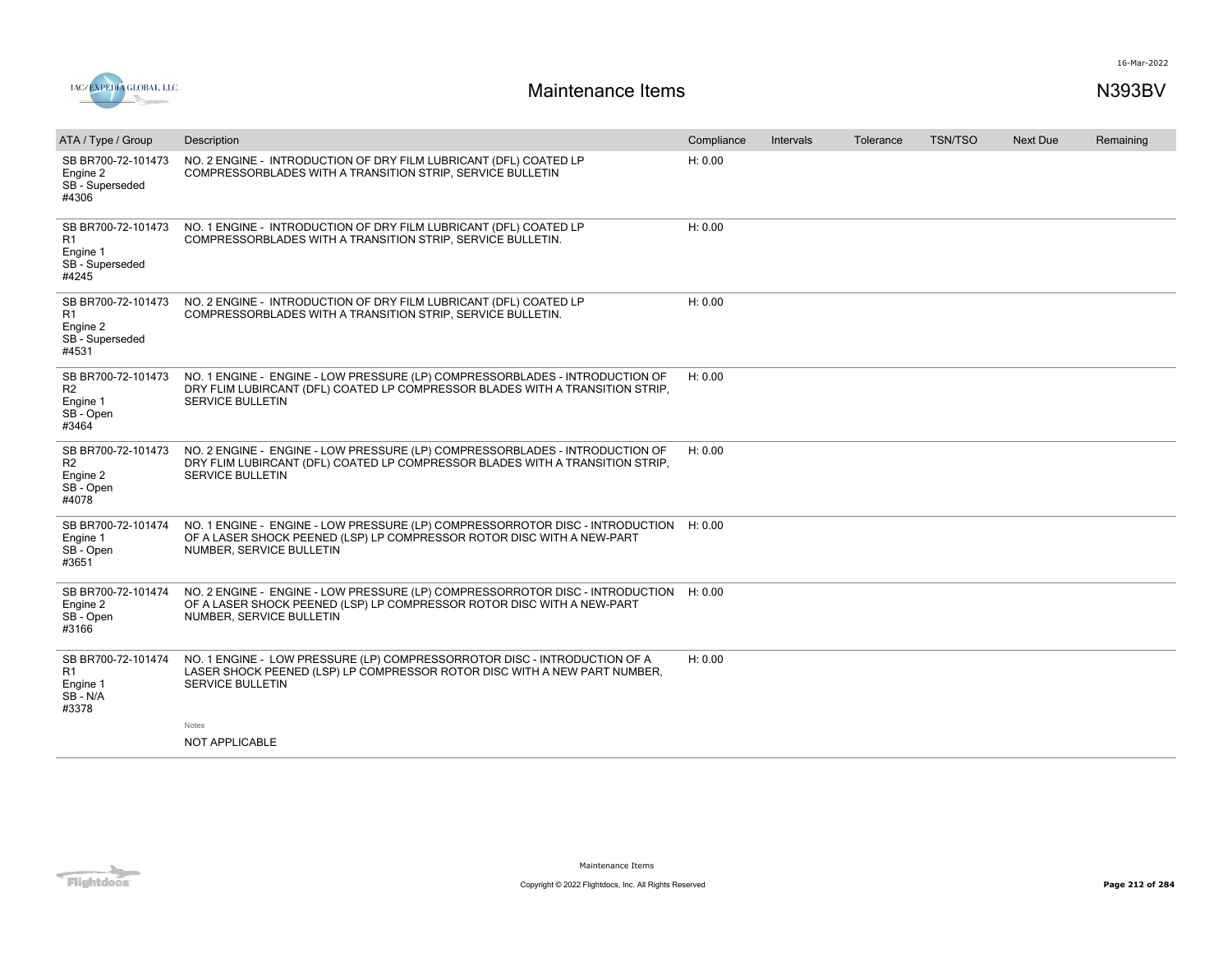

| ATA / Type / Group                                                                   | Description                                                                                                                                                                                                                | Compliance | Intervals | Tolerance | <b>TSN/TSO</b> | Next Due | Remaining |
|--------------------------------------------------------------------------------------|----------------------------------------------------------------------------------------------------------------------------------------------------------------------------------------------------------------------------|------------|-----------|-----------|----------------|----------|-----------|
| SB BR700-72-101474<br>R <sub>1</sub> P <sub>1</sub><br>Engine 1<br>SB-N/A<br>#3901   | NO. 1 ENGINE - REIDENTIFICATION-LOW PRESSURE (LP) COMPRESSORROTOR DISC -<br>INTRODUCTION OF A LASER SHOCK PEENED (LSP) LP COMPRESSOR ROTOR DISC WITH A<br>NEW PART NUMBER, OF A NON-FLOWN LP COMPRESSOR ROTOR DISC         | H: 0.00    |           |           |                |          |           |
|                                                                                      | Notes                                                                                                                                                                                                                      |            |           |           |                |          |           |
|                                                                                      | NOT APPLICABLE                                                                                                                                                                                                             |            |           |           |                |          |           |
| SB BR700-72-101474<br>R <sub>1</sub> P <sub>2</sub><br>Engine 1<br>SB-N/A<br>#3094   | NO. 1 ENGINE - REMOVAL-LOW PRESSURE (LP) COMPRESSORROTOR DISC - INTRODUCTION H: 0.00<br>OF A LASER SHOCK PEENED (LSP) LP COMPRESSOR ROTOR DISC WITH A NEW PART<br>NUMBER, AND INSTALLATION OF THE LP COMPRESSOR ROTOR DISC |            |           |           |                |          |           |
|                                                                                      | Notes                                                                                                                                                                                                                      |            |           |           |                |          |           |
|                                                                                      | NOT APPLICABLE                                                                                                                                                                                                             |            |           |           |                |          |           |
| SB BR700-72-101474<br>R1<br>Engine 2<br>SB - N/A<br>#3748                            | NO. 2 ENGINE - LOW PRESSURE (LP) COMPRESSORROTOR DISC - INTRODUCTION OF A<br>LASER SHOCK PEENED (LSP) LP COMPRESSOR ROTOR DISC WITH A NEW PART NUMBER,<br><b>SERVICE BULLETIN</b>                                          | H: 0.00    |           |           |                |          |           |
|                                                                                      | Notes                                                                                                                                                                                                                      |            |           |           |                |          |           |
|                                                                                      | NOT APPLICABLE                                                                                                                                                                                                             |            |           |           |                |          |           |
| SB BR700-72-101474<br>R <sub>1</sub> P <sub>1</sub><br>Engine 2<br>SB - N/A<br>#3742 | NO. 2 ENGINE - REIDENTIFICATION-LOW PRESSURE (LP) COMPRESSORROTOR DISC -<br>INTRODUCTION OF A LASER SHOCK PEENED (LSP) LP COMPRESSOR ROTOR DISC WITH A<br>NEW PART NUMBER, OF A NON-FLOWN LP COMPRESSOR ROTOR DISC         | H: 0.00    |           |           |                |          |           |
|                                                                                      | Notes                                                                                                                                                                                                                      |            |           |           |                |          |           |
|                                                                                      | NOT APPLICABLE                                                                                                                                                                                                             |            |           |           |                |          |           |
| SB BR700-72-101474<br>R <sub>1</sub> P <sub>2</sub><br>Engine 2<br>SB - N/A<br>#3547 | NO. 2 ENGINE - REMOVAL-LOW PRESSURE (LP) COMPRESSORROTOR DISC - INTRODUCTION H: 0.00<br>OF A LASER SHOCK PEENED (LSP) LP COMPRESSOR ROTOR DISC WITH A NEW PART<br>NUMBER, AND INSTALLATION OF THE LP COMPRESSOR ROTOR DISC |            |           |           |                |          |           |
|                                                                                      | Notes                                                                                                                                                                                                                      |            |           |           |                |          |           |
|                                                                                      | NOT APPLICABLE                                                                                                                                                                                                             |            |           |           |                |          |           |
| SB BR700-72-101476<br>R <sub>1</sub><br>Engine 1<br>SB-N/A<br>#4168                  | NO. 1 ENGINE - COMBUSTION LINER- INTRODUCTION OF A NEW COMBUSTION CHAMBER<br>WITHOUT COOLING RIBS, SERVICE BULLETIN                                                                                                        | H: 0.00    |           |           |                |          |           |
|                                                                                      | Notes                                                                                                                                                                                                                      |            |           |           |                |          |           |
|                                                                                      | <b>NOT APPLICABLE</b>                                                                                                                                                                                                      |            |           |           |                |          |           |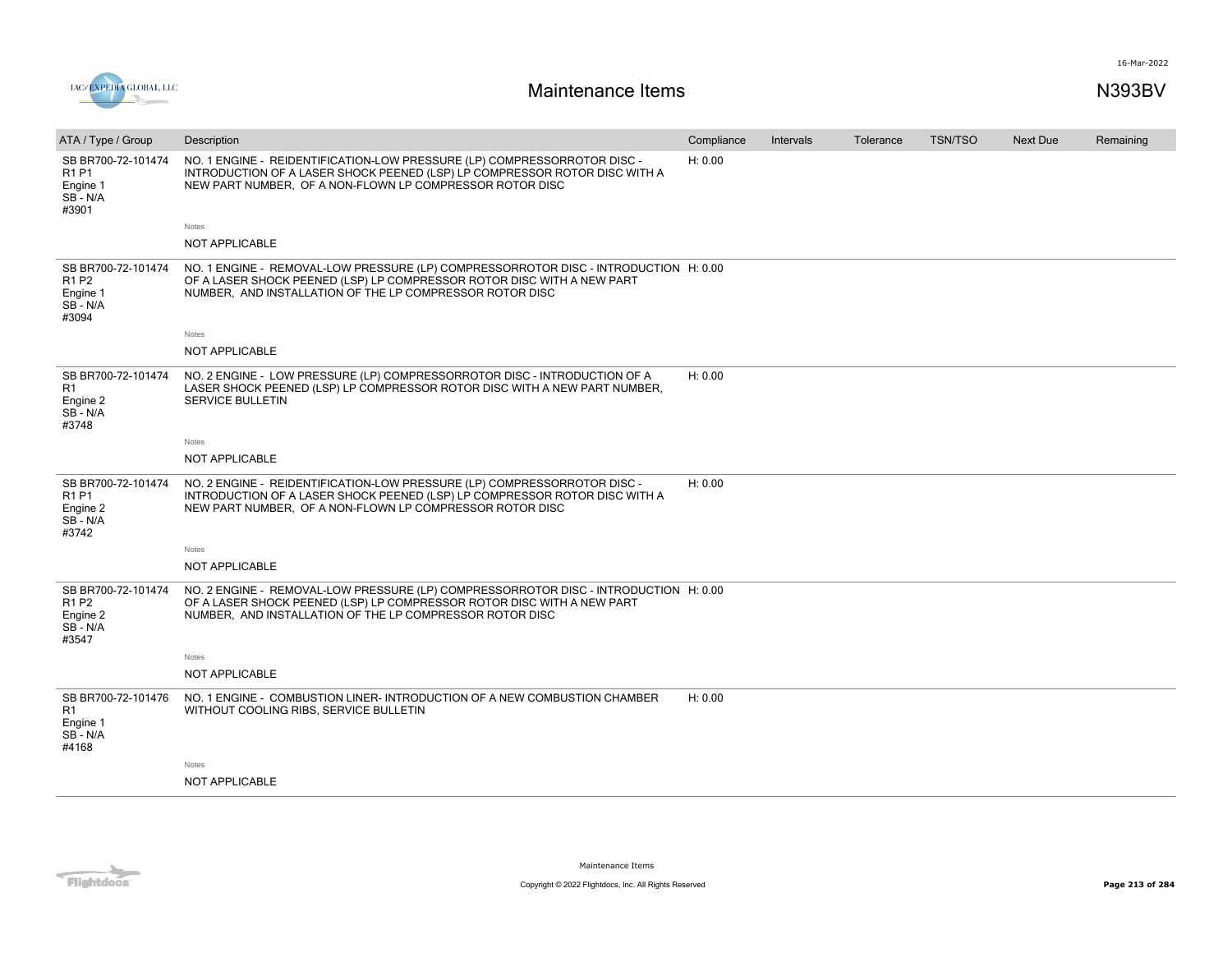

| ATA / Type / Group                                                  | Description                                                                                                                                                                                                                                                        | Compliance | <b>Intervals</b> | Tolerance | <b>TSN/TSO</b> | <b>Next Due</b> | Remaining |
|---------------------------------------------------------------------|--------------------------------------------------------------------------------------------------------------------------------------------------------------------------------------------------------------------------------------------------------------------|------------|------------------|-----------|----------------|-----------------|-----------|
| SB BR700-72-101476<br>R1<br>Engine 2<br>SB - N/A<br>#4204           | NO. 2 ENGINE - COMBUSTION LINER-INTRODUCTION OF A NEW COMBUSTION CHAMBER<br>WITHOUT COOLING RIBS, SERVICE BULLETIN                                                                                                                                                 | H: 0.00    |                  |           |                |                 |           |
|                                                                     | Notes                                                                                                                                                                                                                                                              |            |                  |           |                |                 |           |
|                                                                     | <b>NOT APPLICABLE</b>                                                                                                                                                                                                                                              |            |                  |           |                |                 |           |
| SB BR700-72-101476<br>R <sub>2</sub><br>Engine 1<br>SB-N/A<br>#4612 | NO. 1 ENGINE - COMBUSTION LINER-INTRODUCTION OF A NEW COMBUSTION CHAMBER<br>WITHOUT COOLING RIBS, SERVICE BULLETIN.                                                                                                                                                | H: 0.00    |                  |           |                |                 |           |
|                                                                     | Notes                                                                                                                                                                                                                                                              |            |                  |           |                |                 |           |
|                                                                     | <b>NOT APPLICABLE</b>                                                                                                                                                                                                                                              |            |                  |           |                |                 |           |
| SB BR700-72-101476<br>R <sub>2</sub><br>Engine 2<br>SB-N/A<br>#4091 | NO. 2 ENGINE - COMBUSTION LINER- INTRODUCTION OF A NEW COMBUSTION CHAMBER<br>WITHOUT COOLING RIBS, SERVICE BULLETIN.                                                                                                                                               | H: 0.00    |                  |           |                |                 |           |
|                                                                     | Notes                                                                                                                                                                                                                                                              |            |                  |           |                |                 |           |
|                                                                     | <b>NOT APPLICABLE</b>                                                                                                                                                                                                                                              |            |                  |           |                |                 |           |
| SB BR700-72-101498<br>Engine 1<br>SB - Open<br>#4409                | NO. 1 ENGINE - ENGINE - ACCESSORY GEARBOX MODULE - REPLACEMENT OF METAL<br>TRANSPORTATION BLANKS WITH PLASTIC TRANSPORTATION BLANKS AND INTRODUCTION<br>OF ALTERNATIVE ORIGINAL SUPPLIERPART NUMBERS FOR CERTAIN ACCESSORY GEARBOX<br>COMPONENTS, SERVICE BULLETIN | H: 0.00    |                  |           |                |                 |           |
| SB BR700-72-101498<br>Engine 2<br>SB - Open<br>#4420                | NO. 2 ENGINE - ENGINE - ACCESSORY GEARBOX MODULE - REPLACEMENT OF METAL<br>TRANSPORTATION BLANKS WITH PLASTIC TRANSPORTATION BLANKS AND INTRODUCTION<br>OF ALTERNATIVE ORIGINAL SUPPLIERPART NUMBERS FOR CERTAIN ACCESSORY GEARBOX<br>COMPONENTS, SERVICE BULLETIN | H: 0.00    |                  |           |                |                 |           |
| SB BR700-72-101500<br>Engine 1<br>SB - Open<br>#4489                | NO. 1 ENGINE - ENGINE - ACCESSORY GEARBOX MODULE - INTRODUCTION OF A NEW<br>ACCESSORY GEARBOX MAIN HOUSING ASSEMBLY, SERVICE BULLETIN                                                                                                                              | H: 0.00    |                  |           |                |                 |           |
| SB BR700-72-101500<br>Engine 2<br>SB - Open<br>#4107                | NO. 2 ENGINE - ENGINE - ACCESSORY GEARBOX MODULE - INTRODUCTION OF A NEW<br>ACCESSORY GEARBOX MAIN HOUSING ASSEMBLY, SERVICE BULLETIN                                                                                                                              | H: 0.00    |                  |           |                |                 |           |
| SB BR700-72-101523<br>R1<br>Engine 1<br>SB - Open<br>#3442          | NO. 1 ENGINE - ENGINE - LOW PRESSURE (LP) TURBINE SHUT-OFF PAWL CARRIER-<br>INTRODUCTION OF FUEL SHUT-OFF PAWL CARRIER PIVOT PINS MADE FROM A DIFFERENT<br>MATERIAL WITH IMPROVED CORROSION PROTECTION PROPERTIES, SERVICE BULLETIN                                | H: 0.00    |                  |           |                |                 |           |
|                                                                     |                                                                                                                                                                                                                                                                    |            |                  |           |                |                 |           |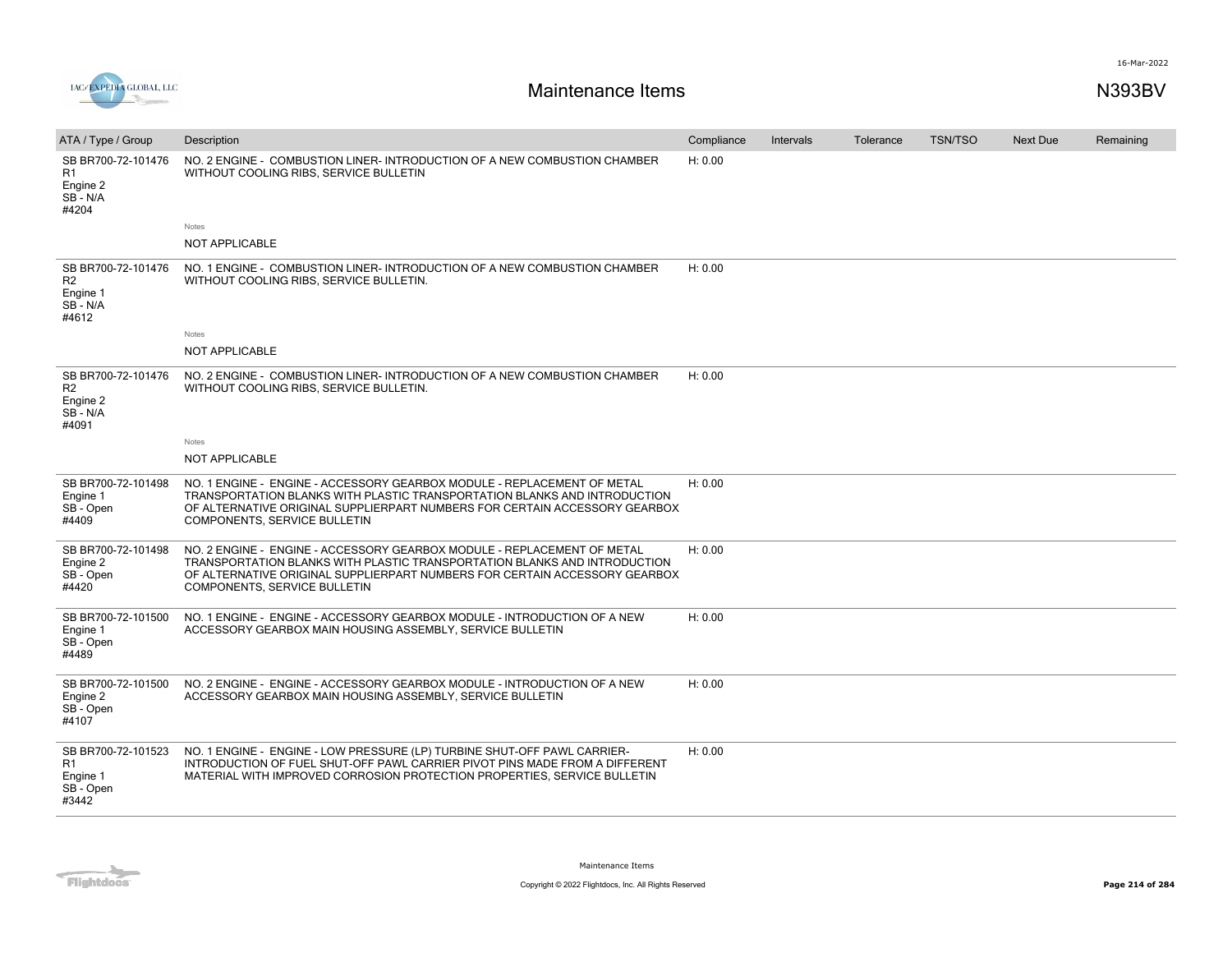

| ATA / Type / Group                                                     | Description                                                                                                                                                                                                                         | Compliance | Intervals | Tolerance | <b>TSN/TSO</b> | <b>Next Due</b> | Remaining |
|------------------------------------------------------------------------|-------------------------------------------------------------------------------------------------------------------------------------------------------------------------------------------------------------------------------------|------------|-----------|-----------|----------------|-----------------|-----------|
| SB BR700-72-101523<br>R <sub>1</sub><br>Engine 2<br>SB - Open<br>#3374 | NO. 2 ENGINE - ENGINE - LOW PRESSURE (LP) TURBINE SHUT-OFF PAWL CARRIER-<br>INTRODUCTION OF FUEL SHUT-OFF PAWL CARRIER PIVOT PINS MADE FROM A DIFFERENT<br>MATERIAL WITH IMPROVED CORROSION PROTECTION PROPERTIES, SERVICE BULLETIN | H: 0.00    |           |           |                |                 |           |
| SB BR700-72-101523<br>R <sub>2</sub><br>Engine 1<br>SB - Open<br>#3921 | NO. 1 ENGINE - LOW PRESSURE (LP) TURBINE SHUT-OFF PAWL CARRIER- INTRODUCTION<br>OF FUEL SHUT-OFF PAWL CARRIER PIVOT PINS MADE FROM A DIFFERENT MATERIAL WITH<br><b>IMPROVED CORROSION PROTECTION PROPERTIES, SERVICE BULLETIN</b>   | H: 0.00    |           |           |                |                 |           |
| SB BR700-72-101523<br>R <sub>2</sub><br>Engine 2<br>SB - Open<br>#4278 | NO. 2 ENGINE - LOW PRESSURE (LP) TURBINE SHUT-OFF PAWL CARRIER- INTRODUCTION<br>OF FUEL SHUT-OFF PAWL CARRIER PIVOT PINS MADE FROM A DIFFERENT MATERIAL WITH<br><b>IMPROVED CORROSION PROTECTION PROPERTIES, SERVICE BULLETIN</b>   | H: 0.00    |           |           |                |                 |           |
| SB BR700-72-101526<br>Engine 1<br>SB - Open<br>#4591                   | NO. 1 ENGINE - ENGINE - LOW PRESSURE (LP) TURBINE MODULE ATTACH PARTS AND<br>FITTINGS - INTRODUCTION OF A NEW LP TURBINE AXIAL SETTING PROCEDURE WITH AN<br>INCREASED RANGE OF ADJUSTING RINGS, SERVICE BULLETIN                    | H: 0.00    |           |           |                |                 |           |
| SB BR700-72-101526<br>Engine 2<br>SB - Open<br>#3118                   | NO. 2 ENGINE - ENGINE - LOW PRESSURE (LP) TURBINE MODULE ATTACH PARTS AND<br>FITTINGS - INTRODUCTION OF A NEW LP TURBINE AXIAL SETTING PROCEDURE WITH AN<br>INCREASED RANGE OF ADJUSTING RINGS, SERVICE BULLETIN                    | H: 0.00    |           |           |                |                 |           |
| SB BR700-72-101527<br>Engine 1<br>SB - Open<br>#3586                   | NO. 1 ENGINE - INTERMEDIATE CASE MODULE ATTACH PARTS AND FITTINGS -<br>INTRODUCTION OF A NEW AIRTURBINE STARTER BRACKET ASSEMBLY, SERVICE BULLETIN                                                                                  | H: 0.00    |           |           |                |                 |           |
| SB BR700-72-101527<br>Engine 2<br>SB - Open<br>#4111                   | NO. 2 ENGINE - INTERMEDIATE CASE MODULE ATTACH PARTS AND FITTINGS -<br>INTRODUCTION OF A NEW AIRTURBINE STARTER BRACKET ASSEMBLY, SERVICE BULLETIN                                                                                  | H: 0.00    |           |           |                |                 |           |
| SB BR700-72-101538<br>Engine 1<br>SB - Open<br>#3938                   | NO. 1 ENGINE - ENGINE - HIGH PRESSURE (HP) COMPRESSORREAR INNER CASE -<br>INTRODUCTION OF A DIFFERENT STANDARD OF HP COMPRESSOR REAR INNER CASES<br>STAGES 5 TO 10, SERVICE BULLETIN                                                | H: 0.00    |           |           |                |                 |           |
| SB BR700-72-101538<br>Engine 2<br>SB - Open<br>#3218                   | NO. 2 ENGINE - ENGINE - HIGH PRESSURE (HP) COMPRESSORREAR INNER CASE -<br>INTRODUCTION OF A DIFFERENT STANDARD OF HP COMPRESSOR REAR INNER CASES<br>STAGES 5 TO 10, SERVICE BULLETIN                                                | H: 0.00    |           |           |                |                 |           |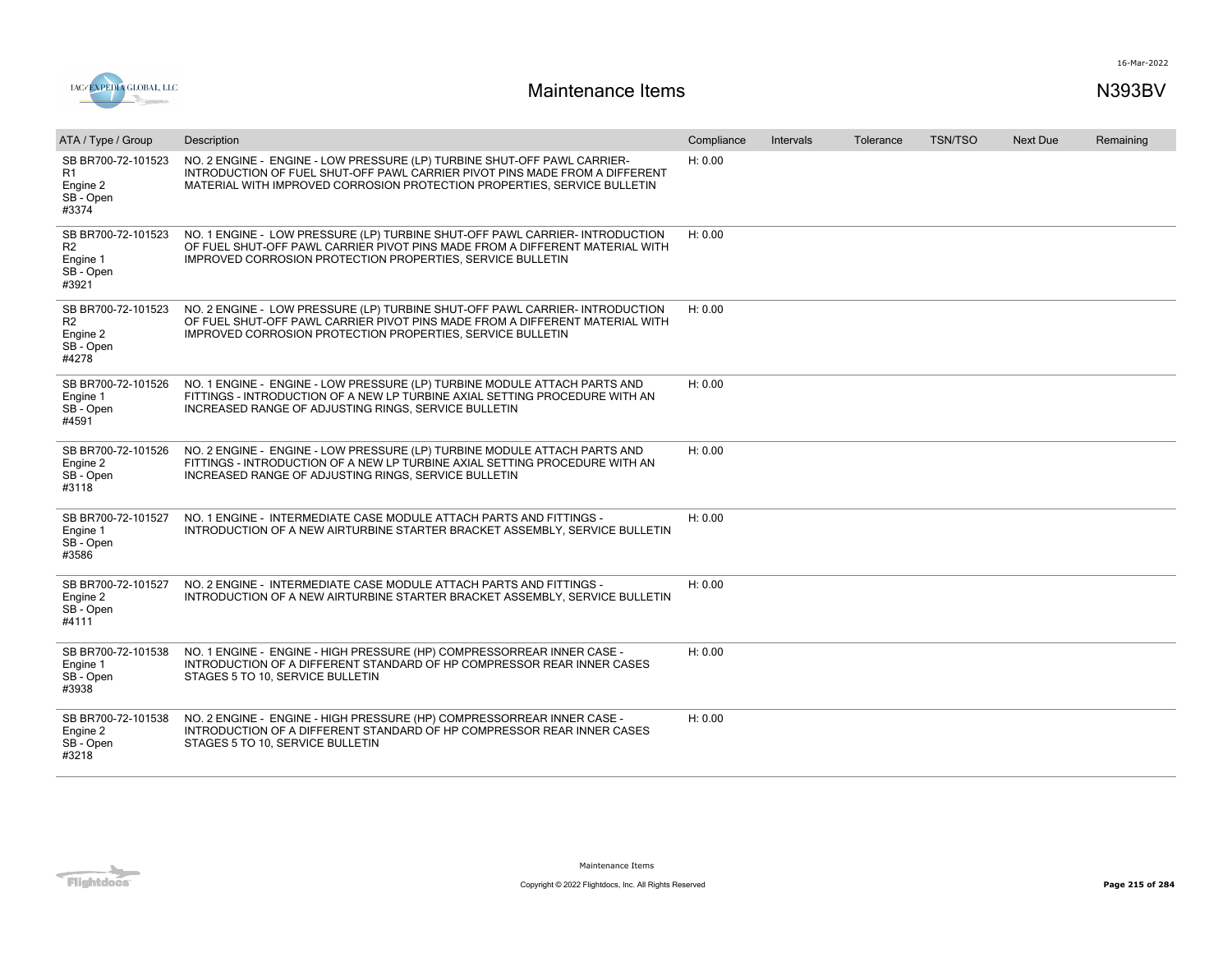

| ATA / Type / Group                                                     | Description                                                                                                                                            | Compliance | Intervals | Tolerance | <b>TSN/TSO</b> | <b>Next Due</b> | Remaining |
|------------------------------------------------------------------------|--------------------------------------------------------------------------------------------------------------------------------------------------------|------------|-----------|-----------|----------------|-----------------|-----------|
| SB BR700-72-101540<br>Engine 1<br>SB - Open<br>#4357                   | NO. 1 ENGINE - INTRODUCTION OF AN OUTLET GUIDE VANE (OGV) HOUSING ASSEMBLY<br>MADE FROM A DIFFERENT MATERIAL, SERVICE BULLETIN                         | H: 0.00    |           |           |                |                 |           |
| SB BR700-72-101540<br>Engine 2<br>SB-Open<br>#3150                     | NO. 2 ENGINE - INTRODUCTION OF AN OUTLET GUIDE VANE (OGV) HOUSING ASSEMBLY<br>MADE FROM A DIFFERENT MATERIAL, SERVICE BULLETIN                         | H: 0.00    |           |           |                |                 |           |
| SB BR700-72-101540<br>R <sub>2</sub><br>Engine 1<br>SB - Open<br>#4123 | NO. 1 ENGINE - ENGINE - EXHAUST CASE - INTRODUCTION OF AN OUTLET GUIDE VANE<br>(OGV) HOUSING ASSEMBLY MADE FROM A DIFFERENT MATERIAL, SERVICE BULLETIN | H: 0.00    |           |           |                |                 |           |
| SB BR700-72-101540<br>R <sub>2</sub><br>Engine 2<br>SB - Open<br>#3666 | NO. 2 ENGINE - ENGINE - EXHAUST CASE - INTRODUCTION OF AN OUTLET GUIDE VANE<br>(OGV) HOUSING ASSEMBLY MADE FROM A DIFFERENT MATERIAL, SERVICE BULLETIN | H: 0.00    |           |           |                |                 |           |
| SB BR700-72-101540<br>R <sub>3</sub><br>Engine 1<br>SB - Open<br>#4212 | NO. 1 ENGINE - EXHAUST CASE - INTRODUCTION OF AN OUTLET GUIDE VANE (OGV)<br>HOUSING ASSEMBLY MADE FROM A DIFFERENT MATERIAL, SERVICE BULLETIN          | H: 0.00    |           |           |                |                 |           |
| SB BR700-72-101540<br>R3<br>Engine 2<br>SB - Open<br>#3179             | NO. 2 ENGINE - EXHAUST CASE - INTRODUCTION OF AN OUTLET GUIDE VANE (OGV)<br>HOUSING ASSEMBLY MADE FROM A DIFFERENT MATERIAL, SERVICE BULLETIN          | H: 0.00    |           |           |                |                 |           |
| SB BR700-72-101540<br>R4<br>Engine 1<br>SB-N/A<br>#4529                | NO. 1 ENGINE - EXHAUST CASE - INTRODUCTION OF AN OUTLET GUIDE VANE (OGV)<br>HOUSING ASSEMBLY MADE FROM A DIFFERENT MATERIAL, SERVICE BULLETIN.         | H: 0.00    |           |           |                |                 |           |
|                                                                        | <b>Notes</b>                                                                                                                                           |            |           |           |                |                 |           |
|                                                                        | NOT APPLICABLE                                                                                                                                         |            |           |           |                |                 |           |
| SB BR700-72-101540<br>R4<br>Engine 2<br>SB-N/A<br>#4541                | NO. 2 ENGINE - EXHAUST CASE - INTRODUCTION OF AN OUTLET GUIDE VANE (OGV)<br>HOUSING ASSEMBLY MADE FROM A DIFFERENT MATERIAL, SERVICE BULLETIN.         | H: 0.00    |           |           |                |                 |           |
|                                                                        | Notes                                                                                                                                                  |            |           |           |                |                 |           |
|                                                                        | NOT APPLICABLE                                                                                                                                         |            |           |           |                |                 |           |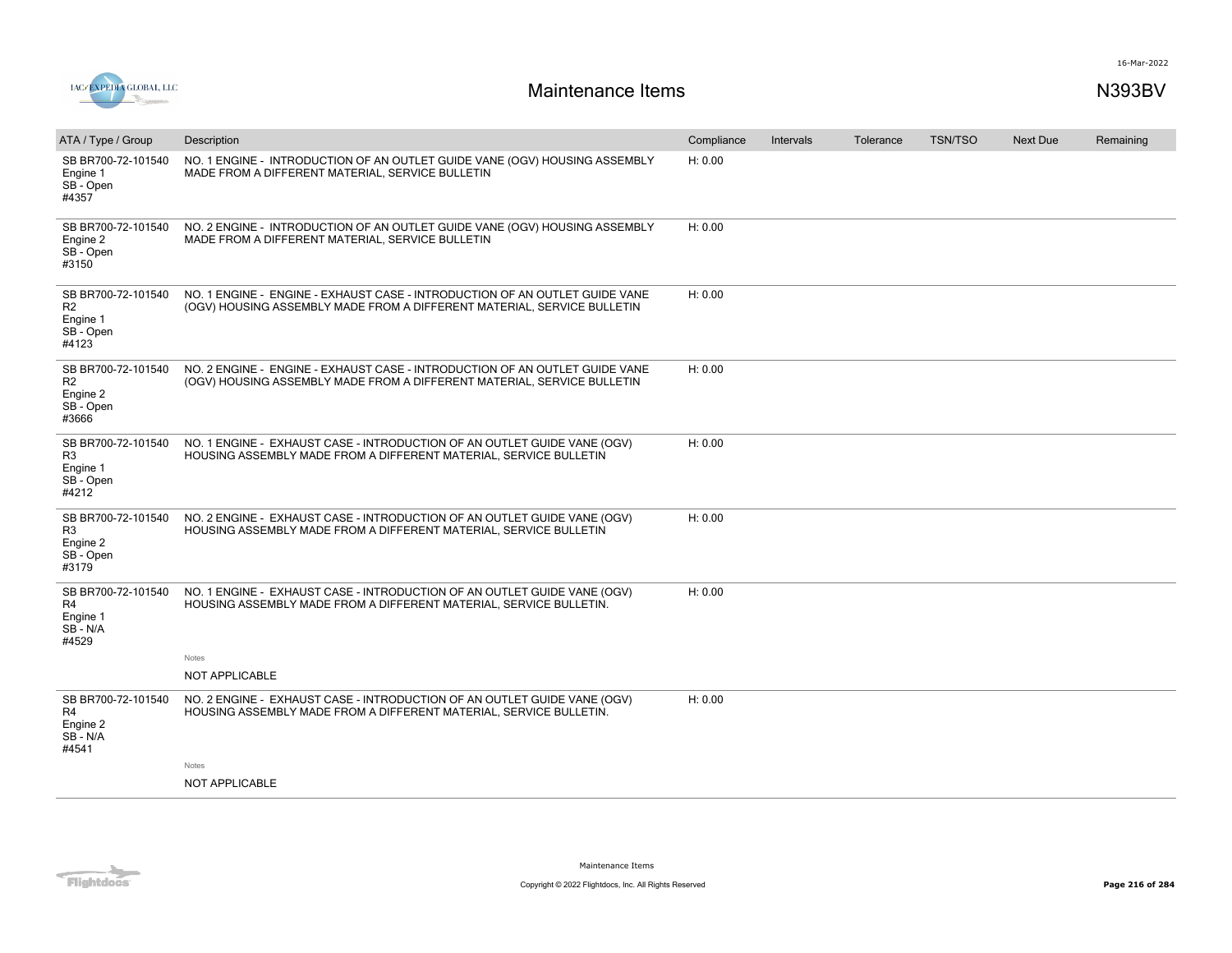

| ATA / Type / Group                                   | Description                                                                                                                                                                                                         | Compliance | Intervals | Tolerance | <b>TSN/TSO</b> | <b>Next Due</b> | Remaining |
|------------------------------------------------------|---------------------------------------------------------------------------------------------------------------------------------------------------------------------------------------------------------------------|------------|-----------|-----------|----------------|-----------------|-----------|
| SB BR700-72-101549<br>Engine 1<br>SB - Open<br>#3905 | NO. 1 ENGINE - ENGINE - LOW PRESSURE (LP) COMPRESSORBLADES - REWORK OF IN-<br>SERVICE LP COMPRESSOR BLADES TO APPLY METCO 58 COATING ON THE BLADE ROOT<br>FLANK, SERVICE BULLETIN                                   | H: 0.00    |           |           |                |                 |           |
| SB BR700-72-101549<br>Engine 2<br>SB - Open<br>#3928 | NO. 2 ENGINE - ENGINE - LOW PRESSURE (LP) COMPRESSORBLADES - REWORK OF IN-<br>SERVICE LP COMPRESSOR BLADES TO APPLY METCO 58 COATING ON THE BLADE ROOT<br>FLANK, SERVICE BULLETIN                                   | H: 0.00    |           |           |                |                 |           |
| SB BR700-72-101573<br>Engine 1<br>SB - Open<br>#3804 | NO. 1 ENGINE - ENGINE - HIGH PRESSURE (HP) COMPRESSOR-INCREASED TIP CLEARANCE H: 0.00<br>FOR HP COMPRESSOR STAGE 4 STATOR VANES, SERVICE BULLETIN                                                                   |            |           |           |                |                 |           |
| SB BR700-72-101573<br>Engine 2<br>SB - Open<br>#3207 | NO. 2 ENGINE - ENGINE - HIGH PRESSURE (HP) COMPRESSOR- INCREASED TIP CLEARANCE H: 0.00<br>FOR HP COMPRESSOR STAGE 4 STATOR VANES, SERVICE BULLETIN                                                                  |            |           |           |                |                 |           |
| SB BR700-72-101580<br>Engine 1<br>SB - Open<br>#3788 | NO. 1 ENGINE - ENGINE - COMPRESSORINTERMEDIATE CASE AND FITTINGS -<br>INTRODUCTION OF A NEW ENGINE NAME PLATE, SERVICE BULLETIN                                                                                     | H: 0.00    |           |           |                |                 |           |
| SB BR700-72-101580<br>Engine 2<br>SB - Open<br>#4285 | NO. 2 ENGINE - ENGINE - COMPRESSORINTERMEDIATE CASE AND FITTINGS -<br>INTRODUCTION OF A NEW ENGINE NAME PLATE, SERVICE BULLETIN                                                                                     | H: 0.00    |           |           |                |                 |           |
| SB BR700-72-101584<br>Engine 1<br>SB - Open<br>#4113 | NO. 1 ENGINE - ACCESSORY GEARBOX MODULE - DELETION OF BLACK OXIDE TREATMENT<br>FROM THE LINE 1 BEVEL GEARASSEMBLY, SERVICE BULLETIN                                                                                 | H: 0.00    |           |           |                |                 |           |
| SB BR700-72-101584<br>Engine 2<br>SB - Open<br>#3861 | NO. 2 ENGINE - ACCESSORY GEARBOX MODULE - DELETION OF BLACK OXIDE TREATMENT<br>FROM THE LINE 1 BEVEL GEARASSEMBLY, SERVICE BULLETIN                                                                                 | H: 0.00    |           |           |                |                 |           |
| SB BR700-72-101618<br>Engine 1<br>SB - Open<br>#3296 | NO. 1 ENGINE - ENGINE - ACCESSORY GEARBOX MODULE - INTRODUCTION OF AN<br>ACCESSORY GEARBOX OIL TANK OIL FILL INSTRUCTION LABEL SUITABLE FORUSE WITH AN<br>ALUMINUM ACCESSORY GEARBOX MAIN HOUSING, SERVICE BULLETIN | H: 0.00    |           |           |                |                 |           |
| SB BR700-72-101618<br>Engine 2<br>SB - Open<br>#4470 | NO. 2 ENGINE - ENGINE - ACCESSORY GEARBOX MODULE - INTRODUCTION OF AN<br>ACCESSORY GEARBOX OIL TANK OIL FILL INSTRUCTION LABEL SUITABLE FORUSE WITH AN<br>ALUMINUM ACCESSORY GEARBOX MAIN HOUSING, SERVICE BULLETIN | H: 0.00    |           |           |                |                 |           |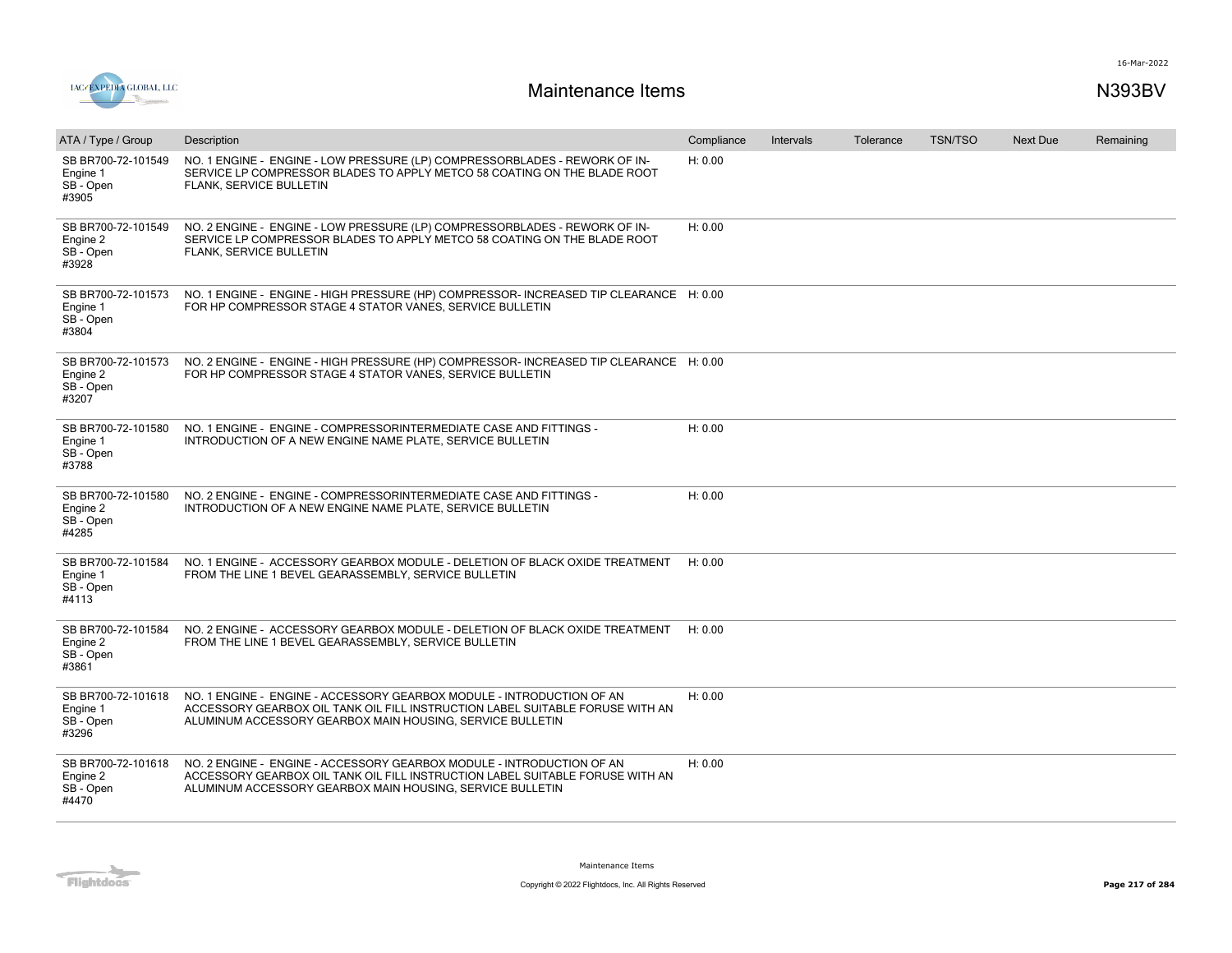

| ATA / Type / Group                                                     | Description                                                                                                                                                                                                | Compliance | Intervals | Tolerance | <b>TSN/TSO</b> | <b>Next Due</b> | Remaining |
|------------------------------------------------------------------------|------------------------------------------------------------------------------------------------------------------------------------------------------------------------------------------------------------|------------|-----------|-----------|----------------|-----------------|-----------|
| SB BR700-72-101623<br>Engine 1<br>SB - Open<br>#3340                   | NO. 1 ENGINE - ENGINE - ACCESSORY GEARBOX MODULE - INTRODUCTION OF A NEW<br>LUBRICLONE FORTHE ACCESSORY GEARBOX, SERVICE BULLETIN                                                                          | H: 0.00    |           |           |                |                 |           |
| SB BR700-72-101623<br>Engine 2<br>SB - Open<br>#4139                   | NO. 2 ENGINE - ENGINE - ACCESSORY GEARBOX MODULE - INTRODUCTION OF A NEW<br>LUBRICLONE FORTHE ACCESSORY GEARBOX, SERVICE BULLETIN                                                                          | H: 0.00    |           |           |                |                 |           |
| SB BR700-72-101663<br>Engine 1<br>SB - Open<br>#3969                   | NO. 1 ENGINE - ENGINE - INTERNAL GEARBOX DRIVE-DRIVEN ASSEMBLY AND LOW<br>PRESSURE (LP) COMPRESSOR/INTERNAL GEARBOX OIL DISTRIBUTION TUBES -<br>INTRODUCTION OF REVISED OIL JET HOUSINGS, SERVICE BULLETIN | H: 0.00    |           |           |                |                 |           |
| SB BR700-72-101663<br>Engine 2<br>SB - Open<br>#4202                   | NO. 2 ENGINE - ENGINE - INTERNAL GEARBOX DRIVE-DRIVEN ASSEMBLY AND LOW<br>PRESSURE (LP) COMPRESSOR/INTERNAL GEARBOX OIL DISTRIBUTION TUBES -<br>INTRODUCTION OF REVISED OIL JET HOUSINGS, SERVICE BULLETIN | H: 0.00    |           |           |                |                 |           |
| SB BR700-72-101664<br>R <sub>2</sub><br>Engine 1<br>SB - Open<br>#3121 | NO. 1 ENGINE - ENGINE - INTERNAL GEARBOX DRIVE-DRIVEN ASSEMBLY - INTRODUCTION<br>OF A NEW NO. 2 BEARING SUPPORT HOUSING, SERVICE BULLETIN                                                                  | H: 0.00    |           |           |                |                 |           |
| SB BR700-72-101664<br>R <sub>2</sub><br>Engine 2<br>SB - Open<br>#3885 | NO. 2 ENGINE - ENGINE - INTERNAL GEARBOX DRIVE-DRIVEN ASSEMBLY - INTRODUCTION<br>OF A NEW NO. 2 BEARING SUPPORT HOUSING, SERVICE BULLETIN                                                                  | H: 0.00    |           |           |                |                 |           |
| SB BR700-72-101699<br>Engine 1<br>SB - Open<br>#4176                   | NO. 1 ENGINE - ENGINE - LOW PRESSURE (LP) COMPRESSORBLADES - INTRODUCTION OF A H: 0.00<br>NEW LP COMPRESSOR ANNULUS FILLER WITH AN INTEGRAL HOOK DESIGN, SERVICE<br><b>BULLETIN</b>                        |            |           |           |                |                 |           |
| SB BR700-72-101699<br>Engine 2<br>SB - Open<br>#3214                   | NO. 2 ENGINE - ENGINE - LOW PRESSURE (LP) COMPRESSORBLADES - INTRODUCTION OF A H: 0.00<br>NEW LP COMPRESSOR ANNULUS FILLER WITH AN INTEGRAL HOOK DESIGN, SERVICE<br><b>BULLETIN</b>                        |            |           |           |                |                 |           |
| SB BR700-72-101705<br>Engine 1<br>SB - Open<br>#3839                   | NO. 1 ENGINE - HIGH PRESSURE (HP) COMPRESSORROTOR AND SHAFT DISCS -<br>INTRODUCTION OF A NEW HP COMPRESSOR FRONT ROTOR ASSEMBLY WITH SHANK NUTS<br>HAVING SILVER COATED THREADS ONLY, SERVICE BULLETIN     | H: 0.00    |           |           |                |                 |           |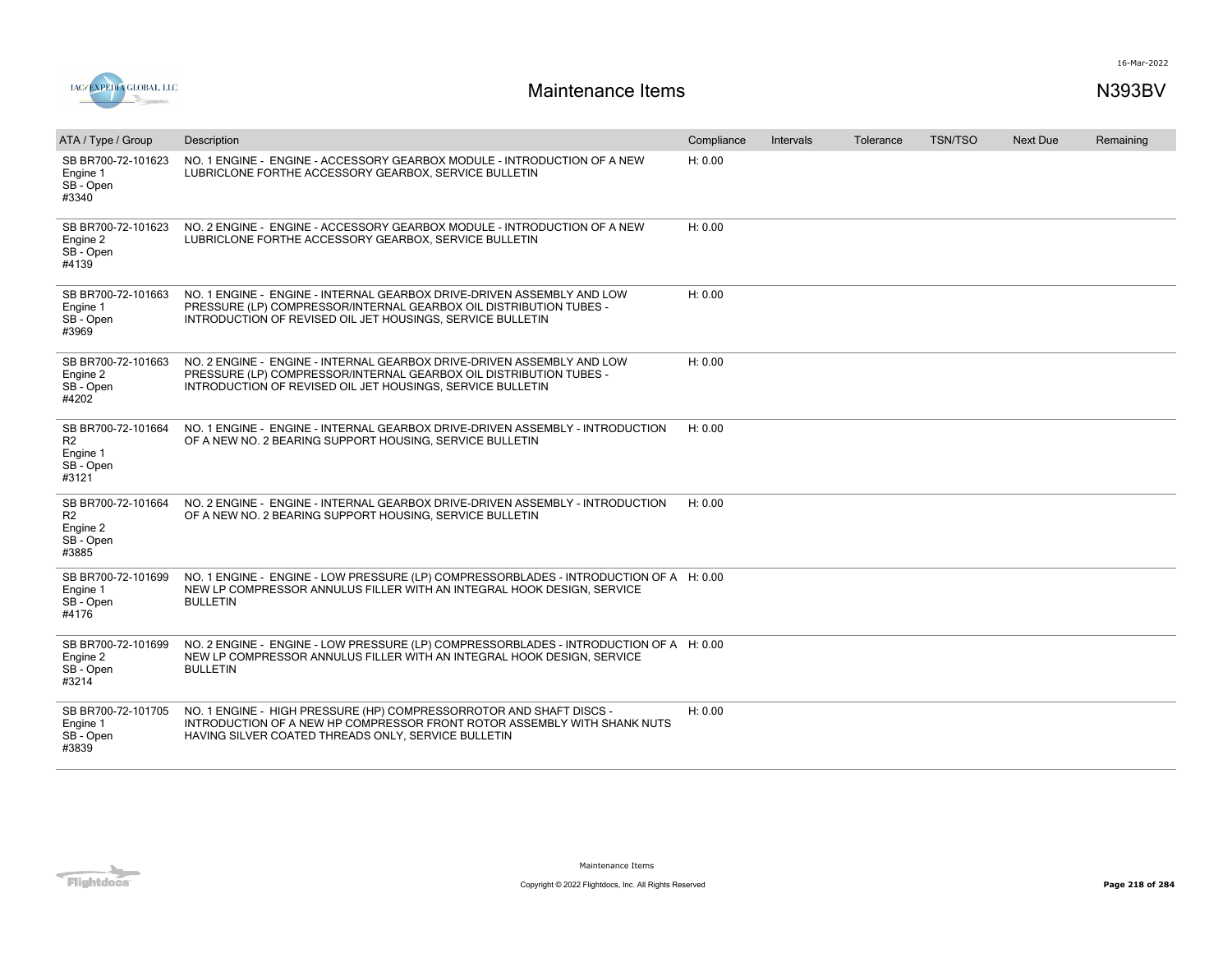

| ATA / Type / Group                                         | Description                                                                                                                                                                                                                  | Compliance | Intervals | Tolerance | <b>TSN/TSO</b> | <b>Next Due</b> | Remaining |
|------------------------------------------------------------|------------------------------------------------------------------------------------------------------------------------------------------------------------------------------------------------------------------------------|------------|-----------|-----------|----------------|-----------------|-----------|
| SB BR700-72-101705<br>Engine 2<br>SB - Open<br>#4345       | NO. 2 ENGINE - HIGH PRESSURE (HP) COMPRESSORROTOR AND SHAFT DISCS -<br>INTRODUCTION OF A NEW HP COMPRESSOR FRONT ROTOR ASSEMBLY WITH SHANK NUTS<br>HAVING SILVER COATED THREADS ONLY, SERVICE BULLETIN                       | H: 0.00    |           |           |                |                 |           |
| SB BR700-72-101722<br>Engine 1<br>SB - Open<br>#4012       | NO. 1 ENGINE - ENGINE - HIGH PRESSURE (HP) TURBINE STAGE 2 ONWARD NOZZLE GUIDE<br>SEALS - INTRODUCTION OF A DIFFERENT STANDARD HP TURBINE RIM SEAL ASSEMBLY AND<br>HP TURBINE SUPPORT RING ASSEMBLY. SERVICE BULLETIN        | H: 0.00    |           |           |                |                 |           |
| SB BR700-72-101722<br>Engine 2<br>SB - Open<br>#3964       | NO. 2 ENGINE - ENGINE - HIGH PRESSURE (HP) TURBINE STAGE 2 ONWARD NOZZLE GUIDE<br>SEALS - INTRODUCTION OF A DIFFERENT STANDARD HP TURBINE RIM SEAL ASSEMBLY AND<br>HP TURBINE SUPPORT RING ASSEMBLY, SERVICE BULLETIN        | H: 0.00    |           |           |                |                 |           |
| SB BR700-72-101728<br>Engine 1<br>SB - Open<br>#3067       | NO. 1 ENGINE - HIGH PRESSURE (HP) COMPRESSORVARIABLE INLET GUIDE VANE (VIGV)<br>ACTUATING RINGS AND LEVERS - INTRODUCTION OF A NEW MOUNTING BRACKET<br>ASSEMBLY, SERVICE BULLETIN                                            | H: 0.00    |           |           |                |                 |           |
| SB BR700-72-101728<br>Engine 2<br>SB - Open<br>#3087       | NO. 2 ENGINE - HIGH PRESSURE (HP) COMPRESSORVARIABLE INLET GUIDE VANE (VIGV)<br>ACTUATING RINGS AND LEVERS - INTRODUCTION OF A NEW MOUNTING BRACKET<br>ASSEMBLY, SERVICE BULLETIN                                            | H: 0.00    |           |           |                |                 |           |
| SB BR700-72-101731<br>Engine 1<br>SB - Open<br>#3414       | NO. 1 ENGINE - ENGINE - BYPASS SERVICE FAIRING - INTRODUCTION OF ALTERNATIVE<br>SPLITTERFAIRING ASSEMBLY RIVETS. SERVICE BULLETIN                                                                                            | H: 0.00    |           |           |                |                 |           |
| SB BR700-72-101731<br>Engine 2<br>SB - Open<br>#4405       | NO. 2 ENGINE - ENGINE - BYPASS SERVICE FAIRING - INTRODUCTION OF ALTERNATIVE<br>SPLITTERFAIRING ASSEMBLY RIVETS, SERVICE BULLETIN                                                                                            | H: 0.00    |           |           |                |                 |           |
| SB BR700-72-101734<br>Engine 1<br>SB - Open<br>#4615       | NO. 1 ENGINE - HIGH PRESSURE (HP) COMPRESSORVARIABLE INLET GUIDE VANE (VIGV)<br>ACTUATING RINGS AND LEVERS - INTRODUCTION OF CHANGES TO THE HP COMPRESSOR<br>VARIABLE STATOR VANE (VSV) SYSTEM COMPONENTS, SERVICE BULLETIN  | H: 0.00    |           |           |                |                 |           |
| SB BR700-72-101734<br>Engine 2<br>SB - Open<br>#4024       | NO. 2 ENGINE - HIGH PRESSURE (HP) COMPRESSORVARIABLE INLET GUIDE VANE (VIGV)<br>ACTUATING RINGS AND LEVERS - INTRODUCTION OF CHANGES TO THE HP COMPRESSOR<br>VARIABLE STATOR VANE (VSV) SYSTEM COMPONENTS, SERVICE BULLETIN  | H: 0.00    |           |           |                |                 |           |
| SB BR700-72-101734<br>R1<br>Engine 1<br>SB - Open<br>#4055 | NO. 1 ENGINE - HIGH PRESSURE (HP) COMPRESSORVARIABLE INLET GUIDE VANE (VIGV)<br>ACTUATING RINGS AND LEVERS - INTRODUCTION OF CHANGES TO THE HP COMPRESSOR<br>VARIABLE STATOR VANE (VSV) SYSTEM COMPONENTS, SERVICE BULLETIN. | H: 0.00    |           |           |                |                 |           |

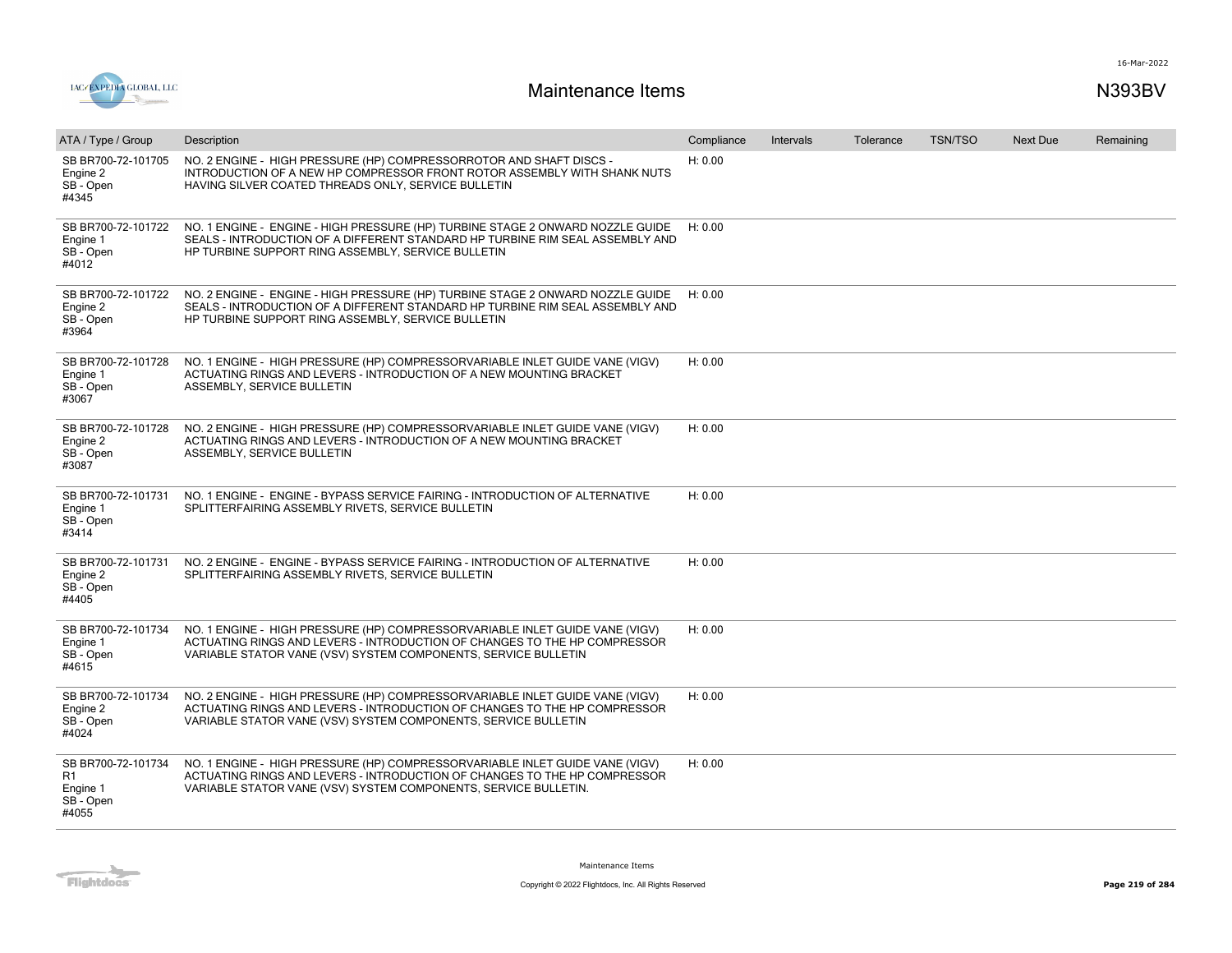

| ATA / Type / Group                                                     | Description                                                                                                                                                                                                                  | Compliance | <b>Intervals</b> | Tolerance | <b>TSN/TSO</b> | <b>Next Due</b> | Remaining |
|------------------------------------------------------------------------|------------------------------------------------------------------------------------------------------------------------------------------------------------------------------------------------------------------------------|------------|------------------|-----------|----------------|-----------------|-----------|
| SB BR700-72-101734<br>R1<br>Engine 2<br>SB - Open<br>#3837             | NO. 2 ENGINE - HIGH PRESSURE (HP) COMPRESSORVARIABLE INLET GUIDE VANE (VIGV)<br>ACTUATING RINGS AND LEVERS - INTRODUCTION OF CHANGES TO THE HP COMPRESSOR<br>VARIABLE STATOR VANE (VSV) SYSTEM COMPONENTS, SERVICE BULLETIN. | H: 0.00    |                  |           |                |                 |           |
| SB BR700-72-101757<br>Engine 1<br>SB - Open<br>#3341                   | NO. 1 ENGINE - HIGH PRESSURE (HP) COMPRESSORFRONT BEARING AND SUPPORT -<br>INTRODUCTION OF A NEW ALTERNATIVE HP COMPRESSOR NO.3 BEARING ASSEMBLY WITH<br>A MORE ROBUST DESIGN, SERVICE BULLETIN                              | H: 0.00    |                  |           |                |                 |           |
| SB BR700-72-101757<br>Engine 2<br>SB - Open<br>#3274                   | NO. 2 ENGINE - HIGH PRESSURE (HP) COMPRESSORFRONT BEARING AND SUPPORT -<br>INTRODUCTION OF A NEW ALTERNATIVE HP COMPRESSOR NO.3 BEARING ASSEMBLY WITH<br>A MORE ROBUST DESIGN, SERVICE BULLETIN                              | H: 0.00    |                  |           |                |                 |           |
| SB BR700-72-101774<br>Engine 1<br>SB - Open<br>#4117                   | NO. 1 ENGINE - ENGINE - CORE ENGINE FAIRINGS - INTRODUCTION OF A NEW STANDARD OF H: 0.00<br>CORE ENGINE FAIRINGS, SERVICE BULLETIN                                                                                           |            |                  |           |                |                 |           |
| SB BR700-72-101774<br>Engine 2<br>SB - Open<br>#4373                   | NO. 2 ENGINE - ENGINE - CORE ENGINE FAIRINGS - INTRODUCTION OF A NEW STANDARD OF H: 0.00<br>CORE ENGINE FAIRINGS, SERVICE BULLETIN                                                                                           |            |                  |           |                |                 |           |
| SB BR700-72-101794<br>Engine 1<br>SB - Open<br>#4427                   | NO. 1 ENGINE - ENGINE - HIGH PRESSURE (HP) COMPRESSORVARIABLE INLET GUIDE VANE H: 0.00<br>(VIGV) RINGS AND SEALS - INTRODUCTION OF NUTS WITH SILVER COATED THREADS ONLY,<br>SERVICE BULLETIN                                 |            |                  |           |                |                 |           |
| SB BR700-72-101794<br>Engine 2<br>SB - Open<br>#4313                   | NO. 2 ENGINE - ENGINE - HIGH PRESSURE (HP) COMPRESSORVARIABLE INLET GUIDE VANE<br>(VIGV) RINGS AND SEALS - INTRODUCTION OF NUTS WITH SILVER COATED THREADS ONLY,<br>SERVICE BULLETIN                                         | H: 0.00    |                  |           |                |                 |           |
| SB BR700-72-101805<br>R <sub>2</sub><br>Engine 1<br>SB - Open<br>#3898 | NO. 1 ENGINE - ENGINE - ACCESSORY GEARBOX MODULE - INTRODUCTION OF A NEW<br>STANDARD OF PRESSURE RELIEF VALVE (PRV), SERVICE BULLETIN                                                                                        | H: 0.00    |                  |           |                |                 |           |
| SB BR700-72-101805<br>R <sub>2</sub><br>Engine 2<br>SB - Open<br>#3603 | NO. 2 ENGINE - ENGINE - ACCESSORY GEARBOX MODULE - INTRODUCTION OF A NEW<br>STANDARD OF PRESSURE RELIEF VALVE (PRV), SERVICE BULLETIN                                                                                        | H: 0.00    |                  |           |                |                 |           |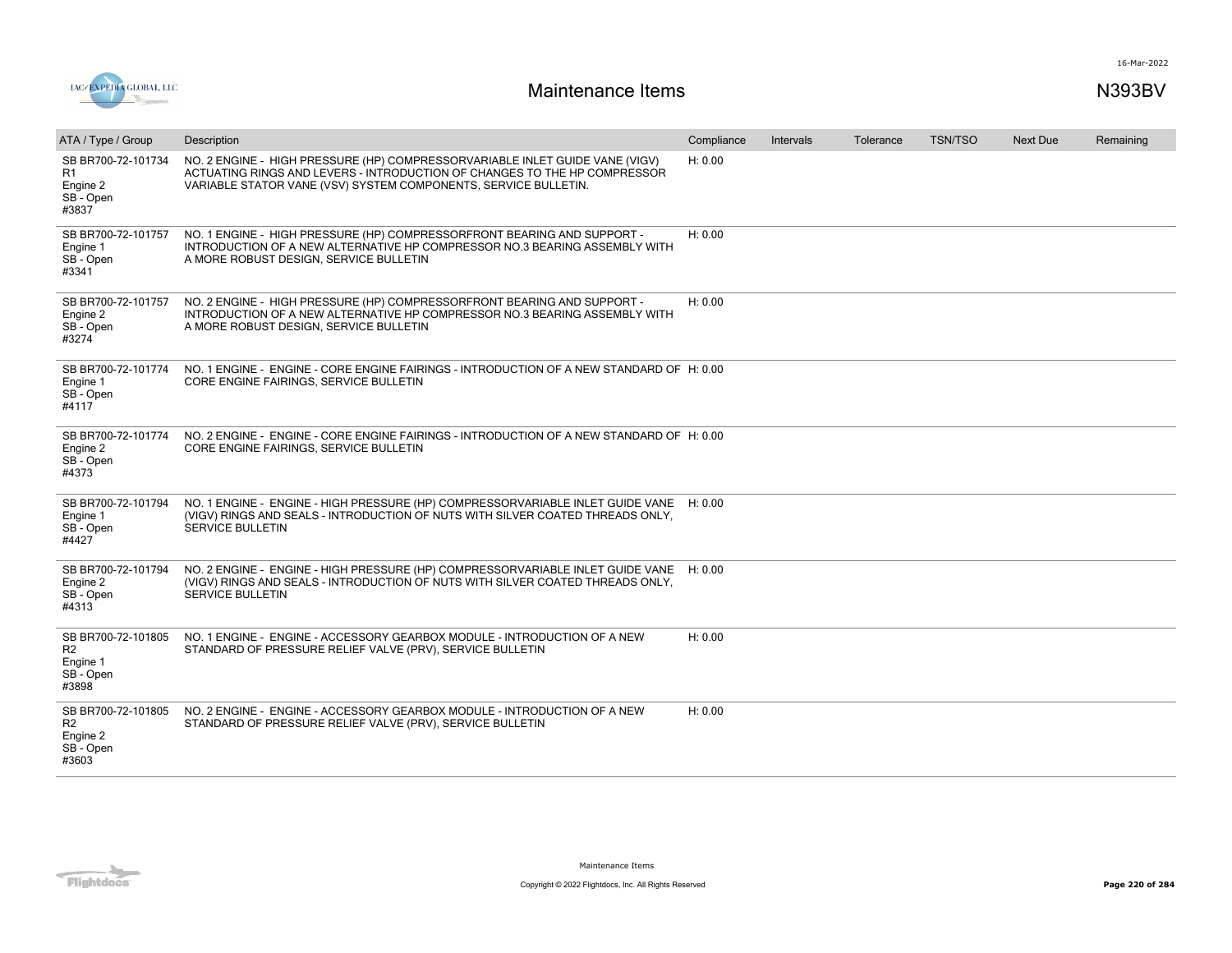

| ATA / Type / Group                                                     | Description                                                                                                                                                                                                         | Compliance                          | Intervals | Tolerance | <b>TSN/TSO</b> | <b>Next Due</b> | Remaining |
|------------------------------------------------------------------------|---------------------------------------------------------------------------------------------------------------------------------------------------------------------------------------------------------------------|-------------------------------------|-----------|-----------|----------------|-----------------|-----------|
| SB BR700-72-101805<br>R <sub>3</sub><br>Engine 1<br>SB - Open<br>#3099 | NO. 1 ENGINE - ENGINE - ACCESSORY GEARBOX MODULE - INTRODUCTION OF A NEW<br>STANDARD OF PRESSURE RELIEF VALVE (PRV), SERVICE BULLETIN.                                                                              | H: 0.00                             |           |           |                |                 |           |
| SB BR700-72-101805<br>R <sub>3</sub><br>Engine 2<br>SB - Open<br>#3472 | NO. 2 ENGINE - ENGINE - ACCESSORY GEARBOX MODULE - INTRODUCTION OF A NEW<br>STANDARD OF PRESSURE RELIEF VALVE (PRV), SERVICE BULLETIN.                                                                              | H: 0.00                             |           |           |                |                 |           |
| SB BR700-72-101805<br>R4<br>Engine 1<br>SB - Open<br>#4400             | NO. 1 ENGINE - ENGINE - ACCESSORY GEARBOX MODULE - INTRODUCTION OF A NEW<br>STANDARD OF PRESSURE RELIEF VALVE (PRV), SERVICE BULLETIN                                                                               | H: 0.00                             |           |           |                |                 |           |
| SB BR700-72-101805<br>R4<br>Engine 2<br>SB - Complied With<br>#3034    | NO. 2 ENGINE - ENGINE - ACCESSORY GEARBOX MODULE - INTRODUCTION OF A NEW<br>STANDARD OF PRESSURE RELIEF VALVE (PRV), SERVICE BULLETIN                                                                               | 07-OCT-2014<br>H: 1015.50<br>C: 386 |           |           |                |                 |           |
|                                                                        | Notes                                                                                                                                                                                                               |                                     |           |           |                |                 |           |
|                                                                        | COMPLIED WITH - REMOVED PT 39504500 & INSTALLED NEW PT 39556600 PERBR710 MM CH 72-61-01 & SB BR700-72-101805 R4                                                                                                     |                                     |           |           |                |                 |           |
| SB BR700-72-101813<br>Engine 1<br>SB - Open<br>#3876                   | NO. 1 ENGINE - ENGINE - HIGH PRESSURE (HP) TURBINE STAGE 1 LINER- INTRODUCTION OF H: 0.00<br>NEW HP TURBINE STAGE 1 LINER SEGMENTS WITH AN INCREASED HONEYCOMB AREA.<br><b>SERVICE BULLETIN</b>                     |                                     |           |           |                |                 |           |
| SB BR700-72-101813<br>Engine 2<br>SB - Open<br>#3254                   | NO. 2 ENGINE - ENGINE - HIGH PRESSURE (HP) TURBINE STAGE 1 LINER- INTRODUCTION OF H: 0.00<br>NEW HP TURBINE STAGE 1 LINER SEGMENTS WITH AN INCREASED HONEYCOMB AREA,<br><b>SERVICE BULLETIN</b>                     |                                     |           |           |                |                 |           |
| SB BR700-72-101817<br>Engine 1<br>SB - Open<br>#3091                   | NO. 1 ENGINE - ENGINE - ACCESSORY GEARBOX MODULE - RECONFIGURATION OF THE<br>VESPEL COUPLINGS AND THE RETAINING RINGS USED FORINSTALLATION OF THE FUEL<br>PUMP AND OIL PUMP AS NON-MODULAR PARTS, SERVICE BULLETIN  | H: 0.00                             |           |           |                |                 |           |
| SB BR700-72-101817<br>Engine 2<br>SB - Open<br>#3329                   | NO. 2 ENGINE - ENGINE - ACCESSORY GEARBOX MODULE - RECONFIGURATION OF THE<br>VESPEL COUPLINGS AND THE RETAINING RINGS USED FORINSTALLATION OF THE FUEL<br>PUMP AND OIL PUMP AS NON-MODULAR PARTS, SERVICE BULLETIN  | H: 0.00                             |           |           |                |                 |           |
| SB BR700-72-101817<br>R1<br>Engine 1<br>SB - Open<br>#4607             | NO. 1 ENGINE - ENGINE - ACCESSORY GEARBOX MODULE - RECONFIGURATION OF THE<br>VESPEL COUPLINGS AND THE RETAINING RINGS USED FORINSTALLATION OF THE FUEL<br>PUMP AND OIL PUMP AS NON-MODULAR PARTS, SERVICE BULLETIN. | H: 0.00                             |           |           |                |                 |           |

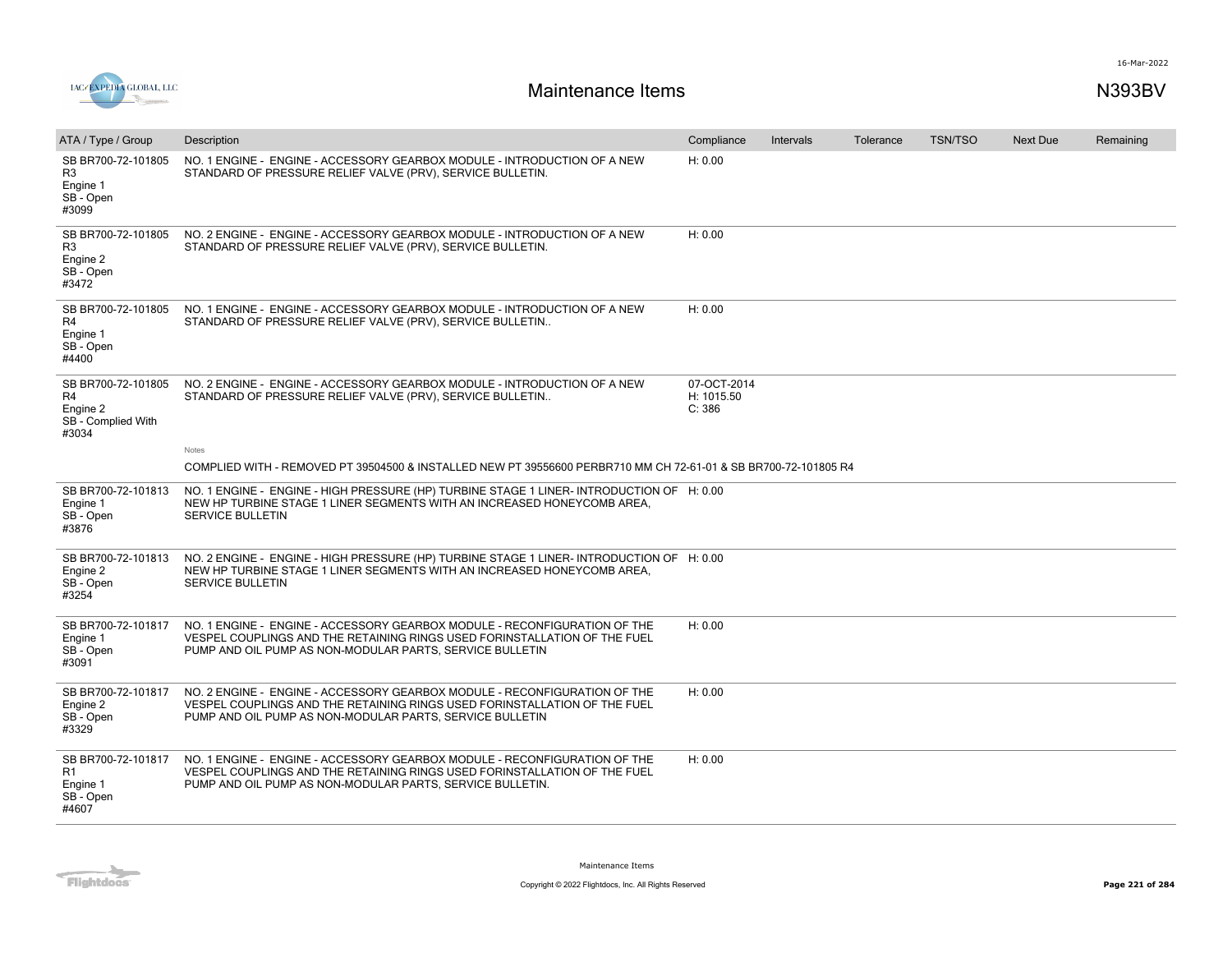

| ATA / Type / Group                                                        | Description                                                                                                                                                                                                                                                      | Compliance | <b>Intervals</b> | Tolerance | <b>TSN/TSO</b> | <b>Next Due</b> | Remaining |
|---------------------------------------------------------------------------|------------------------------------------------------------------------------------------------------------------------------------------------------------------------------------------------------------------------------------------------------------------|------------|------------------|-----------|----------------|-----------------|-----------|
| SB BR700-72-101817<br>R1<br>Engine 2<br>SB - Open<br>#4584                | NO. 2 ENGINE - ENGINE - ACCESSORY GEARBOX MODULE - RECONFIGURATION OF THE<br>VESPEL COUPLINGS AND THE RETAINING RINGS USED FORINSTALLATION OF THE FUEL<br>PUMP AND OIL PUMP AS NON-MODULAR PARTS, SERVICE BULLETIN.                                              | H: 0.00    |                  |           |                |                 |           |
| SB BR700-72-101837<br>Engine 1<br>SB - Open<br>#4814                      | NO. 1 ENGINE - HIGH PRESSURE (HP) TURBINE ROTOR DISCS - INTRODUCTION OF AN HP<br>TURBINE STAGE 1 DISC MADE FROM A DIFFERENT MATERIAL                                                                                                                             |            |                  |           |                |                 |           |
| SB BR700-72-101837<br>Engine 2<br>SB - Open<br>#4836                      | NO. 2 ENGINE - HIGH PRESSURE (HP) TURBINE ROTOR DISCS - INTRODUCTION OF AN HP<br>TURBINE STAGE 1 DISC MADE FROM A DIFFERENT MATERIAL                                                                                                                             |            |                  |           |                |                 |           |
| SB BR700-72-101855<br>Engine 1<br>SB - Open<br>#3955                      | NO. 1 ENGINE - HIGH PRESSURE (HP) COMPRESSORFRONT CASE - INTRODUCTION OF AN<br>ALTERNATIVE HP COMPRESSOR FRONT CASE ASSEMBLY, SERVICE BULLETIN                                                                                                                   | H: 0.00    |                  |           |                |                 |           |
| SB BR700-72-101855<br>Engine 2<br>SB - Open<br>#3361                      | NO. 2 ENGINE - HIGH PRESSURE (HP) COMPRESSORFRONT CASE - INTRODUCTION OF AN<br>ALTERNATIVE HP COMPRESSOR FRONT CASE ASSEMBLY, SERVICE BULLETIN                                                                                                                   | H: 0.00    |                  |           |                |                 |           |
| SB BR700-72-101858<br>Engine 1<br>SB - Open<br>#3186                      | NO. 1 ENGINE - HIGH PRESSURE (HP) COMPRESSORREAR ROTOR DISCS - INTRODUCTION<br>OF A HP COMPRESSOR STAGES 7 TO 10 ROTOR DISC ASSEMBLY WITH REVISED LINER<br>COATING, SERVICE BULLETIN                                                                             | H: 0.00    |                  |           |                |                 |           |
| SB BR700-72-101858<br>PART <sub>1</sub><br>Engine 1<br>SB - Open<br>#3421 | NO. 1 ENGINE - REPLACEMENT-HIGH PRESSURE (HP) COMPRESSORREAR ROTOR DISCS -<br>INTRODUCTION OF A HP COMPRESSOR STAGES 7 TO 10 ROTOR DISC ASSEMBLY WITH<br>REVISED LINER COATING, OF THE OLD HP COMPRESSOR STAGES 7 TO 10 ROTOR DISC<br>ASSEMBLY (P/N BRR24357) WI | H: 0.00    |                  |           |                |                 |           |
| SB BR700-72-101858<br>PART <sub>2</sub><br>Engine 1<br>SB - Open<br>#4286 | NO. 1 ENGINE - REWORK-HIGH PRESSURE (HP) COMPRESSORREAR ROTOR DISCS -<br>INTRODUCTION OF A HP COMPRESSOR STAGES 7 TO 10 ROTOR DISC ASSEMBLY WITH<br>REVISED LINER COATING, OF THE OLD HP COMPRESSOR STAGES 7 TO 10 ROTOR DISC<br>ASSEMBLY FROM THE OLD STANDARD  | H: 0.00    |                  |           |                |                 |           |
| SB BR700-72-101858<br>PART <sub>3</sub><br>Engine 1<br>SB - Open<br>#4605 | NO. 1 ENGINE - REWORK-HIGH PRESSURE (HP) COMPRESSORREAR ROTOR DISCS -<br>INTRODUCTION OF A HP COMPRESSOR STAGES 7 TO 10 ROTOR DISC ASSEMBLY WITH<br>REVISED LINER COATING, OF THE OLD HP COMPRESSOR STAGES 7 TO 10 ROTOR DISC<br>ASSEMBLY FROM THE OLD STANDARD. | H: 0.00    |                  |           |                |                 |           |

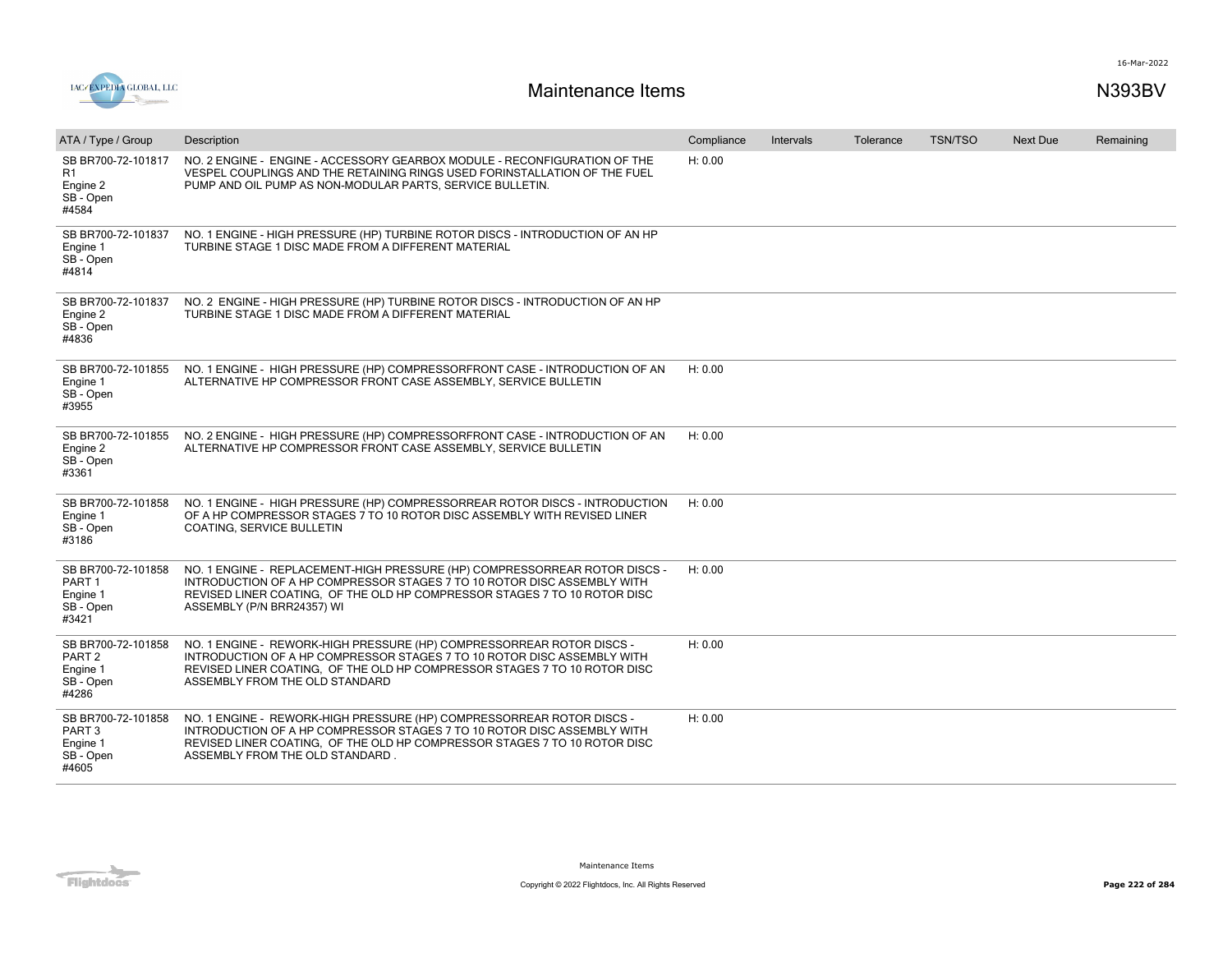

| ATA / Type / Group                                                        | Description                                                                                                                                                                                                                                                      | Compliance | Intervals | Tolerance | <b>TSN/TSO</b> | <b>Next Due</b> | Remaining |
|---------------------------------------------------------------------------|------------------------------------------------------------------------------------------------------------------------------------------------------------------------------------------------------------------------------------------------------------------|------------|-----------|-----------|----------------|-----------------|-----------|
| SB BR700-72-101858<br>PART <sub>4</sub><br>Engine 1<br>SB - Open<br>#3954 | NO. 1 ENGINE - REWORK-HIGH PRESSURE (HP) COMPRESSORREAR ROTOR DISCS -<br>INTRODUCTION OF A HP COMPRESSOR STAGES 7 TO 10 ROTOR DISC ASSEMBLY WITH<br>REVISED LINER COATING, OF THE OLD HP COMPRESSOR STAGES 7 TO 10 ROTOR DISC<br>ASSEMBLY FROM THE OLD STANDARD  | H: 0.00    |           |           |                |                 |           |
| SB BR700-72-101858<br>PART <sub>5</sub><br>Engine 1<br>SB - Open<br>#3229 | NO. 1 ENGINE - REWORK-HIGH PRESSURE (HP) COMPRESSORREAR ROTOR DISCS -<br>INTRODUCTION OF A HP COMPRESSOR STAGES 7 TO 10 ROTOR DISC ASSEMBLY WITH<br>REVISED LINER COATING, OF THE OLD HP COMPRESSOR STAGES 7 TO 10 ROTOR DISC<br>ASSEMBLY FROM THE OLD STANDARD  | H: 0.00    |           |           |                |                 |           |
| SB BR700-72-101858<br>PART <sub>6</sub><br>Engine 1<br>SB - Open<br>#3758 | NO. 1 ENGINE - REWORK-HIGH PRESSURE (HP) COMPRESSORREAR ROTOR DISCS -<br>INTRODUCTION OF A HP COMPRESSOR STAGES 7 TO 10 ROTOR DISC ASSEMBLY WITH<br>REVISED LINER COATING, OF THE OLD HP COMPRESSOR STAGES 7 TO 10 ROTOR DISC<br>ASSEMBLY FROM THE OLD STANDARD  | H: 0.00    |           |           |                |                 |           |
| SB BR700-72-101858<br>Engine 2<br>SB - Open<br>#3352                      | NO. 2 ENGINE - HIGH PRESSURE (HP) COMPRESSORREAR ROTOR DISCS - INTRODUCTION<br>OF A HP COMPRESSOR STAGES 7 TO 10 ROTOR DISC ASSEMBLY WITH REVISED LINER<br>COATING, SERVICE BULLETIN                                                                             | H: 0.00    |           |           |                |                 |           |
| SB BR700-72-101858<br>PART <sub>1</sub><br>Engine 2<br>SB - Open<br>#3544 | NO. 2 ENGINE - REPLACEMENT-HIGH PRESSURE (HP) COMPRESSORREAR ROTOR DISCS -<br>INTRODUCTION OF A HP COMPRESSOR STAGES 7 TO 10 ROTOR DISC ASSEMBLY WITH<br>REVISED LINER COATING, OF THE OLD HP COMPRESSOR STAGES 7 TO 10 ROTOR DISC<br>ASSEMBLY (P/N BRR24357) WI | H: 0.00    |           |           |                |                 |           |
| SB BR700-72-101858<br>PART <sub>2</sub><br>Engine 2<br>SB - Open<br>#4610 | NO. 2 ENGINE - REWORK-HIGH PRESSURE (HP) COMPRESSORREAR ROTOR DISCS -<br>INTRODUCTION OF A HP COMPRESSOR STAGES 7 TO 10 ROTOR DISC ASSEMBLY WITH<br>REVISED LINER COATING, OF THE OLD HP COMPRESSOR STAGES 7 TO 10 ROTOR DISC<br>ASSEMBLY FROM THE OLD STANDARD  | H: 0.00    |           |           |                |                 |           |
| SB BR700-72-101858<br>PART <sub>3</sub><br>Engine 2<br>SB - Open<br>#4319 | NO. 2 ENGINE - REWORK-HIGH PRESSURE (HP) COMPRESSORREAR ROTOR DISCS -<br>INTRODUCTION OF A HP COMPRESSOR STAGES 7 TO 10 ROTOR DISC ASSEMBLY WITH<br>REVISED LINER COATING, OF THE OLD HP COMPRESSOR STAGES 7 TO 10 ROTOR DISC<br>ASSEMBLY FROM THE OLD STANDARD. | H: 0.00    |           |           |                |                 |           |
| SB BR700-72-101858<br>PART <sub>4</sub><br>Engine 2<br>SB - Open<br>#4166 | NO. 2 ENGINE - REWORK-HIGH PRESSURE (HP) COMPRESSORREAR ROTOR DISCS -<br>INTRODUCTION OF A HP COMPRESSOR STAGES 7 TO 10 ROTOR DISC ASSEMBLY WITH<br>REVISED LINER COATING, OF THE OLD HP COMPRESSOR STAGES 7 TO 10 ROTOR DISC<br>ASSEMBLY FROM THE OLD STANDARD  | H: 0.00    |           |           |                |                 |           |
| SB BR700-72-101858<br>PART <sub>5</sub><br>Engine 2<br>SB - Open<br>#3480 | NO. 2 ENGINE - REWORK-HIGH PRESSURE (HP) COMPRESSORREAR ROTOR DISCS -<br>INTRODUCTION OF A HP COMPRESSOR STAGES 7 TO 10 ROTOR DISC ASSEMBLY WITH<br>REVISED LINER COATING, OF THE OLD HP COMPRESSOR STAGES 7 TO 10 ROTOR DISC<br>ASSEMBLY FROM THE OLD STANDARD  | H: 0.00    |           |           |                |                 |           |

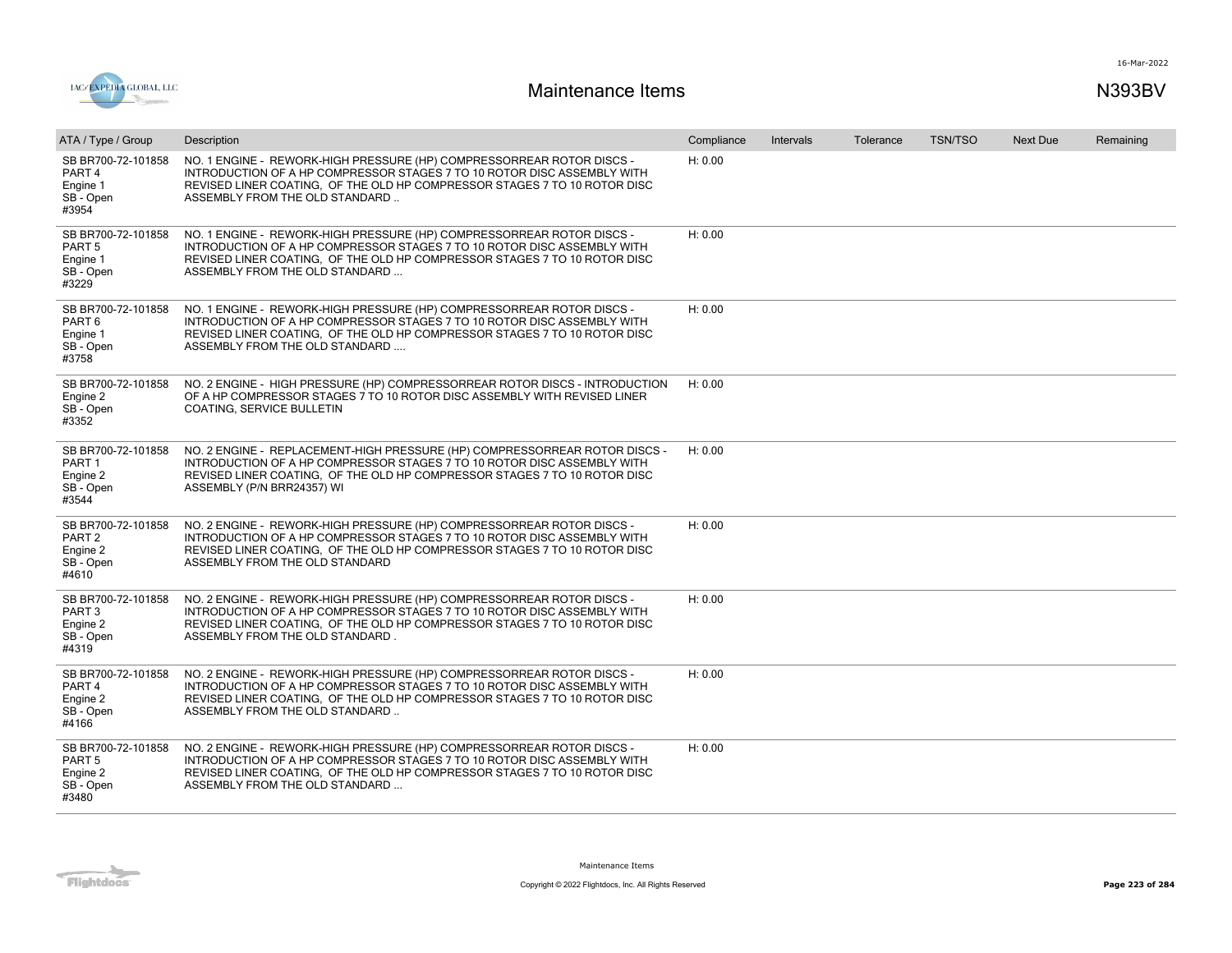

| ATA / Type / Group                                                     | Description                                                                                                                                                                                                                                                     | Compliance | Intervals | Tolerance | <b>TSN/TSO</b> | <b>Next Due</b> | Remaining |
|------------------------------------------------------------------------|-----------------------------------------------------------------------------------------------------------------------------------------------------------------------------------------------------------------------------------------------------------------|------------|-----------|-----------|----------------|-----------------|-----------|
| SB BR700-72-101858<br>PART 6<br>Engine 2<br>SB - Open<br>#3373         | NO. 2 ENGINE - REWORK-HIGH PRESSURE (HP) COMPRESSORREAR ROTOR DISCS -<br>INTRODUCTION OF A HP COMPRESSOR STAGES 7 TO 10 ROTOR DISC ASSEMBLY WITH<br>REVISED LINER COATING, OF THE OLD HP COMPRESSOR STAGES 7 TO 10 ROTOR DISC<br>ASSEMBLY FROM THE OLD STANDARD | H: 0.00    |           |           |                |                 |           |
| SB BR700-72-101858<br>R1<br>Engine 1<br>SB - Open<br>#4576             | NO. 1 ENGINE - HIGH PRESSURE (HP) COMPRESSORREAR ROTOR DISCS - INTRODUCTION<br>OF A HP COMPRESSOR STAGES 7 TO 10 ROTOR DISC ASSEMBLY WITH REVISED LINER<br>COATING, SERVICE BULLETIN.                                                                           | H: 0.00    |           |           |                |                 |           |
| SB BR700-72-101858<br>R <sub>1</sub><br>Engine 2<br>SB - Open<br>#3338 | NO. 2 ENGINE - HIGH PRESSURE (HP) COMPRESSORREAR ROTOR DISCS - INTRODUCTION<br>OF A HP COMPRESSOR STAGES 7 TO 10 ROTOR DISC ASSEMBLY WITH REVISED LINER<br>COATING, SERVICE BULLETIN.                                                                           | H: 0.00    |           |           |                |                 |           |
| SB BR700-72-101880<br>Engine 1<br>SB - Open<br>#4079                   | NO. 1 ENGINE - BYPASS DUCT - INTRODUCTION OF A WEIGHT REDUCED BYPASS DUCT<br>ASSEMBLY, SERVICE BULLETIN                                                                                                                                                         | H: 0.00    |           |           |                |                 |           |
| SB BR700-72-101880<br>Engine 2<br>SB - Open<br>#3321                   | NO. 2 ENGINE - BYPASS DUCT - INTRODUCTION OF A WEIGHT REDUCED BYPASS DUCT<br>ASSEMBLY, SERVICE BULLETIN                                                                                                                                                         | H: 0.00    |           |           |                |                 |           |
| SB BR700-72-101881<br>Engine 1<br>SB - Open<br>#3475                   | NO. 1 ENGINE - ACCESSORY GEARBOX MODULE - INTRODUCTION OF AN ALTERNATIVE<br>PRESSURE RELIEF VALVE (PRV), SERVICE BULLETIN                                                                                                                                       | H: 0.00    |           |           |                |                 |           |
| SB BR700-72-101881<br>Engine 2<br>SB - Open<br>#4090                   | NO. 2 ENGINE - ACCESSORY GEARBOX MODULE - INTRODUCTION OF AN ALTERNATIVE<br>PRESSURE RELIEF VALVE (PRV), SERVICE BULLETIN                                                                                                                                       | H: 0.00    |           |           |                |                 |           |
| SB BR700-72-101884<br>Engine 1<br>SB - Open<br>#3350                   | NO. 1 ENGINE - HIGH PRESSURE (HP) COMPRESSORREAR OUTER CASE - INTRODUCTION OF H: 0.00<br>AN ALTERNATIVE HP COMPRESSOR REAR OUTER CASE ASSEMBLY, SERVICE BULLETIN                                                                                                |            |           |           |                |                 |           |
| SB BR700-72-101884<br>Engine 2<br>SB - Open<br>#3910                   | NO. 2 ENGINE - HIGH PRESSURE (HP) COMPRESSORREAR OUTER CASE - INTRODUCTION OF H: 0.00<br>AN ALTERNATIVE HP COMPRESSOR REAR OUTER CASE ASSEMBLY, SERVICE BULLETIN                                                                                                |            |           |           |                |                 |           |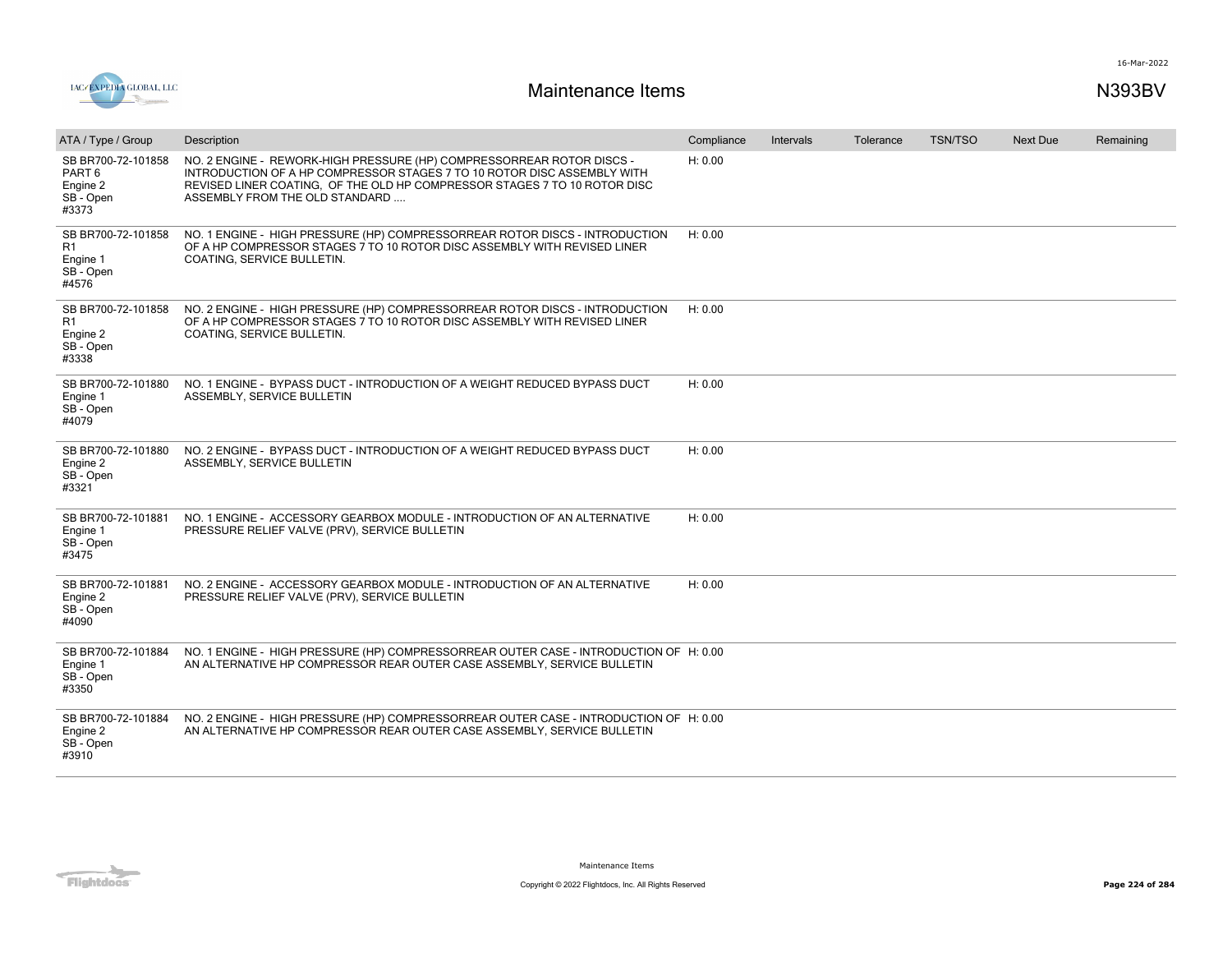

| ATA / Type / Group                                                                    | Description                                                                                                                                                                                    | Compliance | Intervals | Tolerance | <b>TSN/TSO</b> | Next Due | Remaining |
|---------------------------------------------------------------------------------------|------------------------------------------------------------------------------------------------------------------------------------------------------------------------------------------------|------------|-----------|-----------|----------------|----------|-----------|
| SB BR700-72-101887<br>Engine 1<br>SB - Open<br>#3063                                  | NO. 1 ENGINE - HIGH PRESSURE (HP) COMPRESSORMODULE - INTRODUCTION OF<br>INCREASED TIP CLEARANCES FOR THE HP COMPRESSOR STAGES 6 TO 9 STATOR VANES.<br><b>SERVICE BULLETIN</b>                  | H: 0.00    |           |           |                |          |           |
| SB BR700-72-101887<br>Engine 2<br>SB - Open<br>#3743                                  | NO. 2 ENGINE - HIGH PRESSURE (HP) COMPRESSORMODULE - INTRODUCTION OF<br>INCREASED TIP CLEARANCES FOR THE HP COMPRESSOR STAGES 6 TO 9 STATOR VANES.<br><b>SERVICE BULLETIN</b>                  | H: 0.00    |           |           |                |          |           |
| SB BR700-72-101888<br>Engine 1<br>SB - Open<br>#3960                                  | NO. 1 ENGINE - ACCESSORY GEARBOX MODULE - INTRODUCTION OF A NEW ACCESSORY<br>GEARBOX MAIN HOUSING WITH A REVISED PRESSURE RELIEF VALVE (PRV) PORT, SERVICE<br><b>BULLETIN</b>                  | H: 0.00    |           |           |                |          |           |
| SB BR700-72-101888<br>Engine 2<br>SB - Open<br>#4435                                  | NO. 2 ENGINE - ACCESSORY GEARBOX MODULE - INTRODUCTION OF A NEW ACCESSORY<br>GEARBOX MAIN HOUSING WITH A REVISED PRESSURE RELIEF VALVE (PRV) PORT, SERVICE<br><b>BULLETIN</b>                  | H: 0.00    |           |           |                |          |           |
| SB BR700-72-101890<br>Engine 1<br>SB - Open<br>#3388                                  | NO. 1 ENGINE - ACCESSORY GEARBOX MODULE - INTRODUCTION OF A REDESIGNED<br>GEARLINE 12 ASSEMBLY WHICH IS BALANCED INCLUDING THE PERMANENT MAGNETIC<br>ALTERNATOR (PMA) ROTOR, SERVICE BULLETIN  | H: 0.00    |           |           |                |          |           |
| SB BR700-72-101890<br>Engine 2<br>SB - Open<br>#4182                                  | NO. 2 ENGINE - ACCESSORY GEARBOX MODULE - INTRODUCTION OF A REDESIGNED<br>GEARLINE 12 ASSEMBLY WHICH IS BALANCED INCLUDING THE PERMANENT MAGNETIC<br>ALTERNATOR (PMA) ROTOR, SERVICE BULLETIN  | H: 0.00    |           |           |                |          |           |
| SB BR700-72-101890<br>R1<br>Engine 1<br>SB - Open<br>#3053                            | NO. 1 ENGINE - ACCESSORY GEARBOX MODULE - INTRODUCTION OF A REDESIGNED<br>GEARLINE 12 ASSEMBLY WHICH IS BALANCED INCLUDING THE PERMANENT MAGNETIC<br>ALTERNATOR (PMA) ROTOR, SERVICE BULLETIN. | H: 0.00    |           |           |                |          |           |
| SB BR700-72-101890<br>R <sub>1</sub> P <sub>1</sub><br>Engine 1<br>SB - Open<br>#3655 | NO. 1 ENGINE - ACCOMPLISH.-REPLACEMENT OF THE OLD ACCESSORY GEARBOX<br>ASSEMBLY (P/N 39600222) WITH A NEW PRODUCTION STANDARD ACCESSORY GEARBOX<br>ASSEMBLY (P/N 39600223)                     | H: 0.00    |           |           |                |          |           |
| SB BR700-72-101890<br>R <sub>1</sub> P <sub>2</sub><br>Engine 1<br>SB - Open<br>#4032 | NO. 1 ENGINE - ACCOMPLISH,-REWORK OF THE ACCESSORY GEARBOX ASSEMBLY FROM<br>THE OLD STANDARD (P/N 39600221) TO THE NEW STANDARD (P/N 39600224)                                                 | H: 0.00    |           |           |                |          |           |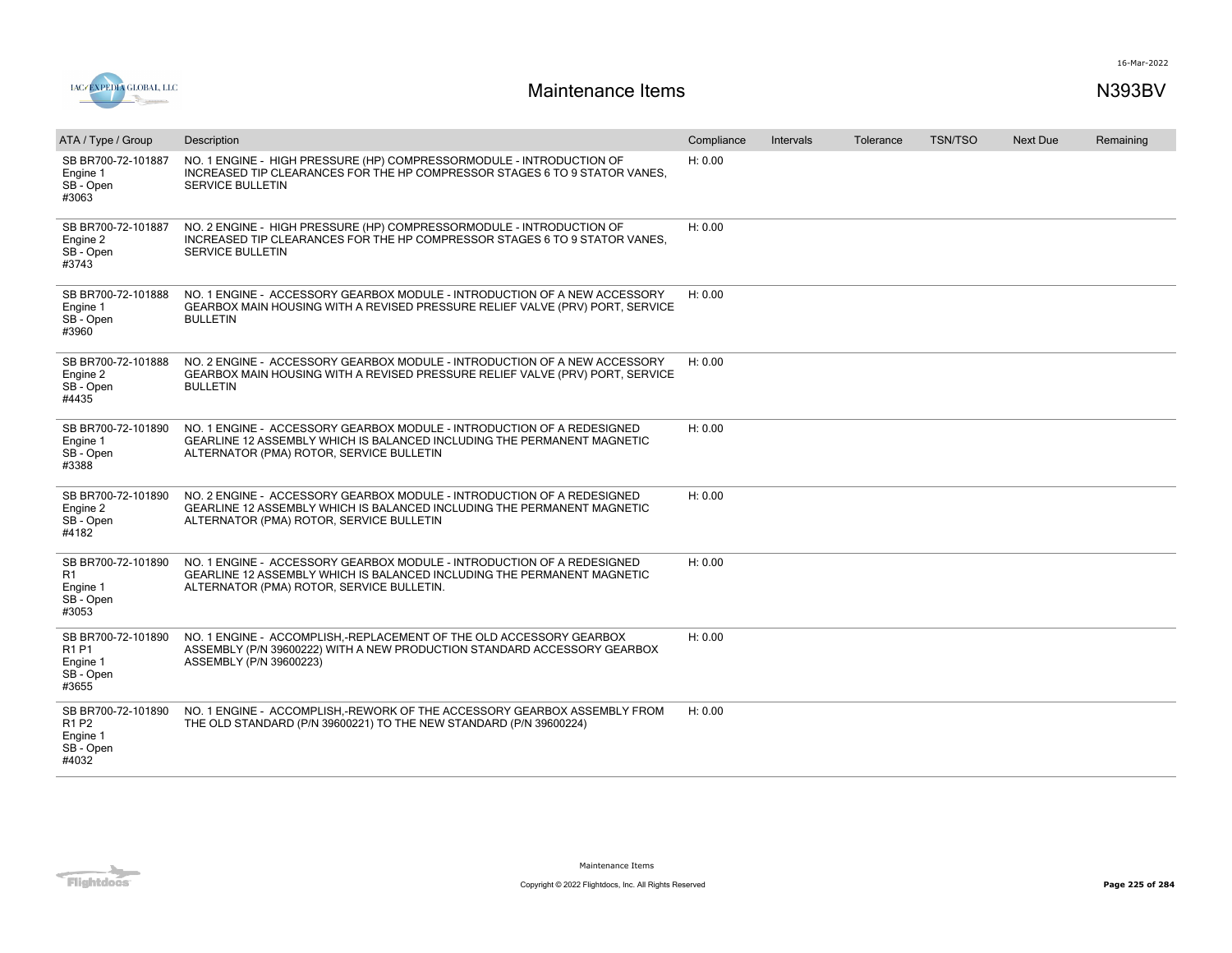

| ATA / Type / Group                                                                    | Description                                                                                                                                                                                    | Compliance | Intervals | Tolerance | <b>TSN/TSO</b> | <b>Next Due</b> | Remaining |
|---------------------------------------------------------------------------------------|------------------------------------------------------------------------------------------------------------------------------------------------------------------------------------------------|------------|-----------|-----------|----------------|-----------------|-----------|
| SB BR700-72-101890<br>R <sub>1</sub><br>Engine 2<br>SB - Open<br>#4002                | NO. 2 ENGINE - ACCESSORY GEARBOX MODULE - INTRODUCTION OF A REDESIGNED<br>GEARLINE 12 ASSEMBLY WHICH IS BALANCED INCLUDING THE PERMANENT MAGNETIC<br>ALTERNATOR (PMA) ROTOR, SERVICE BULLETIN. | H: 0.00    |           |           |                |                 |           |
| SB BR700-72-101890<br>R1 P1<br>Engine 2<br>SB - Open<br>#3791                         | NO. 2 ENGINE - ACCOMPLISH,-REPLACEMENT OF THE OLD ACCESSORY GEARBOX<br>ASSEMBLY (P/N 39600222) WITH A NEW PRODUCTION STANDARD ACCESSORY GEARBOX<br>ASSEMBLY (P/N 39600223)                     | H: 0.00    |           |           |                |                 |           |
| SB BR700-72-101890<br>R <sub>1</sub> P <sub>2</sub><br>Engine 2<br>SB - Open<br>#4084 | NO. 2 ENGINE - ACCOMPLISH,-REWORK OF THE ACCESSORY GEARBOX ASSEMBLY FROM<br>THE OLD STANDARD (P/N 39600221) TO THE NEW STANDARD (P/N 39600224)                                                 | H: 0.00    |           |           |                |                 |           |
| SB BR700-72-101890<br>R <sub>2</sub><br>Engine 1<br>SB - Open<br>#4801                | NO. 1 ENGINE - ACCESSORY GEARBOX MODULE - INTRODUCTION OF A REDESIGNED GEAR<br>LINE 12 ASSEMBLY WHICH IS BALANCED INCLUDING THE PERMANENT MAGNETIC<br>ALTERNATOR (PMA) ROTOR (REV. 2)          |            |           |           |                |                 |           |
| SB BR700-72-101890<br>R <sub>2</sub><br>Engine 2<br>SB - Open<br>#4823                | NO. 2 ENGINE - ACCESSORY GEARBOX MODULE - INTRODUCTION OF A REDESIGNED GEAR<br>LINE 12 ASSEMBLY WHICH IS BALANCED INCLUDING THE PERMANENT MAGNETIC<br>ALTERNATOR (PMA) ROTOR (REV. 2)          |            |           |           |                |                 |           |
| SB BR700-72-101890<br>R <sub>3</sub><br>Engine 1<br>SB - Open<br>#4809                | NO. 1 ENGINE - ACCESSORY GEARBOX MODULE - INTRODUCTION OF A REDESIGNED<br>GEARLINE 12 ASSEMBLY WHICH IS BALANCED INCLUDING THE PERMANENT MAGNETIC<br>ALTERNATOR (PMA) ROTOR (REV. 3)           |            |           |           |                |                 |           |
| SB BR700-72-101890<br>R <sub>3</sub><br>Engine 2<br>SB - Open<br>#4831                | NO. 2 ENGINE - ACCESSORY GEARBOX MODULE - INTRODUCTION OF A REDESIGNED<br>GEARLINE 12 ASSEMBLY WHICH IS BALANCED INCLUDING THE PERMANENT MAGNETIC<br>ALTERNATOR (PMA) ROTOR (REV. 3)           |            |           |           |                |                 |           |
| SB BR700-72-101893<br>Engine 1<br>SB - Open<br>#4511                                  | NO. 1 ENGINE - LOW PRESSURE (LP) COMPRESSORCASE - INTRODUCTION OF A REVISED LP H: 0.00<br>COMPRESSOR CASE WITH AN IMPROVED FAN TRACK LINER, SERVICE BULLETIN                                   |            |           |           |                |                 |           |
| SB BR700-72-101893<br>Engine 2<br>SB - Open<br>#3828                                  | NO. 2 ENGINE - LOW PRESSURE (LP) COMPRESSORCASE - INTRODUCTION OF A REVISED LP H: 0.00<br>COMPRESSOR CASE WITH AN IMPROVED FAN TRACK LINER, SERVICE BULLETIN                                   |            |           |           |                |                 |           |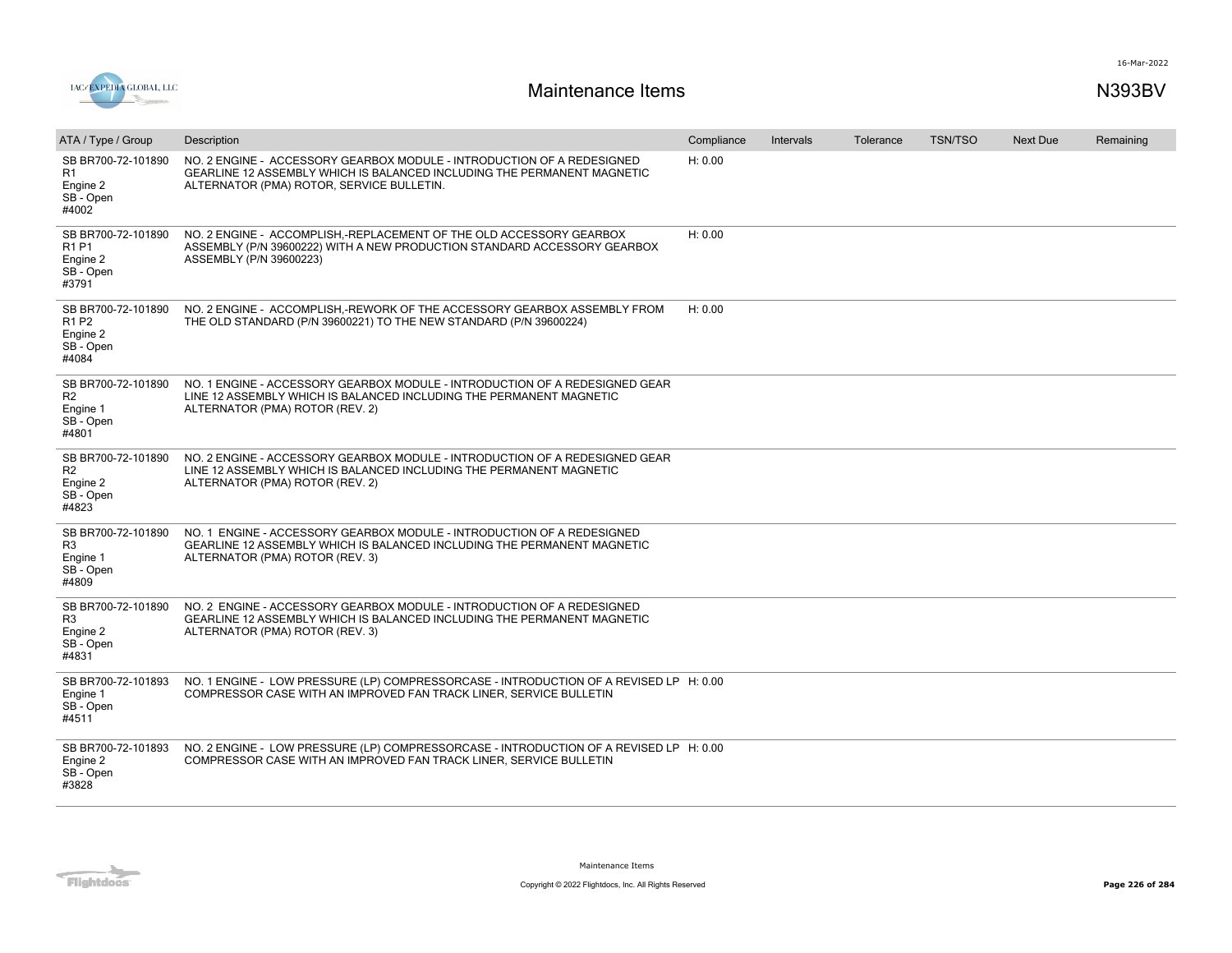16-Mar-2022



| ATA / Type / Group                                        | Description                                                                                                                                                                                                                                                              | Compliance | Intervals | Tolerance | <b>TSN/TSO</b> | <b>Next Due</b> | Remaining |
|-----------------------------------------------------------|--------------------------------------------------------------------------------------------------------------------------------------------------------------------------------------------------------------------------------------------------------------------------|------------|-----------|-----------|----------------|-----------------|-----------|
| SB BR700-72-101893<br>R1<br>Engine 1<br>SB - N/A<br>#4506 | NO. 1 ENGINE - LOW PRESSURE (LP) COMPRESSORCASE - INTRODUCTION OF A REVISED LP H: 0.00<br>COMPRESSOR CASE WITH AN IMPROVED FAN TRACK LINER, SERVICE BULLETIN.                                                                                                            |            |           |           |                |                 |           |
|                                                           | Notes                                                                                                                                                                                                                                                                    |            |           |           |                |                 |           |
|                                                           | <b>NOT APPLICABLE</b>                                                                                                                                                                                                                                                    |            |           |           |                |                 |           |
| SB BR700-72-101893<br>R1<br>Engine 2<br>SB - N/A<br>#3370 | NO. 2 ENGINE - LOW PRESSURE (LP) COMPRESSORCASE - INTRODUCTION OF A REVISED LP H: 0.00<br>COMPRESSOR CASE WITH AN IMPROVED FAN TRACK LINER, SERVICE BULLETIN.                                                                                                            |            |           |           |                |                 |           |
|                                                           | Notes                                                                                                                                                                                                                                                                    |            |           |           |                |                 |           |
|                                                           | <b>NOT APPLICABLE</b>                                                                                                                                                                                                                                                    |            |           |           |                |                 |           |
| SB BR700-72-101895<br>Engine 1<br>SB - Open<br>#4080      | NO. 1 ENGINE - HIGH PRESSURE (HP) COMPRESSORFAIRINGS - INTRODUCTION OF A NEW<br>FAIRING PANEL (CHANNEL) WITH ADJUSTED DIMENSIONS AND DELETED BLANKING PLATE,<br><b>SERVICE BULLETIN</b>                                                                                  | H: 0.00    |           |           |                |                 |           |
| SB BR700-72-101895<br>Engine 2<br>SB - Open<br>#4501      | NO. 2 ENGINE - HIGH PRESSURE (HP) COMPRESSORFAIRINGS - INTRODUCTION OF A NEW<br>FAIRING PANEL (CHANNEL) WITH ADJUSTED DIMENSIONS AND DELETED BLANKING PLATE,<br><b>SERVICE BULLETIN</b>                                                                                  | H: 0.00    |           |           |                |                 |           |
| SB BR700-72-101897<br>Engine 1<br>SB - Open<br>#3929      | NO. 1 ENGINE - HIGH PRESSURE (HP) COMPRESSORBLADES - INTRODUCTION OF AN<br>ALTERNATIVE STANDARD OF HP COMPRESSOR STAGE 1 BLADE, SERVICE BULLETIN                                                                                                                         | H: 0.00    |           |           |                |                 |           |
| SB BR700-72-101897<br>Engine 2<br>SB - Open<br>#3406      | NO. 2 ENGINE - HIGH PRESSURE (HP) COMPRESSORBLADES - INTRODUCTION OF AN<br>ALTERNATIVE STANDARD OF HP COMPRESSOR STAGE 1 BLADE, SERVICE BULLETIN                                                                                                                         | H: 0.00    |           |           |                |                 |           |
| SB BR700-72-101901<br>Engine 1<br>SB - Open<br>#3621      | NO. 1 ENGINE - HIGH PRESSURE (HP) COMPRESSORVIGV AND STAGES 1 TO 4 STATOR<br>VANES - INTRODUCTION OF ALTERNATIVE HP COMPRESSOR VARIABLE INLET GUIDE VANES<br>(VIGV) AND HP COMPRESSOR STAGES 1 TO 3 VARIABLE STATOR VANES (VSV) WITH<br>HELICOIL INSERTS, SERVICE        | H: 0.00    |           |           |                |                 |           |
| SB BR700-72-101901<br>Engine 2<br>SB - Open<br>#3519      | NO. 2 ENGINE - HIGH PRESSURE (HP) COMPRESSORVIGV AND STAGES 1 TO 4 STATOR<br>VANES - INTRODUCTION OF ALTERNATIVE HP COMPRESSOR VARIABLE INLET GUIDE VANES<br>(VIGV) AND HP COMPRESSOR STAGES 1 TO 3 VARIABLE STATOR VANES (VSV) WITH<br><b>HELICOIL INSERTS, SERVICE</b> | H: 0.00    |           |           |                |                 |           |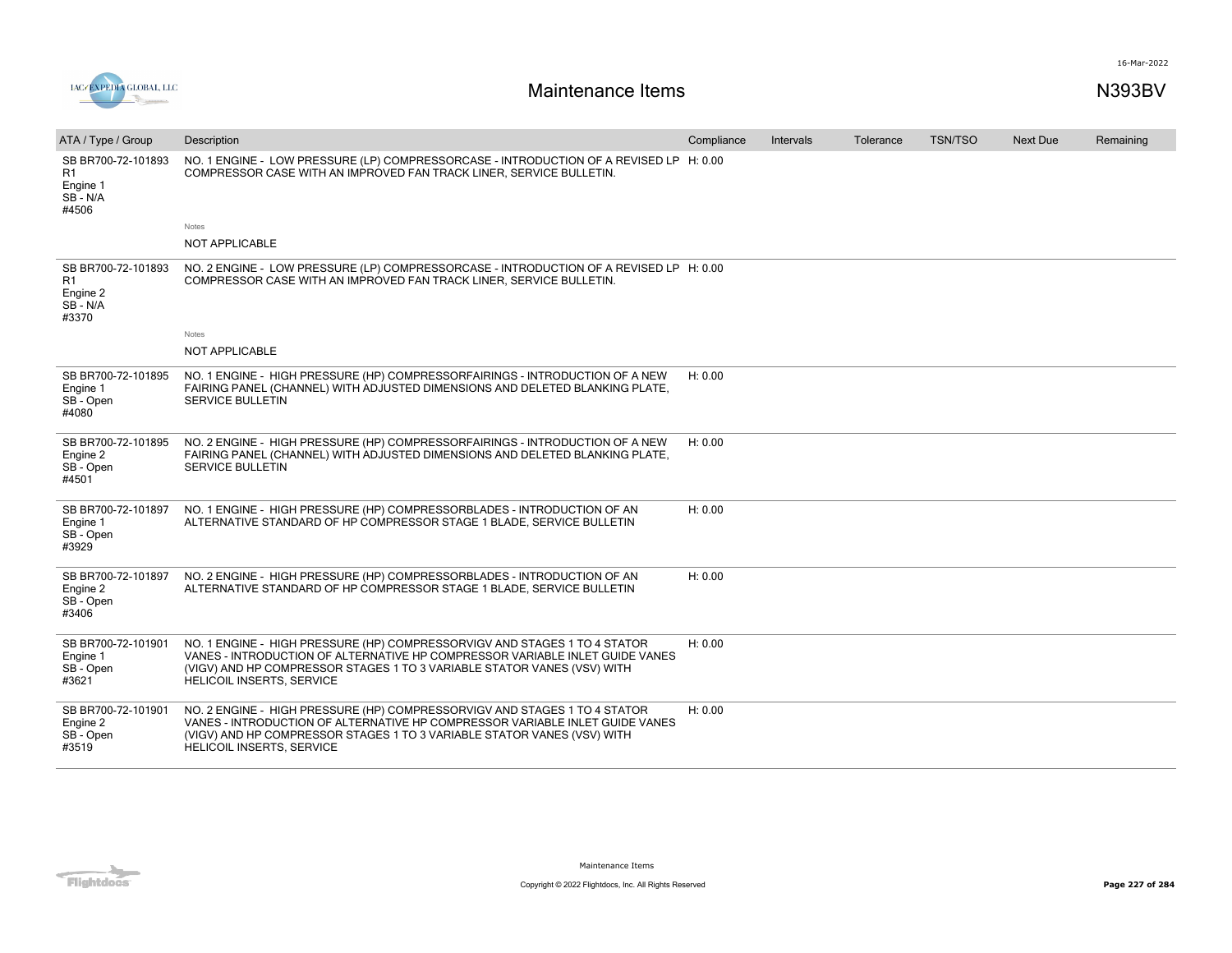

| ATA / Type / Group                                         | Description                                                                                                                                                                                                                                                               | Compliance | Intervals | Tolerance | <b>TSN/TSO</b> | <b>Next Due</b> | Remaining |
|------------------------------------------------------------|---------------------------------------------------------------------------------------------------------------------------------------------------------------------------------------------------------------------------------------------------------------------------|------------|-----------|-----------|----------------|-----------------|-----------|
| SB BR700-72-101901<br>R1<br>Engine 1<br>SB - Open<br>#3504 | NO. 1 ENGINE - HIGH PRESSURE (HP) COMPRESSORVIGV AND STAGES 1 TO 4 STATOR<br>VANES - INTRODUCTION OF NEW HP COMPRESSOR VARIABLE INLET GUIDE VANES (VIGV)<br>AND HP COMPRESSOR STAGES 1 TO 3 VARIABLE STATOR VANES (VSV) WITH HELICOIL<br><b>INSERTS, SERVICE BULLETIN</b> | H: 0.00    |           |           |                |                 |           |
| SB BR700-72-101901<br>R1<br>Engine 2<br>SB - Open<br>#3899 | NO. 2 ENGINE - HIGH PRESSURE (HP) COMPRESSORVIGV AND STAGES 1 TO 4 STATOR<br>VANES - INTRODUCTION OF NEW HP COMPRESSOR VARIABLE INLET GUIDE VANES (VIGV)<br>AND HP COMPRESSOR STAGES 1 TO 3 VARIABLE STATOR VANES (VSV) WITH HELICOIL<br><b>INSERTS, SERVICE BULLETIN</b> | H: 0.00    |           |           |                |                 |           |
| SB BR700-72-101908<br>Engine 1<br>SB-Open<br>#4203         | NO. 1 ENGINE - HIGH PRESSURE (HP) COMPRESSORFRONT BEARING AND SUPPORT -<br>INTRODUCTION OF A NEW HP COMPRESSOR NO.3 BEARING ASSEMBLY WITH A DECREASED<br>OUTER DIAMETER TO PROVIDE AN INCREASED SQUEEZE FILM DAMPER GAP, SERVICE<br><b>BULLETIN</b>                       | H: 0.00    |           |           |                |                 |           |
| SB BR700-72-101908<br>Engine 2<br>SB - Open<br>#3868       | NO. 2 ENGINE - HIGH PRESSURE (HP) COMPRESSORFRONT BEARING AND SUPPORT -<br>INTRODUCTION OF A NEW HP COMPRESSOR NO.3 BEARING ASSEMBLY WITH A DECREASED<br>OUTER DIAMETER TO PROVIDE AN INCREASED SQUEEZE FILM DAMPER GAP, SERVICE<br><b>BULLETIN</b>                       | H: 0.00    |           |           |                |                 |           |
| SB BR700-72-101909<br>Engine 1<br>SB - Open<br>#4267       | NO. 1 ENGINE - TURBINE EXHAUST SUPPORTS - INTRODUCTION OF ALTERNATIVE<br>REARMOUNT SUPPORT STRUTS MADE FROM A DIFFERENT MATERIAL, SERVICE BULLETIN                                                                                                                        | H: 0.00    |           |           |                |                 |           |
| SB BR700-72-101909<br>Engine 2<br>SB - Open<br>#4304       | NO. 2 ENGINE - TURBINE EXHAUST SUPPORTS - INTRODUCTION OF ALTERNATIVE<br>REARMOUNT SUPPORT STRUTS MADE FROM A DIFFERENT MATERIAL, SERVICE BULLETIN                                                                                                                        | H: 0.00    |           |           |                |                 |           |
| SB BR700-72-101911<br>Engine 1<br>SB - Open<br>#3147       | NO. 1 ENGINE - HIGH PRESSURE (HP) COMPRESSORREAR ROTOR DISCS - INTRODUCTION<br>OF SILVER-FREE NUTS AT THE HP COMPRESSOR FRONT DRUM TO REAR DRUM JOINT<br>FLANGE, SERVICE BULLETIN                                                                                         | H: 0.00    |           |           |                |                 |           |
| SB BR700-72-101911<br>Engine 2<br>SB - Open<br>#3564       | NO. 2 ENGINE - HIGH PRESSURE (HP) COMPRESSORREAR ROTOR DISCS - INTRODUCTION<br>OF SILVER-FREE NUTS AT THE HP COMPRESSOR FRONT DRUM TO REAR DRUM JOINT<br>FLANGE, SERVICE BULLETIN                                                                                         | H: 0.00    |           |           |                |                 |           |
| SB BR700-72-101916<br>Engine 1<br>SB - Open<br>#4477       | NO. 1 ENGINE - NL SPEED PROBE HARNESS AND ACCESSORIES - INTRODUCTION OF A<br>REVISED NL SPEED PROBE HARNESS ASSEMBLY, SERVICE BULLETIN                                                                                                                                    | H: 0.00    |           |           |                |                 |           |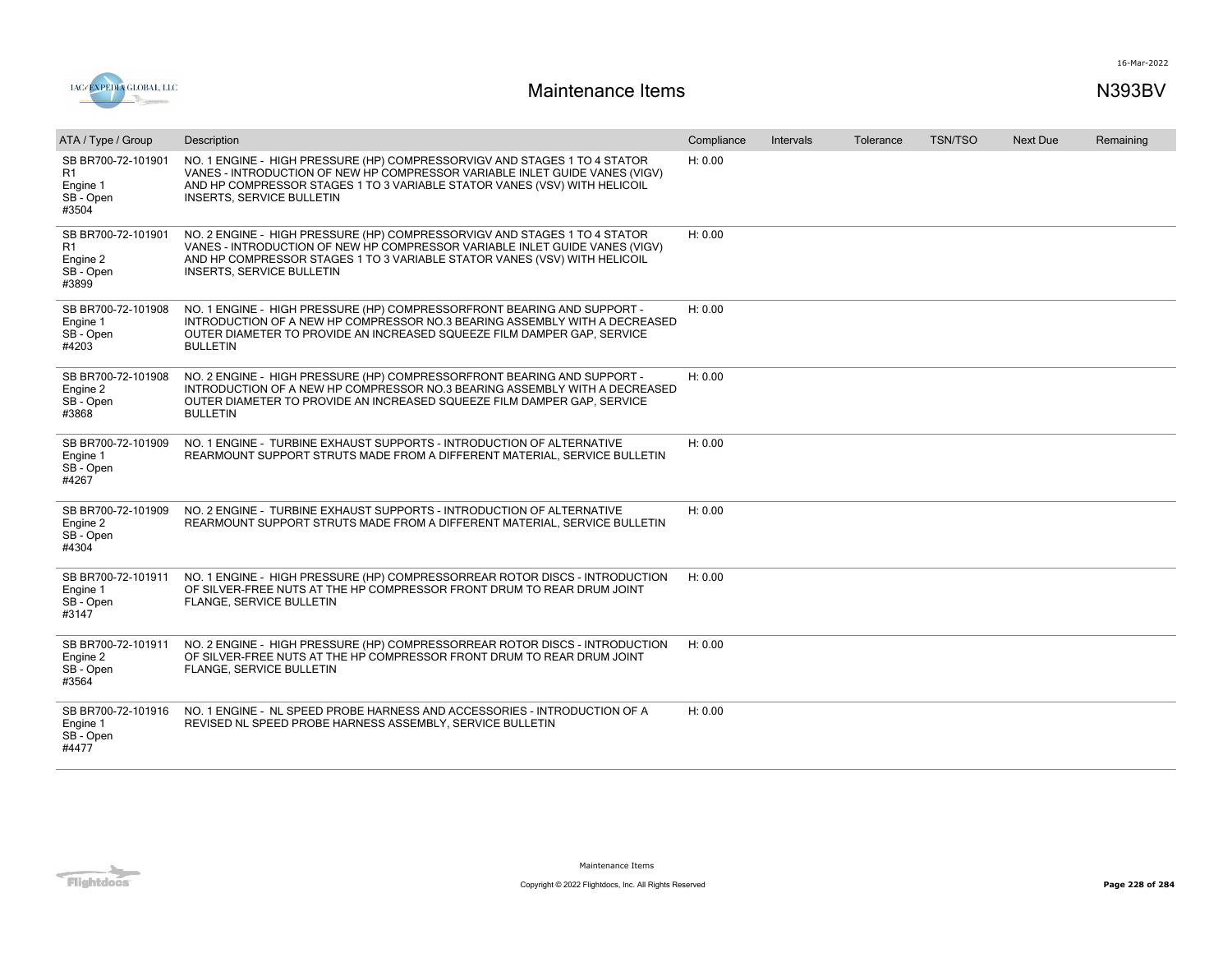

| ATA / Type / Group                                         | Description                                                                                                                                                                                                                                                         | Compliance | Intervals | Tolerance | <b>TSN/TSO</b> | Next Due | Remaining |
|------------------------------------------------------------|---------------------------------------------------------------------------------------------------------------------------------------------------------------------------------------------------------------------------------------------------------------------|------------|-----------|-----------|----------------|----------|-----------|
| SB BR700-72-101916<br>Engine 2<br>SB - Open<br>#4205       | NO. 2 ENGINE - NL SPEED PROBE HARNESS AND ACCESSORIES - INTRODUCTION OF A<br>REVISED NL SPEED PROBE HARNESS ASSEMBLY, SERVICE BULLETIN                                                                                                                              | H: 0.00    |           |           |                |          |           |
| SB BR700-72-101917<br>Engine 1<br>SB - Open<br>#4539       | NO. 1 ENGINE - INTERNAL GEARBOX DRIVE-DRIVEN ASSEMBLY - INTRODUCTION OF<br>ALTERNATIVE BEARING ASSEMBLIES FORTHE RADIAL DRIVE SHAFT (RDS), SERVICE<br><b>BULLETIN</b>                                                                                               | H: 0.00    |           |           |                |          |           |
| SB BR700-72-101917<br>Engine 2<br>SB - Open<br>#3260       | NO. 2 ENGINE - INTERNAL GEARBOX DRIVE-DRIVEN ASSEMBLY - INTRODUCTION OF<br>ALTERNATIVE BEARING ASSEMBLIES FORTHE RADIAL DRIVE SHAFT (RDS), SERVICE<br><b>BULLETIN</b>                                                                                               | H: 0.00    |           |           |                |          |           |
| SB BR700-72-101922<br>Engine 1<br>SB - Open<br>#3548       | NO. 1 ENGINE - INTERNAL GEARBOX DRIVE-DRIVEN ASSEMBLY - INTRODUCTION OF A NEW<br>ALTERNATIVE LOCK NUT ASSEMBLY MADE FROM A DIFFERENT MATERIAL, SERVICE<br><b>BULLETIN</b>                                                                                           | H: 0.00    |           |           |                |          |           |
| SB BR700-72-101922<br>Engine 2<br>SB - Open<br>#3077       | NO. 2 ENGINE - INTERNAL GEARBOX DRIVE-DRIVEN ASSEMBLY - INTRODUCTION OF A NEW<br>ALTERNATIVE LOCK NUT ASSEMBLY MADE FROM A DIFFERENT MATERIAL, SERVICE<br><b>BULLETIN</b>                                                                                           | H: 0.00    |           |           |                |          |           |
| SB BR700-72-101931<br>Engine 1<br>SB - Open<br>#3478       | NO. 1 ENGINE - COMPRESSORINTERMEDIATE CASE AND FITTINGS - INTRODUCTION OF<br>FOUR ADDITIONAL SPACERS BELOW THE ENGINE NAME PLATE MOUNTING BRACKET AND<br>LONGER BOLTS TO IMPROVE THE CLEARANCE BETWEEN THE ENGINE NAME PLATE<br>MOUNTING BRACKET AND THE INTERMEDI  | H: 0.00    |           |           |                |          |           |
| SB BR700-72-101931<br>Engine 2<br>SB - Open<br>#3945       | NO. 2 ENGINE - COMPRESSORINTERMEDIATE CASE AND FITTINGS - INTRODUCTION OF<br>FOUR ADDITIONAL SPACERS BELOW THE ENGINE NAME PLATE MOUNTING BRACKET AND<br>LONGER BOLTS TO IMPROVE THE CLEARANCE BETWEEN THE ENGINE NAME PLATE<br>MOUNTING BRACKET AND THE INTERMEDI  | H: 0.00    |           |           |                |          |           |
| SB BR700-72-101931<br>R1<br>Engine 1<br>SB - Open<br>#4515 | NO. 1 ENGINE - COMPRESSORINTERMEDIATE CASE AND FITTINGS - INTRODUCTION OF<br>FOUR ADDITIONAL SPACERS BELOW THE ENGINE NAME PLATE MOUNTING BRACKET AND<br>LONGER BOLTS TO IMPROVE THE CLEARANCE BETWEEN THE ENGINE NAME PLATE<br>MOUNTING BRACKET AND THE INTERMEDI. | H: 0.00    |           |           |                |          |           |
| SB BR700-72-101931<br>R1<br>Engine 2<br>SB - Open<br>#4234 | NO. 2 ENGINE - COMPRESSORINTERMEDIATE CASE AND FITTINGS - INTRODUCTION OF<br>FOUR ADDITIONAL SPACERS BELOW THE ENGINE NAME PLATE MOUNTING BRACKET AND<br>LONGER BOLTS TO IMPROVE THE CLEARANCE BETWEEN THE ENGINE NAME PLATE<br>MOUNTING BRACKET AND THE INTERMEDI. | H: 0.00    |           |           |                |          |           |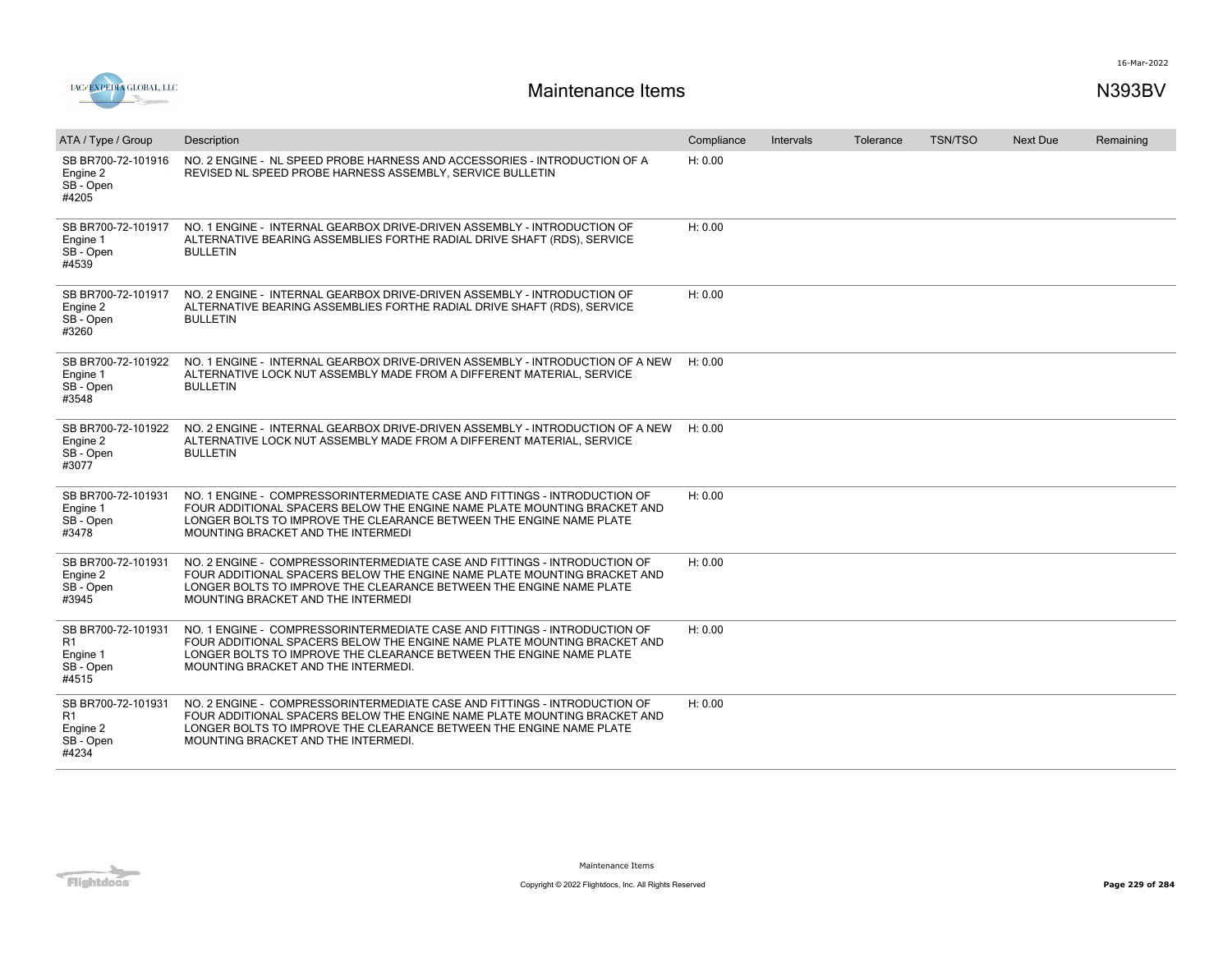

| ATA / Type / Group                                                     | Description                                                                                                                                                                                                                                                         | Compliance | Intervals | Tolerance | <b>TSN/TSO</b> | <b>Next Due</b> | Remaining |
|------------------------------------------------------------------------|---------------------------------------------------------------------------------------------------------------------------------------------------------------------------------------------------------------------------------------------------------------------|------------|-----------|-----------|----------------|-----------------|-----------|
| SB BR700-72-101933<br>Engine 1<br>SB - Open<br>#3698                   | NO. 1 ENGINE - HIGH PRESSURE (HP) COMPRESSORBLADES - INTRODUCTION OF<br>ALTERNATIVE HP COMPRESSOR STAGES 7 TO 10 BLADES WITH REVISED LEADING EDGES.<br><b>SERVICE BULLETIN</b>                                                                                      | H: 0.00    |           |           |                |                 |           |
| SB BR700-72-101933<br>Engine 2<br>SB - Open<br>#3539                   | NO. 2 ENGINE - HIGH PRESSURE (HP) COMPRESSORBLADES - INTRODUCTION OF<br>ALTERNATIVE HP COMPRESSOR STAGES 7 TO 10 BLADES WITH REVISED LEADING EDGES.<br><b>SERVICE BULLETIN</b>                                                                                      | H: 0.00    |           |           |                |                 |           |
| SB BR700-72-101934<br>Engine 1<br>SB - Open<br>#4101                   | NO. 1 ENGINE - HIGH PRESSURE (HP) COMPRESSORVARIABLE INLET GUIDE VANES (VIGV)<br>AND STAGES 1 TO 4 STATOR VANES AND HP COMPRESSOR STAGE 5 ONWARD STATOR<br>VANES - INTRODUCTION OF ALTERNATIVE HP COMPRESSOR STAGES 4 TO 9 VANES WITH<br>REVISED LEADING EDGES, SE  | H: 0.00    |           |           |                |                 |           |
| SB BR700-72-101934<br>Engine 2<br>SB - Open<br>#3107                   | NO. 2 ENGINE - HIGH PRESSURE (HP) COMPRESSORVARIABLE INLET GUIDE VANES (VIGV)<br>AND STAGES 1 TO 4 STATOR VANES AND HP COMPRESSOR STAGE 5 ONWARD STATOR<br>VANES - INTRODUCTION OF ALTERNATIVE HP COMPRESSOR STAGES 4 TO 9 VANES WITH<br>REVISED LEADING EDGES, SE  | H: 0.00    |           |           |                |                 |           |
| SB BR700-72-101934<br>R <sub>1</sub><br>Engine 1<br>SB - Open<br>#4547 | NO. 1 ENGINE - HIGH PRESSURE (HP) COMPRESSORVARIABLE INLET GUIDE VANES (VIGV)<br>AND STAGES 1 TO 4 STATOR VANES AND HP COMPRESSOR STAGE 5 ONWARD STATOR<br>VANES - INTRODUCTION OF ALTERNATIVE HP COMPRESSOR STAGES 4 TO 9 VANES WITH<br>REVISED LEADING EDGES, SE. | H: 0.00    |           |           |                |                 |           |
| SB BR700-72-101934<br>R1<br>Engine 2<br>SB - Open<br>#3734             | NO. 2 ENGINE - HIGH PRESSURE (HP) COMPRESSORVARIABLE INLET GUIDE VANES (VIGV)<br>AND STAGES 1 TO 4 STATOR VANES AND HP COMPRESSOR STAGE 5 ONWARD STATOR<br>VANES - INTRODUCTION OF ALTERNATIVE HP COMPRESSOR STAGES 4 TO 9 VANES WITH<br>REVISED LEADING EDGES, SE. | H: 0.00    |           |           |                |                 |           |
| SB BR700-72-101937<br>Engine 1<br>SB - Open<br>#3640                   | NO. 1 ENGINE - INTERNAL GEARBOX DRIVE-DRIVEN ASSEMBLY - DELETION OF THE BEVEL<br>WHEEL SHIELD FROM THE INTERNAL GEARBOX, SERVICE BULLETIN                                                                                                                           | H: 0.00    |           |           |                |                 |           |
| SB BR700-72-101937<br>Engine 2<br>SB - Open<br>#4299                   | NO. 2 ENGINE - INTERNAL GEARBOX DRIVE-DRIVEN ASSEMBLY - DELETION OF THE BEVEL<br>WHEEL SHIELD FROM THE INTERNAL GEARBOX, SERVICE BULLETIN                                                                                                                           | H: 0.00    |           |           |                |                 |           |
| SB BR700-72-101939<br>Engine 1<br>SB - Open<br>#4709                   | NO. 1 - ENGINE - LOW PRESSURE (LP) COMPRESSOR STATIC AND BEARING SEALS -<br>INTRODUCTION OF AN INTEGRATED INTERNAL GEARBOX FRONT BUFFER SEAL ASSEMBLY                                                                                                               |            |           |           |                |                 |           |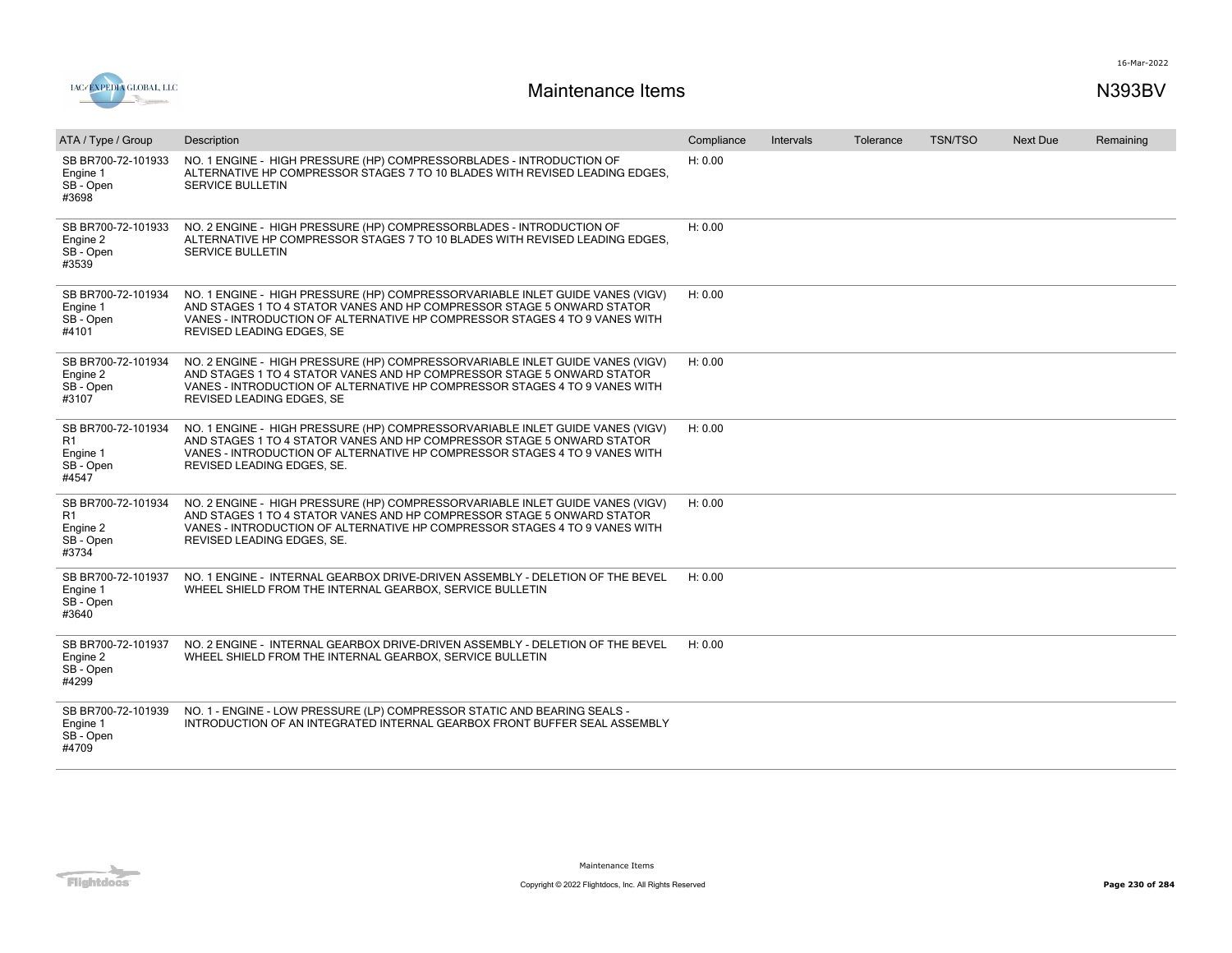



| ATA / Type / Group                                   | Description                                                                                                                                                                                                                                                        | Compliance | Intervals | Tolerance | <b>TSN/TSO</b> | <b>Next Due</b> | Remaining |
|------------------------------------------------------|--------------------------------------------------------------------------------------------------------------------------------------------------------------------------------------------------------------------------------------------------------------------|------------|-----------|-----------|----------------|-----------------|-----------|
| SB BR700-72-101939<br>Engine 2<br>SB - Open<br>#4710 | NO. 2 ENGINE - LOW PRESSURE (LP) COMPRESSOR STATIC AND BEARING SEALS -<br>INTRODUCTION OF AN INTEGRATED INTERNAL GEARBOX FRONT BUFFER SEAL ASSEMBLY                                                                                                                |            |           |           |                |                 |           |
| SB BR700-72-101940<br>Engine 1<br>SB - Open<br>#3183 | NO. 1 ENGINE - HIGH PRESSURE (HP) COMPRESSORBLADES - INTRODUCTION OF<br>ALTERNATIVE HP COMPRESSOR STAGES 2 TO 6 BLADES WITH REVISED LEADING EDGES.<br>SERVICE BULLETIN                                                                                             | H: 0.00    |           |           |                |                 |           |
| SB BR700-72-101940<br>Engine 2<br>SB - Open<br>#3691 | NO. 2 ENGINE - HIGH PRESSURE (HP) COMPRESSORBLADES - INTRODUCTION OF<br>ALTERNATIVE HP COMPRESSOR STAGES 2 TO 6 BLADES WITH REVISED LEADING EDGES.<br><b>SERVICE BULLETIN</b>                                                                                      | H: 0.00    |           |           |                |                 |           |
| SB BR700-72-101946<br>Engine 1<br>SB - Open<br>#3390 | NO. 1 ENGINE - LOW PRESSURE (LP) TURBINE ROTORSHAFT - INTRODUCTION OF AN<br>ALTERNATIVE LP TURBINE SHAFT, SERVICE BULLETIN                                                                                                                                         | H: 0.00    |           |           |                |                 |           |
| SB BR700-72-101946<br>Engine 2<br>SB - Open<br>#4583 | NO. 2 ENGINE - LOW PRESSURE (LP) TURBINE ROTORSHAFT - INTRODUCTION OF AN<br>ALTERNATIVE LP TURBINE SHAFT, SERVICE BULLETIN                                                                                                                                         | H: 0.00    |           |           |                |                 |           |
| SB BR700-72-101947<br>Engine 1<br>SB - Open<br>#3304 | NO. 1 ENGINE - HIGH PRESSURE (HP) COMPRESSORVIGV AND STAGES 1 TO 4 STATOR<br>VANES - INTRODUCTION OF ALTERNATIVE HP COMPRESSOR VARIABLE INLET GUIDE VANE<br>(VIGV) ASSEMBLIES AND HP COMPRESSOR STAGES 1 TO 3 VARIABLE STATOR VANE (VSV)<br>ASSEMBLIES, SERVICE BU | H: 0.00    |           |           |                |                 |           |
| SB BR700-72-101947<br>Engine 2<br>SB-Open<br>#4393   | NO. 2 ENGINE - HIGH PRESSURE (HP) COMPRESSORVIGV AND STAGES 1 TO 4 STATOR<br>VANES - INTRODUCTION OF ALTERNATIVE HP COMPRESSOR VARIABLE INLET GUIDE VANE<br>(VIGV) ASSEMBLIES AND HP COMPRESSOR STAGES 1 TO 3 VARIABLE STATOR VANE (VSV)<br>ASSEMBLIES, SERVICE BU | H: 0.00    |           |           |                |                 |           |
| SB BR700-72-101949<br>Engine 1<br>SB - Open<br>#3576 | NO. 1 ENGINE - COMBUSTION FRONT INNERCASE AND VANES - INTRODUCTION OF AN<br>ALTERNATIVE COMBUSTION FRONT INNER CASING, SERVICE BULLETIN                                                                                                                            | H: 0.00    |           |           |                |                 |           |
| SB BR700-72-101949<br>Engine 2<br>SB - Open<br>#3322 | NO. 2 ENGINE - COMBUSTION FRONT INNERCASE AND VANES - INTRODUCTION OF AN<br>ALTERNATIVE COMBUSTION FRONT INNER CASING, SERVICE BULLETIN                                                                                                                            | H: 0.00    |           |           |                |                 |           |
| SB BR700-72-101952<br>Engine 1<br>SB - Open<br>#4783 | NO. 1 ENGINE - LOW PRESSURE (LP) COMPRESSOR ROTOR DISC - INTRODUCTION OF AN LP<br>COMPRESSOR ROTOR DISC PRODUCED IN ACCORDANCE WITH A DIFFERENT<br>MANUFACTURING PROCESS                                                                                           |            |           |           |                |                 |           |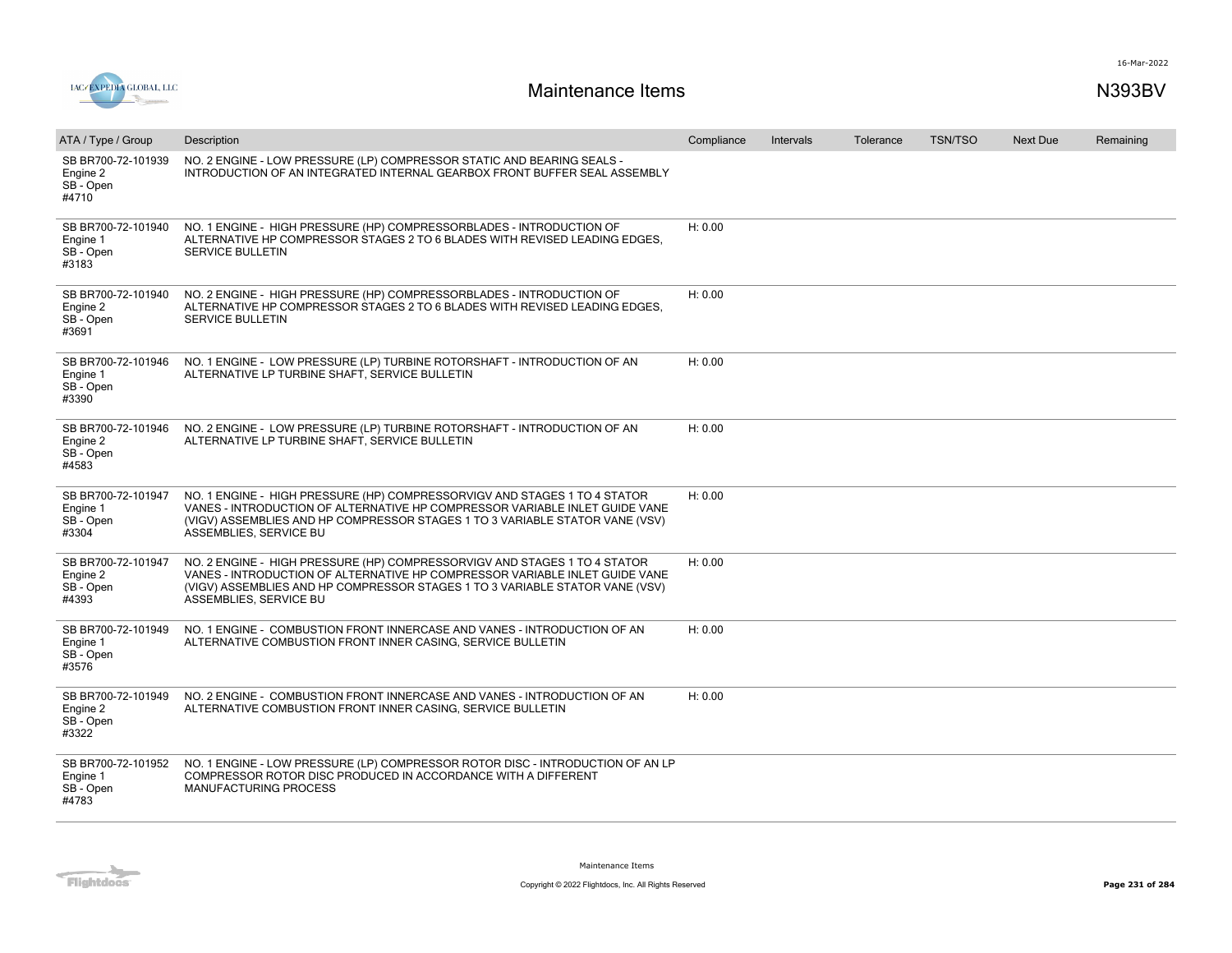



| ATA / Type / Group                                   | Description                                                                                                                                                                                                                                                           | Compliance | Intervals | Tolerance | <b>TSN/TSO</b> | <b>Next Due</b> | Remaining |
|------------------------------------------------------|-----------------------------------------------------------------------------------------------------------------------------------------------------------------------------------------------------------------------------------------------------------------------|------------|-----------|-----------|----------------|-----------------|-----------|
| SB BR700-72-101952<br>Engine 2<br>SB - Open<br>#4784 | NO. 2 ENGINE - LOW PRESSURE (LP) COMPRESSOR ROTOR DISC - INTRODUCTION OF AN LP<br>COMPRESSOR ROTOR DISC PRODUCED IN ACCORDANCE WITH A DIFFERENT<br>MANUFACTURING PROCESS                                                                                              |            |           |           |                |                 |           |
| SB BR700-72-101953<br>Engine 1<br>SB - Open<br>#4681 | NO. 1 ENGINE - HIGH PRESSURE (HP) TURBINE BLADES - INTRODUCTION OF AN<br>INSTRUCTION FOR MATCHED TIP GRINDING OF THE HP TURBINE STAGE 2 BLADES DURING<br>NEW PRODUCTION OF THE ENGINE                                                                                 |            |           |           |                |                 |           |
| SB BR700-72-101953<br>Engine 2<br>SB - Open<br>#4682 | NO. 2 ENGINE - HIGH PRESSURE (HP) TURBINE BLADES - INTRODUCTION OF AN<br>INSTRUCTION FOR MATCHED TIP GRINDING OF THE HP TURBINE STAGE 2 BLADES DURING<br>NEW PRODUCTION OF THE ENGINE                                                                                 |            |           |           |                |                 |           |
| SB BR700-72-101959<br>Airframe<br>SB - Open<br>#4628 | NO. 1ENGINE - HIGH PRESSURE (HP) TURBINE CASE - INTRODUCTION OF A NEW HP TURBINE<br>CASE ASSEMBLY WITH A MODIFIED FRONT HOOK TO AXIALLY POSITION THE SEAL STRIPS<br>FOR THE HP TURBINE STAGE 1 LINERS                                                                 |            |           |           |                |                 |           |
| SB BR700-72-101959<br>Engine 2<br>SB - Open<br>#4627 | NO. 2 ENGINE - HIGH PRESSURE (HP) TURBINE CASE - INTRODUCTION OF A NEW HP<br>TURBINE CASE ASSEMBLY WITH A MODIFIED FRONT HOOK TO AXIALLY POSITION THE SEAL<br>STRIPS FOR THE HP TURBINE STAGE 1 LINERS                                                                |            |           |           |                |                 |           |
| SB BR700-72-101960<br>Engine 1<br>SB - Open<br>#4661 | NO. 1 ENGINE - HIGH PRESSURE (HP) TURBINE STAGE 2 ONWARD NOZZLE GUIDE VANES<br>(NGV) AND LINERS - INTRODUCTION OF MODIFIED HP TURBINE STAGE 2 NGV ASSEMBLIES<br>AND LINER ASSEMBLIES                                                                                  |            |           |           |                |                 |           |
| SB BR700-72-101960<br>Engine 2<br>SB - Open<br>#4662 | NO. 2 ENGINE - HIGH PRESSURE (HP) TURBINE STAGE 2 ONWARD NOZZLE GUIDE VANES<br>(NGV) AND LINERS - INTRODUCTION OF MODIFIED HP TURBINE STAGE 2 NGV ASSEMBLIES<br>AND LINER ASSEMBLIES                                                                                  |            |           |           |                |                 |           |
| SB BR700-72-101964<br>Engine 1<br>SB - Open<br>#4663 | ENGINE - HIGH PRESSURE (HP) TURBINE CASE IMPINGEMENT COOLING MANIFOLD, LOW<br>PRESSURE (LP) TURBINE FAIRINGS AND BYPASS DUCT - INTRODUCTION OF ALTERNATIVE<br>RIVETS FOR THE HP TURBINE COOLING MANIFOLD, THE LP TURBINE FAIRINGS AND THE<br><b>INTRASCOPE BLANKS</b> |            |           |           |                |                 |           |
| SB BR700-72-101964<br>Engine 2<br>SB-Open<br>#4664   | NO. 2 ENGINE - HIGH PRESSURE (HP) TURBINE CASE IMPINGEMENT COOLING MANIFOLD,<br>LOW PRESSURE (LP) TURBINE FAIRINGS AND BYPASS DUCT - INTRODUCTION OF<br>ALTERNATIVE RIVETS FOR THE HP TURBINE COOLING MANIFOLD, THE LP TURBINE FAIRINGS<br>AND THE INTRASCOPE BLANKS  |            |           |           |                |                 |           |
| SB BR700-72-101971<br>Engine 1<br>SB - Open<br>#4711 | NO. 1 ENGINE - HIGH PRESSURE (HP) TURBINE STAGE 1 LINER - INTRODUCTION OF NEW HP<br>TURBINE STAGE 1 LINER SEGMENTS MANUFACTURED IN ACCORDANCE WITH AN UPDATED<br><b>MACHINING PROCESS</b>                                                                             |            |           |           |                |                 |           |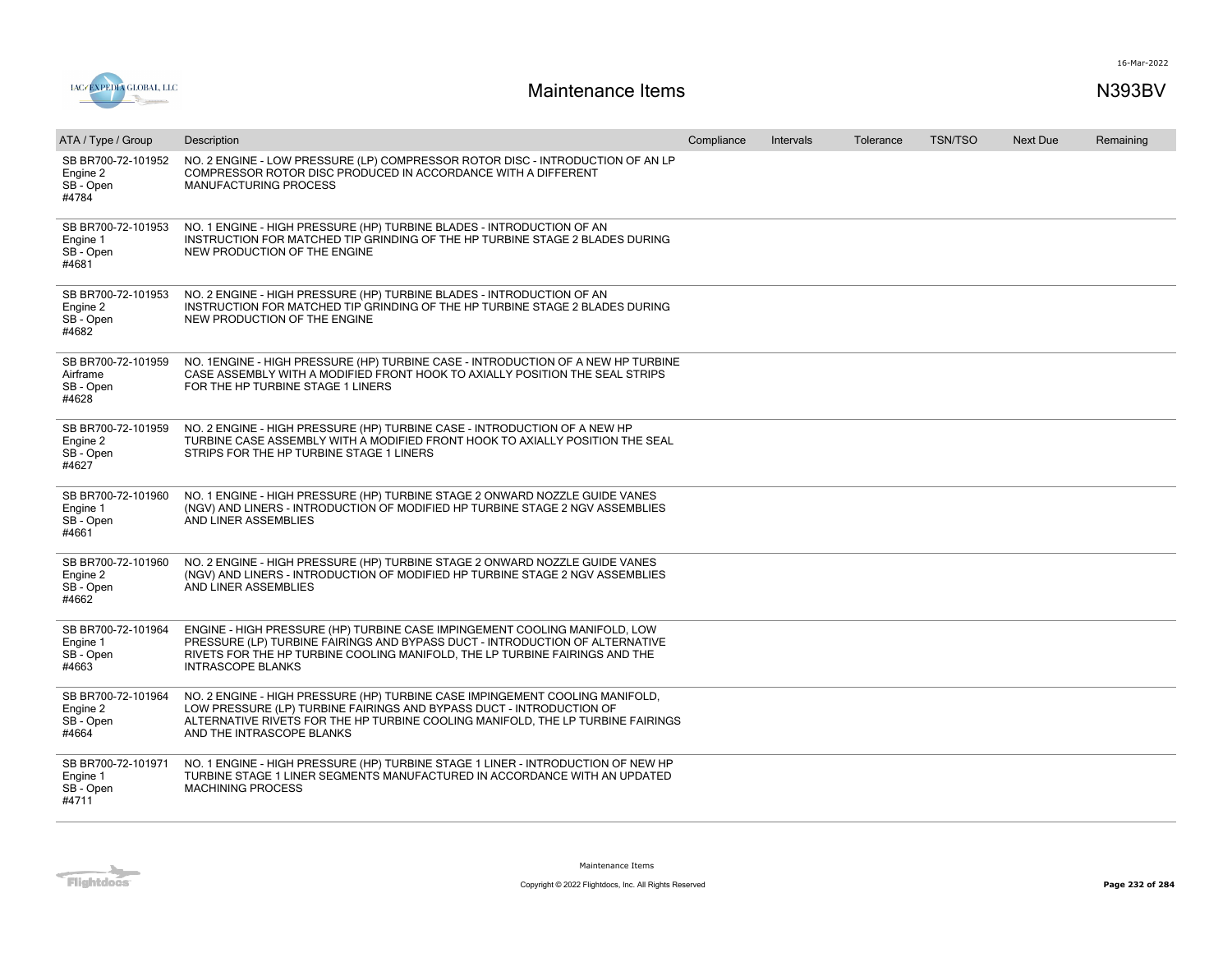



| ATA / Type / Group                                   | Description                                                                                                                                                                                                                                                | Compliance | Intervals | Tolerance | <b>TSN/TSO</b> | <b>Next Due</b> | Remaining |
|------------------------------------------------------|------------------------------------------------------------------------------------------------------------------------------------------------------------------------------------------------------------------------------------------------------------|------------|-----------|-----------|----------------|-----------------|-----------|
| SB BR700-72-101971<br>Engine 2<br>SB - Open<br>#4712 | NO. 2 ENGINE - HIGH PRESSURE (HP) TURBINE STAGE 1 LINER - INTRODUCTION OF NEW HP<br>TURBINE STAGE 1 LINER SEGMENTS MANUFACTURED IN ACCORDANCE WITH AN UPDATED<br><b>MACHINING PROCESS</b>                                                                  |            |           |           |                |                 |           |
| SB BR700-72-101990<br>Engine 1<br>SB - Open<br>#4788 | NO. 1 ENGINE - ACCESSORY GEARBOX MODULE - INTRODUCTION OF A REVISED<br>ACCESSORY GEARBOX MAIN HOUSING ASSEMBLY WITH A NEW DEFINITION FOR HOLE<br>DIMENSIONS AND ASSOCIATED MATCHING                                                                        |            |           |           |                |                 |           |
| SB BR700-72-101990<br>Engine 2<br>SB - Open<br>#4789 | NO. 2 ENGINE - ACCESSORY GEARBOX MODULE - INTRODUCTION OF A REVISED<br>ACCESSORY GEARBOX MAIN HOUSING ASSEMBLY WITH A NEW DEFINITION FOR HOLE<br>DIMENSIONS AND ASSOCIATED MATCHING                                                                        |            |           |           |                |                 |           |
| SB BR700-72-102102<br>Engine 1<br>SB - Open<br>#4828 | ENGINE - COMPRESSOR INTERMEDIATE CASE AND FITTINGS - INTRODUCTION OF AN<br>INTERMEDIATE CASE WITH ALTERNATIVE BUSHES MADE FROM A DIFFERENT MATERIAL                                                                                                        |            |           |           |                |                 |           |
| SB BR700-72-102102<br>Engine 2<br>SB - Open<br>#4850 | ENGINE - COMPRESSOR INTERMEDIATE CASE AND FITTINGS - INTRODUCTION OF AN<br>INTERMEDIATE CASE WITH ALTERNATIVE BUSHES MADE FROM A DIFFERENT MATERIAL                                                                                                        |            |           |           |                |                 |           |
| SB BR700-72-102169<br>Engine 1<br>SB - Open<br>#4835 | ENGINE - INTERNAL GEARBOX DRIVE-DRIVEN ASSEMBLY - INTRODUCTION OF AN<br>ALTERNATIVE SPIRALOCK INSERT FOR THE RADIAL DRIVE SHAFT (RDS) LOWER SUPPORT<br><b>HOUSING</b>                                                                                      |            |           |           |                |                 |           |
| SB BR700-72-102169<br>Engine 2<br>SB - Open<br>#4857 | ENGINE - INTERNAL GEARBOX DRIVE-DRIVEN ASSEMBLY - INTRODUCTION OF AN<br>ALTERNATIVE SPIRALOCK INSERT FOR THE RADIAL DRIVE SHAFT (RDS) LOWER SUPPORT<br><b>HOUSING</b>                                                                                      |            |           |           |                |                 |           |
| SB BR700-72-102187<br>Engine 1<br>SB - Open<br>#4840 | ENGINE - HIGH PRESSURE (HP) COMPRESSOR FRONT CASE - INTRODUCTION OF<br>ALTERNATIVE HP COMPRESSOR VARIABLE INLET GUIDE VANE (VIGV) AND HP COMPRESSOR<br>STAGE 1 VARIABLE STATOR VANE (VSV) BUSHES FOR THE HP COMPRESSOR FRONT SPLIT<br><b>CASE ASSEMBLY</b> |            |           |           |                |                 |           |
| SB BR700-72-102187<br>Engine 2<br>SB - Open<br>#4862 | ENGINE - HIGH PRESSURE (HP) COMPRESSOR FRONT CASE - INTRODUCTION OF<br>ALTERNATIVE HP COMPRESSOR VARIABLE INLET GUIDE VANE (VIGV) AND HP COMPRESSOR<br>STAGE 1 VARIABLE STATOR VANE (VSV) BUSHES FOR THE HP COMPRESSOR FRONT SPLIT<br><b>CASE ASSEMBLY</b> |            |           |           |                |                 |           |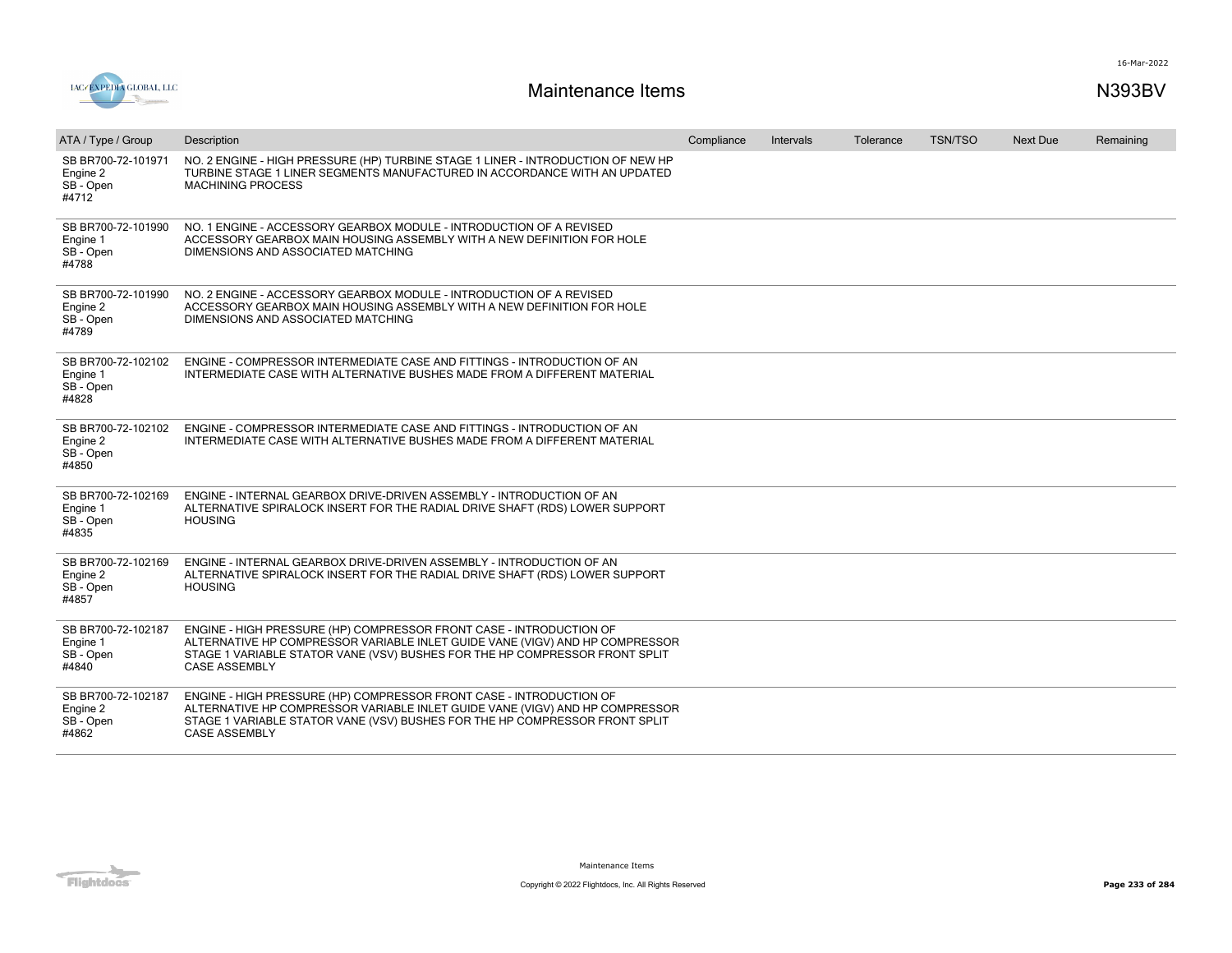16-Mar-2022



| ATA / Type / Group                                                           | Description                                                             | Compliance             | Intervals | Tolerance | <b>TSN/TSO</b> | <b>Next Due</b> | Remaining |
|------------------------------------------------------------------------------|-------------------------------------------------------------------------|------------------------|-----------|-----------|----------------|-----------------|-----------|
| SB BR700-72-900229<br>R <sub>2</sub><br>Engine 1<br>SB - Superseded<br>#335  | NO. 1 ENGINE - LP COMPRESSORINSPECTION OF FAN DISC, SERVICE BULLETIN    | 15-JAN-2010<br>H: 0.00 |           |           |                |                 |           |
|                                                                              | Notes                                                                   |                        |           |           |                |                 |           |
|                                                                              | NOT APPLICABLE                                                          |                        |           |           |                |                 |           |
| SB BR700-72-900229<br>R2<br>Engine 2<br>SB - Superseded<br>#1413             | NO. 2 ENGINE - LP COMPRESSORINSPECTION OF FAN DISC, SERVICE BULLETIN    | 15-JAN-2010<br>H: 0.00 |           |           |                |                 |           |
|                                                                              | Notes<br>NOT APPLICABLE                                                 |                        |           |           |                |                 |           |
|                                                                              |                                                                         |                        |           |           |                |                 |           |
| SB BR700-72-900229<br>R4                                                     | NO. 1 ENGINE - LP COMPRESSOR-INSPECTION OF FAN DISC, SERVICE BULLETIN   | 15-JAN-2010<br>H: 0.00 |           |           |                |                 |           |
| Engine 1<br>SB-Superseded<br>#121                                            |                                                                         |                        |           |           |                |                 |           |
|                                                                              | Notes                                                                   |                        |           |           |                |                 |           |
|                                                                              | NOT APPLICABLE                                                          |                        |           |           |                |                 |           |
| SB BR700-72-900229<br>R4<br>Engine 2<br>SB-Superseded<br>#2750               | NO. 2 ENGINE - LP COMPRESSOR-INSPECTION OF FAN DISC, SERVICE BULLETIN   | 15-JAN-2010<br>H: 0.00 |           |           |                |                 |           |
|                                                                              | Notes                                                                   |                        |           |           |                |                 |           |
|                                                                              | NOT APPLICABLE                                                          |                        |           |           |                |                 |           |
| SB BR700-72-900229<br>R <sub>5</sub><br>Engine 1<br>SB-Superseded<br>#2729   | NO. 1 ENGINE - LP COMPRESSOR - INSPECTION OF FAN DISC, SERVICE BULLETIN | 15-JAN-2010<br>H: 0.00 |           |           |                |                 |           |
|                                                                              | Notes                                                                   |                        |           |           |                |                 |           |
|                                                                              | NOT APPLICABLE                                                          |                        |           |           |                |                 |           |
| SB BR700-72-900229<br>R <sub>5</sub><br>Engine 2<br>SB - Superseded<br>#1599 | NO. 2 ENGINE - LP COMPRESSOR - INSPECTION OF FAN DISC, SERVICE BULLETIN | 15-JAN-2010<br>H: 0.00 |           |           |                |                 |           |
|                                                                              | Notes                                                                   |                        |           |           |                |                 |           |
|                                                                              | NOT APPLICABLE                                                          |                        |           |           |                |                 |           |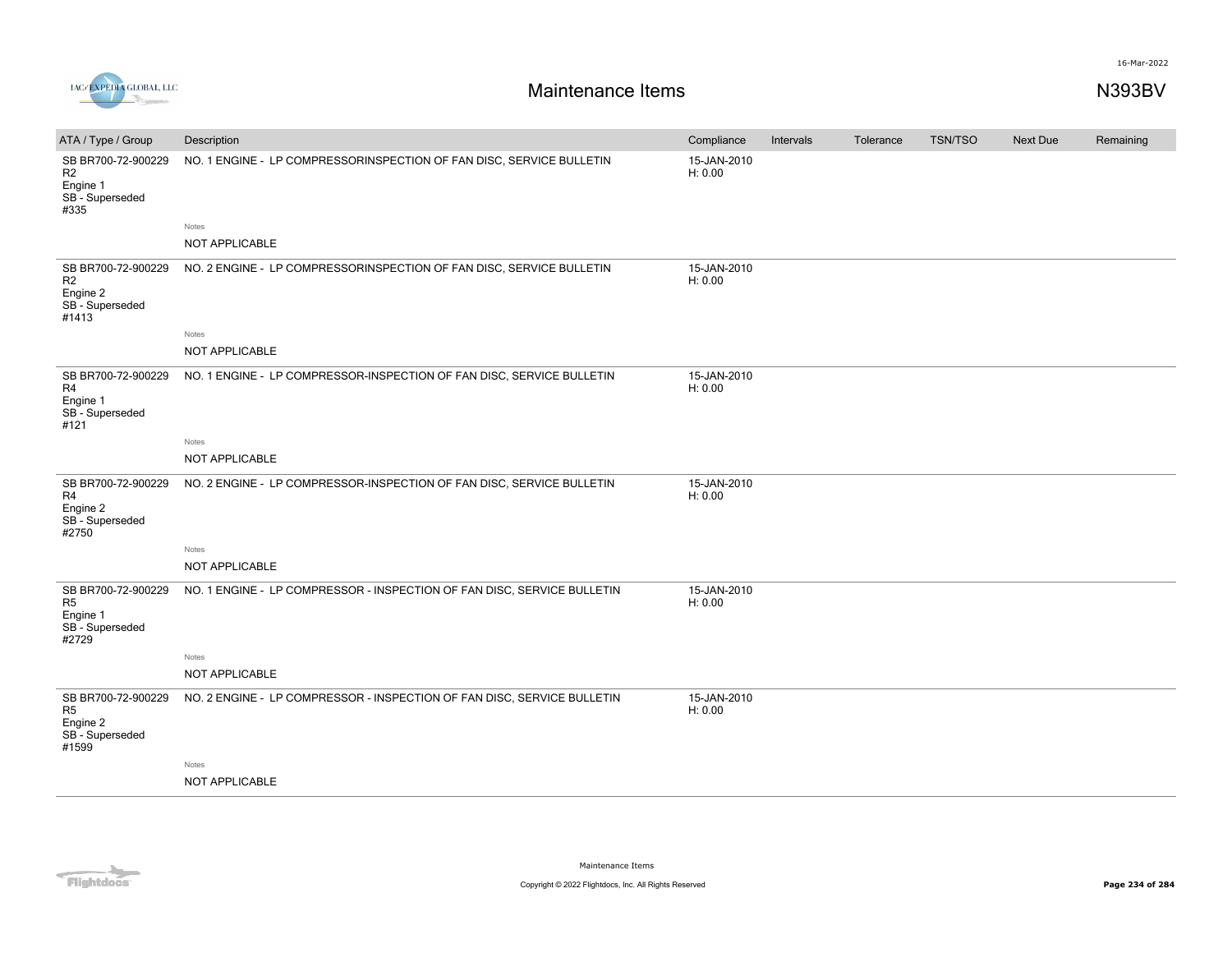



| ATA / Type / Group                                                  | Description                                                                                   | Compliance             | Intervals | Tolerance | <b>TSN/TSO</b> | Next Due | Remaining |
|---------------------------------------------------------------------|-----------------------------------------------------------------------------------------------|------------------------|-----------|-----------|----------------|----------|-----------|
| SB BR700-72-900229<br>R <sub>6</sub><br>Engine 1<br>SB-N/A<br>#1799 | NO. 1 ENGINE - LP COMPRESSOR - INSPECTION OF FAN DISC, SERVICE BULLETIN.                      | 25-FEB-2010<br>H: 0.00 |           |           |                |          |           |
|                                                                     | Notes                                                                                         |                        |           |           |                |          |           |
|                                                                     | NOT APPLICABLE - BY EFFECTIVITY                                                               |                        |           |           |                |          |           |
| SB BR700-72-900229<br><b>R6 P2</b><br>Engine 1<br>SB-N/A<br>#2021   | NO. 1 ENGINE - ULTRASONIC AND VISUAL INSPECTION OF THE FAN DISC, SERVICE BULLETIN 25-FEB-2010 | H: 0.00                |           |           |                |          |           |
|                                                                     | Notes                                                                                         |                        |           |           |                |          |           |
|                                                                     | NOT APPLICABLE - BY EFFECTIVITY                                                               |                        |           |           |                |          |           |
| SB BR700-72-900229<br><b>R6P1</b><br>Engine 1<br>$SB - N/A$<br>#940 | NO. 1 ENGINE - VISUAL ORULTRASONIC INSP OF THE FAN DISC, SERVICE BULLETIN                     | 25-FEB-2010<br>H: 0.00 |           |           |                |          |           |
|                                                                     | Notes                                                                                         |                        |           |           |                |          |           |
|                                                                     | NOT APPLICABLE - BY EFFECTIVITY                                                               |                        |           |           |                |          |           |
| SB BR700-72-900229<br>R <sub>6</sub><br>Engine 2<br>SB - N/A<br>#88 | NO. 2 ENGINE - LP COMPRESSOR - INSPECTION OF FAN DISC, SERVICE BULLETIN.                      | 25-FEB-2010<br>H: 0.00 |           |           |                |          |           |
|                                                                     | Notes                                                                                         |                        |           |           |                |          |           |
|                                                                     | NOT APPLICABLE - BY EFFECTIVITY                                                               |                        |           |           |                |          |           |
| SB BR700-72-900229<br><b>R6 P2</b><br>Engine 2<br>SB - N/A<br>#14   | NO. 2 ENGINE - ULTRASONIC AND VISUAL INSPECTION OF THE FAN DISC, SERVICE BULLETIN 25-FEB-2010 | H: 0.00                |           |           |                |          |           |
|                                                                     | Notes                                                                                         |                        |           |           |                |          |           |
|                                                                     | NOT APPLICABLE - BY EFFECTIVITY                                                               |                        |           |           |                |          |           |
| SB BR700-72-900229<br><b>R6 P1</b><br>Engine 2<br>SB - N/A<br>#659  | NO. 2 ENGINE - VISUAL ORULTRASONIC INSP OF THE FAN DISC, SERVICE BULLETIN                     | 25-FEB-2010<br>H: 0.00 |           |           |                |          |           |
|                                                                     | Notes                                                                                         |                        |           |           |                |          |           |
|                                                                     | NOT APPLICABLE - BY EFFECTIVITY                                                               |                        |           |           |                |          |           |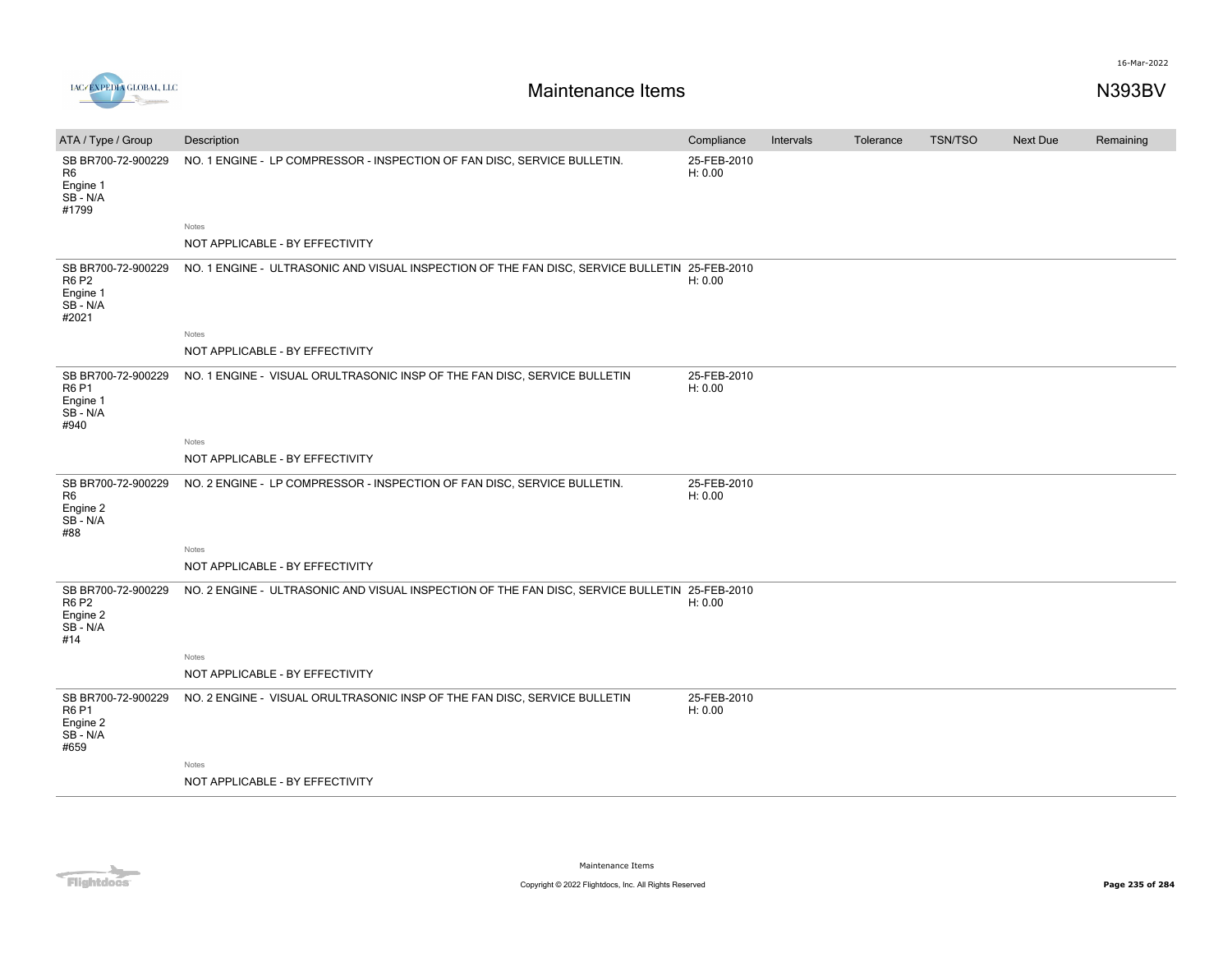

| ATA / Type / Group                                                              | Description                                                                                                          | Compliance                         | Intervals | Tolerance | <b>TSN/TSO</b> | <b>Next Due</b> | Remaining |
|---------------------------------------------------------------------------------|----------------------------------------------------------------------------------------------------------------------|------------------------------------|-----------|-----------|----------------|-----------------|-----------|
| SB BR700-72-900307<br>R1<br>Engine 1<br>SB - Superseded<br>#3566                | NO. 1 ENGINE - INSPECTION OF TIGHT CLEARANCE ON ENGINE DRESSING, SERVICE<br><b>BULLETIN</b>                          | H: 0.00                            |           |           |                |                 |           |
| SB BR700-72-900307<br>R1<br>Engine 2<br>SB - Superseded<br>#4193                | NO. 2 ENGINE - INSPECTION OF TIGHT CLEARANCE ON ENGINE DRESSING, SERVICE<br><b>BULLETIN</b>                          | H: 0.00                            |           |           |                |                 |           |
| SB BR700-72-900307<br>R2<br>Engine 1<br>SB - Complied With<br>#286              | NO. 1 ENGINE - INSPECTION OF TIGHT CLEARANCE ON ENGINE DRESSING, SERVICE<br><b>BULLETIN.</b>                         | 21-JAN-2011<br>H: 11.80<br>C: 6    |           |           |                |                 |           |
|                                                                                 | Notes<br>COMPLIED WITH - AT COMPLETION                                                                               |                                    |           |           |                |                 |           |
|                                                                                 |                                                                                                                      |                                    |           |           |                |                 |           |
| SB BR700-72-900307<br>R <sub>2</sub><br>Engine 2<br>SB - Complied With<br>#2529 | NO. 2 ENGINE - INSPECTION OF TIGHT CLEARANCE ON ENGINE DRESSING, SERVICE<br><b>BULLETIN.</b>                         | 21-JAN-2011<br>H: 11.80<br>C: 6    |           |           |                |                 |           |
|                                                                                 | Notes                                                                                                                |                                    |           |           |                |                 |           |
|                                                                                 | <b>COMPLIED WITH - AT COMPLETION</b>                                                                                 |                                    |           |           |                |                 |           |
| SB BR700-72-900307<br>R <sub>3</sub><br>Engine 1<br>SB - Complied With<br>#2783 | NO. 1 ENGINE - INSPECTION OF TIGHT CLEARANCE ON ENGINE DRESSING, SERVICE<br><b>BULLETIN</b>                          | 12-SEP-2012<br>H: 388.37<br>C: 190 |           |           |                |                 |           |
|                                                                                 | Notes                                                                                                                |                                    |           |           |                |                 |           |
|                                                                                 | <b>COMPLIED WITH</b>                                                                                                 |                                    |           |           |                |                 |           |
| SB BR700-72-900307<br>R <sub>3</sub><br>Engine 2<br>SB - Complied With<br>#2611 | NO. 2 ENGINE - INSPECTION OF TIGHT CLEARANCE ON ENGINE DRESSING, SERVICE<br><b>BULLETIN</b>                          | 12-SEP-2012<br>H: 388.37<br>C: 190 |           |           |                |                 |           |
|                                                                                 | Notes                                                                                                                |                                    |           |           |                |                 |           |
|                                                                                 | <b>COMPLIED WITH</b>                                                                                                 |                                    |           |           |                |                 |           |
| SB BR700-72-900315<br>Engine 1<br>SB - Superseded<br>#3302                      | NO. 1 ENGINE - ENGINE - LP COMPRESSOR- REPAIR OF THE FAN BLADE DRY FILM<br>LUBRICANT (DFL) COATING, SERVICE BULLETIN | H: 0.00                            |           |           |                |                 |           |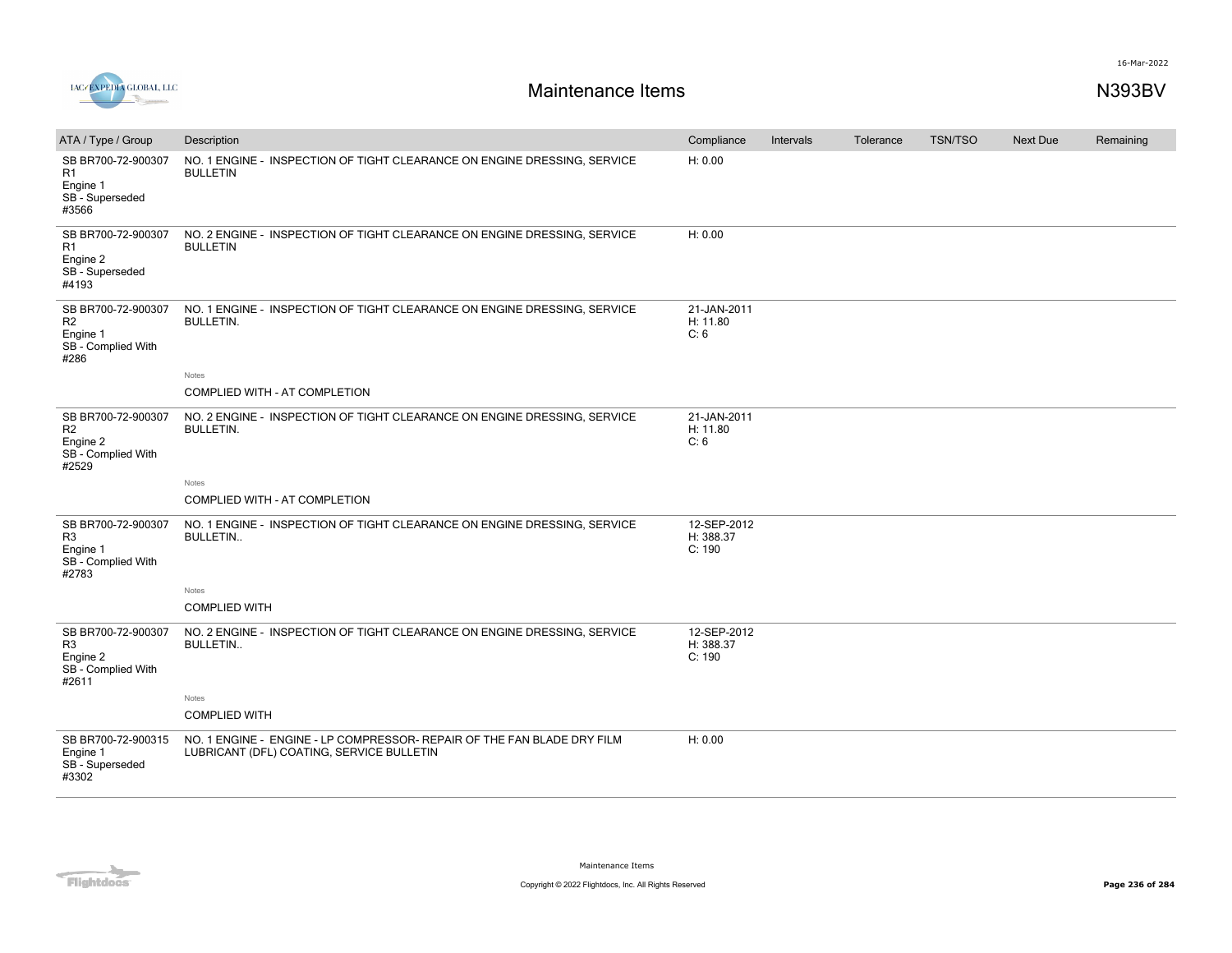

| ATA / Type / Group                                                        | Description                                                                                                                                                                               | Compliance | Intervals | Tolerance | <b>TSN/TSO</b> | <b>Next Due</b> | Remaining |
|---------------------------------------------------------------------------|-------------------------------------------------------------------------------------------------------------------------------------------------------------------------------------------|------------|-----------|-----------|----------------|-----------------|-----------|
| SB BR700-72-900315<br>Engine 2<br>SB - Superseded<br>#3571                | NO. 2 ENGINE - ENGINE - LP COMPRESSOR- REPAIR OF THE FAN BLADE DRY FILM<br>LUBRICANT (DFL) COATING, SERVICE BULLETIN                                                                      | H: 0.00    |           |           |                |                 |           |
| SB BR700-72-900315<br>R <sub>1</sub><br>Engine 1<br>SB - Open<br>#3425    | NO. 1 ENGINE - ENGINE - LP COMPRESSOR- REPAIR OF THE FAN BLADE DRY FILM<br>LUBRICANT (DFL) COATING, SERVICE BULLETIN.                                                                     | H: 0.00    |           |           |                |                 |           |
| SB BR700-72-900315<br>R1<br>Engine 2<br>SB - Open<br>#3710                | NO. 2 ENGINE - ENGINE - LP COMPRESSOR- REPAIR OF THE FAN BLADE DRY FILM<br>LUBRICANT (DFL) COATING, SERVICE BULLETIN.                                                                     | H: 0.00    |           |           |                |                 |           |
| SB BR700-72-900341<br>Engine 1<br>SB - Open<br>#3731                      | NO. 1 ENGINE - ENGINE - HIGH PRESSURE (HP) COMPRESSORBLADES - BORESCOPE<br>BLENDING REPAIR OF THE HP COMPRESSOR STAGE 1 ROTOR BLADES, SERVICE BULLETIN                                    | H: 0.00    |           |           |                |                 |           |
| SB BR700-72-900341<br>Engine 2<br>SB - Open<br>#3232                      | NO. 2 ENGINE - ENGINE - HIGH PRESSURE (HP) COMPRESSORBLADES - BORESCOPE<br>BLENDING REPAIR OF THE HP COMPRESSOR STAGE 1 ROTOR BLADES, SERVICE BULLETIN                                    | H: 0.00    |           |           |                |                 |           |
| SB BR700-72-900369<br><b>R2P1</b><br>Engine 1<br>SB - Superseded<br>#3936 | NO. 1 ENGINE - BORESCOPE INSPECTION OF THE HP TURBINE STAGE 1 NOZZLE GUIDE<br>VANES (NGV), THE HP TURBINE STAGE 1 BLADES AND THE COMBUSTION REARINNER<br>CIRCLE (CRIC), SERVICE BULLETIN  | H: 0.00    |           |           |                |                 |           |
| SB BR700-72-900369<br><b>R2P2</b><br>Engine 1<br>SB - Superseded<br>#3678 | NO. 1 ENGINE - BORESCOPE INSPECTION OF THE HP TURBINE STAGE 1 NOZZLE GUIDE<br>VANES (NGV), THE HP TURBINE STAGE 1 BLADES AND THE COMBUSTION REARINNER<br>CIRCLE (CRIC), SERVICE BULLETIN. | H: 0.00    |           |           |                |                 |           |
| SB BR700-72-900369<br><b>R2P3</b><br>Engine 1<br>SB - Superseded<br>#3738 | NO. 1 ENGINE - BORESCOPE INSPECTION OF THE HP TURBINE STAGE 1 NOZZLE GUIDE<br>VANES (NGV), THE HP TURBINE STAGE 1 BLADES AND THE COMBUSTION REARINNER<br>CIRCLE (CRIC), SERVICE BULLETIN  | H: 0.00    |           |           |                |                 |           |
| SB BR700-72-900369<br><b>R2P1</b><br>Engine 2<br>SB - Superseded<br>#3591 | NO. 2 ENGINE - BORESCOPE INSPECTION OF THE HP TURBINE STAGE 1 NOZZLE GUIDE<br>VANES (NGV), THE HP TURBINE STAGE 1 BLADES AND THE COMBUSTION REARINNER<br>CIRCLE (CRIC), SERVICE BULLETIN  | H: 0.00    |           |           |                |                 |           |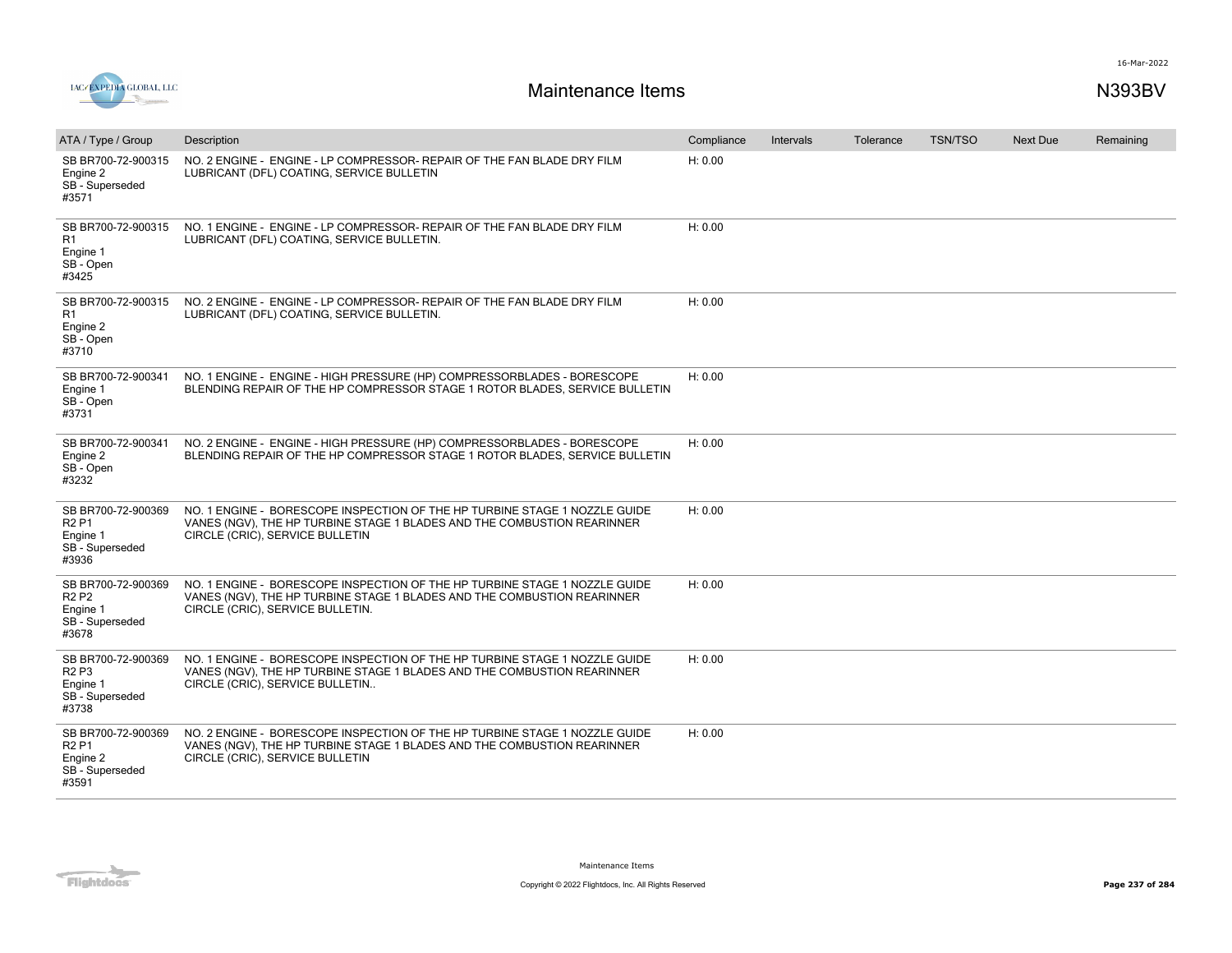

| ATA / Type / Group                                                                          | Description                                                                                                                                                                                                                                                   | Compliance | Intervals | Tolerance | <b>TSN/TSO</b> | <b>Next Due</b> | Remaining |
|---------------------------------------------------------------------------------------------|---------------------------------------------------------------------------------------------------------------------------------------------------------------------------------------------------------------------------------------------------------------|------------|-----------|-----------|----------------|-----------------|-----------|
| SB BR700-72-900369<br><b>R2P2</b><br>Engine 2<br>SB - Superseded<br>#3897                   | NO. 2 ENGINE - BORESCOPE INSPECTION OF THE HP TURBINE STAGE 1 NOZZLE GUIDE<br>VANES (NGV), THE HP TURBINE STAGE 1 BLADES AND THE COMBUSTION REARINNER<br>CIRCLE (CRIC), SERVICE BULLETIN.                                                                     | H: 0.00    |           |           |                |                 |           |
| SB BR700-72-900369<br>R <sub>2</sub> P <sub>3</sub><br>Engine 2<br>SB - Superseded<br>#4407 | NO. 2 ENGINE - BORESCOPE INSPECTION OF THE HP TURBINE STAGE 1 NOZZLE GUIDE<br>VANES (NGV), THE HP TURBINE STAGE 1 BLADES AND THE COMBUSTION REARINNER<br>CIRCLE (CRIC), SERVICE BULLETIN                                                                      | H: 0.00    |           |           |                |                 |           |
| SB BR700-72-900369<br><b>R3 P2</b><br>Engine 1<br>SB - Open<br>#4041                        | NO. 1 ENGINE - ENGINE - COMBUSTION AND HIGH PRESSURE (HP) TURBINE MODULE -<br>BORESCOPE INSPECTION OF THE HP TURBINE STAGE 1 NOZZLE GUIDE VANES (NGV), THE<br>HP TURBINE STAGE 1 BLADES AND THE COMBUSTION REARINNER CASE (CRIC), SERVICE<br><b>BULLETIN</b>  | H: 0.00    |           |           |                |                 |           |
| SB BR700-72-900369<br>R3 P3<br>Engine 1<br>SB - Open<br>#3143                               | NO. 1 ENGINE - ENGINE - COMBUSTION AND HIGH PRESSURE (HP) TURBINE MODULE -<br>BORESCOPE INSPECTION OF THE HP TURBINE STAGE 1 NOZZLE GUIDE VANES (NGV), THE<br>HP TURBINE STAGE 1 BLADES AND THE COMBUSTION REARINNER CASE (CRIC), SERVICE<br><b>BULLETIN.</b> | H: 0.00    |           |           |                |                 |           |
| SB BR700-72-900369<br><b>R3P1</b><br>Engine 1<br>SB - Open<br>#3285                         | NO. 1 ENGINE - ENGINE - COMBUSTION AND HIGH PRESSURE (HP) TURBINE MODULE -<br>BORESCOPE INSPECTION OF THE HP TURBINE STAGE 1 NOZZLE GUIDE VANES (NGV), THE<br>HP TURBINE STAGE 1 BLADES AND THE COMBUSTION REARINNER CASE (CRIC)-<br><b>SERVICE BULLETIN</b>  | H: 0.00    |           |           |                |                 |           |
| SB BR700-72-900369<br><b>R3 P2</b><br>Engine 2<br>SB - Open<br>#3572                        | NO. 2 ENGINE - ENGINE - COMBUSTION AND HIGH PRESSURE (HP) TURBINE MODULE -<br>BORESCOPE INSPECTION OF THE HP TURBINE STAGE 1 NOZZLE GUIDE VANES (NGV), THE<br>HP TURBINE STAGE 1 BLADES AND THE COMBUSTION REARINNER CASE (CRIC), SERVICE<br><b>BULLETIN</b>  | H: 0.00    |           |           |                |                 |           |
| SB BR700-72-900369<br>R3 P3<br>Engine 2<br>SB - Open<br>#3810                               | NO. 2 ENGINE - ENGINE - COMBUSTION AND HIGH PRESSURE (HP) TURBINE MODULE -<br>BORESCOPE INSPECTION OF THE HP TURBINE STAGE 1 NOZZLE GUIDE VANES (NGV), THE<br>HP TURBINE STAGE 1 BLADES AND THE COMBUSTION REARINNER CASE (CRIC), SERVICE<br><b>BULLETIN.</b> | H: 0.00    |           |           |                |                 |           |
| SB BR700-72-900369<br><b>R3P1</b><br>Engine 2<br>SB - Open<br>#4554                         | NO. 2 ENGINE - ENGINE - COMBUSTION AND HIGH PRESSURE (HP) TURBINE MODULE -<br>BORESCOPE INSPECTION OF THE HP TURBINE STAGE 1 NOZZLE GUIDE VANES (NGV), THE<br>HP TURBINE STAGE 1 BLADES AND THE COMBUSTION REARINNER CASE (CRIC)-<br><b>SERVICE BULLETIN</b>  | H: 0.00    |           |           |                |                 |           |
| SB BR700-72-900375<br>Engine 1<br>SB - Superseded<br>#3515                                  | NO. 1 ENGINE - ENGINE - HIGH PRESSURE (HP) COMPRESSORVARIABLE STATOR VANE<br>(VSV) ACTUATING MECHANISM - RE-APPLICATION OF DRIVE BRACKET BOLT TORQUE,<br><b>SERVICE BULLETIN</b>                                                                              | H: 0.00    |           |           |                |                 |           |

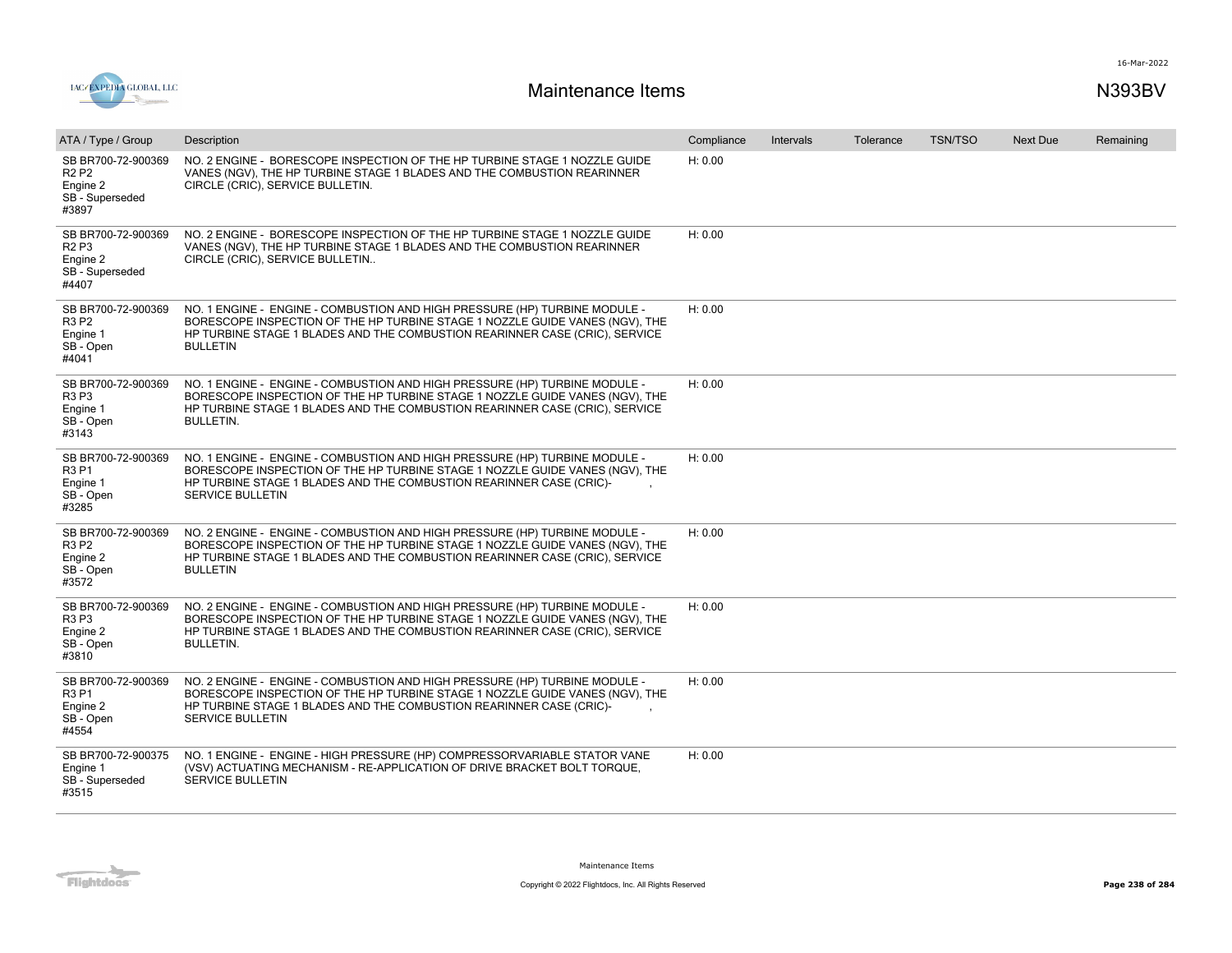

| ATA / Type / Group                                                           | Description                                                                                                                                                                                                              | Compliance | Intervals | Tolerance | <b>TSN/TSO</b> | <b>Next Due</b> | Remaining |
|------------------------------------------------------------------------------|--------------------------------------------------------------------------------------------------------------------------------------------------------------------------------------------------------------------------|------------|-----------|-----------|----------------|-----------------|-----------|
| SB BR700-72-900375<br>Engine 2<br>SB - Superseded<br>#3142                   | NO. 2 ENGINE - ENGINE - HIGH PRESSURE (HP) COMPRESSORVARIABLE STATOR VANE<br>(VSV) ACTUATING MECHANISM - RE-APPLICATION OF DRIVE BRACKET BOLT TORQUE,<br><b>SERVICE BULLETIN</b>                                         | H: 0.00    |           |           |                |                 |           |
| SB BR700-72-900375<br>R1<br>Engine 1<br>SB - Superseded<br>#3527             | NO. 1 ENGINE - ENGINE - HIGH PRESSURE (HP) COMPRESSORVARIABLE STATOR VANE<br>(VSV) ACTUATING MECHANISM - RE-APPLICATION OF DRIVE BRACKET BOLT TORQUE,<br>SERVICE BULLETIN.                                               | H: 0.00    |           |           |                |                 |           |
| SB BR700-72-900375<br>R1<br>Engine 2<br>SB - Superseded<br>#4502             | NO. 2 ENGINE - ENGINE - HIGH PRESSURE (HP) COMPRESSORVARIABLE STATOR VANE<br>(VSV) ACTUATING MECHANISM - RE-APPLICATION OF DRIVE BRACKET BOLT TORQUE,<br><b>SERVICE BULLETIN.</b>                                        | H: 0.00    |           |           |                |                 |           |
| SB BR700-72-900375<br>R <sub>2</sub><br>Engine 1<br>SB - Superseded<br>#3565 | NO. 1 ENGINE - ENGINE - HIGH PRESSURE (HP) COMPRESSORVARIABLE STATOR VANE<br>(VSV) ACTUATING MECHANISM - RE-APPLICATION OF DRIVE BRACKET BOLT TORQUE,<br>SERVICE BULLETIN                                                | H: 0.00    |           |           |                |                 |           |
| SB BR700-72-900375<br>R <sub>2</sub><br>Engine 2<br>SB - Superseded<br>#3206 | NO. 2 ENGINE - ENGINE - HIGH PRESSURE (HP) COMPRESSORVARIABLE STATOR VANE<br>(VSV) ACTUATING MECHANISM - RE-APPLICATION OF DRIVE BRACKET BOLT TORQUE,<br>SERVICE BULLETIN                                                | H: 0.00    |           |           |                |                 |           |
| SB BR700-72-900375<br>R <sub>3</sub><br>Engine 1<br>SB - Open<br>#4057       | NO. 1 ENGINE - ENGINE - HIGH PRESSURE (HP) COMPRESSORVARIABLE STATOR VANE<br>(VSV) ACTUATING MECHANISM - RE-APPLICATION OF DRIVE BRACKET BOLT TORQUE,<br>SERVICE BULLETIN                                                | H: 0.00    |           |           |                |                 |           |
| SB BR700-72-900375<br>R <sub>3</sub><br>Engine 2<br>SB - Open<br>#3420       | NO. 2 ENGINE - ENGINE - HIGH PRESSURE (HP) COMPRESSORVARIABLE STATOR VANE<br>(VSV) ACTUATING MECHANISM - RE-APPLICATION OF DRIVE BRACKET BOLT TORQUE,<br>SERVICE BULLETIN                                                | H: 0.00    |           |           |                |                 |           |
| SB BR700-72-900388<br>R2<br>Engine 1<br>SB - Open<br>#4370                   | NO. 1 ENGINE - ENGINE - HIGH PRESSURE COMPRESSORBLADES-BORESCOPE INSPECTION H: 0.00<br>OF THE HP COMPRESSOR STAGE 1 BLADES FOR DEFLECTION AT THE LEADING EDGE NEAR<br>THE SNUBBER- NON-MODIFICATION SB, SERVICE BULLETIN |            |           |           |                |                 |           |
| SB BR700-72-900388<br>R <sub>2</sub><br>Engine 2<br>SB - Open<br>#4210       | NO. 2 ENGINE - ENGINE - HIGH PRESSURE COMPRESSORBLADES-BORESCOPE INSPECTION H: 0.00<br>OF THE HP COMPRESSOR STAGE 1 BLADES FOR DEFLECTION AT THE LEADING EDGE NEAR<br>THE SNUBBER- NON-MODIFICATION SB, SERVICE BULLETIN |            |           |           |                |                 |           |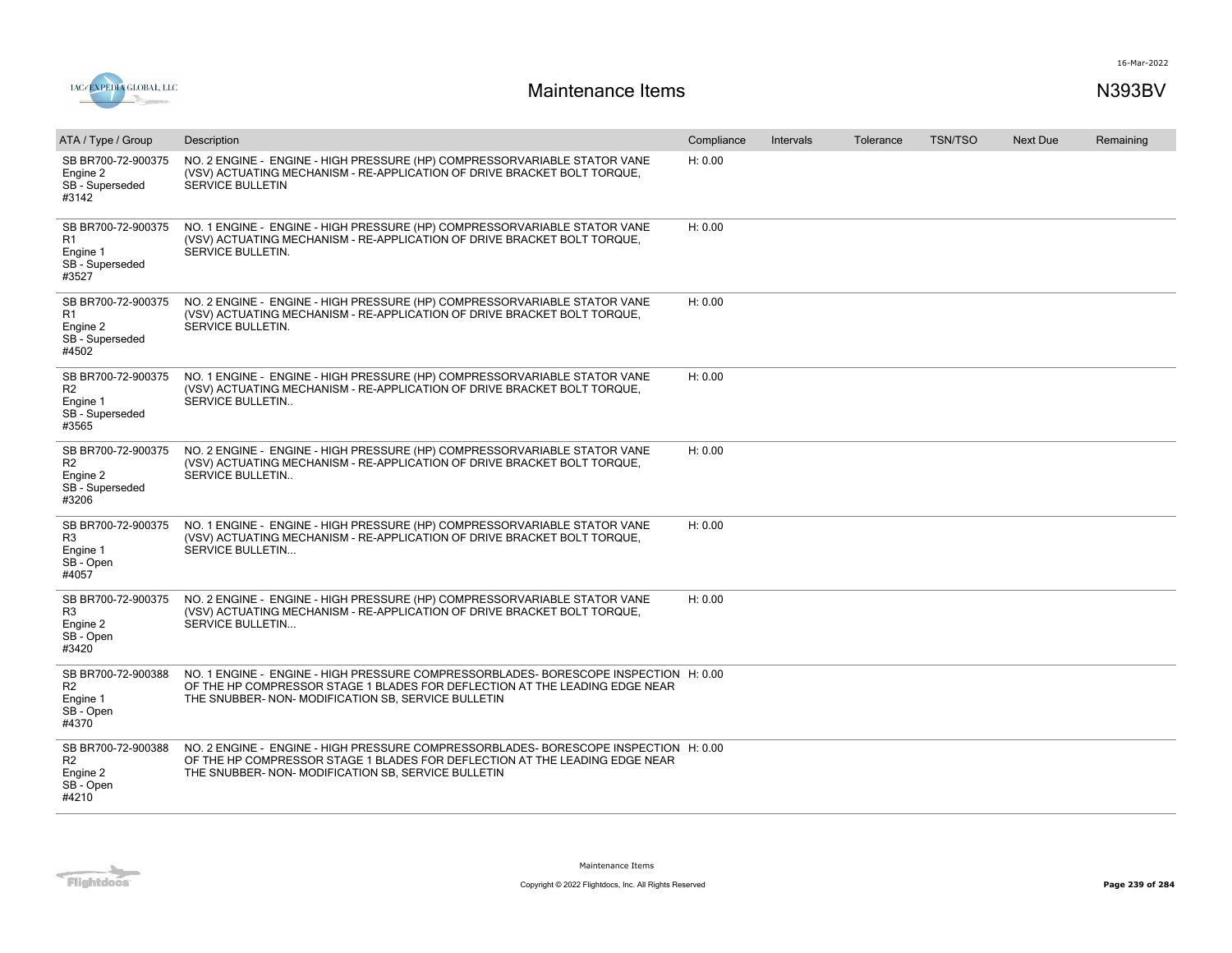

| ATA / Type / Group                                                                          | Description                                                                                                                                                                                                                                                                  | Compliance             | Intervals | Tolerance | <b>TSN/TSO</b> | <b>Next Due</b> | Remaining |
|---------------------------------------------------------------------------------------------|------------------------------------------------------------------------------------------------------------------------------------------------------------------------------------------------------------------------------------------------------------------------------|------------------------|-----------|-----------|----------------|-----------------|-----------|
| SB BR700-72-900392<br>R <sub>2</sub><br>Engine 1<br>SB-N/A<br>#4394                         | NO. 1 ENGINE - LOW PRESSURE (LP) COMPRESSORCASE - INSPECTION OF THE LP<br>COMPRESSOR CASE FOR INSTALLATION OF CUT ICE IMPACT TRAY BOX ASSEMBLIES BY<br>INCORPORATION OF THE ORIGINAL REPAIR BRG1431 - NON-MODIFICATION SERVICE<br><b>BULLETIN, SERVICE BULLETIN</b><br>Notes | H: 0.00                |           |           |                |                 |           |
|                                                                                             | NOT APPLICABLE                                                                                                                                                                                                                                                               |                        |           |           |                |                 |           |
| SB BR700-72-900392<br>R <sub>2</sub><br>Engine 2<br>SB-N/A<br>#3660                         | NO. 2 ENGINE - LOW PRESSURE (LP) COMPRESSORCASE - INSPECTION OF THE LP<br>COMPRESSOR CASE FOR INSTALLATION OF CUT ICE IMPACT TRAY BOX ASSEMBLIES BY<br>INCORPORATION OF THE ORIGINAL REPAIR BRG1431 - NON-MODIFICATION SERVICE<br><b>BULLETIN, SERVICE BULLETIN</b>          | H: 0.00                |           |           |                |                 |           |
|                                                                                             | Notes                                                                                                                                                                                                                                                                        |                        |           |           |                |                 |           |
|                                                                                             | NOT APPLICABLE                                                                                                                                                                                                                                                               |                        |           |           |                |                 |           |
| SB BR700-72-900409<br>R1<br>Engine 1<br>SB - Open<br>#3508                                  | NO. 1 ENGINE - ENGINE - LOW PRESSURE (LP) COMPRESSORCASE - INSPECTION OF THE LP H: 0.00<br>COMPRESSOR CASE FOR INCORPORATION OF THE REPAIR BRG1299 NON-MODIFICATION.<br>SERVICE BULLETIN                                                                                     |                        |           |           |                |                 |           |
| SB BR700-72-900409<br>R1<br>Engine 2<br>SB - Open<br>#3717                                  | NO. 2 ENGINE - ENGINE - LOW PRESSURE (LP) COMPRESSORCASE - INSPECTION OF THE LP H: 0.00<br>COMPRESSOR CASE FOR INCORPORATION OF THE REPAIR BRG1299 NON-MODIFICATION,<br><b>SERVICE BULLETIN</b>                                                                              |                        |           |           |                |                 |           |
| SB BR700-72-900455<br>R <sub>2</sub> P <sub>B</sub><br>Engine 1<br>SB - Superseded<br>#2103 | NO. 1 ENGINE - LOW PRESSURE (LP) COMPRESSORBLADES - EDDY CURRENT INSPECTION<br>OF THE LOW PRESSURE (LP) COMPRESSOR ANNULUS FILLERS, SERVICE BULLETIN                                                                                                                         | 21-MAR-2010<br>H: 0.00 |           |           |                |                 |           |
| SB BR700-72-900455<br>R <sub>2</sub> PA<br>Engine 1<br>SB - Superseded<br>#2066             | NO. 1 ENGINE - LOW PRESSURE (LP) COMPRESSORBLADES - VISUAL INSPECTION OF THE<br>LOW PRESSURE (LP) COMPRESSOR ANNULUS FILLERS, SERVICE BULLETIN                                                                                                                               | 21-MAR-2010<br>H: 0.00 |           |           |                |                 |           |
| SB BR700-72-900455<br>R <sub>2</sub> P <sub>B</sub><br>Engine 2<br>SB - Superseded<br>#2502 | NO. 2 ENGINE - LOW PRESSURE (LP) COMPRESSORBLADES - EDDY CURRENT INSPECTION<br>OF THE LOW PRESSURE (LP) COMPRESSOR ANNULUS FILLERS, SERVICE BULLETIN                                                                                                                         | 21-MAR-2010<br>H: 0.00 |           |           |                |                 |           |
| SB BR700-72-900455<br>R <sub>2</sub> PA<br>Engine 2<br>SB - Superseded<br>#282              | NO. 2 ENGINE - LOW PRESSURE (LP) COMPRESSORBLADES - VISUAL INSPECTION OF THE<br>LOW PRESSURE (LP) COMPRESSOR ANNULUS FILLERS, SERVICE BULLETIN                                                                                                                               | 21-MAR-2010<br>H: 0.00 |           |           |                |                 |           |

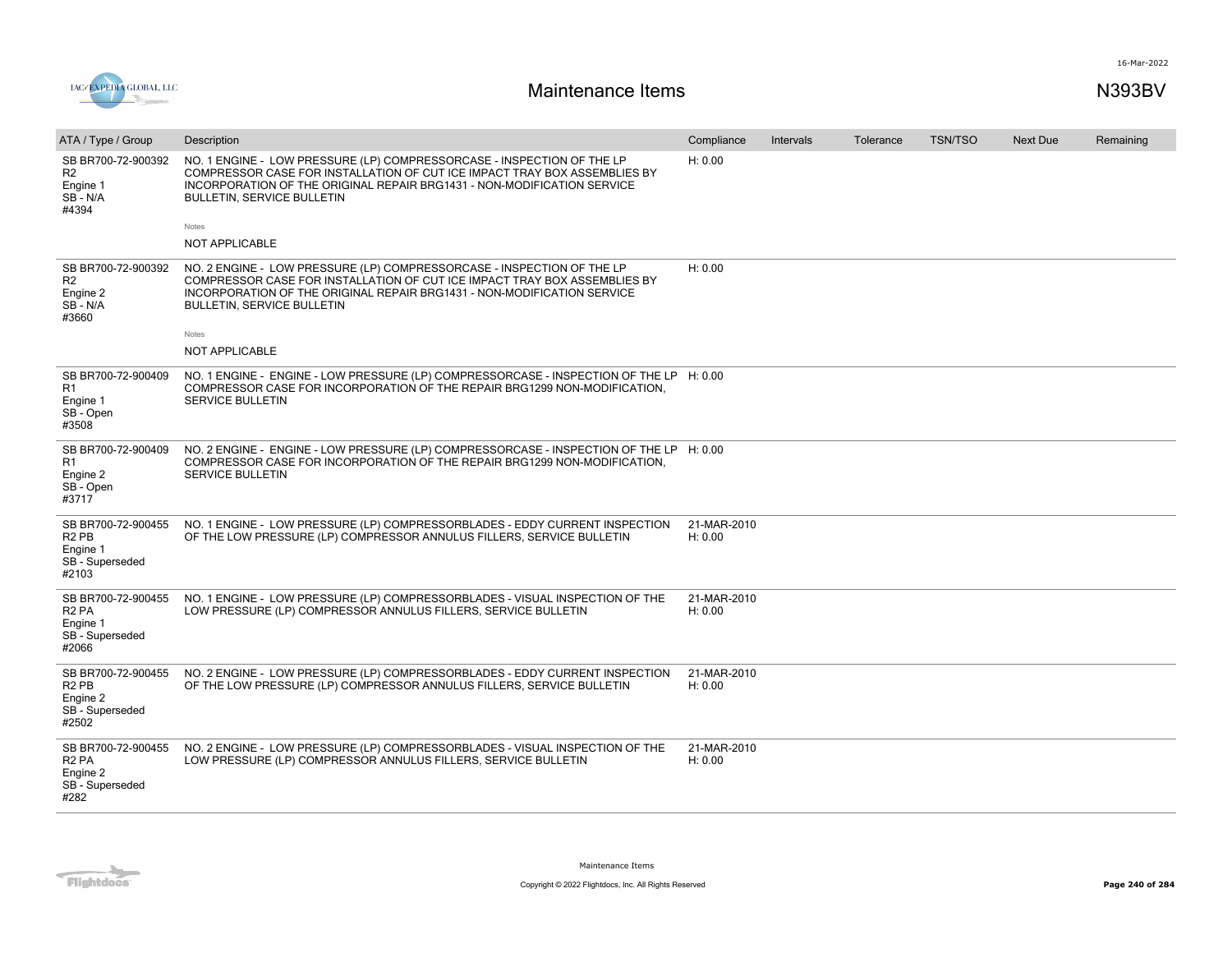

| ATA / Type / Group                                                                          | Description                                                                                                                                                              | Compliance             | <b>Intervals</b> | Tolerance | <b>TSN/TSO</b> | <b>Next Due</b> | Remaining |
|---------------------------------------------------------------------------------------------|--------------------------------------------------------------------------------------------------------------------------------------------------------------------------|------------------------|------------------|-----------|----------------|-----------------|-----------|
| SB BR700-72-900455<br>R <sub>3</sub> P <sub>B</sub><br>Engine 1<br>SB - Superseded<br>#1937 | NO. 1 ENGINE - ENGINE - LOW PRESSURE (LP) COMPRESSORBLADES - EDDY CURRENT<br>INSPECTION OF THE LOW PRESSURE (LP) COMPRESSOR ANNULUS FILLERS, SERVICE<br><b>BULLETIN</b>  | 21-MAR-2010<br>H: 0.00 |                  |           |                |                 |           |
| SB BR700-72-900455<br>R3 PA<br>Engine 1<br>SB - Superseded<br>#869                          | NO. 1 ENGINE - ENGINE - LOW PRESSURE (LP) COMPRESSORBLADES - VISUAL INSPECTION<br>OF THE LOW PRESSURE (LP) COMPRESSOR ANNULUS FILLERS, SERVICE BULLETIN                  | 21-MAR-2010<br>H: 0.00 |                  |           |                |                 |           |
| SB BR700-72-900455<br>R <sub>3</sub> P <sub>B</sub><br>Engine 2<br>SB - Superseded<br>#2772 | NO. 2 ENGINE - ENGINE - LOW PRESSURE (LP) COMPRESSORBLADES - EDDY CURRENT<br>INSPECTION OF THE LOW PRESSURE (LP) COMPRESSOR ANNULUS FILLERS, SERVICE<br><b>BULLETIN</b>  | 21-MAR-2010<br>H: 0.00 |                  |           |                |                 |           |
| SB BR700-72-900455<br>R3 PA<br>Engine 2<br>SB - Superseded<br>#2111                         | NO. 2 ENGINE - ENGINE - LOW PRESSURE (LP) COMPRESSORBLADES - VISUAL INSPECTION<br>OF THE LOW PRESSURE (LP) COMPRESSOR ANNULUS FILLERS, SERVICE BULLETIN                  | 21-MAR-2010<br>H: 0.00 |                  |           |                |                 |           |
| SB BR700-72-900455<br>R <sub>4</sub> P <sub>B</sub><br>Engine 1<br>SB - Superseded<br>#871  | NO. 1 ENGINE - ENGINE - LOW PRESSURE (LP) COMPRESSORBLADES - EDDY CURRENT<br>INSPECTION OF THE LOW PRESSURE (LP) COMPRESSOR ANNULUS FILLERS, SERVICE<br><b>BULLETIN.</b> | 21-MAR-2010<br>H: 0.00 |                  |           |                |                 |           |
| SB BR700-72-900455<br>R <sub>4</sub> PA<br>Engine 1<br>SB - Superseded<br>#2571             | NO. 1 ENGINE - ENGINE - LOW PRESSURE (LP) COMPRESSORBLADES - VISUAL INSPECTION<br>OF THE LOW PRESSURE (LP) COMPRESSOR ANNULUS FILLERS, SERVICE BULLETIN.                 | 21-MAR-2010<br>H: 0.00 |                  |           |                |                 |           |
| SB BR700-72-900455<br>R <sub>4</sub> P <sub>B</sub><br>Engine 2<br>SB - Superseded<br>#1381 | NO. 2 ENGINE - ENGINE - LOW PRESSURE (LP) COMPRESSORBLADES - EDDY CURRENT<br>INSPECTION OF THE LOW PRESSURE (LP) COMPRESSOR ANNULUS FILLERS, SERVICE<br><b>BULLETIN.</b> | 21-MAR-2010<br>H: 0.00 |                  |           |                |                 |           |
| SB BR700-72-900455<br>R <sub>4</sub> PA<br>Engine 2<br>SB - Superseded<br>#3037             | NO. 2 ENGINE - ENGINE - LOW PRESSURE (LP) COMPRESSORBLADES - VISUAL INSPECTION<br>OF THE LOW PRESSURE (LP) COMPRESSOR ANNULUS FILLERS, SERVICE BULLETIN.                 | 21-MAR-2010<br>H: 0.00 |                  |           |                |                 |           |
| SB BR700-72-900455<br>R <sub>5</sub> P <sub>B</sub><br>Engine 1<br>SB - Open<br>#3369       | NO. 1 ENGINE - ENGINE - LOW PRESSURE (LP) COMPRESSORBLADES - EDDY CURRENT<br>INSPECTION OF THE LOW PRESSURE (LP) COMPRESSOR ANNULUS FILLERS, SERVICE<br><b>BULLETIN</b>  | H: 0.00                |                  |           |                |                 |           |

Flightdocs<sup>-</sup>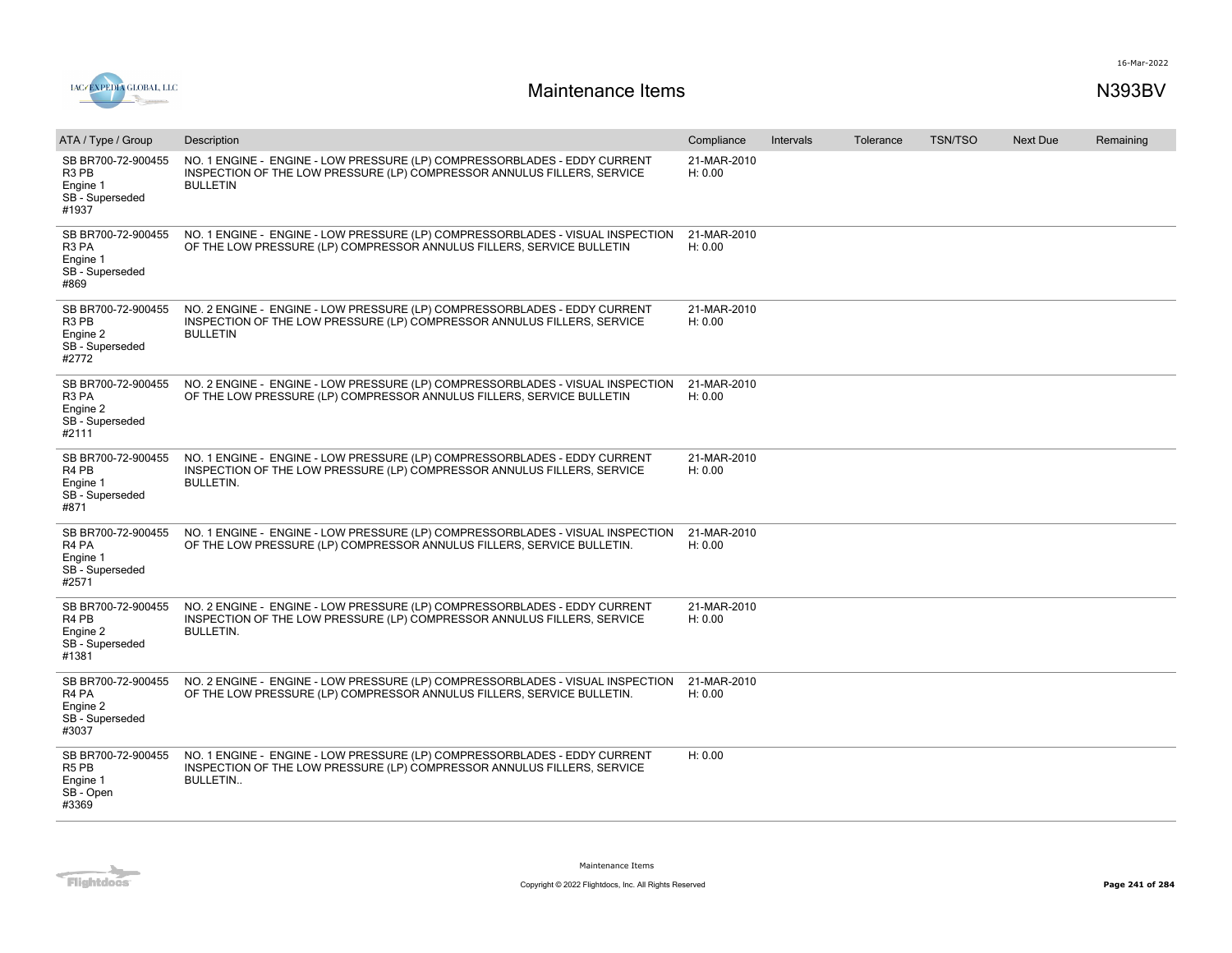

| ATA / Type / Group                                                                    | Description                                                                                                                                                             | Compliance | Intervals | Tolerance | <b>TSN/TSO</b> | <b>Next Due</b> | Remaining |
|---------------------------------------------------------------------------------------|-------------------------------------------------------------------------------------------------------------------------------------------------------------------------|------------|-----------|-----------|----------------|-----------------|-----------|
| SB BR700-72-900455<br>R5 PA<br>Engine 1<br>SB - Open<br>#4038                         | NO. 1 ENGINE - ENGINE - LOW PRESSURE (LP) COMPRESSORBLADES - VISUAL INSPECTION<br>OF THE LOW PRESSURE (LP) COMPRESSOR ANNULUS FILLERS, SERVICE BULLETIN                 | H: 0.00    |           |           |                |                 |           |
| SB BR700-72-900455<br>R <sub>5</sub> P <sub>B</sub><br>Engine 2<br>SB - Open<br>#4595 | NO. 2 ENGINE - ENGINE - LOW PRESSURE (LP) COMPRESSORBLADES - EDDY CURRENT<br>INSPECTION OF THE LOW PRESSURE (LP) COMPRESSOR ANNULUS FILLERS, SERVICE<br><b>BULLETIN</b> | H: 0.00    |           |           |                |                 |           |
| SB BR700-72-900455<br>R <sub>5</sub> PA<br>Engine 2<br>SB - Open<br>#3803             | NO. 2 ENGINE - ENGINE - LOW PRESSURE (LP) COMPRESSORBLADES - VISUAL INSPECTION<br>OF THE LOW PRESSURE (LP) COMPRESSOR ANNULUS FILLERS, SERVICE BULLETIN                 | H: 0.00    |           |           |                |                 |           |
| SB BR700-72-900455<br>R6<br>Engine 1<br>SB-Open<br>#4565                              | NO. 1 ENGINE - ENGINE - LOW PRESSURE (LP) COMPRESSORBLADES - EDDY CURRENT AND H: 0.00<br>VISUAL INSPECTION OF THE LP COMPRESSOR ANNULUS FILLERS, SERVICE BULLETIN       |            |           |           |                |                 |           |
| SB BR700-72-900455<br>R <sub>6</sub><br>Engine 2<br>SB - Open<br>#4129                | NO. 2 ENGINE - ENGINE - LOW PRESSURE (LP) COMPRESSORBLADES - EDDY CURRENT AND H: 0.00<br>VISUAL INSPECTION OF THE LP COMPRESSOR ANNULUS FILLERS, SERVICE BULLETIN       |            |           |           |                |                 |           |
| SB BR700-72-900456<br>Engine 1<br>SB - Open<br>#3638                                  | NO. 1 ENGINE - ENGINE CONVERSION FROM A FLIGHT-TEST STANDARD ENGINE TO A<br>PRODUCTION STANDARD ENGINE - NON-MODIFICATION SERVICE BULLETIN, SERVICE<br><b>BULLETIN</b>  | H: 0.00    |           |           |                |                 |           |
| SB BR700-72-900456<br>Engine 2<br>SB - Open<br>#3792                                  | NO. 2 ENGINE - ENGINE CONVERSION FROM A FLIGHT-TEST STANDARD ENGINE TO A<br>PRODUCTION STANDARD ENGINE - NON-MODIFICATION SERVICE BULLETIN, SERVICE<br><b>BULLETIN</b>  | H: 0.00    |           |           |                |                 |           |
| SB BR700-72-900493<br>Engine 1<br>SB - Open<br>#4613                                  | NO. 1 ENGINE - ENGINE - ACCESSORY GEARBOX MODULE - REPLACEMENT OF THE RELIEF<br>VALVE - NON-MODIFICATION, SERVICE BULLETIN                                              | H: 0.00    |           |           |                |                 |           |
| SB BR700-72-900493<br>Engine 2<br>SB - Open<br>#3814                                  | NO. 2 ENGINE - ENGINE - ACCESSORY GEARBOX MODULE - REPLACEMENT OF THE RELIEF<br>VALVE - NON-MODIFICATION, SERVICE BULLETIN                                              | H: 0.00    |           |           |                |                 |           |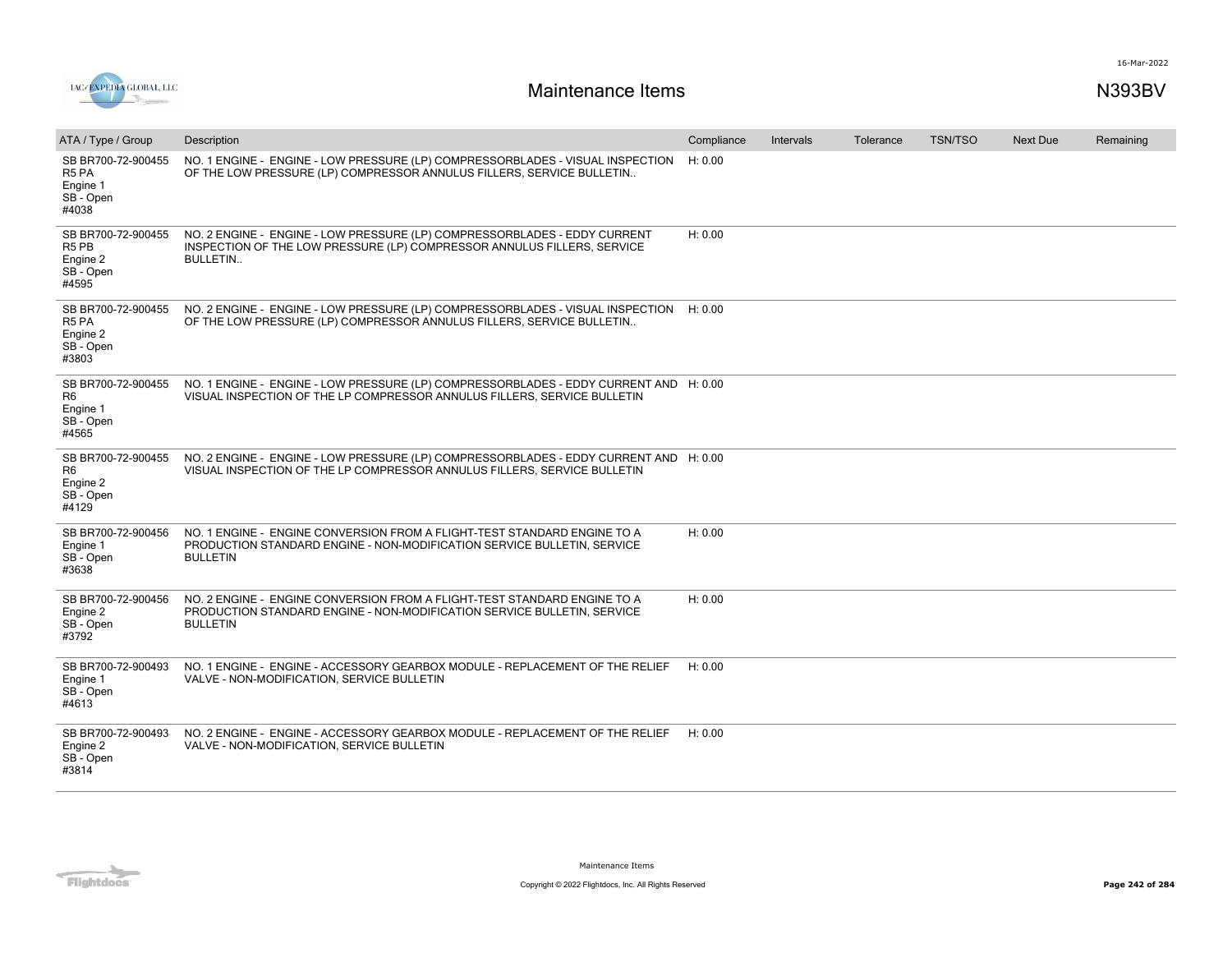

| ATA / Type / Group                                                     | Description                                                                                                                                                                                             | Compliance             | Intervals | Tolerance | <b>TSN/TSO</b> | <b>Next Due</b> | Remaining |
|------------------------------------------------------------------------|---------------------------------------------------------------------------------------------------------------------------------------------------------------------------------------------------------|------------------------|-----------|-----------|----------------|-----------------|-----------|
| SB BR700-72-900500<br>R <sub>2</sub><br>Engine 1<br>SB - Open<br>#4030 | NO. 1 ENGINE - ENGINE - INTERNAL GEARBOX DRIVE-DRIVEN ASSEMBLY - REMOVAL AND<br>INSTALLATION OF THE NO. 2 BEARING SUPPORT HOUSING - NON-MODIFICATION, SERVICE<br><b>BULLETIN</b>                        | H: 0.00                |           |           |                |                 |           |
| SB BR700-72-900500<br>R <sub>2</sub><br>Engine 2<br>SB - Open<br>#4088 | NO. 2 ENGINE - ENGINE - INTERNAL GEARBOX DRIVE-DRIVEN ASSEMBLY - REMOVAL AND<br>INSTALLATION OF THE NO. 2 BEARING SUPPORT HOUSING - NON-MODIFICATION, SERVICE<br><b>BULLETIN</b>                        | H: 0.00                |           |           |                |                 |           |
| SB BR700-72-900506<br>Engine 1<br>SB - Superseded<br>#4023             | NO. 1 ENGINE - ENGINE - MAINTENANCE RECOMMENDATIONS AND SAMPLING INSPECTIONS H: 0.00<br>IN RESPONSE TO OPERATION IN THE VICINITY OF A VOLCANIC ASH AREA, SERVICE<br><b>BULLETIN</b>                     |                        |           |           |                |                 |           |
| SB BR700-72-900506<br>Engine 2<br>SB - Superseded<br>#3926             | NO. 2 ENGINE - ENGINE - MAINTENANCE RECOMMENDATIONS AND SAMPLING INSPECTIONS H: 0.00<br>IN RESPONSE TO OPERATION IN THE VICINITY OF A VOLCANIC ASH AREA, SERVICE<br><b>BULLETIN</b>                     |                        |           |           |                |                 |           |
| SB BR700-72-900506<br>R1<br>Engine 1<br>SB - Superseded<br>#3972       | NO. 1 ENGINE - ENGINE - MAINTENANCE RECOMMENDATIONS AND SAMPLING INSPECTIONS H: 0.00<br>IN RESPONSE TO OPERATION IN THE VICINITY OF A VOLCANIC ASH AREA - NON-<br><b>MODIFICATION, SERVICE BULLETIN</b> |                        |           |           |                |                 |           |
| SB BR700-72-900506<br>R1<br>Engine 2<br>SB - Superseded<br>#4468       | NO. 2 ENGINE - ENGINE - MAINTENANCE RECOMMENDATIONS AND SAMPLING INSPECTIONS H: 0.00<br>IN RESPONSE TO OPERATION IN THE VICINITY OF A VOLCANIC ASH AREA - NON-<br>MODIFICATION, SERVICE BULLETIN        |                        |           |           |                |                 |           |
| SB BR700-72-900506<br>R2<br>Engine 1<br>SB - Open<br>#2264             | NO. 1 ENGINE - ENGINE - MAINTENANCE RECOMMENDATIONS AND SAMPLING INSPECTIONS<br>IN RESPONSE TO OPERATION IN THE VICINITY OF A VOLCANIC ASH AREA - NON-<br>MODIFICATION, SERVICE BULLETIN.               | 08-SEP-2011<br>H: 0.00 |           |           |                |                 |           |
|                                                                        | Notes                                                                                                                                                                                                   |                        |           |           |                |                 |           |
|                                                                        | <b>DECLINED</b>                                                                                                                                                                                         |                        |           |           |                |                 |           |
| SB BR700-72-900506<br>R <sub>2</sub><br>Engine 2<br>SB - Open<br>#1827 | NO. 2 ENGINE - ENGINE - MAINTENANCE RECOMMENDATIONS AND SAMPLING INSPECTIONS<br>IN RESPONSE TO OPERATION IN THE VICINITY OF A VOLCANIC ASH AREA - NON-<br>MODIFICATION, SERVICE BULLETIN.               | 08-SEP-2011<br>H: 0.00 |           |           |                |                 |           |
|                                                                        | Notes                                                                                                                                                                                                   |                        |           |           |                |                 |           |
|                                                                        | <b>DECLINED</b>                                                                                                                                                                                         |                        |           |           |                |                 |           |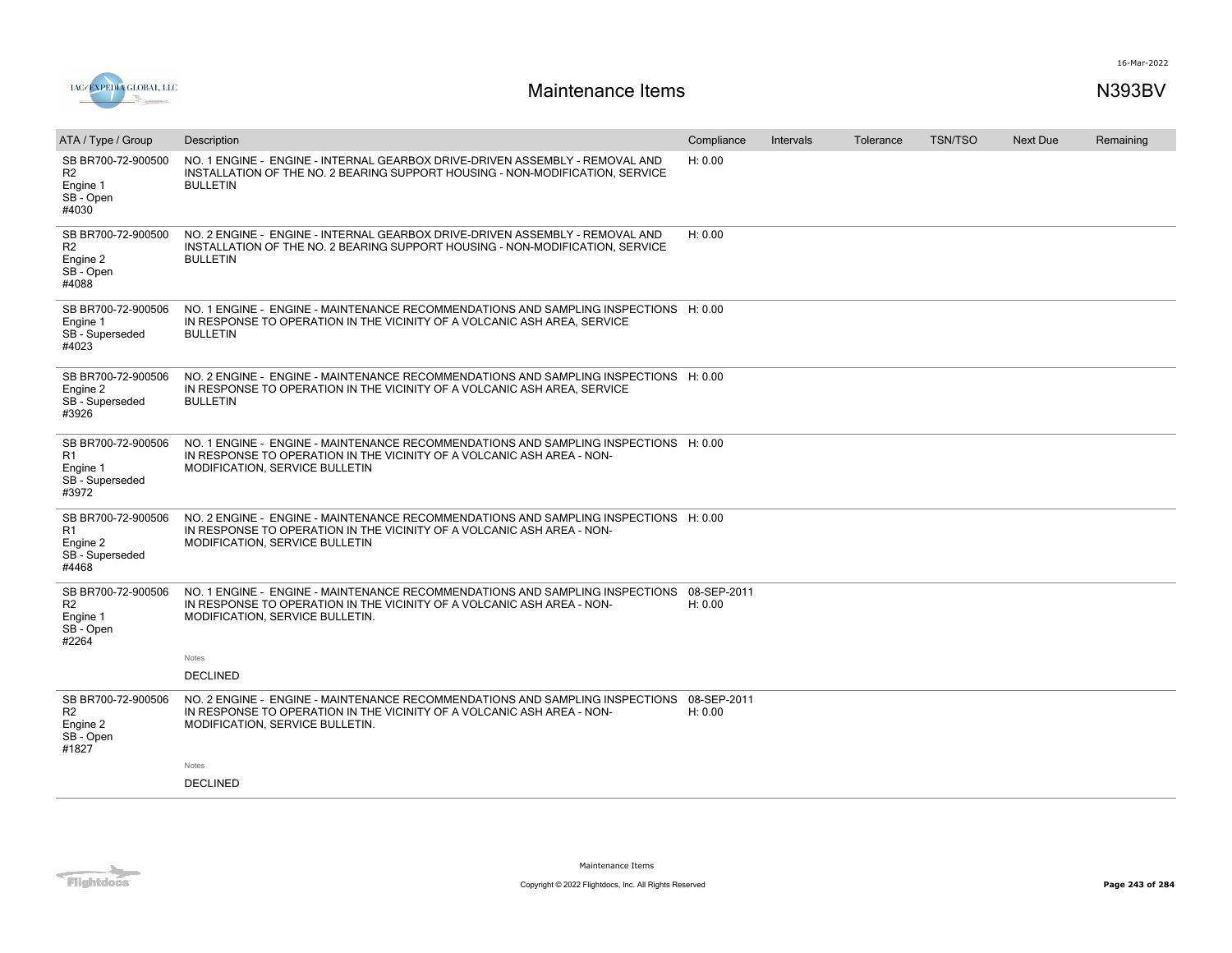



| ATA / Type / Group                                                     | Description                                                                                                                                                                                                                                                        | Compliance | Intervals | Tolerance | <b>TSN/TSO</b> | <b>Next Due</b> | Remaining |
|------------------------------------------------------------------------|--------------------------------------------------------------------------------------------------------------------------------------------------------------------------------------------------------------------------------------------------------------------|------------|-----------|-----------|----------------|-----------------|-----------|
| SB BR700-72-900510<br>R1<br>Engine 1<br>SB - Open<br>#3049             | NO. 1 ENGINE - ENGINE - LOW PRESSURE (LP)/HIGH PRESSURE (HP) TURBINE SUPPORT<br>AND OUTERBEARINGS - INSPECTION AND REPAIR OF REAR BEARING SUPPORT<br>STRUCTURES (RBSS) THAT HAVE BEEN MACHINED BY ELECTRICAL DISCHARGE MACHINING<br>(EDM) - NON-MODIFICATION SERVI | H: 0.00    |           |           |                |                 |           |
| SB BR700-72-900510<br>R <sub>1</sub><br>Engine 2<br>SB - Open<br>#3270 | NO. 2 ENGINE - ENGINE - LOW PRESSURE (LP)/HIGH PRESSURE (HP) TURBINE SUPPORT<br>AND OUTERBEARINGS - INSPECTION AND REPAIR OF REAR BEARING SUPPORT<br>STRUCTURES (RBSS) THAT HAVE BEEN MACHINED BY ELECTRICAL DISCHARGE MACHINING<br>(EDM) - NON-MODIFICATION SERVI | H: 0.00    |           |           |                |                 |           |
| SB BR700-72-900515<br>Engine 1<br>SB - Open<br>#4147                   | NO. 1 ENGINE - ENGINE - LOW PRESSURE (LP) COMPRESSOR- INSPECTION POST FAN<br>BLADE DRY FILM LUBRICANT (DFL) COATING REFURBISHMENT INTERVAL OVERSHOOT,<br><b>SERVICE BULLETIN</b>                                                                                   | H: 0.00    |           |           |                |                 |           |
| SB BR700-72-900515<br>Engine 2<br>SB - Open<br>#3800                   | NO. 2 ENGINE - ENGINE - LOW PRESSURE (LP) COMPRESSOR- INSPECTION POST FAN<br>BLADE DRY FILM LUBRICANT (DFL) COATING REFURBISHMENT INTERVAL OVERSHOOT,<br><b>SERVICE BULLETIN</b>                                                                                   | H: 0.00    |           |           |                |                 |           |
| SB BR700-72-900515<br>R1<br>Engine 1<br>SB - Open<br>#4856             | ENGINE - LOW PRESSURE (LP) COMPRESSOR - INSPECTION POST FAN BLADE DRY FILM<br>LUBRICANT (DFL) COATING REFURBISHMENT INTERVAL OVERSHOOT - NON-MODIFICATION<br>SERVICE BULLETIN                                                                                      |            |           |           |                |                 |           |
| SB BR700-72-900515<br>R <sub>1</sub><br>Engine 2<br>SB - Open<br>#5144 | ENGINE - LOW PRESSURE (LP) COMPRESSOR - INSPECTION POST FAN BLADE DRY FILM<br>LUBRICANT (DFL) COATING REFURBISHMENT INTERVAL OVERSHOOT - NON-MODIFICATION<br><b>SERVICE BULLETIN</b>                                                                               |            |           |           |                |                 |           |
| SB BR700-72-900521<br>PART A<br>Engine 1<br>SB - Open<br>#3252         | NO. 1 ENGINE - ENGINE - LOW PRESSURE (LP) COMPRESSORBLADES - EDDY CURRENT<br>INSPECTION OF THE LP COMPRESSOR ANNULUS FILLERS, SERVICE BULLETIN                                                                                                                     | H: 0.00    |           |           |                |                 |           |
| SB BR700-72-900521<br>PART B<br>Engine 1<br>SB - Open<br>#3200         | NO. 1 ENGINE - ENGINE - LOW PRESSURE (LP) COMPRESSORBLADES - EDDY CURRENT<br>INSPECTION OF THE LP COMPRESSOR ANNULUS FILLERS, SERVICE BULLETIN.                                                                                                                    | H: 0.00    |           |           |                |                 |           |
| SB BR700-72-900521<br>PART A<br>Engine 2<br>SB - Open<br>#3346         | NO. 2 ENGINE - ENGINE - LOW PRESSURE (LP) COMPRESSORBLADES - EDDY CURRENT<br>INSPECTION OF THE LP COMPRESSOR ANNULUS FILLERS, SERVICE BULLETIN                                                                                                                     | H: 0.00    |           |           |                |                 |           |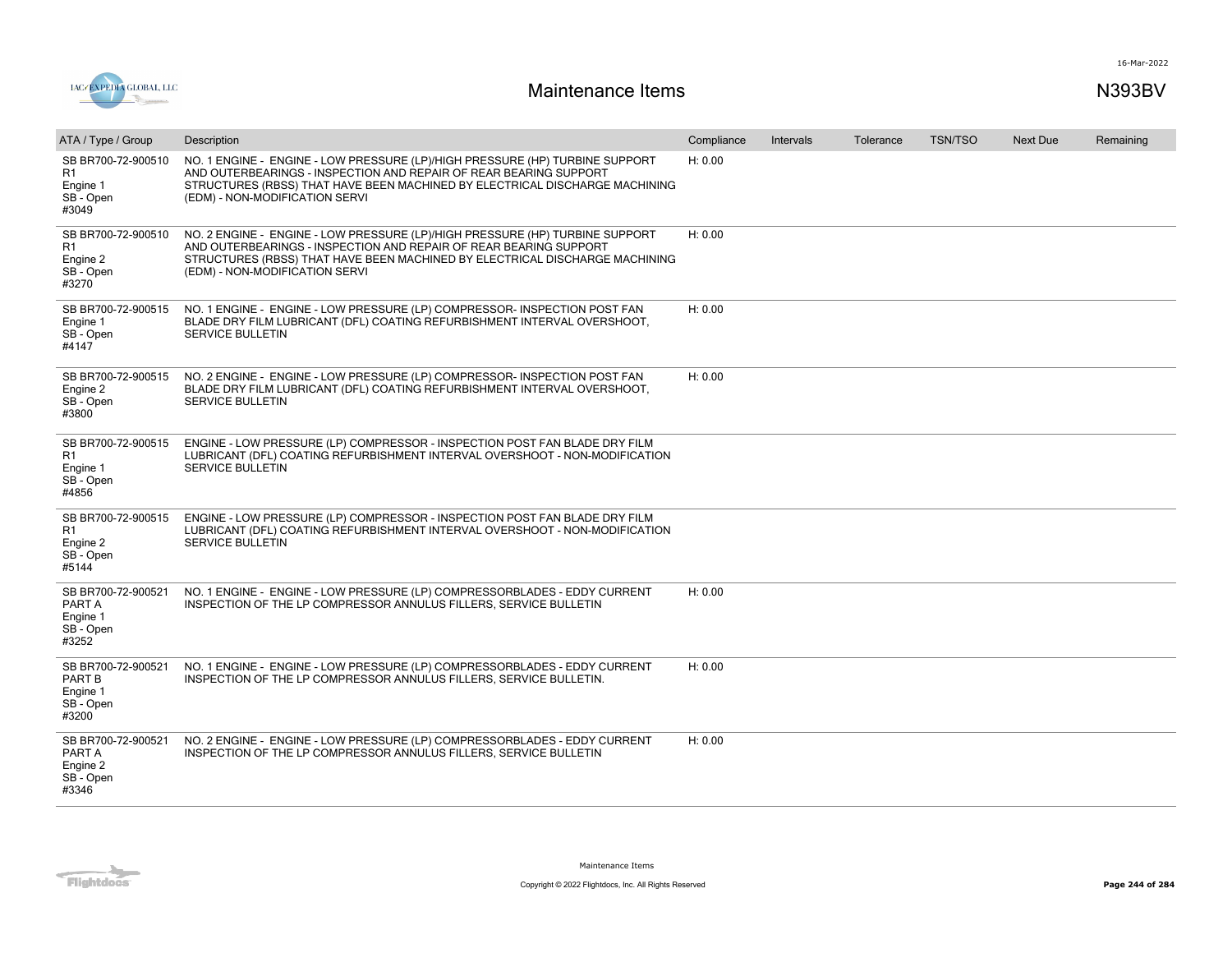

| ATA / Type / Group                                                                    | Description                                                                                                                                                                                                           | Compliance                         | Intervals | Tolerance | <b>TSN/TSO</b> | <b>Next Due</b> | Remaining |
|---------------------------------------------------------------------------------------|-----------------------------------------------------------------------------------------------------------------------------------------------------------------------------------------------------------------------|------------------------------------|-----------|-----------|----------------|-----------------|-----------|
| SB BR700-72-900521<br><b>PART B</b><br>Engine 2<br>SB - Open<br>#3130                 | NO. 2 ENGINE - ENGINE - LOW PRESSURE (LP) COMPRESSORBLADES - EDDY CURRENT<br>INSPECTION OF THE LP COMPRESSOR ANNULUS FILLERS, SERVICE BULLETIN.                                                                       | H: 0.00                            |           |           |                |                 |           |
| SB BR700-72-900521<br>R <sub>1</sub> PA<br>Engine 1<br>SB - Complied With<br>#1156    | NO. 1 ENGINE - ENGINE - LOW PRESSURE (LP) COMPRESSORBLADES - EDDY CURRENT<br>INSPECTION OF THE LP COMPRESSOR ANNULUS FILLERS, SERVICE BULLETIN                                                                        | 16-FEB-2012<br>H: 292.60<br>C: 134 |           |           |                |                 |           |
|                                                                                       | Notes                                                                                                                                                                                                                 |                                    |           |           |                |                 |           |
|                                                                                       | <b>COMPLIED WITH</b>                                                                                                                                                                                                  |                                    |           |           |                |                 |           |
| SB BR700-72-900521<br>R <sub>1</sub> PB<br>Engine 1<br>SB-N/A<br>#2780                | NO. 1 ENGINE - ENGINE - LOW PRESSURE (LP) COMPRESSORBLADES - EDDY CURRENT<br>INSPECTION OF THE LP COMPRESSOR ANNULUS FILLERS, SERVICE BULLETIN                                                                        | 16-FEB-2012<br>H: 292.60<br>C: 134 |           |           |                |                 |           |
|                                                                                       | Notes                                                                                                                                                                                                                 |                                    |           |           |                |                 |           |
|                                                                                       | NOT APPLICABLE - BY ANNULUS FILLERS S/N                                                                                                                                                                               |                                    |           |           |                |                 |           |
| SB BR700-72-900521<br>R <sub>1</sub> PA<br>Engine 2<br>SB - Complied With<br>#1486    | NO. 2 ENGINE - ENGINE - LOW PRESSURE (LP) COMPRESSORBLADES - EDDY CURRENT<br>INSPECTION OF THE LP COMPRESSOR ANNULUS FILLERS. SERVICE BULLETIN                                                                        | 16-FEB-2012<br>H: 292.60<br>C: 134 |           |           |                |                 |           |
|                                                                                       | Notes                                                                                                                                                                                                                 |                                    |           |           |                |                 |           |
|                                                                                       | <b>COMPLIED WITH</b>                                                                                                                                                                                                  |                                    |           |           |                |                 |           |
| SB BR700-72-900521<br>R <sub>1</sub> PB<br>Engine 2<br>SB-N/A<br>#1909                | NO. 2 ENGINE - ENGINE - LOW PRESSURE (LP) COMPRESSORBLADES - EDDY CURRENT<br>INSPECTION OF THE LP COMPRESSOR ANNULUS FILLERS, SERVICE BULLETIN                                                                        | 16-FEB-2012<br>H: 292.60<br>C: 134 |           |           |                |                 |           |
|                                                                                       | Notes                                                                                                                                                                                                                 |                                    |           |           |                |                 |           |
|                                                                                       | NOT APPLICABLE - BY ANNULUS FILLERS S/N                                                                                                                                                                               |                                    |           |           |                |                 |           |
| SB BR700-72-900521<br>R <sub>2</sub> P <sub>B</sub><br>Engine 1<br>$SB - N/A$<br>#552 | NO. 1 ENGINE - EDDY CURRENT-ENGINE - LOW PRESSURE (LP) COMPRESSORBLADES -<br>EDDY CURRENT INSPECTION OF THE LP COMPRESSOR ANNULUS FILLERS. INSPECTION OF<br>THE AFFECTED LOW PRESSURE (LP) COMPRESSOR ANNULUS FILLERS | 12-SEP-2012<br>H: 388.37<br>C: 190 |           |           |                |                 |           |
|                                                                                       | Notes                                                                                                                                                                                                                 |                                    |           |           |                |                 |           |
|                                                                                       | NOT APPLICABLE - N/A AS PERANNULUS FILLERS S/N'S                                                                                                                                                                      |                                    |           |           |                |                 |           |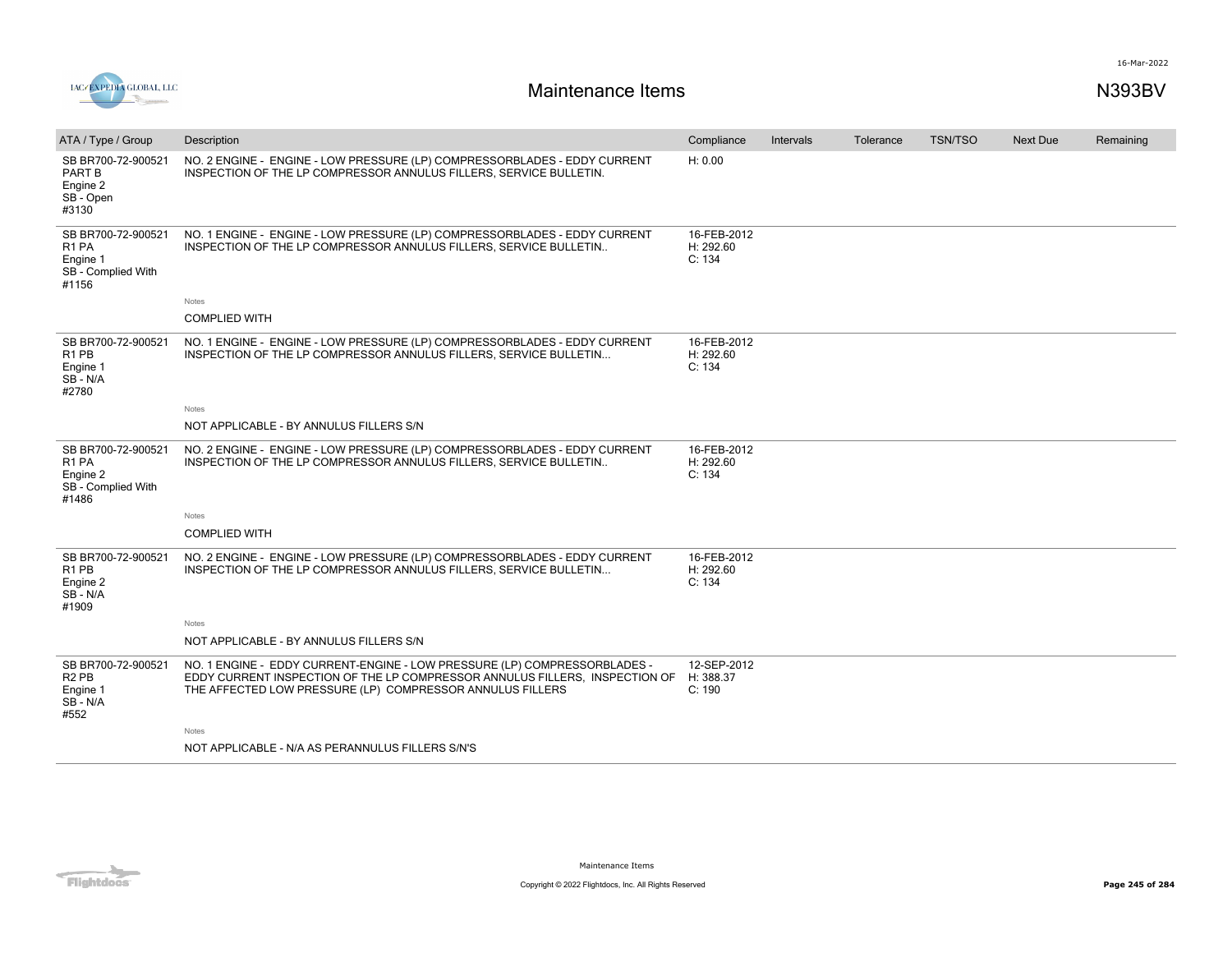

| ATA / Type / Group                                                                 | Description                                                                                                                                                                                                             | Compliance                         | Intervals | Tolerance | <b>TSN/TSO</b> | Next Due | Remaining |
|------------------------------------------------------------------------------------|-------------------------------------------------------------------------------------------------------------------------------------------------------------------------------------------------------------------------|------------------------------------|-----------|-----------|----------------|----------|-----------|
| SB BR700-72-900521<br>R <sub>2</sub><br>Engine 1<br>SB - Open<br>#3411             | NO. 1 ENGINE - ENGINE - LOW PRESSURE (LP) COMPRESSORBLADES - EDDY CURRENT<br>INSPECTION OF THE LP COMPRESSOR ANNULUS FILLERS, SERVICE BULLETIN                                                                          | H: 0.00                            |           |           |                |          |           |
| SB BR700-72-900521<br>R <sub>2</sub> PA<br>Engine 1<br>SB - Complied With<br>#67   | NO. 1 ENGINE - VERIFICATION-ENGINE - LOW PRESSURE (LP) COMPRESSORBLADES - EDDY<br>CURRENT INSPECTION OF THE LP COMPRESSOR ANNULUS FILLERS, OF THE SERIAL<br>NUMBERS OF THE LOW PRESSURE (LP) COMPRESSOR ANNULUS FILLERS | 12-SEP-2012<br>H: 388.37<br>C: 190 |           |           |                |          |           |
|                                                                                    | <b>Notes</b>                                                                                                                                                                                                            |                                    |           |           |                |          |           |
|                                                                                    | <b>COMPLIED WITH</b>                                                                                                                                                                                                    |                                    |           |           |                |          |           |
| SB BR700-72-900521<br>R <sub>2</sub> PB<br>Engine 2<br>SB-N/A<br>#2708             | NO. 2 ENGINE - EDDY CURRENT-ENGINE - LOW PRESSURE (LP) COMPRESSORBLADES -<br>EDDY CURRENT INSPECTION OF THE LP COMPRESSOR ANNULUS FILLERS. INSPECTION OF<br>THE AFFECTED LOW PRESSURE (LP) COMPRESSOR ANNULUS FILLERS   | 12-SEP-2012<br>H: 388.37<br>C: 190 |           |           |                |          |           |
|                                                                                    | Notes                                                                                                                                                                                                                   |                                    |           |           |                |          |           |
|                                                                                    | NOT APPLICABLE - N/A AS PERANNULUS FILLERS S/N'S                                                                                                                                                                        |                                    |           |           |                |          |           |
| SB BR700-72-900521<br>R <sub>2</sub><br>Engine 2<br>SB - Open<br>#3167             | NO. 2 ENGINE - ENGINE - LOW PRESSURE (LP) COMPRESSORBLADES - EDDY CURRENT<br>INSPECTION OF THE LP COMPRESSOR ANNULUS FILLERS, SERVICE BULLETIN                                                                          | H: 0.00                            |           |           |                |          |           |
| SB BR700-72-900521<br>R <sub>2</sub> PA<br>Engine 2<br>SB - Complied With<br>#2287 | NO. 2 ENGINE - VERIFICATION-ENGINE - LOW PRESSURE (LP) COMPRESSORBLADES - EDDY<br>CURRENT INSPECTION OF THE LP COMPRESSOR ANNULUS FILLERS. OF THE SERIAL<br>NUMBERS OF THE LOW PRESSURE (LP) COMPRESSOR ANNULUS FILLERS | 12-SEP-2012<br>H: 388.37<br>C: 190 |           |           |                |          |           |
|                                                                                    | Notes                                                                                                                                                                                                                   |                                    |           |           |                |          |           |
|                                                                                    | <b>COMPLIED WITH</b>                                                                                                                                                                                                    |                                    |           |           |                |          |           |
| SB BR700-72-900521<br>R3<br>Engine 1<br>SB - Complied With<br>#1811                | NO. 1 ENGINE - ENGINE - LOW PRESSURE (LP) COMPRESSORBLADES - EDDY CURRENT<br>INSPECTION OF THE LP COMPRESSOR ANNULUS FILLERS - NON-MODIFICATION, SERVICE<br><b>BULLETIN</b>                                             | 29-NOV-2012<br>H: 426.50<br>C: 209 |           |           |                |          |           |
|                                                                                    | Notes                                                                                                                                                                                                                   |                                    |           |           |                |          |           |
|                                                                                    | <b>COMPLIED WITH</b>                                                                                                                                                                                                    |                                    |           |           |                |          |           |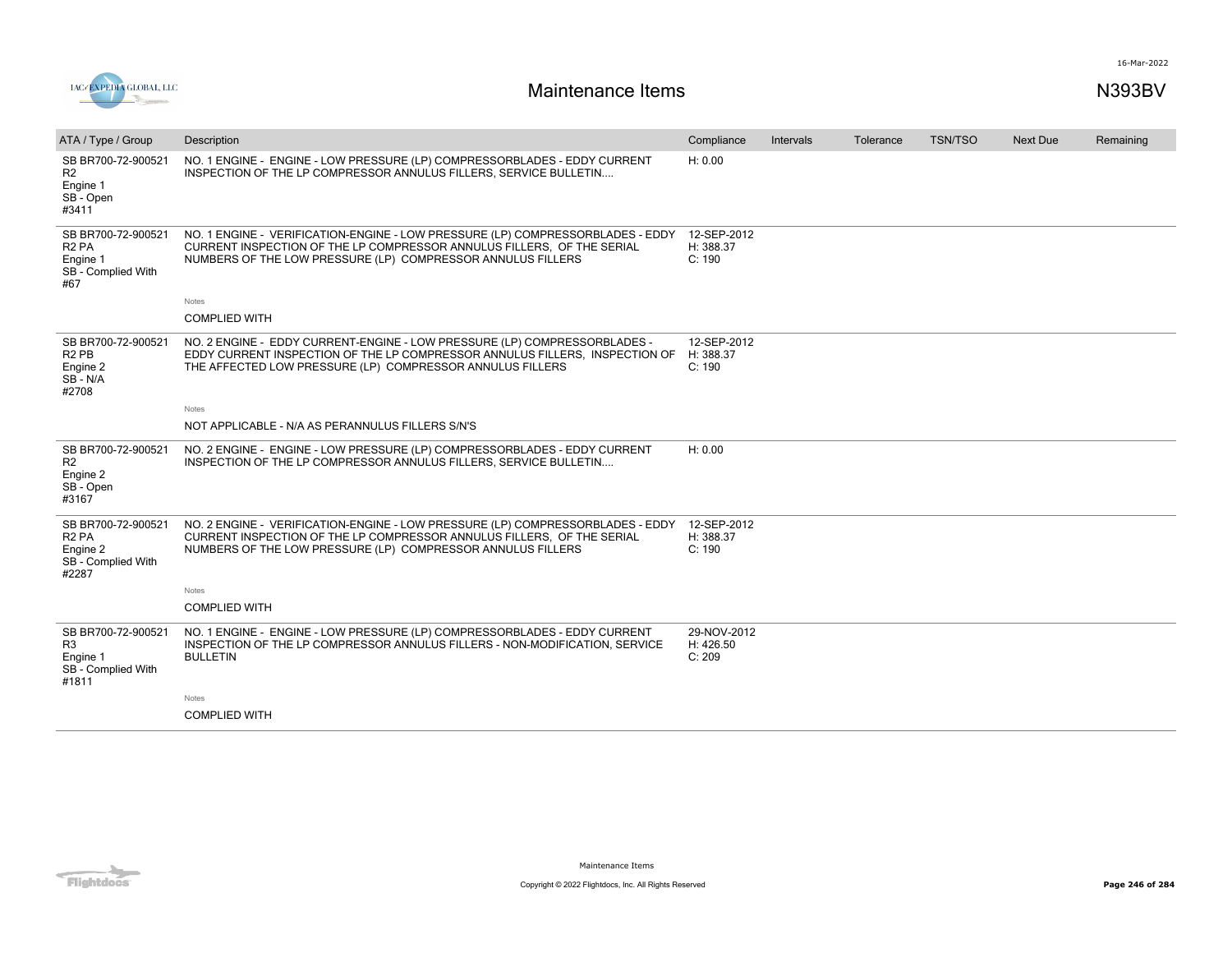

| ATA / Type / Group                                                                    | Description                                                                                                                                                                                                                                                         | Compliance                         | Intervals | Tolerance | <b>TSN/TSO</b> | <b>Next Due</b> | Remaining |
|---------------------------------------------------------------------------------------|---------------------------------------------------------------------------------------------------------------------------------------------------------------------------------------------------------------------------------------------------------------------|------------------------------------|-----------|-----------|----------------|-----------------|-----------|
| SB BR700-72-900521<br>R <sub>3</sub> P <sub>B</sub><br>Engine 1<br>SB-N/A<br>#2728    | NO. 1 ENGINE - PERFORM-ENGINE - LOW PRESSURE (LP) COMPRESSORBLADES - EDDY<br>CURRENT INSPECTION OF THE LP COMPRESSOR ANNULUS FILLERS - NON-MODIFICATION,<br>EDDY CURRENT INSPECTION OF THE AFFECTED LOW PRESSURE (LP) COMPRESSOR<br><b>ANNULUS FILLERS</b><br>Notes | 29-NOV-2012<br>H: 426.50<br>C: 209 |           |           |                |                 |           |
|                                                                                       | NOT APPLICABLE                                                                                                                                                                                                                                                      |                                    |           |           |                |                 |           |
|                                                                                       |                                                                                                                                                                                                                                                                     |                                    |           |           |                |                 |           |
| SB BR700-72-900521<br>R <sub>3</sub> PA<br>Engine 1<br>SB-N/A<br>#50                  | NO. 1 ENGINE - PERFORM-ENGINE - LOW PRESSURE (LP) COMPRESSORBLADES - EDDY<br>CURRENT INSPECTION OF THE LP COMPRESSOR ANNULUS FILLERS - NON-MODIFICATION.<br>VERIFICATION OF THE SERIAL NUMBERS OF THE LOW PRESSURE (LP) COMPRESSOR<br><b>ANNULUS FILLERS</b>        | 29-NOV-2012<br>H: 426.50<br>C: 209 |           |           |                |                 |           |
|                                                                                       | Notes                                                                                                                                                                                                                                                               |                                    |           |           |                |                 |           |
|                                                                                       | NOT APPLICABLE - N/A DUE TO S/N RANGE INSTALLED                                                                                                                                                                                                                     |                                    |           |           |                |                 |           |
| SB BR700-72-900521<br>R <sub>3</sub><br>Engine 2<br>SB - Open<br>#3059                | NO. 2 ENGINE - ENGINE - LOW PRESSURE (LP) COMPRESSORBLADES - EDDY CURRENT<br>INSPECTION OF THE LP COMPRESSOR ANNULUS FILLERS - NON-MODIFICATION, SERVICE<br><b>BULLETIN</b>                                                                                         | H: 0.00                            |           |           |                |                 |           |
| SB BR700-72-900521<br>R <sub>3</sub> PB<br>Engine 2<br>SB - Open<br>#4152             | NO. 2 ENGINE - PERFORM-ENGINE - LOW PRESSURE (LP) COMPRESSORBLADES - EDDY<br>CURRENT INSPECTION OF THE LP COMPRESSOR ANNULUS FILLERS - NON-MODIFICATION,<br>EDDY CURRENT INSPECTION OF THE AFFECTED LOW PRESSURE (LP) COMPRESSOR<br><b>ANNULUS FILLERS</b>          | H: 0.00                            |           |           |                |                 |           |
| SB BR700-72-900521<br>R <sub>3</sub> PA<br>Engine 2<br>SB - Open<br>#4085             | NO. 2 ENGINE - PERFORM-ENGINE - LOW PRESSURE (LP) COMPRESSORBLADES - EDDY<br>CURRENT INSPECTION OF THE LP COMPRESSOR ANNULUS FILLERS - NON-MODIFICATION,<br>VERIFICATION OF THE SERIAL NUMBERS OF THE LOW PRESSURE (LP) COMPRESSOR<br><b>ANNULUS FILLERS</b>        | H: 0.00                            |           |           |                |                 |           |
| SB BR700-72-900521<br>R <sub>4</sub> P <sub>B</sub><br>Engine 1<br>SB - Open<br>#3536 | NO. 1 ENGINE - EDDY CURRENT INSPECTION-ENGINE - LOW PRESSURE (LP)<br>COMPRESSORBLADES - EDDY CURRENT INSPECTION OF THE LP COMPRESSOR ANNULUS<br>FILLERS - NON-MODIFICATION, OF THE AFFECTED LOW PRESSURE (LP) COMPRESSOR<br><b>ANNULUS FILLERS</b>                  | H: 0.00                            |           |           |                |                 |           |
| SB BR700-72-900521<br>R4<br>Engine 1<br>SB - Open<br>#3579                            | NO. 1 ENGINE - ENGINE - LOW PRESSURE (LP) COMPRESSORBLADES - EDDY CURRENT<br>INSPECTION OF THE LP COMPRESSOR ANNULUS FILLERS - NON-MODIFICATION, SERVICE<br><b>BULLETIN.</b>                                                                                        | H: 0.00                            |           |           |                |                 |           |
| SB BR700-72-900521<br>R4 PA<br>Engine 1<br>SB - Open<br>#3265                         | NO. 1 ENGINE - VERIFICATION-ENGINE - LOW PRESSURE (LP) COMPRESSORBLADES - EDDY<br>CURRENT INSPECTION OF THE LP COMPRESSOR ANNULUS FILLERS - NON-MODIFICATION,<br>OF THE SERIAL NUMBERS OF THE LOW PRESSURE (LP) COMPRESSOR ANNULUS FILLERS                          | H: 0.00                            |           |           |                |                 |           |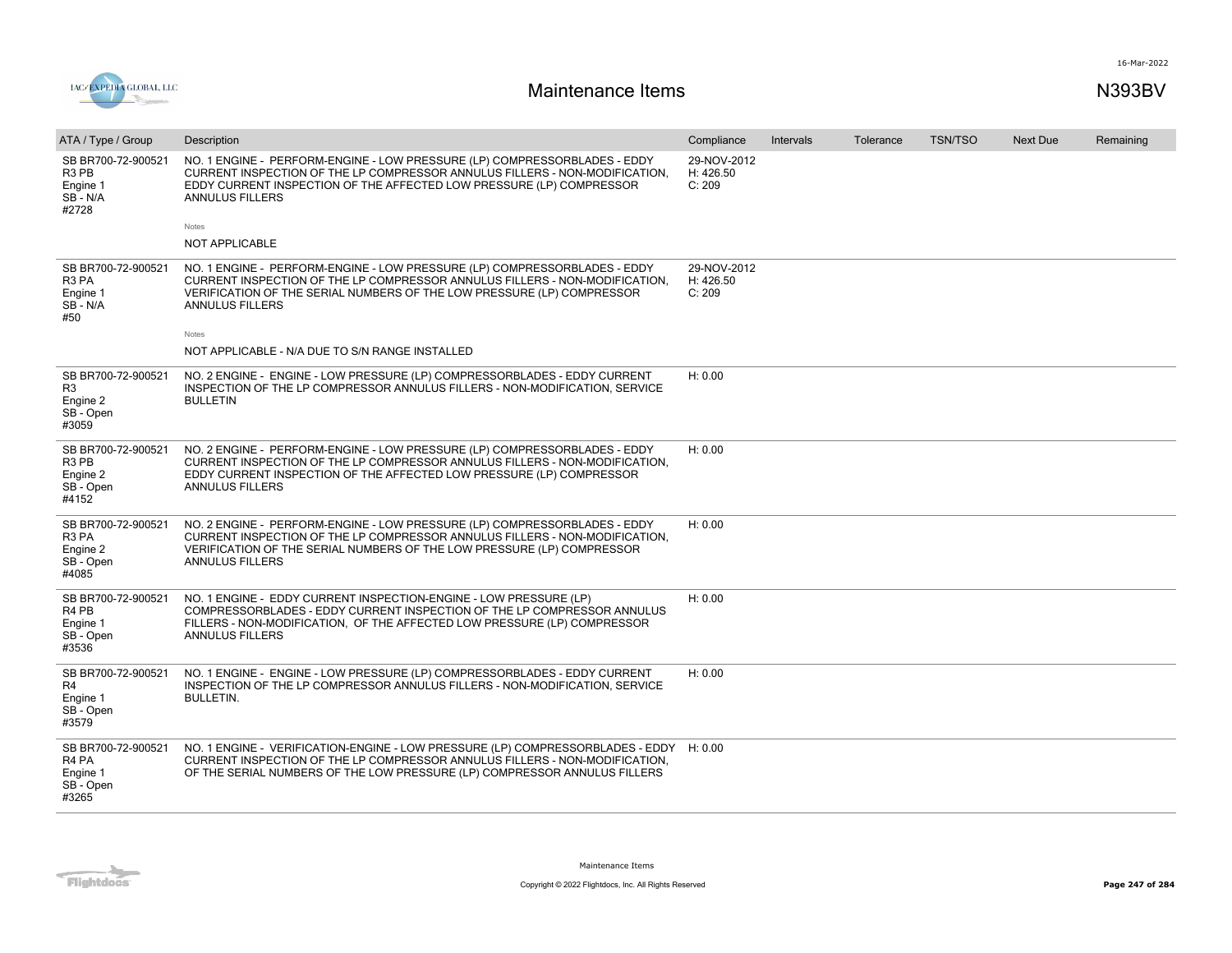

| ATA / Type / Group                                                                    | Description                                                                                                                                                                                                                                        | Compliance | <b>Intervals</b> | Tolerance | <b>TSN/TSO</b> | <b>Next Due</b> | Remaining |
|---------------------------------------------------------------------------------------|----------------------------------------------------------------------------------------------------------------------------------------------------------------------------------------------------------------------------------------------------|------------|------------------|-----------|----------------|-----------------|-----------|
| SB BR700-72-900521<br>R <sub>4</sub> P <sub>B</sub><br>Engine 2<br>SB - Open<br>#4069 | NO. 2 ENGINE - EDDY CURRENT INSPECTION-ENGINE - LOW PRESSURE (LP)<br>COMPRESSORBLADES - EDDY CURRENT INSPECTION OF THE LP COMPRESSOR ANNULUS<br>FILLERS - NON-MODIFICATION, OF THE AFFECTED LOW PRESSURE (LP) COMPRESSOR<br><b>ANNULUS FILLERS</b> | H: 0.00    |                  |           |                |                 |           |
| SB BR700-72-900521<br>R4<br>Engine 2<br>SB - Open<br>#4009                            | NO. 2 ENGINE - ENGINE - LOW PRESSURE (LP) COMPRESSORBLADES - EDDY CURRENT<br>INSPECTION OF THE LP COMPRESSOR ANNULUS FILLERS - NON-MODIFICATION, SERVICE<br><b>BULLETIN.</b>                                                                       | H: 0.00    |                  |           |                |                 |           |
| SB BR700-72-900521<br>R4 PA<br>Engine 2<br>SB - Open<br>#4250                         | NO. 2 ENGINE - VERIFICATION-ENGINE - LOW PRESSURE (LP) COMPRESSORBLADES - EDDY H: 0.00<br>CURRENT INSPECTION OF THE LP COMPRESSOR ANNULUS FILLERS - NON-MODIFICATION.<br>OF THE SERIAL NUMBERS OF THE LOW PRESSURE (LP) COMPRESSOR ANNULUS FILLERS |            |                  |           |                |                 |           |
| SB BR700-72-900525<br>Engine 1<br>SB - Open<br>#4258                                  | NO. 1 ENGINE - INSPECTION OF THE INTERMEDIATE CASE FORCORROSION DUE TO WATER H: 0.00<br>ACCUMULATION IN THE ENGINE FRONT MOUNT FIREBOX, SERVICE BULLETIN                                                                                           |            |                  |           |                |                 |           |
| SB BR700-72-900525<br>Engine 2<br>SB - Open<br>#3387                                  | NO. 2 ENGINE - INSPECTION OF THE INTERMEDIATE CASE FORCORROSION DUE TO WATER H: 0.00<br>ACCUMULATION IN THE ENGINE FRONT MOUNT FIREBOX, SERVICE BULLETIN                                                                                           |            |                  |           |                |                 |           |
| SB BR700-72-900525<br>R <sub>1</sub><br>Engine 1<br>SB - Open<br>#3278                | NO. 1 ENGINE - ENGINE - INTERMEDIATE CASE MODULE - INSPECTION OF THE<br>INTERMEDIATE CASE FORCORROSION DUE TO WATER ACCUMULATION IN THE ENGINE<br>FRONT MOUNT FIREBOX - NON-MODIFICATION SERVICE BULLETIN, SERVICE BULLETIN                        | H: 0.00    |                  |           |                |                 |           |
| SB BR700-72-900525<br>R <sub>1</sub><br>Engine 2<br>SB - Open<br>#3173                | NO. 2 ENGINE - ENGINE - INTERMEDIATE CASE MODULE - INSPECTION OF THE<br>INTERMEDIATE CASE FORCORROSION DUE TO WATER ACCUMULATION IN THE ENGINE<br>FRONT MOUNT FIREBOX - NON-MODIFICATION SERVICE BULLETIN, SERVICE BULLETIN                        | H: 0.00    |                  |           |                |                 |           |
| SB BR700-72-900526<br>Engine 1<br>SB - Open<br>#4366                                  | NO. 1 ENGINE - ENGINE - ACCESSORY GEARBOX MODULE - INSPECTION BY CARRYING OUT H: 0.00<br>A PRE-LOAD MEASUREMENT OF THE ACCESSORY GEARBOX LINE 12 - NON-MODIFICATION<br>SERVICE BULLETIN, SERVICE BULLETIN                                          |            |                  |           |                |                 |           |
| SB BR700-72-900526<br>Engine 2<br>SB - Open<br>#4154                                  | NO. 2 ENGINE - ENGINE - ACCESSORY GEARBOX MODULE - INSPECTION BY CARRYING OUT<br>A PRE-LOAD MEASUREMENT OF THE ACCESSORY GEARBOX LINE 12 - NON-MODIFICATION<br>SERVICE BULLETIN, SERVICE BULLETIN                                                  | H: 0.00    |                  |           |                |                 |           |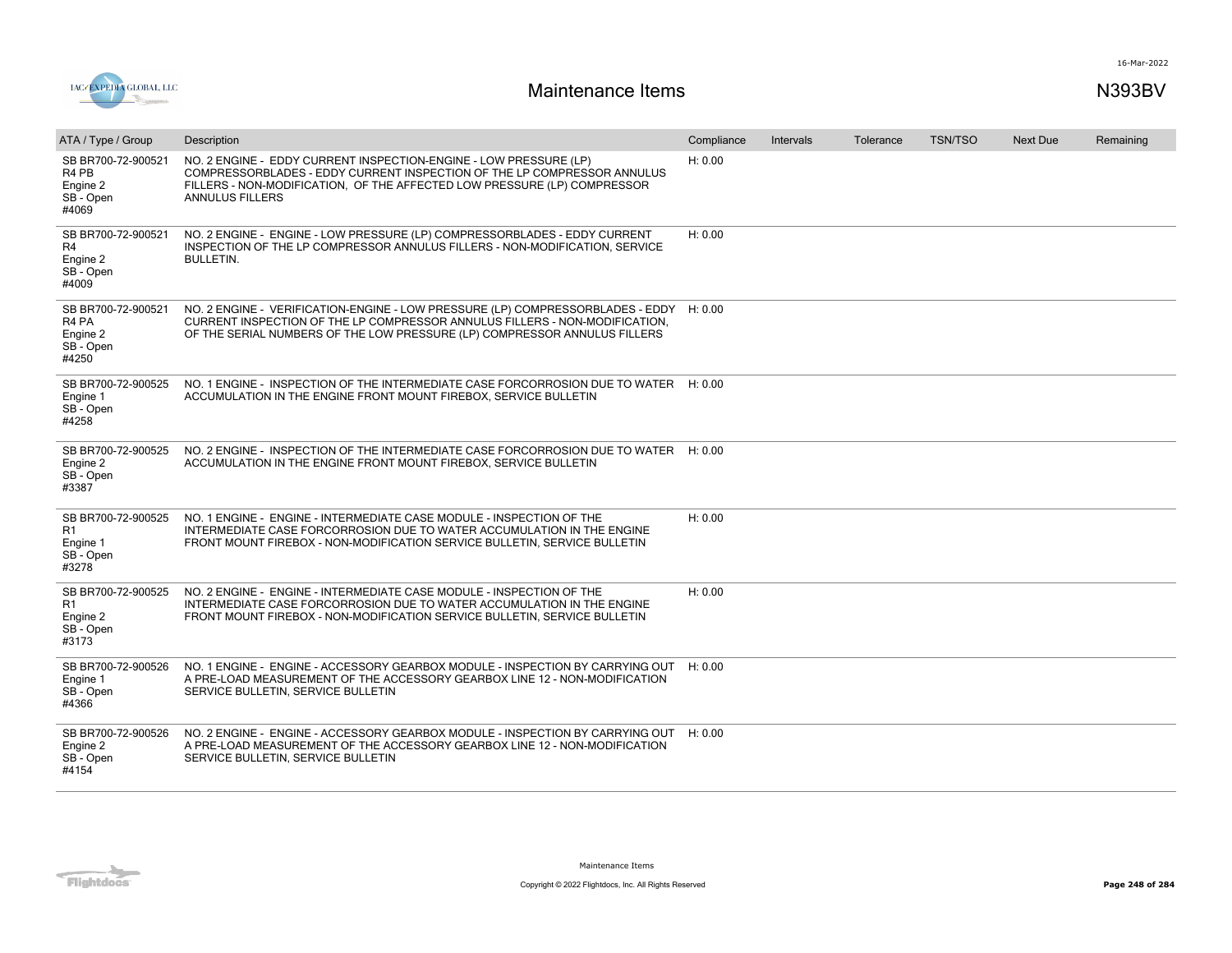



| ATA / Type / Group                                                     | Description                                                                                                                                                                                                                                                               | Compliance | Intervals | Tolerance | <b>TSN/TSO</b> | Next Due | Remaining |
|------------------------------------------------------------------------|---------------------------------------------------------------------------------------------------------------------------------------------------------------------------------------------------------------------------------------------------------------------------|------------|-----------|-----------|----------------|----------|-----------|
| SB BR700-72-900526<br>R1<br>Engine 1<br>SB - Open<br>#3754             | NO. 1 ENGINE - ACCESSORY GEARBOX MODULE - INSPECTION BY CARRYING OUT A PRE-<br>LOAD MEASUREMENT OF THE ACCESSORY GEARBOX LINE 12 - NON-MODIFICATION SERVICE<br><b>BULLETIN, SERVICE BULLETIN</b>                                                                          | H: 0.00    |           |           |                |          |           |
| SB BR700-72-900526<br>R <sub>1</sub><br>Engine 2<br>SB - Open<br>#3153 | NO. 2 ENGINE - ACCESSORY GEARBOX MODULE - INSPECTION BY CARRYING OUT A PRE-<br>LOAD MEASUREMENT OF THE ACCESSORY GEARBOX LINE 12 - NON-MODIFICATION SERVICE<br><b>BULLETIN, SERVICE BULLETIN</b>                                                                          | H: 0.00    |           |           |                |          |           |
| SB BR700-72-900571<br>Engine 1<br>$SB - N/A$<br>#3393                  | NO. 1 ENGINE - HIGH PRESSURE (HP) COMPRESSORVIGV AND STAGES 1 TO 4 STATOR<br>VANES - REPLACEMENT OF UNWANTED PARTS TO RECTIFY THE ENGINE CONFIGURATION IN<br>LINE WITH THE REQUIREMENTS OF SB SB-BR700-72-101901 - NON-MODIFICATION SERVICE<br><b>BULLETIN, SERVICE B</b> | H: 0.00    |           |           |                |          |           |
|                                                                        | Notes<br><b>NOT APPLICABLE</b>                                                                                                                                                                                                                                            |            |           |           |                |          |           |
|                                                                        |                                                                                                                                                                                                                                                                           |            |           |           |                |          |           |
| SB BR700-72-900571<br>Engine 2<br>SB-N/A<br>#3798                      | NO. 2 ENGINE - HIGH PRESSURE (HP) COMPRESSORVIGV AND STAGES 1 TO 4 STATOR<br>VANES - REPLACEMENT OF UNWANTED PARTS TO RECTIFY THE ENGINE CONFIGURATION IN<br>LINE WITH THE REQUIREMENTS OF SB SB-BR700-72-101901 - NON-MODIFICATION SERVICE<br><b>BULLETIN, SERVICE B</b> | H: 0.00    |           |           |                |          |           |
|                                                                        | Notes                                                                                                                                                                                                                                                                     |            |           |           |                |          |           |
|                                                                        | <b>NOT APPLICABLE</b>                                                                                                                                                                                                                                                     |            |           |           |                |          |           |
| SB BR700-72-900580<br>Engine 1<br>SB-N/A<br>#3078                      | NO. 1 ENGINE - ACCESSORY GEARBOX MODULE - REPLACEMENT OF THE OIL<br>FILLERASSEMBLY - NON-MODIFICATION SERVICE BULLETIN, SERVICE BULLETIN                                                                                                                                  | H: 0.00    |           |           |                |          |           |
|                                                                        | Notes                                                                                                                                                                                                                                                                     |            |           |           |                |          |           |
|                                                                        | NOT APPLICABLE                                                                                                                                                                                                                                                            |            |           |           |                |          |           |
| SB BR700-72-900580<br>Engine 2<br>SB - N/A<br>#3079                    | NO. 2 ENGINE - ACCESSORY GEARBOX MODULE - REPLACEMENT OF THE OIL<br>FILLERASSEMBLY - NON-MODIFICATION SERVICE BULLETIN, SERVICE BULLETIN                                                                                                                                  | H: 0.00    |           |           |                |          |           |
|                                                                        | Notes                                                                                                                                                                                                                                                                     |            |           |           |                |          |           |
|                                                                        | NOT APPLICABLE                                                                                                                                                                                                                                                            |            |           |           |                |          |           |
| SB BR700-72-900580<br>R1<br>Engine 1<br>SB - Open<br>#4691             | NO. 1 ENGINE - ACCESSORY GEARBOX MODULE - REPLACEMENT OF THE OIL FILLER<br>ASSEMBLY - NON-MODIFICATION SERVICE BULLETIN (REV. 1)                                                                                                                                          |            |           |           |                |          |           |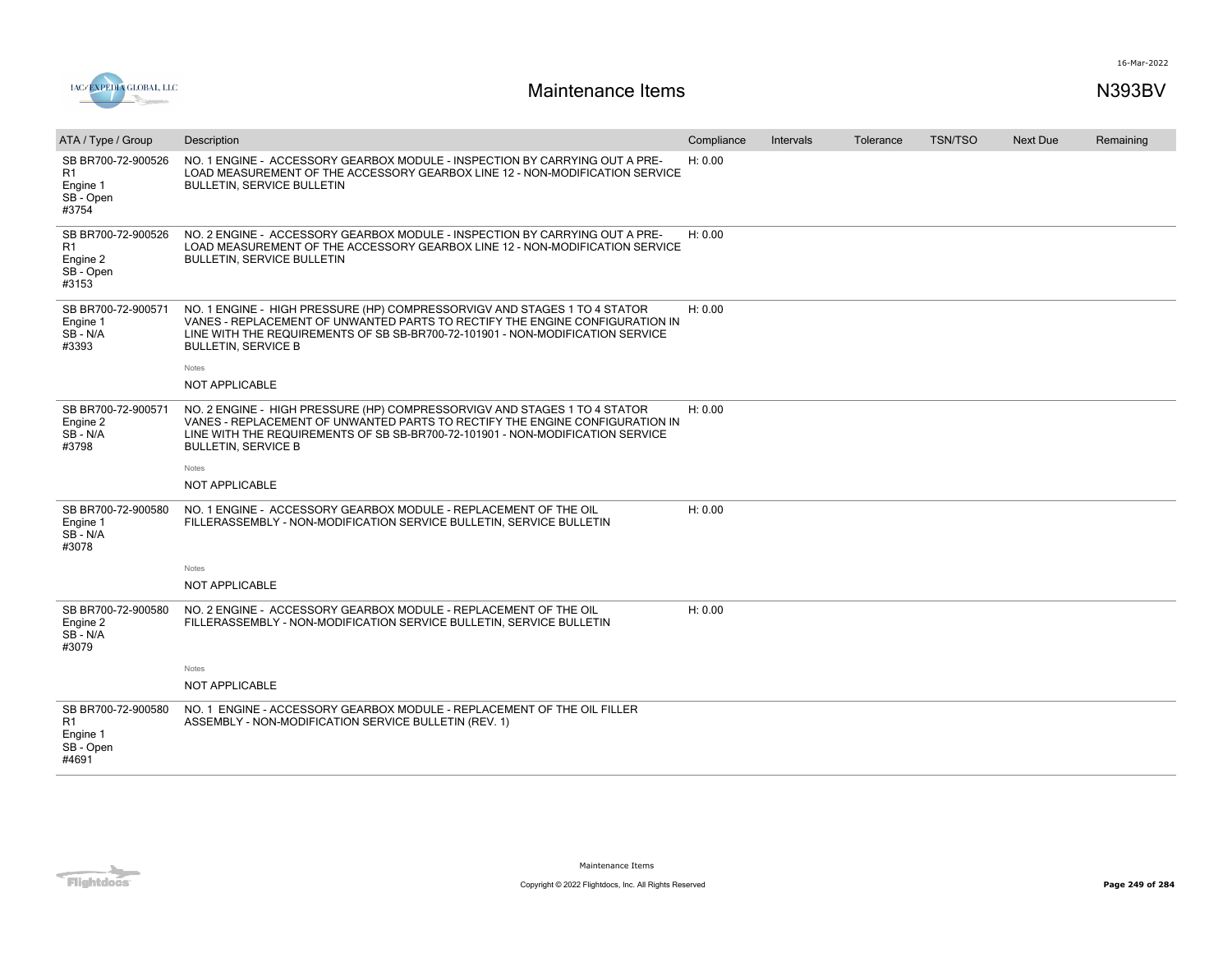



| ATA / Type / Group                                         | Description                                                                                                                                                                                                                         | Compliance | Intervals | Tolerance | <b>TSN/TSO</b> | <b>Next Due</b> | Remaining |
|------------------------------------------------------------|-------------------------------------------------------------------------------------------------------------------------------------------------------------------------------------------------------------------------------------|------------|-----------|-----------|----------------|-----------------|-----------|
| SB BR700-72-900580<br>R1<br>Engine 2<br>SB - Open<br>#4692 | NO. 2 ENGINE - ACCESSORY GEARBOX MODULE - REPLACEMENT OF THE OIL FILLER<br>ASSEMBLY - NON-MODIFICATION SERVICE BULLETIN (REV. 1)                                                                                                    |            |           |           |                |                 |           |
| SB BR700-72-900637<br>Engine 1<br>SB - Open<br>#4806       | NO. 1 ENGINE - INTERMEDIATE CASE MODULE - INSPECTION OF THE RETENTION BOLTS OF<br>THE NO.2/NO.3 BEARING HOUSINGS TO THE INTERMEDIATE CASE - NON-MODIFICATION<br>SERVICE BULLETIN (REV. 1)                                           |            |           |           |                |                 |           |
| SB BR700-72-900637<br>Engine 2<br>SB - Open<br>#4828       | NO. 2 ENGINE - INTERMEDIATE CASE MODULE - INSPECTION OF THE RETENTION BOLTS OF<br>THE NO.2/NO.3 BEARING HOUSINGS TO THE INTERMEDIATE CASE - NON-MODIFICATION<br>SERVICE BULLETIN (REV. 1)                                           |            |           |           |                |                 |           |
| SB BR700-72-900668<br>Engine 1<br>SB - Open<br>#4837       | ENGINE - LOW PRESSURE (LP) COMPRESSOR CASE - INSPECTION UNDER THE FAN TRACK<br>LINER ON LP COMPRESSOR CASES OF PRE SB-BR700-72-100981 STANDARD - NON-<br><b>MODIFICATION SERVICE BULLETIN</b>                                       |            |           |           |                |                 |           |
| SB BR700-72-900668<br>Engine 2<br>SB - Open<br>#4859       | ENGINE - LOW PRESSURE (LP) COMPRESSOR CASE - INSPECTION UNDER THE FAN TRACK<br>LINER ON LP COMPRESSOR CASES OF PRE SB-BR700-72-100981 STANDARD - NON-<br><b>MODIFICATION SERVICE BULLETIN</b>                                       |            |           |           |                |                 |           |
| R1<br>Engine 1<br>SB - Open<br>#3298                       | SB BR700-72-A900497 NO. 1 ENGINE - ENGINE - HIGHT PRESSURE (HP) TURBINE ROTOR DISCS - DECREASE OF<br>TIME LIMITS MANUAL MAXIMUM APPROVED LIVES OF THE HP TURBINE STAGE 1 AND STAGE<br>2 DISCS - NON-MODIFICATION, SERVICE BULLETIN  | H: 0.00    |           |           |                |                 |           |
| R <sub>1</sub><br>Engine 2<br>SB - Open<br>#3601           | SB BR700-72-A900497 NO. 2 ENGINE - ENGINE - HIGHT PRESSURE (HP) TURBINE ROTOR DISCS - DECREASE OF<br>TIME LIMITS MANUAL MAXIMUM APPROVED LIVES OF THE HP TURBINE STAGE 1 AND STAGE<br>2 DISCS - NON-MODIFICATION, SERVICE BULLETIN. | H: 0.00    |           |           |                |                 |           |
| R <sub>5</sub><br>Engine 1<br>SB - Open<br>#5159           | SB BR700-72-A900509 ENGINE - ACCESSORY GEARBOX MODULE - REPLACEMENT OF THE FUEL PUMP SPLINED<br>COUPLING - NON-MODIFICATION SERVICE BULLETIN                                                                                        |            |           |           |                |                 |           |
| R <sub>5</sub><br>Engine 2<br>SB - Open<br>#5150           | SB BR700-72-A900509 ENGINE - ACCESSORY GEARBOX MODULE - REPLACEMENT OF THE FUEL PUMP SPLINED<br>COUPLING - NON-MODIFICATION SERVICE BULLETIN                                                                                        |            |           |           |                |                 |           |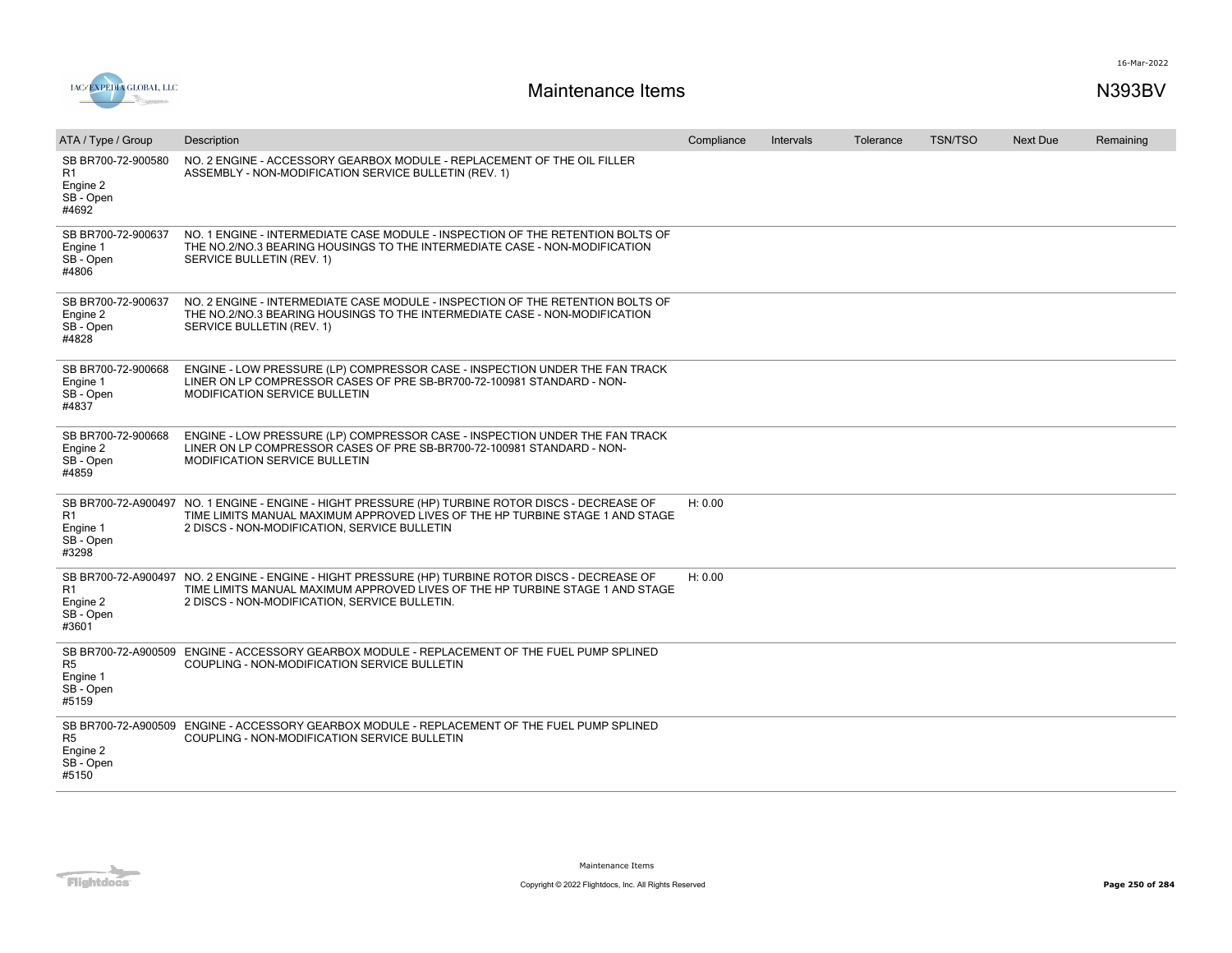

| ATA / Type / Group                                                              | Description                                                                                                                                                                                                                                                                                | Compliance             | Intervals | Tolerance | <b>TSN/TSO</b> | <b>Next Due</b> | Remaining |
|---------------------------------------------------------------------------------|--------------------------------------------------------------------------------------------------------------------------------------------------------------------------------------------------------------------------------------------------------------------------------------------|------------------------|-----------|-----------|----------------|-----------------|-----------|
| SB BR700-72-A900584<br>Engine 1<br>SB - Open<br>#4787                           | NO. 1 ENGINE - GENERAL - ENGINE INSTALLATION RESTRICTION AND CHANGE OF LIFE<br>COUNTING METHOD FOR ENGINES INSTALLED ON AIRCRAFT WITH ROCKWELL COLLINS                                                                                                                                     |                        |           |           |                |                 |           |
| Engine 2<br>SB - Open<br>#4788                                                  | SB BR700-72-A900584 NO. 2 ENGINE - GENERAL - ENGINE INSTALLATION RESTRICTION AND CHANGE OF LIFE<br>COUNTING METHOD FOR ENGINES INSTALLED ON AIRCRAFT WITH ROCKWELL COLLINS                                                                                                                 |                        |           |           |                |                 |           |
| R1<br>Engine 1<br>SB - Open<br>#4798                                            | SB BR700-72-A900584 NO. 1 ENGINE - GENERAL - CHANGE OF LIFE COUNTING METHOD FOR ENGINES INSTALLED<br>ON AIRCRAFT WITH ROCKWELL COLLINS AVIONICS WITHOUT BOMBARDIER SERVICE<br>BULLETINS SB700-34-5021 OR SB700-34-6021 INCORPORATED - NON-MODIFICATION SERVICE<br>BULLETIN (REV. 1)        |                        |           |           |                |                 |           |
| R1<br>Engine 2<br>SB - Open<br>#4799                                            | SB BR700-72-A900584 NO. 2 ENGINE - GENERAL - CHANGE OF LIFE COUNTING METHOD FOR ENGINES INSTALLED<br>ON AIRCRAFT WITH ROCKWELL COLLINS AVIONICS WITHOUT BOMBARDIER SERVICE<br>BULLETINS SB700-34-5021 OR SB700-34-6021 INCORPORATED - NON-MODIFICATION SERVICE<br><b>BULLETIN (REV. 1)</b> |                        |           |           |                |                 |           |
| SB BR700-73-100827<br>R <sub>1</sub><br>Engine 1<br>SB - Complied With<br>#1293 | NO. 1 ENGINE - FUEL FLOW TRANSMITTER-INTRODUCTION OF A NEW UNIT WITH A MORE<br>ACCURATE CALIBRATION, SERVICE BULLETIN                                                                                                                                                                      | 15-JAN-2010<br>H: 0.00 |           |           |                |                 |           |
|                                                                                 | <b>Notes</b>                                                                                                                                                                                                                                                                               |                        |           |           |                |                 |           |
|                                                                                 | COMPLIED WITH - AT MANUFACTURE                                                                                                                                                                                                                                                             |                        |           |           |                |                 |           |
| SB BR700-73-100827<br>R <sub>1</sub><br>Engine 2<br>SB - Complied With<br>#1467 | NO. 2 ENGINE - FUEL FLOW TRANSMITTER-INTRODUCTION OF A NEW UNIT WITH A MORE<br>ACCURATE CALIBRATION, SERVICE BULLETIN                                                                                                                                                                      | 15-JAN-2010<br>H: 0.00 |           |           |                |                 |           |
|                                                                                 | Notes                                                                                                                                                                                                                                                                                      |                        |           |           |                |                 |           |
|                                                                                 | COMPLIED WITH - AT MANUFACTURE                                                                                                                                                                                                                                                             |                        |           |           |                |                 |           |
| SB BR700-73-101106<br>Engine 1<br>SB - Superseded<br>#4317                      | NO. 1 ENGINE - ENGINE AND FUEL CONTROL - FUEL METERING UNIT - INTRODUCTION OF<br>NEW FUEL METERING UNIT WITH CHANGES TO COMBINED OVERSPEED AND SHUTOFF<br>SOLENOID, THE PRESSURE RAISING VALVE AND ELECTRO HYDRAULIC SERVO VALVE,<br>SERVICE BULLETIN                                      | H: 0.00                |           |           |                |                 |           |
| SB BR700-73-101106<br>Engine 2<br>SB - Superseded<br>#4165                      | NO. 2 ENGINE - ENGINE AND FUEL CONTROL - FUEL METERING UNIT - INTRODUCTION OF<br>NEW FUEL METERING UNIT WITH CHANGES TO COMBINED OVERSPEED AND SHUTOFF<br>SOLENOID, THE PRESSURE RAISING VALVE AND ELECTRO HYDRAULIC SERVO VALVE,<br><b>SERVICE BULLETIN</b>                               | H: 0.00                |           |           |                |                 |           |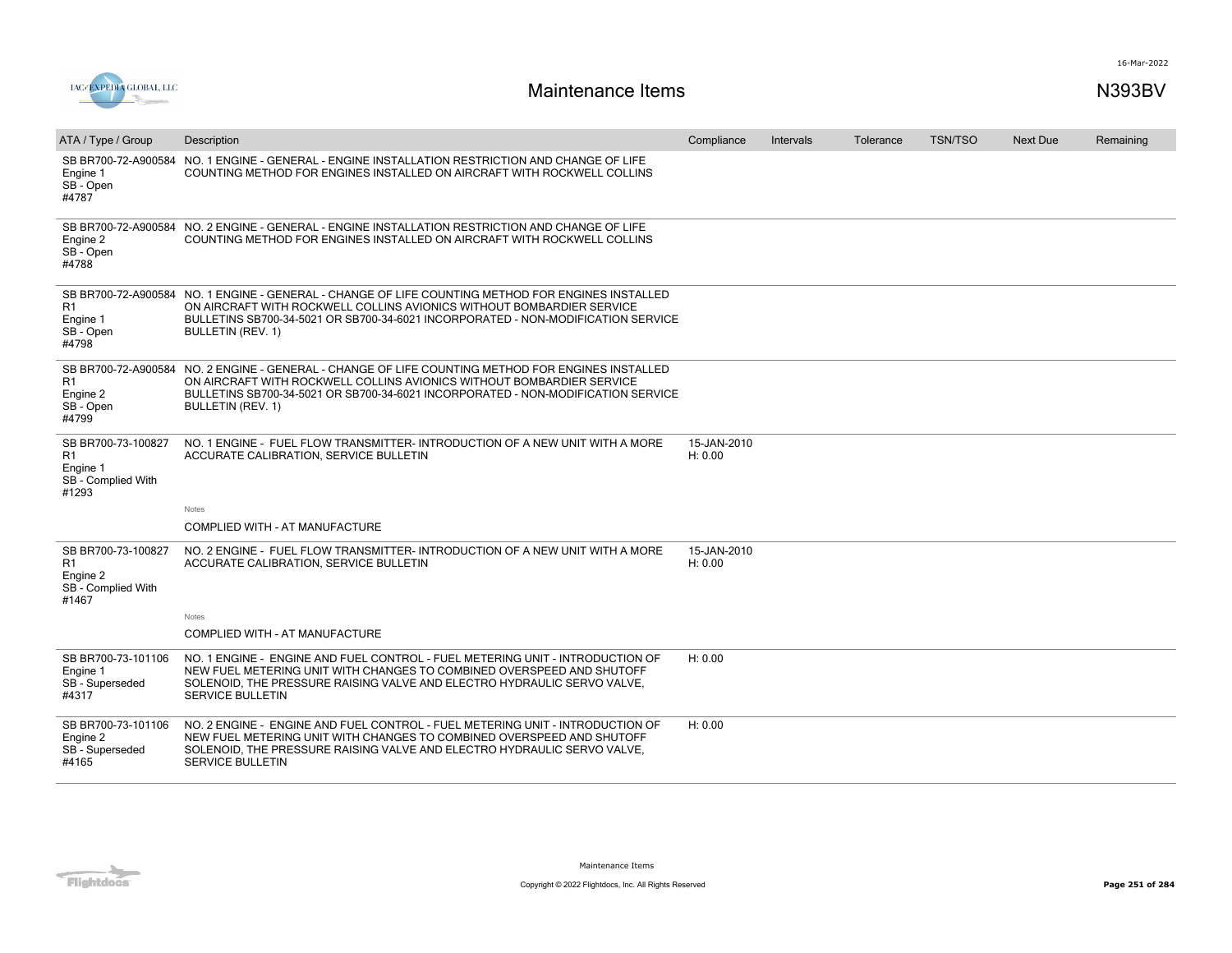16-Mar-2022



| ATA / Type / Group                                                     | Description                                                                                                                                                                                                                                                         | Compliance             | <b>Intervals</b> | Tolerance | <b>TSN/TSO</b> | <b>Next Due</b> | Remaining |
|------------------------------------------------------------------------|---------------------------------------------------------------------------------------------------------------------------------------------------------------------------------------------------------------------------------------------------------------------|------------------------|------------------|-----------|----------------|-----------------|-----------|
| SB BR700-73-101106<br>R1<br>Engine 1<br>SB - Complied With<br>#1979    | NO. 1 ENGINE - ENGINE AND FUEL CONTROL - FUEL METERING UNIT - INTRODUCTION OF A<br>NEW FUEL METERING UNIT WITH CHANGES TO THE COMBINED OVERSPEED AND SHUT-OFF<br>SOLENOID, THE PRESSURE RAISING VALVE AND ELECTRO HYDRAULIC SERVO VALVE,<br><b>SERVICE BULLETIN</b> | 15-JAN-2010<br>H: 0.00 |                  |           |                |                 |           |
|                                                                        | Notes                                                                                                                                                                                                                                                               |                        |                  |           |                |                 |           |
|                                                                        | COMPLIED WITH - AT MANUFACTURE                                                                                                                                                                                                                                      |                        |                  |           |                |                 |           |
| SB BR700-73-101106<br>R1<br>Engine 2<br>SB - Complied With<br>#2776    | NO. 2 ENGINE - ENGINE AND FUEL CONTROL - FUEL METERING UNIT - INTRODUCTION OF A<br>NEW FUEL METERING UNIT WITH CHANGES TO THE COMBINED OVERSPEED AND SHUT-OFF<br>SOLENOID, THE PRESSURE RAISING VALVE AND ELECTRO HYDRAULIC SERVO VALVE,<br><b>SERVICE BULLETIN</b> | 15-JAN-2010<br>H: 0.00 |                  |           |                |                 |           |
|                                                                        | Notes                                                                                                                                                                                                                                                               |                        |                  |           |                |                 |           |
|                                                                        | COMPLIED WITH - AT MANUFACTURE                                                                                                                                                                                                                                      |                        |                  |           |                |                 |           |
| SB BR700-73-101145<br>R <sub>3</sub><br>Engine 1<br>SB - Open<br>#3767 | NO. 1 ENGINE - ENGINE AND FUEL CONTROL-ENGINE ELECTRIC CONTROLLER-<br>INTRODUCTION OF C6.0 SOFTWARE STANDARD INTO AN EEC WITH 05 OR05B HARDWARE,<br><b>SERVICE BULLETIN</b>                                                                                         | H: 0.00                |                  |           |                |                 |           |
| SB BR700-73-101145<br>R <sub>3</sub><br>Engine 2<br>SB - Open<br>#3096 | NO. 2 ENGINE - ENGINE AND FUEL CONTROL-ENGINE ELECTRIC CONTROLLER-<br>INTRODUCTION OF C6.0 SOFTWARE STANDARD INTO AN EEC WITH 05 OR05B HARDWARE.<br><b>SERVICE BULLETIN</b>                                                                                         | H: 0.00                |                  |           |                |                 |           |
| SB BR700-73-101367<br>Engine 1<br>SB - Open<br>#4408                   | NO. 1 ENGINE - INTRODUCTION OF AN EEC WITH A NEW HARDWARE STANDARD (08),<br><b>SERVICE BULLETIN</b>                                                                                                                                                                 | H: 0.00                |                  |           |                |                 |           |
| SB BR700-73-101367<br>Engine 2<br>SB - Open<br>#4362                   | NO. 2 ENGINE - INTRODUCTION OF AN EEC WITH A NEW HARDWARE STANDARD (08),<br><b>SERVICE BULLETIN</b>                                                                                                                                                                 | H: 0.00                |                  |           |                |                 |           |
| SB BR700-73-101472<br>Engine 1<br>SB - Superseded<br>#3711             | NO. 1 ENGINE - ENGINE FUEL AND CONTROL - ENGINE ELECTRONIC CONTROLLER(EEC) -<br>INTRODUCTION OF THE NEW EEC SOFTWARE STANDARD C7.0.2, SERVICE BULLETIN                                                                                                              | H: 0.00                |                  |           |                |                 |           |
| SB BR700-73-101472<br>Engine 2<br>SB - Superseded<br>#3360             | NO. 2 ENGINE - ENGINE FUEL AND CONTROL - ENGINE ELECTRONIC CONTROLLER(EEC) -<br>INTRODUCTION OF THE NEW EEC SOFTWARE STANDARD C7.0.2, SERVICE BULLETIN                                                                                                              | H: 0.00                |                  |           |                |                 |           |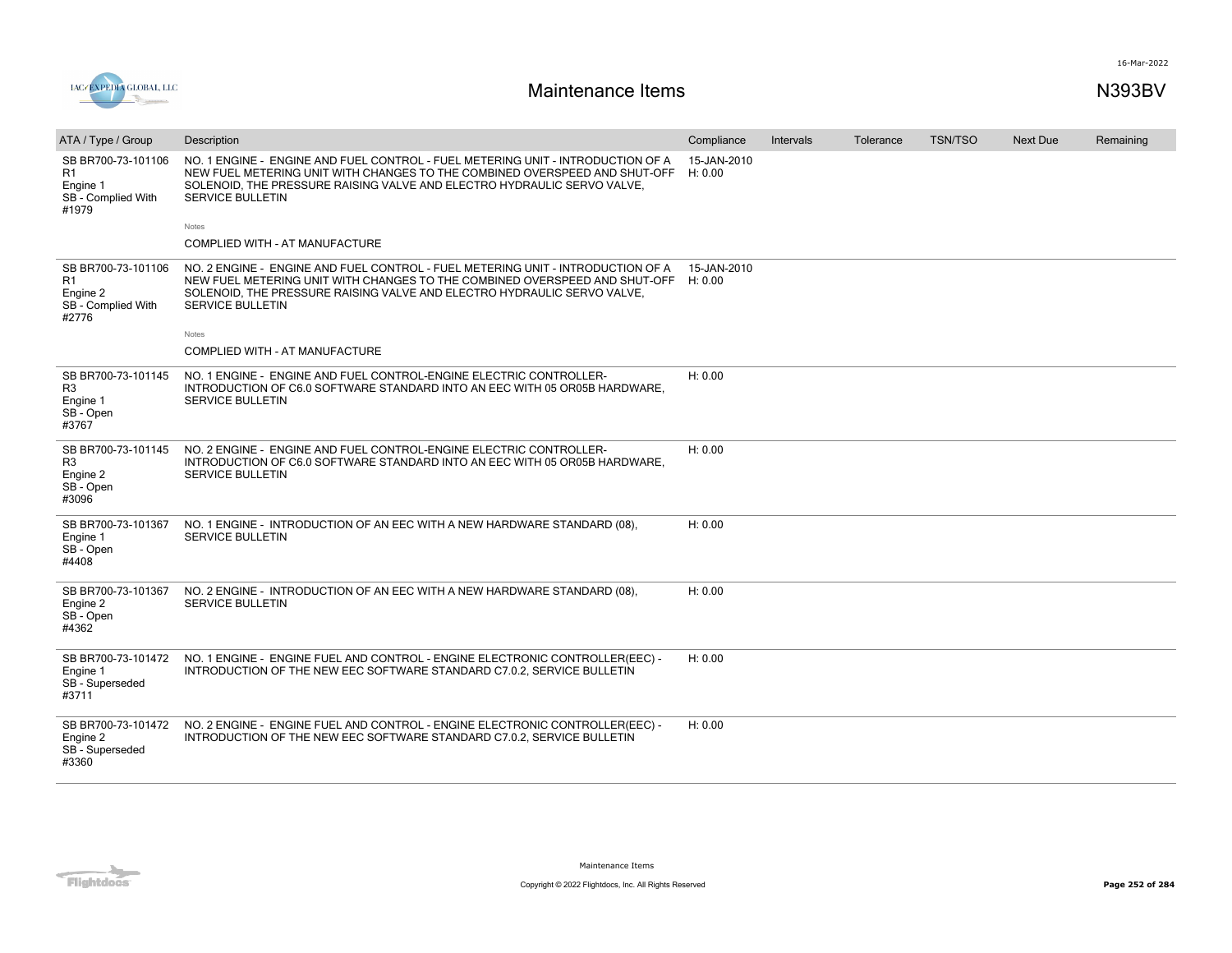

| ATA / Type / Group                                                  | Description                                                                                                                                                                      | Compliance             | Intervals | Tolerance | <b>TSN/TSO</b> | <b>Next Due</b> | Remaining |
|---------------------------------------------------------------------|----------------------------------------------------------------------------------------------------------------------------------------------------------------------------------|------------------------|-----------|-----------|----------------|-----------------|-----------|
| SB BR700-73-101472<br>R1<br>Engine 1<br>SB - Complied With<br>#775  | NO. 1 ENGINE - ENGINE FUEL AND CONTROL - ENGINE ELECTRONIC CONTROLLER(EEC) -<br>INTRODUCTION OF THE NEW EEC SOFTWARE STANDARD C7.0.2, SERVICE BULLETIN.                          | 15-JAN-2010<br>H: 0.00 |           |           |                |                 |           |
|                                                                     | Notes                                                                                                                                                                            |                        |           |           |                |                 |           |
|                                                                     | COMPLIED WITH - AT MANUFACTURE                                                                                                                                                   |                        |           |           |                |                 |           |
| SB BR700-73-101472<br>R1<br>Engine 2<br>SB - Complied With<br>#2203 | NO. 2 ENGINE - ENGINE FUEL AND CONTROL - ENGINE ELECTRONIC CONTROLLER(EEC) -<br>INTRODUCTION OF THE NEW EEC SOFTWARE STANDARD C7.0.2, SERVICE BULLETIN.                          | 15-JAN-2010<br>H: 0.00 |           |           |                |                 |           |
|                                                                     | Notes                                                                                                                                                                            |                        |           |           |                |                 |           |
|                                                                     | COMPLIED WITH - AT MANUFACTURE                                                                                                                                                   |                        |           |           |                |                 |           |
| SB BR700-73-101504<br>Engine 1<br>SB - Open<br>#4320                | NO. 1 ENGINE - ENGINE FUEL AND CONTROL - ENGINE ELECTRONIC CONTROLLER(EEC) -<br>INTRODUCTION OF A NEW STANDARD OF EEC HARDWARE AND SOFTWARE, SERVICE<br><b>BULLETIN</b>          | H: 0.00                |           |           |                |                 |           |
| SB BR700-73-101504<br>Engine 2<br>SB - Open<br>#3545                | NO. 2 ENGINE - ENGINE FUEL AND CONTROL - ENGINE ELECTRONIC CONTROLLER(EEC) -<br>INTRODUCTION OF A NEW STANDARD OF EEC HARDWARE AND SOFTWARE, SERVICE<br><b>BULLETIN</b>          | H: 0.00                |           |           |                |                 |           |
| SB BR700-73-101504<br>R1<br>Engine 1<br>SB - Open<br>#4792          | NO. 1 ENGINE FUEL AND CONTROL - ENGINE ELECTRONIC CONTROLLER (EEC) -<br>INTRODUCTION OF A NEW STANDARD OF EEC HARDWARE AND SOFTWARE (REV. 1)                                     |                        |           |           |                |                 |           |
| SB BR700-73-101504<br>R1<br>Engine 2<br>SB - Open<br>#4793          | NO. 2 ENGINE FUEL AND CONTROL - ENGINE ELECTRONIC CONTROLLER (EEC) -<br>INTRODUCTION OF A NEW STANDARD OF EEC HARDWARE AND SOFTWARE (REV. 1)                                     |                        |           |           |                |                 |           |
| SB BR700-73-101509<br>Engine 1<br>SB - Open<br>#4061                | NO. 1 ENGINE - ENGINE FUEL AND CONTROL - ENGINE ELECTRONIC CONTROLLER(EEC) -<br>INTRODUCTION OF AN EEC WITH PRINTED CIRCUIT BOARDS FROM A NEW SOURCE,<br>SERVICE BULLETIN        | H: 0.00                |           |           |                |                 |           |
| SB BR700-73-101509<br>Engine 2<br>SB - Open<br>#3380                | NO. 2 ENGINE - ENGINE FUEL AND CONTROL - ENGINE ELECTRONIC CONTROLLER(EEC) -<br>INTRODUCTION OF AN EEC WITH PRINTED CIRCUIT BOARDS FROM A NEW SOURCE.<br><b>SERVICE BULLETIN</b> | H: 0.00                |           |           |                |                 |           |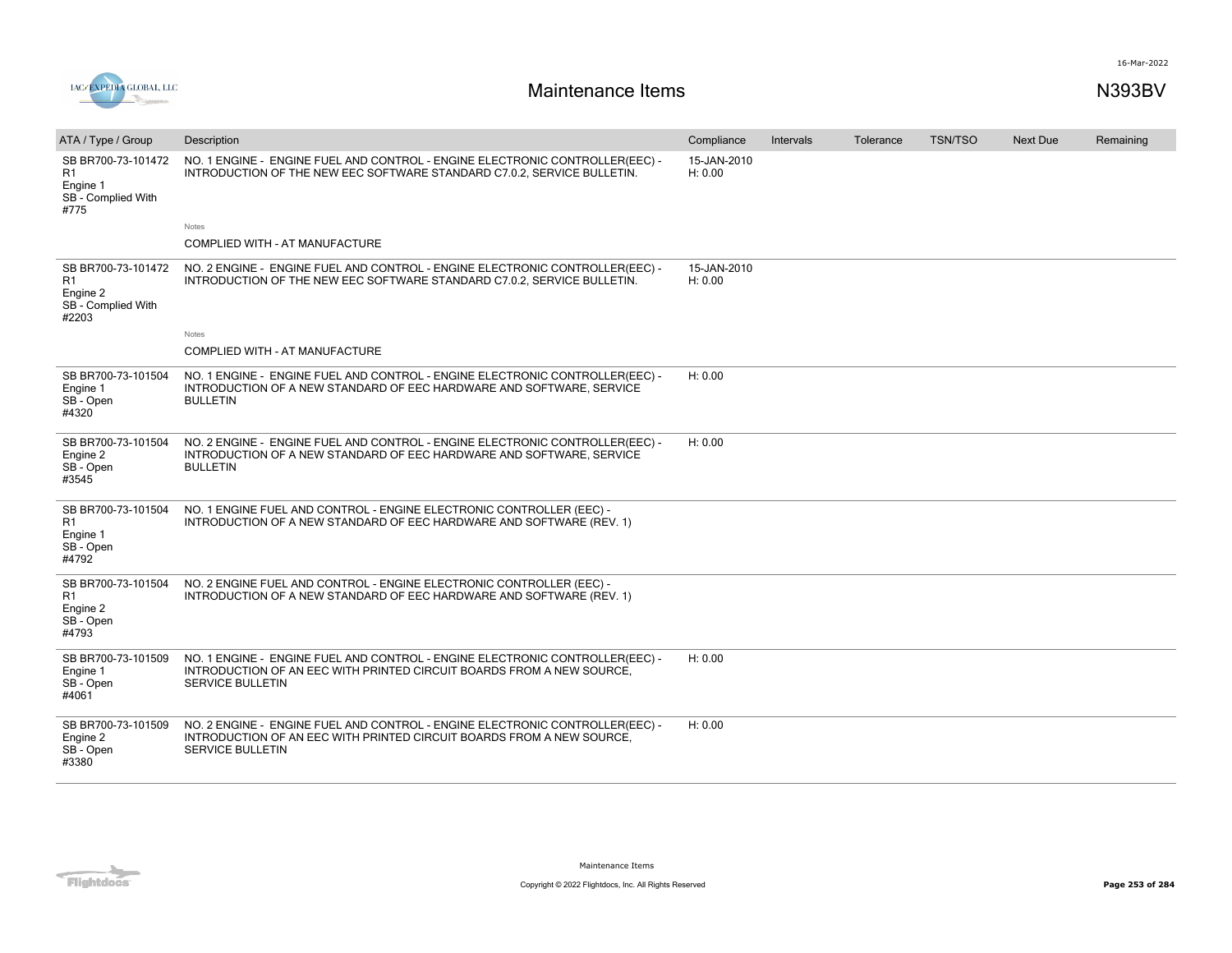

| ATA / Type / Group                                                     | Description                                                                                                                                                                                                      | Compliance | Intervals | Tolerance | <b>TSN/TSO</b> | <b>Next Due</b> | Remaining |
|------------------------------------------------------------------------|------------------------------------------------------------------------------------------------------------------------------------------------------------------------------------------------------------------|------------|-----------|-----------|----------------|-----------------|-----------|
| SB BR700-73-101547<br>Engine 1<br>SB-Open<br>#3746                     | NO. 1 ENGINE - ENGINE FUEL AND CONTROL - DATA ENTRY PLUG (DEP) - INTRODUCTION OF H: 0.00<br>A DEP WITH THE APPLICABLE IDENTIFICATION SLEEVE, SERVICE BULLETIN                                                    |            |           |           |                |                 |           |
| SB BR700-73-101547<br>Engine 2<br>SB - Open<br>#4112                   | NO. 2 ENGINE - ENGINE FUEL AND CONTROL - DATA ENTRY PLUG (DEP) - INTRODUCTION OF H: 0.00<br>A DEP WITH THE APPLICABLE IDENTIFICATION SLEEVE, SERVICE BULLETIN                                                    |            |           |           |                |                 |           |
| SB BR700-73-101558<br>R1<br>Engine 1<br>SB - Open<br>#3654             | NO. 1 ENGINE - ENGINE FUEL AND CONTROL - FUEL FLOW TRANSMITTER(FFT) -<br>INTRODUCTION OF A NEW FFT WITH IMPROVED ACCURACY LIMITS, SERVICE BULLETIN                                                               | H: 0.00    |           |           |                |                 |           |
| SB BR700-73-101558<br>R1<br>Engine 2<br>SB - Open<br>#3805             | NO. 2 ENGINE - ENGINE FUEL AND CONTROL - FUEL FLOW TRANSMITTER(FFT) -<br>INTRODUCTION OF A NEW FFT WITH IMPROVED ACCURACY LIMITS, SERVICE BULLETIN                                                               | H: 0.00    |           |           |                |                 |           |
| SB BR700-73-101559<br>Engine 1<br>SB - Open<br>#3700                   | NO. 1 ENGINE - ENGINE FUEL AND CONTROL - EXTERNAL FUEL SYSTEM AIRTUBES AND<br>FITTINGS - INTRODUCTION OF EXTERNAL DRESSINGS CHANGES FOR NEW STANDARD OF<br>ENGINE ELECTRONIC CONTROLLER (EEC), SERVICE BULLETIN  | H: 0.00    |           |           |                |                 |           |
| SB BR700-73-101559<br>Engine 2<br>SB - Open<br>#4432                   | NO. 2 ENGINE - ENGINE FUEL AND CONTROL - EXTERNAL FUEL SYSTEM AIRTUBES AND<br>FITTINGS - INTRODUCTION OF EXTERNAL DRESSINGS CHANGES FOR NEW STANDARD OF<br>ENGINE ELECTRONIC CONTROLLER (EEC), SERVICE BULLETIN  | H: 0.00    |           |           |                |                 |           |
| SB BR700-73-101559<br>R1<br>Engine 1<br>SB - Open<br>#3197             | NO. 1 ENGINE - ENGINE FUEL AND CONTROL - EXTERNAL FUEL SYSTEM AIRTUBES AND<br>FITTINGS - INTRODUCTION OF EXTERNAL DRESSINGS CHANGES FOR NEW STANDARD OF<br>ENGINE ELECTRONIC CONTROLLER (EEC), SERVICE BULLETIN. | H: 0.00    |           |           |                |                 |           |
| SB BR700-73-101559<br>R1<br>Engine 2<br>SB - Open<br>#4148             | NO. 2 ENGINE - ENGINE FUEL AND CONTROL - EXTERNAL FUEL SYSTEM AIRTUBES AND<br>FITTINGS - INTRODUCTION OF EXTERNAL DRESSINGS CHANGES FOR NEW STANDARD OF<br>ENGINE ELECTRONIC CONTROLLER (EEC), SERVICE BULLETIN. | H: 0.00    |           |           |                |                 |           |
| SB BR700-73-101559<br>R <sub>2</sub><br>Engine 1<br>SB - Open<br>#4794 | NO. 1 ENGINE FUEL AND CONTROL - EXTERNAL FUEL SYSTEM AIR TUBES AND FITTINGS -<br>INTRODUCTION OF EXTERNAL DRESSINGS CHANGES FOR NEW STANDARD OF ENGINE<br>ELECTRONIC CONTROLLER (EEC) (REV. 2)                   |            |           |           |                |                 |           |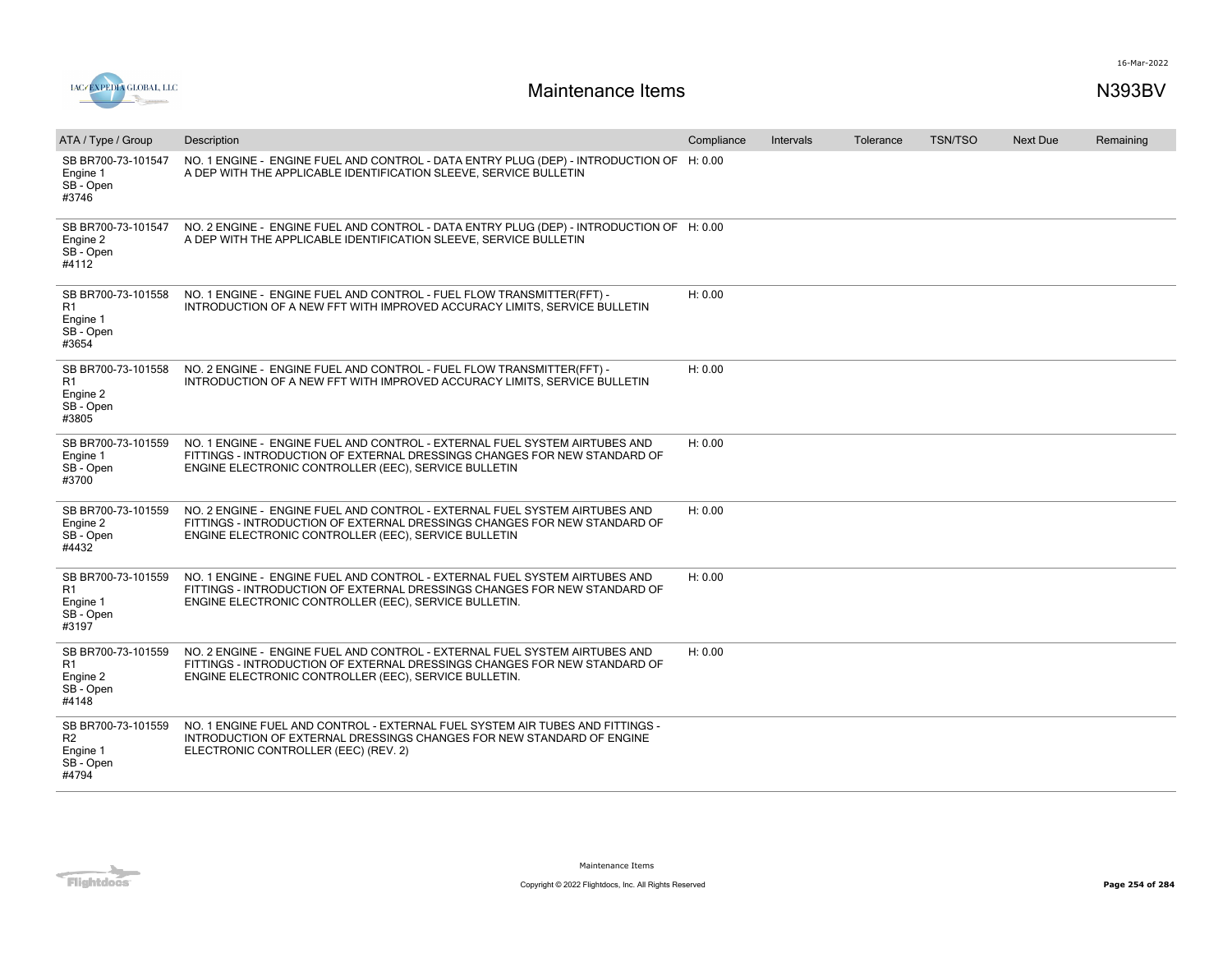

| ATA / Type / Group                                                              | Description                                                                                                                                                                                                     | Compliance             | Intervals | Tolerance | <b>TSN/TSO</b> | Next Due | Remaining |
|---------------------------------------------------------------------------------|-----------------------------------------------------------------------------------------------------------------------------------------------------------------------------------------------------------------|------------------------|-----------|-----------|----------------|----------|-----------|
| SB BR700-73-101559<br>R <sub>2</sub><br>Engine 2<br>SB - Open<br>#4795          | NO. 2 ENGINE FUEL AND CONTROL - EXTERNAL FUEL SYSTEM AIR TUBES AND FITTINGS -<br>INTRODUCTION OF EXTERNAL DRESSINGS CHANGES FOR NEW STANDARD OF ENGINE<br>ELECTRONIC CONTROLLER (EEC) (REV. 2)                  |                        |           |           |                |          |           |
| SB BR700-73-101617<br>R1<br>Engine 1<br>SB - Open<br>#4388                      | NO. 1 ENGINE - ENGINE FUEL AND CONTROL - FUEL FLOW TRANSMITTER(FFT) -<br>INTRODUCTION OF A FFT WITH A NEW CALIBRATION, SERVICE BULLETIN                                                                         | H: 0.00                |           |           |                |          |           |
| SB BR700-73-101617<br>R1<br>Engine 2<br>SB - Open<br>#4372                      | NO. 2 ENGINE - ENGINE FUEL AND CONTROL - FUEL FLOW TRANSMITTER (FFT) -<br>INTRODUCTION OF A FFT WITH A NEW CALIBRATION, SERVICE BULLETIN                                                                        | H: 0.00                |           |           |                |          |           |
| SB BR700-73-101628<br>Engine 1<br>SB - Open<br>#4172                            | NO. 1 ENGINE - ENGINE FUEL AND CONTROL - ENGINE ELECTRONIC CONTROLLER(EEC) -<br>INTRODUCTION OF AN EEC WITH X1.1 SOFTWARE STANDARD, SERVICE BULLETIN                                                            | H: 0.00                |           |           |                |          |           |
| SB BR700-73-101628<br>Engine 2<br>SB - Open<br>#3741                            | NO. 2 ENGINE - ENGINE FUEL AND CONTROL - ENGINE ELECTRONIC CONTROLLER(EEC) -<br>INTRODUCTION OF AN EEC WITH X1.1 SOFTWARE STANDARD, SERVICE BULLETIN                                                            | H: 0.00                |           |           |                |          |           |
| SB BR700-73-101628<br>R1<br>Engine 1<br>SB - Complied With<br>#1786             | NO. 1 ENGINE - ENGINE FUEL AND CONTROL - ENGINE ELECTRONIC CONTROLLER(EEC) -<br>INTRODUCTION OF AN EEC WITH X1.1 SOFTWARE STANDARD, SERVICE BULLETIN.                                                           | 15-JAN-2010<br>H: 0.00 |           |           |                |          |           |
|                                                                                 | Notes                                                                                                                                                                                                           |                        |           |           |                |          |           |
|                                                                                 | COMPLIED WITH - AT MANUFACTURE                                                                                                                                                                                  |                        |           |           |                |          |           |
| SB BR700-73-101628<br>R <sub>1</sub><br>Engine 2<br>SB - Complied With<br>#1502 | NO. 2 ENGINE - ENGINE FUEL AND CONTROL - ENGINE ELECTRONIC CONTROLLER(EEC) -<br>INTRODUCTION OF AN EEC WITH X1.1 SOFTWARE STANDARD, SERVICE BULLETIN.                                                           | 15-JAN-2010<br>H: 0.00 |           |           |                |          |           |
|                                                                                 | Notes                                                                                                                                                                                                           |                        |           |           |                |          |           |
|                                                                                 | COMPLIED WITH - AT MANUFACTURE                                                                                                                                                                                  |                        |           |           |                |          |           |
| SB BR700-73-101634<br>Engine 1<br>SB - N/A<br>#4312                             | NO. 1 ENGINE - ENGINE FUEL AND CONTROL - EXTERNAL FUEL SYSTEM AIRTUBES AND<br>FITTINGS - INTRODUCTION OF EXTERNAL DRESSINGS CHANGES FOR NEW STANDARD OF<br>ENGINE ELECTRONIC CONTROLLER (EEC), SERVICE BULLETIN | H: 0.00                |           |           |                |          |           |
|                                                                                 | Notes                                                                                                                                                                                                           |                        |           |           |                |          |           |
|                                                                                 | NOT APPLICABLE                                                                                                                                                                                                  |                        |           |           |                |          |           |
|                                                                                 |                                                                                                                                                                                                                 |                        |           |           |                |          |           |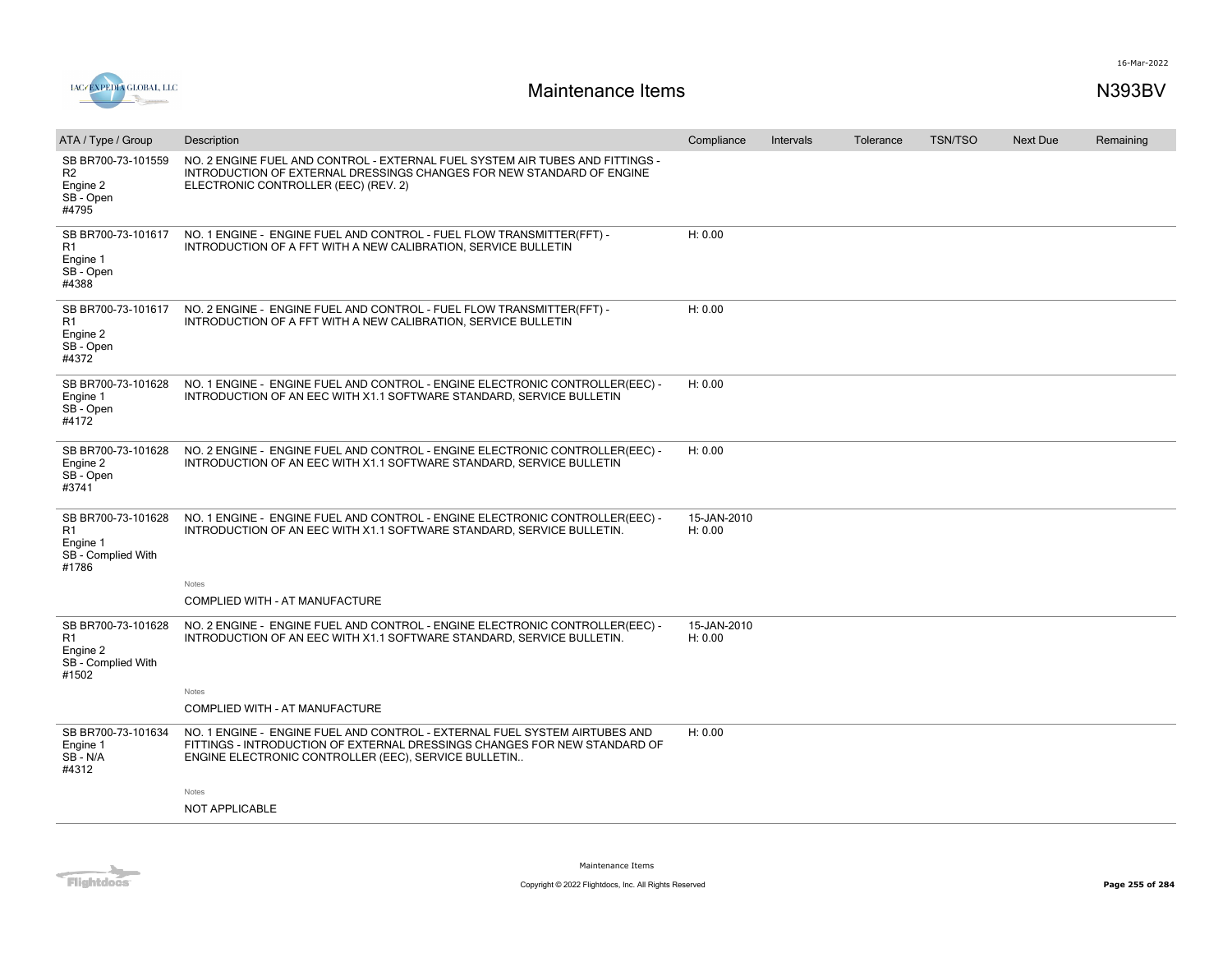

| ATA / Type / Group                                         | Description                                                                                                                                                                                                     | Compliance | <b>Intervals</b> | Tolerance | <b>TSN/TSO</b> | <b>Next Due</b> | Remaining |
|------------------------------------------------------------|-----------------------------------------------------------------------------------------------------------------------------------------------------------------------------------------------------------------|------------|------------------|-----------|----------------|-----------------|-----------|
| SB BR700-73-101634<br>Engine 2<br>SB-N/A<br>#3537          | NO. 2 ENGINE - ENGINE FUEL AND CONTROL - EXTERNAL FUEL SYSTEM AIRTUBES AND<br>FITTINGS - INTRODUCTION OF EXTERNAL DRESSINGS CHANGES FOR NEW STANDARD OF<br>ENGINE ELECTRONIC CONTROLLER (EEC), SERVICE BULLETIN | H: 0.00    |                  |           |                |                 |           |
|                                                            | Notes                                                                                                                                                                                                           |            |                  |           |                |                 |           |
|                                                            | <b>NOT APPLICABLE</b>                                                                                                                                                                                           |            |                  |           |                |                 |           |
| SB BR700-73-101634<br>R1<br>Engine 1<br>SB - Open<br>#4793 | NO. 1 ENGINE FUEL AND CONTROL - EXTERNAL FUEL SYSTEM AIR TUBES AND FITTINGS -<br>INTRODUCTION OF EXTERNAL DRESSINGS CHANGES FOR NEW STANDARD OF ENGINE<br>ELECTRONIC CONTROLLER (EEC) (REV. 1)                  |            |                  |           |                |                 |           |
| SB BR700-73-101634<br>R1<br>Engine 2<br>SB - Open<br>#4794 | NO. 2 ENGINE FUEL AND CONTROL - EXTERNAL FUEL SYSTEM AIR TUBES AND FITTINGS -<br>INTRODUCTION OF EXTERNAL DRESSINGS CHANGES FOR NEW STANDARD OF ENGINE<br>ELECTRONIC CONTROLLER (EEC) (REV. 1)                  |            |                  |           |                |                 |           |
| SB BR700-73-101761<br>Engine 1<br>SB - Open<br>#3419       | NO. 1 ENGINE - ENGINE ELECTRONIC CONTROLLER (EEC) - INTRODUCTION OF THE NEW EEC H: 0.00<br>SOFTWARE STANDARD C8.0, SERVICE BULLETIN                                                                             |            |                  |           |                |                 |           |
| SB BR700-73-101761<br>Engine 2<br>SB - Open<br>#3106       | NO. 2 ENGINE - ENGINE ELECTRONIC CONTROLLER(EEC) - INTRODUCTION OF THE NEW EEC H: 0.00<br>SOFTWARE STANDARD C8.0, SERVICE BULLETIN                                                                              |            |                  |           |                |                 |           |
| SB BR700-73-101761<br>R1<br>Engine 1<br>SB - Open<br>#4786 | NO. 1 ENGINE FUEL AND CONTROL - ENGINE ELECTRONIC CONTROLLER (EEC) -<br>INTRODUCTION OF THE NEW EEC SOFTWARE STANDARD C8.0 (REV. 1)                                                                             |            |                  |           |                |                 |           |
| SB BR700-73-101761<br>R1<br>Engine 2<br>SB - Open<br>#4787 | NO. 2 ENGINE FUEL AND CONTROL - ENGINE ELECTRONIC CONTROLLER (EEC) -<br>INTRODUCTION OF THE NEW EEC SOFTWARE STANDARD C8.0 (REV. 1)                                                                             |            |                  |           |                |                 |           |
| SB BR700-73-101806<br>Engine 1<br>SB - Open<br>#3635       | NO. 1 ENGINE - ENGINE FUEL AND CONTROL - ENGINE ELECTRONIC CONTROLLER(EEC) -<br>INTRODUCTION OF X1.2 SOFTWARE STANDARD ON AN EEC WITH HARDWARE STANDARD<br>EECU1000-01, SERVICE BULLETIN                        | H: 0.00    |                  |           |                |                 |           |
| SB BR700-73-101806<br>Engine 2<br>SB - Open<br>#3509       | NO. 2 ENGINE - ENGINE FUEL AND CONTROL - ENGINE ELECTRONIC CONTROLLER(EEC) -<br>INTRODUCTION OF X1.2 SOFTWARE STANDARD ON AN EEC WITH HARDWARE STANDARD<br>EECU1000-01, SERVICE BULLETIN                        | H: 0.00    |                  |           |                |                 |           |

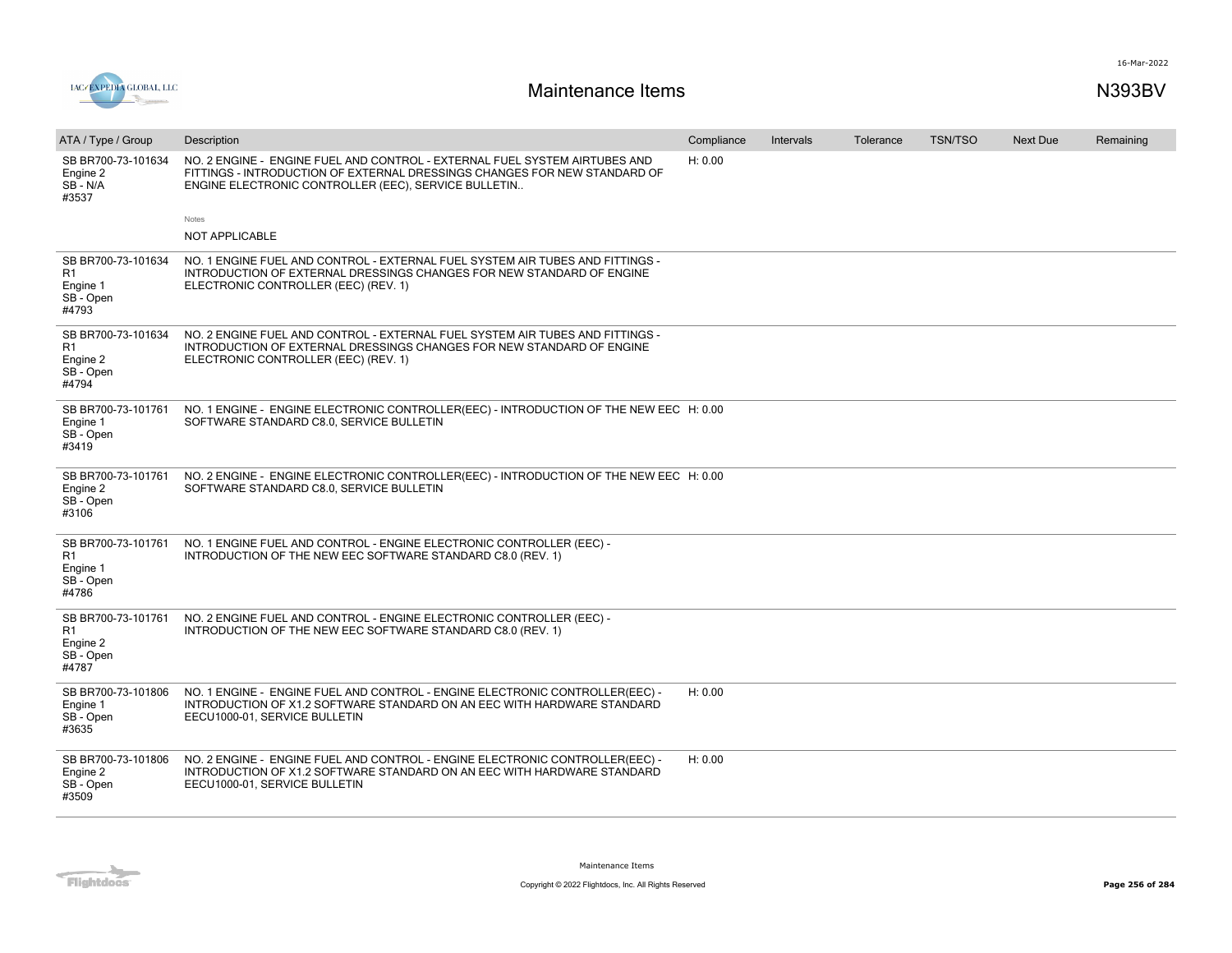

| ATA / Type / Group                                                     | Description                                                                                                                                                                                    | Compliance | Intervals | Tolerance | <b>TSN/TSO</b> | <b>Next Due</b> | Remaining |
|------------------------------------------------------------------------|------------------------------------------------------------------------------------------------------------------------------------------------------------------------------------------------|------------|-----------|-----------|----------------|-----------------|-----------|
| SB BR700-73-101806<br>R1<br>Engine 1<br>SB - Open<br>#3334             | NO. 1 ENGINE - ENGINE FUEL AND CONTROL - ENGINE ELECTRONIC CONTROLLER(EEC) -<br>INTRODUCTION OF X1.2 SOFTWARE STANDARD ON AN EEC WITH HARDWARE STANDARD<br>EECU1000-01, SERVICE BULLETIN.      | H: 0.00    |           |           |                |                 |           |
| SB BR700-73-101806<br>R1<br>Engine 2<br>SB - Open<br>#3534             | NO. 2 ENGINE - ENGINE FUEL AND CONTROL - ENGINE ELECTRONIC CONTROLLER(EEC) -<br>INTRODUCTION OF X1.2 SOFTWARE STANDARD ON AN EEC WITH HARDWARE STANDARD<br>EECU1000-01. SERVICE BULLETIN.      | H: 0.00    |           |           |                |                 |           |
| SB BR700-73-101815<br>Engine 1<br>SB - Open<br>#4026                   | NO. 1 ENGINE - ENGINE FUEL AND CONTROL - ENGINE ELECTRONIC CONTROLLER(EEC) -<br>INTRODUCTION OF MODIFIED EEC IDENTIFICATION LABELS, SERVICE BULLETIN                                           | H: 0.00    |           |           |                |                 |           |
| SB BR700-73-101815<br>Engine 2<br>SB - Open<br>#3476                   | NO. 2 ENGINE - ENGINE FUEL AND CONTROL - ENGINE ELECTRONIC CONTROLLER(EEC) -<br>INTRODUCTION OF MODIFIED EEC IDENTIFICATION LABELS, SERVICE BULLETIN                                           | H: 0.00    |           |           |                |                 |           |
| SB BR700-73-101833<br>R <sub>2</sub><br>Engine 1<br>SB - Open<br>#3844 | NO. 1 ENGINE - ENGINE FUEL AND CONTROL - FUEL PUMP - INTRODUCTION OF A REVISED<br>DRIVE SHAFT CONNECTION FORTHE FUEL PUMP, SERVICE BULLETIN                                                    | H: 0.00    |           |           |                |                 |           |
| SB BR700-73-101833<br>R <sub>2</sub><br>Engine 2<br>SB - Open<br>#3948 | NO. 2 ENGINE - ENGINE FUEL AND CONTROL - FUEL PUMP - INTRODUCTION OF A REVISED<br>DRIVE SHAFT CONNECTION FORTHE FUEL PUMP, SERVICE BULLETIN                                                    | H: 0.00    |           |           |                |                 |           |
| SB BR700-73-101833<br>R <sub>3</sub><br>Engine 1<br>SB - Open<br>#4859 | ENGINE FUEL AND CONTROL - FUEL PUMP - INTRODUCTION OF A REVISED DRIVE SHAFT<br>CONNECTION FOR THE FUEL PUMP                                                                                    |            |           |           |                |                 |           |
| SB BR700-73-101833<br>R <sub>3</sub><br>Engine 2<br>SB - Open<br>#5147 | ENGINE FUEL AND CONTROL - FUEL PUMP - INTRODUCTION OF A REVISED DRIVE SHAFT<br>CONNECTION FOR THE FUEL PUMP                                                                                    |            |           |           |                |                 |           |
| SB BR700-73-101856<br>Engine 1<br>SB - Superseded<br>#3848             | NO. 1 ENGINE - ENGINE FUEL AND CONTROL - DEDICATED GENERATOR- INTRODUCTION OF H: 0.00<br>A NEW VARNISH FOR THE WINDINGS OF THE PERMANENT MAGNETIC ALTERNATOR (PMA),<br><b>SERVICE BULLETIN</b> |            |           |           |                |                 |           |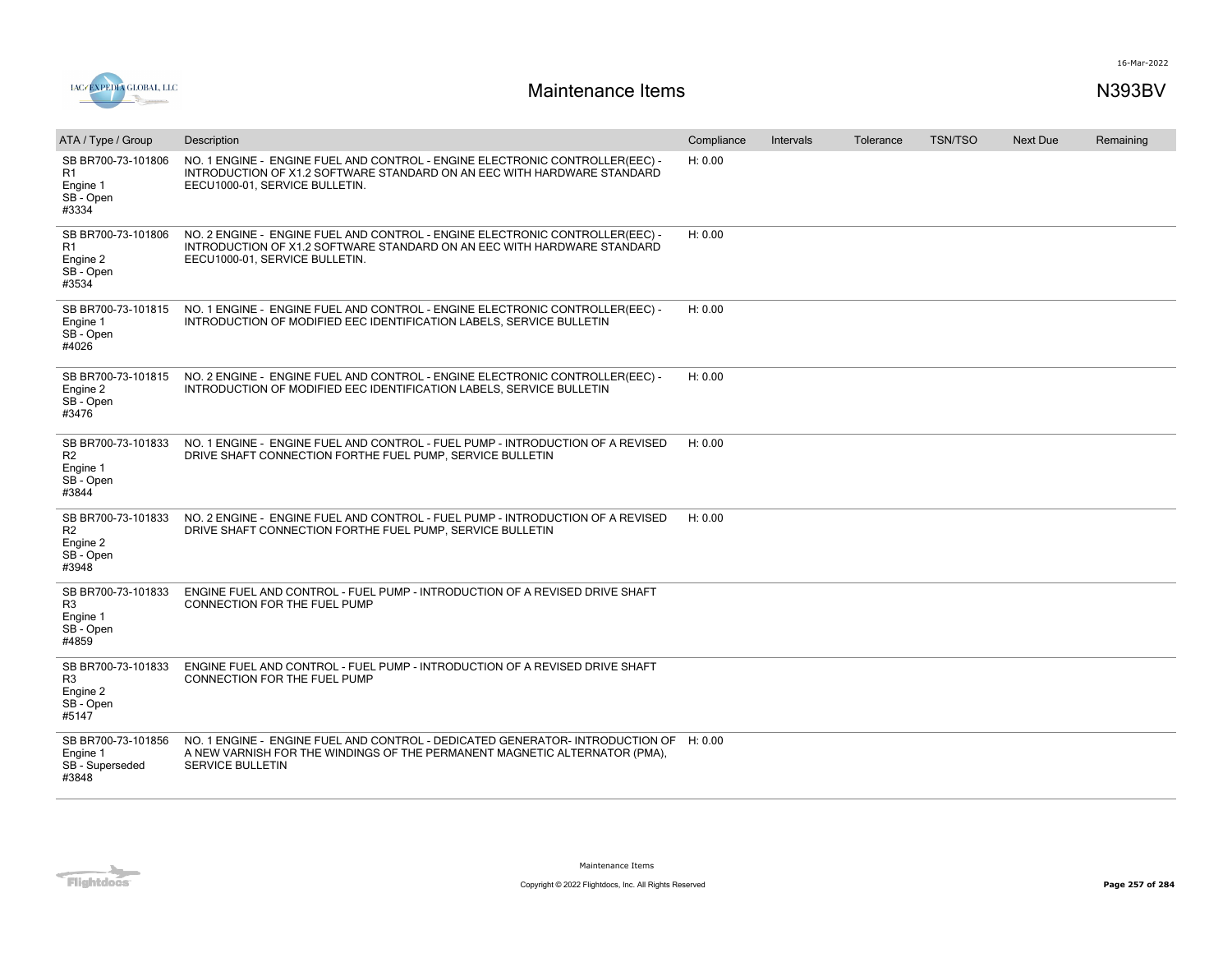



| ATA / Type / Group                                                              | Description                                                                                                                                                                              | Compliance                          | <b>Intervals</b> | Tolerance | <b>TSN/TSO</b> | <b>Next Due</b> | Remaining |
|---------------------------------------------------------------------------------|------------------------------------------------------------------------------------------------------------------------------------------------------------------------------------------|-------------------------------------|------------------|-----------|----------------|-----------------|-----------|
| SB BR700-73-101856<br>Engine 2<br>SB - Superseded<br>#3891                      | NO. 2 ENGINE - ENGINE FUEL AND CONTROL - DEDICATED GENERATOR- INTRODUCTION OF<br>A NEW VARNISH FOR THE WINDINGS OF THE PERMANENT MAGNETIC ALTERNATOR (PMA),<br><b>SERVICE BULLETIN</b>   | H: 0.00                             |                  |           |                |                 |           |
| SB BR700-73-101856<br>R <sub>1</sub><br>Engine 1<br>SB - Superseded<br>#4391    | NO. 1 ENGINE - ENGINE FUEL AND CONTROL - DEDICATED GENERATOR- INTRODUCTION OF H: 0.00<br>A NEW VARNISH FOR THE WINDINGS OF THE PERMANENT MAGNETIC ALTERNATOR (PMA),<br>SERVICE BULLETIN. |                                     |                  |           |                |                 |           |
| SB BR700-73-101856<br>R <sub>1</sub><br>Engine 1<br>SB - Superseded<br>#4772    | NO. 1 ENGINE - FUEL AND CONTROL - DEDICATED GENERATOR - INTRODUCTION OF A NEW<br>VARNISH FOR THE WINDINGS OF THE PERMANENT MAGNETIC ALTERNATOR (PMA) (REV. 1)                            |                                     |                  |           |                |                 |           |
| SB BR700-73-101856<br>R <sub>2</sub><br>Engine 2<br>SB - Open<br>#3976          | NO. 2 ENGINE - ENGINE FUEL AND CONTROL - DEDICATED GENERATOR-INTRODUCTION OF H: 0.00<br>A NEW VARNISH FOR THE WINDINGS OF THE PERMANENT MAGNETIC ALTERNATOR (PMA),<br>SERVICE BULLETIN.  |                                     |                  |           |                |                 |           |
| SB BR700-73-101856<br>R <sub>2</sub><br>Engine 2<br>SB - Open<br>#4773          | NO. 2 ENGINE - FUEL AND CONTROL - DEDICATED GENERATOR - INTRODUCTION OF A NEW<br>VARNISH FOR THE WINDINGS OF THE PERMANENT MAGNETIC ALTERNATOR (PMA) (REV. 1)                            |                                     |                  |           |                |                 |           |
| SB BR700-73-101865<br>Engine 1<br>SB - Open<br>#3574                            | NO. 1 ENGINE - ENGINE FUEL AND CONTROL - FUEL RETURN TO TANK VALVE (FRTV) -<br>CORRECTION OF PART NUMBERS FOREXTERNAL REPLACEABLE PARTS OF THE FRTV.<br><b>SERVICE BULLETIN</b>          | H: 0.00                             |                  |           |                |                 |           |
| SB BR700-73-101865<br>Engine 2<br>SB - Open<br>#3880                            | NO. 2 ENGINE - ENGINE FUEL AND CONTROL - FUEL RETURN TO TANK VALVE (FRTV) -<br>CORRECTION OF PART NUMBERS FOREXTERNAL REPLACEABLE PARTS OF THE FRTV,<br><b>SERVICE BULLETIN</b>          | H: 0.00                             |                  |           |                |                 |           |
| SB BR700-73-101966<br>R1<br>Engine 1<br>SB - Complied With<br>#4768             | NO. 1 ENGINE FUEL AND CONTROL - ENGINE ELECTRONIC CONTROLLER (EEC) -<br>INTRODUCTION OF X2.0 SOFTWARE STANDARD ON AN EEC WITH HARDWARE STANDARD<br>EECU1000-01 (REV. 1)                  | 23-NOV-2016<br>H: 2064.80<br>C: 722 |                  |           |                |                 |           |
| SB BR700-73-101966<br>R <sub>1</sub><br>Engine 2<br>SB - Complied With<br>#4769 | NO. 2 ENGINE FUEL AND CONTROL - ENGINE ELECTRONIC CONTROLLER (EEC) -<br>INTRODUCTION OF X2.0 SOFTWARE STANDARD ON AN EEC WITH HARDWARE STANDARD<br>EECU1000-01 (REV. 1)                  | 23-NOV-2016<br>H: 2064.80<br>C: 722 |                  |           |                |                 |           |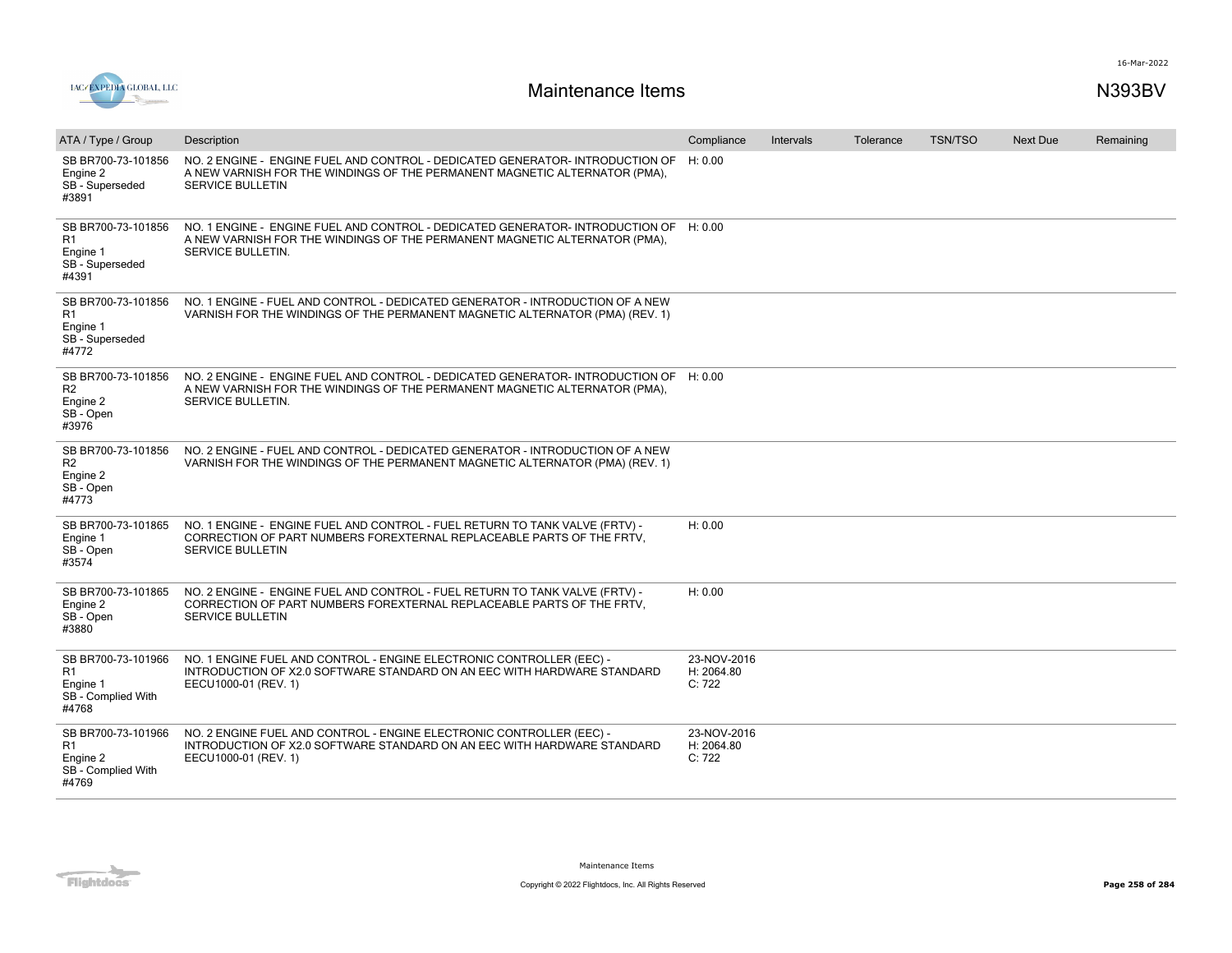

| ATA / Type / Group                                                     | Description                                                                                                                                                             | Compliance | Intervals | Tolerance | <b>TSN/TSO</b> | <b>Next Due</b> | Remaining |
|------------------------------------------------------------------------|-------------------------------------------------------------------------------------------------------------------------------------------------------------------------|------------|-----------|-----------|----------------|-----------------|-----------|
| SB BR700-73-101966<br>R <sub>2</sub><br>Engine 1<br>SB - Open<br>#4784 | NO. 1 ENGINE FUEL AND CONTROL - ENGINE ELECTRONIC CONTROLLER (EEC) -<br>INTRODUCTION OF X2.0 SOFTWARE STANDARD ON AN EEC WITH HARDWARE STANDARD<br>EECU1000-01 (REV. 2) |            |           |           |                |                 |           |
| SB BR700-73-101966<br>R <sub>2</sub><br>Engine 2<br>SB - Open<br>#4785 | NO. 2 ENGINE FUEL AND CONTROL - ENGINE ELECTRONIC CONTROLLER (EEC) -<br>INTRODUCTION OF X2.0 SOFTWARE STANDARD ON AN EEC WITH HARDWARE STANDARD<br>EECU1000-01 (REV. 2) |            |           |           |                |                 |           |
| SB BR700-73-900087<br>Engine 1<br>SB - Superseded<br>#4277             | NO. 1 ENGINE - INTRODUCTION OF THE PROCEDURE FORIDENTIFYING CORRECTLY<br>CALIBRATED FUEL FLOW TRANSMITTERS, SERVICE BULLETIN                                            | H: 0.00    |           |           |                |                 |           |
| SB BR700-73-900087<br>Engine 2<br>SB - Superseded<br>#4381             | NO. 2 ENGINE - INTRODUCTION OF THE PROCEDURE FORIDENTIFYING CORRECTLY<br>CALIBRATED FUEL FLOW TRANSMITTERS, SERVICE BULLETIN                                            | H: 0.00    |           |           |                |                 |           |
| SB BR700-73-900087<br>R <sub>5</sub><br>Engine 1<br>SB - Open<br>#3857 | NO. 1 ENGINE - INTRODUCTION OF THE PROCEDURE FORIDENTIFYING CORRECTLY<br>CALIBRATED FUEL FLOW TRANSMITTERS, SERVICE BULLETIN.                                           | H: 0.00    |           |           |                |                 |           |
| SB BR700-73-900087<br>R <sub>5</sub><br>Engine 2<br>SB - Open<br>#3050 | NO. 2 ENGINE - INTRODUCTION OF THE PROCEDURE FORIDENTIFYING CORRECTLY<br>CALIBRATED FUEL FLOW TRANSMITTERS, SERVICE BULLETIN.                                           | H: 0.00    |           |           |                |                 |           |
| SB BR700-73-900252<br>Engine 1<br>SB - Open<br>#3845                   | NO. 1 ENGINE - ENGINE AND FUEL CONTROL-AMPLITUDE MEASUREMENT OF ARINC<br>WAVEFORM, RECOMMENDED                                                                          | H: 0.00    |           |           |                |                 |           |
| SB BR700-73-900252<br>Engine 2<br>SB - Open<br>#3927                   | NO. 2 ENGINE - ENGINE AND FUEL CONTROL-AMPLITUDE MEASUREMENT OF ARINC<br>WAVEFORM, RECOMMENDED                                                                          | H: 0.00    |           |           |                |                 |           |
| SB BR700-73-900270<br>Engine 1<br>SB - Superseded<br>#4256             | NO. 1 ENGINE - INSPECTION OF LOW PRESSURE (LP) FUEL TUBE FORDAMAGE, SERVICE<br><b>BULLETIN</b>                                                                          | H: 0.00    |           |           |                |                 |           |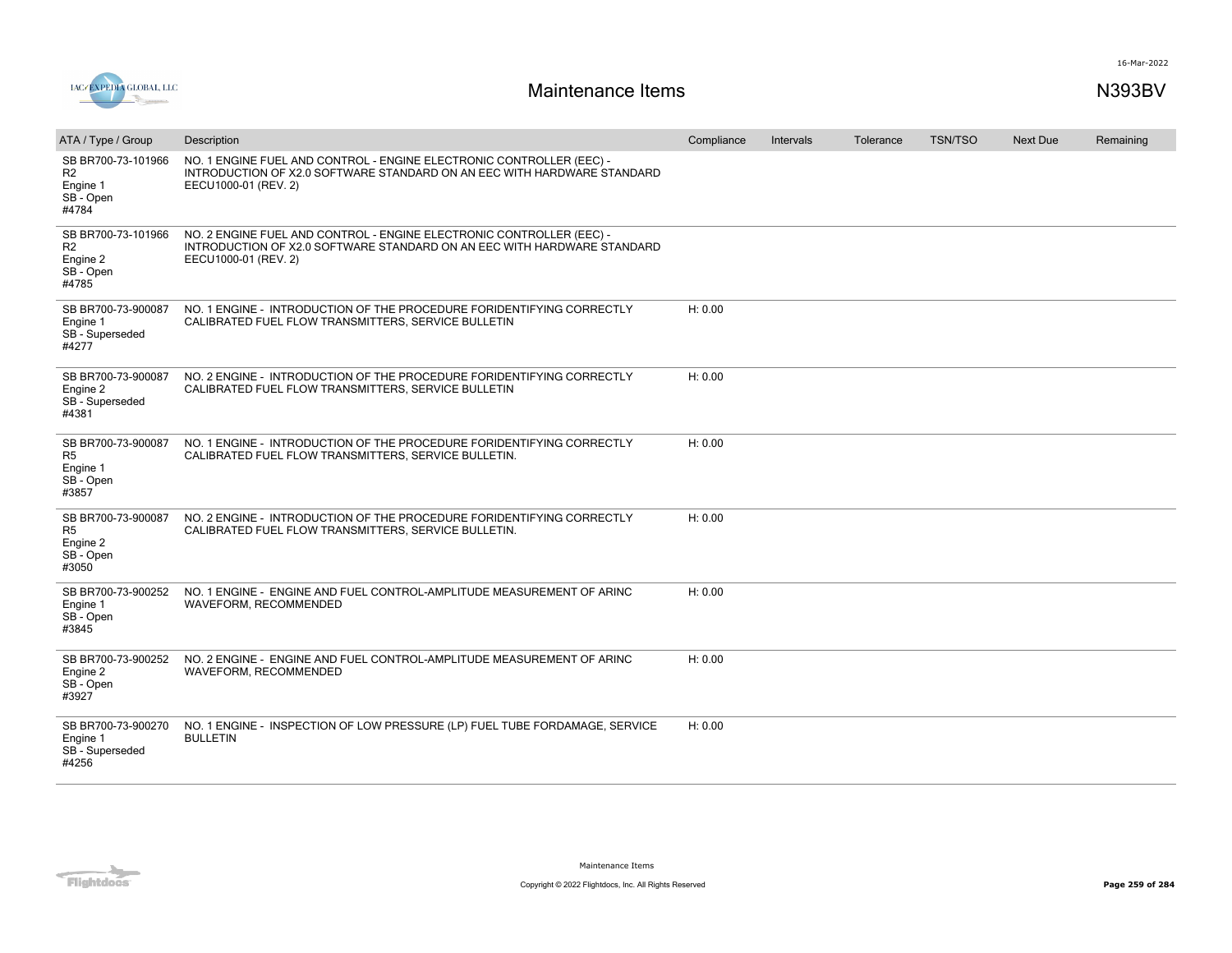

| ATA / Type / Group                                               | Description                                                                                                                                                                                                | Compliance                          | Intervals | Tolerance | <b>TSN/TSO</b> | Next Due | Remaining |
|------------------------------------------------------------------|------------------------------------------------------------------------------------------------------------------------------------------------------------------------------------------------------------|-------------------------------------|-----------|-----------|----------------|----------|-----------|
| SB BR700-73-900270<br>Engine 2<br>SB - Superseded<br>#3269       | NO. 2 ENGINE - INSPECTION OF LOW PRESSURE (LP) FUEL TUBE FORDAMAGE, SERVICE<br><b>BULLETIN</b>                                                                                                             | H: 0.00                             |           |           |                |          |           |
| SB BR700-73-900270<br>R1<br>Engine 1<br>SB - Open<br>#3914       | NO. 1 ENGINE - ENGINE FUEL AND CONTROL - EXTERNAL FUEL DISTRIBUTION TUBES AND<br>FITTINGS - INSPECTION OF THE LOW PRESSURE (LP) FUEL TUBE FORDAMAGE, SERVICE<br><b>BULLETIN</b>                            | H: 0.00                             |           |           |                |          |           |
| SB BR700-73-900270<br>R1<br>Engine 2<br>SB - Open<br>#4438       | NO. 2 ENGINE - ENGINE FUEL AND CONTROL - EXTERNAL FUEL DISTRIBUTION TUBES AND<br>FITTINGS - INSPECTION OF THE LOW PRESSURE (LP) FUEL TUBE FORDAMAGE, SERVICE<br><b>BULLETIN</b>                            | H: 0.00                             |           |           |                |          |           |
| SB BR700-73-900301<br>R1<br>Engine 1<br>SB - Open<br>#4297       | NO. 1 ENGINE - ENGINE FUEL AND CONTROL - FUEL METERING UNIT (FMU) -<br>REMOVAL/INSTALLATION OF FUEL METERING UNIT TO INSPECT COILS FORQUALITY DEFECT.<br><b>SERVICE BULLETIN</b>                           | H: 0.00                             |           |           |                |          |           |
| SB BR700-73-900301<br>R1<br>Engine 2<br>SB - Open<br>#4340       | NO. 2 ENGINE - ENGINE FUEL AND CONTROL - FUEL METERING UNIT (FMU) -<br>REMOVAL/INSTALLATION OF FUEL METERING UNIT TO INSPECT COILS FORQUALITY DEFECT.<br><b>SERVICE BULLETIN</b>                           | H: 0.00                             |           |           |                |          |           |
| SB BR700-73-900423<br>Engine 1<br>SB - Complied With<br>#265     | NO. 1 ENGINE - ENGINE FUEL AND CONTROL - ENGINE ELECTRONIC CONTROLLER(EEC) -<br>ONE-TIME INSPECTION OF THE EEC FIREBOX ASSEMBLY FOR PAINT DAMAGE - NON-<br>MODIFICATION SERVICE BULLETIN, SERVICE BULLETIN | 12-OCT-2014<br>H: 1015.50<br>C: 386 |           |           |                |          |           |
|                                                                  | Notes                                                                                                                                                                                                      |                                     |           |           |                |          |           |
|                                                                  | COMPLIED WITH - REMOVED EEC FIREBOX BASE, COVERLEFT SHIELD AND RIGHT SHIELD. INSTALLED NEW EEC FIREBOX BASE, COVER, LEFT SHIELD AND RIGHT SHIELD.                                                          |                                     |           |           |                |          |           |
| SB BR700-73-900423<br>Engine 2<br>SB - Complied With<br>#1130    | NO. 2 ENGINE - ENGINE FUEL AND CONTROL - ENGINE ELECTRONIC CONTROLLER(EEC) -<br>ONE-TIME INSPECTION OF THE EEC FIREBOX ASSEMBLY FOR PAINT DAMAGE - NON-<br>MODIFICATION SERVICE BULLETIN, SERVICE BULLETIN | 12-OCT-2014<br>H: 1015.50<br>C: 386 |           |           |                |          |           |
|                                                                  | Notes                                                                                                                                                                                                      |                                     |           |           |                |          |           |
|                                                                  | COMPLIED WITH - REMOVED EEC FIREBOX BASE, COVERLEFT SHIELD AND RIGHT SHIELD. INSTALLED NEW EEC FIREBOX BASE, COVER, LEFT SHIELD AND RIGHT SHIELD.                                                          |                                     |           |           |                |          |           |
| SB BR700-73-900423<br>R1<br>Engine 1<br>SB - Superseded<br>#4406 | NO. 1 ENGINE - ENGINE FUEL AND CONTROL - ENGINE ELECTRONIC CONTROLLER(EEC) -<br>ONE-TIME INSPECTION OF THE EEC FIREBOX ASSEMBLY FOR PAINT DAMAGE - NON<br>MODIFICATION SERVICE BULLETIN, SERVICE BULLETIN  | H: 0.00                             |           |           |                |          |           |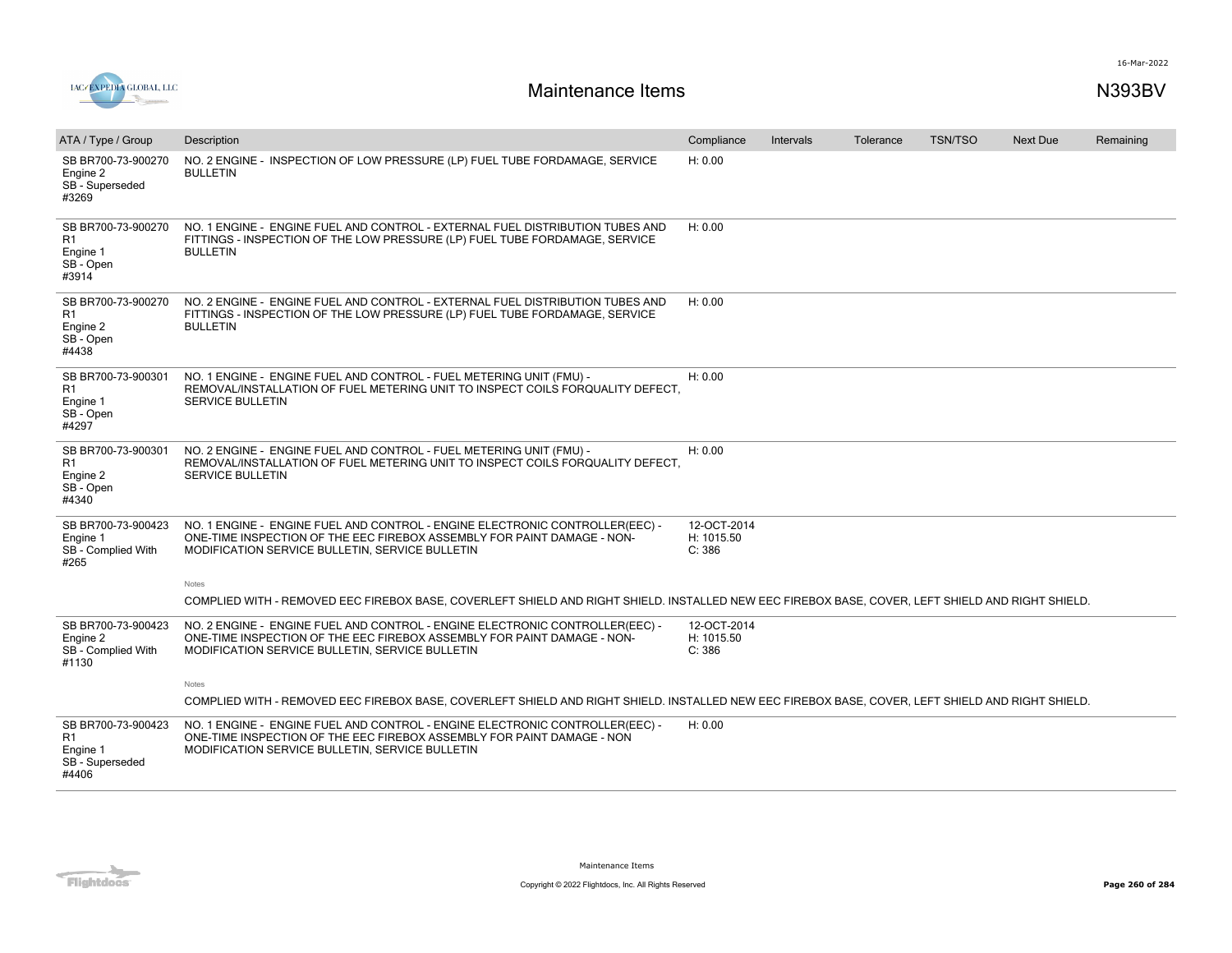



| ATA / Type / Group                                                              | Description                                                                                                                                                                                                 | Compliance                         | Intervals | Tolerance | <b>TSN/TSO</b> | <b>Next Due</b> | Remaining |
|---------------------------------------------------------------------------------|-------------------------------------------------------------------------------------------------------------------------------------------------------------------------------------------------------------|------------------------------------|-----------|-----------|----------------|-----------------|-----------|
| SB BR700-73-900423<br>R1<br>Engine 2<br>SB - Superseded<br>#4538                | NO. 2 ENGINE - ENGINE FUEL AND CONTROL - ENGINE ELECTRONIC CONTROLLER(EEC) -<br>ONE-TIME INSPECTION OF THE EEC FIREBOX ASSEMBLY FOR PAINT DAMAGE - NON<br>MODIFICATION SERVICE BULLETIN, SERVICE BULLETIN   | H: 0.00                            |           |           |                |                 |           |
| SB BR700-73-900423<br>R <sub>2</sub><br>Engine 1<br>SB - Complied With<br>#1382 | NO. 1 ENGINE - ENGINE FUEL AND CONTROL - ENGINE ELECTRONIC CONTROLLER(EEC) -<br>ONE-TIME INSPECTION OF THE EEC FIREBOX ASSEMBLY FOR PAINT DAMAGE - NON-<br>MODIFICATION SERVICE BULLETIN, SERVICE BULLETIN. | 13-MAR-2015<br>H: 0.00             |           |           |                |                 |           |
|                                                                                 | Notes                                                                                                                                                                                                       |                                    |           |           |                |                 |           |
|                                                                                 | COMPLIED WITH - PCW BASIC ISSUE                                                                                                                                                                             |                                    |           |           |                |                 |           |
| SB BR700-73-900423<br>R <sub>2</sub><br>Engine 2<br>SB - Complied With<br>#2693 | NO. 2 ENGINE - ENGINE FUEL AND CONTROL - ENGINE ELECTRONIC CONTROLLER(EEC) -<br>ONE-TIME INSPECTION OF THE EEC FIREBOX ASSEMBLY FOR PAINT DAMAGE - NON-<br>MODIFICATION SERVICE BULLETIN, SERVICE BULLETIN. | 13-MAR-2015<br>H: 0.00             |           |           |                |                 |           |
|                                                                                 | Notes                                                                                                                                                                                                       |                                    |           |           |                |                 |           |
|                                                                                 | COMPLIED WITH - PCW BASIC ISSUE                                                                                                                                                                             |                                    |           |           |                |                 |           |
| SB BR700-73-900423<br>R <sub>3</sub><br>Engine 1<br>SB - Complied With<br>#4785 | NO. 1 ENGINE FUEL AND CONTROL - ENGINE ELECTRONIC CONTROLLER (EEC) - ONE-TIME<br>INSPECTION OF THE EEC FIREBOX ASSEMBLY FOR PAINT DAMAGE - NON-MODIFICATION<br>SERVICE BULLETIN (REV. 3)                    | 01-AUG-2013<br>H: 432.80<br>C: 211 |           |           |                |                 |           |
| SB BR700-73-900423<br>R <sub>3</sub><br>Engine 2<br>SB - Complied With<br>#4786 | NO. 2 ENGINE FUEL AND CONTROL - ENGINE ELECTRONIC CONTROLLER (EEC) - ONE-TIME<br>INSPECTION OF THE EEC FIREBOX ASSEMBLY FOR PAINT DAMAGE - NON-MODIFICATION<br>SERVICE BULLETIN (REV. 3)                    | 01-AUG-2013<br>H: 432.80<br>C: 211 |           |           |                |                 |           |
| SB BR700-73-900423<br>R4<br>Engine 1<br>SB - Open<br>#4853                      | ENGINE FUEL AND CONTROL - ENGINE ELECTRONIC CONTROLLER (EEC) - ONE-TIME<br>INSPECTION OF THE EEC FIREBOX ASSEMBLY FOR PAINT DAMAGE - NON-MODIFICATION<br><b>SERVICE BULLETIN</b>                            |                                    |           |           |                |                 |           |
| SB BR700-73-900423<br>R4<br>Engine 2<br>SB - Open<br>#4875                      | ENGINE FUEL AND CONTROL - ENGINE ELECTRONIC CONTROLLER (EEC) - ONE-TIME<br>INSPECTION OF THE EEC FIREBOX ASSEMBLY FOR PAINT DAMAGE - NON-MODIFICATION<br>SERVICE BULLETIN                                   |                                    |           |           |                |                 |           |
| SB BR700-73-900463<br>Engine 1<br>SB - Open<br>#3610                            | NO. 1 ENGINE - ENGINE FUEL AND CONTROL - ENGINE ELECTRONIC CONTROLLER(EEC) -<br>REMOVAL OF THE EEC FOR C15 CAPACITOR REPLACEMENT, SERVICE BULLETIN                                                          | H: 0.00                            |           |           |                |                 |           |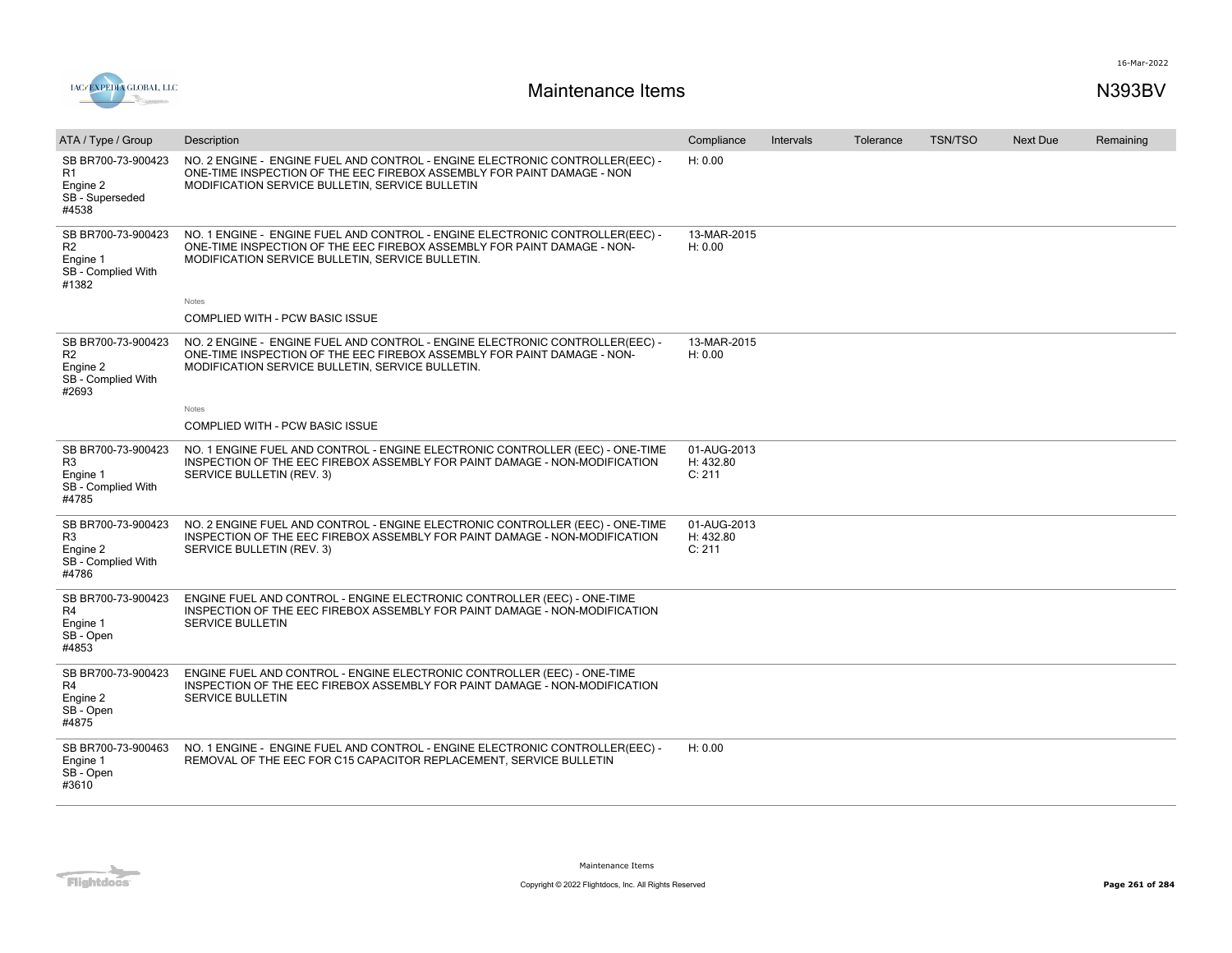



| ATA / Type / Group                                         | Description                                                                                                                                                                                                                                 | Compliance             | <b>Intervals</b> | Tolerance | <b>TSN/TSO</b> | <b>Next Due</b> | Remaining |
|------------------------------------------------------------|---------------------------------------------------------------------------------------------------------------------------------------------------------------------------------------------------------------------------------------------|------------------------|------------------|-----------|----------------|-----------------|-----------|
| SB BR700-73-900463<br>Engine 2<br>SB-Open<br>#3174         | NO. 2 ENGINE - ENGINE FUEL AND CONTROL - ENGINE ELECTRONIC CONTROLLER(EEC) -<br>REMOVAL OF THE EEC FOR C15 CAPACITOR REPLACEMENT, SERVICE BULLETIN                                                                                          | H: 0.00                |                  |           |                |                 |           |
| SB BR700-73-900494<br>Engine 1<br>$SB - N/A$<br>#2650      | NO. 1 ENGINE - ENGINE FUEL AND CONTROL - FULL AUTHORITY DIGITAL ENGINE CONTROL<br>(FADEC) SYSTEM - INTERROGATION OF THE CENTRAL AIRCRAFT INFORMATION<br>MAINTENANCE SYSTEM (CAIMS) FORFADEC SYSTEM FAULTS, SERVICE BULLETIN                 | 25-MAR-2011<br>H: 0.00 |                  |           |                |                 |           |
|                                                            | Notes                                                                                                                                                                                                                                       |                        |                  |           |                |                 |           |
|                                                            | <b>NOT APPLICABLE</b>                                                                                                                                                                                                                       |                        |                  |           |                |                 |           |
| SB BR700-73-900494<br>Engine 2<br>$SB - N/A$<br>#1792      | NO. 2 ENGINE - ENGINE FUEL AND CONTROL - FULL AUTHORITY DIGITAL ENGINE CONTROL<br>(FADEC) SYSTEM - INTERROGATION OF THE CENTRAL AIRCRAFT INFORMATION<br>MAINTENANCE SYSTEM (CAIMS) FORFADEC SYSTEM FAULTS, SERVICE BULLETIN                 | 25-MAR-2011<br>H: 0.00 |                  |           |                |                 |           |
|                                                            | Notes                                                                                                                                                                                                                                       |                        |                  |           |                |                 |           |
|                                                            | <b>NOT APPLICABLE</b>                                                                                                                                                                                                                       |                        |                  |           |                |                 |           |
| SB BR700-73-900494<br>R1<br>Engine 1<br>SB - Open<br>#1708 | NO. 1 ENGINE - ENGINE FUEL AND CONTROL - FULL AUTHORITY DIGITAL ENGINE CONTROL<br>(FADEC) SYSTEM - INTERROGATION OF THE CENTRAL AIRCRAFT INFORMATION<br>MAINTENANCE SYSTEM (CAIMS) FORFADEC SYSTEM FAULTS, SERVICE BULLETIN.                | 25-MAR-2011<br>H: 0.00 |                  |           |                |                 |           |
|                                                            | Notes                                                                                                                                                                                                                                       |                        |                  |           |                |                 |           |
|                                                            |                                                                                                                                                                                                                                             |                        |                  |           |                |                 |           |
| SB BR700-73-900494<br>R1<br>Engine 2<br>SB - Open<br>#2533 | NO. 2 ENGINE - ENGINE FUEL AND CONTROL - FULL AUTHORITY DIGITAL ENGINE CONTROL<br>(FADEC) SYSTEM - INTERROGATION OF THE CENTRAL AIRCRAFT INFORMATION<br>MAINTENANCE SYSTEM (CAIMS) FORFADEC SYSTEM FAULTS, SERVICE BULLETIN.                | 25-MAR-2011<br>H: 0.00 |                  |           |                |                 |           |
|                                                            | Notes                                                                                                                                                                                                                                       |                        |                  |           |                |                 |           |
|                                                            |                                                                                                                                                                                                                                             |                        |                  |           |                |                 |           |
| SB BR700-73-900539<br>Engine 1<br>SB - Open<br>#4433       | NO. 1 ENGINE - ENGINE FUEL AND CONTROL - HIGH PRESSURE (HP) FUEL FILTERASSEMBLY H: 0.00<br>- INSPECTION OF THE HP FUEL FILTER HOUSING CAP FOR CORRECT INSTALLATION OF ITS<br>SEAL RING AND BACKUP RING - NON-MODIFICATION, SERVICE BULLETIN |                        |                  |           |                |                 |           |
| SB BR700-73-900539<br>Engine 2<br>SB - Open<br>#3529       | NO. 2 ENGINE - ENGINE FUEL AND CONTROL - HIGH PRESSURE (HP) FUEL FILTERASSEMBLY H: 0.00<br>- INSPECTION OF THE HP FUEL FILTER HOUSING CAP FOR CORRECT INSTALLATION OF ITS<br>SEAL RING AND BACKUP RING - NON-MODIFICATION, SERVICE BULLETIN |                        |                  |           |                |                 |           |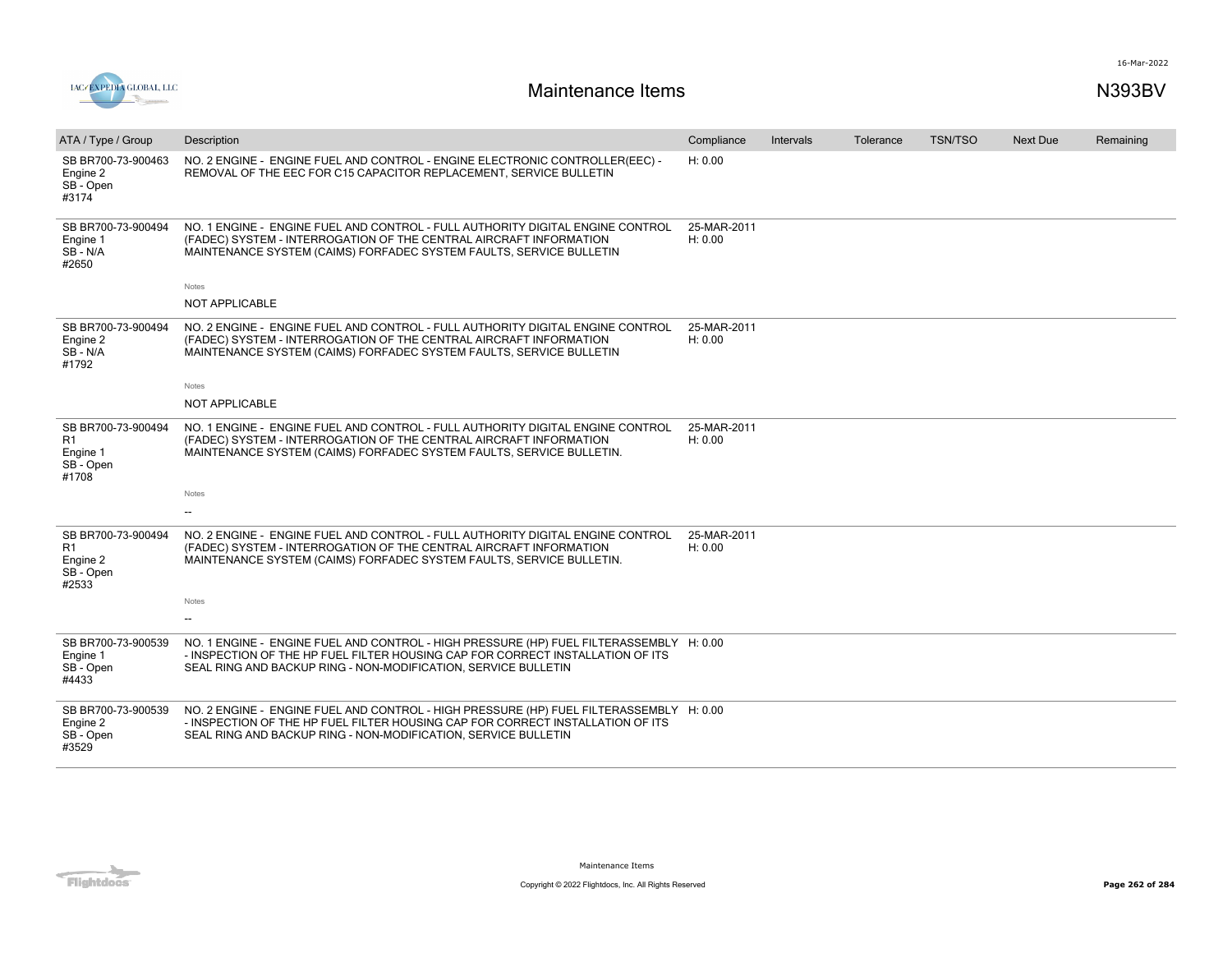

| ATA / Type / Group                                          | Description                                                                                                                                                                                                                                                  | Compliance            | Intervals | Tolerance | <b>TSN/TSO</b> | <b>Next Due</b> | Remaining |
|-------------------------------------------------------------|--------------------------------------------------------------------------------------------------------------------------------------------------------------------------------------------------------------------------------------------------------------|-----------------------|-----------|-----------|----------------|-----------------|-----------|
| SB BR700-73-900539<br>R1<br>Engine 1<br>SB - Open<br>#4310  | NO. 1 ENGINE - ENGINE FUEL AND CONTROL - HIGH PRESSURE (HP) FUEL FILTERASSEMBLY H: 0.00<br>- INSPECTION OF THE HP FUEL FILTER HOUSING CAP FOR CORRECT INSTALLATION OF ITS<br>SEAL RING AND BACKUP RING - NON-MODIFICATION SERVICE BULLETIN, SERVICE BULLETIN |                       |           |           |                |                 |           |
| SB BR700-73-900539<br>R1<br>Engine 2<br>SB - Open<br>#4363  | NO. 2 ENGINE - ENGINE FUEL AND CONTROL - HIGH PRESSURE (HP) FUEL FILTERASSEMBLY H: 0.00<br>- INSPECTION OF THE HP FUEL FILTER HOUSING CAP FOR CORRECT INSTALLATION OF ITS<br>SEAL RING AND BACKUP RING - NON-MODIFICATION SERVICE BULLETIN, SERVICE BULLETIN |                       |           |           |                |                 |           |
| R <sub>2</sub><br>Engine 1<br>SB - Open<br>#4790            | SB BR700-73-A101977 NO. 1 ENGINE - ENGINE FUEL AND CONTROL - ENGINE ELECTRONIC CONTROLLER (EEC) -<br>INTRODUCTION OF A NEW EEC FIREBOX ASSEMBLY WITH A REVISED PAINT SYSTEM (REV. 2)                                                                         |                       |           |           |                |                 |           |
| R <sub>2</sub><br>Engine 2<br>SB - Open<br>#4791            | SB BR700-73-A101977 NO. 2 ENGINE - ENGINE FUEL AND CONTROL - ENGINE ELECTRONIC CONTROLLER (EEC) -<br>INTRODUCTION OF A NEW EEC FIREBOX ASSEMBLY WITH A REVISED PAINT SYSTEM (REV. 2)                                                                         |                       |           |           |                |                 |           |
| R <sub>3</sub><br>Engine 2<br>SB - Complied With<br>#4796   | SB BR700-73-A101977 NO. 2 ENGINE FUEL AND CONTROL - ENGINE ELECTRONIC CONTROLLER (EEC) -<br>INTRODUCTION OF A NEW EEC FIREBOX ASSEMBLY WITH A REVISED PAINT SYSTEM (REV. 3) H: 2586.20                                                                       | 28-JAN-2018<br>C: 898 |           |           |                |                 |           |
| R <sub>3</sub><br>Engine 1<br>SB - Complied With<br>#4795   | SB BR700-73-A101977 NO. 1 ENGINE FUEL AND CONTROL - ENGINE ELECTRONIC CONTROLLER (EEC) -<br>INTRODUCTION OF A NEW EEC FIREBOX ASSEMBLY WITH A REVISED PAINT SYSTEM (REV. 3) H: 2586.20                                                                       | 28-JAN-2018<br>C: 898 |           |           |                |                 |           |
| SB BR700-73-A101977<br>R4<br>Engine 1<br>SB - Open<br>#4839 | ENGINE FUEL AND CONTROL - ENGINE ELECTRONIC CONTROLLER (EEC) - INTRODUCTION<br>OF A NEW EEC FIREBOX ASSEMBLY WITH A REVISED PAINT SYSTEM                                                                                                                     |                       |           |           |                |                 |           |
| R4<br>Engine 2<br>SB - Open<br>#4861                        | SB BR700-73-A101977 ENGINE FUEL AND CONTROL - ENGINE ELECTRONIC CONTROLLER (EEC) - INTRODUCTION<br>OF A NEW EEC FIREBOX ASSEMBLY WITH A REVISED PAINT SYSTEM                                                                                                 |                       |           |           |                |                 |           |
| R <sub>5</sub><br>Engine 1<br>SB - Open<br>#4852            | SB BR700-73-A101977 ENGINE FUEL AND CONTROL - ENGINE ELECTRONIC CONTROLLER (EEC) - INTRODUCTION<br>OF A NEW EEC FIREBOX ASSEMBLY WITH A REVISED PAINT SYSTEM                                                                                                 |                       |           |           |                |                 |           |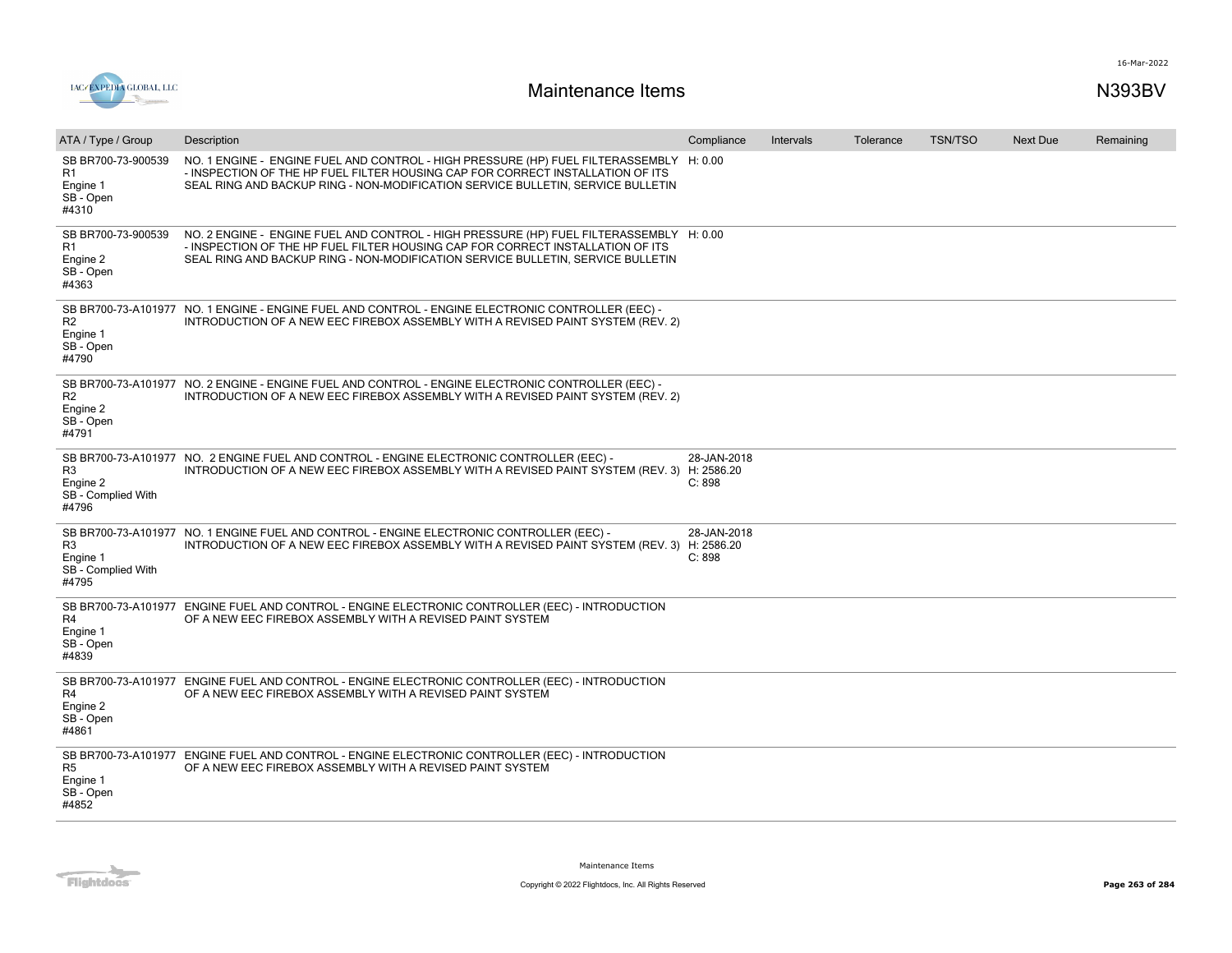

| ATA / Type / Group                                                              | Description                                                                                                                                                                                                   | Compliance                           | Intervals | Tolerance | <b>TSN/TSO</b> | <b>Next Due</b> | Remaining |
|---------------------------------------------------------------------------------|---------------------------------------------------------------------------------------------------------------------------------------------------------------------------------------------------------------|--------------------------------------|-----------|-----------|----------------|-----------------|-----------|
| SB BR700-73-A101977<br>R <sub>5</sub><br>Engine 2<br>SB - Open<br>#4874         | ENGINE FUEL AND CONTROL - ENGINE ELECTRONIC CONTROLLER (EEC) - INTRODUCTION<br>OF A NEW EEC FIREBOX ASSEMBLY WITH A REVISED PAINT SYSTEM                                                                      |                                      |           |           |                |                 |           |
| SB BR700-74-102193<br>R2<br>Engine 1<br>SB - Complied With<br>#4850             | IGNITION - IGNITER PLUG - INTRODUCTION OF A NEW IGNITER PLUG MANUFACTURED BY A<br><b>DIFFERENT SUPPLIER</b>                                                                                                   | 09-APR-2021<br>H: 3992.00<br>C: 1324 |           |           |                |                 |           |
| SB BR700-74-102193<br>R <sub>2</sub><br>Engine 2<br>SB - Complied With<br>#4872 | IGNITION - IGNITER PLUG - INTRODUCTION OF A NEW IGNITER PLUG MANUFACTURED BY A<br>DIFFERENT SUPPLIER                                                                                                          | 09-APR-2021<br>H: 3992.00<br>C: 1324 |           |           |                |                 |           |
| SB BR700-75-101130<br>Engine 1<br>SB - Superseded<br>#3292                      | NO. 1 ENGINE - AIRBLEED VALVES-INTRODUCTION OF NEW IIP 8 HANDLING BLEED VALVE<br>INNER AND OUTER ATTENUATORS TO PREVENT DAMAGE TO BYPASS DUCT, SERVICE<br><b>BULLETIN</b>                                     | H: 0.00                              |           |           |                |                 |           |
| SB BR700-75-101130<br>Engine 2<br>SB - Superseded<br>#4254                      | NO. 2 ENGINE - AIRBLEED VALVES-INTRODUCTION OF NEW IIP 8 HANDLING BLEED VALVE<br>INNER AND OUTER ATTENUATORS TO PREVENT DAMAGE TO BYPASS DUCT, SERVICE<br><b>BULLETIN</b>                                     | H: 0.00                              |           |           |                |                 |           |
| SB BR700-75-101130<br>R1<br>Engine 1<br>SB - Open<br>#4188                      | NO. 1 ENGINE - AIR-BLEED VALVES - INTRODUCTION OF NEW HP 8 HANDLING BLEED VALVE H: 0.00<br>INNER AND OUTER ATTENUATORS TO PREVENT DAMAGE TO BYPASS DUCT, SERVICE<br><b>BULLETIN</b>                           |                                      |           |           |                |                 |           |
| SB BR700-75-101130<br>R1<br>Engine 2<br>SB - Open<br>#4455                      | NO. 2 ENGINE - AIR- BLEED VALVES - INTRODUCTION OF NEW HP 8 HANDLING BLEED VALVE H: 0.00<br>INNER AND OUTER ATTENUATORS TO PREVENT DAMAGE TO BYPASS DUCT, SERVICE<br><b>BULLETIN</b>                          |                                      |           |           |                |                 |           |
| SB BR700-75-101161<br>R <sub>1</sub><br>Engine 1<br>SB - Complied With<br>#2911 | NO. 1 ENGINE - AIRBLEED VALVE SOLENOID CONTROL BLOCK-INTRODUCTION OF HANDLING 15-JAN-2010<br>BLEED VALVE SOLENOID WITH SOLENOID SERVO VALVES WHICH OPERATE AT LOWER<br><b>CURRENT FLOWS, SERVICE BULLETIN</b> | H: 0.00                              |           |           |                |                 |           |
|                                                                                 | Notes<br>COMPLIED WITH - AT MANUFACTURE                                                                                                                                                                       |                                      |           |           |                |                 |           |
|                                                                                 |                                                                                                                                                                                                               |                                      |           |           |                |                 |           |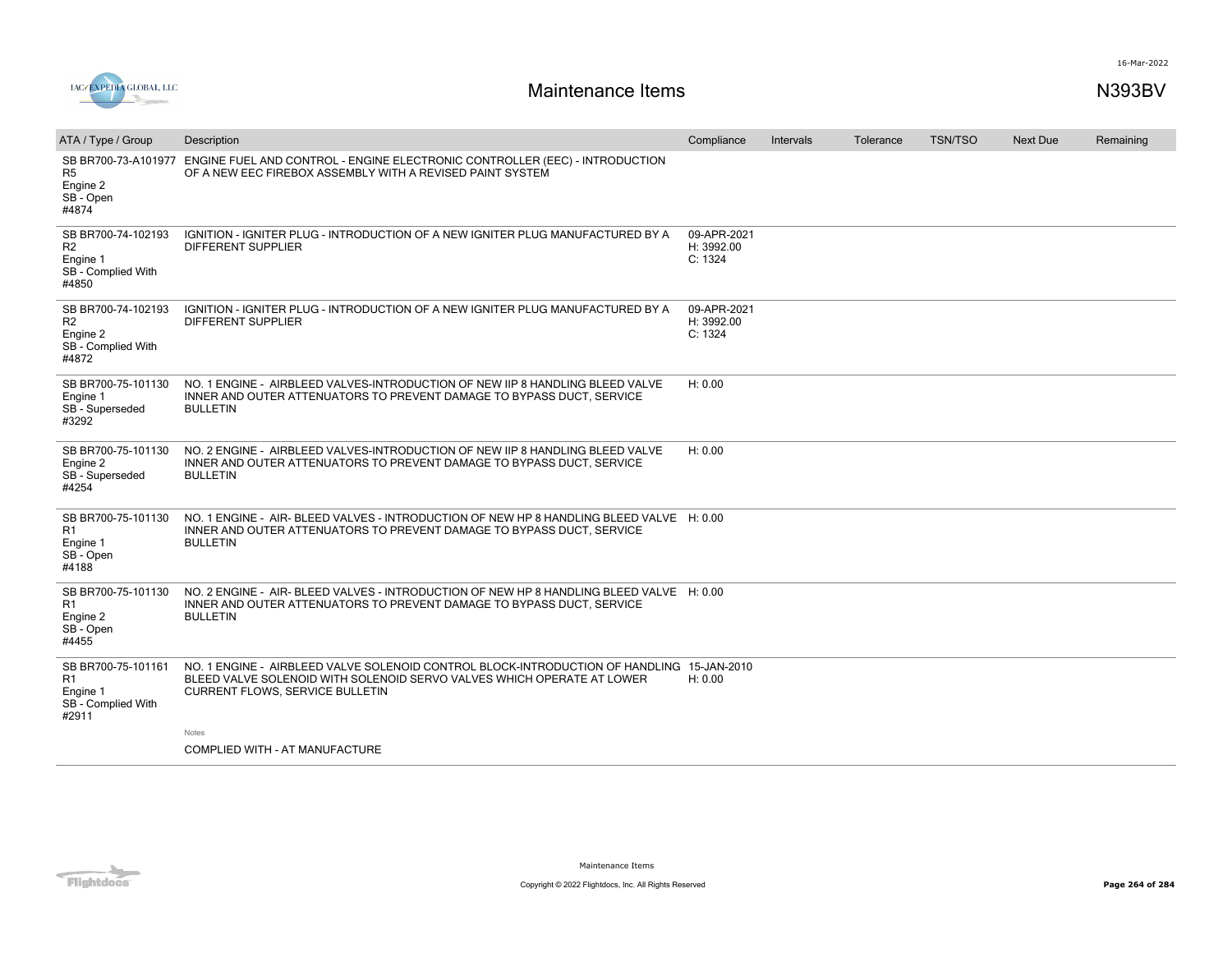

| ATA / Type / Group                                                              | Description                                                                                                                                                                                                   | Compliance | Intervals | Tolerance | <b>TSN/TSO</b> | <b>Next Due</b> | Remaining |
|---------------------------------------------------------------------------------|---------------------------------------------------------------------------------------------------------------------------------------------------------------------------------------------------------------|------------|-----------|-----------|----------------|-----------------|-----------|
| SB BR700-75-101161<br>R <sub>1</sub><br>Engine 2<br>SB - Complied With<br>#1199 | NO. 2 ENGINE - AIRBLEED VALVE SOLENOID CONTROL BLOCK-INTRODUCTION OF HANDLING 15-JAN-2010<br>BLEED VALVE SOLENOID WITH SOLENOID SERVO VALVES WHICH OPERATE AT LOWER<br><b>CURRENT FLOWS, SERVICE BULLETIN</b> | H: 0.00    |           |           |                |                 |           |
|                                                                                 | Notes                                                                                                                                                                                                         |            |           |           |                |                 |           |
|                                                                                 | COMPLIED WITH - AT MANUFACTURE                                                                                                                                                                                |            |           |           |                |                 |           |
| SB BR700-75-101161<br>R <sub>2</sub><br>Engine 1<br>SB - Open<br>#4799          | NO. 1 ENGINE - AIR - BLEED VALVE SOLENOID CONTROL BLOCK - INTRODUCTION OF A<br>HANDLING BLEED VALVE SOLENOID WITH SOLENOID SERVO VALVES WHICH OPERATE AT<br>LOWER CURRENT FLOWS (REV. 2)                      |            |           |           |                |                 |           |
| SB BR700-75-101161<br>R <sub>2</sub><br>Engine 2<br>SB - Open<br>#4800          | NO. 2 ENGINE - AIR - BLEED VALVE SOLENOID CONTROL BLOCK - INTRODUCTION OF A<br>HANDLING BLEED VALVE SOLENOID WITH SOLENOID SERVO VALVES WHICH OPERATE AT<br>LOWER CURRENT FLOWS (REV. 2)                      |            |           |           |                |                 |           |
| SB BR700-75-101161<br>R <sub>3</sub><br>Engine 1<br>SB - Open<br>#4813          | NO. 1 ENGINE - AIR - BLEED VALVE SOLENOID CONTROL BLOCK - INTRODUCTION OF A<br>HANDLING BLEED VALVE SOLENOID WITH SOLENOID SERVO VALVES WHICH OPERATE AT<br>LOWER CURRENT FLOWS (REV. 3)                      |            |           |           |                |                 |           |
| SB BR700-75-101161<br>R <sub>3</sub><br>Engine 2<br>SB - Open<br>#4835          | NO. 2 ENGINE - AIR - BLEED VALVE SOLENOID CONTROL BLOCK - INTRODUCTION OF A<br>HANDLING BLEED VALVE SOLENOID WITH SOLENOID SERVO VALVES WHICH OPERATE AT<br>LOWER CURRENT FLOWS (REV. 3)                      |            |           |           |                |                 |           |
| SB BR700-75-101381<br>R1<br>Engine 1<br>SB - Open<br>#4817                      | AIR - BLEED VALVES - INTRODUCTION OF NEW TRIPLE SEALS AND A CARBON BUSH TO<br>REPLACE THE EXISTING STEEL COMPONENTS                                                                                           |            |           |           |                |                 |           |
| SB BR700-75-101381<br>R1<br>Engine 2<br>SB - Open<br>#4839                      | AIR - BLEED VALVES - INTRODUCTION OF NEW TRIPLE SEALS AND A CARBON BUSH TO<br>REPLACE THE EXISTING STEEL COMPONENTS                                                                                           |            |           |           |                |                 |           |
| SB BR700-75-101447<br>R1<br>Engine 1<br>SB - Open<br>#4558                      | NO. 1 ENGINE - AIR-VSV ACTUATOR - INTRODUCTION OF A MODIFIED VARIABLE STATOR<br>VANE (VSV) ACTUATOR, SERVICE BULLETIN                                                                                         | H: 0.00    |           |           |                |                 |           |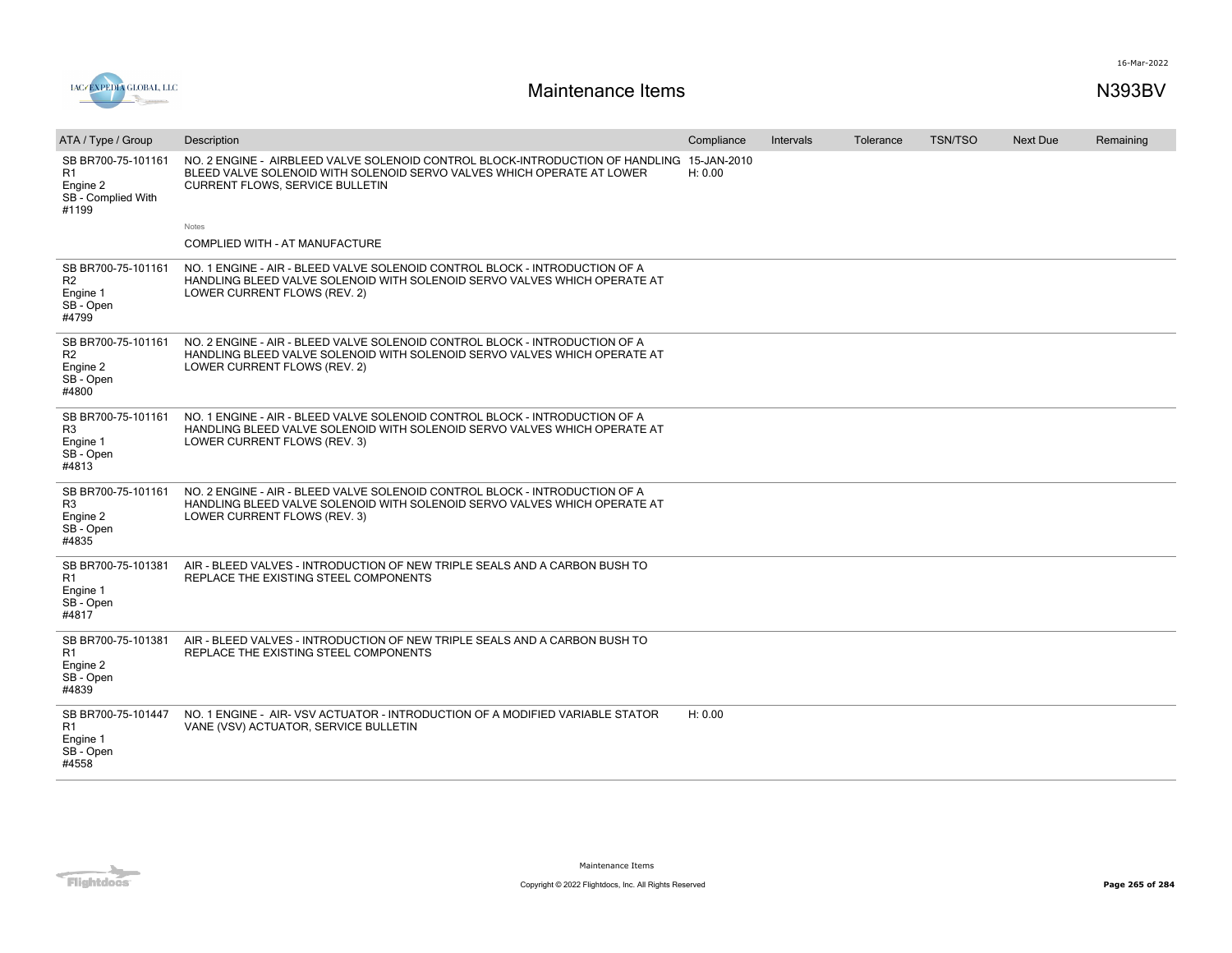

| ATA / Type / Group                                                     | Description                                                                                                                                                                                                    | Compliance | Intervals | Tolerance | <b>TSN/TSO</b> | <b>Next Due</b> | Remaining |
|------------------------------------------------------------------------|----------------------------------------------------------------------------------------------------------------------------------------------------------------------------------------------------------------|------------|-----------|-----------|----------------|-----------------|-----------|
| SB BR700-75-101447<br>R1<br>Engine 2<br>SB - Open<br>#3384             | NO. 2 ENGINE - AIR-VSV ACTUATOR - INTRODUCTION OF A MODIFIED VARIABLE STATOR<br>VANE (VSV) ACTUATOR, SERVICE BULLETIN                                                                                          | H: 0.00    |           |           |                |                 |           |
| SB BR700-75-101447<br>R <sub>2</sub><br>Engine 1<br>SB - Open<br>#3971 | NO. 1 ENGINE - AIR-VSV ACTUATOR - INTRODUCTION OF A MODIFIED VARIABLE STATOR<br>VANE (VSV) ACTUATOR, SERVICE BULLETIN.                                                                                         | H: 0.00    |           |           |                |                 |           |
| SB BR700-75-101447<br>R <sub>2</sub><br>Engine 2<br>SB - Open<br>#3438 | NO. 2 ENGINE - AIR-VSV ACTUATOR - INTRODUCTION OF A MODIFIED VARIABLE STATOR<br>VANE (VSV) ACTUATOR, SERVICE BULLETIN.                                                                                         | H: 0.00    |           |           |                |                 |           |
| SB BR700-75-101694<br>Engine 1<br>SB - Open<br>#4332                   | NO. 1 ENGINE - AIR- AIR BLEED CONTROL SOLENOID - INTRODUCTION OF WASHERS WITH A H: 0.00<br>SMALLER OUTER DIAMETER FOR THE INSTALLATION OF THE HANDLING BLEED VALVE<br>SOLENOID CONTROL BLOCK, SERVICE BULLETIN |            |           |           |                |                 |           |
| SB BR700-75-101694<br>Engine 2<br>SB - Open<br>#4519                   | NO. 2 ENGINE - AIR- AIR BLEED CONTROL SOLENOID - INTRODUCTION OF WASHERS WITH A H: 0.00<br>SMALLER OUTER DIAMETER FOR THE INSTALLATION OF THE HANDLING BLEED VALVE<br>SOLENOID CONTROL BLOCK, SERVICE BULLETIN |            |           |           |                |                 |           |
| SB BR700-75-900308<br>Engine 1<br>SB - Superseded<br>#3912             | NO. 1 ENGINE - AIR-VARIABLE STATOR VANE (VSV) MECHANISM LUBRICATION, SERVICE<br><b>BULLETIN</b>                                                                                                                | H: 0.00    |           |           |                |                 |           |
| SB BR700-75-900308<br>Engine 2<br>SB - Superseded<br>#4033             | NO. 2 ENGINE - AIR-VARIABLE STATOR VANE (VSV) MECHANISM LUBRICATION, SERVICE<br><b>BULLETIN</b>                                                                                                                | H: 0.00    |           |           |                |                 |           |
| SB BR700-75-900308<br>R1<br>Engine 1<br>SB - Superseded<br>#4509       | NO. 1 ENGINE - AIR-VARIABLE STATOR VANE (VSV) MECHANISM LUBRICATION NON-<br>MODIFICATION SB-BR700-75-900308, SERVICE BULLETIN                                                                                  | H: 0.00    |           |           |                |                 |           |
| SB BR700-75-900308<br>R1<br>Engine 2<br>SB - Superseded<br>#3725       | NO. 2 ENGINE - AIR-VARIABLE STATOR VANE (VSV) MECHANISM LUBRICATION NON-<br>MODIFICATION SB-BR700-75-900308, SERVICE BULLETIN                                                                                  | H: 0.00    |           |           |                |                 |           |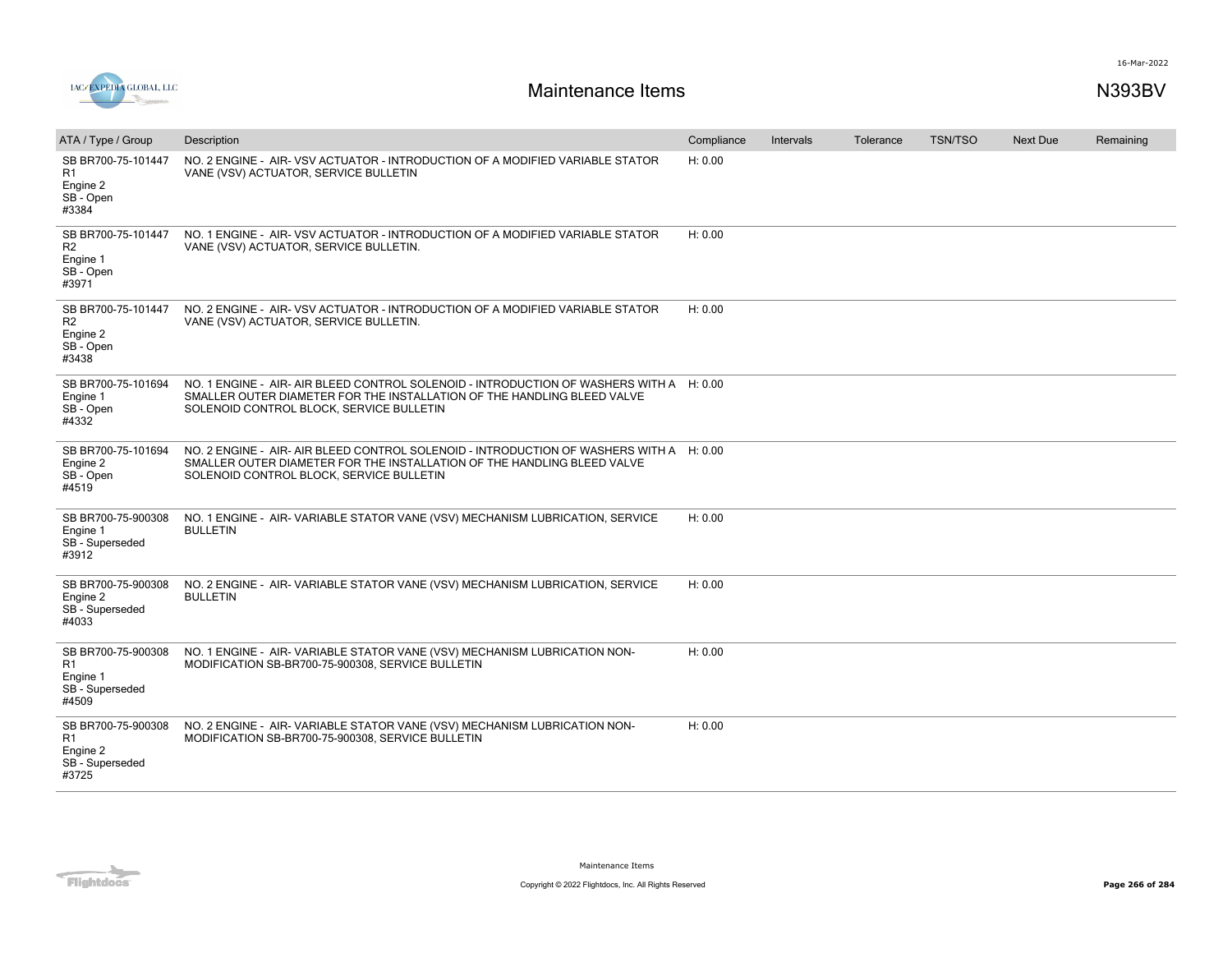

| ATA / Type / Group                                                     | Description                                                                                                                                 | Compliance | Intervals | Tolerance | <b>TSN/TSO</b> | <b>Next Due</b> | Remaining |
|------------------------------------------------------------------------|---------------------------------------------------------------------------------------------------------------------------------------------|------------|-----------|-----------|----------------|-----------------|-----------|
| SB BR700-75-900308<br>R <sub>2</sub><br>Engine 1<br>SB - Open<br>#3060 | NO. 1 ENGINE - AIR-VARIABLE STATOR VANE (VSV) MECHANISM LUBRICATION NON-<br>MODIFICATION SB-BR700-75-900308, SERVICE BULLETIN.              | H: 0.00    |           |           |                |                 |           |
| SB BR700-75-900308<br>R <sub>2</sub><br>Engine 2<br>SB - Open<br>#4128 | NO. 2 ENGINE - AIR-VARIABLE STATOR VANE (VSV) MECHANISM LUBRICATION NON-<br>MODIFICATION SB-BR700-75-900308, SERVICE BULLETIN.              | H: 0.00    |           |           |                |                 |           |
| SB BR700-75-900308<br>R3<br>Engine 1<br>SB - Open<br>#3781             | NO. 1 ENGINE - AIR-VARIABLE STATOR VANE (VSV) MECHANISM LUBRICATION, SERVICE<br><b>BULLETIN.</b>                                            | H: 0.00    |           |           |                |                 |           |
| SB BR700-75-900308<br>R <sub>3</sub><br>Engine 2<br>SB - Open<br>#4399 | NO. 2 ENGINE - AIR-VARIABLE STATOR VANE (VSV) MECHANISM LUBRICATION, SERVICE<br><b>BULLETIN.</b>                                            | H: 0.00    |           |           |                |                 |           |
| SB BR700-75-900311<br>R1<br>Engine 1<br>SB - Open<br>#4761             | NO. 1 ENGINE - AIR - VARIABLE STATOR VANE (VSV) MECHANISM TORQUE CHECK - NON-<br>MODIFICATION SERVICE BULLETIN (REV. 1)                     |            |           |           |                |                 |           |
| SB BR700-75-900311<br>R <sub>1</sub><br>Engine 2<br>SB - Open<br>#4762 | NO. 2 ENGINE - AIR - VARIABLE STATOR VANE (VSV) MECHANISM TORQUE CHECK - NON-<br>MODIFICATION SERVICE BULLETIN (REV. 1)                     |            |           |           |                |                 |           |
| SB BR700-75-900633<br>Engine 1<br>SB - Open<br>#4810                   | NO. 1 ENGINE - AIR - VSV ACTUATOR - REPLACEMENT OF LUCAS VARIABLE STATOR VANE<br>(VSV) ACTUATORS                                            |            |           |           |                |                 |           |
| SB BR700-75-900633<br>Engine 2<br>SB - Open<br>#4832                   | NO. 2 ENGINE - AIR - VSV ACTUATOR - REPLACEMENT OF LUCAS VARIABLE STATOR VANE<br>(VSV) ACTUATORS                                            |            |           |           |                |                 |           |
| SB BR700-77-101534<br>Engine 1<br>SB - Open<br>#4337                   | NO. 1 ENGINE - ENGINE INDICATING - TURBINE GAS TEMPERATURE (TGT) THERMOCOUPLE - H: 0.00<br>INTRODUCTION OF NEW TGT PROBES, SERVICE BULLETIN |            |           |           |                |                 |           |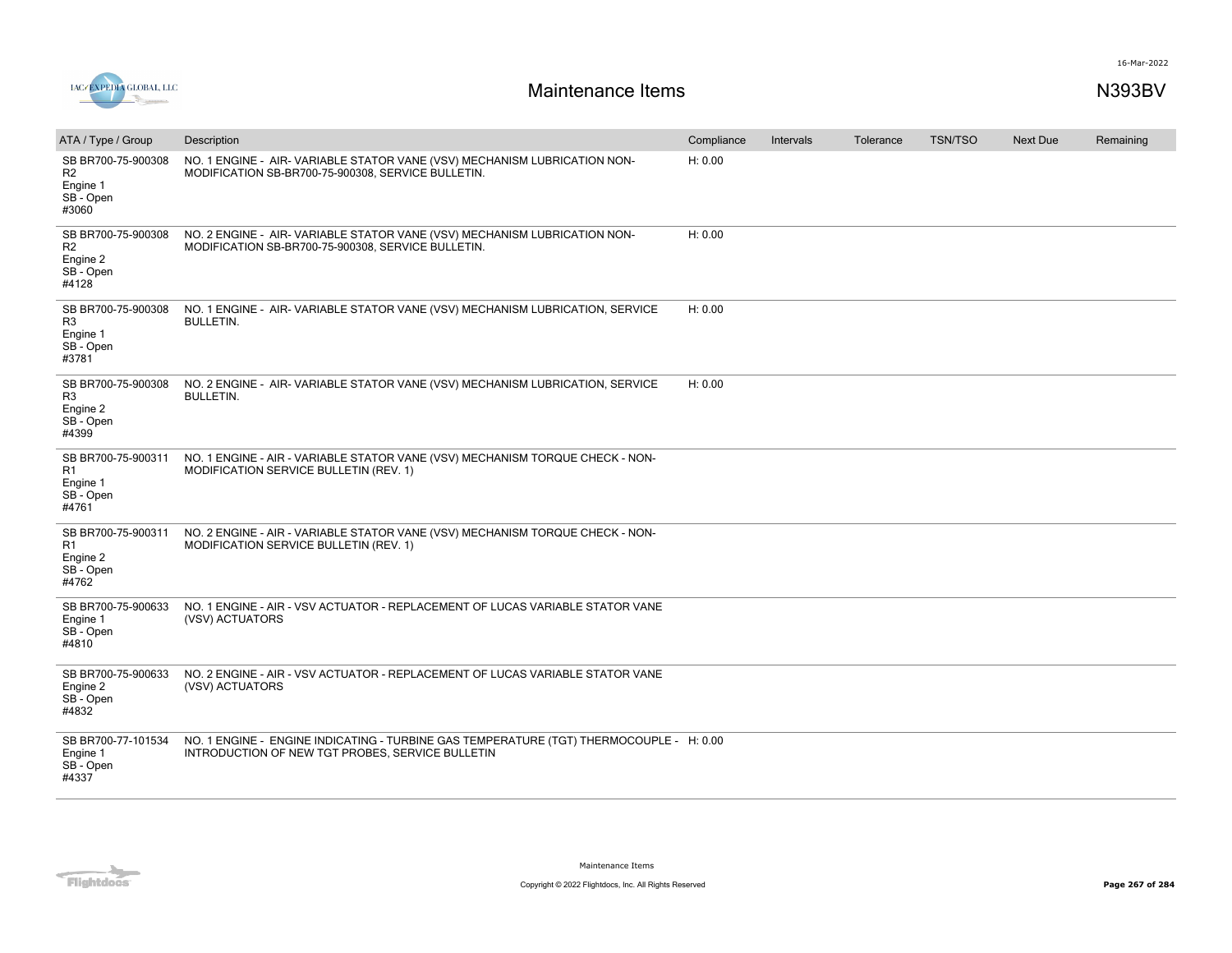

| ATA / Type / Group                                         | Description                                                                                                                                                                              | Compliance | Intervals | Tolerance | <b>TSN/TSO</b> | Next Due | Remaining |
|------------------------------------------------------------|------------------------------------------------------------------------------------------------------------------------------------------------------------------------------------------|------------|-----------|-----------|----------------|----------|-----------|
| SB BR700-77-101534<br>Engine 2<br>SB - Open<br>#4464       | NO. 2 ENGINE - ENGINE INDICATING - TURBINE GAS TEMPERATURE (TGT) THERMOCOUPLE - H: 0.00<br>INTRODUCTION OF NEW TGT PROBES, SERVICE BULLETIN                                              |            |           |           |                |          |           |
| SB BR700-77-101544<br>Engine 1<br>SB - Open<br>#3177       | NO. 1 ENGINE - ENGINE INDICATING - VIBRATION TRANSDUCERAND CABLE - INTRODUCTION H: 0.00<br>OF A NEW ENGINE VIBRATION MONITORING SYSTEM (EVMS) ACCELEROMETER, SERVICE<br><b>BULLETIN</b>  |            |           |           |                |          |           |
| SB BR700-77-101544<br>Engine 2<br>SB - Open<br>#4007       | NO. 2 ENGINE - ENGINE INDICATING - VIBRATION TRANSDUCERAND CABLE - INTRODUCTION H: 0.00<br>OF A NEW ENGINE VIBRATION MONITORING SYSTEM (EVMS) ACCELEROMETER, SERVICE<br><b>BULLETIN</b>  |            |           |           |                |          |           |
| SB BR700-77-101553<br>Engine 1<br>SB - Open<br>#3546       | NO. 1 ENGINE - ENGINE INDICATING - VIBRATION TRANSDUCERAND CABLE - INTRODUCTION H: 0.00<br>OF A NEW ENGINE VIBRATION MONITORING SYSTEM (EVMS) CABLE ASSEMBLY, SERVICE<br><b>BULLETIN</b> |            |           |           |                |          |           |
| SB BR700-77-101553<br>Engine 2<br>SB - Open<br>#3555       | NO. 2 ENGINE - ENGINE INDICATING - VIBRATION TRANSDUCERAND CABLE - INTRODUCTION H: 0.00<br>OF A NEW ENGINE VIBRATION MONITORING SYSTEM (EVMS) CABLE ASSEMBLY, SERVICE<br><b>BULLETIN</b> |            |           |           |                |          |           |
| SB BR700-77-101560<br>Engine 1<br>SB - Open<br>#3392       | NO. 1 ENGINE - INTRODUCTION OF AN ENGINE VIBRATION MONITORING UNIT, SERVICE<br><b>BULLETIN</b>                                                                                           | H: 0.00    |           |           |                |          |           |
| SB BR700-77-101560<br>Engine 2<br>SB - Open<br>#3968       | NO. 2 ENGINE - INTRODUCTION OF AN ENGINE VIBRATION MONITORING UNIT, SERVICE<br><b>BULLETIN</b>                                                                                           | H: 0.00    |           |           |                |          |           |
| SB BR700-77-101875<br>Engine 1<br>SB - Open<br>#4089       | NO. 1 ENGINE - ENGINE INDICATING - N2 SPEED PROBES - INTRODUCTION OF NEW<br>ATTACHING BOLTS WITH SHORTERLENGTH, SERVICE BULLETIN                                                         | H: 0.00    |           |           |                |          |           |
| SB BR700-77-101875<br>Engine 2<br>SB - Open<br>#3349       | NO. 2 ENGINE - ENGINE INDICATING - N2 SPEED PROBES - INTRODUCTION OF NEW<br>ATTACHING BOLTS WITH SHORTERLENGTH, SERVICE BULLETIN                                                         | H: 0.00    |           |           |                |          |           |
| SB BR700-77-101875<br>R1<br>Engine 1<br>SB - Open<br>#3367 | NO. 1 ENGINE - ENGINE INDICATING - N2 SPEED PROBES - INTRODUCTION OF NEW<br>ATTACHING BOLTS WITH SHORTERLENGTH, SERVICE BULLETIN.                                                        | H: 0.00    |           |           |                |          |           |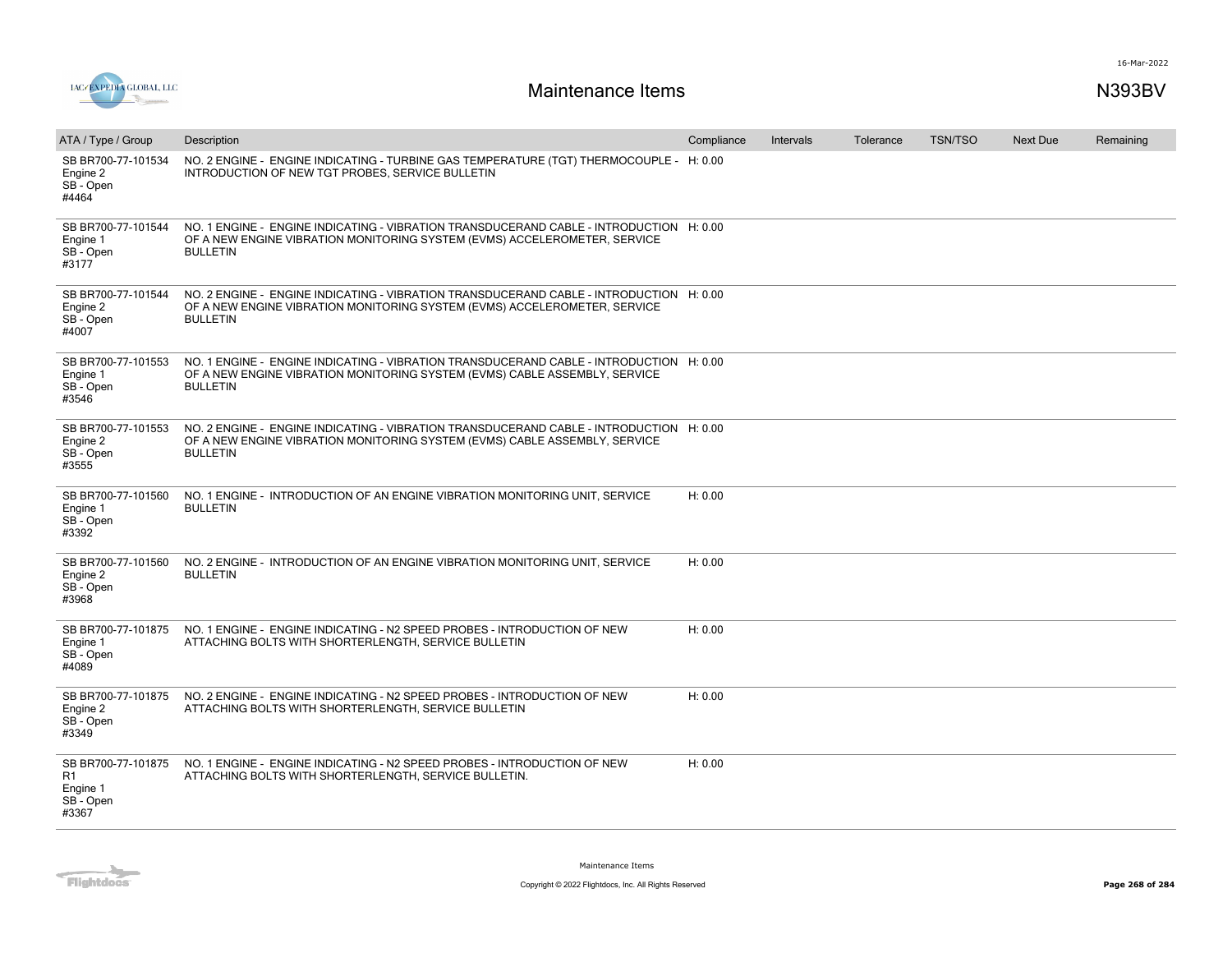

| ATA / Type / Group                                                              | Description                                                                                                                                              | Compliance                          | Intervals | Tolerance | <b>TSN/TSO</b> | <b>Next Due</b> | Remaining |
|---------------------------------------------------------------------------------|----------------------------------------------------------------------------------------------------------------------------------------------------------|-------------------------------------|-----------|-----------|----------------|-----------------|-----------|
| SB BR700-77-101875<br>R1<br>Engine 2<br>SB - Open<br>#3272                      | NO. 2 ENGINE - ENGINE INDICATING - N2 SPEED PROBES - INTRODUCTION OF NEW<br>ATTACHING BOLTS WITH SHORTERLENGTH, SERVICE BULLETIN.                        | H: 0.00                             |           |           |                |                 |           |
| SB BR700-77-900251<br>R1<br>Engine 1<br>SB - Open<br>#3131                      | NO. 1 ENGINE - ENGINE INDICATING - TGT THERMOCOUPLE PROBES - ELECTRICAL<br>RESISTANCE CHECK OF THE TGT THERMOCOUPLE PROBES, SERVICE BULLETIN             | H: 0.00                             |           |           |                |                 |           |
| SB BR700-77-900251<br>R1<br>Engine 2<br>SB - Open<br>#4289                      | NO. 2 ENGINE - ENGINE INDICATING - TGT THERMOCOUPLE PROBES - ELECTRICAL<br>RESISTANCE CHECK OF THE TGT THERMOCOUPLE PROBES, SERVICE BULLETIN             | H: 0.00                             |           |           |                |                 |           |
| SB BR700-77-900329<br>Engine 1<br>SB - Superseded<br>#3221                      | NO. 1 ENGINE - ENGINE INDICATING - N2 SPEED PROBES - INSULATION RESISTANCE TEST<br>ON N2 SPEED PROBES FORPOTENTIAL ELECTRICAL DEFECTS, SERVICE BULLETIN  | H: 0.00                             |           |           |                |                 |           |
| SB BR700-77-900329<br>Engine 2<br>SB - Superseded<br>#3417                      | NO. 2 ENGINE - ENGINE INDICATING - N2 SPEED PROBES - INSULATION RESISTANCE TEST<br>ON N2 SPEED PROBES FORPOTENTIAL ELECTRICAL DEFECTS, SERVICE BULLETIN  | H: 0.00                             |           |           |                |                 |           |
| SB BR700-77-900329<br>R <sub>1</sub><br>Engine 1<br>SB - Complied With<br>#2877 | NO. 1 ENGINE - ENGINE INDICATING - N2 SPEED PROBES - INSULATION RESISTANCE TEST<br>ON N2 SPEED PROBES FORPOTENTIAL ELECTRICAL DEFECTS, SERVICE BULLETIN. | 06-OCT-2014<br>H: 1015.50<br>C: 386 |           |           |                |                 |           |
|                                                                                 | Notes                                                                                                                                                    |                                     |           |           |                |                 |           |
|                                                                                 | <b>COMPLIED WITH</b>                                                                                                                                     |                                     |           |           |                |                 |           |
| SB BR700-77-900329<br>R1<br>Engine 2<br>SB - Complied With<br>#2798             | NO. 2 ENGINE - ENGINE INDICATING - N2 SPEED PROBES - INSULATION RESISTANCE TEST<br>ON N2 SPEED PROBES FORPOTENTIAL ELECTRICAL DEFECTS, SERVICE BULLETIN. | 06-OCT-2014<br>H: 1015.50<br>C: 386 |           |           |                |                 |           |
|                                                                                 | Notes                                                                                                                                                    |                                     |           |           |                |                 |           |
|                                                                                 | <b>COMPLIED WITH</b>                                                                                                                                     |                                     |           |           |                |                 |           |
| SB BR700-78-100783<br>R <sub>6</sub><br>Engine 1<br>SB - Open<br>#4797          | NO. 1 ENGINE - EXHAUST - LEFT AND RIGHT ENGINE THRUST REVERSER - MATERIAL<br>CHANGE OF THE PIVOTING DOOR SEAL DEPRESSOR AND CARRIER SEGMENTS (REV. 6)    |                                     |           |           |                |                 |           |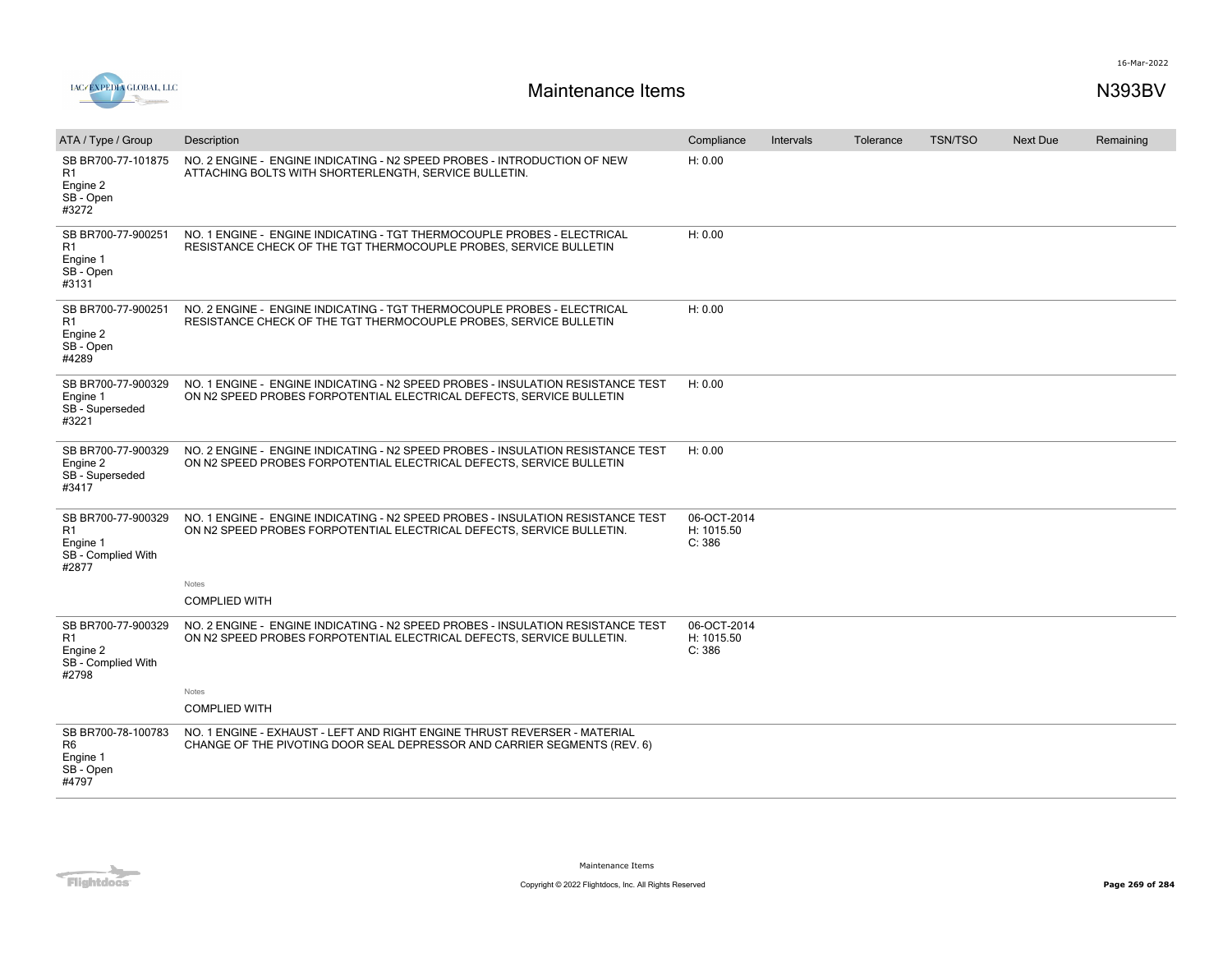

| ATA / Type / Group                                                     | Description                                                                                                                                                                | Compliance             | Intervals | Tolerance | <b>TSN/TSO</b> | <b>Next Due</b> | Remaining |
|------------------------------------------------------------------------|----------------------------------------------------------------------------------------------------------------------------------------------------------------------------|------------------------|-----------|-----------|----------------|-----------------|-----------|
| SB BR700-78-100783<br>R <sub>6</sub><br>Engine 2<br>SB - Open<br>#4798 | NO. 2 ENGINE - EXHAUST - LEFT AND RIGHT ENGINE THRUST REVERSER - MATERIAL<br>CHANGE OF THE PIVOTING DOOR SEAL DEPRESSOR AND CARRIER SEGMENTS (REV. 6)                      |                        |           |           |                |                 |           |
| SB BR700-78-101529<br>Engine 1<br>SB - Open<br>#3400                   | NO. 1 ENGINE - EXHAUST - PRIMARY LOCK ACTUATORAND MECHANISM - INTRODUCTION OF H: 0.00<br>A NEW PRIMARY DOOR LOCK ACTUATOR (PDLA) SB-BR700-78-101529, SERVICE BULLETIN      |                        |           |           |                |                 |           |
| SB BR700-78-101529<br>Engine 2<br>SB - Open<br>#3233                   | NO. 2 ENGINE - EXHAUST - PRIMARY LOCK ACTUATORAND MECHANISM - INTRODUCTION OF H: 0.00<br>A NEW PRIMARY DOOR LOCK ACTUATOR (PDLA) SB-BR700-78-101529, SERVICE BULLETIN      |                        |           |           |                |                 |           |
| SB BR700-78-101607<br>Engine 1<br>SB - Complied With<br>#2347          | NO. 1 ENGINE - EXHAUST - THRUST REVERSER- INTRODUCTION OF A NEW THRUST<br>REVERSER UNIT (TRU), SERVICE BULLETIN                                                            | 21-JAN-2010<br>H: 0.00 |           |           |                |                 |           |
|                                                                        | Notes                                                                                                                                                                      |                        |           |           |                |                 |           |
|                                                                        | COMPLIED WITH - AT MANUFACTURE                                                                                                                                             |                        |           |           |                |                 |           |
| SB BR700-78-101607<br>Engine 2<br>SB - Complied With<br>#1488          | NO. 2 ENGINE - EXHAUST - THRUST REVERSER- INTRODUCTION OF A NEW THRUST<br>REVERSER UNIT (TRU), SERVICE BULLETIN                                                            | 28-AUG-2009<br>H: 0.00 |           |           |                |                 |           |
|                                                                        | <b>Notes</b>                                                                                                                                                               |                        |           |           |                |                 |           |
|                                                                        | COMPLIED WITH - AT MANUFACTURE                                                                                                                                             |                        |           |           |                |                 |           |
| SB BR700-78-101607<br>R1<br>Engine 1<br>SB - Open<br>#3061             | NO. 1 ENGINE - EXHAUST - THRUST REVERSER- INTRODUCTION OF A NEW THRUST<br>REVERSER UNIT (TRU), SERVICE BULLETIN.                                                           | H: 0.00                |           |           |                |                 |           |
| SB BR700-78-101607<br>R <sub>1</sub><br>Engine 2<br>SB - Open<br>#4471 | NO. 2 ENGINE - EXHAUST - THRUST REVERSER- INTRODUCTION OF A NEW THRUST<br>REVERSER UNIT (TRU), SERVICE BULLETIN.                                                           | H: 0.00                |           |           |                |                 |           |
| SB BR700-78-101716<br>Engine 1<br>SB - Open<br>#3975                   | NO. 1 ENGINE - THRUST REVERSERATTACH PARTS AND FITTINGS - CLARIFICATION AND<br>CORRECTION OF THE THRUST REVERSER UNIT (TRU) ATTACHING PART DEFINITION.<br>SERVICE BULLETIN | H: 0.00                |           |           |                |                 |           |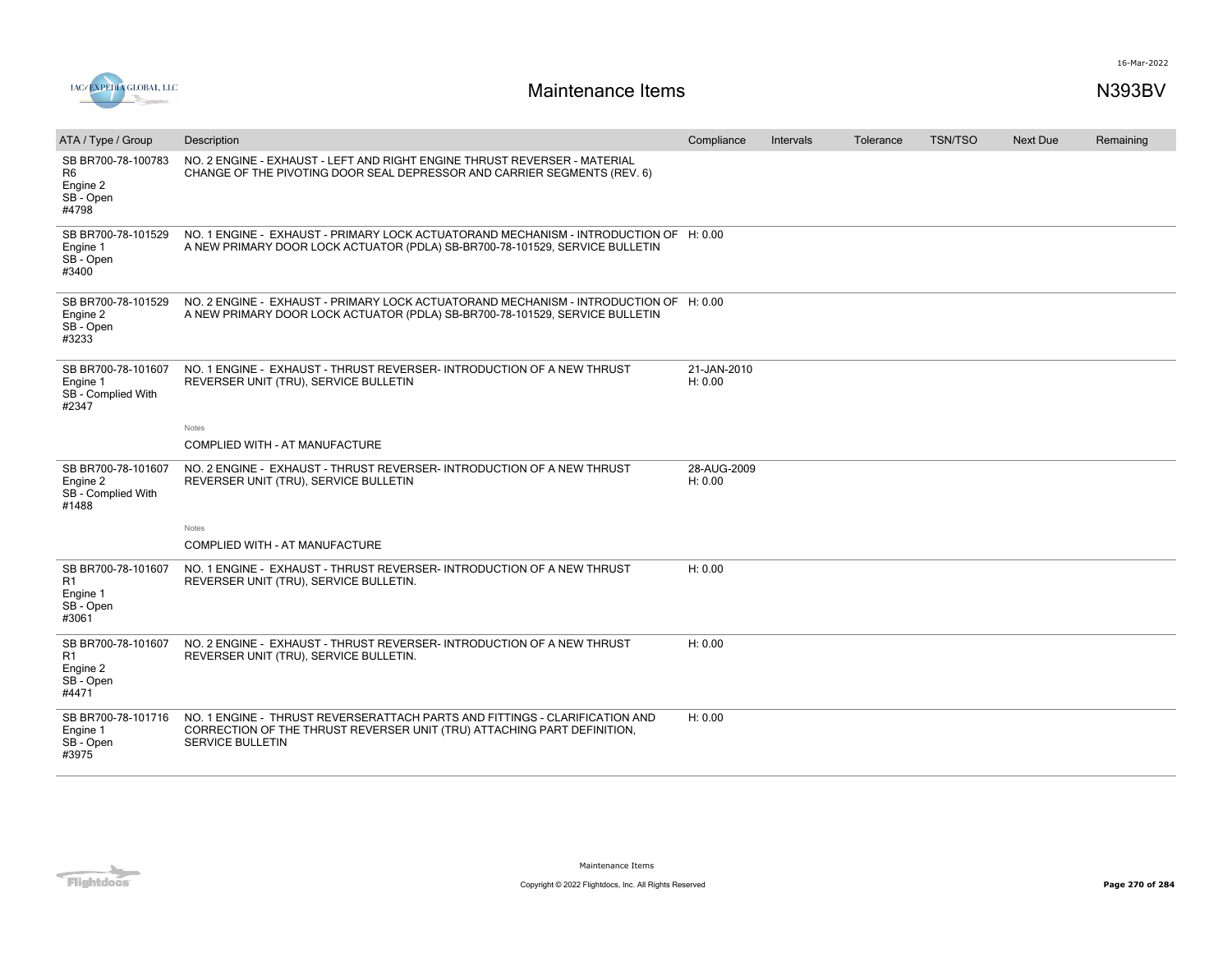

| ATA / Type / Group                                                     | Description                                                                                                                                                                                                                                                        | Compliance | <b>Intervals</b> | Tolerance | <b>TSN/TSO</b> | <b>Next Due</b> | Remaining |
|------------------------------------------------------------------------|--------------------------------------------------------------------------------------------------------------------------------------------------------------------------------------------------------------------------------------------------------------------|------------|------------------|-----------|----------------|-----------------|-----------|
| SB BR700-78-101716<br>Engine 2<br>SB - Open<br>#4550                   | NO. 2 ENGINE - THRUST REVERSERATTACH PARTS AND FITTINGS - CLARIFICATION AND<br>CORRECTION OF THE THRUST REVERSER UNIT (TRU) ATTACHING PART DEFINITION,<br>SERVICE BULLETIN                                                                                         | H: 0.00    |                  |           |                |                 |           |
| SB BR700-78-101788<br>Engine 1<br>SB - Open<br>#4045                   | NO. 1 ENGINE - EXHAUST - THRUST REVERSER- DEFINITION OF EXISTING PARTS OF THE<br>PIVOTING DOOR ACTUATOR (PDA) ROD END ASSEMBLY AS SPAREABLE ITEMS AND<br>CORRECTION TO THE DEFINITION OF SPAREABLE PARTS IN THE CONFIGURATION BASELINE,<br><b>SERVICE BULLETIN</b> | H: 0.00    |                  |           |                |                 |           |
| SB BR700-78-101788<br>Engine 2<br>SB - Open<br>#4516                   | NO. 2 ENGINE - EXHAUST - THRUST REVERSER- DEFINITION OF EXISTING PARTS OF THE<br>PIVOTING DOOR ACTUATOR (PDA) ROD END ASSEMBLY AS SPAREABLE ITEMS AND<br>CORRECTION TO THE DEFINITION OF SPAREABLE PARTS IN THE CONFIGURATION BASELINE,<br><b>SERVICE BULLETIN</b> | H: 0.00    |                  |           |                |                 |           |
| SB BR700-78-101944<br>Engine 1<br>SB - Open<br>#4303                   | NO. 1 ENGINE - EXHAUST - DOORPOSITION SENSOR - INTRODUCTION OF A NEW LINEAR<br>VARIABLE TRANSMITTER (LVT) BONDING STRAP, SERVICE BULLETIN                                                                                                                          | H: 0.00    |                  |           |                |                 |           |
| SB BR700-78-101944<br>Engine 2<br>SB - Open<br>#3164                   | NO. 2 ENGINE - EXHAUST - DOORPOSITION SENSOR - INTRODUCTION OF A NEW LINEAR<br>VARIABLE TRANSMITTER (LVT) BONDING STRAP, SERVICE BULLETIN                                                                                                                          | H: 0.00    |                  |           |                |                 |           |
| SB BR700-78-101983<br>R1<br>Engine 1<br>SB - Open<br>#4789             | NO. 1 ENGINE - EXHAUST - THRUST REVERSER DOOR STOW SWITCH - INTRODUCTION OF A<br>NEW DOOR STOW SWITCH WITH AN IMPROVED FUNCTIONALITY (REV. 1)                                                                                                                      |            |                  |           |                |                 |           |
| SB BR700-78-101983<br>R1<br>Engine 2<br>SB - Open<br>#4790             | NO. 2 ENGINE - EXHAUST - THRUST REVERSER DOOR STOW SWITCH - INTRODUCTION OF A<br>NEW DOOR STOW SWITCH WITH AN IMPROVED FUNCTIONALITY (REV. 1)                                                                                                                      |            |                  |           |                |                 |           |
| SB BR700-78-101983<br>R <sub>2</sub><br>Engine 1<br>SB - Open<br>#4857 | EXHAUST - THRUST REVERSER DOOR STOW SWITCH - INTRODUCTION OF A NEW DOOR<br>STOW SWITCH WITH AN IMPROVED FUNCTIONALITY                                                                                                                                              |            |                  |           |                |                 |           |
| SB BR700-78-101983<br>R <sub>2</sub><br>Engine 2<br>SB - Open<br>#5145 | EXHAUST - THRUST REVERSER DOOR STOW SWITCH - INTRODUCTION OF A NEW DOOR<br>STOW SWITCH WITH AN IMPROVED FUNCTIONALITY                                                                                                                                              |            |                  |           |                |                 |           |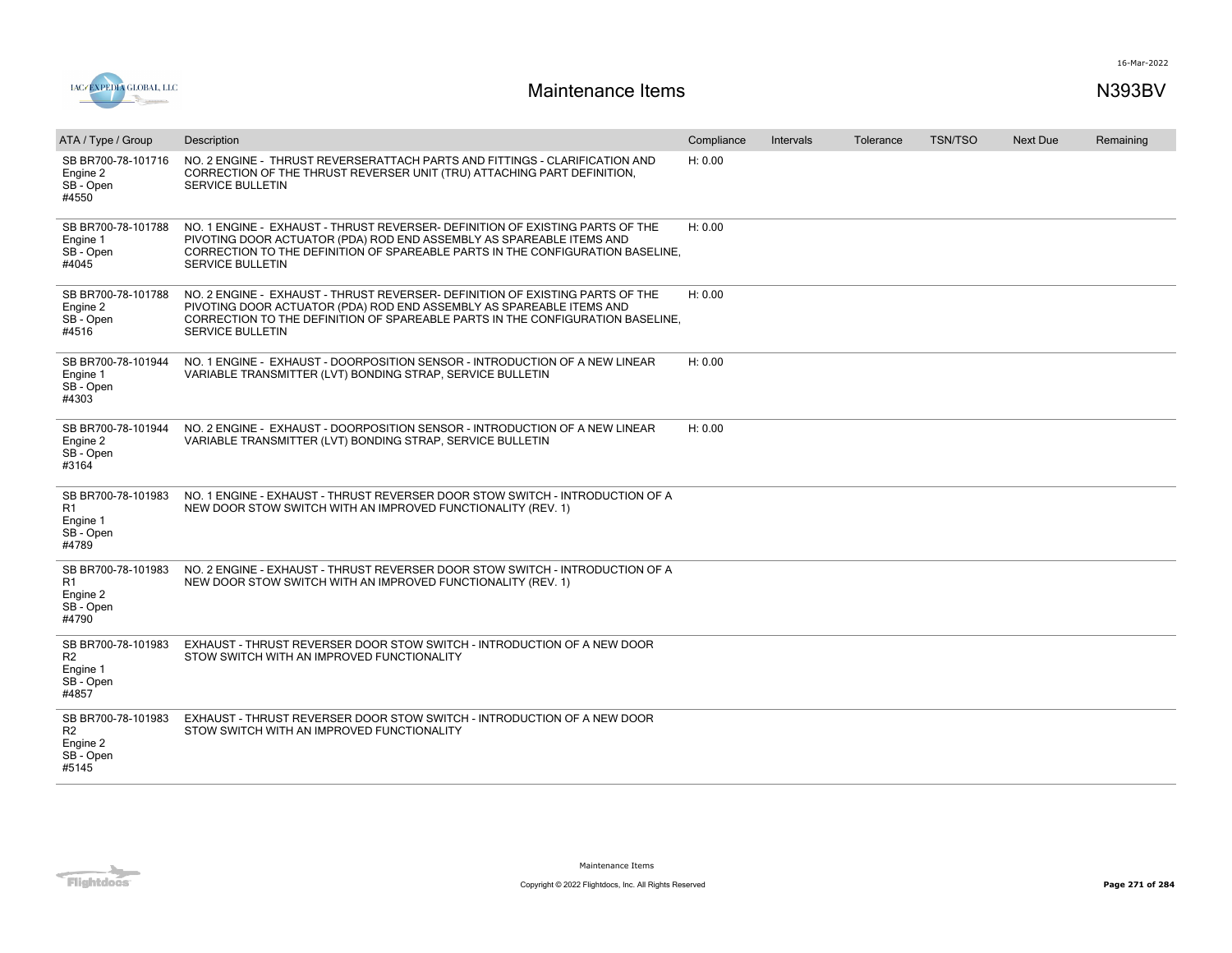



| ATA / Type / Group                                         | Description                                                                                                                                                                                            | Compliance | <b>Intervals</b> | Tolerance | <b>TSN/TSO</b> | <b>Next Due</b> | Remaining |
|------------------------------------------------------------|--------------------------------------------------------------------------------------------------------------------------------------------------------------------------------------------------------|------------|------------------|-----------|----------------|-----------------|-----------|
| SB BR700-78-101997<br>Engine 1<br>SB - Open<br>#4791       | NO. 1 ENGINE - EXHAUST - THRUST REVERSER UNIT (TRU) VARIOUS LOCATIONS -<br>INTRODUCTION OF NEW FASTENER DEFINITIONS WHICH ARE USED TO MOUNT THE TRU<br>ACCESS PANELS ONTO THE TRU<br><b>STRUCTURE</b>  |            |                  |           |                |                 |           |
| SB BR700-78-101997<br>Engine 2<br>SB - Open<br>#4792       | NO. 2 ENGINE - EXHAUST - THRUST REVERSER UNIT (TRU) VARIOUS LOCATIONS -<br>INTRODUCTION OF NEW FASTENER DEFINITIONS WHICH ARE USED TO MOUNT THE TRU<br>ACCESS PANELS ONTO THE TRU<br><b>STRUCTURE</b>  |            |                  |           |                |                 |           |
| SB BR700-78-102008<br>Engine 1<br>SB - Open<br>#4800       | NO. 1 ENGINE - EXHAUST - THRUST REVERSER FIXED STRUCTURE - INTRODUCTION OF A<br>DRAINAGE HOLE WITHIN THE THRUST REVERSER FIXED STRUCTURE TO PREVENT<br><b>CORROSION</b>                                |            |                  |           |                |                 |           |
| SB BR700-78-102008<br>Engine 2<br>SB - Open<br>#4822       | NO. 2 ENGINE - EXHAUST - THRUST REVERSER FIXED STRUCTURE - INTRODUCTION OF A<br>DRAINAGE HOLE WITHIN THE THRUST REVERSER FIXED STRUCTURE TO PREVENT<br><b>CORROSION</b>                                |            |                  |           |                |                 |           |
| SB BR700-78-102008<br>R1<br>Engine 1<br>SB - Open<br>#4803 | NO. 1 ENGINE - EXHAUST - THRUST REVERSER FIXED STRUCTURE - INTRODUCTION OF A<br>DRAINAGE HOLE WITHIN THE THRUST REVERSER FIXED STRUCTURE TO PREVENT<br>CORROSION (REV. 1)                              |            |                  |           |                |                 |           |
| SB BR700-78-102008<br>R1<br>Engine 2<br>SB - Open<br>#4825 | NO. 2 ENGINE - EXHAUST - THRUST REVERSER FIXED STRUCTURE - INTRODUCTION OF A<br>DRAINAGE HOLE WITHIN THE THRUST REVERSER FIXED STRUCTURE TO PREVENT<br>CORROSION (REV. 1)                              |            |                  |           |                |                 |           |
| SB BR700-78-900350<br>Engine 1<br>SB - Superseded<br>#3081 | NO. 1 ENGINE - EXHAUST - THRUST REVERSERUNIT (TRU) - INSPECTION OF THE SPHERICAL H: 0.00<br>BEARING OF THE PRIMARY DOOR LOCK ACTUATOR (PDLA) AND CLEANING OF THE S-HOOK<br>ASSEMBLY, SERVICE BULLETIN  |            |                  |           |                |                 |           |
| SB BR700-78-900350<br>Engine 2<br>SB - Superseded<br>#3394 | NO. 2 ENGINE - EXHAUST - THRUST REVERSERUNIT (TRU) - INSPECTION OF THE SPHERICAL H: 0.00<br>BEARING OF THE PRIMARY DOOR LOCK ACTUATOR (PDLA) AND CLEANING OF THE S-HOOK<br>ASSEMBLY, SERVICE BULLETIN  |            |                  |           |                |                 |           |
| SB BR700-78-900350<br>R1<br>Engine 1<br>SB - Open<br>#3618 | NO. 1 ENGINE - EXHAUST - THRUST REVERSERUNIT (TRU) - INSPECTION OF THE SPHERICAL H: 0.00<br>BEARING OF THE PRIMARY DOOR LOCK ACTUATOR (PDLA) AND CLEANING OF THE S-HOOK<br>ASSEMBLY, SERVICE BULLETIN. |            |                  |           |                |                 |           |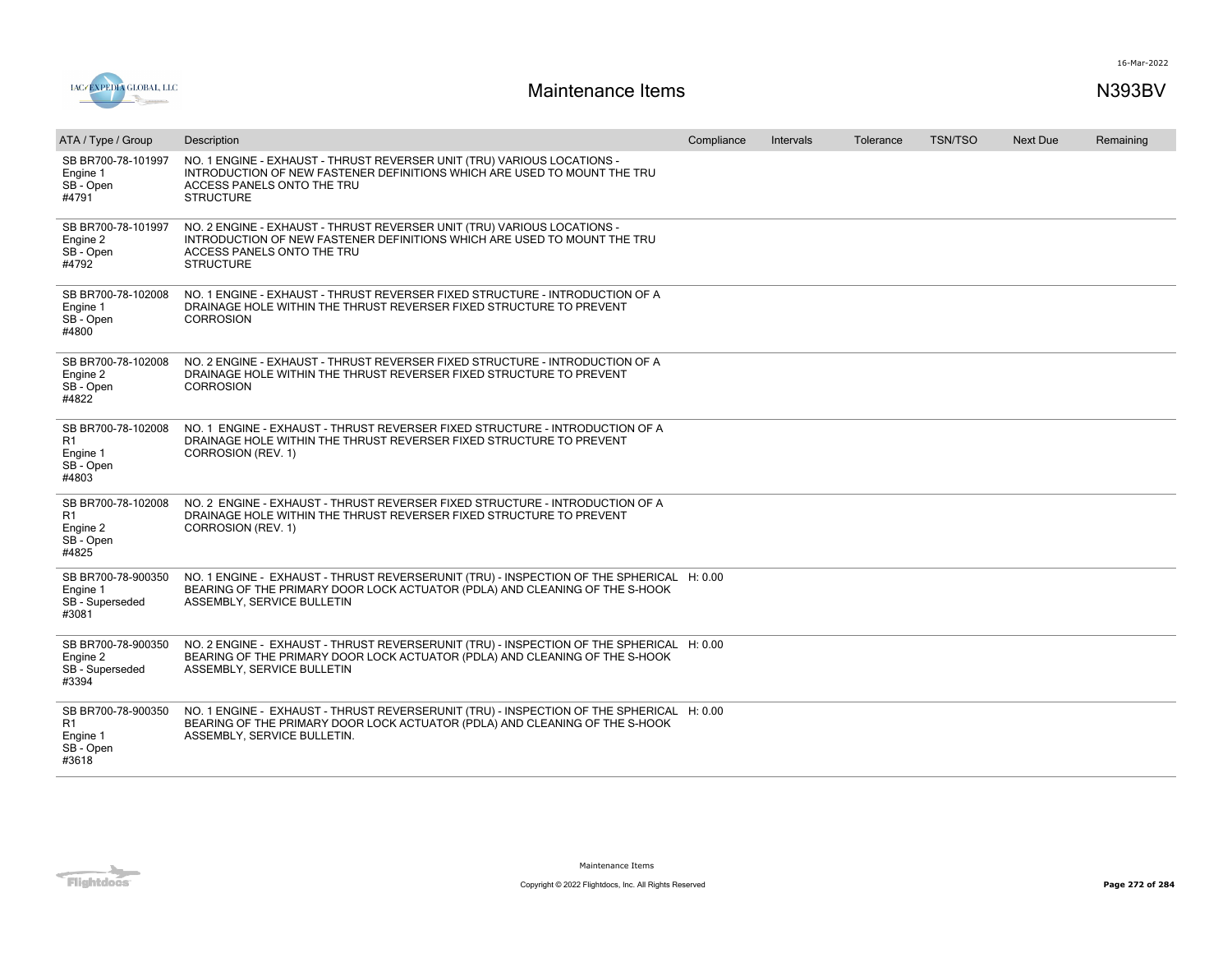

| ATA / Type / Group                                                     | Description                                                                                                                                                                                            | Compliance             | Intervals | Tolerance | <b>TSN/TSO</b> | <b>Next Due</b> | Remaining |
|------------------------------------------------------------------------|--------------------------------------------------------------------------------------------------------------------------------------------------------------------------------------------------------|------------------------|-----------|-----------|----------------|-----------------|-----------|
| SB BR700-78-900350<br>R1<br>Engine 2<br>SB - Open<br>#4220             | NO. 2 ENGINE - EXHAUST - THRUST REVERSERUNIT (TRU) - INSPECTION OF THE SPHERICAL H: 0.00<br>BEARING OF THE PRIMARY DOOR LOCK ACTUATOR (PDLA) AND CLEANING OF THE S-HOOK<br>ASSEMBLY, SERVICE BULLETIN. |                        |           |           |                |                 |           |
| SB BR700-78-900474<br>Engine 1<br>SB - Open<br>#2591                   | NO. 1 ENGINE - EXHAUST - THRUST REVERSER- INSPECTION OF FIXED STRUCTURE<br>TORQUE BOX DRAINAGE HOLES, SERVICE BULLETIN                                                                                 | 21-MAR-2010<br>H: 0.00 |           |           |                |                 |           |
| SB BR700-78-900474<br>Engine 2<br>SB - Open<br>#1619                   | NO. 2 ENGINE - EXHAUST - THRUST REVERSER- INSPECTION OF FIXED STRUCTURE<br>TORQUE BOX DRAINAGE HOLES, SERVICE BULLETIN                                                                                 | 21-MAR-2010<br>H: 0.00 |           |           |                |                 |           |
| SB BR700-78-900535<br>R1<br>Engine 1<br>SB - Open<br>#4232             | NO. 1 ENGINE - EXHAUST - THRUST REVERSERUNIT (TRU) DOOR ACTUATOR - INSPECTION<br>OF THE ROD END ASSEMBLY OF THE PIVOTING DOOR ACTUATOR (PDA) - NON-<br>MODIFICATION, SERVICE BULLETIN                  | H: 0.00                |           |           |                |                 |           |
| SB BR700-78-900535<br>R1<br>Engine 2<br>SB - Open<br>#4551             | NO. 2 ENGINE - EXHAUST - THRUST REVERSERUNIT (TRU) DOOR ACTUATOR - INSPECTION<br>OF THE ROD END ASSEMBLY OF THE PIVOTING DOOR ACTUATOR (PDA) - NON-<br>MODIFICATION, SERVICE BULLETIN                  | H: 0.00                |           |           |                |                 |           |
| SB BR700-78-900535<br>R <sub>2</sub><br>Engine 1<br>SB - Open<br>#4499 | NO. 1 ENGINE - EXHAUST - THRUST REVERSERUNIT (TRU) DOOR ACTUATOR - INSPECTION<br>OF THE ROD END ASSEMBLY OF THE PIVOTING DOOR ACTUATOR (PDA) - NON-<br>MODIFICATION SERVICE BULLETIN, SERVICE BULLETIN | H: 0.00                |           |           |                |                 |           |
| SB BR700-78-900535<br>R <sub>2</sub><br>Engine 2<br>SB - Open<br>#3132 | NO. 2 ENGINE - EXHAUST - THRUST REVERSERUNIT (TRU) DOOR ACTUATOR - INSPECTION<br>OF THE ROD END ASSEMBLY OF THE PIVOTING DOOR ACTUATOR (PDA) - NON-<br>MODIFICATION SERVICE BULLETIN, SERVICE BULLETIN | H: 0.00                |           |           |                |                 |           |
| SB BR700-78-900547<br>Engine 1<br>SB-Open<br>#3511                     | NO. 1 ENGINE - ENGINE - THRUST REVERSER-INSPECTION OF THE SEAL DEPRESSORS.<br>SEAL SUPPORTS AND ACTUATOR FAIRINGS - NON-MODIFICATION, SERVICE BULLETIN                                                 | H: 0.00                |           |           |                |                 |           |
| SB BR700-78-900547<br>Engine 2<br>SB - Open<br>#4081                   | NO. 2 ENGINE - ENGINE - THRUST REVERSER- INSPECTION OF THE SEAL DEPRESSORS,<br>SEAL SUPPORTS AND ACTUATOR FAIRINGS - NON-MODIFICATION, SERVICE BULLETIN                                                | H: 0.00                |           |           |                |                 |           |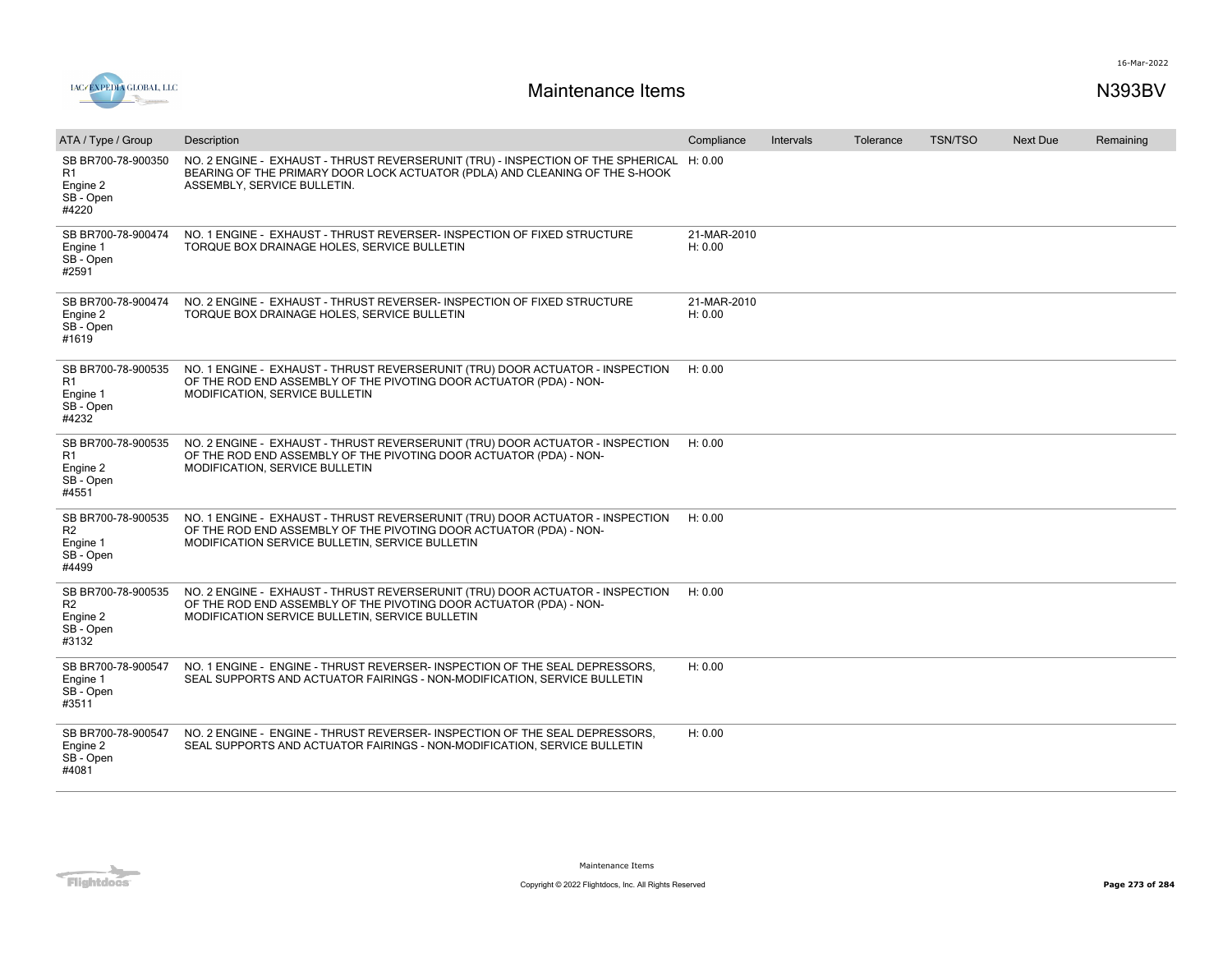

| ATA / Type / Group                                                     | Description                                                                                                                                                                             | Compliance | Intervals | Tolerance | <b>TSN/TSO</b> | <b>Next Due</b> | Remaining |
|------------------------------------------------------------------------|-----------------------------------------------------------------------------------------------------------------------------------------------------------------------------------------|------------|-----------|-----------|----------------|-----------------|-----------|
| SB BR700-78-900547<br>R <sub>1</sub><br>Engine 1<br>SB - Open<br>#4326 | NO. 1 ENGINE - ENGINE - THRUST REVERSER- INSPECTION OF THE SEAL DEPRESSORS.<br>SEAL SUPPORTS AND ACTUATOR FAIRINGS, SERVICE BULLETIN                                                    | H: 0.00    |           |           |                |                 |           |
| SB BR700-78-900547<br>R1<br>Engine 2<br>SB - Open<br>#3313             | NO. 2 ENGINE - ENGINE - THRUST REVERSER- INSPECTION OF THE SEAL DEPRESSORS,<br>SEAL SUPPORTS AND ACTUATOR FAIRINGS, SERVICE BULLETIN                                                    | H: 0.00    |           |           |                |                 |           |
| SB BR700-78-900617<br>Engine 1<br>SB - Open<br>#4796                   | NO. 1 ENGINE - EXHAUST - LEFT AND RIGHT ENGINE THRUST REVERSER - INSPECTION OF<br>THRUST REVERSER UNIT (TRU) PIVOT DOOR INTERNAL SURFACES - NON-MODIFICATION<br>SERVICE BULLETIN        |            |           |           |                |                 |           |
| SB BR700-78-900617<br>Engine 2<br>SB - Open<br>#4797                   | NO. 2 ENGINE - EXHAUST - LEFT AND RIGHT ENGINE THRUST REVERSER - INSPECTION OF<br>THRUST REVERSER UNIT (TRU) PIVOT DOOR INTERNAL SURFACES - NON-MODIFICATION<br><b>SERVICE BULLETIN</b> |            |           |           |                |                 |           |
| SB BR700-79-100323<br>R <sub>1</sub><br>Engine 1<br>SB - Open<br>#4136 | NO. 1 ENGINE - OIL - EXTERNAL OIL TUBES AND FITTINGS - INTRODUCTION OF A REVISED<br>ANTI-SYPHON OIL TUBE ASSEMBLY, SERVICE BULLETIN                                                     | H: 0.00    |           |           |                |                 |           |
| SB BR700-79-100323<br>R1<br>Engine 2<br>SB - Open<br>#3851             | NO. 2 ENGINE - OIL - EXTERNAL OIL TUBES AND FITTINGS - INTRODUCTION OF A REVISED<br>ANTI-SYPHON OIL TUBE ASSEMBLY, SERVICE BULLETIN                                                     | H: 0.00    |           |           |                |                 |           |
| SB BR700-79-101739<br>Engine 1<br>SB - Open<br>#4167                   | NO. 1 ENGINE - OIL - ENGINE LUBRICATING OIL PUMP UNIT (PRESSURE AND SCAVENGE<br>PUMPS) - INTRODUCTION OF A NEW SEALING PLATE, SERVICE BULLETIN                                          | H: 0.00    |           |           |                |                 |           |
| SB BR700-79-101739<br>Engine 2<br>SB - Open<br>#3210                   | NO. 2 ENGINE - OIL - ENGINE LUBRICATING OIL PUMP UNIT (PRESSURE AND SCAVENGE<br>PUMPS) - INTRODUCTION OF A NEW SEALING PLATE, SERVICE BULLETIN                                          | H: 0.00    |           |           |                |                 |           |
| SB BR700-79-101744<br>Engine 1<br>SB - Open<br>#4238                   | NO. 1 ENGINE - FUEL COOLED OIL COOLER(FCOC) - INTRODUCTION OF A NEW FCOC WITH<br><b>IMPROVED ICING PROTECTION CAPABILITY, SERVICE BULLETIN</b>                                          | H: 0.00    |           |           |                |                 |           |

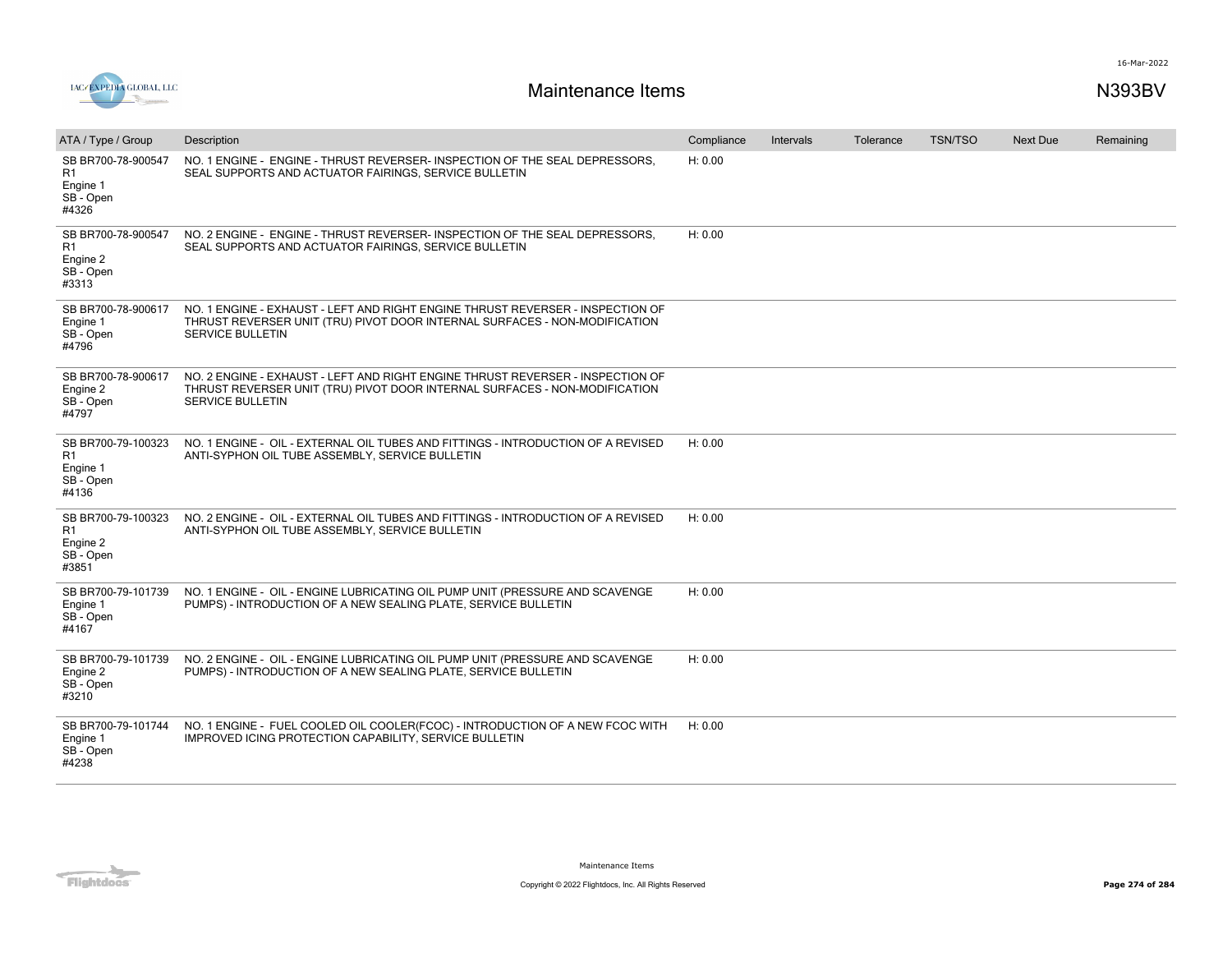

| ATA / Type / Group                                         | Description                                                                                                                                                           | Compliance | Intervals | Tolerance | <b>TSN/TSO</b> | <b>Next Due</b> | Remaining |
|------------------------------------------------------------|-----------------------------------------------------------------------------------------------------------------------------------------------------------------------|------------|-----------|-----------|----------------|-----------------|-----------|
| SB BR700-79-101744<br>Engine 2<br>SB - Open<br>#3834       | NO. 2 ENGINE - FUEL COOLED OIL COOLER(FCOC) - INTRODUCTION OF A NEW FCOC WITH<br>IMPROVED ICING PROTECTION CAPABILITY, SERVICE BULLETIN                               | H: 0.00    |           |           |                |                 |           |
| SB BR700-79-101744<br>R1<br>Engine 1<br>SB - Open<br>#4158 | NO. 1 ENGINE - OIL - FUEL COOLED OIL COOLER(FCOC) - INTRODUCTION OF A NEW FCOC<br>WITH IMPROVED ICING PROTECTION CAPABILITY, SERVICE BULLETIN                         | H: 0.00    |           |           |                |                 |           |
| SB BR700-79-101744<br>R1<br>Engine 2<br>SB - Open<br>#4562 | NO. 2 ENGINE - OIL - FUEL COOLED OIL COOLER(FCOC) - INTRODUCTION OF A NEW FCOC<br>WITH IMPROVED ICING PROTECTION CAPABILITY, SERVICE BULLETIN                         | H: 0.00    |           |           |                |                 |           |
| SB BR700-79-101803<br>Engine 1<br>SB - Open<br>#3580       | NO. 1 ENGINE - ENGINE LUBRICATING OIL PUMP UNIT (PRESSURE AND SCAVENGE PUMPS) - H: 0.00<br>INTRODUCTION OF A NEW OIL PUMP UNIT WITH IMPROVED GEARS, SERVICE BULLETIN  |            |           |           |                |                 |           |
| SB BR700-79-101803<br>Engine 2<br>SB - Open<br>#4542       | NO. 2 ENGINE - ENGINE LUBRICATING OIL PUMP UNIT (PRESSURE AND SCAVENGE PUMPS) - H: 0.00<br>INTRODUCTION OF A NEW OIL PUMP UNIT WITH IMPROVED GEARS, SERVICE BULLETIN  |            |           |           |                |                 |           |
| SB BR700-79-101803<br>R1<br>Engine 1<br>SB - Open<br>#4604 | NO. 1 ENGINE - ENGINE LUBRICATING OIL PUMP UNIT (PRESSURE AND SCAVENGE PUMPS) - H: 0.00<br>INTRODUCTION OF A NEW OIL PUMP UNIT WITH IMPROVED GEARS, SERVICE BULLETIN. |            |           |           |                |                 |           |
| SB BR700-79-101803<br>R1<br>Engine 2<br>SB - Open<br>#3858 | NO. 2 ENGINE - ENGINE LUBRICATING OIL PUMP UNIT (PRESSURE AND SCAVENGE PUMPS) - H: 0.00<br>INTRODUCTION OF A NEW OIL PUMP UNIT WITH IMPROVED GEARS, SERVICE BULLETIN. |            |           |           |                |                 |           |
| SB BR700-79-101885<br>Engine 1<br>SB - Open<br>#3422       | NO. 1 ENGINE - OIL - ENGINE LUBRICATING OIL PUMP UNIT (PRESSURE AND SCAVENGE<br>PUMPS) - INTRODUCTION OF AN ALTERNATIVE OIL PUMP UNIT, SERVICE BULLETIN               | H: 0.00    |           |           |                |                 |           |
| SB BR700-79-101885<br>Engine 2<br>SB - Open<br>#3465       | NO. 2 ENGINE - OIL - ENGINE LUBRICATING OIL PUMP UNIT (PRESSURE AND SCAVENGE<br>PUMPS) - INTRODUCTION OF AN ALTERNATIVE OIL PUMP UNIT, SERVICE BULLETIN               | H: 0.00    |           |           |                |                 |           |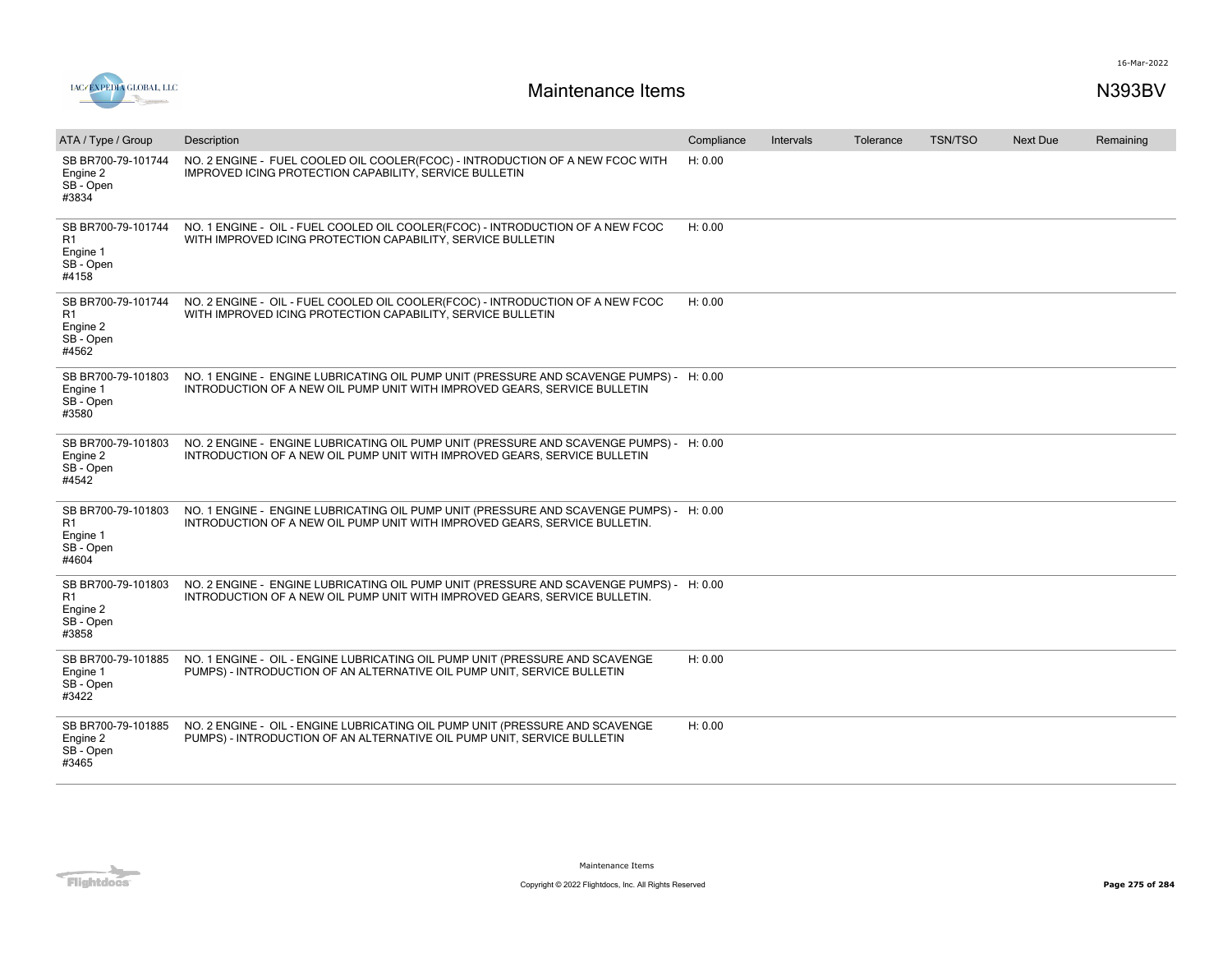



| ATA / Type / Group                                                     | Description                                                                                                                                                                                                                                                                     | Compliance             | Intervals | Tolerance | <b>TSN/TSO</b> | <b>Next Due</b> | Remaining |
|------------------------------------------------------------------------|---------------------------------------------------------------------------------------------------------------------------------------------------------------------------------------------------------------------------------------------------------------------------------|------------------------|-----------|-----------|----------------|-----------------|-----------|
| SB BR700-79-101885<br>R <sub>1</sub><br>Engine 1<br>SB - Open<br>#4624 | NO. 1 ENGINE - OIL - ENGINE LUBRICATING OIL PUMP UNIT (PRESSURE AND SCAVENGE<br>PUMPS) - INTRODUCTION OF AN ALTERNATIVE OIL PUMP UNIT (REV. 1)                                                                                                                                  |                        |           |           |                |                 |           |
| SB BR700-79-101885<br>R1<br>Engine 2<br>SB - Open<br>#4623             | NO. 2 ENGINE - OIL - ENGINE LUBRICATING OIL PUMP UNIT (PRESSURE AND SCAVENGE<br>PUMPS) - INTRODUCTION OF AN ALTERNATIVE OIL PUMP UNIT (REV. 1)                                                                                                                                  |                        |           |           |                |                 |           |
| SB BR700-79-900215<br>R <sub>2</sub><br>Engine 1<br>SB - N/A<br>#2481  | NO. 1 ENGINE - OIL - EXCHANGE OF OIL FILTERDIFFERENTIAL PRESSURE SWITCH, SERVICE<br><b>BULLETIN</b>                                                                                                                                                                             | 25-FEB-2010<br>H: 0.00 |           |           |                |                 |           |
|                                                                        | Notes<br>NOT APPLICABLE - BY EFFECTIVITY                                                                                                                                                                                                                                        |                        |           |           |                |                 |           |
|                                                                        |                                                                                                                                                                                                                                                                                 |                        |           |           |                |                 |           |
| SB BR700-79-900215<br>R <sub>2</sub><br>Engine 2<br>SB-N/A<br>#1789    | NO. 2 ENGINE - OIL - EXCHANGE OF OIL FILTERDIFFERENTIAL PRESSURE SWITCH, SERVICE<br><b>BULLETIN</b>                                                                                                                                                                             | 25-FEB-2010<br>H: 0.00 |           |           |                |                 |           |
|                                                                        | Notes                                                                                                                                                                                                                                                                           |                        |           |           |                |                 |           |
|                                                                        | NOT APPLICABLE - BY EFFECTIVITY                                                                                                                                                                                                                                                 |                        |           |           |                |                 |           |
| SB BR700-79-900448<br><b>PART B</b><br>Engine 1<br>SB - Open<br>#3090  | NO. 1 ENGINE - INSTRUCTIONS-OIL - MAGNETIC CHIP DETECTORS (MCD) - REVISED<br>INSPECTION SCHEDULE OF THE FRONT BEARING CHAMBER(FBC) MCD AND MANAGEMENT<br>OF POTENTIAL NON-CONFORMING HIGH PRESSURE (HP) COMPRESSOR NO.3 BEARING<br>ASSEMBLIES - NON-MODIFICATION,               | H: 0.00                |           |           |                |                 |           |
| SB BR700-79-900448<br>PART A<br>Engine 1<br>SB - Open<br>#4005         | NO. 1 ENGINE - INTRODUCTION-OIL - MAGNETIC CHIP DETECTORS (MCD) - REVISED<br>INSPECTION SCHEDULE OF THE FRONT BEARING CHAMBER(FBC) MCD AND MANAGEMENT<br>OF POTENTIAL NON-CONFORMING HIGH PRESSURE (HP) COMPRESSOR NO.3 BEARING<br>ASSEMBLIES - NON-MODIFICATION,               | H: 0.00                |           |           |                |                 |           |
| SB BR700-79-900448<br>Engine 1<br>SB - Open<br>#3125                   | NO. 1 ENGINE - OIL - MAGNETIC CHIP DETECTORS (MCD) - REVISED INSPECTION SCHEDULE H: 0.00<br>OF THE FRONT BEARING CHAMBER(FBC) MCD AND MANAGEMENT OF POTENTIAL NON-<br>CONFORMING HIGH PRESSURE (HP) COMPRESSOR NO.3 BEARING ASSEMBLIES - NON-<br>MODIFICATION, SERVICE BULLETIN |                        |           |           |                |                 |           |
| SB BR700-79-900448<br>PART B<br>Engine 2<br>SB - Open<br>#3973         | NO. 2 ENGINE - INSTRUCTIONS-OIL - MAGNETIC CHIP DETECTORS (MCD) - REVISED<br>INSPECTION SCHEDULE OF THE FRONT BEARING CHAMBER(FBC) MCD AND MANAGEMENT<br>OF POTENTIAL NON-CONFORMING HIGH PRESSURE (HP) COMPRESSOR NO.3 BEARING<br>ASSEMBLIES - NON-MODIFICATION,               | H: 0.00                |           |           |                |                 |           |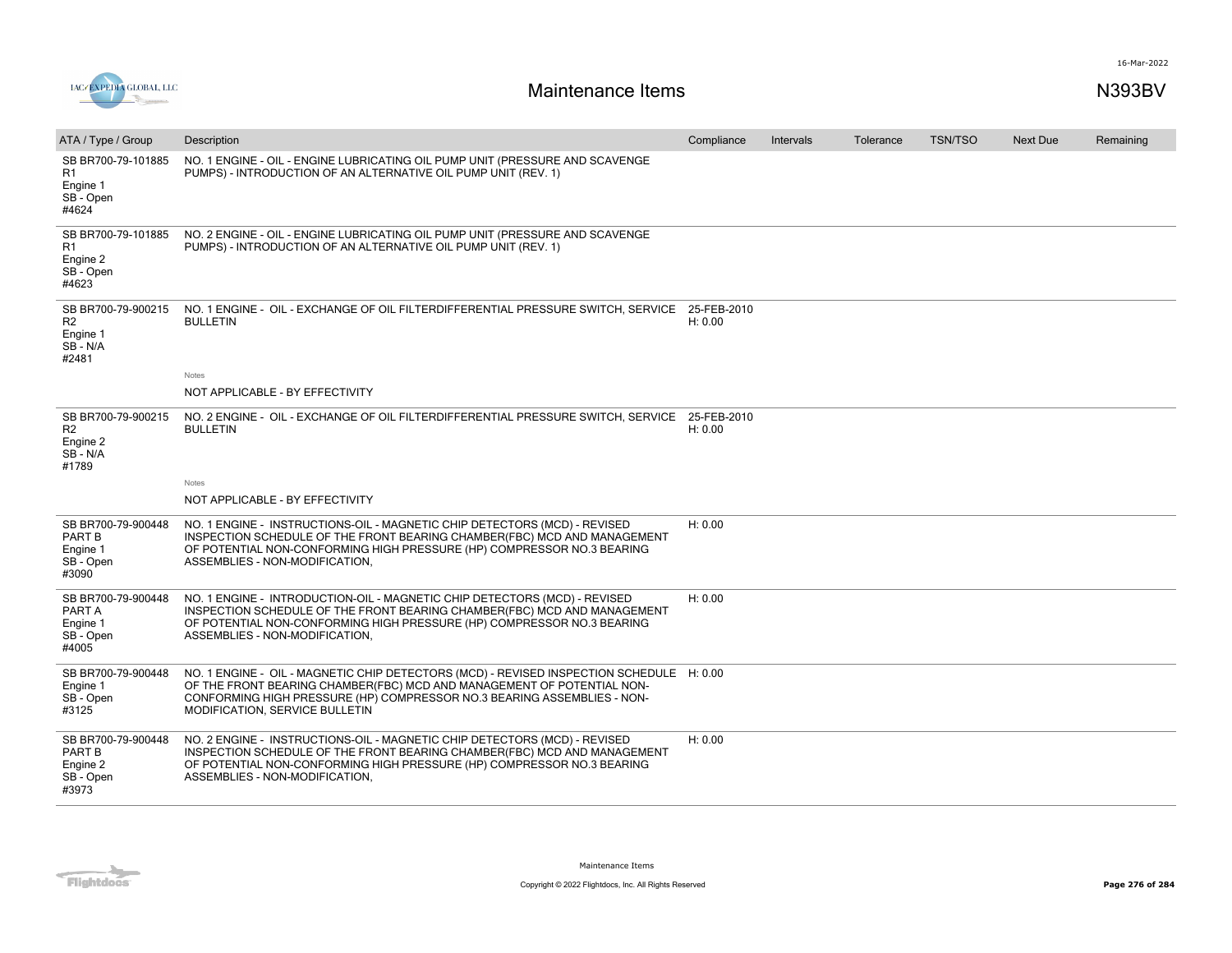

| ATA / Type / Group                                                     | Description                                                                                                                                                                                                                                                                     | Compliance | Intervals | Tolerance | <b>TSN/TSO</b> | <b>Next Due</b> | Remaining |
|------------------------------------------------------------------------|---------------------------------------------------------------------------------------------------------------------------------------------------------------------------------------------------------------------------------------------------------------------------------|------------|-----------|-----------|----------------|-----------------|-----------|
| SB BR700-79-900448<br>PART A<br>Engine 2<br>SB - Open<br>#3811         | NO. 2 ENGINE - INTRODUCTION-OIL - MAGNETIC CHIP DETECTORS (MCD) - REVISED<br>INSPECTION SCHEDULE OF THE FRONT BEARING CHAMBER(FBC) MCD AND MANAGEMENT<br>OF POTENTIAL NON-CONFORMING HIGH PRESSURE (HP) COMPRESSOR NO.3 BEARING<br>ASSEMBLIES - NON-MODIFICATION,               | H: 0.00    |           |           |                |                 |           |
| SB BR700-79-900448<br>Engine 2<br>SB - Open<br>#3808                   | NO. 2 ENGINE - OIL - MAGNETIC CHIP DETECTORS (MCD) - REVISED INSPECTION SCHEDULE H: 0.00<br>OF THE FRONT BEARING CHAMBER(FBC) MCD AND MANAGEMENT OF POTENTIAL NON-<br>CONFORMING HIGH PRESSURE (HP) COMPRESSOR NO.3 BEARING ASSEMBLIES - NON-<br>MODIFICATION, SERVICE BULLETIN |            |           |           |                |                 |           |
| SB BR700-79-900541<br>Engine 1<br>SB - Open<br>#3331                   | NO. 1 ENGINE - OIL - GENERAL - SAMPLING OF THE ENGINE OIL SYSTEM, SERVICE BULLETIN H: 0.00                                                                                                                                                                                      |            |           |           |                |                 |           |
| SB BR700-79-900541<br>Engine 2<br>SB - Open<br>#3399                   | NO. 2 ENGINE - OIL - GENERAL - SAMPLING OF THE ENGINE OIL SYSTEM, SERVICE BULLETIN H: 0.00                                                                                                                                                                                      |            |           |           |                |                 |           |
| SB BR700-79-900541<br>R1<br>Engine 1<br>SB - Open<br>#4044             | NO. 1 ENGINE - OIL - GENERAL - SAMPLING OF THE ENGINE OIL SYSTEM, SERVICE BULLETIN. H: 0.00                                                                                                                                                                                     |            |           |           |                |                 |           |
| R1<br>Engine 2<br>SB - Open<br>#3172                                   | SB BR700-79-900541 NO. 2 ENGINE - OIL - GENERAL - SAMPLING OF THE ENGINE OIL SYSTEM, SERVICE BULLETIN. H: 0.00                                                                                                                                                                  |            |           |           |                |                 |           |
| SB BR700-79-900541<br>R2<br>Engine 1<br>SB - Open<br>#3990             | NO. 1 ENGINE - OIL - GENERAL - SAMPLING OF THE ENGINE OIL SYSTEM - NON-<br>MODIFICATION SERVICE BULLETIN, SERVICE BULLETIN                                                                                                                                                      | H: 0.00    |           |           |                |                 |           |
| SB BR700-79-900541<br>R <sub>2</sub><br>Engine 2<br>SB - Open<br>#4563 | NO. 2 ENGINE - OIL - GENERAL - SAMPLING OF THE ENGINE OIL SYSTEM - NON-<br>MODIFICATION SERVICE BULLETIN, SERVICE BULLETIN                                                                                                                                                      | H: 0.00    |           |           |                |                 |           |
| SB BR700-80-101729<br>Engine 1<br>SB - Open<br>#3718                   | NO. 1 ENGINE - STARTING - AIRTURBINE STARTER - INTRODUCTION OF A NEW AIR TURBINE H: 0.00<br>STARTER WITH MODIFIED TURBINE THRUST BEARING, SEAL AND RETAINING RING, SERVICE<br><b>BULLETIN</b>                                                                                   |            |           |           |                |                 |           |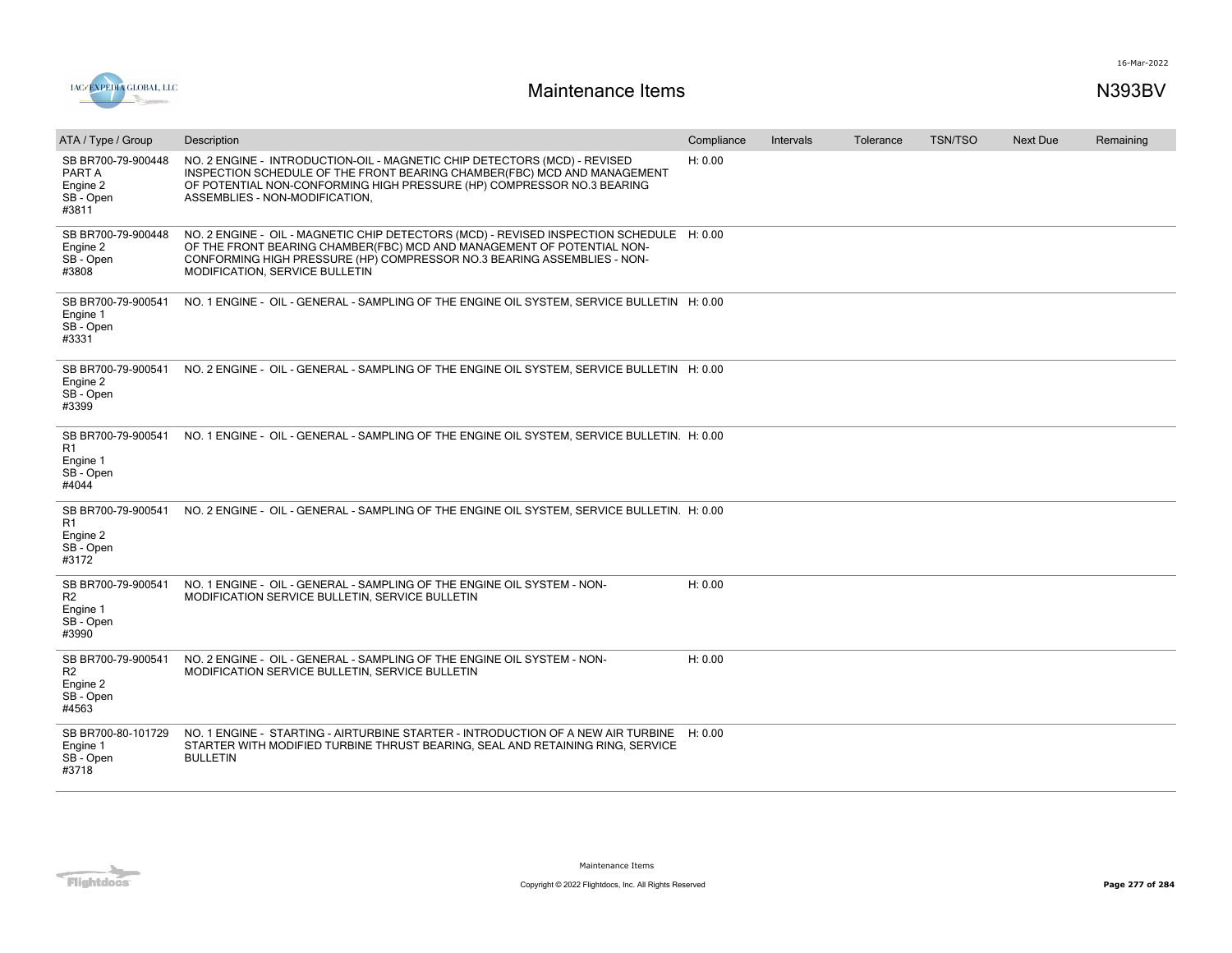



| ATA / Type / Group                                                        | Description                                                                                                                                                                                                                                                       | Compliance | <b>Intervals</b> | Tolerance | <b>TSN/TSO</b> | <b>Next Due</b> | Remaining |
|---------------------------------------------------------------------------|-------------------------------------------------------------------------------------------------------------------------------------------------------------------------------------------------------------------------------------------------------------------|------------|------------------|-----------|----------------|-----------------|-----------|
| SB BR700-80-101729<br>Engine 2<br>SB - Open<br>#4351                      | NO. 2 ENGINE - STARTING - AIRTURBINE STARTER - INTRODUCTION OF A NEW AIR TURBINE<br>STARTER WITH MODIFIED TURBINE THRUST BEARING, SEAL AND RETAINING RING, SERVICE<br><b>BULLETIN</b>                                                                             | H: 0.00    |                  |           |                |                 |           |
| SB BR700-80-101741<br>Engine 1<br>SB - Open<br>#4335                      | NO. 1 ENGINE - STARTING - AIRTURBINE STARTER - INTRODUCTION OF A NEW AIR TURBINE H: 0.00<br>STARTER WITH MODIFIED OIL FILL PORTS TO IMPROVE THE MAINTENANCE OIL FILL<br>PROCEDURE, SERVICE BULLETIN                                                               |            |                  |           |                |                 |           |
| SB BR700-80-101741<br>Engine 2<br>SB - Open<br>#4240                      | NO. 2 ENGINE - STARTING - AIRTURBINE STARTER - INTRODUCTION OF A NEW AIR TURBINE H: 0.00<br>STARTER WITH MODIFIED OIL FILL PORTS TO IMPROVE THE MAINTENANCE OIL FILL<br>PROCEDURE, SERVICE BULLETIN                                                               |            |                  |           |                |                 |           |
| SB BR700-80-101795<br>Engine 1<br>SB - Open<br>#4284                      | NO. 1 ENGINE - STARTING - AIRTURBINE STARTER - INTRODUCTION OF AN ALTERNATIVE<br>SEAL RING FOR THE STARTER OUTPUT SHAFT, SERVICE BULLETIN                                                                                                                         | H: 0.00    |                  |           |                |                 |           |
| SB BR700-80-101795<br>Engine 2<br>SB - Open<br>#3720                      | NO. 2 ENGINE - STARTING - AIRTURBINE STARTER - INTRODUCTION OF AN ALTERNATIVE<br>SEAL RING FOR THE STARTER OUTPUT SHAFT, SERVICE BULLETIN                                                                                                                         | H: 0.00    |                  |           |                |                 |           |
| SB BR700-80-101900<br>PART <sub>1</sub><br>Engine 1<br>SB - Open<br>#3598 | NO. 1 ENGINE - ACCOMPLISH,-REPLACEMENT OF THE OLD AIRTURBINE STARTER (P/N<br>3505934-12) WITH A NEW PRODUCTION STANDARD AIR TURBINE STARTER (P/N 3505934-14)<br>AND REWORK OF THE AIR TURBINE STARTER FROM THE OLD STANDARD (P/N 3505934-12)<br>TO THE NEW STANDA | H: 0.00    |                  |           |                |                 |           |
| SB BR700-80-101900<br>PART <sub>2</sub><br>Engine 1<br>SB - Open<br>#4013 | NO. 1 ENGINE - ACCOMPLISH,-REWORK OF THE AIRTURBINE STARTER FROM THE OLD<br>STANDARD (P/N 3505934-11) TO THE NEW STANDARD (P/N 3505934-13) WHICH HAVE THE SB-<br>BR700-80-101729 STANDARD INCORPORATED                                                            | H: 0.00    |                  |           |                |                 |           |
| SB BR700-80-101900<br>Engine 1<br>SB - Open<br>#4021                      | NO. 1 ENGINE - STARTING - AIRTURBINE STARTER - INTRODUCTION OF A NEW AIR TURBINE H: 0.00<br>STARTER WITH REVISED OIL SEAL, SERVICE BULLETIN                                                                                                                       |            |                  |           |                |                 |           |
| SB BR700-80-101900<br>PART <sub>1</sub><br>Engine 2<br>SB - Open<br>#3675 | NO. 2 ENGINE - ACCOMPLISH,-REPLACEMENT OF THE OLD AIRTURBINE STARTER (P/N<br>3505934-12) WITH A NEW PRODUCTION STANDARD AIR TURBINE STARTER (P/N 3505934-14)<br>AND REWORK OF THE AIR TURBINE STARTER FROM THE OLD STANDARD (P/N 3505934-12)<br>TO THE NEW STANDA | H: 0.00    |                  |           |                |                 |           |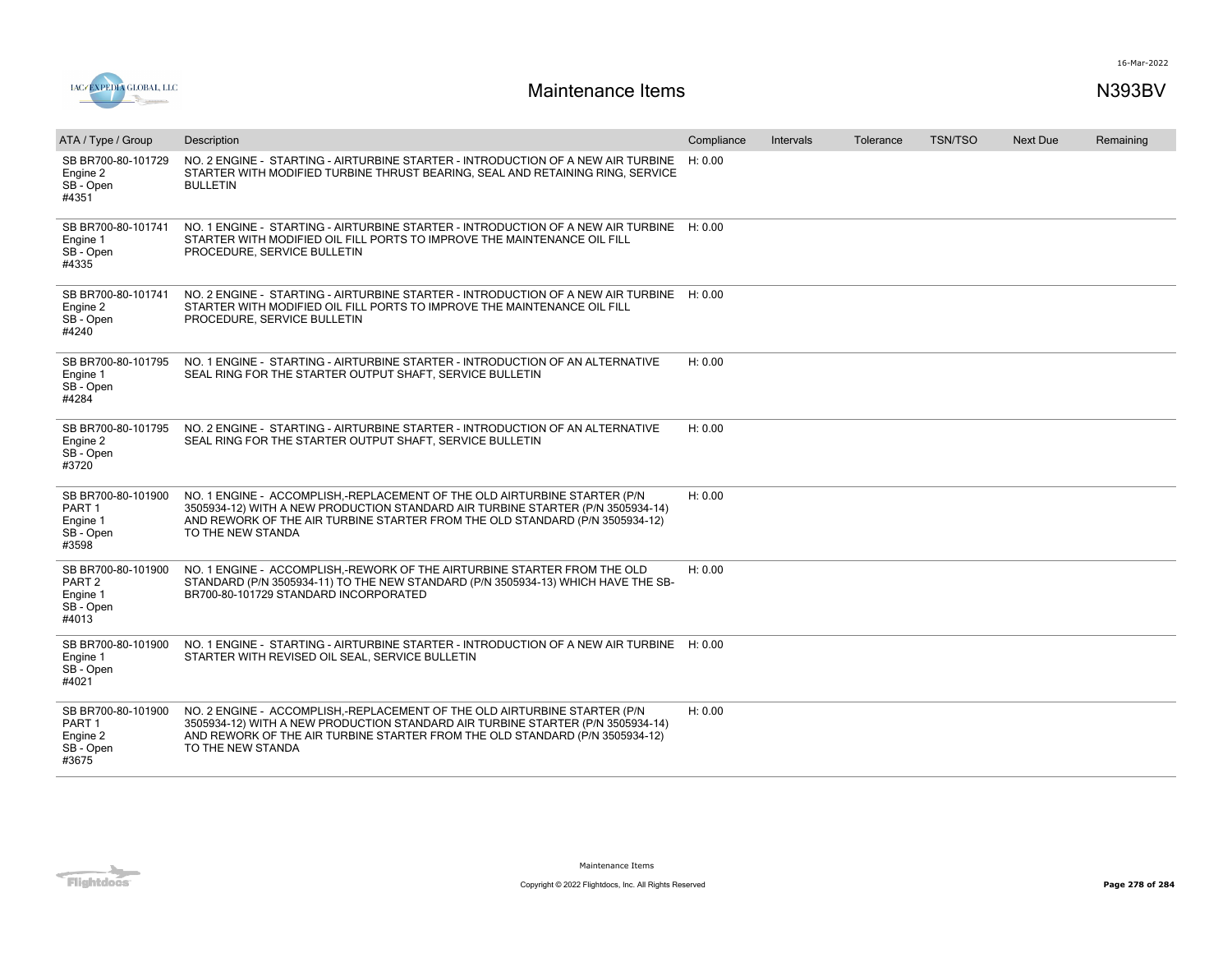

| ATA / Type / Group                                                        | Description                                                                                                                                                                                            | Compliance                         | Intervals | Tolerance | <b>TSN/TSO</b> | <b>Next Due</b> | Remaining |
|---------------------------------------------------------------------------|--------------------------------------------------------------------------------------------------------------------------------------------------------------------------------------------------------|------------------------------------|-----------|-----------|----------------|-----------------|-----------|
| SB BR700-80-101900<br>PART <sub>2</sub><br>Engine 2<br>SB - Open<br>#3052 | NO. 2 ENGINE - ACCOMPLISH,-REWORK OF THE AIRTURBINE STARTER FROM THE OLD<br>STANDARD (P/N 3505934-11) TO THE NEW STANDARD (P/N 3505934-13) WHICH HAVE THE SB-<br>BR700-80-101729 STANDARD INCORPORATED | H: 0.00                            |           |           |                |                 |           |
| SB BR700-80-101900<br>Engine 2<br>SB-Open<br>#3524                        | NO. 2 ENGINE - STARTING - AIRTURBINE STARTER - INTRODUCTION OF A NEW AIR TURBINE H: 0.00<br>STARTER WITH REVISED OIL SEAL, SERVICE BULLETIN                                                            |                                    |           |           |                |                 |           |
| SB BR700-80-101900<br>R1<br>Engine 1<br>SB - Open<br>#4805                | NO. 1 ENGINE - STARTING - AIR TURBINE STARTER - INTRODUCTION OF A NEW AIR TURBINE<br>STARTER WITH REVISED OIL SEAL (REV. 1)                                                                            |                                    |           |           |                |                 |           |
| SB BR700-80-101900<br>R1<br>Engine 2<br>SB - Open<br>#4827                | NO. 2 ENGINE - STARTING - AIR TURBINE STARTER - INTRODUCTION OF A NEW AIR TURBINE<br>STARTER WITH REVISED OIL SEAL (REV. 1)                                                                            |                                    |           |           |                |                 |           |
| SB BR700-80-900340<br>Engine 1<br>SB - Superseded<br>#4481                | NO. 1 ENGINE - INSPECTION OF THE AIRTURBINE STARTER OIL LEVEL, SERVICE BULLETIN                                                                                                                        | H: 0.00                            |           |           |                |                 |           |
| SB BR700-80-900340<br>Engine 2<br>SB - Superseded<br>#3981                | NO. 2 ENGINE - INSPECTION OF THE AIRTURBINE STARTER OIL LEVEL, SERVICE BULLETIN                                                                                                                        | H: 0.00                            |           |           |                |                 |           |
| SB BR700-80-900340<br>R <sub>1</sub><br>Engine 1<br>SB-N/A<br>#1705       | NO. 1 ENGINE - INSPECTION OF THE AIRTURBINE STARTER OIL LEVEL, SERVICE BULLETIN.                                                                                                                       | 21-MAR-2014<br>H: 735.90<br>C: 311 |           |           |                |                 |           |
|                                                                           | Notes<br>NOT APPLICABLE - BY S/N                                                                                                                                                                       |                                    |           |           |                |                 |           |
| SB BR700-80-900340<br>R <sub>1</sub><br>Engine 2<br>SB-N/A<br>#2704       | NO. 2 ENGINE - INSPECTION OF THE AIRTURBINE STARTER OIL LEVEL, SERVICE BULLETIN.                                                                                                                       | 21-MAR-2014<br>H: 735.90<br>C: 311 |           |           |                |                 |           |
|                                                                           | Notes                                                                                                                                                                                                  |                                    |           |           |                |                 |           |
|                                                                           | NOT APPLICABLE - BY S/N                                                                                                                                                                                |                                    |           |           |                |                 |           |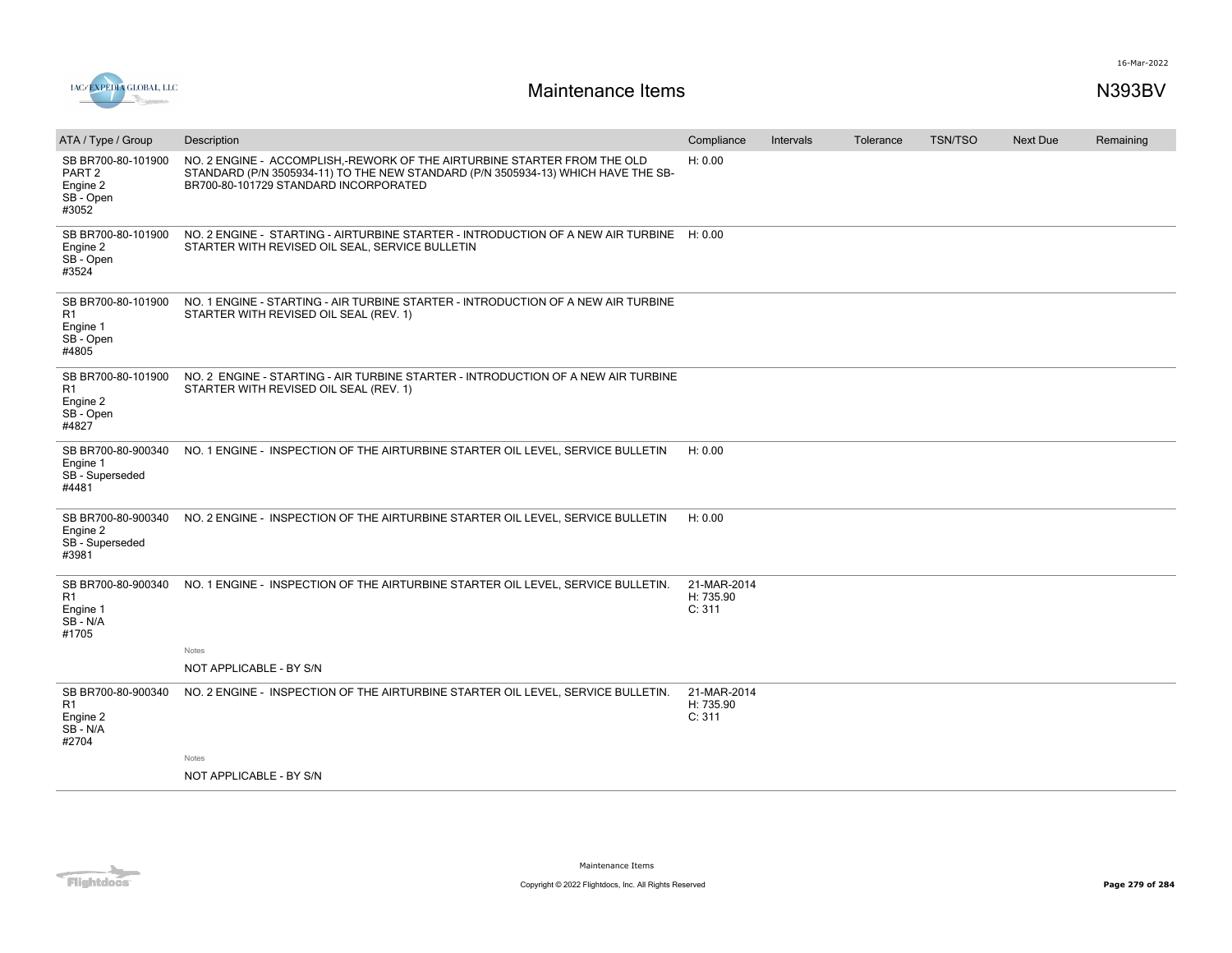

| ATA / Type / Group                                                      | Description                                                                                                                                                                                                                                                         | Compliance             | Intervals | Tolerance | <b>TSN/TSO</b> | <b>Next Due</b> | Remaining |
|-------------------------------------------------------------------------|---------------------------------------------------------------------------------------------------------------------------------------------------------------------------------------------------------------------------------------------------------------------|------------------------|-----------|-----------|----------------|-----------------|-----------|
| SB M-DT 700-32-022<br>Airframe<br>SB - Open<br>#4268                    | MESSIER DOWTY-NOSE-LANDING GEARWHEEL ASSEMBLY-REPLACE GREASE SEAL WITH A<br>NEW - GREASE SEAL AND WATER SHIELD, SERVICE BULLETIN                                                                                                                                    | H: 0.00                |           |           |                |                 |           |
| SB M-DT 700-32-032<br>Airframe<br>SB - Complied With<br>#916            | MESSIER DOWTY-BD700-1A10, BD700-1A11 - NLG SHOCK STRUT ASSEMBLY REMOVAL OF A<br>SECTION OF THE SHRINKABLE TUBING. SERVICE BULLETIN                                                                                                                                  | 23-JAN-2011<br>H: 0.00 |           |           |                |                 |           |
|                                                                         | Notes                                                                                                                                                                                                                                                               |                        |           |           |                |                 |           |
|                                                                         | COMPLIED WITH - AT COMPLETION                                                                                                                                                                                                                                       |                        |           |           |                |                 |           |
| SB RE220-49-8085<br>APU<br>SB - Open<br>#3427                           | APU - AIRBORNE AUXILIARY POWER- GAS TURBINE ENGINE - REPLACE THE (RETURN) OIL<br>TRANSFER TUBE ASSEMBLY, PN WE3881884-1 WITH OIL RETURN TUBE, PN WE70721494-1,<br>AND (SUPPLY) OIL TRANSFER TUBE ASSEMBLY, PN WE3881884-2 WITH OIL SUPPLY TUBE, PN<br>WE70721495-1  | H: 0.00                |           |           |                |                 |           |
| SB RE220-49-8085 R1<br>APU<br>SB - Open<br>#4387                        | APU - AIRBORNE AUXILIARY POWER- GAS TURBINE ENGINE - REPLACE THE (RETURN) OIL<br>TRANSFER TUBE ASSEMBLY, PN WE3881884-1 WITH OIL RETURN TUBE, PN WE70721494-1,<br>AND (SUPPLY) OIL TRANSFER TUBE ASSEMBLY, PN WE3881884-2 WITH OIL SUPPLY TUBE, PN<br>WE70721495-1. | H: 0.00                |           |           |                |                 |           |
| SB RE220-49-8169<br>APU<br>SB - Open<br>#4560                           | APU - AIRBORNE AUXILIARY POWER- GAS TURBINE ENGINE - SEALANT APPLICATION<br>METHOD FOR THE EXHAUST GAS TEMPERATURE SENSOR, PN WE3876352-2, ON RE220<br>APUS, SERVICE BULLETIN                                                                                       | H: 0.00                |           |           |                |                 |           |
| SB-BR700-70-900040<br>R <sub>15</sub><br>Engine 1<br>SB - Open<br>#4825 | ENGINE LIFE MANAGEMENT - FIXED INTERVAL REWORK ENGINES - NON-MODIFICATION<br><b>SERVICE BULLETIN</b>                                                                                                                                                                |                        |           |           |                |                 |           |
| SB-BR700-70-900040<br>R <sub>15</sub><br>Engine 2<br>SB - Open<br>#4847 | ENGINE LIFE MANAGEMENT - FIXED INTERVAL REWORK ENGINES - NON-MODIFICATION<br><b>SERVICE BULLETIN</b>                                                                                                                                                                |                        |           |           |                |                 |           |
| SB-BR700-70-900040<br>R16<br>Engine 1<br>SB - Open<br>#4830             | ENGINE LIFE MANAGEMENT - FIXED INTERVAL REWORK ENGINES - NON-MODIFICATION<br><b>SERVICE BULLETIN</b>                                                                                                                                                                |                        |           |           |                |                 |           |
| SB-BR700-70-900040<br>R16<br>Engine 2<br>SB - Open<br>#4852             | ENGINE LIFE MANAGEMENT - FIXED INTERVAL REWORK ENGINES - NON-MODIFICATION<br><b>SERVICE BULLETIN</b>                                                                                                                                                                |                        |           |           |                |                 |           |
|                                                                         |                                                                                                                                                                                                                                                                     |                        |           |           |                |                 |           |

Flightdocs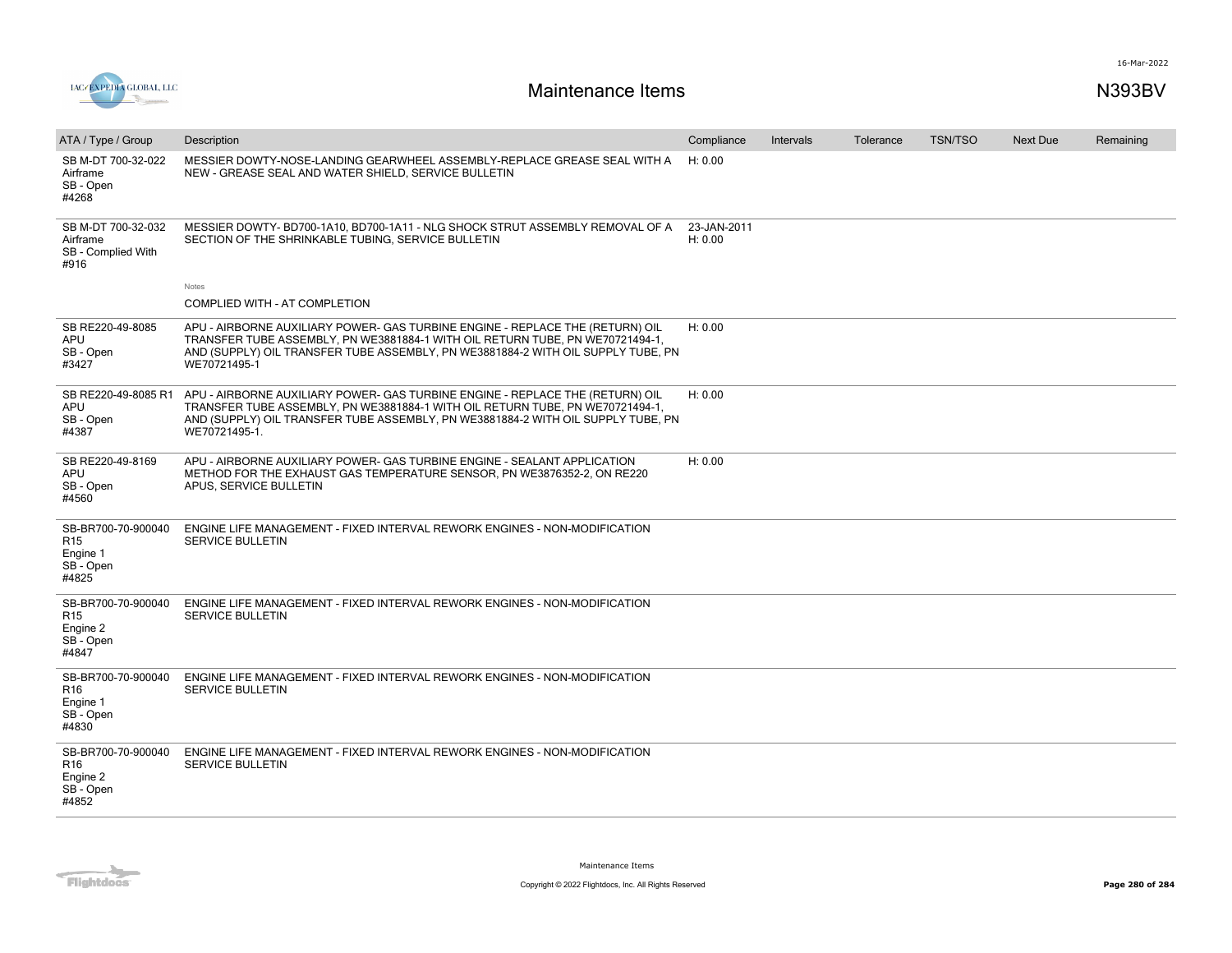

| ATA / Type / Group                                                     | Description                                                                                                                                                  | Compliance | Intervals | Tolerance | <b>TSN/TSO</b> | <b>Next Due</b> | Remaining |
|------------------------------------------------------------------------|--------------------------------------------------------------------------------------------------------------------------------------------------------------|------------|-----------|-----------|----------------|-----------------|-----------|
| SB-BR700-70-900295<br>R <sub>6</sub><br>Engine 1<br>SB - Open<br>#4826 | ENGINE LIFE MANAGEMENT - ON CONDITION OPERATION ENGINES - IN-SHOP REWORK - NON<br>-MODIFICATION SERVICE BULLETIN                                             |            |           |           |                |                 |           |
| SB-BR700-70-900295<br>R <sub>6</sub><br>Engine 2<br>SB - Open<br>#4848 | ENGINE LIFE MANAGEMENT - ON CONDITION OPERATION ENGINES - IN-SHOP REWORK - NON<br>-MODIFICATION SERVICE BULLETIN                                             |            |           |           |                |                 |           |
| SB-BR700-72-101521<br>R1<br>Engine 1<br>SB - Open<br>#4824             | ENGINE - ACCESSORY GEARBOX MODULE - INTRODUCTION OF A NEW METHOD OF<br>MANUFACTURE FOR ACCESSORY GEARBOX COMPONENTS                                          |            |           |           |                |                 |           |
| SB-BR700-72-101521<br>R <sub>1</sub><br>Engine 2<br>SB - Open<br>#4846 | ENGINE - ACCESSORY GEARBOX MODULE - INTRODUCTION OF A NEW METHOD OF<br>MANUFACTURE FOR ACCESSORY GEARBOX COMPONENTS                                          |            |           |           |                |                 |           |
| SB-BR700-72-101530<br>R1<br>Engine 1<br>SB - Open<br>#4820             | ENGINE - ACCESSORY GEARBOX MODULE - INTRODUCTION OF NEW MANUFACTURING<br>PROCEDURES FOR ACCESSORY GEARBOX COMPONENTS                                         |            |           |           |                |                 |           |
| SB-BR700-72-101530<br>R1<br>Engine 2<br>SB - Open<br>#4842             | ENGINE - ACCESSORY GEARBOX MODULE - INTRODUCTION OF NEW MANUFACTURING<br>PROCEDURES FOR ACCESSORY GEARBOX COMPONENTS                                         |            |           |           |                |                 |           |
| SB-BR700-72-101550<br>R1<br>Engine 1<br>SB - Open<br>#4821             | ENGINE - ACCESSORY GEARBOX MODULE - DELETION OF BREATHER FILTER AND CHANGES<br>TO BREATHER COVER, TANK COVERS AND OBTURATOR PLATE                            |            |           |           |                |                 |           |
| SB-BR700-72-101550<br>R1<br>Engine 2<br>SB - Open<br>#4843             | ENGINE - ACCESSORY GEARBOX MODULE - DELETION OF BREATHER FILTER AND CHANGES<br>TO BREATHER COVER, TANK COVERS AND OBTURATOR PLATE                            |            |           |           |                |                 |           |
| SB-BR700-72-102038<br>Engine 1<br>SB - Open<br>#4819                   | ENGINE - LOW PRESSURE (LP) COMPRESSOR/INTERNAL GEARBOX AIR DISTRIBUTION TUBES<br>- INTRODUCTION OF A NEW AIR MANIFOLD HOUSING MADE FROM A DIFFERENT MATERIAL |            |           |           |                |                 |           |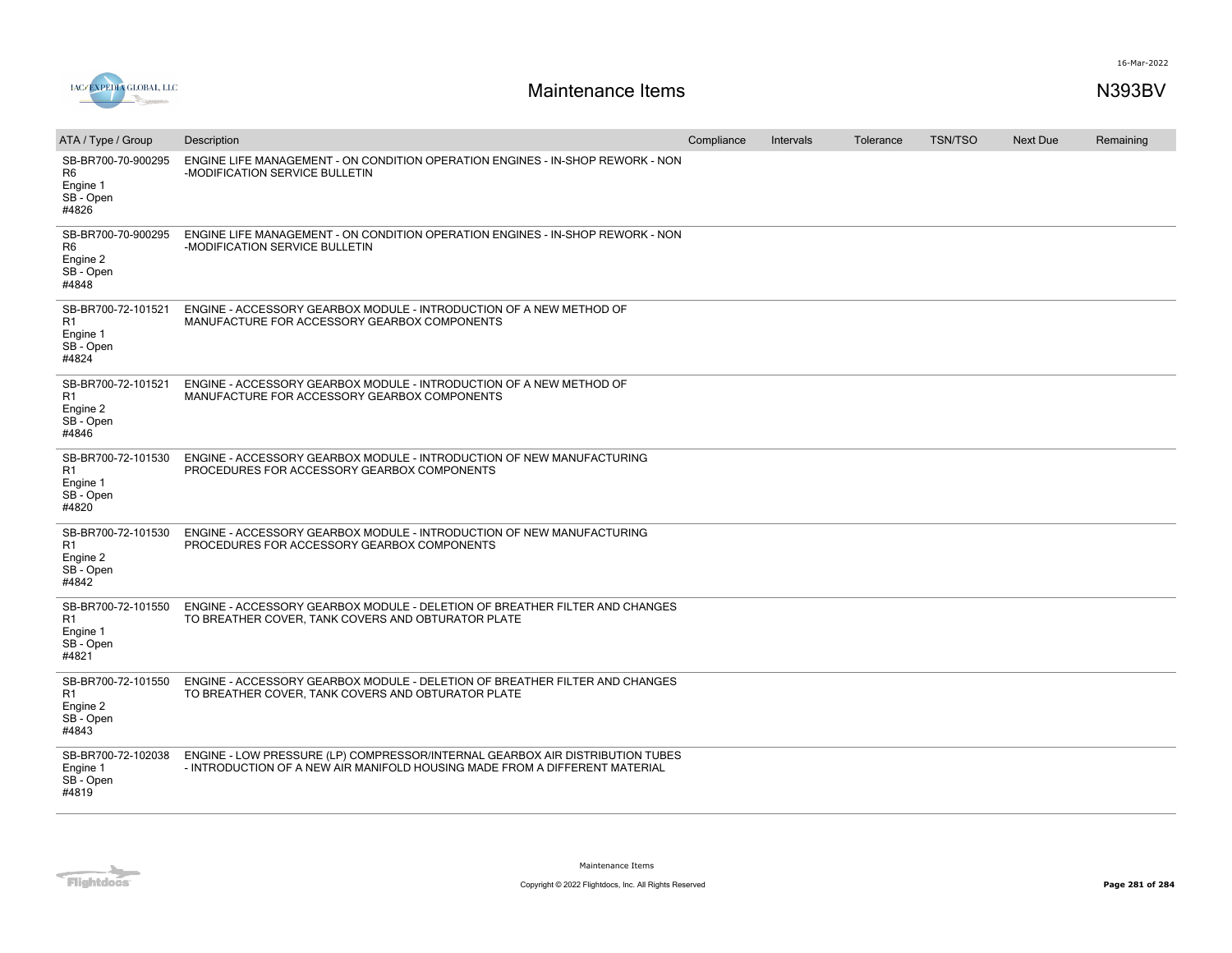



| ATA / Type / Group                                                     | Description                                                                                                                                                  | Compliance | Intervals | Tolerance | <b>TSN/TSO</b> | <b>Next Due</b> | Remaining |
|------------------------------------------------------------------------|--------------------------------------------------------------------------------------------------------------------------------------------------------------|------------|-----------|-----------|----------------|-----------------|-----------|
| SB-BR700-72-102038<br>Engine 2<br>SB - Open<br>#4841                   | ENGINE - LOW PRESSURE (LP) COMPRESSOR/INTERNAL GEARBOX AIR DISTRIBUTION TUBES<br>- INTRODUCTION OF A NEW AIR MANIFOLD HOUSING MADE FROM A DIFFERENT MATERIAL |            |           |           |                |                 |           |
| SB-BR700-72-102070<br>Engine 1<br>SB - Open<br>#4823                   | ENGINE - ACCESSORY GEARBOX MODULE - INTRODUCTION OF ALTERNATIVE DRAIN PLUGS<br>AT THE ENGINE OIL TANK DRAIN LOCATION OF THE ACCESSORY GEARBOX                |            |           |           |                |                 |           |
| SB-BR700-72-102070<br>Engine 2<br>SB - Open<br>#4845                   | ENGINE - ACCESSORY GEARBOX MODULE - INTRODUCTION OF ALTERNATIVE DRAIN PLUGS<br>AT THE ENGINE OIL TANK DRAIN LOCATION OF THE ACCESSORY GEARBOX                |            |           |           |                |                 |           |
| SB-BR700-72-102167<br>Engine 1<br>SB - Open<br>#4851                   | ENGINE - LOW PRESSURE (LP) TURBINE FUEL SHUT-OFF (FSO) CABLE AND FITTINGS<br>INTRODUCTION OF A NEW CONDUIT ASSEMBLY FOR THE FUEL SHUT-OFF MECHANISM          |            |           |           |                |                 |           |
| SB-BR700-72-102167<br>Engine 2<br>SB - Open<br>#4873                   | ENGINE - LOW PRESSURE (LP) TURBINE FUEL SHUT-OFF (FSO) CABLE AND FITTINGS<br>INTRODUCTION OF A NEW CONDUIT ASSEMBLY FOR THE FUEL SHUT-OFF MECHANISM          |            |           |           |                |                 |           |
| Engine 1<br>SB - Open<br>#4832                                         | SB-BR700-72-A900659 HIGH PRESSURE (HP) TURBINE ROTOR DISCS - REPLACEMENT OF THE HP TURBINE STAGE 1<br>DISCS - NON-MODIFICATION SERVICE BULLETIN              |            |           |           |                |                 |           |
| Engine 2<br>SB - Open<br>#4854                                         | SB-BR700-72-A900659 HIGH PRESSURE (HP) TURBINE ROTOR DISCS - REPLACEMENT OF THE HP TURBINE STAGE 1<br>DISCS - NON-MODIFICATION SERVICE BULLETIN              |            |           |           |                |                 |           |
| SB-BR700-74-102193<br>Engine 1<br>SB - Open<br>#4843                   | IGNITION - IGNITOR PLUG - INTRODUCTION OF A NEW IGNITOR PLUG MANUFACTURED BY A<br>DIFFERENT SUPPLIER                                                         |            |           |           |                |                 |           |
| SB-BR700-74-102193<br>Engine 2<br>SB - Open<br>#4865                   | IGNITION - IGNITOR PLUG - INTRODUCTION OF A NEW IGNITOR PLUG MANUFACTURED BY A<br><b>DIFFERENT SUPPLIER</b>                                                  |            |           |           |                |                 |           |
| SB-BR700-74-102193<br>R <sub>1</sub><br>Engine 1<br>SB - Open<br>#4849 | IGNITION - IGNITER PLUG - INTRODUCTION OF A NEW IGNITER PLUG MANUFACTURED BY A<br>DIFFERENT SUPPLIER                                                         |            |           |           |                |                 |           |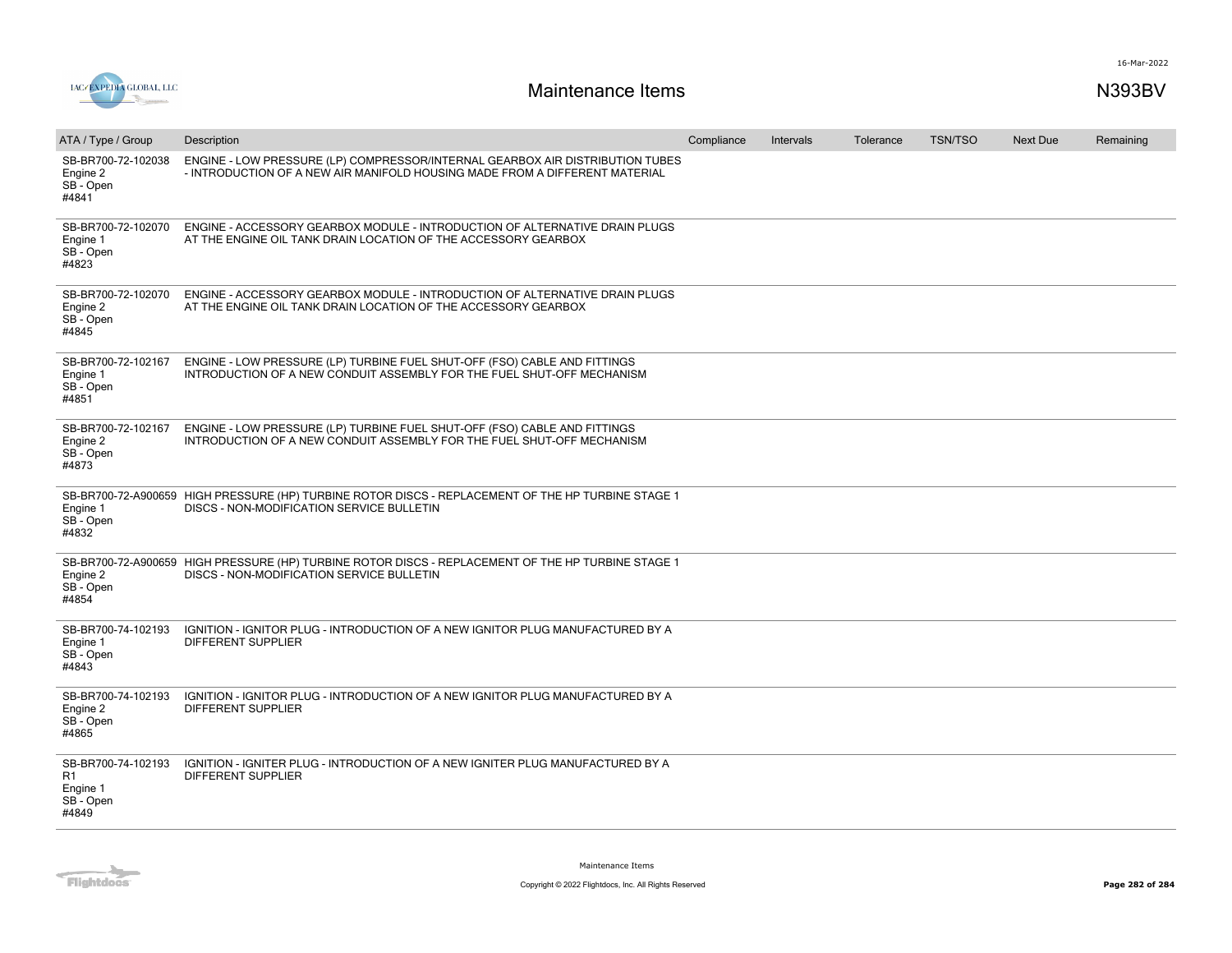

| ATA / Type / Group                                                     | Description                                                                                                                                                                                       | Compliance                           | Intervals | Tolerance | <b>TSN/TSO</b> | <b>Next Due</b> | Remaining |
|------------------------------------------------------------------------|---------------------------------------------------------------------------------------------------------------------------------------------------------------------------------------------------|--------------------------------------|-----------|-----------|----------------|-----------------|-----------|
| SB-BR700-74-102193<br>R1<br>Engine 2<br>SB - Open<br>#4871             | IGNITION - IGNITER PLUG - INTRODUCTION OF A NEW IGNITER PLUG MANUFACTURED BY A<br><b>DIFFERENT SUPPLIER</b>                                                                                       |                                      |           |           |                |                 |           |
| SB-BR700-75-101381<br>Engine 1<br>SB - Open<br>#4816                   | AIR - BLEED VALVES - INTRODUCTION OF NEW TRIPLE SEALS AND A CARBON BUSH TO<br>REPLACE THE EXISTING STEEL COMPONENTS                                                                               |                                      |           |           |                |                 |           |
| SB-BR700-75-101381<br>Engine 2<br>SB - Open<br>#4838                   | AIR - BLEED VALVES - INTRODUCTION OF NEW TRIPLE SEALS AND A CARBON BUSH TO<br>REPLACE THE EXISTING STEEL COMPONENTS                                                                               |                                      |           |           |                |                 |           |
| SB-BR700-77-101875<br>R <sub>2</sub><br>Engine 1<br>SB - Open<br>#4822 | ENGINE INDICATING - N2 SPEED PROBES - INTRODUCTION OF NEW ATTACHING BOLTS WITH<br>SHORTER LENGTH                                                                                                  |                                      |           |           |                |                 |           |
| SB-BR700-77-101875<br>R <sub>2</sub><br>Engine 2<br>SB - Open<br>#4844 | ENGINE INDICATING - N2 SPEED PROBES - INTRODUCTION OF NEW ATTACHING BOLTS WITH<br>SHORTER LENGTH                                                                                                  |                                      |           |           |                |                 |           |
| SB-BR700-78-900350<br>Engine 1<br>SB - Open<br>#4818                   | EXHAUST - THRUST REVERSER UNIT (TRU) - INSPECTION OF THE SPHERICAL BEARING OF<br>THE PRIMARY DOOR LOCK ACTUATOR (PDLA) AND CLEANING OF THE S-HOOK ASSEMBLY -<br>NON-MODIFICATION SERVICE BULLETIN |                                      |           |           |                |                 |           |
| SB-BR700-78-900350<br>Engine 2<br>SB - Open<br>#4840                   | EXHAUST - THRUST REVERSER UNIT (TRU) - INSPECTION OF THE SPHERICAL BEARING OF<br>THE PRIMARY DOOR LOCK ACTUATOR (PDLA) AND CLEANING OF THE S-HOOK ASSEMBLY -<br>NON-MODIFICATION SERVICE BULLETIN |                                      |           |           |                |                 |           |
| SB-SDR-014<br>Airframe<br>SB - Complied With<br>#5148                  | SDR Software Release MOD P (1.12.0)                                                                                                                                                               | 17-AUG-2021<br>H: 4227.30<br>L: 1412 |           |           |                |                 |           |
| <b>SIL APU-49 R11</b><br><b>APU</b><br>SB - Open<br>#4743              | IMPLEMENTATION OF THE HONEYWELL SPECTROMETRIC OIL AND FILTER<br>ANALYSISPROGRAM (SOAP) FOR HONEYWELL AUXILIARY POWER UNITS(APUS)                                                                  |                                      |           |           |                |                 |           |